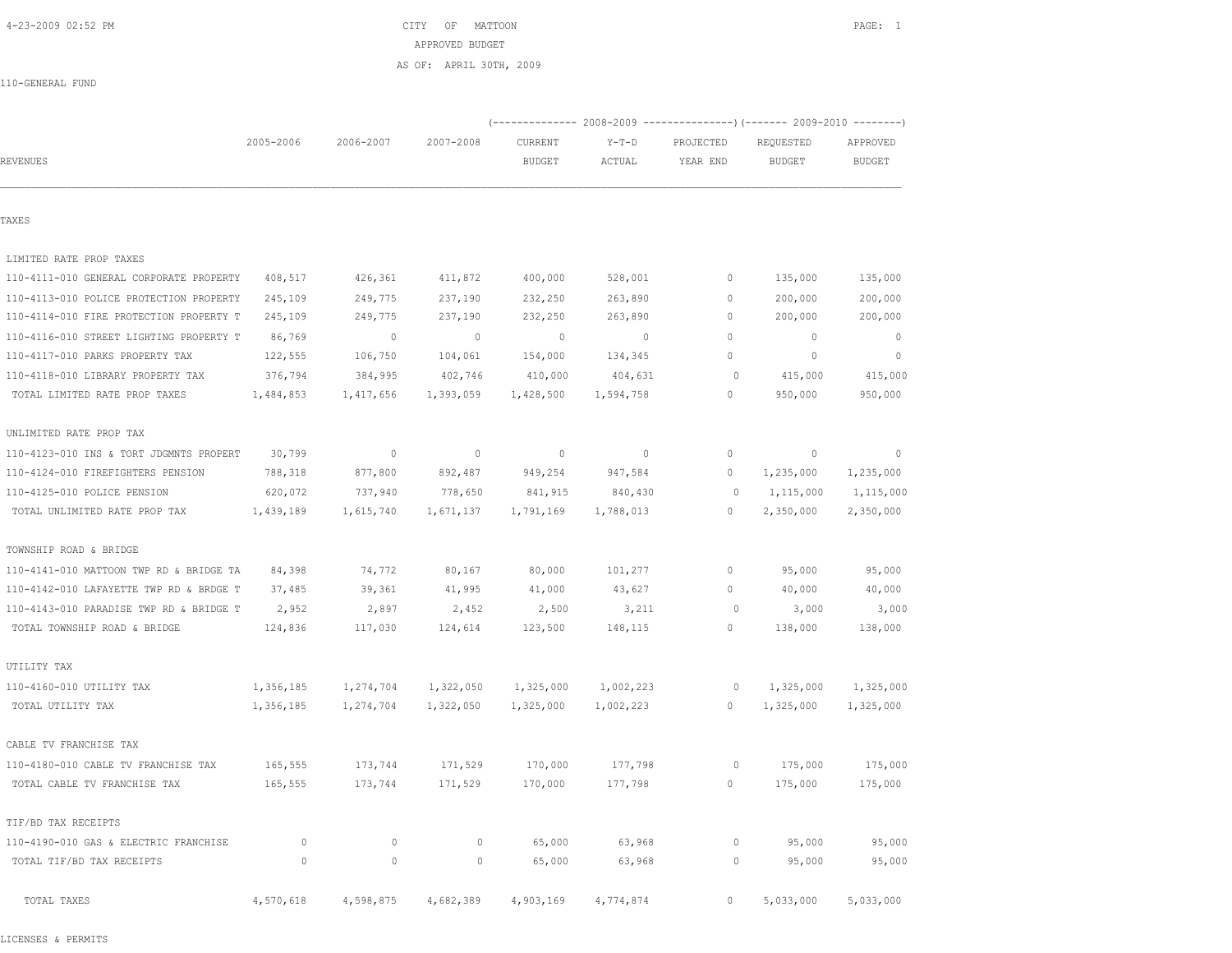4-23-2009 02:52 PM CITY OF MATTOON PAGE: 2 APPROVED BUDGET AS OF: APRIL 30TH, 2009

110-GENERAL FUND

|                                         |                          |                          |           |                          |                          |                       | (-------------- 2008-2009 ---------------) (------- 2009-2010 --------) |                           |
|-----------------------------------------|--------------------------|--------------------------|-----------|--------------------------|--------------------------|-----------------------|-------------------------------------------------------------------------|---------------------------|
| REVENUES                                | 2005-2006                | 2006-2007                | 2007-2008 | CURRENT<br><b>BUDGET</b> | $Y-T-D$<br>ACTUAL        | PROJECTED<br>YEAR END | REQUESTED<br><b>BUDGET</b>                                              | APPROVED<br><b>BUDGET</b> |
|                                         |                          |                          |           |                          |                          |                       |                                                                         |                           |
| NONBUSINESS LIC & PERMIT                |                          |                          |           |                          |                          |                       |                                                                         |                           |
| 110-4221-010 BUILDING PERMITS           | 16,604                   | 22,479                   | 54,428    | 40,000                   | 22,063                   | 0                     | 40,000                                                                  | 40,000                    |
| 110-4222-010 ELECTRICAL PERMITS         | 10,893                   | 8,587                    | 14,144    | 12,000                   | 16,193                   | $\mathbf{0}$          | 12,000                                                                  | 12,000                    |
| 110-4223-010 HVAC PERMITS               | 1,055                    | 858                      | 1,892     | 1,500                    | 410                      | $\Omega$              | 1,500                                                                   | 1,500                     |
| 110-4224-010 PLUMBING PERMITS           | 2,127                    | 1,825                    | 4,204     | 3,500                    | 1,631                    | $\mathbf{0}$          | 3,500                                                                   | 3,500                     |
| 110-4225-010 HUNTING & FISHING LICENSES | 1,080                    | 1,006                    | 3,891     | 3,000                    | 1,607                    | 0                     | 3,000                                                                   | 3,000                     |
| 110-4226-010 BOAT REGISTRATION FEES     | 55,330                   | 50,290                   | 45,310    | 53,000                   | 51,080                   | $\Omega$              | 53,000                                                                  | 53,000                    |
| 110-4227-010 HUNTING & FISHING LIC-LAKE | 10,095                   | 40,636                   | 6,767     | 5,000                    | 9,281                    | $\Omega$              | 8,000                                                                   | 8,000                     |
| TOTAL NONBUSINESS LIC & PERMIT          | 97,184                   | 125,680                  | 130,635   | 118,000                  | 102,264                  | $\circ$               | 121,000                                                                 | 121,000                   |
| TOTAL LICENSES & PERMITS                | 159,185                  | 194,705                  | 205,708   | 186,575                  | 167,416                  | $\circ$               | 189,575                                                                 | 189,575                   |
| INTERGOVERNMENTAL REV                   |                          |                          |           |                          |                          |                       |                                                                         |                           |
| FEDERAL GOVT GRANTS                     |                          |                          |           |                          |                          |                       |                                                                         |                           |
| 110-4311-022 FED OPERATING CATEGORIE GR | 198,444                  | 119,982                  | 161,568   | 200,000                  | 102,376                  | $\circ$               | 200,000                                                                 | 200,000                   |
| 110-4312-010 FED OPERAT NON-CATEGORICAL | 23,134                   | 22,648                   | 26,268    | $\mathbf{0}$             | 25,359                   | $\mathbf{0}$          | $\mathbf{0}$                                                            | $\overline{0}$            |
| 110-4313-023 FEDERAL CAPITAL GRANTS     | $\overline{0}$           | 50,540                   | 7,109     | $\mathbf 0$              | 32,500                   | 0                     | $\circ$                                                                 | $\mathbf{0}$              |
| 110-4314-022 OPERATING GRANT -PUBLIC SA | $\sim$ 0                 | $\mathbf 0$              | 626       | 0(                       | 626)                     | $\circ$               | $\circ$                                                                 | $\overline{0}$            |
| TOTAL FEDERAL GOVT GRANTS               | 221,578                  | 193,170                  | 195,570   | 200,000                  | 159,610                  | 0                     | 200,000                                                                 | 200,000                   |
| STATE GOVT GRANTS                       |                          |                          |           |                          |                          |                       |                                                                         |                           |
| 110-4321-022 STATE OPERAT CATEGORICAL G | 109,339                  | 31,574                   | 47,343    | 28,000                   | 6,471                    | $\mathbf{0}$          | 28,000                                                                  | 28,000                    |
| 110-4322-022 ST OPERAT NON-CATEGORICAL  | $\overline{\phantom{0}}$ | $\overline{\phantom{0}}$ | 12,222    | $\overline{0}$           | 1,020                    | $\mathbf{0}$          | $\overline{0}$                                                          | $\overline{0}$            |
| 110-4323-023 STATE CAPITAL GRANTS       | $\circ$                  | 32,169                   | 11,126    | $\sim$ 0                 | $\overline{\phantom{0}}$ | $\circ$               | $\circ$                                                                 | $\sim$ 0                  |
| TOTAL STATE GOVT GRANTS                 | 109,339                  | 63,744                   | 70,691    | 28,000                   | 7,491                    | 0                     | 28,000                                                                  | 28,000                    |
| STATE GOVT SHARED REV                   |                          |                          |           |                          |                          |                       |                                                                         |                           |
| 110-4331-010 INCOME TAX                 | 1,414,837                | 1,577,607                | 1,723,311 | 1,728,000                | 1,153,987                | $\circ$               | 1,650,000                                                               | 1,650,000                 |
| 110-4333-010 USE TAX                    | 221,167                  | 253,738                  | 256,459   | 248,000                  | 223,753                  | 0                     | 265,000                                                                 | 265,000                   |
| 110-4334-010 SALES TAX                  | 5,319,709                | 5,435,250                | 5,620,051 | 5,580,000                | 4,839,493                | $\mathbf{0}$          | 5,700,000                                                               | 5,700,000                 |
| 110-4335-010 FOREIGN FIRE INS PREMIUM T | 23,292                   | 24,914                   | 28,736    | 25,000                   | 29,959                   | $\circ$               | 29,000                                                                  | 29,000                    |
| 110-4336-010 SIMPLIFIED TELECOM TAX     | 829,149                  | 853,925                  | 833,533   | 880,000                  | 745,680                  | $\circ$               | 840,000                                                                 | 840,000                   |
| 110-4337-010 PERSONAL PROP REPLACEMENT  | 194,110                  | 235,986                  | 605,496   | 502,000                  | 429,518                  | $\mathbf{0}$          | 500,000                                                                 | 500,000                   |
| 110-4339-010 PULL TABS AND JAR GAMES TA | 5,158                    | 4,991                    | 5,011     | 5,000                    | 4,862                    | $\circ$               | 5,000                                                                   | 5,000                     |
| TOTAL STATE GOVT SHARED REV             | 8,007,423                | 8,386,410                | 9,072,598 | 8,968,000                | 7,427,252                | $\circ$               | 8,989,000                                                               | 8,989,000                 |

4331-010 INCOME TAX CURRENT YEAR NOTES: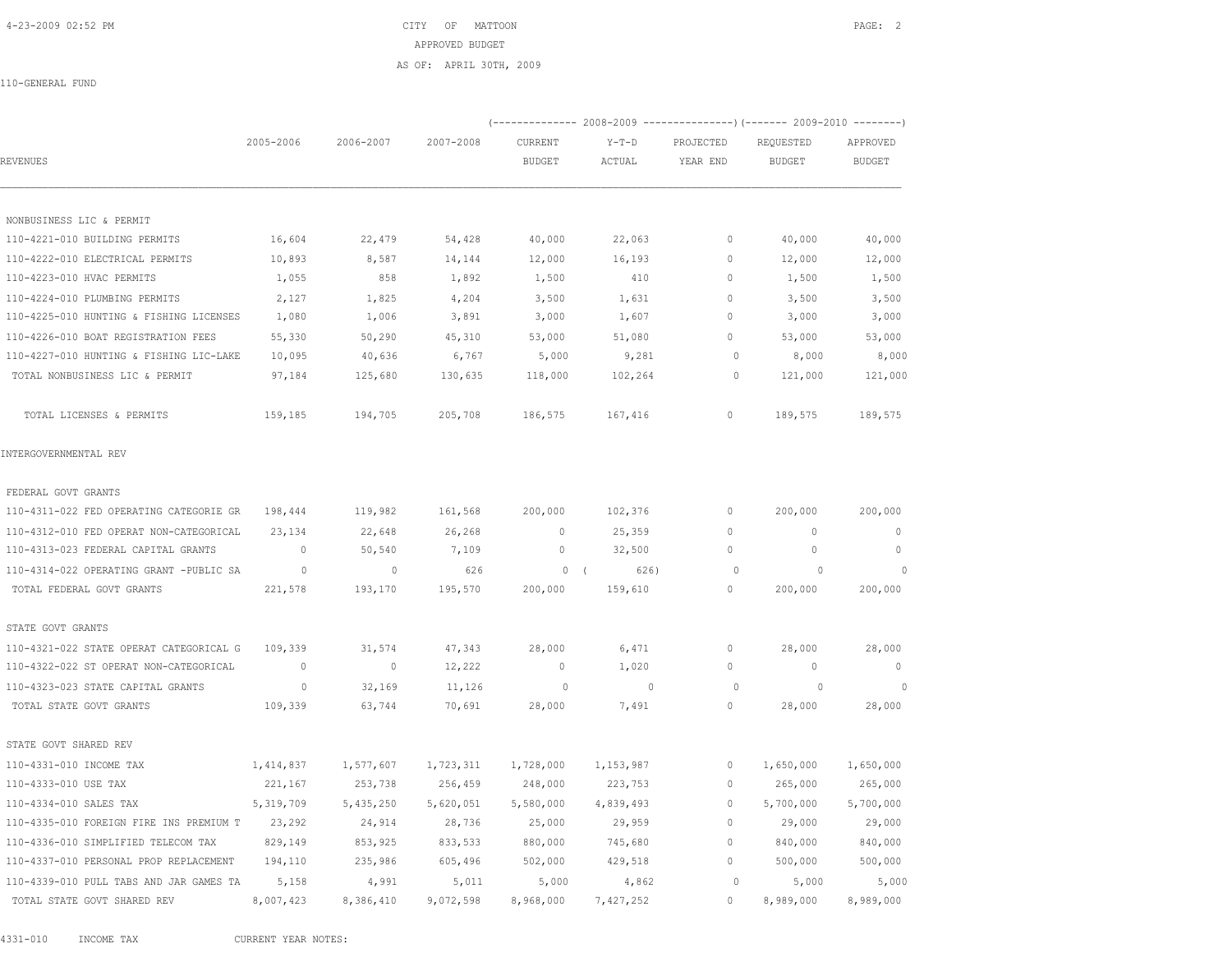|                                         |                          |             |                |               | (-------------- 2008-2009 -------------------) (------- 2009-2010 ---------) |              |                          |                          |
|-----------------------------------------|--------------------------|-------------|----------------|---------------|------------------------------------------------------------------------------|--------------|--------------------------|--------------------------|
|                                         | 2005-2006                | 2006-2007   | 2007-2008      | CURRENT       | $Y-T-D$                                                                      | PROJECTED    | REQUESTED                | APPROVED                 |
| REVENUES                                |                          |             |                | <b>BUDGET</b> | ACTUAL                                                                       | YEAR END     | <b>BUDGET</b>            | <b>BUDGET</b>            |
|                                         |                          |             |                |               |                                                                              |              |                          |                          |
| CHARGES FOR SERVICES                    |                          |             |                |               |                                                                              |              |                          |                          |
| GENERAL GOVT CHARGES                    |                          |             |                |               |                                                                              |              |                          |                          |
| 110-4411-010 BIRTH & DEATH CERTIFICATES | 23,499                   | 28,122      | 26,707         | 25,000        | 26,051                                                                       | $\circ$      | 29,000                   | 29,000                   |
| 110-4412-010 VITAL RECORDS FEES         | 7,646                    | 7,526       | 6,900          | 7,500         | 7,326                                                                        | $\mathbf{0}$ | 7,500                    | 7,500                    |
| 110-4413-010 FOIA PRINT & DUPLICATING F | 326                      | 192         | 65             | 250           | 82                                                                           | $\mathbf{0}$ | 250                      | 250                      |
| 110-4415-010 DEMOLITION ESCROW FEES     | $\overline{\phantom{0}}$ | $80,000$ (  | 80,000         | 0(            | 30,000                                                                       | $\Omega$     | $\overline{0}$           | $\overline{0}$           |
| 110-4417-010 INTERFUND CHG - ERI DEBT S | 14,273                   | 152,200     | 151,434        | 150,344       | 149,333                                                                      | 0            | 149,164                  | 149,164                  |
| 110-4418-010 INTERFUND CHG - TECHNOLOGY | 27,450                   | 31,983      | 9,462          | 39,087        | 16,216                                                                       | 0            | 28,912                   | 28,912                   |
| 110-4419-010 OTHER MISC GEN GOV CHARGES | 1,301                    | 0(          | 42)            |               | 0(<br>173)                                                                   | 0            | $\overline{0}$           | $\circ$                  |
| TOTAL GENERAL GOVT CHARGES              | 74,495                   | 300,023     | 114,526        | 222,181       | 168,835                                                                      | $\circ$      | 214,826                  | 214,826                  |
| POLICE DEPT CHARGES                     |                          |             |                |               |                                                                              |              |                          |                          |
| 110-4421-010 COURT COSTS, FEES & CHARGE | 1,729                    | 1,699       | 2,625          | 2,000         | 7,884                                                                        | $\circ$      | 2,000                    | 2,000                    |
| 110-4422-010 ACCIDENT REPORTS           | 2)                       | $\mathbf 0$ | $\mathbf 0$    | 0             | $\circ$                                                                      | $\mathbf{0}$ | $\overline{0}$           | $\overline{\phantom{0}}$ |
| 110-4423-010 BONDING FEES               | 3,286                    | 3,490       | 3,820          | 3,250         | 3,239                                                                        | 0            | 3,250                    | 3,250                    |
| 110-4425-010 FAXES COPIES PHOTOS & VHS  | 2,724                    | 2,673       | 3,972          | 3,000         | 2,868                                                                        | $\mathbf{0}$ | 3,000                    | 3,000                    |
| 110-4426-010 SEX OFFENDER REGISTRATION  | 155                      | 35          | 80             | 100           | 95                                                                           | $\mathbf{0}$ | 100                      | 100                      |
| 110-4427-010 SCHOOL CROSSING GUARD & OF | 27,945                   | $\circ$     | 27,468         | 30,000        | $\circ$                                                                      | $\circ$      | 30,000                   | 30,000                   |
| 110-4429-010 OTHER POLICE DEPT CHARGES  | 12,208                   | 30,429      | 1,923          | 15,000        | 2,056                                                                        | 0            | 15,000                   | 15,000                   |
| TOTAL POLICE DEPT CHARGES               | 48,045                   | 38,327      | 39,888         | 53,350        | 16,141                                                                       | $\circ$      | 53,350                   | 53,350                   |
| FIRE DEPT CHARGES                       |                          |             |                |               |                                                                              |              |                          |                          |
| 110-4432-010 AMBULANCE ASSIST           | 2,475                    | 5,699       | 7,708          | 7,200         | $\circ$                                                                      | 0            | $\overline{0}$           | $\overline{0}$           |
| 110-4433-010 INDUSTRIAL SERVICE FEES    | 14,954                   | 17,699      | 14,865         | 17,500        | 15,774                                                                       | 0            | 17,500                   | 17,500                   |
| 110-4434-010 HAZARD MATERIAL SPILL RESP | 11,054                   | 7,012       | 5,006          | 8,000         | 4,772                                                                        | 0            | 8,000                    | 8,000                    |
| 110-4435-010 NONRESIDENT FIRE DEPT CHAR | 11,345                   | 8,343       | 6,900          | 10,000        | 5,609                                                                        | 0            | 10,000                   | 10,000                   |
| 110-4436-010 AMBULANCE BILLING          | $\overline{0}$           | $\mathbb O$ | $\mathbf 0$    | $\mathbf 0$   | 546                                                                          | 0            | $\overline{0}$           | $\overline{0}$           |
| 110-4439-010 OTHER FIRE DEPT CHARGES    | 2,768                    | 3,696       | 2,766          | 3,000         | 449                                                                          | 0            | 3,000                    | 3,000                    |
| TOTAL FIRE DEPT CHARGES                 | 42,596                   | 42,449      | 37,245         | 45,700        | 27,150                                                                       | 0            | 38,500                   | 38,500                   |
| PUBLIC WORKS DEPT CHRGS                 |                          |             |                |               |                                                                              |              |                          |                          |
| 110-4442-010 STREET CUT PERMITS-STREET  | 8,732                    | 6,175       | 8,320          | 6,000         | 7,290                                                                        | 0            | 6,000                    | 6,000                    |
| 110-4444-010 IDOT TRAFFIC SIGNAL MAINT  | 5,132                    | 4,362       | 32,344         | 12,000        | 22,446                                                                       | 0            | 12,000                   | 12,000                   |
| 110-4445-010 TOWNSHIP ROAD MAINT CHARGE | 39,019                   | 23,862      | 26,302         | 22,000        | $\circ$                                                                      | $\circ$      | 22,000                   | 22,000                   |
| 110-4447-010 YARD WASTE FEES            | $\overline{0}$           | $\mathbb O$ | $\overline{0}$ | $\mathbb O$   | $\circ$                                                                      | $\circ$      | $\overline{\phantom{0}}$ | $\overline{0}$           |
| 110-4449-010 OTHER PUBLIC WORKS DEPT CH | 8,964                    | 46,580      | 9,398          | 10,000        | 14,173                                                                       | 0            | 10,000                   | 10,000                   |
| TOTAL PUBLIC WORKS DEPT CHRGS           | 61,847                   | 80,979      | 76,365         | 50,000        | 43,909                                                                       | 0            | 50,000                   | 50,000                   |

110-GENERAL FUND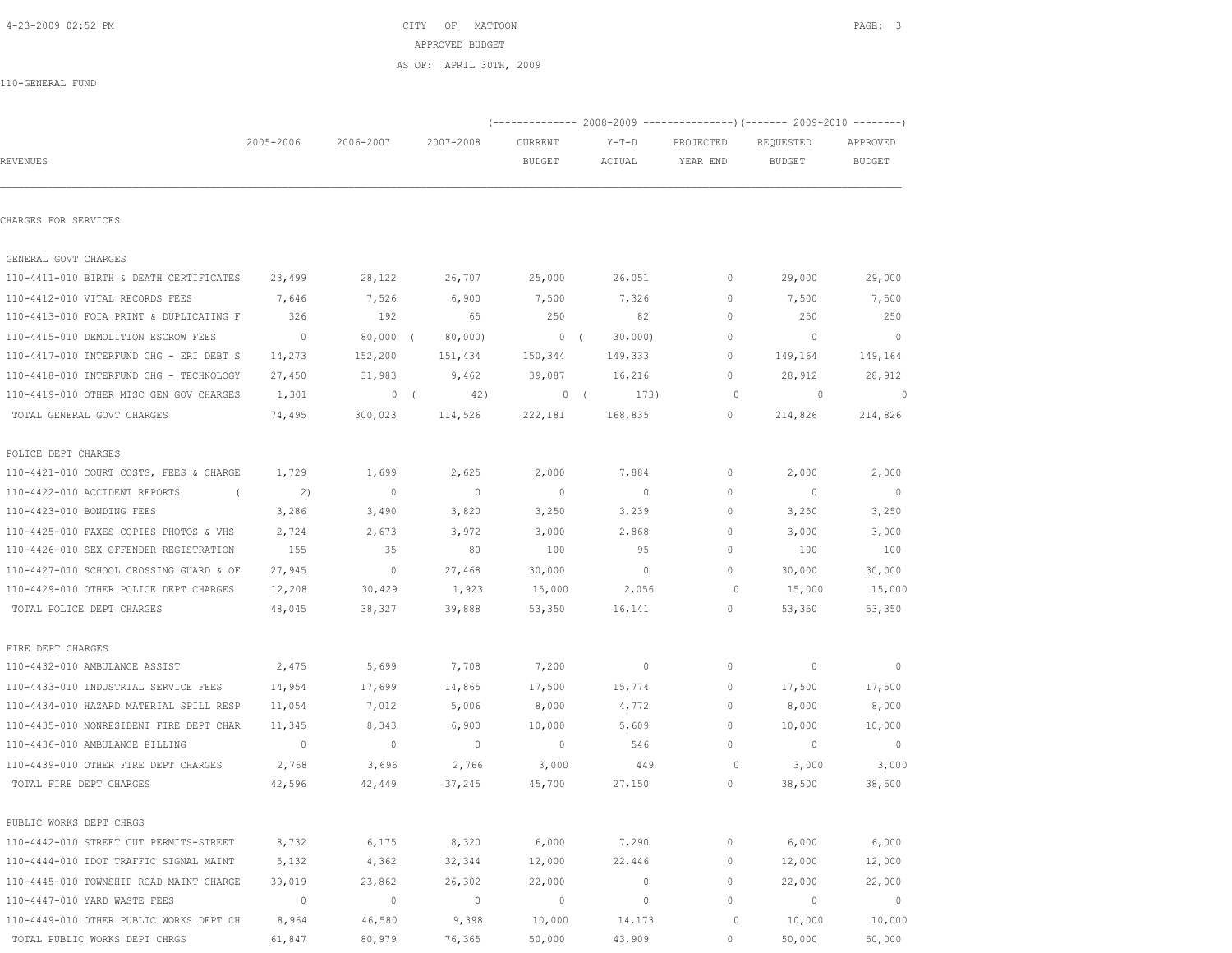| 4-23-2009 02:52 PM |  |  |
|--------------------|--|--|

CITY OF MATTOON **PAGE: 4** APPROVED BUDGET

AS OF: APRIL 30TH, 2009

| 110-GENERAL FUND |  |
|------------------|--|
|                  |  |

|                                             |             |              |              |                 |         |                | $(----------2008-2009------------)$ $(----2009-2010------)$ |                |
|---------------------------------------------|-------------|--------------|--------------|-----------------|---------|----------------|-------------------------------------------------------------|----------------|
|                                             | 2005-2006   | 2006-2007    | 2007-2008    | CURRENT         | $Y-T-D$ | PROJECTED      | REQUESTED                                                   | APPROVED       |
| <b>REVENUES</b>                             |             |              |              | <b>BUDGET</b>   | ACTUAL  | YEAR END       | <b>BUDGET</b>                                               | <b>BUDGET</b>  |
| FINES & FORFEITURES                         |             |              |              |                 |         |                |                                                             |                |
|                                             |             |              |              |                 |         |                |                                                             |                |
| COURT FINES                                 |             |              |              |                 |         |                |                                                             |                |
| 110-4511-010 CIRCUIT COURT FINES            | 115,558     | 128,574      | 138,010      | 110,000         | 119,371 | $\overline{0}$ | 110,000                                                     | 110,000        |
| 110-4512-010 ILLLEGAL PARKING FINES         | 1,500       | 560          | 380          | 1,000           | 470     | $\circ$        | 1,000                                                       | 1,000          |
| 110-4513-010 DUI EQUIPMENT FINES            | 5,541       | 9,837        | 8,458        | 7,500           | 17,497  | $\circ$        | 5,000                                                       | 5,000          |
| TOTAL COURT FINES                           | 122,599     | 138,971      | 146,848      | 118,500         | 137,338 | $\circ$        | 116,000                                                     | 116,000        |
| OTHER FINES                                 |             |              |              |                 |         |                |                                                             |                |
| 110-4520-010 OTHER FINES-ADMINISTRATIVE     | $\circ$     | $\circ$      | 0            | $\circ$         | $\circ$ | $\circ$        | $\circ$                                                     | $\circ$        |
| TOTAL OTHER FINES                           | $\circ$     | $\mathbf{0}$ | $\circ$      | $\circ$         | 0       | $\circ$        | $\mathbf{0}$                                                | $\circ$        |
| FORFEITURES                                 |             |              |              |                 |         |                |                                                             |                |
| 110-4530-010 FORFEITS-CONFISCATION OF D     | $\circ$     | $\circ$      | 2,156        | $\circ$         | 0       | 0              | $\circ$                                                     |                |
| TOTAL FORFEITURES                           | 0           | 0            | 2,156        | 0               | 0       | $\circ$        | 0                                                           | 0              |
| TOTAL FINES & FORFEITURES                   | 122,599     | 138,971      |              | 149,005 118,500 | 137,338 | $\circ$        | 116,000                                                     | 116,000        |
| INVESTMENT EARNINGS                         |             |              |              |                 |         |                |                                                             |                |
| INTEREST EARNINGS                           |             |              |              |                 |         |                |                                                             |                |
| 110-4610-010 INTEREST EARNINGS              | 107,437     | 170,179      |              | 100,864 105,000 | 35,670  | $\circ$        | 35,000                                                      | 35,000         |
| TOTAL INTEREST EARNINGS                     | 107,437     | 170,179      | 100,864      | 105,000         | 35,670  | $\circ$        | 35,000                                                      | 35,000         |
| NET INCREASE (DECREASE)                     |             |              |              |                 |         |                |                                                             |                |
| 110-4640-010 NET INCREASE INVESTMENT V(     | 0)          | $\circ$      | $\circ$      | $\circ$         | $\circ$ | 0              | $\circ$                                                     | $\circ$        |
| TOTAL NET INCREASE (DECREASE)<br>$\sqrt{2}$ | 0)          | $\circ$      | $\mathbf{0}$ | $\circ$         | 0       | 0              | $\mathbf{0}$                                                | $\circ$        |
| RENTS & ROYALTIES                           |             |              |              |                 |         |                |                                                             |                |
| 110-4650-010 GAIN/LOSS ON SALE OF INVES     | $\circ$     | $\circ$      | 19           | $\circ$         | $\circ$ | $\circ$        | $\circ$                                                     | $\overline{0}$ |
| 110-4651-010 RENT-BURGESS AUDITORIUM        | 17,200      | 18,490       | 15,995       | 17,500          | 17,260  | $\circ$        | 17,500                                                      | 17,500         |
| 110-4652-010 RENT-CAB COMPANY               | 200         | $\mathbb O$  | $\circ$      | $\circ$         | 0       | 0              | 0                                                           | $\circ$        |
| 110-4653-010 RENT-CELLULAR TOWER            | 10,350      | 20,950       | 28,350       | 25,000          | 21,528  | 0              | 25,000                                                      | 25,000         |
| 110-4654-010 RENT-FARMS                     | 12,170      | 12,668       | 16,277       | 20,000          | 13,475  | 0              | 20,000                                                      | 20,000         |
| 110-4655-010 RENT-DEMARS CENTER             | 3,670       | 4,492        | 4,220        | 5,000           | 3,360   | 0              | 5,000                                                       | 5,000          |
| 110-4656-010 RENT-PARKING LOTS              | 4,995       | 4,550        | 3,180        | 4,000           | 1,860   | 0              | 4,000                                                       | 4,000          |
| 110-4657-010 RENT-PETERSON PARK PAVILLI     | 800         | 2,040        | 1,670        | 2,000           | 1,510   | 0              | 2,000                                                       | 2,000          |
| 110-4658-010 RENT-AMTRAK                    | $\mathbb O$ | $\mathbb O$  | $\mathbb O$  | $\mathbb O$     | 0       | 0              | 0                                                           | $\circ$        |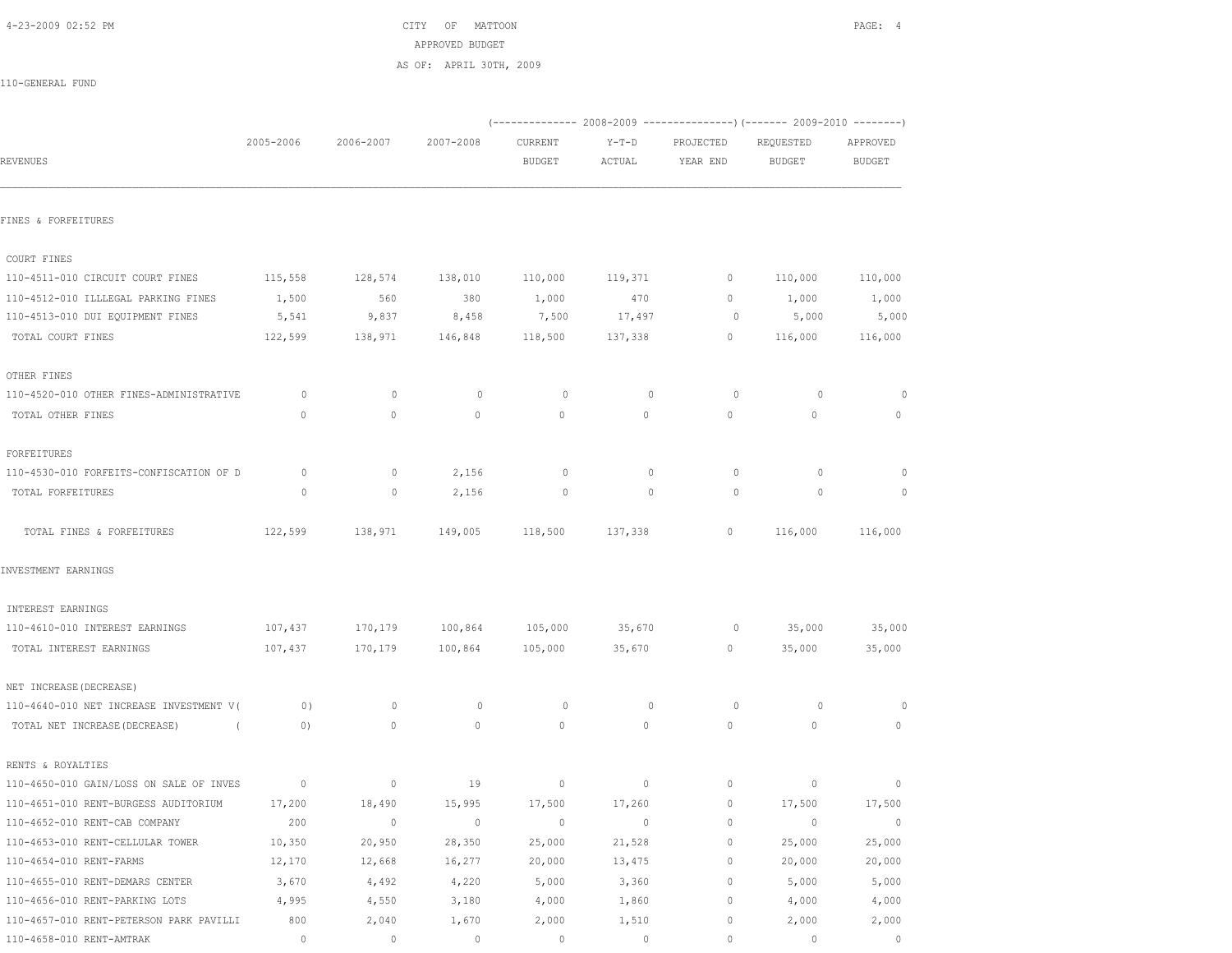|                                         |                |                                                                                | AS OF: APRIL 30TH, 2009 |                          |                                                                           |                       |                            |                           |
|-----------------------------------------|----------------|--------------------------------------------------------------------------------|-------------------------|--------------------------|---------------------------------------------------------------------------|-----------------------|----------------------------|---------------------------|
| 110-GENERAL FUND                        |                |                                                                                |                         |                          |                                                                           |                       |                            |                           |
|                                         |                |                                                                                |                         |                          | (-------------- 2008-2009 ----------------) (------- 2009-2010 ---------) |                       |                            |                           |
| <b>REVENUES</b>                         | 2005-2006      | 2006-2007                                                                      | 2007-2008               | CURRENT<br><b>BUDGET</b> | $Y-T-D$<br>ACTUAL                                                         | PROJECTED<br>YEAR END | REQUESTED<br><b>BUDGET</b> | APPROVED<br><b>BUDGET</b> |
| CONTRIB & OTHER MISC REV                |                |                                                                                |                         |                          |                                                                           |                       |                            |                           |
| CONTRIBUTIONS & MISC REV                |                |                                                                                |                         |                          |                                                                           |                       |                            |                           |
| 110-4801-010 POLICE DEPT CONTRIBUTIONS  | 9,400          | 10,483                                                                         | $\sim$ 0                | 10,000                   | 8,053                                                                     | $\circ$               | 10,000                     | 10,000                    |
| 110-4803-010 ARTS COUNCIL CONTRIBUTIONS | $\overline{0}$ | 4,607                                                                          | 3,930                   | 7,500                    | 2,340                                                                     | $\circ$               | 7,500                      | 7,500                     |
| 110-4804-010 FINANCE DEPT-MISC REVENUE  | 43,790         | 48,463                                                                         | 55,426                  | 55,000                   | 63,099                                                                    | $\circ$               | 55,000                     | 55,000                    |
| 110-4805-010 OTHER MISC REVENUES        | 20,830         | 114,631                                                                        | 43,732                  | 35,000                   | 146,118                                                                   | $\circ$               | 35,000                     | 35,000                    |
| 110-4806-010 FUTUREGEN CONTRIBUTIONS    | $\overline{0}$ | $\overline{0}$                                                                 | $\sim$ 0                | $\sim$ 0                 | 500,000                                                                   | $\circ$               | $\sim$ 0                   | $\sim$ 0                  |
| TOTAL CONTRIBUTIONS & MISC REV          | 74,020         | 178,184                                                                        | 103,088                 | 107,500                  | 719,610                                                                   | $\circ$               | 107,500                    | 107,500                   |
| CONTRIBUTIONS & MISC REV                |                |                                                                                |                         |                          |                                                                           |                       |                            |                           |
| 110-4813-010 DOJ - FEDERAL SHARING RECE | 637,713        | 51,979                                                                         | 12,599                  | 7,500                    | 52,910                                                                    | $\circ$               | 2,500                      | 2,500                     |
| TOTAL CONTRIBUTIONS & MISC REV          | 637,713        | 51,979                                                                         | 12,599                  | 7,500                    | 52,910                                                                    | $\circ$               | 2,500                      | 2,500                     |
| TOTAL CONTRIB & OTHER MISC REV          | 711,733        | 230,164                                                                        |                         | 115,687 115,000 772,520  |                                                                           | $\overline{0}$        | 110,000                    | 110,000                   |
| TOTAL REVENUES                          |                | 14,466,216 14,670,620 15,119,755 15,257,975 13,977,277 0 15,319,751 15,319,751 |                         |                          |                                                                           |                       |                            |                           |

4-23-2009 02:52 PM CITY OF MATTOON PAGE: 5

APPROVED BUDGET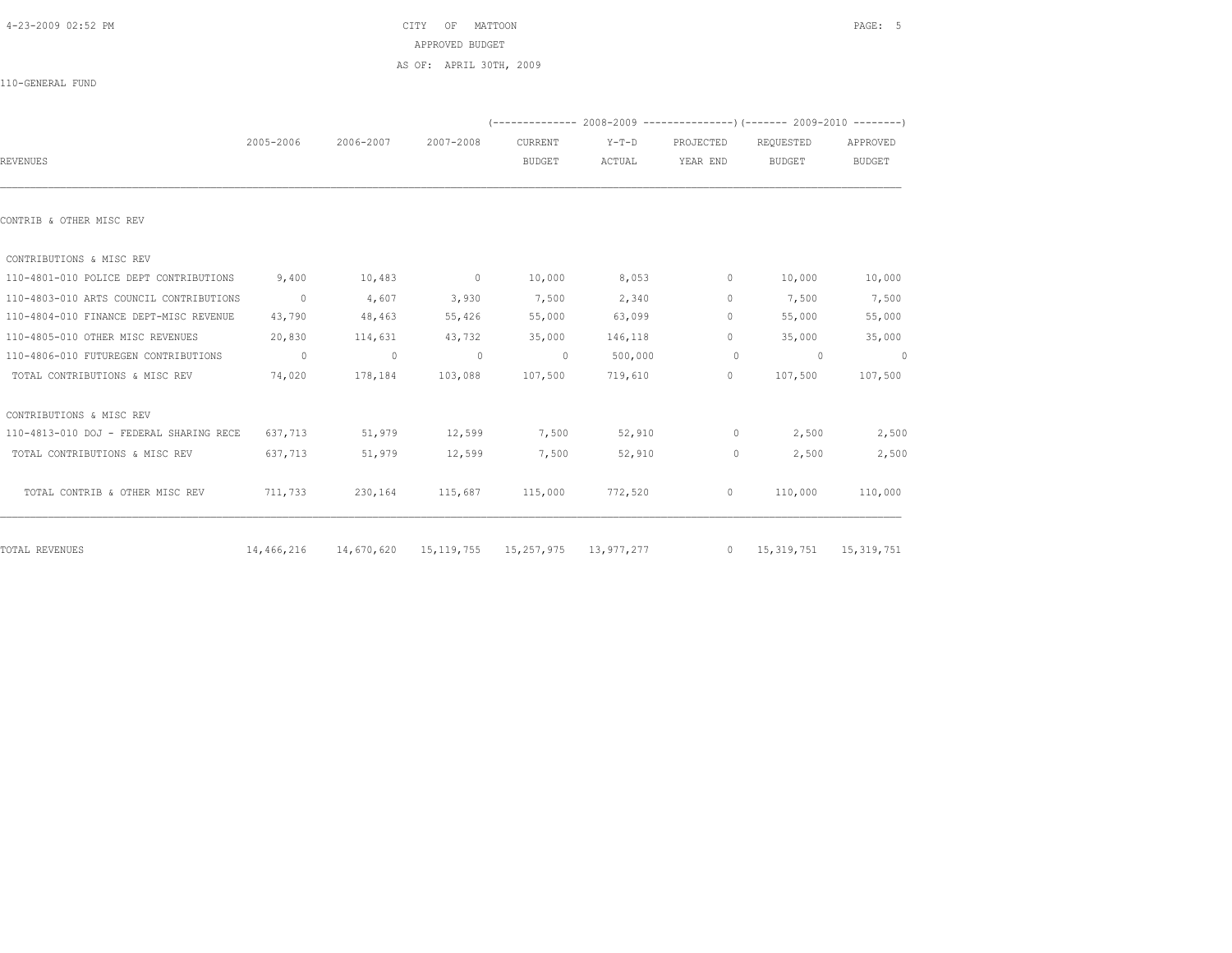| 4-23-2009 02:52 PM                     |             |             | MATTOON<br>CITY<br>OF<br>APPROVED BUDGET |               |             |             |                                                                        | PAGE: 6       |
|----------------------------------------|-------------|-------------|------------------------------------------|---------------|-------------|-------------|------------------------------------------------------------------------|---------------|
|                                        |             |             | AS OF: APRIL 30TH, 2009                  |               |             |             |                                                                        |               |
| 110-GENERAL FUND                       |             |             |                                          |               |             |             |                                                                        |               |
| CITY COUNCIL                           |             |             |                                          |               |             |             |                                                                        |               |
|                                        |             |             |                                          |               |             |             | (------------- 2008-2009 ---------------) (------- 2009-2010 --------) |               |
|                                        | 2005-2006   | 2006-2007   | 2007-2008                                | CURRENT       | $Y-T-D$     | PROJECTED   | REQUESTED                                                              | APPROVED      |
| EXPENDITURES                           |             |             |                                          | <b>BUDGET</b> | ACTUAL      | YEAR END    | BUDGET                                                                 | <b>BUDGET</b> |
|                                        |             |             |                                          |               |             |             |                                                                        |               |
| PERSONNEL SERVICES                     |             |             |                                          |               |             |             |                                                                        |               |
| SALARIES & WAGES                       |             |             |                                          |               |             |             |                                                                        |               |
| 110-5110-111 SALARIES OF REG EMPLOYEES | 38,067      | 38,716      | 38,019                                   | 38,400        | 36,405      | 0           | 38,400                                                                 | 38,400        |
| TOTAL SALARIES & WAGES                 | 38,067      | 38,716      | 38,019                                   | 38,400        | 36,405      | $\circ$     | 38,400                                                                 | 38,400        |
| TOTAL PERSONNEL SERVICES               | 38,067      | 38,716      | 38,019                                   | 38,400        | 36,405      | 0           | 38,400                                                                 | 38,400        |
| EMPOLOYEE BENEFITS                     |             |             |                                          |               |             |             |                                                                        |               |
| GROUP INSURANCE                        |             |             |                                          |               |             |             |                                                                        |               |
| 110-5110-211 GROUP HEALTH INSURANCE    | 3,709       | 7,541       | 3,689                                    | 10,003        | 3,300       | 0           | 7,828                                                                  | 7,828         |
| 110-5110-212 GROUP LIFE INSURANCE      | 0           | 552         | 720                                      | 720           | 720         | 0           | 720                                                                    | 720           |
| TOTAL GROUP INSURANCE                  | 3,709       | 8,093       | 4,409                                    | 10,723        | 4,020       | $\circ$     | 8,548                                                                  | 8,548         |
| SOCIAL SECURITY CONTRIB                |             |             |                                          |               |             |             |                                                                        |               |
| 110-5110-221 FICA CONTRIBUTIONS        | 2,320       | 2,301       | 2,235                                    | 2,381         | 2,345       | 0           | 2,381                                                                  | 2,381         |
| 110-5110-222 MEDICARE CONTRIBUTIONS    | 543         | 538         | 523                                      | 557           | 549         | 0           | 557                                                                    | 557           |
| TOTAL SOCIAL SECURITY CONTRIB          | 2,863       | 2,839       | 2,758                                    | 2,938         | 2,893       | 0           | 2,938                                                                  | 2,938         |
| RETIREMENT CONTRIBTUIONS               |             |             |                                          |               |             |             |                                                                        |               |
| 110-5110-231 IMRF CONTRIBUTIONS        | 1,623       | 1,604       | 1,750                                    | 2,192         | 2,953       | 0           | 3,120                                                                  | 3,120         |
| TOTAL RETIREMENT CONTRIBTUIONS         | 1,623       | 1,604       | 1,750                                    | 2,192         | 2,953       | $\circ$     | 3,120                                                                  | 3,120         |
| UNEMPLOYMNT COMPENSATION               |             |             |                                          |               |             |             |                                                                        |               |
| 110-5110-240 UNEMPLOYMENT COMP.        | 0           | $\mathbb O$ | $\circ$                                  | $\mathbb O$   | $\mathbb O$ | $\circ$     | 0                                                                      | $\circ$       |
| TOTAL UNEMPLOYMNT COMPENSATION         | $\mathbb O$ | $\mathbb O$ | $\circ$                                  | $\circ$       | $\circ$     | $\mathbb O$ | $\circ$                                                                | $\mathbb O$   |
| WORKER'S COMPENSATION                  |             |             |                                          |               |             |             |                                                                        |               |
| 110-5110-250 WORKERS' COMPENSATION     | 115         | 121         | 101                                      | 111           | 111         | $\circ$     | 104                                                                    | 104           |
| TOTAL WORKER'S COMPENSATION            | 115         | 121         | 101                                      | 111           | 111         | $\circ$     | 104                                                                    | 104           |
| TOTAL EMPOLOYEE BENEFITS               | 8,309       | 12,658      | 9,017                                    | 15,964        | 9,977       | $\circ$     | 14,710                                                                 | 14,710        |

SUPPLIES

GENERAL SUPPLIES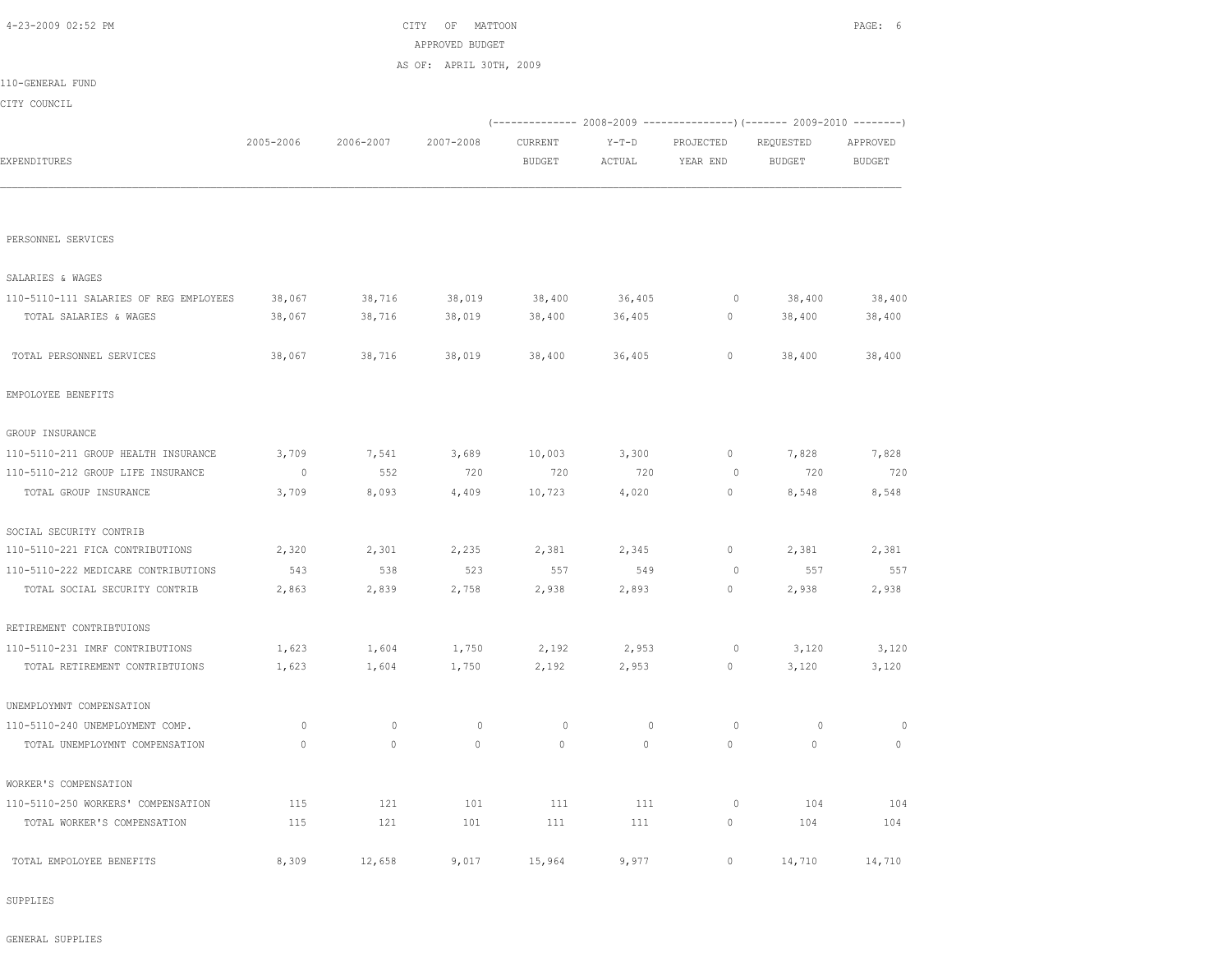| 4-23-2009 02:52 PM                      | MATTOON<br>CITY<br>ΟF<br>APPROVED BUDGET |           |                         |               |              |                |                                                                          |               |
|-----------------------------------------|------------------------------------------|-----------|-------------------------|---------------|--------------|----------------|--------------------------------------------------------------------------|---------------|
|                                         |                                          |           | AS OF: APRIL 30TH, 2009 |               |              |                |                                                                          |               |
| 110-GENERAL FUND                        |                                          |           |                         |               |              |                |                                                                          |               |
| CITY COUNCIL                            |                                          |           |                         |               |              |                |                                                                          |               |
|                                         |                                          |           |                         |               |              |                | (-------------- 2008-2009 ----------------) (------- 2009-2010 --------) |               |
|                                         | 2005-2006                                | 2006-2007 | 2007-2008               | CURRENT       | $Y-T-D$      | PROJECTED      | REQUESTED                                                                | APPROVED      |
| EXPENDITURES                            |                                          |           |                         | <b>BUDGET</b> | ACTUAL       | YEAR END       | <b>BUDGET</b>                                                            | <b>BUDGET</b> |
| OTHER PURCHASED SERVICES                |                                          |           |                         |               |              |                |                                                                          |               |
| PROFESSIONAL SERVICES                   |                                          |           |                         |               |              |                |                                                                          |               |
| 110-5110-519 OTHER PROFESSIONAL SERVICE | 802                                      | 825       | $\circ$                 | $\circ$       | $\mathbf{0}$ | $\circ$        | $\circ$                                                                  | $\circ$       |
| TOTAL PROFESSIONAL SERVICES             | 802                                      | 825       | $\circ$                 | $\mathbf{0}$  | $\circ$      | $\mathbf{0}$   | $\circ$                                                                  | $\circ$       |
| COMMUNICATION                           |                                          |           |                         |               |              |                |                                                                          |               |
| 110-5110-532 TELEPHONE                  | 508                                      | 568       | 612                     | 600           | 474          | $\Omega$       | 600                                                                      | 600           |
| 110-5110-533 CELLULAR PHONE             | 3,183                                    | 2,400     | 3,412                   | 2,900         | 2,702        | $\circ$        | 3,000                                                                    | 3,000         |
| TOTAL COMMUNICATION                     | 3,691                                    | 2,968     | 4,024                   | 3,500         | 3,177        | $\circ$        | 3,600                                                                    | 3,600         |
| EMPLOYEE BUSINESS EXP                   |                                          |           |                         |               |              |                |                                                                          |               |
| 110-5110-561 BUSINESS MEETING EXPENSE   | 34                                       | 1,082     | 1,116                   | 1,000         | 218          | $\circ$        | 1,000                                                                    | 1,000         |
| 110-5110-562 TRAVEL & TRAINING          | 2,176                                    | 1,027     | 5,009                   | 5,000         | 4,727        | $\overline{0}$ | 5,000                                                                    | 5,000         |
| TOTAL EMPLOYEE BUSINESS EXP             | 2,209                                    | 2,109     | 6,126                   | 6,000         | 4,945        | $\circ$        | 6,000                                                                    | 6,000         |
| OTHER PURCHASED SERVICES                |                                          |           |                         |               |              |                |                                                                          |               |
| 110-5110-571 DUES & MEMBERSHIPS         | 1,839                                    | 1,823     | 1,953                   | 2,000         | 1,645        | $\mathbf{0}$   | 2,000                                                                    | 2,000         |
| 110-5110-572 COMM PROMOTIONS & RELATION | 1,752                                    | 3,873     | 5,210                   | 4,000         | 3,939        | $\circ$        | 4,000                                                                    | 4,000         |
| TOTAL OTHER PURCHASED SERVICES          | 3,591                                    | 5,696     | 7,163                   | 6,000         | 5,584        | $\mathbf{0}$   | 6,000                                                                    | 6,000         |
| TOTAL OTHER PURCHASED SERVICES          | 10,293                                   | 11,598    | 17,313                  | 15,500        | 13,706       | $\circ$        | 15,600                                                                   | 15,600        |
| TOTAL CITY COUNCIL                      | 57,347                                   | 63,312    | 65,425                  | 70,864        | 60,224       | $\circ$        | 69,710                                                                   | 69,710        |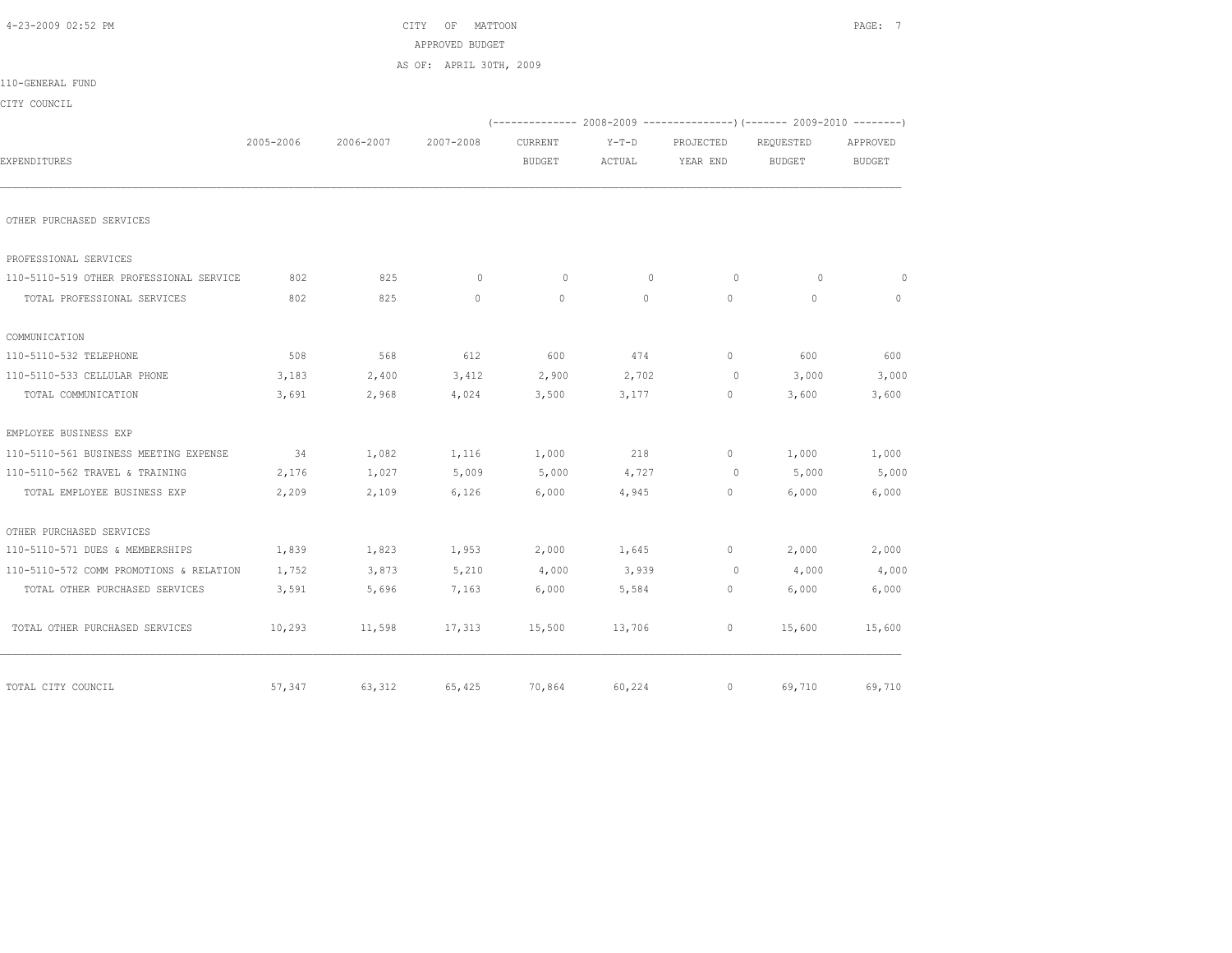SUPPLIES

| TOTAL PERSONNEL SERVICES            | 105,801  | 121,656 | 126,805 | 132,254 | 125,008 | $\circ$  | 136,971 | 136,971 |
|-------------------------------------|----------|---------|---------|---------|---------|----------|---------|---------|
| EMPOLOYEE BENEFITS                  |          |         |         |         |         |          |         |         |
| GROUP INSURANCE                     |          |         |         |         |         |          |         |         |
| 110-5120-211 GROUP HEALTH INSURANCE | 20,303   | 18,562  | 16,663  | 18,410  | 18,410  | $\circ$  | 21,079  | 21,079  |
| 110-5120-212 GROUP LIFE INSURANCE   | $\sim$ 0 | 331     | 432     | 432     | 432     | - 0      | 432     | 432     |
| TOTAL GROUP INSURANCE               | 20,303   | 18,893  | 17,095  | 18,842  | 18,842  | $\circ$  | 21,511  | 21,511  |
| SOCIAL SECURITY CONTRIB             |          |         |         |         |         |          |         |         |
| 110-5120-221 FICA CONTRIBUTIONS     | 6,280    | 7,198   | 7,574   | 8,217   | 7,919   | $\circ$  | 8,492   | 8,492   |
| 110-5120-222 MEDICARE CONTRIBUTIONS | 1,469    | 1,684   | 1,772   | 1,923   | 1,852   | $\circ$  | 1,986   | 1,986   |
| TOTAL SOCIAL SECURITY CONTRIB       | 7,748    | 8,882   | 9,346   | 10,140  | 9,771   | $\circ$  | 10,478  | 10,478  |
| RETIREMENT CONTRIBTUIONS            |          |         |         |         |         |          |         |         |
| 110-5120-231 IMRF CONTRIBUTIONS     | 11,396   | 13,695  | 13,047  | 13,452  | 12,780  | $\circ$  | 14,839  | 14,839  |
| TOTAL RETIREMENT CONTRIBTUIONS      | 11,396   | 13,695  | 13,047  | 13,452  | 12,780  | $\circ$  | 14,839  | 14,839  |
| UNEMPLOYMNT COMPENSATION            |          |         |         |         |         |          |         |         |
| 110-5120-240 UNEMPLOYMENT COMP.     | 693      | 561     | 531     | 396     | 396     | $\Omega$ | 258     | 258     |
| TOTAL UNEMPLOYMNT COMPENSATION      | 693      | 561     | 531     | 396     | 396     | $\circ$  | 258     | 258     |
| WORKER'S COMPENSATION               |          |         |         |         |         |          |         |         |
| 110-5120-250 WORKERS' COMPENSATION  | 318      | 360     | 400     | 397     | 397     | $\circ$  | 370     | 370     |
| TOTAL WORKER'S COMPENSATION         | 318      | 360     | 400     | 397     | 397     | 0        | 370     | 370     |
| TOTAL EMPOLOYEE BENEFITS            | 40,458   | 42,391  | 40,418  | 43,227  | 42,186  | $\circ$  | 47,456  | 47,456  |

| 110-5120-111 SALARIES OF REG EMPLOYEES | 99,176  | 113,462 | 117,926 | 131,635 | 116,010 |    | 136,436  | 136,436 |
|----------------------------------------|---------|---------|---------|---------|---------|----|----------|---------|
| 110-5120-113 OVERTIME                  | 301     | 532     | 525     | 619     | 442     | 0. | 535      | 535     |
| 110-5120-114 COMPENSATED ABSENCES      | 6,324   | 7,661   | 8,354   | 0       | 8,557   |    | $\Omega$ |         |
| TOTAL SALARIES & WAGES                 | 105,801 | 121,656 | 126,805 | 132,254 | 125,008 | 0. | 136,971  | 136,971 |
|                                        |         |         |         |         |         |    |          |         |
| TOTAL PERSONNEL SERVICES               | 105,801 | 121,656 | 126,805 | 132,254 | 125,008 | 0. | 136,971  | 136,971 |

PERSONNEL SERVICES

SALARIES & WAGES

|                  |           |           | AS OF: APRIL 30TH, 2009 |               |        |           |                                                                            |          |
|------------------|-----------|-----------|-------------------------|---------------|--------|-----------|----------------------------------------------------------------------------|----------|
| 110-GENERAL FUND |           |           |                         |               |        |           |                                                                            |          |
| CITY CLERK       |           |           |                         |               |        |           |                                                                            |          |
|                  |           |           |                         |               |        |           | (-------------- 2008-2009 -----------------) (------- 2009-2010 ---------) |          |
|                  | 2005-2006 | 2006-2007 | 2007-2008               | CURRENT       | Y-T-D  | PROJECTED | REQUESTED                                                                  | APPROVED |
| EXPENDITURES     |           |           |                         | <b>BUDGET</b> | ACTUAL | YEAR END  | BUDGET                                                                     | BUDGET   |
|                  |           |           |                         |               |        |           |                                                                            |          |
|                  |           |           |                         |               |        |           |                                                                            |          |

APPROVED BUDGET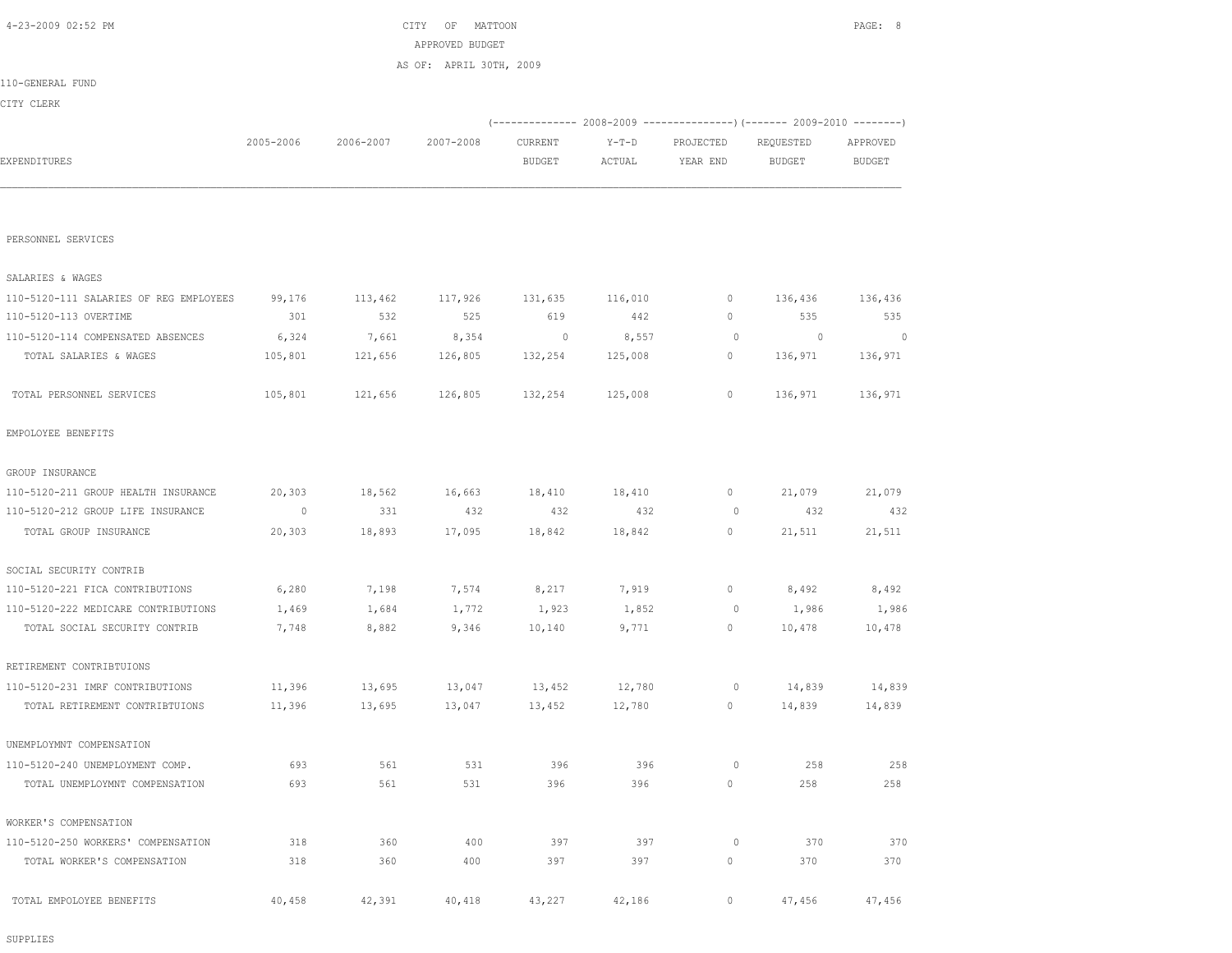4-23-2009 02:52 PM CITY OF MATTOON PAGE: 9 APPROVED BUDGET AS OF: APRIL 30TH, 2009

110-GENERAL FUND

CITY CLERK

|                                         |                |           |                |               |                |           | (-------------- 2008-2009 -------------------- 2009-2010 ----------- |                          |
|-----------------------------------------|----------------|-----------|----------------|---------------|----------------|-----------|----------------------------------------------------------------------|--------------------------|
|                                         | 2005-2006      | 2006-2007 | 2007-2008      | CURRENT       | $Y-T-D$        | PROJECTED | REQUESTED                                                            | APPROVED                 |
| <b>EXPENDITURES</b>                     |                |           |                | <b>BUDGET</b> | ACTUAL         | YEAR END  | BUDGET                                                               | <b>BUDGET</b>            |
|                                         |                |           |                |               |                |           |                                                                      |                          |
| BOOKS & PERIODICALS                     |                |           |                |               |                |           |                                                                      |                          |
| 110-5120-340 BOOKS & PERIODICALS        | 677            | 416       | 395            | 500           | 422            | $\circ$   | 500                                                                  | 500                      |
| TOTAL BOOKS & PERIODICALS               | 677            | 416       | 395            | 500           | 422            | $\circ$   | 500                                                                  | 500                      |
| TOTAL SUPPLIES                          | 5,690          | 2,098     | 2,385          | 6,500         | 3,059          | 0         | 4,000                                                                | 4,000                    |
| PURCHASED PROP MAINT SRV                |                |           |                |               |                |           |                                                                      |                          |
| REPAIR & MAINT SERVICES                 |                |           |                |               |                |           |                                                                      |                          |
| 110-5120-431 REPAIR OF OFFICE EQUIPMENT | $\circ$        | $\circ$   | $\circ$        | $\circ$       | $\mathbf{0}$   | $\circ$   | $\circ$                                                              | 0                        |
| TOTAL REPAIR & MAINT SERVICES           | $\mathbf{0}$   | $\circ$   | $\mathbf{0}$   | 0             | $\circ$        | $\circ$   | $\mathbf{0}$                                                         | $\circ$                  |
| TOTAL PURCHASED PROP MAINT SRV          | $\mathbf{0}$   | $\circ$   | $\mathbf{0}$   | $\circ$       | $\Omega$       | $\circ$   | $\circ$                                                              | $\mathbf{0}$             |
| OTHER PURCHASED SERVICES                |                |           |                |               |                |           |                                                                      |                          |
| PROFESSIONAL SERVICES                   |                |           |                |               |                |           |                                                                      |                          |
| 110-5120-519 OTHER PROFESSIONAL SERVICE | 5,408          | 7,893     | 3,760          | 8,000         | 6,599          | $\circ$   | 8,000                                                                | 8,000                    |
| TOTAL PROFESSIONAL SERVICES             | 5,408          | 7,893     | 3,760          | 8,000         | 6,599          | $\circ$   | 8,000                                                                | 8,000                    |
| INSURANCE                               |                |           |                |               |                |           |                                                                      |                          |
| 110-5120-521 PUBLIC OFFICAL BONDING FEE | $\mathbf{0}$   | $\circ$   | $\overline{0}$ | $\mathbf{0}$  | $\circ$        | $\circ$   | $\mathbf{0}$                                                         | $\mathbf 0$              |
| 110-5120-522 NOTARY FEES                | 0              | 30        | 150            | $\circ$       | 0              | 0         | $\circ$                                                              | $\circ$                  |
| TOTAL INSURANCE                         | $\circ$        | 30        | 150            | $\mathbf{0}$  | $\circ$        | $\circ$   | $\mathbf{0}$                                                         | $\circ$                  |
| COMMUNICATION                           |                |           |                |               |                |           |                                                                      |                          |
| 110-5120-531 POSTAGE                    | 1,721          | 1,992     | 2,134          | 2,250         | 1,362          | $\circ$   | 2,250                                                                | 2,250                    |
| 110-5120-532 TELEPHONE                  | 2,757          | 2,859     | 2,636          | 2,800         | 2,421          | $\circ$   | 2,800                                                                | 2,800                    |
| TOTAL COMMUNICATION                     | 4,477          | 4,851     | 4,770          | 5,050         | 3,783          | $\circ$   | 5,050                                                                | 5,050                    |
| ADVERTISING                             |                |           |                |               |                |           |                                                                      |                          |
| 110-5120-540 ADVERTISING                | 1,582          | 1,946     | 2,777          | 2,500         | 2,350          | $\circ$   | 2,500                                                                | 2,500                    |
| TOTAL ADVERTISING                       | 1,582          | 1,946     | 2,777          | 2,500         | 2,350          | $\circ$   | 2,500                                                                | 2,500                    |
| EMPLOYEE BUSINESS EXP                   |                |           |                |               |                |           |                                                                      |                          |
| 110-5120-562 TRAVEL & TRAINING          | 2,231          | 859       | 175            | 2,000         | 1,435          | $\circ$   | 2,000                                                                | 2,000                    |
| 110-5120-564 PRIVATE VEHICLE EXP REIMB  | $\overline{0}$ | $\circ$   | 52             | $\circ$       | $\overline{0}$ | $\circ$   | $\circ$                                                              | $\overline{\phantom{0}}$ |
| TOTAL EMPLOYEE BUSINESS EXP             | 2,231          | 859       | 227            | 2,000         | 1,435          | $\circ$   | 2,000                                                                | 2,000                    |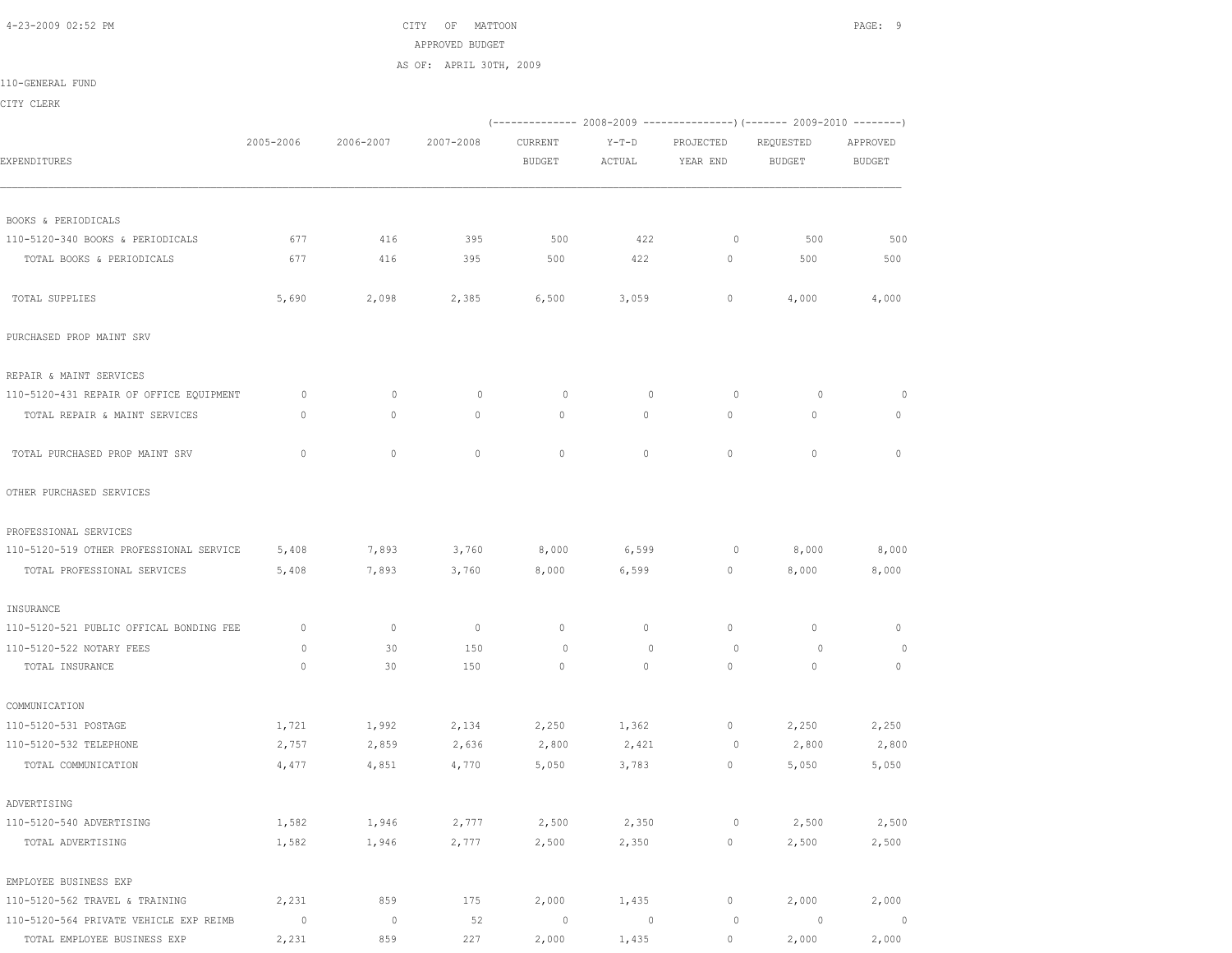4-23-2009 02:52 PM CITY OF MATTOON PAGE: 10 APPROVED BUDGET AS OF: APRIL 30TH, 2009

## 110-GENERAL FUND

CITY CLERK

|                                         |                                  |           |           |                |              |              | (-------------- 2008-2009 ----------------) (------- 2009-2010 --------) |                |
|-----------------------------------------|----------------------------------|-----------|-----------|----------------|--------------|--------------|--------------------------------------------------------------------------|----------------|
|                                         | 2005-2006                        | 2006-2007 | 2007-2008 | <b>CURRENT</b> | $Y-T-D$      | PROJECTED    | REOUESTED                                                                | APPROVED       |
| EXPENDITURES                            |                                  |           |           | <b>BUDGET</b>  | ACTUAL       | YEAR END     | <b>BUDGET</b>                                                            | BUDGET         |
|                                         |                                  |           |           |                |              |              |                                                                          |                |
| CITY CLERK DEPT OBJECTS                 |                                  |           |           |                |              |              |                                                                          |                |
| 110-5120-801 VITAL RECORDS FEE REMITTAN | 7,646                            | 6,886     | 7,538     | 7,500          | 6,826        | $\circ$      | 7,500                                                                    | 7,500          |
| 110-5120-802 HUNTING/FISHING LIC. FEE R | 854                              | 955       | 997       | 1,000          | 792          | $\Omega$     | 1,000                                                                    | 1,000          |
| TOTAL CITY CLERK DEPT OBJECTS           | 8,500                            | 7,841     | 8,535     | 8,500          | 7,618        | $\circ$      | 8,500                                                                    | 8,500          |
| FINANCIAL TRANS OBJECTS                 |                                  |           |           |                |              |              |                                                                          |                |
| 110-5120-814 PRINT/COPY MACH. LEASE & M | 3,406                            | 3,127     | 4,014     | 4,100          | 3,491        | $\circ$      | 4,100                                                                    | 4,100          |
| 110-5120-815 POSTAGE METER LEASE & MAIN | $\overline{0}$                   | $\sim$ 0  | $\sim$ 0  | $\overline{0}$ | $\sim$ 0     | $\circ$      | $\sim$ 0                                                                 | $\overline{0}$ |
| TOTAL FINANCIAL TRANS OBJECTS           | 3,406                            | 3,127     | 4,014     | 4,100          | 3,491        | $\circ$      | 4,100                                                                    | 4,100          |
| COMPUTER INFO SYS OBJECT                |                                  |           |           |                |              |              |                                                                          |                |
| 110-5120-841 WIDE AREA NETWORK SOFTWARE | $\circ$                          | 10,000    | $\circ$   | $\circ$        | $\circ$      | $\circ$      | $\circ$                                                                  | $\circ$        |
| TOTAL COMPUTER INFO SYS OBJECT          | $\begin{array}{c} \n\end{array}$ | 10,000    | $\circ$   | $\mathbf{0}$   | $\Omega$     | $\mathbf{0}$ | $\cap$                                                                   | $\circ$        |
| COMPUTER INFO SYS OBJECT                |                                  |           |           |                |              |              |                                                                          |                |
| 110-5120-863 COMPUTERS                  | $\circ$                          | $\circ$   | 1,501     | $\circ$        | $\mathbf{0}$ | $\circ$      | $\Omega$                                                                 | $\circ$        |
| TOTAL COMPUTER INFO SYS OBJECT          | $\mathbf{0}$                     | $\circ$   | 1,501     | $\mathbf{0}$   | $\circ$      | $\mathbf{0}$ | $\Omega$                                                                 | $\circ$        |
| TOTAL OTHER OBJECTS                     | 11,906                           | 20,968    | 14,050    | 12,600         | 11,109       | $\circ$      | 12,600                                                                   | 12,600         |
| TOTAL CITY CLERK                        | 177,554                          | 202,692   | 195,342   | 212,131        | 195,529      | $\circ$      | 218,577                                                                  | 218,577        |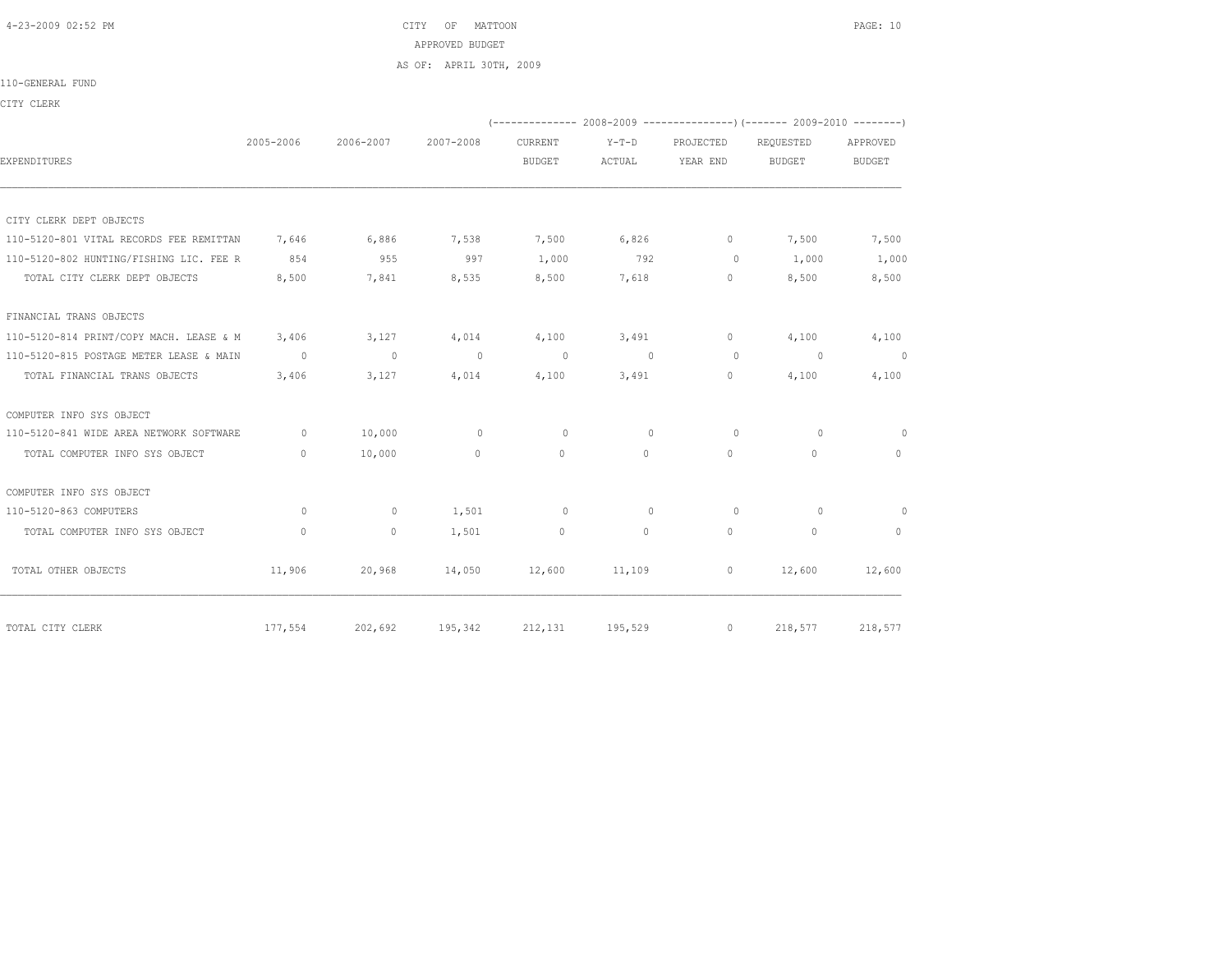| PERSONNEL SERVICES                     |                |        |        |        |        |              |                |         |
|----------------------------------------|----------------|--------|--------|--------|--------|--------------|----------------|---------|
| SALARIES & WAGES                       |                |        |        |        |        |              |                |         |
| 110-5130-111 SALARIES OF REG EMPLOYEES | 73,461         | 76,470 | 82,292 | 84,872 | 71,720 | 0            | 87,418         | 87,418  |
| 110-5130-114 COMPENSATED ABSENCES      | 5,117          | 6,220  | 9,296  | 0      | 8,744  | $\circ$      | $\overline{0}$ | $\circ$ |
| TOTAL SALARIES & WAGES                 | 78,578         | 82,690 | 91,589 | 84,872 | 80,464 | $\mathbf{0}$ | 87,418         | 87,418  |
| TOTAL PERSONNEL SERVICES               | 78,578         | 82,690 | 91,589 | 84,872 | 80,464 | $\circ$      | 87,418         | 87,418  |
| EMPOLOYEE BENEFITS                     |                |        |        |        |        |              |                |         |
| GROUP INSURANCE                        |                |        |        |        |        |              |                |         |
| 110-5130-211 GROUP HEALTH INSURANCE    | 1,205          | 6,529  | 5,927  | 6,704  | 6,704  | $\mathbf{0}$ | 7,828          | 7,828   |
| 110-5130-212 GROUP LIFE INSURANCE      | $\overline{0}$ | 110    | 144    | 144    | 144    | $\circ$      | 144            | 144     |
| TOTAL GROUP INSURANCE                  | 1,205          | 6,639  | 6,071  | 6,848  | 6,848  | 0            | 7,972          | 7,972   |
| SOCIAL SECURITY CONTRIB                |                |        |        |        |        |              |                |         |
| 110-5130-221 FICA CONTRIBUTIONS        | 4,858          | 5,000  | 5,594  | 5,262  | 5,231  | $\circ$      | 5,420          | 5,420   |
| 110-5130-222 MEDICARE CONTRIBUTIONS    | 1,136          | 1,169  | 1,308  | 1,231  | 1,223  | 0            | 1,268          | 1,268   |
| TOTAL SOCIAL SECURITY CONTRIB          | 5,995          | 6,170  | 6,902  | 6,493  | 6,455  | $\circ$      | 6,688          | 6,688   |
| RETIREMENT CONTRIBTUIONS               |                |        |        |        |        |              |                |         |
| 110-5130-231 IMRF CONTRIBUTIONS        | 8,737          | 9,315  | 8,674  | 8,615  | 8,449  | $\circ$      | 9,470          | 9,470   |
| TOTAL RETIREMENT CONTRIBTUIONS         | 8,737          | 9,315  | 8,674  | 8,615  | 8,449  | $\circ$      | 9,470          | 9,470   |
| UNEMPLOYMNT COMPENSATION               |                |        |        |        |        |              |                |         |
| 110-5130-240 UNEMPLOYMENT COMP.        | 231            | 187    | 177    | 132    | 132    | $\circ$      | 86             | 86      |
| TOTAL UNEMPLOYMNT COMPENSATION         | 231            | 187    | 177    | 132    | 132    | $\circ$      | 86             | 86      |
| WORKER'S COMPENSATION                  |                |        |        |        |        |              |                |         |
| 110-5130-250 WORKERS' COMPENSATION     | 261            | 254    | 261    | 245    | 245    | $\circ$      | 236            | 236     |
| TOTAL WORKER'S COMPENSATION            | 261            | 254    | 261    | 245    | 245    | $\circ$      | 236            | 236     |
| TOTAL EMPOLOYEE BENEFITS               | 16,429         | 22,565 | 22,086 | 22,333 | 22,128 | $\circ$      | 24,452         | 24,452  |

|                    |           |           | APPROVED BUDGET         |         |         |           |           |          |
|--------------------|-----------|-----------|-------------------------|---------|---------|-----------|-----------|----------|
|                    |           |           | AS OF: APRIL 30TH, 2009 |         |         |           |           |          |
| 110-GENERAL FUND   |           |           |                         |         |         |           |           |          |
| CITY ADMINISTRATOR |           |           |                         |         |         |           |           |          |
|                    |           |           |                         |         |         |           |           |          |
|                    | 2005-2006 | 2006-2007 | 2007-2008               | CURRENT | $Y-T-D$ | PROJECTED | REQUESTED | APPROVED |
| EXPENDITURES       |           |           |                         | BUDGET  | ACTUAL  | YEAR END  | BUDGET    | BUDGET   |
|                    |           |           |                         |         |         |           |           |          |
|                    |           |           |                         |         |         |           |           |          |
|                    |           |           |                         |         |         |           |           |          |
| PERSONNEL SERVICES |           |           |                         |         |         |           |           |          |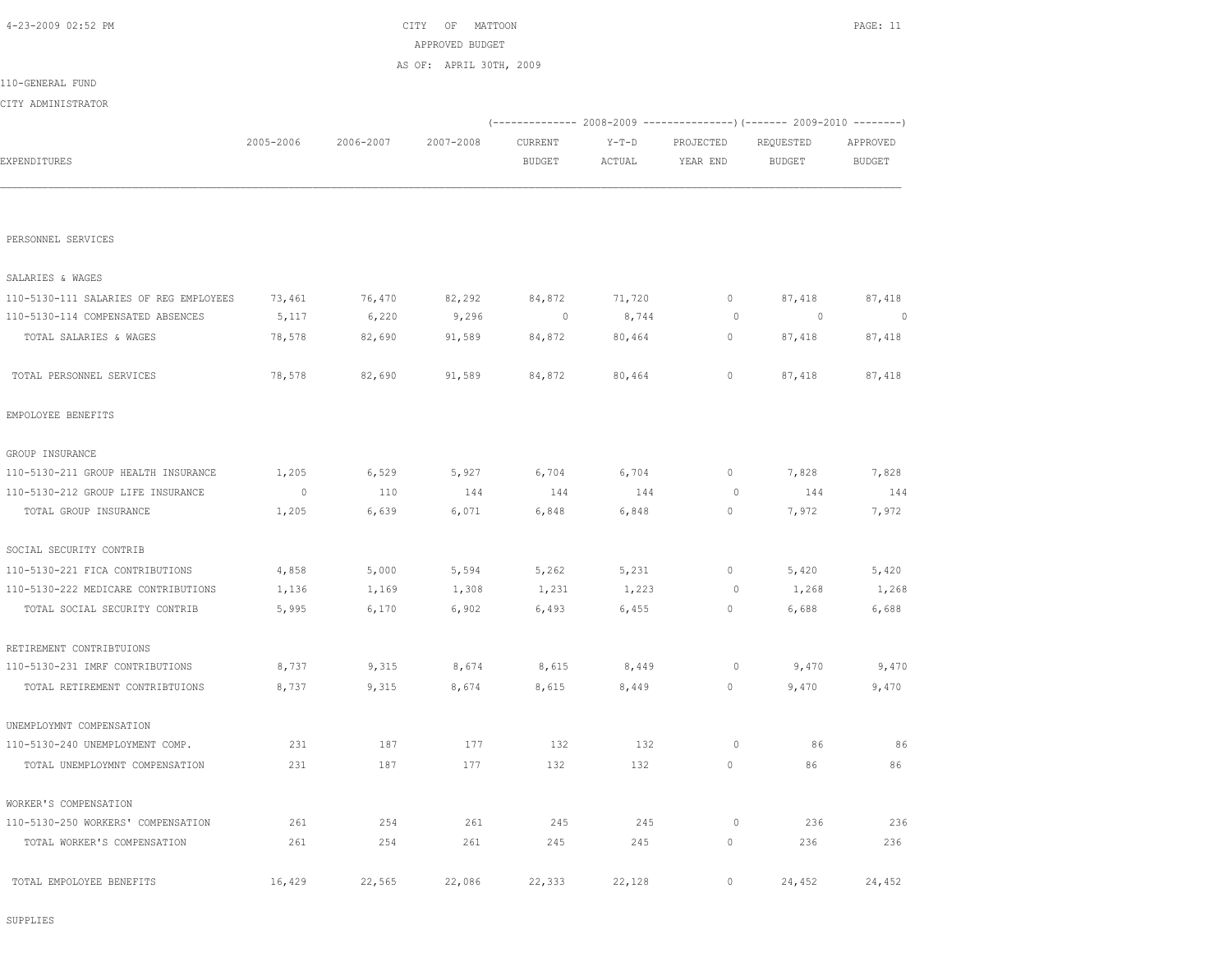| 4-23-2009 02:52 PM                      |                |                | CITY<br>OF<br>MATTOON<br>APPROVED BUDGET |               |             |              |                                                                        | PAGE: 12      |
|-----------------------------------------|----------------|----------------|------------------------------------------|---------------|-------------|--------------|------------------------------------------------------------------------|---------------|
|                                         |                |                | AS OF: APRIL 30TH, 2009                  |               |             |              |                                                                        |               |
| 110-GENERAL FUND                        |                |                |                                          |               |             |              |                                                                        |               |
| CITY ADMINISTRATOR                      |                |                |                                          |               |             |              |                                                                        |               |
|                                         |                |                |                                          |               |             |              | (------------- 2008-2009 ---------------) (------- 2009-2010 --------) |               |
|                                         | 2005-2006      | 2006-2007      | 2007-2008                                | CURRENT       | $Y-T-D$     | PROJECTED    | REQUESTED                                                              | APPROVED      |
| EXPENDITURES                            |                |                |                                          | <b>BUDGET</b> | ACTUAL      | YEAR END     | <b>BUDGET</b>                                                          | <b>BUDGET</b> |
|                                         |                |                |                                          |               |             |              |                                                                        |               |
| PURCHASED PROP MAINT SRV                |                |                |                                          |               |             |              |                                                                        |               |
| REPAIR & MAINT SERVICES                 |                |                |                                          |               |             |              |                                                                        |               |
| 110-5130-431 REPAIR OF OFFICE EQUIPMENT | $\circ$        | $\mathbf{0}$   | $\circ$                                  | $\circ$       | $\circ$     | $\circ$      | $\circ$                                                                | 0             |
| TOTAL REPAIR & MAINT SERVICES           | 0              | 0              | $\circ$                                  | 0             | $\circ$     | $\circ$      | $\circ$                                                                | $\circ$       |
|                                         |                |                |                                          |               |             |              |                                                                        |               |
| TOTAL PURCHASED PROP MAINT SRV          | $\circ$        | $\circ$        | $\circ$                                  | $\mathbf{0}$  | $\circ$     | $\circ$      | $\circ$                                                                | $\mathbf{0}$  |
| OTHER PURCHASED SERVICES                |                |                |                                          |               |             |              |                                                                        |               |
| ADVERTISING                             |                |                |                                          |               |             |              |                                                                        |               |
| 110-5130-540 ADVERTISING                | 1,088          | $\mathbf{0}$   | $\circ$                                  | 0             | $\circ$     | 0            | $\circ$                                                                | $\circ$       |
| TOTAL ADVERTISING                       | 1,088          | $\circ$        | $\circ$                                  | $\mathbf{0}$  | $\circ$     | $\circ$      | $\circ$                                                                | $\circ$       |
| PRINTING & BUILDING                     |                |                |                                          |               |             |              |                                                                        |               |
| 110-5130-550 PRINTING & BINDING         | 108            | 25             | 159                                      | 250           | $\circ$     | $\circ$      | 250                                                                    | 250           |
| TOTAL PRINTING & BUILDING               | 108            | 25             | 159                                      | 250           | $\circ$     | $\mathbf{0}$ | 250                                                                    | 250           |
| EMPLOYEE BUSINESS EXP                   |                |                |                                          |               |             |              |                                                                        |               |
| 110-5130-561 BUSINESS MEETING EXPENSE   | 3,149          | 1,156          | 833                                      | 1,000         | 627         | $\mathbf 0$  | 1,000                                                                  | 1,000         |
| 110-5130-562 TRAVEL & TRAINING          | 750            | 2,744          | 2,520                                    | 2,500         | 3,552       | 0            | 2,500                                                                  | 2,500         |
| 110-5130-564 PRIVATE VEHICLE EXP REIMB  | 1,632          | 174            | 373                                      | 750           | 393         | $\mathbf{0}$ | 750                                                                    | 750           |
| 110-5130-565 CELLULAR PHONE EXP REIMB   | 445            | 937            | 1,173                                    | 1,100         | 1,037       | $\mathbf 0$  | 1,100                                                                  | 1,100         |
| 110-5130-569 DRUG AND ALCOHOL TESTING   | $\overline{0}$ | $\overline{0}$ | $\mathbb O$                              | $\circ$       | $\mathbf 0$ | 0            | 0                                                                      | $\circ$       |
| TOTAL EMPLOYEE BUSINESS EXP             | 5,977          | 5,011          | 4,900                                    | 5,350         | 5,610       | $\circ$      | 5,350                                                                  | 5,350         |
| OTHER PURCHASED SERVICES                |                |                |                                          |               |             |              |                                                                        |               |
| 110-5130-571 DUES & MEMBERSHIPS         | 913            | 205            | 614                                      | 1,000         | 587         | 0            | 1,000                                                                  | 1,000         |
| TOTAL OTHER PURCHASED SERVICES          | 913            | 205            | 614                                      | 1,000         | 587         | $\circ$      | 1,000                                                                  | 1,000         |
| TOTAL OTHER PURCHASED SERVICES          | 8,087          | 5,241          | 5,673                                    | 6,600         | 6,197       | $\mathbb O$  | 6,600                                                                  | 6,600         |
| OTHER OBJECTS                           |                |                |                                          |               |             |              |                                                                        |               |
| COMPUTER INFO SYS OBJECT                |                |                |                                          |               |             |              |                                                                        |               |
| 110-5130-863 DESKTOP WORK STATION       | 0              | $\mathbb O$    | $\circ$                                  | 0             | 189         | 0            | $\circ$                                                                | $\circ$       |
| TOTAL COMPUTER INFO SYS OBJECT          | 0              | $\mathbb O$    | $\mathbb O$                              | $\circ$       | 189         | $\mathbb O$  | $\mathbb O$                                                            | $\mathbb O$   |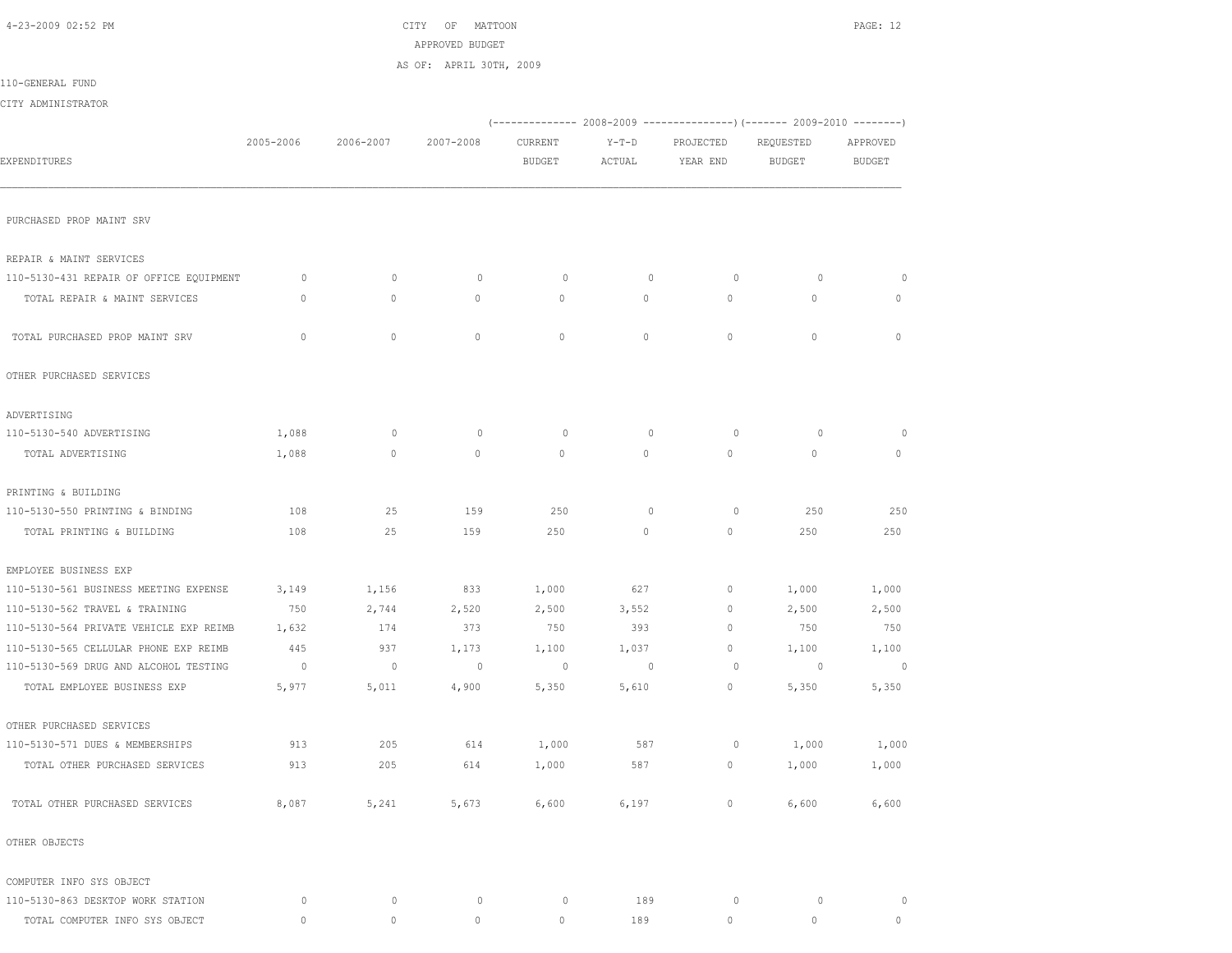| EXPENDITURES                            |             |         |             | <b>BUDGET</b> | ACTUAL  | YEAR END    | <b>BUDGET</b> | <b>BUDGET</b> |
|-----------------------------------------|-------------|---------|-------------|---------------|---------|-------------|---------------|---------------|
|                                         |             |         |             |               |         |             |               |               |
| PERSONNEL SERVICES                      |             |         |             |               |         |             |               |               |
| SALARIES & WAGES                        |             |         |             |               |         |             |               |               |
| 110-5150-111 SALARIES OF REG EMPLOYEES  | 39,213      | 29,949  | 27,213      | 31,886        | 26,664  | 0           | 33,179        | 33,179        |
| 110-5150-112 SALARIES OF TEMP EMPLPYEES | $\mathbb O$ | $\circ$ | $\mathbb O$ | $\mathbf{0}$  | $\circ$ | $\mathbf 0$ | $\circ$       | $\mathbf{0}$  |
| 110-5150-113 OVERTIME                   | $\mathbb O$ | 101     | 55          | 294           | $\circ$ | $\mathbb O$ | $\mathbb O$   | $\circ$       |
| 110-5150-114 COMPENSATED ABSENCES       | 5,427       | 2,451   | 2,693       | $\circ$       | 2,476   | $\circ$     | $\circ$       | $\Omega$      |
| TOTAL SALARIES & WAGES                  | 44,640      | 32,500  | 29,962      | 32,180        | 29,140  | 0           | 33,179        | 33,179        |
| TOTAL PERSONNEL SERVICES                | 44,640      | 32,500  | 29,962      | 32,180        | 29,140  | 0           | 33,179        | 33,179        |
| EMPOLOYEE BENEFITS                      |             |         |             |               |         |             |               |               |
| GROUP INSURANCE                         |             |         |             |               |         |             |               |               |
| 110-5150-211 GROUP HEALTH INSURANCE     | 6,877       | 4,230   | 3,213       | 4,558         | 3,633   | 0           | 5,218         | 5,218         |
| 110-5150-212 GROUP LIFE INSURANCE       | $\circ$     | 75      | 98          | 98            | 98      | $\circ$     | 98            | 98            |
| TOTAL GROUP INSURANCE                   | 6,877       | 4,305   | 3,311       | 4,656         | 3,731   | 0           | 5,316         | 5,316         |
| SOCIAL SECURITY CONTRIB                 |             |         |             |               |         |             |               |               |
| 110-5150-221 FICA CONTRIBUTIONS         | 3,061       | 1,983   | 1,741       | 1,995         | 1,820   | 0           | 2,057         | 2,057         |
| 110-5150-222 MEDICARE CONTRIBUTIONS     | 595         | 464     | 407         | 466           | 426     | $\circ$     | 481           | 481           |
| TOTAL SOCIAL SECURITY CONTRIB           | 3,657       | 2,446   | 2,148       | 2,461         | 2,246   | $\mathbb O$ | 2,538         | 2,538         |
| RETIREMENT CONTRIBTUIONS                |             |         |             |               |         |             |               |               |
| 110-5150-231 IMRF CONTRIBUTIONS         | 4,632       | 3,792   | 2,999       | 3,266         | 2,900   | $\circ$     | 3,594         | 3,594         |
| TOTAL RETIREMENT CONTRIBTUIONS          | 4,632       | 3,792   | 2,999       | 3,266         | 2,900   | 0           | 3,594         | 3,594         |
| UNEMPLOYMNT COMPENSATION                |             |         |             |               |         |             |               |               |
| 110-5150-240 UNEMPLOYMENT COMP.         | 236         | 191     | 121         | 90            | 90      | 0           | 58            | 58            |
| TOTAL UNEMPLOYMNT COMPENSATION          | 236         | 191     | 121         | 90            | 90      | 0           | 58            | 58            |
| WORKER'S COMPENSATION                   |             |         |             |               |         |             |               |               |
| 110-5150-250 WORKERS' COMPENSATION      | 120         | 135     | 101         | 93            | 93      | $\circ$     | 90            | 90            |
| TOTAL WORKER'S COMPENSATION             | 120         | 135     | 101         | 93            | 93      | $\circ$     | 90            | 90            |
| TOTAL EMPOLOYEE BENEFITS                | 15,522      | 10,869  | 8,679       | 10,566        | 9,061   | 0           | 11,596        | 11,596        |

|                          |           |           | AS OF: APRIL 30TH, 2009 |               |        |           |           |          |
|--------------------------|-----------|-----------|-------------------------|---------------|--------|-----------|-----------|----------|
| 110-GENERAL FUND         |           |           |                         |               |        |           |           |          |
| FINANCIAL ADMINISTRATION |           |           |                         |               |        |           |           |          |
|                          |           |           |                         |               |        |           |           |          |
|                          | 2005-2006 | 2006-2007 | 2007-2008               | CURRENT       | Y-T-D  | PROJECTED | REQUESTED | APPROVED |
| EXPENDITURES             |           |           |                         | <b>BUDGET</b> | ACTUAL | YEAR END  | BUDGET    | BUDGET   |
|                          |           |           |                         |               |        |           |           |          |
|                          |           |           |                         |               |        |           |           |          |

 4-23-2009 02:52 PM CITY OF MATTOON PAGE: 13 APPROVED BUDGET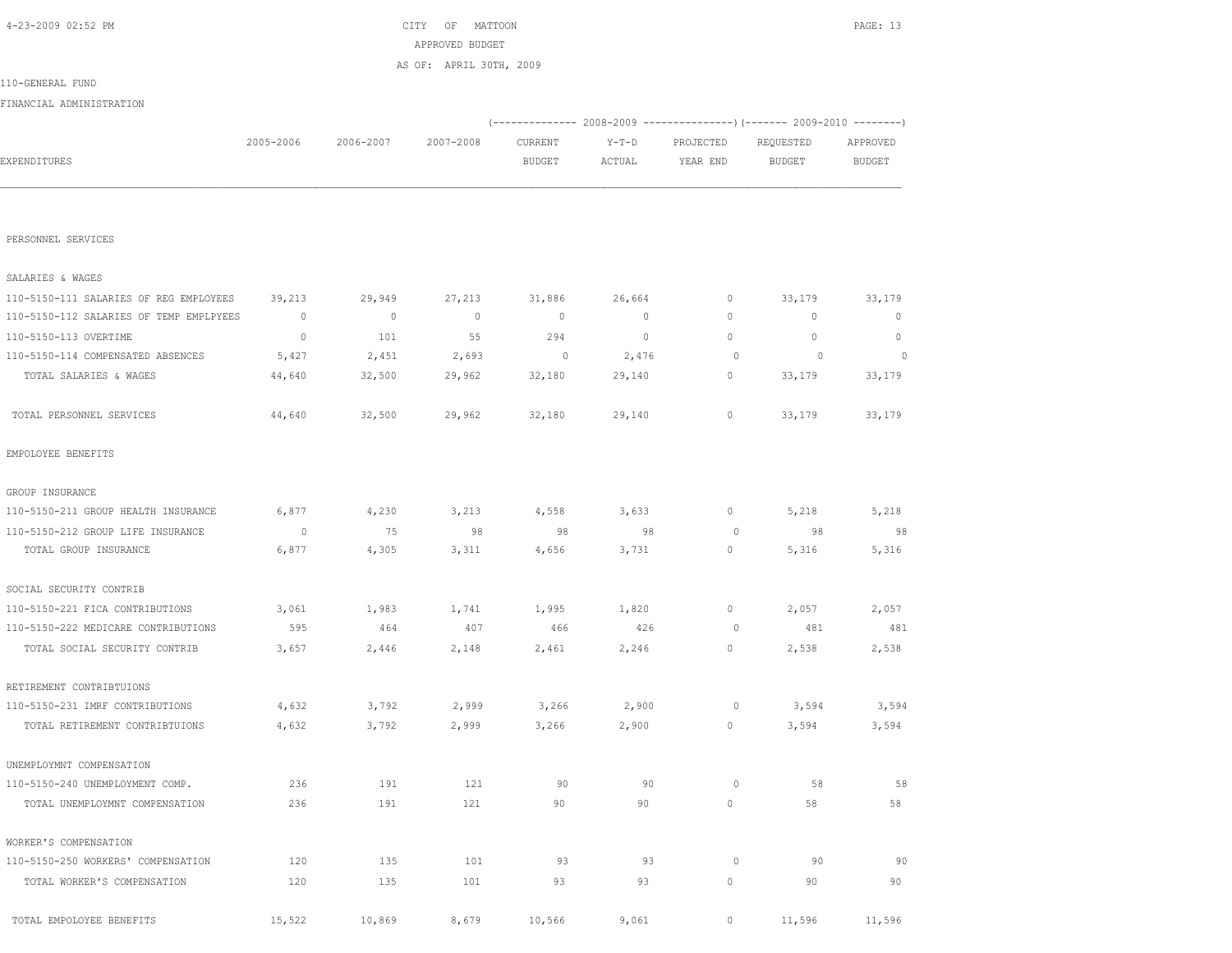| 4-23-2009 02:52 PM |  |
|--------------------|--|
|--------------------|--|

 $CITY$  OF MATTOON PAGE: 14 APPROVED BUDGET AS OF: APRIL 30TH, 2009

| 110-GENERAL FUND                        |                |                     |                |                          |                |                |                                                                          |                |
|-----------------------------------------|----------------|---------------------|----------------|--------------------------|----------------|----------------|--------------------------------------------------------------------------|----------------|
| FINANCIAL ADMINISTRATION                |                |                     |                |                          |                |                |                                                                          |                |
|                                         |                |                     |                |                          |                |                | (-------------- 2008-2009 ----------------) (------- 2009-2010 --------) |                |
|                                         | 2005-2006      | 2006-2007           | 2007-2008      | CURRENT                  | $Y-T-D$        | PROJECTED      | REQUESTED                                                                | APPROVED       |
| EXPENDITURES                            |                |                     |                | <b>BUDGET</b>            | ACTUAL         | YEAR END       | BUDGET                                                                   | <b>BUDGET</b>  |
| OTHER PURCHASED SERVICES                |                |                     |                |                          |                |                |                                                                          |                |
|                                         |                |                     |                |                          |                |                |                                                                          |                |
| PROFESSIONAL SERVICES                   |                |                     |                |                          |                |                |                                                                          |                |
| 110-5150-513 AUDITING & ACCOUNTING SERV | 13,325         | 15,775              | 14,300         | 34,500                   | 14,500         | $\overline{0}$ | 14,500                                                                   | 14,500         |
| 110-5150-516 TECHNOLOGY SUPPORT SERVIC  | 7,539          | 9,443               | 9,899          | 11,300                   | 10,072         | $\circ$        | 11,300                                                                   | 11,300         |
| TOTAL PROFESSIONAL SERVICES             | 20,864         | 25,218              | 24,199         | 45,800                   | 24,572         | $\circ$        | 25,800                                                                   | 25,800         |
| INSURANCE                               |                |                     |                |                          |                |                |                                                                          |                |
| 110-5150-521 PUBLIC OFFICAL BONDING FEE | 869            | $\mathbf{0}$        | $\circ$        | $\circ$                  | $\mathbf{0}$   | $\circ$        | $\circ$                                                                  | $\mathbf 0$    |
| TOTAL INSURANCE                         | 869            | $\mathbf{0}$        | $\mathbf{0}$   | $\circ$                  | $\circ$        | $\circ$        | $\mathbf{0}$                                                             | $\mathbf{0}$   |
| COMMUNICATION                           |                |                     |                |                          |                |                |                                                                          |                |
| 110-5150-531 POSTAGE                    | 14             | 21                  | $\circ$        | $\overline{\phantom{0}}$ | $\circ$        | $\circ$        | $\mathbf{0}$                                                             | $\circ$        |
| 110-5150-532 TELEPHONE                  | 867            | 998                 | 1,137          | 1,000                    | 1,037          | 0              | 1,000                                                                    | 1,000          |
| TOTAL COMMUNICATION                     | 881            | 1,019               | 1,137          | 1,000                    | 1,037          | $\circ$        | 1,000                                                                    | 1,000          |
| EMPLOYEE BUSINESS EXP                   |                |                     |                |                          |                |                |                                                                          |                |
| 110-5150-562 TRAVEL & TRAINING          | 1,244          | 1,862               | 83             | 500                      | 197            | $\circ$        | 500                                                                      | 500            |
| TOTAL EMPLOYEE BUSINESS EXP             | 1,244          | 1,862               | 83             | 500                      | 197            | $\mathbf{0}$   | 500                                                                      | 500            |
| OTHER PURCHASED SERVICES                |                |                     |                |                          |                |                |                                                                          |                |
| 110-5150-571 DUES & MEMBERSHIP          | 210            | $\circ$             | $\mathbf{0}$   | $\circ$                  | $\circ$        | $\mathbf{0}$   | $\mathbf{0}$                                                             | 0              |
| 110-5150-576 SECURITY SERVICES          | 300            | 300                 | 300            | $\circ$                  | 300            | $\circ$        | 0                                                                        | 0              |
| TOTAL OTHER PURCHASED SERVICES          | 510            | 300                 | 300            | $\mathbf{0}$             | 300            | $\circ$        | $\circ$                                                                  | $\mathbf{0}$   |
| TOTAL OTHER PURCHASED SERVICES          | 24,368         | 28,399              | 25,719         | 47,300                   | 26,107         | $\circ$        | 27,300                                                                   | 27,300         |
| OTHER OBJECTS                           |                |                     |                |                          |                |                |                                                                          |                |
| FINANCIAL TRANS OBJECTS                 |                |                     |                |                          |                |                |                                                                          |                |
| 110-5150-811 BANK SERVICE CHARGES       | 11,659         | 8,321               | 9,252          | 9,000                    | 7,592          | 0              | 9,000                                                                    | 9,000          |
| 110-5150-813 OTHER REFUNDS              | $\overline{0}$ | 3,928<br>$\sqrt{2}$ | $\overline{0}$ | $\overline{0}$           | $\overline{0}$ | $\circ$        | $\overline{0}$                                                           | $\overline{0}$ |
| 110-5150-816 FARM EXPENSES              | 1,980          | 1,774               | 587            | 2,000                    | 196            | $\circ$        | 2,000                                                                    | 2,000          |
| TOTAL FINANCIAL TRANS OBJECTS           | 13,639         | 6,166               | 9,839          | 11,000                   | 7,787          | $\circ$        | 11,000                                                                   | 11,000         |
| SPECIAL EVENT OBJECTS                   |                |                     |                |                          |                |                |                                                                          |                |
|                                         |                |                     |                |                          |                |                |                                                                          |                |

| 110-5150-830 BAD DEBT EXPENSE    |  |  | . |  |  |
|----------------------------------|--|--|---|--|--|
| L SPECIAL EVENT OBJECTS<br>TOTAL |  |  |   |  |  |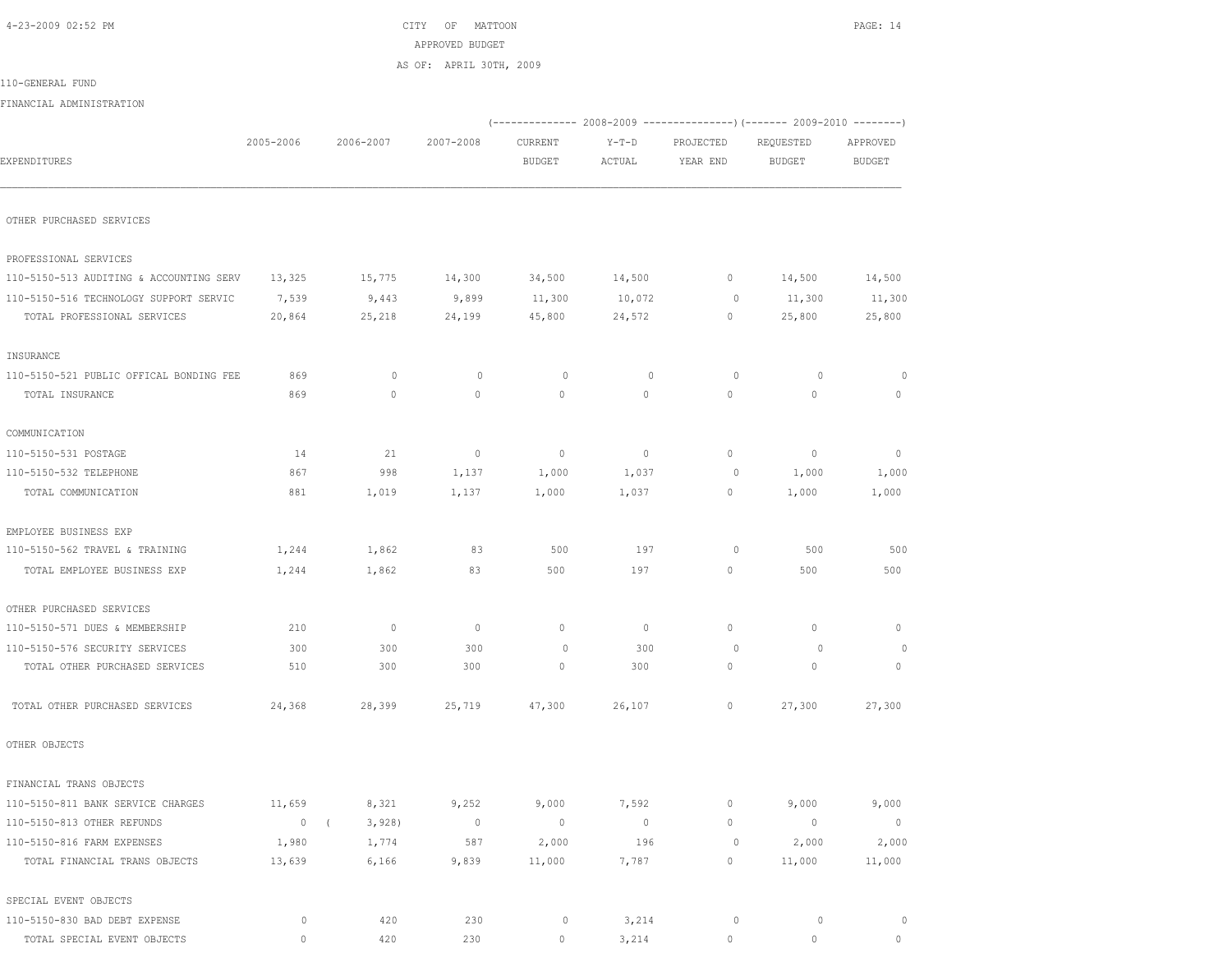SUPPLIES

| TOTAL SALARIES & WAGES              | 58,249  | 60,111 | 61,802 | 60,074 | 55,043 | 0       | 30,000  | 30,000       |
|-------------------------------------|---------|--------|--------|--------|--------|---------|---------|--------------|
| TOTAL PERSONNEL SERVICES            | 58,249  | 60,111 | 61,802 | 60,074 | 55,043 | 0       | 30,000  | 30,000       |
| EMPOLOYEE BENEFITS                  |         |        |        |        |        |         |         |              |
| GROUP INSURANCE                     |         |        |        |        |        |         |         |              |
| 110-5160-211 GROUP HEALTH INSURANCE | 6,152   | 7,129  | 6,094  | 3,299  | 5,058  | $\circ$ | $\circ$ | $\circ$      |
| 110-5160-212 GROUP LIFE INSURANCE   | $\circ$ | 110    | 144    | 144    | 144    | $\circ$ | $\circ$ | $\theta$     |
| TOTAL GROUP INSURANCE               | 6,152   | 7,239  | 6,238  | 3,443  | 5,202  | $\circ$ | $\circ$ | $\mathbf{0}$ |
| SOCIAL SECURITY CONTRIB             |         |        |        |        |        |         |         |              |
| 110-5160-221 FICA                   | 3,378   | 3,455  | 3,579  | 3,724  | 3,470  | 0       | 1,860   | 1,860        |
| 110-5160-222 MEDICARE               | 790     | 808    | 837    | 871    | 811    | $\circ$ | 435     | 435          |
| TOTAL SOCIAL SECURITY CONTRIB       | 4,168   | 4,263  | 4,417  | 4,595  | 4,281  | 0       | 2,295   | 2,295        |
| RETIREMENT CONTRIBTUIONS            |         |        |        |        |        |         |         |              |
| 110-5160-231 IMRF CONTRIBUTIONS     | 6,135   | 6,575  | 6,165  | 6,096  | 5,624  | $\circ$ | 3,250   | 3,250        |
| TOTAL RETIREMENT CONTRIBTUIONS      | 6,135   | 6,575  | 6,165  | 6,096  | 5,624  | 0       | 3,250   | 3,250        |
| UNEMPLOYMNT COMPENSATION            |         |        |        |        |        |         |         |              |
| 110-5160-240 UNEMPLOYMENT COMP.     | 231     | 187    | 177    | 132    | 132    | $\circ$ | $\circ$ | 0            |
| TOTAL UNEMPLOYMNT COMPENSATION      | 231     | 187    | 177    | 132    | 132    | 0       | $\circ$ | $\mathbf{0}$ |
| WORKER'S COMPENSATION               |         |        |        |        |        |         |         |              |
| 110-5160-250 WORKERS' COMPENSATION  | 170     | 182    | 183    | 174    | 174    | $\circ$ | 81      | 81           |
| TOTAL WORKER'S COMPENSATION         | 170     | 182    | 183    | 174    | 174    | 0       | 81      | 81           |
| TOTAL EMPOLOYEE BENEFITS            | 16,857  | 18,446 | 17,180 | 14,440 | 15,412 | 0       | 5,626   | 5,626        |
|                                     |         |        |        |        |        |         |         |              |

| 110-5160-111 SALARIES OF REG EMPLOYEES | 55,041 | 55,002 | 55,112 | 59,859 | 49,466 |          | 30,000 | 30,000 |
|----------------------------------------|--------|--------|--------|--------|--------|----------|--------|--------|
| 110-5160-113 OVERTIME                  |        | 60     | 113    | 215    | 175    | 0.       |        |        |
| 110-5160-114 COMPENSATED ABSENCES      | 3,208  | 5,050  | 6,577  |        | 5,401  | $\Omega$ |        |        |
| TOTAL SALARIES & WAGES                 | 58,249 | 60,111 | 61,802 | 60,074 | 55,043 |          | 30,000 | 30,000 |
|                                        |        |        |        |        |        |          |        |        |
| TOTAL PERSONNEL SERVICES               | 58,249 | 60,111 | 61,802 | 60,074 | 55,043 |          | 30,000 | 30,000 |

PERSONNEL SERVICES

SALARIES & WAGES

|                  |           |           | AFFROVED DUDGEI         |               |         |                                                               |           |               |
|------------------|-----------|-----------|-------------------------|---------------|---------|---------------------------------------------------------------|-----------|---------------|
|                  |           |           | AS OF: APRIL 30TH, 2009 |               |         |                                                               |           |               |
| 110-GENERAL FUND |           |           |                         |               |         |                                                               |           |               |
| LEGAL SERVICES   |           |           |                         |               |         |                                                               |           |               |
|                  |           |           |                         |               |         | $(----------2008-2009------------)$ $(------2009-2010------)$ |           |               |
|                  | 2005-2006 | 2006-2007 | 2007-2008               | CURRENT       | $Y-T-D$ | PROJECTED                                                     | REQUESTED | APPROVED      |
| EXPENDITURES     |           |           |                         | <b>BUDGET</b> | ACTUAL  | YEAR END                                                      | BUDGET    | <b>BUDGET</b> |
|                  |           |           |                         |               |         |                                                               |           |               |
|                  |           |           |                         |               |         |                                                               |           |               |
|                  |           |           |                         |               |         |                                                               |           |               |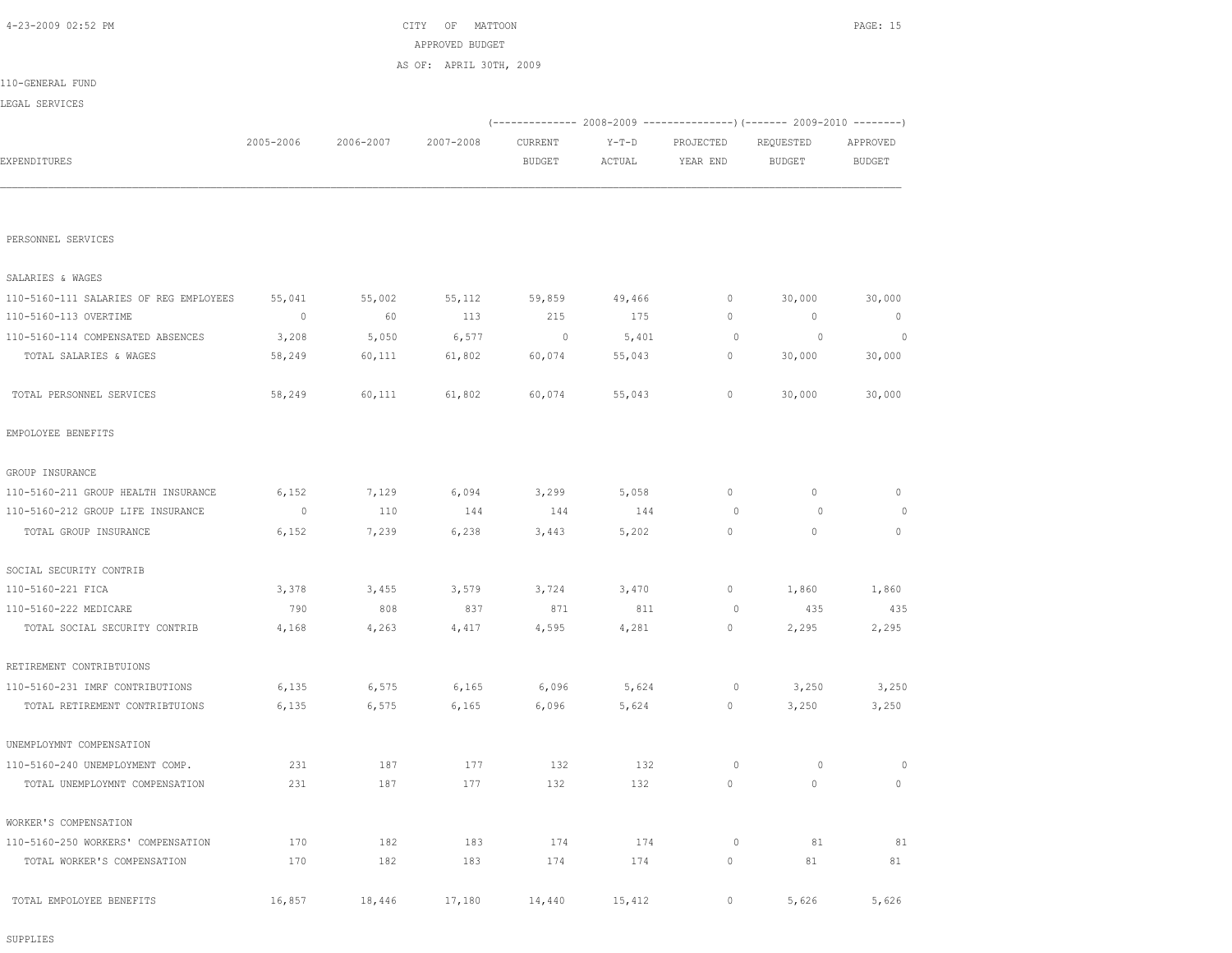4-23-2009 02:52 PM CITY OF MATTOON PAGE: 16 APPROVED BUDGET AS OF: APRIL 30TH, 2009

110-GENERAL FUND

LEGAL SERVICES

|                                         |                          |             |              |               |             |             | (------------- 2008-2009 ---------------) (------- 2009-2010 --------) |               |
|-----------------------------------------|--------------------------|-------------|--------------|---------------|-------------|-------------|------------------------------------------------------------------------|---------------|
|                                         | 2005-2006                | 2006-2007   | 2007-2008    | CURRENT       | $Y-T-D$     | PROJECTED   | REQUESTED                                                              | APPROVED      |
| EXPENDITURES                            |                          |             |              | <b>BUDGET</b> | ACTUAL      | YEAR END    | <b>BUDGET</b>                                                          | <b>BUDGET</b> |
| BOOKS & PERIODICALS                     |                          |             |              |               |             |             |                                                                        |               |
| 110-5160-340 BOOKS & PERIODICALS        | 4,231                    | 4,352       | 5,226        | 4,200         | 4,467       | $\circ$     | 4,600                                                                  | 4,600         |
| TOTAL BOOKS & PERIODICALS               | 4,231                    | 4,352       | 5,226        | 4,200         | 4,467       | 0           | 4,600                                                                  | 4,600         |
| TOTAL SUPPLIES                          | 6,217                    | 7,331       | 9,179        | 5,200         | 5,613       | $\circ$     | 5,850                                                                  | 5,850         |
| OTHER PURCHASED SERVICES                |                          |             |              |               |             |             |                                                                        |               |
| PROFESSIONAL SERVICES                   |                          |             |              |               |             |             |                                                                        |               |
| 110-5160-514 CITY ATTORNEY RETAINER, FE | $\overline{\phantom{0}}$ | $\circ$     | $\circ$      | $\mathbb{O}$  | $\circ$     | $\circ$     | $\overline{0}$                                                         | $\circ$       |
| 110-5160-515 LABOR RELATIONS COUNSEL    | 5,945                    | 1,850       | 349          | 1,000         | $\circ$     | $\circ$     | 1,000                                                                  | 1,000         |
| 110-5160-519 OTHER PROFESSIONAL SERVICE | 4,753                    | 8,164       | 442          | 1,000         | 5           | 0           | 1,000                                                                  | 1,000         |
| TOTAL PROFESSIONAL SERVICES             | 10,698                   | 10,014      | 791          | 2,000         | 5           | $\circ$     | 2,000                                                                  | 2,000         |
| COMMUNICATION                           |                          |             |              |               |             |             |                                                                        |               |
| 110-5160-531 POSTAGE                    | $\circ$                  | $\mathbf 0$ | 0            | $\circ$       | $\mathbf 0$ | $\circ$     | $\circ$                                                                |               |
| TOTAL COMMUNICATION                     | $\circ$                  | $\mathbb O$ | $\mathbf{0}$ | $\mathbb O$   | $\circ$     | $\mathbb O$ | $\mathbf{0}$                                                           | $\mathbf{0}$  |
| EMPLOYEE BUSINESS EXP                   |                          |             |              |               |             |             |                                                                        |               |
| 110-5160-562 TRAVEL & TRAINING          | 383                      | 569         | 1,565        | 2,000         | 2,000       | $\circ$     | 2,000                                                                  | 2,000         |
| 110-5160-565 CELLULAR TELEPHONE REIMBUR | $\overline{0}$           | 700         | 1,200        | 1,200         | 1,200       | $\circ$     | 1,200                                                                  | 1,200         |
| TOTAL EMPLOYEE BUSINESS EXP             | 383                      | 1,269       | 2,765        | 3,200         | 3,200       | $\circ$     | 3,200                                                                  | 3,200         |
| OTHER PURCHASED SERVICES                |                          |             |              |               |             |             |                                                                        |               |
| 110-5160-571 DUES & MEMBERSHIPS         | 678                      | 1,520       | 1,289        | 1,500         | 1,357       | $\circ$     | 1,500                                                                  | 1,500         |
| 110-5160-579 OTHER PURCHASED SERVICES   | 4,429                    | 8,118       | 9,340        | 11,000        | 9,535       | 0           | 11,000                                                                 | 11,000        |
| TOTAL OTHER PURCHASED SERVICES          | 5,107                    | 9,638       | 10,629       | 12,500        | 10,892      | $\circ$     | 12,500                                                                 | 12,500        |
| TOTAL OTHER PURCHASED SERVICES          | 16,187                   | 20,920      | 14,184       | 17,700        | 14,097      | $\circ$     | 17,700                                                                 | 17,700        |
| OTHER OBJECTS                           |                          |             |              |               |             |             |                                                                        |               |
| COMPUTER INFO SYS OBJECT                |                          |             |              |               |             |             |                                                                        |               |
| 110-5160-863 COMPUTERS                  | $\circ$                  | $\mathbf 0$ | 1,259        | $\circ$       | $\circ$     | $\circ$     | $\circ$                                                                | $\Omega$      |
| TOTAL COMPUTER INFO SYS OBJECT          | 0                        | $\circ$     | 1,259        | 0             | 0           | $\circ$     | 0                                                                      | $\mathbf 0$   |
| TOTAL OTHER OBJECTS                     | $\Omega$                 | $\circ$     | 1,259        | $\mathbf{0}$  | $\circ$     | $\cap$      | $\circ$                                                                | $\circ$       |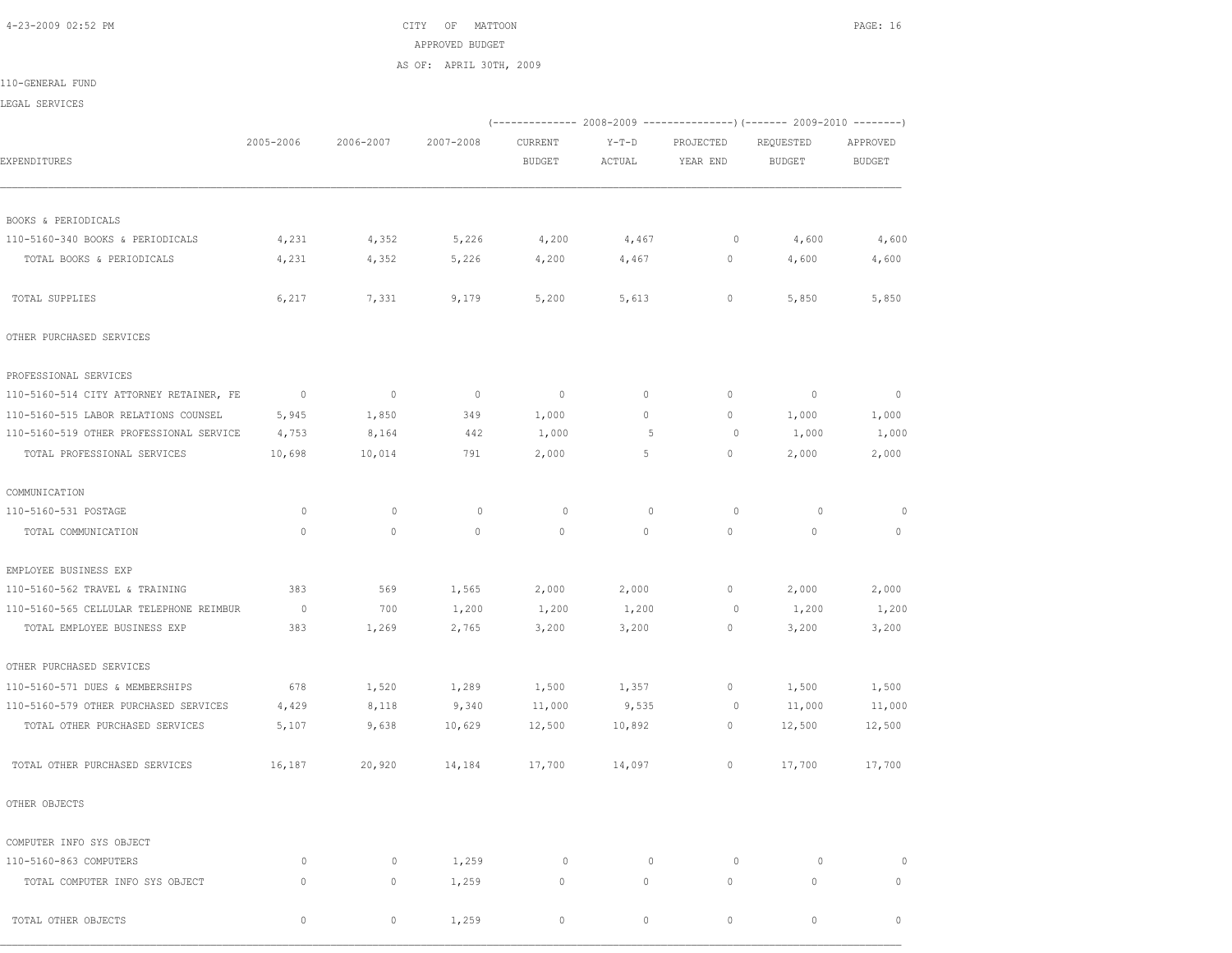| PERSONNEL SERVICES                      |              |              |             |              |         |             |             |              |
|-----------------------------------------|--------------|--------------|-------------|--------------|---------|-------------|-------------|--------------|
| SALARIES & WAGES                        |              |              |             |              |         |             |             |              |
| 110-5170-111 SALARIES OF REG EMPLOYEES  | 38,615       | 71,995       | 89,755      | 99,062       | 87,601  | 0           | 102,034     | 102,034      |
| 110-5170-112 SALARIES OF TEMP EMPLOYEES | $\mathbf{0}$ | $\circ$      | $\mathbf 0$ | $\mathbf{0}$ | 0       | 0           | $\mathbf 0$ | $\mathbf{0}$ |
| 110-5170-113 OVERTIME                   | $\mathbf 0$  | $\mathbf{0}$ | $\mathbf 0$ | $\mathbf{0}$ | $\circ$ | 0           | $\circ$     | $\mathbf{0}$ |
| 110-5170-114 COMPENSATED ABSCENSES      | 2,385        | 3,920        | 7,104       | 0            | 6,317   | $\circ$     | $\circ$     | $\circ$      |
| TOTAL SALARIES & WAGES                  | 41,000       | 75,915       | 96,859      | 99,062       | 93,917  | 0           | 102,034     | 102,034      |
| TOTAL PERSONNEL SERVICES                | 41,000       | 75,915       | 96,859      | 99,062       | 93,917  | $\mathbb O$ | 102,034     | 102,034      |
| EMPOLOYEE BENEFITS                      |              |              |             |              |         |             |             |              |
| GROUP INSURANCE                         |              |              |             |              |         |             |             |              |
| 110-5170-211 GROUP HEALTH INSURANCE     | $\mathbf{0}$ | 5,895        | 5,927       | 6,704        | 6,704   | $\mathbb O$ | 7,828       | 7,828        |
| 110-5170-212 GROUP LIFE INSURANCE       | $\circ$      | 221          | 288         | 288          | 288     | $\circ$     | 288         | 288          |
| TOTAL GROUP INSURANCE                   | $\mathbf{0}$ | 6,116        | 6,215       | 6,992        | 6,992   | 0           | 8,116       | 8,116        |
| SOCIAL SECURITY CONTRIB                 |              |              |             |              |         |             |             |              |
| 110-5170-221 FICA                       | 2,535        | 4,575        | 5,922       | 6,142        | 6,135   | 0           | 6,326       | 6,326        |
| 110-5170-222 MEDICARE                   | 593          | 1,070        | 1,385       | 1,436        | 1,435   | 0           | 1,479       | 1,479        |
| TOTAL SOCIAL SECURITY CONTRIB           | 3,128        | 5,645        | 7,308       | 7,578        | 7,570   | 0           | 7,805       | 7,805        |
| RETIREMENT CONTRIBTUIONS                |              |              |             |              |         |             |             |              |
| 110-5170-231 IMRF CONTRIBUTIONS         | 4,599        | 8,687        | 10,203      | 10,055       | 9,906   | $\circ$     | 11,054      | 11,054       |
| TOTAL RETIREMENT CONTRIBTUIONS          | 4,599        | 8,687        | 10,203      | 10,055       | 9,906   | 0           | 11,054      | 11,054       |
| UNEMPLOYMNT COMPENSATION                |              |              |             |              |         |             |             |              |
| 110-5170-240 UNEMPLOYMENT COMP.         | 231          | 374          | 354         | 264          | 264     | 0           | 172         | 172          |
| TOTAL UNEMPLOYMNT COMPENSATION          | 231          | 374          | 354         | 264          | 264     | 0           | 172         | 172          |
| WORKER'S COMPENSATION                   |              |              |             |              |         |             |             |              |
| 110-5170-250 WORKERS' COMPENSATION      | 123          | 250          | 303         | 287          | 287     | 0           | 275         | 275          |
| TOTAL WORKER'S COMPENSATION             | 123          | 250          | 303         | 287          | 287     | 0           | 275         | 275          |
| TOTAL EMPOLOYEE BENEFITS                | 8,081        | 21,071       | 24,383      | 25,176       | 25,019  | 0           | 27,422      | 27,422       |

|                       |           |           | AS OF: APRIL 30TH, 2009 |         |        |                                                                           |           |          |
|-----------------------|-----------|-----------|-------------------------|---------|--------|---------------------------------------------------------------------------|-----------|----------|
| 110-GENERAL FUND      |           |           |                         |         |        |                                                                           |           |          |
| COMPUTER INFO SYSTEMS |           |           |                         |         |        |                                                                           |           |          |
|                       |           |           |                         |         |        | (-------------- 2008-2009 -----------------) (------- 2009-2010 --------) |           |          |
|                       | 2005-2006 | 2006-2007 | 2007-2008               | CURRENT | Y-T-D  | PROJECTED                                                                 | REQUESTED | APPROVED |
| EXPENDITURES          |           |           |                         | BUDGET  | ACTUAL | YEAR END                                                                  | BUDGET    | BUDGET   |
|                       |           |           |                         |         |        |                                                                           |           |          |
|                       |           |           |                         |         |        |                                                                           |           |          |

APPROVED BUDGET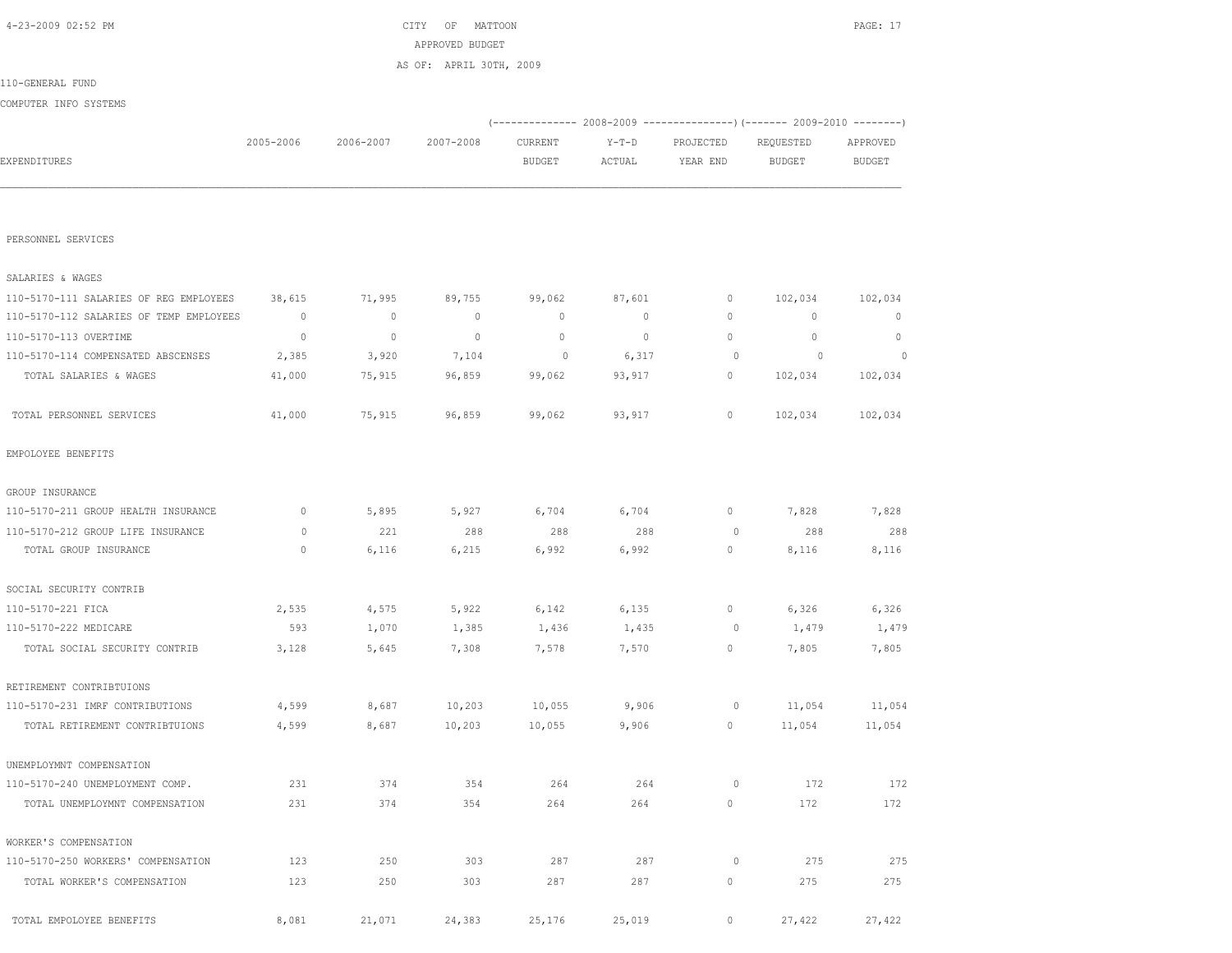4-23-2009 02:52 PM CITY OF MATTOON PAGE: 18 APPROVED BUDGET

AS OF: APRIL 30TH, 2009

110-GENERAL FUND

COMPUTER INFO SYSTEMS

|                                         |           |             |             |                          |                   |                       | (------------- 2008-2009 ---------------) (------- 2009-2010 -------- |                           |
|-----------------------------------------|-----------|-------------|-------------|--------------------------|-------------------|-----------------------|-----------------------------------------------------------------------|---------------------------|
| EXPENDITURES                            | 2005-2006 | 2006-2007   | 2007-2008   | CURRENT<br><b>BUDGET</b> | $Y-T-D$<br>ACTUAL | PROJECTED<br>YEAR END | REQUESTED<br><b>BUDGET</b>                                            | APPROVED<br><b>BUDGET</b> |
|                                         |           |             |             |                          |                   |                       |                                                                       |                           |
| ENERGY                                  |           |             |             |                          |                   |                       |                                                                       |                           |
| 110-5170-325 SOFTWARE                   | $\circ$   | 988         | 784         | 2,000                    | 95                | $\circ$               | 2,000                                                                 | 2,000                     |
| TOTAL ENERGY                            | $\circ$   | 988         | 784         | 2,000                    | 95                | 0                     | 2,000                                                                 | 2,000                     |
| BOOKS & PERIODICALS                     |           |             |             |                          |                   |                       |                                                                       |                           |
| 110-5170-340 BOOKS & PERIODICALS        | 348       | 198         | 212         | 250                      | 20                | $\circ$               | 250                                                                   | 250                       |
| TOTAL BOOKS & PERIODICALS               | 348       | 198         | 212         | 250                      | 20                | $\circ$               | 250                                                                   | 250                       |
| TOTAL SUPPLIES                          | 1,862     | 5,855       | 3,431       | 5,650                    | 2,581             | $\circ$               | 5,650                                                                 | 5,650                     |
| OTHER PURCHASED SERVICES                |           |             |             |                          |                   |                       |                                                                       |                           |
| PROFESSIONAL SERVICES                   |           |             |             |                          |                   |                       |                                                                       |                           |
| 110-5170-516 TECHNOLOGY SUPPORT SERVIC  | 14,545    | 14,700      | 7,977       | 10,000                   | 7,870             | 0                     | 10,000                                                                | 10,000                    |
| TOTAL PROFESSIONAL SERVICES             | 14,545    | 14,700      | 7,977       | 10,000                   | 7,870             | $\circ$               | 10,000                                                                | 10,000                    |
| COMMUNICATION                           |           |             |             |                          |                   |                       |                                                                       |                           |
| 110-5170-533 CELLULAR PHONE             | 174       | 1,068       | 2,056       | 1,200                    | $\mathbf 0$       | 0                     | 1,200                                                                 | 1,200                     |
| TOTAL COMMUNICATION                     | 174       | 1,068       | 2,056       | 1,200                    | $\mathbb O$       | $\circ$               | 1,200                                                                 | 1,200                     |
| EMPLOYEE BUSINESS EXP                   |           |             |             |                          |                   |                       |                                                                       |                           |
| 110-5170-562 TRAVEL & TRAINING          | 1,301     | 2,463       | 3,546       | 6,000                    | 3,528             | $\circ$               | 6,000                                                                 | 6,000                     |
| 110-5170-564 PRIVATE VEHICLE REIMBURSEM | 109       | $\circ$     | $\mathbb O$ | 250                      | 28                | $\mathbb O$           | 250                                                                   | 250                       |
| 110-5170-565 CELLULAR PHONE REIMBURSEME | 550       | $\mathbb O$ | $\circ$     | $\circ$                  | $\circ$           | $\circ$               | $\circ$                                                               | $\mathbb O$               |
| TOTAL EMPLOYEE BUSINESS EXP             | 1,959     | 2,463       | 3,546       | 6,250                    | 3,556             | $\circ$               | 6,250                                                                 | 6,250                     |
| OTHER PURCHASED SERVICES                |           |             |             |                          |                   |                       |                                                                       |                           |
| 110-5170-571 DUES & MEMBERSHIPS         | 549       | 349         | 349         | 500                      | 175               | $\circ$               | 500                                                                   | 500                       |
| TOTAL OTHER PURCHASED SERVICES          | 549       | 349         | 349         | 500                      | 175               | $\circ$               | 500                                                                   | 500                       |
| TOTAL OTHER PURCHASED SERVICES          | 17,227    | 18,580      | 13,928      | 17,950                   | 11,601            | $\circ$               | 17,950                                                                | 17,950                    |
| OTHER OBJECTS                           |           |             |             |                          |                   |                       |                                                                       |                           |
| COMPUTER INFO SYS OBJECT                |           |             |             |                          |                   |                       |                                                                       |                           |
| 110-5170-841 WIDE AREA NETWORK SOFTWARE | 2,000     | 1,072       | 2,974       | 3,000                    | 426               | 0                     | 3,000                                                                 | 3,000                     |
| TOTAL COMPUTER INFO SYS OBJECT          | 2,000     | 1,072       | 2,974       | 3,000                    | 426               | $\circ$               | 3,000                                                                 | 3,000                     |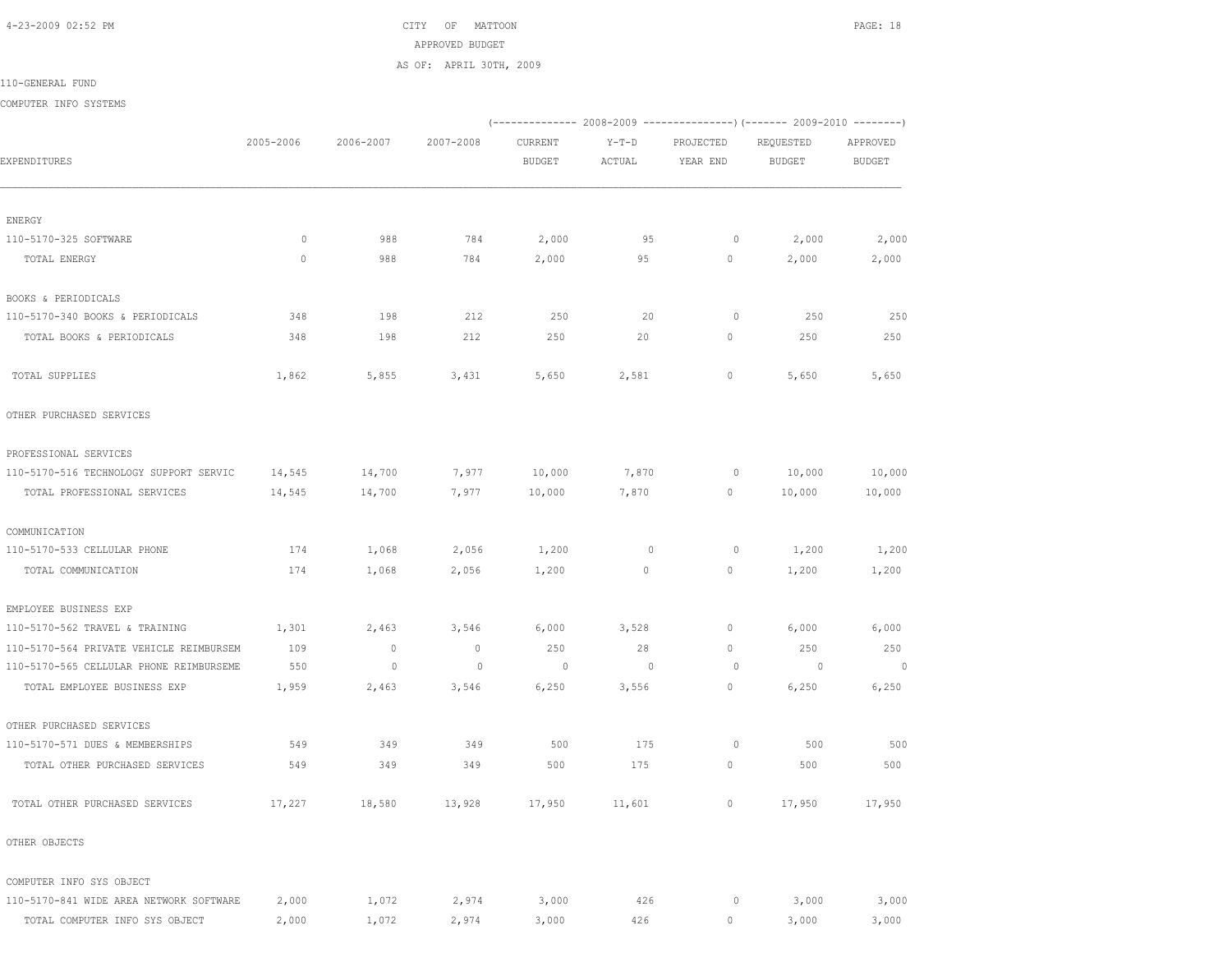4-23-2009 02:52 PM CITY OF MATTOON PAGE: 19 APPROVED BUDGET

AS OF: APRIL 30TH, 2009

110-GENERAL FUND

COMPUTER INFO SYSTEMS

|                                |              |           |           |               |         |              | (-------------- 2008-2009 -----------------) (------- 2009-2010 --------) |               |
|--------------------------------|--------------|-----------|-----------|---------------|---------|--------------|---------------------------------------------------------------------------|---------------|
|                                | 2005-2006    | 2006-2007 | 2007-2008 | CURRENT       | $Y-T-D$ | PROJECTED    | REQUESTED                                                                 | APPROVED      |
| EXPENDITURES                   |              |           |           | <b>BUDGET</b> | ACTUAL  | YEAR END     | <b>BUDGET</b>                                                             | <b>BUDGET</b> |
|                                |              |           |           |               |         |              |                                                                           |               |
| COMPUTER INFO SYS OBJECT       |              |           |           |               |         |              |                                                                           |               |
| 110-5170-863 COMPUTERS         | $\circ$      | $\circ$   | 2,478     | 2,500         | 547     | 0            | 2,500                                                                     | 2,500         |
| TOTAL COMPUTER INFO SYS OBJECT | $\mathbf{0}$ | $\circ$   | 2,478     | 2,500         | 547     | $\mathbf{0}$ | 2,500                                                                     | 2,500         |
| TOTAL OTHER OBJECTS            | 7,768        | 20,130    | 32,435    | 17,700        | 5,059   | $\circ$      | 17,700                                                                    | 17,700        |
| TOTAL COMPUTER INFO SYSTEMS    | 75,938       | 141,552   | 171,036   | 165,538       | 138,178 | $\circ$      | 170,756                                                                   | 170,756       |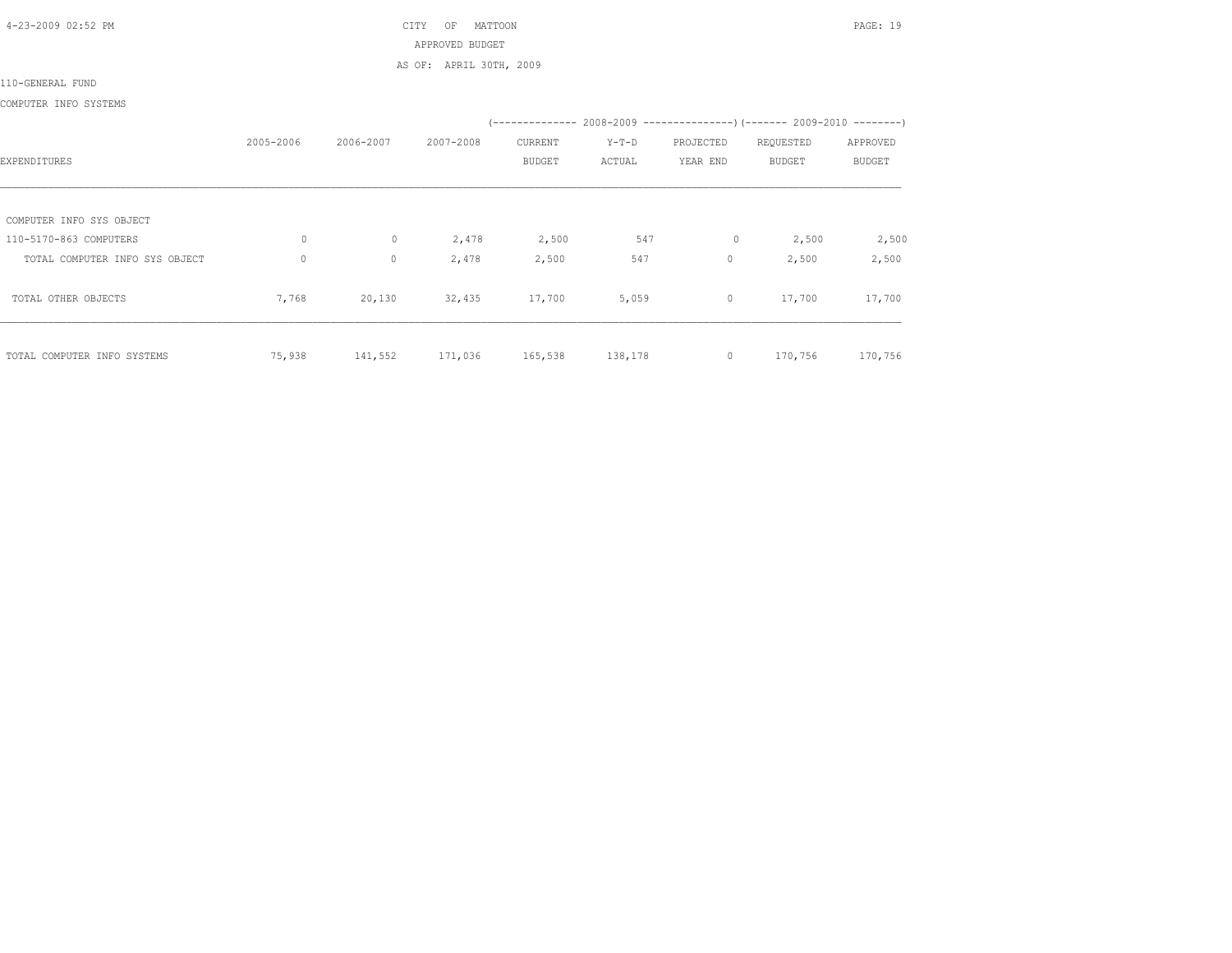SUPPLIES

| TOTAL SALARIES & WAGES              | 23,507  | 34,859 | 43,866 | 26,006 | 24,379 | 0       | 26,739 | 26,739 |
|-------------------------------------|---------|--------|--------|--------|--------|---------|--------|--------|
| TOTAL PERSONNEL SERVICES            | 23,507  | 34,859 | 43,866 | 26,006 | 24,379 | 0       | 26,739 | 26,739 |
| EMPOLOYEE BENEFITS                  |         |        |        |        |        |         |        |        |
| GROUP INSURANCE                     |         |        |        |        |        |         |        |        |
| 110-5180-211 GROUP HEALTH INSURANCE | 3,750   | 4,660  | 4,808  | 3,352  | 4,177  | 0       | 3,914  | 3,914  |
| 110-5180-212 GROUP LIFE INSURANCE   | $\circ$ | 55     | 72     | 72     | 72     | $\circ$ | 72     | 72     |
| TOTAL GROUP INSURANCE               | 3,750   | 4,715  | 4,880  | 3,424  | 4,249  | $\circ$ | 3,986  | 3,986  |
| SOCIAL SECURITY CONTRIB             |         |        |        |        |        |         |        |        |
| 110-5180-221 FICA CONTRIBUTIONS     | 1,456   | 2,077  | 2,661  | 1,612  | 2,261  | 0       | 1,658  | 1,658  |
| 110-5180-222 MEDICARE CONTRIBUTIONS | 341     | 486    | 622    | 377    | 529    | $\circ$ | 388    | 388    |
| TOTAL SOCIAL SECURITY CONTRIB       | 1,796   | 2,563  | 3,284  | 1,989  | 2,790  | 0       | 2,046  | 2,046  |
| RETIREMENT CONTRIBTUIONS            |         |        |        |        |        |         |        |        |
| 110-5180-231 IMRF CONTRIBUTIONS     | 2,468   | 3,743  | 4,418  | 2,483  | 3,515  | $\circ$ | 2,729  | 2,729  |
| TOTAL RETIREMENT CONTRIBTUIONS      | 2,468   | 3,743  | 4,418  | 2,483  | 3,515  | 0       | 2,729  | 2,729  |
| UNEMPLOYMNT COMPENSATION            |         |        |        |        |        |         |        |        |
| 110-5180-240 UNEMPLOYMENT COMP.     | 141     | 170    | 97     | 83     | 83     | $\circ$ | 54     | 54     |
| TOTAL UNEMPLOYMNT COMPENSATION      | 141     | 170    | 97     | 83     | 83     | $\circ$ | 54     | 54     |
| WORKER'S COMPENSATION               |         |        |        |        |        |         |        |        |
| 110-5180-250 WORKERS' COMPENSATION  | 268     | 866    | 897    | 1,048  | 1,048  | $\circ$ | 1,025  | 1,025  |
| TOTAL WORKER'S COMPENSATION         | 268     | 866    | 897    | 1,048  | 1,048  | 0       | 1,025  | 1,025  |
| TOTAL EMPOLOYEE BENEFITS            | 8,423   | 12,057 | 13,576 | 9,027  | 11,685 | 0       | 9,840  | 9,840  |
|                                     |         |        |        |        |        |         |        |        |

| 4-23-2009 02:52 PM |           |           | CITY<br>OF<br>MATTOON   |         |         |           |           | PAGE: 20 |
|--------------------|-----------|-----------|-------------------------|---------|---------|-----------|-----------|----------|
|                    |           |           | APPROVED BUDGET         |         |         |           |           |          |
|                    |           |           | AS OF: APRIL 30TH, 2009 |         |         |           |           |          |
| 110-GENERAL FUND   |           |           |                         |         |         |           |           |          |
| PLANNING & ZONING  |           |           |                         |         |         |           |           |          |
|                    |           |           |                         |         |         |           |           |          |
|                    | 2005-2006 | 2006-2007 | 2007-2008               | CURRENT | $Y-T-D$ | PROJECTED | REQUESTED | APPROVED |
| EXPENDITURES       |           |           |                         | BUDGET  | ACTUAL  | YEAR END  | BUDGET    | BUDGET   |
|                    |           |           |                         |         |         |           |           |          |
|                    |           |           |                         |         |         |           |           |          |
| PERSONNEL SERVICES |           |           |                         |         |         |           |           |          |
|                    |           |           |                         |         |         |           |           |          |

 110-5180-111 SALARIES OF REG EMPLOYEES 22,325 32,787 41,013 26,006 22,759 0 26,739 26,739 110-5180-113 OVERTIME 0 0 0 0 0 0 0 0 110-5180-114 COMPENSATED ABSENCES 1,183 2,072 2,854 0 1,620 0 0 0

SALARIES & WAGES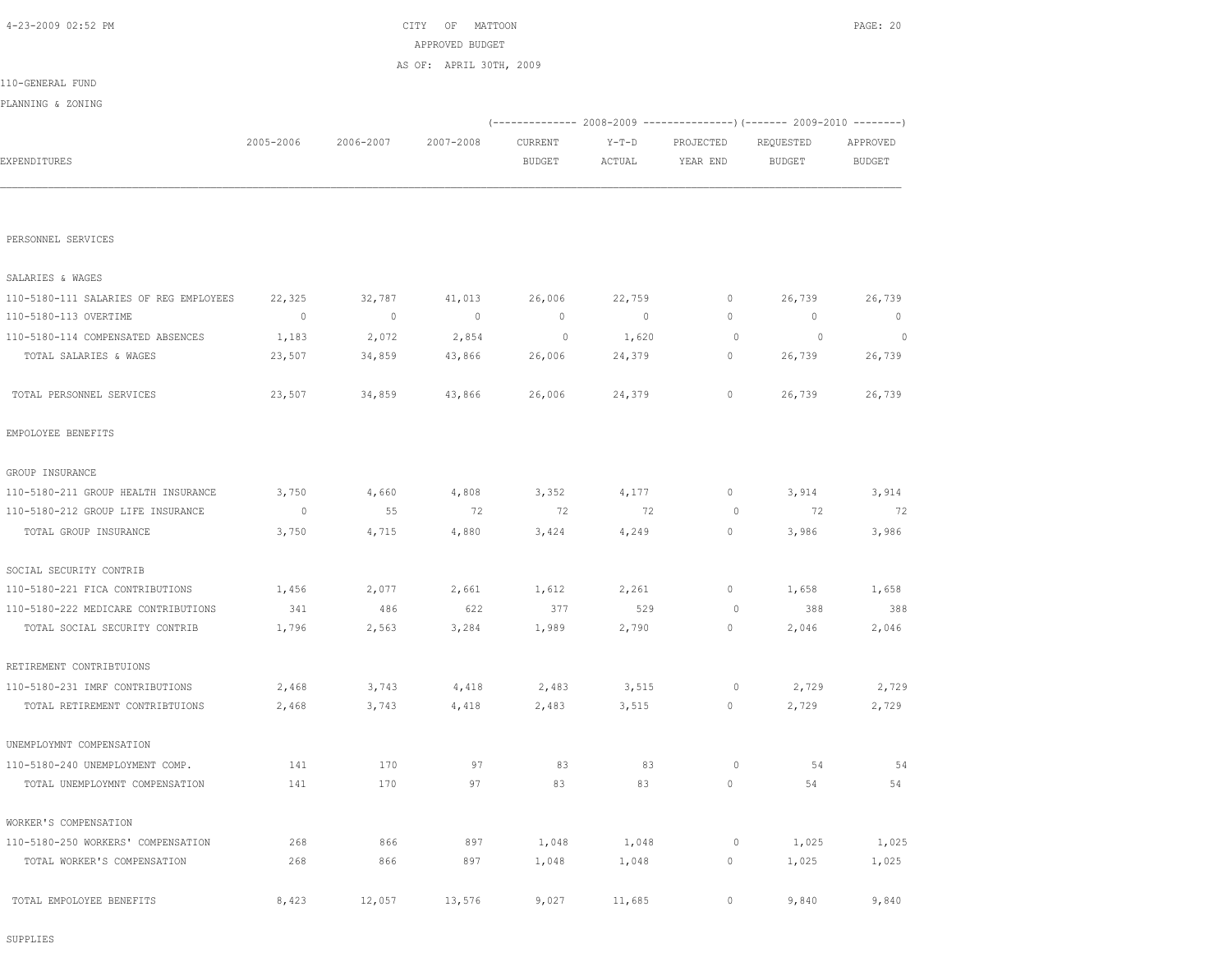## 4-23-2009 02:52 PM CITY OF MATTOON PAGE: 21 APPROVED BUDGET AS OF: APRIL 30TH, 2009

110-GENERAL FUND

PLANNING & ZONING

|                                         |                |              |           |               |              |                | (-------------- 2008-2009 -------------------- 2009-2010 ----------- |               |
|-----------------------------------------|----------------|--------------|-----------|---------------|--------------|----------------|----------------------------------------------------------------------|---------------|
|                                         | 2005-2006      | 2006-2007    | 2007-2008 | CURRENT       | $Y-T-D$      | PROJECTED      | REQUESTED                                                            | APPROVED      |
| EXPENDITURES                            |                |              |           | <b>BUDGET</b> | ACTUAL       | YEAR END       | <b>BUDGET</b>                                                        | <b>BUDGET</b> |
|                                         |                |              |           |               |              |                |                                                                      |               |
| BOOKS & PERIODICALS                     |                |              |           |               |              |                |                                                                      |               |
| 110-5180-340 BOOKS & PERIODICALS        | $\circ$        | $\mathbf{0}$ | $\circ$   | $\circ$       | $\circ$      | $\circ$        | $\circ$                                                              | $\circ$       |
| TOTAL BOOKS & PERIODICALS               | $\mathbf{0}$   | $\circ$      | $\circ$   | $\circ$       | $\circ$      | $\Omega$       | $\mathbf{0}$                                                         | $\mathbf{0}$  |
| TOTAL SUPPLIES                          | 12             | 933          | 10        | 100           | 3            | $\mathbf{0}$   | 100                                                                  | 100           |
| OTHER PURCHASED SERVICES                |                |              |           |               |              |                |                                                                      |               |
| PROFESSIONAL SERVICES                   |                |              |           |               |              |                |                                                                      |               |
| 110-5180-511 PLANNING & DESIGN SERVICES | 15,934         | 14,881       | 30,633    | 20,000        | 7,849        | $\circ$        | 20,000                                                               | 20,000        |
| TOTAL PROFESSIONAL SERVICES             | 15,934         | 14,881       | 30,633    | 20,000        | 7,849        | $\circ$        | 20,000                                                               | 20,000        |
| COMMUNICATION                           |                |              |           |               |              |                |                                                                      |               |
| 110-5180-531 POSTAGE                    | 89             | 76           | 109       | 100           | 86           | $\circ$        | 100                                                                  | 100           |
| TOTAL COMMUNICATION                     | 89             | 76           | 109       | 100           | 86           | $\circ$        | 100                                                                  | 100           |
| ADVERTISING                             |                |              |           |               |              |                |                                                                      |               |
| 110-5180-540 ADVERTISING                | 1,413          | 1,506        | 1,506     | 1,750         | $\circ$      | $\circ$        | 1,750                                                                | 1,750         |
| TOTAL ADVERTISING                       | 1,413          | 1,506        | 1,506     | 1,750         | 0            | $\overline{0}$ | 1,750                                                                | 1,750         |
| OTHER PURCHASED SERVICES                |                |              |           |               |              |                |                                                                      |               |
| 110-5180-579 MISC OTHER PURCHASED SERVI | $\overline{0}$ | $\circ$      | 805       | $\circ$       | $\mathbf{0}$ | $\circ$        | $\overline{0}$                                                       | $\circ$       |
| TOTAL OTHER PURCHASED SERVICES          | $\mathbf{0}$   | $\mathbf{0}$ | 805       | $\mathbf{0}$  | $\circ$      | $\circ$        | $\circ$                                                              | $\circ$       |
| TOTAL OTHER PURCHASED SERVICES          | 17,436         | 16,462       | 33,053    | 21,850        | 7,935        | $\circ$        | 21,850                                                               | 21,850        |
| TOTAL PLANNING & ZONING                 | 49,378         | 64,311       | 90,506    | 56,983        | 44,002       | $\circ$        | 58,529                                                               | 58,529        |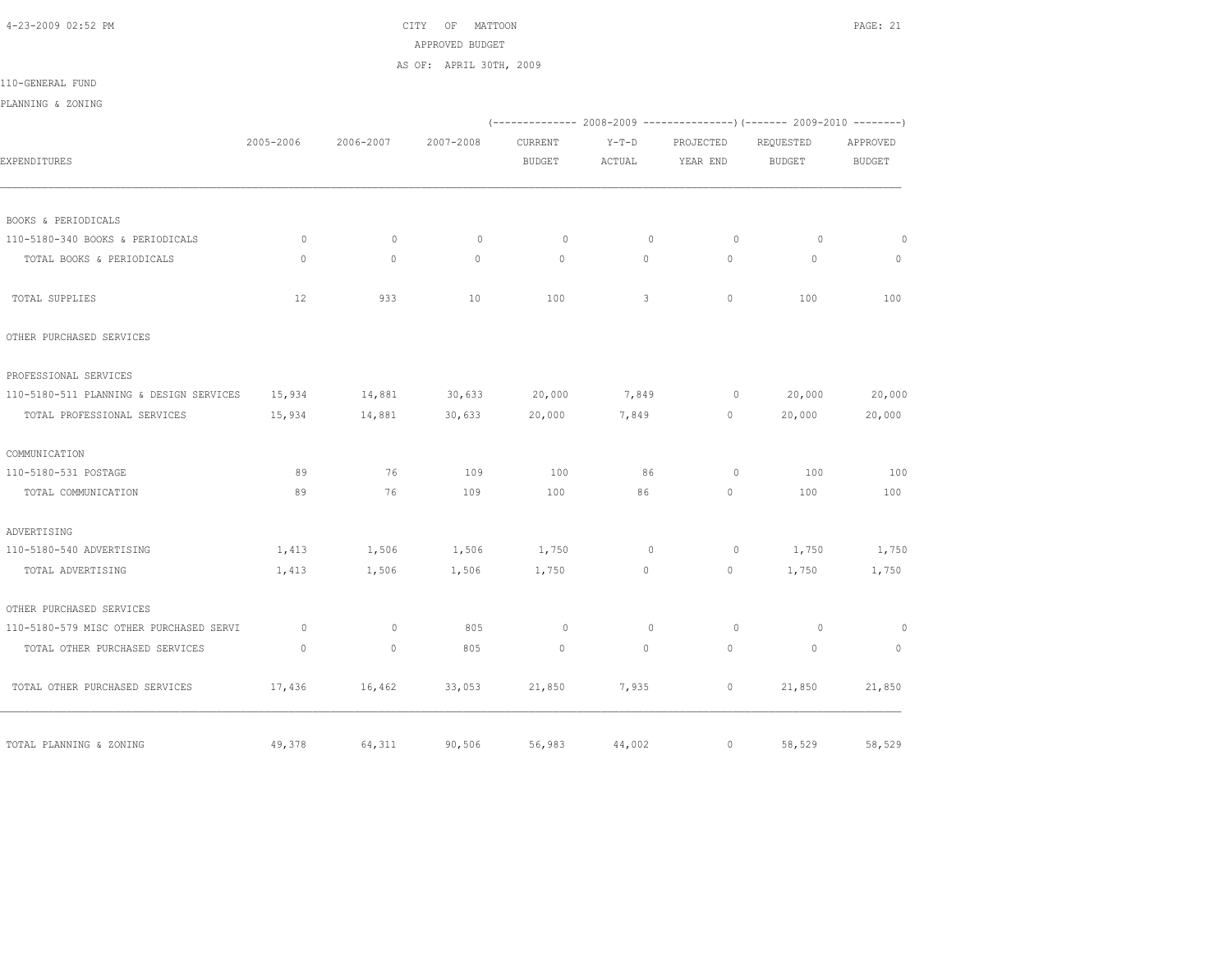| 4-23-2009 02:52 PM                      |              |                                     | MATTOON<br>CITY<br>OF   |               |              |                |                                                                          | PAGE: 22      |
|-----------------------------------------|--------------|-------------------------------------|-------------------------|---------------|--------------|----------------|--------------------------------------------------------------------------|---------------|
|                                         |              |                                     | APPROVED BUDGET         |               |              |                |                                                                          |               |
|                                         |              |                                     | AS OF: APRIL 30TH, 2009 |               |              |                |                                                                          |               |
| 110-GENERAL FUND                        |              |                                     |                         |               |              |                |                                                                          |               |
| COUNCIL CONTINGENCY                     |              |                                     |                         |               |              |                |                                                                          |               |
|                                         |              |                                     |                         |               |              |                | (-------------- 2008-2009 ----------------) (------- 2009-2010 --------) |               |
|                                         | 2005-2006    | 2006-2007                           | 2007-2008               | CURRENT       | $Y-T-D$      | PROJECTED      | REQUESTED                                                                | APPROVED      |
| EXPENDITURES                            |              |                                     |                         | <b>BUDGET</b> | ACTUAL       | YEAR END       | <b>BUDGET</b>                                                            | <b>BUDGET</b> |
|                                         |              |                                     |                         |               |              |                |                                                                          |               |
| SUPPLIES                                |              |                                     |                         |               |              |                |                                                                          |               |
| GENERAL SUPPLIES                        |              |                                     |                         |               |              |                |                                                                          |               |
| 110-5190-319 MISCELLANEOUS SUPPLIES     | $\circ$      | 410                                 | $\circ$                 | $\circ$       | $\mathbf{0}$ | $\overline{0}$ | $\circ$                                                                  | $\circ$       |
| TOTAL GENERAL SUPPLIES                  | $\circ$      | 410                                 | $\circ$                 | $\circ$       | $\circ$      | $\circ$        | $\circ$                                                                  | $\mathbf{0}$  |
| TOTAL SUPPLIES                          | $\mathbf{0}$ | 410                                 | $\circ$                 | $\mathbf{0}$  | $\circ$      | $\circ$        | $\mathbf{0}$                                                             | $\mathbf{0}$  |
| OTHER PURCHASED SERVICES                |              |                                     |                         |               |              |                |                                                                          |               |
| OTHER PURCHASED SERVICES                |              |                                     |                         |               |              |                |                                                                          |               |
| 110-5190-579 MISC OTHER PURCHASED SERVI | 11,565       | 10,925 12,641 12,500 9,875          |                         |               |              |                | $0 \t 12,500$                                                            | 12,500        |
| TOTAL OTHER PURCHASED SERVICES          | 11,565       | 10,925 12,641 12,500                |                         |               | 9,875        |                | $0 \t 12,500$                                                            | 12,500        |
| TOTAL OTHER PURCHASED SERVICES          | 11,565       | 10,925                              | 12,641 12,500           |               | 9,875        | $\circ$        | 12,500                                                                   | 12,500        |
|                                         |              | $11,565$ $11,335$ $12,641$ $12,500$ |                         |               |              | 9,875          | $0 \t 12,500$                                                            | 12,500        |
| TOTAL COUNCIL CONTINGENCY               |              |                                     |                         |               |              |                |                                                                          |               |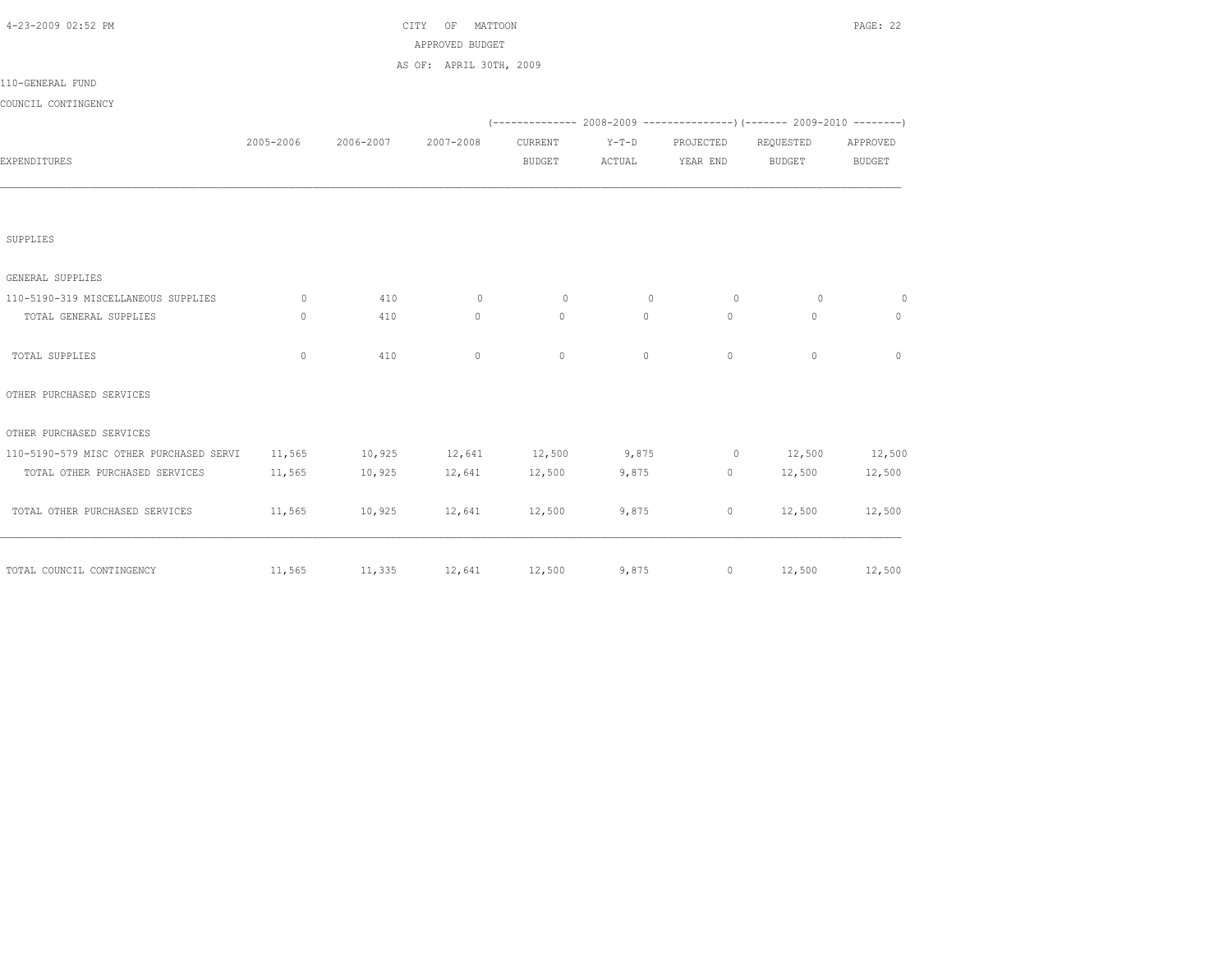|                                                           |           |                                                       | APPROVED BUDGET         |               |                                                                          |              |               |               |
|-----------------------------------------------------------|-----------|-------------------------------------------------------|-------------------------|---------------|--------------------------------------------------------------------------|--------------|---------------|---------------|
|                                                           |           |                                                       | AS OF: APRIL 30TH, 2009 |               |                                                                          |              |               |               |
| 110-GENERAL FUND                                          |           |                                                       |                         |               |                                                                          |              |               |               |
| POLICE ADMINISTRATION                                     |           |                                                       |                         |               |                                                                          |              |               |               |
|                                                           |           |                                                       |                         |               | (-------------- 2008-2009 ----------------) (------- 2009-2010 --------) |              |               |               |
|                                                           | 2005-2006 | 2006-2007                                             | 2007-2008               | CURRENT       | $Y-T-D$                                                                  | PROJECTED    | REQUESTED     | APPROVED      |
| EXPENDITURES                                              |           |                                                       |                         | <b>BUDGET</b> | ACTUAL                                                                   | YEAR END     | <b>BUDGET</b> | <b>BUDGET</b> |
|                                                           |           |                                                       |                         |               |                                                                          |              |               |               |
| PERSONNEL SERVICES                                        |           |                                                       |                         |               |                                                                          |              |               |               |
| SALARIES & WAGES                                          |           |                                                       |                         |               |                                                                          |              |               |               |
| 110-5211-111 SALARIES OF REG EMPLOYEES                    | 196,989   | 245,588                                               | 285,301                 | 323,583       | 306,658                                                                  | 0            | 336,886       | 336,886       |
| 110-5211-113 OVERTIME                                     | $\circ$   | $\circ$                                               | $\mathbb{O}$            | $\mathbb{O}$  | $\circ$                                                                  | 0            | $\circ$       | $\mathbf{0}$  |
| 110-5211-114 COMPENSATED ABSENCES                         | $\circ$   | $\circ$                                               | 55,271                  | $\circ$       | $\overline{0}$                                                           | $\circ$      | $\circ$       | 0             |
| TOTAL SALARIES & WAGES                                    | 196,989   | 245,588                                               | 340,572                 | 323,583       | 306,658                                                                  | 0            | 336,886       | 336,886       |
| TOTAL PERSONNEL SERVICES                                  | 196,989   | 245,588                                               | 340,572                 | 323,583       | 306,658                                                                  | 0            | 336,886       | 336,886       |
| EMPOLOYEE BENEFITS                                        |           |                                                       |                         |               |                                                                          |              |               |               |
| GROUP INSURANCE                                           |           |                                                       |                         |               |                                                                          |              |               |               |
| 110-5211-211 GROUP HEALTH INSURANCE                       | 20,576    | 23,753                                                | 22,674                  | 19,900        | 23,306                                                                   | 0            | 29,234        | 29,234        |
| 110-5211-212 GROUP LIFE INSURANCE                         | 0         | 552                                                   | 720                     | 864           | 864                                                                      | 0            | 864           | 864           |
| TOTAL GROUP INSURANCE                                     | 20,576    | 24,305                                                | 23,394                  | 20,764        | 24,170                                                                   | 0            | 30,098        | 30,098        |
| SOCIAL SECURITY CONTRIB                                   |           |                                                       |                         |               |                                                                          |              |               |               |
| 110-5211-221 FICA CONTRIBUTIONS                           | 6,274     | 6,788                                                 | 7,036                   | 7,393         | 7,283                                                                    | 0            | 7,841         | 7,841         |
| 110-5211-222 MEDICARE CONTRIBUTIONS                       | 1,467     | 1,587                                                 | 2,632                   | 3,659         | 3,608                                                                    | 0            | 3,822         | 3,822         |
| TOTAL SOCIAL SECURITY CONTRIB                             | 7,741     | 8,375                                                 | 9,668                   | 11,052        | 10,890                                                                   | 0            | 11,663        | 11,663        |
| RETIREMENT CONTRIBTUIONS                                  |           |                                                       |                         |               |                                                                          |              |               |               |
| 110-5211-231 IMRF CONTRIBUTIONS                           | 11,383    | 12,917                                                | 12,123                  | 12,103        | 11,760                                                                   | 0            | 13,701        | 13,701        |
| 110-5211-232 POLICE PENSION CONTRIBUTIO                   | 620,072   | 737,940                                               | 915,337                 | 922,135       | 928,964                                                                  | 0            | 1,079,066     | 1,079,066     |
| TOTAL RETIREMENT CONTRIBTUIONS                            | 631,455   | 750,857                                               | 927,460                 | 934,238       | 940,724                                                                  | $\mathbf{0}$ | 1,092,767     | 1,092,767     |
| 5211-232<br>POLICE PENSION CONTRIBUTIOCURRENT YEAR NOTES: |           |                                                       |                         |               |                                                                          |              |               |               |
|                                                           |           | I have assumed a 15% increase over this years figure. |                         |               |                                                                          |              |               |               |
| UNEMPLOYMNT COMPENSATION                                  |           |                                                       |                         |               |                                                                          |              |               |               |
| 110-5211-240 UNEMPLOYMENT COMP.                           | 1,040     | 935                                                   | 885                     | 792           | 792                                                                      | 0            | 516           | 516           |
| TOTAL UNEMPLOYMNT COMPENSATION                            | 1,040     | 935                                                   | 885                     | 792           | 792                                                                      | $\circ$      | 516           | 516           |
| WORKER'S COMPENSATION                                     |           |                                                       |                         |               |                                                                          |              |               |               |

 110-5211-250 WORKERS' COMPENSATION 4,209 4,310 6,356 5,606 5,606 0 5,139 5,139 TOTAL WORKER'S COMPENSATION  $4,209$   $4,310$   $6,356$   $5,606$   $5,606$  0 5,139 5,139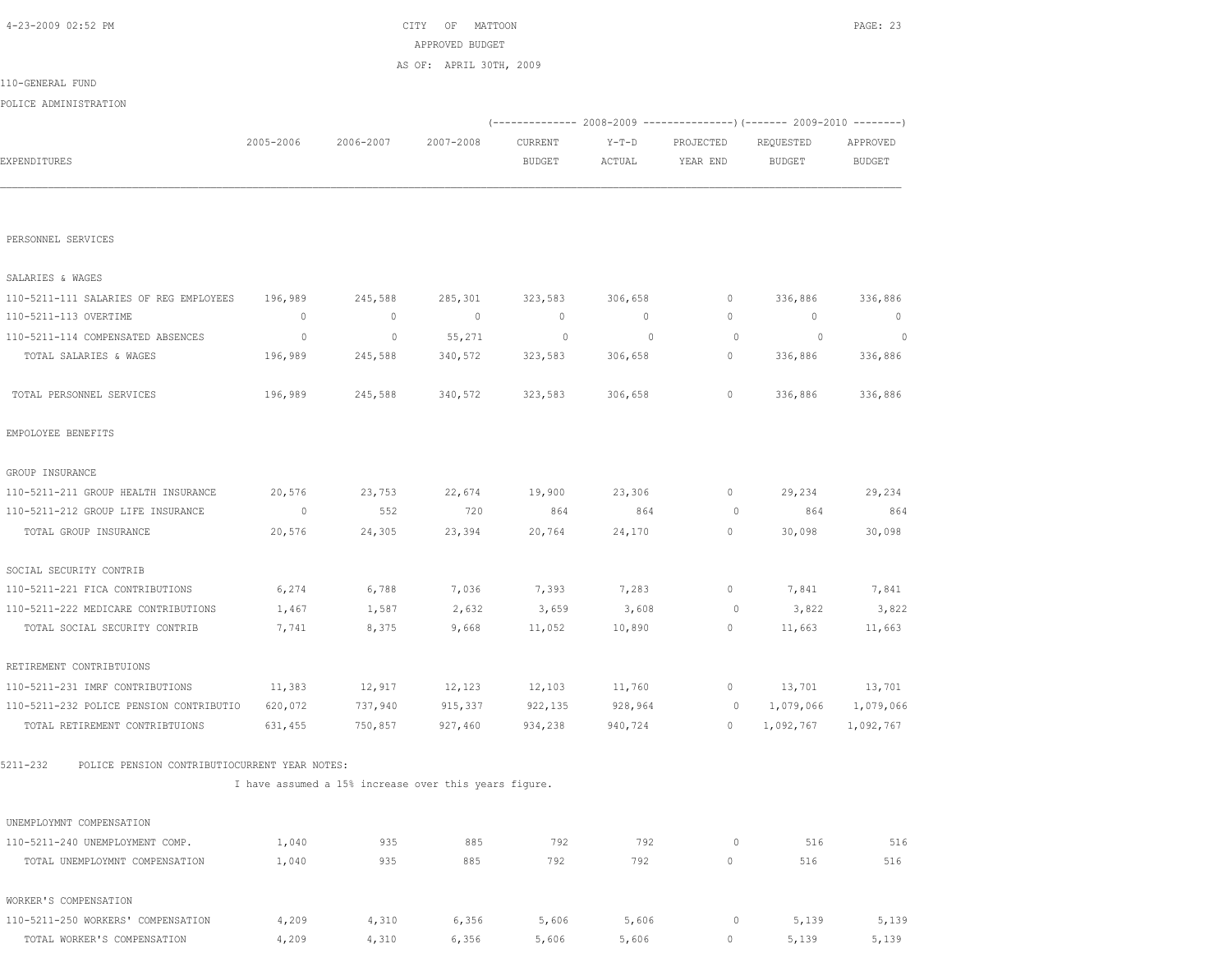4-23-2009 02:52 PM CITY OF MATTOON PAGE: 24 APPROVED BUDGET

(-------------- 2008-2009 ---------------)(------- 2009-2010 --------)

AS OF: APRIL 30TH, 2009

 2005-2006 2006-2007 2007-2008 CURRENT Y-T-D PROJECTED REQUESTED APPROVED EXPENDITURES BUDGET ACTUAL YEAR END BUDGET BUDGET

 110-5211-311 OFFICE SUPPLIES 3,465 3,371 2,769 4,000 2,939 0 5,500 5,500 110-5211-313 MEDICAL & SAFETY SUPPLIES 72 233 160 500 204 0 500 500 110-5211-315 UNIFORMS & CLOTHING 1,300 2,180 3,906 1,500 597 0 1,500 1,500 110-5211-316 TOOLS & EQUIPMENT 43 1,410 900 1,800 1,069 0 1,800 1,800 110-5211-319 MISCELLANEOUS SUPPLIES 703 1,615 2,780 2,000 1,883 0 2,000 2,000 TOTAL GENERAL SUPPLIES 5,582 8,809 10,515 9,800 6,692 0 11,300 11,300

TOTAL SUPPLIES 5,582 8,809 10,515 9,800 6,692 0 11,300 11,300

 110-5211-519 OTHER PROFESSIONAL SERVICE 6,537 5,412 3,723 7,000 6,929 0 7,000 7,000 TOTAL PROFESSIONAL SERVICES 6,537 5,412 3,723 7,000 6,929 0 7,000 7,000

 110-5211-522 NOTARY FEES 644 167 459 500 255 0 500 500 TOTAL INSURANCE 644 167 459 500 255 0 500 500

 110-5211-531 POSTAGE 1,773 1,993 2,128 2,500 2,129 0 2,500 2,500 TOTAL COMMUNICATION 1,773 1,993 2,128 2,500 2,129 0 2,500 2,500

 110-5211-540 ADVERTISING 984 862 185 1,000 1,799 0 700 700 TOTAL ADVERTISING 984 862 185 1,000 1,799 0 700 700

 110-5211-550 PRINTING & BINDING 906 1,180 1,632 1,800 2,038 0 1,800 1,800 TOTAL PRINTING & BUILDING 906 1,180 1,632 1,800 2,038 0 1,800 1,800

 110-5211-571 DUE & MEMBERSHIPS 738 1,402 1,411 1,000 1,366 0 1,200 1,200 110-5211-573 LAUNDRY SERVICE 124 92 133 250 282 0 250 250 110-5211-579 MISC OTHER PURCHASED SERVI 3,975 4,271 5,249 5,000 2,130 0 4,000 4,000 TOTAL OTHER PURCHASED SERVICES  $4,837$   $5,764$   $6,792$   $6,250$   $3,778$  0  $5,450$   $5,450$ 

| 110-GENERAL FUND |  |
|------------------|--|

POLICE ADMINISTRATION

|  | LIV-GENENAE FUND | $\sim$ |  |
|--|------------------|--------|--|
|  |                  |        |  |
|  |                  |        |  |

GENERAL SUPPLIES

OTHER PURCHASED SERVICES

PROFESSIONAL SERVICES

INSURANCE

COMMUNICATION

ADVERTISING

PRINTING & BUILDING

OTHER PURCHASED SERVICES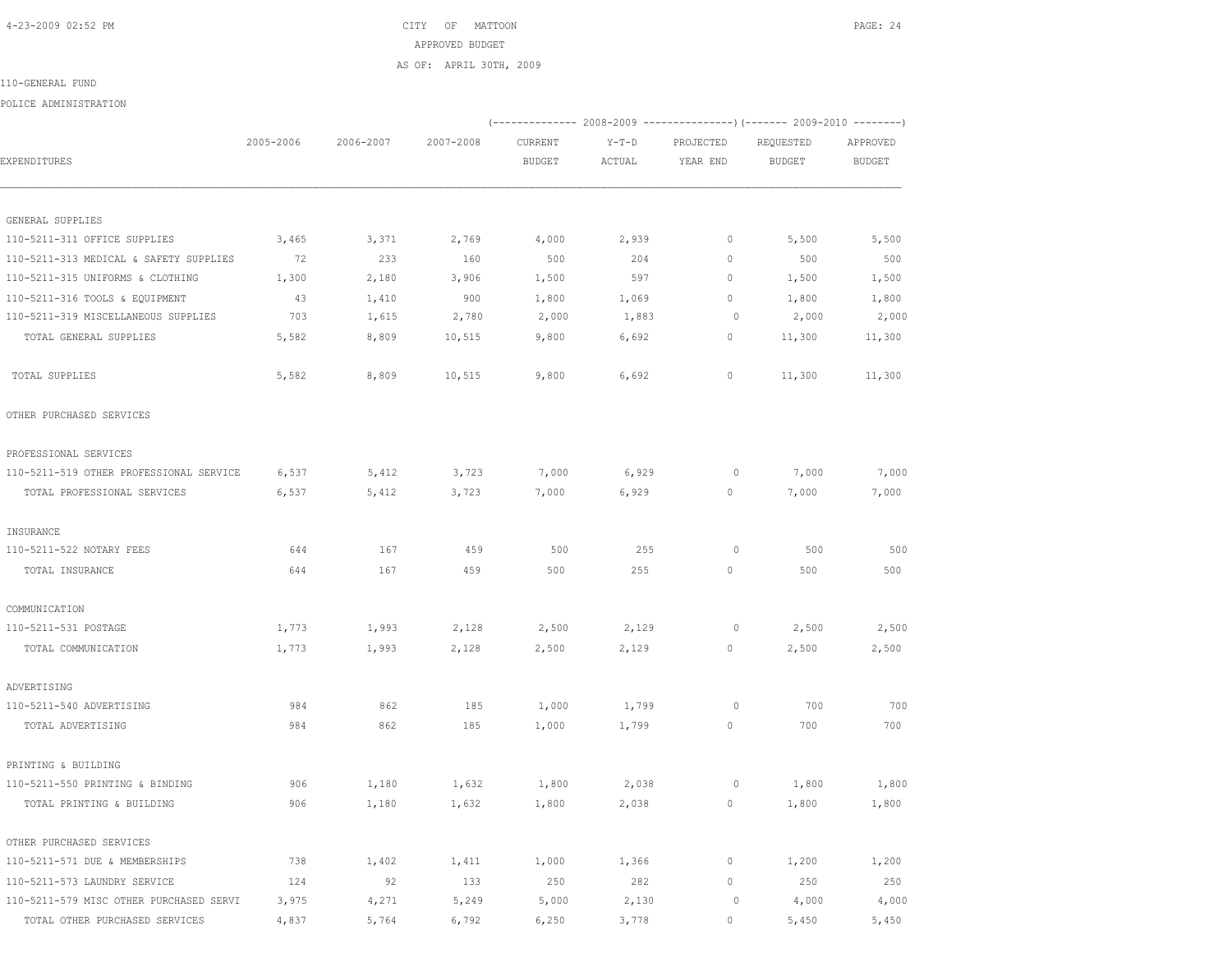4-23-2009 02:52 PM CITY OF MATTOON PAGE: 25 APPROVED BUDGET AS OF: APRIL 30TH, 2009

## 110-GENERAL FUND

## POLICE ADMINISTRATION

|                                         |           |              |           |               |              |                | (-------------- 2008-2009 ----------------) (------- 2009-2010 --------) |               |
|-----------------------------------------|-----------|--------------|-----------|---------------|--------------|----------------|--------------------------------------------------------------------------|---------------|
|                                         | 2005-2006 | 2006-2007    | 2007-2008 | CURRENT       | $Y-T-D$      | PROJECTED      | REQUESTED                                                                | APPROVED      |
| EXPENDITURES                            |           |              |           | <b>BUDGET</b> | ACTUAL       | YEAR END       | <b>BUDGET</b>                                                            | <b>BUDGET</b> |
|                                         |           |              |           |               |              |                |                                                                          |               |
|                                         |           |              |           |               |              |                |                                                                          |               |
| FINANCIAL TRANS OBJECTS                 |           |              |           |               |              |                |                                                                          |               |
| 110-5211-814 PRINT/COPY MACH LEASE & MA | 7,408     | 6,755        | 7,177     | 7,000         | 7,173        | 0              | 7,000                                                                    | 7,000         |
| TOTAL FINANCIAL TRANS OBJECTS           | 7,408     | 6,755        | 7,177     | 7,000         | 7,173        | $\circ$        | 7,000                                                                    | 7,000         |
| COMPUTER INFO SYS OBJECT                |           |              |           |               |              |                |                                                                          |               |
| 110-5211-863 DESKTOP COMPUTERS          | $\Omega$  | $\mathbf{0}$ | 1,041     | $\circ$       | $\mathbf{0}$ | $\circ$        | $\circ$                                                                  | $\Omega$      |
| TOTAL COMPUTER INFO SYS OBJECT          | $\Omega$  | $\circ$      | 1,041     | 0             | $\Omega$     | $\circ$        | $\Omega$                                                                 | $\circ$       |
| TOTAL OTHER OBJECTS                     | 7,408     | 6,755        | 8,218     | 7,000         | 7,173        | $\circ$        | 7,000                                                                    | 7,000         |
| TOTAL POLICE ADMINISTRATION             | 890,681   | 1,065,311    | 1,341,984 | 1,331,885     | 1,319,634    | $\overline{0}$ | 1,513,319                                                                | 1,513,319     |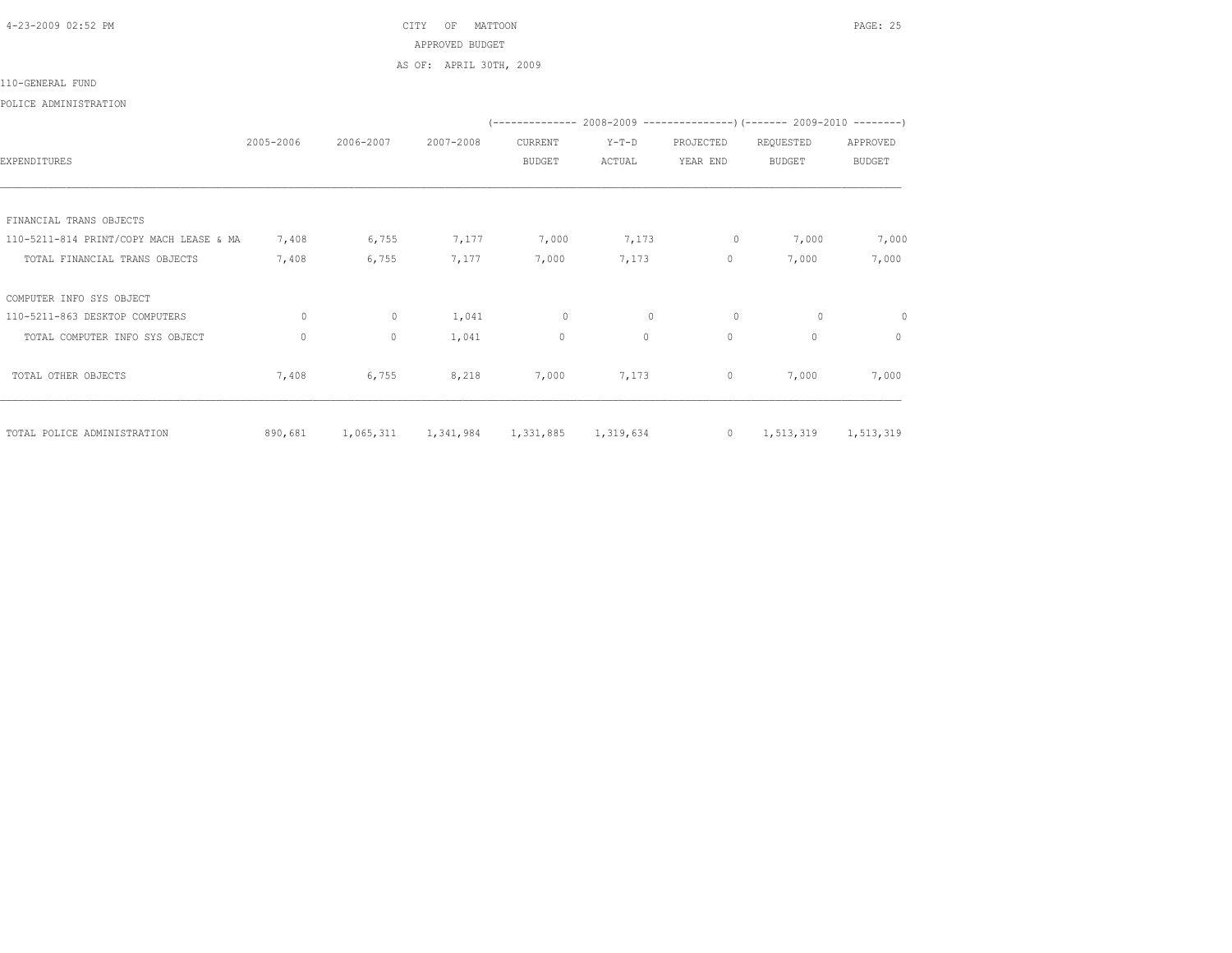| 4-23-2009 02:52 PM                     |           |           | MATTOON<br>CITY OF      |                          |                |             |               | PAGE: 26       |
|----------------------------------------|-----------|-----------|-------------------------|--------------------------|----------------|-------------|---------------|----------------|
|                                        |           |           | APPROVED BUDGET         |                          |                |             |               |                |
|                                        |           |           | AS OF: APRIL 30TH, 2009 |                          |                |             |               |                |
| 110-GENERAL FUND                       |           |           |                         |                          |                |             |               |                |
| CRIMINAL INVESTIGATION                 |           |           |                         |                          |                |             |               |                |
|                                        |           |           |                         |                          |                |             |               |                |
|                                        | 2005-2006 | 2006-2007 | 2007-2008               | CURRENT                  | $Y-T-D$        | PROJECTED   | REQUESTED     | APPROVED       |
| EXPENDITURES                           |           |           |                         | <b>BUDGET</b>            | ACTUAL         | YEAR END    | <b>BUDGET</b> | <b>BUDGET</b>  |
|                                        |           |           |                         |                          |                |             |               |                |
| PERSONNEL SERVICES                     |           |           |                         |                          |                |             |               |                |
|                                        |           |           |                         |                          |                |             |               |                |
| SALARIES & WAGES                       |           |           |                         |                          |                |             |               |                |
| 110-5212-111 SALARIES OF REG EMPLOYEES | 173,543   | 168,628   | 187,323                 | 215,577                  | 251,451        | 0           | 231,060       | 231,060        |
| 110-5212-113 OVERTIME                  | 16,391    | 9,843     | 14,073                  | 16,000                   | 12,749         | 0           | 12,999        | 12,999         |
| 110-5212-114 COMPENSATED ABSENCES      | 1,795     | 3,706     | 4,679                   | 0                        | 9,022          | 0           | $\circ$       | $\sim$ 0       |
| TOTAL SALARIES & WAGES                 | 191,728   | 182,178   | 206,075                 | 231,577                  | 273,221        | 0           | 244,059       | 244,059        |
| TOTAL PERSONNEL SERVICES               | 191,728   | 182,178   | 206,075                 | 231,577                  | 273,221        | $\mathbb O$ | 244,059       | 244,059        |
| EMPOLOYEE BENEFITS                     |           |           |                         |                          |                |             |               |                |
| GROUP INSURANCE                        |           |           |                         |                          |                |             |               |                |
| 110-5212-211 GROUP HEALTH INSURANCE    | 17,800    | 13,318    | 12,333                  | 13,302                   | 19,728         | 0           | 16,880        | 16,880         |
| 110-5212-212 GROUP LIFE INSURANCE      | 0         | 442       | 720                     | 576                      | 576            | $\circ$     | 576           | 576            |
| TOTAL GROUP INSURANCE                  | 17,800    | 13,760    | 13,053                  | 13,878                   | 20,304         | 0           | 17,456        | 17,456         |
| SOCIAL SECURITY CONTRIB                |           |           |                         |                          |                |             |               |                |
| 110-5212-221 FICA CONTRIBUTIONS        | 3,376     | 383       | $\overline{0}$          | $\overline{\phantom{0}}$ | $\overline{0}$ | 0           | $\circ$       | $\overline{0}$ |
| 110-5212-222 MEDICARE CONTRIBUTIONS    | 2,795     | 2,535     | 2,889                   | 3,359                    | 4,081          | $\circ$     | 3,539         | 3,539          |
| TOTAL SOCIAL SECURITY CONTRIB          | 6,171     | 2,919     | 2,889                   | 3,359                    | 4,081          | 0           | 3,539         | 3,539          |
| UNEMPLOYMNT COMPENSATION               |           |           |                         |                          |                |             |               |                |
| 110-5212-240 UNEMPLOYMENT COMP.        | 924       | 748       | 885                     | 528                      | 528            | 0           | 344           | 344            |
| TOTAL UNEMPLOYMNT COMPENSATION         | 924       | 748       | 885                     | 528                      | 528            | 0           | 344           | 344            |
| WORKER'S COMPENSATION                  |           |           |                         |                          |                |             |               |                |
| 110-5212-250 WORKERS' COMPENSATION     | 9,239     | 6,621     | 13,195                  | 5,966                    | 5,966          | $\circ$     | 5,565         | 5,565          |
| TOTAL WORKER'S COMPENSATION            | 9,239     | 6,621     | 13,195                  | 5,966                    | 5,966          | 0           | 5,565         | 5,565          |
|                                        |           |           |                         |                          |                |             |               |                |
| TOTAL EMPOLOYEE BENEFITS               | 34,134    | 24,047    | 30,021                  | 23,731                   | 30,878         | 0           | 26,904        | 26,904         |
| SUPPLIES                               |           |           |                         |                          |                |             |               |                |
| GENERAL SUPPLIES                       |           |           |                         |                          |                |             |               |                |
| 110-5212-319 MISCELLANEOUS SUPPLIES    | 12,068    | 2,504     | 3,184                   | 4,000                    | 3,431          | 0           | 4,000         | 4,000          |
| TOTAL GENERAL SUPPLIES                 | 12,068    | 2,504     | 3,184                   | 4,000                    | 3,431          | 0           | 4,000         | 4,000          |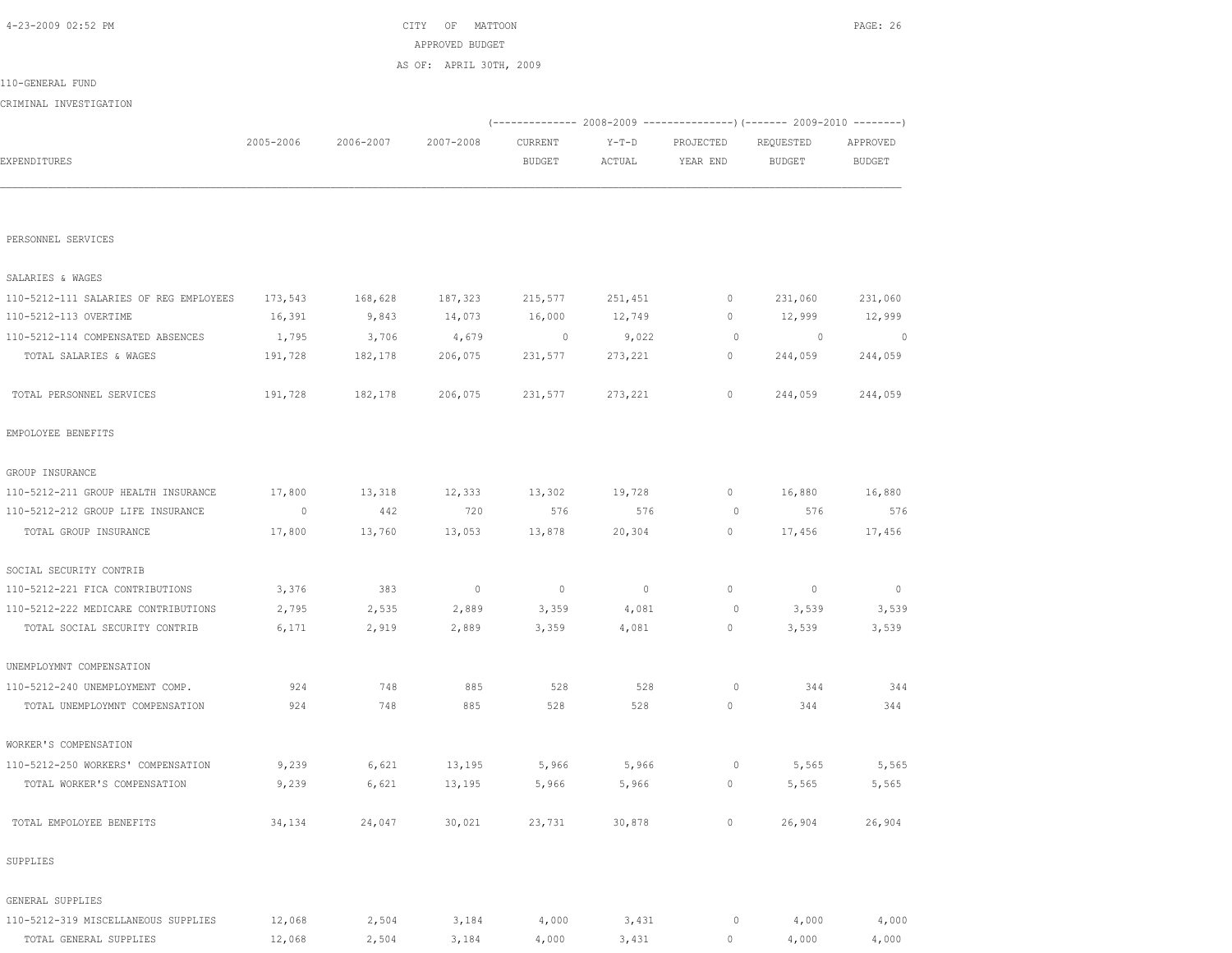4-23-2009 02:52 PM CITY OF MATTOON PAGE: 27 APPROVED BUDGET AS OF: APRIL 30TH, 2009

110-GENERAL FUND

CRIMINAL INVESTIGATION

|                                         |           |           |           |                 |         |              | (-------------- 2008-2009 -----------------) (------- 2009-2010 --------) |               |
|-----------------------------------------|-----------|-----------|-----------|-----------------|---------|--------------|---------------------------------------------------------------------------|---------------|
|                                         | 2005-2006 | 2006-2007 | 2007-2008 | CURRENT         | $Y-T-D$ | PROJECTED    | REQUESTED                                                                 | APPROVED      |
| EXPENDITURES                            |           |           |           | <b>BUDGET</b>   | ACTUAL  | YEAR END     | <b>BUDGET</b>                                                             | <b>BUDGET</b> |
|                                         |           |           |           |                 |         |              |                                                                           |               |
|                                         |           |           |           |                 |         |              |                                                                           |               |
| OTHER PURCHASED SERVICES                |           |           |           |                 |         |              |                                                                           |               |
| 110-5212-579 MISC OTHER PURCHASED SERVI | 579       | 779       | 1,436     | 750             | 1,127   | $\circ$      | 1,300                                                                     | 1,300         |
| TOTAL OTHER PURCHASED SERVICES          | 579       | 779       | 1,436     | 750             | 1,127   | $\circ$      | 1,300                                                                     | 1,300         |
| TOTAL OTHER PURCHASED SERVICES          | 579       | 779       | 1,436     | 750             | 1,127   | $\circ$      | 1,300                                                                     | 1,300         |
| OTHER OBJECTS                           |           |           |           |                 |         |              |                                                                           |               |
| COMPUTER INFO SYS OBJECT                |           |           |           |                 |         |              |                                                                           |               |
| 110-5212-863 COMPUTERS                  | $\circ$   | $\circ$   | 3,107     | $\circ$         | $\circ$ | $\circ$      | 1,500                                                                     | 1,500         |
| TOTAL COMPUTER INFO SYS OBJECT          | $\circ$   | $\circ$   | 3,107     | $\mathbf{0}$    | $\circ$ | 0            | 1,500                                                                     | 1,500         |
| TOTAL OTHER OBJECTS                     | $\circ$   | $\circ$   | 3,107     | $\mathbf{0}$    | $\circ$ | $\mathbf{0}$ | 1,500                                                                     | 1,500         |
| TOTAL CRIMINAL INVESTIGATION            | 238,509   | 209,507   |           | 243,823 260,058 | 308,657 | $\circ$      | 277,763                                                                   | 277,763       |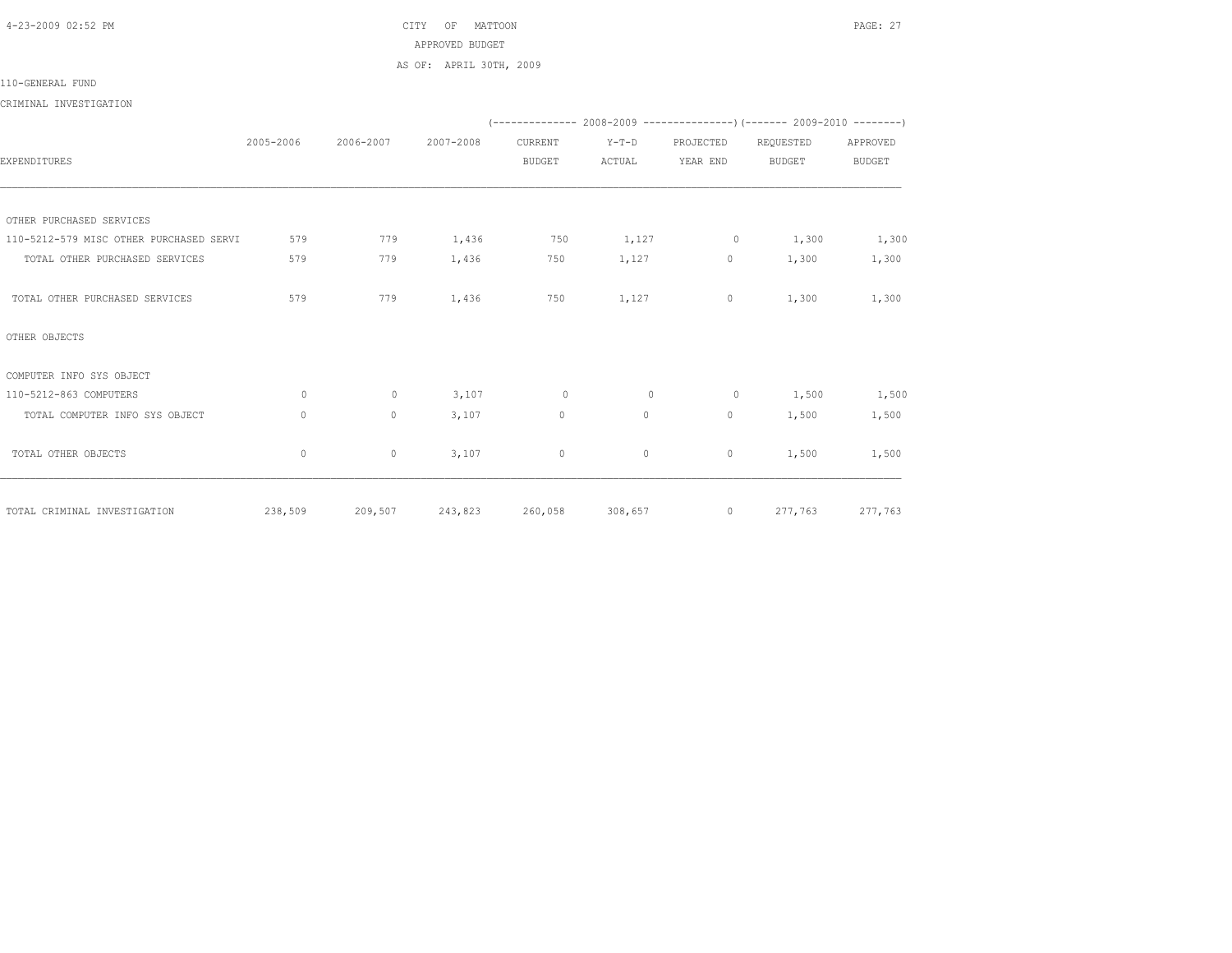| PATROL                                 |                |           |           |               |           |           |                                                                                                                                                                                                                                                                                                                                                                          |               |
|----------------------------------------|----------------|-----------|-----------|---------------|-----------|-----------|--------------------------------------------------------------------------------------------------------------------------------------------------------------------------------------------------------------------------------------------------------------------------------------------------------------------------------------------------------------------------|---------------|
|                                        |                |           |           |               |           |           |                                                                                                                                                                                                                                                                                                                                                                          |               |
|                                        | 2005-2006      | 2006-2007 | 2007-2008 | CURRENT       | $Y-T-D$   | PROJECTED | REQUESTED                                                                                                                                                                                                                                                                                                                                                                | APPROVED      |
| EXPENDITURES                           |                |           |           | <b>BUDGET</b> | ACTUAL    | YEAR END  | (-------------- 2008-2009 ----------------) (------- 2009-2010 --------)<br><b>BUDGET</b><br>1,793,650<br>0<br>67,000<br>0<br>$\circ$<br>0<br>0<br>1,860,650<br>0<br>1,860,650<br>0<br>236,064<br>0<br>4,464<br>0<br>240,528<br>0<br>$\circ$<br>23,149<br>$\circ$<br>23,149<br>0<br>0<br>2,666<br>0<br>2,666<br>42,423<br>0<br>42,423<br>0<br>308,766<br>0<br>0<br>6,000 | <b>BUDGET</b> |
|                                        |                |           |           |               |           |           |                                                                                                                                                                                                                                                                                                                                                                          |               |
| PERSONNEL SERVICES                     |                |           |           |               |           |           |                                                                                                                                                                                                                                                                                                                                                                          |               |
| SALARIES & WAGES                       |                |           |           |               |           |           |                                                                                                                                                                                                                                                                                                                                                                          |               |
| 110-5213-111 SALARIES OF REG EMPLOYEES | 1,589,350      | 1,680,392 | 1,718,061 | 1,739,353     | 1,537,875 |           |                                                                                                                                                                                                                                                                                                                                                                          | 1,793,650     |
| 110-5213-113 OVERTIME                  | 49,888         | 51,915    | 51,051    | 53,779        | 73,464    |           |                                                                                                                                                                                                                                                                                                                                                                          | 67,000        |
| 110-5213-114 COMPENSATED ABSENCES      | 61,582         | 41,217    | 38,454    | 0             | 55,267    |           |                                                                                                                                                                                                                                                                                                                                                                          | 0             |
| TOTAL SALARIES & WAGES                 | 1,700,821      | 1,773,523 | 1,807,566 | 1,793,132     | 1,666,605 |           |                                                                                                                                                                                                                                                                                                                                                                          | 1,860,650     |
| TOTAL PERSONNEL SERVICES               | 1,700,821      | 1,773,523 | 1,807,566 | 1,793,132     | 1,666,605 |           |                                                                                                                                                                                                                                                                                                                                                                          | 1,860,650     |
| EMPOLOYEE BENEFITS                     |                |           |           |               |           |           |                                                                                                                                                                                                                                                                                                                                                                          |               |
| GROUP INSURANCE                        |                |           |           |               |           |           |                                                                                                                                                                                                                                                                                                                                                                          |               |
| 110-5213-211 GROUP HEALTH INSURANCE    | 209,815        | 186,273   | 184,187   | 204,721       | 192,589   |           |                                                                                                                                                                                                                                                                                                                                                                          | 236,064       |
| 110-5213-212 GROUP LIFE INSURANCE      | $\overline{0}$ | 3,864     | 4,752     | 4,608         | 4,608     |           |                                                                                                                                                                                                                                                                                                                                                                          | 4,464         |
| TOTAL GROUP INSURANCE                  | 209,815        | 190,137   | 188,939   | 209,329       | 197,197   |           |                                                                                                                                                                                                                                                                                                                                                                          | 240,528       |
| SOCIAL SECURITY CONTRIB                |                |           |           |               |           |           |                                                                                                                                                                                                                                                                                                                                                                          |               |
| 110-5213-221 FICA CONTRIBUTIONS        | 25,670         | 3,654     | $\circ$   | $\mathbf 0$   | $\circ$   |           |                                                                                                                                                                                                                                                                                                                                                                          | $\circ$       |
| 110-5213-222 MEDICARE CONTRIBUTIONS    | 18,765         | 20,382    | 21,324    | 21,371        | 20,168    |           |                                                                                                                                                                                                                                                                                                                                                                          | 23,149        |
| TOTAL SOCIAL SECURITY CONTRIB          | 44,435         | 24,036    | 21,324    | 21,371        | 20,168    |           |                                                                                                                                                                                                                                                                                                                                                                          | 23,149        |
| UNEMPLOYMNT COMPENSATION               |                |           |           |               |           |           |                                                                                                                                                                                                                                                                                                                                                                          |               |
| 110-5213-240 UNEMPLOYMENT COMP.        | 7,623          | 6,545     | 5,838     | 4,425         | 4,224     |           |                                                                                                                                                                                                                                                                                                                                                                          | 2,666         |
| TOTAL UNEMPLOYMNT COMPENSATION         | 7,623          | 6,545     | 5,838     | 4,425         | 4,224     |           |                                                                                                                                                                                                                                                                                                                                                                          | 2,666         |
| WORKER'S COMPENSATION                  |                |           |           |               |           |           |                                                                                                                                                                                                                                                                                                                                                                          |               |
| 110-5213-250 WORKERS' COMPENSATION     | 67,377         | 57,173    | 81,800    | 46,190        | 46,190    |           |                                                                                                                                                                                                                                                                                                                                                                          | 42,423        |
| TOTAL WORKER'S COMPENSATION            | 67,377         | 57,173    | 81,800    | 46,190        | 46,190    |           |                                                                                                                                                                                                                                                                                                                                                                          | 42,423        |
| TOTAL EMPOLOYEE BENEFITS               | 329,250        | 277,891   | 297,900   | 281,315       | 267,779   |           |                                                                                                                                                                                                                                                                                                                                                                          | 308,766       |
| SUPPLIES                               |                |           |           |               |           |           |                                                                                                                                                                                                                                                                                                                                                                          |               |
| GENERAL SUPPLIES                       |                |           |           |               |           |           |                                                                                                                                                                                                                                                                                                                                                                          |               |
| 110-5213-319 MISCELLANEOUS SUPPLIES    | 4,946          | 7,510     | 11,917    | 6,000         | 7,139     |           |                                                                                                                                                                                                                                                                                                                                                                          | 6,000         |
| TOTAL GENERAL SUPPLIES                 | 4,946          | 7,510     | 11,917    | 6,000         | 7,139     | $\circ$   | 6,000                                                                                                                                                                                                                                                                                                                                                                    | 6,000         |

110-GENERAL FUND

 4-23-2009 02:52 PM CITY OF MATTOON PAGE: 28 APPROVED BUDGET AS OF: APRIL 30TH, 2009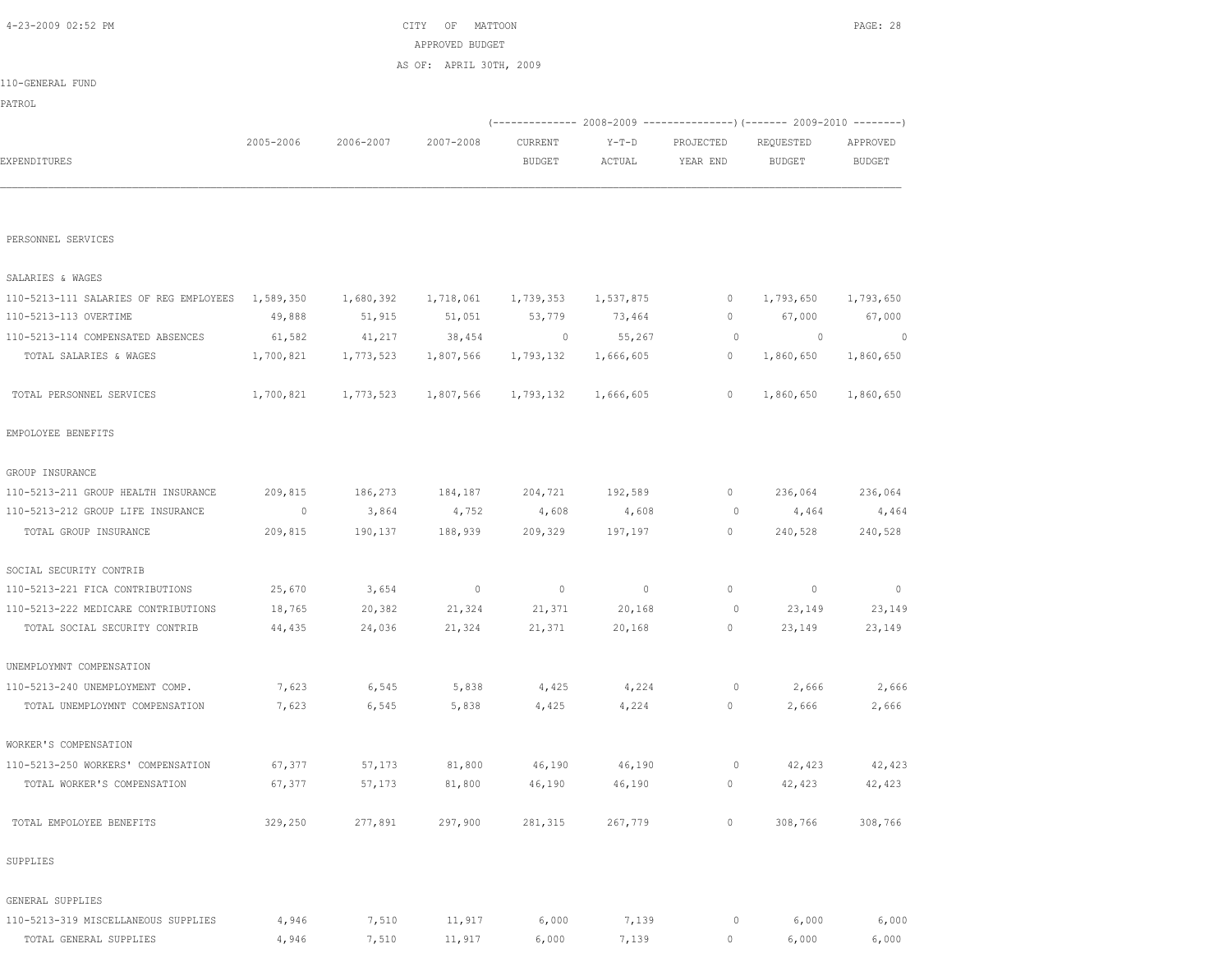4-23-2009 02:52 PM CITY OF MATTOON PAGE: 29 APPROVED BUDGET AS OF: APRIL 30TH, 2009

110-GENERAL FUND

PATROL

|                                         |              |             |              |               |                     |                | (-------------- 2008-2009 ----------------) (------- 2009-2010 --------) |               |
|-----------------------------------------|--------------|-------------|--------------|---------------|---------------------|----------------|--------------------------------------------------------------------------|---------------|
|                                         | 2005-2006    | 2006-2007   | 2007-2008    | CURRENT       | $Y-T-D$             | PROJECTED      | REQUESTED                                                                | APPROVED      |
| EXPENDITURES                            |              |             |              | <b>BUDGET</b> | ACTUAL              | YEAR END       | <b>BUDGET</b>                                                            | <b>BUDGET</b> |
|                                         |              |             |              |               |                     |                |                                                                          |               |
| OTHER PURCHASED SERVICES                |              |             |              |               |                     |                |                                                                          |               |
| 110-5213-579 MISC OTHER PURCHASED SERVI | 21           | 2,200       | 8,559        | 13,695        | 19,546              | $\circ$        | 13,695                                                                   | 13,695        |
| TOTAL OTHER PURCHASED SERVICES          | 21           | 2,200       | 8,559        | 13,695        | 19,546              | 0              | 13,695                                                                   | 13,695        |
| TOTAL OTHER PURCHASED SERVICES          | 21           | 2,200       | 8,559        | 13,695        | 19,546              | 0              | 13,695                                                                   | 13,695        |
| OTHER OBJECTS                           |              |             |              |               |                     |                |                                                                          |               |
| COMPUTER INFO SYS OBJECT                |              |             |              |               |                     |                |                                                                          |               |
| 110-5213-863 DESKTOP COMPUTERS          | $\circ$      | $\circ$     | $\circ$      | $\circ$       | $\mathbf{0}$        | $\circ$        | 5,000                                                                    | 5,000         |
| TOTAL COMPUTER INFO SYS OBJECT          | $\mathbf{0}$ | $\mathbb O$ | $\mathbf{0}$ | $\mathbb O$   | $\circ$             | 0              | 5,000                                                                    | 5,000         |
| TOTAL OTHER OBJECTS                     | $\mathbf{0}$ | $\circ$     | $\mathbf{0}$ | $\circ$       | $\circ$             | 0              | 5,000                                                                    | 5,000         |
| TOTAL PATROL                            | 2,035,038    | 2,061,124   | 2,125,942    |               | 2,094,142 1,961,069 | $\overline{0}$ | 2,194,111                                                                | 2,194,111     |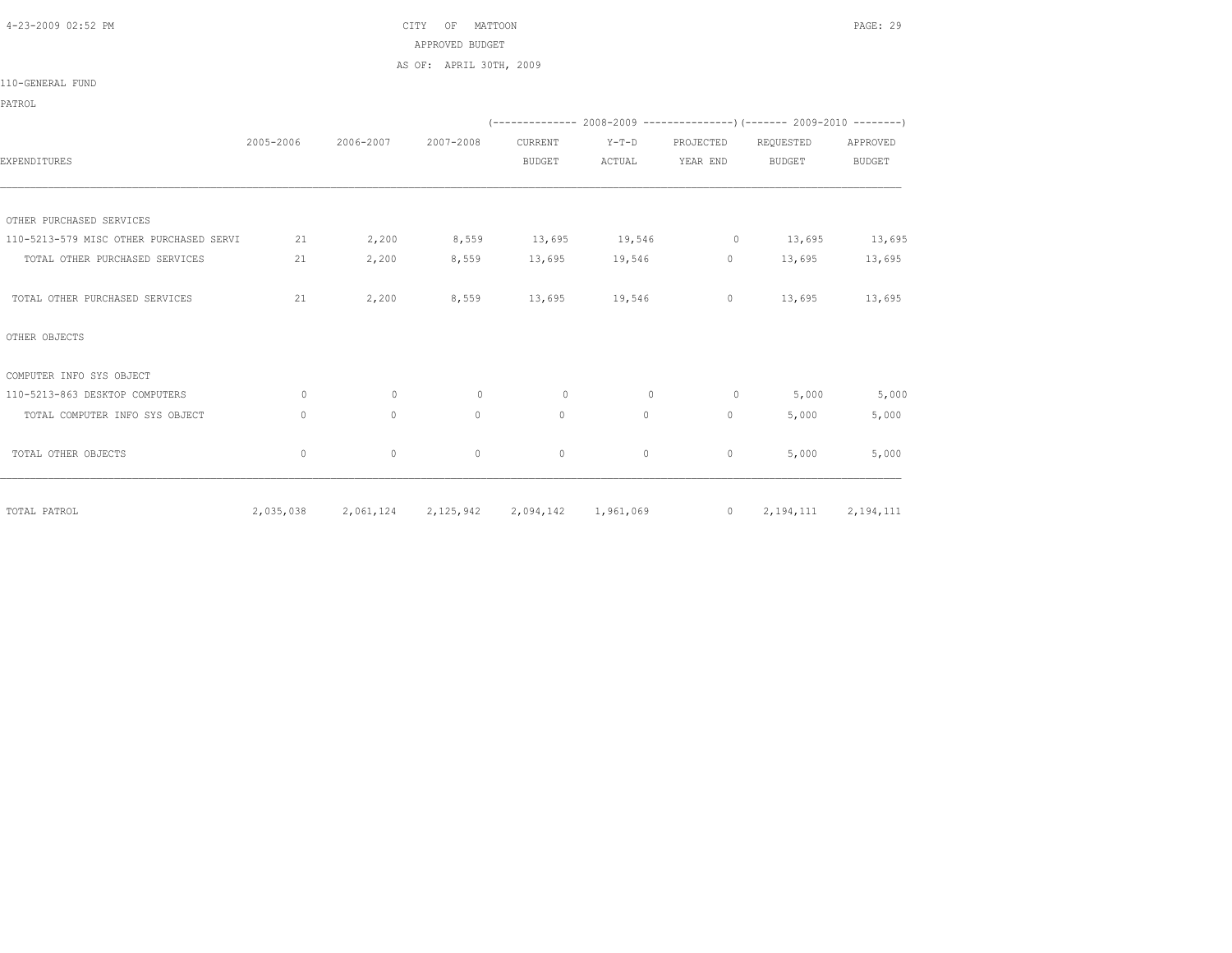| 4-23-2009 02:52 PM                     |               |                | CITY<br>OF<br>MATTOON   |               |         |              |                                                                                 | PAGE: 30      |
|----------------------------------------|---------------|----------------|-------------------------|---------------|---------|--------------|---------------------------------------------------------------------------------|---------------|
|                                        |               |                | APPROVED BUDGET         |               |         |              |                                                                                 |               |
|                                        |               |                | AS OF: APRIL 30TH, 2009 |               |         |              |                                                                                 |               |
| 110-GENERAL FUND                       |               |                |                         |               |         |              |                                                                                 |               |
| K-9 SERVICE                            |               |                |                         |               |         |              |                                                                                 |               |
|                                        |               |                |                         |               |         |              | $(-$ ------------- 2008-2009 -------------------) (------- 2009-2010 ---------) |               |
|                                        | 2005-2006     | 2006-2007      | 2007-2008               | CURRENT       | $Y-T-D$ | PROJECTED    | REQUESTED                                                                       | APPROVED      |
| EXPENDITURES                           |               |                |                         | <b>BUDGET</b> | ACTUAL  | YEAR END     | <b>BUDGET</b>                                                                   | <b>BUDGET</b> |
|                                        |               |                |                         |               |         |              |                                                                                 |               |
|                                        |               |                |                         |               |         |              |                                                                                 |               |
| PERSONNEL SERVICES                     |               |                |                         |               |         |              |                                                                                 |               |
|                                        |               |                |                         |               |         |              |                                                                                 |               |
| SALARIES & WAGES                       |               |                |                         |               |         |              |                                                                                 |               |
| 110-5214-111 SALARIES OF REG EMPLOYEES | 50,246<br>626 | 53,334<br>390  | 53,823<br>593           | 56,080        | 53,131  | $\circ$<br>0 | 59,661                                                                          | 59,661        |
| 110-5214-113 OVERTIME                  |               |                |                         | 1,000         | 1,110   |              | 1,100                                                                           | 1,100         |
| 110-5214-114 COMPENSATED ABSENCES      | 572           | 1,189          | 1,224                   | $\circ$       | 1,908   | $\circ$      | 0                                                                               | $\sim$ 0      |
| TOTAL SALARIES & WAGES                 | 51,444        | 54,914         | 55,640                  | 57,080        | 56,149  | $\circ$      | 60,761                                                                          | 60,761        |
| TOTAL PERSONNEL SERVICES               | 51,444        | 54,914         | 55,640                  | 57,080        | 56,149  | $\circ$      | 60,761                                                                          | 60,761        |
|                                        |               |                |                         |               |         |              |                                                                                 |               |
| EMPOLOYEE BENEFITS                     |               |                |                         |               |         |              |                                                                                 |               |
| GROUP INSURANCE                        |               |                |                         |               |         |              |                                                                                 |               |
| 110-5214-211 GROUP HEALTH INSURANCE    | 7,499         | 6,529          | 5,927                   | 6,704         | 6,704   | $\circ$      | 7,828                                                                           | 7,828         |
| 110-5214-212 GROUP LIFE INSURANCE      | $\circ$       | 110            | 144                     | 144           | 144     | 0            | 144                                                                             | 144           |
| TOTAL GROUP INSURANCE                  | 7,499         | 6,639          | 6,071                   | 6,848         | 6,848   | $\circ$      | 7,972                                                                           | 7,972         |
|                                        |               |                |                         |               |         |              |                                                                                 |               |
| SOCIAL SECURITY CONTRIB                |               |                |                         |               |         |              |                                                                                 |               |
| 110-5214-221 FICA CONTRIBUTIONS        | $\mathbb{O}$  | $\overline{0}$ | $\circ$                 | $\circ$       | $\circ$ | $\circ$      | $\circ$                                                                         | $\circ$       |
| 110-5214-222 MEDICARE CONTRIBUTIONS    | 727           | 762            | 788                     | 828           | 833     | 0            | 881                                                                             | 881           |
| TOTAL SOCIAL SECURITY CONTRIB          | 727           | 762            | 788                     | 828           | 833     | $\circ$      | 881                                                                             | 881           |
| UNEMPLOYMNT COMPENSATION               |               |                |                         |               |         |              |                                                                                 |               |
| 110-5214-240 UNEMPLOYMENT COMP.        | 231           | 231            | 177                     | 132           | 132     | 0            | 86                                                                              | 86            |
| TOTAL UNEMPLOYMNT COMPENSATION         | 231           | 231            | 177                     | 132           | 132     | $\circ$      | 86                                                                              | 86            |
|                                        |               |                |                         |               |         |              |                                                                                 |               |
| WORKER'S COMPENSATION                  |               |                |                         |               |         |              |                                                                                 |               |
| 110-5214-250 WORKERS' COMPENSATION     | 2,083         | 1,692          | 2,545                   | 1,470         | 1,470   | $\circ$      | 1,385                                                                           | 1,385         |
| TOTAL WORKER'S COMPENSATION            | 2,083         | 1,692          | 2,545                   | 1,470         | 1,470   | $\circ$      | 1,385                                                                           | 1,385         |
|                                        |               |                |                         |               |         |              |                                                                                 |               |
| TOTAL EMPOLOYEE BENEFITS               | 10,541        | 9,324          | 9,581                   | 9,278         | 9,283   | $\circ$      | 10,324                                                                          | 10,324        |
| SUPPLIES                               |               |                |                         |               |         |              |                                                                                 |               |
| GENERAL SUPPLIES                       |               |                |                         |               |         |              |                                                                                 |               |
| 110-5214-319 MISCELLANEOUS SUPPLIES    | 236           | $\circ$        | 93                      | 250           | 5,907   | $\circ$      | 500                                                                             | 500           |
| TOTAL GENERAL SUPPLIES                 | 236           | $\mathbb O$    | 93                      | 250           | 5,907   | $\circ$      | 500                                                                             | 500           |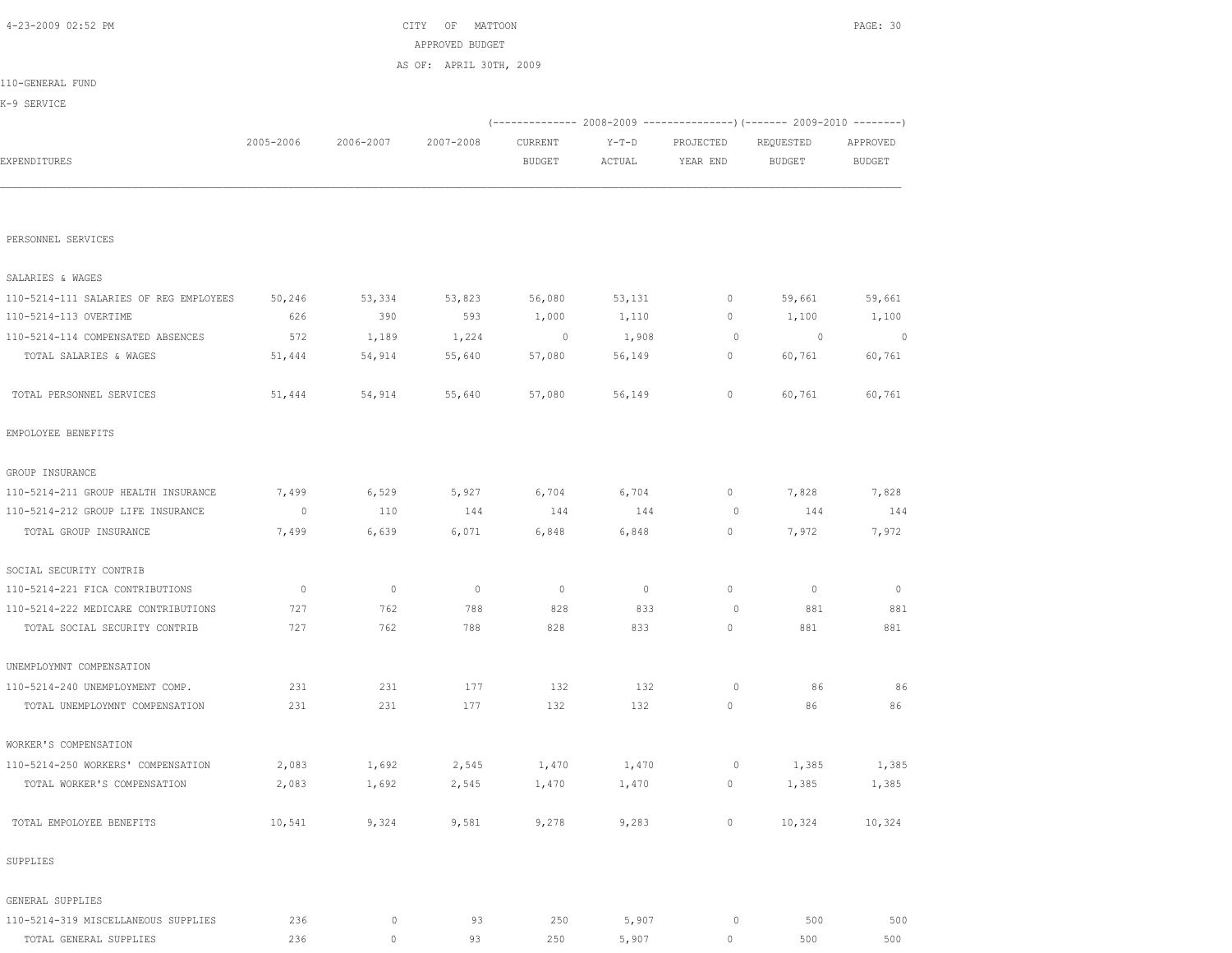4-23-2009 02:52 PM CITY OF MATTOON PAGE: 31 APPROVED BUDGET

AS OF: APRIL 30TH, 2009

110-GENERAL FUND

K-9 SERVICE

|                                         |           |           |           |               |         |           | (-------------- 2008-2009 -----------------) (------- 2009-2010 --------) |               |
|-----------------------------------------|-----------|-----------|-----------|---------------|---------|-----------|---------------------------------------------------------------------------|---------------|
|                                         | 2005-2006 | 2006-2007 | 2007-2008 | CURRENT       | $Y-T-D$ | PROJECTED | REQUESTED                                                                 | APPROVED      |
| EXPENDITURES                            |           |           |           | <b>BUDGET</b> | ACTUAL  | YEAR END  | <b>BUDGET</b>                                                             | <b>BUDGET</b> |
|                                         |           |           |           |               |         |           |                                                                           |               |
| OTHER PURCHASED SERVICES                |           |           |           |               |         |           |                                                                           |               |
| 110-5214-579 MISC OTHER PURCHASED SERVI | 766       | 1,646     | 747       | 750           | 607     | 0         | 1,500                                                                     | 1,500         |
| TOTAL OTHER PURCHASED SERVICES          | 766       | 1,646     | 747       | 750           | 607     | 0         | 1,500                                                                     | 1,500         |
| TOTAL OTHER PURCHASED SERVICES          | 766       | 1,646     | 747       | 750           | 607     | $\circ$   | 1,500                                                                     | 1,500         |
| TOTAL K-9 SERVICE                       | 62,987    | 65,884    | 66,061    | 67,358        | 71,946  | $\circ$   | 73,085                                                                    | 73,085        |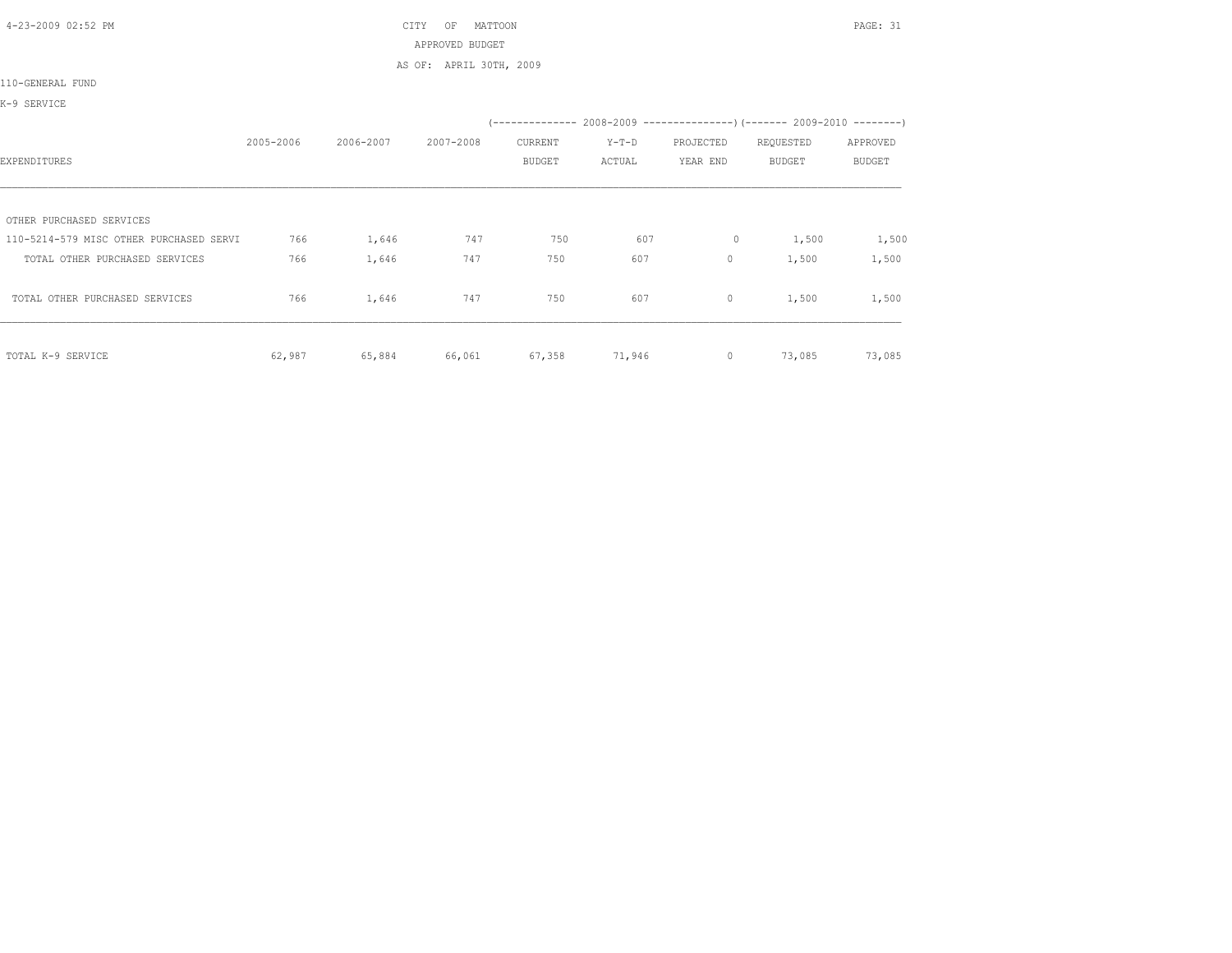SUPPLIES

| TOTAL PERSONNEL SERVICES            | 79,891         | 91,318 | 104,211 | 151,032 | 142,771 | 0        | 161,279 | 161,279 |
|-------------------------------------|----------------|--------|---------|---------|---------|----------|---------|---------|
| EMPOLOYEE BENEFITS                  |                |        |         |         |         |          |         |         |
| GROUP INSURANCE                     |                |        |         |         |         |          |         |         |
| 110-5216-211 GROUP HEALTH INSURANCE | 22,498         | 19,586 | 16,794  | 20,112  | 13,408  | $\circ$  | 23,848  | 23,848  |
| 110-5216-212 GROUP LIFE INSURANCE   | $\overline{0}$ | 331    | 432     | 576     | 576     | $\Omega$ | 576     | 576     |
| TOTAL GROUP INSURANCE               | 22,498         | 19,917 | 17,226  | 20,688  | 13,984  | $\circ$  | 24,424  | 24,424  |
| SOCIAL SECURITY CONTRIB             |                |        |         |         |         |          |         |         |
| 110-5216-221 FICA CONTRIBUTIONS     | 4,706          | 5,390  | 6,121   | 9,364   | 9,084   | $\circ$  | 9,999   | 9,999   |
| 110-5216-222 MEDICARE CONTRIBUTIONS | 1,101          | 1,261  | 1,432   | 2,189   | 2,125   | $\Omega$ | 2,339   | 2,339   |
| TOTAL SOCIAL SECURITY CONTRIB       | 5,807          | 6,650  | 7,553   | 11,553  | 11,209  | $\circ$  | 12,338  | 12,338  |
| RETIREMENT CONTRIBTUIONS            |                |        |         |         |         |          |         |         |
| 110-5216-231 IMRF CONTRIBUTIONS     | 8,539          | 10,250 | 10,538  | 15,330  | 14,666  | 0        | 17,472  | 17,472  |
| TOTAL RETIREMENT CONTRIBTUIONS      | 8,539          | 10,250 | 10,538  | 15,330  | 14,666  | 0        | 17,472  | 17,472  |
| UNEMPLOYMNT COMPENSATION            |                |        |         |         |         |          |         |         |
| 110-5216-240 UNEMPLOYMENT COMP.     | 693            | 561    | 531     | 528     | 528     | $\Omega$ | 344     | 344     |
| TOTAL UNEMPLOYMNT COMPENSATION      | 693            | 561    | 531     | 528     | 528     | 0        | 344     | 344     |
| WORKER'S COMPENSATION               |                |        |         |         |         |          |         |         |
| 110-5216-250 WORKERS' COMPENSATION  | 258            | 290    | 325     | 437     | 437     | $\circ$  | 435     | 435     |
| TOTAL WORKER'S COMPENSATION         | 258            | 290    | 325     | 437     | 437     | $\circ$  | 435     | 435     |
| TOTAL EMPOLOYEE BENEFITS            | 37,795         | 37,668 | 36,173  | 48,536  | 40,824  | 0        | 55,013  | 55,013  |

PERSONNEL SERVICES SALARIES & WAGES

|                  |           |           | AS OF: APRIL 30TH, 2009 |               |        |                                                               |               |               |
|------------------|-----------|-----------|-------------------------|---------------|--------|---------------------------------------------------------------|---------------|---------------|
| 110-GENERAL FUND |           |           |                         |               |        |                                                               |               |               |
| POLICE RECORDS   |           |           |                         |               |        |                                                               |               |               |
|                  |           |           |                         |               |        | $(----------2008-2009------------)$ $(------2009-2010------)$ |               |               |
|                  | 2005-2006 | 2006-2007 | 2007-2008               | CURRENT       | Y-T-D  | PROJECTED                                                     | REQUESTED     | APPROVED      |
| EXPENDITURES     |           |           |                         | <b>BUDGET</b> | ACTUAL | YEAR END                                                      | <b>BUDGET</b> | <b>BUDGET</b> |
|                  |           |           |                         |               |        |                                                               |               |               |
|                  |           |           |                         |               |        |                                                               |               |               |

 110-5216-111 SALARIES OF REG EMPLOYEES 79,891 91,318 104,211 150,438 142,771 0 161,279 161,279 110-5216-113 OVERTIME 0 0 0 594 0 0 0 0 110-5216-114 COMPENSATED ABSENCES 0 0 0 0 0 0 0 0 TOTAL SALARIES & WAGES **79,891** 91,318 104,211 151,032 142,771 0 161,279 161,279

APPROVED BUDGET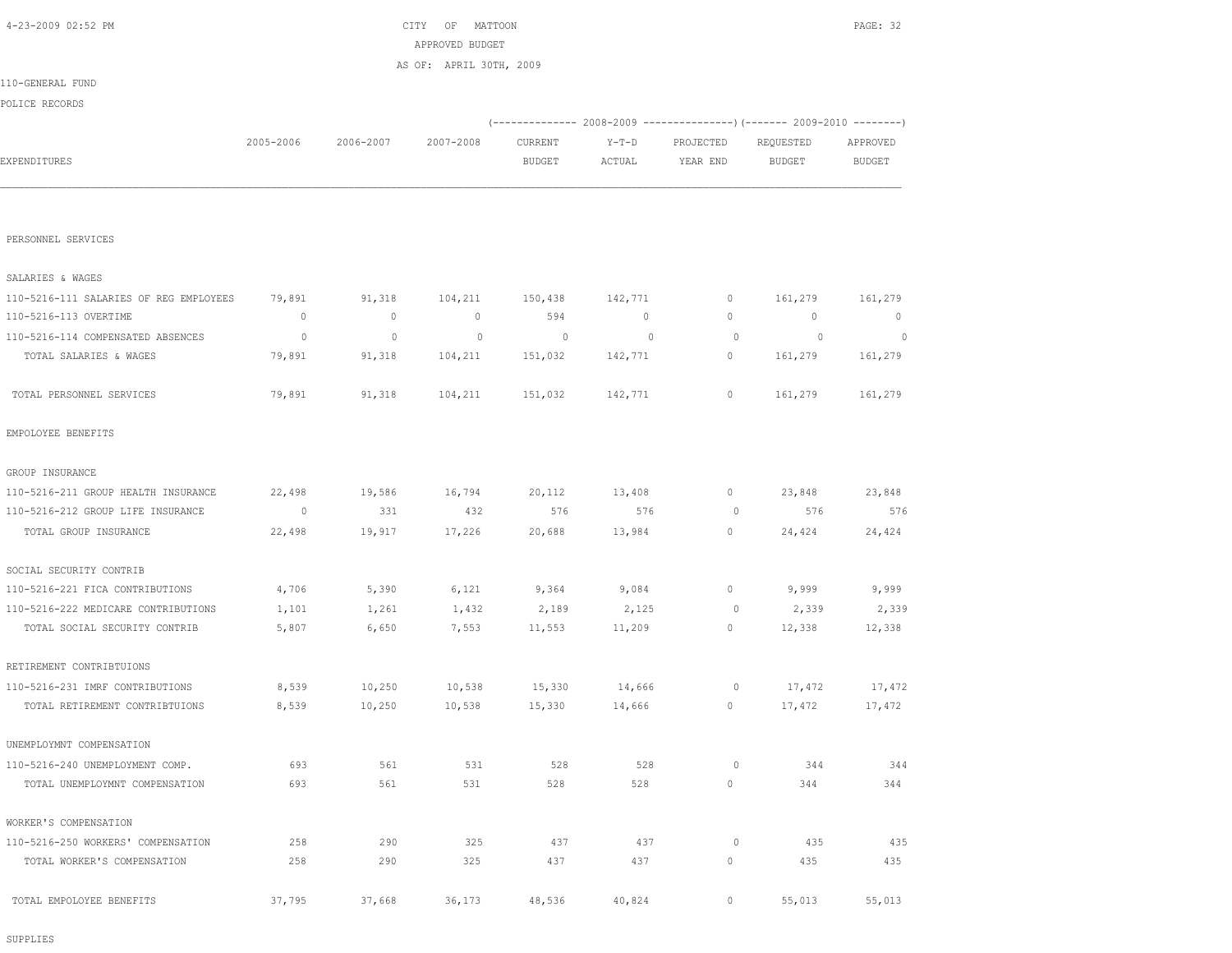| 4-23-2009 02:52 PM                      |           |              | MATTOON<br>CITY<br>OF   |               |         |           |                                                                          | PAGE: 33       |
|-----------------------------------------|-----------|--------------|-------------------------|---------------|---------|-----------|--------------------------------------------------------------------------|----------------|
|                                         |           |              | APPROVED BUDGET         |               |         |           |                                                                          |                |
|                                         |           |              | AS OF: APRIL 30TH, 2009 |               |         |           |                                                                          |                |
| 110-GENERAL FUND                        |           |              |                         |               |         |           |                                                                          |                |
| POLICE RECORDS                          |           |              |                         |               |         |           |                                                                          |                |
|                                         |           |              |                         |               |         |           | (-------------- 2008-2009 ----------------) (------- 2009-2010 --------) |                |
|                                         | 2005-2006 | 2006-2007    | 2007-2008               | CURRENT       | $Y-T-D$ | PROJECTED | REQUESTED                                                                | APPROVED       |
| EXPENDITURES                            |           |              |                         | <b>BUDGET</b> | ACTUAL  | YEAR END  | <b>BUDGET</b>                                                            | BUDGET         |
|                                         |           |              |                         |               |         |           |                                                                          |                |
| OTHER PURCHASED SERVICES                |           |              |                         |               |         |           |                                                                          |                |
| OTHER PURCHASED SERVICES                |           |              |                         |               |         |           |                                                                          |                |
| 110-5216-579 MISC OTHER PURCHASED SERVI | 16,585    | 14,383       | 10,920                  | 12,700        | 7,899   | $\sim$ 0  | 12,700                                                                   | 12,700         |
| TOTAL OTHER PURCHASED SERVICES          | 16,585    | 14,383       | 10,920                  | 12,700        | 7,899   | $\circ$   | 12,700                                                                   | 12,700         |
| TOTAL OTHER PURCHASED SERVICES          | 16,585    | 14,383       | 10,920                  | 12,700        | 7,899   | $\circ$   | 12,700                                                                   | 12,700         |
| OTHER OBJECTS                           |           |              |                         |               |         |           |                                                                          |                |
| FINANCIAL TRANS OBJECTS                 |           |              |                         |               |         |           |                                                                          |                |
| 110-5216-817 DEBT SERVICE               | 9,218     | $\circ$      | 9,218                   | $\circ$       | $\circ$ | $\circ$   | $\circ$                                                                  | $\overline{0}$ |
| TOTAL FINANCIAL TRANS OBJECTS           | 9,218     | $\mathbf{0}$ | 9,218                   | $\circ$       | $\circ$ | $\Omega$  | $\mathbf{0}$                                                             | $\mathbf{0}$   |
| TOTAL OTHER OBJECTS                     | 9,218     | 0            | 9,218                   | $\circ$       | $\circ$ | $\circ$   | $\mathbf{0}$                                                             | $\mathbf{0}$   |
|                                         |           |              |                         |               |         |           |                                                                          |                |
| TOTAL POLICE RECORDS                    | 144,044   | 145,221      | 160,661                 | 212,768       | 224,161 | $\circ$   | 229,492                                                                  | 229,492        |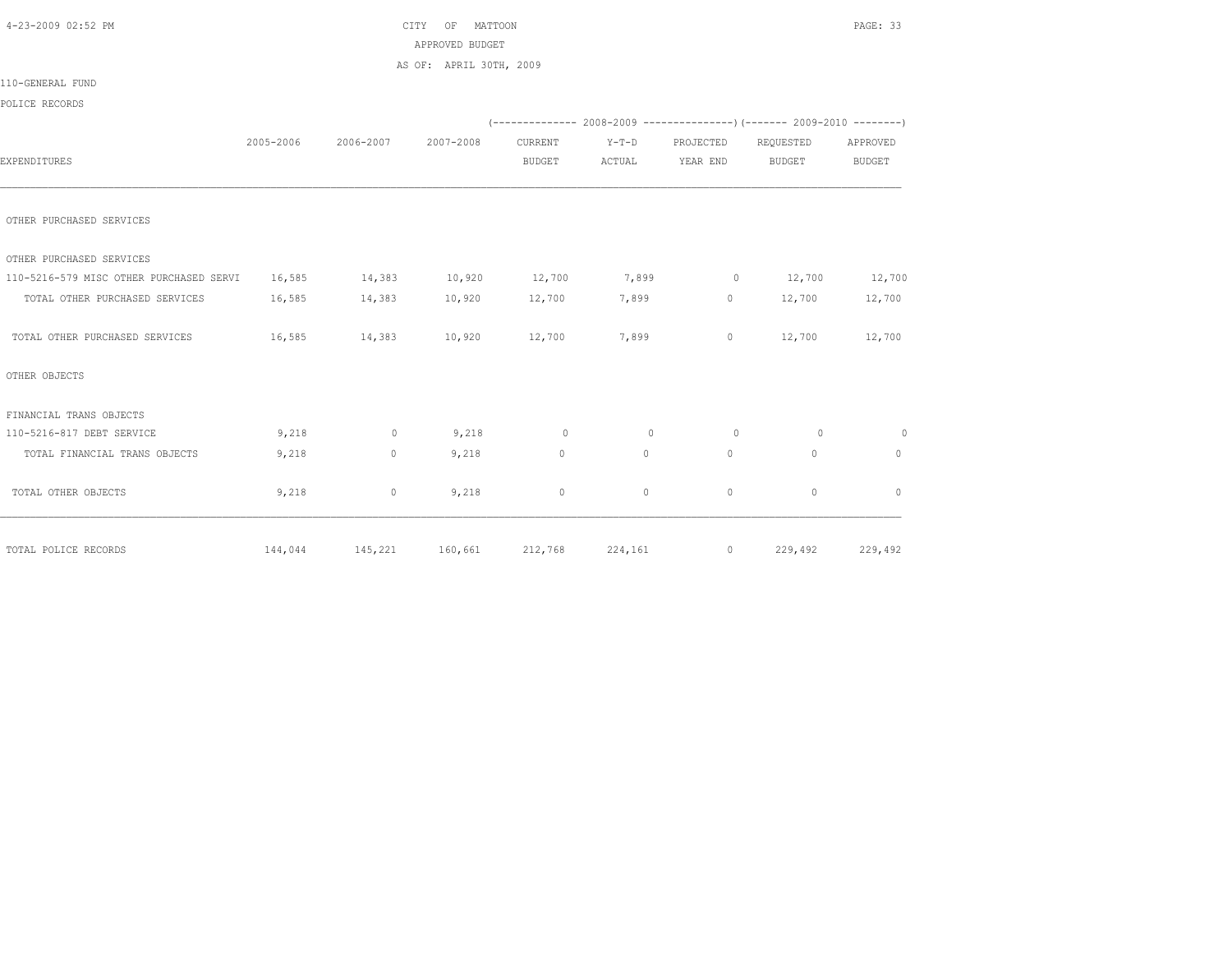| 4-23-2009 02:52 PM                  |              |              | OF MATTOON<br>CITY      |               |         |                |                                                                          | PAGE: 34      |
|-------------------------------------|--------------|--------------|-------------------------|---------------|---------|----------------|--------------------------------------------------------------------------|---------------|
|                                     |              |              | APPROVED BUDGET         |               |         |                |                                                                          |               |
|                                     |              |              | AS OF: APRIL 30TH, 2009 |               |         |                |                                                                          |               |
| 110-GENERAL FUND                    |              |              |                         |               |         |                |                                                                          |               |
| CUSTODY OF PRISONERS                |              |              |                         |               |         |                |                                                                          |               |
|                                     |              |              |                         |               |         |                | (-------------- 2008-2009 ----------------) (------- 2009-2010 --------) |               |
|                                     | 2005-2006    | 2006-2007    | 2007-2008               | CURRENT       | $Y-T-D$ | PROJECTED      | REQUESTED                                                                | APPROVED      |
| EXPENDITURES                        |              |              |                         | <b>BUDGET</b> | ACTUAL  | YEAR END       | <b>BUDGET</b>                                                            | <b>BUDGET</b> |
|                                     |              |              |                         |               |         |                |                                                                          |               |
|                                     |              |              |                         |               |         |                |                                                                          |               |
|                                     |              |              |                         |               |         |                |                                                                          |               |
| SUPPLIES                            |              |              |                         |               |         |                |                                                                          |               |
| GENERAL SUPPLIES                    |              |              |                         |               |         |                |                                                                          |               |
| 110-5217-319 MISCELLANEOUS SUPPLIES | $\circ$      | $\circ$      | $\mathbf{3}$            | 100           | $\circ$ | $\overline{0}$ | 100                                                                      | 100           |
| TOTAL GENERAL SUPPLIES              | $\mathbf{0}$ | $\mathbf{0}$ | 3                       | 100           | $\circ$ | $\circ$        | 100                                                                      | 100           |
|                                     |              |              |                         |               |         |                |                                                                          |               |
| FOOD                                |              |              |                         |               |         |                |                                                                          |               |
| 110-5217-330 FOOD                   | 394          | 265          | 74                      | 400           | 100     | $\overline{0}$ | 400                                                                      | 400           |
| TOTAL FOOD                          | 394          | 265          | 74                      | 400           | 100     | $\mathbf{0}$   | 400                                                                      | 400           |
|                                     |              |              |                         |               |         |                |                                                                          |               |
| TOTAL SUPPLIES                      | 394          | 265          | 77                      | 500           | 100     | $\circ$        | 500                                                                      | 500           |
|                                     |              |              |                         |               |         |                |                                                                          |               |
|                                     |              |              |                         |               |         |                |                                                                          |               |
| TOTAL CUSTODY OF PRISONERS          | 394          | 265          | 77                      | 500           | 100     | $\circ$        | 500                                                                      | 500           |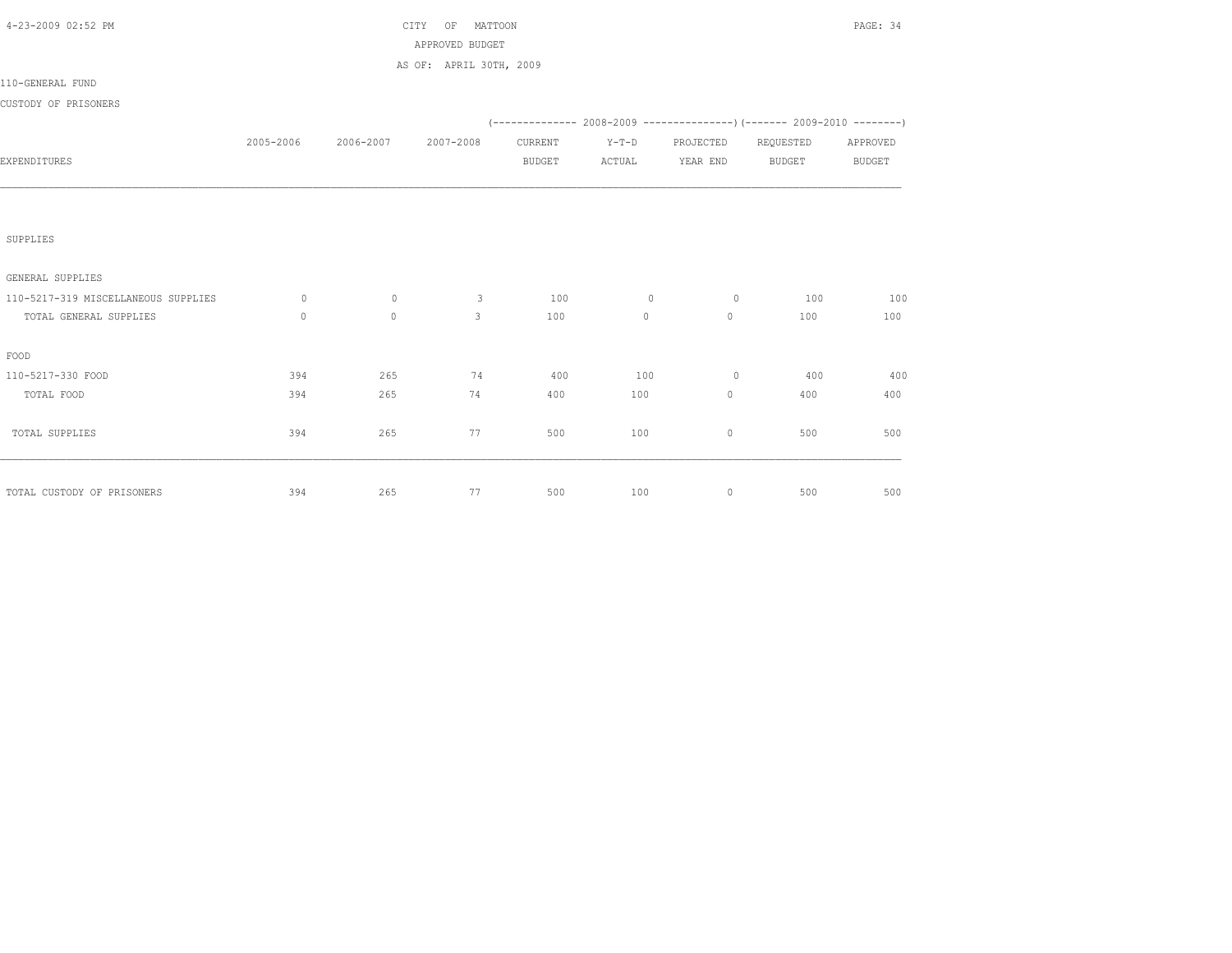| 4-23-2009 02:52 PM                      | MATTOON<br>CITY<br>OF<br>APPROVED BUDGET<br>AS OF: APRIL 30TH, 2009 |           |           |                |                |                | PAGE: 35      |                |  |
|-----------------------------------------|---------------------------------------------------------------------|-----------|-----------|----------------|----------------|----------------|---------------|----------------|--|
|                                         |                                                                     |           |           |                |                |                |               |                |  |
| 110-GENERAL FUND                        |                                                                     |           |           |                |                |                |               |                |  |
| TRAFFIC CONTROL                         |                                                                     |           |           |                |                |                |               |                |  |
|                                         |                                                                     |           |           |                |                |                |               |                |  |
|                                         | 2005-2006                                                           | 2006-2007 | 2007-2008 | CURRENT        | $Y-T-D$        | PROJECTED      | REQUESTED     | APPROVED       |  |
| EXPENDITURES                            |                                                                     |           |           | <b>BUDGET</b>  | ACTUAL         | YEAR END       | <b>BUDGET</b> | <b>BUDGET</b>  |  |
| PERSONNEL SERVICES                      |                                                                     |           |           |                |                |                |               |                |  |
|                                         |                                                                     |           |           |                |                |                |               |                |  |
| SALARIES & WAGES                        |                                                                     |           |           |                |                |                |               |                |  |
| 110-5220-111 SALARIES OF REG EMPLOYEES  | 7,793                                                               | 7,656     | 7,550     | 8,200          | 7,126          | $\circ$        | 8,200         | 8,200          |  |
| TOTAL SALARIES & WAGES                  | 7,793                                                               | 7,656     | 7,550     | 8,200          | 7,126          | $\circ$        | 8,200         | 8,200          |  |
| TOTAL PERSONNEL SERVICES                | 7,793                                                               | 7,656     | 7,550     | 8,200          | 7,126          | 0              | 8,200         | 8,200          |  |
| EMPOLOYEE BENEFITS                      |                                                                     |           |           |                |                |                |               |                |  |
| SOCIAL SECURITY CONTRIB                 |                                                                     |           |           |                |                |                |               |                |  |
| 110-5220-221 FICA CONTRIBUTIONS         | 483                                                                 | 469       | 463       | 508            | 481            | 0              | 508           | 508            |  |
| 110-5220-222 MEDICARE CONTRIBUTIONS     | 113                                                                 | 110       | 108       | 119            | 113            | 0              | 119           | 119            |  |
| TOTAL SOCIAL SECURITY CONTRIB           | 596                                                                 | 579       | 571       | 627            | 594            | 0              | 627           | 627            |  |
| UNEMPLOYMNT COMPENSATION                |                                                                     |           |           |                |                |                |               |                |  |
| 110-5220-240 UNEMPLOYMENT COMP.         | 299                                                                 | 139       | 126       | 90             | 90             | $\circ$        | 57            | 57             |  |
| TOTAL UNEMPLOYMNT COMPENSATION          | 299                                                                 | 139       | 126       | 90             | 90             | 0              | 57            | 57             |  |
| WORKER'S COMPENSATION                   |                                                                     |           |           |                |                |                |               |                |  |
| 110-5220-250 WORKERS' COMPENSATION      | 563                                                                 | 433       | 374       | 435            | 435            | $\circ$        | 187           | 187            |  |
| TOTAL WORKER'S COMPENSATION             | 563                                                                 | 433       | 374       | 435            | 435            | 0              | 187           | 187            |  |
| TOTAL EMPOLOYEE BENEFITS                | 1,458                                                               | 1,151     | 1,071     | 1,152          | 1,119          | 0              | 871           | 871            |  |
| OTHER PURCHASED SERVICES                |                                                                     |           |           |                |                |                |               |                |  |
| OTHER PURCHASED SERVICES                |                                                                     |           |           |                |                |                |               |                |  |
| 110-5220-579 MISC OTHER PURCHASED SERVI | $\circ$                                                             | $\circ$   | 30        | $\overline{0}$ | $\overline{0}$ | $\overline{0}$ | $\circ$       | $\overline{0}$ |  |
| TOTAL OTHER PURCHASED SERVICES          | $\circ$                                                             | $\circ$   | 30        | $\circ$        | $\circ$        | $\circ$        | $\circ$       | $\mathbf{0}$   |  |
| TOTAL OTHER PURCHASED SERVICES          | $\mathbb O$                                                         | $\circ$   | 30        | $\circ$        | $\circ$        | $\mathbb O$    | $\mathbf{0}$  | $\circ$        |  |
| TOTAL TRAFFIC CONTROL                   | 9,251                                                               | 8,807     | 8,651     | 9,352          | 8,245          | $\circ$        | 9,071         | 9,071          |  |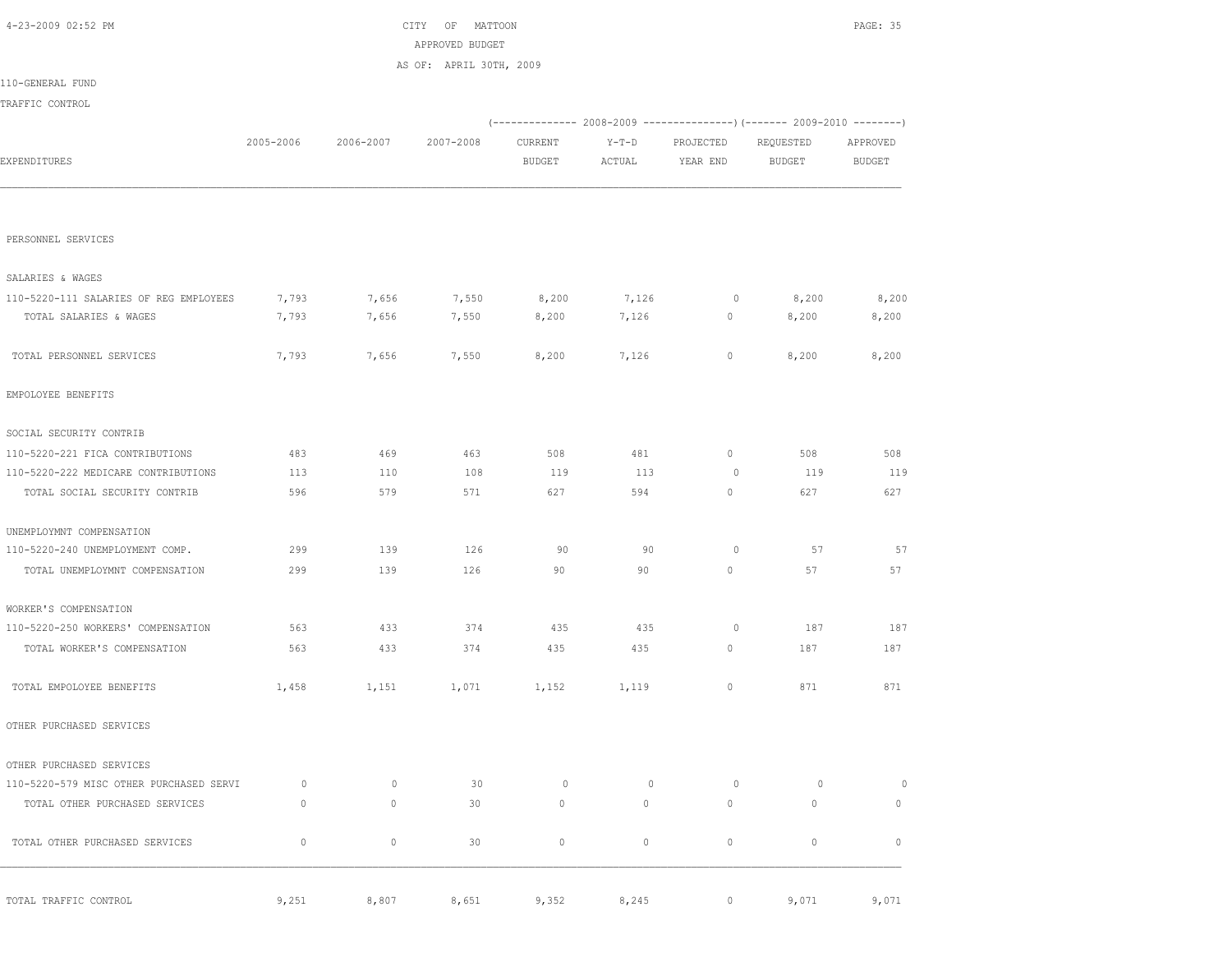| 4-23-2009 02:52 PM                      |           | CITY<br>OF<br>MATTOON |                         |               |         |                | PAGE: 36      |               |  |  |
|-----------------------------------------|-----------|-----------------------|-------------------------|---------------|---------|----------------|---------------|---------------|--|--|
|                                         |           |                       | APPROVED BUDGET         |               |         |                |               |               |  |  |
|                                         |           |                       | AS OF: APRIL 30TH, 2009 |               |         |                |               |               |  |  |
| 110-GENERAL FUND                        |           |                       |                         |               |         |                |               |               |  |  |
| POLICE TRAINING                         |           |                       |                         |               |         |                |               |               |  |  |
|                                         |           |                       |                         |               |         |                |               |               |  |  |
|                                         | 2005-2006 | 2006-2007             | 2007-2008               | CURRENT       | $Y-T-D$ | PROJECTED      | REQUESTED     | APPROVED      |  |  |
| EXPENDITURES                            |           |                       |                         | <b>BUDGET</b> | ACTUAL  | YEAR END       | <b>BUDGET</b> | <b>BUDGET</b> |  |  |
|                                         |           |                       |                         |               |         |                |               |               |  |  |
| SUPPLIES                                |           |                       |                         |               |         |                |               |               |  |  |
| GENERAL SUPPLIES                        |           |                       |                         |               |         |                |               |               |  |  |
| 110-5221-316 TOOLS & EQUIPMENT          | 3,406     | 3,361                 | 8,003                   | 5,000         | 5,764   | $\overline{0}$ | 10,695        | 10,695        |  |  |
| TOTAL GENERAL SUPPLIES                  | 3,406     | 3,361                 | 8,003                   | 5,000         | 5,764   | $\circ$        | 10,695        | 10,695        |  |  |
| TOTAL SUPPLIES                          | 3,406     | 3,361                 | 8,003                   | 5,000         | 5,764   | $\circ$        | 10,695        | 10,695        |  |  |
| OTHER PURCHASED SERVICES                |           |                       |                         |               |         |                |               |               |  |  |
| EMPLOYEE BUSINESS EXP                   |           |                       |                         |               |         |                |               |               |  |  |
| 110-5221-562 TRAVEL & TRAINING          | 41,979    | 19,721                | 26,421                  | 22,200        | 18,715  | $\circ$        | 22,200        | 22,200        |  |  |
| TOTAL EMPLOYEE BUSINESS EXP             | 41,979    | 19,721                | 26,421                  | 22,200        | 18,715  | $\circ$        | 22,200        | 22,200        |  |  |
| OTHER PURCHASED SERVICES                |           |                       |                         |               |         |                |               |               |  |  |
| 110-5221-579 MISC OTHER PURCHASED SERVI | 279       | 50                    | $\mathbf{0}$            | 3,000         | 1,206   | $\circ$        | 3,000         | 3,000         |  |  |
| TOTAL OTHER PURCHASED SERVICES          | 279       | 50                    | $\circ$                 | 3,000         | 1,206   | 0              | 3,000         | 3,000         |  |  |
| TOTAL OTHER PURCHASED SERVICES          | 42,258    | 19,771                | 26,421                  | 25,200        | 19,921  | $\circ$        | 25,200        | 25,200        |  |  |
| TOTAL POLICE TRAINING                   | 45,664    | 23,132                | 34,423                  | 30,200        | 25,685  | $\circ$        | 35,895        | 35,895        |  |  |
|                                         |           |                       |                         |               |         |                |               |               |  |  |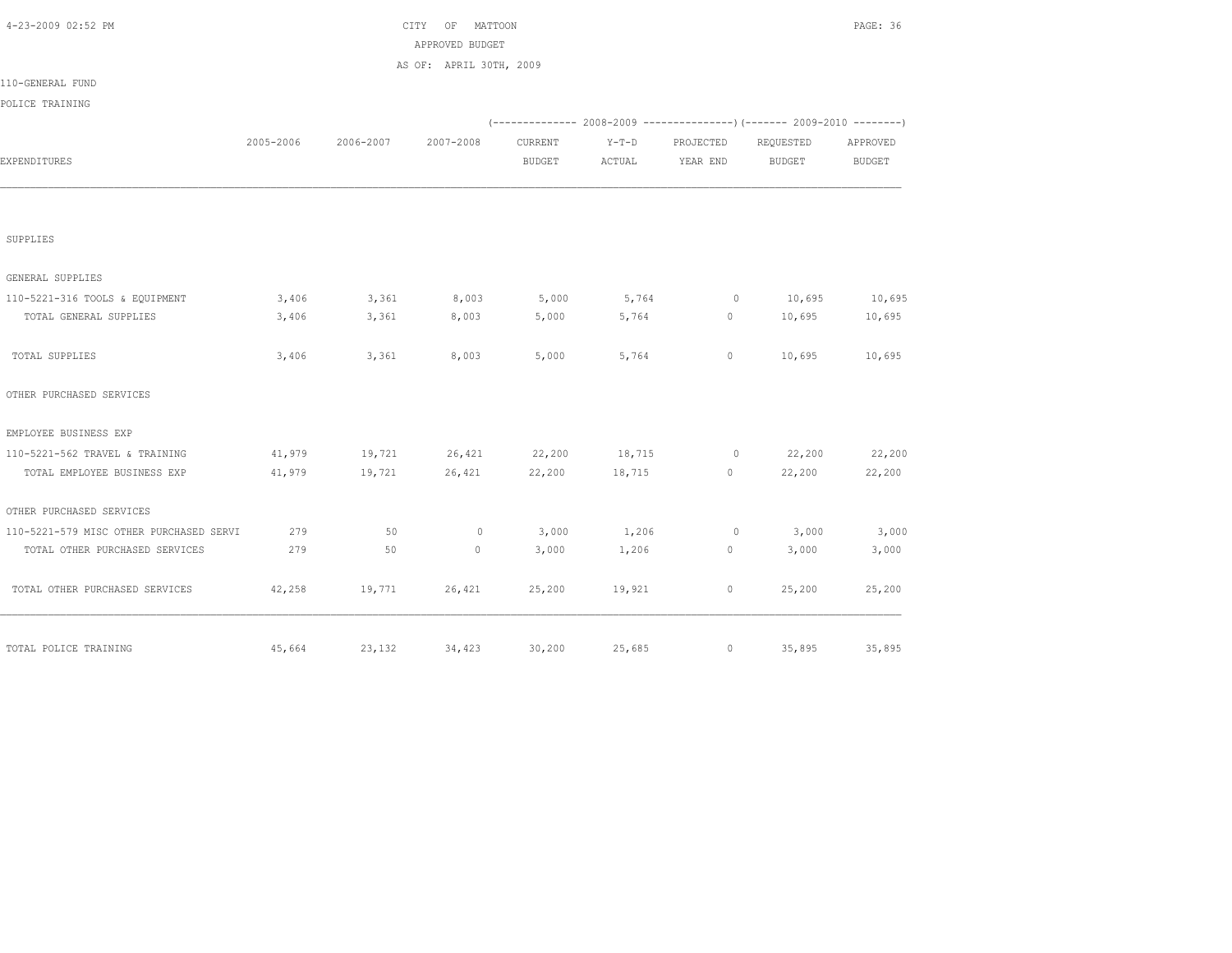SUPPLIES

| TOTAL PERSONNEL SERVICES            | 187,221  | 207,190 |        | 206,929 191,864 | 93,377 | $\circ$      | $\circ$      | $\Omega$     |
|-------------------------------------|----------|---------|--------|-----------------|--------|--------------|--------------|--------------|
| EMPOLOYEE BENEFITS                  |          |         |        |                 |        |              |              |              |
| GROUP INSURANCE                     |          |         |        |                 |        |              |              |              |
| 110-5222-211 GROUP HEALTH INSURANCE | 30,397   | 31,871  | 25,380 | 33,414          | 9,728  | $\circ$      | $\mathbf{0}$ | $\circ$      |
| 110-5222-212 GROUP LIFE INSURANCE   | $\sim$ 0 | 773     | 1,008  | 864             | 864    | $\circ$      | $\circ$      | $\circ$      |
| TOTAL GROUP INSURANCE               | 30,397   | 32,644  | 26,388 | 34,278          | 10,592 | $\mathbf{0}$ | $\mathbf{0}$ | $\circ$      |
| SOCIAL SECURITY CONTRIB             |          |         |        |                 |        |              |              |              |
| 110-5222-221 FICA CONTRIBUTIONS     | 11,279   | 12,065  | 12,668 | 11,896          | 6,285  | 0            | $\circ$      | $\circ$      |
| 110-5222-222 MEDICARE CONTRIBUTIONS | 2,638    | 2,822   | 2,963  | 2,396           | 1,470  | $\Omega$     | $\Omega$     | $\circ$      |
| TOTAL SOCIAL SECURITY CONTRIB       | 13,917   | 14,887  | 15,630 | 14,292          | 7,755  | $\mathbf{0}$ | $\mathbf{0}$ | $\circ$      |
| RETIREMENT CONTRIBTUIONS            |          |         |        |                 |        |              |              |              |
| 110-5222-231 IMRF CONTRIBUTIONS     | 20,446   | 22,993  | 21,828 | 19,474          | 10,289 | $\circ$      | $\circ$      | $\circ$      |
| TOTAL RETIREMENT CONTRIBTUIONS      | 20,446   | 22,993  | 21,828 | 19,474          | 10,289 | $\circ$      | $\mathbf{0}$ | $\circ$      |
| UNEMPLOYMNT COMPENSATION            |          |         |        |                 |        |              |              |              |
| 110-5222-240 UNEMPLOYMENT COMP.     | 1,617    | 1,309   | 1,238  | 792             | 792    | $\circ$      | $\Omega$     | $\Omega$     |
| TOTAL UNEMPLOYMNT COMPENSATION      | 1,617    | 1,309   | 1,238  | 792             | 792    | $\mathbf{0}$ | $\Omega$     | $\Omega$     |
| WORKER'S COMPENSATION               |          |         |        |                 |        |              |              |              |
| 110-5222-250 WORKERS' COMPENSATION  | 586      | 692     | 658    | 554             | 554    | $\circ$      | $\circ$      | 0            |
| TOTAL WORKER'S COMPENSATION         | 586      | 692     | 658    | 554             | 554    | 0            | $\mathbf{0}$ | $\mathbf{0}$ |
| TOTAL EMPOLOYEE BENEFITS            | 66,963   | 72,525  | 65,742 | 69,390          | 29,983 | $\circ$      | $\mathbf{0}$ | $\mathbf{0}$ |
|                                     |          |         |        |                 |        |              |              |              |

| SALARIES & WAGES                       |         |              |         |         |        |          |   |          |
|----------------------------------------|---------|--------------|---------|---------|--------|----------|---|----------|
| 110-5222-111 SALARIES OF REG EMPLOYEES | 178,648 | 203,152      | 204,914 | 189,258 | 78,201 |          |   | $\Omega$ |
| 110-5222-113 OVERTIME                  | 8,572   | 4,038        | 2,014   | 2,606   | 9,142  |          |   | $\Omega$ |
| 110-5222-114 COMPENSATED ABSENCES      |         | $\mathbf{0}$ | 0       | 0       | 6,034  | $\Omega$ | 0 | $\Omega$ |
| TOTAL SALARIES & WAGES                 | 187,221 | 207,190      | 206,929 | 191,864 | 93,377 |          |   |          |
|                                        |         |              |         |         |        |          |   |          |
| TOTAL PERSONNEL SERVICES               | 187,221 | 207,190      | 206,929 | 191,864 | 93,377 |          |   |          |

PERSONNEL SERVICES

|                        |           |           | AFFAVVED DUDGEI         |               |         |                                                               |           |               |
|------------------------|-----------|-----------|-------------------------|---------------|---------|---------------------------------------------------------------|-----------|---------------|
|                        |           |           | AS OF: APRIL 30TH, 2009 |               |         |                                                               |           |               |
| 110-GENERAL FUND       |           |           |                         |               |         |                                                               |           |               |
| COMMUNICATION SERVICES |           |           |                         |               |         |                                                               |           |               |
|                        |           |           |                         |               |         | $(----------2008-2009------------)$ $(------2009-2010------)$ |           |               |
|                        | 2005-2006 | 2006-2007 | 2007-2008               | CURRENT       | $Y-T-D$ | PROJECTED                                                     | REQUESTED | APPROVED      |
| EXPENDITURES           |           |           |                         | <b>BUDGET</b> | ACTUAL  | YEAR END                                                      | BUDGET    | <b>BUDGET</b> |
|                        |           |           |                         |               |         |                                                               |           |               |
|                        |           |           |                         |               |         |                                                               |           |               |
|                        |           |           |                         |               |         |                                                               |           |               |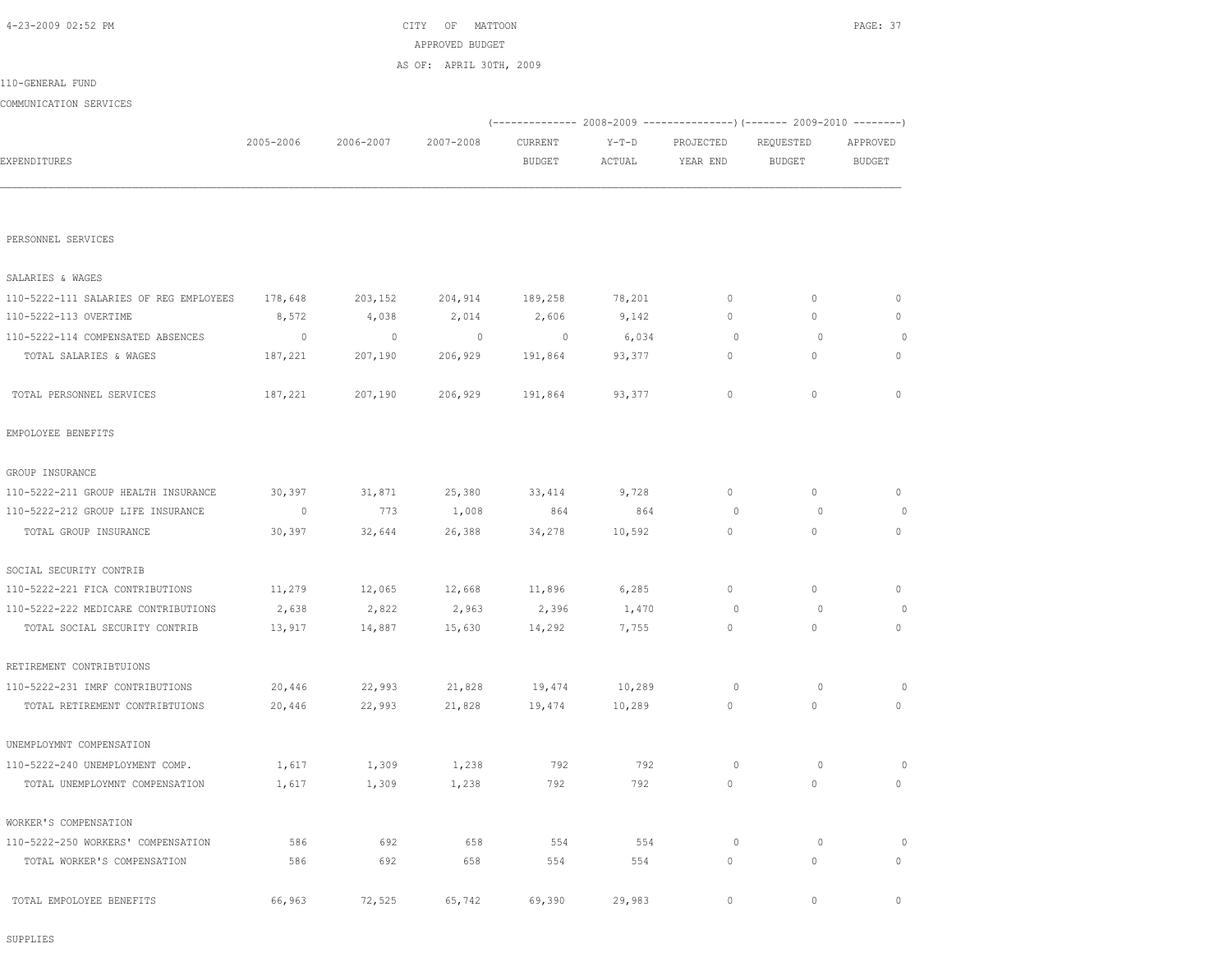| EXPENDITURES                            | 2005-2006    | 2006-2007    | 2007-2008      | CURRENT<br><b>BUDGET</b> | $Y-T-D$<br>ACTUAL | PROJECTED<br>YEAR END | (-------------- 2008-2009 -----------------)(------- 2009-2010<br>REQUESTED<br><b>BUDGET</b> | APPROVED<br><b>BUDGET</b> |
|-----------------------------------------|--------------|--------------|----------------|--------------------------|-------------------|-----------------------|----------------------------------------------------------------------------------------------|---------------------------|
| OTHER PURCHASED SERVICES                |              |              |                |                          |                   |                       |                                                                                              |                           |
| COMMUNICATION                           |              |              |                |                          |                   |                       |                                                                                              |                           |
| 110-5222-532 TELEPHONE                  | 27,585       | 22,833       | 24,410         | 26,000                   | 24,475            | $\circ$               | 26,000                                                                                       | 26,000                    |
| 110-5222-533 CELLULAR PHONE             | 7,532        | 6,762        | 10,020         | 8,800                    | 9,109             | $\mathbf{0}$          | 11,000                                                                                       | 11,000                    |
| 110-5222-534 PAGERS                     | 2,525        | 1,513        | 1,032          | $\overline{0}$           | $\overline{0}$    | $\Omega$              | $\sim$ 0                                                                                     | $\overline{0}$            |
| 110-5222-535 RADIOS                     | 6,822        | 5,398        | 5,650          | 6,000                    | 4,070             | $\Omega$              | 6,000                                                                                        | 6,000                     |
| 110-5222-536 LEADS ACCESS CHARGE        | 1,454        | 1,316        | 1,316          | 1,453                    | $\circ$           | $\mathbf{0}$          | 1,453                                                                                        | 1,453                     |
| 110-5222-537 I-WIN ACCESS CHARGE        | 11,254       | 8,104        | 6,285          | 8,300                    | 8,493             | $\circ$               | 10,000                                                                                       | 10,000                    |
| 110-5222-538 INTERNET ACCESS CHARGE     | 318          | $\mathbf{0}$ | $\overline{0}$ | $\overline{0}$           | $\circ$           | $\Omega$              | $\overline{0}$                                                                               | $\circ$                   |
| 110-5222-539 MISC COMMUNICATION CHGS    | 80           | 43           | 104            | 100                      | $\mathbf{0}$      | $\circ$               | $\overline{0}$                                                                               | $\overline{0}$            |
| TOTAL COMMUNICATION                     | 57,570       | 45,968       | 48,816         | 50,653                   | 46,146            | $\mathbf{0}$          | 54,453                                                                                       | 54,453                    |
| OTHER PURCHASED SERVICES                |              |              |                |                          |                   |                       |                                                                                              |                           |
| 110-5222-579 MISC OTHER PURCHASED SERVI | $\circ$      | 163          | $\circ$        | 100                      | 65,887            | $\circ$               | 187,548                                                                                      | 187,548                   |
| TOTAL OTHER PURCHASED SERVICES          | $\mathbf{0}$ | 163          | $\mathbf 0$    | 100                      | 65,887            | $\circ$               | 187,548                                                                                      | 187,548                   |
| TOTAL OTHER PURCHASED SERVICES          | 57,570       | 46,130       | 48,816         | 50,753                   | 112,033           | 0                     | 242,001                                                                                      | 242,001                   |
| OTHER OBJECTS                           |              |              |                |                          |                   |                       |                                                                                              |                           |
| COMPUTER INFO SYS OBJECT                |              |              |                |                          |                   |                       |                                                                                              |                           |
| 110-5222-863 DESKTOP COMPUTERS          | $\circ$      | 5,873        | $\mathbf{0}$   | $\circ$                  | $\mathbf{0}$      | $\circ$               | $\circ$                                                                                      | $\Omega$                  |
| TOTAL COMPUTER INFO SYS OBJECT          | $\mathbb O$  | 5,873        | $\circ$        | $\mathbf{0}$             | $\circ$           | $\mathbf{0}$          | $\circ$                                                                                      | $\mathbf{0}$              |
| TOTAL OTHER OBJECTS                     | $\mathbf{0}$ | 5,873        | $\circ$        | $\circ$                  | $\circ$           | $\circ$               | $\mathbf{0}$                                                                                 | $\Omega$                  |
| TOTAL COMMUNICATION SERVICES            | 313,659      | 334,769      | 373,288        | 315,607                  | 238,191           | $\circ$               | 243,101                                                                                      | 243,101                   |

|                          |           |           | AS OF: APRIL 30TH, 2009 |                                                                 |         |           |           |          |
|--------------------------|-----------|-----------|-------------------------|-----------------------------------------------------------------|---------|-----------|-----------|----------|
| 110-GENERAL FUND         |           |           |                         |                                                                 |         |           |           |          |
| COMMUNICATION SERVICES   |           |           |                         |                                                                 |         |           |           |          |
|                          |           |           |                         | $(---------- 2008-2009 ------------)$ $(---- 2009-2010 ------)$ |         |           |           |          |
|                          | 2005-2006 | 2006-2007 | 2007-2008               | CURRENT                                                         | $Y-T-D$ | PROJECTED | REQUESTED | APPROVED |
| EXPENDITURES             |           |           |                         | BUDGET                                                          | ACTUAL  | YEAR END  | BUDGET    | BUDGET   |
|                          |           |           |                         |                                                                 |         |           |           |          |
| OTHER PURCHASED SERVICES |           |           |                         |                                                                 |         |           |           |          |
|                          |           |           |                         |                                                                 |         |           |           |          |

 4-23-2009 02:52 PM CITY OF MATTOON PAGE: 38 APPROVED BUDGET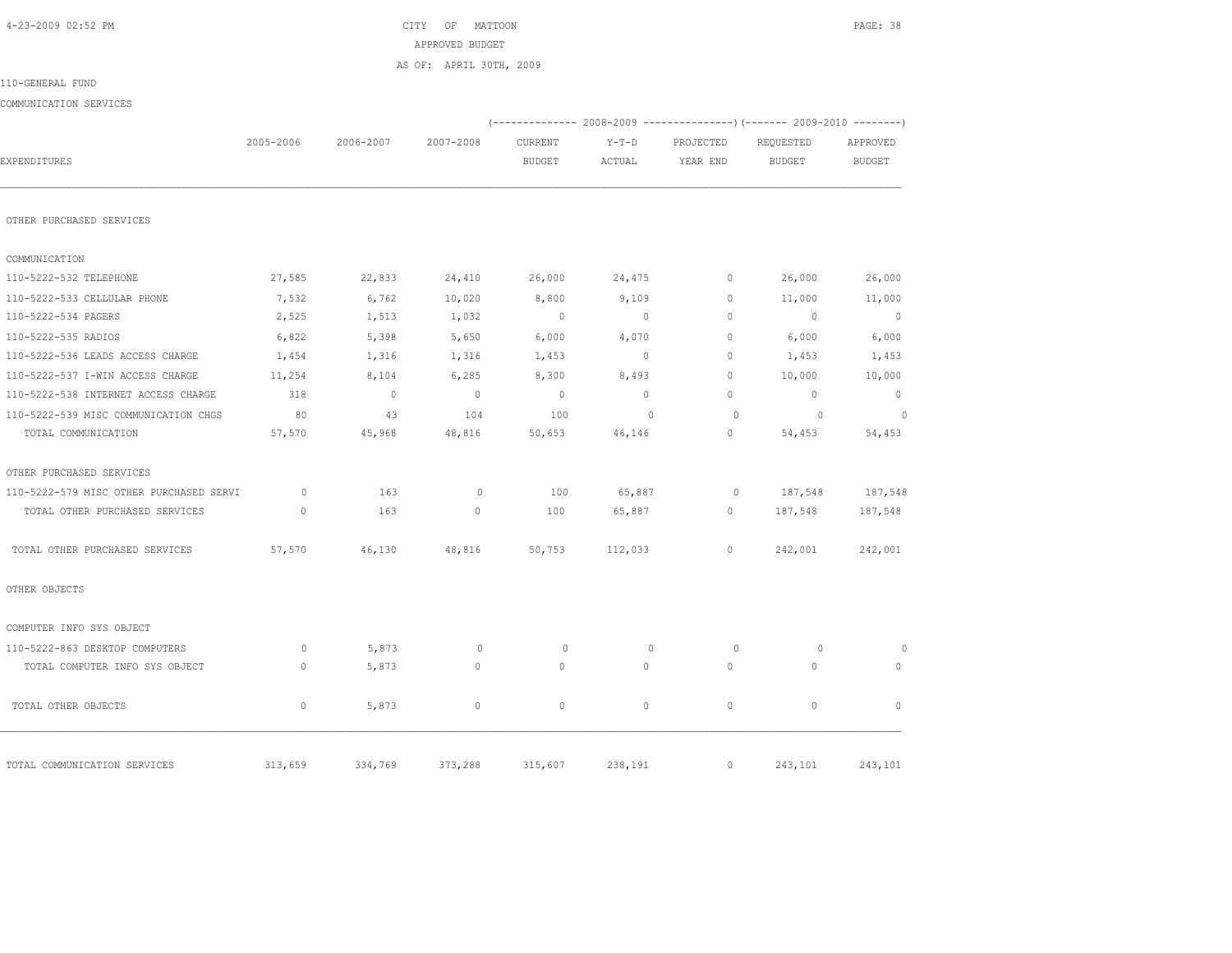|             |                                                                       | AS OF: APRIL 30TH, 2009     |                             |                             |                   |               |                                                                                           |
|-------------|-----------------------------------------------------------------------|-----------------------------|-----------------------------|-----------------------------|-------------------|---------------|-------------------------------------------------------------------------------------------|
|             |                                                                       |                             |                             |                             |                   |               |                                                                                           |
|             |                                                                       |                             |                             |                             |                   |               |                                                                                           |
|             |                                                                       |                             |                             |                             |                   |               |                                                                                           |
| 2005-2006   | 2006-2007                                                             | 2007-2008                   | CURRENT                     | $Y-T-D$                     | PROJECTED         | REQUESTED     | APPROVED                                                                                  |
|             |                                                                       |                             | <b>BUDGET</b>               | ACTUAL                      | YEAR END          | <b>BUDGET</b> | <b>BUDGET</b>                                                                             |
|             |                                                                       |                             |                             |                             |                   |               |                                                                                           |
|             |                                                                       |                             |                             |                             |                   |               |                                                                                           |
|             |                                                                       |                             |                             |                             |                   |               |                                                                                           |
|             |                                                                       |                             |                             |                             |                   |               |                                                                                           |
|             |                                                                       |                             |                             |                             |                   |               |                                                                                           |
|             |                                                                       |                             |                             |                             |                   |               |                                                                                           |
| 52          | 550                                                                   | 588                         | 500                         | 264                         | $\mathbb O$       | 500           | 500                                                                                       |
| 2,450       | 5,067                                                                 | 4,350                       | 4,000                       | 4,026                       | $\mathbb O$       | 4,000         | 4,000                                                                                     |
| 1,205       | 1,461                                                                 | 1,404                       | 2,000                       | 1,346                       | $\circ$           | 2,000         | 2,000                                                                                     |
| 3,708       | 7,078                                                                 | 6,342                       | 6,500                       | 5,637                       | $\mathbb O$       | 6,500         | 6,500                                                                                     |
|             |                                                                       |                             |                             |                             |                   |               |                                                                                           |
|             |                                                                       |                             |                             |                             | $\circ$           |               | 80,000                                                                                    |
| 55,335      | 61,845                                                                | 72,554                      | 70,000                      | 64,318                      | $\mathbb O$       | 80,000        | 80,000                                                                                    |
|             |                                                                       |                             |                             |                             |                   |               |                                                                                           |
| 59,043      | 68,923                                                                | 78,896                      | 76,500                      | 69,954                      | $\mathbb O$       | 86,500        | 86,500                                                                                    |
|             |                                                                       |                             |                             |                             |                   |               |                                                                                           |
|             |                                                                       |                             |                             |                             |                   |               |                                                                                           |
| 15,852      | 30, 153                                                               | 34,923                      | 25,000                      | 33,905                      | $\circ$           | 35,000        | 35,000                                                                                    |
| 497         | 2,913                                                                 | 1,963                       | 750                         | 2,542                       | $\circ$           | $\circ$       | $\overline{0}$                                                                            |
| 16,349      | 33,065                                                                | 36,886                      | 25,750                      | 36,447                      | $\circ$           | 35,000        | 35,000                                                                                    |
|             |                                                                       |                             |                             |                             |                   |               |                                                                                           |
|             |                                                                       |                             |                             | 36,447                      |                   | 35,000        | 35,000                                                                                    |
|             |                                                                       |                             |                             |                             |                   |               |                                                                                           |
|             |                                                                       |                             |                             |                             |                   |               |                                                                                           |
| $\circ$     | 111,058                                                               | 97,403                      | 15,760                      | 81,587                      | $\circ$           | 15,652        | 15,652                                                                                    |
| $\circ$     | 111,058                                                               | 97,403                      | 15,760                      | 81,587                      | $\circ$           | 15,652        | 15,652                                                                                    |
| $\mathbb O$ | 111,058                                                               | 97,403                      | 15,760                      | 81,587                      | $\mathbb O$       | 15,652        | 15,652                                                                                    |
|             |                                                                       |                             |                             |                             | $\circ$           |               | 137,152                                                                                   |
|             | 55,335<br>110-5223-439 OTHER REPAIR & MAINT SRVCS<br>16,349<br>75,392 | 61,845<br>33,065<br>213,046 | 72,554<br>36,886<br>213,185 | 70,000<br>25,750<br>118,010 | 64,318<br>187,988 | $\mathbb O$   | (-------------- 2008-2009 -------------------- 2009-2010 -----------<br>80,000<br>137,152 |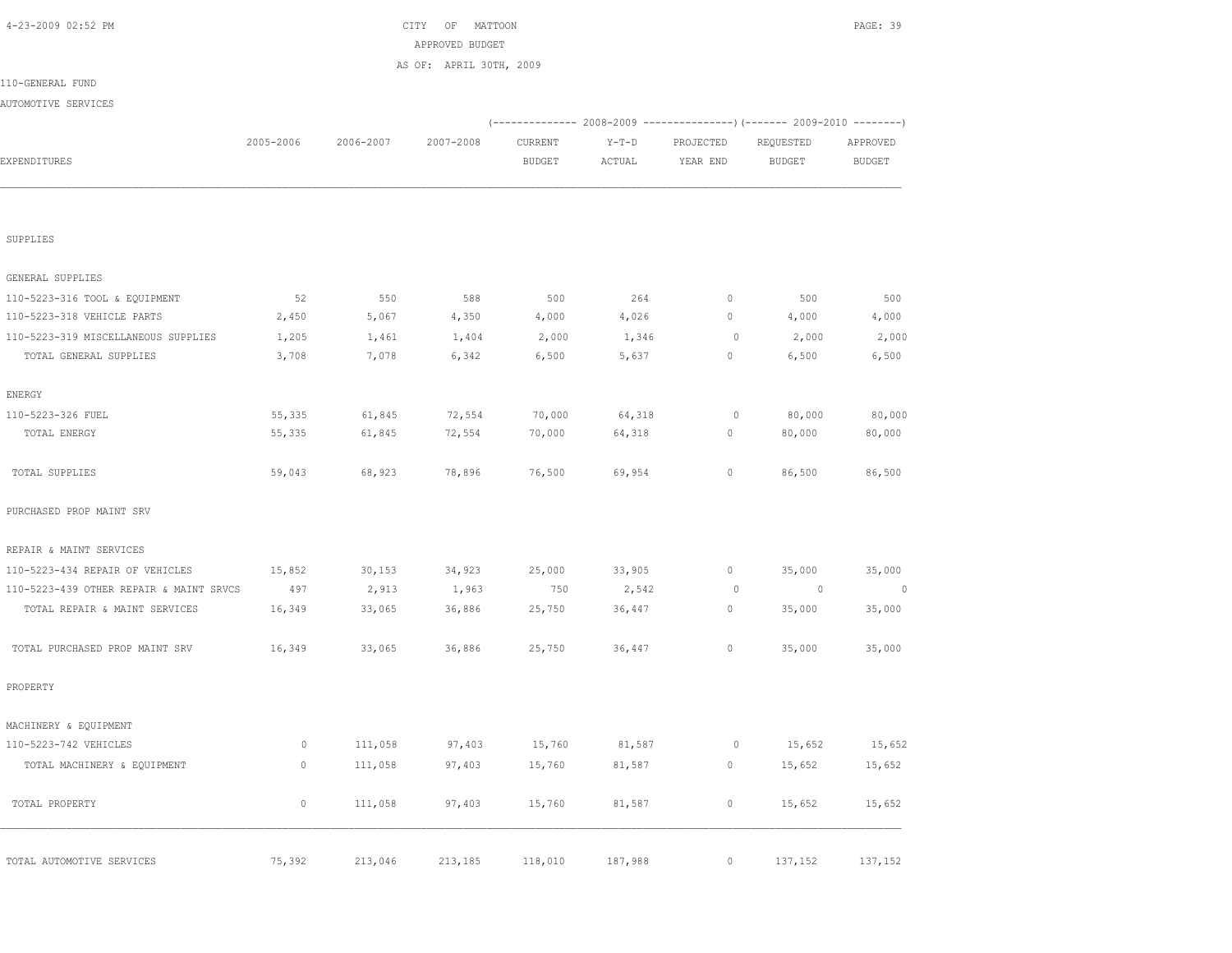| POLICE BUILDINGS                        |           |           |           |                          |                   |                       |                                                                        |                           |
|-----------------------------------------|-----------|-----------|-----------|--------------------------|-------------------|-----------------------|------------------------------------------------------------------------|---------------------------|
|                                         | 2005-2006 | 2006-2007 | 2007-2008 |                          |                   |                       | (------------- 2008-2009 ---------------) (------- 2009-2010 --------) |                           |
| EXPENDITURES                            |           |           |           | CURRENT<br><b>BUDGET</b> | $Y-T-D$<br>ACTUAL | PROJECTED<br>YEAR END | REQUESTED<br><b>BUDGET</b>                                             | APPROVED<br><b>BUDGET</b> |
|                                         |           |           |           |                          |                   |                       |                                                                        |                           |
| SUPPLIES                                |           |           |           |                          |                   |                       |                                                                        |                           |
| GENERAL SUPPLIES                        |           |           |           |                          |                   |                       |                                                                        |                           |
| 110-5224-312 CLEANING SUPPLIES          | 2,542     | 3,121     | 3,081     | 2,800                    | 3,451             | $\mathbb O$           | 3,500                                                                  | 3,500                     |
| 110-5224-316 TOOLS & EQUIPMENT          | 921       | 1,159     | 571       | 1,000                    | 872               | $\circ$               | 1,000                                                                  | 1,000                     |
| TOTAL GENERAL SUPPLIES                  | 3,463     | 4,281     | 3,651     | 3,800                    | 4,323             | $\mathbb O$           | 4,500                                                                  | 4,500                     |
| <b>ENERGY</b>                           |           |           |           |                          |                   |                       |                                                                        |                           |
| 110-5224-321 NATURAL GAS & ELECTRIC (CI | 46,244    | 46,513    | 58,297    | 60,000                   | 71,584            | $\mathbb O$           | 65,000                                                                 | 65,000                    |
| 110-5224-322 ELECTRICITY                | 633       | 1,027     | 1,656     | 1,500                    | 1,849             | $\circ$               | 1,500                                                                  | 1,500                     |
| TOTAL ENERGY                            | 46,877    | 47,540    | 59,953    | 61,500                   | 73,433            | $\mathbb O$           | 66,500                                                                 | 66,500                    |
| TOTAL SUPPLIES                          | 50,340    | 51,820    | 63,604    | 65,300                   | 77,756            | 0                     | 71,000                                                                 | 71,000                    |
| PURCHASED PROP MAINT SRV                |           |           |           |                          |                   |                       |                                                                        |                           |
| UTILITY SERVICES                        |           |           |           |                          |                   |                       |                                                                        |                           |
| 110-5224-410 UTILITY SERVICES           | 1,893     | 1,853     | 2,235     | 2,300                    | 1,660             | $\mathbb O$           | 2,300                                                                  | 2,300                     |
| TOTAL UTILITY SERVICES                  | 1,893     | 1,853     | 2,235     | 2,300                    | 1,660             | 0                     | 2,300                                                                  | 2,300                     |
| REPAIR & MAINT SERVICES                 |           |           |           |                          |                   |                       |                                                                        |                           |
| 110-5224-432 REPAIR OF BUILDINGS        | 24,062    | 19,319    | 14,345    | 15,000                   | 5,297             | $\mathbb O$           | 15,000                                                                 | 15,000                    |
| 110-5224-435 ELEVATOR SERVICE AGREEMEN  | 5,580     | 5,964     | 7,080     | 7,300                    | 7,291             | 0                     | 7,300                                                                  | 7,300                     |
| 110-5224-439 OTHER REPAIR & MAINT SRVCS | 2,620     | 5,444     | 7,806     | 5,000                    | 18,585            | $\circ$               | 5,000                                                                  | 5,000                     |
| TOTAL REPAIR & MAINT SERVICES           | 32,263    | 30,727    | 29,230    | 27,300                   | 31,173            | 0                     | 27,300                                                                 | 27,300                    |
| TOTAL PURCHASED PROP MAINT SRV          | 34,156    | 32,580    | 31,465    | 29,600                   | 32,833            | $\mathbb O$           | 29,600                                                                 | 29,600                    |
| OTHER OBJECTS                           |           |           |           |                          |                   |                       |                                                                        |                           |
| FINANCIAL TRANS OBJECTS                 |           |           |           |                          |                   |                       |                                                                        |                           |
| 110-5224-828 REAL ESTATE TAXES          | 18        | 18        | 18        | 0                        | 18                | $\mathbb O$           | $\circ$                                                                | 0                         |
| TOTAL FINANCIAL TRANS OBJECTS           | 18        | 18        | 18        | $\circ$                  | 18                | $\circ$               | $\mathsf{O}\xspace$                                                    | $\circ$                   |
| TOTAL OTHER OBJECTS                     | 18        | 18        | 18        | $\mathbf 0$              | 18                | 0                     | 0                                                                      | $\mathbf 0$               |

POL

110-GENERAL FUND

 4-23-2009 02:52 PM CITY OF MATTOON PAGE: 40 APPROVED BUDGET AS OF: APRIL 30TH, 2009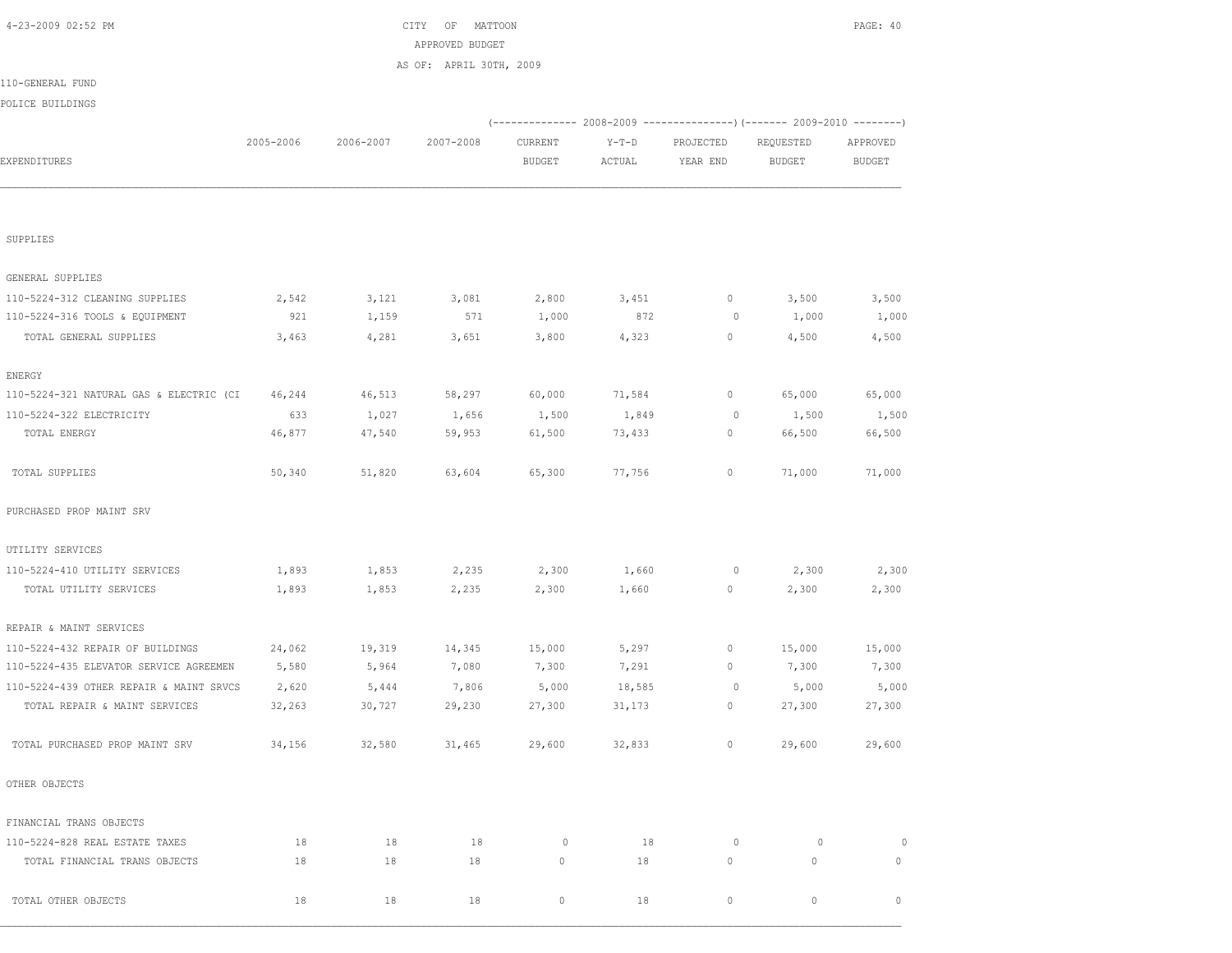| 4-23-2009 02:52 PM                     |             |           | MATTOON<br>CITY<br>OF   |               |         |                |               | PAGE: 41      |
|----------------------------------------|-------------|-----------|-------------------------|---------------|---------|----------------|---------------|---------------|
|                                        |             |           | APPROVED BUDGET         |               |         |                |               |               |
|                                        |             |           | AS OF: APRIL 30TH, 2009 |               |         |                |               |               |
| 110-GENERAL FUND                       |             |           |                         |               |         |                |               |               |
| DARE PROGRAM                           |             |           |                         |               |         |                |               |               |
|                                        |             |           |                         |               |         |                |               |               |
|                                        | 2005-2006   | 2006-2007 | 2007-2008               | CURRENT       | $Y-T-D$ | PROJECTED      | REQUESTED     | APPROVED      |
| EXPENDITURES                           |             |           |                         | <b>BUDGET</b> | ACTUAL  | YEAR END       | <b>BUDGET</b> | <b>BUDGET</b> |
|                                        |             |           |                         |               |         |                |               |               |
|                                        |             |           |                         |               |         |                |               |               |
|                                        |             |           |                         |               |         |                |               |               |
| PERSONNEL SERVICES                     |             |           |                         |               |         |                |               |               |
|                                        |             |           |                         |               |         |                |               |               |
| SALARIES & WAGES                       |             |           |                         |               |         |                |               |               |
| 110-5226-111 SALARIES OF REG EMPLOYEES | $\circ$     | $\circ$   | $\circ$                 | $\circ$       | $\circ$ | $\overline{0}$ | $\circ$       | $\circ$       |
| TOTAL SALARIES & WAGES                 | $\Omega$    | $\circ$   | $\Omega$                | $\circ$       | $\circ$ | $\circ$        | $\Omega$      | $\mathbf{0}$  |
|                                        |             |           |                         |               |         |                |               |               |
| TOTAL PERSONNEL SERVICES               | $\mathbf 0$ | $\circ$   | $\circ$                 | $\circ$       | $\circ$ | $\circ$        | $\mathbf{0}$  | $\mathbf{0}$  |
|                                        |             |           |                         |               |         |                |               |               |
|                                        |             |           |                         |               |         |                |               |               |
| TOTAL DARE PROGRAM                     | $\circ$     | $\circ$   | $\circ$                 | $\circ$       | $\circ$ | $\circ$        | $\circ$       | $\circ$       |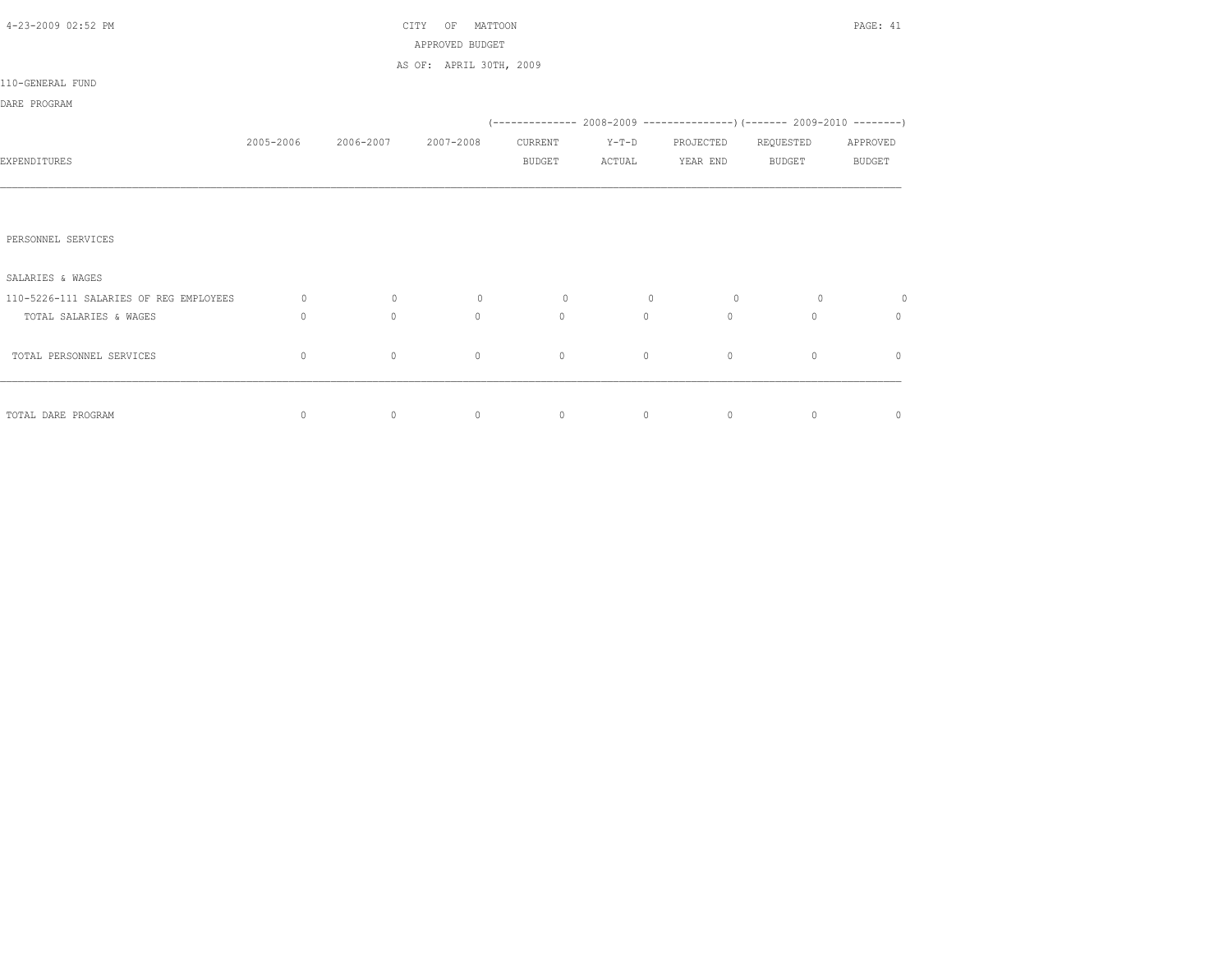|                                        |             |           | APPROVED BUDGET         |                          |             |           |                                                                        |                |
|----------------------------------------|-------------|-----------|-------------------------|--------------------------|-------------|-----------|------------------------------------------------------------------------|----------------|
|                                        |             |           | AS OF: APRIL 30TH, 2009 |                          |             |           |                                                                        |                |
| 110-GENERAL FUND                       |             |           |                         |                          |             |           |                                                                        |                |
| SCHOOL RESOURCE PROGRAM                |             |           |                         |                          |             |           |                                                                        |                |
|                                        |             |           |                         |                          |             |           | (------------- 2008-2009 ---------------) (------- 2009-2010 --------) |                |
|                                        | 2005-2006   | 2006-2007 | 2007-2008               | CURRENT                  | $Y-T-D$     | PROJECTED | REQUESTED                                                              | APPROVED       |
| EXPENDITURES                           |             |           |                         | <b>BUDGET</b>            | ACTUAL      | YEAR END  | <b>BUDGET</b>                                                          | <b>BUDGET</b>  |
|                                        |             |           |                         |                          |             |           |                                                                        |                |
| PERSONNEL SERVICES                     |             |           |                         |                          |             |           |                                                                        |                |
| SALARIES & WAGES                       |             |           |                         |                          |             |           |                                                                        |                |
| 110-5227-111 SALARIES OF REG EMPLOYEES | 50,882      | 53,906    | 51,900                  | 51,979                   | 49,033      | 0         | 55,852                                                                 | 55,852         |
| 110-5227-113 OVERTIME                  | 1,500       | 357       | 1,236                   | 2,000                    | 6,926       | 0         | 7,500                                                                  | 7,500          |
| 110-5227-114 COMPENSATED ABSENCES      | 578         | 1,201     | 1,127                   | $\overline{\phantom{0}}$ | 1,766       | $\circ$   | $\overline{0}$                                                         | $\overline{0}$ |
| TOTAL SALARIES & WAGES                 | 52,960      | 55,463    | 54,263                  | 53,979                   | 57,726      | 0         | 63,352                                                                 | 63,352         |
| TOTAL PERSONNEL SERVICES               | 52,960      | 55,463    | 54,263                  | 53,979                   | 57,726      | 0         | 63,352                                                                 | 63,352         |
| EMPOLOYEE BENEFITS                     |             |           |                         |                          |             |           |                                                                        |                |
| GROUP INSURANCE                        |             |           |                         |                          |             |           |                                                                        |                |
| 110-5227-211 GROUP HEALTH INSURANCE    | 3,109       | 4,480     | 4,808                   | 6,704                    | 6,704       | 0         | 7,828                                                                  | 7,828          |
| 110-5227-212 GROUP LIFE INSURANCE      | $\circ$     | 110       | 144                     | 144                      | 144         | $\circ$   | 144                                                                    | 144            |
| TOTAL GROUP INSURANCE                  | 3,109       | 4,590     | 4,952                   | 6,848                    | 6,848       | 0         | 7,972                                                                  | 7,972          |
| SOCIAL SECURITY CONTRIB                |             |           |                         |                          |             |           |                                                                        |                |
| 110-5227-221 FICA CONTRIBUTIONS        | $\mathbb O$ | $\circ$   | $\circ$                 | $\mathbb{O}$             | $\circ$     | $\circ$   | $\mathbf 0$                                                            | $\mathbf{0}$   |
| 110-5227-222 MEDICARE CONTRIBUTIONS    | 759         | 774       | 768                     | 783                      | 839         | $\circ$   | 919                                                                    | 919            |
| TOTAL SOCIAL SECURITY CONTRIB          | 759         | 774       | 768                     | 783                      | 839         | 0         | 919                                                                    | 919            |
| UNEMPLOYMNT COMPENSATION               |             |           |                         |                          |             |           |                                                                        |                |
| 110-5227-240 UNEMPLOYMENT COMP.        | 231         | 187       | 177                     | 132                      | 1,523       | $\circ$   | 86                                                                     | 86             |
| TOTAL UNEMPLOYMNT COMPENSATION         | 231         | 187       | 177                     | 132                      | 1,523       | 0         | 86                                                                     | 86             |
| WORKER'S COMPENSATION                  |             |           |                         |                          |             |           |                                                                        |                |
| 110-5227-250 WORKERS' COMPENSATION     | 2,200       | 1,709     | 2,584                   | 1,391                    | $\mathbb O$ | $\circ$   | 1,444                                                                  | 1,444          |
| TOTAL WORKER'S COMPENSATION            | 2,200       | 1,709     | 2,584                   | 1,391                    | $\circ$     | $\circ$   | 1,444                                                                  | 1,444          |
| TOTAL EMPOLOYEE BENEFITS               | 6,299       | 7,260     | 8,482                   | 9,154                    | 9,210       | $\circ$   | 10,421                                                                 | 10,421         |
| TOTAL SCHOOL RESOURCE PROGRAM          | 59,259      | 62,723    | 62,744                  | 63,133                   | 66,935      | $\circ$   | 73,773                                                                 | 73,773         |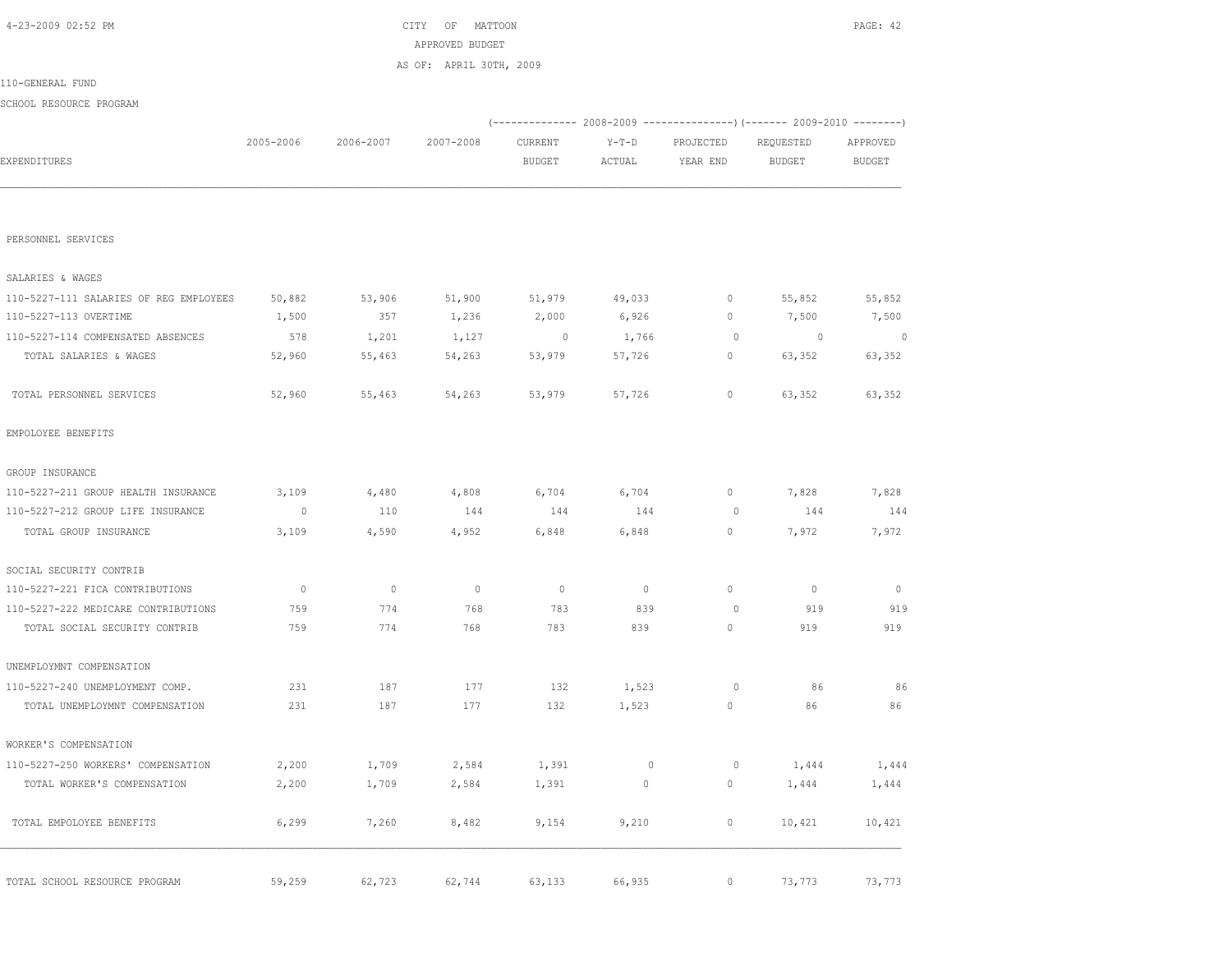| 4-23-2009 02:52 PM                  |           |                     | CITY<br>MATTOON<br>OF<br>APPROVED BUDGET |               |         |                     |                                                                             | PAGE: 43      |
|-------------------------------------|-----------|---------------------|------------------------------------------|---------------|---------|---------------------|-----------------------------------------------------------------------------|---------------|
|                                     |           |                     | AS OF: APRIL 30TH, 2009                  |               |         |                     |                                                                             |               |
| 110-GENERAL FUND                    |           |                     |                                          |               |         |                     |                                                                             |               |
| TEEN COURT                          |           |                     |                                          |               |         |                     |                                                                             |               |
|                                     |           |                     |                                          |               |         |                     | $(-$ ------------- 2008-2009 ----------------) (------- 2009-2010 --------) |               |
|                                     | 2005-2006 | 2006-2007 2007-2008 |                                          | CURRENT       | $Y-T-D$ | PROJECTED REQUESTED |                                                                             | APPROVED      |
| EXPENDITURES                        |           |                     |                                          | <b>BUDGET</b> | ACTUAL  | YEAR END            | BUDGET                                                                      | <b>BUDGET</b> |
|                                     |           |                     |                                          |               |         |                     |                                                                             |               |
|                                     |           |                     |                                          |               |         |                     |                                                                             |               |
| SUPPLIES                            |           |                     |                                          |               |         |                     |                                                                             |               |
| GENERAL SUPPLIES                    |           |                     |                                          |               |         |                     |                                                                             |               |
| 110-5228-319 MISCELLANEOUS SUPPLIES | 93        | 105                 | 16                                       | 500           | 270     | $\sim$ 0            | 500                                                                         | 500           |
| TOTAL GENERAL SUPPLIES              | 93        | 105                 | 16                                       | 500           | 270     | $\circ$             | 500                                                                         | 500           |
|                                     |           |                     |                                          |               |         |                     |                                                                             |               |
| TOTAL SUPPLIES                      | 93        | 105                 | 16                                       | 500           | 270     | $\mathbf{0}$        | 500                                                                         | 500           |
|                                     |           |                     |                                          |               |         |                     |                                                                             |               |
| TOTAL TEEN COURT                    | 93        | 105                 | 16                                       | 500           | 270     | $\circ$             | 500                                                                         | 500           |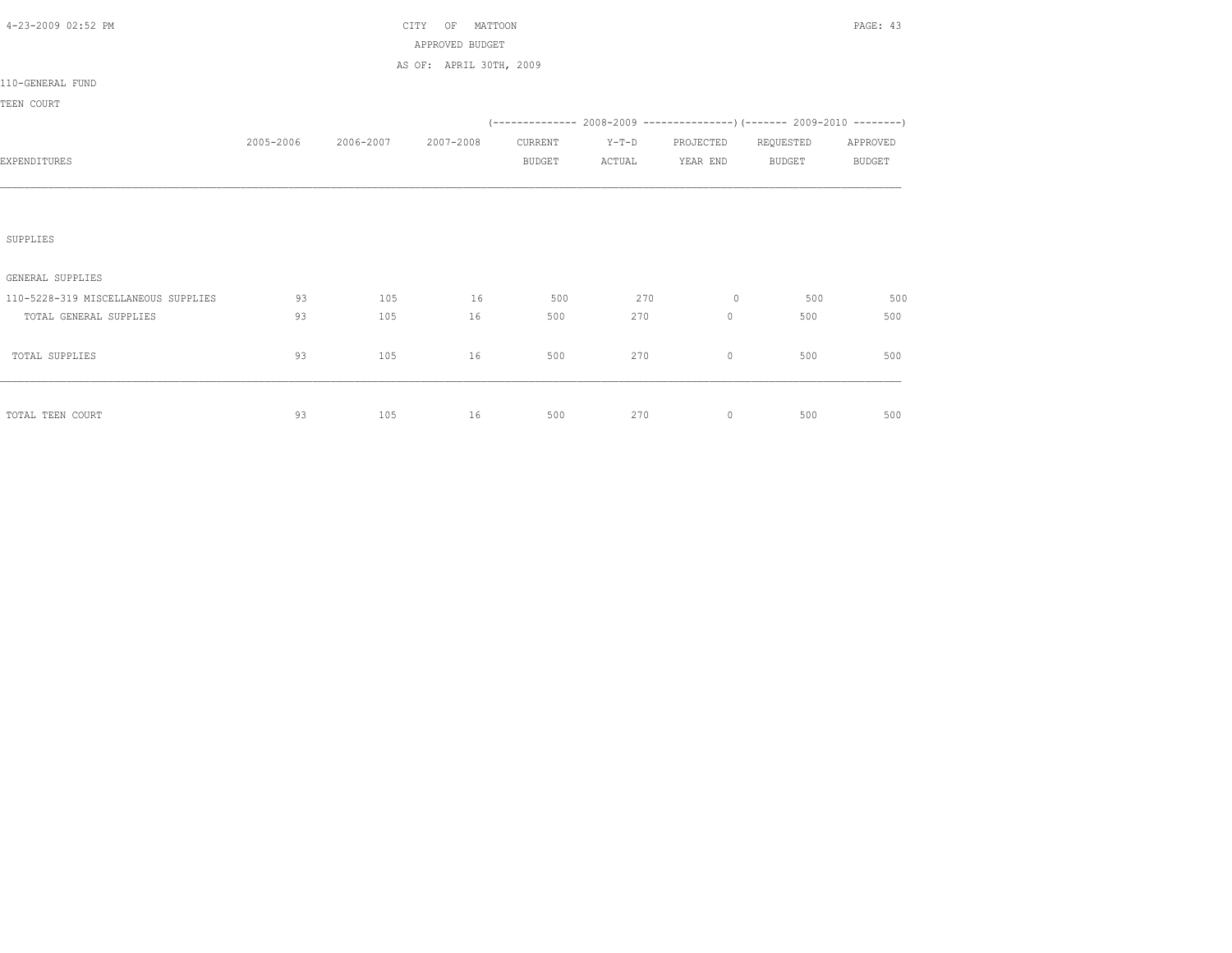| 4-23-2009 02:52 PM                      |           |                         | CITY<br>MATTOON<br>OF   |               |                 |           |                                                                              | PAGE: 44      |
|-----------------------------------------|-----------|-------------------------|-------------------------|---------------|-----------------|-----------|------------------------------------------------------------------------------|---------------|
|                                         |           |                         | APPROVED BUDGET         |               |                 |           |                                                                              |               |
|                                         |           |                         | AS OF: APRIL 30TH, 2009 |               |                 |           |                                                                              |               |
| 110-GENERAL FUND                        |           |                         |                         |               |                 |           |                                                                              |               |
| AREA CRIME TASK FORCE                   |           |                         |                         |               |                 |           |                                                                              |               |
|                                         |           |                         |                         |               |                 |           | $(-$ ------------- 2008-2009 -----------------) (------- 2009-2010 --------) |               |
|                                         | 2005-2006 | 2006-2007               | 2007-2008               | CURRENT       | $Y-T-D$         | PROJECTED | REQUESTED                                                                    | APPROVED      |
| EXPENDITURES                            |           |                         |                         | <b>BUDGET</b> | ACTUAL          | YEAR END  | <b>BUDGET</b>                                                                | <b>BUDGET</b> |
|                                         |           |                         |                         |               |                 |           |                                                                              |               |
|                                         |           |                         |                         |               |                 |           |                                                                              |               |
|                                         |           |                         |                         |               |                 |           |                                                                              |               |
| OTHER OBJECTS                           |           |                         |                         |               |                 |           |                                                                              |               |
|                                         |           |                         |                         |               |                 |           |                                                                              |               |
| FINANCIAL TRANS OBJECTS                 |           |                         |                         |               |                 |           |                                                                              |               |
| 110-5229-821 INTERGOVERNMENTAL EXPENDIT | 118,754   | 119,982                 | 161,568                 | 200,000       | 101,751         | $\sim$ 0  | 200,000                                                                      | 200,000       |
| TOTAL FINANCIAL TRANS OBJECTS           | 118,754   | 119,982                 | 161,568                 | 200,000       | 101,751         | $\circ$   | 200,000                                                                      | 200,000       |
|                                         |           |                         |                         |               |                 |           |                                                                              |               |
| TOTAL OTHER OBJECTS                     | 118,754   | 119,982                 | 161,568                 | 200,000       | 101,751         | $\circ$   | 200,000                                                                      | 200,000       |
|                                         |           |                         |                         |               |                 |           |                                                                              |               |
|                                         |           |                         |                         |               |                 |           |                                                                              |               |
| TOTAL AREA CRIME TASK FORCE             |           | 118,754 119,982 161,568 |                         |               | 200,000 101,751 | $\circ$   | 200,000                                                                      | 200,000       |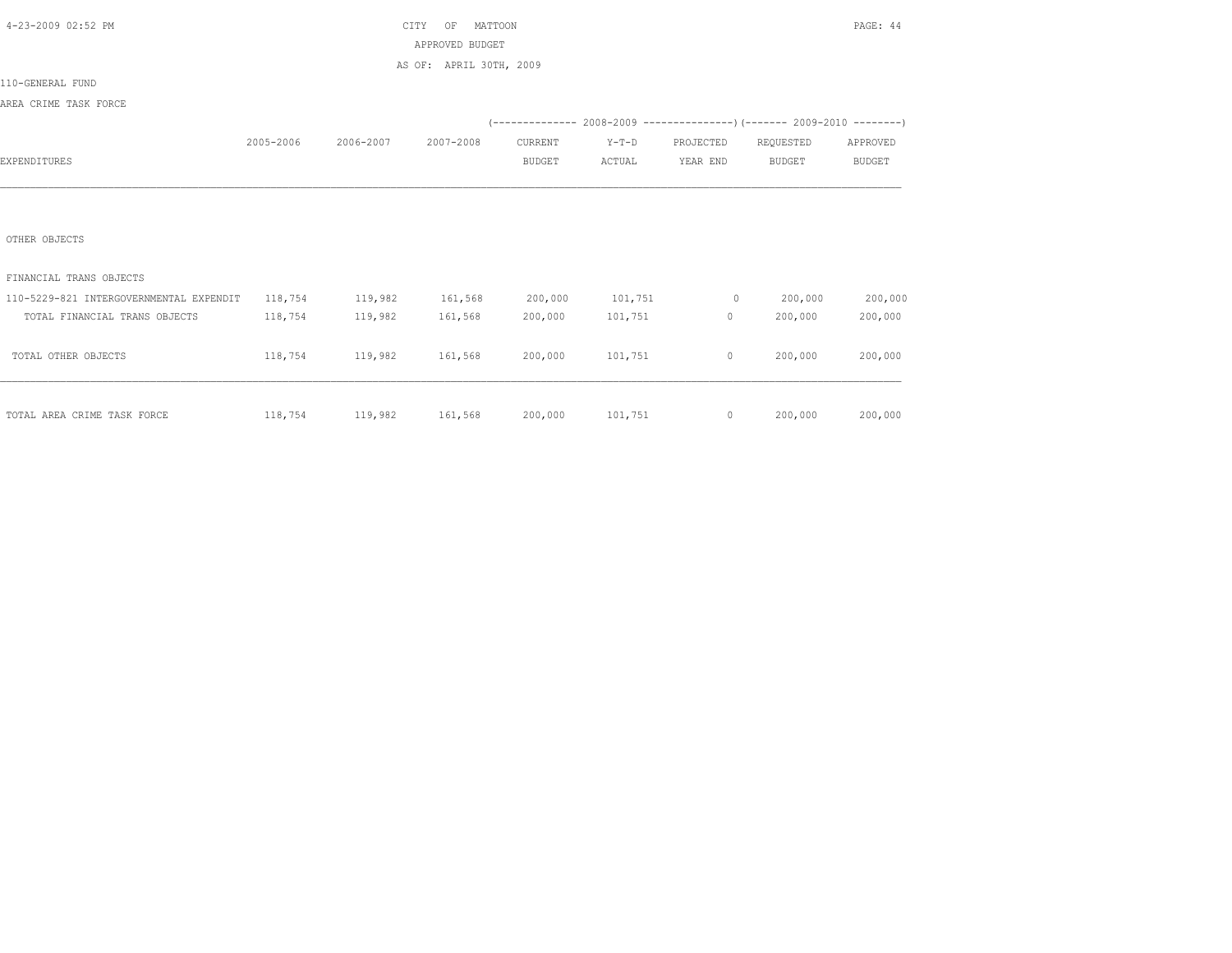| 4-23-2009 02:52 PM                  |           |                     | MATTOON<br>CITY<br>OF             |               |         |                                                                                                                                                                                                                                                                                |                                                                             | PAGE: 45      |
|-------------------------------------|-----------|---------------------|-----------------------------------|---------------|---------|--------------------------------------------------------------------------------------------------------------------------------------------------------------------------------------------------------------------------------------------------------------------------------|-----------------------------------------------------------------------------|---------------|
|                                     |           |                     | APPROVED BUDGET                   |               |         |                                                                                                                                                                                                                                                                                |                                                                             |               |
|                                     |           |                     | AS OF: APRIL 30TH, 2009           |               |         |                                                                                                                                                                                                                                                                                |                                                                             |               |
| 110-GENERAL FUND                    |           |                     |                                   |               |         |                                                                                                                                                                                                                                                                                |                                                                             |               |
| DRUG TRAFFIC PREVENTION             |           |                     |                                   |               |         |                                                                                                                                                                                                                                                                                |                                                                             |               |
|                                     |           |                     |                                   |               |         |                                                                                                                                                                                                                                                                                | $(-$ ------------- 2008-2009 ----------------) (------- 2009-2010 --------) |               |
|                                     | 2005-2006 | 2006-2007 2007-2008 |                                   | CURRENT       | $Y-T-D$ | PROJECTED REQUESTED                                                                                                                                                                                                                                                            |                                                                             | APPROVED      |
| EXPENDITURES                        |           |                     |                                   | <b>BUDGET</b> | ACTUAL  | YEAR END                                                                                                                                                                                                                                                                       | <b>BUDGET</b>                                                               | <b>BUDGET</b> |
|                                     |           |                     |                                   |               |         |                                                                                                                                                                                                                                                                                |                                                                             |               |
|                                     |           |                     |                                   |               |         |                                                                                                                                                                                                                                                                                |                                                                             |               |
|                                     |           |                     |                                   |               |         |                                                                                                                                                                                                                                                                                |                                                                             |               |
| SUPPLIES                            |           |                     |                                   |               |         |                                                                                                                                                                                                                                                                                |                                                                             |               |
|                                     |           |                     |                                   |               |         |                                                                                                                                                                                                                                                                                |                                                                             |               |
| GENERAL SUPPLIES                    |           |                     |                                   |               |         |                                                                                                                                                                                                                                                                                |                                                                             |               |
| 110-5232-319 MISCELLANEOUS SUPPLIES | 444       | 3,000               | $\sim$ 0 $\sim$ 0 $\sim$ 0 $\sim$ | 500           | 518     | $\sim$ 000 $\sim$ 000 $\sim$ 000 $\sim$ 000 $\sim$ 000 $\sim$ 000 $\sim$ 000 $\sim$ 000 $\sim$ 000 $\sim$ 000 $\sim$ 000 $\sim$ 000 $\sim$ 000 $\sim$ 000 $\sim$ 000 $\sim$ 000 $\sim$ 000 $\sim$ 000 $\sim$ 000 $\sim$ 000 $\sim$ 000 $\sim$ 000 $\sim$ 000 $\sim$ 000 $\sim$ | 500                                                                         | 500           |
| TOTAL GENERAL SUPPLIES              | 444       | 3,000               | $\mathbf{0}$                      | 500           | 518     | $\circ$                                                                                                                                                                                                                                                                        | 500                                                                         | 500           |
|                                     |           |                     |                                   |               |         |                                                                                                                                                                                                                                                                                |                                                                             |               |
| TOTAL SUPPLIES                      | 444       | 3,000               | $\mathbf 0$                       | 500           | 518     | $\circ$                                                                                                                                                                                                                                                                        | 500                                                                         | 500           |
|                                     |           |                     |                                   |               |         |                                                                                                                                                                                                                                                                                |                                                                             |               |
|                                     |           |                     |                                   |               |         |                                                                                                                                                                                                                                                                                |                                                                             |               |
| TOTAL DRUG TRAFFIC PREVENTION       | 444       | 3,000               | $\circ$                           | 500           | 518     | $\circ$                                                                                                                                                                                                                                                                        | 500                                                                         | 500           |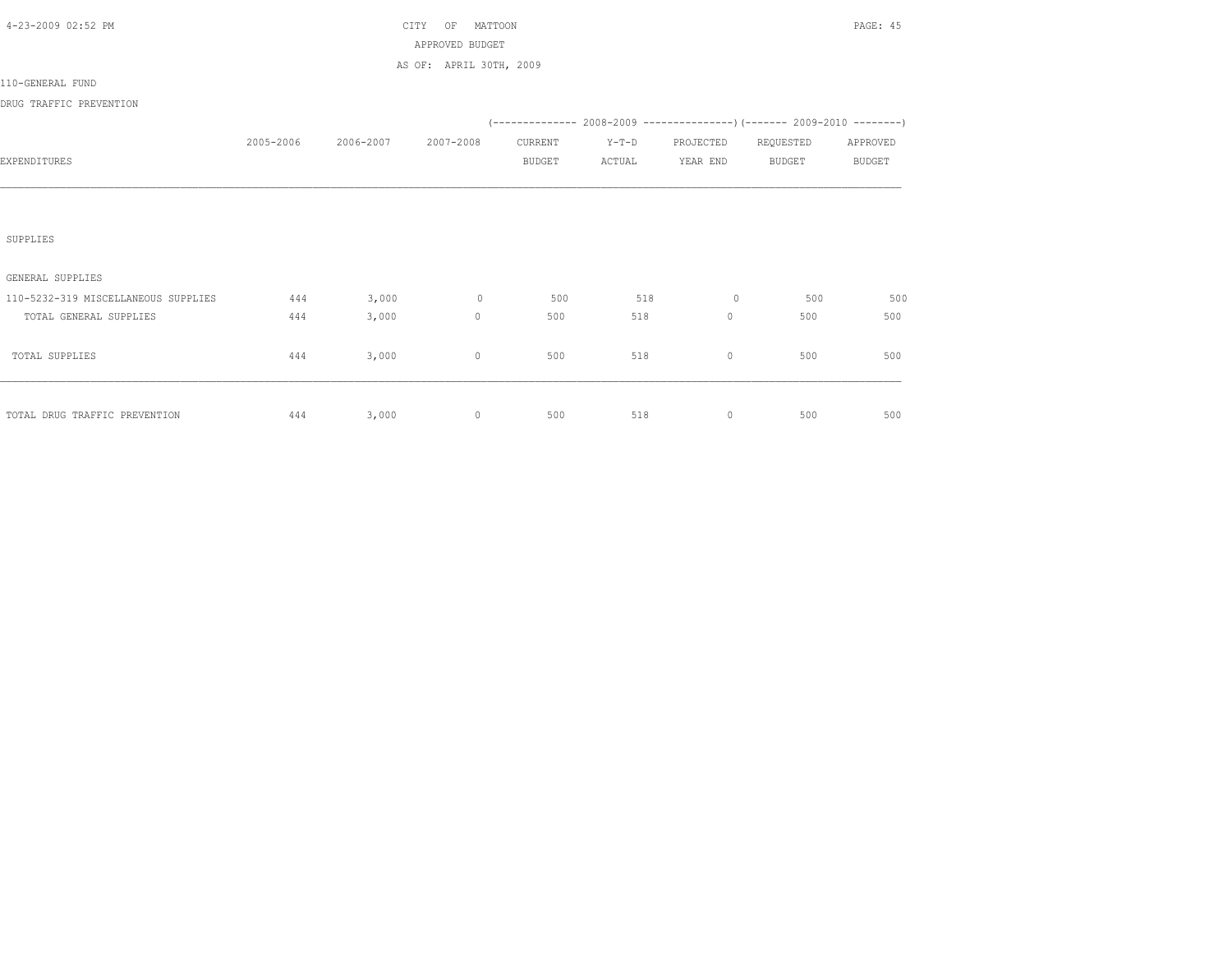| 4-23-2009 02:52 PM                  |           |           | CITY<br>MATTOON<br>OF   |               |         |                |                                                                             | PAGE: 46      |
|-------------------------------------|-----------|-----------|-------------------------|---------------|---------|----------------|-----------------------------------------------------------------------------|---------------|
|                                     |           |           | APPROVED BUDGET         |               |         |                |                                                                             |               |
|                                     |           |           | AS OF: APRIL 30TH, 2009 |               |         |                |                                                                             |               |
| 110-GENERAL FUND                    |           |           |                         |               |         |                |                                                                             |               |
| DUI ASSESSMENT EXPENDS              |           |           |                         |               |         |                |                                                                             |               |
|                                     |           |           |                         |               |         |                | $(-$ ------------- 2008-2009 ----------------) (------- 2009-2010 --------) |               |
|                                     | 2005-2006 | 2006-2007 | 2007-2008               | CURRENT       | $Y-T-D$ | PROJECTED      | REQUESTED                                                                   | APPROVED      |
| EXPENDITURES                        |           |           |                         | <b>BUDGET</b> | ACTUAL  | YEAR END       | <b>BUDGET</b>                                                               | <b>BUDGET</b> |
|                                     |           |           |                         |               |         |                |                                                                             |               |
|                                     |           |           |                         |               |         |                |                                                                             |               |
|                                     |           |           |                         |               |         |                |                                                                             |               |
| SUPPLIES                            |           |           |                         |               |         |                |                                                                             |               |
|                                     |           |           |                         |               |         |                |                                                                             |               |
| GENERAL SUPPLIES                    |           |           |                         |               |         |                |                                                                             |               |
| 110-5233-319 MISCELLANEOUS SUPPLIES | 1,689     | 21        | 7,446                   | 5,000         | 10,084  | $0 \t 5,000$   |                                                                             | 5,000         |
| TOTAL GENERAL SUPPLIES              | 1,689     | 21        | 7,446                   | 5,000         | 10,084  | $\circ$        | 5,000                                                                       | 5,000         |
|                                     |           |           |                         |               |         |                |                                                                             |               |
| TOTAL SUPPLIES                      | 1,689     | 21        | 7,446                   | 5,000         | 10,084  | $\circ$        | 5,000                                                                       | 5,000         |
|                                     |           |           |                         |               |         |                |                                                                             |               |
|                                     |           |           |                         |               |         |                |                                                                             |               |
| TOTAL DUI ASSESSMENT EXPENDS        | 1,689     | 21        | 7,446                   |               |         | 5,000 10,084 0 | 5,000                                                                       | 5,000         |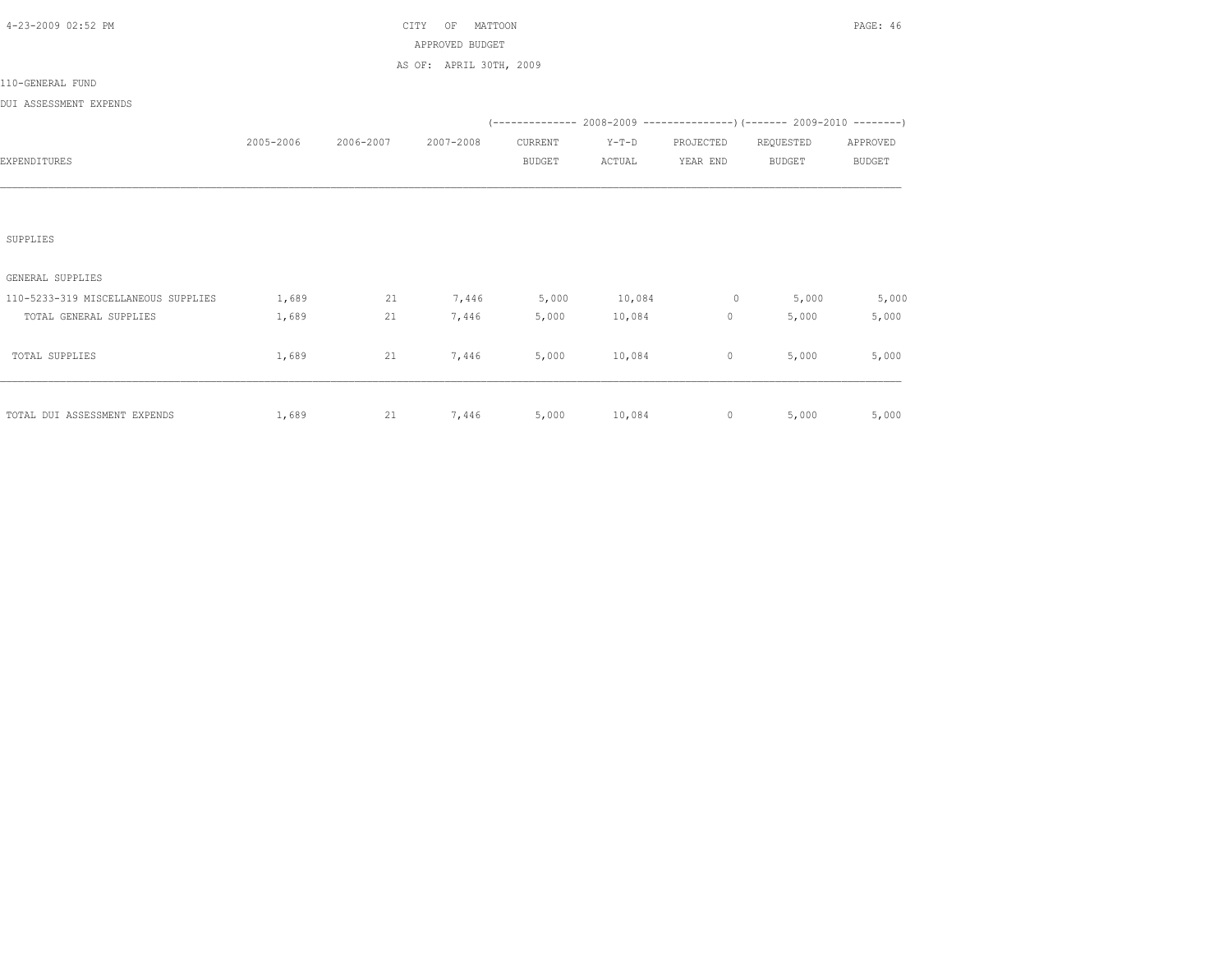| FIRE PROTECTION ADMIN.                                          |                     |                                                       |                      |                                       |                      |                         | (-------------- 2008-2009 -------------------- 2009-2010 ----------- |                                       |
|-----------------------------------------------------------------|---------------------|-------------------------------------------------------|----------------------|---------------------------------------|----------------------|-------------------------|----------------------------------------------------------------------|---------------------------------------|
| EXPENDITURES                                                    | 2005-2006           | 2006-2007                                             | 2007-2008            | CURRENT<br><b>BUDGET</b>              | $Y-T-D$<br>ACTUAL    | PROJECTED<br>YEAR END   | REOUESTED<br><b>BUDGET</b>                                           | APPROVED<br>BUDGET                    |
|                                                                 |                     |                                                       |                      |                                       |                      |                         |                                                                      |                                       |
| PERSONNEL SERVICES                                              |                     |                                                       |                      |                                       |                      |                         |                                                                      |                                       |
| SALARIES & WAGES                                                |                     |                                                       |                      |                                       |                      |                         |                                                                      |                                       |
|                                                                 |                     |                                                       |                      |                                       |                      |                         |                                                                      |                                       |
| 110-5241-111 SALARIES OF REG EMPLOYEES<br>110-5241-113 OVERTIME | 1,893,761<br>62,592 | 1,993,823<br>120,259                                  | 1,816,426<br>73,922  | 2,125,537<br>75,000                   | 1,792,695<br>70,152  | 0<br>$\circ$            | 2, 214, 954<br>75,621                                                | 2,214,954                             |
|                                                                 |                     |                                                       |                      |                                       |                      |                         |                                                                      | 75,621                                |
| 110-5241-114 COMPENSATED ABSENCES<br>TOTAL SALARIES & WAGES     | 94,340<br>2,050,693 | 174,013<br>2,288,095                                  | 235,704<br>2,126,052 | $\overline{\phantom{0}}$<br>2,200,537 | 244,428<br>2,107,275 | $\circ$<br>$\mathbf{0}$ | $\circ$<br>2,290,575                                                 | $\overline{\phantom{0}}$<br>2,290,575 |
| TOTAL PERSONNEL SERVICES                                        | 2,050,693           | 2,288,095                                             | 2,126,052            | 2,200,537                             | 2,107,275            | $\mathbf{0}$            | 2,290,575                                                            | 2,290,575                             |
| EMPOLOYEE BENEFITS                                              |                     |                                                       |                      |                                       |                      |                         |                                                                      |                                       |
| GROUP INSURANCE                                                 |                     |                                                       |                      |                                       |                      |                         |                                                                      |                                       |
| 110-5241-211 GROUP HEALTH INSURANCE                             | 251,997             | 226,574                                               | 204,400              | 244,643                               | 227,760              | 0                       | 276,428                                                              | 276,428                               |
| 110-5241-212 GROUP LIFE INSURANCE                               | $\circ$             | 4,195                                                 | 5,472                | 5,472                                 | 5,472                | $\circ$                 | 5,472                                                                | 5,472                                 |
| TOTAL GROUP INSURANCE                                           | 251,997             | 230,769                                               | 209,872              | 250,115                               | 233,232              | $\circ$                 | 281,900                                                              | 281,900                               |
| SOCIAL SECURITY CONTRIB                                         |                     |                                                       |                      |                                       |                      |                         |                                                                      |                                       |
| 110-5241-221 FICA CONTRIBUTIONS                                 | 9,310               | 1,476                                                 | $\overline{0}$       | $\mathbf{0}$                          | $\circ$              | $\Omega$                | $\circ$                                                              | $\mathbf{0}$                          |
| 110-5241-222 MEDICARE CONTRIBUTIONS                             | 21,749              | 26,900                                                | 28,103               | 29,000                                | 28,469               | $\circ$                 | 30,196                                                               | 30,196                                |
| TOTAL SOCIAL SECURITY CONTRIB                                   | 31,058              | 28,375                                                | 28,103               | 29,000                                | 28,469               | 0                       | 30,196                                                               | 30,196                                |
| RETIREMENT CONTRIBTUIONS                                        |                     |                                                       |                      |                                       |                      |                         |                                                                      |                                       |
| 110-5241-233 FIREFIGHTERS PENSION CONTR                         | 788,318             | 877,800                                               | 1,046,651            | 1,029,474                             | 1,036,361            | $\circ$                 | 1,327,952                                                            | 1,327,952                             |
| TOTAL RETIREMENT CONTRIBTUIONS                                  | 788,318             | 877,800                                               | 1,046,651            | 1,029,474                             | 1,036,361            | 0                       | 1,327,952                                                            | 1,327,952                             |
| FIREFIGHTERS PENSION CONTRCURRENT YEAR NOTES:<br>$5241 - 233$   |                     |                                                       |                      |                                       |                      |                         |                                                                      |                                       |
|                                                                 |                     | I have assumed a 15% increase over this years figure. |                      |                                       |                      |                         |                                                                      |                                       |
| UNEMPLOYMNT COMPENSATION                                        |                     |                                                       |                      |                                       |                      |                         |                                                                      |                                       |
| 110-5241-240 UNEMPLOYMENT COMP.                                 | 8,778               | 7,106                                                 | 6,722                | 5,016                                 | 5,016                | 0                       | 3,268                                                                | 3,268                                 |
| TOTAL UNEMPLOYMNT COMPENSATION                                  | 8,778               | 7,106                                                 | 6,722                | 5,016                                 | 5,016                | 0                       | 3,268                                                                | 3,268                                 |
| WORKER'S COMPENSATION                                           |                     |                                                       |                      |                                       |                      |                         |                                                                      |                                       |
| 110-5241-250 WORKERS' COMPENSATION                              | 250,409             | 248,562                                               | 246,637              | 227,096                               | 227,096              | 0                       | 259,522                                                              | 259,522                               |
| TOTAL WORKER'S COMPENSATION                                     | 250,409             | 248,562                                               | 246,637              | 227,096                               | 227,096              | 0                       | 259,522                                                              | 259,522                               |

 4-23-2009 02:52 PM CITY OF MATTOON PAGE: 47 APPROVED BUDGET AS OF: APRIL 30TH, 2009

110-GENERAL FUND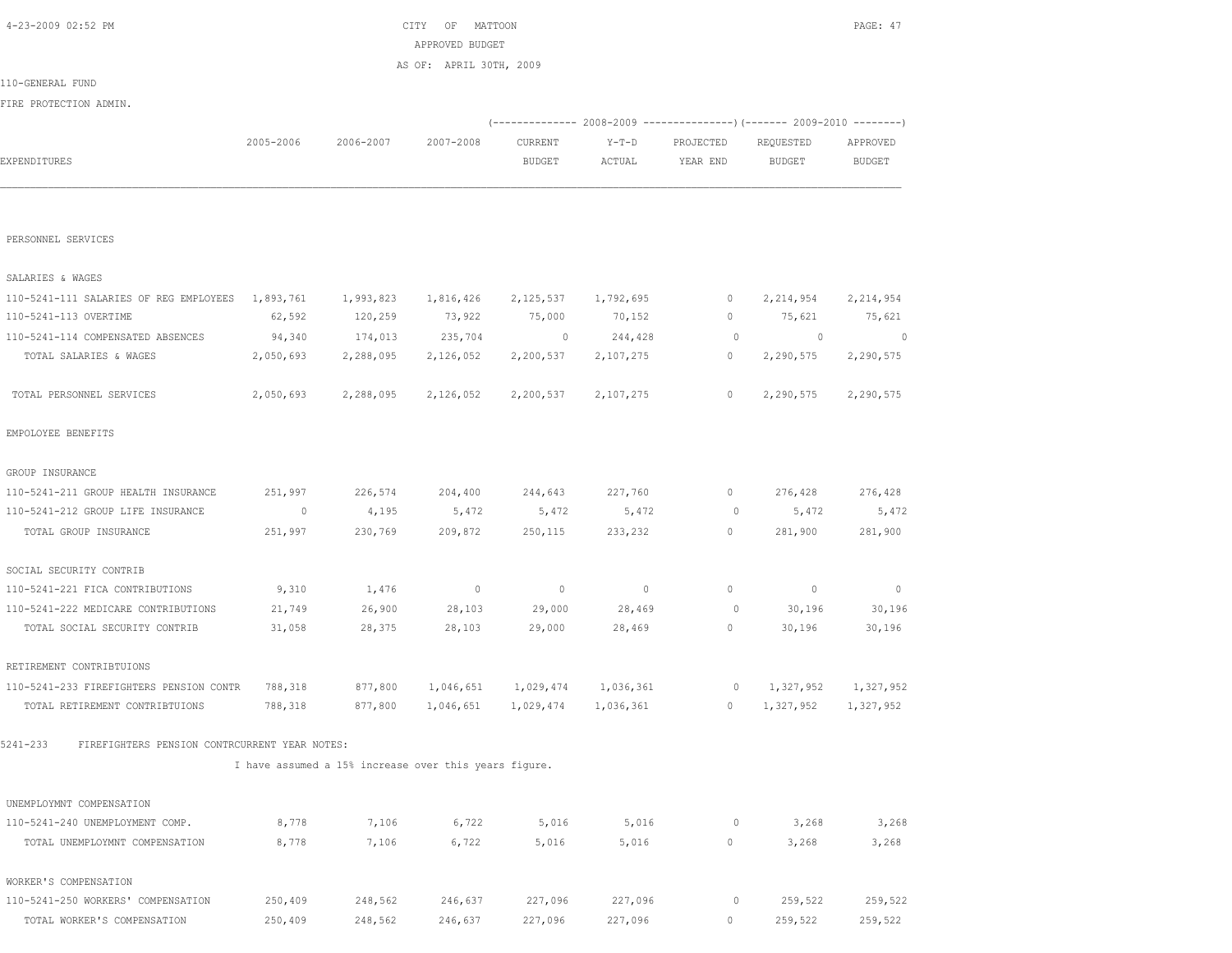| 4-23-2009 02:52 PM |  | CITY OF MATTOON | PAGE: 48 |
|--------------------|--|-----------------|----------|

APPROVED BUDGET

 2005-2006 2006-2007 2007-2008 CURRENT Y-T-D PROJECTED REQUESTED APPROVED EXPENDITURES BUDGET ACTUAL YEAR END BUDGET BUDGET

 110-5241-311 OFFICE SUPPLIES 805 2,494 2,289 2,500 1,615 0 2,500 2,500 110-5241-312 CLEANING SUPPLIES 3,411 3,818 3,969 4,300 4,103 0 4,300 4,300 110-5241-313 MEDICAL & SAFETY SUPPLIES 3,598 5,221 4,835 6,000 6,068 0 6,000 6,000 110-5241-314 CHEMICALS 0 0 0 0 0 0 0 0 110-5241-315 UNIFORMS & CLOTHING 6,311 13,131 14,661 15,000 7,275 0 15,000 15,000 110-5241-316 TOOLS & EQUIPMENT 2,444 8,928 5,891 6,000 12,045 0 7,000 7,000 110-5241-318 VEHICLE PARTS 8,286 3,281 3,051 6,000 3,441 0 6,000 6,000 110-5241-319 MISCELLANEOUS SUPPLIES 6,095 8,314 4,922 7,500 2,655 0 7,500 7,500 TOTAL GENERAL SUPPLIES 30,949 45,188 39,620 47,300 37,201 0 48,300 48,300

AS OF: APRIL 30TH, 2009

110-GENERAL FUND

GENERAL SUPPLIES

ENERGY

FIRE PROTECTION ADMIN.

(-------------- 2008-2009 ---------------)(------- 2009-2010 --------)

| BOOKS & PERIODICALS              |        |        |              |        |        |          |        |        |
|----------------------------------|--------|--------|--------------|--------|--------|----------|--------|--------|
| 110-5241-340 BOOKS & PERIODICALS | 751    | 1,080  | $\Omega$     | 2,000  | 716    | $\circ$  | 2,000  | 2,000  |
| TOTAL BOOKS & PERIODICALS        | 751    | 1,080  | $\mathbf{0}$ | 2,000  | 716    | 0        | 2,000  | 2,000  |
| TOTAL SUPPLIES                   | 60,972 | 75,232 | 78,254       | 86,300 | 73,234 | $\Omega$ | 87,300 | 87,300 |

 110-5241-321 NATURAL GAS & ELECTRIC 11,756 12,644 16,353 15,000 14,615 0 15,000 15,000 110-5241-326 FUEL 17,516 16,320 22,281 22,000 20,703 0 22,000 22,000 TOTAL ENERGY 29,272 28,964 38,634 37,000 35,317 0 37,000 37,000

PURCHASED PROP MAINT SRV

| UTILITY SERVICES                   |       |        |          |          |        |   |          |          |
|------------------------------------|-------|--------|----------|----------|--------|---|----------|----------|
| 110-5241-410 UTILITY SERVICES      | 1,651 | 1,817  | 1,897    | 1,700    | 1,659  | 0 | 1,700    | 1,700    |
| TOTAL UTILITY SERVICES             | 1,651 | 1,817  | 1,897    | 1,700    | 1,659  | 0 | 1,700    | 1,700    |
| REPAIR & MAINT SERVICES            |       |        |          |          |        |   |          |          |
| 110-5241-432 REPAIR OF BUILDINGS   | 2,492 | 1,056  | 9,320    | 10,000   | 1,336  | 0 | 10,000   | 10,000   |
| 110-5241-433 REPAIR OF MACHINERY   | 1,624 | 5,195  | 2,783    | 5,000    | 5,687  | 0 | 9,000    | 9,000    |
| 110-5241-434 REPAIR OF VEHICLES    | 2,893 | 9,031  | 15,327   | 21,000   | 19,759 | 0 | 21,000   | 21,000   |
| TOTAL REPAIR & MAINT SERVICES      | 7,009 | 15,283 | 27,429   | 36,000   | 26,782 | 0 | 40,000   | 40,000   |
| CONSTRUCTION SERVICES              |       |        |          |          |        |   |          |          |
| 110-5241-450 CONSTRUCTION SERVICES | 0     | 1,900  | 0        | 0        | 3      | 0 | 0        | $\circ$  |
| TOTAL CONSTRUCTION SERVICES        |       | 1,900  | $\Omega$ | $\Omega$ |        | 0 | $\Omega$ | $\Omega$ |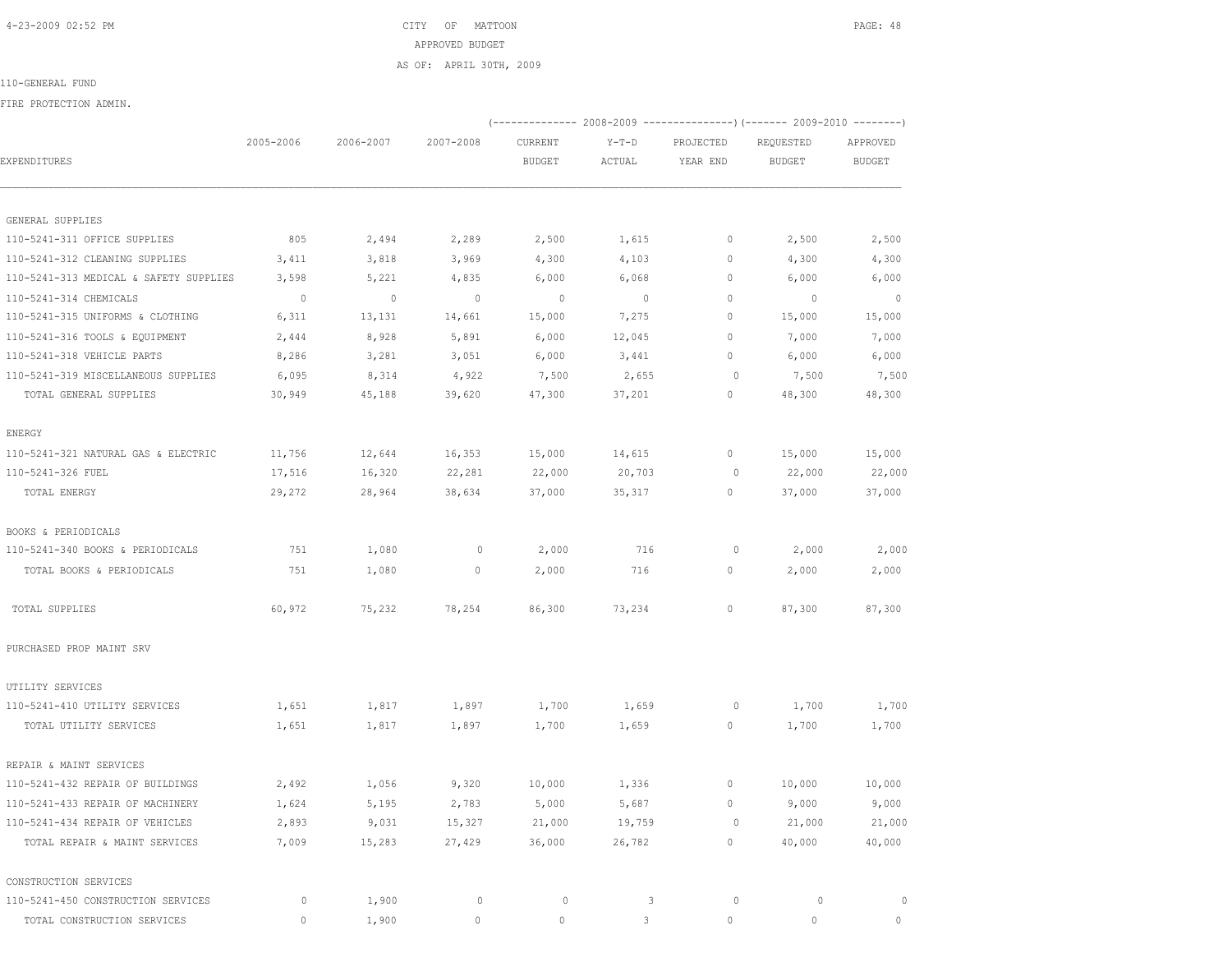| FIRE PROTECTION ADMIN.                                |              |                |                          |             |                |                    |                          |                          |
|-------------------------------------------------------|--------------|----------------|--------------------------|-------------|----------------|--------------------|--------------------------|--------------------------|
|                                                       | 2005-2006    | 2006-2007      | 2007-2008                | CURRENT     | $Y-T-D$        | PROJECTED          | REQUESTED                | APPROVED                 |
| EXPENDITURES                                          |              |                |                          | BUDGET      | ACTUAL         | YEAR END           | <b>BUDGET</b>            | BUDGET                   |
| OTHER PURCHASED SERVICES                              |              |                |                          |             |                |                    |                          |                          |
|                                                       |              |                |                          |             |                |                    |                          |                          |
| COMMUNICATION                                         |              |                |                          |             |                |                    |                          |                          |
| 110-5241-531 POSTAGE                                  | 221          | 84             | 575                      | 300         | 436            | $\circ$            | 500                      | 500                      |
| 110-5241-532 TELEPHONE<br>110-5241-533 CELLULAR PHONE | 5,022        | 5,184          | 6,052                    | 6,200       | 5,662          | 0                  | 6,200                    | 6,200                    |
|                                                       | 1,504        | 2,732          | 2,065                    | 2,880       | 1,200          | 0                  | 1,500                    | 1,500                    |
| 110-5241-534 PAGERS                                   | 253          | $\overline{0}$ | $\overline{\phantom{0}}$ | $\circ$     | $\overline{0}$ | $\circ$<br>$\circ$ | $\overline{0}$           | $\overline{\phantom{0}}$ |
| 110-5241-535 RADIOS                                   | 1,408        | 2,724          | 5,413                    | 10,000      | 1,487          |                    | 10,000                   | 10,000                   |
| TOTAL COMMUNICATION                                   | 8,409        | 10,725         | 14,105                   | 19,380      | 8,785          | 0                  | 18,200                   | 18,200                   |
| ADVERTISING                                           |              |                |                          |             |                |                    |                          |                          |
| 110-5241-541 SOFTWARE                                 | $\circ$      | $\mathbf{0}$   | 12,265                   | 2,000       | 1,235          | 0                  | 2,000                    | 2,000                    |
| TOTAL ADVERTISING                                     | $\mathbf{0}$ | $\circ$        | 12,265                   | 2,000       | 1,235          | 0                  | 2,000                    | 2,000                    |
| EMPLOYEE BUSINESS EXP                                 |              |                |                          |             |                |                    |                          |                          |
| 110-5241-562 TRAVEL & TRAINING                        | 18,416       | 25,509         | 20,076                   | 20,000      | 10,535         | $\circ$            | 20,000                   | 20,000                   |
| 110-5241-568 PHYSICALS                                | 800          | 1,500          | $\overline{0}$           | 1,500       | $\sim$ 0       | $\circ$            | 1,500                    | 1,500                    |
| TOTAL EMPLOYEE BUSINESS EXP                           | 19,216       | 27,009         | 20,076                   | 21,500      | 10,535         | 0                  | 21,500                   | 21,500                   |
| OTHER PURCHASED SERVICES                              |              |                |                          |             |                |                    |                          |                          |
| 110-5241-571 DUE & MEMBERSHIPS                        | 1,078        | 1,399          | 1,495                    | 1,500       | 1,207          | $\circ$            | 1,500                    | 1,500                    |
| 110-5241-573 LAUNDRY SERVICES                         | 6,255        | 915            | 490                      | 5,500       | 432            | 0                  | 3,000                    | 3,000                    |
| 110-5241-574 SPECIAL EVENT SERVICES                   | $\sim$ 0     | $\circ$        | $\overline{0}$           | $\circ$     | $\sim$ 0       | $\circ$            | $\overline{0}$           | $\circ$                  |
| 110-5241-578 AMBULANCE BILLING EXPENSES               | $\sim$ 0     | $\circ$        | $\overline{0}$           | $\circ$     | 930            | 0                  | $\overline{\phantom{0}}$ | $\overline{0}$           |
| 110-5241-579 MISC OTHER PURCHASED SERVI               | 8,961        | 3,536          | 6,584                    | 6,000       | 167            | $\circ$            | 4,000                    | 4,000                    |
| TOTAL OTHER PURCHASED SERVICES                        | 16,294       | 5,849          | 8,569                    | 13,000      | 2,736          | 0                  | 8,500                    | 8,500                    |
| TOTAL OTHER PURCHASED SERVICES                        | 43,919       | 43,583         | 55,014                   | 55,880      | 23,291         | 0                  | 50,200                   | 50,200                   |
| PROPERTY                                              |              |                |                          |             |                |                    |                          |                          |
| MACHINERY & EQUIPMENT                                 |              |                |                          |             |                |                    |                          |                          |
| 110-5241-741 MACHINERY                                | 3,998        | 5,591          | 1,312                    | $\mathbb O$ | $\circ$        | $\mathbb O$        | $\mathbb O$              | $\mathbb O$              |
| 110-5241-742 VEHICLES                                 | $\circ$      | $\mathbb O$    | 185,774                  | 86,125      | 85,929         | 0                  | 85,930                   | 85,930                   |
| TOTAL MACHINERY & EQUIPMENT                           | 3,998        | 5,591          | 187,087                  | 86,125      | 85,929         | $\circ$            | 85,930                   | 85,930                   |
| TOTAL PROPERTY                                        | 3,998        | 5,591          | 187,087                  | 86,125      | 85,929         | $\circ$            | 85,930                   | 85,930                   |

110-GENERAL FUND

 4-23-2009 02:52 PM CITY OF MATTOON PAGE: 49 APPROVED BUDGET

AS OF: APRIL 30TH, 2009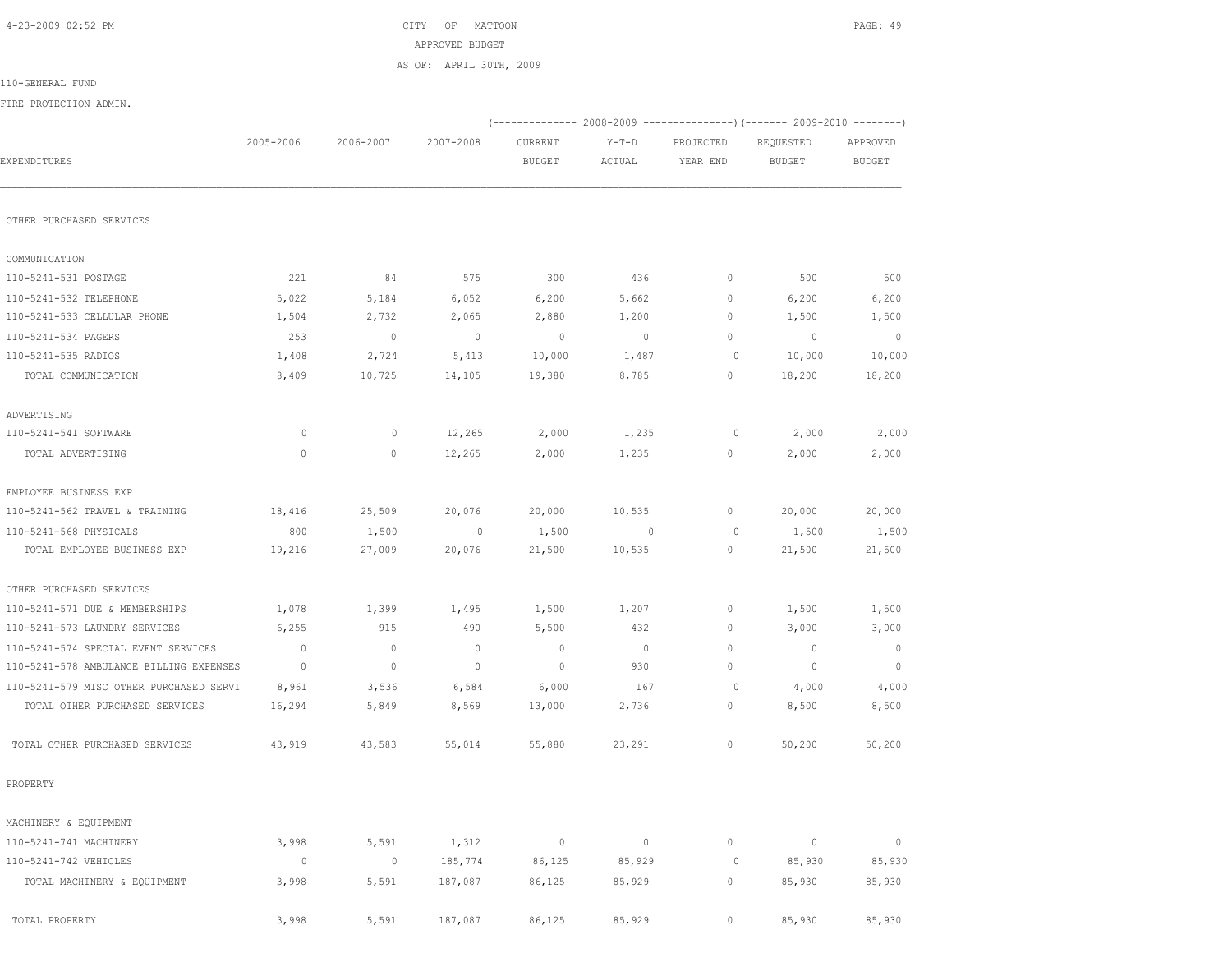4-23-2009 02:52 PM CITY OF MATTOON PAGE: 50 APPROVED BUDGET AS OF: APRIL 30TH, 2009

## 110-GENERAL FUND

FIRE PROTECTION ADMIN.

|                                         |              |                |                     |                     |                |           | $(-----1008-2008-2009)$ $[-----1008-2010]$ |                |
|-----------------------------------------|--------------|----------------|---------------------|---------------------|----------------|-----------|--------------------------------------------|----------------|
|                                         | 2005-2006    | 2006-2007      | 2007-2008           | CURRENT             | $Y-T-D$        | PROJECTED | REQUESTED                                  | APPROVED       |
| <b>EXPENDITURES</b>                     |              |                |                     | <b>BUDGET</b>       | ACTUAL         | YEAR END  | <b>BUDGET</b>                              | <b>BUDGET</b>  |
|                                         |              |                |                     |                     |                |           |                                            |                |
| FINANCIAL TRANS OBJECTS                 |              |                |                     |                     |                |           |                                            |                |
| 110-5241-828 REAL ESTATE TAXES          | 2            | 2              | 2                   | 10                  | 2              | $\circ$   | 10                                         | 10             |
| TOTAL FINANCIAL TRANS OBJECTS           | 2            | $\overline{2}$ | $2^{\circ}$         | 10                  | $\overline{2}$ | $\circ$   | 10                                         | 10             |
| COMPUTER INFO SYS OBJECT                |              |                |                     |                     |                |           |                                            |                |
| 110-5241-854 WIDE AREA NETWORK WIRING A | 1,144        | 440            | $\circ$             | 0                   | $\Omega$       | $\circ$   | $\circ$                                    | $\circ$        |
| TOTAL COMPUTER INFO SYS OBJECT          | 1,144        | 440            | $\Omega$            | $\Omega$            | $\Omega$       | $\Omega$  | $\Omega$                                   | $\Omega$       |
| COMPUTER INFO SYS OBJECT                |              |                |                     |                     |                |           |                                            |                |
| 110-5241-863 DESKTOP PC WORKSTATIONS    | $\circ$      | 2,541          | 1,046               | $\circ$             | $\circ$        | $\circ$   | $\circ$                                    | $\overline{0}$ |
| TOTAL COMPUTER INFO SYS OBJECT          | $\mathbf{0}$ | 2,541          | 1,046               | $\circ$             | $\circ$        | $\circ$   | $\mathbf{0}$                               | $\mathbf{0}$   |
| TOTAL OTHER OBJECTS                     | 1,651        | 3,351          | 2,344               | 1,510               | 199            | $\circ$   | 1,010                                      | 1,010          |
| TOTAL FIRE PROTECTION ADMIN.            | 3,500,454    |                | 3,829,387 4,022,188 | 4,013,753 3,853,607 |                |           | 0 $4,466,553$                              | 4,466,553      |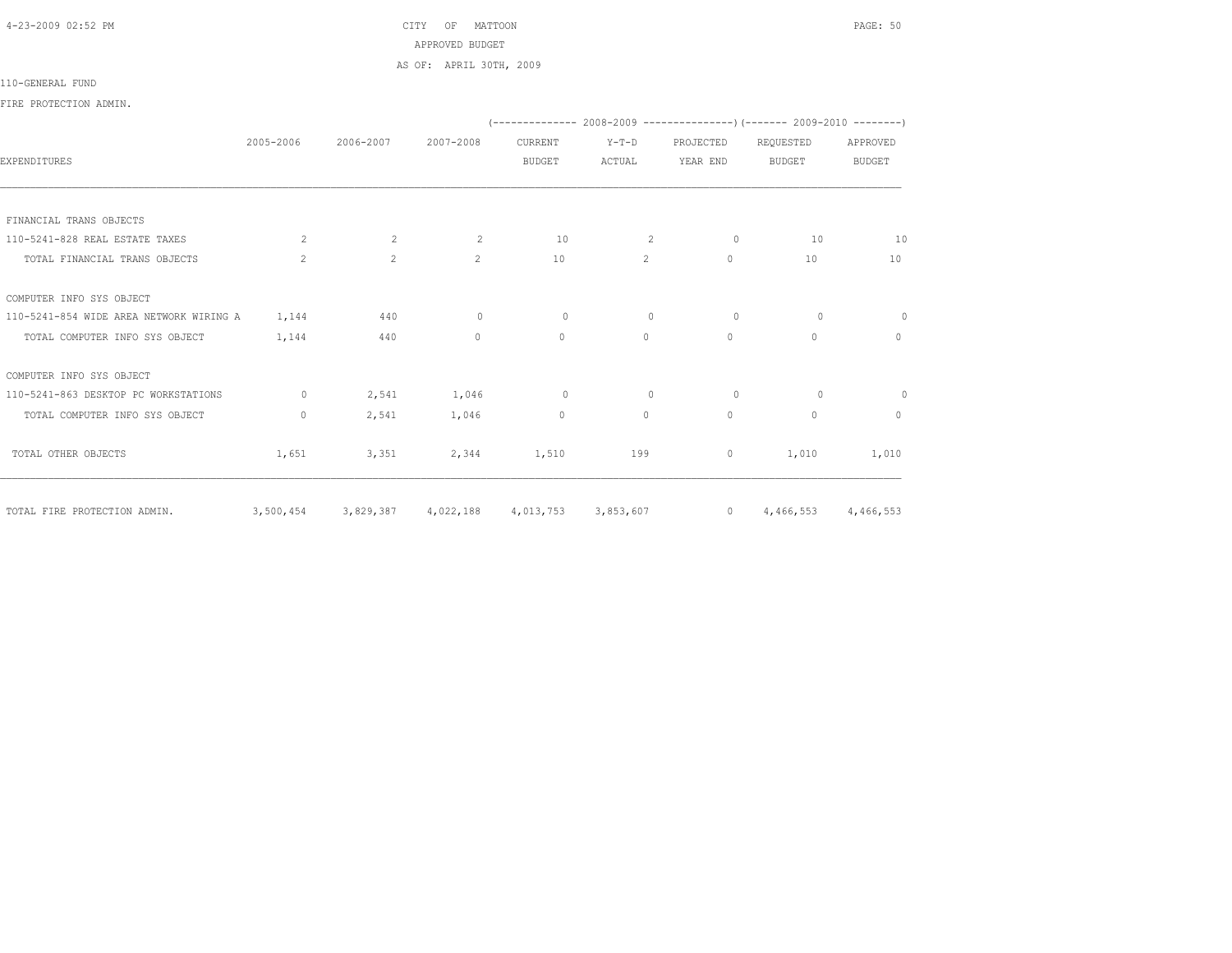| 4-23-2009 02:52 PM                  |           | PAGE: 51  |                         |               |         |                |                                                                           |                          |
|-------------------------------------|-----------|-----------|-------------------------|---------------|---------|----------------|---------------------------------------------------------------------------|--------------------------|
|                                     |           |           | APPROVED BUDGET         |               |         |                |                                                                           |                          |
|                                     |           |           | AS OF: APRIL 30TH, 2009 |               |         |                |                                                                           |                          |
| 110-GENERAL FUND                    |           |           |                         |               |         |                |                                                                           |                          |
| FIRE PREVENTION                     |           |           |                         |               |         |                |                                                                           |                          |
|                                     |           |           |                         |               |         |                | (-------------- 2008-2009 -----------------) (------- 2009-2010 --------) |                          |
|                                     | 2005-2006 | 2006-2007 | 2007-2008               | CURRENT       | $Y-T-D$ | PROJECTED      | REQUESTED                                                                 | APPROVED                 |
| EXPENDITURES                        |           |           |                         | <b>BUDGET</b> | ACTUAL  | YEAR END       | <b>BUDGET</b>                                                             | <b>BUDGET</b>            |
|                                     |           |           |                         |               |         |                |                                                                           |                          |
|                                     |           |           |                         |               |         |                |                                                                           |                          |
|                                     |           |           |                         |               |         |                |                                                                           |                          |
| SUPPLIES                            |           |           |                         |               |         |                |                                                                           |                          |
|                                     |           |           |                         |               |         |                |                                                                           |                          |
| GENERAL SUPPLIES                    |           |           |                         |               |         |                |                                                                           |                          |
| 110-5243-316 TOOLS & EQUIPMENT      | 18,728    | 4,425     | 20,173                  | 22,500        | 3,875   | $\circ$        | $\overline{0}$                                                            | $\overline{\phantom{0}}$ |
| 110-5243-319 MISCELLANEOUS SUPPLIES | 1,526     | 36        | 100                     | 3,000         | 110     | $\overline{0}$ | 2,000                                                                     | 2,000                    |
| TOTAL GENERAL SUPPLIES              | 20,254    | 4,461     | 20,273                  | 25,500        | 3,985   | $\circ$        | 2,000                                                                     | 2,000                    |
|                                     |           |           |                         |               |         |                |                                                                           |                          |
| TOTAL SUPPLIES                      | 20,254    | 4,461     | 20,273                  | 25,500        | 3,985   | $\circ$        | 2,000                                                                     | 2,000                    |
|                                     |           |           |                         |               |         |                |                                                                           |                          |
|                                     |           |           |                         |               |         |                |                                                                           |                          |
| TOTAL FIRE PREVENTION               | 20,254    | 4,461     | 20,273                  | 25,500        | 3,985   | $\circ$        | 2,000                                                                     | 2,000                    |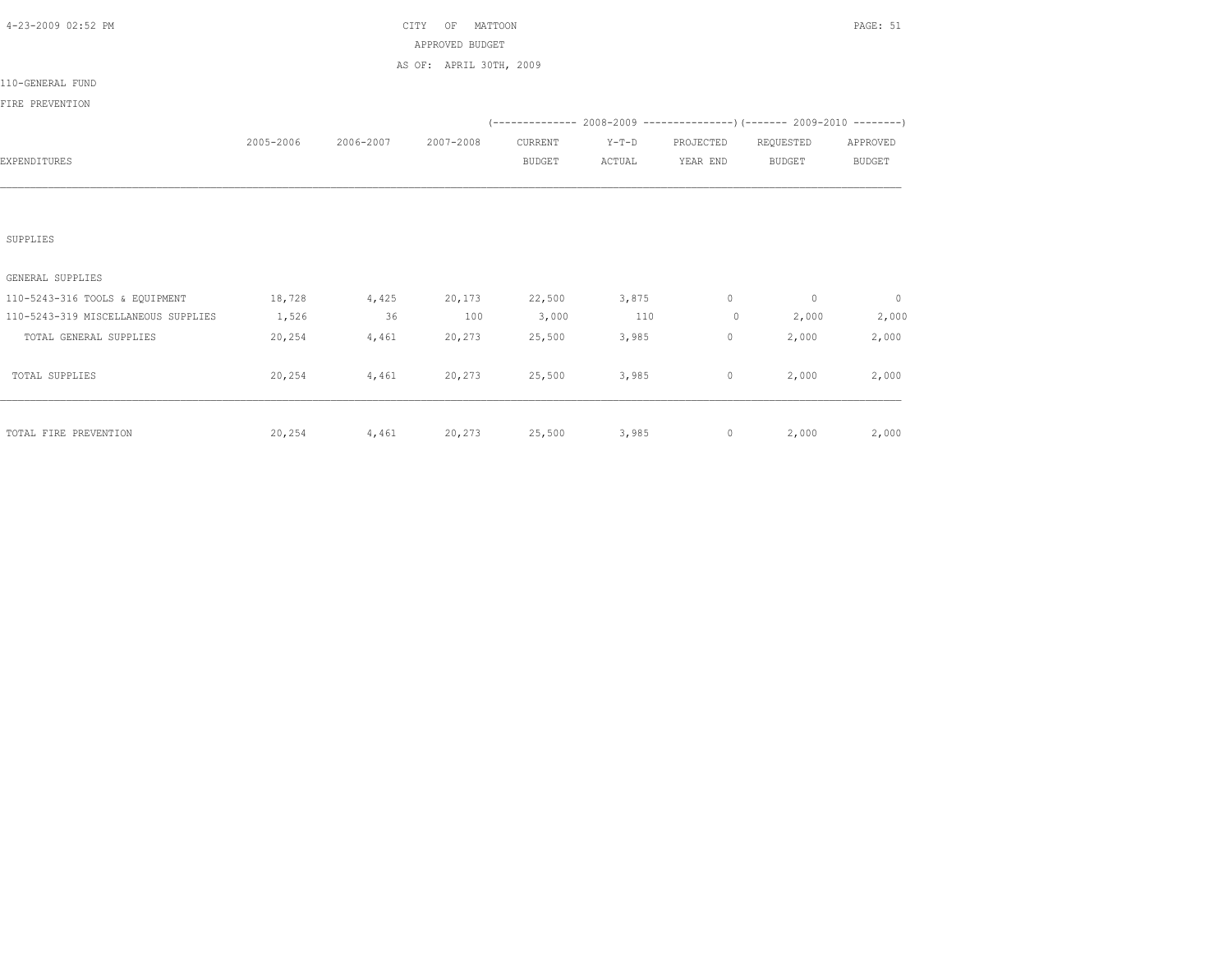| 4-23-2009 02:52 PM<br>CITY<br>MATTOON<br>OF |           |           |                         |               |         |                |                                                                | PAGE: 52      |
|---------------------------------------------|-----------|-----------|-------------------------|---------------|---------|----------------|----------------------------------------------------------------|---------------|
|                                             |           |           | APPROVED BUDGET         |               |         |                |                                                                |               |
|                                             |           |           | AS OF: APRIL 30TH, 2009 |               |         |                |                                                                |               |
| 110-GENERAL FUND                            |           |           |                         |               |         |                |                                                                |               |
| FIRE INSURANCE TAX EXP.                     |           |           |                         |               |         |                |                                                                |               |
|                                             |           |           |                         |               |         |                | $(---------- 2008-2009 ----------)$ $(---- 2009-2010 -------)$ |               |
|                                             | 2005-2006 | 2006-2007 | 2007-2008               | CURRENT       | $Y-T-D$ | PROJECTED      | REQUESTED                                                      | APPROVED      |
| EXPENDITURES                                |           |           |                         | <b>BUDGET</b> | ACTUAL  | YEAR END       | <b>BUDGET</b>                                                  | <b>BUDGET</b> |
|                                             |           |           |                         |               |         |                |                                                                |               |
|                                             |           |           |                         |               |         |                |                                                                |               |
|                                             |           |           |                         |               |         |                |                                                                |               |
| OTHER PURCHASED SERVICES                    |           |           |                         |               |         |                |                                                                |               |
|                                             |           |           |                         |               |         |                |                                                                |               |
| OTHER PURCHASED SERVICES                    |           |           |                         |               |         |                |                                                                |               |
| 110-5250-579 MISC OTHER PURCHASED SERVI     | 24,153    | 22,130    | 27,183                  | 25,000        | 8,671   | $\circ$        | 29,000                                                         | 29,000        |
| TOTAL OTHER PURCHASED SERVICES              | 24,153    | 22,130    | 27,183                  | 25,000        | 8,671   | $\circ$        | 29,000                                                         | 29,000        |
|                                             |           |           |                         |               |         |                |                                                                |               |
| TOTAL OTHER PURCHASED SERVICES              | 24,153    | 22,130    | 27,183                  | 25,000        | 8,671   | $\circ$        | 29,000                                                         | 29,000        |
|                                             |           |           |                         |               |         |                |                                                                |               |
|                                             |           |           |                         |               |         |                |                                                                |               |
| TOTAL FIRE INSURANCE TAX EXP.               | 24,153    | 22,130    | 27,183 25,000           |               | 8,671   | $\overline{0}$ | 29,000                                                         | 29,000        |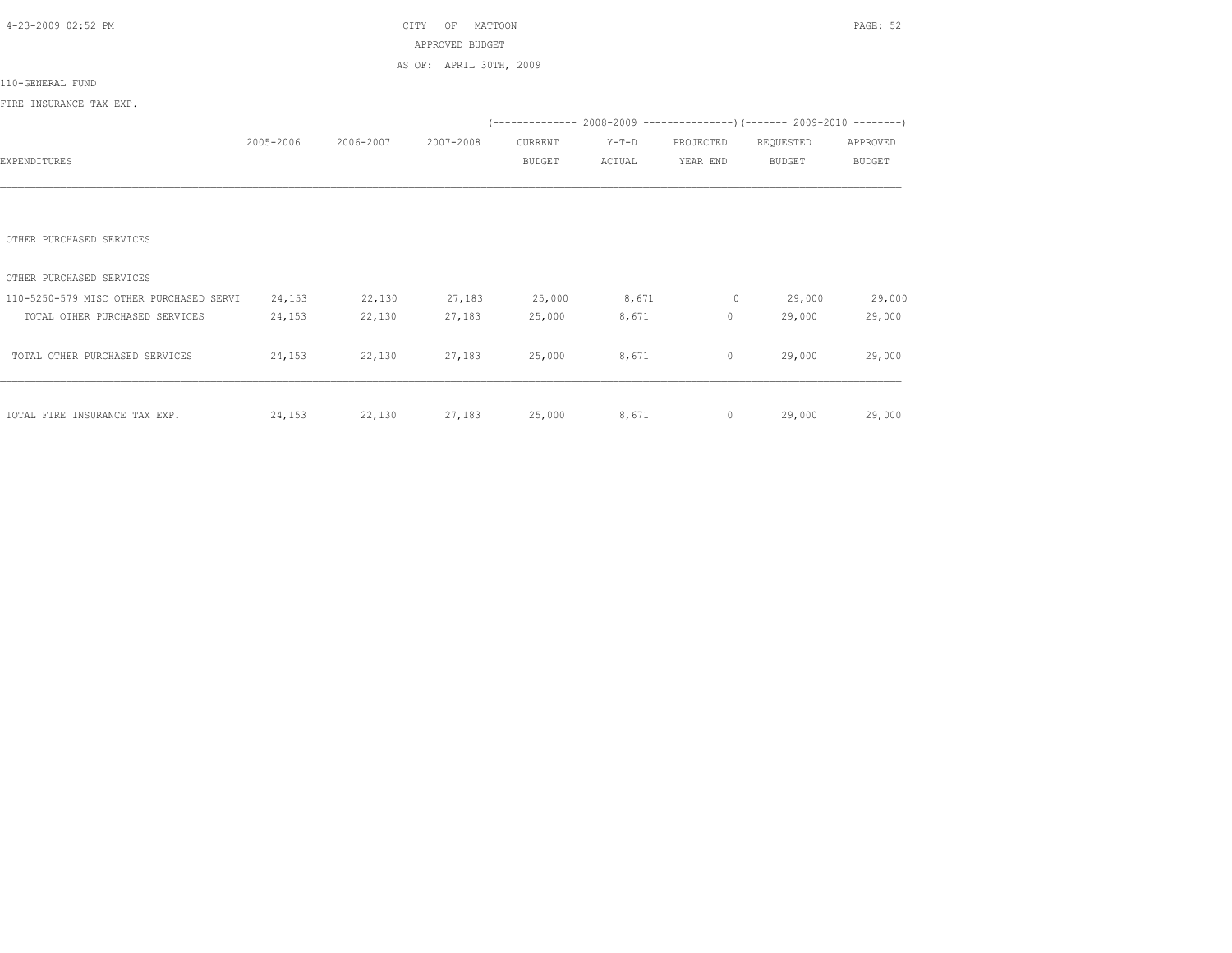| 4-23-2009 02:52 PM             |           |           | MATTOON<br>CITY<br>ΟF   |               |         |                |                                                                            | PAGE: 53      |
|--------------------------------|-----------|-----------|-------------------------|---------------|---------|----------------|----------------------------------------------------------------------------|---------------|
|                                |           |           | APPROVED BUDGET         |               |         |                |                                                                            |               |
|                                |           |           | AS OF: APRIL 30TH, 2009 |               |         |                |                                                                            |               |
| 110-GENERAL FUND               |           |           |                         |               |         |                |                                                                            |               |
| FEMA GRANT EXPENDITURES        |           |           |                         |               |         |                |                                                                            |               |
|                                |           |           |                         |               |         |                | (-------------- 2008-2009 -----------------) (------- 2009-2010 ---------) |               |
|                                | 2005-2006 | 2006-2007 | 2007-2008               | CURRENT       | $Y-T-D$ | PROJECTED      | REQUESTED                                                                  | APPROVED      |
| EXPENDITURES                   |           |           |                         | <b>BUDGET</b> | ACTUAL  | YEAR END       | <b>BUDGET</b>                                                              | <b>BUDGET</b> |
|                                |           |           |                         |               |         |                |                                                                            |               |
|                                |           |           |                         |               |         |                |                                                                            |               |
|                                |           |           |                         |               |         |                |                                                                            |               |
| SUPPLIES                       |           |           |                         |               |         |                |                                                                            |               |
|                                |           |           |                         |               |         |                |                                                                            |               |
| GENERAL SUPPLIES               |           |           |                         |               |         |                |                                                                            |               |
| 110-5251-316 TOOLS & EQUIPMENT | 83,483    | 50,540    | 59                      | $\circ$       | $\circ$ | $\overline{0}$ | $\circ$                                                                    | $\circ$       |
| TOTAL GENERAL SUPPLIES         | 83,483    | 50,540    | 59                      | $\circ$       | $\circ$ | $\circ$        | $\Omega$                                                                   | $\circ$       |
|                                |           |           |                         |               |         |                |                                                                            |               |
| TOTAL SUPPLIES                 | 83,483    | 50,540    | 59                      | $\circ$       | 0       | $\circ$        | $\mathbf{0}$                                                               | $\mathbb O$   |
|                                |           |           |                         |               |         |                |                                                                            |               |
|                                |           |           |                         |               |         |                |                                                                            |               |
| TOTAL FEMA GRANT EXPENDITURES  | 83,483    | 50,540    | 59                      | $\circ$       | 0       | $\circ$        | $\circ$                                                                    | $\mathbb O$   |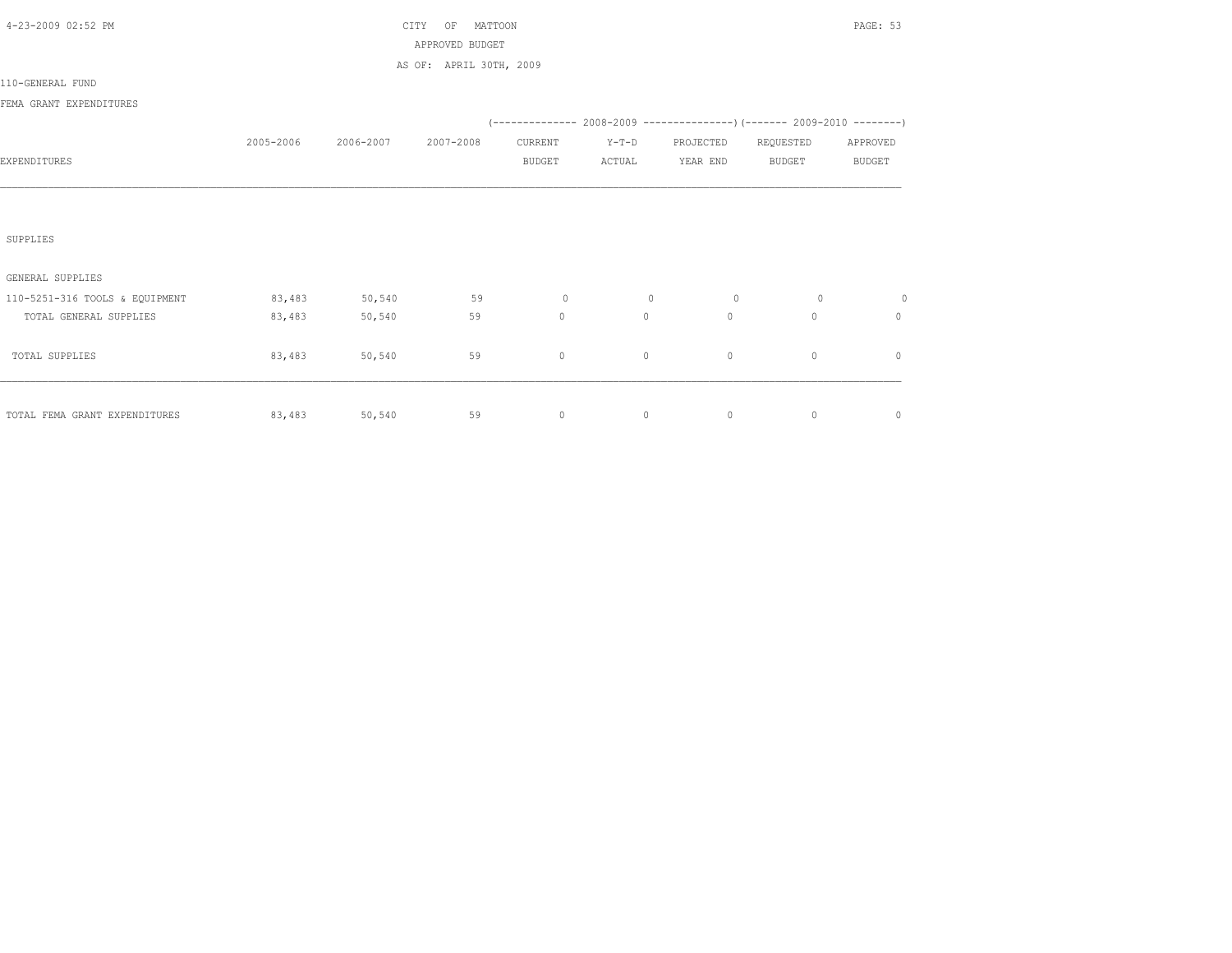SUPPLIES

| TOTAL PERSONNEL SERVICES            | 89,134  | 83,357 | 89,663 | 112,859 | 100,634 | <b>U</b> | 112,002 | 112,002 |
|-------------------------------------|---------|--------|--------|---------|---------|----------|---------|---------|
| EMPOLOYEE BENEFITS                  |         |        |        |         |         |          |         |         |
| GROUP INSURANCE                     |         |        |        |         |         |          |         |         |
| 110-5261-211 GROUP HEALTH INSURANCE | 12,803  | 13,429 | 12,580 | 13,932  | 15,882  | $\circ$  | 21,833  | 21,833  |
| 110-5261-212 GROUP LIFE INSURANCE   | $\circ$ | 331    | 432    | 432     | 432     | $\circ$  | 432     | 432     |
| TOTAL GROUP INSURANCE               | 12,803  | 13,760 | 13,012 | 14,364  | 16,314  | $\circ$  | 22,265  | 22,265  |
| SOCIAL SECURITY CONTRIB             |         |        |        |         |         |          |         |         |
| 110-5261-221 FICA CONTRIBUTIONS     | 5,493   | 5,092  | 5,447  | 6,971   | 6,223   | 0        | 7,171   | 7,171   |
| 110-5261-222 MEDICARE CONTRIBUTIONS | 1,285   | 1,191  | 1,274  | 1,630   | 1,455   | $\circ$  | 1,677   | 1,677   |
| TOTAL SOCIAL SECURITY CONTRIB       | 6,778   | 6,282  | 6,721  | 8,601   | 7,678   | 0        | 8,848   | 8,848   |
| RETIREMENT CONTRIBTUIONS            |         |        |        |         |         |          |         |         |
| 110-5261-231 IMRF CONTRIBUTIONS     | 9,967   | 9,684  | 9,383  | 11,413  | 10,033  | $\circ$  | 12,530  | 12,530  |
| TOTAL RETIREMENT CONTRIBTUIONS      | 9,967   | 9,684  | 9,383  | 11,413  | 10,033  | $\circ$  | 12,530  | 12,530  |
| UNEMPLOYMNT COMPENSATION            |         |        |        |         |         |          |         |         |
| 110-5261-240 UNEMPLOYMENT COMP.     | 693     | 611    | 516    | 396     | 396     | $\circ$  | 258     | 258     |
| TOTAL UNEMPLOYMNT COMPENSATION      | 693     | 611    | 516    | 396     | 396     | 0        | 258     | 258     |
| WORKER'S COMPENSATION               |         |        |        |         |         |          |         |         |
| 110-5261-250 WORKERS' COMPENSATION  | 2,459   | 3,030  | 3,829  | 4,010   | 4,010   | $\circ$  | 3,919   | 3,919   |
| TOTAL WORKER'S COMPENSATION         | 2,459   | 3,030  | 3,829  | 4,010   | 4,010   | 0        | 3,919   | 3,919   |
| TOTAL EMPOLOYEE BENEFITS            | 32,701  | 33,367 | 33,460 | 38,784  | 38,431  | 0        | 47,820  | 47,820  |
|                                     |         |        |        |         |         |          |         |         |

| SALARIES & WAGES                       |        |        |        |         |         |   |         |         |
|----------------------------------------|--------|--------|--------|---------|---------|---|---------|---------|
| 110-5261-111 SALARIES OF REG EMPLOYEES | 86,385 | 78,531 | 81,574 | 112,020 | 101,463 |   | 115,665 | 115,665 |
| 110-5261-113 OVERTIME                  | 193    | 215    | 294    | 839     | 84      | 0 | 0       | $^{0}$  |
| 110-5261-114 COMPENSATED ABSENCES      | 2,557  | 4,611  | 7,795  | $\circ$ | 5,087   |   | 0       |         |
| TOTAL SALARIES & WAGES                 | 89,134 | 83,357 | 89,663 | 112,859 | 106,634 |   | 115,665 | 115,665 |
|                                        |        |        |        |         |         |   |         |         |
| TOTAL PERSONNEL SERVICES               | 89,134 | 83,357 | 89,663 | 112,859 | 106,634 |   | 115,665 | 115,665 |

PERSONNEL SERVICES

|                        |           |           | AS OF: APRIL 30TH, 2009 |               |        |                                                             |           |               |
|------------------------|-----------|-----------|-------------------------|---------------|--------|-------------------------------------------------------------|-----------|---------------|
| 110-GENERAL FUND       |           |           |                         |               |        |                                                             |           |               |
| CODE ENFORCEMENT ADMIN |           |           |                         |               |        |                                                             |           |               |
|                        |           |           |                         |               |        | $(----------2008-2009------------)$ $(----2009-2010------)$ |           |               |
|                        | 2005-2006 | 2006-2007 | 2007-2008               | CURRENT       | Y-T-D  | PROJECTED                                                   | REQUESTED | APPROVED      |
| EXPENDITURES           |           |           |                         | <b>BUDGET</b> | ACTUAL | YEAR END                                                    | BUDGET    | <b>BUDGET</b> |
|                        |           |           |                         |               |        |                                                             |           |               |
|                        |           |           |                         |               |        |                                                             |           |               |

 4-23-2009 02:52 PM CITY OF MATTOON PAGE: 54 APPROVED BUDGET AS OF: APRIL 30TH, 2009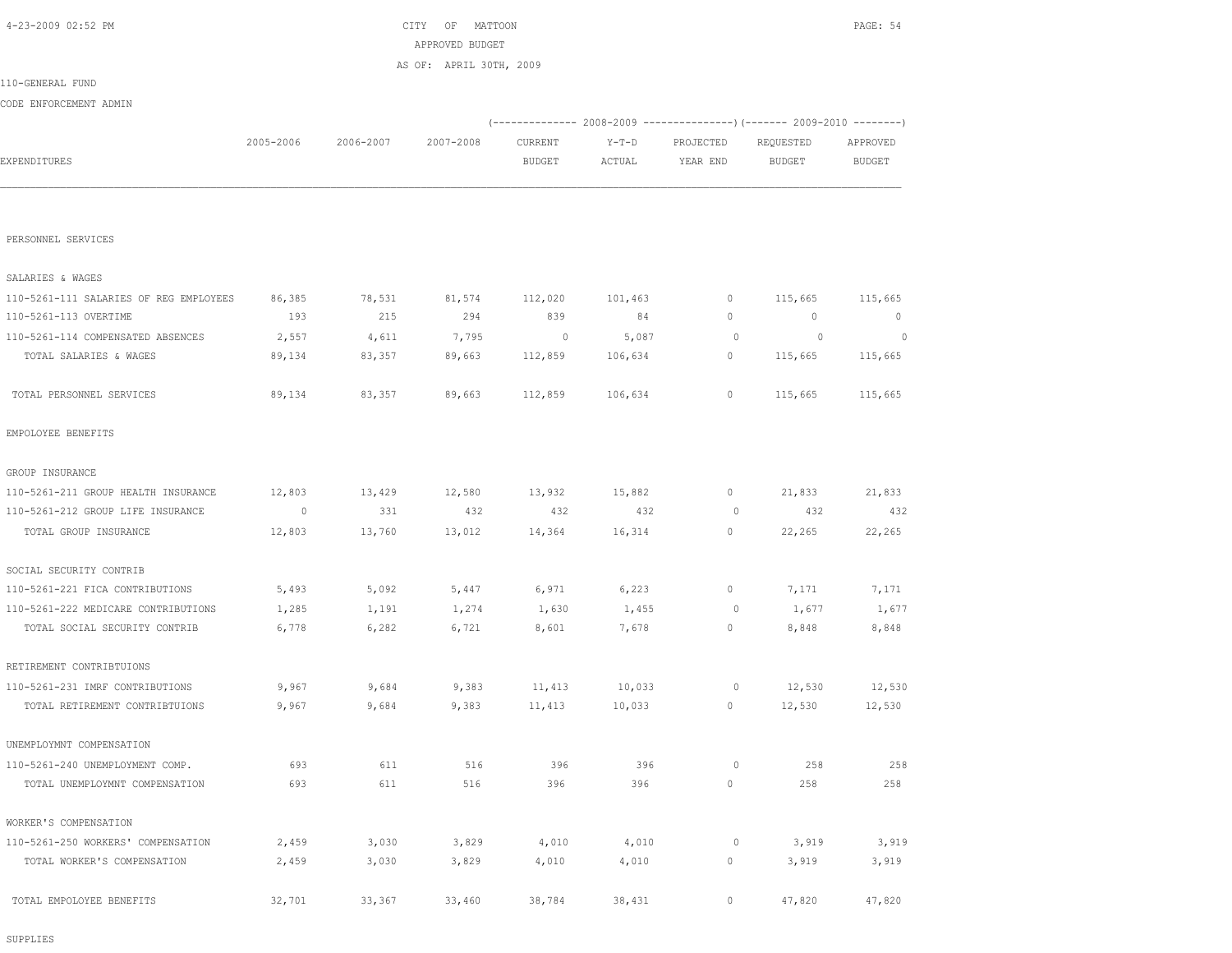4-23-2009 02:52 PM CITY OF MATTOON PAGE: 55 APPROVED BUDGET AS OF: APRIL 30TH, 2009

110-GENERAL FUND

CODE ENFORCEMENT ADMIN

|                                        |             |           |              |               |              |             | (-------------- 2008-2009 ----------------) (------- 2009-2010 --------) |                |  |
|----------------------------------------|-------------|-----------|--------------|---------------|--------------|-------------|--------------------------------------------------------------------------|----------------|--|
|                                        | 2005-2006   | 2006-2007 | 2007-2008    | CURRENT       | $Y-T-D$      | PROJECTED   | REQUESTED                                                                | APPROVED       |  |
| EXPENDITURES                           |             |           |              | <b>BUDGET</b> | ACTUAL       | YEAR END    | <b>BUDGET</b>                                                            | BUDGET         |  |
|                                        |             |           |              |               |              |             |                                                                          |                |  |
| ENERGY                                 |             |           |              |               |              |             |                                                                          |                |  |
| 110-5261-326 FUEL                      | 635         | 30        | $\circ$      | $\circ$       | $\mathbf 0$  | $\circ$     | 0                                                                        | $\circ$        |  |
| TOTAL ENERGY                           | 635         | 30        | $\mathbf{0}$ | $\mathbf{0}$  | 0            | $\circ$     | $\mathbf{0}$                                                             | $\circ$        |  |
| BOOKS & PERIODICALS                    |             |           |              |               |              |             |                                                                          |                |  |
| 110-5261-340 BOOKS & PERIODICALS       | 371         | $\circ$   | 171          | 400           | 0            | $\circ$     | 400                                                                      | 400            |  |
| TOTAL BOOKS & PERIODICALS              | 371         | $\circ$   | 171          | 400           | 0            | $\circ$     | 400                                                                      | 400            |  |
| TOTAL SUPPLIES                         | 1,718       | 1,579     | 863          | 1,300         | 380          | 0           | 1,300                                                                    | 1,300          |  |
| PURCHASED PROP MAINT SRV               |             |           |              |               |              |             |                                                                          |                |  |
| REPAIR & MAINT SERVICES                |             |           |              |               |              |             |                                                                          |                |  |
| 110-5261-434 REPAIR OF VEHICLES        | 340         | 180       | 0            | 0             | $\mathbf{0}$ | $\circ$     | $\circ$                                                                  | 0              |  |
| TOTAL REPAIR & MAINT SERVICES          | 340         | 180       | $\circ$      | $\circ$       | 0            | $\circ$     | $\mathbf{0}$                                                             | 0              |  |
| TOTAL PURCHASED PROP MAINT SRV         | 340         | 180       | $\mathbf{0}$ | $\mathbf{0}$  | $\circ$      | $\circ$     | $\mathbf{0}$                                                             | $\mathbf{0}$   |  |
| OTHER PURCHASED SERVICES               |             |           |              |               |              |             |                                                                          |                |  |
| COMMUNICATION                          |             |           |              |               |              |             |                                                                          |                |  |
| 110-5261-531 POSTAGE                   | 79          | 161       | 253          | 200           | 282          | $\circ$     | 400                                                                      | 400            |  |
| 110-5261-532 TELEPHONE                 | 3,038       | 2,574     | 2,883        | 2,750         | 2,882        | $\circ$     | 2,750                                                                    | 2,750          |  |
| 110-5261-533 CELLULAR PHONE            | 275         | 318       | 519          | 750           | 519          | $\circ$     | 600                                                                      | 600            |  |
| TOTAL COMMUNICATION                    | 3,392       | 3,053     | 3,655        | 3,700         | 3,684        | $\circ$     | 3,750                                                                    | 3,750          |  |
| PRINTING & BUILDING                    |             |           |              |               |              |             |                                                                          |                |  |
| 110-5261-550 PRINTING & BINDING        | $\circ$     | 172       | 0            | 200           | 97           | $\circ$     | 200                                                                      | 200            |  |
| TOTAL PRINTING & BUILDING              | $\circ$     | 172       | $\circ$      | 200           | 97           | 0           | 200                                                                      | 200            |  |
| EMPLOYEE BUSINESS EXP                  |             |           |              |               |              |             |                                                                          |                |  |
| 110-5261-562 TRAVEL & TRAINING         | 1,369       | 1,084     | 1,130        | 2,000         | 377          | $\mathbb O$ | 2,000                                                                    | 2,000          |  |
| 110-5261-563 TUITION REIMBURSEMENT     | $\mathbb O$ | 40        | 120          | $\circ$       | 136          | $\circ$     | $\circ$                                                                  | $\overline{0}$ |  |
| 110-5261-564 PRIVATE VEHICLE EXP REIMB | 2,131       | 1,773     | 3,738        | 2,000         | 2,606        | $\circ$     | 2,000                                                                    | 2,000          |  |
| TOTAL EMPLOYEE BUSINESS EXP            | 3,500       | 2,897     | 4,988        | 4,000         | 3,119        | 0           | 4,000                                                                    | 4,000          |  |
| OTHER PURCHASED SERVICES               |             |           |              |               |              |             |                                                                          |                |  |
| 110-5261-571 DUE & MEMBERSHIPS         | 590         | 470       | 480          | 400           | 290          | $\circ$     | 400                                                                      | 400            |  |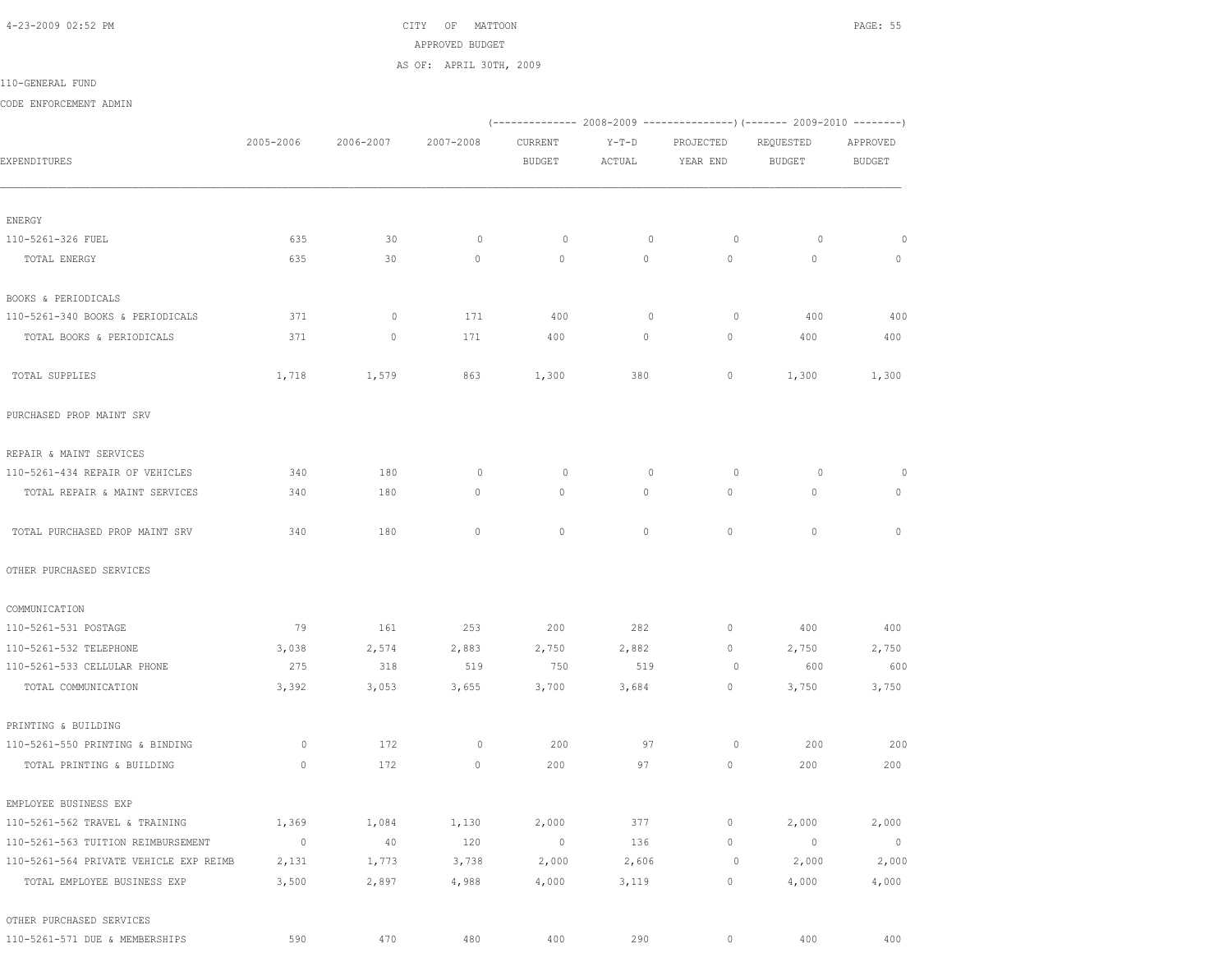| 4-23-2009 02:52 PM                  | CITY OF MATTOON<br>APPROVED BUDGET |                                                           |                         |            |           |                     |                              |                |
|-------------------------------------|------------------------------------|-----------------------------------------------------------|-------------------------|------------|-----------|---------------------|------------------------------|----------------|
|                                     |                                    |                                                           | AS OF: APRIL 30TH, 2009 |            |           |                     |                              |                |
| 110-GENERAL FUND                    |                                    |                                                           |                         |            |           |                     |                              |                |
| CODE ENFORCEMENT ADMIN              |                                    |                                                           |                         |            |           |                     |                              |                |
|                                     |                                    |                                                           |                         |            |           |                     |                              |                |
|                                     |                                    | 2005-2006 2006-2007                                       | 2007-2008               | CURRENT    | $Y-T-D$   |                     | PROJECTED REQUESTED APPROVED |                |
| EXPENDITURES                        |                                    |                                                           |                         | BUDGET     |           | ACTUAL YEAR END     | BUDGET                       | <b>BUDGET</b>  |
|                                     |                                    |                                                           |                         |            |           |                     |                              |                |
| OTHER OBJECTS                       |                                    |                                                           |                         |            |           |                     |                              |                |
| FINANCIAL TRANS OBJECTS             |                                    |                                                           |                         |            |           |                     |                              |                |
| 110-5261-828 REAL ESTATE TAXES      |                                    | $1 \qquad \qquad 1 \qquad \qquad 1 \qquad \qquad 0$       |                         |            |           | $1 \qquad \qquad 0$ | $\circ$                      | $\circ$        |
| 110-5261-829 REAL ESTATE TAXES      |                                    | $3 \times 10^{-1}$<br>$3^{\circ}$                         |                         | $\sim$ 3 0 |           | $\overline{3}$ 0    | $\Omega$                     | $\overline{0}$ |
| TOTAL FINANCIAL TRANS OBJECTS       | $\overline{4}$                     | $4 \quad$                                                 | $4\overline{ }$         | $\Omega$   | $4\qquad$ | $\Omega$            | $\circ$                      | $\mathbf{0}$   |
| COMPUTER INFO SYS OBJECT            |                                    |                                                           |                         |            |           |                     |                              |                |
| 110-5261-863 DESKTOP PC WORKSTATION | $\circ$                            | $\circ$                                                   | 871                     | $\sim$ 0   | 159       | $\sim$ 0            | $\mathbf{0}$                 | $\circ$        |
| 110-5261-865 PRINTERS               | $\Omega$                           | $\Omega$                                                  | $\overline{0}$          | $\circ$    | $\sim$ 0  | $\sim$ 0            | $\circ$                      | $\overline{0}$ |
| TOTAL COMPUTER INFO SYS OBJECT      | $\mathbf{0}$                       | $\Omega$                                                  | 871                     | $\Omega$   | 159       | $\circ$             | $\mathbf{0}$                 | $\mathbf{0}$   |
| TOTAL OTHER OBJECTS                 | 4                                  | $\overline{4}$                                            | 875                     | $\circ$    | 164       | $\circ$             | $\mathbf{0}$                 | $\overline{0}$ |
| TOTAL CODE ENFORCEMENT ADMIN        |                                    | 131,504 141,595 151,108 161,243 153,107 0 173,135 173,135 |                         |            |           |                     |                              |                |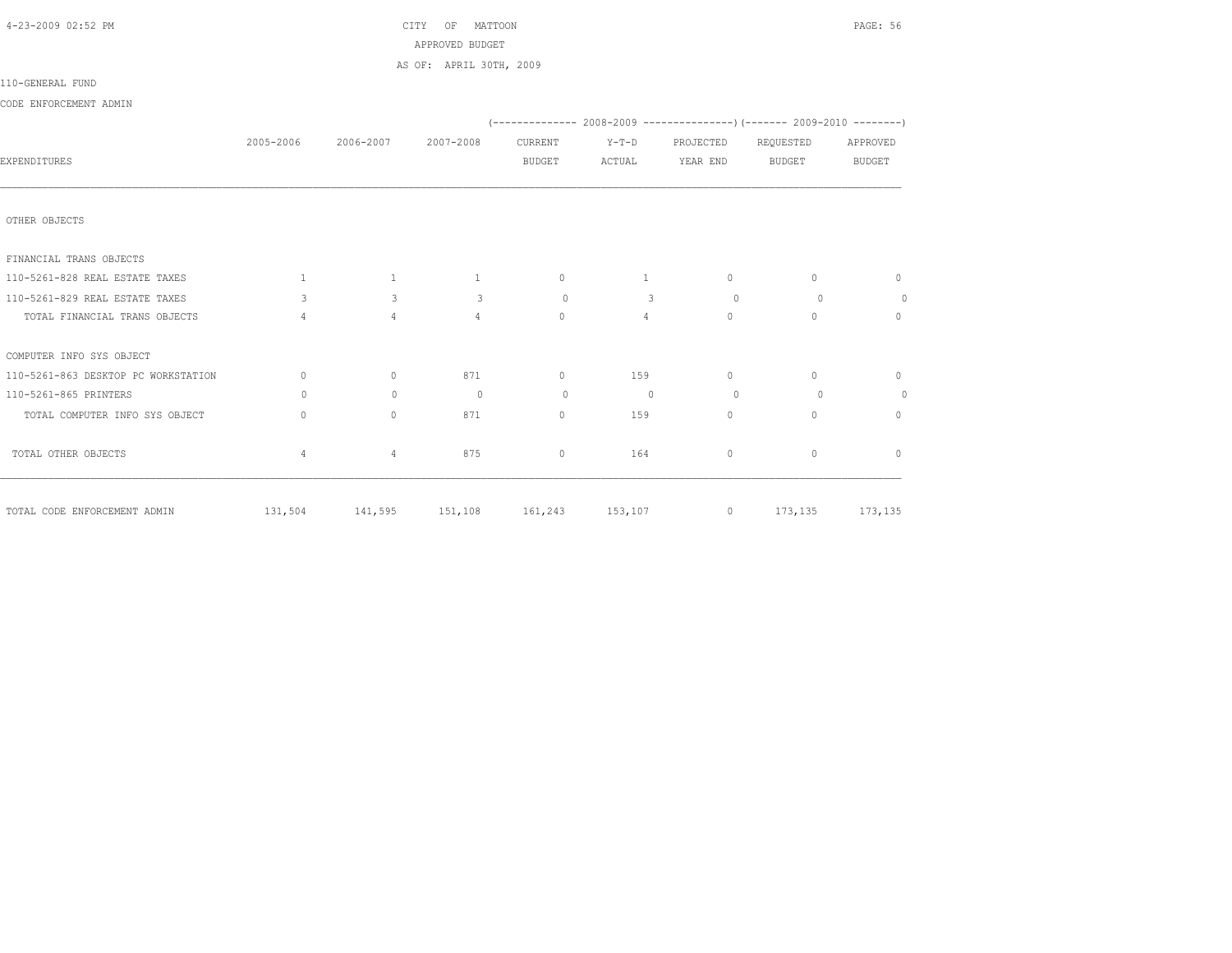| 4-23-2009 02:52 PM                     | CITY OF MATTOON |            |             |                         |               |             |             |                                                                          |               |  |
|----------------------------------------|-----------------|------------|-------------|-------------------------|---------------|-------------|-------------|--------------------------------------------------------------------------|---------------|--|
|                                        |                 |            |             | APPROVED BUDGET         |               |             |             |                                                                          |               |  |
|                                        |                 |            |             | AS OF: APRIL 30TH, 2009 |               |             |             |                                                                          |               |  |
| 110-GENERAL FUND                       |                 |            |             |                         |               |             |             |                                                                          |               |  |
| EMERGENCY PLANNING                     |                 |            |             |                         |               |             |             |                                                                          |               |  |
|                                        |                 |            |             |                         |               |             |             | (-------------- 2008-2009 ----------------) (------- 2009-2010 --------) |               |  |
|                                        | 2005-2006       |            | 2006-2007   | 2007-2008               | CURRENT       | $Y-T-D$     | PROJECTED   | REQUESTED                                                                | APPROVED      |  |
| EXPENDITURES                           |                 |            |             |                         | <b>BUDGET</b> | ACTUAL      | YEAR END    | <b>BUDGET</b>                                                            | <b>BUDGET</b> |  |
|                                        |                 |            |             |                         |               |             |             |                                                                          |               |  |
|                                        |                 |            |             |                         |               |             |             |                                                                          |               |  |
| PERSONNEL SERVICES                     |                 |            |             |                         |               |             |             |                                                                          |               |  |
| SALARIES & WAGES                       |                 |            |             |                         |               |             |             |                                                                          |               |  |
| 110-5270-111 SALARIES OF REG EMPLOYEES | $30,115$ (      |            | 1,153)      | 0                       | 0             | $\circ$     | 0           | $\mathbf 0$                                                              | $\mathbf 0$   |  |
| 110-5270-113 OVERTIME                  | $\circ$         |            | $\circ$     | $\circ$                 | 0             | $\circ$     | 0           | 0                                                                        | $\mathbb O$   |  |
| 110-5270-114 COMPENSATED ABSENCES      | 0               |            | 229(        | 229)                    | 0             | $\mathbf 0$ | 0           | 0                                                                        | 0             |  |
| TOTAL SALARIES & WAGES                 | 30,115          | $\sqrt{2}$ | 924) (      | 229)                    | 0             | 0           | 0           | $\mathbf 0$                                                              | 0             |  |
|                                        |                 |            |             |                         |               |             |             |                                                                          |               |  |
| TOTAL PERSONNEL SERVICES               | $30,115$ (      |            | $924)$ (    | 229                     | $\circ$       | $\circ$     | $\mathbb O$ | $\mathbf 0$                                                              | $\mathbb O$   |  |
| EMPOLOYEE BENEFITS                     |                 |            |             |                         |               |             |             |                                                                          |               |  |
| GROUP INSURANCE                        |                 |            |             |                         |               |             |             |                                                                          |               |  |
| 110-5270-211 GROUP HEALTH INSURANCE    | 3,217           |            | 2,744       | $\circ$                 | 0             | $\circ$     | $\circ$     | 0                                                                        | $\mathbb O$   |  |
| 110-5270-212 GROUP LIFE INSURANCE      | $\circ$         |            | $\circ$     | $\circ$                 | $\circ$       | $\circ$     | $\circ$     | 0                                                                        | $\circ$       |  |
| TOTAL GROUP INSURANCE                  | 3,217           |            | 2,744       | $\mathbf{0}$            | 0             | $\circ$     | $\circ$     | $\mathbf{0}$                                                             | $\circ$       |  |
| SOCIAL SECURITY CONTRIB                |                 |            |             |                         |               |             |             |                                                                          |               |  |
| 110-5270-221 FICA CONTRIBUTIONS        | 0               |            | $\mathbb O$ | $\mathbf 0$             | 0             | 0           | 0           | 0                                                                        | 0             |  |
| 110-5270-222 MEDICARE CONTRIBUTIONS    | 0               |            | $\circ$     | $\circ$                 | $\circ$       | $\circ$     | $\circ$     | 0                                                                        | $\circ$       |  |
| TOTAL SOCIAL SECURITY CONTRIB          | $\circ$         |            | $\circ$     | 0                       | 0             | $\circ$     | $\circ$     | $\mathbf 0$                                                              | $\circ$       |  |
| RETIREMENT CONTRIBTUIONS               |                 |            |             |                         |               |             |             |                                                                          |               |  |
| 110-5270-231 IMRF CONTRIBUTIONS        | 0               |            | 0           | 0                       | 0             | $\mathbf 0$ | 0           | 0                                                                        | 0             |  |
| TOTAL RETIREMENT CONTRIBTUIONS         | $\mathbb O$     |            | $\mathbb O$ | $\circ$                 | 0             | $\circ$     | $\circ$     | $\mathbf 0$                                                              | $\mathbb O$   |  |
| UNEMPLOYMNT COMPENSATION               |                 |            |             |                         |               |             |             |                                                                          |               |  |
| 110-5270-240 UNEMPLOYMENT COMP.        | 116             |            | $\circ$     | $\circ$                 | $\circ$       | $\circ$     | $\circ$     | $\circ$                                                                  | $\circ$       |  |
| TOTAL UNEMPLOYMNT COMPENSATION         | 116             |            | $\circ$     | $\mathbb O$             | $\mathbb O$   | $\circ$     | $\circ$     | $\mathbb O$                                                              | $\circ$       |  |
|                                        |                 |            |             |                         |               |             |             |                                                                          |               |  |
| WORKER'S COMPENSATION                  |                 |            |             |                         |               |             |             |                                                                          |               |  |
| 110-5270-250 WORKERS' COMPENSATION     | 1,269           |            | $\circ$     | $\circ$                 | $\circ$       | $\circ$     | $\circ$     | $\circ$                                                                  | $\circ$       |  |
| TOTAL WORKER'S COMPENSATION            | 1,269           |            | $\mathbb O$ | $\mathbb O$             | $\mathbb O$   | $\circ$     | $\mathbb O$ | $\mathbb O$                                                              | $\circ$       |  |
| TOTAL EMPOLOYEE BENEFITS               | 4,602           |            | 2,744       | 0                       | 0             | 0           | $\circ$     | $\circ$                                                                  | $\circ$       |  |

SUPPLIES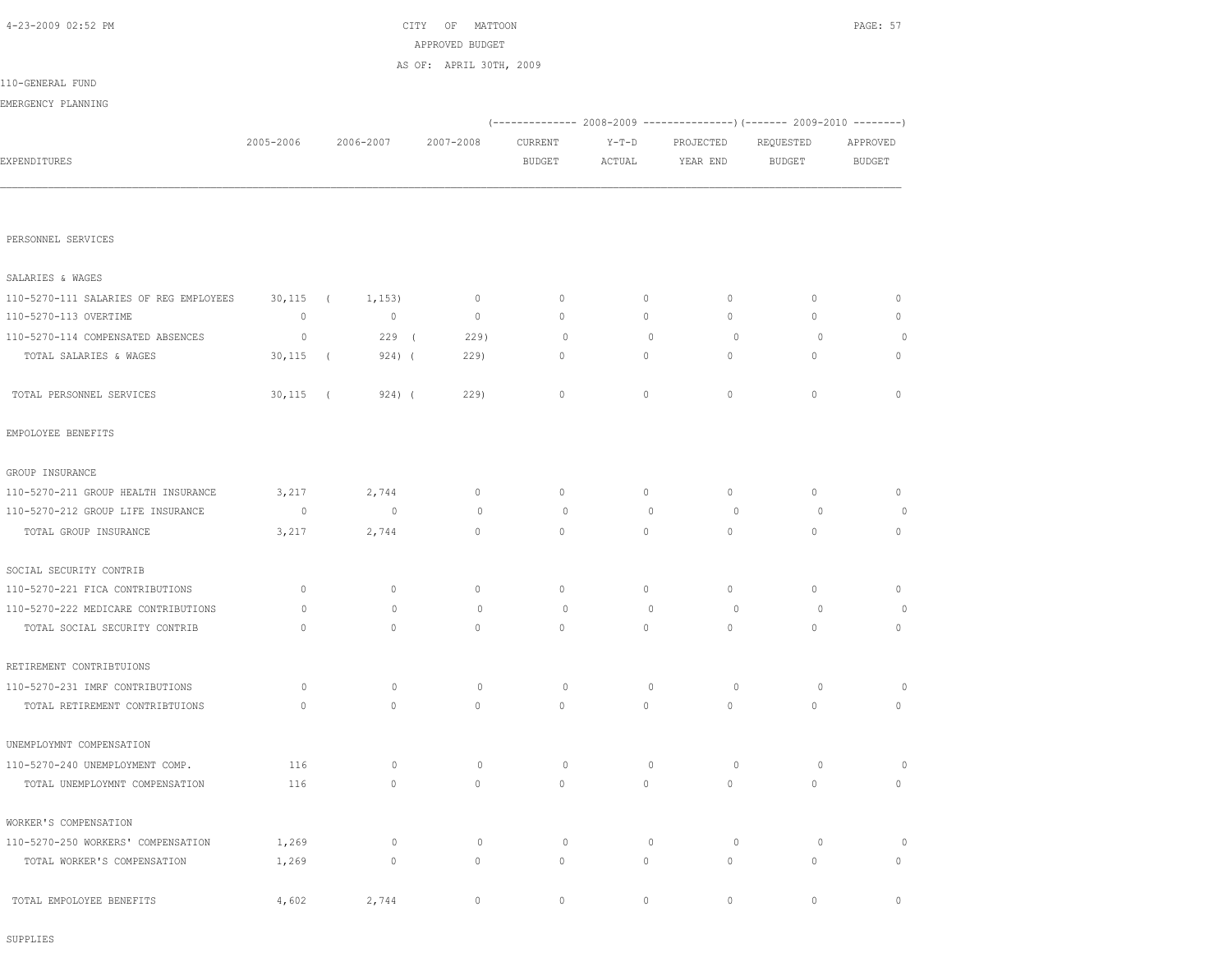4-23-2009 02:52 PM CITY OF MATTOON PAGE: 58 APPROVED BUDGET

AS OF: APRIL 30TH, 2009

110-GENERAL FUND

EMERGENCY PLANNING

|                                         |              |              |             | (-------------- 2008-2009 ----------------) (------- 2009-2010 --------) |              |             |               |               |
|-----------------------------------------|--------------|--------------|-------------|--------------------------------------------------------------------------|--------------|-------------|---------------|---------------|
|                                         | 2005-2006    | 2006-2007    | 2007-2008   | CURRENT                                                                  | $Y-T-D$      | PROJECTED   | REQUESTED     | APPROVED      |
| EXPENDITURES                            |              |              |             | <b>BUDGET</b>                                                            | ACTUAL       | YEAR END    | <b>BUDGET</b> | <b>BUDGET</b> |
| FOOD                                    |              |              |             |                                                                          |              |             |               |               |
| 110-5270-330 FOOD                       | $\circ$      | $\mathbb O$  | $\mathbb O$ | $\circ$                                                                  | $\mathbb O$  | $\circ$     | $\circ$       | $\circ$       |
| TOTAL FOOD                              | $\mathbb O$  | $\mathbb O$  | $\circ$     | $\circ$                                                                  | $\circ$      | $\circ$     | $\mathbb O$   | $\mathbb O$   |
| TOTAL SUPPLIES                          | 3,012        | 856          | $\Omega$    | $\Omega$                                                                 | $\Omega$     | $\Omega$    | $\Omega$      | $\mathbb O$   |
| PURCHASED PROP MAINT SRV                |              |              |             |                                                                          |              |             |               |               |
| CLEANING SERVICES                       |              |              |             |                                                                          |              |             |               |               |
| 110-5270-429 OTHER CLEANING SERVICES    | $\circ$      | $\mathbf{0}$ | $\circ$     | $\circ$                                                                  | $\circ$      | $\circ$     | $\circ$       | $\circ$       |
| TOTAL CLEANING SERVICES                 | $\Omega$     | $\Omega$     | $\Omega$    | $\Omega$                                                                 | $\Omega$     | $\Omega$    | $\Omega$      | $\mathbb O$   |
| REPAIR & MAINT SERVICES                 |              |              |             |                                                                          |              |             |               |               |
| 110-5270-439 OTHER REPAIR & MAINT SERVI | $\circ$      | $\mathbf{0}$ | $\circ$     | $\circ$                                                                  | $\mathbf{0}$ | $\circ$     | $\circ$       | $\circ$       |
| TOTAL REPAIR & MAINT SERVICES           | $\mathbf{0}$ | $\circ$      | $\circ$     | $\mathbf{0}$                                                             | $\circ$      | $\circ$     | $\mathbf{0}$  | $\circ$       |
| RENTALS                                 |              |              |             |                                                                          |              |             |               |               |
| 110-5270-440 RENTALS                    | $\circ$      | $\mathbb O$  | $\mathbb O$ | $\circ$                                                                  | $\circ$      | $\circ$     | $\circ$       | $\circ$       |
| TOTAL RENTALS                           | $\Omega$     | $\circ$      | $\Omega$    | $\Omega$                                                                 | $\Omega$     | $\Omega$    | $\circ$       | $\mathbf{0}$  |
| TOTAL PURCHASED PROP MAINT SRV          | $\mathbf{0}$ | $\circ$      | $\circ$     | $\mathbf{0}$                                                             | $\circ$      | $\circ$     | $\mathbf{0}$  | $\circ$       |
| OTHER PURCHASED SERVICES                |              |              |             |                                                                          |              |             |               |               |
| PROFESSIONAL SERVICES                   |              |              |             |                                                                          |              |             |               |               |
| 110-5270-519 OTHER PROFESSIONAL SERVICE | $\circ$      | $\mathbf{0}$ | $\circ$     | $\circ$                                                                  | $\mathbf{0}$ | $\circ$     | $\circ$       | 0             |
| TOTAL PROFESSIONAL SERVICES             | $\circ$      | $\circ$      | $\circ$     | $\circ$                                                                  | $\circ$      | $\circ$     | $\circ$       | $\mathbb O$   |
| OTHER PURCHASED SERVICES                |              |              |             |                                                                          |              |             |               |               |
| 110-5270-579 MISC OTHER PURCHASED SERVI | 2,577        | $\mathbb O$  | $\mathbb O$ | $\circ$                                                                  | $\mathbb O$  | $\circ$     | $\circ$       | $\circ$       |
| TOTAL OTHER PURCHASED SERVICES          | 2,577        | $\circ$      | $\circ$     | $\mathbf{0}$                                                             | $\Omega$     | $\circ$     | $\mathbf{0}$  | $\mathbb O$   |
| TOTAL OTHER PURCHASED SERVICES          | 2,577        | $\mathbb O$  | $\circ$     | $\mathbb O$                                                              | $\circ$      | $\mathbb O$ | $\mathbb O$   | $\circ$       |
| TOTAL EMERGENCY PLANNING                | 40,306       | $2,676$ (    | 229         | $\circ$                                                                  | $\circ$      | $\circ$     | $\mathbb O$   | $\mathbb O$   |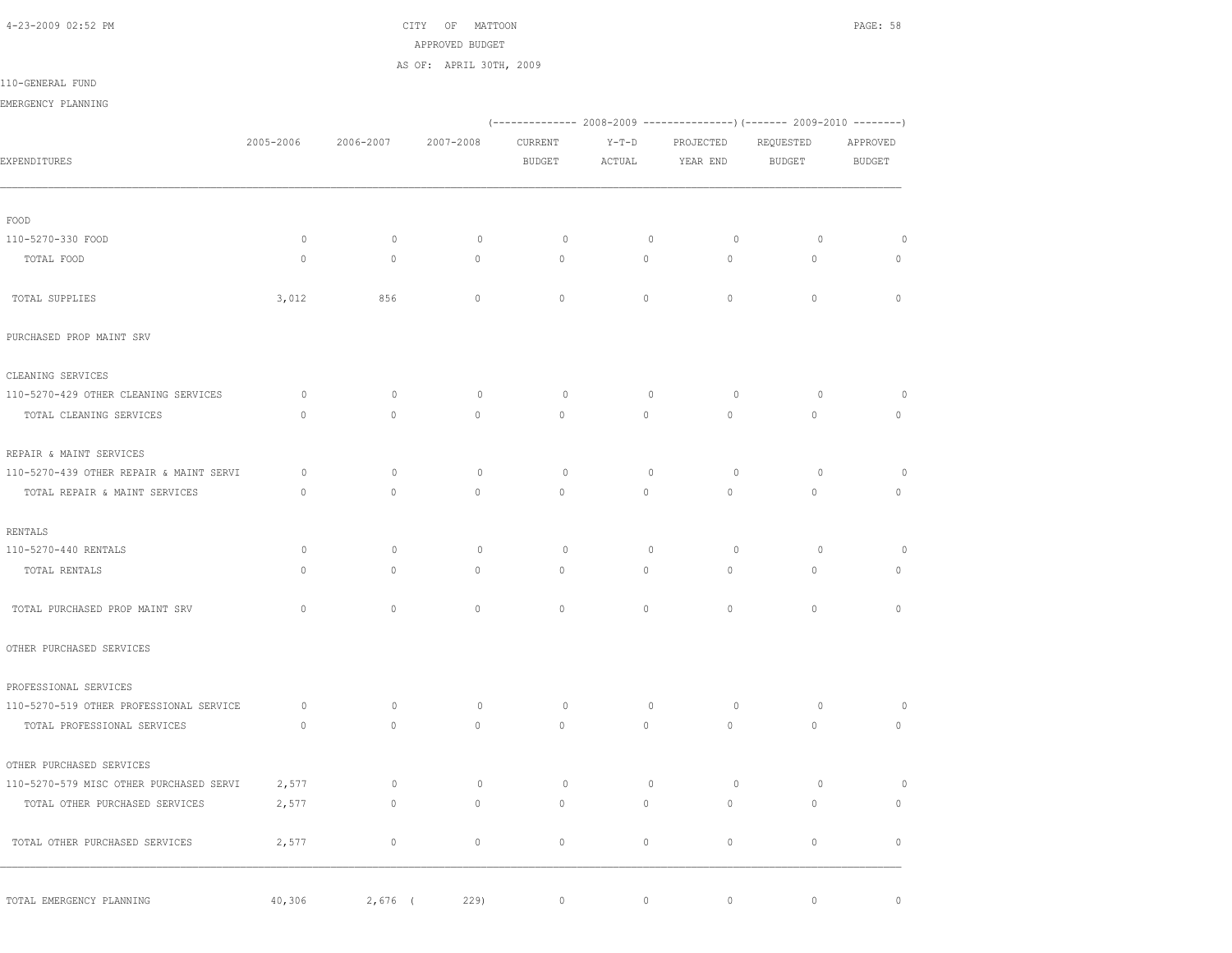| 4-23-2009 02:52 PM                   |           | CITY                                 |                         | PAGE: 59      |               |           |                                                                                                                                                                                                                                                                                              |               |
|--------------------------------------|-----------|--------------------------------------|-------------------------|---------------|---------------|-----------|----------------------------------------------------------------------------------------------------------------------------------------------------------------------------------------------------------------------------------------------------------------------------------------------|---------------|
|                                      |           |                                      | APPROVED BUDGET         |               |               |           |                                                                                                                                                                                                                                                                                              |               |
|                                      |           |                                      | AS OF: APRIL 30TH, 2009 |               |               |           |                                                                                                                                                                                                                                                                                              |               |
| 110-GENERAL FUND                     |           |                                      |                         |               |               |           |                                                                                                                                                                                                                                                                                              |               |
| ANIMAL CONTROL                       |           |                                      |                         |               |               |           |                                                                                                                                                                                                                                                                                              |               |
|                                      |           |                                      |                         |               |               |           | $(---------- 2008-2009 ---------- 2009-2010 ---- 2009-2010 ---- 2009-2010 ---- 2009-2010 ---- 2009-2010 ---- 2009-2010 ---- 2009-2010 ---- 2009-2010 ---- 2009-2010 ---- 2009-2010 ---- 2009-2010 ---- 2009-2010 ---- 2009-2010 ---- 2009-2010 ---- 2009-2010 ---- 2009-2010 ---- 2009-2010$ |               |
|                                      | 2005-2006 | 2006-2007                            | 2007-2008               | CURRENT       | $Y-T-D$       | PROJECTED | REQUESTED                                                                                                                                                                                                                                                                                    | APPROVED      |
| EXPENDITURES                         |           |                                      |                         | <b>BUDGET</b> | ACTUAL        | YEAR END  | BUDGET                                                                                                                                                                                                                                                                                       | <b>BUDGET</b> |
|                                      |           |                                      |                         |               |               |           |                                                                                                                                                                                                                                                                                              |               |
|                                      |           |                                      |                         |               |               |           |                                                                                                                                                                                                                                                                                              |               |
|                                      |           |                                      |                         |               |               |           |                                                                                                                                                                                                                                                                                              |               |
| OTHER PURCHASED SERVICES             |           |                                      |                         |               |               |           |                                                                                                                                                                                                                                                                                              |               |
|                                      |           |                                      |                         |               |               |           |                                                                                                                                                                                                                                                                                              |               |
| PROFESSIONAL SERVICES                |           |                                      |                         |               |               |           |                                                                                                                                                                                                                                                                                              |               |
| 110-5280-512 ANIMAL CONTROL SERVICES | 18,291    | 18,291 13,718 18,291 18,291 0 27,437 |                         |               |               |           |                                                                                                                                                                                                                                                                                              | 27,437        |
| TOTAL PROFESSIONAL SERVICES          | 18,291    | 18,291 13,718                        |                         |               | 18,291 18,291 |           | $\overline{0}$<br>27,437                                                                                                                                                                                                                                                                     | 27,437        |
|                                      |           |                                      |                         |               |               |           |                                                                                                                                                                                                                                                                                              |               |
| TOTAL OTHER PURCHASED SERVICES       | 18,291    | 18,291 13,718 18,291 18,291          |                         |               |               | $\circ$   | 27,437                                                                                                                                                                                                                                                                                       | 27,437        |
|                                      |           |                                      |                         |               |               |           |                                                                                                                                                                                                                                                                                              |               |
|                                      |           |                                      |                         |               |               |           |                                                                                                                                                                                                                                                                                              |               |
| TOTAL ANIMAL CONTROL                 | 18,291    | 18,291 13,718 18,291 18,291          |                         |               |               |           | 0 $27,437$                                                                                                                                                                                                                                                                                   | 27,437        |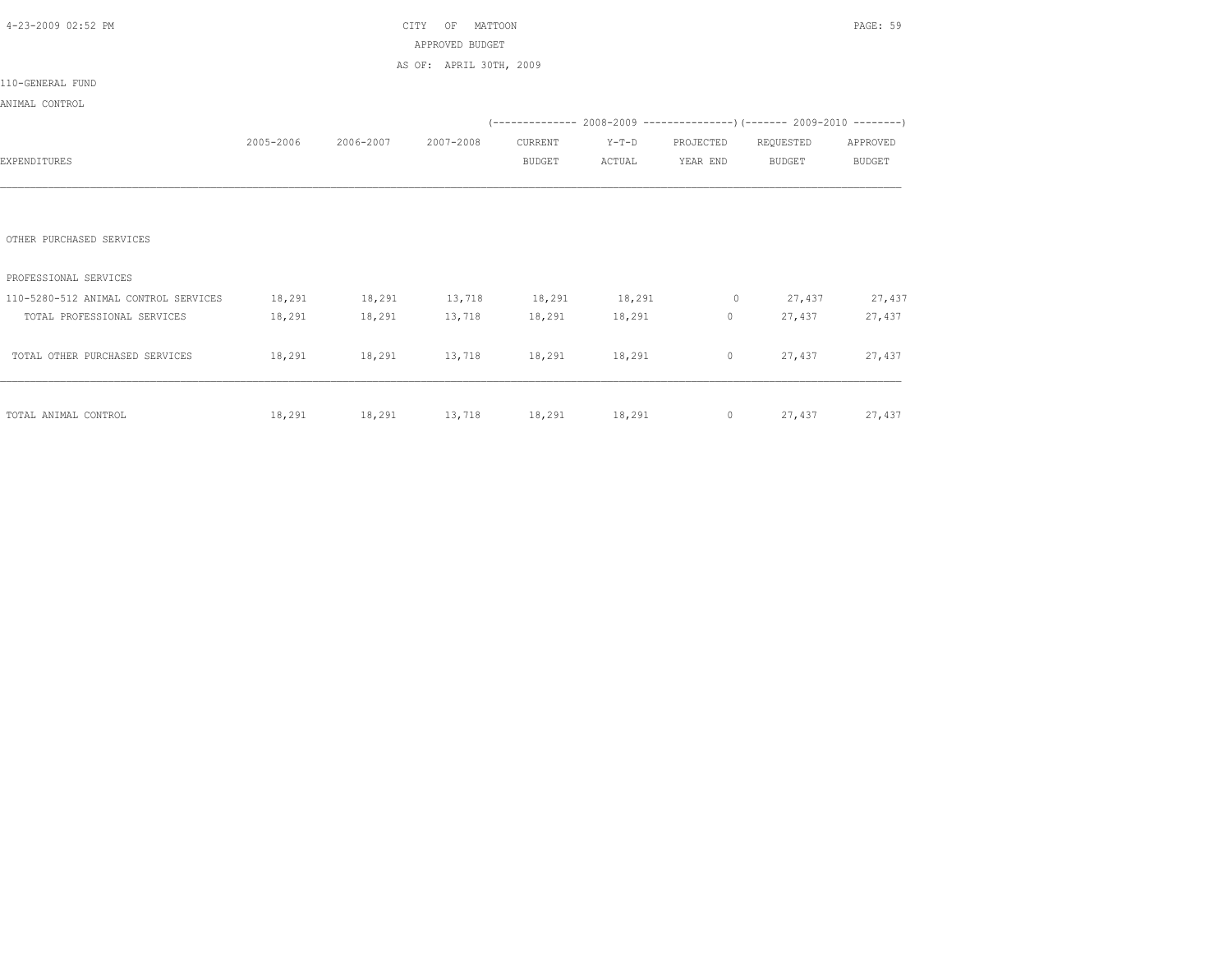| PERSONNEL SERVICES                      |         |         |         |              |                |              |         |              |
|-----------------------------------------|---------|---------|---------|--------------|----------------|--------------|---------|--------------|
| SALARIES & WAGES                        |         |         |         |              |                |              |         |              |
| 110-5310-111 SALARIES OF REG EMPLOYEES  | 37,322  | 111,395 | 111,142 | 132,797      | 107,154        | $\mathbf 0$  | 141,173 | 141,173      |
| 110-5310-112 SALARIES OF TEMP EMPLOYEES | $\circ$ | $\circ$ | $\circ$ | $\mathbf{0}$ | $\overline{0}$ | $\Omega$     | $\circ$ | $\mathbf{0}$ |
| 110-5310-113 OVERTIME                   | 979     | 942     | 941     | 995          | 194            | $\mathbf{0}$ | 197     | 197          |
| 110-5310-114 COMPENSATED ABSENCES       | 9,479   | 4,515   | 9,012   | $\circ$      | 10,214         | $\circ$      | $\circ$ | $\circ$      |
| TOTAL SALARIES & WAGES                  | 47,780  | 116,852 | 121,095 | 133,792      | 117,561        | 0            | 141,370 | 141,370      |
| TOTAL PERSONNEL SERVICES                | 47,780  | 116,852 | 121,095 | 133,792      | 117,561        | $\mathbf{0}$ | 141,370 | 141,370      |
| EMPOLOYEE BENEFITS                      |         |         |         |              |                |              |         |              |
| GROUP INSURANCE                         |         |         |         |              |                |              |         |              |
| 110-5310-211 GROUP HEALTH INSURANCE     | 4,645   | 10,906  | 11,631  | 10,136       | 12,283         | 0            | 12,353  | 12,353       |
| 110-5310-212 GROUP LIFE INSURANCE       | $\circ$ | 223     | 340     | 340          | 340            | 0            | 340     | 340          |
| TOTAL GROUP INSURANCE                   | 4,645   | 11,129  | 11,971  | 10,476       | 12,623         | $\mathbf{0}$ | 12,693  | 12,693       |
| SOCIAL SECURITY CONTRIB                 |         |         |         |              |                |              |         |              |
| 110-5310-221 FICA CONTRIBUTIONS         | 2,993   | 5,395   | 7,284   | 8,295        | 7,518          | $\circ$      | 8,765   | 8,765        |
| 110-5310-222 MEDICARE CONTRIBUTIONS     | 700     | 1,262   | 1,704   | 1,939        | 1,758          | $\circ$      | 2,050   | 2,050        |
| TOTAL SOCIAL SECURITY CONTRIB           | 3,694   | 6,657   | 8,988   | 10,234       | 9,276          | $\mathbf{0}$ | 10,815  | 10,815       |
| RETIREMENT CONTRIBTUIONS                |         |         |         |              |                |              |         |              |
| 110-5310-231 IMRF CONTRIBUTIONS         | 5,383   | 10,170  | 12,551  | 13,579       | 12,103         | 0            | 15,315  | 15,315       |
| TOTAL RETIREMENT CONTRIBTUIONS          | 5,383   | 10,170  | 12,551  | 13,579       | 12,103         | $\mathbf{0}$ | 15,315  | 15,315       |
| UNEMPLOYMNT COMPENSATION                |         |         |         |              |                |              |         |              |
| 110-5310-240 UNEMPLOYMENT COMP.         | 307     | 378     | 417     | 312          | 312            | $\circ$      | 202     | 202          |
| TOTAL UNEMPLOYMNT COMPENSATION          | 307     | 378     | 417     | 312          | 312            | $\mathbf{0}$ | 202     | 202          |
| WORKER'S COMPENSATION                   |         |         |         |              |                |              |         |              |
| 110-5310-250 WORKERS' COMPENSATION      | 1,784   | 3,162   | 3,800   | 3,327        | 3,327          | $\circ$      | 3,365   | 3,365        |
| TOTAL WORKER'S COMPENSATION             | 1,784   | 3,162   | 3,800   | 3,327        | 3,327          | 0            | 3,365   | 3,365        |
| TOTAL EMPOLOYEE BENEFITS                | 15,813  | 31,496  | 37,727  | 37,928       | 37,641         | 0            | 42,390  | 42,390       |

PERSONNEL SERVICES

|                    |           |           | AS OF: APRIL 30TH, 2009 |               |        |                                                                      |           |               |
|--------------------|-----------|-----------|-------------------------|---------------|--------|----------------------------------------------------------------------|-----------|---------------|
| 110-GENERAL FUND   |           |           |                         |               |        |                                                                      |           |               |
| PUBLIC WORKS ADMIN |           |           |                         |               |        |                                                                      |           |               |
|                    |           |           |                         |               |        | (-------------- 2008-2009 --------------------- 2009-2010 ---------- |           |               |
|                    | 2005-2006 | 2006-2007 | 2007-2008               | CURRENT       | Y-T-D  | PROJECTED                                                            | REQUESTED | APPROVED      |
| EXPENDITURES       |           |           |                         | <b>BUDGET</b> | ACTUAL | YEAR END                                                             | BUDGET    | <b>BUDGET</b> |
|                    |           |           |                         |               |        |                                                                      |           |               |
|                    |           |           |                         |               |        |                                                                      |           |               |

 4-23-2009 02:52 PM CITY OF MATTOON PAGE: 60 APPROVED BUDGET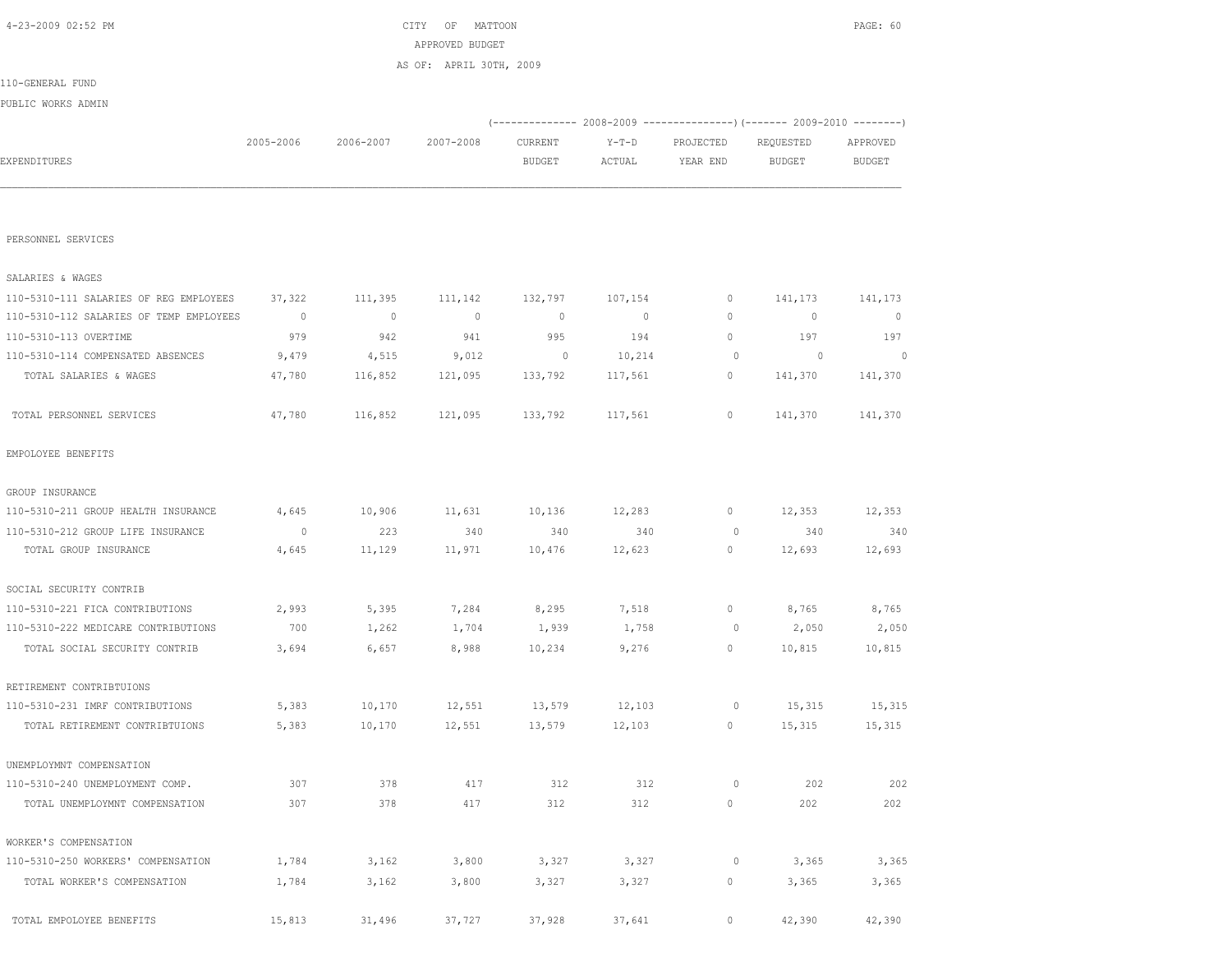4-23-2009 02:52 PM CITY OF MATTOON PAGE: 61 APPROVED BUDGET AS OF: APRIL 30TH, 2009

110-GENERAL FUND

PUBLIC WORKS ADMIN

|                                            |              |           |                          |                          |              | (------------- 2008-2009 ---------------) (------- 2009-2010 -------) |                |                          |
|--------------------------------------------|--------------|-----------|--------------------------|--------------------------|--------------|-----------------------------------------------------------------------|----------------|--------------------------|
|                                            | 2005-2006    | 2006-2007 | 2007-2008                | CURRENT                  | $Y-T-D$      | PROJECTED                                                             | REQUESTED      | APPROVED                 |
| EXPENDITURES                               |              |           |                          | <b>BUDGET</b>            | ACTUAL       | YEAR END                                                              | <b>BUDGET</b>  | <b>BUDGET</b>            |
|                                            |              |           |                          |                          |              |                                                                       |                |                          |
| ENERGY                                     |              |           |                          |                          |              |                                                                       |                |                          |
| 110-5310-326 FUEL                          | 0            | $\circ$   | 0                        | $\circ$                  | $\mathbf{0}$ | 0                                                                     | $\circ$        | $\circ$                  |
| TOTAL ENERGY                               | $\mathbf 0$  | $\circ$   | $\circ$                  | $\circ$                  | 0            | 0                                                                     | $\circ$        | $\circ$                  |
| BOOKS & PERIODICALS                        |              |           |                          |                          |              |                                                                       |                |                          |
| 110-5310-340 BOOKS & PERIODICALS           | 0            | 205       | 309                      | 500                      | $\mathbf 0$  | $\circ$                                                               | 200            | 200                      |
| TOTAL BOOKS & PERIODICALS                  | 0            | 205       | 309                      | 500                      | 0            | $\circ$                                                               | 200            | 200                      |
| TOTAL SUPPLIES                             | 562          | 3,533     | 2,277                    | 3,000                    | 611          | 0                                                                     | 1,700          | 1,700                    |
| PURCHASED PROP MAINT SRV                   |              |           |                          |                          |              |                                                                       |                |                          |
| REPAIR & MAINT SERVICES                    |              |           |                          |                          |              |                                                                       |                |                          |
| 110-5310-431 REPAIR OF OFFICE EQUIPMENT    | 0            | 240       | 0                        | 300                      | 0            | 0                                                                     | 400            | 400                      |
| TOTAL REPAIR & MAINT SERVICES              | 0            | 240       | 0                        | 300                      | 0            | $\circ$                                                               | 400            | 400                      |
| TOTAL PURCHASED PROP MAINT SRV             | $\mathbf{0}$ | 240       | $\circ$                  | 300                      | $\circ$      | $\mathbf{0}$                                                          | 400            | 400                      |
| OTHER PURCHASED SERVICES                   |              |           |                          |                          |              |                                                                       |                |                          |
| PROFESSIONAL SERVICES                      |              |           |                          |                          |              |                                                                       |                |                          |
| 110-5310-519 OTHER PROFESSIONAL SERVICE    | 3,950        | 2,721     | 3,338                    | 3,500                    | 678          | 0                                                                     | 2,500          | 2,500                    |
| TOTAL PROFESSIONAL SERVICES                | 3,950        | 2,721     | 3,338                    | 3,500                    | 678          | $\circ$                                                               | 2,500          | 2,500                    |
| COMMUNICATION                              |              |           |                          |                          |              |                                                                       |                |                          |
| 110-5310-532 TELEPHONE                     | $\mathbf 0$  | $\circ$   | $\overline{\phantom{0}}$ | $\overline{\phantom{0}}$ | $\circ$      | $\circ$                                                               | $\overline{0}$ | $\overline{\phantom{0}}$ |
| 110-5310-533 CELLULAR PHONE                | 0            | 2,313     | 2,476                    | 1,100                    | 127          | $\circ$                                                               | 1,100          | 1,100                    |
| TOTAL COMMUNICATION                        | $\circ$      | 2,313     | 2,476                    | 1,100                    | 127          | $\circ$                                                               | 1,100          | 1,100                    |
| EMPLOYEE BUSINESS EXP                      |              |           |                          |                          |              |                                                                       |                |                          |
| 110-5310-561 BUSINESS MEETING EXPENSE (    | 155)         | 645       | 200                      | 800                      | 327          | $\circ$                                                               | 500            | 500                      |
| 110-5310-562 TRAVEL & TRAINING<br>$\left($ | 301)         | 437       | 598                      | 1,000                    | 637          | $\circ$                                                               | 1,000          | 1,000                    |
| 110-5310-564 PRIVATE VEHICLE EXP REIMB     | $\circ$      | 208       | 701                      | 1,000                    | 270          | $\circ$                                                               | 500            | 500                      |
| TOTAL EMPLOYEE BUSINESS EXP<br>$\left($    | 456)         | 1,290     | 1,499                    | 2,800                    | 1,233        | $\circ$                                                               | 2,000          | 2,000                    |
| OTHER PURCHASED SERVICES                   |              |           |                          |                          |              |                                                                       |                |                          |
| 110-5310-571 DUE & MEMBERSHIPS             | 122          | 275       | 437                      | 500                      | 143          | $\circ$                                                               | 500            | 500                      |

TOTAL OTHER PURCHASED SERVICES 122 275 437 500 143 0 500 500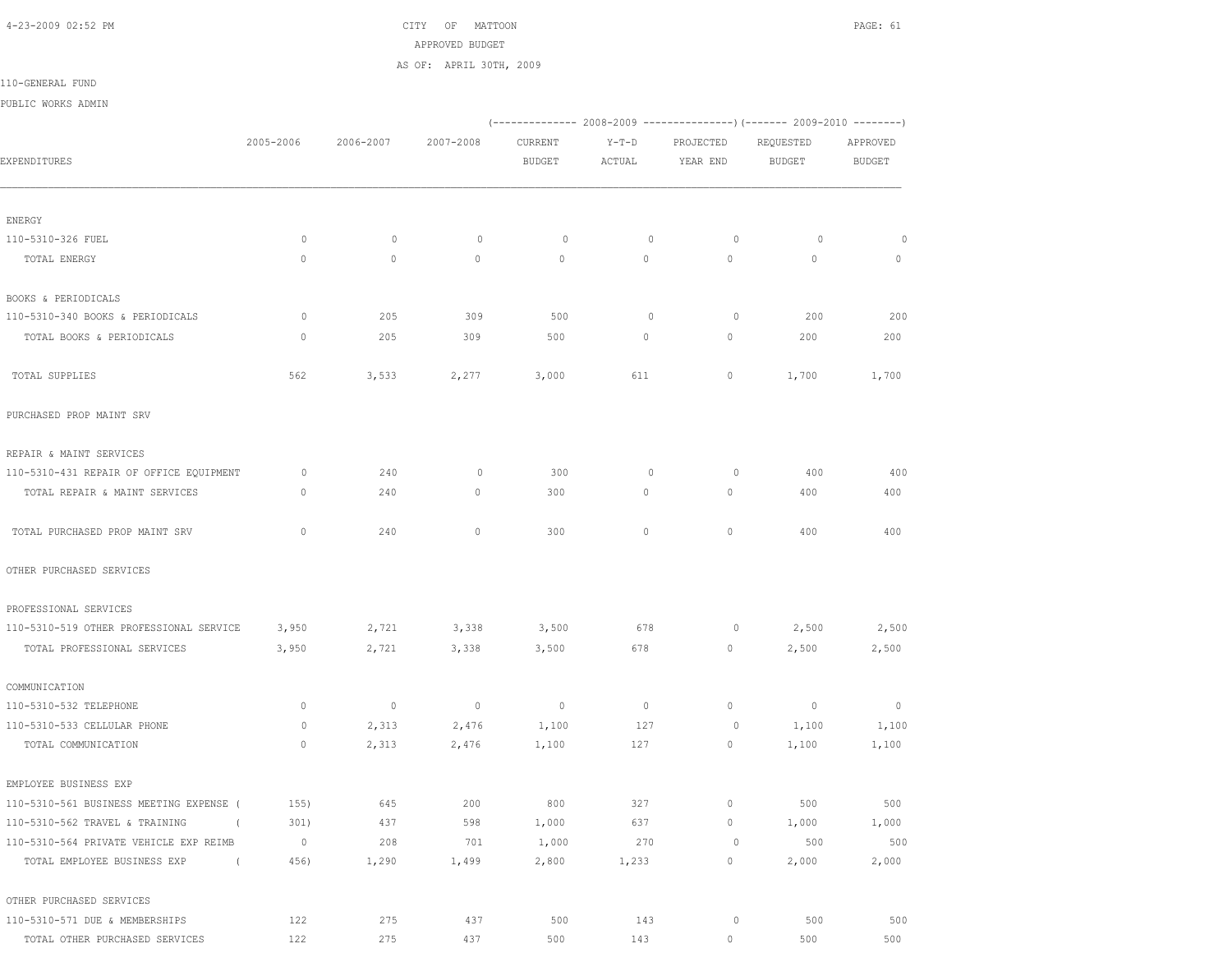4-23-2009 02:52 PM CITY OF MATTOON PAGE: 62 APPROVED BUDGET AS OF: APRIL 30TH, 2009

110-GENERAL FUND

## PUBLIC WORKS ADMIN

|                                         |           |           |           |               |              | (-------------- 2008-2009 -----------------) (------- 2009-2010 --------) |               |               |
|-----------------------------------------|-----------|-----------|-----------|---------------|--------------|---------------------------------------------------------------------------|---------------|---------------|
|                                         | 2005-2006 | 2006-2007 | 2007-2008 | CURRENT       | $Y-T-D$      | PROJECTED                                                                 | REQUESTED     | APPROVED      |
| EXPENDITURES                            |           |           |           | <b>BUDGET</b> | ACTUAL       | YEAR END                                                                  | <b>BUDGET</b> | <b>BUDGET</b> |
|                                         |           |           |           |               |              |                                                                           |               |               |
| FINANCIAL TRANS OBJECTS                 |           |           |           |               |              |                                                                           |               |               |
| 110-5310-814 PRINT/COPY MACH LEASE & MA | 1,106     | 2,571     | 2,270     | 2,500         | 2,081        | 0                                                                         | 2,500         | 2,500         |
| TOTAL FINANCIAL TRANS OBJECTS           | 1,106     | 2,571     | 2,270     | 2,500         | 2,081        | 0                                                                         | 2,500         | 2,500         |
| COMPUTER INFO SYS OBJECT                |           |           |           |               |              |                                                                           |               |               |
| 110-5310-863 DESKTOP PC WORK STATIONS   | $\circ$   | $\circ$   | 455       | $\circ$       | $\mathbf{0}$ | $\circ$                                                                   | 1,000         | 1,000         |
| TOTAL COMPUTER INFO SYS OBJECT          | $\circ$   | $\circ$   | 455       | $\mathbf 0$   | 0            | 0                                                                         | 1,000         | 1,000         |
| TOTAL OTHER OBJECTS                     | 1,106     | 2,571     | 2,725     | 2,500         | 2,081        | 0                                                                         | 3,500         | 3,500         |
| TOTAL PUBLIC WORKS ADMIN                | 68,877    | 161,291   | 171,575   | 185,420       | 160,076      | $\circ$                                                                   | 195,460       | 195,460       |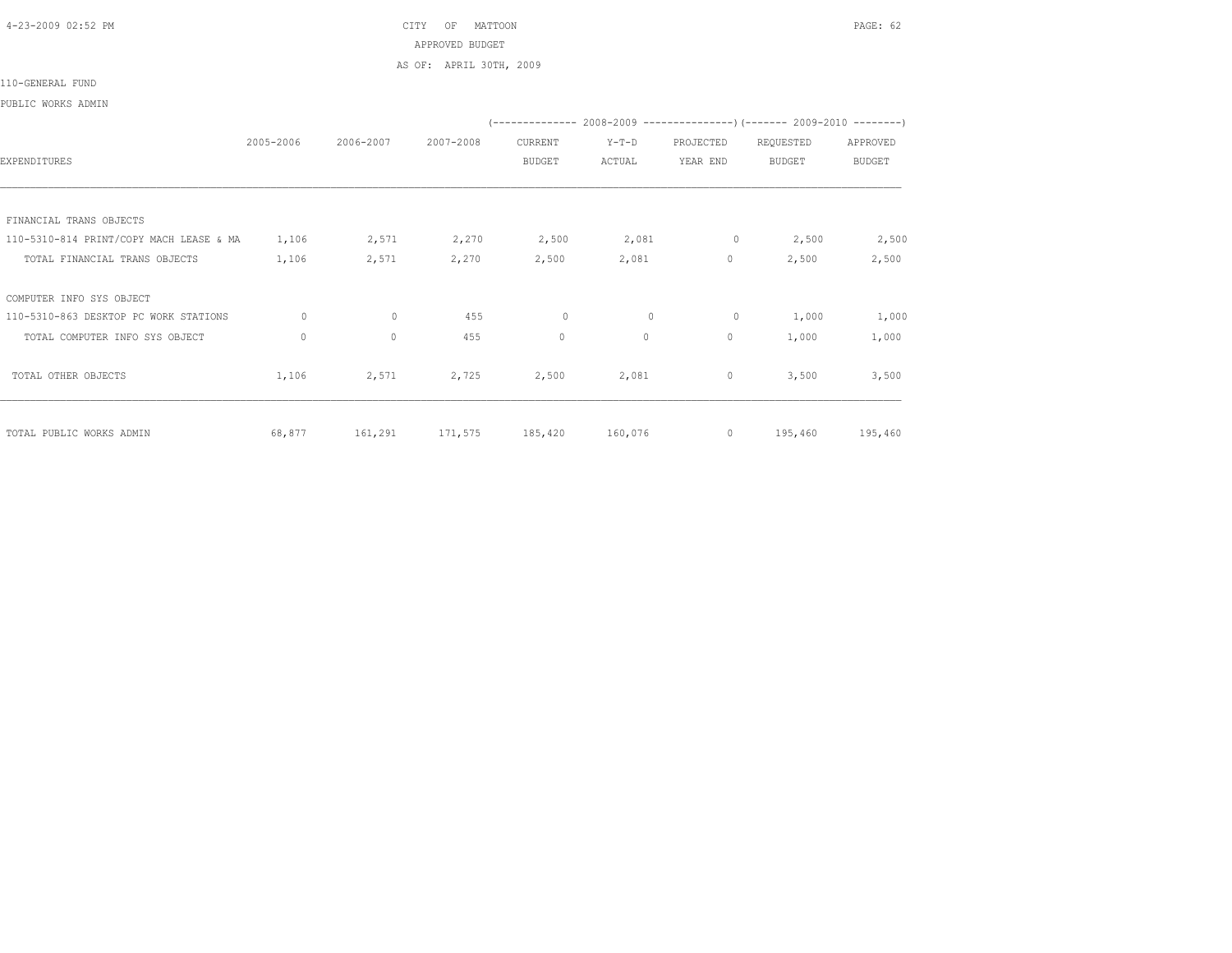| PERSONNEL SERVICES                      |                |         |         |         |         |              |                |         |
|-----------------------------------------|----------------|---------|---------|---------|---------|--------------|----------------|---------|
| SALARIES & WAGES                        |                |         |         |         |         |              |                |         |
| 110-5320-111 SALARIES OF REG EMPLOYEES  | 479,330        | 589,921 | 539,055 | 680,326 | 449,322 | $\circ$      | 637,146        | 637,146 |
| 110-5320-112 SALARIES OF TEMP EMPLOYEES | 7,668          | 12,123  | 7,291   | 16,510  | 14,066  | $\mathbf{0}$ | 16,510         | 16,510  |
| 110-5320-113 OVERTIME                   | 15,310         | 21,759  | 23,454  | 23,514  | 14,879  | $\mathbf{0}$ | 20,000         | 20,000  |
| 110-5320-114 COMPENSATED ABSENCES       | 53,423         | 150,654 | 55,328  | $\circ$ | 67,134  | $\circ$      | $\overline{0}$ | $\circ$ |
| TOTAL SALARIES & WAGES                  | 555,730        | 774,458 | 625,128 | 720,350 | 545,401 | 0            | 673,656        | 673,656 |
| TOTAL PERSONNEL SERVICES                | 555,730        | 774,458 | 625,128 | 720,350 | 545,401 | $\circ$      | 673,656        | 673,656 |
| EMPOLOYEE BENEFITS                      |                |         |         |         |         |              |                |         |
| GROUP INSURANCE                         |                |         |         |         |         |              |                |         |
| 110-5320-211 GROUP HEALTH INSURANCE     | 70,799         | 91,212  | 82,438  | 86,811  | 66,914  | $\mathbf{0}$ | 89,935         | 89,935  |
| 110-5320-212 GROUP LIFE INSURANCE       | $\overline{0}$ | 1,347   | 1,878   | 2,051   | 2,051   | 0            | 1,871          | 1,871   |
| TOTAL GROUP INSURANCE                   | 70,799         | 92,559  | 84,316  | 88,862  | 68,965  | 0            | 91,806         | 91,806  |
| SOCIAL SECURITY CONTRIB                 |                |         |         |         |         |              |                |         |
| 110-5320-221 FICA CONTRIBUTIONS         | 32,952         | 45,651  | 45,146  | 44,662  | 35,357  | $\mathbf{0}$ | 41,809         | 41,809  |
| 110-5320-222 MEDICARE CONTRIBUTIONS     | 7,706          | 10,677  | 10,558  | 10,445  | 8,269   | $\circ$      | 9,778          | 9,778   |
| TOTAL SOCIAL SECURITY CONTRIB           | 40,658         | 56,328  | 55,704  | 55,107  | 43,626  | $\mathbf{0}$ | 51,587         | 51,587  |
| RETIREMENT CONTRIBTUIONS                |                |         |         |         |         |              |                |         |
| 110-5320-231 IMRF CONTRIBUTIONS         | 59,103         | 85,548  | 77,418  | 71,440  | 55,262  | 0            | 71,191         | 71,191  |
| TOTAL RETIREMENT CONTRIBTUIONS          | 59,103         | 85,548  | 77,418  | 71,440  | 55,262  | $\circ$      | 71,191         | 71,191  |
| UNEMPLOYMNT COMPENSATION                |                |         |         |         |         |              |                |         |
| 110-5320-240 UNEMPLOYMENT COMP.         | 2,937          | 2,485   | 2,565   | 2,061   | 2,061   | $\circ$      | 1,244          | 1,244   |
| TOTAL UNEMPLOYMNT COMPENSATION          | 2,937          | 2,485   | 2,565   | 2,061   | 2,061   | 0            | 1,244          | 1,244   |
| WORKER'S COMPENSATION                   |                |         |         |         |         |              |                |         |
| 110-5320-250 WORKERS' COMPENSATION      | 46,549         | 64,032  | 70,884  | 83,148  | 83,148  | $\circ$      | 84,438         | 84,438  |
| TOTAL WORKER'S COMPENSATION             | 46,549         | 64,032  | 70,884  | 83,148  | 83,148  | 0            | 84,438         | 84,438  |
| TOTAL EMPOLOYEE BENEFITS                | 220,047        | 300,951 | 290,886 | 300,618 | 253,062 | $\circ$      | 300,266        | 300,266 |

|                  |           |           | AS OF: APRIL 30TH, 2009 |               |        |           |           |               |
|------------------|-----------|-----------|-------------------------|---------------|--------|-----------|-----------|---------------|
| 110-GENERAL FUND |           |           |                         |               |        |           |           |               |
| <b>STREETS</b>   |           |           |                         |               |        |           |           |               |
|                  |           |           |                         |               |        |           |           |               |
|                  | 2005-2006 | 2006-2007 | 2007-2008               | CURRENT       | Y-T-D  | PROJECTED | REQUESTED | APPROVED      |
| EXPENDITURES     |           |           |                         | <b>BUDGET</b> | ACTUAL | YEAR END  | BUDGET    | <b>BUDGET</b> |
|                  |           |           |                         |               |        |           |           |               |
|                  |           |           |                         |               |        |           |           |               |

APPROVED BUDGET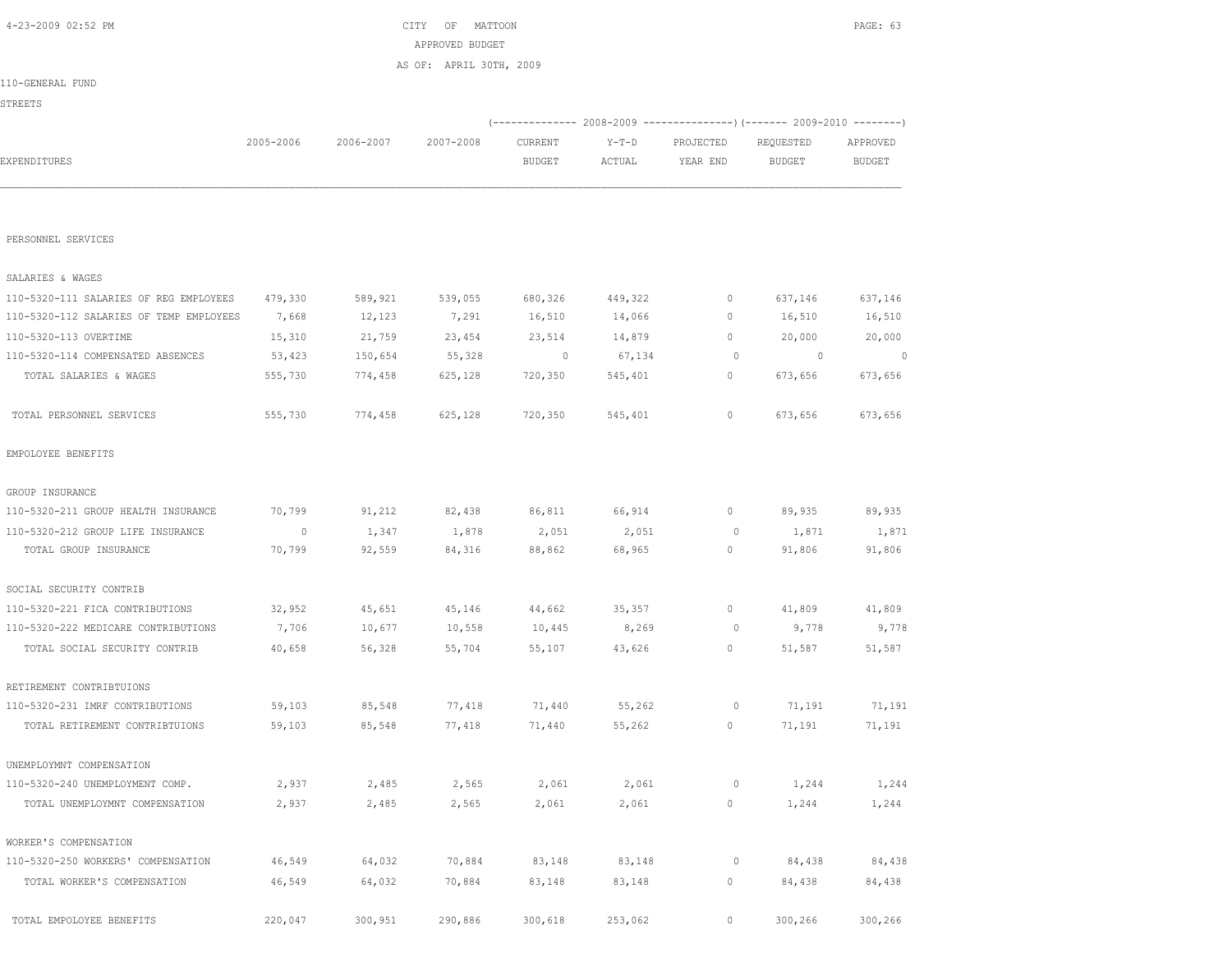## 4-23-2009 02:52 PM CITY OF MATTOON PAGE: 64 APPROVED BUDGET AS OF: APRIL 30TH, 2009

110-GENERAL FUND

STREETS

|                                         |                |              |              |               |              |              | (-------------- 2008-2009 ----------------) (------- 2009-2010 --------) |               |
|-----------------------------------------|----------------|--------------|--------------|---------------|--------------|--------------|--------------------------------------------------------------------------|---------------|
|                                         | 2005-2006      | 2006-2007    | 2007-2008    | CURRENT       | $Y-T-D$      | PROJECTED    | REQUESTED                                                                | APPROVED      |
| EXPENDITURES                            |                |              |              | <b>BUDGET</b> | ACTUAL       | YEAR END     | <b>BUDGET</b>                                                            | <b>BUDGET</b> |
| 110-5320-319 MISCELLANEOUS SUPPLIES     | 12,844         | 16,185       | 23,267       | 15,000        | 2,701        | $\circ$      | 3,500                                                                    | 3,500         |
| TOTAL GENERAL SUPPLIES                  | 37,723         | 55,546       | 53,634       | 39,000        | 28,928       | 0            | 24,900                                                                   | 24,900        |
| ENERGY                                  |                |              |              |               |              |              |                                                                          |               |
| 110-5320-321 NATURAL GAS & ELECTRIC     | 19,209         | 6,326        | 21,216       | 15,000        | 22,122       | $\circ$      | 20,000                                                                   | 20,000        |
| 110-5320-326 FUEL                       | 38,937         | 36,137       | 40,846       | 40,000        | 41,998       | $\circ$      | 45,000                                                                   | 45,000        |
| TOTAL ENERGY                            | 58,146         | 42,463       | 62,062       | 55,000        | 64,120       | 0            | 65,000                                                                   | 65,000        |
| BOOKS & PERIODICALS                     |                |              |              |               |              |              |                                                                          |               |
| 110-5320-340 BOOKS & PERIODICALS        | $\circ$        | $\mathbf{0}$ | $\circ$      | $\circ$       | $\mathbf{0}$ | $\circ$      | $\circ$                                                                  | 0             |
| TOTAL BOOKS & PERIODICALS               | $\circ$        | $\circ$      | $\mathbf{0}$ | $\circ$       | $\circ$      | $\mathbf{0}$ | $\circ$                                                                  | $\mathbf 0$   |
| STREET MAINT SUPPLIES                   |                |              |              |               |              |              |                                                                          |               |
| 110-5320-351 CONCRETE                   | 206            | $\circ$      | $\mathbf{0}$ | $\mathbf{0}$  | $\circ$      | $\circ$      | $\mathbf{0}$                                                             | $\mathbf{0}$  |
| 110-5320-357 CATCH BASIN                | $\overline{0}$ | 1,744        | $\mathbf{0}$ | $\mathbf{0}$  | $\circ$      | $\circ$      | $\mathbf{0}$                                                             | $\mathbb O$   |
| 110-5320-358 PIPE                       | 520            | $\circ$      | $\mathbf 0$  | $\mathbf 0$   | $\Omega$     | $\Omega$     | $\mathbf 0$                                                              | $\circ$       |
| 110-5320-359 OTHER STREET MAINT SUPPLIE | 38,866         | 76,091       | 48,296       | 40,000        | 35,173       | $\circ$      | 45,000                                                                   | 45,000        |
| TOTAL STREET MAINT SUPPLIES             | 39,592         | 77,835       | 48,296       | 40,000        | 35,173       | 0            | 45,000                                                                   | 45,000        |
| SWR SYSTM MAINT SUPPLIES                |                |              |              |               |              |              |                                                                          |               |
| 110-5320-363 BACKFILL AND SURFACE MATER | $\circ$        | $\mathbf{0}$ | 9,169        | 8,000         | 3,830        | $\circ$      | 4,000                                                                    | 4,000         |
| TOTAL SWR SYSTM MAINT SUPPLIES          | $\circ$        | 0            | 9,169        | 8,000         | 3,830        | 0            | 4,000                                                                    | 4,000         |
| TOTAL SUPPLIES                          | 135,461        | 175,844      | 173,160      | 142,000       | 132,051      | 0            | 138,900                                                                  | 138,900       |
| PURCHASED PROP MAINT SRV                |                |              |              |               |              |              |                                                                          |               |
| UTILITY SERVICES                        |                |              |              |               |              |              |                                                                          |               |
| 110-5320-410 UTILITY SERVICES           | 956            | 981          | 1,022        | 1,000         | 652          | 0            | 1,000                                                                    | 1,000         |
| TOTAL UTILITY SERVICES                  | 956            | 981          | 1,022        | 1,000         | 652          | $\mathbf{0}$ | 1,000                                                                    | 1,000         |
| REPAIR & MAINT SERVICES                 |                |              |              |               |              |              |                                                                          |               |
| 110-5320-432 REPAIR OF BUILDINGS        | 4,254          | 22,629       | 4,386        | 5,000         | 7,025        | $\circ$      | 5,000                                                                    | 5,000         |
| 110-5320-433 REPAIR OF MACHINERY        | 9,059          | 19,584       | 22,762       | 20,000        | 19,083       | $\circ$      | 20,000                                                                   | 20,000        |
| 110-5320-434 REPAIR OF VEHICLES         | 13,494         | 8,548        | 8,621        | 8,000         | 4,623        | $\mathbb O$  | 7,000                                                                    | 7,000         |
| 110-5320-436 PEST CONTROL SERVICES      | 18             | $\circ$      | $\mathbb O$  | $\circ$       | $\mathbf 0$  | $\circ$      | $\circ$                                                                  | $\circ$       |
| TOTAL REPAIR & MAINT SERVICES           | 26,826         | 50,760       | 35,769       | 33,000        | 30,731       | $\bigcap$    | 32,000                                                                   | 32,000        |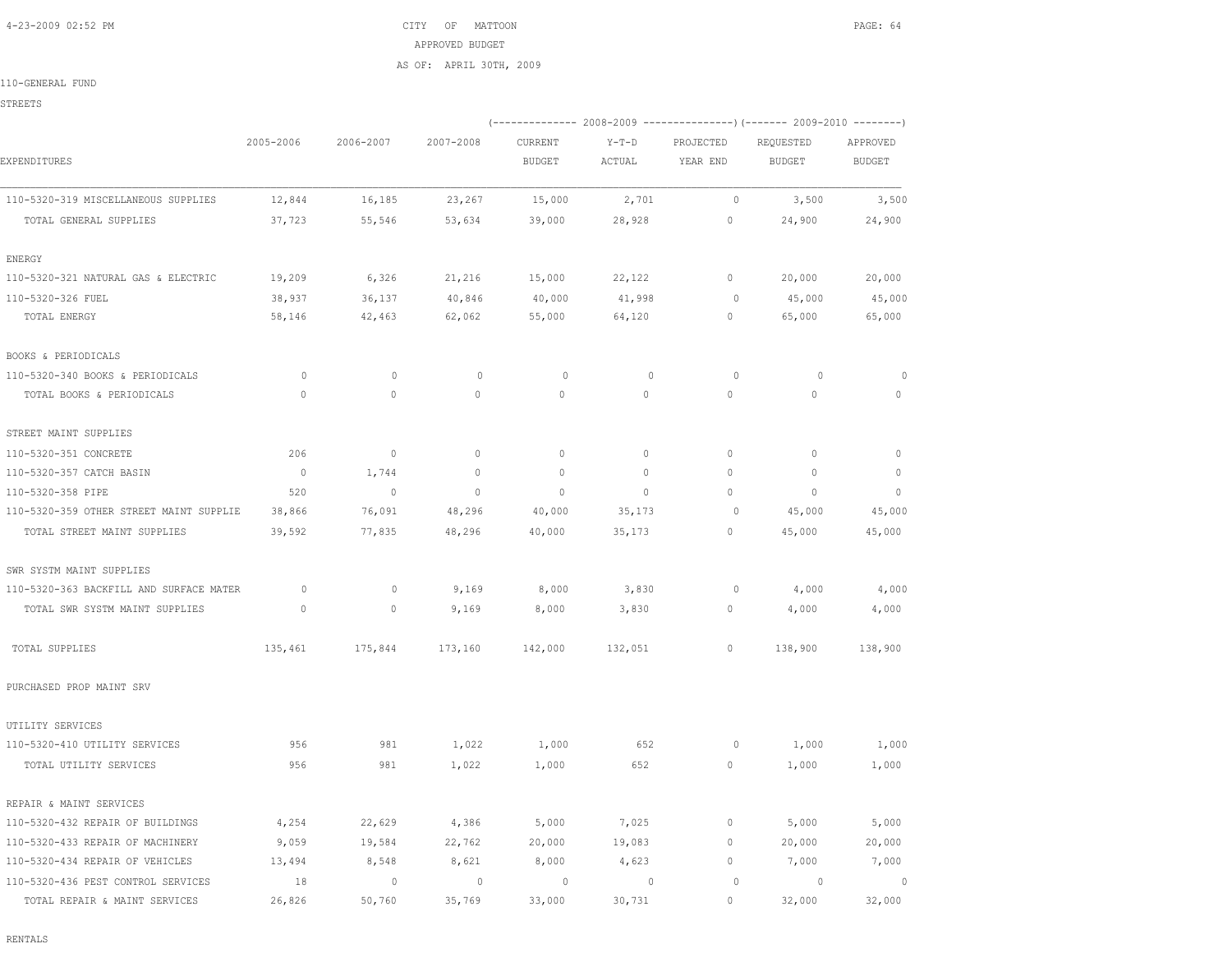|                                          |              |              | APPROVED BUDGET         |                          |         |              |                                                                        |                |
|------------------------------------------|--------------|--------------|-------------------------|--------------------------|---------|--------------|------------------------------------------------------------------------|----------------|
|                                          |              |              | AS OF: APRIL 30TH, 2009 |                          |         |              |                                                                        |                |
| 110-GENERAL FUND                         |              |              |                         |                          |         |              |                                                                        |                |
| <b>STREETS</b>                           |              |              |                         |                          |         |              |                                                                        |                |
|                                          | 2005-2006    | 2006-2007    | 2007-2008               |                          | $Y-T-D$ | PROJECTED    | (------------- 2008-2009 ---------------) (------- 2009-2010 --------) | APPROVED       |
| EXPENDITURES                             |              |              |                         | CURRENT<br><b>BUDGET</b> | ACTUAL  | YEAR END     | REQUESTED<br><b>BUDGET</b>                                             | <b>BUDGET</b>  |
|                                          |              |              |                         |                          |         |              |                                                                        |                |
| OTHER PURCHASED SERVICES                 |              |              |                         |                          |         |              |                                                                        |                |
| PROFESSIONAL SERVICES                    |              |              |                         |                          |         |              |                                                                        |                |
| 110-5320-511 PLANNING & DESIGN SERVICES  | 1,500        | 8            | $\overline{0}$          | $\overline{\phantom{0}}$ | $\circ$ | $\mathbf{0}$ | $\circ$                                                                | $\mathbf{0}$   |
| 110-5320-519 OTHER PROFESSIONAL SERVICE  | 11,805       | 5,450        | 3,453                   | 3,500                    | 2,865   | $\circ$      | 4,000                                                                  | 4,000          |
| TOTAL PROFESSIONAL SERVICES              | 13,305       | 5,458        | 3,453                   | 3,500                    | 2,865   | 0            | 4,000                                                                  | 4,000          |
| COMMUNICATION                            |              |              |                         |                          |         |              |                                                                        |                |
| 110-5320-531 POSTAGE                     | 51           | 309          | 184                     | 300                      | 205     | $\circ$      | 300                                                                    | 300            |
| 110-5320-532 TELEPHONE                   | 4,290        | 5,377        | 5,809                   | 5,000                    | 5,394   | 0            | 6,000                                                                  | 6,000          |
| 110-5320-533 CELLULAR PHONE              | 734          | $\circ$      | 1,804                   | 2,200                    | 1,851   | $\mathbf{0}$ | 2,000                                                                  | 2,000          |
| 110-5320-534 PAGERS                      | $\mathbf{0}$ | $\mathbf{0}$ | $\mathbf{0}$            | $\mathbf{0}$             | $\circ$ | $\Omega$     | $\mathbb O$                                                            | $\mathbf{0}$   |
| 110-5320-535 RADIOS                      | 72           | 174          | $\circ$                 | $\circ$                  | $\circ$ | 0            | $\overline{0}$                                                         | $\overline{0}$ |
| TOTAL COMMUNICATION                      | 5,147        | 5,860        | 7,798                   | 7,500                    | 7,450   | $\mathbf{0}$ | 8,300                                                                  | 8,300          |
| EMPLOYEE BUSINESS EXP                    |              |              |                         |                          |         |              |                                                                        |                |
| 110-5320-562 TRAVEL & TRAINING           | 4,132        | 2,994        | 2,334                   | 2,000                    | 875     | $\mathbf{0}$ | 1,500                                                                  | 1,500          |
| 110-5320-569 DRUG & ALCOHOL TESTING      | 805          | 553          | 893                     | 1,000                    | 468     | $\circ$      | 800                                                                    | 800            |
| TOTAL EMPLOYEE BUSINESS EXP              | 4,937        | 3,546        | 3,227                   | 3,000                    | 1,342   | $\circ$      | 2,300                                                                  | 2,300          |
| OTHER PURCHASED SERVICES                 |              |              |                         |                          |         |              |                                                                        |                |
| 110-5320-571 DUES & MEMBERSHIPS          | $\circ$      | $\circ$      | $\circ$                 | 250                      | 56      | 0            | 150                                                                    | 150            |
| TOTAL OTHER PURCHASED SERVICES           | $\mathbf 0$  | $\circ$      | $\circ$                 | 250                      | 56      | $\circ$      | 150                                                                    | 150            |
| TOTAL OTHER PURCHASED SERVICES           | 23,389       | 14,865       | 14,477                  | 14,250                   | 11,712  | 0            | 14,750                                                                 | 14,750         |
| PROPERTY                                 |              |              |                         |                          |         |              |                                                                        |                |
| IMPROVEMENTS-NOT BLDNGS                  |              |              |                         |                          |         |              |                                                                        |                |
| 110-5320-730 IMPROVEMENTS (43RD ST N SR1 | $\circ$      | $\circ$      | $\mathbb O$             | $\circ$                  | $\circ$ | $\circ$      | $\circ$                                                                | $\circ$        |
| TOTAL IMPROVEMENTS-NOT BLDNGS            | $\mathbb O$  | $\circ$      | $\mathbb O$             | $\mathbb O$              | $\circ$ | $\circ$      | $\circ$                                                                | $\circ$        |
| MACHINERY & EQUIPMENT                    |              |              |                         |                          |         |              |                                                                        |                |
| 110-5320-741 MACHINERY                   | $\mathbb O$  | 39,876       | 138,969                 | 21,395                   | 21,202  | $\circ$      | 21,202                                                                 | 21,202         |
| 110-5320-742 VEHICLES                    | 0            | 77,037       | 44,241                  | 22,071                   | 22,020  | $\circ$      | 22,020                                                                 | 22,020         |
| TOTAL MACHINERY & EQUIPMENT              | $\mathbb O$  | 116,913      | 183,211                 | 43,466                   | 43,223  | $\circ$      | 43,223                                                                 | 43,223         |
| TOTAL PROPERTY                           | $\circ$      | 116,913      | 183,211                 | 43,466                   | 43,223  | $\circ$      | 43,223                                                                 | 43,223         |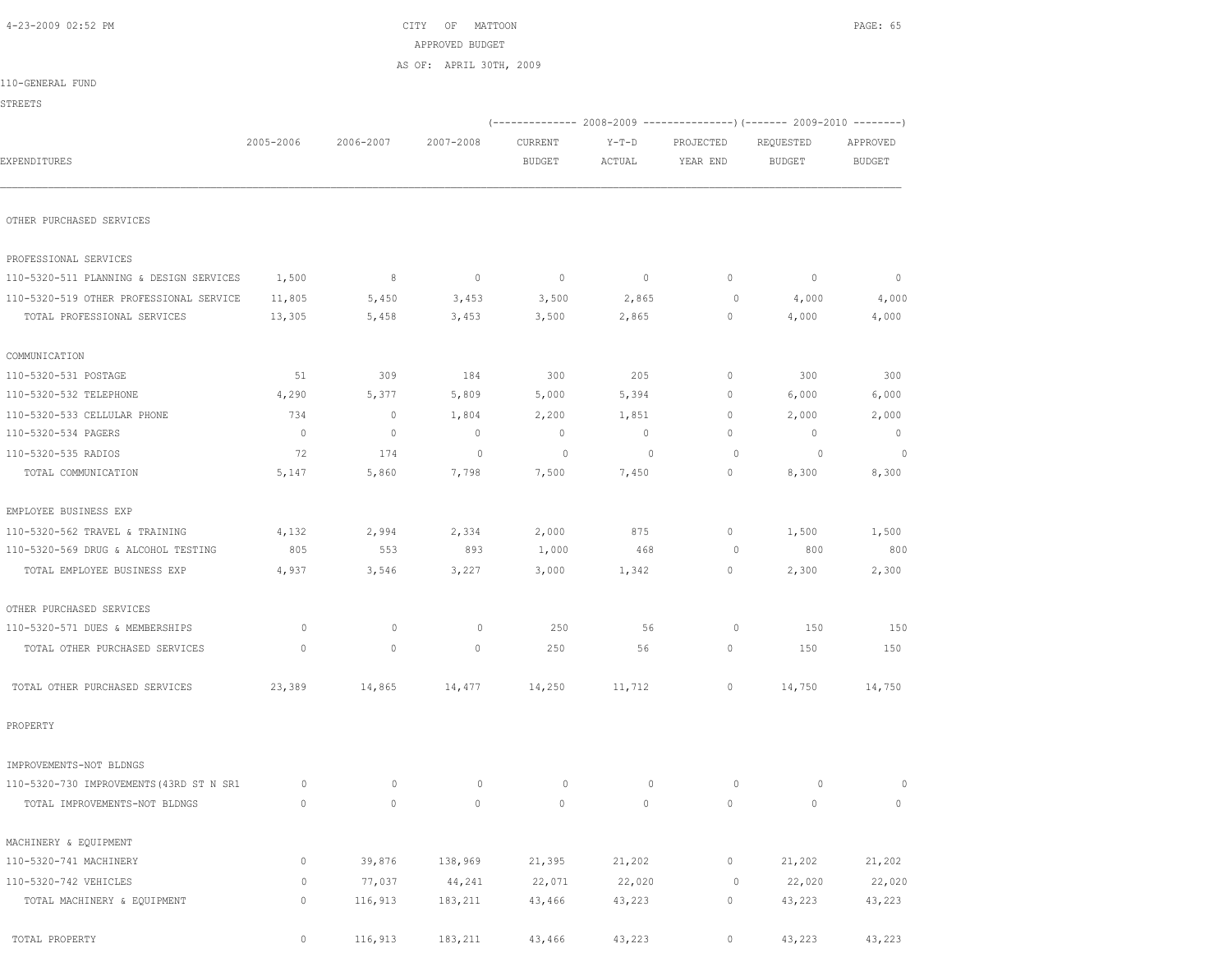|                                        |              |              | APPROVED BUDGET         |               |              |             |                                                                          |               |
|----------------------------------------|--------------|--------------|-------------------------|---------------|--------------|-------------|--------------------------------------------------------------------------|---------------|
|                                        |              |              | AS OF: APRIL 30TH, 2009 |               |              |             |                                                                          |               |
| 110-GENERAL FUND                       |              |              |                         |               |              |             |                                                                          |               |
| SIDEWALKS & CROSSWALKS                 |              |              |                         |               |              |             |                                                                          |               |
|                                        |              |              |                         |               |              |             | (-------------- 2008-2009 ----------------) (------- 2009-2010 --------) |               |
|                                        | 2005-2006    | 2006-2007    | 2007-2008               | CURRENT       | $Y-T-D$      | PROJECTED   | REQUESTED                                                                | APPROVED      |
| EXPENDITURES                           |              |              |                         | <b>BUDGET</b> | ACTUAL       | YEAR END    | <b>BUDGET</b>                                                            | <b>BUDGET</b> |
|                                        |              |              |                         |               |              |             |                                                                          |               |
|                                        |              |              |                         |               |              |             |                                                                          |               |
| PERSONNEL SERVICES                     |              |              |                         |               |              |             |                                                                          |               |
|                                        |              |              |                         |               |              |             |                                                                          |               |
| SALARIES & WAGES                       |              |              |                         |               |              |             |                                                                          |               |
| 110-5323-111 SALARIES OF REG EMPLOYEES | $\mathbf 0$  | $\circ$      | $\circ$                 | $\mathbf{0}$  | 0            | 0           | $\mathbf{0}$                                                             | $\mathbf 0$   |
| 110-5323-113 OVERTIME                  | $\mathbf 0$  | $\circ$      | $\circ$                 | $\mathbf{0}$  | $\circ$      | 0           | $\mathbf{0}$                                                             | $\mathbf 0$   |
| 110-5323-114 COMPENSATED ABSENCES      | $\circ$      | $\circ$      | $\circ$                 | $\circ$       | $\mathbb{O}$ | $\circ$     | $\circ$                                                                  | 0             |
| TOTAL SALARIES & WAGES                 | $\mathbf{0}$ | $\circ$      | $\circ$                 | $\circ$       | $\circ$      | 0           | $\mathbf{0}$                                                             | $\circ$       |
|                                        |              |              |                         |               |              |             |                                                                          |               |
| TOTAL PERSONNEL SERVICES               | $\mathbf{0}$ | $\mathbf{0}$ | $\mathbf{0}$            | $\mathbf{0}$  | $\circ$      | 0           | $\mathbf{0}$                                                             | $\circ$       |
| EMPOLOYEE BENEFITS                     |              |              |                         |               |              |             |                                                                          |               |
| GROUP INSURANCE                        |              |              |                         |               |              |             |                                                                          |               |
| 110-5323-211 GROUP HEALTH INSURANCE    | $\mathbf 0$  | $\circ$      | $\circ$                 | $\circ$       | $\circ$      | $\circ$     | $\circ$                                                                  | $\mathbf 0$   |
| 110-5323-212 GROUP LIFE INSURANCE      | $\circ$      | $\circ$      | $\circ$                 | $\circ$       | $\mathbb{O}$ | 0           | $\circ$                                                                  | 0             |
| TOTAL GROUP INSURANCE                  | $\mathbf{0}$ | $\mathbf{0}$ | $\mathbf{0}$            | $\circ$       | $\circ$      | 0           | $\mathbf{0}$                                                             | $\mathbf 0$   |
|                                        |              |              |                         |               |              |             |                                                                          |               |
| SOCIAL SECURITY CONTRIB                |              |              |                         |               |              |             |                                                                          |               |
| 110-5323-221 FICA CONTRIBUTIONS        | $\mathbf 0$  | $\circ$      | $\circ$                 | $\circ$       | $\circ$      | $\circ$     | $\circ$                                                                  | $\mathbb{O}$  |
| 110-5323-222 MEDICARE CONTRIBUTIONS    | $\circ$      | $\mathbf{0}$ | $\circ$                 | $\circ$       | $\mathbf{0}$ | 0           | $\circ$                                                                  | 0             |
| TOTAL SOCIAL SECURITY CONTRIB          | $\mathbf{0}$ | $\mathbf{0}$ | $\mathbf{0}$            | $\mathbf{0}$  | $\circ$      | $\circ$     | $\mathbf{0}$                                                             | $\circ$       |
| RETIREMENT CONTRIBTUIONS               |              |              |                         |               |              |             |                                                                          |               |
| 110-5323-231 IMRF CONTRIBUTIONS        | $\circ$      | $\circ$      | $\circ$                 | $\circ$       | $\mathbb{O}$ | 0           | $\circ$                                                                  | 0             |
| TOTAL RETIREMENT CONTRIBTUIONS         | $\mathbb O$  | $\circ$      | $\circ$                 | $\mathbb O$   | $\circ$      | $\mathbb O$ | $\mathbb O$                                                              | $\mathbb O$   |
|                                        |              |              |                         |               |              |             |                                                                          |               |
| UNEMPLOYMNT COMPENSATION               |              |              |                         |               |              |             |                                                                          |               |
| 110-5323-240 UNEMPLOYMENT COMP.        | $\circ$      | $\mathbb O$  | $\circ$                 | 0             | $\circ$      | $\circ$     | $\circ$                                                                  | $\circ$       |
| TOTAL UNEMPLOYMNT COMPENSATION         | $\circ$      | $\mathbb O$  | $\circ$                 | $\circ$       | $\circ$      | $\circ$     | $\circ$                                                                  | $\circ$       |
| WORKER'S COMPENSATION                  |              |              |                         |               |              |             |                                                                          |               |
| 110-5323-250 WORKERS' COMPENSATION     | $\circ$      | $\mathbf{0}$ | $\circ$                 | $\circ$       | $\mathbf{0}$ | $\circ$     | $\circ$                                                                  | $\circ$       |
| TOTAL WORKER'S COMPENSATION            | $\mathbf{0}$ | $\circ$      | $\mathbf{0}$            | $\circ$       | $\circ$      | 0           | $\mathbf{0}$                                                             | $\mathbf 0$   |
|                                        |              |              |                         |               |              |             |                                                                          |               |
| TOTAL EMPOLOYEE BENEFITS               | $\mathbb O$  | $\circ$      | $\circ$                 | $\circ$       | $\circ$      | $\circ$     | $\circ$                                                                  | $\circ$       |

SUPPLIES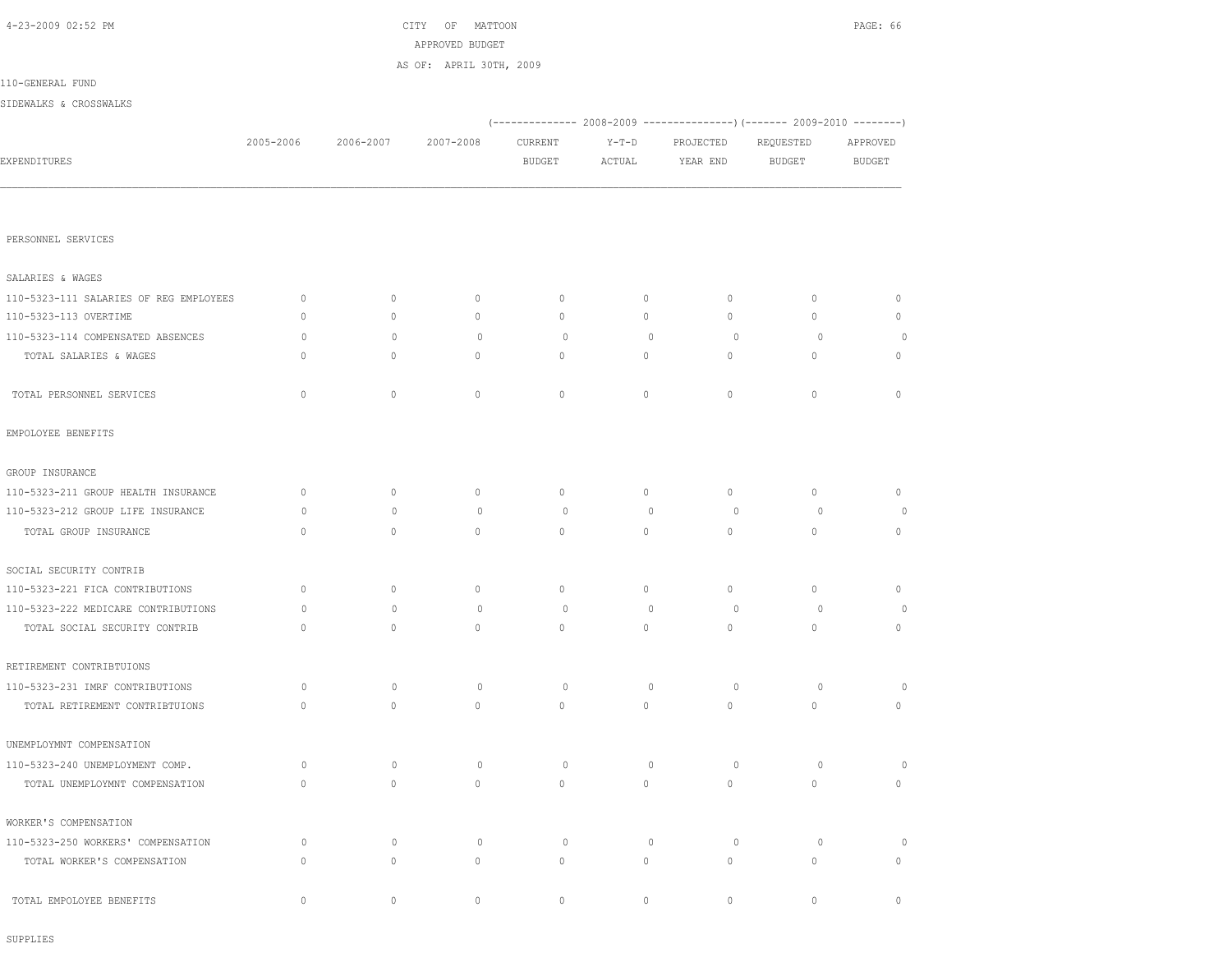| 4-23-2009 02:52 PM                      |                |                | CITY<br>$\overline{\text{OF}}$<br>MATTOON<br>APPROVED BUDGET |                          |                   |                       |                                                                          | PAGE: 67           |
|-----------------------------------------|----------------|----------------|--------------------------------------------------------------|--------------------------|-------------------|-----------------------|--------------------------------------------------------------------------|--------------------|
|                                         |                |                | AS OF: APRIL 30TH, 2009                                      |                          |                   |                       |                                                                          |                    |
| 110-GENERAL FUND                        |                |                |                                                              |                          |                   |                       |                                                                          |                    |
| SIDEWALKS & CROSSWALKS                  |                |                |                                                              |                          |                   |                       |                                                                          |                    |
|                                         |                |                |                                                              |                          |                   |                       | (-------------- 2008-2009 ----------------) (------- 2009-2010 --------) |                    |
| EXPENDITURES                            | 2005-2006      | 2006-2007      | 2007-2008                                                    | CURRENT<br><b>BUDGET</b> | $Y-T-D$<br>ACTUAL | PROJECTED<br>YEAR END | REQUESTED<br><b>BUDGET</b>                                               | APPROVED<br>BUDGET |
| PURCHASED PROP MAINT SRV                |                |                |                                                              |                          |                   |                       |                                                                          |                    |
| CONSTRUCTION SERVICES                   |                |                |                                                              |                          |                   |                       |                                                                          |                    |
| 110-5323-459 OTHER CONSTRUCTION COSTS   | 4,732          | $\circ$        | $\circ$                                                      | $\circ$                  | 152               | $\circ$               | $\Omega$                                                                 | $\circ$            |
| TOTAL CONSTRUCTION SERVICES             | 4,732          | $\circ$        | $\circ$                                                      | $\circ$                  | 152               | $\circ$               | $\mathbf{0}$                                                             | $\mathbf{0}$       |
| TOTAL PURCHASED PROP MAINT SRV          | 4,732          | $\circ$        | $\mathbf{0}$                                                 | $\mathbf{0}$             | 152               | $\circ$               | $\mathbf{0}$                                                             | $\mathbf{0}$       |
| PROPERTY                                |                |                |                                                              |                          |                   |                       |                                                                          |                    |
| IMPROVEMENTS-NOT BLDNGS                 |                |                |                                                              |                          |                   |                       |                                                                          |                    |
| 110-5323-730 IMPROVEMENTS OTHER THAN BL | $\circ$        | $\mathbf{0}$   | $\circ$                                                      | $\circ$                  | $\mathbf{0}$      | $\circ$               | $\circ$                                                                  | $\circ$            |
| TOTAL IMPROVEMENTS-NOT BLDNGS           | $\circ$        | $\circ$        | $\circ$                                                      | $\circ$                  | $\circ$           | $\circ$               | $\mathbf{0}$                                                             | $\circ$            |
| TOTAL PROPERTY                          | $\mathbf{0}$   | $\circ$        | $\mathbf{0}$                                                 | $\mathbf{0}$             | $\circ$           | $\circ$               | $\mathbf{0}$                                                             | $\mathbf{0}$       |
| OTHER OBJECTS                           |                |                |                                                              |                          |                   |                       |                                                                          |                    |
| FINANCIAL TRANS OBJECTS                 |                |                |                                                              |                          |                   |                       |                                                                          |                    |
| 110-5323-828 REAL ESTATE TAXES          | 2              | 2              | 2                                                            | $\circ$                  | 20                | $\circ$               | $\circ$                                                                  | $\circ$            |
| TOTAL FINANCIAL TRANS OBJECTS           | $\overline{c}$ | $\overline{2}$ | $\overline{c}$                                               | $\circ$                  | 20                | $\circ$               | $\circ$                                                                  | $\circ$            |
| TOTAL OTHER OBJECTS                     | 2              | $\overline{2}$ | $\overline{c}$                                               | $\circ$                  | 20                | $\mathbb O$           | $\circ$                                                                  | $\mathbf{0}$       |
| TOTAL SIDEWALKS & CROSSWALKS            | 20,000         | 17,606         | 17,943                                                       | 20,000                   | 14,573            | $\circ$               | 20,000                                                                   | 20,000             |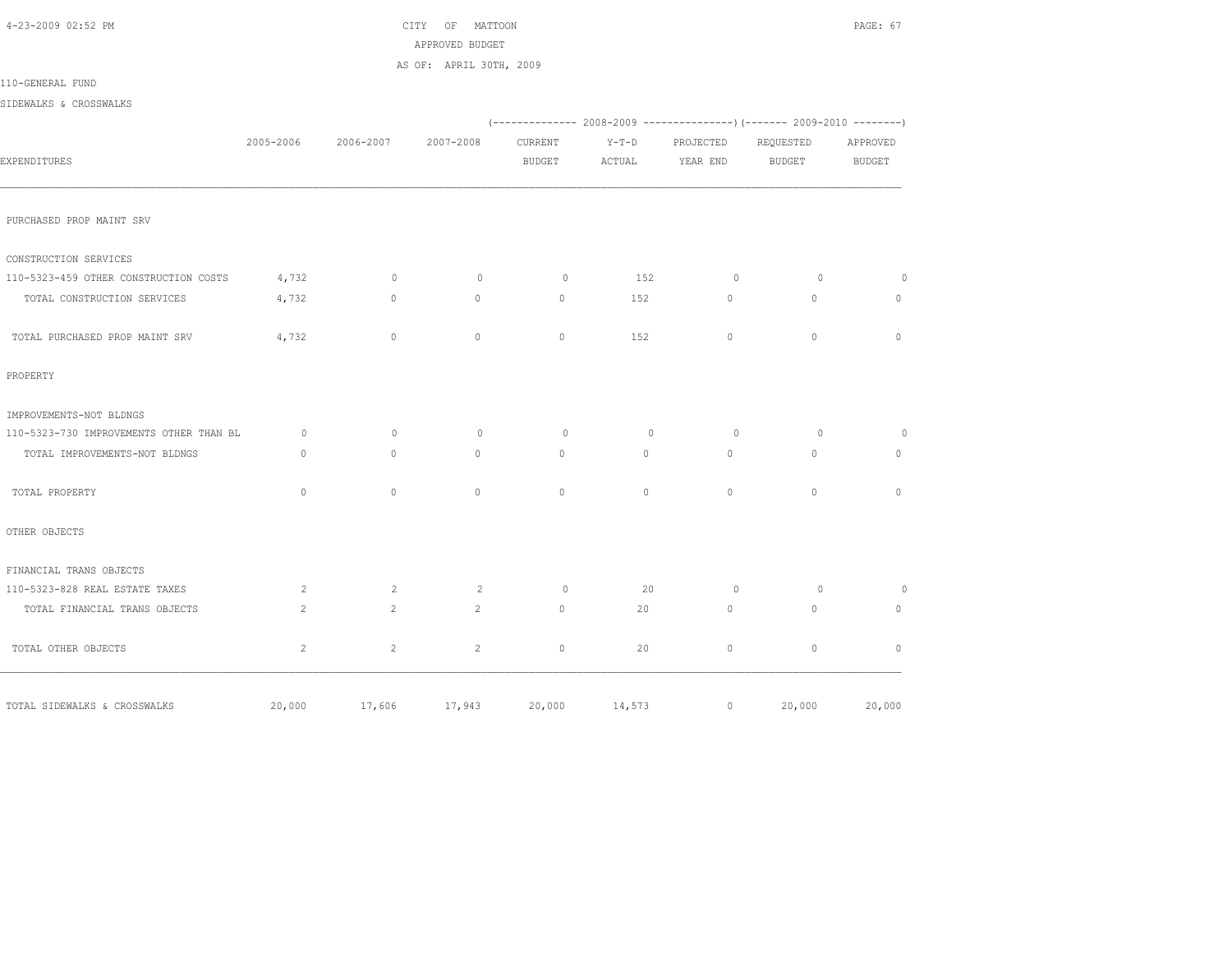| 4-23-2009 02:52 PM                              |           |           | MATTOON<br>CITY<br>ΟF   | PAGE: 68        |         |           |                                                                          |               |
|-------------------------------------------------|-----------|-----------|-------------------------|-----------------|---------|-----------|--------------------------------------------------------------------------|---------------|
|                                                 |           |           | APPROVED BUDGET         |                 |         |           |                                                                          |               |
|                                                 |           |           | AS OF: APRIL 30TH, 2009 |                 |         |           |                                                                          |               |
| 110-GENERAL FUND                                |           |           |                         |                 |         |           |                                                                          |               |
| STREET LIGHTING                                 |           |           |                         |                 |         |           |                                                                          |               |
|                                                 |           |           |                         |                 |         |           | (-------------- 2008-2009 ----------------) (------- 2009-2010 --------) |               |
|                                                 | 2005-2006 | 2006-2007 | 2007-2008               | CURRENT         | $Y-T-D$ | PROJECTED | REQUESTED                                                                | APPROVED      |
| EXPENDITURES                                    |           |           |                         | <b>BUDGET</b>   | ACTUAL  | YEAR END  | BUDGET                                                                   | <b>BUDGET</b> |
|                                                 |           |           |                         |                 |         |           |                                                                          |               |
| SUPPLIES                                        |           |           |                         |                 |         |           |                                                                          |               |
| ENERGY                                          |           |           |                         |                 |         |           |                                                                          |               |
| 110-5326-321 NATURAL GAS & ELECTRIC (CI 115,984 |           | 137,944   | 185,758                 | 170,000 158,881 |         | $\circ$   | 165,000                                                                  | 165,000       |
| 110-5326-322 ELECTRIC                           | 4,866     | 4,207     | 3,446                   | 5,000           | 2,885   | $\circ$   | 4,000                                                                    | 4,000         |
| TOTAL ENERGY                                    | 120,849   | 142,151   | 189,204                 | 175,000         | 161,766 | 0         | 169,000                                                                  | 169,000       |
| TOTAL SUPPLIES                                  | 120,849   | 142,151   | 189,204                 | 175,000         | 161,766 | $\circ$   | 169,000                                                                  | 169,000       |
| PURCHASED PROP MAINT SRV                        |           |           |                         |                 |         |           |                                                                          |               |
| REPAIR & MAINT SERVICES                         |           |           |                         |                 |         |           |                                                                          |               |
| 110-5326-432 REPAIR OF BUILDINGS                | 2,704     | 18,519    | 26,103                  | 10,000          | 22,527  | $\circ$   | 16,000                                                                   | 16,000        |
| TOTAL REPAIR & MAINT SERVICES                   | 2,704     | 18,519    | 26,103                  | 10,000          | 22,527  | 0         | 16,000                                                                   | 16,000        |
| TOTAL PURCHASED PROP MAINT SRV                  | 2,704     | 18,519    | 26,103                  | 10,000          | 22,527  | $\circ$   | 16,000                                                                   | 16,000        |
| TOTAL STREET LIGHTING                           | 123,553   | 160,671   | 215,307                 | 185,000         | 184,292 | $\circ$   | 185,000                                                                  | 185,000       |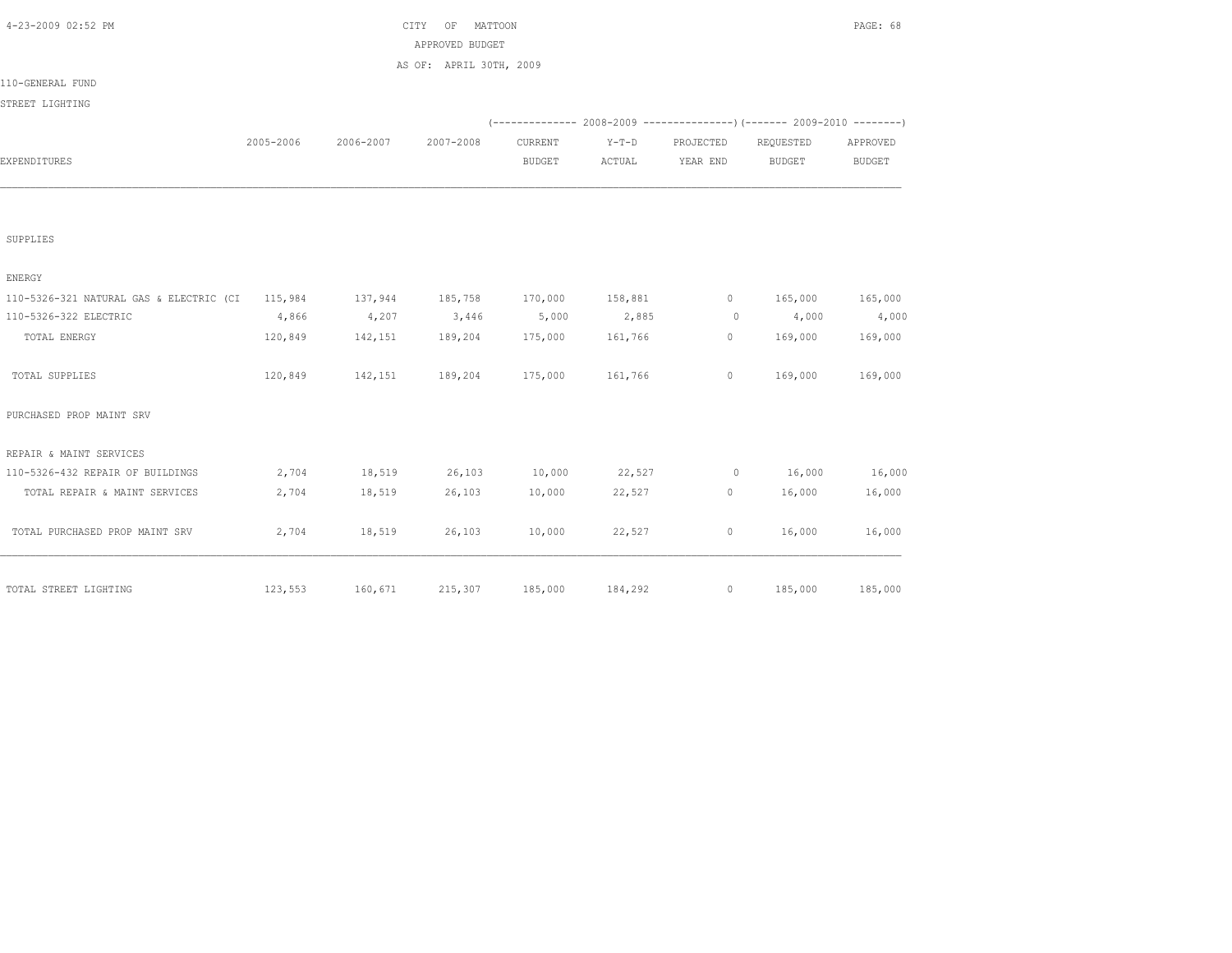|                                         |              |             | APPROVED BUDGET         |               |          |           |                                                                          |                          |
|-----------------------------------------|--------------|-------------|-------------------------|---------------|----------|-----------|--------------------------------------------------------------------------|--------------------------|
|                                         |              |             | AS OF: APRIL 30TH, 2009 |               |          |           |                                                                          |                          |
| 110-GENERAL FUND                        |              |             |                         |               |          |           |                                                                          |                          |
| TRAFFIC CONTROL DEVICES                 |              |             |                         |               |          |           |                                                                          |                          |
|                                         |              |             |                         |               |          |           | (-------------- 2008-2009 ----------------) (------- 2009-2010 --------) |                          |
|                                         | 2005-2006    | 2006-2007   | 2007-2008               | CURRENT       | $Y-T-D$  | PROJECTED | REQUESTED                                                                | APPROVED                 |
| EXPENDITURES                            |              |             |                         | <b>BUDGET</b> | ACTUAL   | YEAR END  | BUDGET                                                                   | <b>BUDGET</b>            |
|                                         |              |             |                         |               |          |           |                                                                          |                          |
|                                         |              |             |                         |               |          |           |                                                                          |                          |
|                                         |              |             |                         |               |          |           |                                                                          |                          |
| SUPPLIES                                |              |             |                         |               |          |           |                                                                          |                          |
| STREET MAINT SUPPLIES                   |              |             |                         |               |          |           |                                                                          |                          |
| 110-5327-356 STREET SIGNS               | 799 (        | 1,895)      | $\sim$ 0                | $\sim$ 0      | 2,914    | $\circ$   | $\circ$                                                                  | $\overline{\phantom{0}}$ |
| 110-5327-359 OTHER STREET MAINT SUPPLIE | 3,905        | 150         | 1,557                   | 1,500         | $\sim$ 0 | $\circ$   | 1,000                                                                    | 1,000                    |
| TOTAL STREET MAINT SUPPLIES             | $4,705$ (    | 1,746)      | 1,557                   | 1,500         | 2,914    | $\circ$   | 1,000                                                                    | 1,000                    |
|                                         |              |             |                         |               |          |           |                                                                          |                          |
| TOTAL SUPPLIES                          | $4,705$ (    | 1,746)      | 1,557                   | 1,500         | 2,914    | $\circ$   | 1,000                                                                    | 1,000                    |
|                                         |              |             |                         |               |          |           |                                                                          |                          |
| PURCHASED PROP MAINT SRV                |              |             |                         |               |          |           |                                                                          |                          |
|                                         |              |             |                         |               |          |           |                                                                          |                          |
| REPAIR & MAINT SERVICES                 |              |             |                         |               |          |           |                                                                          |                          |
| 110-5327-432 REPAIR OF BUILDINGS        | 8,546        | 8,892       | 6,177                   | 9,000         | 7,745    | $\circ$   | 15,000                                                                   | 15,000                   |
| TOTAL REPAIR & MAINT SERVICES           | 8,546        | 8,892       | 6,177                   | 9,000         | 7,745    | $\circ$   | 15,000                                                                   | 15,000                   |
|                                         |              |             |                         |               |          |           |                                                                          |                          |
| TOTAL PURCHASED PROP MAINT SRV          | 8,546        | 8,892       | 6,177                   | 9,000         | 7,745    | $\circ$   | 15,000                                                                   | 15,000                   |
|                                         |              |             |                         |               |          |           |                                                                          |                          |
| OTHER PURCHASED SERVICES                |              |             |                         |               |          |           |                                                                          |                          |
| OTHER PURCHASED SERVICES                |              |             |                         |               |          |           |                                                                          |                          |
| 110-5327-579 MISC. PURCHASED SERVICES   | $\circ$      | $\circ$     | $\circ$                 | $\circ$       | $\circ$  | $\circ$   | $\circ$                                                                  | 0                        |
| TOTAL OTHER PURCHASED SERVICES          | $\circ$      | 0           | $\circ$                 | $\circ$       | $\circ$  | $\circ$   | $\circ$                                                                  | $\circ$                  |
|                                         |              |             |                         |               |          |           |                                                                          |                          |
| TOTAL OTHER PURCHASED SERVICES          | $\mathbf{0}$ | $\circ$     | $\mathbf{0}$            | $\mathbf{0}$  | $\circ$  | $\circ$   | $\mathbf{0}$                                                             | $\mathbf{0}$             |
|                                         |              |             |                         |               |          |           |                                                                          |                          |
| PROPERTY                                |              |             |                         |               |          |           |                                                                          |                          |
|                                         |              |             |                         |               |          |           |                                                                          |                          |
| IMPROVEMENTS-NOT BLDNGS                 |              |             |                         |               |          |           |                                                                          |                          |
| 110-5327-730 IMPROVEMENTS OTHER THAN BL | $\circ$      | $\mathbf 0$ | $\circ$                 | $\circ$       | $\circ$  | $\circ$   | $\circ$                                                                  | $\circ$                  |
| TOTAL IMPROVEMENTS-NOT BLDNGS           | $\mathbf{0}$ | $\circ$     | $\mathbf{0}$            | $\mathbf{0}$  | $\circ$  | $\circ$   | $\circ$                                                                  | $\mathbf{0}$             |
|                                         |              |             |                         |               |          |           |                                                                          |                          |
| TOTAL PROPERTY                          | $\circ$      | $\mathbb O$ | $\circ$                 | $\circ$       | 0        | $\circ$   | $\circ$                                                                  | $\circ$                  |
|                                         |              |             |                         |               |          |           |                                                                          |                          |
| OTHER OBJECTS                           |              |             |                         |               |          |           |                                                                          |                          |
|                                         |              |             |                         |               |          |           |                                                                          |                          |
| COMPUTER INFO SYS OBJECT                | $\circ$      | $\circ$     | $\circ$                 | $\circ$       | $\circ$  | $\circ$   | $\circ$                                                                  | $\circ$                  |
| 110-5327-846 STREET DEPT SOFTWARE & LIC |              |             |                         |               |          |           |                                                                          |                          |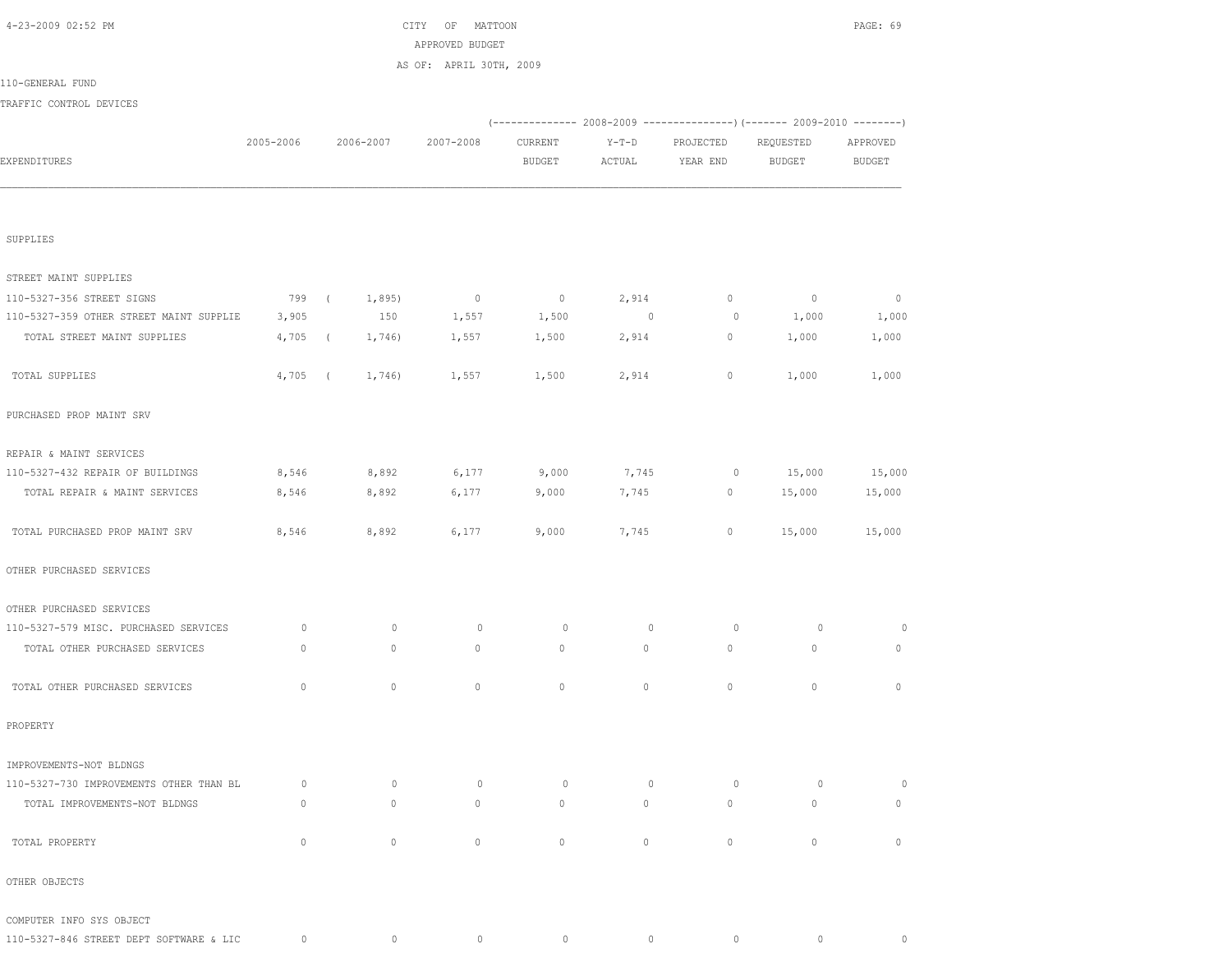|              |           | ΟF        |                |                                                       |                                            |               | PAGE: 70                                                                           |
|--------------|-----------|-----------|----------------|-------------------------------------------------------|--------------------------------------------|---------------|------------------------------------------------------------------------------------|
|              |           |           |                |                                                       |                                            |               |                                                                                    |
|              |           |           |                |                                                       |                                            |               |                                                                                    |
|              |           |           |                |                                                       |                                            |               |                                                                                    |
|              |           |           |                |                                                       |                                            |               |                                                                                    |
|              |           |           |                |                                                       |                                            |               |                                                                                    |
| 2005-2006    | 2006-2007 | 2007-2008 | CURRENT        | $Y-T-D$                                               | PROJECTED                                  | REQUESTED     | APPROVED                                                                           |
|              |           |           | BUDGET         | ACTUAL                                                | YEAR END                                   | <b>BUDGET</b> | <b>BUDGET</b>                                                                      |
|              |           |           |                |                                                       |                                            |               |                                                                                    |
|              |           |           |                |                                                       |                                            |               |                                                                                    |
|              |           |           |                |                                                       |                                            |               |                                                                                    |
| 3,571        | 6,753     | 9,359     | 10,000         | 9,245                                                 | $\circ$                                    | 10,000        | 10,000                                                                             |
| $\sim$ 0     | $\sim$ 0  | $\sim$ 0  | $\sim$ 0       | $\sim$ 0                                              | $\overline{0}$                             | $\sim$ 0      | $\sim$ 0                                                                           |
| 3,571        | 6,753     | 9,359     | 10,000         | 9,245                                                 | 0                                          | 10,000        | 10,000                                                                             |
| 3,571        | 6,753     | 9,359     | 10,000         | 9,245                                                 | $\circ$                                    | 10,000        | 10,000                                                                             |
|              |           |           |                |                                                       |                                            |               |                                                                                    |
|              |           |           |                |                                                       |                                            |               |                                                                                    |
| 0            | $\circ$   | 31,247    |                |                                                       | $\circ$                                    | 31,247        | 31,247                                                                             |
| $\mathbf{0}$ | $\circ$   | 31,247    | 31,247         | 31,247                                                | $\circ$                                    | 31,247        | 31,247                                                                             |
| 0            | $\circ$   | 31,247    |                | 31,247                                                | $\circ$                                    | 31,247        | 31,247                                                                             |
|              |           |           |                |                                                       |                                            |               | 41,247                                                                             |
|              | 3,571     | 6,753     | CITY<br>40,607 | MATTOON<br>APPROVED BUDGET<br>AS OF: APRIL 30TH, 2009 | 31, 247 31, 247<br>31,247<br>41,247 40,492 | $\circ$       | (-------------- 2008-2009 ----------------) (------- 2009-2010 --------)<br>41,247 |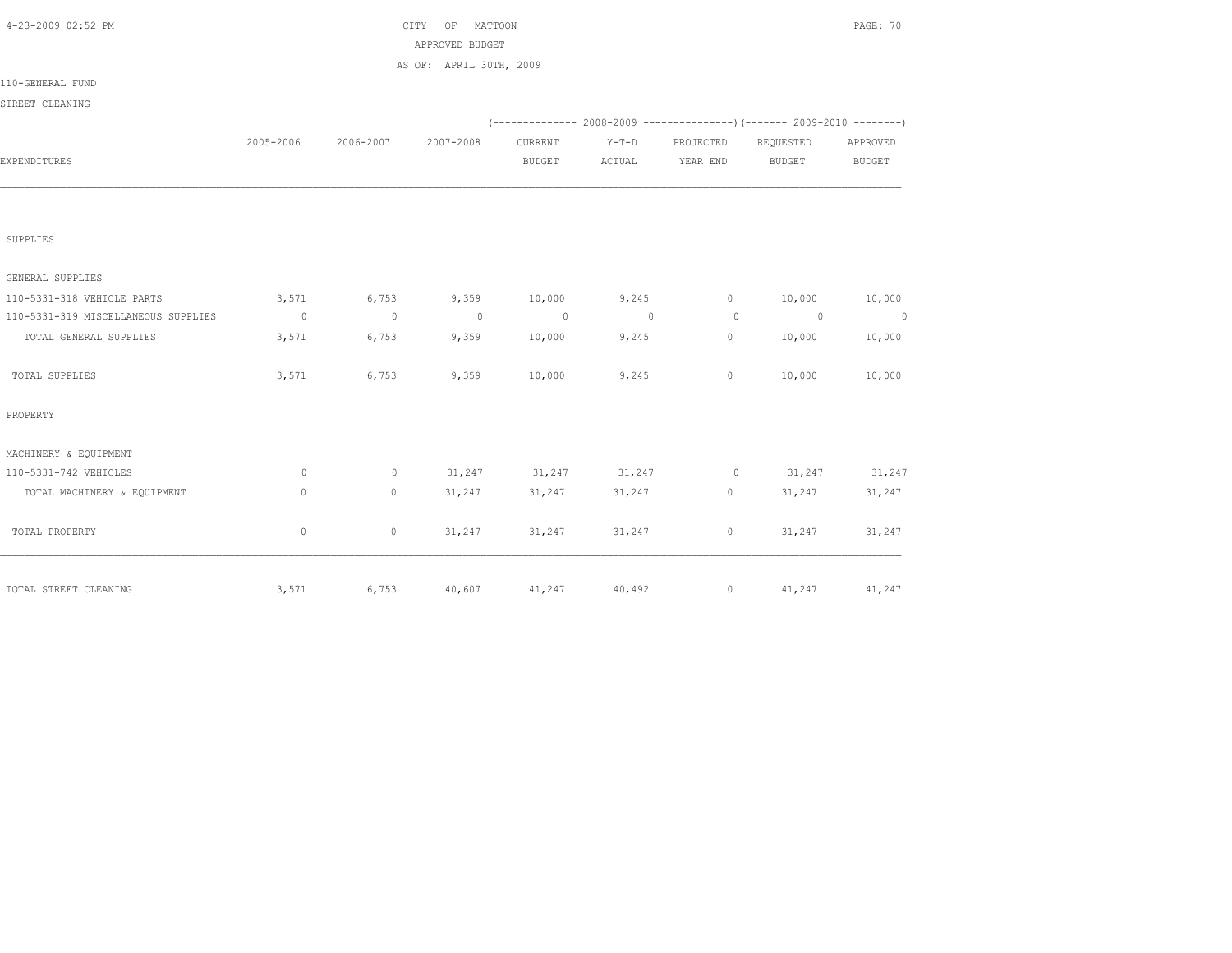| 4-23-2009 02:52 PM                  |              |              | CITY OF<br>MATTOON      |                |          |                |                                                                             | PAGE: 71      |
|-------------------------------------|--------------|--------------|-------------------------|----------------|----------|----------------|-----------------------------------------------------------------------------|---------------|
|                                     |              |              | APPROVED BUDGET         |                |          |                |                                                                             |               |
|                                     |              |              | AS OF: APRIL 30TH, 2009 |                |          |                |                                                                             |               |
| 110-GENERAL FUND                    |              |              |                         |                |          |                |                                                                             |               |
| MOSQUITO ABATEMENT                  |              |              |                         |                |          |                |                                                                             |               |
|                                     |              |              |                         |                |          |                | $(-$ ------------- 2008-2009 ----------------) (------- 2009-2010 --------) |               |
|                                     | 2005-2006    | 2006-2007    | 2007-2008               | CURRENT        | $Y-T-D$  | PROJECTED      | REQUESTED                                                                   | APPROVED      |
| EXPENDITURES                        |              |              |                         | <b>BUDGET</b>  | ACTUAL   | YEAR END       | <b>BUDGET</b>                                                               | <b>BUDGET</b> |
|                                     |              |              |                         |                |          |                |                                                                             |               |
| SUPPLIES                            |              |              |                         |                |          |                |                                                                             |               |
| GENERAL SUPPLIES                    |              |              |                         |                |          |                |                                                                             |               |
| 110-5332-314 CHEMICALS              | 4,286        | 3,235        | 10,132                  | 10,000         | 2,865    | $\circ$        | 6,000                                                                       | 6,000         |
| 110-5332-319 MISCELLANEOUS SUPPLIES | $\sim$ 0     | $\sim$ 0     | $\sim$ 0                | $\overline{0}$ | $\sim$ 0 | $\overline{0}$ | $\sim$ 0                                                                    | $\circ$       |
| TOTAL GENERAL SUPPLIES              | 4,286        | 3,235        | 10,132                  | 10,000         | 2,865    | $\circ$        | 6,000                                                                       | 6,000         |
| TOTAL SUPPLIES                      | 4,286        | 3,235        | 10,132                  | 10,000         | 2,865    | $\circ$        | 6,000                                                                       | 6,000         |
| OTHER PURCHASED SERVICES            |              |              |                         |                |          |                |                                                                             |               |
| EMPLOYEE BUSINESS EXP               |              |              |                         |                |          |                |                                                                             |               |
| 110-5332-562 TRAVEL & TRAINING      | $\Omega$     | $\circ$      | $\Omega$                | $\circ$        | $\Omega$ | $\bigcirc$     | $\Omega$                                                                    | $\circ$       |
| TOTAL EMPLOYEE BUSINESS EXP         | $\mathbf{0}$ | $\mathbf{0}$ | $\mathbf{0}$            | $\circ$        | $\circ$  | $\circ$        | $\mathbf{0}$                                                                | $\circ$       |
| TOTAL OTHER PURCHASED SERVICES      | $\mathbf 0$  | $\circ$      | $\circ$                 | $\mathbf{0}$   | $\circ$  | $\circ$        | $\mathbf{0}$                                                                | $\Omega$      |
| TOTAL MOSQUITO ABATEMENT            | 4,286        |              | 3,235 10,132            | 10,000         | 2,865    |                | 6,000<br>$\overline{0}$                                                     | 6,000         |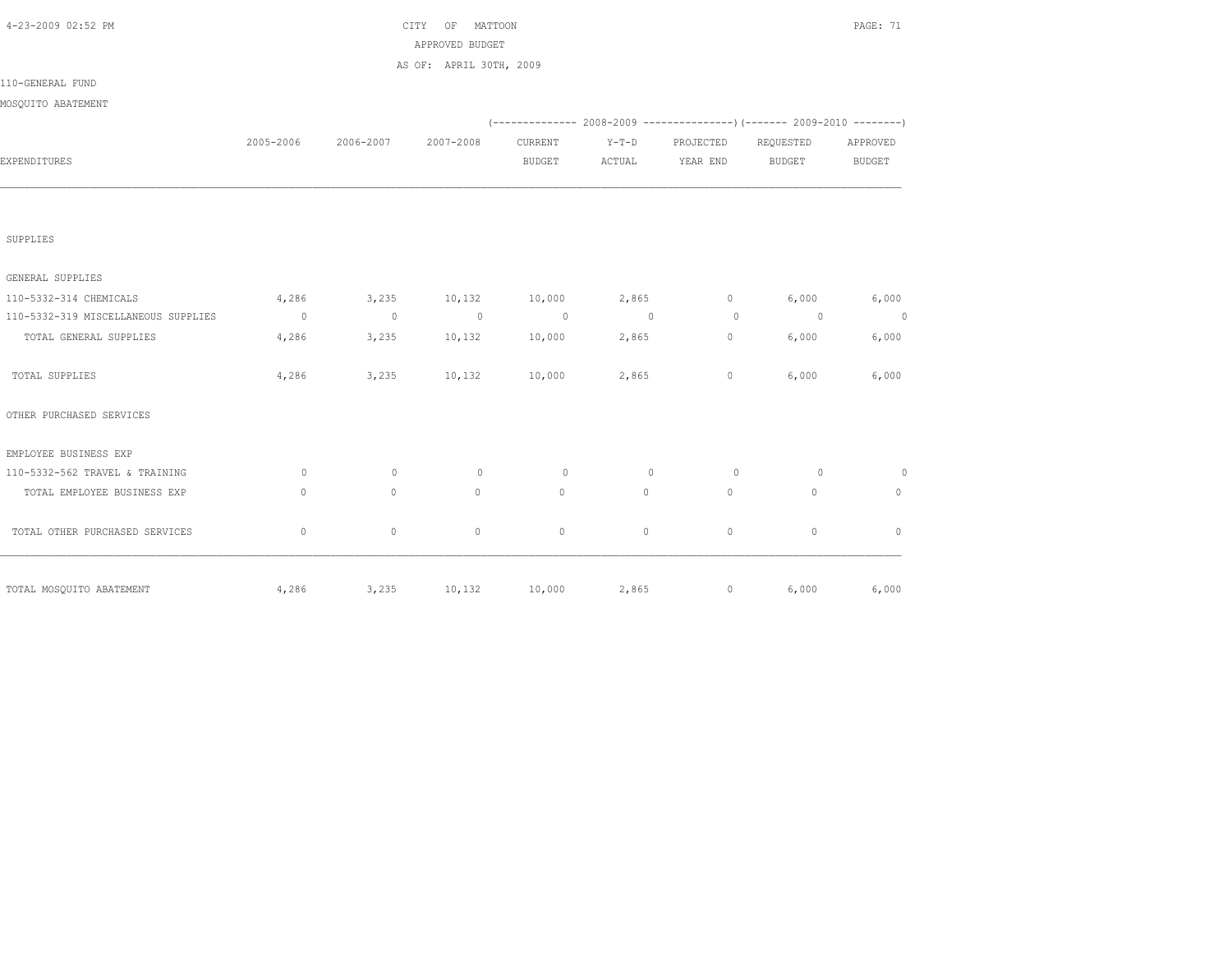| 4-23-2009 02:52 PM                      |              | CITY OF MATTOON |                                            | PAGE: 72      |                |                 |                                                                                |                |
|-----------------------------------------|--------------|-----------------|--------------------------------------------|---------------|----------------|-----------------|--------------------------------------------------------------------------------|----------------|
|                                         |              |                 | APPROVED BUDGET<br>AS OF: APRIL 30TH, 2009 |               |                |                 |                                                                                |                |
| 110-GENERAL FUND                        |              |                 |                                            |               |                |                 |                                                                                |                |
| RECYCLING                               |              |                 |                                            |               |                |                 |                                                                                |                |
|                                         |              |                 |                                            |               |                |                 | $(-$ ------------- 2008-2009 ------------------) (------- 2009-2010 ---------) |                |
|                                         | 2005-2006    | 2006-2007       | 2007-2008                                  | CURRENT       | $Y-T-D$        | PROJECTED       | REQUESTED                                                                      | APPROVED       |
| EXPENDITURES                            |              |                 |                                            | <b>BUDGET</b> |                | ACTUAL YEAR END | BUDGET                                                                         | <b>BUDGET</b>  |
|                                         |              |                 |                                            |               |                |                 |                                                                                |                |
| PURCHASED PROP MAINT SRV                |              |                 |                                            |               |                |                 |                                                                                |                |
| CONSTRUCTION SERVICES                   |              |                 |                                            |               |                |                 |                                                                                |                |
| 110-5333-459 OTHER CONSTRUCTION COSTS   | $\circ$      | $\circ$         | $\circ$                                    | $\circ$       | $\overline{0}$ | $\overline{0}$  | $\circ$                                                                        | $\overline{0}$ |
| TOTAL CONSTRUCTION SERVICES             | $\mathbf{0}$ | $\circ$         | $\overline{0}$                             | $\circ$       | $\circ$        | $\circ$         | $\mathbf{0}$                                                                   | $\mathbf{0}$   |
| TOTAL PURCHASED PROP MAINT SRV          | $\circ$      | $\circ$         | $\circ$                                    | $\circ$       | $\circ$        | $\circ$         | $\mathbf{0}$                                                                   | $\mathbf{0}$   |
| OTHER OBJECTS                           |              |                 |                                            |               |                |                 |                                                                                |                |
| FINANCIAL TRANS OBJECTS                 |              |                 |                                            |               |                |                 |                                                                                |                |
| 110-5333-821 INTERGOVERNMENTAL EXPENDIT | $\circ$      | $\circ$         | $\circ$                                    | $\circ$       | $\circ$        | $\overline{0}$  | $\circ$                                                                        | $\overline{0}$ |
| TOTAL FINANCIAL TRANS OBJECTS           | $\circ$      | $\mathbf{0}$    | $\circ$                                    | $\circ$       | $\circ$        | $\circ$         | $\mathbf{0}$                                                                   | $\mathbf{0}$   |
| TOTAL OTHER OBJECTS                     | $\circ$      | $\circ$         | $\circ$                                    | $\circ$       | $\circ$        | $\circ$         | $\mathbf{0}$                                                                   | $\overline{0}$ |
|                                         |              |                 |                                            |               |                |                 |                                                                                |                |
| TOTAL RECYCLING                         | $\circ$      | $\circ$         | $\circ$                                    | $\circ$       | $\circ$        | $\circ$         | $\circ$                                                                        | $\circ$        |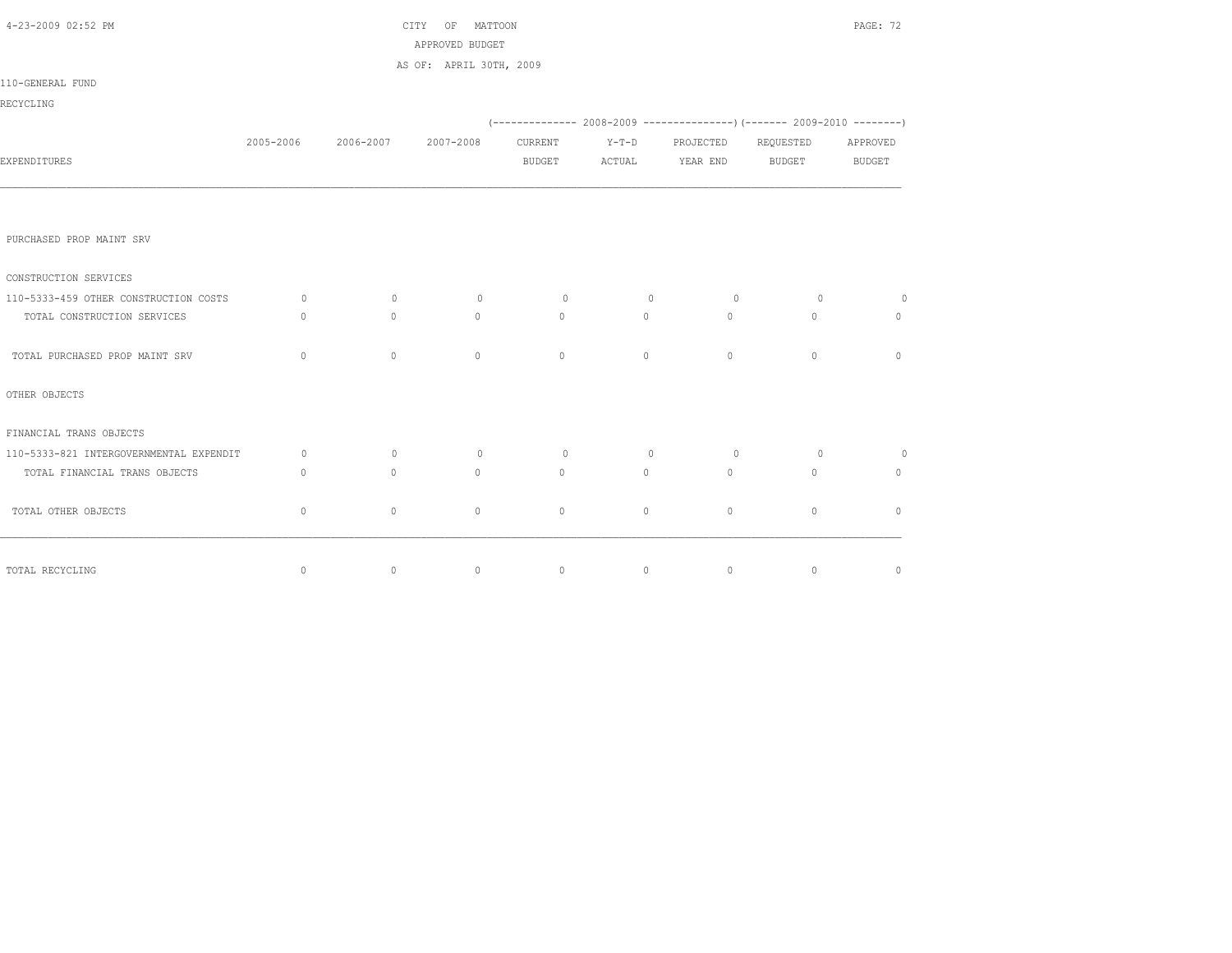| 4-23-2009 02:52 PM                   |           |           | CITY OF MATTOON<br>APPROVED BUDGET |                |              |             |                | PAGE: 73      |
|--------------------------------------|-----------|-----------|------------------------------------|----------------|--------------|-------------|----------------|---------------|
|                                      |           |           | AS OF: APRIL 30TH, 2009            |                |              |             |                |               |
| 110-GENERAL FUND                     |           |           |                                    |                |              |             |                |               |
| WEED CONTROL                         |           |           |                                    |                |              |             |                |               |
|                                      |           |           |                                    |                |              |             |                |               |
|                                      | 2005-2006 | 2006-2007 | 2007-2008                          | CURRENT        | $Y-T-D$      | PROJECTED   | REQUESTED      | APPROVED      |
| EXPENDITURES                         |           |           |                                    | <b>BUDGET</b>  | ACTUAL       | YEAR END    | <b>BUDGET</b>  | <b>BUDGET</b> |
|                                      |           |           |                                    |                |              |             |                |               |
| SUPPLIES                             |           |           |                                    |                |              |             |                |               |
| GENERAL SUPPLIES                     |           |           |                                    |                |              |             |                |               |
| 110-5334-314 CHEMICALS               | 416       | 2,301     | 2,675                              | 3,000          | 987          | $\circ$     | 2,000          | 2,000         |
| 110-5334-319 MISCELLANEOUS SUPPLIES  | 1,254     | 980       | $\bigcirc$                         | $\overline{0}$ | $\sim$ 0     | $\circ$     | $\overline{0}$ | $\sim$ 0      |
| TOTAL GENERAL SUPPLIES               | 1,669     | 3,281     | 2,675                              | 3,000          | 987          | $\circ$     | 2,000          | 2,000         |
| TOTAL SUPPLIES                       | 1,669     | 3,281     | 2,675                              | 3,000          | 987          | $\circ$     | 2,000          | 2,000         |
| OTHER PURCHASED SERVICES             |           |           |                                    |                |              |             |                |               |
| EMPLOYEE BUSINESS EXP                |           |           |                                    |                |              |             |                |               |
| 110-5334-562 TRAVEL & TRAINING       | $\circ$   | $\circ$   | $\circ$                            | $\circ$        | $\mathbf{0}$ | $\circ$     | $\circ$        | $\circ$       |
| TOTAL EMPLOYEE BUSINESS EXP          | $\Omega$  | $\Omega$  | $\overline{0}$                     | $\circ$        | $\circ$      | $\circ$     | $\Omega$       | $\circ$       |
| OTHER PURCHASED SERVICES             |           |           |                                    |                |              |             |                |               |
| 110-5334-579 MISC PURCHASED SERVICES | 15,435    | 200       | $\circ$                            | $\circ$        | $\mathbf{0}$ | $\circ$     | $\circ$        | $\circ$       |
| TOTAL OTHER PURCHASED SERVICES       | 15,435    | 200       | $\mathbf{0}$                       | $\circ$        | $\circ$      | $\Omega$    | $\mathbf{0}$   | $\Omega$      |
| TOTAL OTHER PURCHASED SERVICES       | 15,435    | 200       | $\circ$                            | $\mathbb O$    | $\circ$      | $\mathbb O$ | $\mathbb O$    | $\mathbf{0}$  |
| TOTAL WEED CONTROL                   | 17,105    | 3,481     | 2,675                              | 3,000          | 987          | $\circ$     | 2,000          | 2,000         |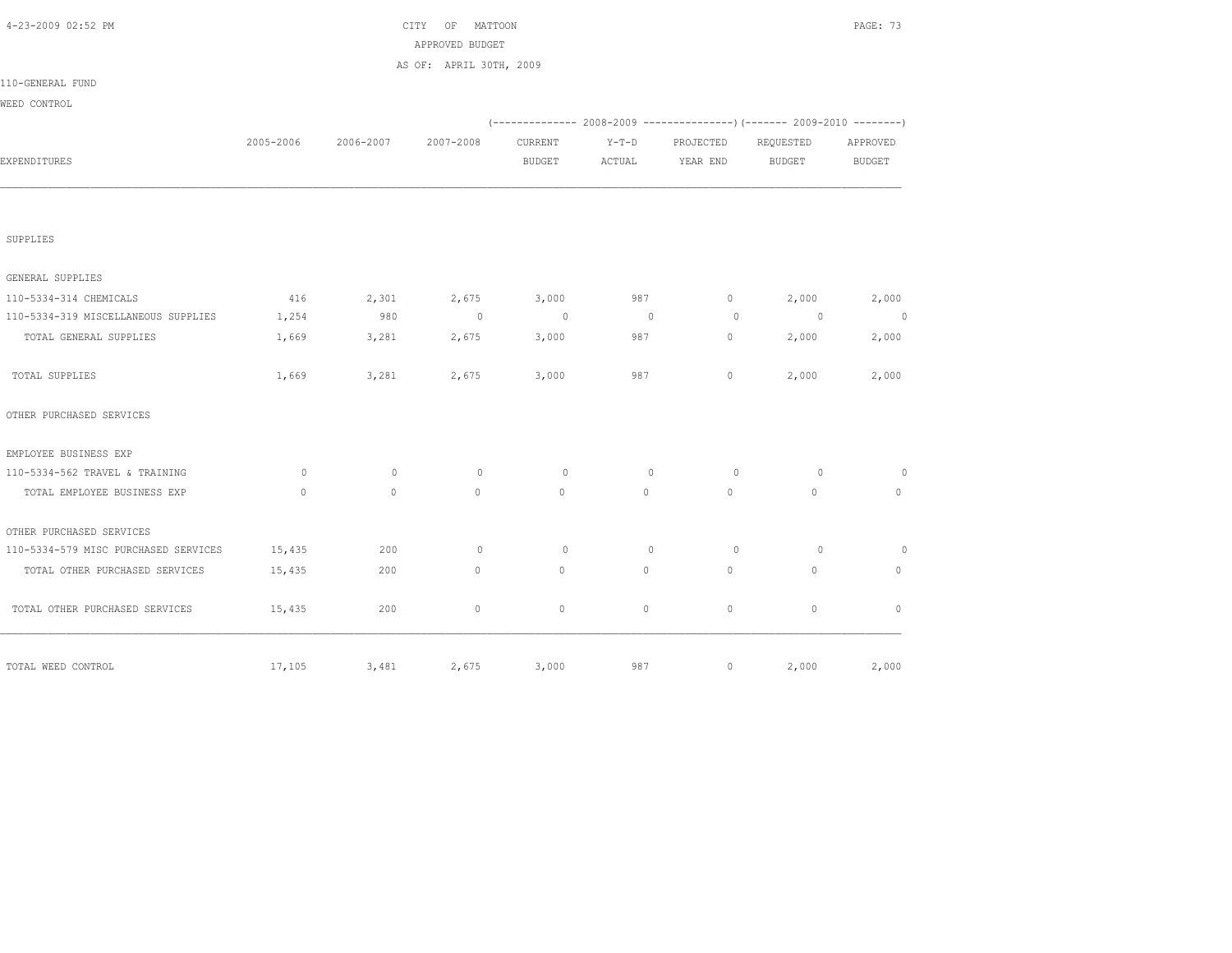SUPPLIES

| 110-5335-113 OVERTIME               | 1,295   | 3,701  | 2,668   | $\mathbf{0}$ | 3,068  | $\circ$  | $\mathbf{0}$ | $\circ$        |
|-------------------------------------|---------|--------|---------|--------------|--------|----------|--------------|----------------|
| 110-5335-114 COMPENSATED ABSENCES   | $\circ$ | 137    | $\circ$ | $\Omega$     | 64     | $\Omega$ | $\Omega$     | $\overline{0}$ |
| TOTAL SALARIES & WAGES              | 40,771  | 71,684 | 67,442  | 24,200       | 78,741 | $\circ$  | $\circ$      | $\circ$        |
| TOTAL PERSONNEL SERVICES            | 40,771  | 71,684 | 67,442  | 24,200       | 78,741 | $\circ$  | $\circ$      | $\mathbf{0}$   |
| EMPOLOYEE BENEFITS                  |         |        |         |              |        |          |              |                |
| GROUP INSURANCE                     |         |        |         |              |        |          |              |                |
| 110-5335-211 GROUP HEALTH INSURANCE | 2,624   | 5,909  | 6,388   | $\circ$      | 8,687  | $\circ$  | $\circ$      | $\circ$        |
| TOTAL GROUP INSURANCE               | 2,624   | 5,909  | 6,388   | $\circ$      | 8,687  | $\circ$  | $\circ$      | $\circ$        |
| SOCIAL SECURITY CONTRIB             |         |        |         |              |        |          |              |                |
| 110-5335-221 FICA CONTRIBUTIONS     | 2,453   | 4,196  | 4,263   | 1,501        | 5,021  | $\circ$  | $\circ$      | $\circ$        |
| 110-5335-222 MEDICARE CONTRIBUTIONS | 574     | 981    | 997     | 351          | 1,174  | $\Omega$ | $\Omega$     | $\overline{0}$ |
| TOTAL SOCIAL SECURITY CONTRIB       | 3,027   | 5,178  | 5,260   | 1,852        | 6,196  | $\circ$  | $\circ$      | $\circ$        |
| RETIREMENT CONTRIBTUIONS            |         |        |         |              |        |          |              |                |
| 110-5335-231 IMRF CONTRIBUTIONS     | 2,131   | 5,401  | 5,427   | $\circ$      | 6,485  | $\circ$  | $\circ$      | $\overline{0}$ |
| TOTAL RETIREMENT CONTRIBTUIONS      | 2,131   | 5,401  | 5,427   | $\circ$      | 6,485  | $\circ$  | $\mathbf{0}$ | $\circ$        |
| UNEMPLOYMNT COMPENSATION            |         |        |         |              |        |          |              |                |
| 110-5335-240 UNEMPLOYMENT COMP.     | 580     | 412    | 373     | 267          | 267    | $\circ$  | $\circ$      | $\circ$        |
| TOTAL UNEMPLOYMNT COMPENSATION      | 580     | 412    | 373     | 267          | 267    | 0        | $\mathbf{0}$ | $\circ$        |
| WORKER'S COMPENSATION               |         |        |         |              |        |          |              |                |
| 110-5335-250 WORKERS' COMPENSATION  | 954     | 914    | 921     | 918          | 918    | $\circ$  | $\circ$      | $\circ$        |
| TOTAL WORKER'S COMPENSATION         | 954     | 914    | 921     | 918          | 918    | $\circ$  | $\mathbf{0}$ | $\circ$        |
| TOTAL EMPOLOYEE BENEFITS            | 9,316   | 17,814 | 18,369  | 3,037        | 22,552 | $\circ$  | $\circ$      | $\mathbf{0}$   |

PERSONNEL SERVICES

SALARIES & WAGES

| 2005-2006 | 2006-2007 | 2007-2008 | CURRENT | $Y-T-D$                                    | PROJECTED | REQUESTED | APPROVED |
|-----------|-----------|-----------|---------|--------------------------------------------|-----------|-----------|----------|
|           |           |           | BUDGET  | ACTUAL                                     | YEAR END  | BUDGET    | BUDGET   |
|           |           |           |         |                                            |           |           |          |
|           |           |           |         |                                            |           |           |          |
|           |           |           |         |                                            |           |           |          |
|           |           |           |         | APPROVED BUDGET<br>AS OF: APRIL 30TH, 2009 |           |           |          |

 110-5335-111 SALARIES OF REG EMPLOYEES 18,919 47,305 47,314 0 60,339 0 0 0 110-5335-112 SALARIES OF TEMP EMPLOYEES 20,556 20,540 17,461 24,200 15,270 0 0 0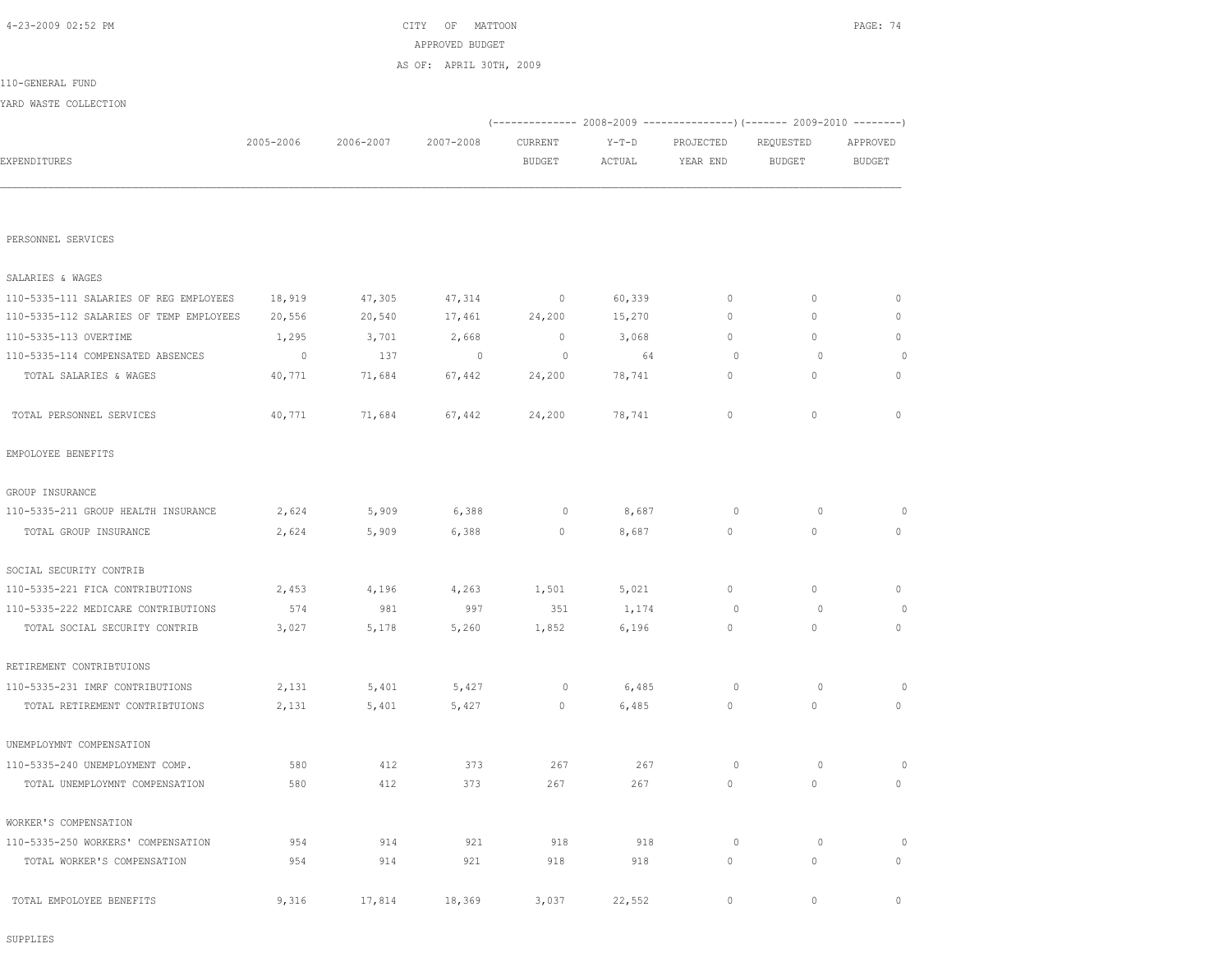4-23-2009 02:52 PM CITY OF MATTOON PAGE: 75 APPROVED BUDGET

AS OF: APRIL 30TH, 2009

110-GENERAL FUND

YARD WASTE COLLECTION

|                                         |              |              |             |                          |                   |                       | (-------------- 2008-2009 ----------------) (------- 2009-2010 --------) |                           |
|-----------------------------------------|--------------|--------------|-------------|--------------------------|-------------------|-----------------------|--------------------------------------------------------------------------|---------------------------|
| EXPENDITURES                            | 2005-2006    | 2006-2007    | 2007-2008   | CURRENT<br><b>BUDGET</b> | $Y-T-D$<br>ACTUAL | PROJECTED<br>YEAR END | REQUESTED<br><b>BUDGET</b>                                               | APPROVED<br><b>BUDGET</b> |
|                                         |              |              |             |                          |                   |                       |                                                                          |                           |
| ENERGY                                  |              |              |             |                          |                   |                       |                                                                          |                           |
| 110-5335-321 NATURAL GAS & ELECTRIC (CI | $\circ$      | $\mathbf{0}$ | $\circ$     | $\circ$                  | $\circ$           | $\circ$               | $\circ$                                                                  | $\circ$                   |
| TOTAL ENERGY                            | $\Omega$     | $\circ$      | $\circ$     | $\mathbf{0}$             | $\circ$           | $\circ$               | $\circ$                                                                  | $\mathbf{0}$              |
| TOTAL SUPPLIES                          | 10,946       | 17,559       | 1,297       | 1,500                    | 19,958            | $\circ$               | 5,500                                                                    | 5,500                     |
| PURCHASED PROP MAINT SRV                |              |              |             |                          |                   |                       |                                                                          |                           |
| UTILITY SERVICES                        |              |              |             |                          |                   |                       |                                                                          |                           |
| 110-5335-410 UTILITY SERVICES           | 381          | 331          | 372         | 500                      | 333               | $\circ$               | 300                                                                      | 300                       |
| TOTAL UTILITY SERVICES                  | 381          | 331          | 372         | 500                      | 333               | $\circ$               | 300                                                                      | 300                       |
| CLEANING SERVICES                       |              |              |             |                          |                   |                       |                                                                          |                           |
| 110-5335-421 DISPOSAL SERVICES          | 39,469       | 44,299       | 48,333      | 10,000                   | 148               | $\circ$               | $\circ$                                                                  | $\circ$                   |
| TOTAL CLEANING SERVICES                 | 39,469       | 44,299       | 48,333      | 10,000                   | 148               | $\circ$               | $\circ$                                                                  | $\mathbb O$               |
| TOTAL PURCHASED PROP MAINT SRV          | 39,850       | 44,630       | 48,706      | 10,500                   | 481               | $\mathbb O$           | 300                                                                      | 300                       |
| OTHER PURCHASED SERVICES                |              |              |             |                          |                   |                       |                                                                          |                           |
| COMMUNICATION                           |              |              |             |                          |                   |                       |                                                                          |                           |
| 110-5335-532 TELEPHONE                  | $\circ$      | $\circ$      | $\mathbb O$ | $\circ$                  | $\mathbb O$       | $\circ$               | $\circ$                                                                  | $\circ$                   |
| TOTAL COMMUNICATION                     | $\mathbf 0$  | $\circ$      | $\circ$     | $\mathbb O$              | $\circ$           | $\mathbb O$           | $\circ$                                                                  | $\mathbb O$               |
| TOTAL OTHER PURCHASED SERVICES          | $\mathbf{0}$ | $\circ$      | $\circ$     | $\circ$                  | $\circ$           | $\circ$               | $\circ$                                                                  | $\mathbf{0}$              |
| PROPERTY                                |              |              |             |                          |                   |                       |                                                                          |                           |
| MACHINERY & EQUIPMENT                   |              |              |             |                          |                   |                       |                                                                          |                           |
| 110-5335-741 MACHINERY                  | $\circ$      | $\circ$      | 41,015      | 41,050                   | 41,015            | $\circ$               | 41,050                                                                   | 41,050                    |
| TOTAL MACHINERY & EQUIPMENT             | $\mathbf{0}$ | $\circ$      | 41,015      | 41,050                   | 41,015            | 0                     | 41,050                                                                   | 41,050                    |
| TOTAL PROPERTY                          | $\mathbb O$  | $\mathbb O$  | 41,015      | 41,050                   | 41,015            | $\circ$               | 41,050                                                                   | 41,050                    |
| TOTAL YARD WASTE COLLECTION             | 100,882      | 151,687      | 176,828     | 80,287                   | 162,747           | $\circ$               | 46,850                                                                   | 46,850                    |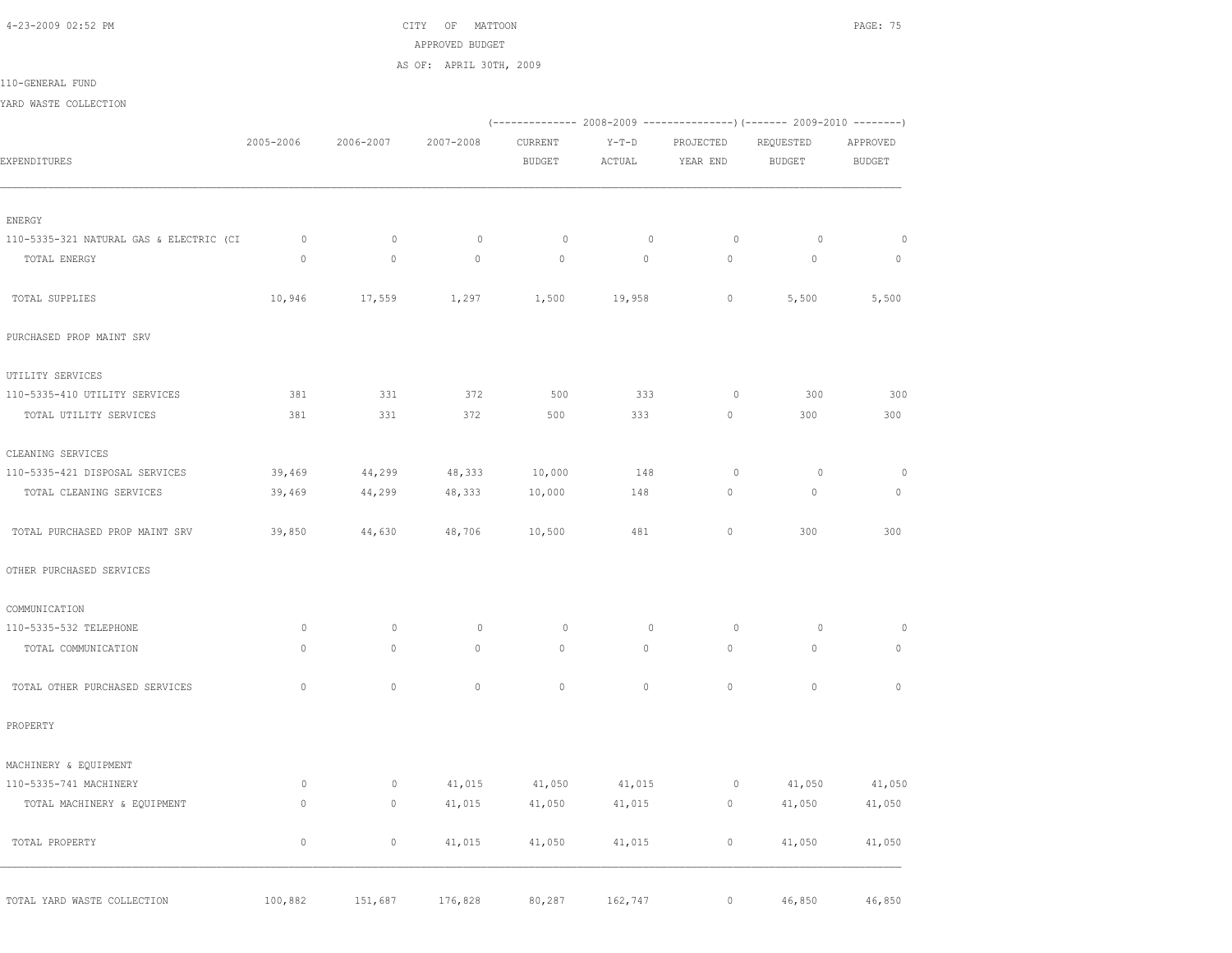| 4-23-2009 02:52 PM                            |           |               | OF<br>MATTOON<br>CITY                          |               |               |              |                                                                          | PAGE: 76 |
|-----------------------------------------------|-----------|---------------|------------------------------------------------|---------------|---------------|--------------|--------------------------------------------------------------------------|----------|
|                                               |           |               | APPROVED BUDGET                                |               |               |              |                                                                          |          |
|                                               |           |               | AS OF: APRIL 30TH, 2009                        |               |               |              |                                                                          |          |
| 110-GENERAL FUND                              |           |               |                                                |               |               |              |                                                                          |          |
| REFUSE COLLECT & DISPOSAL                     |           |               |                                                |               |               |              |                                                                          |          |
|                                               |           |               |                                                |               |               |              | (-------------- 2008-2009 ----------------) (------- 2009-2010 --------) |          |
|                                               | 2005-2006 | 2006-2007     | 2007-2008                                      | CURRENT       | $Y-T-D$       | PROJECTED    | REQUESTED                                                                | APPROVED |
| EXPENDITURES                                  |           |               |                                                | <b>BUDGET</b> | ACTUAL        | YEAR END     | BUDGET                                                                   | BUDGET   |
|                                               |           |               |                                                |               |               |              |                                                                          |          |
| PURCHASED PROP MAINT SRV                      |           |               |                                                |               |               |              |                                                                          |          |
| CLEANING SERVICES                             |           |               |                                                |               |               |              |                                                                          |          |
| 110-5338-421 DISPOSAL SERVICES                | 16,794    |               | $24,313$ $17,004$ $18,000$ $21,393$ 0 $18,000$ |               |               |              |                                                                          | 18,000   |
| TOTAL CLEANING SERVICES                       | 16,794    | 24,313        | 17,004 18,000                                  |               | 21,393        |              | $0 \t 18,000$                                                            | 18,000   |
| TOTAL PURCHASED PROP MAINT SRV                |           | 16,794 24,313 | 17,004                                         | 18,000        | 21,393        | $\mathbf{0}$ | 18,000                                                                   | 18,000   |
| OTHER PURCHASED SERVICES                      |           |               |                                                |               |               |              |                                                                          |          |
| OTHER PURCHASED SERVICES                      |           |               |                                                |               |               |              |                                                                          |          |
| 110-5338-579 MISC OTHER PURCHASED SERVI 4,871 |           | 1,808         | 12,873 14,000 14,600                           |               |               | $0 \t 8,000$ |                                                                          | 8,000    |
| TOTAL OTHER PURCHASED SERVICES                | 4,871     | 1,808         | 12,873                                         |               | 14,000 14,600 | 0            | 8,000                                                                    | 8,000    |
| TOTAL OTHER PURCHASED SERVICES                | 4,871     | 1,808         |                                                | 12,873 14,000 | 14,600        | 0            | 8,000                                                                    | 8,000    |
|                                               |           |               |                                                |               |               |              |                                                                          |          |
| TOTAL REFUSE COLLECT & DISPOSAL               |           |               | $21,666$ $26,120$ $29,877$ $32,000$            |               |               | 35,993       | 26,000<br>$0 \qquad \qquad$                                              | 26,000   |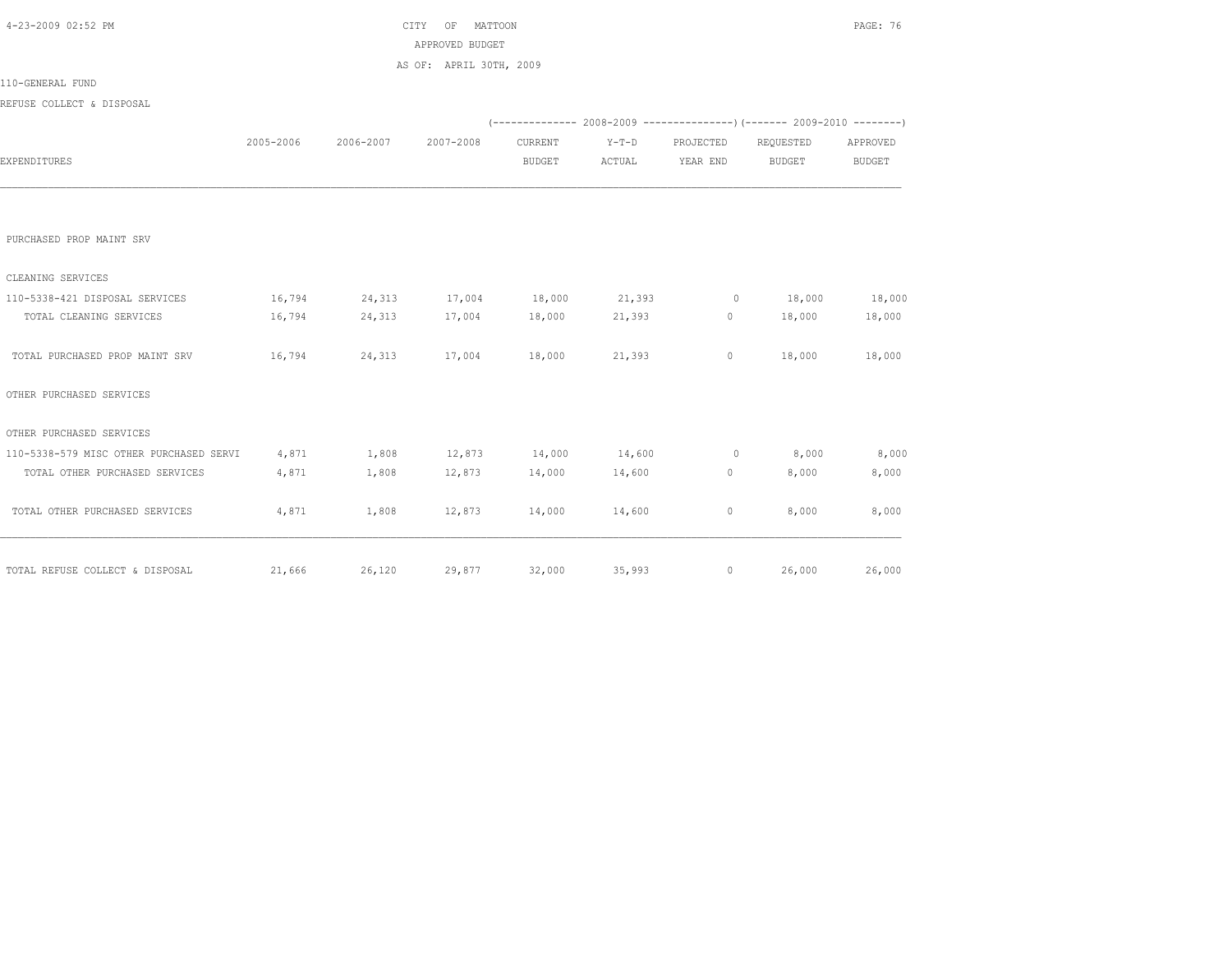| PERSONNEL SERVICES                      |         |        |         |         |        |             |         |         |
|-----------------------------------------|---------|--------|---------|---------|--------|-------------|---------|---------|
| SALARIES & WAGES                        |         |        |         |         |        |             |         |         |
| 110-5370-111 SALARIES OF REG EMPLOYEES  | 94,769  | 57,961 | 78,186  | 87,373  | 56,126 | 0           | 90,543  | 90,543  |
| 110-5370-112 SALARIES OF TEMP. EMPLOYEE | 21,279  | 13,915 | 15,348  | $\circ$ | 14,704 | 0           | $\circ$ | $\circ$ |
| 110-5370-113 OVERTIME                   | 13,898  | 2,038  | 2,539   | 1,838   | 539    | 0           | 2,000   | 2,000   |
| 110-5370-114 COMPENSATED ABSENCES       | 4,452   | 5,688  | 5,232   | $\circ$ | 3,493  | $\circ$     | $\circ$ | $\circ$ |
| TOTAL SALARIES & WAGES                  | 134,399 | 79,603 | 101,306 | 89,211  | 74,862 | 0           | 92,543  | 92,543  |
| TOTAL PERSONNEL SERVICES                | 134,399 | 79,603 | 101,306 | 89,211  | 74,862 | 0           | 92,543  | 92,543  |
| EMPOLOYEE BENEFITS                      |         |        |         |         |        |             |         |         |
| GROUP INSURANCE                         |         |        |         |         |        |             |         |         |
| 110-5370-211 GROUP HEALTH INSURANCE     | 6,338   | 8,561  | 7,377   | 6,598   | 5,774  | $\mathbb O$ | 9,052   | 9,052   |
| 110-5370-212 GROUP LIFE INSURANCE       | $\circ$ | 110    | 288     | 288     | 288    | $\circ$     | 288     | 288     |
| TOTAL GROUP INSURANCE                   | 6,338   | 8,671  | 7,665   | 6,886   | 6,062  | $\mathbb O$ | 9,340   | 9,340   |
| SOCIAL SECURITY CONTRIB                 |         |        |         |         |        |             |         |         |
| 110-5370-221 FICA CONTRIBUTIONS         | 8,180   | 6,443  | 6,261   | 5,531   | 4,909  | 0           | 5,738   | 5,738   |
| 110-5370-222 MEDICARE CONTRIBUTIONS     | 1,927   | 1,507  | 1,464   | 1,293   | 1,148  | 0           | 1,342   | 1,342   |
| TOTAL SOCIAL SECURITY CONTRIB           | 10,108  | 7,949  | 7,726   | 6,824   | 6,057  | $\mathbf 0$ | 7,080   | 7,080   |
| RETIREMENT CONTRIBTUIONS                |         |        |         |         |        |             |         |         |
| 110-5370-231 IMRF CONTRIBUTIONS         | 12,402  | 10,561 | 8,988   | 9,055   | 7,917  | $\circ$     | 10,025  | 10,025  |
| TOTAL RETIREMENT CONTRIBTUIONS          | 12,402  | 10,561 | 8,988   | 9,055   | 7,917  | 0           | 10,025  | 10,025  |
| UNEMPLOYMNT COMPENSATION                |         |        |         |         |        |             |         |         |
| 110-5370-240 UNEMPLOYMENT COMP.         | 860     | 374    | 531     | 264     | 264    | $\circ$     | 172     | 172     |
| TOTAL UNEMPLOYMNT COMPENSATION          | 860     | 374    | 531     | 264     | 264    | 0           | 172     | 172     |
| WORKER'S COMPENSATION                   |         |        |         |         |        |             |         |         |
| 110-5370-250 WORKERS' COMPENSATION      | 5,059   | 3,205  | 3,041   | 6,438   | 6,438  | $\mathbb O$ | 898     | 898     |
| TOTAL WORKER'S COMPENSATION             | 5,059   | 3,205  | 3,041   | 6,438   | 6,438  | 0           | 898     | 898     |
| TOTAL EMPOLOYEE BENEFITS                | 34,767  | 30,760 | 27,951  | 29,467  | 26,738 | $\mathbf 0$ | 27,515  | 27,515  |

|                         |           |           | APPROVED BUDGET         |               |         |                                                                 |           |          |
|-------------------------|-----------|-----------|-------------------------|---------------|---------|-----------------------------------------------------------------|-----------|----------|
|                         |           |           | AS OF: APRIL 30TH, 2009 |               |         |                                                                 |           |          |
| 110-GENERAL FUND        |           |           |                         |               |         |                                                                 |           |          |
| CONSTRUCTION INSPECTION |           |           |                         |               |         |                                                                 |           |          |
|                         |           |           |                         |               |         | $(---------- 2008-2009 ------------ 2009-2010 ------ 2009-2010$ |           |          |
|                         | 2005-2006 | 2006-2007 | 2007-2008               | CURRENT       | $Y-T-D$ | PROJECTED                                                       | REQUESTED | APPROVED |
| <b>EXPENDITURES</b>     |           |           |                         | <b>BUDGET</b> | ACTUAL  | YEAR END                                                        | BUDGET    | BUDGET   |
|                         |           |           |                         |               |         |                                                                 |           |          |
|                         |           |           |                         |               |         |                                                                 |           |          |
|                         |           |           |                         |               |         |                                                                 |           |          |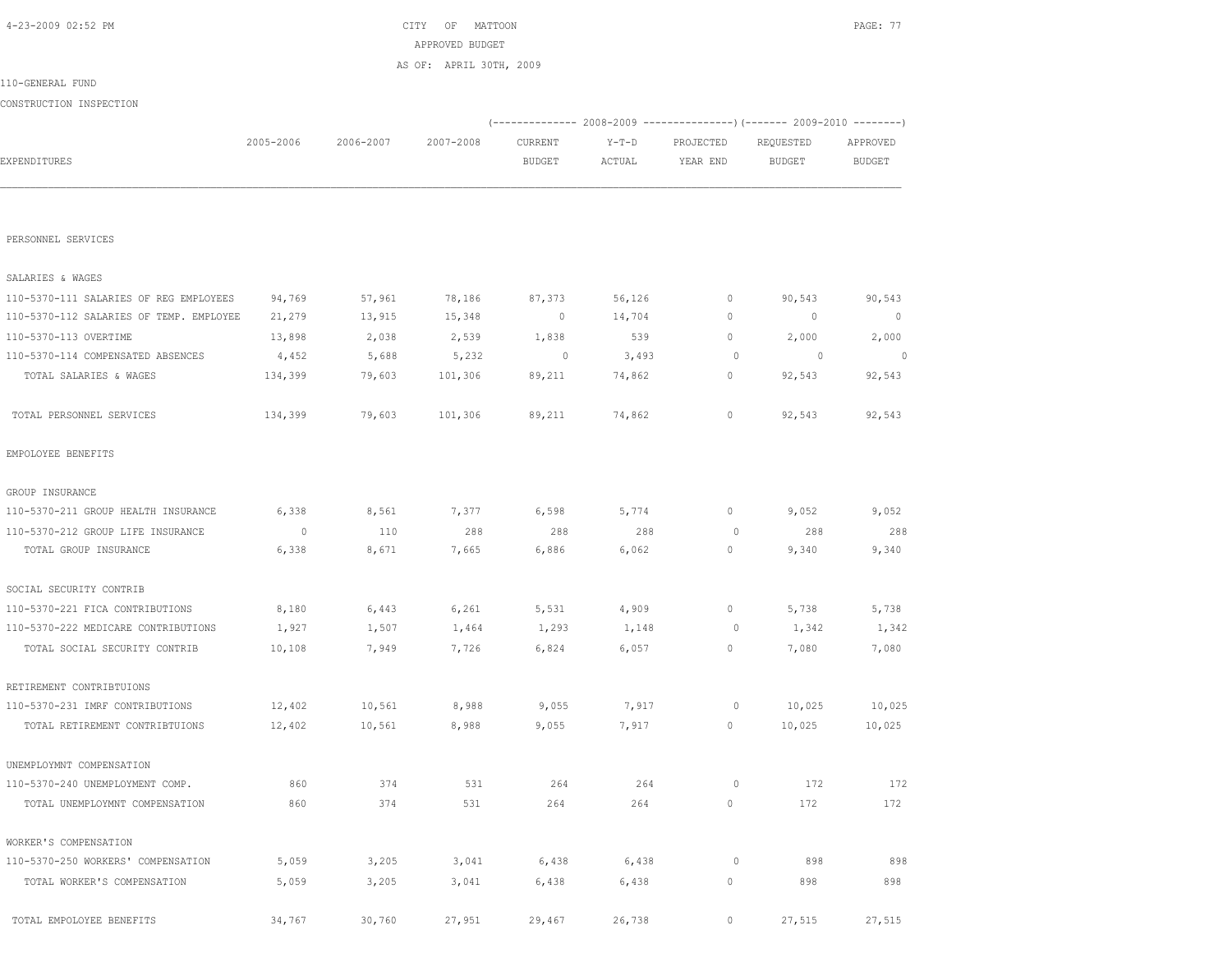4-23-2009 02:52 PM CITY OF MATTOON PAGE: 78 APPROVED BUDGET AS OF: APRIL 30TH, 2009

110-GENERAL FUND

CONSTRUCTION INSPECTION

|                                         |           |           |             |               |             |           | (-------------- 2008-2009 ----------------) (------- 2009-2010 --------) |               |
|-----------------------------------------|-----------|-----------|-------------|---------------|-------------|-----------|--------------------------------------------------------------------------|---------------|
|                                         | 2005-2006 | 2006-2007 | 2007-2008   | CURRENT       | $Y-T-D$     | PROJECTED | REQUESTED                                                                | APPROVED      |
| EXPENDITURES                            |           |           |             | <b>BUDGET</b> | ACTUAL      | YEAR END  | <b>BUDGET</b>                                                            | <b>BUDGET</b> |
|                                         |           |           |             |               |             |           |                                                                          |               |
| ENERGY                                  |           |           |             |               |             |           |                                                                          |               |
| 110-5370-326 FUEL                       | $\circ$   | $\circ$   | $\circ$     | 0             | $\mathbf 0$ | $\circ$   | $\circ$                                                                  | $\circ$       |
| TOTAL ENERGY                            | $\circ$   | $\circ$   | $\circ$     | $\circ$       | $\circ$     | $\circ$   | $\circ$                                                                  | $\mathbb O$   |
| TOTAL SUPPLIES                          | 2,067     | 5,256     | 3,580       | 4,000         | 804         | $\circ$   | 4,000                                                                    | 4,000         |
| OTHER PURCHASED SERVICES                |           |           |             |               |             |           |                                                                          |               |
| PROFESSIONAL SERVICES                   |           |           |             |               |             |           |                                                                          |               |
| 110-5370-511 PLANNING & DESIGN SERVICES | 160       | $\circ$   | $\circ$     | 0             | $\mathbf 0$ | $\circ$   | $\circ$                                                                  | 0             |
| TOTAL PROFESSIONAL SERVICES             | 160       | $\circ$   | $\circ$     | $\mathbb O$   | $\circ$     | 0         | $\mathbb O$                                                              | 0             |
| COMMUNICATION                           |           |           |             |               |             |           |                                                                          |               |
| 110-5370-533 CELLULAR PHONE             | 865       | 918       | 918         | 1,100         | 65          | $\circ$   | 1,100                                                                    | 1,100         |
| TOTAL COMMUNICATION                     | 865       | 918       | 918         | 1,100         | 65          | $\circ$   | 1,100                                                                    | 1,100         |
| TOTAL OTHER PURCHASED SERVICES          | 1,025     | 918       | 918         | 1,100         | 65          | 0         | 1,100                                                                    | 1,100         |
| OTHER OBJECTS                           |           |           |             |               |             |           |                                                                          |               |
| COMPUTER INFO SYS OBJECT                |           |           |             |               |             |           |                                                                          |               |
| 110-5370-863 DESKTOP PC WORK STATIONS   | 479       | 1,053     | $\circ$     | $\circ$       | $\mathbb O$ | $\circ$   | $\circ$                                                                  | $\circ$       |
| TOTAL COMPUTER INFO SYS OBJECT          | 479       | 1,053     | $\circ$     | $\circ$       | $\circ$     | $\circ$   | $\circ$                                                                  | $\circ$       |
| TOTAL OTHER OBJECTS                     | 479       | 1,053     | $\mathbb O$ | 0             | $\circ$     | $\circ$   | $\mathbb O$                                                              | $\mathbf{0}$  |
| TOTAL CONSTRUCTION INSPECTION           | 172,737   | 117,589   | 133,755     | 123,778       | 102,469     | $\circ$   | 125,158                                                                  | 125,158       |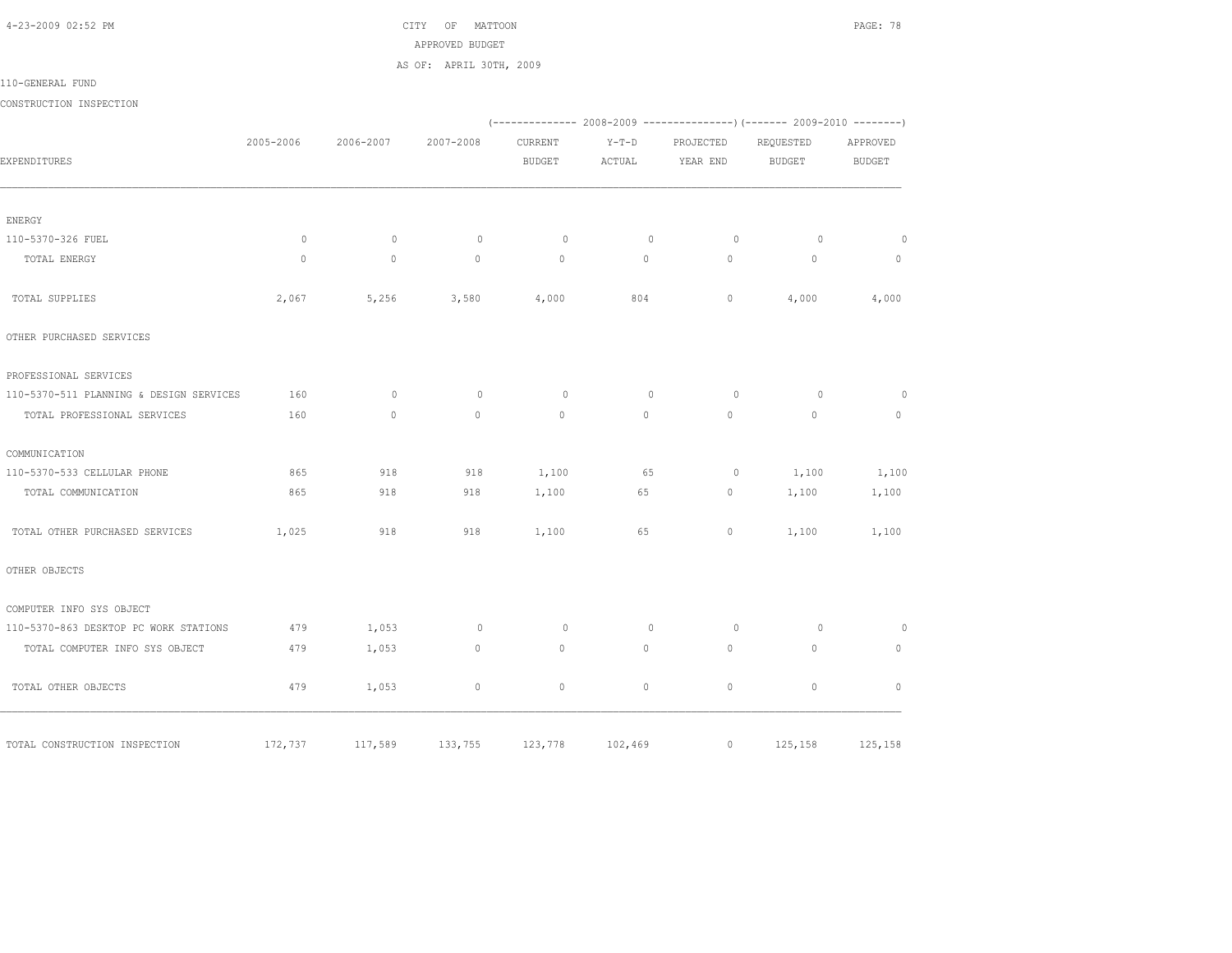| PERSONNEL SERVICES                      |                          |         |                |              |                |             |             |             |
|-----------------------------------------|--------------------------|---------|----------------|--------------|----------------|-------------|-------------|-------------|
| SALARIES & WAGES                        |                          |         |                |              |                |             |             |             |
| 110-5381-111 SALARIES OF REG EMPLOYEES  | 50,061                   | 51,710  | 60,206         | 63,990       | 55,120         | $\circ$     | 71,391      | 71,391      |
| 110-5381-112 SALARIES OF TEMP EMPLOYEES | $\overline{\phantom{0}}$ | $\circ$ | $\overline{0}$ | $\mathbf{0}$ | $\overline{0}$ | $\circ$     | $\mathbf 0$ | $\mathbf 0$ |
| 110-5381-113 OVERTIME                   | 211                      | 632     | 1,231          | 1,206        | 188            | $\circ$     | 366         | 366         |
| 110-5381-114 COMPENSATED ABSENCES       | 2,975                    | 10,926  | 5,430          | 0            | 5,388          | $\circ$     | $\circ$     | $\Omega$    |
| TOTAL SALARIES & WAGES                  | 53,247                   | 63,267  | 66,867         | 65,196       | 60,695         | $\circ$     | 71,757      | 71,757      |
| TOTAL PERSONNEL SERVICES                | 53,247                   | 63,267  | 66,867         | 65,196       | 60,695         | $\circ$     | 71,757      | 71,757      |
| EMPOLOYEE BENEFITS                      |                          |         |                |              |                |             |             |             |
| GROUP INSURANCE                         |                          |         |                |              |                |             |             |             |
| 110-5381-211 GROUP HEALTH INSURANCE     | 14,999                   | 13,409  | 12,265         | 13,408       | 13,422         | $\mathbb O$ | 15,656      | 15,656      |
| 110-5381-212 GROUP LIFE INSURANCE       | $\circ$                  | 221     | 288            | 288          | 288            | $\circ$     | 288         | 288         |
| TOTAL GROUP INSURANCE                   | 14,999                   | 13,630  | 12,553         | 13,696       | 13,710         | $\circ$     | 15,944      | 15,944      |
| SOCIAL SECURITY CONTRIB                 |                          |         |                |              |                |             |             |             |
| 110-5381-221 FICA CONTRIBUTIONS         | 3,124                    | 3,750   | 3,979          | 4,042        | 3,816          | 0           | 4,449       | 4,449       |
| 110-5381-222 MEDICARE CONTRIBUTIONS     | 731                      | 877     | 931            | 946          | 892            | $\circ$     | 1,040       | 1,040       |
| TOTAL SOCIAL SECURITY CONTRIB           | 3,855                    | 4,627   | 4,910          | 4,988        | 4,708          | $\circ$     | 5,489       | 5,489       |
| RETIREMENT CONTRIBTUIONS                |                          |         |                |              |                |             |             |             |
| 110-5381-231 IMRF CONTRIBUTIONS         | 5,669                    | 7,111   | 6,849          | 6,617        | 6,162          | 0           | 7,774       | 7,774       |
| TOTAL RETIREMENT CONTRIBTUIONS          | 5,669                    | 7,111   | 6,849          | 6,617        | 6,162          | 0           | 7,774       | 7,774       |
| UNEMPLOYMNT COMPENSATION                |                          |         |                |              |                |             |             |             |
| 110-5381-240 UNEMPLOYMENT COMP.         | 462                      | 374     | 354            | 264          | 264            | $\circ$     | 172         | 172         |
| TOTAL UNEMPLOYMNT COMPENSATION          | 462                      | 374     | 354            | 264          | 264            | $\circ$     | 172         | 172         |
| WORKER'S COMPENSATION                   |                          |         |                |              |                |             |             |             |
| 110-5381-250 WORKERS' COMPENSATION      | 2,176                    | 2,218   | 2,847          | 2,233        | 2,233          | 0           | 2,318       | 2,318       |
| TOTAL WORKER'S COMPENSATION             | 2,176                    | 2,218   | 2,847          | 2,233        | 2,233          | 0           | 2,318       | 2,318       |
| TOTAL EMPOLOYEE BENEFITS                | 27,161                   | 27,960  | 27,513         | 27,798       | 27,076         | $\circ$     | 31,697      | 31,697      |

|                    |           |           | AS OF: APRIL 30TH, 2009 |               |        |           |           |          |
|--------------------|-----------|-----------|-------------------------|---------------|--------|-----------|-----------|----------|
| 110-GENERAL FUND   |           |           |                         |               |        |           |           |          |
| CUSTODIAL SERVICES |           |           |                         |               |        |           |           |          |
|                    |           |           |                         |               |        |           |           |          |
|                    | 2005-2006 | 2006-2007 | 2007-2008               | CURRENT       | Y-T-D  | PROJECTED | REQUESTED | APPROVED |
| EXPENDITURES       |           |           |                         | <b>BUDGET</b> | ACTUAL | YEAR END  | BUDGET    | BUDGET   |
|                    |           |           |                         |               |        |           |           |          |
|                    |           |           |                         |               |        |           |           |          |

 4-23-2009 02:52 PM CITY OF MATTOON PAGE: 79 APPROVED BUDGET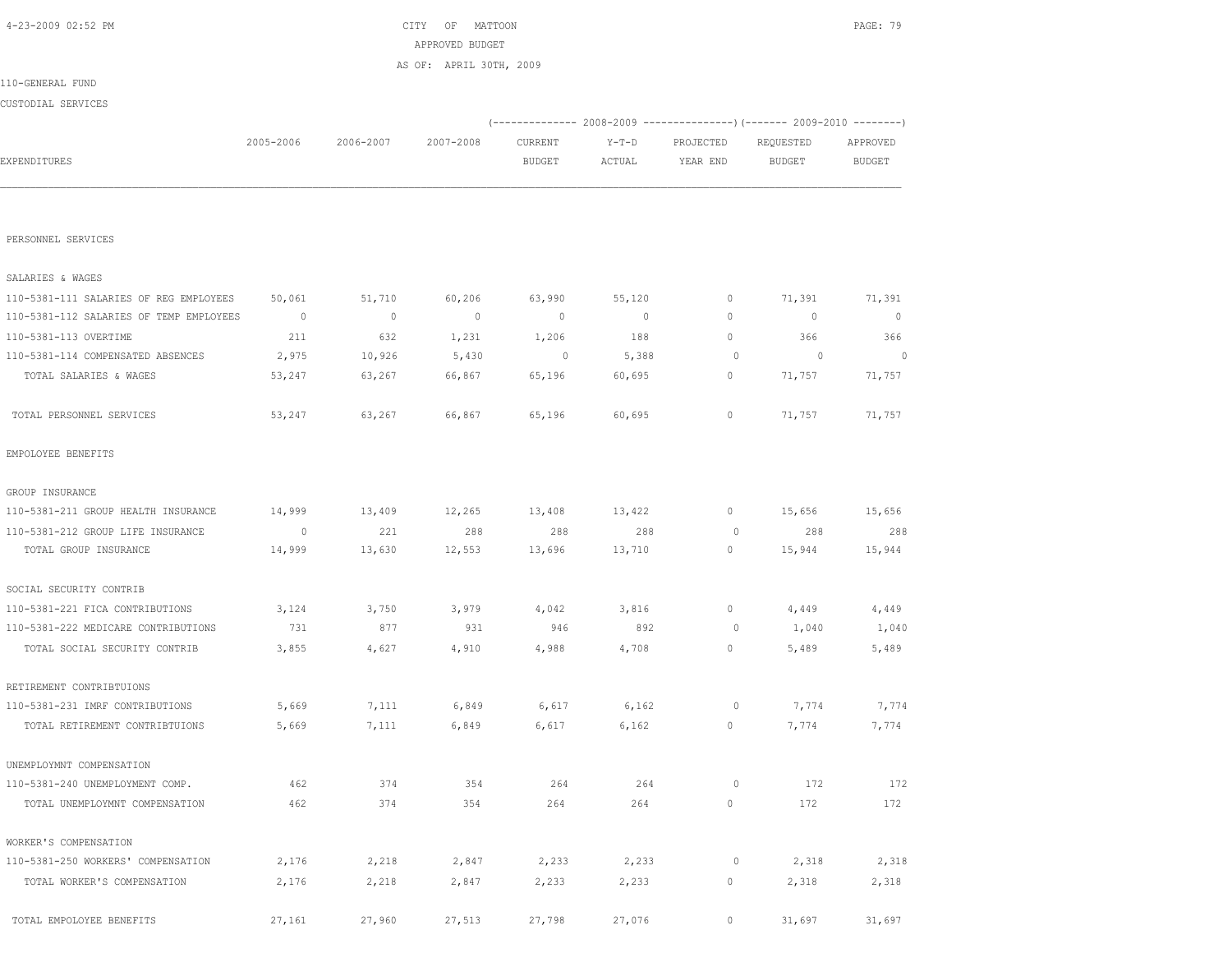4-23-2009 02:52 PM CITY OF MATTOON PAGE: 80 APPROVED BUDGET AS OF: APRIL 30TH, 2009

110-GENERAL FUND

CUSTODIAL SERVICES

|                                        |                |                |                |                |                |              | (-------------- 2008-2009 ----------------) (------- 2009-2010 --------) |                |
|----------------------------------------|----------------|----------------|----------------|----------------|----------------|--------------|--------------------------------------------------------------------------|----------------|
|                                        | 2005-2006      | 2006-2007      | 2007-2008      | CURRENT        | $Y-T-D$        | PROJECTED    | REQUESTED                                                                | APPROVED       |
| EXPENDITURES                           |                |                |                | <b>BUDGET</b>  | ACTUAL         | YEAR END     | <b>BUDGET</b>                                                            | <b>BUDGET</b>  |
| ENERGY                                 |                |                |                |                |                |              |                                                                          |                |
| 110-5381-321 NATURAL GAS & ELECTRIC    | 14,041         | 11,715         | 28,765         | 20,000         | 37,321         | $\circ$      | 32,000                                                                   | 32,000         |
| TOTAL ENERGY                           | 14,041         | 11,715         | 28,765         | 20,000         | 37,321         | 0            | 32,000                                                                   | 32,000         |
| TOTAL SUPPLIES                         | 17,215         | 16,011         | 32,549         | 24,200         | 40,996         | 0            | 36,200                                                                   | 36,200         |
| PURCHASED PROP MAINT SRV               |                |                |                |                |                |              |                                                                          |                |
| UTILITY SERVICES                       |                |                |                |                |                |              |                                                                          |                |
| 110-5381-410 UTILITY SERVICES          | 2,320          | 2,837          | 2,383          | 2,500          | 2,102          | 0            | 2,500                                                                    | 2,500          |
| TOTAL UTILITY SERVICES                 | 2,320          | 2,837          | 2,383          | 2,500          | 2,102          | 0            | 2,500                                                                    | 2,500          |
| REPAIR & MAINT SERVICES                |                |                |                |                |                |              |                                                                          |                |
| 110-5381-432 REPAIR OF BUILDINGS       | 7,931          | 1,122          | 856            | 2,000          | 1,308          | $\circ$      | 2,000                                                                    | 2,000          |
| 110-5381-435 ELEVATOR SERVICE AGREEMEN | 2,203          | 2,348          | 2,803          | 2,600          | 3,218          | 0            | 2,600                                                                    | 2,600          |
| 110-5381-436 PEST CONTROL SERVICES     | 100            | $\overline{0}$ | $\overline{0}$ | $\overline{0}$ | $\sim$ 0       | $\circ$      | $\overline{0}$                                                           | $\overline{0}$ |
| 110-5381-437 UST MONITORING SERVICES   | 1,107          | $\overline{0}$ | $\Omega$       | $\overline{0}$ | $\overline{0}$ | $\circ$      | $\overline{\phantom{0}}$                                                 | $\circ$        |
| TOTAL REPAIR & MAINT SERVICES          | 11,342         | 3,470          | 3,658          | 4,600          | 4,526          | 0            | 4,600                                                                    | 4,600          |
| OTHER PROP MAINT SERVICE               |                |                |                |                |                |              |                                                                          |                |
| 110-5381-460 OTHER PROP MAINT SERVICES | 426            | 307            | 275            | 1,000          | 100            | $\circ$      | 1,000                                                                    | 1,000          |
| TOTAL OTHER PROP MAINT SERVICE         | 426            | 307            | 275            | 1,000          | 100            | $\mathbf{0}$ | 1,000                                                                    | 1,000          |
| TOTAL PURCHASED PROP MAINT SRV         | 14,088         | 6,614          | 6,316          | 8,100          | 6,728          | 0            | 8,100                                                                    | 8,100          |
| OTHER PURCHASED SERVICES               |                |                |                |                |                |              |                                                                          |                |
| COMMUNICATION                          |                |                |                |                |                |              |                                                                          |                |
| 110-5381-532 TELEPHONE                 | $\overline{0}$ | $\circ$        | 11             | $\circ$        | 37             | $\mathbf{0}$ | $\overline{0}$                                                           | $\mathbb O$    |
| 110-5381-534 PAGERS                    | 136            | 136            | 118            | 150            | 146            | $\circ$      | 150                                                                      | 150            |
| TOTAL COMMUNICATION                    | 136            | 136            | 129            | 150            | 183            | 0            | 150                                                                      | 150            |
| TOTAL OTHER PURCHASED SERVICES         | 136            | 136            | 129            | 150            | 183            | $\circ$      | 150                                                                      | 150            |
| TOTAL CUSTODIAL SERVICES               | 111,847        | 113,988        | 133,374        | 125,444        | 135,678        | $\circ$      | 147,904                                                                  | 147,904        |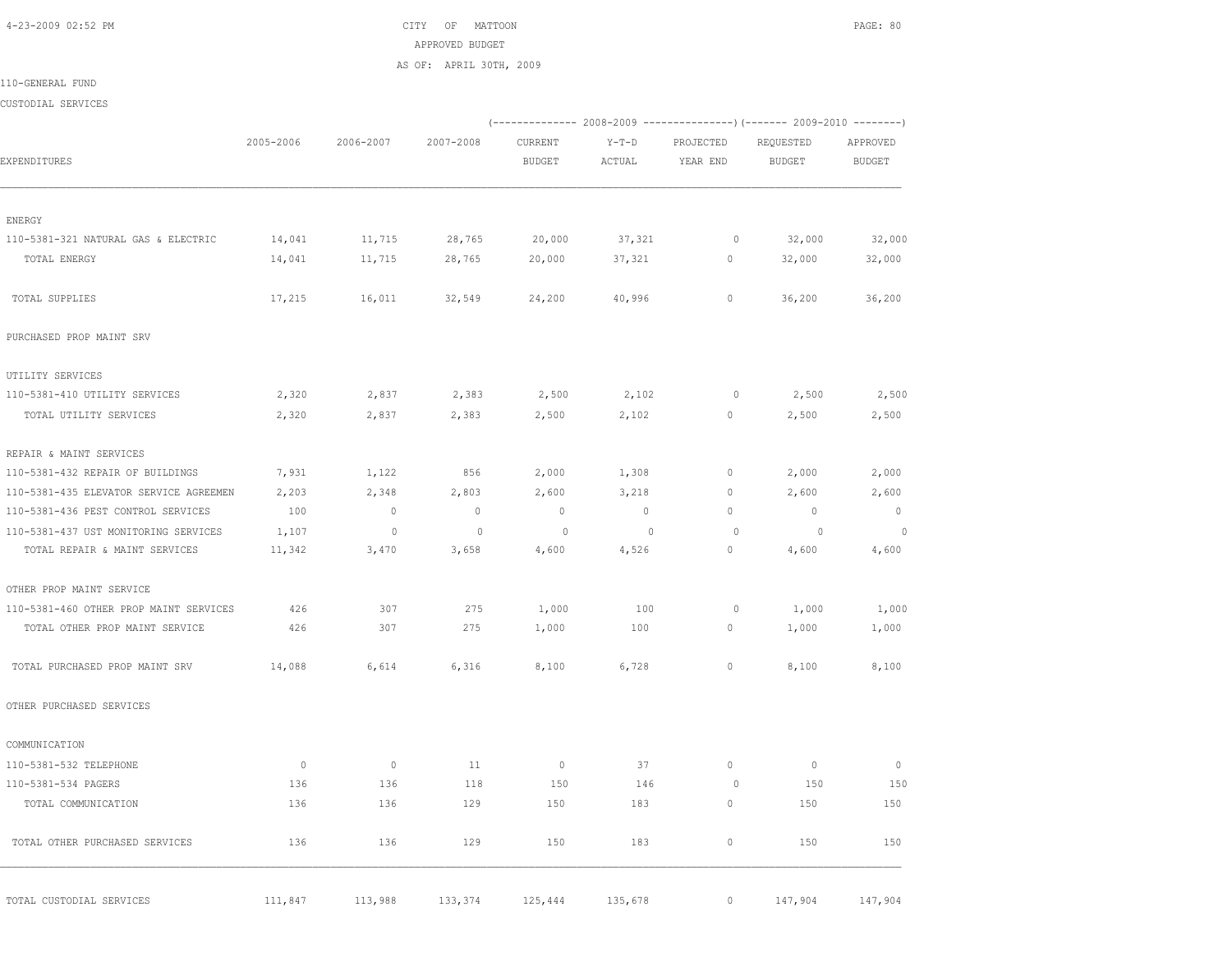|                                        |           |             | APPROVED BUDGET         |               |        |             |                                                                           |               |
|----------------------------------------|-----------|-------------|-------------------------|---------------|--------|-------------|---------------------------------------------------------------------------|---------------|
|                                        |           |             | AS OF: APRIL 30TH, 2009 |               |        |             |                                                                           |               |
| 110-GENERAL FUND                       |           |             |                         |               |        |             |                                                                           |               |
| BURGESS OSBORNE                        |           |             |                         |               |        |             |                                                                           |               |
|                                        |           |             |                         |               |        |             | (-------------  2008-2009 ---------------)  (-------  2009-2010 --------) |               |
|                                        | 2005-2006 | 2006-2007   | 2007-2008               | CURRENT       | Y-T-D  | PROJECTED   | REQUESTED                                                                 | APPROVED      |
| EXPENDITURES                           |           |             |                         | <b>BUDGET</b> | ACTUAL | YEAR END    | <b>BUDGET</b>                                                             | <b>BUDGET</b> |
|                                        |           |             |                         |               |        |             |                                                                           |               |
| SUPPLIES                               |           |             |                         |               |        |             |                                                                           |               |
| GENERAL SUPPLIES                       |           |             |                         |               |        |             |                                                                           |               |
| 110-5383-319 MISCELLANEOUS SUPPLIES    | 718       | 1,081       | 1,997                   | 3,500         | 2,164  | $\circ$     | 1,500                                                                     | 1,500         |
| TOTAL GENERAL SUPPLIES                 | 718       | 1,081       | 1,997                   | 3,500         | 2,164  | 0           | 1,500                                                                     | 1,500         |
| ENERGY                                 |           |             |                         |               |        |             |                                                                           |               |
| 110-5383-321 NATURAL GAS & ELECTRIC    | 4,680     | 6,677       | 6,141                   | 7,000         | 7,880  | $\circ$     | 7,000                                                                     | 7,000         |
| TOTAL ENERGY                           | 4,680     | 6,677       | 6,141                   | 7,000         | 7,880  | 0           | 7,000                                                                     | 7,000         |
| TOTAL SUPPLIES                         | 5,399     | 7,759       | 8,138                   | 10,500        | 10,043 | $\circ$     | 8,500                                                                     | 8,500         |
| PURCHASED PROP MAINT SRV               |           |             |                         |               |        |             |                                                                           |               |
| UTILITY SERVICES                       |           |             |                         |               |        |             |                                                                           |               |
| 110-5383-410 UTILITY SERVICES          | 303       | 395         | 417                     | 500           | 303    | $\circ$     | 500                                                                       | 500           |
| TOTAL UTILITY SERVICES                 | 303       | 395         | 417                     | 500           | 303    | 0           | 500                                                                       | 500           |
| REPAIR & MAINT SERVICES                |           |             |                         |               |        |             |                                                                           |               |
| 110-5383-432 REPAIR OF BUILDINGS       | 0         | 2,167       | 648                     | 500           | 859    | 0           | 500                                                                       | 500           |
| TOTAL REPAIR & MAINT SERVICES          | $\circ$   | 2,167       | 648                     | 500           | 859    | 0           | 500                                                                       | 500           |
| OTHER PROP MAINT SERVICE               |           |             |                         |               |        |             |                                                                           |               |
| 110-5383-460 OTHER PROP MAINT SERVICES | 262       | $\mathbb O$ | 361                     | 500           | 32     | $\circ$     | 500                                                                       | 500           |
| TOTAL OTHER PROP MAINT SERVICE         | 262       | $\circ$     | 361                     | 500           | 32     | 0           | 500                                                                       | 500           |
| TOTAL PURCHASED PROP MAINT SRV         | 565       | 2,562       | 1,426                   | 1,500         | 1,194  | $\mathbb O$ | 1,500                                                                     | 1,500         |
| OTHER OBJECTS                          |           |             |                         |               |        |             |                                                                           |               |
| FINANCIAL TRANS OBJECTS                |           |             |                         |               |        |             |                                                                           |               |
| 110-5383-828 REAL ESTATE TAXES         | 9         | 9           | 9                       | $\circ$       | 9      | $\circ$     | $\circ$                                                                   | $\mathbb O$   |
| TOTAL FINANCIAL TRANS OBJECTS          | 9         | 9           | 9                       | $\circ$       | 9      | $\mathbb O$ | $\circ$                                                                   | $\mathbb O$   |
| TOTAL OTHER OBJECTS                    |           | 9           | 9                       | $\circ$       | 9      | $\circ$     | 0                                                                         | $\mathbb O$   |

4-23-2009 02:52 PM CITY OF MATTOON PAGE: 81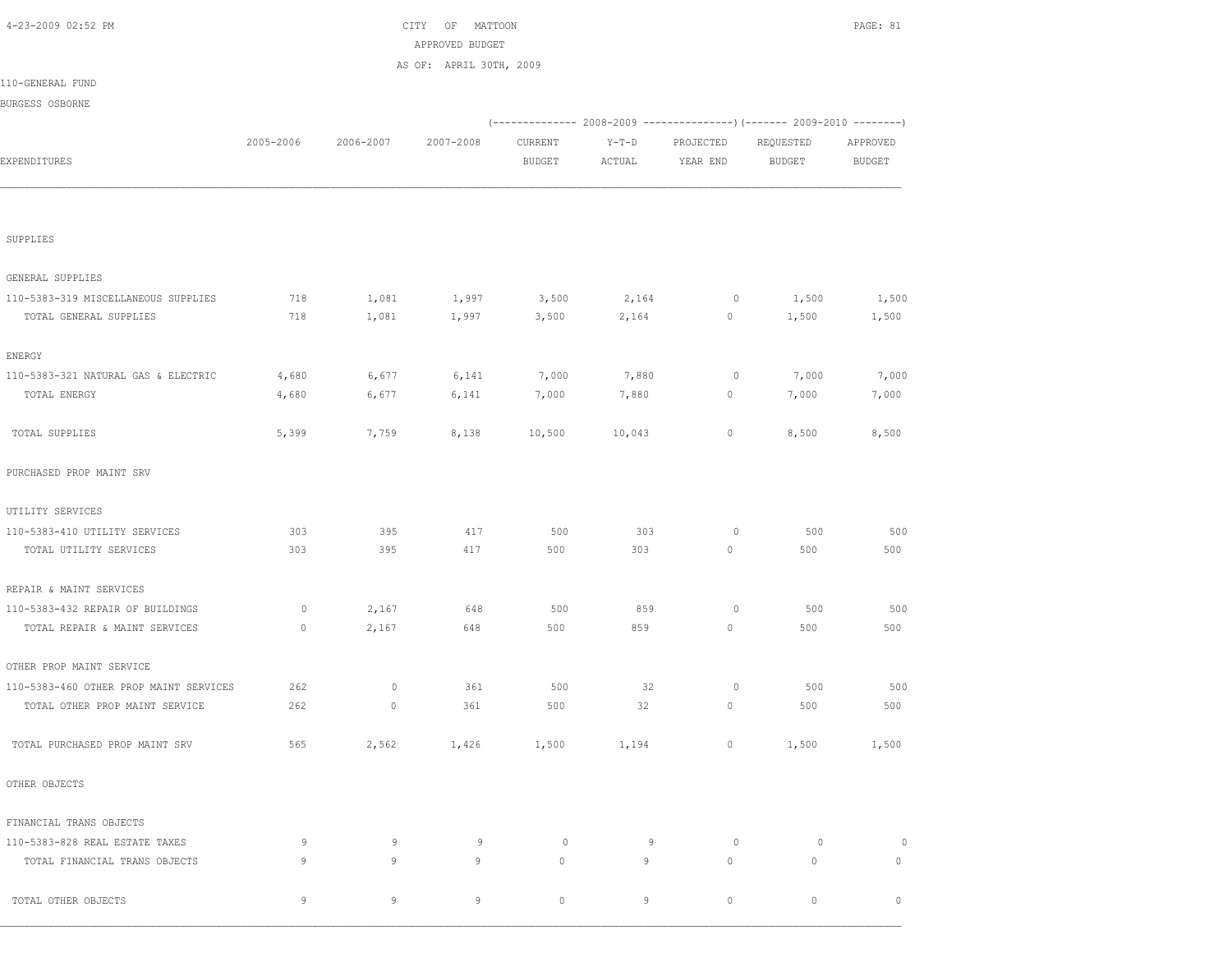|                                        |           |           | APPROVED BUDGET         |               |                |             |                                                                                     |               |
|----------------------------------------|-----------|-----------|-------------------------|---------------|----------------|-------------|-------------------------------------------------------------------------------------|---------------|
|                                        |           |           | AS OF: APRIL 30TH, 2009 |               |                |             |                                                                                     |               |
| 110-GENERAL FUND                       |           |           |                         |               |                |             |                                                                                     |               |
| RAILROAD DEPOT                         |           |           |                         |               |                |             |                                                                                     |               |
|                                        |           |           |                         |               |                |             | (-------------        2008-2009 ---------------) (-------        2009-2010 -------- |               |
|                                        | 2005-2006 | 2006-2007 | 2007-2008               | CURRENT       | $Y-T-D$        | PROJECTED   | REQUESTED                                                                           | APPROVED      |
| EXPENDITURES                           |           |           |                         | <b>BUDGET</b> | ACTUAL         | YEAR END    | <b>BUDGET</b>                                                                       | <b>BUDGET</b> |
|                                        |           |           |                         |               |                |             |                                                                                     |               |
|                                        |           |           |                         |               |                |             |                                                                                     |               |
| SUPPLIES                               |           |           |                         |               |                |             |                                                                                     |               |
|                                        |           |           |                         |               |                |             |                                                                                     |               |
| GENERAL SUPPLIES                       |           |           |                         |               |                |             |                                                                                     |               |
| 110-5384-319 MISCELLANEOUS SUPPLIES    | 617       | 1,595     | 1,666                   | 1,500         | 1,819          | 0           | 1,500                                                                               | 1,500         |
| TOTAL GENERAL SUPPLIES                 | 617       | 1,595     | 1,666                   | 1,500         | 1,819          | $\circ$     | 1,500                                                                               | 1,500         |
| ENERGY                                 |           |           |                         |               |                |             |                                                                                     |               |
| 110-5384-321 NATURAL GAS & ELECTRIC    | 0         | $\circ$   | 287                     | 0             | $\overline{4}$ | 0           | 0                                                                                   | 0             |
| TOTAL ENERGY                           | $\circ$   | 0         | 287                     | $\circ$       | $\overline{4}$ | $\circ$     | $\mathbf 0$                                                                         | $\mathbb O$   |
| TOTAL SUPPLIES                         | 617       |           | 1,953                   |               | 1,822          | 0           | 1,500                                                                               | 1,500         |
|                                        |           | 1,595     |                         | 1,500         |                |             |                                                                                     |               |
| PURCHASED PROP MAINT SRV               |           |           |                         |               |                |             |                                                                                     |               |
| UTILITY SERVICES                       |           |           |                         |               |                |             |                                                                                     |               |
| 110-5384-410 UTILITY SERVICES          | 0         | 24        | 277                     | 500           | $\circ$        | 0           | 500                                                                                 | 500           |
| TOTAL UTILITY SERVICES                 | $\circ$   | 24        | 277                     | 500           | $\circ$        | 0           | 500                                                                                 | 500           |
| REPAIR & MAINT SERVICES                |           |           |                         |               |                |             |                                                                                     |               |
| 110-5384-432 REPAIR OF BUILDINGS       | 461       | 1,247     | 2,030                   | 2,000         | 3,459          | 0           | 2,000                                                                               | 2,000         |
| TOTAL REPAIR & MAINT SERVICES          | 461       | 1,247     | 2,030                   | 2,000         | 3,459          | 0           | 2,000                                                                               | 2,000         |
| OTHER PROP MAINT SERVICE               |           |           |                         |               |                |             |                                                                                     |               |
| 110-5384-460 OTHER PROP MAINT SERVICES | 0         | 480       | 3,586                   | 2,000         | 291            | 0           | 2,000                                                                               | 2,000         |
| TOTAL OTHER PROP MAINT SERVICE         | $\circ$   | 480       | 3,586                   | 2,000         | 291            | $\circ$     | 2,000                                                                               | 2,000         |
| TOTAL PURCHASED PROP MAINT SRV         | 461       | 1,752     | 5,893                   | 4,500         | 3,750          | $\circ$     | 4,500                                                                               | 4,500         |
| OTHER PURCHASED SERVICES               |           |           |                         |               |                |             |                                                                                     |               |
| OTHER PURCHASED SERVICES               |           |           |                         |               |                |             |                                                                                     |               |
| 110-5384-576 SECURITY SERVICES         | 360       | 432       | 162                     | 0             | 525            | $\circ$     | $\circ$                                                                             | $\circ$       |
| TOTAL OTHER PURCHASED SERVICES         | 360       | 432       | 162                     | $\circ$       | 525            | $\mathbb O$ | $\mathbf 0$                                                                         | $\circ$       |
| TOTAL OTHER PURCHASED SERVICES         | 360       | 432       | 162                     | $\circ$       | 525            | $\circ$     | 0                                                                                   | $\circ$       |

4-23-2009 02:52 PM CITY OF MATTOON PAGE: 82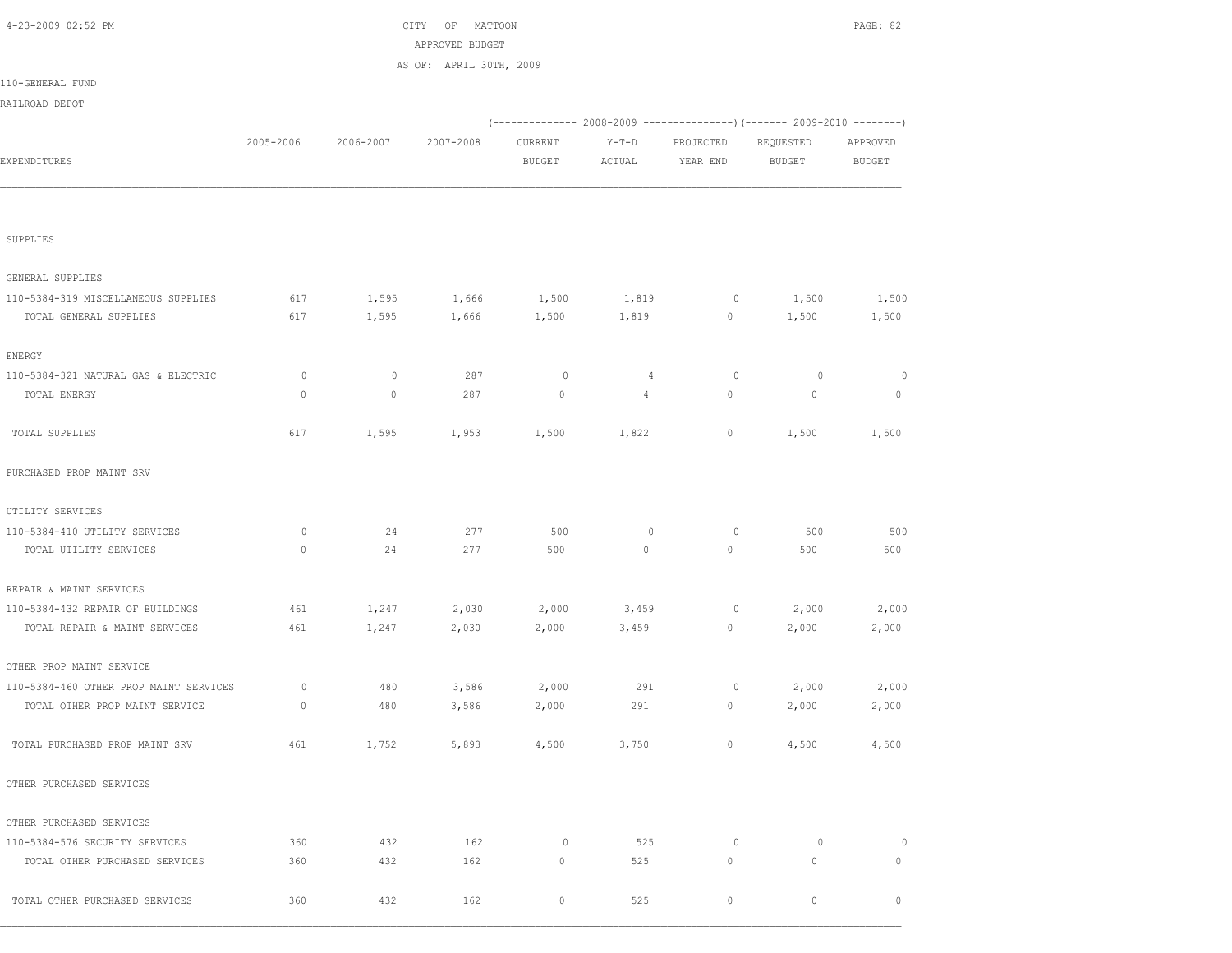| 4-23-2009 02:52 PM                      |           |             | OF<br>MATTOON<br>CITY<br>APPROVED BUDGET |               |                     |             |               | PAGE: 83      |
|-----------------------------------------|-----------|-------------|------------------------------------------|---------------|---------------------|-------------|---------------|---------------|
|                                         |           |             | AS OF: APRIL 30TH, 2009                  |               |                     |             |               |               |
| 110-GENERAL FUND                        |           |             |                                          |               |                     |             |               |               |
| PARKING LOTS                            |           |             |                                          |               |                     |             |               |               |
|                                         |           |             |                                          |               |                     |             |               |               |
|                                         | 2005-2006 | 2006-2007   | 2007-2008                                | CURRENT       | $Y-T-D$             | PROJECTED   | REQUESTED     | APPROVED      |
| EXPENDITURES                            |           |             |                                          | <b>BUDGET</b> | ACTUAL              | YEAR END    | <b>BUDGET</b> | <b>BUDGET</b> |
|                                         |           |             |                                          |               |                     |             |               |               |
| SUPPLIES                                |           |             |                                          |               |                     |             |               |               |
| GENERAL SUPPLIES                        |           |             |                                          |               |                     |             |               |               |
| 110-5385-319 MISCELLANEOUS SUPPLIES     | 32        | 35          | 19                                       | 500           | $\circ$             | $\circ$     | 500           | 500           |
| TOTAL GENERAL SUPPLIES                  | 32        | 35          | 19                                       | 500           | $\mathsf{O}\xspace$ | $\circ$     | 500           | 500           |
| ENERGY                                  |           |             |                                          |               |                     |             |               |               |
| 110-5385-321 NATURAL GAS & ELECTRIC     | $\circ$   | $\mathbb O$ | $\mathbb O$                              | $\circ$       | $\mathbb O$         | $\circ$     | $\circ$       | $\circ$       |
| TOTAL ENERGY                            | $\circ$   | $\circ$     | $\circ$                                  | $\mathbf{0}$  | $\circ$             | $\circ$     | $\circ$       | $\mathbf{0}$  |
| TOTAL SUPPLIES                          | 32        | 35          | 19                                       | 500           | $\circ$             | $\circ$     | 500           | 500           |
| PURCHASED PROP MAINT SRV                |           |             |                                          |               |                     |             |               |               |
| REPAIR & MAINT SERVICES                 |           |             |                                          |               |                     |             |               |               |
| 110-5385-439 OTHER REPAIR & MAINT SRVCS | 517       | $\mathbb O$ | $\circ$                                  | $\circ$       | $\mathbf{0}$        | $\circ$     | $\circ$       | $\circ$       |
| TOTAL REPAIR & MAINT SERVICES           | 517       | $\circ$     | $\circ$                                  | $\mathbf{0}$  | $\circ$             | $\circ$     | $\mathbf{0}$  | $\mathbf{0}$  |
| TOTAL PURCHASED PROP MAINT SRV          | 517       | $\circ$     | $\mathbb O$                              | $\circ$       | $\circ$             | $\circ$     | $\circ$       | $\circ$       |
| OTHER OBJECTS                           |           |             |                                          |               |                     |             |               |               |
| FINANCIAL TRANS OBJECTS                 |           |             |                                          |               |                     |             |               |               |
| 110-5385-828 REAL ESTATE TAXES          | 44        | 124         | 40                                       | 50            | 40                  | $\circ$     | 50            | 50            |
| TOTAL FINANCIAL TRANS OBJECTS           | 44        | 124         | 40                                       | 50            | 40                  | $\circ$     | 50            | 50            |
| TOTAL OTHER OBJECTS                     | 44        | 124         | 40                                       | 50            | 40                  | $\mathbb O$ | 50            | 50            |
| TOTAL PARKING LOTS                      | 592       | 159         | 59                                       | 550           | 40                  | $\circ$     | 550           | 550           |
|                                         |           |             |                                          |               |                     |             |               |               |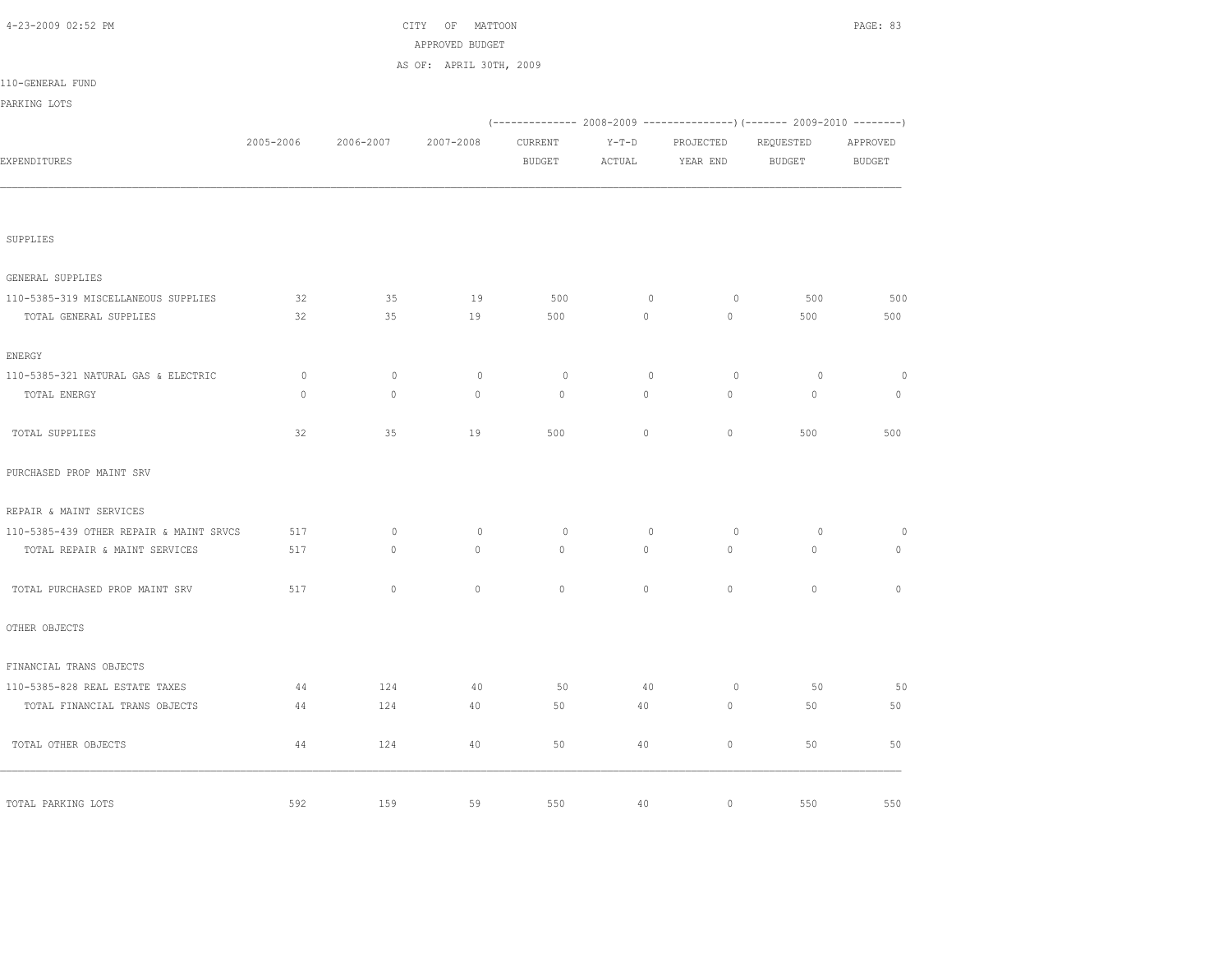| 4-23-2009 02:52 PM                      |              |               | CITY OF MATTOON<br>APPROVED BUDGET |                   |          |             |                                                                           | PAGE: 84      |
|-----------------------------------------|--------------|---------------|------------------------------------|-------------------|----------|-------------|---------------------------------------------------------------------------|---------------|
|                                         |              |               | AS OF: APRIL 30TH, 2009            |                   |          |             |                                                                           |               |
| 110-GENERAL FUND                        |              |               |                                    |                   |          |             |                                                                           |               |
| TREE MAINTENANCE                        |              |               |                                    |                   |          |             |                                                                           |               |
|                                         |              |               |                                    |                   |          |             | (-------------- 2008-2009 ----------------) (------- 2009-2010 ---------) |               |
|                                         | 2005-2006    | 2006-2007     | 2007-2008                          | CURRENT           | $Y-T-D$  | PROJECTED   | REQUESTED                                                                 | APPROVED      |
| EXPENDITURES                            |              |               |                                    | <b>BUDGET</b>     | ACTUAL   | YEAR END    | <b>BUDGET</b>                                                             | <b>BUDGET</b> |
|                                         |              |               |                                    |                   |          |             |                                                                           |               |
| SUPPLIES                                |              |               |                                    |                   |          |             |                                                                           |               |
| GENERAL SUPPLIES                        |              |               |                                    |                   |          |             |                                                                           |               |
| 110-5386-319 MISCELLANEOUS SUPPLIES     | 601          | $\mathbf{0}$  | $\mathbf{0}$                       | $\circ$           | $\circ$  | $\circ$     | $\circ$                                                                   | $\circ$       |
| TOTAL GENERAL SUPPLIES                  | 601          | $\Omega$      | $\Omega$                           | $\Omega$          | $\Omega$ | $\Omega$    | $\Omega$                                                                  | $\circ$       |
| STREET MAINT SUPPLIES                   |              |               |                                    |                   |          |             |                                                                           |               |
| 110-5386-359 OTHER STREET MAINT SUPPLIE | $\circ$      | $\mathbf{0}$  | $\circ$                            | $\circ$           | $\Omega$ | $\circ$     | $\circ$                                                                   | $\circ$       |
| TOTAL STREET MAINT SUPPLIES             | $\mathbf{0}$ | $\circ$       | $\circ$                            | $\circ$           | $\circ$  | $\circ$     | $\mathbf{0}$                                                              | $\circ$       |
| TOTAL SUPPLIES                          | 601          | $\mathbf{0}$  | $\mathbf{0}$                       | $\circ$           | $\circ$  | $\circ$     | $\circ$                                                                   | $\mathbf{0}$  |
| PURCHASED PROP MAINT SRV                |              |               |                                    |                   |          |             |                                                                           |               |
| OTHER PROP MAINT SERVICE                |              |               |                                    |                   |          |             |                                                                           |               |
| 110-5386-460 OTHER PROP MAINT SERVICES  | 6,742        | 17,467 18,041 |                                    | $\overline{0}$    | 1,000    | $\circ$     | $\circ$                                                                   | $\circ$       |
| TOTAL OTHER PROP MAINT SERVICE          | 6,742        | 17,467        | 18,041                             | $\circ$           | 1,000    | $\circ$     | $\circ$                                                                   | $\mathbf{0}$  |
| TOTAL PURCHASED PROP MAINT SRV          | 6,742        | 17,467        | 18,041                             | $\circ$           | 1,000    | $\circ$     | $\circ$                                                                   | $\mathbf{0}$  |
| TOTAL TREE MAINTENANCE                  | 7,343        | 17,467 18,041 |                                    | $0 \qquad \qquad$ | 1,000    | $\mathbb O$ | $\mathbb O$                                                               | $\mathbb O$   |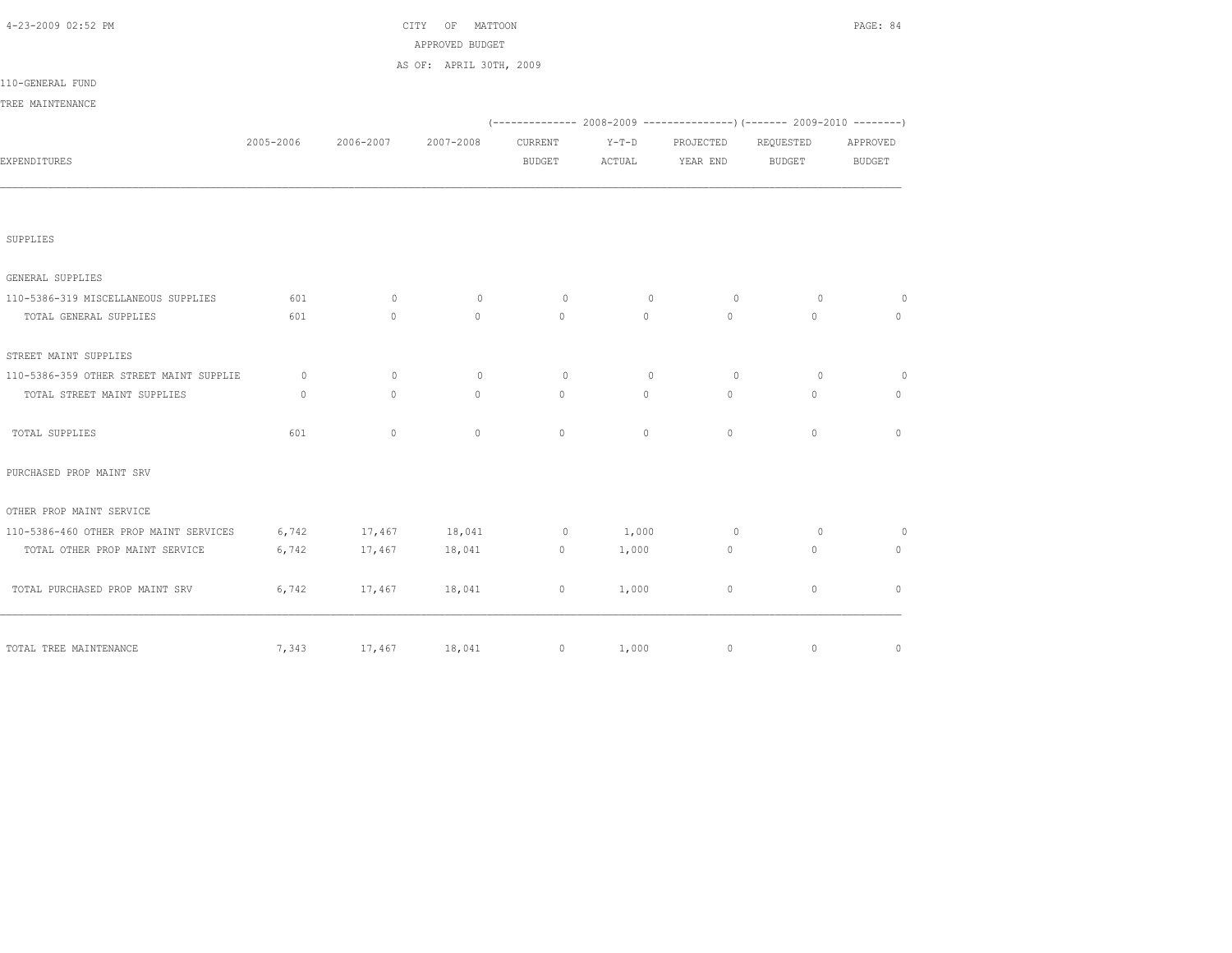| 4-23-2009 02:52 PM                     |             |             | CITY<br>OF<br>MATTOON<br>APPROVED BUDGET |               |             |           |               | PAGE: 85      |
|----------------------------------------|-------------|-------------|------------------------------------------|---------------|-------------|-----------|---------------|---------------|
|                                        |             |             | AS OF: APRIL 30TH, 2009                  |               |             |           |               |               |
| 110-GENERAL FUND                       |             |             |                                          |               |             |           |               |               |
| GARMENT FACTORY                        |             |             |                                          |               |             |           |               |               |
|                                        |             |             |                                          |               |             |           |               |               |
|                                        | 2005-2006   | 2006-2007   | 2007-2008                                | CURRENT       | $Y-T-D$     | PROJECTED | REQUESTED     | APPROVED      |
| EXPENDITURES                           |             |             |                                          | <b>BUDGET</b> | ACTUAL      | YEAR END  | <b>BUDGET</b> | <b>BUDGET</b> |
|                                        |             |             |                                          |               |             |           |               |               |
| SUPPLIES                               |             |             |                                          |               |             |           |               |               |
| GENERAL SUPPLIES                       |             |             |                                          |               |             |           |               |               |
| 110-5388-319 MISCELLANEOUS SUPPLIES    | 75          | 10          | $\circ$                                  | $\circ$       | 14          | $\circ$   | $\circ$       | 0             |
| TOTAL GENERAL SUPPLIES                 | 75          | 10          | $\mathbb O$                              | $\mathbf 0$   | 14          | 0         | $\mathbf 0$   | $\circ$       |
| ENERGY                                 |             |             |                                          |               |             |           |               |               |
| 110-5388-321 NATURAL GAS & ELECTRIC    | 484         | 69          | 192                                      | 300           | 182         | $\circ$   | 300           | 300           |
| TOTAL ENERGY                           | 484         | 69          | 192                                      | 300           | 182         | 0         | 300           | 300           |
| TOTAL SUPPLIES                         | 558         | 79          | 192                                      | 300           | 196         | 0         | 300           | 300           |
| PURCHASED PROP MAINT SRV               |             |             |                                          |               |             |           |               |               |
| UTILITY SERVICES                       |             |             |                                          |               |             |           |               |               |
| 110-5388-410 UTILITY SERVICES          | 0           | $\circ$     | $\circ$                                  | 0             | $\mathbf 0$ | $\circ$   | $\circ$       | 0             |
| TOTAL UTILITY SERVICES                 | $\circ$     | $\circ$     | $\circ$                                  | $\mathbf 0$   | $\circ$     | $\circ$   | $\mathbf 0$   | $\circ$       |
| REPAIR & MAINT SERVICES                |             |             |                                          |               |             |           |               |               |
| 110-5388-432 REPAIR OF BUILDINGS       | $\circ$     | 37          | $\circ$                                  | 200           | 20          | 0         | 200           | 200           |
| TOTAL REPAIR & MAINT SERVICES          | $\mathbb O$ | 37          | $\circ$                                  | 200           | 20          | 0         | 200           | 200           |
| OTHER PROP MAINT SERVICE               |             |             |                                          |               |             |           |               |               |
| 110-5388-460 OTHER PROP MAINT SERVICES | 168         | $\mathbf 0$ | $\circ$                                  | $\circ$       | $\circ$     | $\circ$   | $\circ$       | 0             |
| TOTAL OTHER PROP MAINT SERVICE         | 168         | $\circ$     | $\mathbb O$                              | $\circ$       | $\circ$     | 0         | $\circ$       | $\circ$       |
| TOTAL PURCHASED PROP MAINT SRV         | 168         | 37          | $\mathbb O$                              | 200           | 20          | $\circ$   | 200           | 200           |
| OTHER OBJECTS                          |             |             |                                          |               |             |           |               |               |
| FINANCIAL TRANS OBJECTS                |             |             |                                          |               |             |           |               |               |
| 110-5388-828 REAL ESTATE TAXES         | 9           | 9           | 9                                        | 10            | 9           | $\circ$   | 10            | 10            |
| TOTAL FINANCIAL TRANS OBJECTS          | 9           | 9           | 9                                        | 10            | 9           | 0         | 10            | 10            |
| TOTAL OTHER OBJECTS                    | 9           | 9           | 9                                        | 10            | 9           | $\circ$   | 10            | 10            |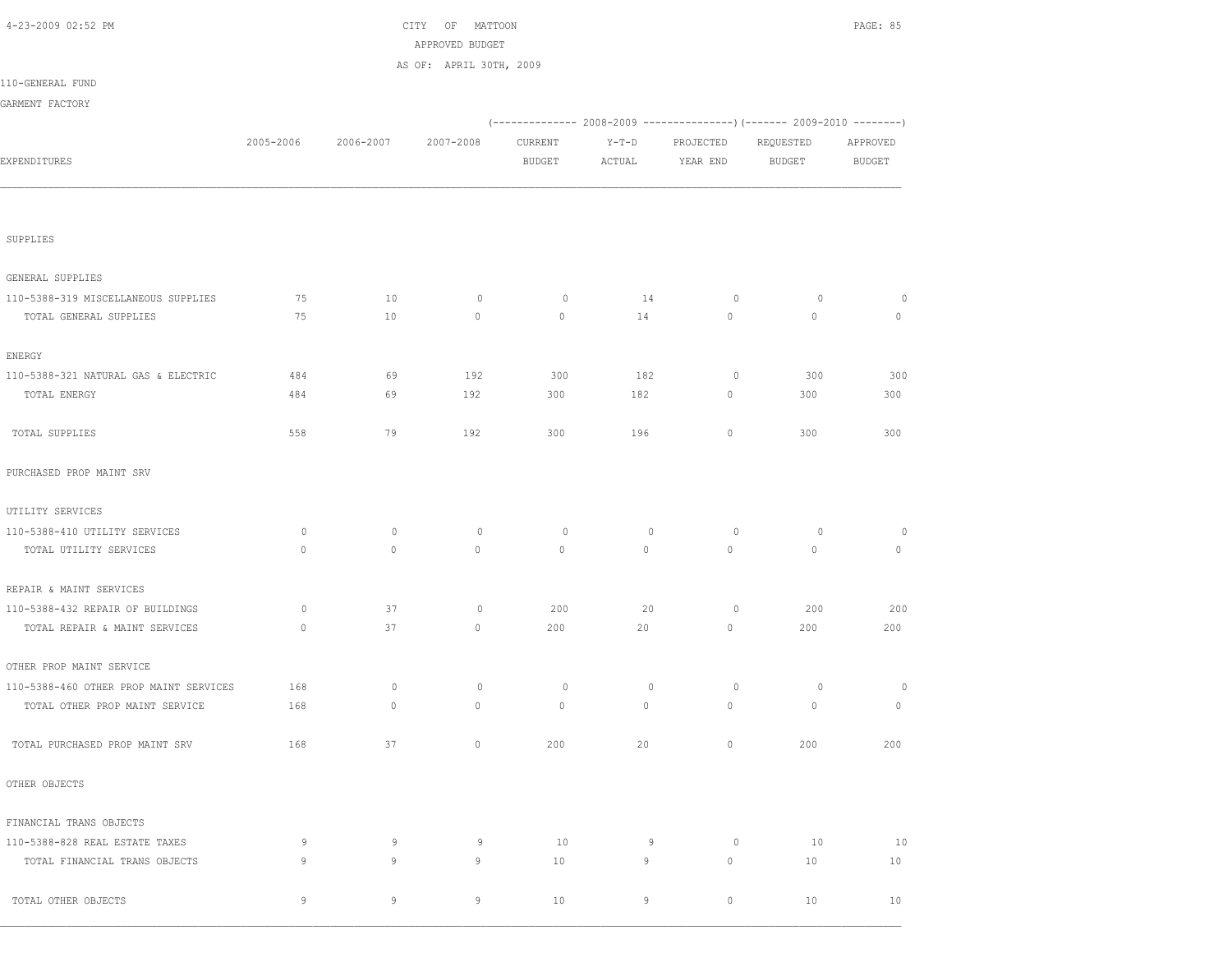|                                        |           |           | APPROVED BUDGET         |                     |                |             |                                                                        |               |
|----------------------------------------|-----------|-----------|-------------------------|---------------------|----------------|-------------|------------------------------------------------------------------------|---------------|
|                                        |           |           | AS OF: APRIL 30TH, 2009 |                     |                |             |                                                                        |               |
| 110-GENERAL FUND                       |           |           |                         |                     |                |             |                                                                        |               |
| EQUIPMENT MAINTENANCE                  |           |           |                         |                     |                |             |                                                                        |               |
|                                        |           |           |                         |                     |                |             | (------------- 2008-2009 ---------------) (------- 2009-2010 --------) |               |
|                                        | 2005-2006 | 2006-2007 | 2007-2008               | CURRENT             | $Y-T-D$        | PROJECTED   | REQUESTED                                                              | APPROVED      |
| EXPENDITURES                           |           |           |                         | <b>BUDGET</b>       | ACTUAL         | YEAR END    | <b>BUDGET</b>                                                          | <b>BUDGET</b> |
|                                        |           |           |                         |                     |                |             |                                                                        |               |
|                                        |           |           |                         |                     |                |             |                                                                        |               |
| PERSONNEL SERVICES                     |           |           |                         |                     |                |             |                                                                        |               |
|                                        |           |           |                         |                     |                |             |                                                                        |               |
| SALARIES & WAGES                       |           |           |                         |                     |                |             |                                                                        |               |
| 110-5390-111 SALARIES OF REG EMPLOYEES | 70,596    | 68,270    | 69,488                  | 0                   | 35,899         | $\circ$     | $\circ$                                                                | 0             |
| 110-5390-113 OVERTIME                  | 2,226     | 3,529     | 4,771                   | 0                   | 1,360          | $\circ$     | $\circ$                                                                | 0             |
| 110-5390-114 COMPENSATED ABSENCES      | 7,498     | 939       | 8,336                   | $\circ$             | 7,872          | $\circ$     | $\circ$                                                                | 0             |
| TOTAL SALARIES & WAGES                 | 80,320    | 72,738    | 82,595                  | 0                   | 45,132         | $\circ$     | $\mathbf{0}$                                                           | $\mathbf{0}$  |
|                                        |           |           |                         |                     |                |             |                                                                        |               |
| TOTAL PERSONNEL SERVICES               | 80,320    | 72,738    | 82,595                  | $\circ$             | 45,132         | $\mathbb O$ | $\circ$                                                                | $\circ$       |
| EMPOLOYEE BENEFITS                     |           |           |                         |                     |                |             |                                                                        |               |
|                                        |           |           |                         |                     |                |             |                                                                        |               |
| GROUP INSURANCE                        |           |           |                         |                     |                |             |                                                                        |               |
| 110-5390-211 GROUP HEALTH INSURANCE    | 7,143     | 6,578     | 4,384                   | $\mathbf 0$         | 2,849          | 0           | $\mathbb O$                                                            | 0             |
| 110-5390-212 GROUP LIFE INSURANCE      | 0         | 75        | $\overline{0}$          | 0                   | $\overline{0}$ | 0           | 0                                                                      | 0             |
| TOTAL GROUP INSURANCE                  | 7,143     | 6,653     | 4,384                   | $\circ$             | 2,849          | $\circ$     | $\circ$                                                                | $\mathbf{0}$  |
|                                        |           |           |                         |                     |                |             |                                                                        |               |
| SOCIAL SECURITY CONTRIB                |           |           |                         |                     |                |             |                                                                        |               |
| 110-5390-221 FICA CONTRIBUTIONS        | 4,328     | 4,573     | 4,540                   | 0                   | 2,913          | $\circ$     | $\circ$                                                                | $\mathbf{0}$  |
| 110-5390-222 MEDICARE CONTRIBUTIONS    | 1,012     | 1,070     | 1,062                   | 0                   | 681            | 0           | 0                                                                      | 0             |
| TOTAL SOCIAL SECURITY CONTRIB          | 5,340     | 5,642     | 5,602                   | 0                   | 3,594          | $\circ$     | $\circ$                                                                | 0             |
| RETIREMENT CONTRIBTUIONS               |           |           |                         |                     |                |             |                                                                        |               |
| 110-5390-231 IMRF CONTRIBUTIONS        | 8,424     | 8,531     | 7,737                   | 0                   | 4,661          | 0           | 0                                                                      | 0             |
| TOTAL RETIREMENT CONTRIBTUIONS         | 8,424     | 8,531     | 7,737                   | $\circ$             | 4,661          | $\circ$     | $\circ$                                                                | $\mathbf{0}$  |
|                                        |           |           |                         |                     |                |             |                                                                        |               |
| UNEMPLOYMNT COMPENSATION               |           |           |                         |                     |                |             |                                                                        |               |
| 110-5390-240 UNEMPLOYMENT COMP.        | 238       | 128       | $\circ$                 | 0                   | $\circ$        | $\circ$     | $\circ$                                                                | $\circ$       |
| TOTAL UNEMPLOYMNT COMPENSATION         | 238       | 128       | $\mathbb O$             | $\mathbb O$         | $\circ$        | $\mathbb O$ | $\circ$                                                                | $\circ$       |
| WORKER'S COMPENSATION                  |           |           |                         |                     |                |             |                                                                        |               |
| 110-5390-250 WORKERS' COMPENSATION     | 4,095     | 3,416     | 59                      | $\circ$             | $\mathbb O$    | $\circ$     | $\circ$                                                                | $\circ$       |
| TOTAL WORKER'S COMPENSATION            | 4,095     | 3,416     | 59                      | $\mathsf{O}\xspace$ | $\circ$        | $\circ$     | $\mathbb O$                                                            | 0             |
|                                        |           |           |                         |                     |                |             |                                                                        |               |
| TOTAL EMPOLOYEE BENEFITS               | 25,240    | 24,370    | 17,782                  | $\circ$             | 11,103         | $\mathbb O$ | $\mathbb O$                                                            | $\circ$       |

4-23-2009 02:52 PM CITY OF MATTOON PAGE: 86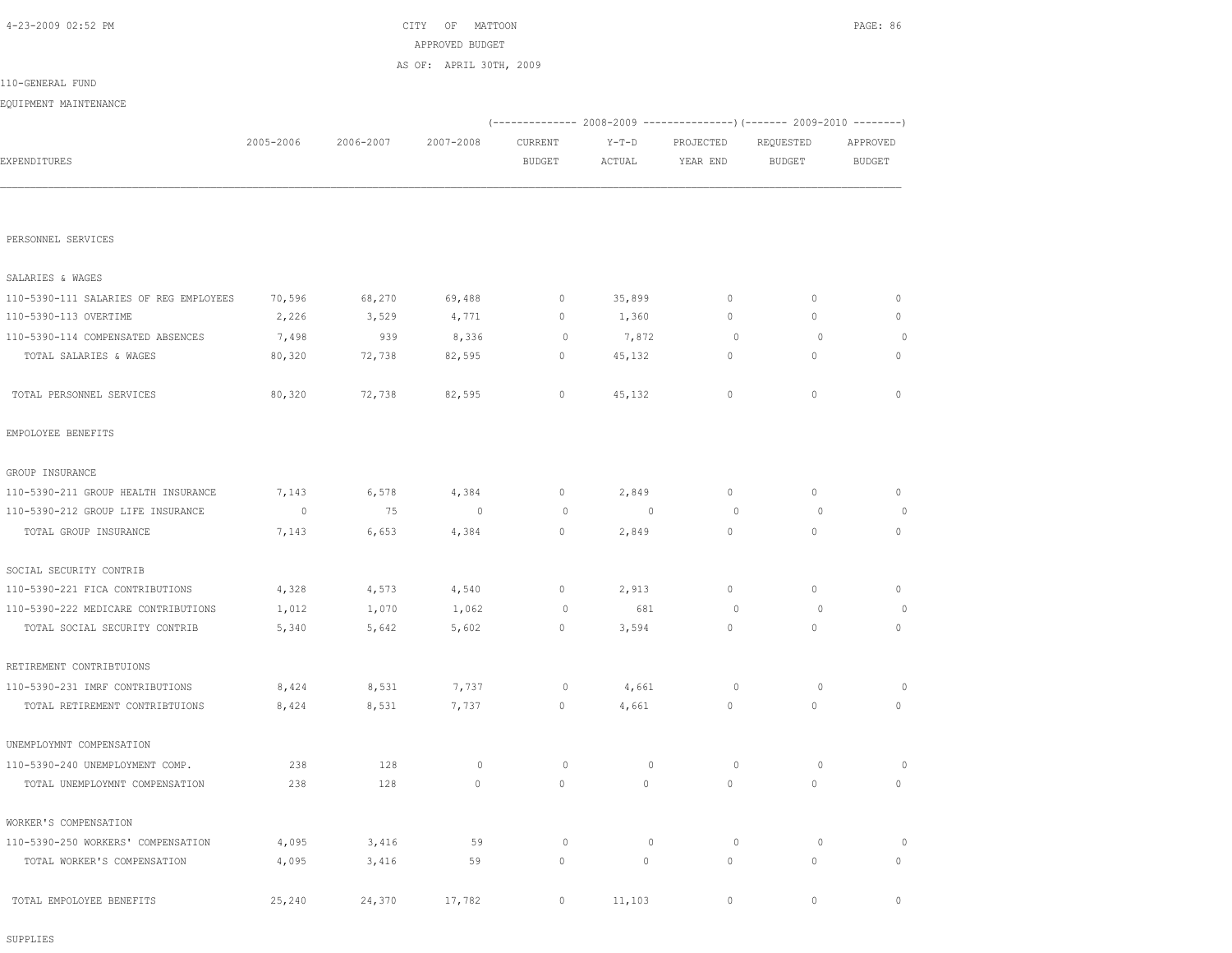4-23-2009 02:52 PM CITY OF MATTOON PAGE: 87 APPROVED BUDGET AS OF: APRIL 30TH, 2009

110-GENERAL FUND

EQUIPMENT MAINTENANCE

|                                                         |              |              |              |               |              |              | (-------------- 2008-2009 ----------------) (------- 2009-2010 --------) |              |
|---------------------------------------------------------|--------------|--------------|--------------|---------------|--------------|--------------|--------------------------------------------------------------------------|--------------|
|                                                         | 2005-2006    | 2006-2007    | 2007-2008    | CURRENT       | $Y-T-D$      | PROJECTED    | REQUESTED                                                                | APPROVED     |
| EXPENDITURES                                            |              |              |              | <b>BUDGET</b> | ACTUAL       | YEAR END     | <b>BUDGET</b>                                                            | BUDGET       |
|                                                         |              |              |              |               |              |              |                                                                          |              |
| BOOKS & PERIODICALS<br>110-5390-340 BOOKS & PERIODICALS | $\circ$      | $\mathbf{0}$ | $\mathbf{0}$ | $\circ$       | $\circ$      | $\circ$      | $\circ$                                                                  | $\circ$      |
| TOTAL BOOKS & PERIODICALS                               | $\mathbb O$  | 0            | $\mathbb O$  | 0             | 0            | $\circ$      | $\mathsf{O}\xspace$                                                      | $\circ$      |
|                                                         |              |              |              |               |              |              |                                                                          |              |
| TOTAL SUPPLIES                                          | 454          | $\mathbb O$  | $\mathbb O$  | $\circ$       | $\circ$      | $\circ$      | $\mathbb O$                                                              | $\mathbb O$  |
| PURCHASED PROP MAINT SRV                                |              |              |              |               |              |              |                                                                          |              |
| REPAIR & MAINT SERVICES                                 |              |              |              |               |              |              |                                                                          |              |
| 110-5390-433 REPAIR OF MACHINERY                        | $\mathbf{0}$ | $\mathbf{0}$ | $\circ$      | $\circ$       | $\circ$      | $\circ$      | $\circ$                                                                  | $\mathbb O$  |
| 110-5390-434 REPAIR OF VEHICLES                         | $\Omega$     | $\Omega$     | $\circ$      | $\Omega$      | $\mathbf{0}$ | $\circ$      | $\circ$                                                                  | $\circ$      |
| TOTAL REPAIR & MAINT SERVICES                           | $\mathbf{0}$ | $\mathbf{0}$ | $\circ$      | $\mathbf{0}$  | $\circ$      | $\mathbf{0}$ | $\circ$                                                                  | $\circ$      |
| RENTALS                                                 |              |              |              |               |              |              |                                                                          |              |
| 110-5390-440 RENTALS                                    | $\circ$      | $\mathbf{0}$ | 0            | $\circ$       | $\mathbf 0$  | $\circ$      | $\circ$                                                                  | $\circ$      |
| TOTAL RENTALS                                           | $\mathbf{0}$ | $\mathbf 0$  | 0            | $\mathbf{0}$  | 0            | $\circ$      | $\mathbf{0}$                                                             | $\circ$      |
| TOTAL PURCHASED PROP MAINT SRV                          | $\mathbf{0}$ | $\mathbf{0}$ | $\mathbf{0}$ | $\mathbf{0}$  | $\circ$      | $\circ$      | $\circ$                                                                  | $\mathbf{0}$ |
| OTHER PURCHASED SERVICES                                |              |              |              |               |              |              |                                                                          |              |
| EMPLOYEE BUSINESS EXP                                   |              |              |              |               |              |              |                                                                          |              |
| 110-5390-562 TRAVEL & TRAINING                          | $\circ$      | $\mathbf{0}$ | $\circ$      | $\circ$       | $\mathbf{0}$ | $\circ$      | $\circ$                                                                  | $\circ$      |
| TOTAL EMPLOYEE BUSINESS EXP                             | $\mathbf{0}$ | $\mathbf{0}$ | $\mathbf{0}$ | $\mathbf{0}$  | $\circ$      | $\circ$      | $\circ$                                                                  | $\mathbb O$  |
| OTHER PURCHASED SERVICES                                |              |              |              |               |              |              |                                                                          |              |
| 110-5390-579 MISC OTHER PURCHASED SERVI                 | $\circ$      | $\mathbf{0}$ | $\circ$      | $\circ$       | $\circ$      | $\circ$      | $\circ$                                                                  | $\circ$      |
| TOTAL OTHER PURCHASED SERVICES                          | $\mathbf{0}$ | $\circ$      | $\mathbf{0}$ | $\mathbf{0}$  | $\circ$      | $\circ$      | $\circ$                                                                  | 0            |
| TOTAL OTHER PURCHASED SERVICES                          | $\mathbf 0$  | $\circ$      | $\mathbf{0}$ | $\circ$       | $\circ$      | $\mathbf{0}$ | $\circ$                                                                  | $\mathbf{0}$ |
| TOTAL EQUIPMENT MAINTENANCE                             | 106,014      | 97,108       | 100,378      | $\circ$       | 56,235       | $\circ$      | $\circ$                                                                  | $\mathbf{0}$ |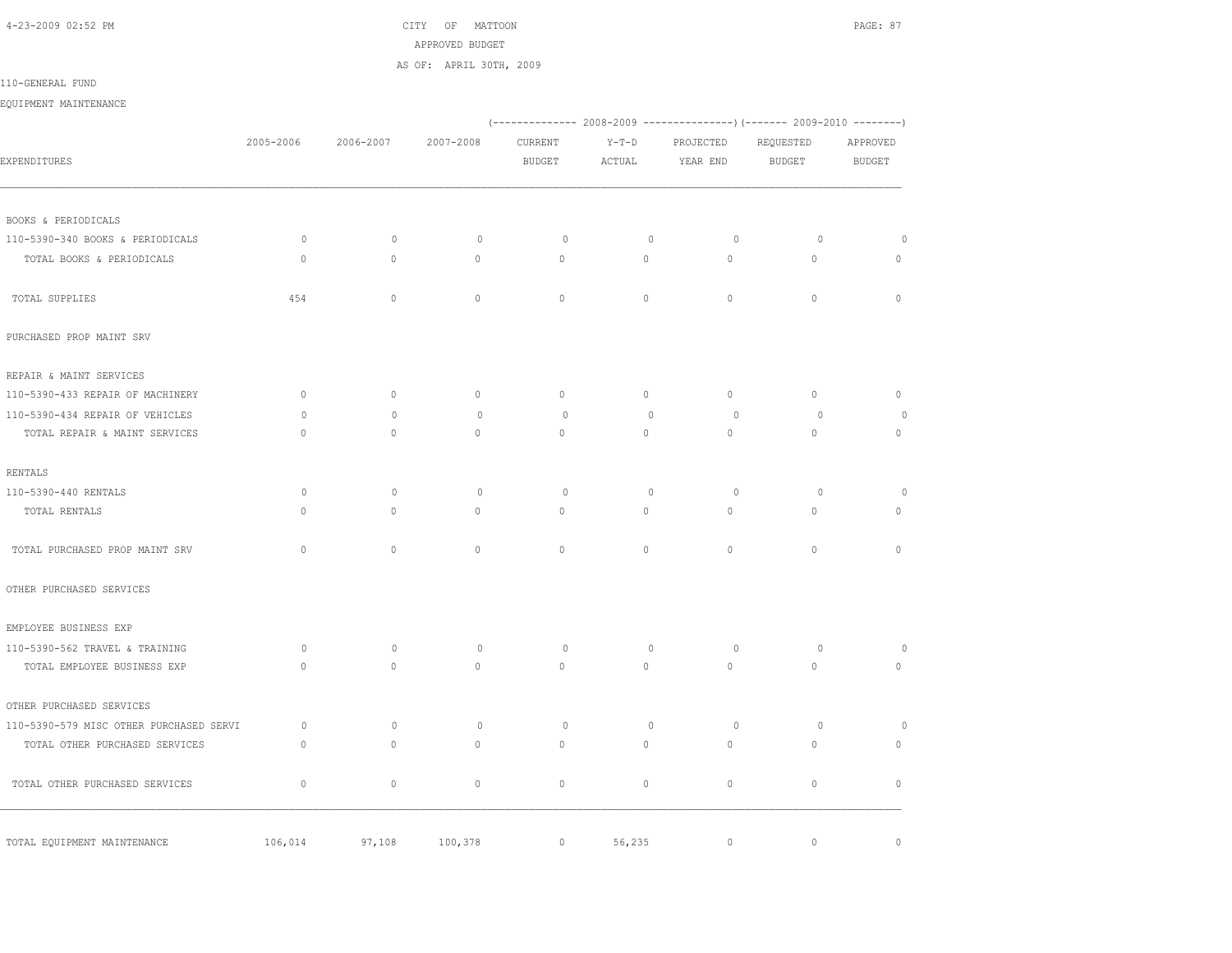| 4-23-2009 02:52 PM            |           |           | CITY<br>OF<br>MATTOON   |               |         |                |                                                                          | PAGE: 88      |
|-------------------------------|-----------|-----------|-------------------------|---------------|---------|----------------|--------------------------------------------------------------------------|---------------|
|                               |           |           | APPROVED BUDGET         |               |         |                |                                                                          |               |
|                               |           |           | AS OF: APRIL 30TH, 2009 |               |         |                |                                                                          |               |
| 110-GENERAL FUND              |           |           |                         |               |         |                |                                                                          |               |
| COUNCIL ON AGING              |           |           |                         |               |         |                |                                                                          |               |
|                               |           |           |                         |               |         |                | (-------------- 2008-2009 ----------------) (------- 2009-2010 --------) |               |
|                               | 2005-2006 | 2006-2007 | 2007-2008               | CURRENT       | $Y-T-D$ | PROJECTED      | REQUESTED                                                                | APPROVED      |
| EXPENDITURES                  |           |           |                         | <b>BUDGET</b> | ACTUAL  | YEAR END       | <b>BUDGET</b>                                                            | <b>BUDGET</b> |
|                               |           |           |                         |               |         |                |                                                                          |               |
| SUPPLIES                      |           |           |                         |               |         |                |                                                                          |               |
| FOOD                          |           |           |                         |               |         |                |                                                                          |               |
| 110-5421-330 FOOD             | 2,259     | 2,433     | 4,205                   | 4,500         | 4,838   | $\overline{0}$ | 4,500                                                                    | 4,500         |
| TOTAL FOOD                    | 2,259     | 2,433     | 4,205                   | 4,500         | 4,838   | $\circ$        | 4,500                                                                    | 4,500         |
| TOTAL SUPPLIES                | 2,259     | 2,433     | 4,205                   | 4,500         | 4,838   | $\circ$        | 4,500                                                                    | 4,500         |
| OTHER OBJECTS                 |           |           |                         |               |         |                |                                                                          |               |
| FINANCIAL TRANS OBJECTS       |           |           |                         |               |         |                |                                                                          |               |
| 110-5421-825 GRANTS           | 33,000    | 16,500    | 49,500                  | 33,000        | 33,000  |                | $0 \t 33,000$                                                            | 33,000        |
| TOTAL FINANCIAL TRANS OBJECTS | 33,000    | 16,500    | 49,500                  | 33,000        | 33,000  | 0              | 33,000                                                                   | 33,000        |
| TOTAL OTHER OBJECTS           | 33,000    | 16,500    | 49,500                  | 33,000        | 33,000  | $\circ$        | 33,000                                                                   | 33,000        |
|                               |           |           |                         |               |         |                |                                                                          |               |
| TOTAL COUNCIL ON AGING        | 35,259    | 18,933    | 53,705                  | 37,500        | 37,838  |                | 37,500                                                                   | 37,500        |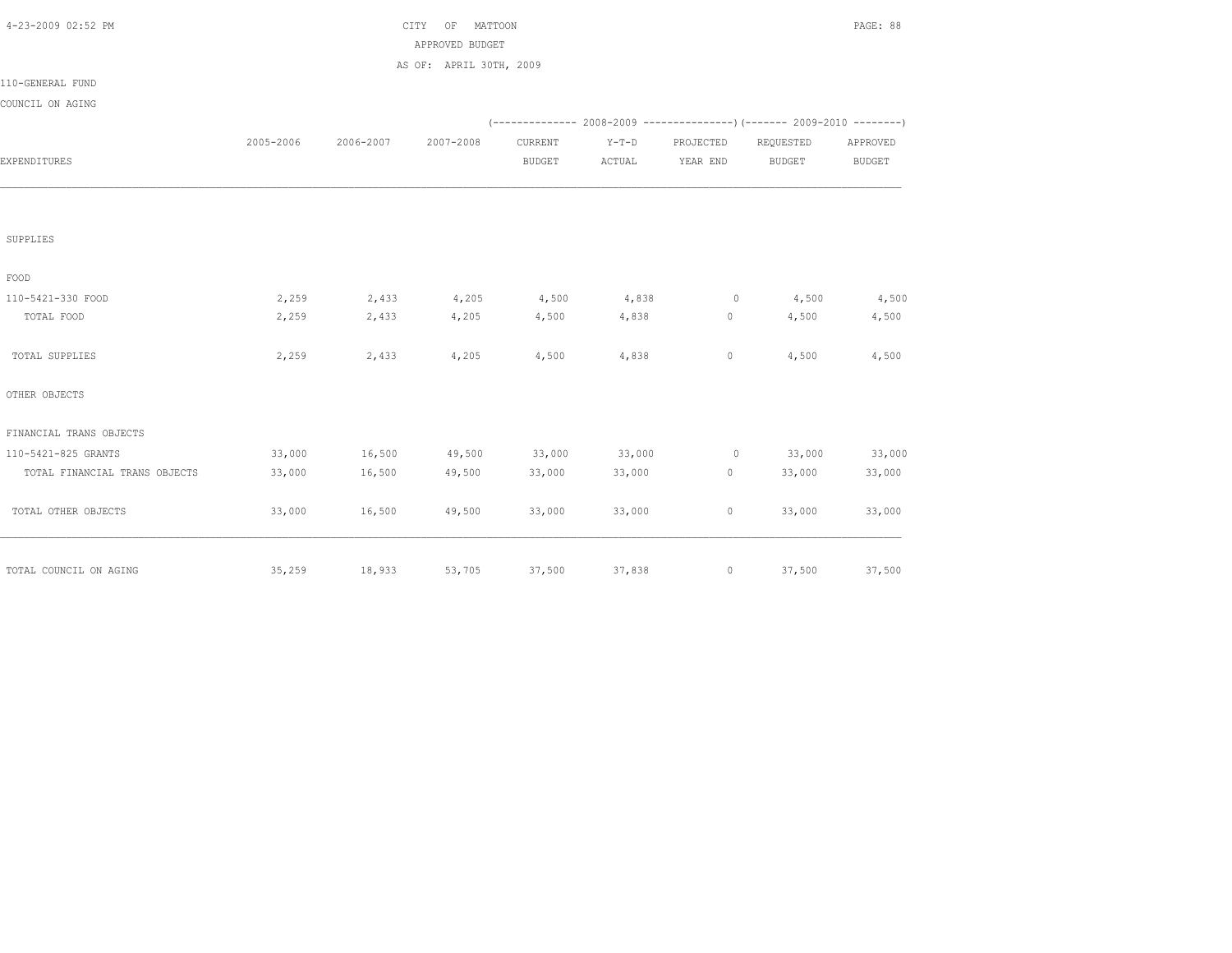| 4-23-2009 02:52 PM              |           |           | CITY<br>MATTOON<br>OF   |               |         |                |                                                                                                                                                                                                                                                                                                                                             | PAGE: 89      |
|---------------------------------|-----------|-----------|-------------------------|---------------|---------|----------------|---------------------------------------------------------------------------------------------------------------------------------------------------------------------------------------------------------------------------------------------------------------------------------------------------------------------------------------------|---------------|
|                                 |           |           | APPROVED BUDGET         |               |         |                |                                                                                                                                                                                                                                                                                                                                             |               |
|                                 |           |           | AS OF: APRIL 30TH, 2009 |               |         |                |                                                                                                                                                                                                                                                                                                                                             |               |
| 110-GENERAL FUND                |           |           |                         |               |         |                |                                                                                                                                                                                                                                                                                                                                             |               |
| ACADEMIC & VOC SCHOLARSHP       |           |           |                         |               |         |                |                                                                                                                                                                                                                                                                                                                                             |               |
|                                 |           |           |                         |               |         |                | (-------------- 2008-2009 -------------------) (------- 2009-2010 ---------)                                                                                                                                                                                                                                                                |               |
|                                 | 2005-2006 | 2006-2007 | 2007-2008               | CURRENT       | $Y-T-D$ | PROJECTED      | REQUESTED                                                                                                                                                                                                                                                                                                                                   | APPROVED      |
| EXPENDITURES                    |           |           |                         | <b>BUDGET</b> | ACTUAL  | YEAR END       | BUDGET                                                                                                                                                                                                                                                                                                                                      | <b>BUDGET</b> |
|                                 |           |           |                         |               |         |                |                                                                                                                                                                                                                                                                                                                                             |               |
|                                 |           |           |                         |               |         |                |                                                                                                                                                                                                                                                                                                                                             |               |
|                                 |           |           |                         |               |         |                |                                                                                                                                                                                                                                                                                                                                             |               |
| OTHER OBJECTS                   |           |           |                         |               |         |                |                                                                                                                                                                                                                                                                                                                                             |               |
|                                 |           |           |                         |               |         |                |                                                                                                                                                                                                                                                                                                                                             |               |
| FINANCIAL TRANS OBJECTS         |           |           |                         |               |         |                |                                                                                                                                                                                                                                                                                                                                             |               |
| 110-5423-825 GRANTS             | 2,000     | 2,250     |                         | $0 \t 3,000$  | 1,500   | $0 \t 3,000$   |                                                                                                                                                                                                                                                                                                                                             | 3,000         |
| TOTAL FINANCIAL TRANS OBJECTS   | 2,000     | 2,250     | $\circ$                 | 3,000         | 1,500   | $\overline{0}$ | 3,000                                                                                                                                                                                                                                                                                                                                       | 3,000         |
|                                 |           |           |                         |               |         |                |                                                                                                                                                                                                                                                                                                                                             |               |
| TOTAL OTHER OBJECTS             | 2,000     | 2,250     | $\circ$                 | 3,000         | 1,500   | $\circ$        | 3,000                                                                                                                                                                                                                                                                                                                                       | 3,000         |
|                                 |           |           |                         |               |         |                |                                                                                                                                                                                                                                                                                                                                             |               |
|                                 |           |           |                         |               |         |                |                                                                                                                                                                                                                                                                                                                                             |               |
| TOTAL ACADEMIC & VOC SCHOLARSHP | 2,000     | 2,250     |                         | 0 3,000 1,500 |         |                | $\overline{0}$ and $\overline{0}$ and $\overline{0}$ and $\overline{0}$ and $\overline{0}$ and $\overline{0}$ and $\overline{0}$ and $\overline{0}$ and $\overline{0}$ and $\overline{0}$ and $\overline{0}$ and $\overline{0}$ and $\overline{0}$ and $\overline{0}$ and $\overline{0}$ and $\overline{0}$ and $\overline{0}$ and<br>3,000 | 3,000         |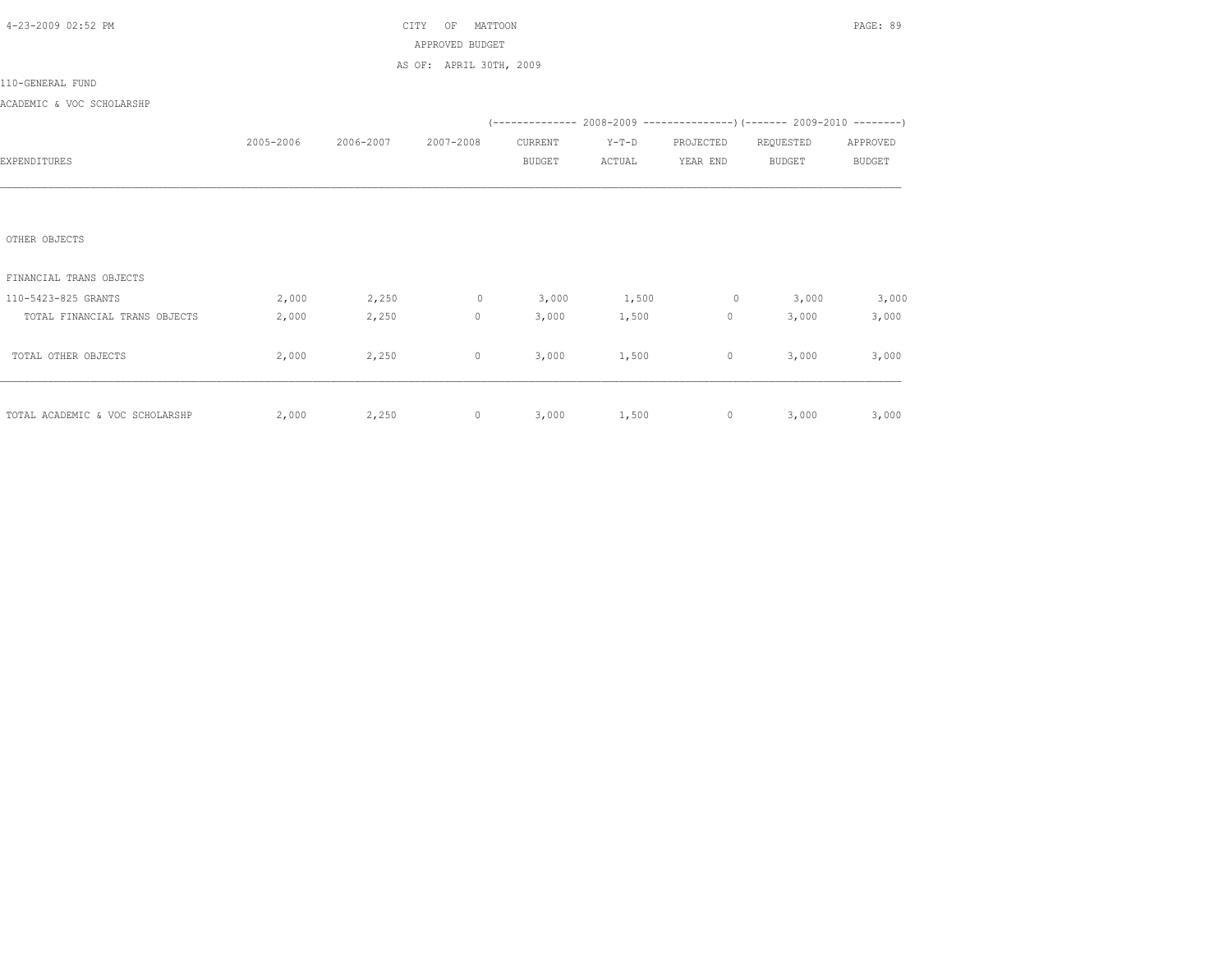| 4-23-2009 02:52 PM                  |                                             |                               | CITY OF MATTOON                                     |          |          |                 |                                                                               | PAGE: 90 |
|-------------------------------------|---------------------------------------------|-------------------------------|-----------------------------------------------------|----------|----------|-----------------|-------------------------------------------------------------------------------|----------|
|                                     |                                             |                               | APPROVED BUDGET                                     |          |          |                 |                                                                               |          |
|                                     |                                             |                               | AS OF: APRIL 30TH, 2009                             |          |          |                 |                                                                               |          |
| 110-GENERAL FUND                    |                                             |                               |                                                     |          |          |                 |                                                                               |          |
| RETIREE BENEFITS                    |                                             |                               |                                                     |          |          |                 |                                                                               |          |
|                                     |                                             |                               |                                                     |          |          |                 | $(-$ -------------- 2008-2009 -----------------) (------- 2009-2010 --------) |          |
|                                     |                                             | 2005-2006 2006-2007 2007-2008 |                                                     | CURRENT  | $Y-T-D$  | PROJECTED       | REQUESTED                                                                     | APPROVED |
| EXPENDITURES                        |                                             |                               |                                                     | BUDGET   |          | ACTUAL YEAR END | BUDGET                                                                        | BUDGET   |
|                                     |                                             |                               |                                                     |          |          |                 |                                                                               |          |
| EMPOLOYEE BENEFITS                  |                                             |                               |                                                     |          |          |                 |                                                                               |          |
| GROUP INSURANCE                     |                                             |                               |                                                     |          |          |                 |                                                                               |          |
| 110-5424-211 GROUP HEALTH INSURANCE | 408,050 652,984 673,421 480,000 898,593 0 0 |                               |                                                     |          |          |                 | 800,000                                                                       | 800,000  |
| 110-5424-212 GROUP LIFE INSURANCE   | $\sim$ 0                                    | $\sim$ 0                      | $\sim$ 0                                            | $\sim$ 0 | $\sim$ 0 | $\overline{0}$  | $\sim$ 0                                                                      | $\sim$ 0 |
| TOTAL GROUP INSURANCE               |                                             |                               | 408,050 652,984 673,421 480,000 898,593             |          |          | $\circ$         | 800,000                                                                       | 800,000  |
| 5424-211<br>GROUP HEALTH INSURANCE  | PERMANENT NOTES:                            |                               |                                                     |          |          |                 |                                                                               |          |
|                                     | 80% of Retire Health from Generl Fund       |                               |                                                     |          |          |                 |                                                                               |          |
|                                     | 9% of Retire Health from Water Fund         |                               |                                                     |          |          |                 |                                                                               |          |
|                                     | 11% from Sewer Fund                         |                               |                                                     |          |          |                 |                                                                               |          |
| TOTAL EMPOLOYEE BENEFITS            |                                             |                               | $408,050$ $652,984$ $673,421$ $480,000$ $898,593$ 0 |          |          |                 | 800,000                                                                       | 800,000  |
| TOTAL RETIREE BENEFITS              | 408,050                                     | 652,984                       | 673,421                                             | 480,000  | 898,593  | $\sim$ 0        | 800,000                                                                       | 800,000  |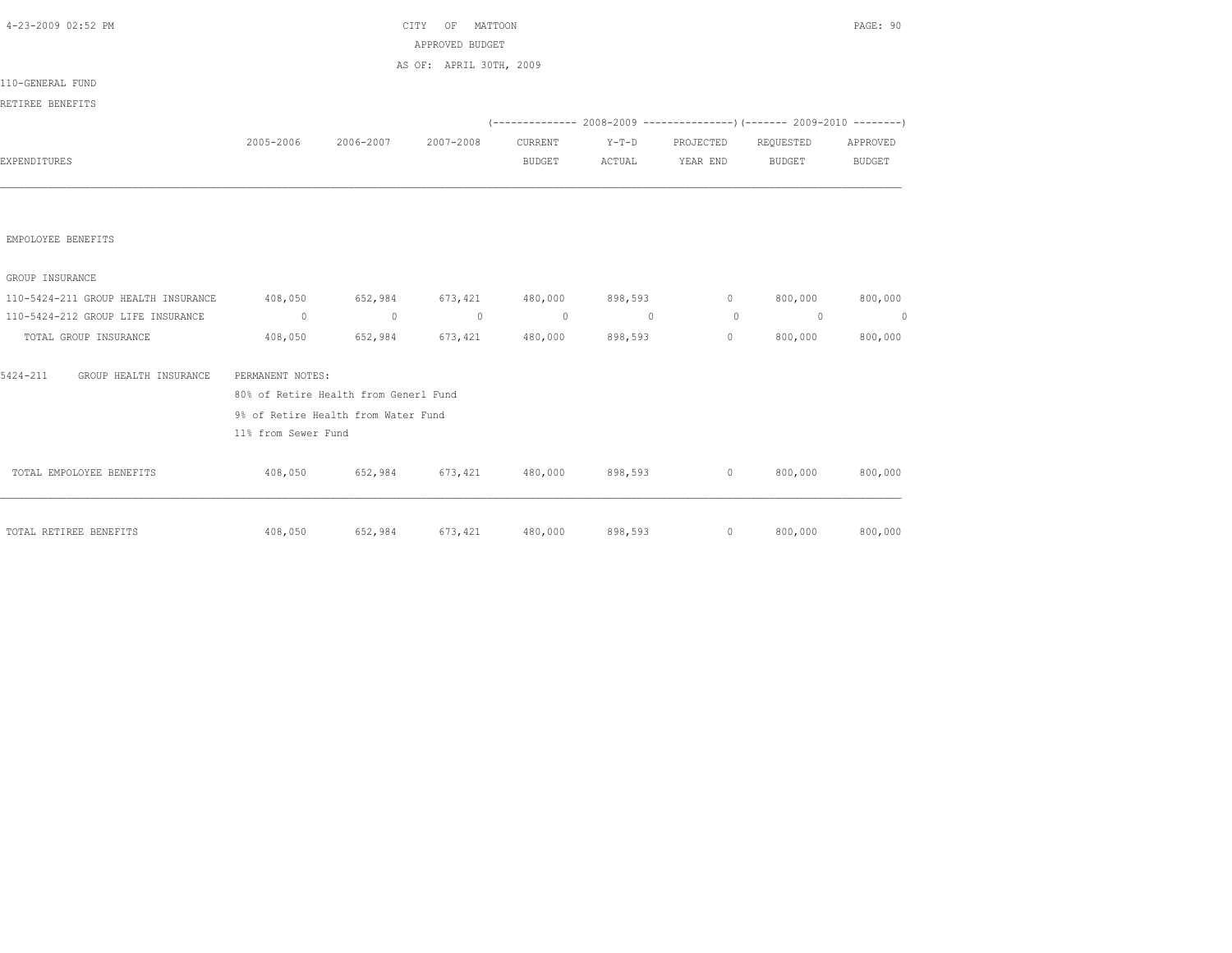| 4-23-2009 02:52 PM                      |           |           | CITY<br>OF<br>MATTOON   |               |          |                |                                                                          | PAGE: 91     |
|-----------------------------------------|-----------|-----------|-------------------------|---------------|----------|----------------|--------------------------------------------------------------------------|--------------|
|                                         |           |           | APPROVED BUDGET         |               |          |                |                                                                          |              |
|                                         |           |           | AS OF: APRIL 30TH, 2009 |               |          |                |                                                                          |              |
| 110-GENERAL FUND                        |           |           |                         |               |          |                |                                                                          |              |
| ARTS COUNCIL                            |           |           |                         |               |          |                |                                                                          |              |
|                                         |           |           |                         |               |          |                | (-------------- 2008-2009 ----------------) (------- 2009-2010 --------) |              |
|                                         | 2005-2006 | 2006-2007 | 2007-2008               | CURRENT       | $Y-T-D$  | PROJECTED      | REQUESTED                                                                | APPROVED     |
| EXPENDITURES                            |           |           |                         | <b>BUDGET</b> | ACTUAL   | YEAR END       | BUDGET                                                                   | BUDGET       |
|                                         |           |           |                         |               |          |                |                                                                          |              |
| SUPPLIES                                |           |           |                         |               |          |                |                                                                          |              |
| GENERAL SUPPLIES                        |           |           |                         |               |          |                |                                                                          |              |
| 110-5505-319 MISCELLANEOUS SUPPLIES     | 1,137     | 3,632     | $\circ$                 | 1,000         | $\circ$  | $\overline{0}$ | 1,000                                                                    | 1,000        |
| TOTAL GENERAL SUPPLIES                  | 1,137     | 3,632     | $\circ$                 | 1,000         | $\circ$  | $\circ$        | 1,000                                                                    | 1,000        |
| TOTAL SUPPLIES                          | 1,137     | 3,632     | $\circ$                 | 1,000         | $\circ$  | $\circ$        | 1,000                                                                    | 1,000        |
| OTHER PURCHASED SERVICES                |           |           |                         |               |          |                |                                                                          |              |
| COMMUNICATION                           |           |           |                         |               |          |                |                                                                          |              |
| 110-5505-531 POSTAGE                    | $\Omega$  | $\Omega$  | $\Omega$                | $\circ$       | $\Omega$ | $\bigcirc$     | $\Omega$                                                                 | $\circ$      |
| TOTAL COMMUNICATION                     | $\Omega$  | $\circ$   | $\Omega$                | $\Omega$      | $\circ$  | $\circ$        | $\circ$                                                                  | $\mathbf{0}$ |
| OTHER PURCHASED SERVICES                |           |           |                         |               |          |                |                                                                          |              |
| 110-5505-579 MISC OTHER PURCHASED SERVI | 1,268     | 4,141     | 6,404                   | 4,000         | 5,096    | $\overline{0}$ | 4,000                                                                    | 4,000        |
| TOTAL OTHER PURCHASED SERVICES          | 1,268     | 4,141     | 6,404                   | 4,000         | 5,096    | $\circ$        | 4,000                                                                    | 4,000        |
| TOTAL OTHER PURCHASED SERVICES          | 1,268     | 4,141     | 6,404                   | 4,000         | 5,096    | $\circ$        | 4,000                                                                    | 4,000        |
| TOTAL ARTS COUNCIL                      | 2,405     | 7,773     | 6,404                   | 5,000         | 5,096    | $\circ$        | 5,000                                                                    | 5,000        |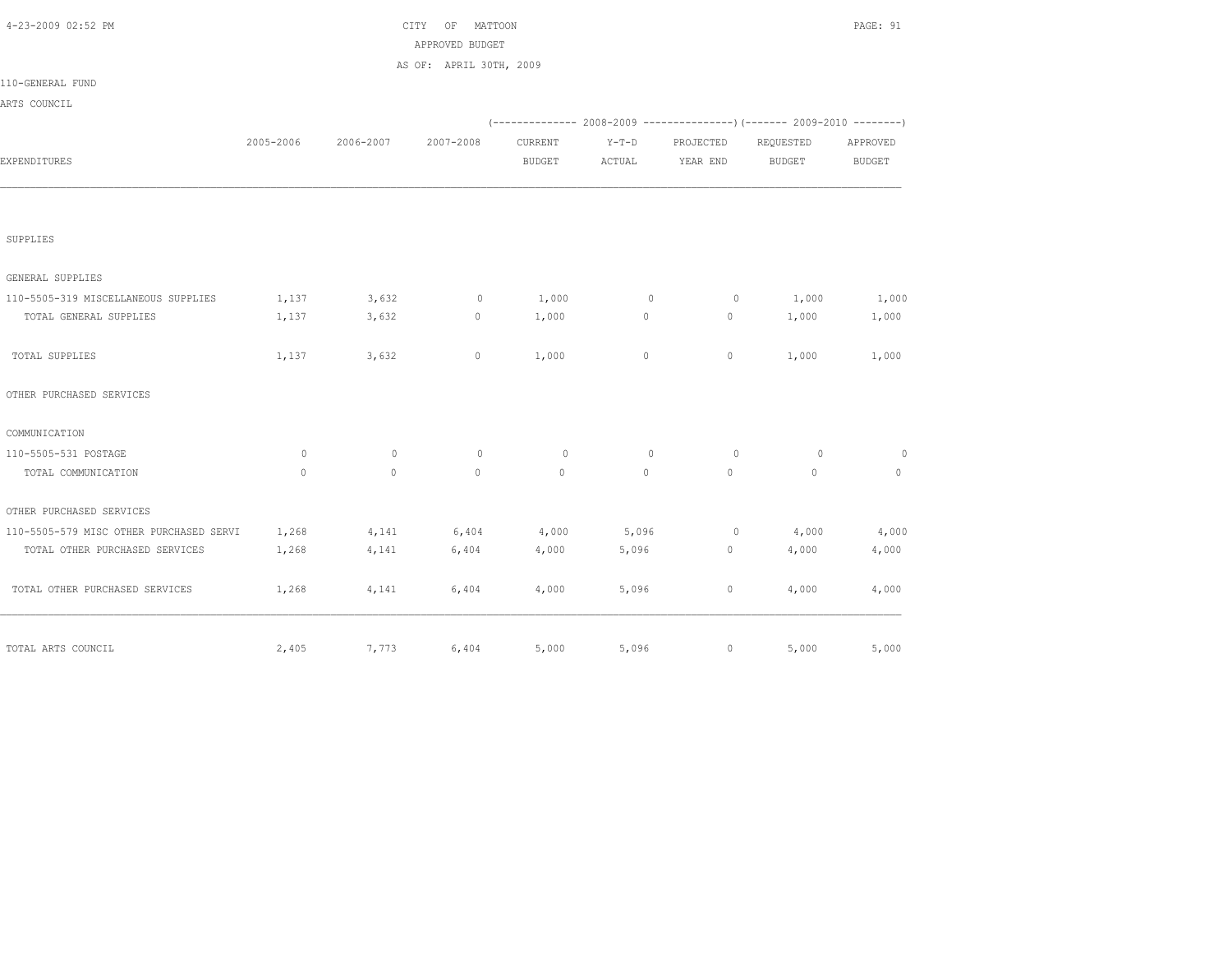| PERSONNEL SERVICES                      |         |         |         |         |         |         |                          |         |
|-----------------------------------------|---------|---------|---------|---------|---------|---------|--------------------------|---------|
| SALARIES & WAGES                        |         |         |         |         |         |         |                          |         |
| 110-5511-111 SALARIES OF REG EMPLOYEES  | 163,467 | 169,791 | 171,214 | 185,558 | 168,480 | $\circ$ | 192,595                  | 192,595 |
| 110-5511-112 SALARIES OF TEMP EMPLOYEES | 27,684  | 23,729  | 31,291  | 30,000  | 21,534  | $\circ$ | 30,000                   | 30,000  |
| 110-5511-113 OVERTIME                   | 21,790  | 22,735  | 19,439  | 22,000  | 13,117  | $\circ$ | 20,000                   | 20,000  |
| 110-5511-114 COMPENSATED ABSENCES       | 4,766   | 6,472   | 9,582   | $\circ$ | 7,441   | $\circ$ | $\overline{\phantom{0}}$ | $\circ$ |
| TOTAL SALARIES & WAGES                  | 217,706 | 222,727 | 231,526 | 237,558 | 210,572 | 0       | 242,595                  | 242,595 |
| TOTAL PERSONNEL SERVICES                | 217,706 | 222,727 | 231,526 | 237,558 | 210,572 | $\circ$ | 242,595                  | 242,595 |
| EMPOLOYEE BENEFITS                      |         |         |         |         |         |         |                          |         |
| GROUP INSURANCE                         |         |         |         |         |         |         |                          |         |
| 110-5511-211 GROUP HEALTH INSURANCE     | 9,223   | 13,422  | 14,388  | 15,366  | 15,366  | 0       | 18,616                   | 18,616  |
| 110-5511-212 GROUP LIFE INSURANCE       | $\circ$ | 420     | 547     | 547     | 547     | $\circ$ | 547                      | 547     |
| TOTAL GROUP INSURANCE                   | 9,223   | 13,842  | 14,935  | 15,913  | 15,913  | 0       | 19,163                   | 19,163  |
| SOCIAL SECURITY CONTRIB                 |         |         |         |         |         |         |                          |         |
| 110-5511-221 FICA CONTRIBUTIONS         | 13,295  | 13,538  | 14,022  | 14,728  | 13,537  | 0       | 15,041                   | 15,041  |
| 110-5511-222 MEDICARE CONTRIBUTIONS     | 3,109   | 3,166   | 3,279   | 3,445   | 3,166   | $\circ$ | 3,518                    | 3,518   |
| TOTAL SOCIAL SECURITY CONTRIB           | 16,404  | 16,704  | 17,301  | 18,173  | 16,703  | 0       | 18,559                   | 18,559  |
| RETIREMENT CONTRIBTUIONS                |         |         |         |         |         |         |                          |         |
| 110-5511-231 IMRF CONTRIBUTIONS         | 20,967  | 22,904  | 20,796  | 21,068  | 19,549  | $\circ$ | 23,031                   | 23,031  |
| TOTAL RETIREMENT CONTRIBTUIONS          | 20,967  | 22,904  | 20,796  | 21,068  | 19,549  | 0       | 23,031                   | 23,031  |
| UNEMPLOYMNT COMPENSATION                |         |         |         |         |         |         |                          |         |
| 110-5511-240 UNEMPLOYMENT COMP.         | 1,653   | 1,187   | 1,159   | 832     | 832     | $\circ$ | 537                      | 537     |
| TOTAL UNEMPLOYMNT COMPENSATION          | 1,653   | 1,187   | 1,159   | 832     | 832     | 0       | 537                      | 537     |
| WORKER'S COMPENSATION                   |         |         |         |         |         |         |                          |         |
| 110-5511-250 WORKERS' COMPENSATION      | 8,706   | 7,953   | 7,738   | 7,621   | 7,621   | 0       | 7,326                    | 7,326   |
| TOTAL WORKER'S COMPENSATION             | 8,706   | 7,953   | 7,738   | 7,621   | 7,621   | $\circ$ | 7,326                    | 7,326   |
| TOTAL EMPOLOYEE BENEFITS                | 56,953  | 62,591  | 61,928  | 63,607  | 60,619  | $\circ$ | 68,616                   | 68,616  |

|                     |           |           | AS OF: APRIL 30TH, 2009 |               |        |                                                                        |           |               |
|---------------------|-----------|-----------|-------------------------|---------------|--------|------------------------------------------------------------------------|-----------|---------------|
| 110-GENERAL FUND    |           |           |                         |               |        |                                                                        |           |               |
| PARK ADMINISTRATION |           |           |                         |               |        |                                                                        |           |               |
|                     |           |           |                         |               |        | (-------------- 2008-2009 ---------------------- 2009-2010 ----------- |           |               |
|                     | 2005-2006 | 2006-2007 | 2007-2008               | CURRENT       | Y-T-D  | PROJECTED                                                              | REQUESTED | APPROVED      |
| EXPENDITURES        |           |           |                         | <b>BUDGET</b> | ACTUAL | YEAR END                                                               | BUDGET    | <b>BUDGET</b> |
|                     |           |           |                         |               |        |                                                                        |           |               |
|                     |           |           |                         |               |        |                                                                        |           |               |

 4-23-2009 02:52 PM CITY OF MATTOON PAGE: 92 APPROVED BUDGET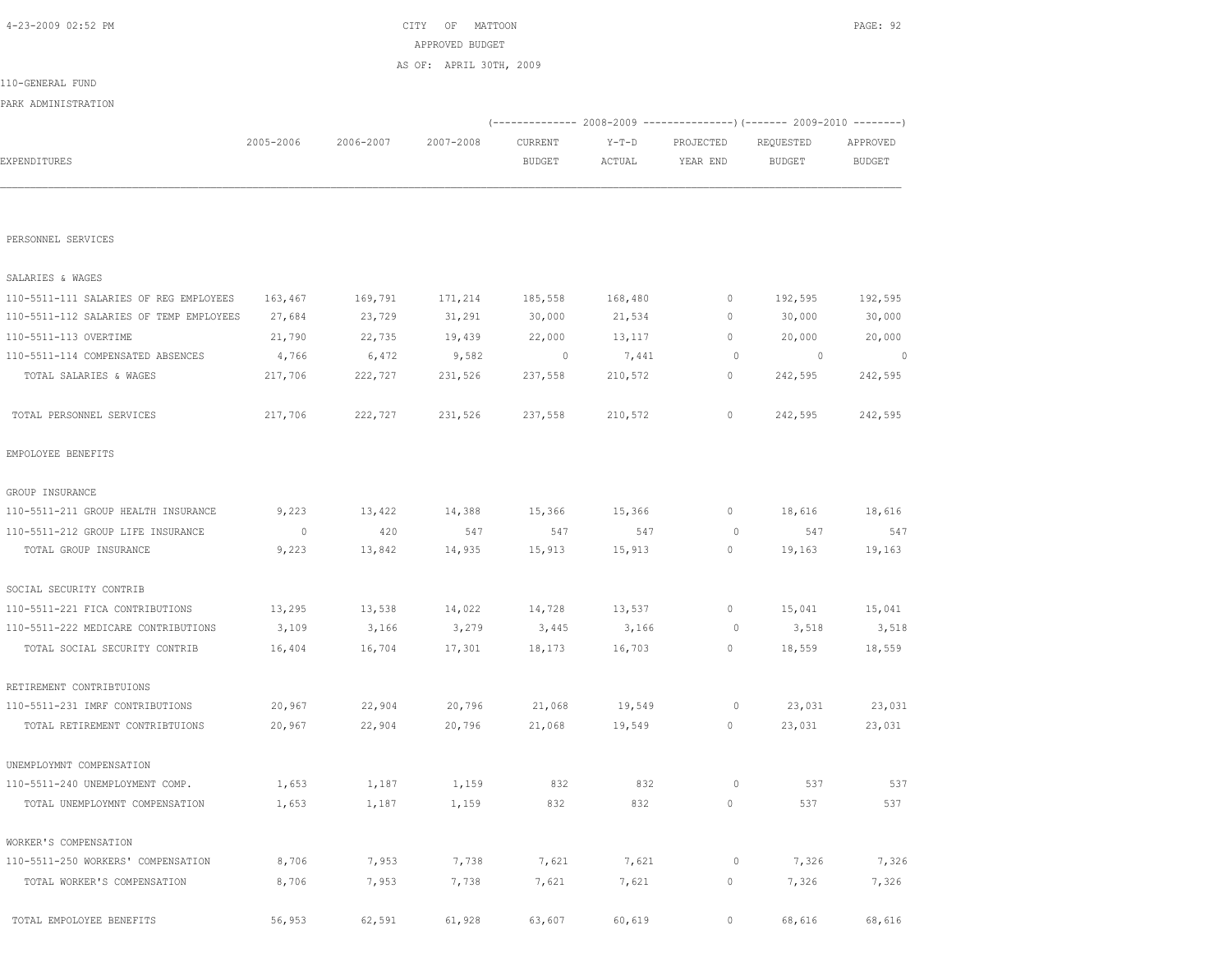4-23-2009 02:52 PM CITY OF MATTOON PAGE: 93 APPROVED BUDGET AS OF: APRIL 30TH, 2009

110-GENERAL FUND

PARK ADMINISTRATION

|                                         |              |                |                |                |                          | (-------------- 2008-2009 ----------------) (------- 2009-2010 --------) |                          |                |
|-----------------------------------------|--------------|----------------|----------------|----------------|--------------------------|--------------------------------------------------------------------------|--------------------------|----------------|
|                                         | 2005-2006    | 2006-2007      | 2007-2008      | CURRENT        | $Y-T-D$                  | PROJECTED                                                                | REQUESTED                | APPROVED       |
| EXPENDITURES                            |              |                |                | <b>BUDGET</b>  | ACTUAL                   | YEAR END                                                                 | <b>BUDGET</b>            | <b>BUDGET</b>  |
| ENERGY                                  |              |                |                |                |                          |                                                                          |                          |                |
| 110-5511-326 FUEL                       | 9,894        | 10,095         | 15,393         | 12,500         | 13,345                   | $\circ$                                                                  | 12,500                   | 12,500         |
| TOTAL ENERGY                            | 9,894        | 10,095         | 15,393         | 12,500         | 13,345                   | $\circ$                                                                  | 12,500                   | 12,500         |
| TOTAL SUPPLIES                          | 20,979       | 21,451         | 25,042         | 23,000         | 21,412                   | 0                                                                        | 23,000                   | 23,000         |
| PURCHASED PROP MAINT SRV                |              |                |                |                |                          |                                                                          |                          |                |
| REPAIR & MAINT SERVICES                 |              |                |                |                |                          |                                                                          |                          |                |
| 110-5511-433 REPAIR OF MACHINERY        | 5,372        | 6,554          | 6,182          | 6,000          | 9,024                    | $\circ$                                                                  | 6,000                    | 6,000          |
| 110-5511-434 REPAIR OF VEHICLES         | 4,226        | 2,449          | 8,565          | 5,000          | 1,168                    | $\circ$                                                                  | 5,000                    | 5,000          |
| TOTAL REPAIR & MAINT SERVICES           | 9,598        | 9,004          | 14,746         | 11,000         | 10,191                   | $\circ$                                                                  | 11,000                   | 11,000         |
| TOTAL PURCHASED PROP MAINT SRV          | 9,598        | 9,004          | 14,746         | 11,000         | 10,191                   | 0                                                                        | 11,000                   | 11,000         |
| OTHER PURCHASED SERVICES                |              |                |                |                |                          |                                                                          |                          |                |
| COMMUNICATION                           |              |                |                |                |                          |                                                                          |                          |                |
| 110-5511-531 POSTAGE                    | 47           | 22             | $\overline{1}$ | $\sim$ 0       | 32                       | 0                                                                        | $\overline{\phantom{0}}$ | $\overline{0}$ |
| 110-5511-532 TELEPHONE                  | 1,848        | 907            | 850            | 1,000          | 828                      | $\circ$                                                                  | 1,000                    | 1,000          |
| 110-5511-533 CELLULAR PHONE             | $\mathbb{O}$ | 973            | $\circ$        | 1,100          | 1,020                    | $\circ$                                                                  | 1,100                    | 1,100          |
| 110-5511-535 RADIOS                     | $\circ$      | $\overline{0}$ | $\circ$        | $\overline{0}$ | $\overline{\phantom{0}}$ | $\circ$                                                                  | $\sim$ 0                 | $\circ$        |
| TOTAL COMMUNICATION                     | 1,894        | 1,902          | 851            | 2,100          | 1,880                    | 0                                                                        | 2,100                    | 2,100          |
| PRINTING & BUILDING                     |              |                |                |                |                          |                                                                          |                          |                |
| 110-5511-550 PRINTING & BINDING         | 0            | $\mathbf{0}$   | 0              | $\circ$        | $\mathbf{0}$             | 0                                                                        | 0                        | 0              |
| TOTAL PRINTING & BUILDING               | 0            | $\circ$        | $\circ$        | $\circ$        | $\circ$                  | $\mathbf{0}$                                                             | $\mathbf{0}$             | 0              |
| EMPLOYEE BUSINESS EXP                   |              |                |                |                |                          |                                                                          |                          |                |
| 110-5511-561 BUSINESS MEETING EXPENSE   | $\circ$      | $\circ$        | $\circ$        | $\mathbf 0$    | 0                        | $\circ$                                                                  | 0                        | $\mathbf 0$    |
| 110-5511-562 TRAVEL & TRAINING          | $\circ$      | 364            | 549            | 400            | 284                      | $\circ$                                                                  | 400                      | 400            |
| 110-5511-564 PRIVATE VEHICLE EXP REIMB  | 0            | $\circ$        | 0              | $\circ$        | 0                        | $\circ$                                                                  | 0                        | $\circ$        |
| 110-5511-565 CELLULAR PHONE EXP REIMB   | $\circ$      | 0              | 0              | $\circ$        | 0                        | $\circ$                                                                  | $\mathbf 0$              | $\circ$        |
| 110-5511-567 EMPLOYEE RECRUITMENT EXP   | $\mathbf{0}$ | $\circ$        | $\mathbf{0}$   | $\mathbf{0}$   | $\circ$                  | $\circ$                                                                  | $\mathbf{0}$             | $\mathbb O$    |
| 110-5511-569 MISC EMPLOYEE BUSINESS EXP | 30           | $\circ$        | 85             | 300            | $\mathbf{0}$             | $\circ$                                                                  | 300                      | 300            |
| TOTAL EMPLOYEE BUSINESS EXP             | 30           | 364            | 634            | 700            | 284                      | $\circ$                                                                  | 700                      | 700            |
| TOTAL OTHER PURCHASED SERVICES          | 1,924        | 2,266          | 1,485          | 2,800          | 2,164                    | $\circ$                                                                  | 2,800                    | 2,800          |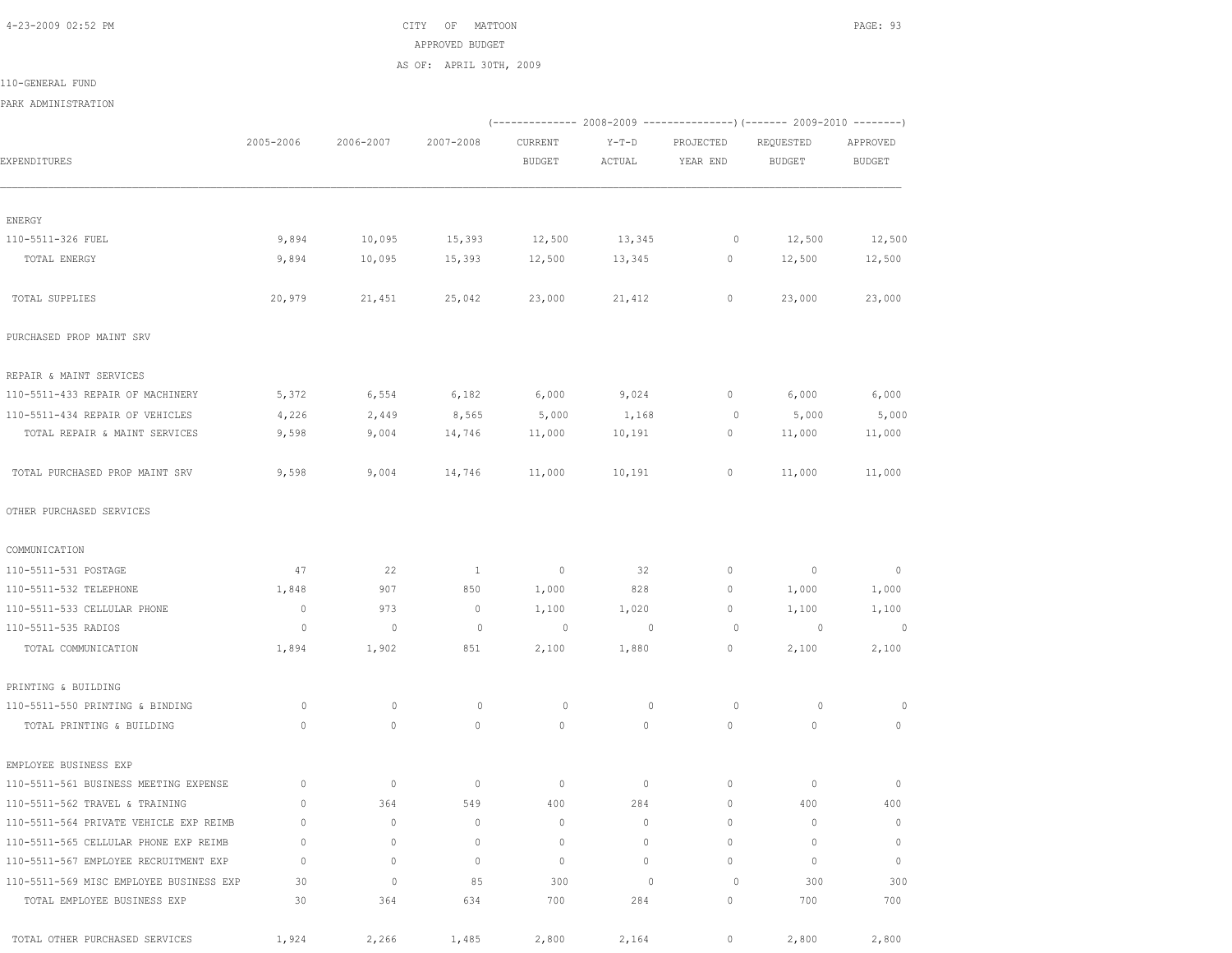4-23-2009 02:52 PM CITY OF MATTOON PAGE: 94 APPROVED BUDGET AS OF: APRIL 30TH, 2009

110-GENERAL FUND

PARK ADMINISTRATION

|                                         |           |                 |                |                         |              |              | $(-$ -------------- 2008-2009 -----------------) (------- 2009-2010 --------) |                |
|-----------------------------------------|-----------|-----------------|----------------|-------------------------|--------------|--------------|-------------------------------------------------------------------------------|----------------|
|                                         | 2005-2006 | 2006-2007       | 2007-2008      | CURRENT                 | $Y-T-D$      | PROJECTED    | REQUESTED                                                                     | APPROVED       |
| EXPENDITURES                            |           |                 |                | <b>BUDGET</b>           | ACTUAL       | YEAR END     | <b>BUDGET</b>                                                                 | <b>BUDGET</b>  |
|                                         |           |                 |                |                         |              |              |                                                                               |                |
| MACHINERY & EQUIPMENT                   |           |                 |                |                         |              |              |                                                                               |                |
| 110-5511-741 MACHINERY                  | 33,900    | $\overline{0}$  | $\overline{0}$ | $\overline{0}$          | $\sim$ 0     | $\circ$      | $\sim$ 0                                                                      | $\overline{0}$ |
| 110-5511-742 VEHICLES                   | $\sim$ 0  | 22,358          | 4,679          | 4,679                   | 4,679        | $\circ$      | 4,679                                                                         | 4,679          |
| TOTAL MACHINERY & EQUIPMENT             | 33,900    | 22,358          | 4,679          | 4,679                   | 4,679        | $\circ$      | 4,679                                                                         | 4,679          |
| TOTAL PROPERTY                          | 46,400    | 22,358          | 4,679          | 4,679                   | 4,679        | $\circ$      | 4,679                                                                         | 4,679          |
| OTHER OBJECTS                           |           |                 |                |                         |              |              |                                                                               |                |
| FINANCIAL TRANS OBJECTS                 |           |                 |                |                         |              |              |                                                                               |                |
| 110-5511-814 PRINTING & COPY MACHINE LE | 566       | $\circ$         | $\mathbf{0}$   | $\circ$                 | $\mathbf{0}$ | $\circ$      | $\circ$                                                                       | $\circ$        |
| TOTAL FINANCIAL TRANS OBJECTS           | 566       | $\circ$         | $\Omega$       | $\Omega$                | $\Omega$     | $\circ$      | $\Omega$                                                                      | $\circ$        |
| FINANCIAL TRANS OBJECTS                 |           |                 |                |                         |              |              |                                                                               |                |
| 110-5511-828 REAL ESTATE TAXES          | 262       | $\Omega$        | $\mathbf{0}$   | $\circ$                 | $\mathbf{0}$ | $\circ$      | $\Omega$                                                                      | $\overline{0}$ |
| TOTAL FINANCIAL TRANS OBJECTS           | 262       | $\circ$         | $\mathbf{0}$   | $\circ$                 | $\circ$      | $\circ$      | $\circ$                                                                       | $\circ$        |
| TOTAL OTHER OBJECTS                     | 828       | $\circ$         | $\mathbf{0}$   | $\mathbf{0}$            | $\circ$      | $\mathbf{0}$ | $\circ$                                                                       | $\mathbf{0}$   |
| TOTAL PARK ADMINISTRATION               |           | 354,388 340,396 |                | 339,406 342,644 309,637 |              |              | 0 352,690 352,690                                                             |                |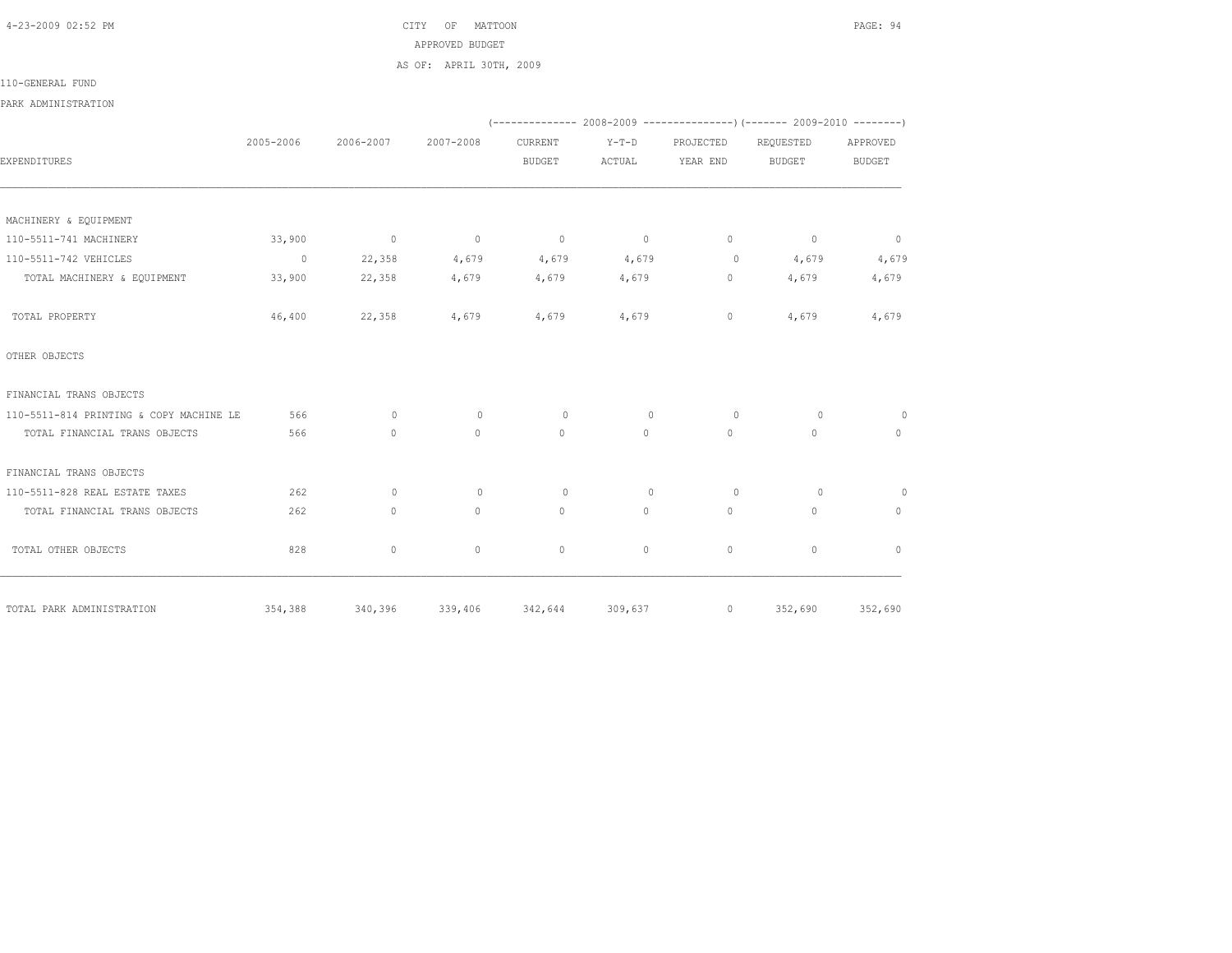| PERSONNEL SERVICES                      |         |        |        |         |        |              |         |         |
|-----------------------------------------|---------|--------|--------|---------|--------|--------------|---------|---------|
| SALARIES & WAGES                        |         |        |        |         |        |              |         |         |
| 110-5512-111 SALARIES OF REG EMPLOYEES  | 43,628  | 46,033 | 45,119 | 50,677  | 44,604 | $\mathbf{0}$ | 52,581  | 52,581  |
| 110-5512-112 SALARIES OF TEMP EMPLOYEES | 34,078  | 34,869 | 31,870 | 30,000  | 30,456 | $\mathbf{0}$ | 30,000  | 30,000  |
| 110-5512-113 OVERTIME                   | 8,785   | 6,732  | 8,173  | 9,488   | 7,152  | $\mathbf{0}$ | 9,000   | 9,000   |
| 110-5512-114 COMPENSATED ABSENCES       | 2,180   | 1,686  | 2,756  | $\circ$ | 3,441  | $\circ$      | $\circ$ | $\circ$ |
| TOTAL SALARIES & WAGES                  | 88,670  | 89,320 | 87,918 | 90,165  | 85,653 | $\circ$      | 91,581  | 91,581  |
| TOTAL PERSONNEL SERVICES                | 88,670  | 89,320 | 87,918 | 90,165  | 85,653 | $\circ$      | 91,581  | 91,581  |
| EMPOLOYEE BENEFITS                      |         |        |        |         |        |              |         |         |
| GROUP INSURANCE                         |         |        |        |         |        |              |         |         |
| 110-5512-211 GROUP HEALTH INSURANCE     | 3,744   | 5,006  | 4,098  | 3,969   | 3,970  | $\circ$      | 5,309   | 5,309   |
| 110-5512-212 GROUP LIFE INSURANCE       | $\circ$ | 121    | 158    | 158     | 158    | $\circ$      | 158     | 158     |
| TOTAL GROUP INSURANCE                   | 3,744   | 5,127  | 4,256  | 4,127   | 4,128  | $\circ$      | 5,467   | 5,467   |
| SOCIAL SECURITY CONTRIB                 |         |        |        |         |        |              |         |         |
| 110-5512-221 FICA CONTRIBUTIONS         | 5,437   | 5,480  | 5,416  | 5,590   | 5,630  | $\circ$      | 5,678   | 5,678   |
| 110-5512-222 MEDICARE CONTRIBUTIONS     | 1,271   | 1,281  | 1,267  | 1,307   | 1,317  | $\circ$      | 1,328   | 1,328   |
| TOTAL SOCIAL SECURITY CONTRIB           | 6,708   | 6,761  | 6,683  | 6,897   | 6,947  | $\circ$      | 7,006   | 7,006   |
| RETIREMENT CONTRIBTUIONS                |         |        |        |         |        |              |         |         |
| 110-5512-231 IMRF CONTRIBUTIONS         | 6,106   | 6,287  | 5,934  | 6,107   | 5,822  | $\circ$      | 6,671   | 6,671   |
| TOTAL RETIREMENT CONTRIBTUIONS          | 6,106   | 6,287  | 5,934  | 6,107   | 5,822  | $\circ$      | 6,671   | 6,671   |
| UNEMPLOYMNT COMPENSATION                |         |        |        |         |        |              |         |         |
| 110-5512-240 UNEMPLOYMENT COMP.         | 676     | 872    | 648    | 475     | 475    | $\circ$      | 322     | 322     |
| TOTAL UNEMPLOYMNT COMPENSATION          | 676     | 872    | 648    | 475     | 475    | $\circ$      | 322     | 322     |
| WORKER'S COMPENSATION                   |         |        |        |         |        |              |         |         |
| 110-5512-250 WORKERS' COMPENSATION      | 2,926   | 3,463  | 3,009  | 3,001   | 3,001  | 0            | 2,766   | 2,766   |
| TOTAL WORKER'S COMPENSATION             | 2,926   | 3,463  | 3,009  | 3,001   | 3,001  | $\circ$      | 2,766   | 2,766   |
| TOTAL EMPOLOYEE BENEFITS                | 20,161  | 22,509 | 20,531 | 20,607  | 20,372 | $\circ$      | 22,232  | 22,232  |

|                     |           |           | APPROVED BUDGET         |         |         |           |           |               |
|---------------------|-----------|-----------|-------------------------|---------|---------|-----------|-----------|---------------|
|                     |           |           | AS OF: APRIL 30TH, 2009 |         |         |           |           |               |
| 110-GENERAL FUND    |           |           |                         |         |         |           |           |               |
| LAKE ADMINISTRATION |           |           |                         |         |         |           |           |               |
|                     |           |           |                         |         |         |           |           |               |
|                     | 2005-2006 | 2006-2007 | 2007-2008               | CURRENT | $Y-T-D$ | PROJECTED | REQUESTED | APPROVED      |
| EXPENDITURES        |           |           |                         | BUDGET  | ACTUAL  | YEAR END  | BUDGET    | <b>BUDGET</b> |
|                     |           |           |                         |         |         |           |           |               |
|                     |           |           |                         |         |         |           |           |               |
|                     |           |           |                         |         |         |           |           |               |
|                     |           |           |                         |         |         |           |           |               |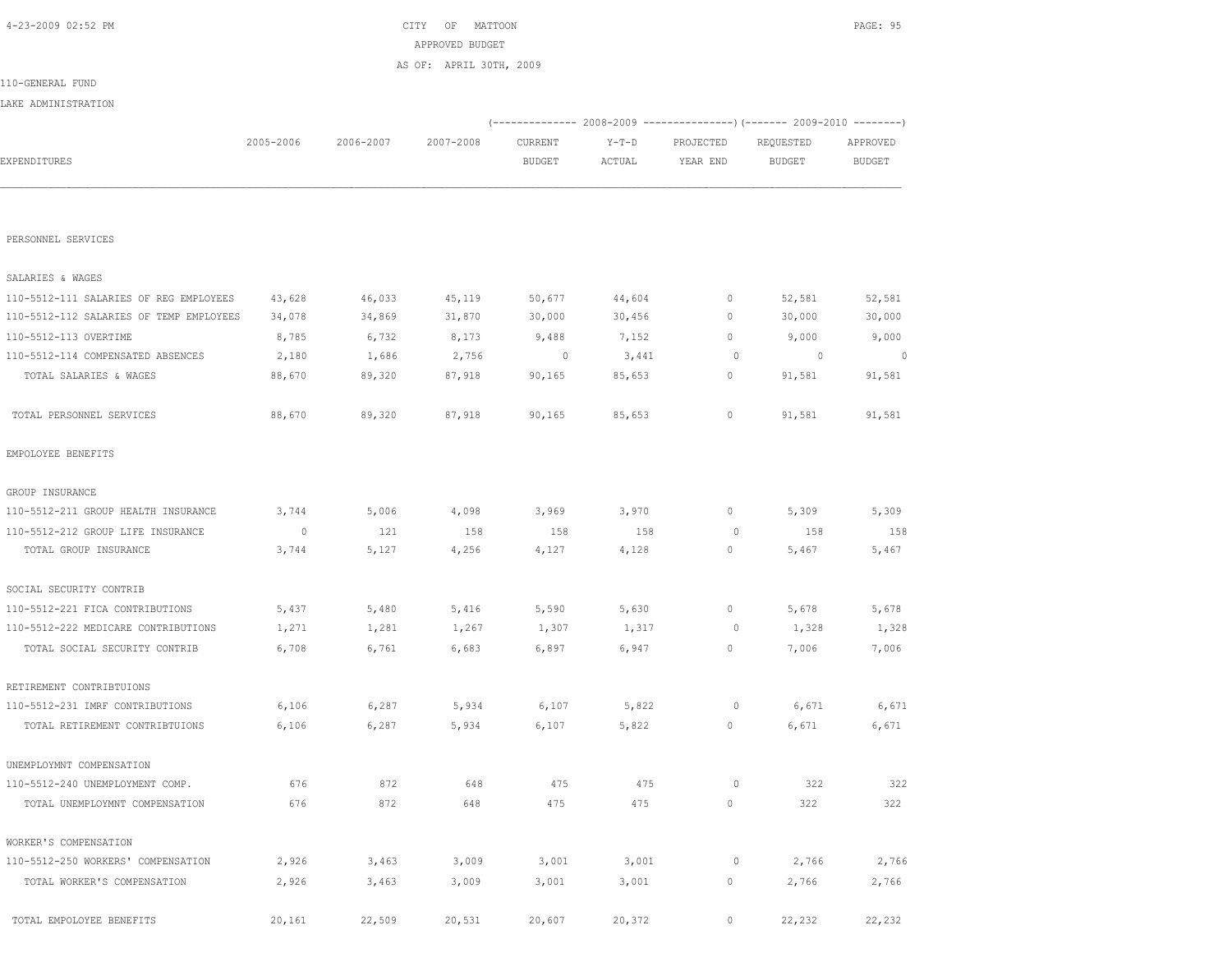4-23-2009 02:52 PM CITY OF MATTOON PAGE: 96 APPROVED BUDGET AS OF: APRIL 30TH, 2009

110-GENERAL FUND

LAKE ADMINISTRATION

|                                         |                         |                          |                |               |         |              | (-------------- 2008-2009 ----------------) (------- 2009-2010 --------) |               |
|-----------------------------------------|-------------------------|--------------------------|----------------|---------------|---------|--------------|--------------------------------------------------------------------------|---------------|
|                                         | 2005-2006               | 2006-2007                | 2007-2008      | CURRENT       | $Y-T-D$ | PROJECTED    | REQUESTED                                                                | APPROVED      |
| EXPENDITURES                            |                         |                          |                | <b>BUDGET</b> | ACTUAL  | YEAR END     | BUDGET                                                                   | <b>BUDGET</b> |
| ENERGY                                  |                         |                          |                |               |         |              |                                                                          |               |
| 110-5512-326 FUEL                       | 1,564                   | 1,297                    | 2,377          | 2,000         | 2,058   | $\circ$      | 2,500                                                                    | 2,500         |
| TOTAL ENERGY                            | 1,564                   | 1,297                    | 2,377          | 2,000         | 2,058   | $\circ$      | 2,500                                                                    | 2,500         |
| TOTAL SUPPLIES                          | 2,530                   | 1,854                    | 3,458          | 3,000         | 3,487   | 0            | 3,500                                                                    | 3,500         |
| PURCHASED PROP MAINT SRV                |                         |                          |                |               |         |              |                                                                          |               |
| REPAIR & MAINT SERVICES                 |                         |                          |                |               |         |              |                                                                          |               |
| 110-5512-433 REPAIR OF MACHINERY        | 1,370                   | 1,002                    | 1,348          | 1,500         | 1,862   | $\circ$      | 2,000                                                                    | 2,000         |
| 110-5512-434 REPAIR OF VEHICLES         | 1,670                   | 2,207                    | 2,236          | 2,500         | 2,777   | $\circ$      | 3,000                                                                    | 3,000         |
| TOTAL REPAIR & MAINT SERVICES           | 3,040                   | 3,208                    | 3,585          | 4,000         | 4,639   | $\circ$      | 5,000                                                                    | 5,000         |
| TOTAL PURCHASED PROP MAINT SRV          | 3,040                   | 3,208                    | 3,585          | 4,000         | 4,639   | $\circ$      | 5,000                                                                    | 5,000         |
| OTHER PURCHASED SERVICES                |                         |                          |                |               |         |              |                                                                          |               |
| COMMUNICATION                           |                         |                          |                |               |         |              |                                                                          |               |
| 110-5512-531 POSTAGE                    | $\overline{\mathbf{3}}$ | $\overline{\phantom{0}}$ | 107            | 100           | 34      | $\circ$      | 100                                                                      | 100           |
| 110-5512-533 CELLULAR PHONE             | 541                     | 956                      | $\overline{0}$ | 1,100         | 991     | $\circ$      | 1,100                                                                    | 1,100         |
| TOTAL COMMUNICATION                     | 544                     | 956                      | 107            | 1,200         | 1,025   | $\circ$      | 1,200                                                                    | 1,200         |
| TOTAL OTHER PURCHASED SERVICES          | 544                     | 956                      | 107            | 1,200         | 1,025   | $\circ$      | 1,200                                                                    | 1,200         |
| OTHER OBJECTS                           |                         |                          |                |               |         |              |                                                                          |               |
| CITY CLERK DEPT OBJECTS                 |                         |                          |                |               |         |              |                                                                          |               |
| 110-5512-802 HUNTING/FISHING REMITTANCE | 6,985                   | 9,014                    | 9,357          | 6,500         | 8,415   | $\circ$      | 8,000                                                                    | 8,000         |
| 110-5512-803 SALES TAX REMITTANCE       | 2,688                   | 3,398                    | 3,279          | 3,500         | 3,082   | $\circ$      | 2,500                                                                    | 2,500         |
| TOTAL CITY CLERK DEPT OBJECTS           | 9,673                   | 12,412                   | 12,636         | 10,000        | 11,497  | $\circ$      | 10,500                                                                   | 10,500        |
| TOTAL OTHER OBJECTS                     | 9,673                   | 12,412                   | 12,636         | 10,000        | 11,497  | 0            | 10,500                                                                   | 10,500        |
| TOTAL LAKE ADMINISTRATION               | 124,617                 | 130,259                  | 128,234        | 128,972       | 126,674 | $\mathbf{0}$ | 134,013                                                                  | 134,013       |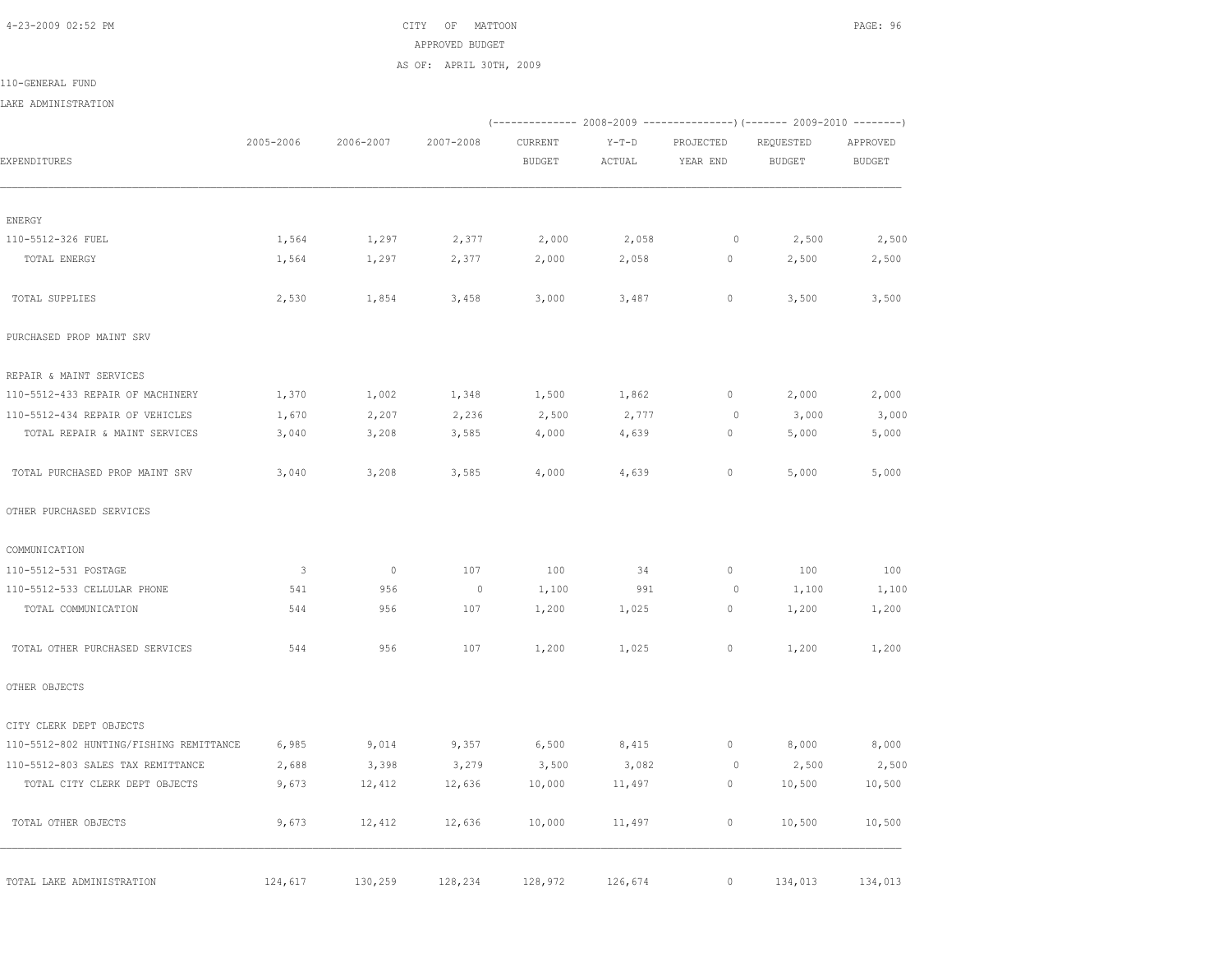| 4-23-2009 02:52 PM                  |              |             | CITY OF MATTOON<br>APPROVED BUDGET |               |                |             |                                                                        | PAGE: 97                 |
|-------------------------------------|--------------|-------------|------------------------------------|---------------|----------------|-------------|------------------------------------------------------------------------|--------------------------|
|                                     |              |             | AS OF: APRIL 30TH, 2009            |               |                |             |                                                                        |                          |
| 110-GENERAL FUND                    |              |             |                                    |               |                |             |                                                                        |                          |
| DEMARS CENTER                       |              |             |                                    |               |                |             |                                                                        |                          |
|                                     |              |             |                                    |               |                |             | (------------- 2008-2009 ---------------) (------- 2009-2010 --------) |                          |
|                                     | 2005-2006    | 2006-2007   | 2007-2008                          | CURRENT       | $Y-T-D$        | PROJECTED   | REQUESTED                                                              | APPROVED                 |
| EXPENDITURES                        |              |             |                                    | <b>BUDGET</b> | ACTUAL         | YEAR END    | <b>BUDGET</b>                                                          | <b>BUDGET</b>            |
|                                     |              |             |                                    |               |                |             |                                                                        |                          |
|                                     |              |             |                                    |               |                |             |                                                                        |                          |
| SUPPLIES                            |              |             |                                    |               |                |             |                                                                        |                          |
| GENERAL SUPPLIES                    |              |             |                                    |               |                |             |                                                                        |                          |
| 110-5521-312 CLEANING SUPPLIES      | 892          | 360         | 1,949                              | 1,900         | 879            | 0           | 1,000                                                                  | 1,000                    |
| 110-5521-314 CHEMICALS              | $\circ$      | $\circ$     | $\circ$                            | 300           | $\overline{0}$ | 0           | $\overline{0}$                                                         | $\overline{\phantom{0}}$ |
| TOTAL GENERAL SUPPLIES              | 892          | 360         | 1,949                              | 2,200         | 879            | 0           | 1,000                                                                  | 1,000                    |
| ENERGY                              |              |             |                                    |               |                |             |                                                                        |                          |
| 110-5521-321 NATURAL GAS & ELECTRIC | 0            | 34          | 282                                | 600           | 118            | $\circ$     | 600                                                                    | 600                      |
| TOTAL ENERGY                        | $\mathbf{0}$ | 34          | 282                                | 600           | 118            | 0           | 600                                                                    | 600                      |
| TOTAL SUPPLIES                      | 892          | 394         | 2,232                              | 2,800         | 997            | $\circ$     | 1,600                                                                  | 1,600                    |
| PURCHASED PROP MAINT SRV            |              |             |                                    |               |                |             |                                                                        |                          |
| UTILITY SERVICES                    |              |             |                                    |               |                |             |                                                                        |                          |
| 110-5521-410 UTILITY SERVICES       | 757          | 586         | 574                                | 1,000         | 453            | $\circ$     | 800                                                                    | 800                      |
| TOTAL UTILITY SERVICES              | 757          | 586         | 574                                | 1,000         | 453            | 0           | 800                                                                    | 800                      |
| CLEANING SERVICES                   |              |             |                                    |               |                |             |                                                                        |                          |
| 110-5521-423 CUSTODIAL SERVICES     | 140          | $\mathbb O$ | $\circ$                            | $\circ$       | $\circ$        | $\circ$     | $\circ$                                                                | $\circ$                  |
| TOTAL CLEANING SERVICES             | 140          | $\circ$     | $\mathbf{0}$                       | $\circ$       | 0              | $\circ$     | 0                                                                      | $\mathbf 0$              |
| REPAIR & MAINT SERVICES             |              |             |                                    |               |                |             |                                                                        |                          |
| 110-5521-432 REPAIR OF BUILDINGS    | $\circ$      | 258         | 904                                | 500           | 1,953          | $\circ$     | 1,000                                                                  | 1,000                    |
| 110-5521-436 PEST CONTROL SERVICES  | 150          | 200         | 200                                | 300           | 210            | $\mathbb O$ | 300                                                                    | 300                      |
| TOTAL REPAIR & MAINT SERVICES       | 150          | 458         | 1,104                              | 800           | 2,163          | $\circ$     | 1,300                                                                  | 1,300                    |
| RENTALS                             |              |             |                                    |               |                |             |                                                                        |                          |
| 110-5521-440 RENTALS                | 3            | $\circ$     | $\circ$                            | $\circ$       | 50             | $\circ$     | $\circ$                                                                | $\circ$                  |
| TOTAL RENTALS                       | 3            | $\mathbb O$ | $\circ$                            | $\mathbb O$   | 50             | $\circ$     | $\mathsf{O}\xspace$                                                    | $\circ$                  |
| CONSTRUCTION SERVICES               |              |             |                                    |               |                |             |                                                                        |                          |
| 110-5521-450 CONSTRUCTION SERVICES  | 0            | $\circ$     | $\circ$                            | $\circ$       | $\circ$        | $\circ$     | $\circ$                                                                | $\circ$                  |
| TOTAL CONSTRUCTION SERVICES         | $\mathbf{0}$ | $\mathbb O$ | $\circ$                            | $\circ$       | $\circ$        | $\circ$     | $\mathsf{O}\xspace$                                                    | $\circ$                  |
| TOTAL PURCHASED PROP MAINT SRV      | 1,050        | 1,044       | 1,678                              | 1,800         | 2,666          | $\circ$     | 2,100                                                                  | 2,100                    |
|                                     |              |             |                                    |               |                |             |                                                                        |                          |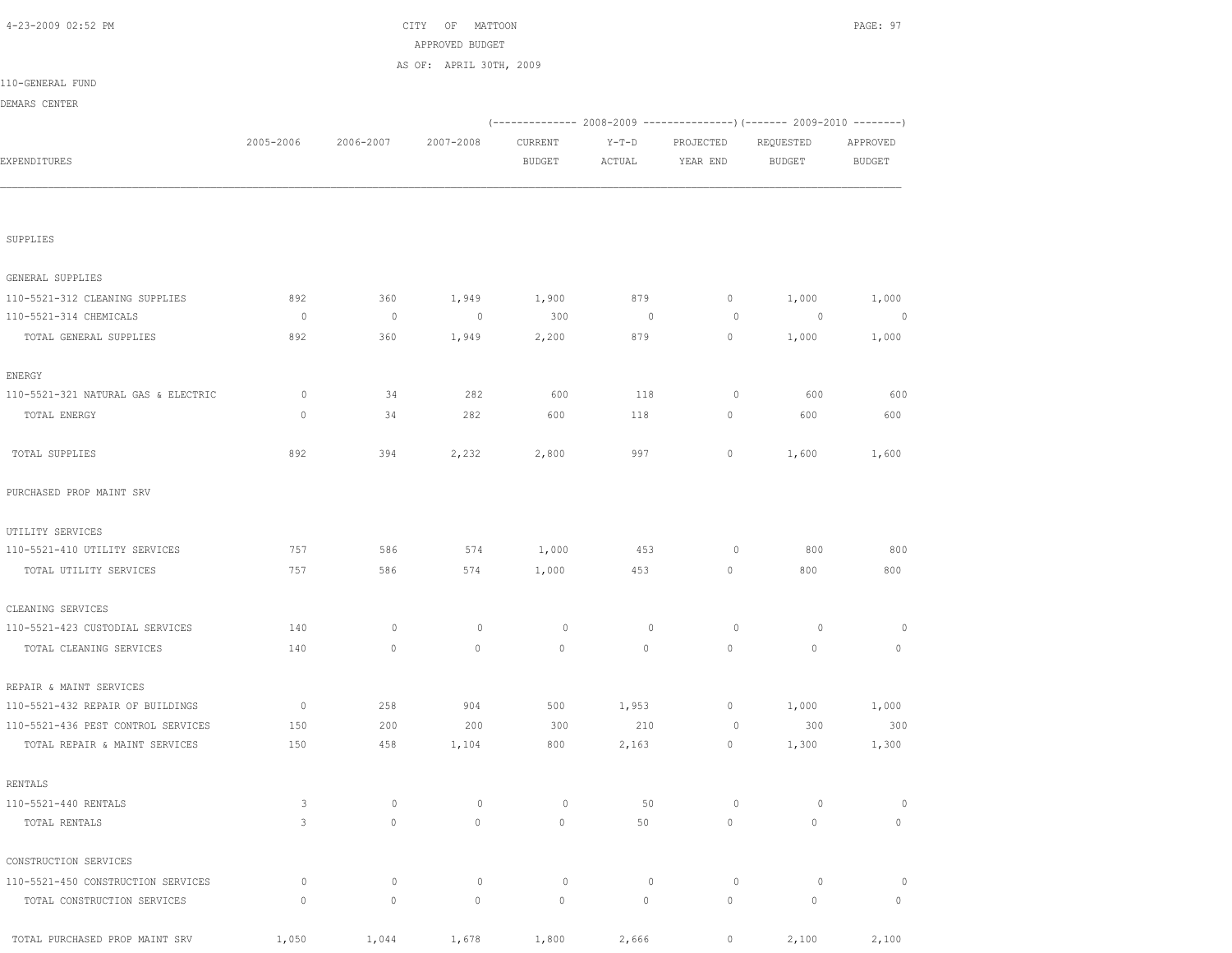| 4-23-2009 02:52 PM             |           |              | CITY<br>OF<br>MATTOON   |               |              |           |                                                                               | PAGE: 98      |
|--------------------------------|-----------|--------------|-------------------------|---------------|--------------|-----------|-------------------------------------------------------------------------------|---------------|
|                                |           |              | APPROVED BUDGET         |               |              |           |                                                                               |               |
|                                |           |              | AS OF: APRIL 30TH, 2009 |               |              |           |                                                                               |               |
| 110-GENERAL FUND               |           |              |                         |               |              |           |                                                                               |               |
| DEMARS CENTER                  |           |              |                         |               |              |           |                                                                               |               |
|                                |           |              |                         |               |              |           | $(-$ -------------- 2008-2009 -----------------) (------- 2009-2010 --------) |               |
|                                | 2005-2006 | 2006-2007    | 2007-2008               | CURRENT       | $Y-T-D$      | PROJECTED | REQUESTED                                                                     | APPROVED      |
| EXPENDITURES                   |           |              |                         | <b>BUDGET</b> | ACTUAL       | YEAR END  | <b>BUDGET</b>                                                                 | <b>BUDGET</b> |
|                                |           |              |                         |               |              |           |                                                                               |               |
| OTHER PURCHASED SERVICES       |           |              |                         |               |              |           |                                                                               |               |
| 110-5521-576 SECURITY SERVICES | 198       | $\mathbf{0}$ | $\circ$                 | $\circ$       | $\mathbf{0}$ | $\circ$   | $\circ$                                                                       | $\circ$       |
| TOTAL OTHER PURCHASED SERVICES | 198       | $\mathbf{0}$ | $\mathbf{0}$            | $\circ$       | $\circ$      | $\Omega$  | $\circ$                                                                       | $\mathbf{0}$  |
| TOTAL OTHER PURCHASED SERVICES | 198       | $\mathbf{0}$ | $\mathbf{0}$            | $\circ$       | $\circ$      | $\circ$   | $\mathbf{0}$                                                                  | $\mathbf{0}$  |
|                                |           |              |                         |               |              |           |                                                                               |               |
| TOTAL DEMARS CENTER            | 2,140     | 1,438        | 3,909                   | 4,600         | 3,662        | $\circ$   | 3,700                                                                         | 3,700         |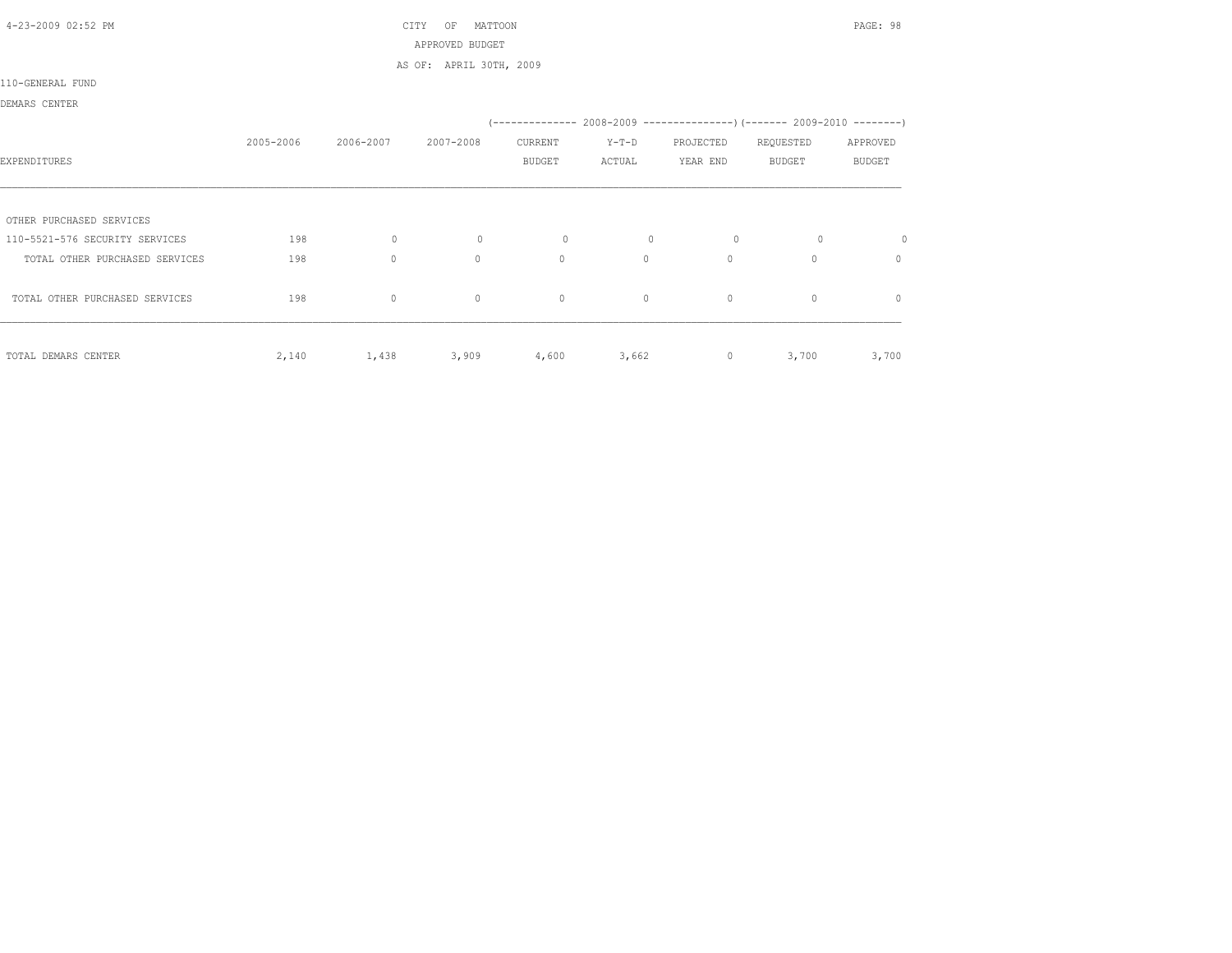| 4-23-2009 02:52 PM       |           |              | CITY<br>MATTOON<br>OF   |               |             |           |               | PAGE: 99      |
|--------------------------|-----------|--------------|-------------------------|---------------|-------------|-----------|---------------|---------------|
|                          |           |              | APPROVED BUDGET         |               |             |           |               |               |
|                          |           |              | AS OF: APRIL 30TH, 2009 |               |             |           |               |               |
| 110-GENERAL FUND         |           |              |                         |               |             |           |               |               |
| YOUTH CABIN              |           |              |                         |               |             |           |               |               |
|                          |           |              |                         |               |             |           |               |               |
|                          | 2005-2006 | 2006-2007    | 2007-2008               | CURRENT       | $Y-T-D$     | PROJECTED | REQUESTED     | APPROVED      |
| EXPENDITURES             |           |              |                         | <b>BUDGET</b> | ACTUAL      | YEAR END  | <b>BUDGET</b> | <b>BUDGET</b> |
|                          |           |              |                         |               |             |           |               |               |
|                          |           |              |                         |               |             |           |               |               |
|                          |           |              |                         |               |             |           |               |               |
| SUPPLIES                 |           |              |                         |               |             |           |               |               |
|                          |           |              |                         |               |             |           |               |               |
| ENERGY                   |           |              |                         |               |             |           |               |               |
| 110-5522-323 BOTTLED GAS | 69        | $\mathbf{0}$ | $\circ$                 | $\circ$       | $\mathbf 0$ | $\circ$   | $\circ$       | $\circ$       |
| TOTAL ENERGY             | 69        | $\mathbb O$  | $\circ$                 | $\circ$       | $\circ$     | $\circ$   | $\circ$       | $\circ$       |
|                          |           |              |                         |               |             |           |               |               |
| TOTAL SUPPLIES           | 69        | $\mathbb O$  | $\mathbb O$             | $\circ$       | 0           | $\circ$   | $\mathbb O$   | $\mathbf{0}$  |
|                          |           |              |                         |               |             |           |               |               |
|                          |           |              |                         |               |             |           |               |               |
| TOTAL YOUTH CABIN        | 69        | $\circ$      | $\mathbb O$             | $\circ$       | $\circ$     | $\circ$   | $\circ$       | $\circ$       |
|                          |           |              |                         |               |             |           |               |               |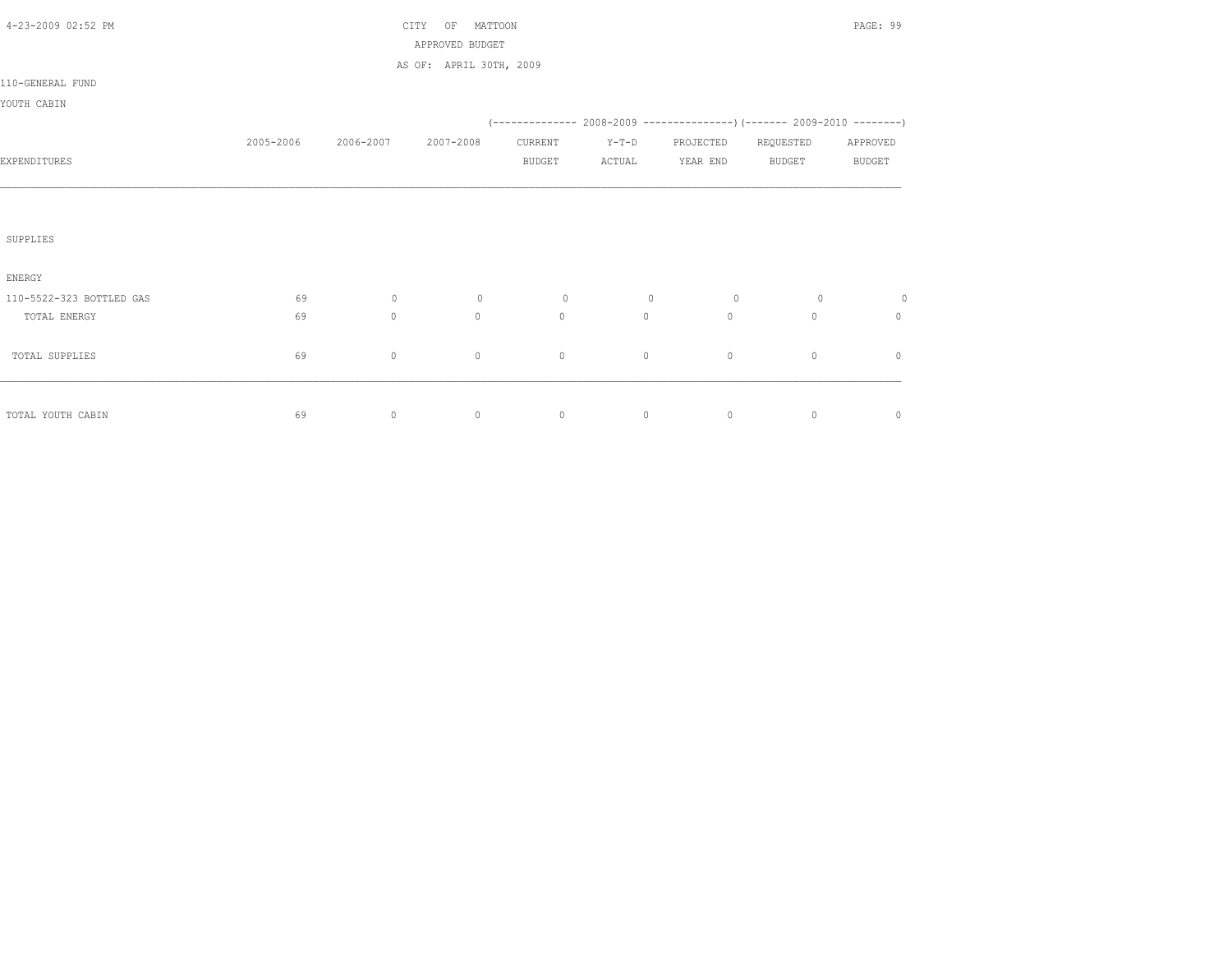|                                     |              |              |              |               |                |             | (------------- 2008-2009 ---------------) (------- 2009-2010 --------) |               |
|-------------------------------------|--------------|--------------|--------------|---------------|----------------|-------------|------------------------------------------------------------------------|---------------|
|                                     | 2005-2006    | 2006-2007    | 2007-2008    | CURRENT       | $Y-T-D$        | PROJECTED   | REQUESTED                                                              | APPROVED      |
| EXPENDITURES                        |              |              |              | <b>BUDGET</b> | ACTUAL         | YEAR END    | <b>BUDGET</b>                                                          | <b>BUDGET</b> |
|                                     |              |              |              |               |                |             |                                                                        |               |
| SUPPLIES                            |              |              |              |               |                |             |                                                                        |               |
| GENERAL SUPPLIES                    |              |              |              |               |                |             |                                                                        |               |
| 110-5541-314 CHEMICALS              | 1,286        | 88           | 1,140        | 500           | 25             | $\circ$     | 500                                                                    | 500           |
| 110-5541-319 MISCELLANEOUS SUPPLIES | 13,301       | 32,265       | 22,302       | 5,000         | 8,476          | 0           | 8,000                                                                  | 8,000         |
| TOTAL GENERAL SUPPLIES              | 14,587       | 32,353       | 23,441       | 5,500         | 8,501          | $\circ$     | 8,500                                                                  | 8,500         |
| ENERGY                              |              |              |              |               |                |             |                                                                        |               |
| 110-5541-321 NATURAL GAS & ELECTRIC | 16,369       | 15,545       | 18,832       | 16,000        | 25,348         | 0           | 16,000                                                                 | 16,000        |
| TOTAL ENERGY                        | 16,369       | 15,545       | 18,832       | 16,000        | 25,348         | $\circ$     | 16,000                                                                 | 16,000        |
| STREET MAINT SUPPLIES               |              |              |              |               |                |             |                                                                        |               |
| 110-5541-352 AGGREGATE SURFACE COAT | $\circ$      | 949          | $\circ$      | 0             | $\circ$        | 0           | 0                                                                      | $\mathbf{0}$  |
| 110-5541-354 ICE REMOVAL SALT       | $\mathbf{0}$ | $\mathbf{0}$ | $\mathbf{0}$ | $\circ$       | $\circ$        | $\circ$     | $\circ$                                                                | $\mathbf{0}$  |
| 110-5541-356 STREET SIGNS           | $\circ$      | $\mathbf{0}$ | $\mathbf{0}$ | $\Omega$      | $\overline{0}$ | 0           | $\circ$                                                                | $\circ$       |
| TOTAL STREET MAINT SUPPLIES         | $\mathbf{0}$ | 949          | $\mathbf 0$  | $\mathbf{0}$  | $\circ$        | $\circ$     | 0                                                                      | $\mathbf{0}$  |
| TOTAL SUPPLIES                      | 30,956       | 48,846       | 42,273       | 21,500        | 33,849         | $\circ$     | 24,500                                                                 | 24,500        |
| PURCHASED PROP MAINT SRV            |              |              |              |               |                |             |                                                                        |               |
| UTILITY SERVICES                    |              |              |              |               |                |             |                                                                        |               |
| 110-5541-410 UTILITY SERVICES       | 5,719        | 5,471        | 11,194       | 12,000        | 4,815          | 0           | 8,000                                                                  | 8,000         |
| TOTAL UTILITY SERVICES              | 5,719        | 5,471        | 11,194       | 12,000        | 4,815          | 0           | 8,000                                                                  | 8,000         |
| CLEANING SERVICES                   |              |              |              |               |                |             |                                                                        |               |
| 110-5541-424 LAWN CARE              | 1,556        | 2,609        | 6,306        | 2,500         | 2,424          | 0           | 2,500                                                                  | 2,500         |
| TOTAL CLEANING SERVICES             | 1,556        | 2,609        | 6,306        | 2,500         | 2,424          | 0           | 2,500                                                                  | 2,500         |
| REPAIR & MAINT SERVICES             |              |              |              |               |                |             |                                                                        |               |
| 110-5541-432 REPAIR OF BUILDINGS    | 2,153        | 9,501        | 8,760        | 5,000         | 1,083          | $\circ$     | 7,500                                                                  | 7,500         |
| 110-5541-436 PEST CONTROL SERVICES  | 95           | 200          | 200          | 300           | 167            | $\mathbb O$ | 300                                                                    | 300           |
| TOTAL REPAIR & MAINT SERVICES       | 2,248        | 9,701        | 8,960        | 5,300         | 1,250          | $\mathbb O$ | 7,800                                                                  | 7,800         |
| RENTALS                             |              |              |              |               |                |             |                                                                        |               |
| 110-5541-440 RENTALS                | 810          | 420          | 2,290        | 1,500         | 1,210          | $\circ$     | 1,100                                                                  | 1,100         |
| TOTAL RENTALS                       | 810          | 420          | 2,290        | 1,500         | 1,210          | $\mathbb O$ | 1,100                                                                  | 1,100         |

|                  |           |           | APPROVED BUDGET         |               |         |                                                                |           |               |
|------------------|-----------|-----------|-------------------------|---------------|---------|----------------------------------------------------------------|-----------|---------------|
|                  |           |           | AS OF: APRIL 30TH, 2009 |               |         |                                                                |           |               |
| 110-GENERAL FUND |           |           |                         |               |         |                                                                |           |               |
| PETERSON PARK    |           |           |                         |               |         |                                                                |           |               |
|                  |           |           |                         |               |         | $(---------- 2008-2009 ----------)$ $(---- 2009-2010 -------)$ |           |               |
|                  | 2005-2006 | 2006-2007 | 2007-2008               | CURRENT       | $Y-T-D$ | PROJECTED                                                      | REQUESTED | APPROVED      |
| EXPENDITURES     |           |           |                         | <b>BUDGET</b> | ACTUAL  | YEAR END                                                       | BUDGET    | <b>BUDGET</b> |
|                  |           |           |                         |               |         |                                                                |           |               |
|                  |           |           |                         |               |         |                                                                |           |               |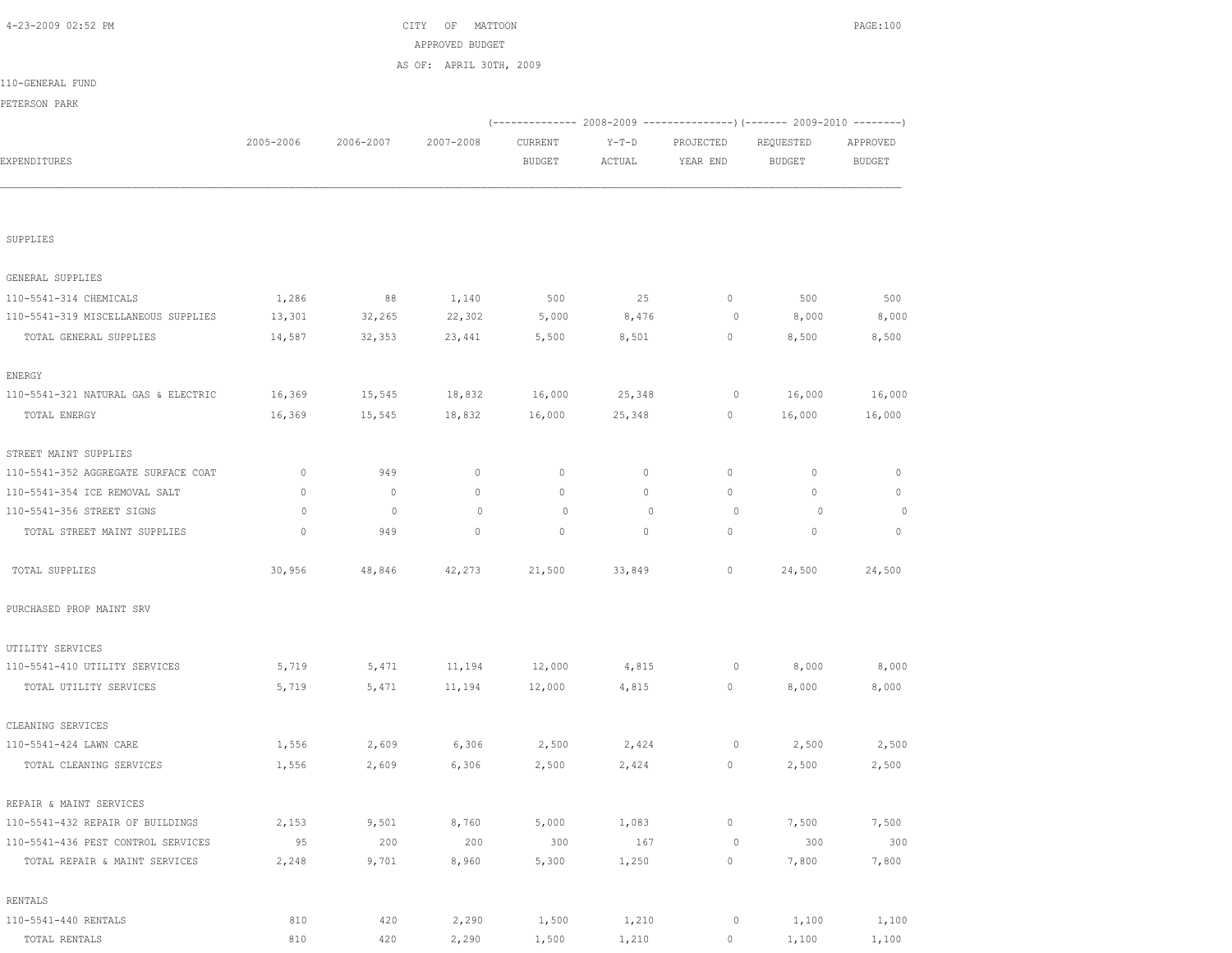| 4-23-2009 02:52 PM             |           |                             | MATTOON<br>CITY<br>OF   |               |         |           |                                                                          | PAGE: 101 |
|--------------------------------|-----------|-----------------------------|-------------------------|---------------|---------|-----------|--------------------------------------------------------------------------|-----------|
|                                |           |                             | APPROVED BUDGET         |               |         |           |                                                                          |           |
|                                |           |                             | AS OF: APRIL 30TH, 2009 |               |         |           |                                                                          |           |
| 110-GENERAL FUND               |           |                             |                         |               |         |           |                                                                          |           |
| PETERSON PARK                  |           |                             |                         |               |         |           |                                                                          |           |
|                                |           |                             |                         |               |         |           | (-------------- 2008-2009 ----------------) (------- 2009-2010 --------) |           |
|                                | 2005-2006 | 2006-2007                   | 2007-2008               | CURRENT       | $Y-T-D$ | PROJECTED | REQUESTED                                                                | APPROVED  |
| EXPENDITURES                   |           |                             |                         | <b>BUDGET</b> | ACTUAL  | YEAR END  | <b>BUDGET</b>                                                            | BUDGET    |
|                                |           |                             |                         |               |         |           |                                                                          |           |
|                                |           |                             |                         |               |         |           |                                                                          |           |
| OTHER OBJECTS                  |           |                             |                         |               |         |           |                                                                          |           |
|                                |           |                             |                         |               |         |           |                                                                          |           |
| FINANCIAL TRANS OBJECTS        |           |                             |                         |               |         |           |                                                                          |           |
| 110-5541-828 REAL ESTATE TAXES | 190       | 190                         | 190                     | 200           | 190     | $\circ$   | 200                                                                      | 200       |
| TOTAL FINANCIAL TRANS OBJECTS  | 190       | 190                         | 190                     | 200           | 190     | $\circ$   | 200                                                                      | 200       |
|                                |           |                             |                         |               |         |           |                                                                          |           |
| TOTAL OTHER OBJECTS            | 190       | 190                         | 190                     | 200           | 190     | $\circ$   | 200                                                                      | 200       |
|                                |           |                             |                         |               |         |           |                                                                          |           |
|                                |           |                             |                         |               |         |           |                                                                          |           |
| TOTAL PETERSON PARK            | 45,047    | 71,317 74,532 45,500 48,524 |                         |               |         |           | $\overline{0}$<br>47,100                                                 | 47,100    |
|                                |           |                             |                         |               |         |           |                                                                          |           |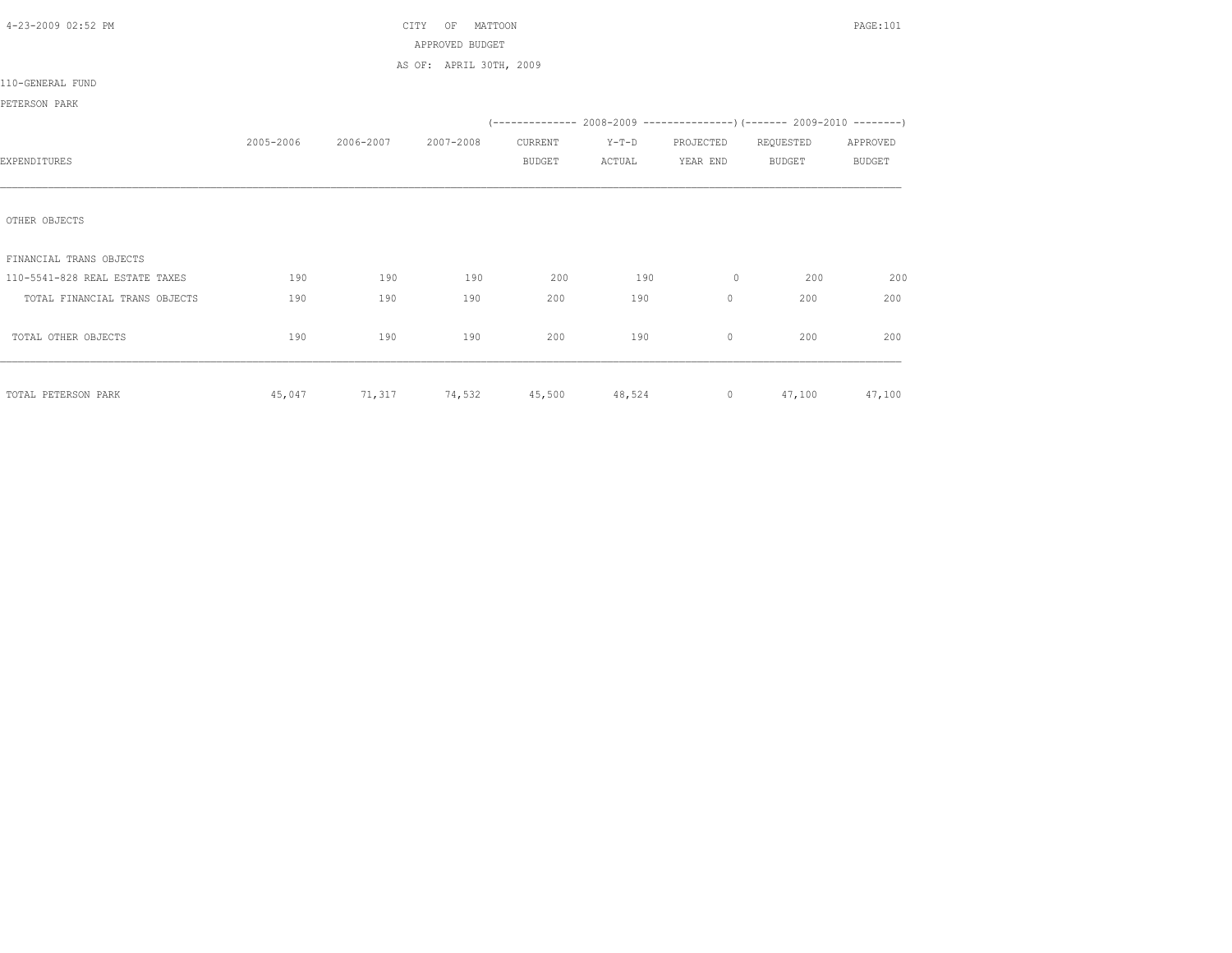CONSTRUCTION SERVICES

| SUPPLIES                                |              |         |             |             |             |             |             |              |
|-----------------------------------------|--------------|---------|-------------|-------------|-------------|-------------|-------------|--------------|
| GENERAL SUPPLIES                        |              |         |             |             |             |             |             |              |
| 110-5542-314 CHEMICALS                  | $\circ$      | $\circ$ | $\mathbb O$ | $\mathbf 0$ | $\circ$     | $\circ$     | $\mathbb O$ | 0            |
| 110-5542-319 MISCELLANEOUS SUPPLIES     | 915          | 4,345   | 7,309       | 2,500       | 5,887       | $\circ$     | 2,500       | 2,500        |
| TOTAL GENERAL SUPPLIES                  | 915          | 4,345   |             |             |             | $\circ$     |             | 2,500        |
|                                         |              |         | 7,309       | 2,500       | 5,887       |             | 2,500       |              |
| <b>ENERGY</b>                           |              |         |             |             |             |             |             |              |
| 110-5542-321 NATURAL GAS & ELECTRIC (CI | 3,482        | 4,473   | 2,672       | 4,000       | 2,144       | $\circ$     | 4,000       | 4,000        |
| TOTAL ENERGY                            | 3,482        | 4,473   | 2,672       | 4,000       | 2,144       | $\circ$     | 4,000       | 4,000        |
| STREET MAINT SUPPLIES                   |              |         |             |             |             |             |             |              |
| 110-5542-352 AGGREGATE SURFACE COAT     | $\mathbf 0$  | $\circ$ | $\circ$     | $\circ$     | $\circ$     | $\circ$     | $\mathbb O$ | $\mathbf{0}$ |
| 110-5542-356 STREET SIGNS               | $\circ$      | $\circ$ | $\mathbb O$ | $\circ$     | $\mathbb O$ | $\circ$     | $\circ$     | $\circ$      |
| TOTAL STREET MAINT SUPPLIES             | $\mathbf{0}$ | $\circ$ | $\circ$     | $\circ$     | $\circ$     | $\circ$     | $\circ$     | $\mathbf{0}$ |
| TOTAL SUPPLIES                          | 4,397        | 8,818   | 9,981       | 6,500       | 8,031       | $\mathbb O$ | 6,500       | 6,500        |
| PURCHASED PROP MAINT SRV                |              |         |             |             |             |             |             |              |
| UTILITY SERVICES                        |              |         |             |             |             |             |             |              |
| 110-5542-410 UTILITY SERVICES           | $\circ$      | $\circ$ | 2,294       | 3,000       | 3,288       | $\circ$     | 3,000       | 3,000        |
| TOTAL UTILITY SERVICES                  | $\mathbf 0$  | $\circ$ | 2,294       | 3,000       | 3,288       | $\circ$     | 3,000       | 3,000        |
| CLEANING SERVICES                       |              |         |             |             |             |             |             |              |
| 110-5542-424 LAWN CARE                  | 705          | 1,494   | 2,234       | 2,000       | 3,395       | $\circ$     | 3,000       | 3,000        |
| TOTAL CLEANING SERVICES                 | 705          | 1,494   | 2,234       | 2,000       | 3,395       | $\mathbb O$ | 3,000       | 3,000        |
| REPAIR & MAINT SERVICES                 |              |         |             |             |             |             |             |              |
| 110-5542-432 REPAIR OF BUILDINGS        | $\circ$      | 155     | 1,106       | 500         | 1,545       | $\circ$     | 500         | 500          |
| TOTAL REPAIR & MAINT SERVICES           | $\mathbf 0$  | 155     | 1,106       | 500         | 1,545       | $\circ$     | 500         | 500          |
| RENTALS                                 |              |         |             |             |             |             |             |              |
| 110-5542-440 RENTALS                    | 210          | 560     | 613         | 800         | 1,275       | $\circ$     | 900         | 900          |
| TOTAL RENTALS                           | 210          | 560     | 613         | 800         | 1,275       | $\mathbb O$ | 900         | 900          |

| 4-23-2009 02:52 PM     |              |           | CITY<br>OF              | MATTOON                                                         |         |           |               | PAGE:102      |
|------------------------|--------------|-----------|-------------------------|-----------------------------------------------------------------|---------|-----------|---------------|---------------|
|                        |              |           | APPROVED BUDGET         |                                                                 |         |           |               |               |
|                        |              |           | AS OF: APRIL 30TH, 2009 |                                                                 |         |           |               |               |
| 110-GENERAL FUND       |              |           |                         |                                                                 |         |           |               |               |
| LAWSON PARK            |              |           |                         |                                                                 |         |           |               |               |
|                        |              |           |                         | $(---------- 2008-2009 ------------)$ $(---- 2009-2010 ------)$ |         |           |               |               |
|                        | 2005-2006    | 2006-2007 | 2007-2008               | CURRENT                                                         | $Y-T-D$ | PROJECTED | REQUESTED     | APPROVED      |
| EXPENDITURES           |              |           |                         | <b>BUDGET</b>                                                   | ACTUAL  | YEAR END  | <b>BUDGET</b> | <b>BUDGET</b> |
|                        |              |           |                         |                                                                 |         |           |               |               |
| SUPPLIES               |              |           |                         |                                                                 |         |           |               |               |
|                        |              |           |                         |                                                                 |         |           |               |               |
| GENERAL SUPPLIES       |              |           |                         |                                                                 |         |           |               |               |
| 110-5542-314 CHEMICALS | $\mathbf{0}$ | $\circ$   | $\circ$                 | $\circ$                                                         | $\circ$ | $\circ$   | $\mathbf{0}$  | $\mathbf{0}$  |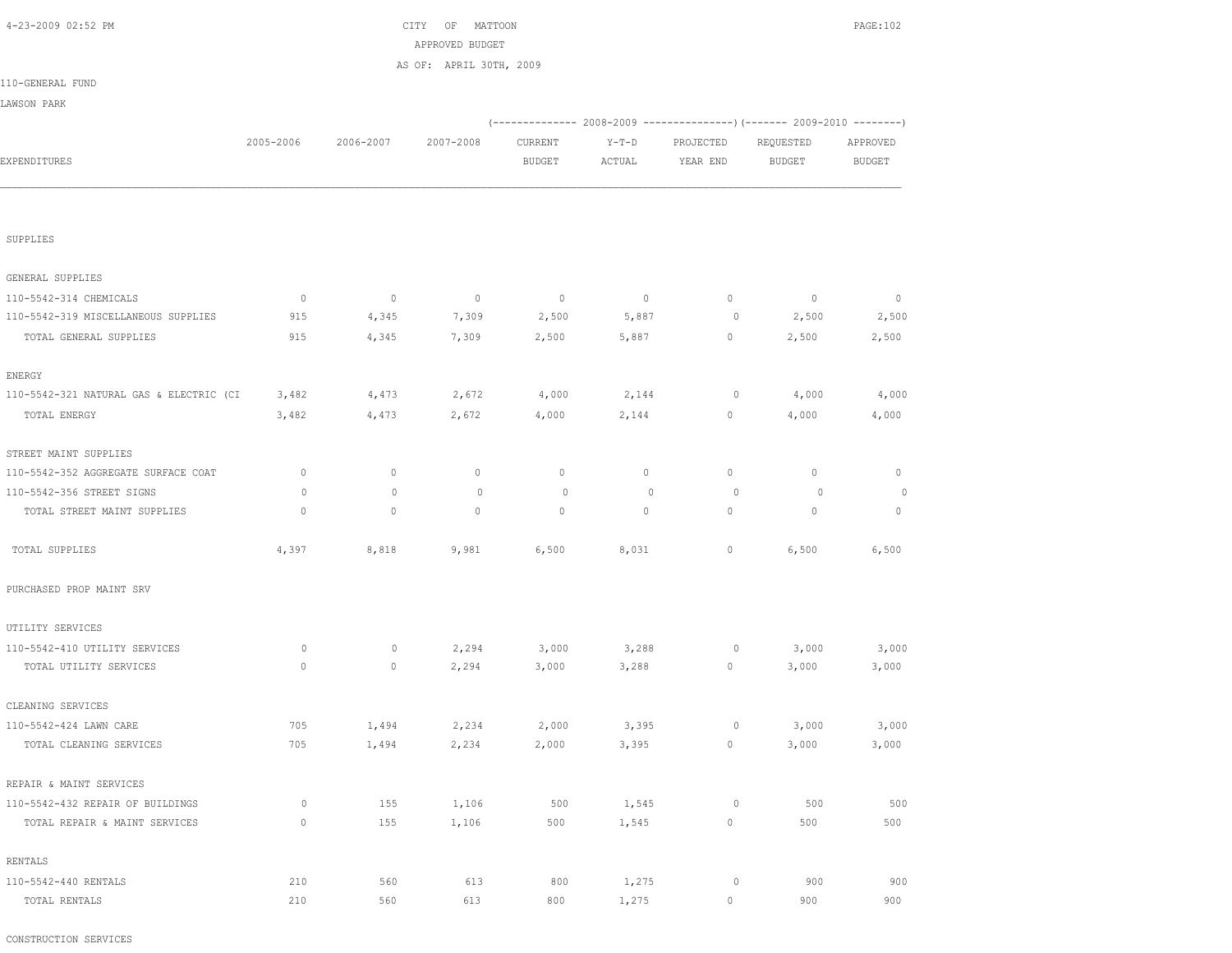| 4-23-2009 02:52 PM             |           |                                   | CITY<br>OF<br>MATTOON   |               |         |           |                                                                          | PAGE: 103     |
|--------------------------------|-----------|-----------------------------------|-------------------------|---------------|---------|-----------|--------------------------------------------------------------------------|---------------|
|                                |           |                                   | APPROVED BUDGET         |               |         |           |                                                                          |               |
|                                |           |                                   | AS OF: APRIL 30TH, 2009 |               |         |           |                                                                          |               |
| 110-GENERAL FUND               |           |                                   |                         |               |         |           |                                                                          |               |
| LAWSON PARK                    |           |                                   |                         |               |         |           |                                                                          |               |
|                                |           |                                   |                         |               |         |           | (-------------- 2008-2009 ----------------) (------- 2009-2010 --------) |               |
|                                | 2005-2006 | 2006-2007                         | 2007-2008               | CURRENT       | $Y-T-D$ | PROJECTED | REQUESTED                                                                | APPROVED      |
| EXPENDITURES                   |           |                                   |                         | <b>BUDGET</b> | ACTUAL  | YEAR END  | BUDGET                                                                   | <b>BUDGET</b> |
|                                |           |                                   |                         |               |         |           |                                                                          |               |
|                                |           |                                   |                         |               |         |           |                                                                          |               |
| OTHER OBJECTS                  |           |                                   |                         |               |         |           |                                                                          |               |
|                                |           |                                   |                         |               |         |           |                                                                          |               |
| FINANCIAL TRANS OBJECTS        |           |                                   |                         |               |         |           |                                                                          |               |
| 110-5542-828 REAL ESTATE TAXES | 117       | 117                               | 117                     | 200           | 117     | $\circ$   | 200                                                                      | 200           |
| TOTAL FINANCIAL TRANS OBJECTS  | 117       | 117                               | 117                     | 200           | 117     | $\circ$   | 200                                                                      | 200           |
|                                |           |                                   |                         |               |         |           |                                                                          |               |
| TOTAL OTHER OBJECTS            | 117       | 117                               | 117                     | 200           | 117     | $\circ$   | 200                                                                      | 200           |
|                                |           |                                   |                         |               |         |           |                                                                          |               |
|                                |           |                                   |                         |               |         |           |                                                                          |               |
| TOTAL LAWSON PARK              |           | 5,429 15,144 16,887 14,500 18,651 |                         |               |         | $\sim$ 0  | 20,100                                                                   | 20,100        |
|                                |           |                                   |                         |               |         |           |                                                                          |               |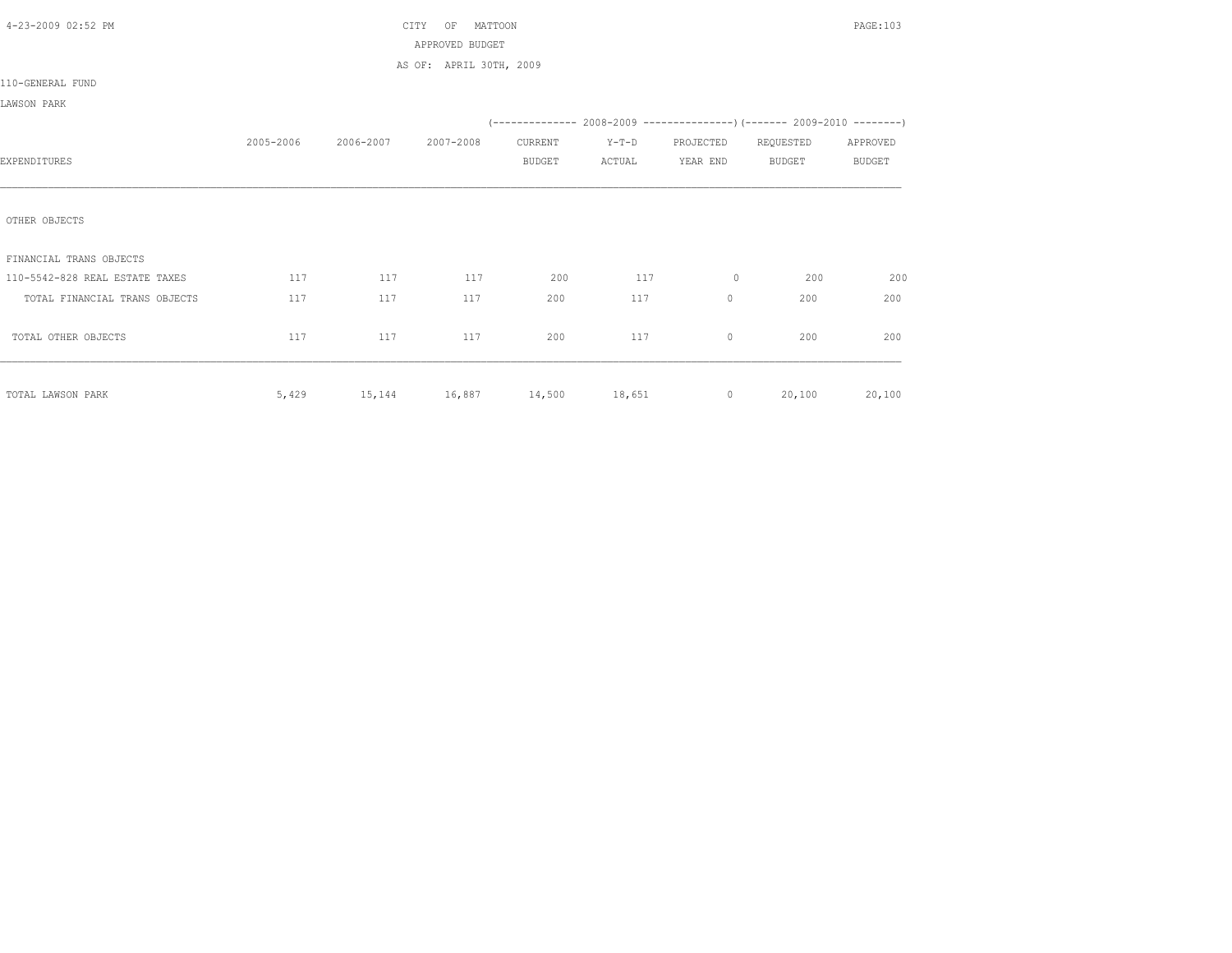| 4-23-2009 02:52 PM                     |              | CITY OF MATTOON<br>APPROVED BUDGET |                         |               |             |             |                                                                          |                                                                                                                                                                             |  |
|----------------------------------------|--------------|------------------------------------|-------------------------|---------------|-------------|-------------|--------------------------------------------------------------------------|-----------------------------------------------------------------------------------------------------------------------------------------------------------------------------|--|
|                                        |              |                                    | AS OF: APRIL 30TH, 2009 |               |             |             |                                                                          |                                                                                                                                                                             |  |
| 110-GENERAL FUND                       |              |                                    |                         |               |             |             |                                                                          |                                                                                                                                                                             |  |
| VANLANINGHAM PARK                      |              |                                    |                         |               |             |             |                                                                          |                                                                                                                                                                             |  |
|                                        |              |                                    |                         |               |             |             | (-------------- 2008-2009 ----------------) (------- 2009-2010 --------) | PAGE: 104<br>APPROVED<br><b>BUDGET</b><br>$\circ$<br>500<br>500<br>$\circ$<br>$\mathbf{0}$<br>$\circ$<br>$\mathbb O$<br>500<br>$\circ$<br>$\mathbb O$<br>$\mathbb O$<br>500 |  |
|                                        | 2005-2006    | 2006-2007                          | 2007-2008               | CURRENT       | $Y-T-D$     | PROJECTED   | REQUESTED                                                                |                                                                                                                                                                             |  |
| EXPENDITURES                           |              |                                    |                         | <b>BUDGET</b> | ACTUAL      | YEAR END    | <b>BUDGET</b>                                                            |                                                                                                                                                                             |  |
| SUPPLIES                               |              |                                    |                         |               |             |             |                                                                          |                                                                                                                                                                             |  |
|                                        |              |                                    |                         |               |             |             |                                                                          |                                                                                                                                                                             |  |
| GENERAL SUPPLIES                       |              |                                    |                         |               |             |             |                                                                          |                                                                                                                                                                             |  |
| 110-5543-316 TOOLS & EQUIPMENT         | $\circ$      | $\circ$                            | $\circ$                 | $\circ$       | $\circ$     | $\circ$     | $\circ$                                                                  |                                                                                                                                                                             |  |
| 110-5543-319 MISCELLANEOUS SUPPLIES    | $\circ$      | $\mathbf{0}$                       | 972                     | 500           | $\circ$     | $\circ$     | 500                                                                      |                                                                                                                                                                             |  |
| TOTAL GENERAL SUPPLIES                 | $\mathbf{0}$ | $\circ$                            | 972                     | 500           | $\circ$     | $\circ$     | 500                                                                      |                                                                                                                                                                             |  |
| <b>ENERGY</b>                          |              |                                    |                         |               |             |             |                                                                          |                                                                                                                                                                             |  |
| 110-5543-321 NATURAL GAS & ELECTRIC    | $\circ$      | $\circ$                            | $\circ$                 | $\circ$       | $\circ$     | $\circ$     | $\circ$                                                                  |                                                                                                                                                                             |  |
| TOTAL ENERGY                           | $\mathbf{0}$ | $\circ$                            | $\mathbf{0}$            | $\mathbf{0}$  | $\circ$     | $\circ$     | $\circ$                                                                  |                                                                                                                                                                             |  |
| STREET MAINT SUPPLIES                  |              |                                    |                         |               |             |             |                                                                          |                                                                                                                                                                             |  |
| 110-5543-352 AGGREGATE SURFACE COAT    | $\circ$      | $\mathbf{0}$                       | $\circ$                 | $\circ$       | $\circ$     | $\circ$     | $\circ$                                                                  |                                                                                                                                                                             |  |
| TOTAL STREET MAINT SUPPLIES            | $\mathbf{0}$ | $\circ$                            | $\mathbf{0}$            | $\mathbf{0}$  | $\circ$     | $\mathbb O$ | $\circ$                                                                  |                                                                                                                                                                             |  |
| TOTAL SUPPLIES                         | $\circ$      | $\circ$                            | 972                     | 500           | $\circ$     | $\circ$     | 500                                                                      |                                                                                                                                                                             |  |
| PURCHASED PROP MAINT SRV               |              |                                    |                         |               |             |             |                                                                          |                                                                                                                                                                             |  |
| OTHER PROP MAINT SERVICE               |              |                                    |                         |               |             |             |                                                                          |                                                                                                                                                                             |  |
| 110-5543-460 OTHER PROP MAINT SERVICES | 996          | $\circ$                            | $\circ$                 | $\circ$       | $\mathbb O$ | $\circ$     | $\circ$                                                                  |                                                                                                                                                                             |  |
| TOTAL OTHER PROP MAINT SERVICE         | 996          | $\circ$                            | $\circ$                 | $\circ$       | $\circ$     | $\circ$     | $\mathsf{O}\xspace$                                                      |                                                                                                                                                                             |  |
| TOTAL PURCHASED PROP MAINT SRV         | 996          | $\circ$                            | $\circ$                 | $\circ$       | $\circ$     | $\circ$     | $\mathbb O$                                                              |                                                                                                                                                                             |  |
|                                        |              |                                    |                         |               |             |             |                                                                          |                                                                                                                                                                             |  |
| TOTAL VANLANINGHAM PARK                | 996          | $\mathbb O$                        | 972                     | 500           | $\circ$     | $\mathbb O$ | 500                                                                      |                                                                                                                                                                             |  |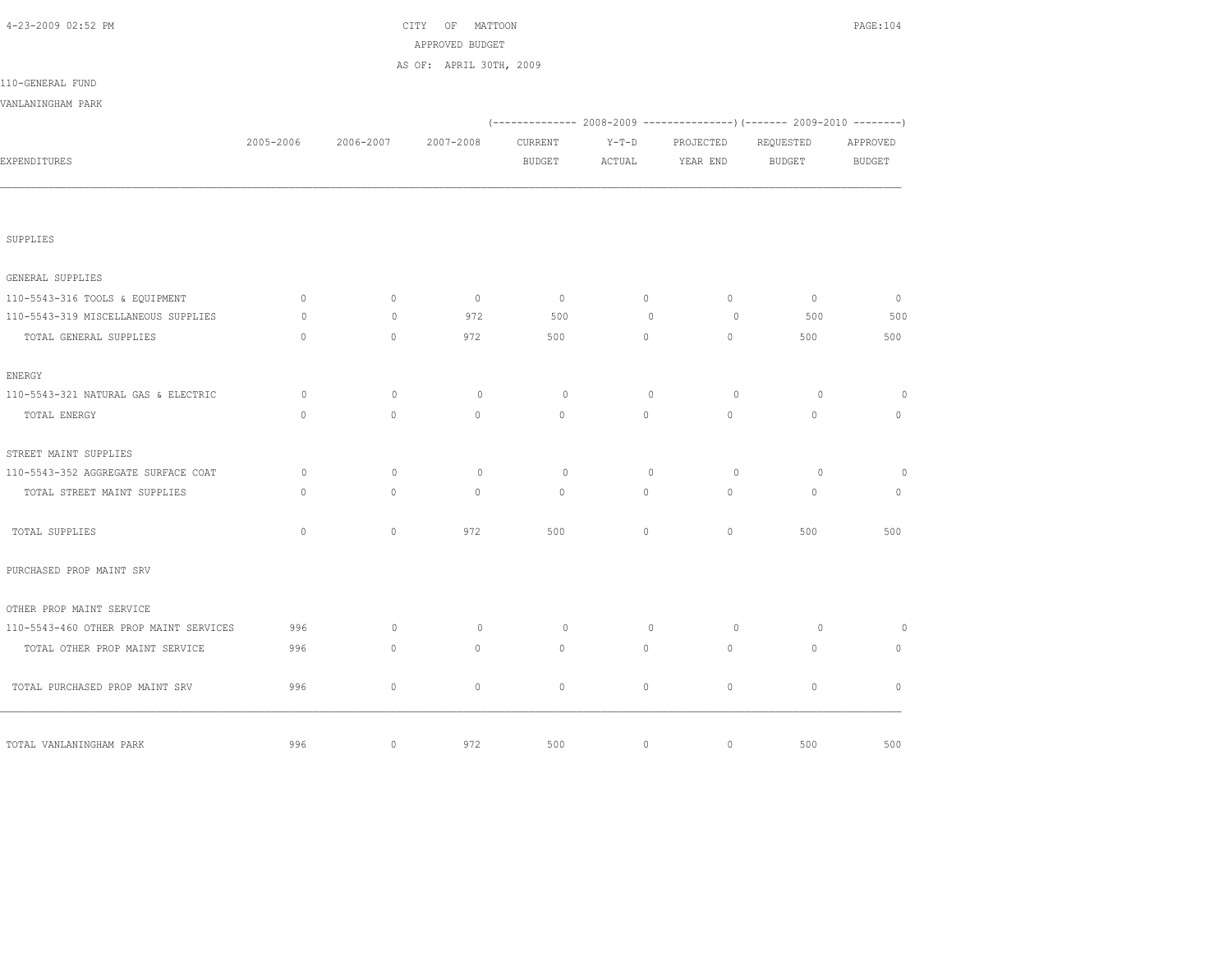| 4-23-2009 02:52 PM                      |              |              | CITY OF MATTOON<br>APPROVED BUDGET |               |         |           |               | PAGE: 105     |
|-----------------------------------------|--------------|--------------|------------------------------------|---------------|---------|-----------|---------------|---------------|
|                                         |              |              | AS OF: APRIL 30TH, 2009            |               |         |           |               |               |
| 110-GENERAL FUND                        |              |              |                                    |               |         |           |               |               |
| CUNNINGHAM PARK                         |              |              |                                    |               |         |           |               |               |
|                                         |              |              |                                    |               |         |           |               |               |
|                                         | 2005-2006    | 2006-2007    | 2007-2008                          | CURRENT       | $Y-T-D$ | PROJECTED | REQUESTED     | APPROVED      |
| EXPENDITURES                            |              |              |                                    | <b>BUDGET</b> | ACTUAL  | YEAR END  | <b>BUDGET</b> | <b>BUDGET</b> |
|                                         |              |              |                                    |               |         |           |               |               |
| SUPPLIES                                |              |              |                                    |               |         |           |               |               |
| GENERAL SUPPLIES                        |              |              |                                    |               |         |           |               |               |
| 110-5544-316 TOOLS & EQUIPMENT          | $\circ$      | $\circ$      | $\mathbb O$                        | $\circ$       | $\circ$ | $\circ$   | $\circ$       | $\circ$       |
| 110-5544-319 MISCELLANEOUS SUPPLIES     | $\circ$      | $\mathbf{0}$ | $\circ$                            | $\circ$       | $\circ$ | $\circ$   | $\circ$       | $\circ$       |
| TOTAL GENERAL SUPPLIES                  | $\mathbf{0}$ | $\circ$      | $\circ$                            | $\circ$       | $\circ$ | $\circ$   | $\circ$       | $\circ$       |
| <b>ENERGY</b>                           |              |              |                                    |               |         |           |               |               |
| 110-5544-321 NATURAL GAS & ELECTRIC (CI | 319          | 430          | 461                                | 500           | 438     | $\circ$   | 500           | 500           |
| TOTAL ENERGY                            | 319          | 430          | 461                                | 500           | 438     | $\circ$   | 500           | 500           |
| TOTAL SUPPLIES                          | 319          | 430          | 461                                | 500           | 438     | $\circ$   | 500           | 500           |
| PURCHASED PROP MAINT SRV                |              |              |                                    |               |         |           |               |               |
| OTHER PROP MAINT SERVICE                |              |              |                                    |               |         |           |               |               |
| 110-5544-460 OTHER PROP MAINT SERVICES  | 247          | $\mathbf{0}$ | $\circ$                            | $\circ$       | $\circ$ | $\circ$   | $\circ$       | $\circ$       |
| TOTAL OTHER PROP MAINT SERVICE          | 247          | $\circ$      | $\circ$                            | $\mathbf{0}$  | $\circ$ | $\circ$   | $\mathbf{0}$  | $\mathbf{0}$  |
| TOTAL PURCHASED PROP MAINT SRV          | 247          | $\circ$      | $\circ$                            | $\circ$       | $\circ$ | $\circ$   | $\circ$       | $\circ$       |
| TOTAL CUNNINGHAM PARK                   | 566          | 430          | 461                                | 500           | 438     | $\circ$   | 500           | 500           |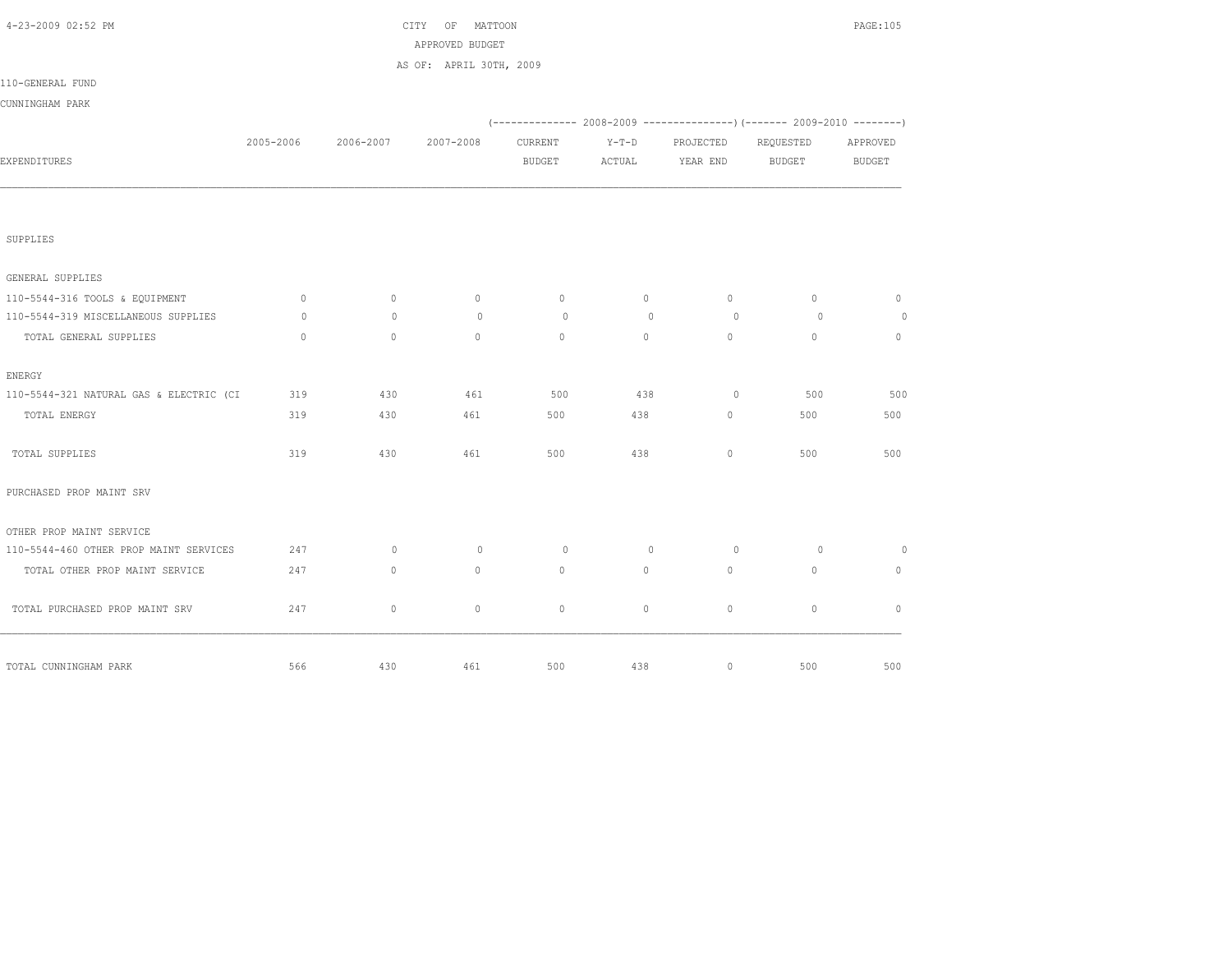| SUPPLIES                                   |             |            |                |             |                |                     |             |             |         |
|--------------------------------------------|-------------|------------|----------------|-------------|----------------|---------------------|-------------|-------------|---------|
|                                            |             |            |                |             |                |                     |             |             |         |
| GENERAL SUPPLIES                           |             |            |                |             |                |                     |             |             |         |
| 110-5551-316 TOOLS & EQUIPMENT<br>$\left($ | 92)         |            | $\overline{0}$ | $\circ$     | $\overline{0}$ | $\circ$             | $\mathbb O$ | $\mathbb O$ | $\circ$ |
| 110-5551-319 MISCELLANEOUS SUPPLIES        | 6,422       |            | 9,274          | 4,321       | 2,000          | 2,714               | 0           | 2,500       | 2,500   |
| TOTAL GENERAL SUPPLIES                     | 6,330       |            | 9,274          | 4,321       | 2,000          | 2,714               | $\circ$     | 2,500       | 2,500   |
| ENERGY                                     |             |            |                |             |                |                     |             |             |         |
| 110-5551-321 NATURAL GAS & ELECTRIC (CI    | 3,173       |            | 3,105          | 2,716       | 5,300          | 2,707               | $\circ$     | 4,000       | 4,000   |
| TOTAL ENERGY                               | 3,173       |            | 3,105          | 2,716       | 5,300          | 2,707               | $\circ$     | 4,000       | 4,000   |
| STREET MAINT SUPPLIES                      |             |            |                |             |                |                     |             |             |         |
| 110-5551-352 AGGREGATE SURFACE COAT        | $\circ$     |            | 0              | 1,555       | 0              | $\circ$             | $\circ$     | $\circ$     | 0       |
| TOTAL STREET MAINT SUPPLIES                | $\mathbb O$ |            | $\circ$        | 1,555       | $\mathbb O$    | $\mathsf{O}\xspace$ | $\circ$     | $\circ$     | $\circ$ |
| TOTAL SUPPLIES                             | 9,502       |            | 12,379         | 8,591       | 7,300          | 5,422               | $\mathbb O$ | 6,500       | 6,500   |
| PURCHASED PROP MAINT SRV                   |             |            |                |             |                |                     |             |             |         |
| UTILITY SERVICES                           |             |            |                |             |                |                     |             |             |         |
| 110-5551-410 UTILITY SERVICES              | 25          | $\sqrt{ }$ | 25)            | 917         | 1,500          | 7,791               | $\circ$     | 2,500       | 2,500   |
| TOTAL UTILITY SERVICES                     | 25          | $\sqrt{ }$ | 25)            | 917         | 1,500          | 7,791               | $\circ$     | 2,500       | 2,500   |
| CLEANING SERVICES                          |             |            |                |             |                |                     |             |             |         |
| 110-5551-424 LAWN CARE                     | 450         |            | 6,156          | 1,679       | 1,000          | 1,135               | 0           | 3,000       | 3,000   |
| TOTAL CLEANING SERVICES                    | 450         |            | 6,156          | 1,679       | 1,000          | 1,135               | $\mathbb O$ | 3,000       | 3,000   |
| RENTALS                                    |             |            |                |             |                |                     |             |             |         |
| 110-5551-440 RENTALS                       | $\circ$     |            | $\mathbb O$    | $\mathbb O$ | $\circ$        | $\mathbb O$         | $\circ$     | $\circ$     | $\circ$ |
| TOTAL RENTALS                              | $\mathbb O$ |            | $\circ$        | $\circ$     | $\circ$        | $\mathsf{O}\xspace$ | $\circ$     | $\mathbb O$ | $\circ$ |
| CONSTRUCTION SERVICES                      |             |            |                |             |                |                     |             |             |         |
| 110-5551-450 CONSTRUCTION SERVICES         | $\mathbb O$ |            | 0              | 94          | 300            | $\mathbb O$         | $\circ$     | 100         | 100     |
| TOTAL CONSTRUCTION SERVICES                | $\mathbf 0$ |            | 0              | 94          | 300            | 0                   | $\mathbb O$ | 100         | 100     |
| TOTAL PURCHASED PROP MAINT SRV             | 475         |            | 6,131          | 2,690       | 2,800          | 8,926               | $\mathbb O$ | 5,600       | 5,600   |

|                  |           |           | APPROVED BUDGET         |         |         |                                                                            |           |          |
|------------------|-----------|-----------|-------------------------|---------|---------|----------------------------------------------------------------------------|-----------|----------|
|                  |           |           | AS OF: APRIL 30TH, 2009 |         |         |                                                                            |           |          |
| 110-GENERAL FUND |           |           |                         |         |         |                                                                            |           |          |
| BOYS COMPLEX     |           |           |                         |         |         |                                                                            |           |          |
|                  |           |           |                         |         |         | (-------------- 2008-2009 -----------------) (------- 2009-2010 ---------) |           |          |
|                  | 2005-2006 | 2006-2007 | 2007-2008               | CURRENT | $Y-T-D$ | PROJECTED                                                                  | REQUESTED | APPROVED |
| EXPENDITURES     |           |           |                         | BUDGET  | ACTUAL  | YEAR END                                                                   | BUDGET    | BUDGET   |
|                  |           |           |                         |         |         |                                                                            |           |          |
|                  |           |           |                         |         |         |                                                                            |           |          |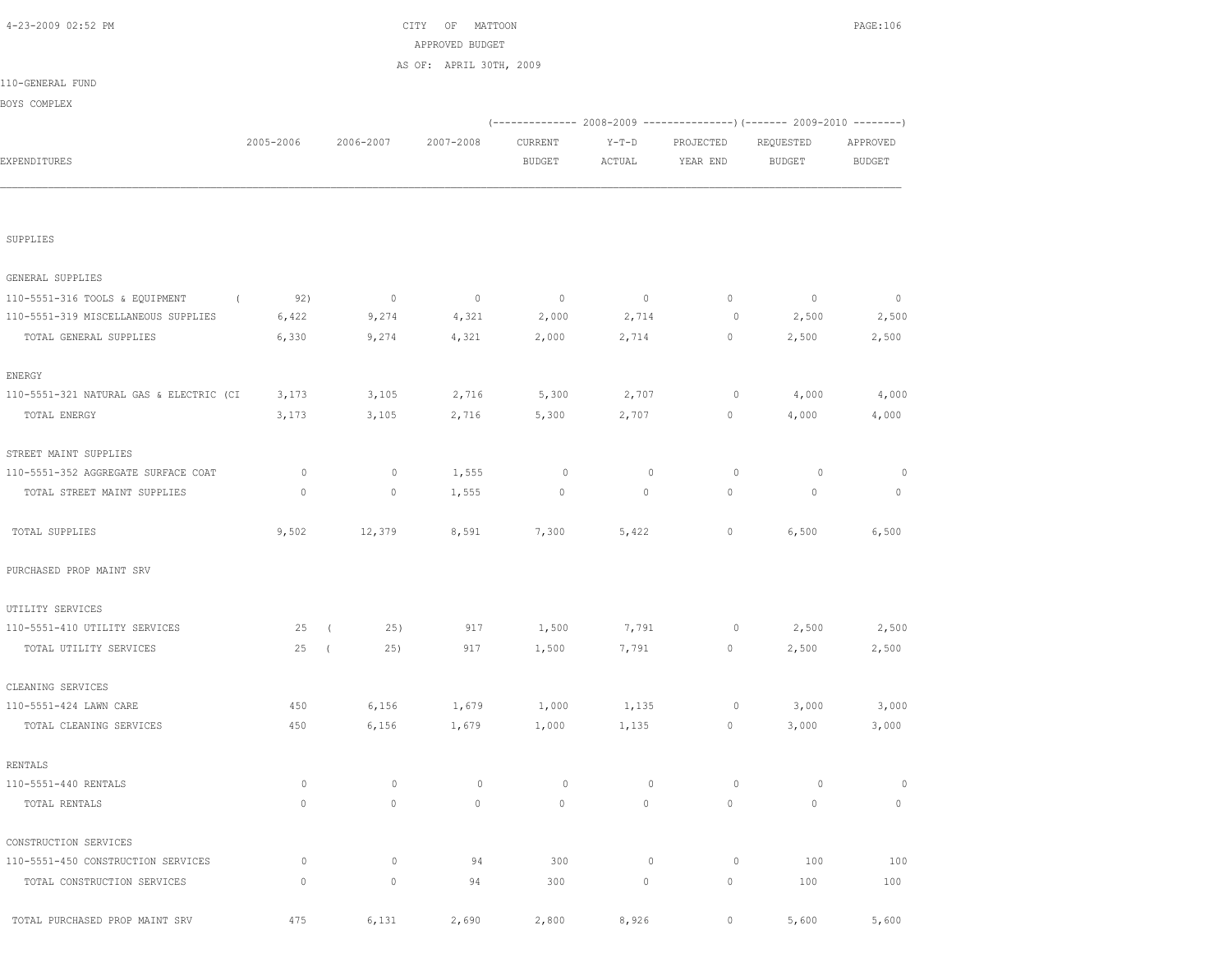| SUPPLIES                                |              |             |             |             |         |             |             |         |
|-----------------------------------------|--------------|-------------|-------------|-------------|---------|-------------|-------------|---------|
| GENERAL SUPPLIES                        |              |             |             |             |         |             |             |         |
| 110-5552-312 CLEANING SUPPLIES          | $\circ$      | $\mathbb O$ | $\mathbb O$ | $\mathbb O$ | $\circ$ | $\mathbb O$ | $\mathbb O$ | $\circ$ |
| 110-5552-319 MISCELLANEOUS SUPPLIES     | 4,892        | 12,074      | 6,524       | 2,500       | 2,551   | $\circ$     | 2,500       | 2,500   |
| TOTAL GENERAL SUPPLIES                  | 4,892        | 12,074      | 6,524       | 2,500       | 2,551   | 0           | 2,500       | 2,500   |
| ENERGY                                  |              |             |             |             |         |             |             |         |
| 110-5552-321 NATURAL GAS & ELECTRIC (CI | 4,143        | 4,744       | 3,706       | 4,000       | 3,734   | $\circ$     | 4,000       | 4,000   |
| TOTAL ENERGY                            | 4,143        | 4,744       | 3,706       | 4,000       | 3,734   | $\circ$     | 4,000       | 4,000   |
| STREET MAINT SUPPLIES                   |              |             |             |             |         |             |             |         |
| 110-5552-352 AGGREGATE SURFACE COAT     | $\circ$      | $\mathbb O$ | 1,884       | 1,500       | 1,553   | 0           | 1,000       | 1,000   |
| TOTAL STREET MAINT SUPPLIES             | $\mathbf{0}$ | 0           | 1,884       | 1,500       | 1,553   | 0           | 1,000       | 1,000   |
| TOTAL SUPPLIES                          | 9,035        | 16,818      | 12,114      | 8,000       | 7,837   | $\mathbb O$ | 7,500       | 7,500   |
| PURCHASED PROP MAINT SRV                |              |             |             |             |         |             |             |         |
| UTILITY SERVICES                        |              |             |             |             |         |             |             |         |
| 110-5552-410 UTILITY SERVICES           | 3,108        | 3,853       | 4,972       | 5,000       | 2,414   | 0           | 5,000       | 5,000   |
| TOTAL UTILITY SERVICES                  | 3,108        | 3,853       | 4,972       | 5,000       | 2,414   | $\circ$     | 5,000       | 5,000   |
| CLEANING SERVICES                       |              |             |             |             |         |             |             |         |
| 110-5552-424 LAWN CARE                  | 450          | 2,942       | 1,746       | 1,000       | 2,386   | $\circ$     | 2,500       | 2,500   |
| TOTAL CLEANING SERVICES                 | 450          | 2,942       | 1,746       | 1,000       | 2,386   | $\circ$     | 2,500       | 2,500   |
| RENTALS                                 |              |             |             |             |         |             |             |         |
| 110-5552-440 RENTALS                    | 75           | 150         | 150         | 200         | 465     | $\circ$     | 200         | 200     |
| TOTAL RENTALS                           | 75           | 150         | 150         | 200         | 465     | $\circ$     | 200         | 200     |
| CONSTRUCTION SERVICES                   |              |             |             |             |         |             |             |         |
| 110-5552-450 CONSTRUCTION SERVICES      | $\circ$      | $\mathbf 0$ | 293         | 2,300       | 413     | $\circ$     | 2,000       | 2,000   |
| TOTAL CONSTRUCTION SERVICES             | $\mathbb O$  | $\circ$     | 293         | 2,300       | 413     | $\circ$     | 2,000       | 2,000   |
| TOTAL PURCHASED PROP MAINT SRV          | 3,633        | 6,945       | 7,161       | 8,500       | 5,677   | $\circ$     | 9,700       | 9,700   |

|                  |           |           | APPROVED BUDGET         |         |         |           |           |          |
|------------------|-----------|-----------|-------------------------|---------|---------|-----------|-----------|----------|
|                  |           |           | AS OF: APRIL 30TH, 2009 |         |         |           |           |          |
| 110-GENERAL FUND |           |           |                         |         |         |           |           |          |
| GIRLS COMPLEX    |           |           |                         |         |         |           |           |          |
|                  |           |           |                         |         |         |           |           |          |
|                  | 2005-2006 | 2006-2007 | 2007-2008               | CURRENT | $Y-T-D$ | PROJECTED | REQUESTED | APPROVED |
| EXPENDITURES     |           |           |                         | BUDGET  | ACTUAL  | YEAR END  | BUDGET    | BUDGET   |
|                  |           |           |                         |         |         |           |           |          |
|                  |           |           |                         |         |         |           |           |          |
|                  |           |           |                         |         |         |           |           |          |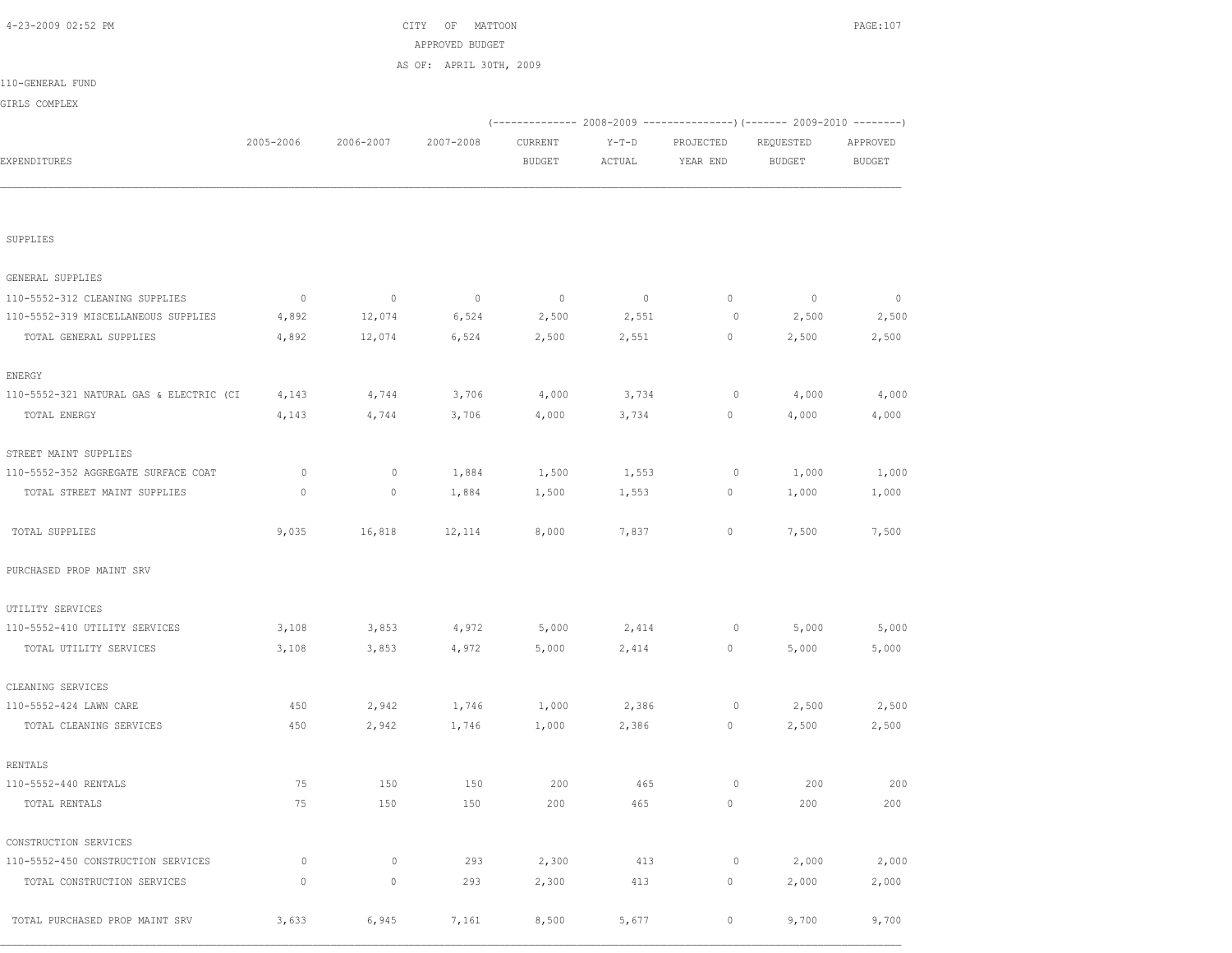| JR FOOTBALL COMPLEX                     |             |                |             |               |         |           |                                                                                  |               |
|-----------------------------------------|-------------|----------------|-------------|---------------|---------|-----------|----------------------------------------------------------------------------------|---------------|
|                                         | 2005-2006   | 2006-2007      | 2007-2008   | CURRENT       | $Y-T-D$ | PROJECTED | (-------------- 2008-2009 -------------------- 2009-2010 ---------)<br>REQUESTED | APPROVED      |
| EXPENDITURES                            |             |                |             | <b>BUDGET</b> | ACTUAL  | YEAR END  | <b>BUDGET</b>                                                                    | <b>BUDGET</b> |
|                                         |             |                |             |               |         |           |                                                                                  |               |
| SUPPLIES                                |             |                |             |               |         |           |                                                                                  |               |
| GENERAL SUPPLIES                        |             |                |             |               |         |           |                                                                                  |               |
| 110-5553-312 CLEANING SUPPLIES          | $\mathbb O$ | $\overline{0}$ | $\mathbb O$ | $\circ$       | $\circ$ | $\circ$   | $\circ$                                                                          | $\mathbb{O}$  |
| 110-5553-316 TOOLS & EQUIPMENT          | $\mathbb O$ | 120            | 3,753       | 500           | 889     | $\circ$   | 500                                                                              | 500           |
| 110-5553-319 MISCELLANEOUS SUPPLIES     | 4,562       | 10,204         | 6,716       | 2,500         | 5,878   | $\circ$   | 2,500                                                                            | 2,500         |
| TOTAL GENERAL SUPPLIES                  | 4,562       | 10,324         | 10,469      | 3,000         | 6,767   | $\circ$   | 3,000                                                                            | 3,000         |
| ENERGY                                  |             |                |             |               |         |           |                                                                                  |               |
| 110-5553-321 NATURAL GAS & ELECTRIC (CI | 2,816       | 1,741          | 1,097       | 2,500         | 2,048   | $\circ$   | 2,500                                                                            | 2,500         |
| TOTAL ENERGY                            | 2,816       | 1,741          | 1,097       | 2,500         | 2,048   | 0         | 2,500                                                                            | 2,500         |
| TOTAL SUPPLIES                          | 7,378       | 12,065         | 11,566      | 5,500         | 8,815   | $\circ$   | 5,500                                                                            | 5,500         |
| PURCHASED PROP MAINT SRV                |             |                |             |               |         |           |                                                                                  |               |
| UTILITY SERVICES                        |             |                |             |               |         |           |                                                                                  |               |
| 110-5553-410 UTILITY SERVICES           | 5,527       | 2,820          | 5,952       | 5,000         | 3,357   | $\circ$   | 5,000                                                                            | 5,000         |
| TOTAL UTILITY SERVICES                  | 5,527       | 2,820          | 5,952       | 5,000         | 3,357   | $\circ$   | 5,000                                                                            | 5,000         |
| CLEANING SERVICES                       |             |                |             |               |         |           |                                                                                  |               |
| 110-5553-424 LAWN CARE                  | 1,689       | 2,982          | 4,474       | 3,000         | 2,344   | $\circ$   | 3,000                                                                            | 3,000         |
| TOTAL CLEANING SERVICES                 | 1,689       | 2,982          | 4,474       | 3,000         | 2,344   | $\circ$   | 3,000                                                                            | 3,000         |
| <b>RENTALS</b>                          |             |                |             |               |         |           |                                                                                  |               |
| 110-5553-440 RENTALS                    | 140         | 350            | 893         | 1,500         | 1,000   | $\circ$   | 1,500                                                                            | 1,500         |
| TOTAL RENTALS                           | 140         | 350            | 893         | 1,500         | 1,000   | $\circ$   | 1,500                                                                            | 1,500         |
| TOTAL PURCHASED PROP MAINT SRV          | 7,356       | 6,153          | 11,319      | 9,500         | 6,701   | $\circ$   | 9,500                                                                            | 9,500         |
| TOTAL JR FOOTBALL COMPLEX               | 14,734      | 18,217         | 22,886      | 15,000        | 15,516  | $\circ$   | 15,000                                                                           | 15,000        |

110-GENERAL FUND

 4-23-2009 02:52 PM CITY OF MATTOON PAGE:108 APPROVED BUDGET

AS OF: APRIL 30TH, 2009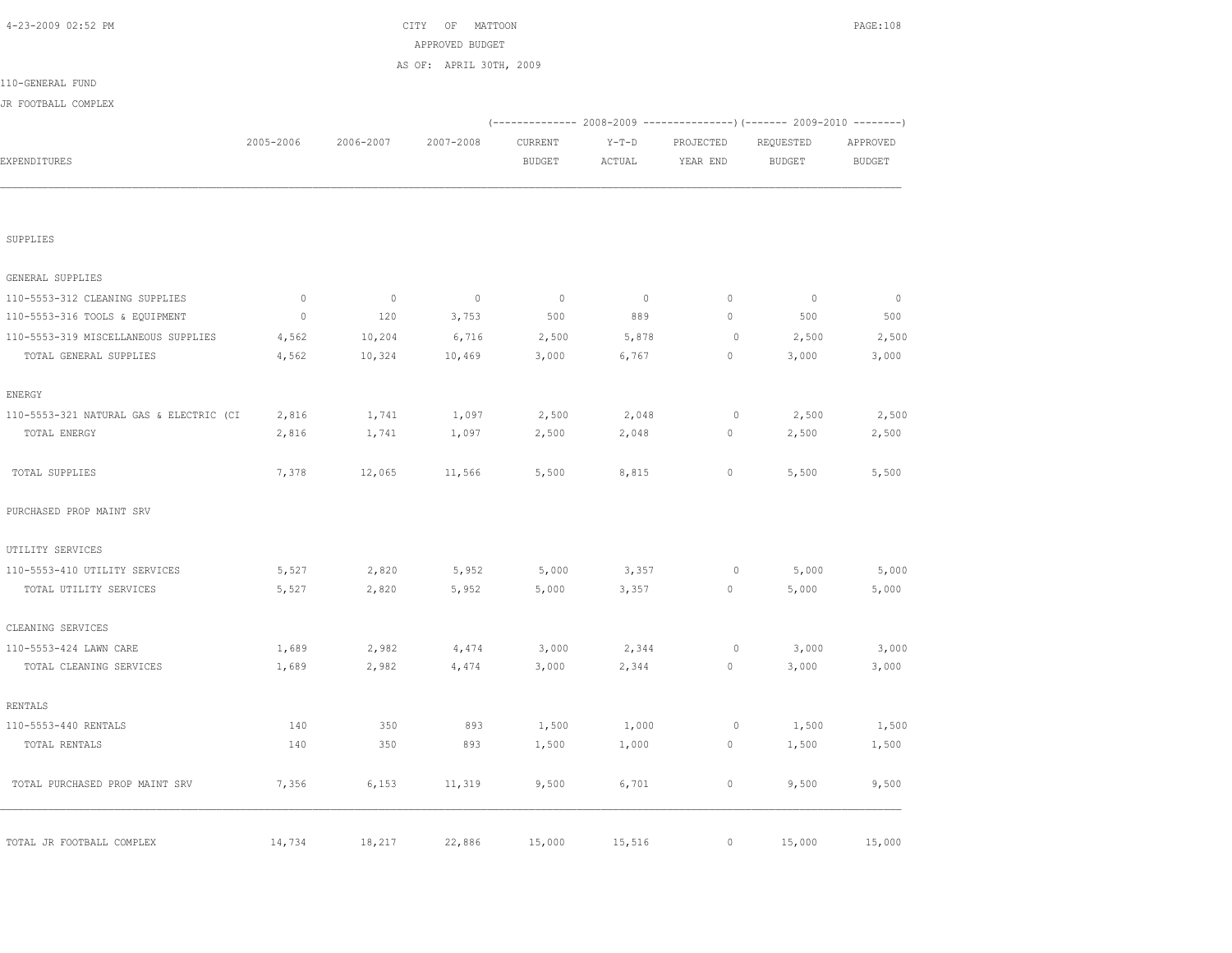| 4-23-2009 02:52 PM                      |              |           | CITY OF MATTOON<br>APPROVED BUDGET |               |              |           |                                                                              | PAGE:109       |
|-----------------------------------------|--------------|-----------|------------------------------------|---------------|--------------|-----------|------------------------------------------------------------------------------|----------------|
|                                         |              |           | AS OF: APRIL 30TH, 2009            |               |              |           |                                                                              |                |
| 110-GENERAL FUND                        |              |           |                                    |               |              |           |                                                                              |                |
| LITTLE KINZEL PARK                      |              |           |                                    |               |              |           |                                                                              |                |
|                                         |              |           |                                    |               |              |           | (-------------- 2008-2009 -------------------) (------- 2009-2010 ---------) |                |
|                                         | 2005-2006    | 2006-2007 | 2007-2008                          | CURRENT       | $Y-T-D$      | PROJECTED | REQUESTED                                                                    | APPROVED       |
| EXPENDITURES                            |              |           |                                    | <b>BUDGET</b> | ACTUAL       | YEAR END  | <b>BUDGET</b>                                                                | <b>BUDGET</b>  |
|                                         |              |           |                                    |               |              |           |                                                                              |                |
| SUPPLIES                                |              |           |                                    |               |              |           |                                                                              |                |
| GENERAL SUPPLIES                        |              |           |                                    |               |              |           |                                                                              |                |
| 110-5554-316 TOOLS & EQUIPMENT          | $\circ$      | 10,617    | 11                                 | 200           | $\circ$      | $\circ$   | 200                                                                          | 200            |
| TOTAL GENERAL SUPPLIES                  | $\mathbf{0}$ | 10,617    | 11                                 | 200           | $\circ$      | $\circ$   | 200                                                                          | 200            |
| ENERGY                                  |              |           |                                    |               |              |           |                                                                              |                |
| 110-5554-321 NATURAL GAS & ELECTRIC (CI | 62           | 197       | 374                                | 500           | 339          | $\circ$   | 500                                                                          | 500            |
| TOTAL ENERGY                            | 62           | 197       | 374                                | 500           | 339          | $\circ$   | 500                                                                          | 500            |
| TOTAL SUPPLIES                          | 62           | 10,814    | 385                                | 700           | 339          | $\circ$   | 700                                                                          | 700            |
| PURCHASED PROP MAINT SRV                |              |           |                                    |               |              |           |                                                                              |                |
| REPAIR & MAINT SERVICES                 |              |           |                                    |               |              |           |                                                                              |                |
| 110-5554-432 REPAIR OF STRUCTURES       | $\circ$      | $\circ$   | 799                                | 300           | $\mathbf{0}$ | $\circ$   | 300                                                                          | 300            |
| TOTAL REPAIR & MAINT SERVICES           | $\mathbf{0}$ | $\circ$   | 799                                | 300           | $\circ$      | $\circ$   | 300                                                                          | 300            |
| OTHER PROP MAINT SERVICE                |              |           |                                    |               |              |           |                                                                              |                |
| 110-5554-460 OTHER PROP MAINT SERVICES  | 123          | $\circ$   | $\circ$                            | $\circ$       | 50           | $\circ$   | $\overline{0}$                                                               | $\overline{0}$ |
| TOTAL OTHER PROP MAINT SERVICE          | 123          | $\circ$   | $\mathbf{0}$                       | $\mathbf{0}$  | 50           | $\circ$   | $\mathbf{0}$                                                                 | $\mathbf{0}$   |
| TOTAL PURCHASED PROP MAINT SRV          | 123          | $\circ$   | 799                                | 300           | 50           | $\circ$   | 300                                                                          | 300            |
| TOTAL LITTLE KINZEL PARK                | 186          | 10,814    | 1,184                              | 1,000         | 389          | $\circ$   | 1,000                                                                        | 1,000          |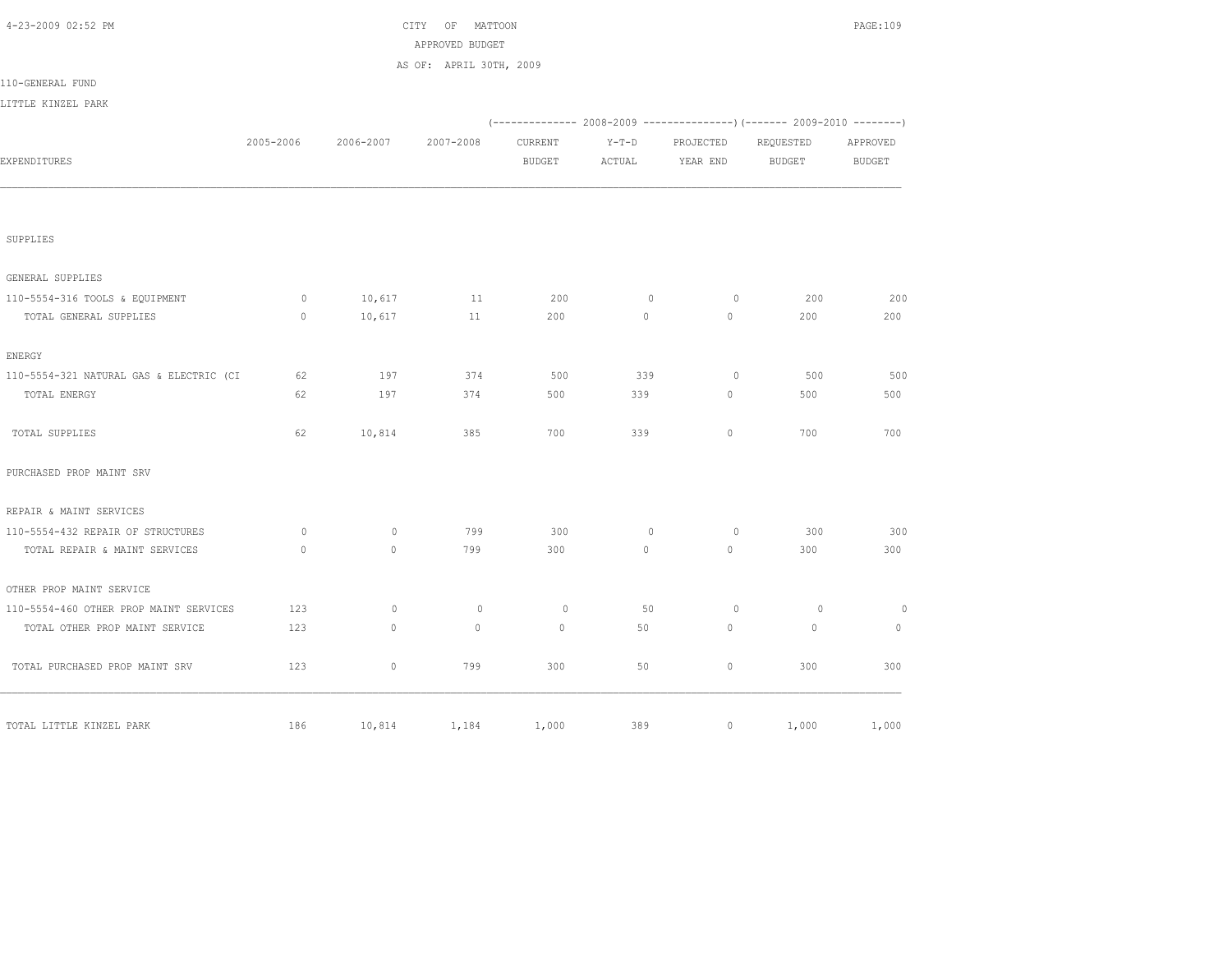| 4-23-2009 02:52 PM                      |             |           | CITY OF<br>MATTOON<br>APPROVED BUDGET |               |             |             |                                                                        | PAGE:110     |
|-----------------------------------------|-------------|-----------|---------------------------------------|---------------|-------------|-------------|------------------------------------------------------------------------|--------------|
|                                         |             |           | AS OF: APRIL 30TH, 2009               |               |             |             |                                                                        |              |
| 110-GENERAL FUND                        |             |           |                                       |               |             |             |                                                                        |              |
| KINZEL FIELD                            |             |           |                                       |               |             |             |                                                                        |              |
|                                         |             |           |                                       |               |             |             | (------------- 2008-2009 ---------------) (------- 2009-2010 --------) |              |
|                                         | 2005-2006   | 2006-2007 | 2007-2008                             | CURRENT       | $Y-T-D$     | PROJECTED   | REQUESTED                                                              | APPROVED     |
| EXPENDITURES                            |             |           |                                       | <b>BUDGET</b> | ACTUAL      | YEAR END    | <b>BUDGET</b>                                                          | BUDGET       |
|                                         |             |           |                                       |               |             |             |                                                                        |              |
| SUPPLIES                                |             |           |                                       |               |             |             |                                                                        |              |
| GENERAL SUPPLIES                        |             |           |                                       |               |             |             |                                                                        |              |
| 110-5555-316 TOOLS & EQUIPMENT          | $\circ$     | 3,380     | $\circ$                               | $\circ$       | $\mathbb O$ | $\circ$     | $\circ$                                                                | $\circ$      |
| TOTAL GENERAL SUPPLIES                  | $\circ$     | 3,380     | $\mathbb O$                           | $\circ$       | $\circ$     | $\circ$     | $\mathbb O$                                                            | $\circ$      |
| ENERGY                                  |             |           |                                       |               |             |             |                                                                        |              |
| 110-5555-321 NATURAL GAS & ELECTRIC (CI | 1,933       | 465       | 692                                   | 750           | 980         | 0           | 750                                                                    | 750          |
| TOTAL ENERGY                            | 1,933       | 465       | 692                                   | 750           | 980         | $\circ$     | 750                                                                    | 750          |
| STREET MAINT SUPPLIES                   |             |           |                                       |               |             |             |                                                                        |              |
| 110-5555-352 AGGREGATE SURFACE COAT     | $\circ$     | 6,938     | $\circ$                               | $\circ$       | $\circ$     | $\circ$     | $\circ$                                                                | $\circ$      |
| TOTAL STREET MAINT SUPPLIES             | $\circ$     | 6,938     | $\circ$                               | $\circ$       | $\circ$     | $\circ$     | $\mathbf 0$                                                            | $\mathbf 0$  |
| TOTAL SUPPLIES                          | 1,933       | 10,783    | 692                                   | 750           | 980         | $\circ$     | 750                                                                    | 750          |
| PURCHASED PROP MAINT SRV                |             |           |                                       |               |             |             |                                                                        |              |
| UTILITY SERVICES                        |             |           |                                       |               |             |             |                                                                        |              |
| 110-5555-410 UTILITY SERVICES           | 1,098       | $\circ$   | 0                                     | $\circ$       | 17          | $\circ$     | 0                                                                      | 0            |
| TOTAL UTILITY SERVICES                  | 1,098       | $\circ$   | 0                                     | $\mathbf{0}$  | 17          | 0           | $\circ$                                                                | $\mathbf 0$  |
| RENTALS                                 |             |           |                                       |               |             |             |                                                                        |              |
| 110-5555-440 RENTALS                    | $\circ$     | 455       | 368                                   | 250           | 158         | $\circ$     | $\circ$                                                                | $\circ$      |
| TOTAL RENTALS                           | $\mathbf 0$ | 455       | 368                                   | 250           | 158         | $\circ$     | $\mathbf 0$                                                            | $\circ$      |
| OTHER PROP MAINT SERVICE                |             |           |                                       |               |             |             |                                                                        |              |
| 110-5555-460 OTHER PROP MAINT SERVICES  | 1,022       | 530       | 294                                   | 500           | $\mathbb O$ | $\circ$     | $\circ$                                                                | $\circ$      |
| TOTAL OTHER PROP MAINT SERVICE          | 1,022       | 530       | 294                                   | 500           | $\circ$     | $\mathbb O$ | $\mathbb O$                                                            | $\circ$      |
| TOTAL PURCHASED PROP MAINT SRV          | 2,120       | 985       | 662                                   | 750           | 174         | $\circ$     | $\circ$                                                                | $\mathbf{0}$ |
| OTHER OBJECTS                           |             |           |                                       |               |             |             |                                                                        |              |
| FINANCIAL TRANS OBJECTS                 |             |           |                                       |               |             |             |                                                                        |              |
| 110-5555-828 REAL ESTATE TAXES          | 6           | 6         | 6                                     | $\circ$       | 6           | $\circ$     | $\circ$                                                                | $\circ$      |
| TOTAL FINANCIAL TRANS OBJECTS           | 6           | 6         | 6                                     | $\circ$       | 6           | $\circ$     | $\circ$                                                                | $\circ$      |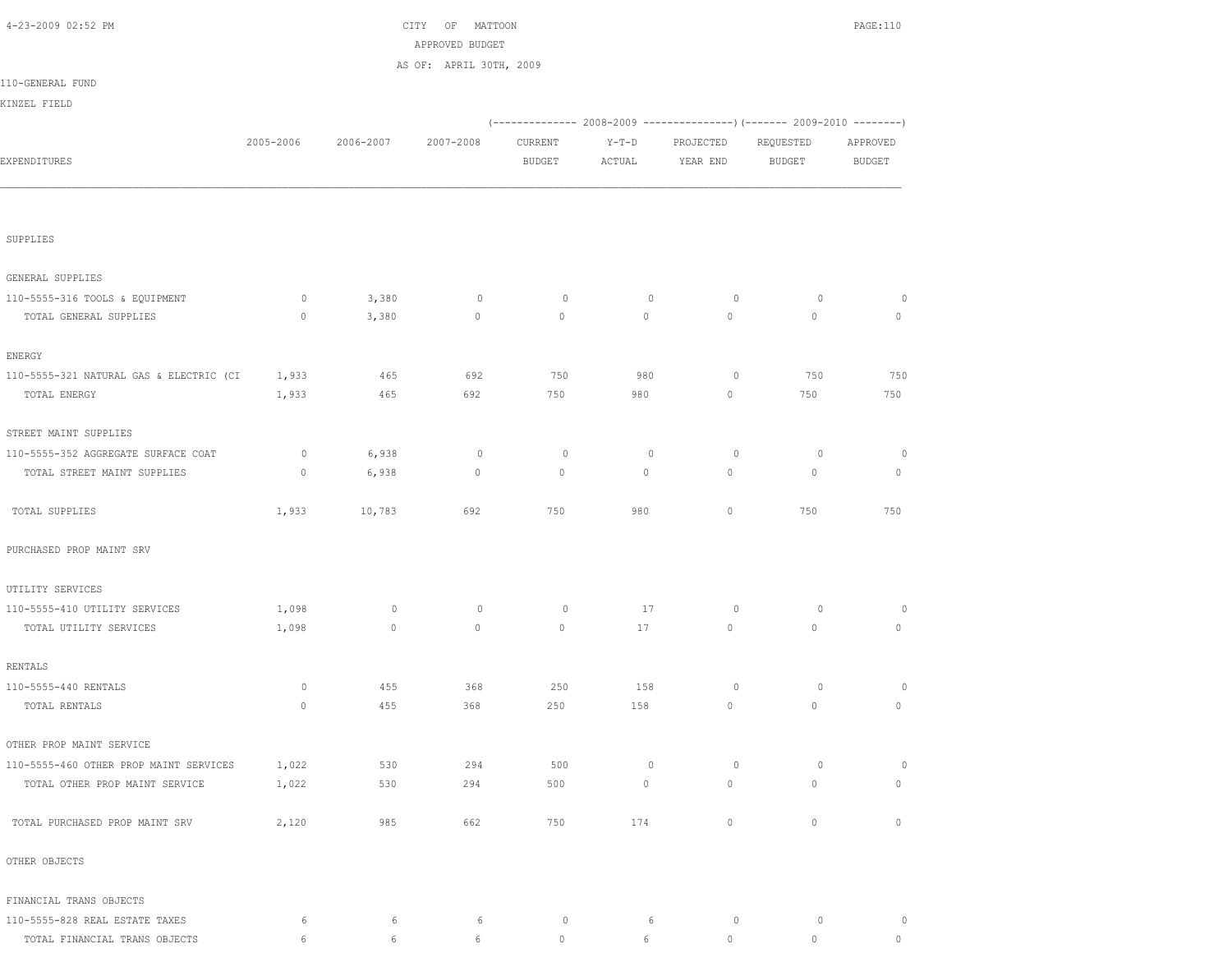| AS OF: APRIL 30TH, 2009<br>(-------------- 2008-2009 ----------------) (------- 2009-2010 --------)<br>2005-2006<br>2006-2007<br>2007-2008<br>CURRENT<br>$Y-T-D$<br>PROJECTED<br>REQUESTED<br>APPROVED<br><b>BUDGET</b><br><b>BUDGET</b><br>ACTUAL<br>YEAR END<br><b>BUDGET</b><br>SUPPLIES<br>GENERAL SUPPLIES<br>2,975<br>$\overline{0}$<br>$\circ$<br>$\overline{0}$<br>$\circ$<br>$\circ$<br>$\circ$<br>$\circ$<br>10,403<br>6,135<br>529<br>1,000<br>45,115<br>2,000<br>$\circ$<br>1,000<br>TOTAL GENERAL SUPPLIES<br>10,403<br>6,135<br>2,000<br>529<br>1,000<br>48,090<br>0<br>1,000<br>ENERGY<br>110-5556-321 NATURAL GAS & ELECTRIC<br>290<br>779<br>2,511<br>1,500<br>1,347<br>$\circ$<br>1,500<br>1,500<br>TOTAL ENERGY<br>290<br>779<br>0<br>1,500<br>2,511<br>1,500<br>1,347<br>1,500<br>STREET MAINT SUPPLIES<br>5,976<br>1,232<br>$\circ$<br>$\mathbf 0$<br>0<br>$\mathbf 0$<br>0<br>0<br>$\circ$<br>$\circ$<br>$\circ$<br>$\circ$<br>$\mathbf 0$<br>$\circ$<br>$\circ$<br>$\circ$<br>$\circ$<br>5,976<br>$\circ$<br>$\circ$<br>1,232<br>0<br>$\circ$<br>$\circ$<br>TOTAL STREET MAINT SUPPLIES<br>48,380<br>17,158<br>3,500<br>3,108<br>$\circ$<br>2,500<br>2,500<br>TOTAL SUPPLIES<br>8,646<br>PURCHASED PROP MAINT SRV<br>UTILITY SERVICES<br>110-5556-410 UTILITY SERVICES<br>0<br>$\circ$<br>1,000<br>1,000<br>0<br>$\mathbf 0$<br>0<br>1,000<br>TOTAL UTILITY SERVICES<br>$\mathbf 0$<br>$\circ$<br>1,000<br>0<br>0<br>1,000<br>1,000<br>0<br>CLEANING SERVICES<br>500<br>798<br>500<br>110-5556-424 LAWN CARE<br>0<br>1,093<br>$\circ$<br>500<br>94<br>$\mathbb O$<br>94<br>500<br>798<br>$\circ$<br>500<br>500<br>TOTAL CLEANING SERVICES<br>1,093<br>RENTALS<br>$\mathbb O$<br>$\mathbb O$<br>110-5556-440 RENTALS<br>0<br>400<br>424<br>$\circ$<br>500<br>500<br>$\mathbb O$<br>TOTAL RENTALS<br>$\circ$<br>$\circ$<br>$\mathbb O$<br>400<br>424<br>500<br>500<br>CONSTRUCTION SERVICES<br>8,646<br>2,600<br>110-5556-450 CONSTRUCTION SERVICES<br>7,566<br>4,000<br>$\mathbb O$<br>$\circ$<br>1,000<br>1,000<br>$\mathsf{O}\xspace$<br>7,566<br>4,000<br>8,646<br>2,600<br>0<br>1,000<br>1,000<br>TOTAL CONSTRUCTION SERVICES |                                     |  | APPROVED BUDGET |  |  |  |
|---------------------------------------------------------------------------------------------------------------------------------------------------------------------------------------------------------------------------------------------------------------------------------------------------------------------------------------------------------------------------------------------------------------------------------------------------------------------------------------------------------------------------------------------------------------------------------------------------------------------------------------------------------------------------------------------------------------------------------------------------------------------------------------------------------------------------------------------------------------------------------------------------------------------------------------------------------------------------------------------------------------------------------------------------------------------------------------------------------------------------------------------------------------------------------------------------------------------------------------------------------------------------------------------------------------------------------------------------------------------------------------------------------------------------------------------------------------------------------------------------------------------------------------------------------------------------------------------------------------------------------------------------------------------------------------------------------------------------------------------------------------------------------------------------------------------------------------------------------------------------------------------------------------------------------------------------------------------------------------------------------------------------------------------------------------------------------------------------------------------------------------------------------|-------------------------------------|--|-----------------|--|--|--|
|                                                                                                                                                                                                                                                                                                                                                                                                                                                                                                                                                                                                                                                                                                                                                                                                                                                                                                                                                                                                                                                                                                                                                                                                                                                                                                                                                                                                                                                                                                                                                                                                                                                                                                                                                                                                                                                                                                                                                                                                                                                                                                                                                         |                                     |  |                 |  |  |  |
|                                                                                                                                                                                                                                                                                                                                                                                                                                                                                                                                                                                                                                                                                                                                                                                                                                                                                                                                                                                                                                                                                                                                                                                                                                                                                                                                                                                                                                                                                                                                                                                                                                                                                                                                                                                                                                                                                                                                                                                                                                                                                                                                                         | 110-GENERAL FUND                    |  |                 |  |  |  |
|                                                                                                                                                                                                                                                                                                                                                                                                                                                                                                                                                                                                                                                                                                                                                                                                                                                                                                                                                                                                                                                                                                                                                                                                                                                                                                                                                                                                                                                                                                                                                                                                                                                                                                                                                                                                                                                                                                                                                                                                                                                                                                                                                         | T-BALL COMPLEX                      |  |                 |  |  |  |
|                                                                                                                                                                                                                                                                                                                                                                                                                                                                                                                                                                                                                                                                                                                                                                                                                                                                                                                                                                                                                                                                                                                                                                                                                                                                                                                                                                                                                                                                                                                                                                                                                                                                                                                                                                                                                                                                                                                                                                                                                                                                                                                                                         |                                     |  |                 |  |  |  |
|                                                                                                                                                                                                                                                                                                                                                                                                                                                                                                                                                                                                                                                                                                                                                                                                                                                                                                                                                                                                                                                                                                                                                                                                                                                                                                                                                                                                                                                                                                                                                                                                                                                                                                                                                                                                                                                                                                                                                                                                                                                                                                                                                         |                                     |  |                 |  |  |  |
|                                                                                                                                                                                                                                                                                                                                                                                                                                                                                                                                                                                                                                                                                                                                                                                                                                                                                                                                                                                                                                                                                                                                                                                                                                                                                                                                                                                                                                                                                                                                                                                                                                                                                                                                                                                                                                                                                                                                                                                                                                                                                                                                                         | EXPENDITURES                        |  |                 |  |  |  |
|                                                                                                                                                                                                                                                                                                                                                                                                                                                                                                                                                                                                                                                                                                                                                                                                                                                                                                                                                                                                                                                                                                                                                                                                                                                                                                                                                                                                                                                                                                                                                                                                                                                                                                                                                                                                                                                                                                                                                                                                                                                                                                                                                         |                                     |  |                 |  |  |  |
|                                                                                                                                                                                                                                                                                                                                                                                                                                                                                                                                                                                                                                                                                                                                                                                                                                                                                                                                                                                                                                                                                                                                                                                                                                                                                                                                                                                                                                                                                                                                                                                                                                                                                                                                                                                                                                                                                                                                                                                                                                                                                                                                                         |                                     |  |                 |  |  |  |
|                                                                                                                                                                                                                                                                                                                                                                                                                                                                                                                                                                                                                                                                                                                                                                                                                                                                                                                                                                                                                                                                                                                                                                                                                                                                                                                                                                                                                                                                                                                                                                                                                                                                                                                                                                                                                                                                                                                                                                                                                                                                                                                                                         |                                     |  |                 |  |  |  |
|                                                                                                                                                                                                                                                                                                                                                                                                                                                                                                                                                                                                                                                                                                                                                                                                                                                                                                                                                                                                                                                                                                                                                                                                                                                                                                                                                                                                                                                                                                                                                                                                                                                                                                                                                                                                                                                                                                                                                                                                                                                                                                                                                         |                                     |  |                 |  |  |  |
|                                                                                                                                                                                                                                                                                                                                                                                                                                                                                                                                                                                                                                                                                                                                                                                                                                                                                                                                                                                                                                                                                                                                                                                                                                                                                                                                                                                                                                                                                                                                                                                                                                                                                                                                                                                                                                                                                                                                                                                                                                                                                                                                                         |                                     |  |                 |  |  |  |
|                                                                                                                                                                                                                                                                                                                                                                                                                                                                                                                                                                                                                                                                                                                                                                                                                                                                                                                                                                                                                                                                                                                                                                                                                                                                                                                                                                                                                                                                                                                                                                                                                                                                                                                                                                                                                                                                                                                                                                                                                                                                                                                                                         | 110-5556-316 TOOLS & EQUIPMENT      |  |                 |  |  |  |
|                                                                                                                                                                                                                                                                                                                                                                                                                                                                                                                                                                                                                                                                                                                                                                                                                                                                                                                                                                                                                                                                                                                                                                                                                                                                                                                                                                                                                                                                                                                                                                                                                                                                                                                                                                                                                                                                                                                                                                                                                                                                                                                                                         | 110-5556-319 MISCELLANEOUS SUPPLIES |  |                 |  |  |  |
|                                                                                                                                                                                                                                                                                                                                                                                                                                                                                                                                                                                                                                                                                                                                                                                                                                                                                                                                                                                                                                                                                                                                                                                                                                                                                                                                                                                                                                                                                                                                                                                                                                                                                                                                                                                                                                                                                                                                                                                                                                                                                                                                                         |                                     |  |                 |  |  |  |
|                                                                                                                                                                                                                                                                                                                                                                                                                                                                                                                                                                                                                                                                                                                                                                                                                                                                                                                                                                                                                                                                                                                                                                                                                                                                                                                                                                                                                                                                                                                                                                                                                                                                                                                                                                                                                                                                                                                                                                                                                                                                                                                                                         |                                     |  |                 |  |  |  |
|                                                                                                                                                                                                                                                                                                                                                                                                                                                                                                                                                                                                                                                                                                                                                                                                                                                                                                                                                                                                                                                                                                                                                                                                                                                                                                                                                                                                                                                                                                                                                                                                                                                                                                                                                                                                                                                                                                                                                                                                                                                                                                                                                         |                                     |  |                 |  |  |  |
|                                                                                                                                                                                                                                                                                                                                                                                                                                                                                                                                                                                                                                                                                                                                                                                                                                                                                                                                                                                                                                                                                                                                                                                                                                                                                                                                                                                                                                                                                                                                                                                                                                                                                                                                                                                                                                                                                                                                                                                                                                                                                                                                                         |                                     |  |                 |  |  |  |
|                                                                                                                                                                                                                                                                                                                                                                                                                                                                                                                                                                                                                                                                                                                                                                                                                                                                                                                                                                                                                                                                                                                                                                                                                                                                                                                                                                                                                                                                                                                                                                                                                                                                                                                                                                                                                                                                                                                                                                                                                                                                                                                                                         |                                     |  |                 |  |  |  |
|                                                                                                                                                                                                                                                                                                                                                                                                                                                                                                                                                                                                                                                                                                                                                                                                                                                                                                                                                                                                                                                                                                                                                                                                                                                                                                                                                                                                                                                                                                                                                                                                                                                                                                                                                                                                                                                                                                                                                                                                                                                                                                                                                         |                                     |  |                 |  |  |  |
|                                                                                                                                                                                                                                                                                                                                                                                                                                                                                                                                                                                                                                                                                                                                                                                                                                                                                                                                                                                                                                                                                                                                                                                                                                                                                                                                                                                                                                                                                                                                                                                                                                                                                                                                                                                                                                                                                                                                                                                                                                                                                                                                                         | 110-5556-352 AGGREGATE SURFACE COAT |  |                 |  |  |  |
|                                                                                                                                                                                                                                                                                                                                                                                                                                                                                                                                                                                                                                                                                                                                                                                                                                                                                                                                                                                                                                                                                                                                                                                                                                                                                                                                                                                                                                                                                                                                                                                                                                                                                                                                                                                                                                                                                                                                                                                                                                                                                                                                                         | 110-5556-356 STREET SIGNS           |  |                 |  |  |  |
|                                                                                                                                                                                                                                                                                                                                                                                                                                                                                                                                                                                                                                                                                                                                                                                                                                                                                                                                                                                                                                                                                                                                                                                                                                                                                                                                                                                                                                                                                                                                                                                                                                                                                                                                                                                                                                                                                                                                                                                                                                                                                                                                                         |                                     |  |                 |  |  |  |
|                                                                                                                                                                                                                                                                                                                                                                                                                                                                                                                                                                                                                                                                                                                                                                                                                                                                                                                                                                                                                                                                                                                                                                                                                                                                                                                                                                                                                                                                                                                                                                                                                                                                                                                                                                                                                                                                                                                                                                                                                                                                                                                                                         |                                     |  |                 |  |  |  |
|                                                                                                                                                                                                                                                                                                                                                                                                                                                                                                                                                                                                                                                                                                                                                                                                                                                                                                                                                                                                                                                                                                                                                                                                                                                                                                                                                                                                                                                                                                                                                                                                                                                                                                                                                                                                                                                                                                                                                                                                                                                                                                                                                         |                                     |  |                 |  |  |  |
|                                                                                                                                                                                                                                                                                                                                                                                                                                                                                                                                                                                                                                                                                                                                                                                                                                                                                                                                                                                                                                                                                                                                                                                                                                                                                                                                                                                                                                                                                                                                                                                                                                                                                                                                                                                                                                                                                                                                                                                                                                                                                                                                                         |                                     |  |                 |  |  |  |
|                                                                                                                                                                                                                                                                                                                                                                                                                                                                                                                                                                                                                                                                                                                                                                                                                                                                                                                                                                                                                                                                                                                                                                                                                                                                                                                                                                                                                                                                                                                                                                                                                                                                                                                                                                                                                                                                                                                                                                                                                                                                                                                                                         |                                     |  |                 |  |  |  |
|                                                                                                                                                                                                                                                                                                                                                                                                                                                                                                                                                                                                                                                                                                                                                                                                                                                                                                                                                                                                                                                                                                                                                                                                                                                                                                                                                                                                                                                                                                                                                                                                                                                                                                                                                                                                                                                                                                                                                                                                                                                                                                                                                         |                                     |  |                 |  |  |  |
|                                                                                                                                                                                                                                                                                                                                                                                                                                                                                                                                                                                                                                                                                                                                                                                                                                                                                                                                                                                                                                                                                                                                                                                                                                                                                                                                                                                                                                                                                                                                                                                                                                                                                                                                                                                                                                                                                                                                                                                                                                                                                                                                                         |                                     |  |                 |  |  |  |
|                                                                                                                                                                                                                                                                                                                                                                                                                                                                                                                                                                                                                                                                                                                                                                                                                                                                                                                                                                                                                                                                                                                                                                                                                                                                                                                                                                                                                                                                                                                                                                                                                                                                                                                                                                                                                                                                                                                                                                                                                                                                                                                                                         |                                     |  |                 |  |  |  |
|                                                                                                                                                                                                                                                                                                                                                                                                                                                                                                                                                                                                                                                                                                                                                                                                                                                                                                                                                                                                                                                                                                                                                                                                                                                                                                                                                                                                                                                                                                                                                                                                                                                                                                                                                                                                                                                                                                                                                                                                                                                                                                                                                         |                                     |  |                 |  |  |  |
|                                                                                                                                                                                                                                                                                                                                                                                                                                                                                                                                                                                                                                                                                                                                                                                                                                                                                                                                                                                                                                                                                                                                                                                                                                                                                                                                                                                                                                                                                                                                                                                                                                                                                                                                                                                                                                                                                                                                                                                                                                                                                                                                                         |                                     |  |                 |  |  |  |
|                                                                                                                                                                                                                                                                                                                                                                                                                                                                                                                                                                                                                                                                                                                                                                                                                                                                                                                                                                                                                                                                                                                                                                                                                                                                                                                                                                                                                                                                                                                                                                                                                                                                                                                                                                                                                                                                                                                                                                                                                                                                                                                                                         |                                     |  |                 |  |  |  |
|                                                                                                                                                                                                                                                                                                                                                                                                                                                                                                                                                                                                                                                                                                                                                                                                                                                                                                                                                                                                                                                                                                                                                                                                                                                                                                                                                                                                                                                                                                                                                                                                                                                                                                                                                                                                                                                                                                                                                                                                                                                                                                                                                         |                                     |  |                 |  |  |  |
|                                                                                                                                                                                                                                                                                                                                                                                                                                                                                                                                                                                                                                                                                                                                                                                                                                                                                                                                                                                                                                                                                                                                                                                                                                                                                                                                                                                                                                                                                                                                                                                                                                                                                                                                                                                                                                                                                                                                                                                                                                                                                                                                                         |                                     |  |                 |  |  |  |
|                                                                                                                                                                                                                                                                                                                                                                                                                                                                                                                                                                                                                                                                                                                                                                                                                                                                                                                                                                                                                                                                                                                                                                                                                                                                                                                                                                                                                                                                                                                                                                                                                                                                                                                                                                                                                                                                                                                                                                                                                                                                                                                                                         |                                     |  |                 |  |  |  |
|                                                                                                                                                                                                                                                                                                                                                                                                                                                                                                                                                                                                                                                                                                                                                                                                                                                                                                                                                                                                                                                                                                                                                                                                                                                                                                                                                                                                                                                                                                                                                                                                                                                                                                                                                                                                                                                                                                                                                                                                                                                                                                                                                         |                                     |  |                 |  |  |  |
|                                                                                                                                                                                                                                                                                                                                                                                                                                                                                                                                                                                                                                                                                                                                                                                                                                                                                                                                                                                                                                                                                                                                                                                                                                                                                                                                                                                                                                                                                                                                                                                                                                                                                                                                                                                                                                                                                                                                                                                                                                                                                                                                                         |                                     |  |                 |  |  |  |
|                                                                                                                                                                                                                                                                                                                                                                                                                                                                                                                                                                                                                                                                                                                                                                                                                                                                                                                                                                                                                                                                                                                                                                                                                                                                                                                                                                                                                                                                                                                                                                                                                                                                                                                                                                                                                                                                                                                                                                                                                                                                                                                                                         |                                     |  |                 |  |  |  |
| 8,740<br>1,222<br>TOTAL PURCHASED PROP MAINT SRV<br>7,566<br>5,093<br>4,500<br>$\circ$<br>3,000<br>3,000                                                                                                                                                                                                                                                                                                                                                                                                                                                                                                                                                                                                                                                                                                                                                                                                                                                                                                                                                                                                                                                                                                                                                                                                                                                                                                                                                                                                                                                                                                                                                                                                                                                                                                                                                                                                                                                                                                                                                                                                                                                |                                     |  |                 |  |  |  |

4-23-2009 02:52 PM CITY OF MATTOON PAGE:111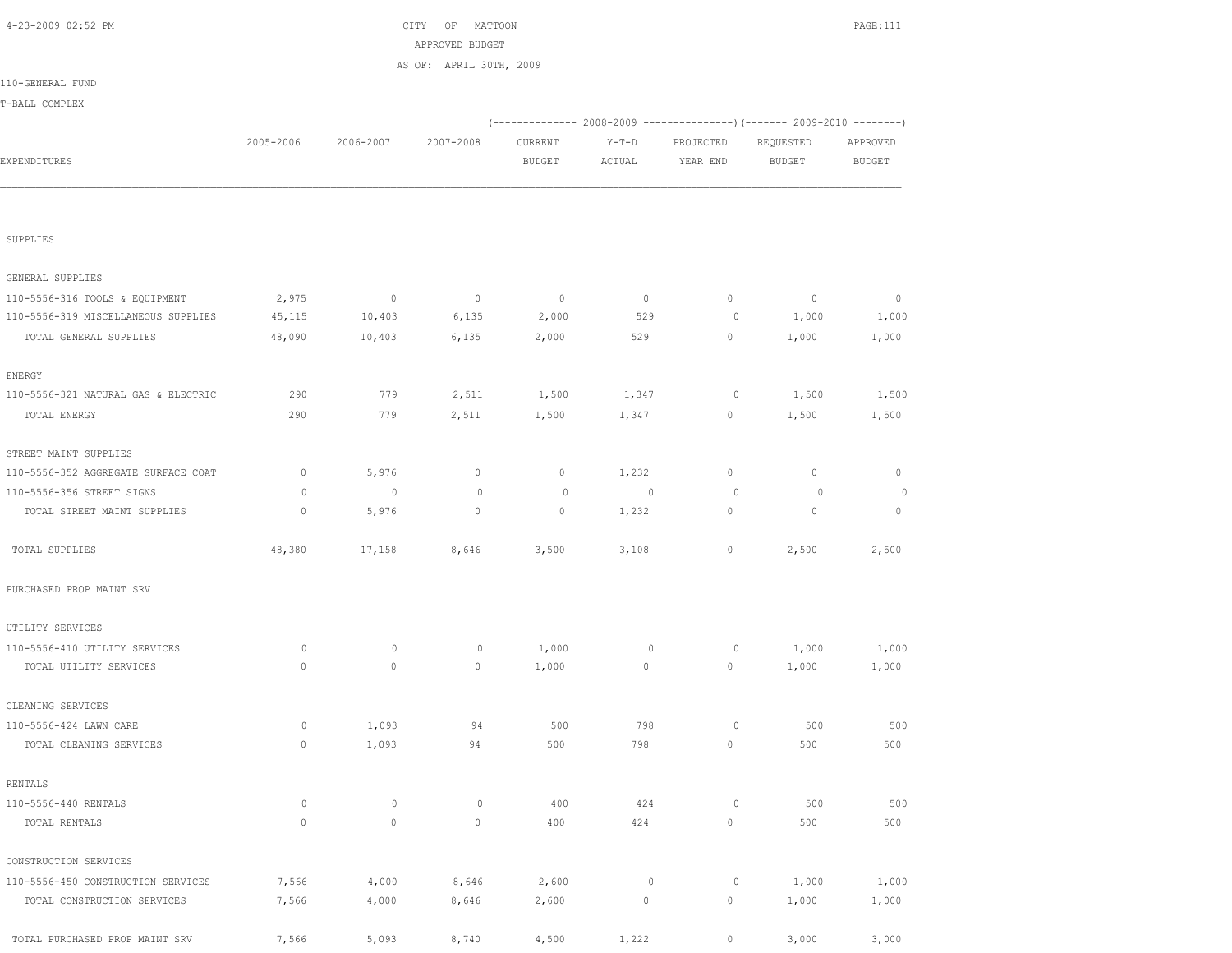CONSTRUCTION SERVICES

| GENERAL SUPPLIES                       |                |              |              |              |                |                                  |              |              |
|----------------------------------------|----------------|--------------|--------------|--------------|----------------|----------------------------------|--------------|--------------|
| 110-5561-312 CLEANING SUPPLIES         | $\circ$        | 370          | 336          | 500          | 343            | $\mathbf{0}$                     | 500          | 500          |
| 110-5561-313 MEDICAL & SAFETY SUPPLIES | 267            | 96           | 88           | $\mathbf{0}$ | $\circ$        | $\circ$                          | $\mathbf{0}$ | $\mathbf{0}$ |
| 110-5561-314 CHEMICALS                 | $\overline{0}$ | 276          | 159          | $\mathbf{0}$ | $\circ$        | $\circ$                          | $\mathbf{0}$ | $\Omega$     |
| 110-5561-316 TOOLS & EQUIPMENT         | 756            | 116          | 667          | 1,500        | 153            | $\circ$                          | 1,500        | 1,500        |
| 110-5561-319 MISCELLANEOUS SUPPLIES    | 2,034          | 1,857        | 2,460        | 3,000        | 793            | $\circ$                          | 3,000        | 3,000        |
| TOTAL GENERAL SUPPLIES                 | 3,056          | 2,714        | 3,710        | 5,000        | 1,289          | $\circ$                          | 5,000        | 5,000        |
| ENERGY                                 |                |              |              |              |                |                                  |              |              |
| 110-5561-322 ELECTRICITY               | 7,599          | 7,049        | 11,859       | 9,000        | 7,878          | $\circ$                          | 9,000        | 9,000        |
| 110-5561-323 BOTTLED GAS               | $\overline{0}$ | $\mathbf{0}$ | $\circ$      | $\circ$      | $\overline{0}$ | $\circ$                          | $\circ$      | $\circ$      |
| TOTAL ENERGY                           | 7,599          | 7,049        | 11,859       | 9,000        | 7,878          | $\begin{array}{c} \n\end{array}$ | 9,000        | 9,000        |
| STREET MAINT SUPPLIES                  |                |              |              |              |                |                                  |              |              |
| 110-5561-352 AGGREGATE SURFACE COAT    | $\mathbf{0}$   | $\circ$      | $\mathbf{0}$ | 1,000        | 900            | 0                                | 1,000        | 1,000        |
| 110-5561-356 STREET SIGNS              | $\circ$        | $\mathbf{0}$ | $\mathbf{0}$ | $\circ$      | $\overline{0}$ | $\circ$                          | $\circ$      | $\Omega$     |
| TOTAL STREET MAINT SUPPLIES            | $\Omega$       | $\circ$      | $\mathbf{0}$ | 1,000        | 900            | $\circ$                          | 1,000        | 1,000        |
| TOTAL SUPPLIES                         | 10,655         | 9,764        | 15,570       | 15,000       | 10,068         | $\circ$                          | 15,000       | 15,000       |
| PURCHASED PROP MAINT SRV               |                |              |              |              |                |                                  |              |              |
| UTILITY SERVICES                       |                |              |              |              |                |                                  |              |              |
| 110-5561-410 UTILITY SERVICES          | 4,938          | 2,762        | 3,763        | 3,500        | 3,817          | 0                                | 4,000        | 4,000        |
| TOTAL UTILITY SERVICES                 | 4,938          | 2,762        | 3,763        | 3,500        | 3,817          | 0                                | 4,000        | 4,000        |
| REPAIR & MAINT SERVICES                |                |              |              |              |                |                                  |              |              |
| 110-5561-432 REPAIR OF BUILDINGS       | 498            | 2,348        | 1,032        | 1,500        | 1,059          | $\circ$                          | 1,500        | 1,500        |
| TOTAL REPAIR & MAINT SERVICES          | 498            | 2,348        | 1,032        | 1,500        | 1,059          | 0                                | 1,500        | 1,500        |
| RENTALS                                |                |              |              |              |                |                                  |              |              |
| 110-5561-440 RENTALS                   | $\circ$        | $\Omega$     | $\circ$      | 200          | 335            | $\circ$                          | 400          | 400          |
| TOTAL RENTALS                          | $\mathbf{0}$   | $\circ$      | $\mathbf{0}$ | 200          | 335            | 0                                | 400          | 400          |

SUPPLIES

|                  |           |           | AS OF: APRIL 30TH, 2009 |               |        |                                                                 |           |               |
|------------------|-----------|-----------|-------------------------|---------------|--------|-----------------------------------------------------------------|-----------|---------------|
| 110-GENERAL FUND |           |           |                         |               |        |                                                                 |           |               |
| EAST CAMPGROUND  |           |           |                         |               |        |                                                                 |           |               |
|                  |           |           |                         |               |        | $(---------- 2008-2009 ------------)$ $(---- 2009-2010 ------)$ |           |               |
|                  | 2005-2006 | 2006-2007 | 2007-2008               | CURRENT       | Y-T-D  | PROJECTED                                                       | REQUESTED | APPROVED      |
| EXPENDITURES     |           |           |                         | <b>BUDGET</b> | ACTUAL | YEAR END                                                        | BUDGET    | <b>BUDGET</b> |
|                  |           |           |                         |               |        |                                                                 |           |               |
|                  |           |           |                         |               |        |                                                                 |           |               |
|                  |           |           |                         |               |        |                                                                 |           |               |

APPROVED BUDGET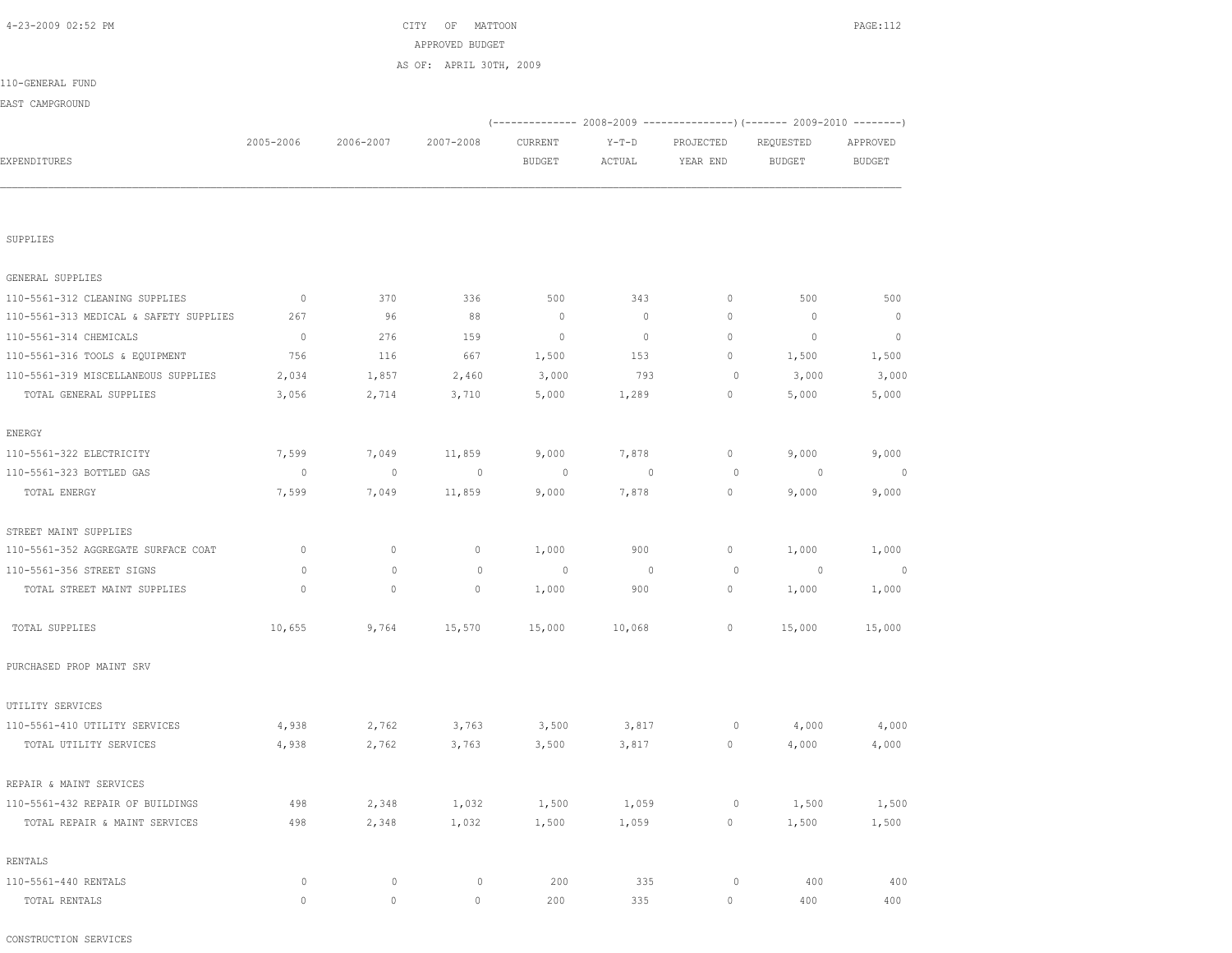|           |           | APPROVED BUDGET<br>AS OF: APRIL 30TH, 2009 |               |        |                                       |               |                                                                                                  |
|-----------|-----------|--------------------------------------------|---------------|--------|---------------------------------------|---------------|--------------------------------------------------------------------------------------------------|
|           |           |                                            |               |        |                                       |               |                                                                                                  |
|           |           |                                            |               |        |                                       |               |                                                                                                  |
|           |           |                                            |               |        |                                       |               |                                                                                                  |
|           |           |                                            |               |        |                                       |               |                                                                                                  |
|           |           |                                            |               |        |                                       |               |                                                                                                  |
| 2005-2006 | 2006-2007 | 2007-2008                                  | CURRENT       |        | PROJECTED                             | REQUESTED     | APPROVED                                                                                         |
|           |           |                                            | <b>BUDGET</b> | ACTUAL | YEAR END                              | <b>BUDGET</b> | <b>BUDGET</b>                                                                                    |
|           |           |                                            |               |        |                                       |               |                                                                                                  |
|           |           |                                            |               |        |                                       |               |                                                                                                  |
|           |           |                                            |               |        |                                       |               |                                                                                                  |
| 259       | 356       | 303                                        | 500           | 179    | $\circ$                               | 500           | 500                                                                                              |
| 259       | 356       | 303                                        | 500           | 179    | $\circ$                               | 500           | 500                                                                                              |
| 259       | 356       | 303                                        | 500           | 179    | $\Omega$                              | 500           | 500                                                                                              |
|           |           |                                            |               |        |                                       |               |                                                                                                  |
|           |           |                                            |               |        |                                       |               |                                                                                                  |
| 267       | 287       |                                            | 500           | 1,421  | $\overline{0}$                        | 500           | 500                                                                                              |
| 267       | 287       | 1,635                                      | 500           | 1,421  | $\circ$                               | 500           | 500                                                                                              |
| 267       | 287       | 1,635                                      | 500           | 1,421  | 0                                     | 500           | 500                                                                                              |
|           |           |                                            |               |        |                                       |               | 25,900                                                                                           |
|           | 21,441    | 17,101                                     | 1,635         |        | $Y-T-D$<br>26,682<br>25,200<br>18,397 |               | $(-$ ------------- 2008-2009 ----------------) (------- 2009-2010 --------)<br>25,900<br>$\circ$ |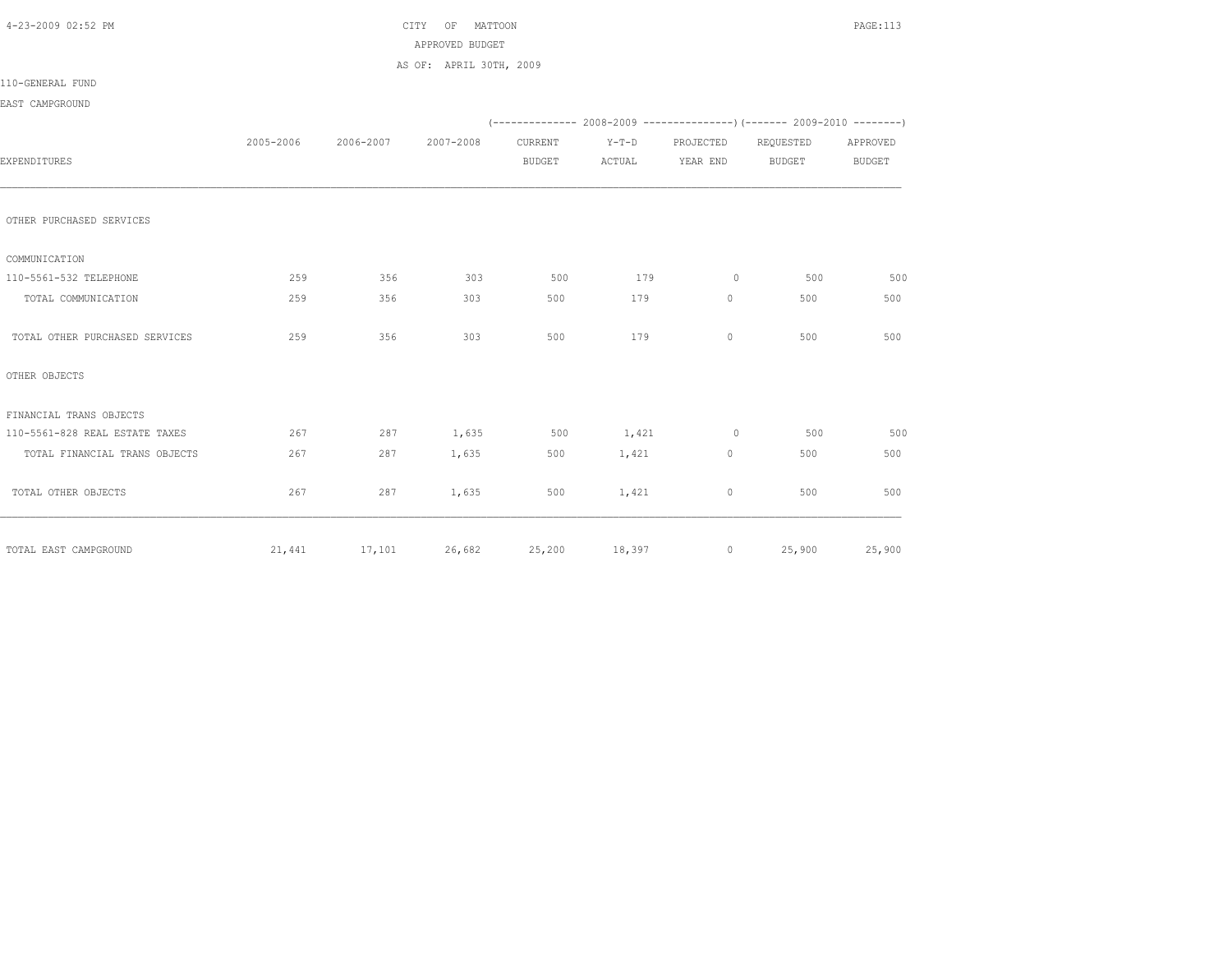| SUPPLIES                               |                |                |                          |              |                          |             |              |              |
|----------------------------------------|----------------|----------------|--------------------------|--------------|--------------------------|-------------|--------------|--------------|
| GENERAL SUPPLIES                       |                |                |                          |              |                          |             |              |              |
| 110-5562-312 CLEANING SUPPLIES         | $\mathbf{0}$   | 170            | 480                      | 400          | $\overline{\phantom{0}}$ | $\circ$     | 400          | 400          |
| 110-5562-313 MEDICAL & SAFETY SUPPLIES | $\mathbf{0}$   | 112            | 88                       | 100          | 130                      | $\circ$     | 100          | 100          |
| 110-5562-314 CHEMICALS                 | $\mathbf{0}$   | $\circ$        | 32                       | 200          | $\circ$                  | $\circ$     | $\mathbf{0}$ | $\mathbf{0}$ |
| 110-5562-315 UNIFORMS & CLOTHING       | $\mathbb O$    | $\circ$        | $\mathbb O$              | $\circ$      | $\mathbb O$              | $\mathbb O$ | $\circ$      | $\circ$      |
| 110-5562-316 TOOLS & EQUIPMENT         | 2,736          | 1,128          | 640                      | 2,500        | 3,019                    | $\circ$     | 2,500        | 2,500        |
| 110-5562-318 VEHICLE PARTS             | 15             | $\mathbb O$    | $\mathbb O$              | $\mathbb{O}$ | $\circ$                  | 0           | $\circ$      | $\circ$      |
| 110-5562-319 MISCELLANEOUS SUPPLIES    | 921            | 2,543          | 1,616                    | 2,000        | 600                      | $\circ$     | 2,000        | 2,000        |
| TOTAL GENERAL SUPPLIES                 | 3,673          | 3,953          | 2,856                    | 5,200        | 3,749                    | $\circ$     | 5,000        | 5,000        |
| ENERGY                                 |                |                |                          |              |                          |             |              |              |
| 110-5562-322 ELECTRICITY               | 11,649         | 11,006         | 7,990                    | 12,500       | 8,605                    | 0           | 11,500       | 11,500       |
| 110-5562-323 BOTTLED GAS               | $\overline{0}$ | $\circ$        | $\overline{\phantom{0}}$ | $\mathbb{O}$ | $\overline{0}$           | 0           | $\circ$      | $\circ$      |
| 110-5562-326 FUEL                      | 3,766          | 2,149          | 1,699                    | 3,500        | 1,281                    | $\circ$     | 3,500        | 3,500        |
| TOTAL ENERGY                           | 15,415         | 13,155         | 9,689                    | 16,000       | 9,886                    | 0           | 15,000       | 15,000       |
| STREET MAINT SUPPLIES                  |                |                |                          |              |                          |             |              |              |
| 110-5562-352 AGGREGATE SURFACE COAT    | $\circ$        | 1,365          | $\circ$                  | 1,000        | 1,556                    | $\circ$     | 1,000        | 1,000        |
| 110-5562-356 STREET SIGNS              | $\circ$        | $\overline{0}$ | $\circ$                  | $\circ$      | $\mathbf 0$              | $\circ$     | $\circ$      | 0            |
| TOTAL STREET MAINT SUPPLIES            | $\mathbf{0}$   | 1,365          | $\mathbf{0}$             | 1,000        | 1,556                    | $\circ$     | 1,000        | 1,000        |
| TOTAL SUPPLIES                         | 19,088         | 18,473         | 12,545                   | 22,200       | 15,191                   | 0           | 21,000       | 21,000       |
| PURCHASED PROP MAINT SRV               |                |                |                          |              |                          |             |              |              |
| UTILITY SERVICES                       |                |                |                          |              |                          |             |              |              |
| 110-5562-410 UTILITY SERVICES          | 1,961          | 3,072          | 3,040                    | 3,500        | 1,564                    | $\circ$     | 3,500        | 3,500        |
| TOTAL UTILITY SERVICES                 | 1,961          | 3,072          | 3,040                    | 3,500        | 1,564                    | $\circ$     | 3,500        | 3,500        |
| REPAIR & MAINT SERVICES                |                |                |                          |              |                          |             |              |              |
| 110-5562-432 REPAIR OF BUILDINGS       | 652            | 3,121          | 2,205                    | 2,500        | 806                      | 0           | 2,500        | 2,500        |
| TOTAL REPAIR & MAINT SERVICES          | 652            | 3,121          | 2,205                    | 2,500        | 806                      | $\mathbb O$ | 2,500        | 2,500        |
| RENTALS                                |                |                |                          |              |                          |             |              |              |
| 110-5562-440 RENTALS                   | $\circ$        | $\mathbf 0$    | 566                      | 1,500        | 350                      | $\circ$     | 1,500        | 1,500        |

|                  |           |           | APPROVED BUDGET         |         |         |                                                                 |           |          |
|------------------|-----------|-----------|-------------------------|---------|---------|-----------------------------------------------------------------|-----------|----------|
|                  |           |           | AS OF: APRIL 30TH, 2009 |         |         |                                                                 |           |          |
| 110-GENERAL FUND |           |           |                         |         |         |                                                                 |           |          |
| WEST CAMPGROUND  |           |           |                         |         |         |                                                                 |           |          |
|                  |           |           |                         |         |         | $(---------- 2008-2009 ------------)$ $(---- 2009-2010 ------)$ |           |          |
|                  | 2005-2006 | 2006-2007 | 2007-2008               | CURRENT | $Y-T-D$ | PROJECTED                                                       | REQUESTED | APPROVED |
| EXPENDITURES     |           |           |                         | BUDGET  | ACTUAL  | YEAR END                                                        | BUDGET    | BUDGET   |
|                  |           |           |                         |         |         |                                                                 |           |          |
|                  |           |           |                         |         |         |                                                                 |           |          |
|                  |           |           |                         |         |         |                                                                 |           |          |
|                  |           |           |                         |         |         |                                                                 |           |          |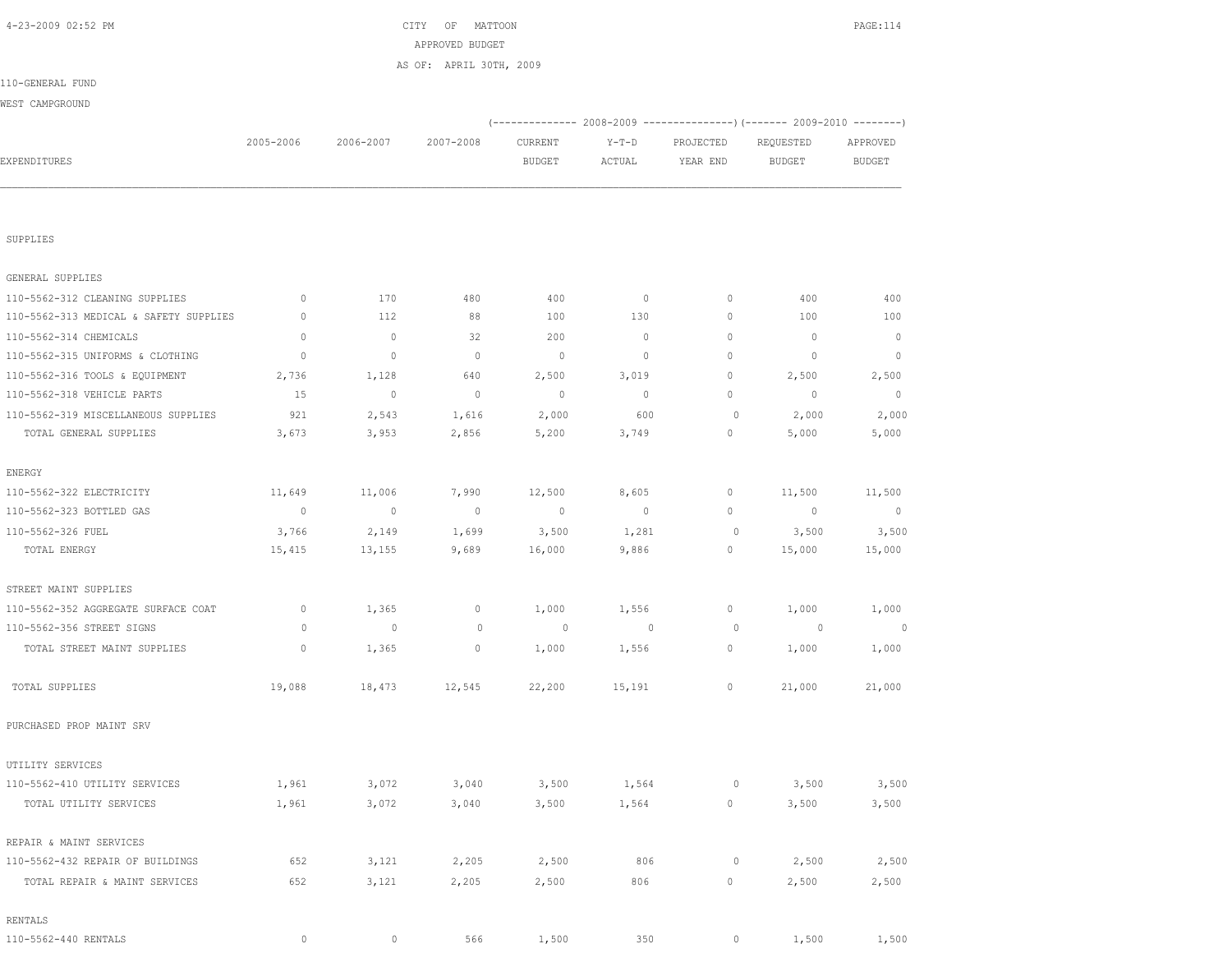| 4-23-2009 02:52 PM             |           |               | CITY<br>MATTOON<br>OF   |               |               |                |               | PAGE:115      |
|--------------------------------|-----------|---------------|-------------------------|---------------|---------------|----------------|---------------|---------------|
|                                |           |               | APPROVED BUDGET         |               |               |                |               |               |
|                                |           |               | AS OF: APRIL 30TH, 2009 |               |               |                |               |               |
| 110-GENERAL FUND               |           |               |                         |               |               |                |               |               |
| WEST CAMPGROUND                |           |               |                         |               |               |                |               |               |
|                                |           |               |                         |               |               |                |               |               |
|                                | 2005-2006 | 2006-2007     | 2007-2008               | CURRENT       | $Y-T-D$       | PROJECTED      | REQUESTED     | APPROVED      |
| EXPENDITURES                   |           |               |                         | <b>BUDGET</b> | ACTUAL        | YEAR END       | <b>BUDGET</b> | <b>BUDGET</b> |
|                                |           |               |                         |               |               |                |               |               |
|                                |           |               |                         |               |               |                |               |               |
| OTHER PURCHASED SERVICES       |           |               |                         |               |               |                |               |               |
|                                |           |               |                         |               |               |                |               |               |
| COMMUNICATION                  |           |               |                         |               |               |                |               |               |
| 110-5562-532 TELEPHONE         | 134       | 307           | 306                     | 500           | 184           | $\circ$        | 500           | 500           |
| TOTAL COMMUNICATION            | 134       | 307           | 306                     | 500           | 184           | $\circ$        | 500           | 500           |
|                                |           |               |                         |               |               |                |               |               |
| TOTAL OTHER PURCHASED SERVICES | 134       | 307           | 306                     | 500           | 184           | $\circ$        | 500           | 500           |
|                                |           |               |                         |               |               |                |               |               |
|                                |           |               |                         |               |               |                |               |               |
| TOTAL WEST CAMPGROUND          | 22,609    | 25,525 21,230 |                         |               | 33,200 18,094 | $\overline{0}$ |               | 32,000 32,000 |
|                                |           |               |                         |               |               |                |               |               |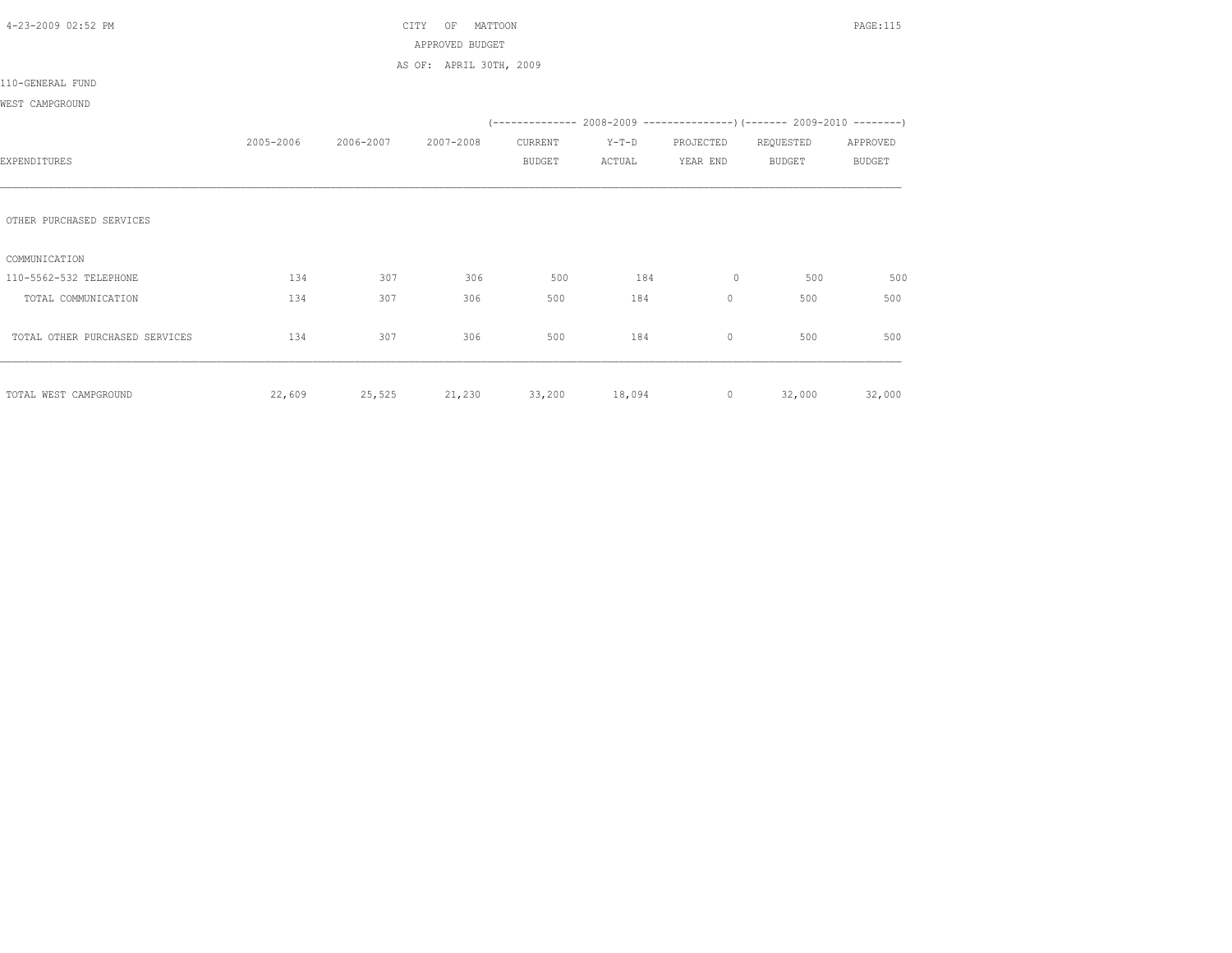| SUPPLIES                                |             |             |             |         |         |              |                |                |
|-----------------------------------------|-------------|-------------|-------------|---------|---------|--------------|----------------|----------------|
| GENERAL SUPPLIES                        |             |             |             |         |         |              |                |                |
| 110-5563-311 OFFICE SUPPLIES            | 29          | $\mathbb O$ | 111         | 300     | 0       | $\circ$      | 300            | 300            |
| 110-5563-312 CLEANING SUPPLIES          | 14          | 285         | 210         | 200     | $\circ$ | $\mathbb O$  | 200            | 200            |
| 110-5563-314 CHEMICALS                  | 64          | 128         | 85          | 100     | 0       | $\circ$      | 100            | 100            |
| 110-5563-315 UNIFORMS & CLOTHING        | $\circ$     | $\circ$     | $\mathbb O$ | $\circ$ | $\circ$ | 0            | $\overline{0}$ | $\overline{0}$ |
| 110-5563-316 TOOLS & EQUIPMENT          | 2,229       | 144         | 48          | 200     | 172     | 0            | 200            | 200            |
| 110-5563-317 CONCESSION & SOUVENIR SUPP | 22,918      | 26,511      | 26,248      | 25,000  | 24,069  | $\mathbb O$  | 25,000         | 25,000         |
| 110-5563-319 MISCELLANEOUS SUPPLIES     | 1,501       | 6,932       | 7,985       | 10,000  | 3,195   | $\mathbb O$  | 10,000         | 10,000         |
| TOTAL GENERAL SUPPLIES                  | 26,755      | 34,000      | 34,686      | 35,800  | 27,436  | $\mathbb O$  | 35,800         | 35,800         |
| ENERGY                                  |             |             |             |         |         |              |                |                |
| 110-5563-322 ELECTRICITY                | 3,228       | 3,371       | 3,633       | 4,000   | 3,533   | $\mathbb O$  | 4,000          | 4,000          |
| 110-5563-323 BOTTLED GAS                | $\circ$     | $\mathbb O$ | 2,586       | $\circ$ | 0       | $\mathbb O$  | $\mathbb O$    | $\circ$        |
| 110-5563-327 FUEL - RESALE              | 15,979      | 17,383      | 17,578      | 20,000  | 16,035  | $\mathbb O$  | 20,000         | 20,000         |
| TOTAL ENERGY                            | 19,207      | 20,754      | 23,796      | 24,000  | 19,567  | $\circ$      | 24,000         | 24,000         |
| STREET MAINT SUPPLIES                   |             |             |             |         |         |              |                |                |
| 110-5563-352 AGGREGATE SURFACE COAT     | $\mathbb O$ | $\circ$     | $\mathbb O$ | 1,000   | 781     | $\mathbb O$  | 1,000          | 1,000          |
| TOTAL STREET MAINT SUPPLIES             | $\mathbf 0$ | $\circ$     | $\mathbb O$ | 1,000   | 781     | $\circ$      | 1,000          | 1,000          |
| TOTAL SUPPLIES                          | 45,962      | 54,753      | 58,483      | 60,800  | 47,784  | $\mathbf{0}$ | 60,800         | 60,800         |
| PURCHASED PROP MAINT SRV                |             |             |             |         |         |              |                |                |
| UTILITY SERVICES                        |             |             |             |         |         |              |                |                |
| 110-5563-410 UTILITY SERVICES           | 6,373       | 3,458       | 510         | 4,000   | 913     | $\mathbb O$  | 1,500          | 1,500          |
| TOTAL UTILITY SERVICES                  | 6,373       | 3,458       | 510         | 4,000   | 913     | $\circ$      | 1,500          | 1,500          |
| REPAIR & MAINT SERVICES                 |             |             |             |         |         |              |                |                |
| 110-5563-432 REPAIR OF BUILDINGS        | 855         | 18,242      | 1,515       | 2,000   | 9,787   | $\mathbb O$  | 3,000          | 3,000          |
| TOTAL REPAIR & MAINT SERVICES           | 855         | 18,242      | 1,515       | 2,000   | 9,787   | $\circ$      | 3,000          | 3,000          |
| RENTALS                                 |             |             |             |         |         |              |                |                |
| 110-5563-440 RENTALS                    | 105         | 687         | 1,158       | 750     | 420     | $\mathbb O$  | 750            | 750            |
| TOTAL RENTALS                           | 105         | 687         | 1,158       | 750     | 420     | $\circ$      | 750            | 750            |

|                  |           |           | AS OF: APRIL 30TH, 2009 |         |         |           |           |          |
|------------------|-----------|-----------|-------------------------|---------|---------|-----------|-----------|----------|
| 110-GENERAL FUND |           |           |                         |         |         |           |           |          |
| MARINA AREA      |           |           |                         |         |         |           |           |          |
|                  |           |           |                         |         |         |           |           |          |
|                  | 2005-2006 | 2006-2007 | 2007-2008               | CURRENT | $Y-T-D$ | PROJECTED | REQUESTED | APPROVED |
| EXPENDITURES     |           |           |                         | BUDGET  | ACTUAL  | YEAR END  | BUDGET    | BUDGET   |
|                  |           |           |                         |         |         |           |           |          |
|                  |           |           |                         |         |         |           |           |          |

APPROVED BUDGET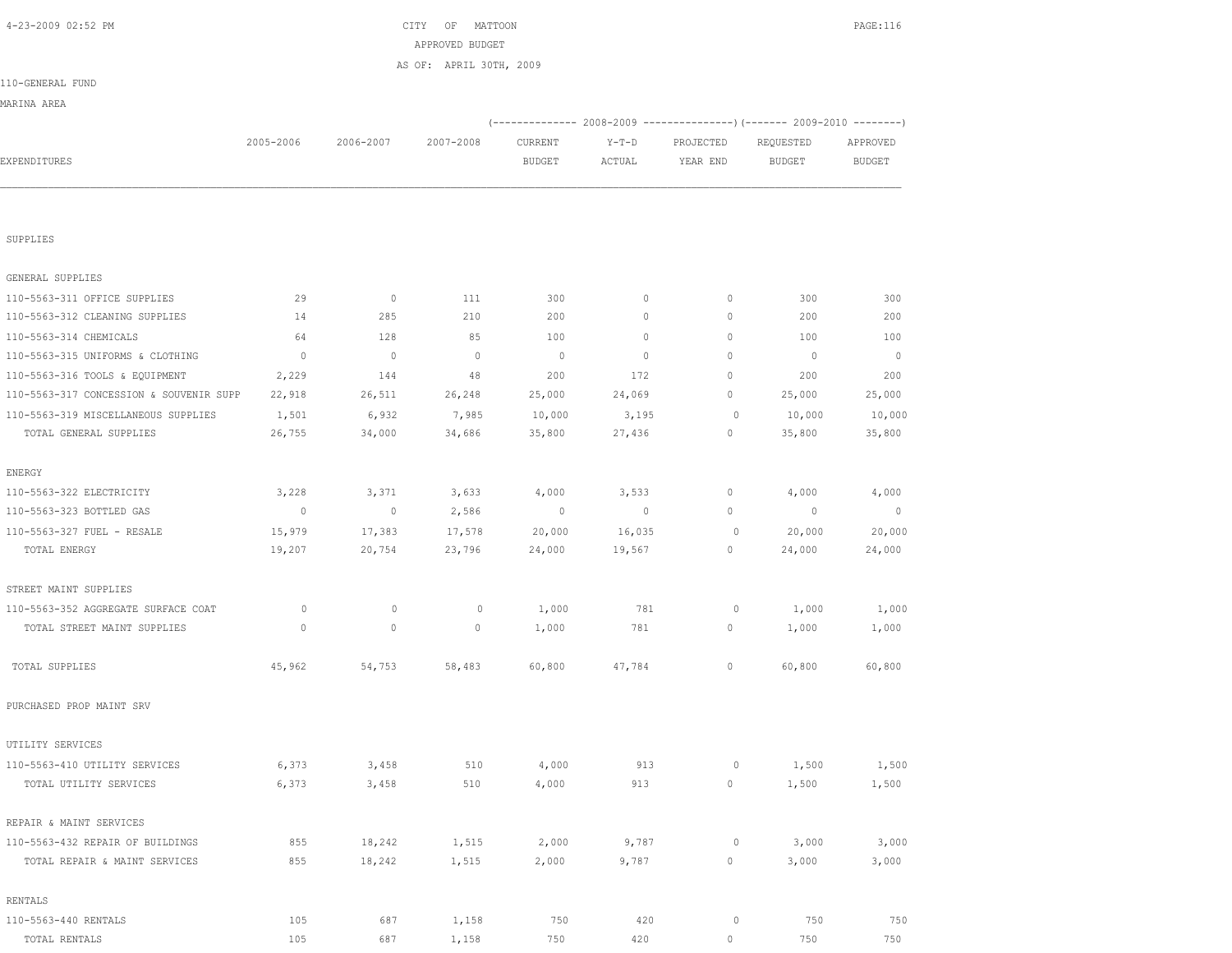## 4-23-2009 02:52 PM CITY OF MATTOON PAGE:117 APPROVED BUDGET AS OF: APRIL 30TH, 2009

## 110-GENERAL FUND

MARINA AREA

|                                |           |           |           |               |         |              | $(---------- 2008-2009 ---------- - (------ 2009-2010 -------)$ |               |
|--------------------------------|-----------|-----------|-----------|---------------|---------|--------------|-----------------------------------------------------------------|---------------|
|                                | 2005-2006 | 2006-2007 | 2007-2008 | CURRENT       | $Y-T-D$ | PROJECTED    | REQUESTED                                                       | APPROVED      |
| EXPENDITURES                   |           |           |           | <b>BUDGET</b> | ACTUAL  | YEAR END     | <b>BUDGET</b>                                                   | <b>BUDGET</b> |
|                                |           |           |           |               |         |              |                                                                 |               |
| COMMUNICATION                  |           |           |           |               |         |              |                                                                 |               |
| 110-5563-532 TELEPHONE         | 898       | 668       | 576       | 800           | 735     | 0            | 800                                                             | 800           |
| TOTAL COMMUNICATION            | 898       | 668       | 576       | 800           | 735     | $\circ$      | 800                                                             | 800           |
| OTHER PURCHASED SERVICES       |           |           |           |               |         |              |                                                                 |               |
| 110-5563-576 SECURITY SERVICES | 540       | 540       | 598       | 800           | 540     | 0            | 800                                                             | 800           |
| TOTAL OTHER PURCHASED SERVICES | 540       | 540       | 598       | 800           | 540     | $\mathbf{0}$ | 800                                                             | 800           |
| TOTAL OTHER PURCHASED SERVICES | 1,438     | 1,208     | 1,174     | 1,600         | 1,275   | $\circ$      | 1,600                                                           | 1,600         |
| TOTAL MARINA AREA              | 54,733    | 78,349    | 62,839    | 69,150        | 60,178  | $\circ$      | 67,650                                                          | 67,650        |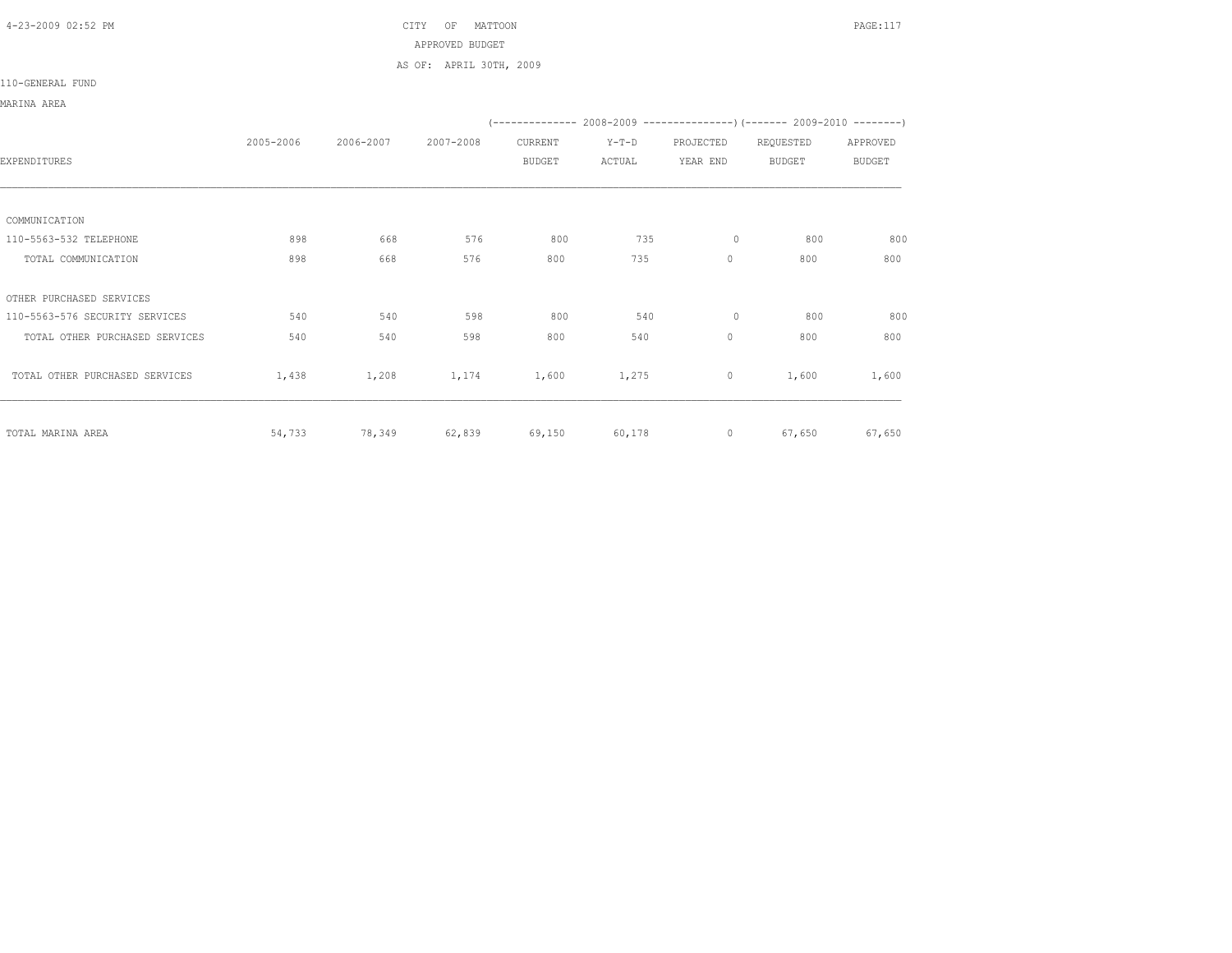| APPROVED BUDGET<br>AS OF: APRIL 30TH, 2009<br>110-GENERAL FUND<br>BEACH AREA<br>(------------- 2008-2009 ---------------) (------- 2009-2010 --------)<br>2005-2006<br>2006-2007<br>2007-2008<br>CURRENT<br>$Y-T-D$<br>PROJECTED<br>REQUESTED<br>EXPENDITURES<br><b>BUDGET</b><br>ACTUAL<br>YEAR END<br><b>BUDGET</b><br>SUPPLIES<br>GENERAL SUPPLIES<br>110-5564-319 MISCELLANEOUS SUPPLIES<br>3,674<br>2,393<br>3,724<br>$\circ$<br>2,000<br>489<br>2,000<br>TOTAL GENERAL SUPPLIES<br>489<br>2,393<br>2,000<br>3,724<br>$\circ$<br>3,674<br>2,000<br>ENERGY<br>1,250<br>110-5564-322 ELECTRICITY<br>669<br>636<br>733<br>544<br>0<br>1,000<br>669<br>636<br>733<br>1,250<br>544<br>$\circ$<br>TOTAL ENERGY<br>1,000<br>STREET MAINT SUPPLIES<br>110-5564-352 AGGREGATE SURFACE COAT<br>0<br>$\mathbf 0$<br>140<br>1,500<br>744<br>1,500<br>0<br>TOTAL STREET MAINT SUPPLIES<br>0<br>140<br>1,500<br>744<br>$\circ$<br>$\mathbf{0}$<br>1,500<br>4,343<br>1,125<br>3,266<br>5,012<br>$\circ$<br>TOTAL SUPPLIES<br>4,750<br>4,500<br>PURCHASED PROP MAINT SRV<br>UTILITY SERVICES<br>110-5564-410 UTILITY SERVICES<br>139<br>134<br>44)<br>117<br>200<br>0<br>200<br>$\left($<br>117<br>139<br>200<br>134<br>$\circ$<br>200<br>TOTAL UTILITY SERVICES<br>44)<br>$\left($<br>REPAIR & MAINT SERVICES<br>110-5564-432 REPAIR OF BUILDINGS<br>0<br>410<br>1,000<br>410<br>1,000<br>0<br>0<br>TOTAL REPAIR & MAINT SERVICES<br>410<br>1,000<br>410<br>$\circ$<br>1,000<br>$\mathbf 0$<br>0<br>RENTALS<br>420<br>980<br>110-5564-440 RENTALS<br>615<br>1,000<br>280<br>0<br>1,000<br>615<br>980<br>280<br>$\mathbb O$<br>TOTAL RENTALS<br>420<br>1,000<br>1,000<br>CONSTRUCTION SERVICES |       |             |       |       |       |             |       |               |
|-------------------------------------------------------------------------------------------------------------------------------------------------------------------------------------------------------------------------------------------------------------------------------------------------------------------------------------------------------------------------------------------------------------------------------------------------------------------------------------------------------------------------------------------------------------------------------------------------------------------------------------------------------------------------------------------------------------------------------------------------------------------------------------------------------------------------------------------------------------------------------------------------------------------------------------------------------------------------------------------------------------------------------------------------------------------------------------------------------------------------------------------------------------------------------------------------------------------------------------------------------------------------------------------------------------------------------------------------------------------------------------------------------------------------------------------------------------------------------------------------------------------------------------------------------------------------------------------------------------------------------------------------------------------------------------|-------|-------------|-------|-------|-------|-------------|-------|---------------|
|                                                                                                                                                                                                                                                                                                                                                                                                                                                                                                                                                                                                                                                                                                                                                                                                                                                                                                                                                                                                                                                                                                                                                                                                                                                                                                                                                                                                                                                                                                                                                                                                                                                                                     |       |             |       |       |       |             |       |               |
|                                                                                                                                                                                                                                                                                                                                                                                                                                                                                                                                                                                                                                                                                                                                                                                                                                                                                                                                                                                                                                                                                                                                                                                                                                                                                                                                                                                                                                                                                                                                                                                                                                                                                     |       |             |       |       |       |             |       |               |
|                                                                                                                                                                                                                                                                                                                                                                                                                                                                                                                                                                                                                                                                                                                                                                                                                                                                                                                                                                                                                                                                                                                                                                                                                                                                                                                                                                                                                                                                                                                                                                                                                                                                                     |       |             |       |       |       |             |       | APPROVED      |
|                                                                                                                                                                                                                                                                                                                                                                                                                                                                                                                                                                                                                                                                                                                                                                                                                                                                                                                                                                                                                                                                                                                                                                                                                                                                                                                                                                                                                                                                                                                                                                                                                                                                                     |       |             |       |       |       |             |       | <b>BUDGET</b> |
|                                                                                                                                                                                                                                                                                                                                                                                                                                                                                                                                                                                                                                                                                                                                                                                                                                                                                                                                                                                                                                                                                                                                                                                                                                                                                                                                                                                                                                                                                                                                                                                                                                                                                     |       |             |       |       |       |             |       |               |
|                                                                                                                                                                                                                                                                                                                                                                                                                                                                                                                                                                                                                                                                                                                                                                                                                                                                                                                                                                                                                                                                                                                                                                                                                                                                                                                                                                                                                                                                                                                                                                                                                                                                                     |       |             |       |       |       |             |       |               |
|                                                                                                                                                                                                                                                                                                                                                                                                                                                                                                                                                                                                                                                                                                                                                                                                                                                                                                                                                                                                                                                                                                                                                                                                                                                                                                                                                                                                                                                                                                                                                                                                                                                                                     |       |             |       |       |       |             |       |               |
|                                                                                                                                                                                                                                                                                                                                                                                                                                                                                                                                                                                                                                                                                                                                                                                                                                                                                                                                                                                                                                                                                                                                                                                                                                                                                                                                                                                                                                                                                                                                                                                                                                                                                     |       |             |       |       |       |             |       |               |
|                                                                                                                                                                                                                                                                                                                                                                                                                                                                                                                                                                                                                                                                                                                                                                                                                                                                                                                                                                                                                                                                                                                                                                                                                                                                                                                                                                                                                                                                                                                                                                                                                                                                                     |       |             |       |       |       |             |       |               |
|                                                                                                                                                                                                                                                                                                                                                                                                                                                                                                                                                                                                                                                                                                                                                                                                                                                                                                                                                                                                                                                                                                                                                                                                                                                                                                                                                                                                                                                                                                                                                                                                                                                                                     |       |             |       |       |       |             |       | 2,000         |
|                                                                                                                                                                                                                                                                                                                                                                                                                                                                                                                                                                                                                                                                                                                                                                                                                                                                                                                                                                                                                                                                                                                                                                                                                                                                                                                                                                                                                                                                                                                                                                                                                                                                                     |       |             |       |       |       |             |       | 2,000         |
|                                                                                                                                                                                                                                                                                                                                                                                                                                                                                                                                                                                                                                                                                                                                                                                                                                                                                                                                                                                                                                                                                                                                                                                                                                                                                                                                                                                                                                                                                                                                                                                                                                                                                     |       |             |       |       |       |             |       |               |
|                                                                                                                                                                                                                                                                                                                                                                                                                                                                                                                                                                                                                                                                                                                                                                                                                                                                                                                                                                                                                                                                                                                                                                                                                                                                                                                                                                                                                                                                                                                                                                                                                                                                                     |       |             |       |       |       |             |       |               |
|                                                                                                                                                                                                                                                                                                                                                                                                                                                                                                                                                                                                                                                                                                                                                                                                                                                                                                                                                                                                                                                                                                                                                                                                                                                                                                                                                                                                                                                                                                                                                                                                                                                                                     |       |             |       |       |       |             |       | 1,000         |
|                                                                                                                                                                                                                                                                                                                                                                                                                                                                                                                                                                                                                                                                                                                                                                                                                                                                                                                                                                                                                                                                                                                                                                                                                                                                                                                                                                                                                                                                                                                                                                                                                                                                                     |       |             |       |       |       |             |       | 1,000         |
|                                                                                                                                                                                                                                                                                                                                                                                                                                                                                                                                                                                                                                                                                                                                                                                                                                                                                                                                                                                                                                                                                                                                                                                                                                                                                                                                                                                                                                                                                                                                                                                                                                                                                     |       |             |       |       |       |             |       |               |
|                                                                                                                                                                                                                                                                                                                                                                                                                                                                                                                                                                                                                                                                                                                                                                                                                                                                                                                                                                                                                                                                                                                                                                                                                                                                                                                                                                                                                                                                                                                                                                                                                                                                                     |       |             |       |       |       |             |       | 1,500         |
|                                                                                                                                                                                                                                                                                                                                                                                                                                                                                                                                                                                                                                                                                                                                                                                                                                                                                                                                                                                                                                                                                                                                                                                                                                                                                                                                                                                                                                                                                                                                                                                                                                                                                     |       |             |       |       |       |             |       | 1,500         |
|                                                                                                                                                                                                                                                                                                                                                                                                                                                                                                                                                                                                                                                                                                                                                                                                                                                                                                                                                                                                                                                                                                                                                                                                                                                                                                                                                                                                                                                                                                                                                                                                                                                                                     |       |             |       |       |       |             |       |               |
|                                                                                                                                                                                                                                                                                                                                                                                                                                                                                                                                                                                                                                                                                                                                                                                                                                                                                                                                                                                                                                                                                                                                                                                                                                                                                                                                                                                                                                                                                                                                                                                                                                                                                     |       |             |       |       |       |             |       | 4,500         |
|                                                                                                                                                                                                                                                                                                                                                                                                                                                                                                                                                                                                                                                                                                                                                                                                                                                                                                                                                                                                                                                                                                                                                                                                                                                                                                                                                                                                                                                                                                                                                                                                                                                                                     |       |             |       |       |       |             |       |               |
|                                                                                                                                                                                                                                                                                                                                                                                                                                                                                                                                                                                                                                                                                                                                                                                                                                                                                                                                                                                                                                                                                                                                                                                                                                                                                                                                                                                                                                                                                                                                                                                                                                                                                     |       |             |       |       |       |             |       |               |
|                                                                                                                                                                                                                                                                                                                                                                                                                                                                                                                                                                                                                                                                                                                                                                                                                                                                                                                                                                                                                                                                                                                                                                                                                                                                                                                                                                                                                                                                                                                                                                                                                                                                                     |       |             |       |       |       |             |       |               |
|                                                                                                                                                                                                                                                                                                                                                                                                                                                                                                                                                                                                                                                                                                                                                                                                                                                                                                                                                                                                                                                                                                                                                                                                                                                                                                                                                                                                                                                                                                                                                                                                                                                                                     |       |             |       |       |       |             |       | 200           |
|                                                                                                                                                                                                                                                                                                                                                                                                                                                                                                                                                                                                                                                                                                                                                                                                                                                                                                                                                                                                                                                                                                                                                                                                                                                                                                                                                                                                                                                                                                                                                                                                                                                                                     |       |             |       |       |       |             |       | 200           |
|                                                                                                                                                                                                                                                                                                                                                                                                                                                                                                                                                                                                                                                                                                                                                                                                                                                                                                                                                                                                                                                                                                                                                                                                                                                                                                                                                                                                                                                                                                                                                                                                                                                                                     |       |             |       |       |       |             |       |               |
|                                                                                                                                                                                                                                                                                                                                                                                                                                                                                                                                                                                                                                                                                                                                                                                                                                                                                                                                                                                                                                                                                                                                                                                                                                                                                                                                                                                                                                                                                                                                                                                                                                                                                     |       |             |       |       |       |             |       |               |
|                                                                                                                                                                                                                                                                                                                                                                                                                                                                                                                                                                                                                                                                                                                                                                                                                                                                                                                                                                                                                                                                                                                                                                                                                                                                                                                                                                                                                                                                                                                                                                                                                                                                                     |       |             |       |       |       |             |       | 1,000         |
|                                                                                                                                                                                                                                                                                                                                                                                                                                                                                                                                                                                                                                                                                                                                                                                                                                                                                                                                                                                                                                                                                                                                                                                                                                                                                                                                                                                                                                                                                                                                                                                                                                                                                     |       |             |       |       |       |             |       | 1,000         |
|                                                                                                                                                                                                                                                                                                                                                                                                                                                                                                                                                                                                                                                                                                                                                                                                                                                                                                                                                                                                                                                                                                                                                                                                                                                                                                                                                                                                                                                                                                                                                                                                                                                                                     |       |             |       |       |       |             |       |               |
|                                                                                                                                                                                                                                                                                                                                                                                                                                                                                                                                                                                                                                                                                                                                                                                                                                                                                                                                                                                                                                                                                                                                                                                                                                                                                                                                                                                                                                                                                                                                                                                                                                                                                     |       |             |       |       |       |             |       |               |
|                                                                                                                                                                                                                                                                                                                                                                                                                                                                                                                                                                                                                                                                                                                                                                                                                                                                                                                                                                                                                                                                                                                                                                                                                                                                                                                                                                                                                                                                                                                                                                                                                                                                                     |       |             |       |       |       |             |       | 1,000         |
|                                                                                                                                                                                                                                                                                                                                                                                                                                                                                                                                                                                                                                                                                                                                                                                                                                                                                                                                                                                                                                                                                                                                                                                                                                                                                                                                                                                                                                                                                                                                                                                                                                                                                     |       |             |       |       |       |             |       | 1,000         |
|                                                                                                                                                                                                                                                                                                                                                                                                                                                                                                                                                                                                                                                                                                                                                                                                                                                                                                                                                                                                                                                                                                                                                                                                                                                                                                                                                                                                                                                                                                                                                                                                                                                                                     |       |             |       |       |       |             |       |               |
| 110-5564-450 CONSTRUCTION SERVICES                                                                                                                                                                                                                                                                                                                                                                                                                                                                                                                                                                                                                                                                                                                                                                                                                                                                                                                                                                                                                                                                                                                                                                                                                                                                                                                                                                                                                                                                                                                                                                                                                                                  | 3,330 | 0           | 3,285 | 4,000 | 4,181 | $\circ$     | 4,000 | 4,000         |
| TOTAL CONSTRUCTION SERVICES                                                                                                                                                                                                                                                                                                                                                                                                                                                                                                                                                                                                                                                                                                                                                                                                                                                                                                                                                                                                                                                                                                                                                                                                                                                                                                                                                                                                                                                                                                                                                                                                                                                         | 3,330 | $\mathbb O$ | 3,285 | 4,000 | 4,181 | $\mathbb O$ | 4,000 | 4,000         |
|                                                                                                                                                                                                                                                                                                                                                                                                                                                                                                                                                                                                                                                                                                                                                                                                                                                                                                                                                                                                                                                                                                                                                                                                                                                                                                                                                                                                                                                                                                                                                                                                                                                                                     |       |             |       |       |       |             |       |               |
| TOTAL PURCHASED PROP MAINT SRV                                                                                                                                                                                                                                                                                                                                                                                                                                                                                                                                                                                                                                                                                                                                                                                                                                                                                                                                                                                                                                                                                                                                                                                                                                                                                                                                                                                                                                                                                                                                                                                                                                                      | 3,901 | 946         | 4,404 | 6,200 | 5,004 | $\mathbb O$ | 6,200 | 6,200         |

4-23-2009 02:52 PM CITY OF MATTOON PAGE:118

OTHER PURCHASED SERVICES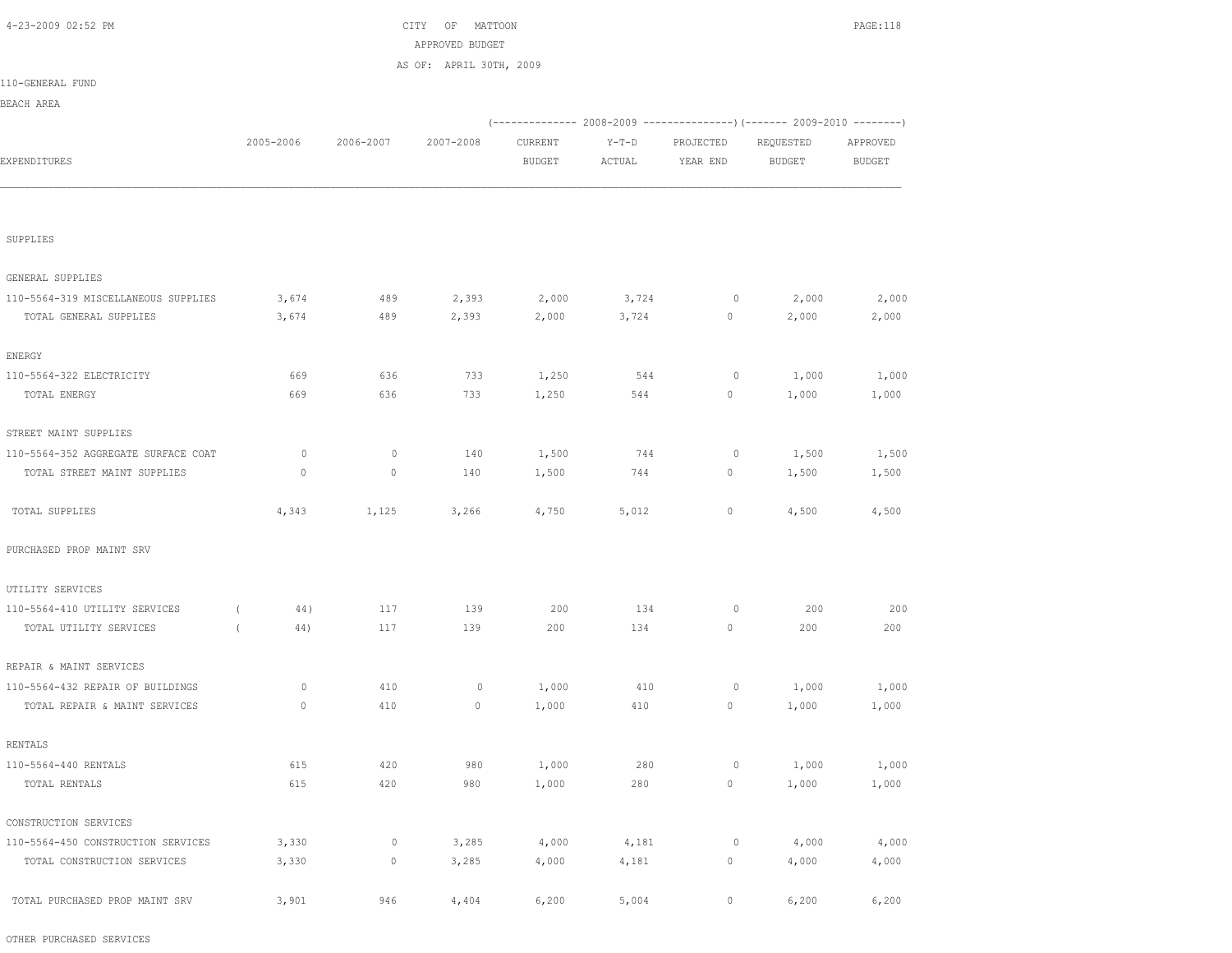| 4-23-2009 02:52 PM                      |           |           | CITY<br>ΟF<br>MATTOON   |                |                                                                           |                          |                | PAGE:119      |
|-----------------------------------------|-----------|-----------|-------------------------|----------------|---------------------------------------------------------------------------|--------------------------|----------------|---------------|
|                                         |           |           | APPROVED BUDGET         |                |                                                                           |                          |                |               |
|                                         |           |           | AS OF: APRIL 30TH, 2009 |                |                                                                           |                          |                |               |
| 110-GENERAL FUND                        |           |           |                         |                |                                                                           |                          |                |               |
| ECONOMIC DEVELOPMENT                    |           |           |                         |                |                                                                           |                          |                |               |
|                                         |           |           |                         |                | (-------------- 2008-2009 ----------------) (------- 2009-2010 ---------) |                          |                |               |
|                                         | 2005-2006 | 2006-2007 | 2007-2008               | CURRENT        | $Y-T-D$                                                                   | PROJECTED                | REQUESTED      | APPROVED      |
| EXPENDITURES                            |           |           |                         | <b>BUDGET</b>  | ACTUAL                                                                    | YEAR END                 | <b>BUDGET</b>  | <b>BUDGET</b> |
|                                         |           |           |                         |                |                                                                           |                          |                |               |
| OTHER PURCHASED SERVICES                |           |           |                         |                |                                                                           |                          |                |               |
| PROFESSIONAL SERVICES                   |           |           |                         |                |                                                                           |                          |                |               |
| 110-5651-519 OTHER PROFESSIONAL SERVICE | 65,766    | 1,720     | 39,909                  | 87,000         | 41,499                                                                    | $\overline{\phantom{0}}$ | 37,000         | 37,000        |
| TOTAL PROFESSIONAL SERVICES             | 65,766    | 1,720     | 39,909                  | 87,000         | 41,499                                                                    | $\circ$                  | 37,000         | 37,000        |
| OTHER PURCHASED SERVICES                |           |           |                         |                |                                                                           |                          |                |               |
| 110-5651-571 DUES & MEMBERSHIPS         | 60,000    | 60,000    | 60,000                  | 60,000         | 60,000                                                                    | $\mathbb O$              | 60,000         | 60,000        |
| 110-5651-579 FUTUREGEN ECONOMIC DEVELOP | $\sim$ 0  | $\sim$ 0  | $\overline{0}$          | $\overline{0}$ | 500,000                                                                   | $\circ$                  | $\overline{0}$ | $\sim$ 0      |
| TOTAL OTHER PURCHASED SERVICES          | 60,000    | 60,000    | 60,000                  | 60,000         | 560,000                                                                   | $\circ$                  | 60,000         | 60,000        |
| TOTAL OTHER PURCHASED SERVICES          | 125,766   | 61,720    | 99,909                  | 147,000        | 601,499                                                                   | $\circ$                  | 97,000         | 97,000        |
| PROPERTY                                |           |           |                         |                |                                                                           |                          |                |               |
| IMPROVEMENTS-NOT BLDNGS                 |           |           |                         |                |                                                                           |                          |                |               |
| 110-5651-730 IMPROV OTHER THAN BUILDING | 31,395    | 28,594    | $\circ$                 | $\circ$        | $\mathbf{0}$                                                              | $\circ$                  | $\Omega$       | $\circ$       |
| TOTAL IMPROVEMENTS-NOT BLDNGS           | 31,395    | 28,594    | $\circ$                 | $\Omega$       | $\Omega$                                                                  | $\Omega$                 | $\Omega$       | $\Omega$      |
| TOTAL PROPERTY                          | 31,395    | 28,594    | $\mathbb O$             | $\circ$        | $\circ$                                                                   | $\circ$                  | $\mathbb O$    | $\mathbb O$   |
| TOTAL ECONOMIC DEVELOPMENT              | 157,161   | 90,314    | 99,909                  | 147,000        | 601,499                                                                   | $\circ$                  | 97,000         | 97,000        |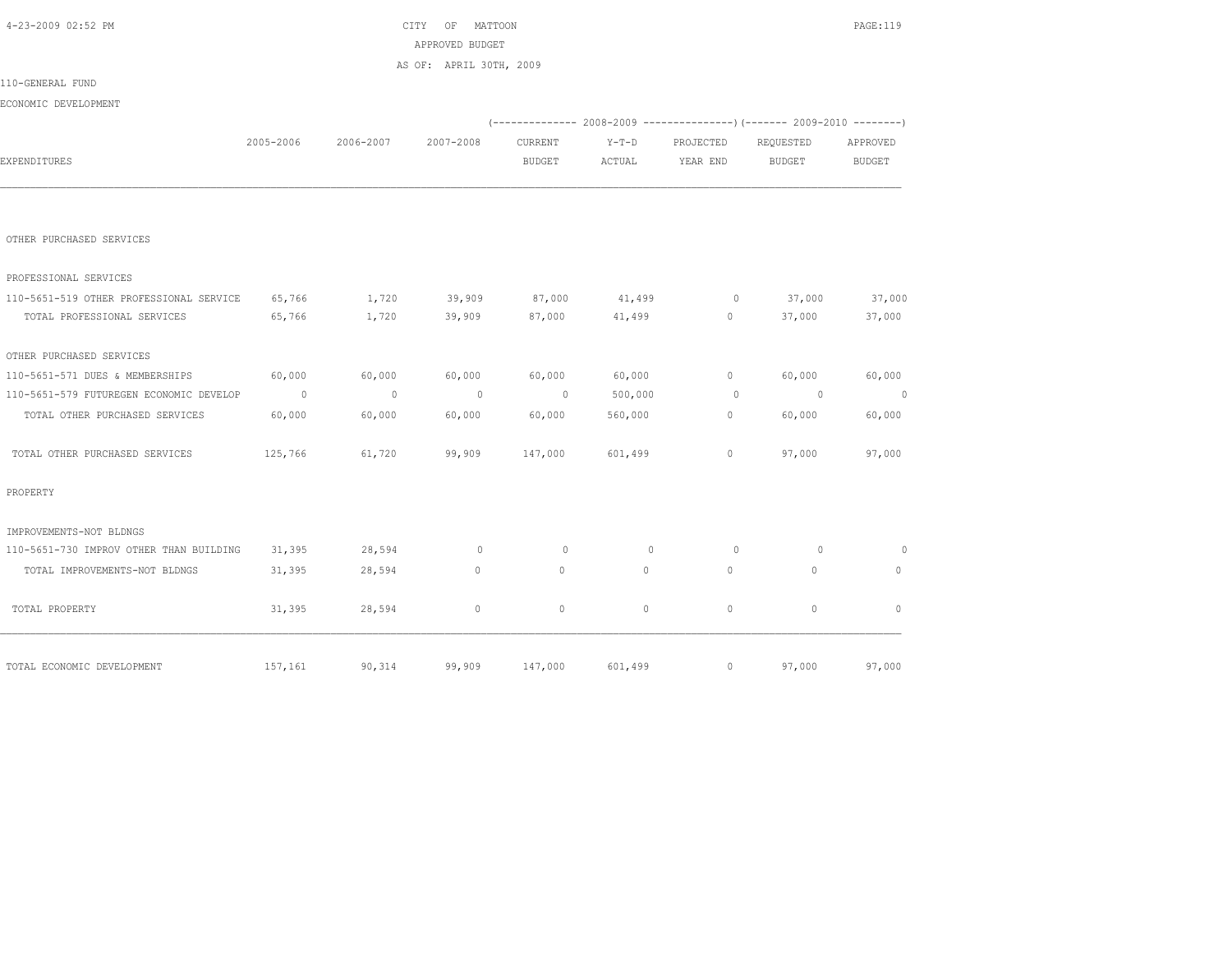| 4-23-2009 02:52 PM                      |           |                         | CITY<br>MATTOON<br>OF   |          |         |                |              | <b>PAGE:120</b> |
|-----------------------------------------|-----------|-------------------------|-------------------------|----------|---------|----------------|--------------|-----------------|
|                                         |           |                         | APPROVED BUDGET         |          |         |                |              |                 |
|                                         |           |                         | AS OF: APRIL 30TH, 2009 |          |         |                |              |                 |
| 110-GENERAL FUND                        |           |                         |                         |          |         |                |              |                 |
| SOUTH RT45 BUSINESS DIST                |           |                         |                         |          |         |                |              |                 |
|                                         |           |                         |                         |          |         |                |              |                 |
|                                         | 2005-2006 | 2006-2007               | 2007-2008               | CURRENT  | $Y-T-D$ | PROJECTED      | REQUESTED    | APPROVED        |
| EXPENDITURES                            |           |                         |                         | BUDGET   | ACTUAL  | YEAR END       | BUDGET       | BUDGET          |
|                                         |           |                         |                         |          |         |                |              |                 |
|                                         |           |                         |                         |          |         |                |              |                 |
| OTHER PURCHASED SERVICES                |           |                         |                         |          |         |                |              |                 |
| PROFESSIONAL SERVICES                   |           |                         |                         |          |         |                |              |                 |
| 110-5652-511 SOUTH RT45 BUSINESS DISTRI |           | $0 \t 24,178$           | 90, 208                 | $\sim$ 0 | 352     | $\overline{0}$ | $\Omega$     | $\circ$         |
| TOTAL PROFESSIONAL SERVICES             | $\circ$   | 24,178                  | 90,208                  | $\circ$  | 352     | $\overline{0}$ | $\mathbf{0}$ | $\mathbf{0}$    |
| TOTAL OTHER PURCHASED SERVICES          |           | $0 \t 24,178 \t 90,208$ |                         | $\circ$  | 352     | $\mathbf{0}$   | $\mathbf{0}$ | $\mathbf{0}$    |
|                                         |           |                         |                         |          |         |                |              |                 |
|                                         |           |                         |                         |          |         |                |              |                 |
| TOTAL SOUTH RT45 BUSINESS DIST          | $\circ$   | 24,178 90,208           |                         | $\circ$  | 352     | $\circ$        | $\mathbf{0}$ | 0               |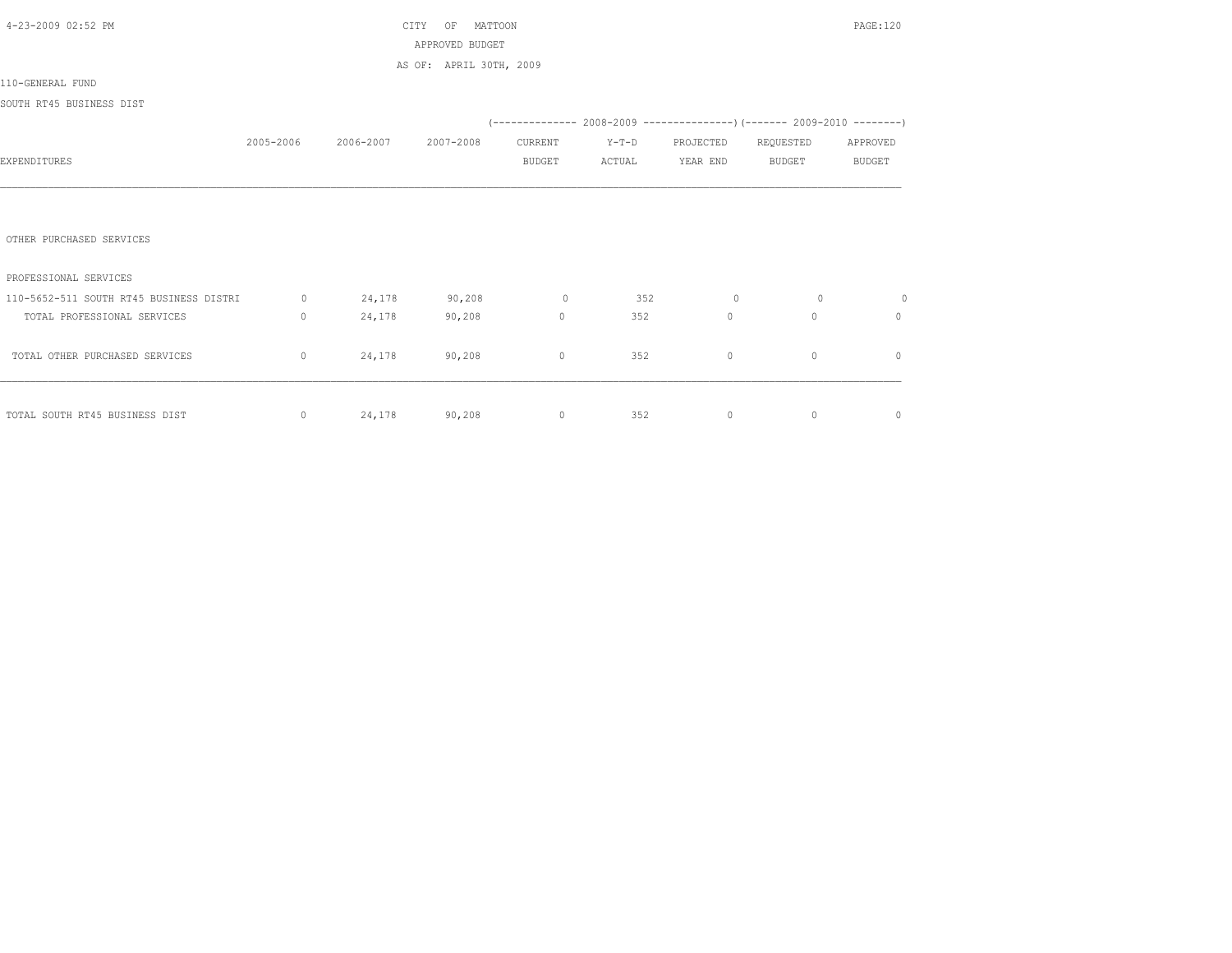| 4-23-2009 02:52 PM                      |           |           | CITY<br>MATTOON<br>OF   |               |                      |                   |                                                                               | <b>PAGE:121</b> |
|-----------------------------------------|-----------|-----------|-------------------------|---------------|----------------------|-------------------|-------------------------------------------------------------------------------|-----------------|
|                                         |           |           | APPROVED BUDGET         |               |                      |                   |                                                                               |                 |
|                                         |           |           | AS OF: APRIL 30TH, 2009 |               |                      |                   |                                                                               |                 |
| 110-GENERAL FUND                        |           |           |                         |               |                      |                   |                                                                               |                 |
| 2003 LIBRARY REF GO BOND                |           |           |                         |               |                      |                   |                                                                               |                 |
|                                         |           |           |                         |               |                      |                   | $(-$ -------------- 2008-2009 -----------------) (------- 2009-2010 --------) |                 |
|                                         | 2005-2006 | 2006-2007 | 2007-2008               | CURRENT       | $Y-T-D$              | PROJECTED         | REQUESTED                                                                     | APPROVED        |
| EXPENDITURES                            |           |           |                         | <b>BUDGET</b> | ACTUAL               | YEAR END          | <b>BUDGET</b>                                                                 | <b>BUDGET</b>   |
|                                         |           |           |                         |               |                      |                   |                                                                               |                 |
|                                         |           |           |                         |               |                      |                   |                                                                               |                 |
|                                         |           |           |                         |               |                      |                   |                                                                               |                 |
| OTHER OBJECTS                           |           |           |                         |               |                      |                   |                                                                               |                 |
|                                         |           |           |                         |               |                      |                   |                                                                               |                 |
| FINANCIAL TRANS OBJECTS                 |           |           |                         |               |                      |                   |                                                                               |                 |
| 110-5716-817 SERIES 2003 LIBRARY REFUND | 66,000    | 81,150    | 81,910                  | 81,485        | 78,445               | $\sim$ 0          | 78,050                                                                        | 78,050          |
| TOTAL FINANCIAL TRANS OBJECTS           | 66,000    | 81,150    | 81,910                  | 81,485        | 78,445               | $0 \qquad \qquad$ | 78,050                                                                        | 78,050          |
|                                         |           |           |                         |               |                      |                   |                                                                               |                 |
| TOTAL OTHER OBJECTS                     | 66,000    | 81,150    | 81,910                  | 81,485        | 78,445               | $\circ$           | 78,050                                                                        | 78,050          |
|                                         |           |           |                         |               |                      |                   |                                                                               |                 |
|                                         |           |           |                         |               |                      |                   |                                                                               |                 |
| TOTAL 2003 LIBRARY REF GO BOND          | 66,000    | 81,150    |                         |               | 81,910 81,485 78,445 |                   | $0 \t 78,050$                                                                 | 78,050          |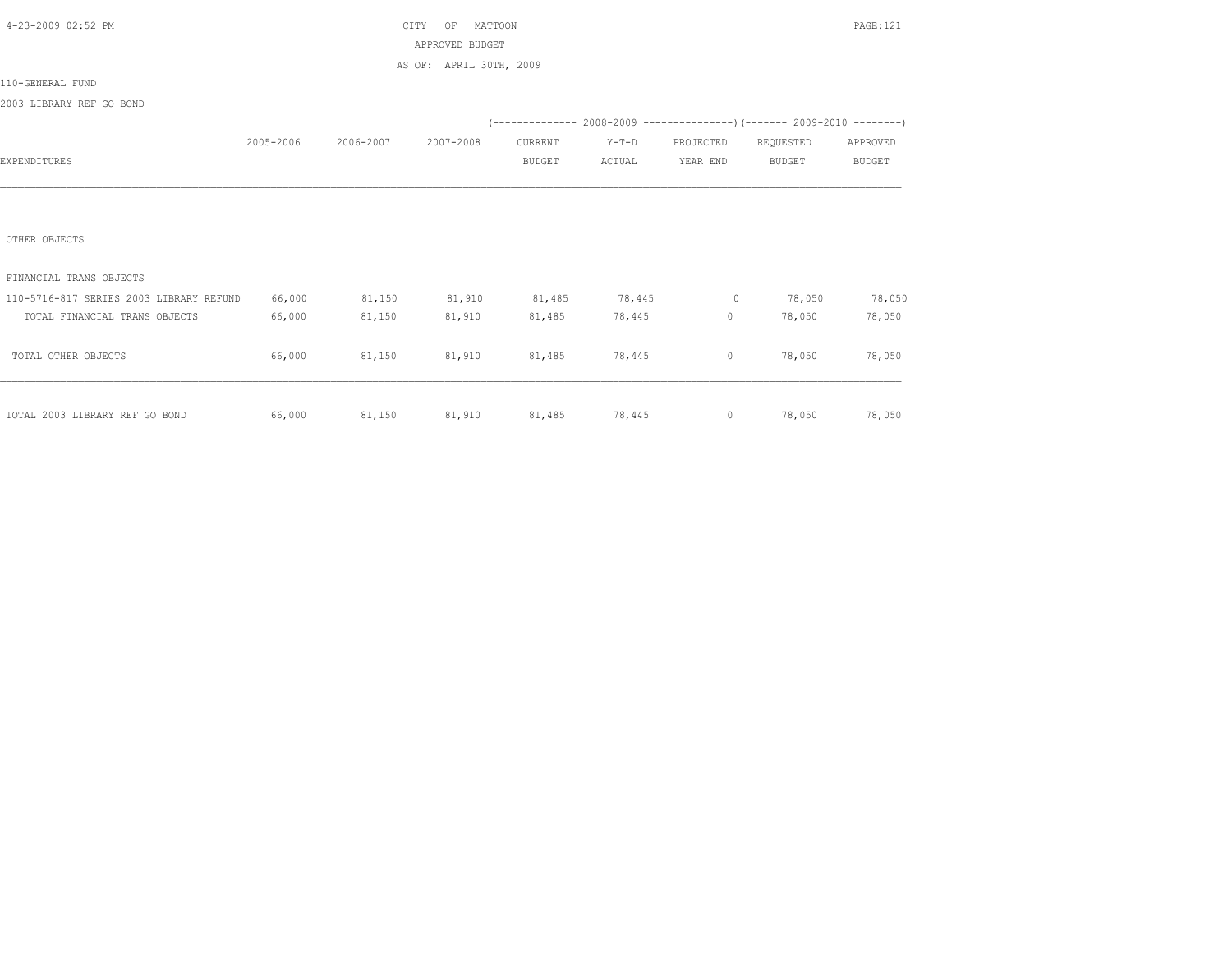| 4-23-2009 02:52 PM                              |           |           | CITY<br>MATTOON<br>OF   |                 |         |           |                                                                          | PAGE: 122     |
|-------------------------------------------------|-----------|-----------|-------------------------|-----------------|---------|-----------|--------------------------------------------------------------------------|---------------|
|                                                 |           |           | APPROVED BUDGET         |                 |         |           |                                                                          |               |
|                                                 |           |           | AS OF: APRIL 30TH, 2009 |                 |         |           |                                                                          |               |
| 110-GENERAL FUND                                |           |           |                         |                 |         |           |                                                                          |               |
| 2003A ERI GO BONDS                              |           |           |                         |                 |         |           |                                                                          |               |
|                                                 |           |           |                         |                 |         |           | (-------------- 2008-2009 ----------------) (------- 2009-2010 --------) |               |
|                                                 | 2005-2006 | 2006-2007 | 2007-2008               | CURRENT         | $Y-T-D$ | PROJECTED | REQUESTED                                                                | APPROVED      |
| EXPENDITURES                                    |           |           |                         | <b>BUDGET</b>   | ACTUAL  | YEAR END  | <b>BUDGET</b>                                                            | <b>BUDGET</b> |
|                                                 |           |           |                         |                 |         |           |                                                                          |               |
|                                                 |           |           |                         |                 |         |           |                                                                          |               |
|                                                 |           |           |                         |                 |         |           |                                                                          |               |
| OTHER OBJECTS                                   |           |           |                         |                 |         |           |                                                                          |               |
|                                                 |           |           |                         |                 |         |           |                                                                          |               |
| FINANCIAL TRANS OBJECTS                         |           |           |                         |                 |         |           |                                                                          |               |
| 110-5717-817 2003A PENSION BENEFIT GO B 135,000 |           | 196,550   | 195,460                 | 194,153         | 194,153 | $\circ$   | 192,628                                                                  | 192,628       |
| TOTAL FINANCIAL TRANS OBJECTS                   | 135,000   | 196,550   | 195,460                 | 194,153         | 194,153 | $\circ$   | 192,628                                                                  | 192,628       |
|                                                 |           |           |                         |                 |         |           |                                                                          |               |
| TOTAL OTHER OBJECTS                             | 135,000   | 196,550   | 195,460                 | 194,153         | 194,153 | $\circ$   | 192,628                                                                  | 192,628       |
|                                                 |           |           |                         |                 |         |           |                                                                          |               |
|                                                 |           |           |                         |                 |         |           |                                                                          |               |
| TOTAL 2003A ERI GO BONDS                        | 135,000   |           | 196,550 195,460         | 194,153 194,153 |         |           | 0 192,628 192,628                                                        |               |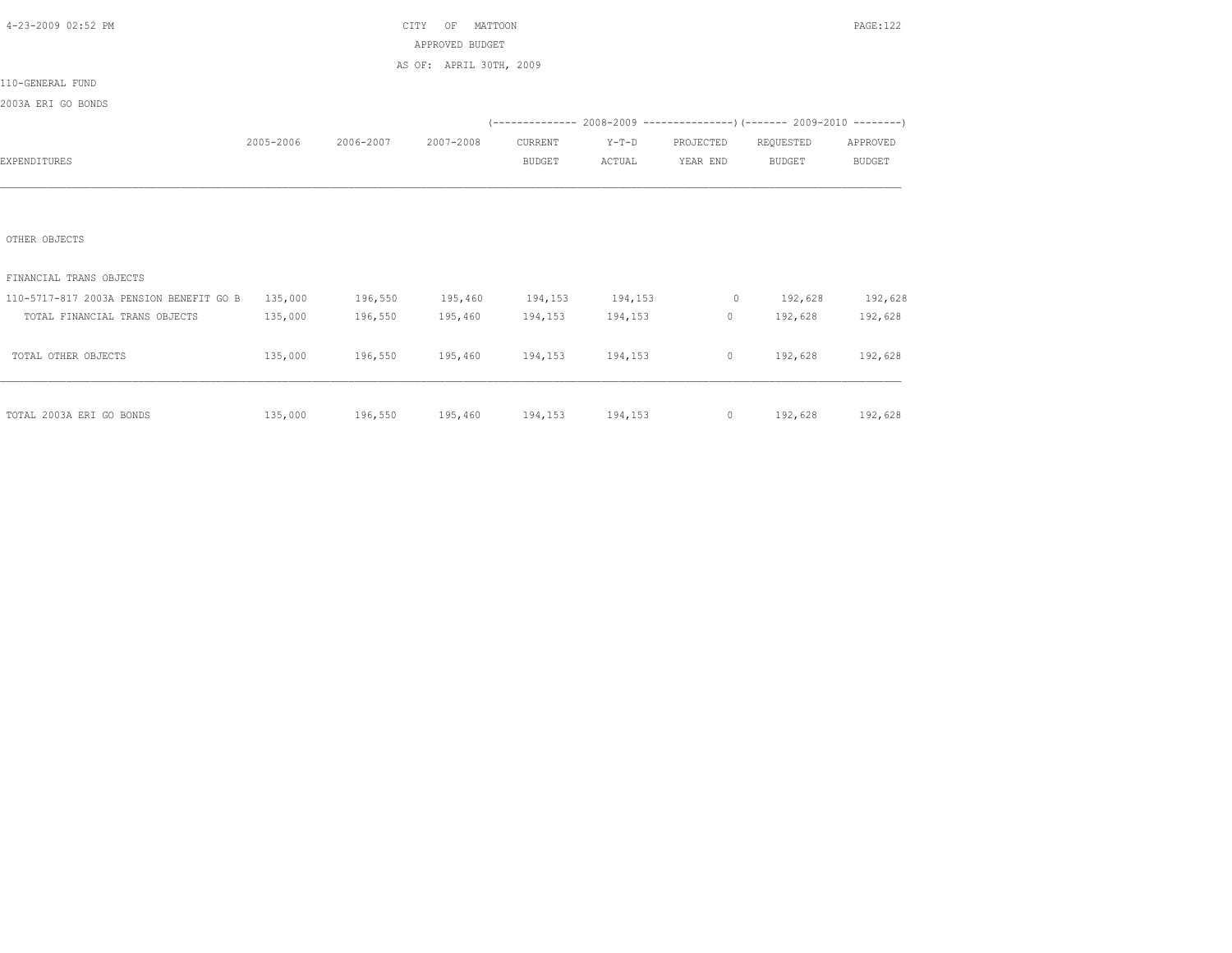| 4-23-2009 02:52 PM                 |           |           | MATTOON<br>CITY<br>OF                             |               |                 |           |                   | PAGE: 123     |
|------------------------------------|-----------|-----------|---------------------------------------------------|---------------|-----------------|-----------|-------------------|---------------|
|                                    |           |           | APPROVED BUDGET                                   |               |                 |           |                   |               |
|                                    |           |           | AS OF: APRIL 30TH, 2009                           |               |                 |           |                   |               |
| 110-GENERAL FUND                   |           |           |                                                   |               |                 |           |                   |               |
| 2004B REF GO BONDS                 |           |           |                                                   |               |                 |           |                   |               |
|                                    |           |           |                                                   |               |                 |           |                   |               |
|                                    | 2005-2006 | 2006-2007 | 2007-2008                                         | CURRENT       | $Y-T-D$         | PROJECTED | REQUESTED         | APPROVED      |
| EXPENDITURES                       |           |           |                                                   | <b>BUDGET</b> | ACTUAL          | YEAR END  | <b>BUDGET</b>     | <b>BUDGET</b> |
|                                    |           |           |                                                   |               |                 |           |                   |               |
|                                    |           |           |                                                   |               |                 |           |                   |               |
|                                    |           |           |                                                   |               |                 |           |                   |               |
| OTHER OBJECTS                      |           |           |                                                   |               |                 |           |                   |               |
|                                    |           |           |                                                   |               |                 |           |                   |               |
| FINANCIAL TRANS OBJECTS            |           |           |                                                   |               |                 |           |                   |               |
| 110-5719-817 2005B REFUNDING BONDS | 125,000   | 201,028   | 197,453 197,453 198,553                           |               |                 |           | 0 198,553 198,553 |               |
| TOTAL FINANCIAL TRANS OBJECTS      | 125,000   | 201,028   | 197,453                                           |               | 197,453 198,553 | 0         | 198,553           | 198,553       |
|                                    |           |           |                                                   |               |                 |           |                   |               |
| TOTAL OTHER OBJECTS                | 125,000   |           | 201,028 197,453 197,453 198,553                   |               |                 |           | $0 \t198,553$     | 198,553       |
|                                    |           |           |                                                   |               |                 |           |                   |               |
|                                    |           |           |                                                   |               |                 |           |                   |               |
| TOTAL 2004B REF GO BONDS           | 125,000   |           | 201,028 197,453 197,453 198,553 0 198,553 198,553 |               |                 |           |                   |               |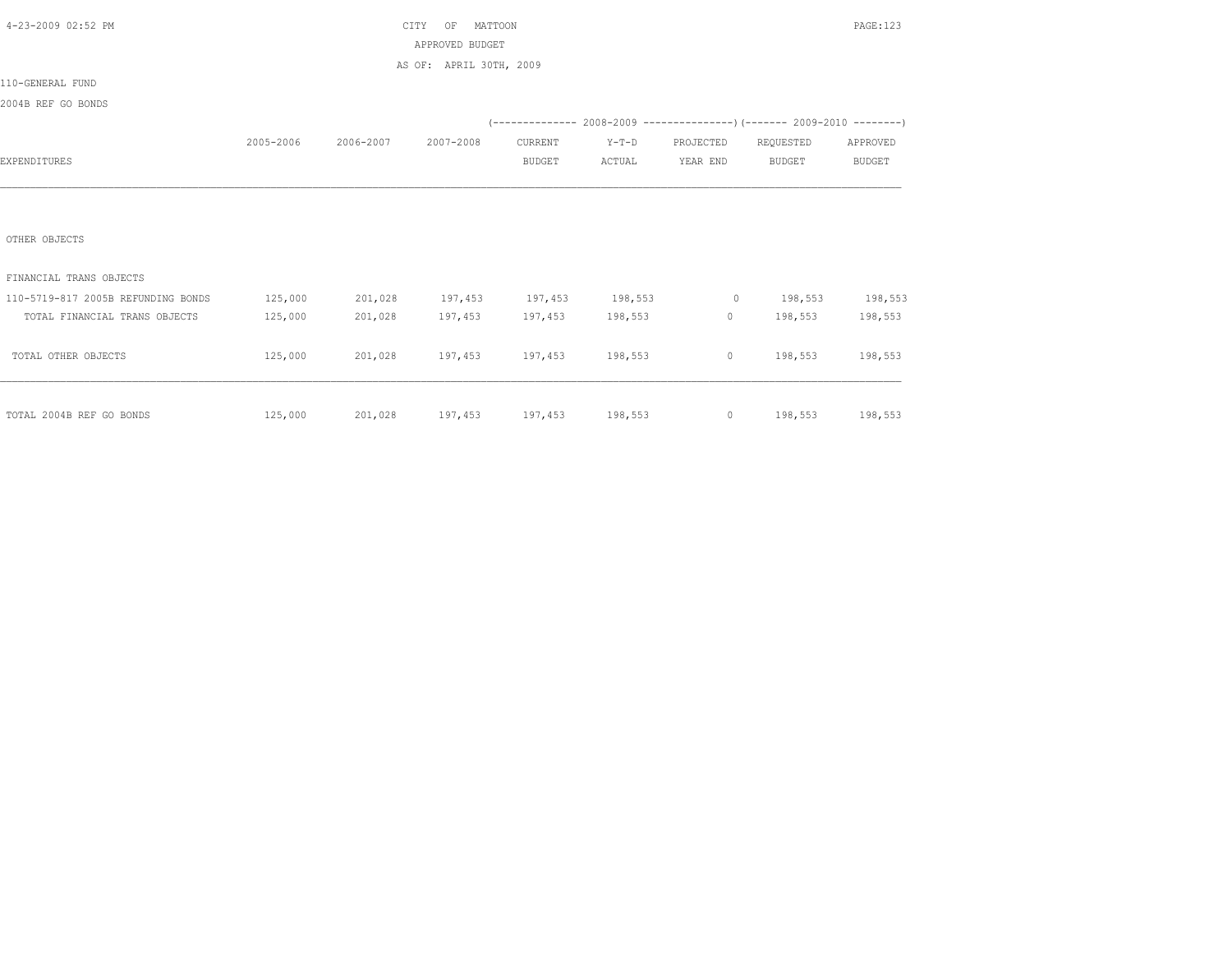| 4-23-2009 02:52 PM            |              |           | MATTOON<br>CITY<br>OF<br>APPROVED BUDGET |               |                                                                           |                |                | PAGE: 124     |
|-------------------------------|--------------|-----------|------------------------------------------|---------------|---------------------------------------------------------------------------|----------------|----------------|---------------|
|                               |              |           | AS OF: APRIL 30TH, 2009                  |               |                                                                           |                |                |               |
| 110-GENERAL FUND              |              |           |                                          |               |                                                                           |                |                |               |
| STREET DEPT EQPT LEASE        |              |           |                                          |               |                                                                           |                |                |               |
|                               |              |           |                                          |               | (-------------- 2008-2009 -----------------) (------- 2009-2010 --------) |                |                |               |
|                               | 2005-2006    | 2006-2007 | 2007-2008                                | CURRENT       | $Y-T-D$                                                                   | PROJECTED      | REQUESTED      | APPROVED      |
| EXPENDITURES                  |              |           |                                          | <b>BUDGET</b> | ACTUAL                                                                    | YEAR END       | BUDGET         | <b>BUDGET</b> |
|                               |              |           |                                          |               |                                                                           |                |                |               |
|                               |              |           |                                          |               |                                                                           |                |                |               |
| OTHER OBJECTS                 |              |           |                                          |               |                                                                           |                |                |               |
| FINANCIAL TRANS OBJECTS       |              |           |                                          |               |                                                                           |                |                |               |
| 110-5742-817 DEBT SERVICES    | $\circ$      | 31,247    | $\overline{0}$                           | $\sim$ 0      | $\overline{0}$                                                            | $\overline{0}$ | $\overline{0}$ | 0             |
| TOTAL FINANCIAL TRANS OBJECTS | $\mathbf{0}$ | 31,247    | $\circ$                                  | $\circ$       | $\circ$                                                                   | $\mathbf{0}$   | $\Omega$       | $\mathbf{0}$  |
|                               |              |           |                                          |               |                                                                           |                |                |               |
| TOTAL OTHER OBJECTS           | $\mathbf{0}$ | 31,247    | $\circ$                                  | $\circ$       | $\circ$                                                                   | $\circ$        | $\circ$        | $\mathbf{0}$  |
|                               |              |           |                                          |               |                                                                           |                |                |               |
| TOTAL STREET DEPT EQPT LEASE  | $\circ$      | 31, 247   | $\circ$                                  |               | $\overline{0}$<br>$\circ$                                                 | $\circ$        | $\circ$        | $\mathbf 0$   |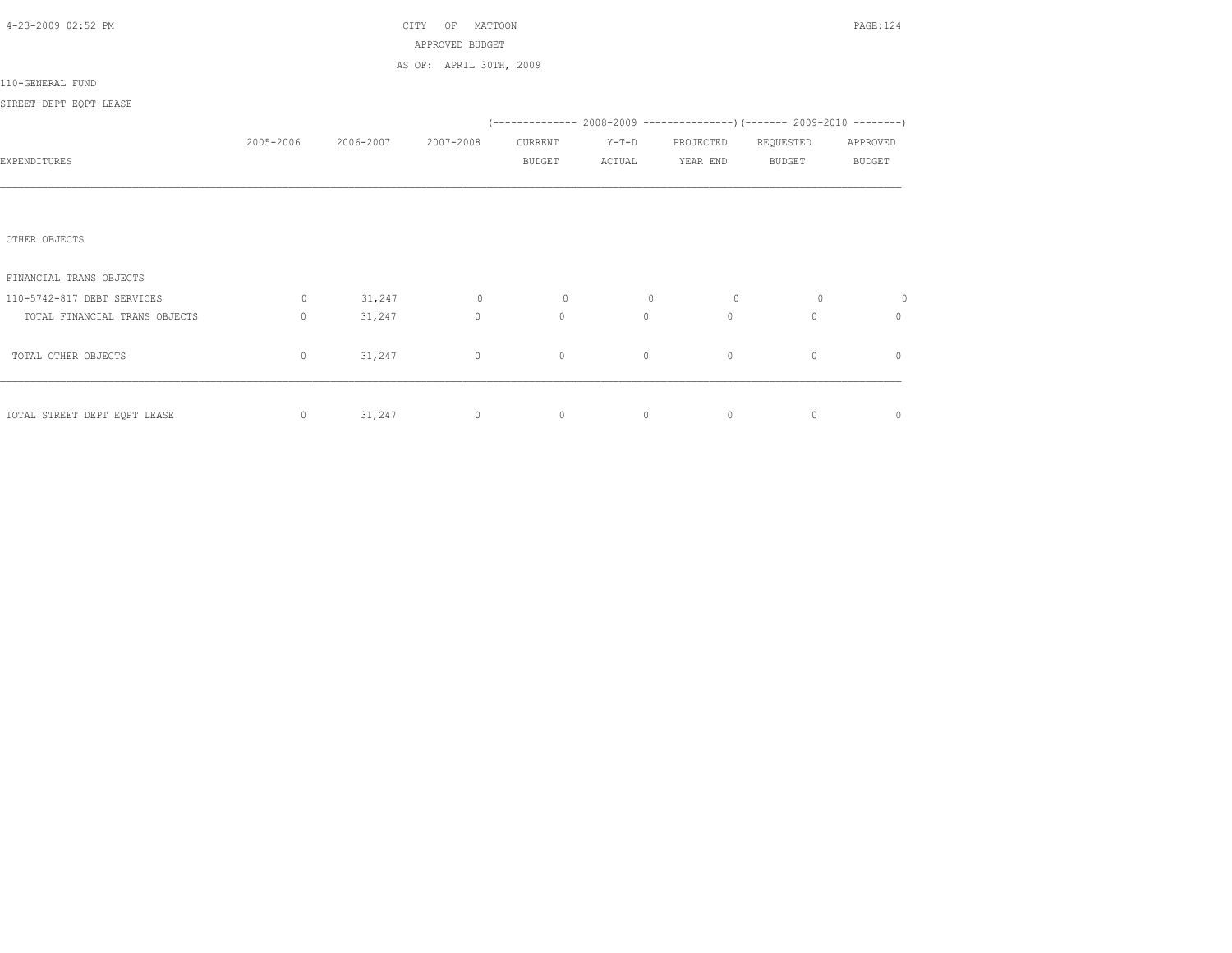|           |           | OF            |              |                                                       |           |               | PAGE: 125                                                                |
|-----------|-----------|---------------|--------------|-------------------------------------------------------|-----------|---------------|--------------------------------------------------------------------------|
|           |           |               |              |                                                       |           |               |                                                                          |
|           |           |               |              |                                                       |           |               |                                                                          |
|           |           |               |              |                                                       |           |               |                                                                          |
|           |           |               |              |                                                       |           |               |                                                                          |
|           |           |               |              |                                                       |           |               |                                                                          |
| 2005-2006 | 2006-2007 | 2007-2008     | CURRENT      | $Y-T-D$                                               | PROJECTED | REQUESTED     | APPROVED                                                                 |
|           |           |               | BUDGET       | ACTUAL                                                | YEAR END  | <b>BUDGET</b> | <b>BUDGET</b>                                                            |
|           |           |               |              |                                                       |           |               |                                                                          |
|           |           |               |              |                                                       |           |               |                                                                          |
|           |           |               |              |                                                       |           |               |                                                                          |
|           |           |               |              |                                                       |           |               |                                                                          |
|           |           |               |              |                                                       |           |               |                                                                          |
|           |           |               |              |                                                       |           |               |                                                                          |
| 30, 363   | 41,040    | $\circ$       | $\circ$      | $\circ$                                               | $\circ$   | $\circ$       | 0                                                                        |
| 30, 363   | 41,040    | $\circ$       | $\mathbf{0}$ | $\circ$                                               | $\circ$   | $\Omega$      | 0                                                                        |
|           |           |               |              |                                                       |           |               |                                                                          |
| 30, 363   | 41,040    | $\circ$       | $\circ$      | $\circ$                                               | $\circ$   | $\mathbf{0}$  | $\mathbf{0}$                                                             |
|           |           |               |              |                                                       |           |               |                                                                          |
|           |           |               |              |                                                       |           |               |                                                                          |
|           |           | $\circ$       | $\circ$      | $\circ$                                               | $\circ$   | $\circ$       | $\mathbf 0$                                                              |
|           |           | 30,363 41,040 | CITY         | MATTOON<br>APPROVED BUDGET<br>AS OF: APRIL 30TH, 2009 |           |               | (-------------- 2008-2009 ----------------) (------- 2009-2010 --------) |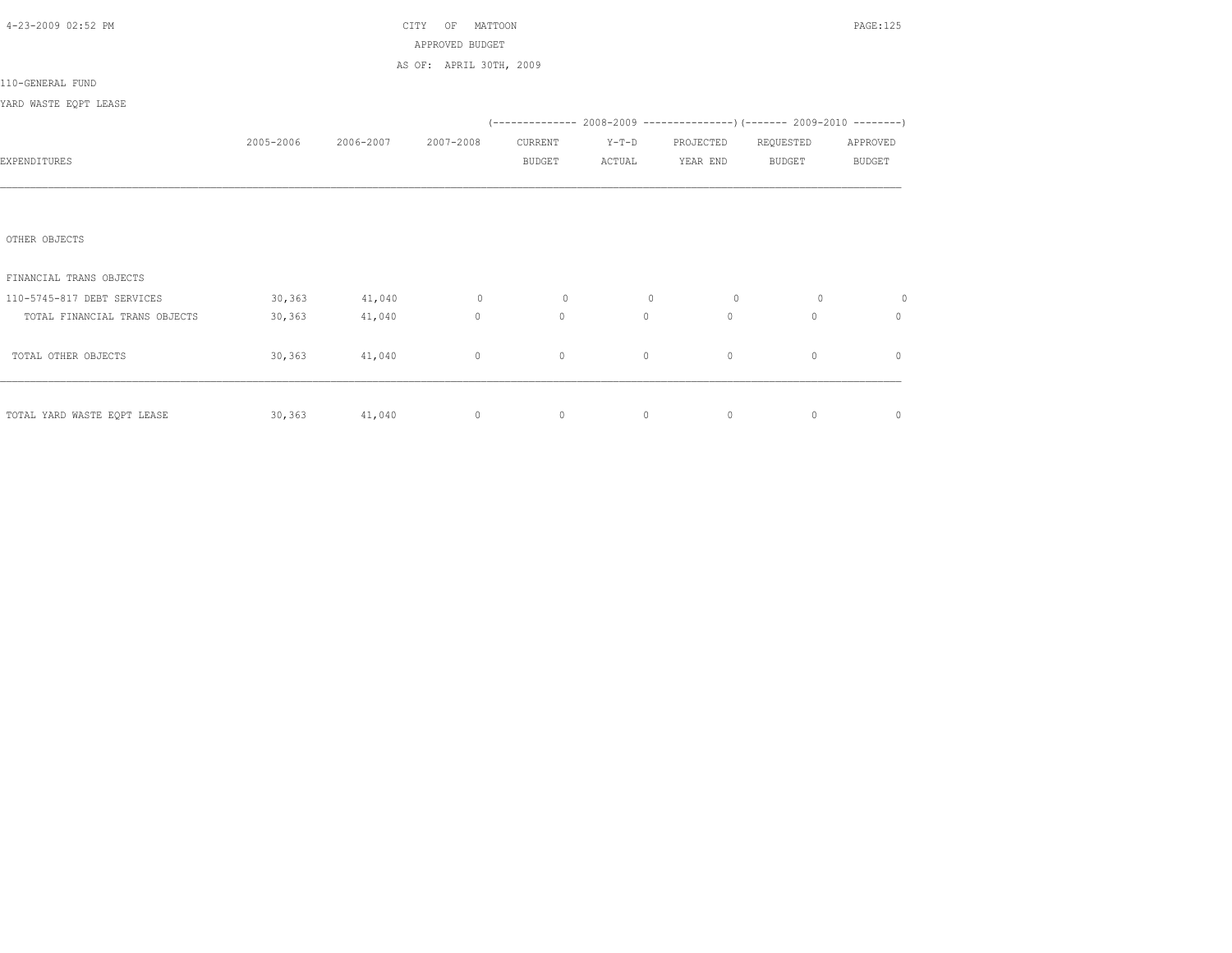| 4-23-2009 02:52 PM            |           |               | CITY<br>MATTOON<br>OF   |               |         |           |                                                                         | PAGE:126      |
|-------------------------------|-----------|---------------|-------------------------|---------------|---------|-----------|-------------------------------------------------------------------------|---------------|
|                               |           |               | APPROVED BUDGET         |               |         |           |                                                                         |               |
|                               |           |               | AS OF: APRIL 30TH, 2009 |               |         |           |                                                                         |               |
| 110-GENERAL FUND              |           |               |                         |               |         |           |                                                                         |               |
| RURAL KING WTR/SWR EXT        |           |               |                         |               |         |           |                                                                         |               |
|                               |           |               |                         |               |         |           | (-------------- 2008-2009 ---------------) (------- 2009-2010 --------) |               |
|                               | 2005-2006 | 2006-2007     | 2007-2008               | CURRENT       | $Y-T-D$ | PROJECTED | REQUESTED                                                               | APPROVED      |
| EXPENDITURES                  |           |               |                         | <b>BUDGET</b> | ACTUAL  | YEAR END  | <b>BUDGET</b>                                                           | <b>BUDGET</b> |
|                               |           |               |                         |               |         |           |                                                                         |               |
|                               |           |               |                         |               |         |           |                                                                         |               |
|                               |           |               |                         |               |         |           |                                                                         |               |
| OTHER OBJECTS                 |           |               |                         |               |         |           |                                                                         |               |
|                               |           |               |                         |               |         |           |                                                                         |               |
| FINANCIAL TRANS OBJECTS       |           |               |                         |               |         |           |                                                                         |               |
| 110-5751-817 DEBT SERVICES    | 38,073    | 49,500        | 49,500                  | 49,500        | 49,500  | $\sim$ 0  | 49,500                                                                  | 49,500        |
| TOTAL FINANCIAL TRANS OBJECTS | 38,073    | 49,500        | 49,500                  | 49,500        | 49,500  | $\circ$   | 49,500                                                                  | 49,500        |
|                               |           |               |                         |               |         |           |                                                                         |               |
| TOTAL OTHER OBJECTS           | 38,073    | 49,500        | 49,500                  | 49,500        | 49,500  | $\circ$   | 49,500                                                                  | 49,500        |
|                               |           |               |                         |               |         |           |                                                                         |               |
|                               |           |               |                         |               |         |           |                                                                         |               |
| TOTAL RURAL KING WTR/SWR EXT  | 38,073    | 49,500 49,500 |                         | 49,500 49,500 |         |           | $0 \t 49,500$                                                           | 49,500        |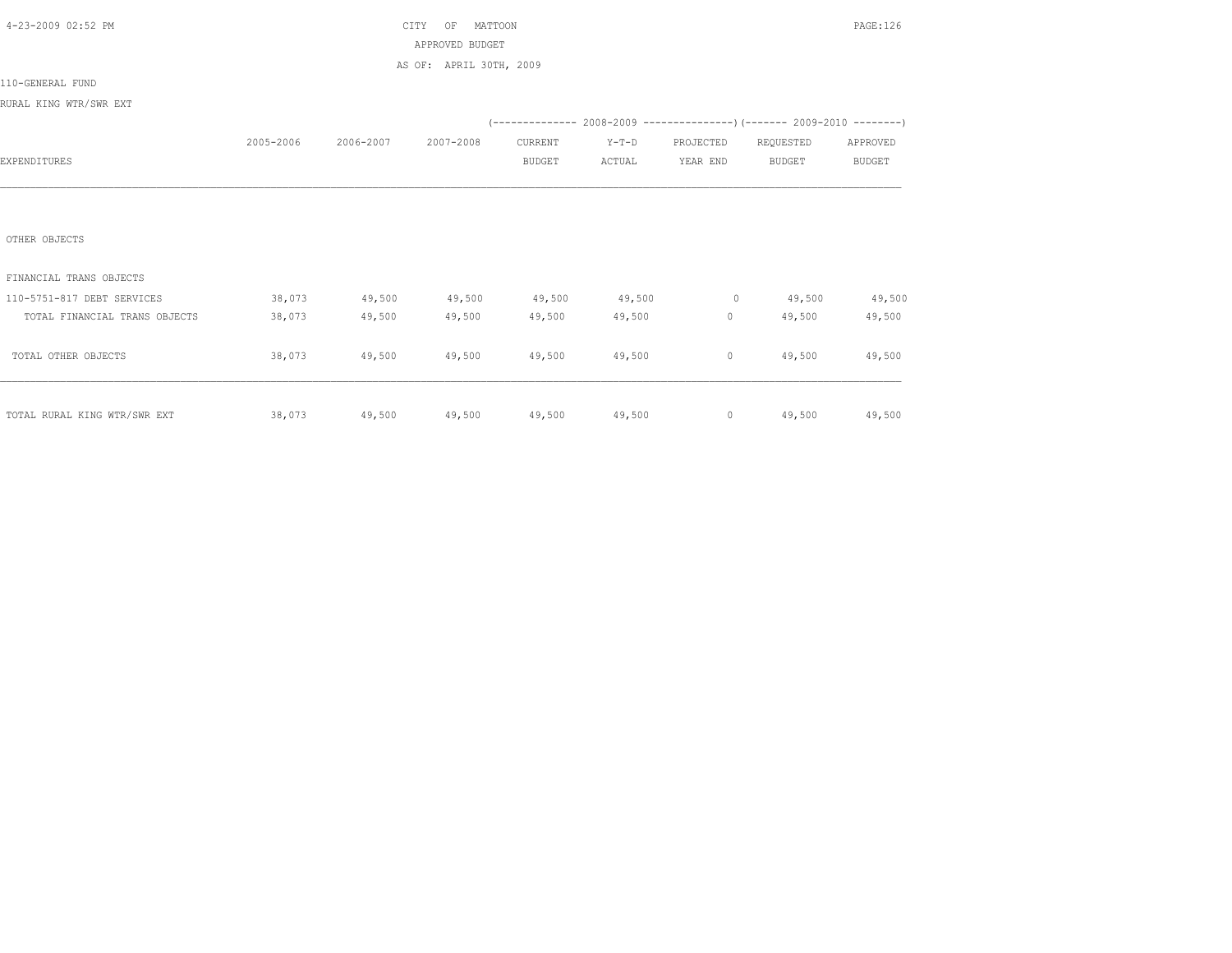| 4-23-2009 02:52 PM            |              |           | CITY<br>ΟF<br>MATTOON   |               |               |           |                                                                          | PAGE:127      |
|-------------------------------|--------------|-----------|-------------------------|---------------|---------------|-----------|--------------------------------------------------------------------------|---------------|
|                               |              |           | APPROVED BUDGET         |               |               |           |                                                                          |               |
|                               |              |           | AS OF: APRIL 30TH, 2009 |               |               |           |                                                                          |               |
| 110-GENERAL FUND              |              |           |                         |               |               |           |                                                                          |               |
| KAL KAN WTR/SWR EXT           |              |           |                         |               |               |           |                                                                          |               |
|                               |              |           |                         |               |               |           | (-------------- 2008-2009 ----------------) (------- 2009-2010 --------) |               |
|                               | 2005-2006    | 2006-2007 | 2007-2008               | CURRENT       | $Y-T-D$       | PROJECTED | REQUESTED                                                                | APPROVED      |
| EXPENDITURES                  |              |           |                         | <b>BUDGET</b> | ACTUAL        | YEAR END  | <b>BUDGET</b>                                                            | <b>BUDGET</b> |
|                               |              |           |                         |               |               |           |                                                                          |               |
|                               |              |           |                         |               |               |           |                                                                          |               |
|                               |              |           |                         |               |               |           |                                                                          |               |
| OTHER OBJECTS                 |              |           |                         |               |               |           |                                                                          |               |
|                               |              |           |                         |               |               |           |                                                                          |               |
| FINANCIAL TRANS OBJECTS       |              |           |                         |               |               |           |                                                                          |               |
| 110-5752-817 DEBT SERVICES    | 0            | $\circ$   | $\circ$                 |               | 15,467 15,467 | $\circ$   | 15,467                                                                   | 15,467        |
| TOTAL FINANCIAL TRANS OBJECTS | $\mathbf{0}$ | $\circ$   | $\circ$                 | 15,467        | 15,467        | $\circ$   | 15,467                                                                   | 15,467        |
|                               |              |           |                         |               |               |           |                                                                          |               |
| TOTAL OTHER OBJECTS           | $\mathbf{0}$ | $\circ$   | $\circ$                 | 15,467        | 15,467        | $\circ$   | 15,467                                                                   | 15,467        |
|                               |              |           |                         |               |               |           |                                                                          |               |
|                               |              |           |                         |               |               |           |                                                                          |               |
| TOTAL KAL KAN WTR/SWR EXT     | $\mathbb O$  | $\circ$   |                         |               |               |           | 0 15,467 15,467 0 15,467 15,467                                          |               |
|                               |              |           |                         |               |               |           |                                                                          |               |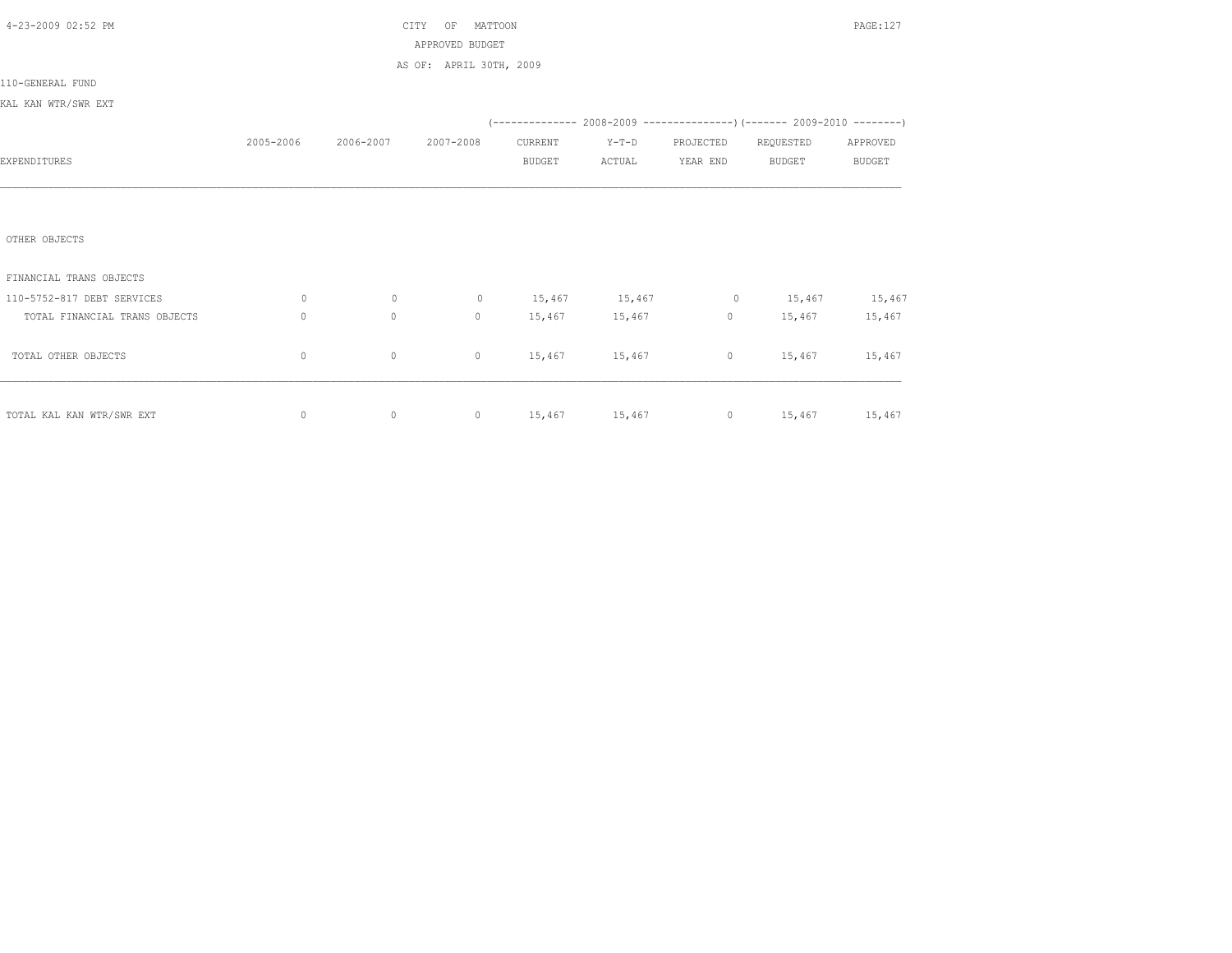| 4-23-2009 02:52 PM                                               |        |                               | MATTOON<br>CITY<br>OF   |               |          |                     |                                                                          | PAGE: 128     |
|------------------------------------------------------------------|--------|-------------------------------|-------------------------|---------------|----------|---------------------|--------------------------------------------------------------------------|---------------|
|                                                                  |        |                               | APPROVED BUDGET         |               |          |                     |                                                                          |               |
|                                                                  |        |                               | AS OF: APRIL 30TH, 2009 |               |          |                     |                                                                          |               |
| 110-GENERAL FUND                                                 |        |                               |                         |               |          |                     |                                                                          |               |
| HOME DEPOT INFRASTRUCTURE                                        |        |                               |                         |               |          |                     |                                                                          |               |
|                                                                  |        |                               |                         |               |          |                     | (-------------- 2008-2009 ----------------) (------- 2009-2010 --------) |               |
|                                                                  |        | 2005-2006 2006-2007 2007-2008 |                         | CURRENT       | $Y-T-D$  | PROJECTED REQUESTED |                                                                          | APPROVED      |
| EXPENDITURES                                                     |        |                               |                         | <b>BUDGET</b> | ACTUAL   | YEAR END            | <b>BUDGET</b>                                                            | <b>BUDGET</b> |
|                                                                  |        |                               |                         |               |          |                     |                                                                          |               |
|                                                                  |        |                               |                         |               |          |                     |                                                                          |               |
|                                                                  |        |                               |                         |               |          |                     |                                                                          |               |
| OTHER OBJECTS                                                    |        |                               |                         |               |          |                     |                                                                          |               |
|                                                                  |        |                               |                         |               |          |                     |                                                                          |               |
| FINANCIAL TRANS OBJECTS                                          |        |                               |                         |               |          |                     |                                                                          |               |
| 110-5753-817 DEBT SERVICES-HOME DEPOT I 56,957 80,590 82,711 0 0 |        |                               |                         |               | $\circ$  | $\sim$ 0            | $\circ$                                                                  | $\circ$       |
| TOTAL FINANCIAL TRANS OBJECTS                                    | 56,957 | 80,590                        | 82,711                  | $\circ$       | $\circ$  | $\circ$             | $\Omega$                                                                 | $\mathbf{0}$  |
|                                                                  |        |                               |                         |               |          |                     |                                                                          |               |
| TOTAL OTHER OBJECTS                                              | 56,957 | 80,590 82,711                 |                         | $\circ$       | $\circ$  | $\mathbf{0}$        | $\mathbf{0}$                                                             | $\circ$       |
|                                                                  |        |                               |                         |               |          |                     |                                                                          |               |
|                                                                  |        |                               |                         |               |          |                     |                                                                          |               |
| TOTAL HOME DEPOT INFRASTRUCTURE                                  |        |                               | 56,957 80,590 82,711 0  |               | $\sim$ 0 | $\sim$ 0            | 0                                                                        | $\mathbf 0$   |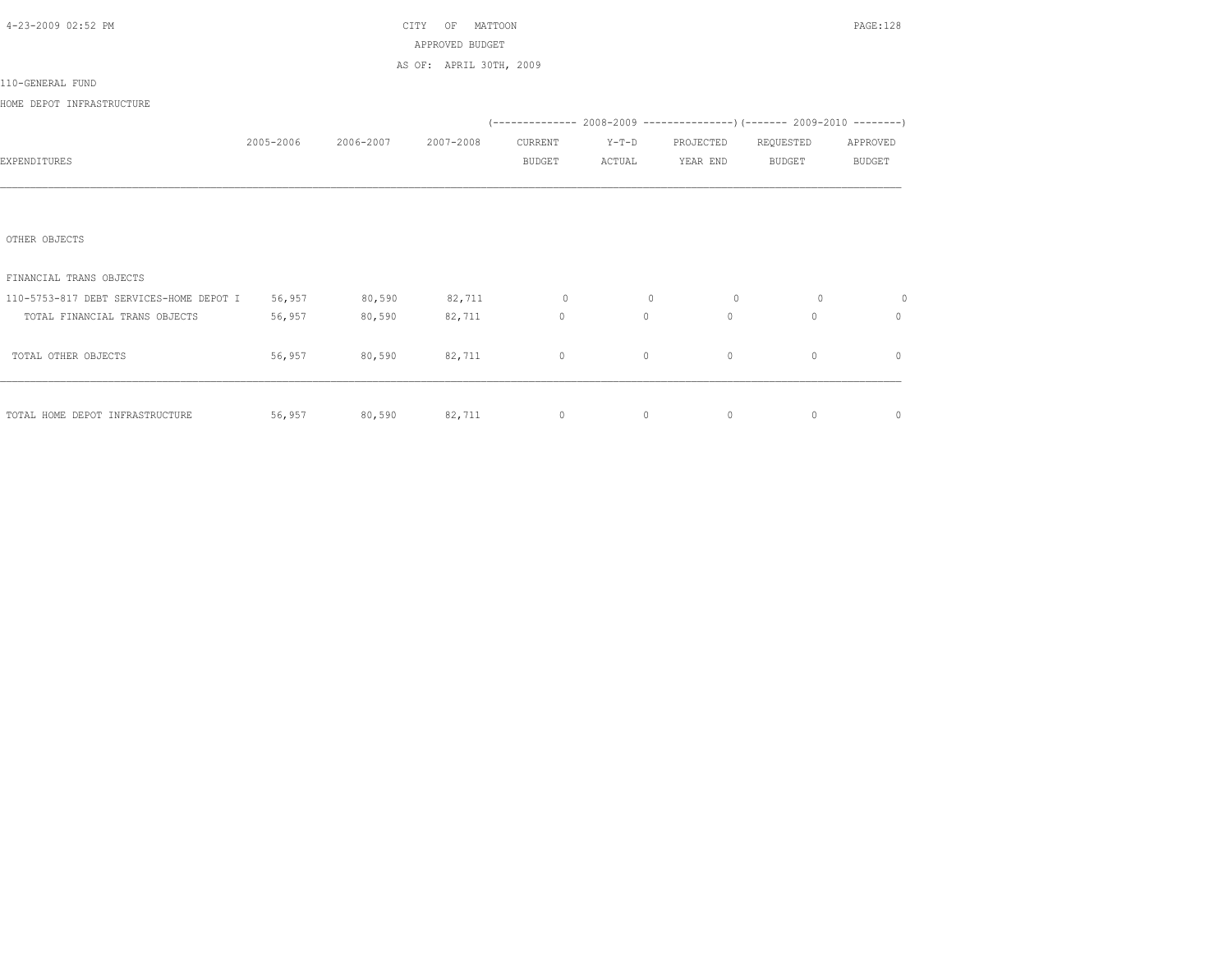| 4-23-2009 02:52 PM                      |           |           | MATTOON<br>CITY<br>ΟF   |               |         |                |              | PAGE:129      |
|-----------------------------------------|-----------|-----------|-------------------------|---------------|---------|----------------|--------------|---------------|
|                                         |           |           | APPROVED BUDGET         |               |         |                |              |               |
|                                         |           |           | AS OF: APRIL 30TH, 2009 |               |         |                |              |               |
| 110-GENERAL FUND                        |           |           |                         |               |         |                |              |               |
| GOWIN SEWER AND WATER EX                |           |           |                         |               |         |                |              |               |
|                                         |           |           |                         |               |         |                |              |               |
|                                         | 2005-2006 | 2006-2007 | 2007-2008               | CURRENT       | $Y-T-D$ | PROJECTED      | REQUESTED    | APPROVED      |
| EXPENDITURES                            |           |           |                         | <b>BUDGET</b> | ACTUAL  | YEAR END       | BUDGET       | <b>BUDGET</b> |
|                                         |           |           |                         |               |         |                |              |               |
|                                         |           |           |                         |               |         |                |              |               |
|                                         |           |           |                         |               |         |                |              |               |
| OTHER OBJECTS                           |           |           |                         |               |         |                |              |               |
|                                         |           |           |                         |               |         |                |              |               |
| FINANCIAL TRANS OBJECTS                 |           |           |                         |               |         |                |              |               |
| 110-5754-817 GOWIN WATER AND SEWER EXTE | 4,217     | $\circ$   | $\circ$                 | $\circ$       | $\circ$ | $\overline{0}$ | $\circ$      | $\circ$       |
| TOTAL FINANCIAL TRANS OBJECTS           | 4,217     | $\circ$   | $\mathbf{0}$            | $\circ$       | $\circ$ | $\circ$        | $\Omega$     | $\mathbf{0}$  |
|                                         |           |           |                         |               |         |                |              |               |
| TOTAL OTHER OBJECTS                     | 4,217     | $\circ$   | $\circ$                 | $\circ$       | $\circ$ | $\circ$        | $\mathbf{0}$ | $\mathbf{0}$  |
|                                         |           |           |                         |               |         |                |              |               |
|                                         |           |           |                         |               |         |                |              |               |
| TOTAL GOWIN SEWER AND WATER EX          | 4,217     | $\circ$   | $\circ$                 | $\circ$       | $\circ$ | $\circ$        | $\mathbf{0}$ | $\circ$       |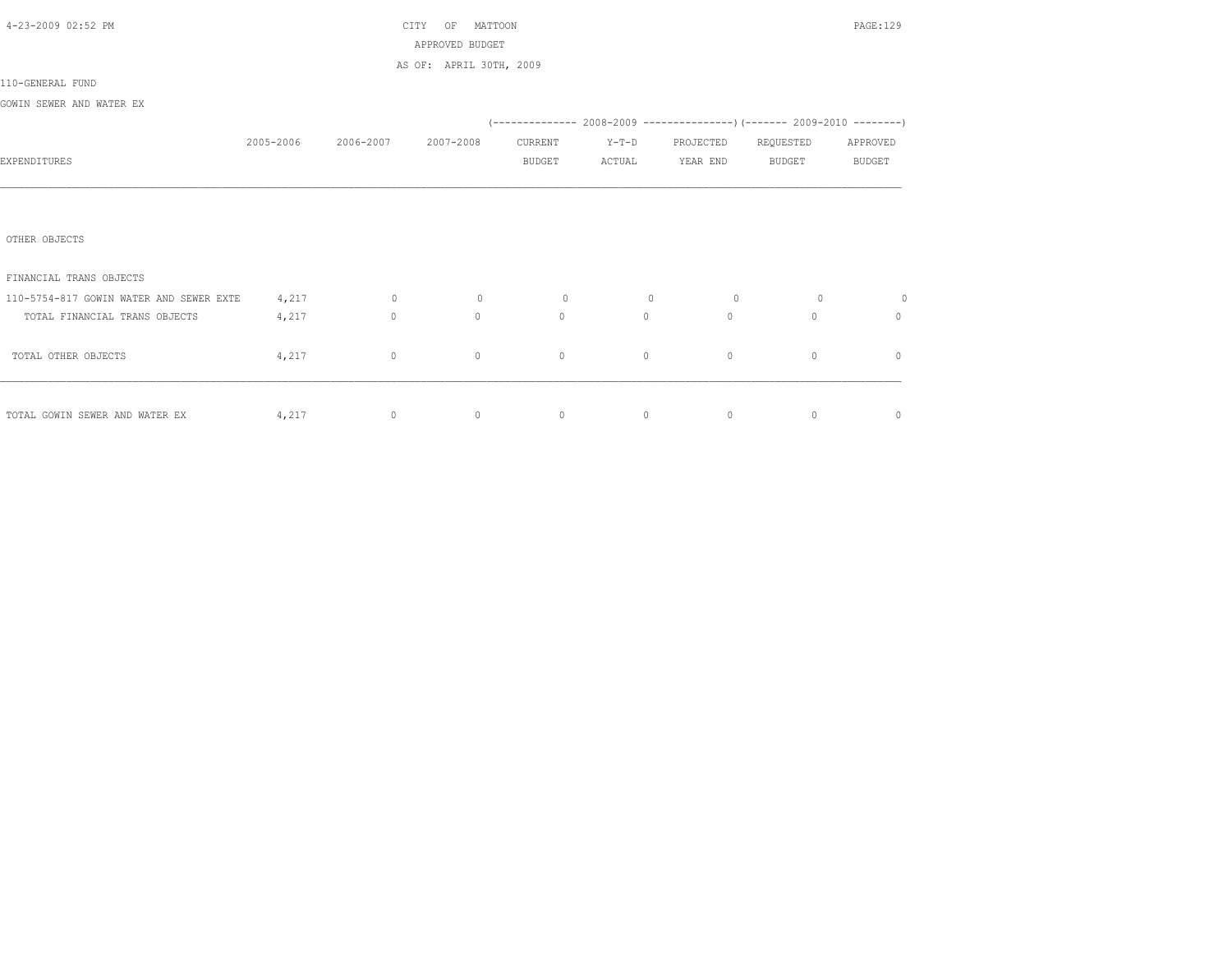| 4-23-2009 02:52 PM              |           |                     | MATTOON<br>CITY<br>OF   |               |                   |                     |                                                                         | PAGE:130      |
|---------------------------------|-----------|---------------------|-------------------------|---------------|-------------------|---------------------|-------------------------------------------------------------------------|---------------|
|                                 |           |                     | APPROVED BUDGET         |               |                   |                     |                                                                         |               |
|                                 |           |                     | AS OF: APRIL 30TH, 2009 |               |                   |                     |                                                                         |               |
| 110-GENERAL FUND                |           |                     |                         |               |                   |                     |                                                                         |               |
| FISCAL AGENT FEES               |           |                     |                         |               |                   |                     |                                                                         |               |
|                                 |           |                     |                         |               |                   |                     | (-------------- 2008-2009 ---------------) (------- 2009-2010 --------) |               |
|                                 | 2005-2006 | 2006-2007 2007-2008 |                         | CURRENT       | $Y-T-D$           | PROJECTED REQUESTED |                                                                         | APPROVED      |
| EXPENDITURES                    |           |                     |                         | <b>BUDGET</b> | ACTUAL            | YEAR END            | <b>BUDGET</b>                                                           | <b>BUDGET</b> |
|                                 |           |                     |                         |               |                   |                     |                                                                         |               |
|                                 |           |                     |                         |               |                   |                     |                                                                         |               |
| OTHER OBJECTS                   |           |                     |                         |               |                   |                     |                                                                         |               |
| FINANCIAL TRANS OBJECTS         |           |                     |                         |               |                   |                     |                                                                         |               |
| 110-5760-817 FISCAL AGENT'S FEE | 1,268     | 808                 | 648                     |               | 1,500 634 0 1,500 |                     |                                                                         | 1,500         |
| TOTAL FINANCIAL TRANS OBJECTS   | 1,268     | 808                 | 648                     | 1,500         | 634 634           |                     | $\overline{0}$<br>1,500                                                 | 1,500         |
|                                 |           |                     |                         |               |                   |                     |                                                                         |               |
| TOTAL OTHER OBJECTS             | 1,268     | 808                 | 648                     | 1,500         | 634               | $\circ$             | 1,500                                                                   | 1,500         |
|                                 |           |                     |                         |               |                   |                     |                                                                         |               |
| TOTAL FISCAL AGENT FEES         | 1,268     | 808                 | 648 1,500 634           |               |                   |                     | 0 $1,500$ $1,500$                                                       |               |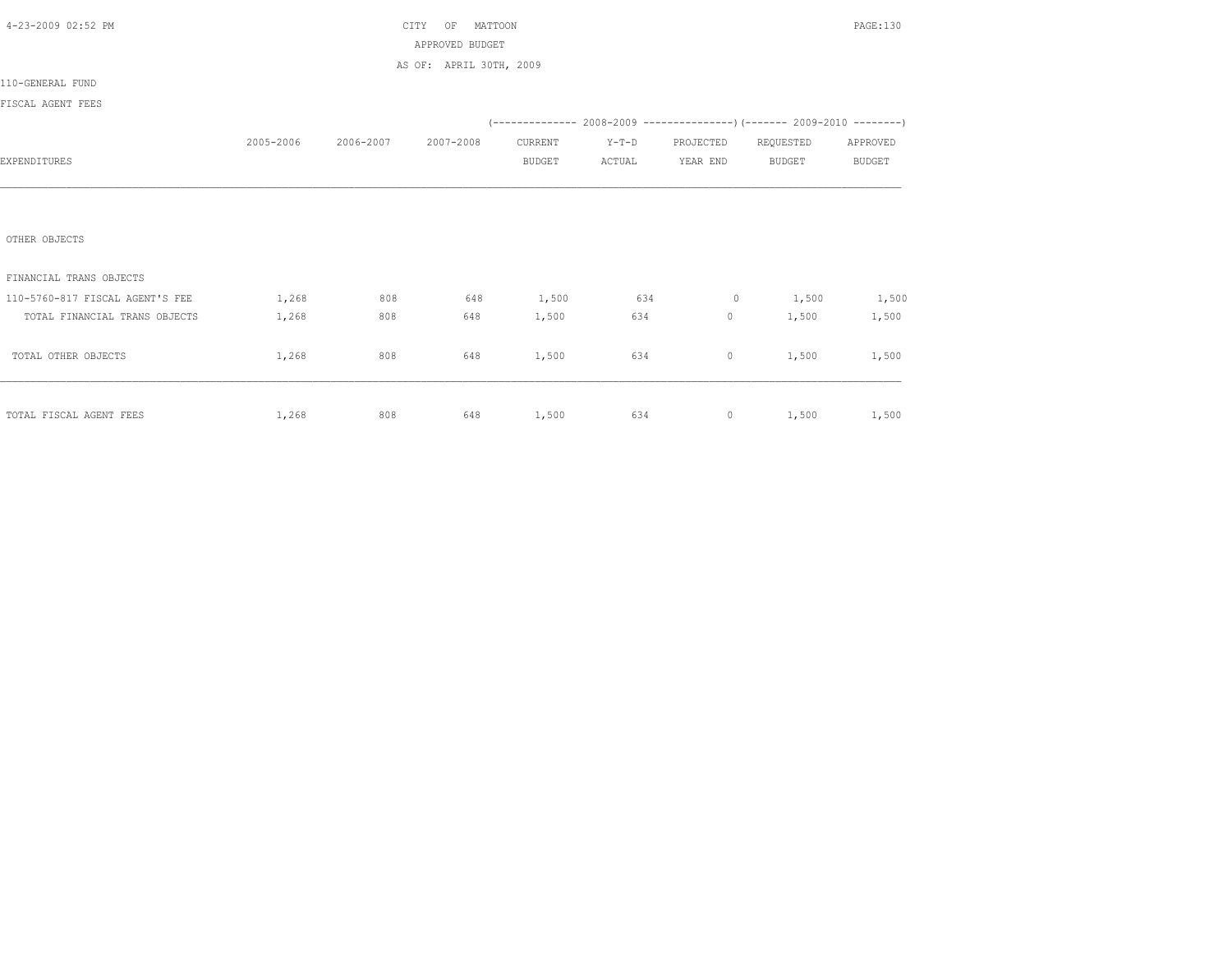| 4-23-2009 02:52 PM            |           |           | MATTOON<br>CITY<br>OF   |               |         |           |                                                                     | PAGE:131      |
|-------------------------------|-----------|-----------|-------------------------|---------------|---------|-----------|---------------------------------------------------------------------|---------------|
|                               |           |           | APPROVED BUDGET         |               |         |           |                                                                     |               |
| 110-GENERAL FUND              |           |           | AS OF: APRIL 30TH, 2009 |               |         |           |                                                                     |               |
| DEBT ISSUANCE COSTS           |           |           |                         |               |         |           |                                                                     |               |
|                               |           |           |                         |               |         |           | (-------------- 2008-2009 --------------------- 2009-2010 --------- |               |
|                               | 2005-2006 | 2006-2007 | 2007-2008               | CURRENT       | $Y-T-D$ | PROJECTED | REQUESTED                                                           | APPROVED      |
| EXPENDITURES                  |           |           |                         | <b>BUDGET</b> | ACTUAL  | YEAR END  | <b>BUDGET</b>                                                       | <b>BUDGET</b> |
|                               |           |           |                         |               |         |           |                                                                     |               |
|                               |           |           |                         |               |         |           |                                                                     |               |
|                               |           |           |                         |               |         |           |                                                                     |               |
| OTHER OBJECTS                 |           |           |                         |               |         |           |                                                                     |               |
| FINANCIAL TRANS OBJECTS       |           |           |                         |               |         |           |                                                                     |               |
| 110-5770-817 DEBT SERVICE     | 535       | $\circ$   | $\circ$                 | $\circ$       | $\circ$ | $\circ$   | $\circ$                                                             | 0             |
| TOTAL FINANCIAL TRANS OBJECTS | 535       | $\circ$   | $\Omega$                | $\circ$       | $\circ$ | $\Omega$  | $\Omega$                                                            | $\mathbf{0}$  |
|                               |           |           |                         |               |         |           |                                                                     |               |
| TOTAL OTHER OBJECTS           | 535       | $\circ$   | $\circ$                 | $\circ$       | $\circ$ | $\circ$   | $\circ$                                                             | $\mathbf{0}$  |
|                               |           |           |                         |               |         |           |                                                                     |               |
|                               |           |           |                         |               |         |           |                                                                     |               |
| TOTAL DEBT ISSUANCE COSTS     | 535       | $\circ$   | $\circ$                 | $\circ$       | $\circ$ | $\circ$   | $\circ$                                                             | $\circ$       |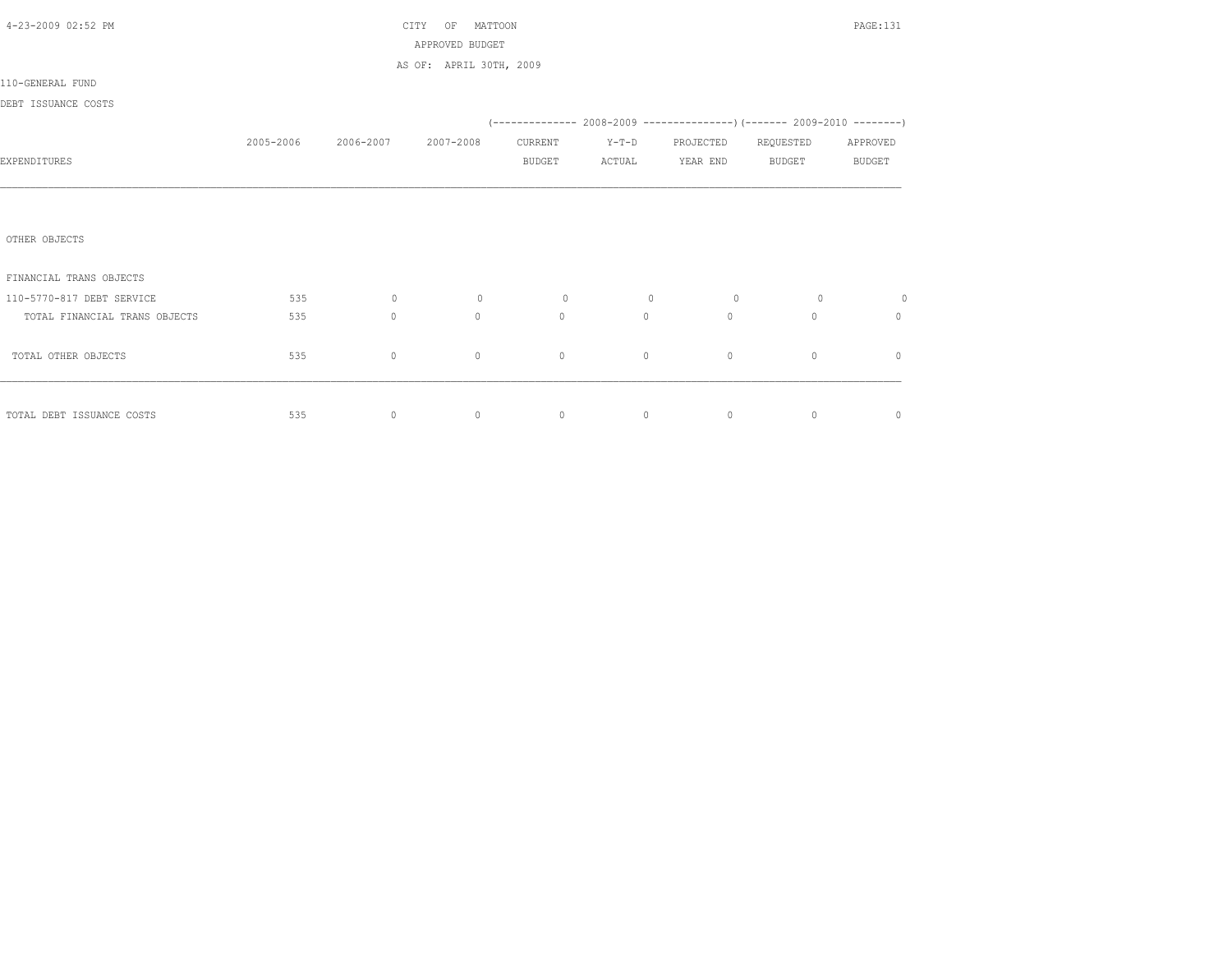| 4-23-2009 02:52 PM                      |                |                       | CITY OF MATTOON<br>APPROVED BUDGET |                                    |                                                                        |              |               | PAGE: 132      |
|-----------------------------------------|----------------|-----------------------|------------------------------------|------------------------------------|------------------------------------------------------------------------|--------------|---------------|----------------|
|                                         |                |                       | AS OF: APRIL 30TH, 2009            |                                    |                                                                        |              |               |                |
| 110-GENERAL FUND                        |                |                       |                                    |                                    |                                                                        |              |               |                |
| INTEREST EXPENSE                        |                |                       |                                    |                                    |                                                                        |              |               |                |
|                                         |                |                       |                                    |                                    | (------------- 2008-2009 ---------------) (------- 2009-2010 --------) |              |               |                |
|                                         | 2005-2006      | 2006-2007             | 2007-2008                          | CURRENT                            | $Y-T-D$                                                                | PROJECTED    | REQUESTED     | APPROVED       |
| EXPENDITURES                            |                |                       |                                    | <b>BUDGET</b>                      | ACTUAL                                                                 | YEAR END     | <b>BUDGET</b> | BUDGET         |
|                                         |                |                       |                                    |                                    |                                                                        |              |               |                |
| OTHER OBJECTS                           |                |                       |                                    |                                    |                                                                        |              |               |                |
| FINANCIAL TRANS OBJECTS                 |                |                       |                                    |                                    |                                                                        |              |               |                |
| 110-5795-817 INTEREST EXPENSE           | 183,182        | $\mathbf 0$           | $\mathbf 0$                        | 0                                  | 0                                                                      | $\circ$      | 0             | 0              |
| TOTAL FINANCIAL TRANS OBJECTS           | 183,182        | $\mathbf{0}$          | $\mathbf{0}$                       | $\circ$                            | $\circ$                                                                | $\circ$      | $\mathbf{0}$  | $\circ$        |
| TOTAL OTHER OBJECTS                     | 183,182        | $\circ$               | $\circ$                            | $\circ$                            | 0                                                                      | $\mathbf{0}$ | $\circ$       | $\mathbf 0$    |
| TOTAL INTEREST EXPENSE                  | 183,182        | 0                     | $\mathbb O$                        | $\circ$                            | 0                                                                      | $\circ$      | $\circ$       | $\mathbb O$    |
| TOTAL EXPENDITURES                      |                | 12,302,833 13,853,297 |                                    | 14,659,649  13,919,200  14,089,817 |                                                                        | $\mathbf{0}$ | 14,849,784    | 14,849,784     |
| REVENUE OVER/(UNDER) EXPENDITURES       | 2,163,383      | 817,323               | 460,106                            |                                    | 1,338,775 ( 112,540)                                                   | $\circ$      | 469,967       | 469,967        |
| OTHER FINANCING SOURCES                 |                |                       |                                    |                                    |                                                                        |              |               |                |
| 110-4902-010 TRFR FROM MOTOR FUEL TAX   | $\sim$ 0       | $\circ$               | $\circ$                            | $\circ$                            | 0                                                                      | 0            | $\circ$       | $\mathbf 0$    |
| 110-4911-010 TRFR FROM WATER FUND       | 48,078         | 0                     | $\mathbf{0}$                       | $\mathbf{0}$                       | 0                                                                      | 0            | $\mathbf{0}$  | $\circ$        |
| 110-4912-010 TRFR FROM SEWER FUND       | 90,524         | $\mathbf 0$           | $\mathbf 0$                        | $\mathbf{0}$                       | 0                                                                      | 0            | $\mathbf{0}$  | $\circ$        |
| 110-4948-010 PROCEEDS FROM REVOLV LOAN  | $\circ$        | $\mathbb O$           | $\circ$                            | 0                                  | 0                                                                      | $\mathbf{0}$ | $\mathbf{0}$  | $\circ$        |
| 110-4949-010 VEHICLE LOAN PROCEEDS      | $\overline{0}$ | 106,640               | 265,969                            | 0                                  | $\mathbf 0$                                                            | $\circ$      | $\circ$       | 0              |
| TOTAL OTHER FINANCING SOURCES           | 138,602        | 106,640               | 265,969                            | $\circ$                            | $\circ$                                                                | $\circ$      | $\mathbf{0}$  | $\circ$        |
| OTHER FINANCING (USES)                  |                |                       |                                    |                                    |                                                                        |              |               |                |
| 110-5902-822 TRANSFER TO MOTOR FUEL TAX | 14,978         | 0                     | $\mathbb O$                        | 0                                  | $\circ$                                                                | 0            | $\mathbb O$   | $\mathbb O$    |
| 110-5904-822 TRANSFER TO FESTIVAL MANA. | 25,000         | 0                     | $\circ$                            | $\mathbf 0$                        | $\circ$                                                                | $\mathbf 0$  | $\mathbf 0$   | $\mathbb O$    |
| 110-5912-822 TRANSFER TO LIBRARY FUND   | 376,794        | 384,995               | 403,858                            | 410,000                            | 405,548                                                                | $\mathbf 0$  | 415,000       | 415,000        |
| 110-5915-822 TRANSFER TO INS & TORT JUD | 30,799         | $\circ$               | 158,054                            | 137,500                            | 137,500                                                                | $\mathbf 0$  | 132,392       | 132,392        |
| 110-5922-817 DEBT SERVICES              | $\mathbb O$    | $\mathbb O$           | $\sim$ 0                           | $\sim$ 0                           | $\sim$ 0                                                               | $\circ$      | $\circ$       | $\overline{0}$ |
| 110-5922-822 TRANSFER TO LIBRARY FUND   | $\overline{0}$ | $\mathbb O$           | 45,412                             | 37,650                             | 40,659                                                                 | $\circ$      | 37,650        | 37,650         |
| 110-5933-822 TRANSFERS TO CEMETERY FUND | 35,000         | 51,938                | 47,000                             | 43,295                             | 43,295                                                                 | $\circ$      | 52,196        | 52,196         |
| 110-5945-822 TRANSFER TO CAPITAL IMPROV | 677,892        | 616,857               | 693,089                            | 680,000                            | 621,985                                                                | 0            | 720,000       | 720,000        |
| TOTAL OTHER FINANCING (USES)            | 1,160,462      | 1,053,789             | 1,347,413                          | 1,308,445                          | 1,248,986                                                              | $\circ$      | 1,357,238     | 1,357,238      |

5915-822 TRANSFER TO INS & TORT JUDCURRENT YEAR NOTES:

GENERAL FUND PORTION OF LIABILITY & PROPERTY INSURANCE.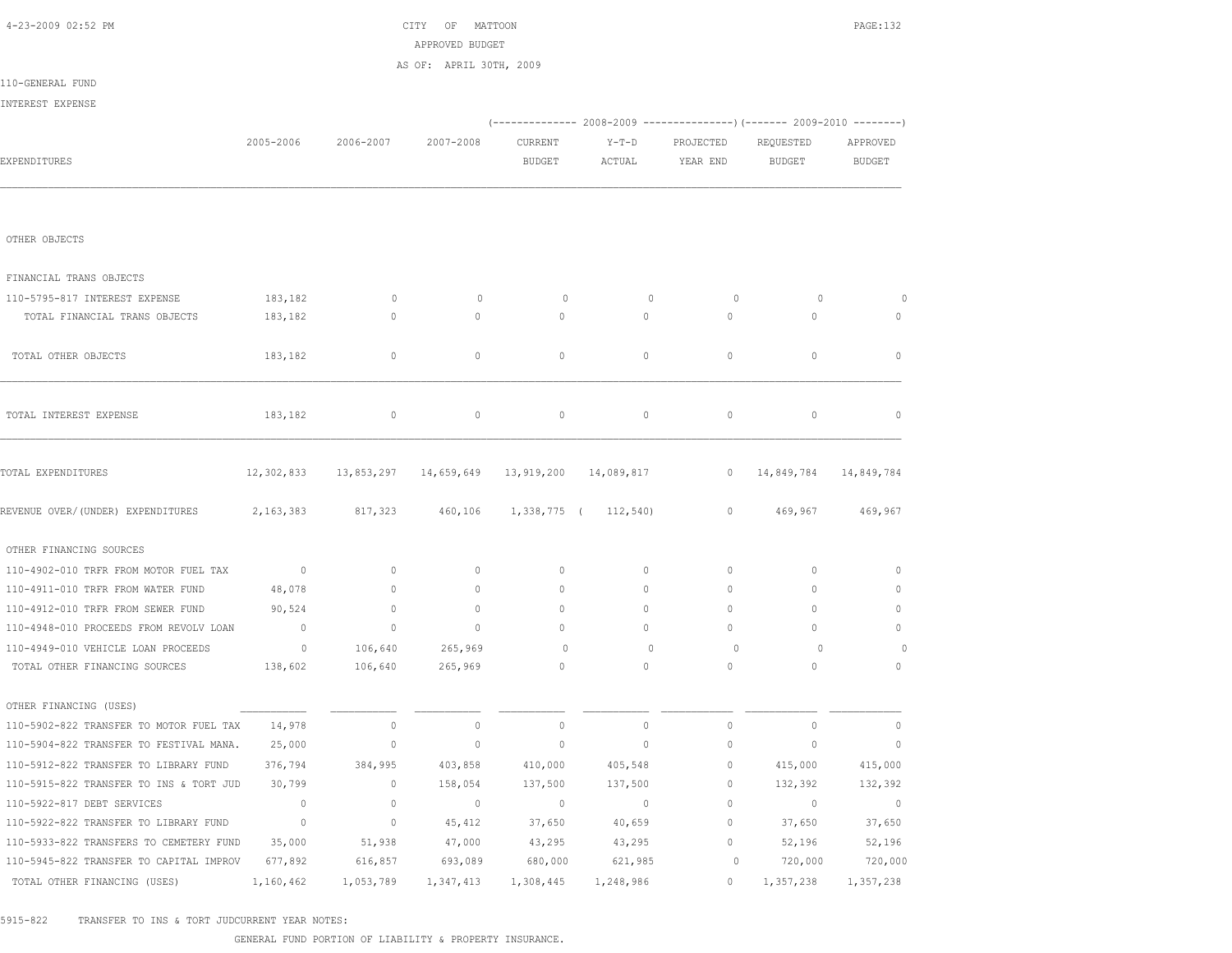## 4-23-2009 02:52 PM CITY OF MATTOON PAGE: 1 APPROVED BUDGET AS OF: APRIL 30TH, 2009

121-MOTOR FUEL TAX FUND

|                                     |                     |                                              |              |                          |                   |                       | (-------------- 2008-2009 ----------------) (------- 2009-2010 --------) |                           |
|-------------------------------------|---------------------|----------------------------------------------|--------------|--------------------------|-------------------|-----------------------|--------------------------------------------------------------------------|---------------------------|
| REVENUES                            | 2005-2006           | 2006-2007                                    | 2007-2008    | CURRENT<br><b>BUDGET</b> | $Y-T-D$<br>ACTUAL | PROJECTED<br>YEAR END | REQUESTED<br><b>BUDGET</b>                                               | APPROVED<br><b>BUDGET</b> |
|                                     |                     |                                              |              |                          |                   |                       |                                                                          |                           |
| LICENSES & PERMITS                  |                     |                                              |              |                          |                   |                       |                                                                          |                           |
| BUSINESS LIC & PERMITS              |                     |                                              |              |                          |                   |                       |                                                                          |                           |
| 121-4215-023 PUBLIC UTILITY LICENSE | $\circ$             | $\mathbf{0}$                                 | $\circ$      | $\circ$                  | $\circ$           | $\circ$               | $\circ$                                                                  | $\circ$                   |
| TOTAL BUSINESS LIC & PERMITS        | $\circ$             | $\mathbb O$                                  | $\circ$      | $\circ$                  | $\mathbb O$       | $\circ$               | $\circ$                                                                  | 0                         |
| TOTAL LICENSES & PERMITS            | $\mathbb O$         | $\circ$                                      | $\mathbb O$  | $\mathbb O$              | $\circ$           | $\circ$               | $\circ$                                                                  | $\circ$                   |
| INTERGOVERNMENTAL REV               |                     |                                              |              |                          |                   |                       |                                                                          |                           |
| FEDERAL GOVT GRANTS                 |                     |                                              |              |                          |                   |                       |                                                                          |                           |
| 121-4313-023 FEDERAL CAPITAL GRANTS | $\circ$             | $\mathbf{0}$                                 | $\circ$      | $\circ$                  | $\circ$           | $\circ$               | $\circ$                                                                  | $\circ$                   |
| TOTAL FEDERAL GOVT GRANTS           | $\mathbb O$         | $\mathbb O$                                  | $\mathbb O$  | $\mathbb O$              | $\circ$           | $\circ$               | $\mathsf{O}\xspace$                                                      | $\circ$                   |
| STATE GOVT GRANTS                   |                     |                                              |              |                          |                   |                       |                                                                          |                           |
| 121-4323-023 STATE CAPITAL GRANTS   | $\circ$             | $\mathbf 0$                                  | $\circ$      | $\circ$                  | $\mathbf 0$       | $\circ$               | $\circ$                                                                  | $\circ$                   |
| TOTAL STATE GOVT GRANTS             | $\mathbf{0}$        | $\circ$                                      | $\circ$      | $\circ$                  | $\circ$           | $\mathbb O$           | $\mathsf{O}\xspace$                                                      | $\circ$                   |
| STATE GOVT SHARED REV               |                     |                                              |              |                          |                   |                       |                                                                          |                           |
| 121-4332-010 MOTOR FUEL TAX         | 527,351             | 572,633                                      | 510,643      | 507,500                  | 440,783           | $\circ$               | 480,000                                                                  | 480,000                   |
| TOTAL STATE GOVT SHARED REV         | 527,351             | 572,633                                      | 510,643      | 507,500                  | 440,783           | $\mathbb O$           | 480,000                                                                  | 480,000                   |
| 4332-010<br>MOTOR FUEL TAX          | CURRENT YEAR NOTES: |                                              |              |                          |                   |                       |                                                                          |                           |
|                                     |                     | From IML January 2009 Estimate. 4/1/2009 JPO |              |                          |                   |                       |                                                                          |                           |
| COUNTY GRANTS                       |                     |                                              |              |                          |                   |                       |                                                                          |                           |
| 121-4340-023 COUNTY CAPITAL GRANTS  | $\circ$             | $\mathbb O$                                  | $\circ$      | $\circ$                  | $\circ$           | $\circ$               | $\circ$                                                                  | $\circ$                   |
| TOTAL COUNTY GRANTS                 | $\mathbf{0}$        | $\mathbf{0}$                                 | $\mathbf{0}$ | $\mathbf{0}$             | $\circ$           | $\circ$               | $\circ$                                                                  | $\circ$                   |
| SCHOOL DISTRICT GRANTS              |                     |                                              |              |                          |                   |                       |                                                                          |                           |
| 121-4360-023 SCHOOL DISTRICT GRANTS | $\circ$             | $\mathbf 0$                                  | $\circ$      | $\circ$                  | $\mathbf 0$       | $\circ$               | $\circ$                                                                  | $\circ$                   |
| TOTAL SCHOOL DISTRICT GRANTS        | $\circ$             | $\mathbf 0$                                  | $\circ$      | $\circ$                  | $\mathbf 0$       | $\circ$               | 0                                                                        | $\circ$                   |
| TOTAL INTERGOVERNMENTAL REV         | 527,351             | 572,633                                      | 510,643      | 507,500                  | 440,783           | $\circ$               | 480,000                                                                  | 480,000                   |

INVESTMENT EARNINGS

INTEREST EARNINGS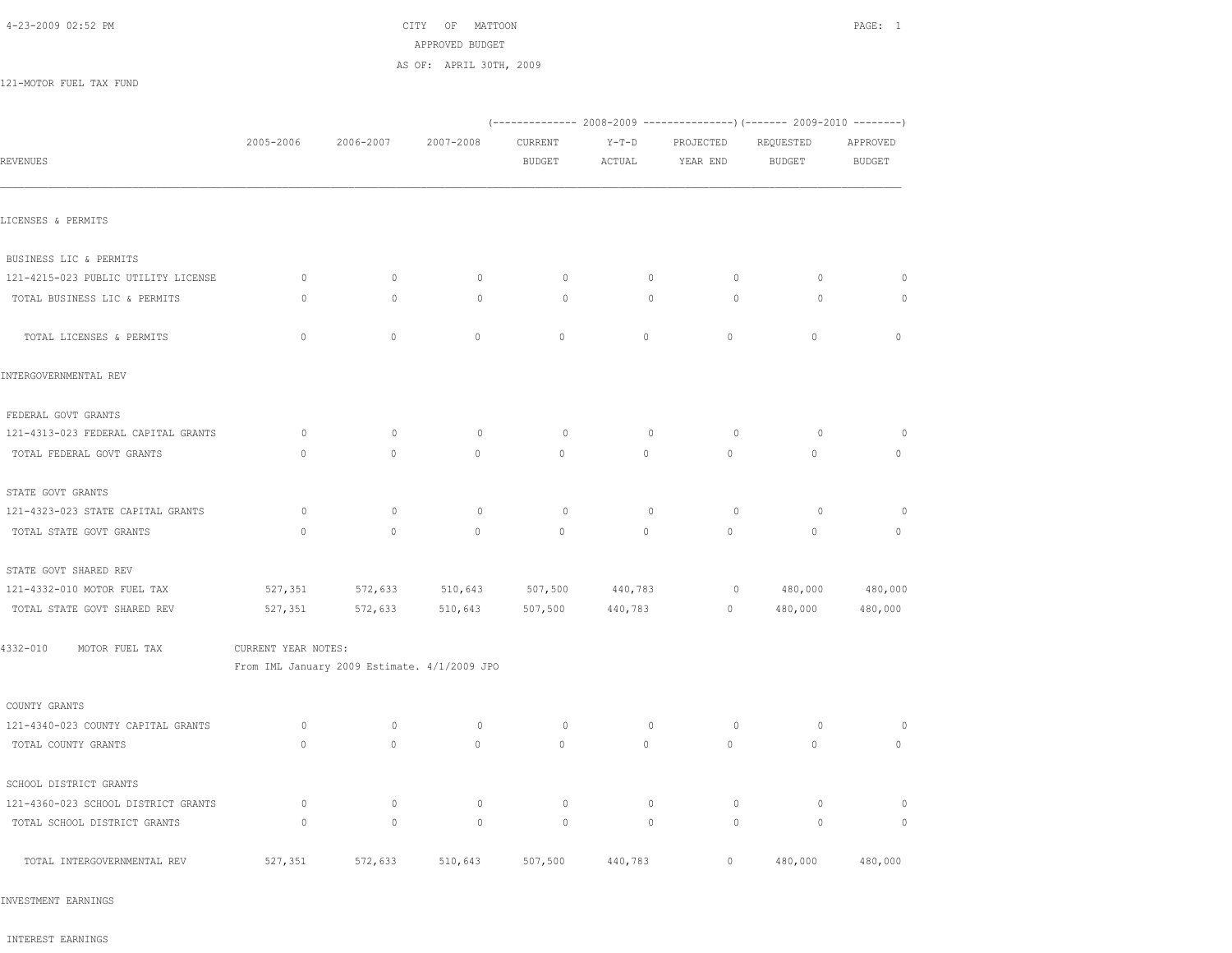| 4-23-2009 02:52 PM |  |  |  |  |
|--------------------|--|--|--|--|
|--------------------|--|--|--|--|

 $CITY$  OF MATTOON PAGE: 2 APPROVED BUDGET AS OF: APRIL 30TH, 2009

121-MOTOR FUEL TAX FUND

|                                         | 2005-2006 | 2006-2007 | 2007-2008    | CURRENT       | $Y-T-D$ | PROJECTED | REQUESTED     | APPROVED      |
|-----------------------------------------|-----------|-----------|--------------|---------------|---------|-----------|---------------|---------------|
| REVENUES                                |           |           |              | <b>BUDGET</b> | ACTUAL  | YEAR END  | <b>BUDGET</b> | <b>BUDGET</b> |
|                                         |           |           |              |               |         |           |               |               |
| CONTRIB & OTHER MISC REV                |           |           |              |               |         |           |               |               |
| CONTRIBUTIONS & MISC REV                |           |           |              |               |         |           |               |               |
| 121-4800-010 CONTRIBUTIONS & OTHER MISC | 5,465     | $\circ$   | $\circ$      | 20,000        | 69,523  | 0         | $\circ$       | $\circ$       |
| TOTAL CONTRIBUTIONS & MISC REV          | 5,465     | $\circ$   | $\mathbf{0}$ | 20,000        | 69,523  | $\circ$   | $\circ$       | $\circ$       |
| TOTAL CONTRIB & OTHER MISC REV          | 5,465     | $\circ$   | $\mathbf{0}$ | 20,000        | 69,523  | $\circ$   | $\mathbf{0}$  | $\circ$       |
| TOTAL REVENUES                          | 562,844   | 629,137   | 542,668      | 562,500       | 521,622 | $\circ$   | 495,000       | 495,000       |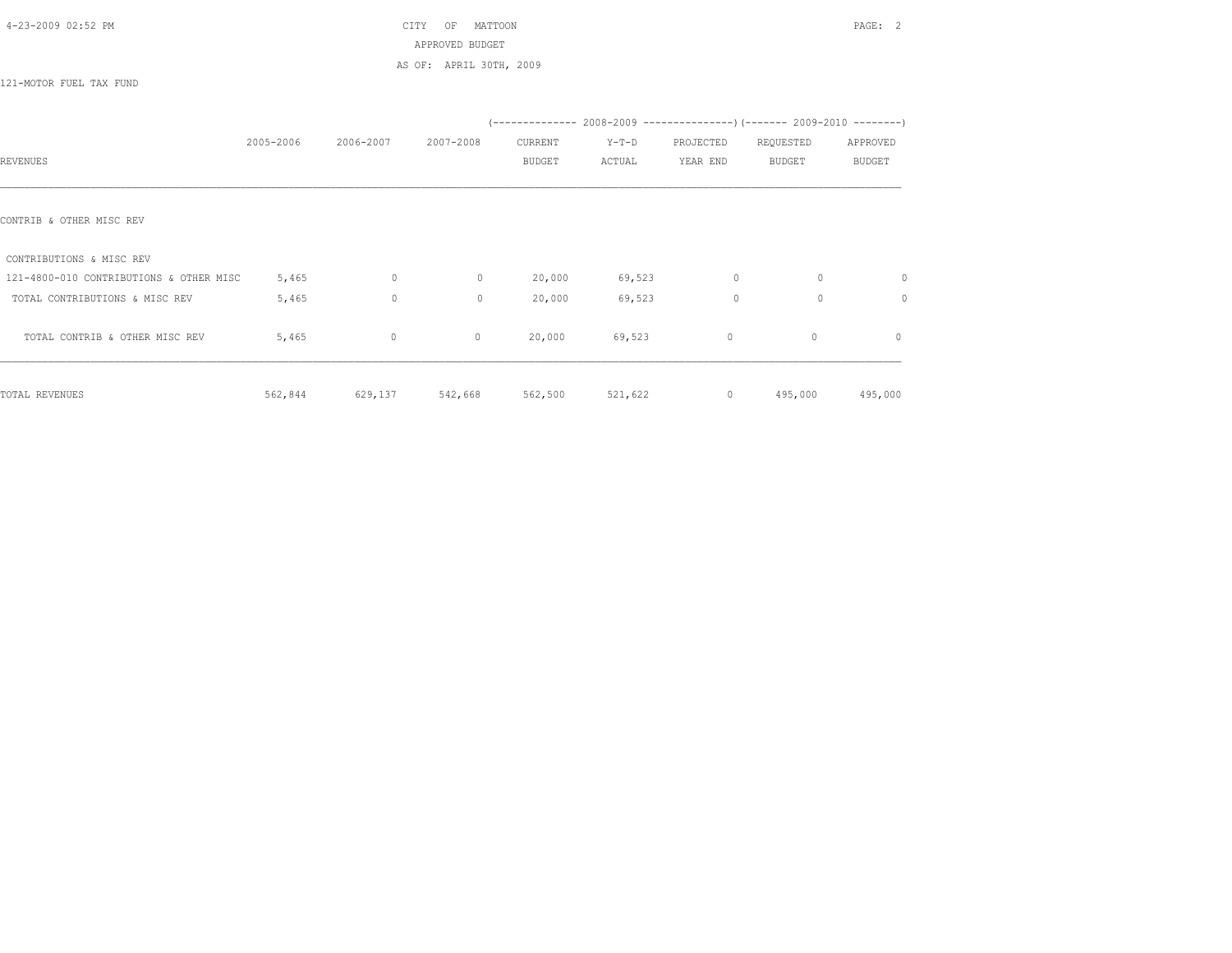| 4-23-2009 02:52 PM                      |                |                          | CITY<br>ΟF<br>MATTOON   |                          |                          |                       |                            | PAGE: 3                   |
|-----------------------------------------|----------------|--------------------------|-------------------------|--------------------------|--------------------------|-----------------------|----------------------------|---------------------------|
|                                         |                |                          | APPROVED BUDGET         |                          |                          |                       |                            |                           |
|                                         |                |                          | AS OF: APRIL 30TH, 2009 |                          |                          |                       |                            |                           |
| 121-MOTOR FUEL TAX FUND                 |                |                          |                         |                          |                          |                       |                            |                           |
| <b>STREETS</b>                          |                |                          |                         |                          |                          |                       |                            |                           |
|                                         |                |                          |                         |                          |                          |                       |                            |                           |
| EXPENDITURES                            | 2005-2006      | 2006-2007                | 2007-2008               | CURRENT<br><b>BUDGET</b> | $Y-T-D$<br>ACTUAL        | PROJECTED<br>YEAR END | REQUESTED<br><b>BUDGET</b> | APPROVED<br><b>BUDGET</b> |
|                                         |                |                          |                         |                          |                          |                       |                            |                           |
|                                         |                |                          |                         |                          |                          |                       |                            |                           |
| SUPPLIES                                |                |                          |                         |                          |                          |                       |                            |                           |
| STREET MAINT SUPPLIES                   |                |                          |                         |                          |                          |                       |                            |                           |
| 121-5321-351 CONCRETE                   | $\circ$        | 9,499                    | 14,566                  | 9,000                    | 14,655                   | 0                     | 17,280                     | 17,280                    |
| 121-5321-352 AGGREGATE SURFACE COAT     | 5,302          | $\overline{\phantom{0}}$ | 3,927                   | 40,513                   | 17,969                   | 0                     | 12,000                     | 12,000                    |
| 121-5321-353 BITUMINOUS PATCHING        | 15,324         | 22,430                   | 19,072                  | 40,400                   | 5,790                    | $\mathbf{0}$          | 39,300                     | 39,300                    |
| 121-5321-355 CRACK SEALER               | $\mathbf 0$    | 28,214                   | 6,435                   | 15,000                   | 15,000                   | $\mathbf{0}$          | 19,600                     | 19,600                    |
| 121-5321-356 STREET SIGNS               | $\mathbf 0$    | 2,060                    | 1,180                   | 8,000                    | 1,095                    | 0                     | 15,000                     | 15,000                    |
| 121-5321-359 OTHER STREET MTCE SUPPLIES | $\circ$        | $\overline{\phantom{0}}$ | 166                     | $\circ$                  | $\overline{0}$           | $\circ$               | 3,000                      | 3,000                     |
| TOTAL STREET MAINT SUPPLIES             | 20,625         | 62,204                   | 45,345                  | 112,913                  | 54,509                   | $\mathbf{0}$          | 106,180                    | 106,180                   |
| TOTAL SUPPLIES                          | 20,625         | 62,204                   | 45,345                  | 112,913                  | 54,509                   | $\mathbf{0}$          | 106,180                    | 106,180                   |
| PURCHASED PROP MAINT SRV                |                |                          |                         |                          |                          |                       |                            |                           |
| RENTALS                                 |                |                          |                         |                          |                          |                       |                            |                           |
| 121-5321-440 RENTALS                    | 0              | $\mathbf{0}$             | $\circ$                 | 0                        | $\mathbf{0}$             | $\circ$               | $\circ$                    | $\circ$                   |
| TOTAL RENTALS                           | $\mathbf{0}$   | $\circ$                  | $\circ$                 | $\mathbf{0}$             | $\circ$                  | $\circ$               | $\circ$                    | $\circ$                   |
| CONSTRUCTION SERVICES                   |                |                          |                         |                          |                          |                       |                            |                           |
| 121-5321-451 SEAL COAT                  | 92,845         | 98,030                   | 114,199                 | 70,300                   | $\circ$                  | 0                     | 107,250                    | 107,250                   |
| 121-5321-452 AGGREGATE SURFACE COAT     | 27,304         | 71,187                   | 41,593                  | 14,485                   | 75,192                   | $\mathbf{0}$          | 32,700                     | 32,700                    |
| 121-5321-453 BITUMINOUS PATCHING        | $\mathbf{0}$   | 0(                       | 533)                    | $\mathbf 0$              | 6,682                    | $\mathbf{0}$          | $\mathbf 0$                | $\mathbf{0}$              |
| 121-5321-454 ROTO-TILLING               | $\mathbf{0}$   | $\mathbf{0}$             | $\mathbf{0}$            | $\mathbf{0}$             | $\circ$                  | $\mathbf{0}$          | $\mathbf{0}$               | $\mathbf{0}$              |
| 121-5321-455 BRICK STREET MAINTENANCE   | $\mathbf{0}$   | $\mathbf{0}$             | $\mathbf 0$             | $\mathbf{0}$             | $\circ$                  | $\Omega$              | $\mathbf{0}$               | $\mathbf{0}$              |
| 121-5321-459 OTHER CONSTRUCTION SERVICE | $\overline{0}$ | $\overline{0}$           | $\sim$ 0                | $\circ$                  | $\overline{\phantom{0}}$ | 0                     | $\overline{0}$             | $\sim$ 0                  |
| TOTAL CONSTRUCTION SERVICES             |                | 120,149 169,216 155,259  |                         | 84,785                   | 81,873                   | $\circ$               |                            | 139,950 139,950           |
| TOTAL PURCHASED PROP MAINT SRV          |                | 120,149 169,216 155,259  |                         | 84,785                   | 81,873                   | $0 \qquad \qquad$     |                            | 139,950 139,950           |
| OTHER PURCHASED SERVICES                |                |                          |                         |                          |                          |                       |                            |                           |
| PROFESSIONAL SERVICES                   |                |                          |                         |                          |                          |                       |                            |                           |
| 121-5321-511 PLANNING & DESIGN SERVICES | $\circ$        | $\circ$                  | $\mathbf{0}$            | 0                        | $\circ$                  | $\mathbf{0}$          | 0                          | $\circ$                   |
| 121-5321-519 OTHER PROFESSIONAL SERVICE | 20             | 85                       | $\circ$                 | $\circ$                  | $\circ$                  | $\circ$               | $\circ$                    | $\circ$                   |
| TOTAL PROFESSIONAL SERVICES             | 20             | 85                       | $\mathbf{0}$            | $\circ$                  | $\circ$                  | $\circ$               | $\circ$                    | $\circ$                   |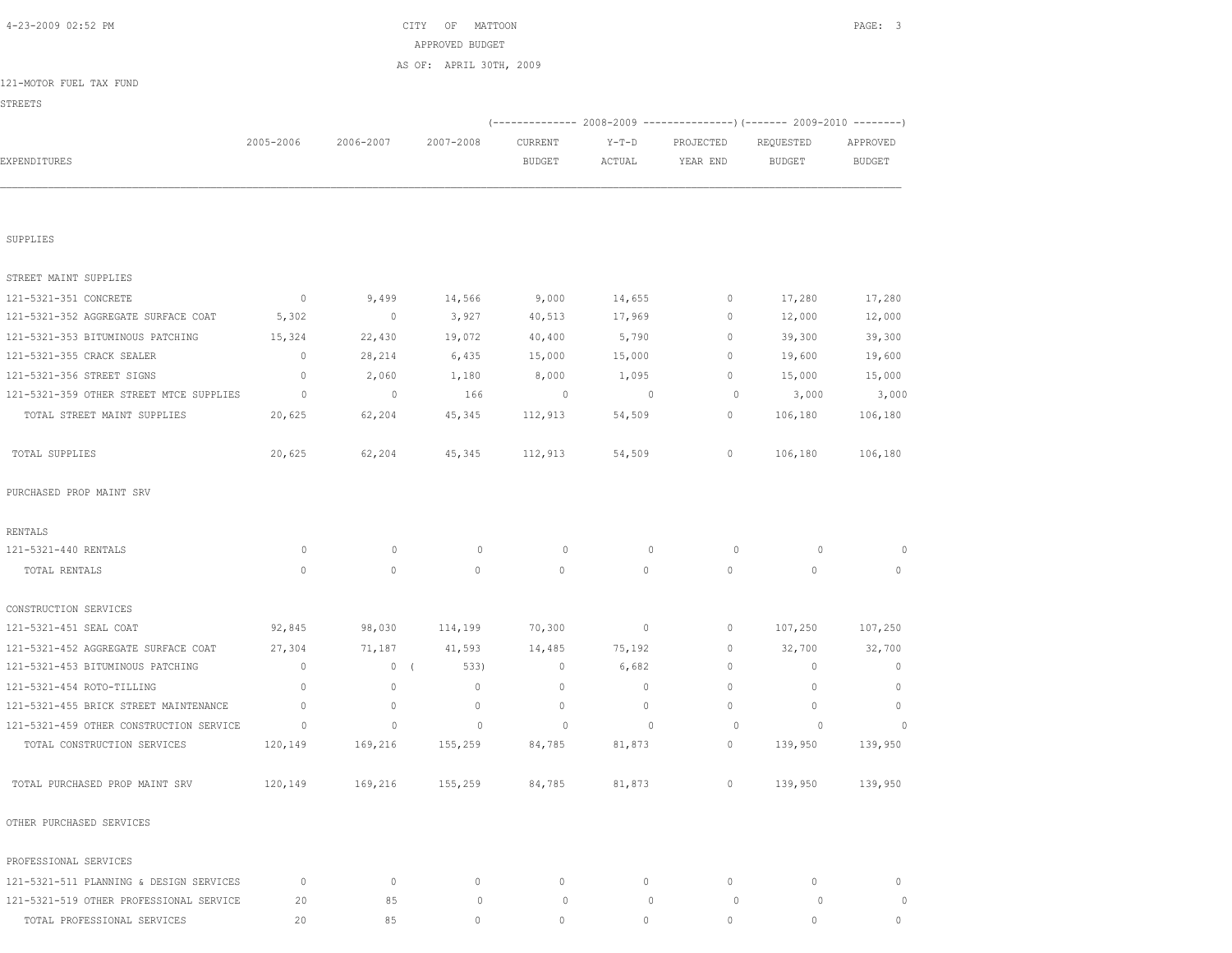| 4-23-2009 02:52 PM                      |           |           | MATTOON<br>CITY<br>OF   |               |         |                |                                                                          | PAGE: 4       |
|-----------------------------------------|-----------|-----------|-------------------------|---------------|---------|----------------|--------------------------------------------------------------------------|---------------|
|                                         |           |           | APPROVED BUDGET         |               |         |                |                                                                          |               |
|                                         |           |           | AS OF: APRIL 30TH, 2009 |               |         |                |                                                                          |               |
| 121-MOTOR FUEL TAX FUND                 |           |           |                         |               |         |                |                                                                          |               |
| STREETS                                 |           |           |                         |               |         |                |                                                                          |               |
|                                         |           |           |                         |               |         |                | (-------------- 2008-2009 ----------------) (------- 2009-2010 --------) |               |
|                                         | 2005-2006 | 2006-2007 | 2007-2008               | CURRENT       | $Y-T-D$ | PROJECTED      | REQUESTED                                                                | APPROVED      |
| EXPENDITURES                            |           |           |                         | <b>BUDGET</b> | ACTUAL  | YEAR END       | <b>BUDGET</b>                                                            | <b>BUDGET</b> |
|                                         |           |           |                         |               |         |                |                                                                          |               |
| PROPERTY                                |           |           |                         |               |         |                |                                                                          |               |
| IMPROVEMENTS-NOT BLDNGS                 |           |           |                         |               |         |                |                                                                          |               |
| 121-5321-730 IMPROVEMENTS OTHER THAN BL | 79,646    | 372,368   | 110,655                 | 358,000       | 260,683 | $\circ$        | $\Omega$                                                                 | 0             |
| TOTAL IMPROVEMENTS-NOT BLDNGS           | 79,646    | 372,368   | 110,655                 | 358,000       | 260,683 | $\circ$        | $\circ$                                                                  | $\circ$       |
| TOTAL PROPERTY                          | 79,646    | 372,368   | 110,655                 | 358,000       | 260,683 | $\mathbf 0$    | $\circ$                                                                  | $\mathbf{0}$  |
| OTHER OBJECTS                           |           |           |                         |               |         |                |                                                                          |               |
| FINANCIAL TRANS OBJECTS                 |           |           |                         |               |         |                |                                                                          |               |
| 121-5321-821 INTERGOVERNMENTAL EXPENDIT | 1,000     | 1,000     | 1,000                   | 1,000         | 1,000   | $\overline{0}$ | 1,000                                                                    | 1,000         |
| TOTAL FINANCIAL TRANS OBJECTS           | 1,000     | 1,000     | 1,000                   | 1,000         | 1,000   | 0              | 1,000                                                                    | 1,000         |
| TOTAL OTHER OBJECTS                     | 1,000     | 1,000     | 1,000                   | 1,000         | 1,000   | $\circ$        | 1,000                                                                    | 1,000         |
|                                         |           |           |                         |               |         |                |                                                                          |               |
| TOTAL STREETS                           | 222,012   | 604,991   | 312,329                 | 557,698       | 398,065 | $\circ$        | 248,130                                                                  | 248,130       |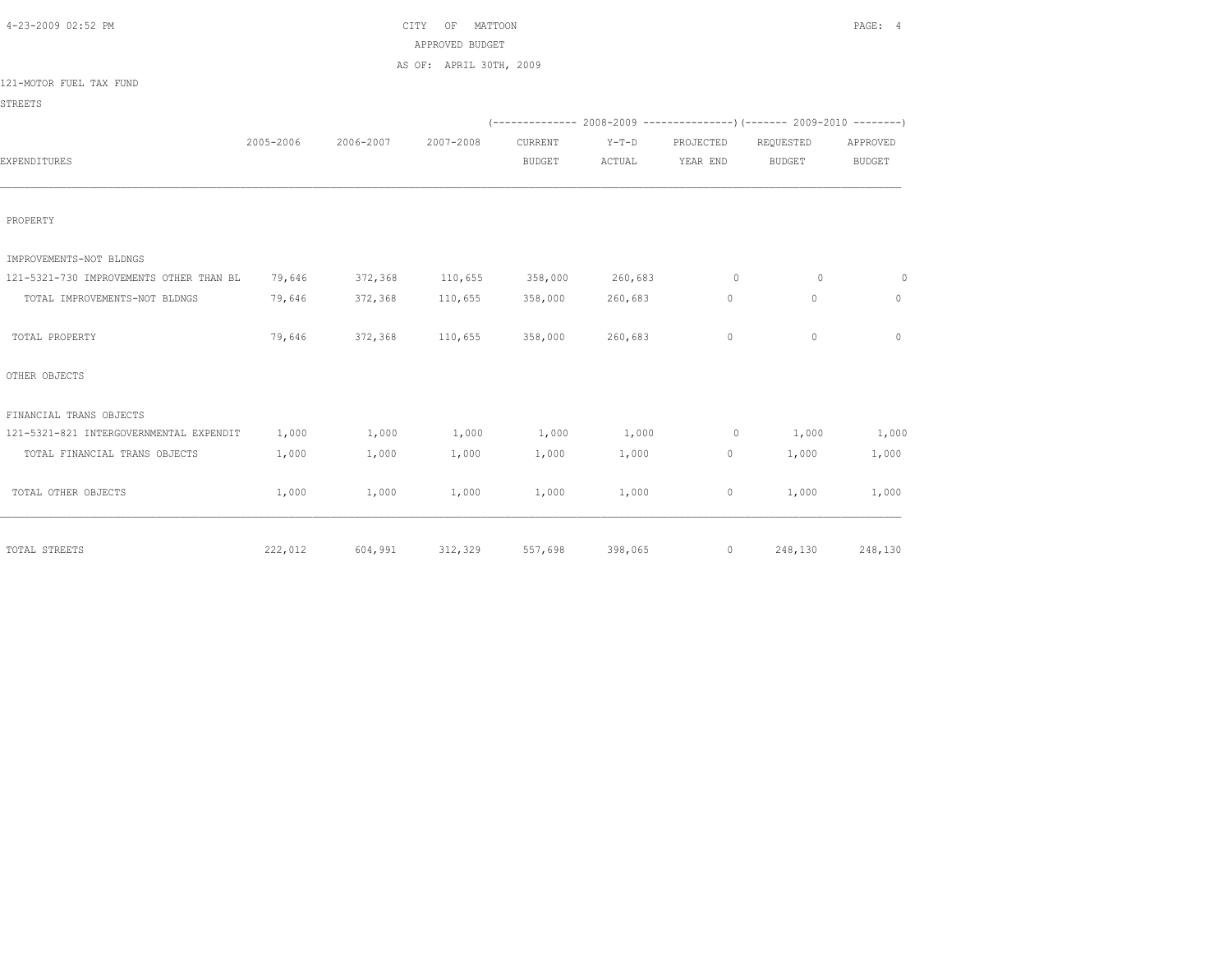| 4-23-2009 02:52 PM                     |              |                               | CITY OF MATTOON<br>APPROVED BUDGET |                |          |                        |                                                                              | PAGE: 5        |
|----------------------------------------|--------------|-------------------------------|------------------------------------|----------------|----------|------------------------|------------------------------------------------------------------------------|----------------|
|                                        |              |                               | AS OF: APRIL 30TH, 2009            |                |          |                        |                                                                              |                |
| 121-MOTOR FUEL TAX FUND                |              |                               |                                    |                |          |                        |                                                                              |                |
| SIDEWALKS & CROSSWALKS                 |              |                               |                                    |                |          |                        |                                                                              |                |
|                                        |              |                               |                                    |                |          |                        | $(-$ ------------- 2008-2009 -----------------) (------- 2009-2010 --------) |                |
|                                        |              | 2005-2006 2006-2007 2007-2008 |                                    | CURRENT        | $Y-T-D$  | PROJECTED              | REQUESTED                                                                    | APPROVED       |
| EXPENDITURES                           |              |                               |                                    | <b>BUDGET</b>  |          | ACTUAL YEAR END BUDGET |                                                                              | BUDGET         |
|                                        |              |                               |                                    |                |          |                        |                                                                              |                |
| SUPPLIES                               |              |                               |                                    |                |          |                        |                                                                              |                |
| STREET MAINT SUPPLIES                  |              |                               |                                    |                |          |                        |                                                                              |                |
| 121-5323-351 CONCRETE                  |              |                               | 19,835 9,179 0                     | $\sim$ 0       | $\sim$ 0 | $\overline{0}$         | $\overline{0}$                                                               | $\sim$ 0       |
| TOTAL STREET MAINT SUPPLIES            | 19,835       | 9,179                         | $\sim$ 0 $\sim$ 0 $\sim$           | $\circ$        | $\circ$  | $\overline{0}$         | $\circ$                                                                      | $\circ$        |
| TOTAL SUPPLIES                         |              | 19,835 9,179                  | $\circ$                            | $\circ$        | $\circ$  | $\mathbf{0}$           | $\mathbf{0}$                                                                 | $\mathbf{0}$   |
| PURCHASED PROP MAINT SRV               |              |                               |                                    |                |          |                        |                                                                              |                |
| CONSTRUCTION SERVICES                  |              |                               |                                    |                |          |                        |                                                                              |                |
| 121-5323-459 OTHER CONSTRUCTION COST 0 |              | $\overline{0}$                | $0 \qquad \qquad$                  | $\overline{0}$ | $\sim$ 0 | $\overline{0}$         | $\overline{0}$                                                               | $\overline{0}$ |
| TOTAL CONSTRUCTION SERVICES            | $\mathbf{0}$ | $\circ$                       | $\circ$                            | $\circ$        | $\circ$  | 0                      | $\circ$                                                                      | $\circ$        |
| TOTAL PURCHASED PROP MAINT SRV         | $\circ$      | $\circ$                       | $\circ$                            | $\circ$        | $\circ$  | $\circ$                | $\mathbf{0}$                                                                 | $\mathbf{0}$   |
| TOTAL SIDEWALKS & CROSSWALKS           |              |                               | $19,835$ 9,179 0 0 0               |                |          | $\overline{0}$         | $\sim$ 0                                                                     | $\circ$        |
|                                        |              |                               |                                    |                |          |                        |                                                                              |                |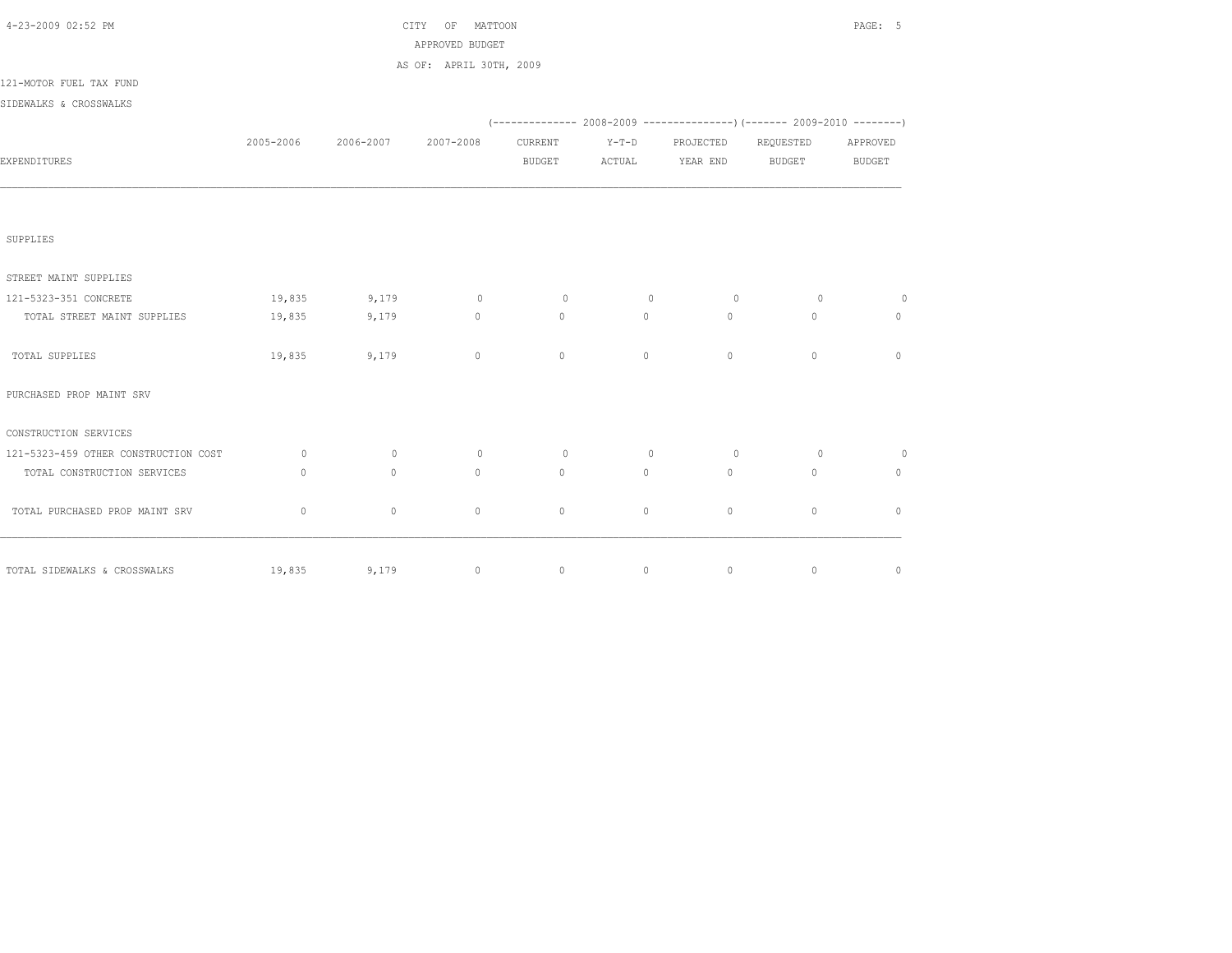| 4-23-2009 02:52 PM                      |           |           | MATTOON<br>CITY<br>ΟF   |               |         |           |                                                                          | PAGE: 6       |
|-----------------------------------------|-----------|-----------|-------------------------|---------------|---------|-----------|--------------------------------------------------------------------------|---------------|
|                                         |           |           | APPROVED BUDGET         |               |         |           |                                                                          |               |
|                                         |           |           | AS OF: APRIL 30TH, 2009 |               |         |           |                                                                          |               |
| 121-MOTOR FUEL TAX FUND                 |           |           |                         |               |         |           |                                                                          |               |
| BRIDGES, VIADUCTS & GRADE               |           |           |                         |               |         |           |                                                                          |               |
|                                         |           |           |                         |               |         |           | (-------------- 2008-2009 ----------------) (------- 2009-2010 --------) |               |
|                                         | 2005-2006 | 2006-2007 | 2007-2008               | CURRENT       | $Y-T-D$ | PROJECTED | REQUESTED                                                                | APPROVED      |
| EXPENDITURES                            |           |           |                         | <b>BUDGET</b> | ACTUAL  | YEAR END  | <b>BUDGET</b>                                                            | <b>BUDGET</b> |
|                                         |           |           |                         |               |         |           |                                                                          |               |
|                                         |           |           |                         |               |         |           |                                                                          |               |
|                                         |           |           |                         |               |         |           |                                                                          |               |
| PROPERTY                                |           |           |                         |               |         |           |                                                                          |               |
|                                         |           |           |                         |               |         |           |                                                                          |               |
| IMPROVEMENTS-NOT BLDNGS                 |           |           |                         |               |         |           |                                                                          |               |
| 121-5324-730 IMPROVEMENTS OTHER THAN BL | 446,561   | 128,304   | $\circ$                 | $\circ$       | $\circ$ | $\circ$   | $\circ$                                                                  | $\circ$       |
| TOTAL IMPROVEMENTS-NOT BLDNGS           | 446,561   | 128,304   | $\mathbf{0}$            | $\circ$       | $\circ$ | $\circ$   | $\Omega$                                                                 | $\circ$       |
|                                         |           |           |                         |               |         |           |                                                                          |               |
| TOTAL PROPERTY                          | 446,561   | 128,304   | $\circ$                 | $\circ$       | $\circ$ | $\circ$   | $\mathbf{0}$                                                             | $\mathbf{0}$  |
|                                         |           |           |                         |               |         |           |                                                                          |               |
|                                         |           |           |                         |               |         |           |                                                                          |               |
| TOTAL BRIDGES, VIADUCTS & GRADE         | 446,561   | 128,304   | $\circ$                 | $\circ$       | 0       | $\circ$   | $\circ$                                                                  | $\mathbb O$   |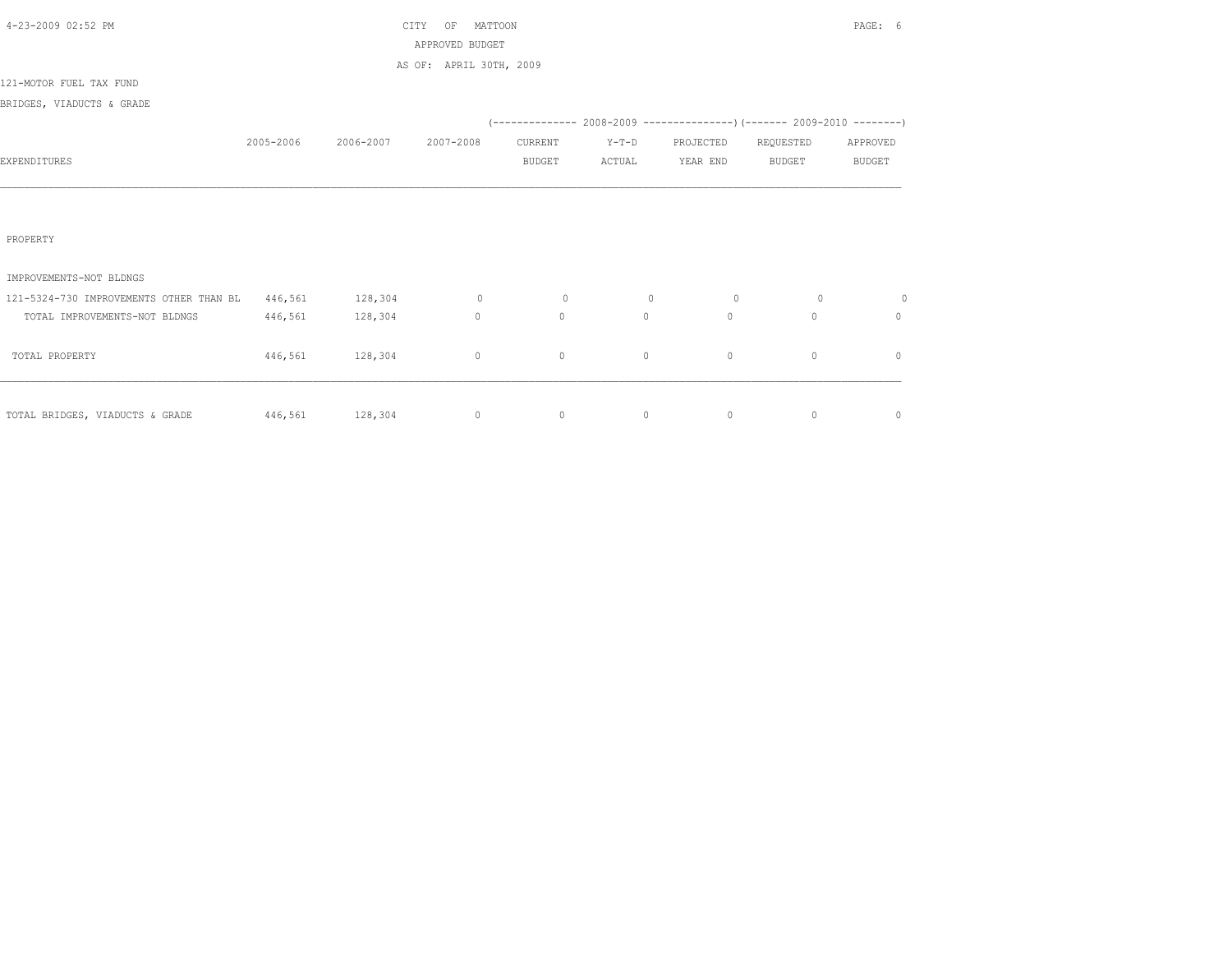| 4-23-2009 02:52 PM                 |             |           | MATTOON<br>CITY<br>OF<br>APPROVED BUDGET<br>AS OF: APRIL 30TH, 2009 |               |         |                                        |                                                                          | PAGE: 7       |
|------------------------------------|-------------|-----------|---------------------------------------------------------------------|---------------|---------|----------------------------------------|--------------------------------------------------------------------------|---------------|
| 121-MOTOR FUEL TAX FUND            |             |           |                                                                     |               |         |                                        |                                                                          |               |
| SNOW & ICE REMOVAL                 |             |           |                                                                     |               |         |                                        |                                                                          |               |
|                                    |             |           |                                                                     |               |         |                                        | (-------------- 2008-2009 ----------------) (------- 2009-2010 --------) |               |
|                                    | 2005-2006   | 2006-2007 | 2007-2008                                                           | CURRENT       | $Y-T-D$ | PROJECTED                              | REQUESTED                                                                | APPROVED      |
| EXPENDITURES                       |             |           |                                                                     | <b>BUDGET</b> | ACTUAL  | YEAR END                               | <b>BUDGET</b>                                                            | <b>BUDGET</b> |
| SUPPLIES                           |             |           |                                                                     |               |         |                                        |                                                                          |               |
| STREET MAINT SUPPLIES              |             |           |                                                                     |               |         |                                        |                                                                          |               |
| 121-5325-354 ICE REMOVAL CHEMICALS | $\circ$     |           | 13,730 14,774 13,000 24,807                                         |               |         | $0 \t 45,000$                          |                                                                          | 45,000        |
| TOTAL STREET MAINT SUPPLIES        | $\mathbf 0$ | 13,730    | 14,774                                                              | 13,000        | 24,807  | $\begin{array}{ccc} 0 & & \end{array}$ | 45,000                                                                   | 45,000        |
| TOTAL SUPPLIES                     | 0           | 13,730    | 14,774                                                              | 13,000        | 24,807  | $\circ$                                | 45,000                                                                   | 45,000        |
| TOTAL SNOW & ICE REMOVAL           | 0           |           |                                                                     |               |         |                                        | $13,730$ $14,774$ $13,000$ $24,807$ 0 $45,000$ $45,000$                  |               |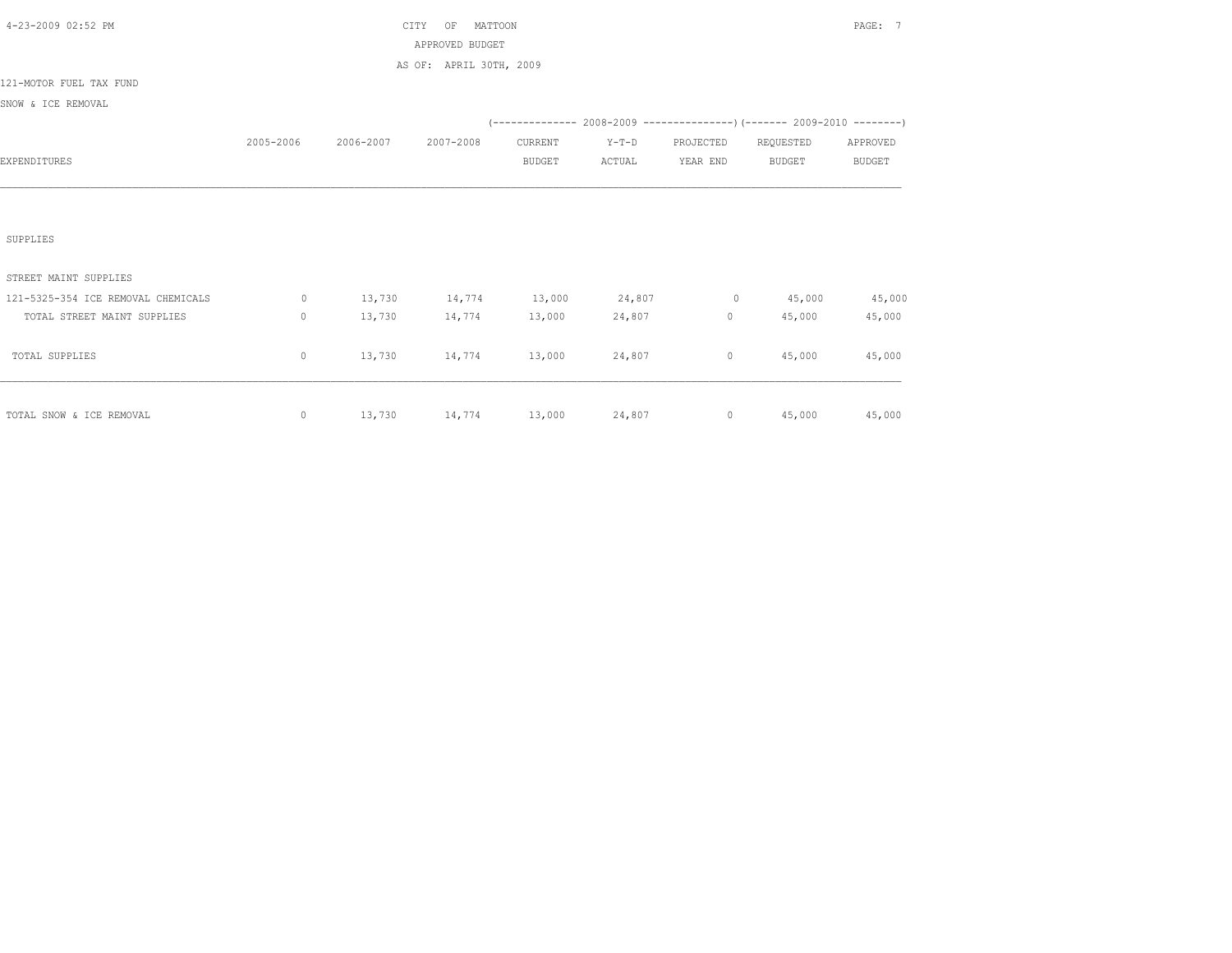| 4-23-2009 02:52 PM                     |                                  |                     | CITY OF MATTOON                            |                |            |                |                                                                          | PAGE: 8      |
|----------------------------------------|----------------------------------|---------------------|--------------------------------------------|----------------|------------|----------------|--------------------------------------------------------------------------|--------------|
|                                        |                                  |                     | APPROVED BUDGET<br>AS OF: APRIL 30TH, 2009 |                |            |                |                                                                          |              |
| 121-MOTOR FUEL TAX FUND                |                                  |                     |                                            |                |            |                |                                                                          |              |
| STREET LIGHTING                        |                                  |                     |                                            |                |            |                |                                                                          |              |
|                                        |                                  |                     |                                            |                |            |                | (-------------- 2008-2009 ----------------) (------- 2009-2010 --------) |              |
|                                        |                                  | 2005-2006 2006-2007 | 2007-2008                                  | CURRENT        | $Y-T-D$    | PROJECTED      | REQUESTED                                                                | APPROVED     |
| EXPENDITURES                           |                                  |                     |                                            | BUDGET         | ACTUAL     | YEAR END       | BUDGET                                                                   | BUDGET       |
|                                        |                                  |                     |                                            |                |            |                |                                                                          |              |
| SUPPLIES                               |                                  |                     |                                            |                |            |                |                                                                          |              |
| ENERGY                                 |                                  |                     |                                            |                |            |                |                                                                          |              |
| 121-5326-321 NATURAL GAS & ELECTRIC    | $\circ$                          | $\circ$             | $\circ$                                    | $\circ$        | $\circ$    | $\circ$        | $\circ$                                                                  | $\mathbf{0}$ |
| 121-5326-322 ELECTRIC (COLES MOULTRIE) | $\circ$                          | $\circ$             | $\circ$                                    | $\overline{0}$ | $\bigcirc$ | $\bigcirc$     | $\overline{0}$                                                           | $\circ$      |
| TOTAL ENERGY                           | $\begin{array}{c} \n\end{array}$ | $\circ$             | $\Omega$                                   | $\Omega$       | $\circ$    | $\cap$         | $\circ$                                                                  | $\mathbf{0}$ |
| TOTAL SUPPLIES                         | $\Omega$                         | $\circ$             | $\Omega$                                   | $\Omega$       | $\Omega$   | $\Omega$       | $\Omega$                                                                 | $\Omega$     |
| PURCHASED PROP MAINT SRV               |                                  |                     |                                            |                |            |                |                                                                          |              |
| REPAIR & MAINT SERVICES                |                                  |                     |                                            |                |            |                |                                                                          |              |
| 121-5326-432 REPAIR OF STRUCTURES      | $\circ$                          | $\sim$ 0            | $\circ$                                    | $\sim$ 0       | $\sim$ 0   | $\overline{0}$ | $\circ$                                                                  | $\circ$      |
| TOTAL REPAIR & MAINT SERVICES          | $\mathbf{0}$                     | $\circ$             | $\Omega$                                   | $\circ$        | $\circ$    | $\Omega$       | $\circ$                                                                  | $\mathbf{0}$ |
| TOTAL PURCHASED PROP MAINT SRV         | $\circ$                          | $\circ$             | $\circ$                                    | $\circ$        | $\circ$    | $\circ$        | $\circ$                                                                  | $\Omega$     |
|                                        |                                  |                     |                                            |                |            |                |                                                                          |              |
| TOTAL STREET LIGHTING                  | $\mathbf{0}$                     | $\circ$             | $\circ$                                    | $\circ$        | $\sim$ 0   | $\circ$        | $\overline{0}$                                                           | $\circ$      |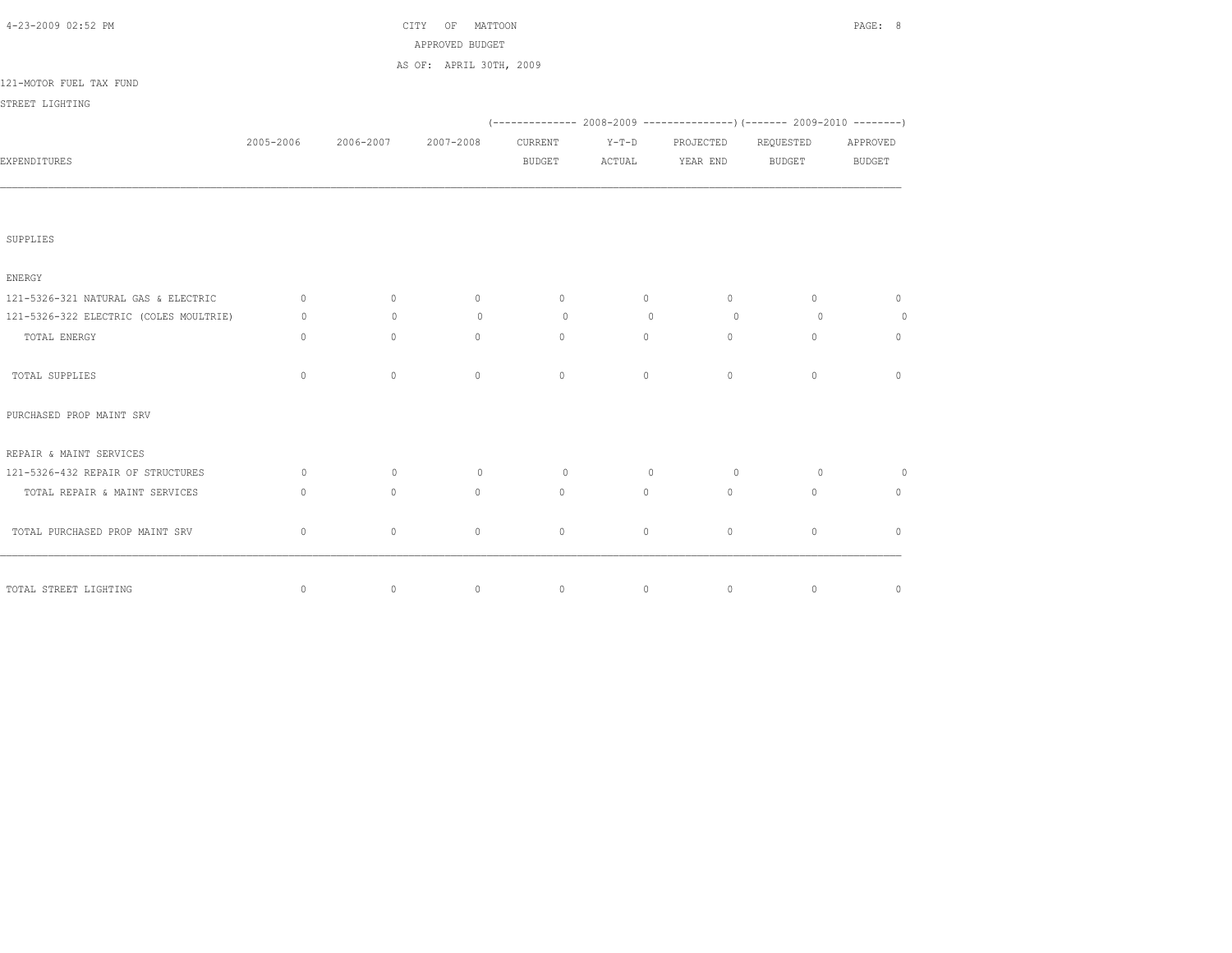| 2005-2006    | 2006-2007                                                                                    | AS OF: APRIL 30TH, 2009 |                |              |                |                                                                          |                          |
|--------------|----------------------------------------------------------------------------------------------|-------------------------|----------------|--------------|----------------|--------------------------------------------------------------------------|--------------------------|
|              |                                                                                              |                         |                |              |                |                                                                          |                          |
|              |                                                                                              |                         |                |              |                |                                                                          |                          |
|              |                                                                                              |                         |                |              |                |                                                                          |                          |
|              |                                                                                              |                         |                |              |                | (-------------- 2008-2009 ----------------) (------- 2009-2010 --------) |                          |
|              |                                                                                              | 2007-2008               | CURRENT        | $Y-T-D$      | PROJECTED      | REQUESTED                                                                | APPROVED                 |
|              |                                                                                              |                         | <b>BUDGET</b>  | ACTUAL       | YEAR END       | <b>BUDGET</b>                                                            | <b>BUDGET</b>            |
|              |                                                                                              |                         |                |              |                |                                                                          |                          |
|              |                                                                                              |                         |                |              |                |                                                                          |                          |
| 3,642        | 44,714                                                                                       | 5,421                   | $\overline{0}$ | 8,867        | $\circ$        | $\overline{0}$                                                           | $\overline{0}$           |
| 493          | 2,487                                                                                        | 3,544                   | 6,400          | 4,518        | $\overline{0}$ | 5,000                                                                    | 5,000                    |
| 4,135        | 47,201                                                                                       | 8,965                   | 6,400          | 13,385       | $\circ$        | 5,000                                                                    | 5,000                    |
| 4,135        | 47,201                                                                                       | 8,965                   | 6,400          | 13,385       | $\circ$        | 5,000                                                                    | 5,000                    |
|              |                                                                                              |                         |                |              |                |                                                                          |                          |
|              |                                                                                              |                         |                |              |                |                                                                          |                          |
| $\circ$      | 505                                                                                          | $\circ$                 | 6,000          | $\circ$      | $\circ$        | 10,000                                                                   | 10,000                   |
| $\mathbb O$  | 505                                                                                          | $\circ$                 | 6,000          | $\circ$      | $\circ$        | 10,000                                                                   | 10,000                   |
| $\mathbf{0}$ | 505                                                                                          | $\mathbf{0}$            | 6,000          | $\circ$      | $\circ$        | 10,000                                                                   | 10,000                   |
|              |                                                                                              |                         |                |              |                |                                                                          |                          |
|              |                                                                                              |                         |                |              |                |                                                                          |                          |
| 8,719        | 1,566                                                                                        | $\circ$                 | $\circ$        | $\mathbf{0}$ | $\circ$        | $\circ$                                                                  | $\circ$                  |
| 8,719        | 1,566                                                                                        | $\mathbf{0}$            | $\mathbf{0}$   | $\circ$      | $\mathbf{0}$   | $\mathbf{0}$                                                             | $\mathbf{0}$             |
| 8,719        | 1,566                                                                                        | $\circ$                 | $\circ$        | $\circ$      | $\mathbb O$    | $\circ$                                                                  | $\mathbb O$              |
|              |                                                                                              |                         |                |              |                |                                                                          | 15,000                   |
|              | 121-5327-359 OTHER STREET MAINT SUPPLIE<br>121-5327-730 IMPROVEMENTS OTHER THAN BL<br>12,854 | 49,272                  |                | 8,965 12,400 | 13,385         |                                                                          | $\overline{0}$<br>15,000 |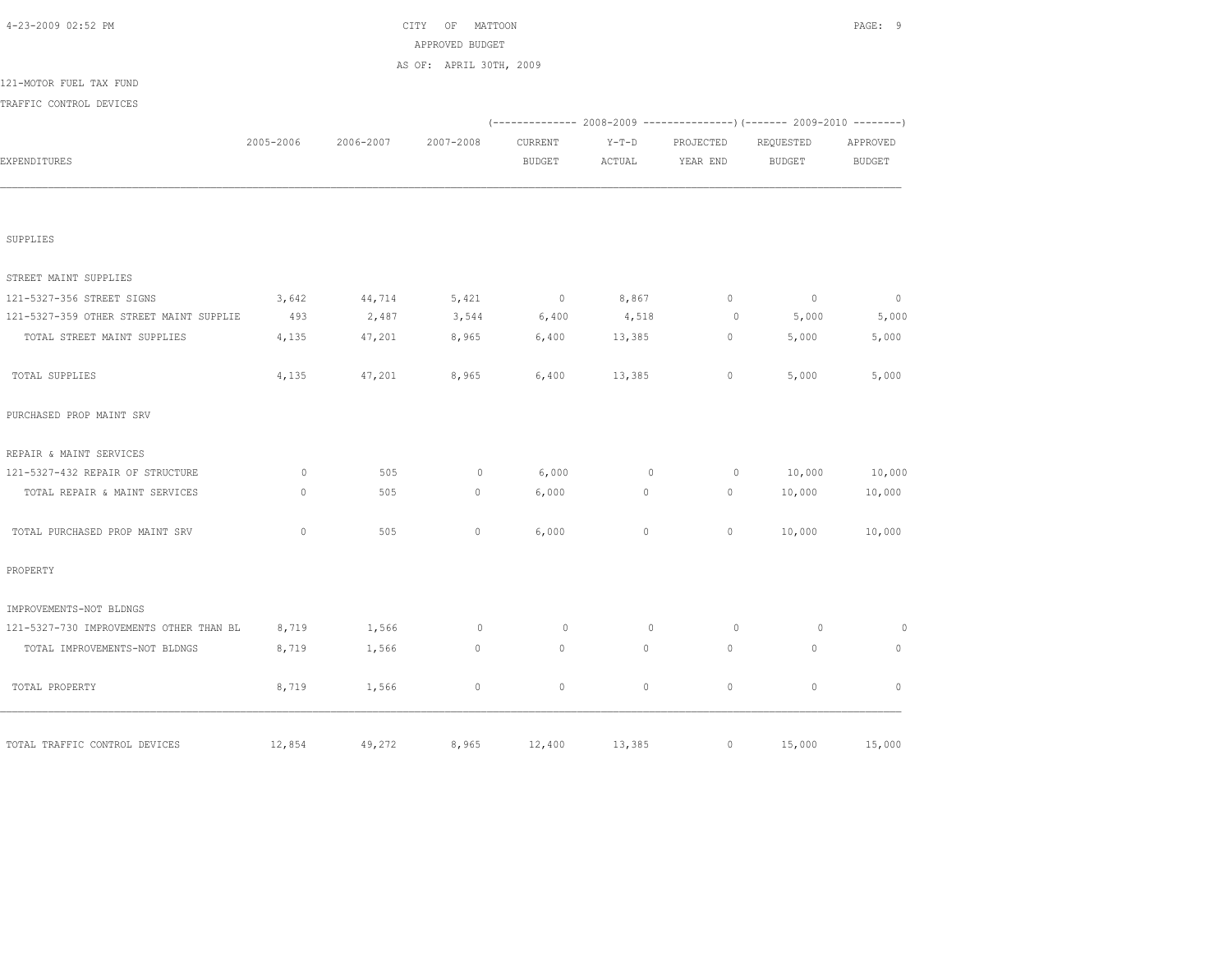| 4-23-2009 02:52 PM                      |                |                     | OF MATTOON<br>CITY      |                  |         |              |                                                                        | PAGE: 10     |
|-----------------------------------------|----------------|---------------------|-------------------------|------------------|---------|--------------|------------------------------------------------------------------------|--------------|
|                                         |                |                     | APPROVED BUDGET         |                  |         |              |                                                                        |              |
| 121-MOTOR FUEL TAX FUND                 |                |                     | AS OF: APRIL 30TH, 2009 |                  |         |              |                                                                        |              |
|                                         |                |                     |                         |                  |         |              |                                                                        |              |
| STORM DRAINAGE                          |                |                     |                         |                  |         |              | (------------- 2008-2009 ---------------) (------- 2009-2010 --------) |              |
|                                         | 2005-2006      | 2006-2007           | 2007-2008               | CURRENT          | $Y-T-D$ | PROJECTED    | REQUESTED                                                              | APPROVED     |
| EXPENDITURES                            |                |                     |                         | <b>BUDGET</b>    | ACTUAL  | YEAR END     | BUDGET                                                                 | BUDGET       |
|                                         |                |                     |                         |                  |         |              |                                                                        |              |
|                                         |                |                     |                         |                  |         |              |                                                                        |              |
| SUPPLIES                                |                |                     |                         |                  |         |              |                                                                        |              |
| STREET MAINT SUPPLIES                   |                |                     |                         |                  |         |              |                                                                        |              |
| 121-5328-357 CATCH BASINS               | $\overline{0}$ | 510                 | 3,531                   | 6,000            | 5,297   | $\circ$      | 7,000                                                                  | 7,000        |
| 121-5328-358 PIPE                       | 483            | 2,430               | 2,163                   | 7,500            | 10,010  | $\circ$      | 5,000                                                                  | 5,000        |
| TOTAL STREET MAINT SUPPLIES             | 483            | 2,940               | 5,694                   | 13,500           | 15,307  | $\circ$      | 12,000                                                                 | 12,000       |
| TOTAL SUPPLIES                          | 483            | 2,940               | 5,694                   | 13,500           | 15,307  | $\circ$      | 12,000                                                                 | 12,000       |
| PURCHASED PROP MAINT SRV                |                |                     |                         |                  |         |              |                                                                        |              |
| CONSTRUCTION SERVICES                   |                |                     |                         |                  |         |              |                                                                        |              |
| 121-5328-459 OTHER CONSTRUCTION SERVICE | 0              | $\circ$             | $\circ$                 | 0                | $\circ$ | $\circ$      | 0                                                                      | 0            |
| TOTAL CONSTRUCTION SERVICES             | $\mathbf{0}$   | $\mathbf{0}$        | $\mathbf{0}$            | $\mathbf{0}$     | $\circ$ | $\circ$      | $\mathbf{0}$                                                           | 0            |
| TOTAL PURCHASED PROP MAINT SRV          | 0              | $\circ$             | 0                       | $\circ$          | $\circ$ | $\circ$      | $\circ$                                                                | $\mathbf{0}$ |
| TOTAL STORM DRAINAGE                    | 483            | 2,940               | 5,694                   | 13,500           | 15,307  | $\circ$      | 12,000                                                                 | 12,000       |
| TOTAL EXPENDITURES                      | 701,745        | 808,416             | 341,761                 | 596,598          | 451,564 | $\circ$      | 320,130                                                                | 320,130      |
| REVENUE OVER/(UNDER) EXPENDITURES       | $\sqrt{2}$     | 138,901) ( 179,279) |                         | 200,907 (34,098) | 70,058  | $\circ$      | 174,870                                                                | 174,870      |
| OTHER FINANCING SOURCES                 |                |                     |                         |                  |         |              |                                                                        |              |
| 121-4941-023 TRANSFER FROM GENERAL FUND | 14,978         | 0                   | 0                       | $\circ$          | 0       | $\circ$      | 0                                                                      | $\mathbf{0}$ |
| 121-4948-023 FROM REVOLVING LOAN FUND   | $\overline{0}$ | $\circ$             | 0                       | $\circ$          | $\circ$ | $\circ$      | $\mathbf{0}$                                                           | $\mathbf{0}$ |
| 121-4955-023 DEVELOPER CONTRIBUTIONS    | 100,000        | $\circ$             | $\circ$                 | 40,000           | 0       | $\circ$      | 0                                                                      | 0            |
| TOTAL OTHER FINANCING SOURCES           | 114,978        | $\circ$             | 0                       | 40,000           | $\circ$ | $\mathbf{0}$ | $\circ$                                                                | $\mathbf{0}$ |
| OTHER FINANCING (USES)                  |                |                     |                         |                  |         |              |                                                                        |              |
| 121-5901-100 TRFR TO GENERAL FUND       | $\mathbb O$    | $\circ$             | $\mathsf{O}\xspace$     | $\mathbb O$      | $\circ$ | $\mathbb O$  | $\circ$                                                                | $\mathbf{0}$ |
| 121-5935-822 TRNFS TO GENERAL FUND      | 0              | 0                   | $\circ$                 | $\circ$          | 0       | $\circ$      | 0                                                                      | 0            |
| TOTAL OTHER FINANCING (USES)            | 0              | 0                   | 0                       | $\circ$          | $\circ$ | $\circ$      | 0                                                                      | 0            |
| TOTAL OTHER FINANCING SOURCES (USES)    | 114,978        | $\circ$             | $\circ$                 | 40,000           | $\circ$ | $\circ$      | $\circ$                                                                | $\circ$      |
|                                         |                |                     |                         |                  |         |              |                                                                        |              |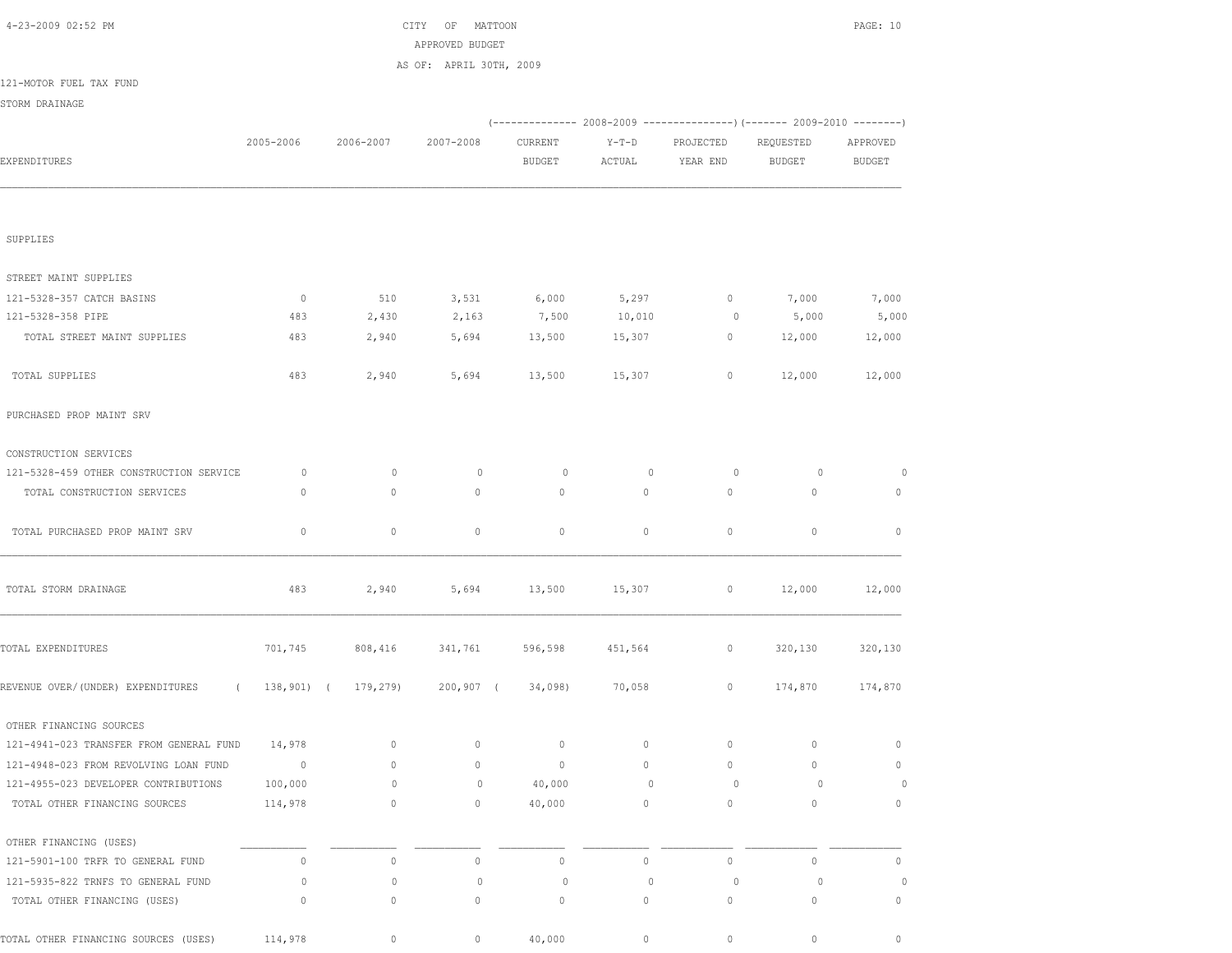4-23-2009 02:52 PM CITY OF MATTOON PAGE: 1 APPROVED BUDGET AS OF: APRIL 30TH, 2009

122-HOTEL TAX FUND

|                                                       |             |             |             |                   |                   |                       | (-------------- 2008-2009 ---------------) (------- 2009-2010 --------) |                    |
|-------------------------------------------------------|-------------|-------------|-------------|-------------------|-------------------|-----------------------|-------------------------------------------------------------------------|--------------------|
| REVENUES                                              | 2005-2006   | 2006-2007   | 2007-2008   | CURRENT<br>BUDGET | $Y-T-D$<br>ACTUAL | PROJECTED<br>YEAR END | REQUESTED<br><b>BUDGET</b>                                              | APPROVED<br>BUDGET |
| TAXES                                                 |             |             |             |                   |                   |                       |                                                                         |                    |
|                                                       |             |             |             |                   |                   |                       |                                                                         |                    |
| HOTEL & MOTEL TAX<br>122-4170-100 HOTEL & MOTEL TAXES | 233,702     | 227,872     | 228,956     | 250,000           | 201,647           | $\circ$               | 253,017                                                                 | 253,017            |
| TOTAL HOTEL & MOTEL TAX                               | 233,702     | 227,872     | 228,956     | 250,000           | 201,647           | $\circ$               | 253,017                                                                 | 253,017            |
| TOTAL TAXES                                           | 233,702     | 227,872     | 228,956     | 250,000           | 201,647           | $\circ$               | 253,017                                                                 | 253,017            |
| CHARGES FOR SERVICES                                  |             |             |             |                   |                   |                       |                                                                         |                    |
| GENERAL GOVT CHARGES                                  |             |             |             |                   |                   |                       |                                                                         |                    |
| 122-4419-100 OTHER MISC GENERAL GOVT CH               | 85          | 98          | 37          | $\circ$           | 48,000            | $\circ$               | $\mathbb O$                                                             | 0                  |
| TOTAL GENERAL GOVT CHARGES                            | 85          | 98          | 37          | $\circ$           | 48,000            | 0                     | $\mathbb O$                                                             | $\circ$            |
| TOTAL CHARGES FOR SERVICES                            | 85          | 98          | 37          | $\mathbf{0}$      | 48,000            | $\circ$               | $\mathbf{0}$                                                            | $\circ$            |
| INVESTMENT EARNINGS                                   |             |             |             |                   |                   |                       |                                                                         |                    |
| INTEREST EARNINGS                                     |             |             |             |                   |                   |                       |                                                                         |                    |
| 122-4610-100 INTEREST EARNINGS                        | $\circ$     | $\mathbb O$ | $\circ$     | $\circ$           | $\circ$           | $\circ$               | $\mathbb O$                                                             | $\circ$            |
| TOTAL INTEREST EARNINGS                               | $\Omega$    | $\mathbb O$ | $\mathbb O$ | $\circ$           | $\mathbb O$       | $\circ$               | $\Omega$                                                                | $\circ$            |
| TOTAL INVESTMENT EARNINGS                             | $\circ$     | $\circ$     | $\circ$     | $\mathbf{0}$      | $\circ$           | $\circ$               | $\mathbf{0}$                                                            | $\mathbf{0}$       |
| CONTRIB & OTHER MISC REV                              |             |             |             |                   |                   |                       |                                                                         |                    |
| CONTRIBUTIONS & MISC REV                              |             |             |             |                   |                   |                       |                                                                         |                    |
| 122-4800-100 CONTRIBUTIONS & OTHER MISC               | $\circ$     | $\mathbb O$ | $\circ$     | $\circ$           | 1,500             | $\circ$               | $\mathbb O$                                                             | $\circ$            |
| TOTAL CONTRIBUTIONS & MISC REV                        | $\circ$     | $\mathbb O$ | $\mathbb O$ | $\circ$           | 1,500             | 0                     | $\Omega$                                                                | $\circ$            |
| TOTAL CONTRIB & OTHER MISC REV                        | $\mathbb O$ | $\circ$     | $\circ$     | $\circ$           | 1,500             | $\circ$               | $\mathbf{0}$                                                            | $\mathbf{0}$       |
| TOTAL REVENUES                                        | 233,787     | 227,969     | 228,993     | 250,000           | 251,147           | $\circ$               | 253,017                                                                 | 253,017            |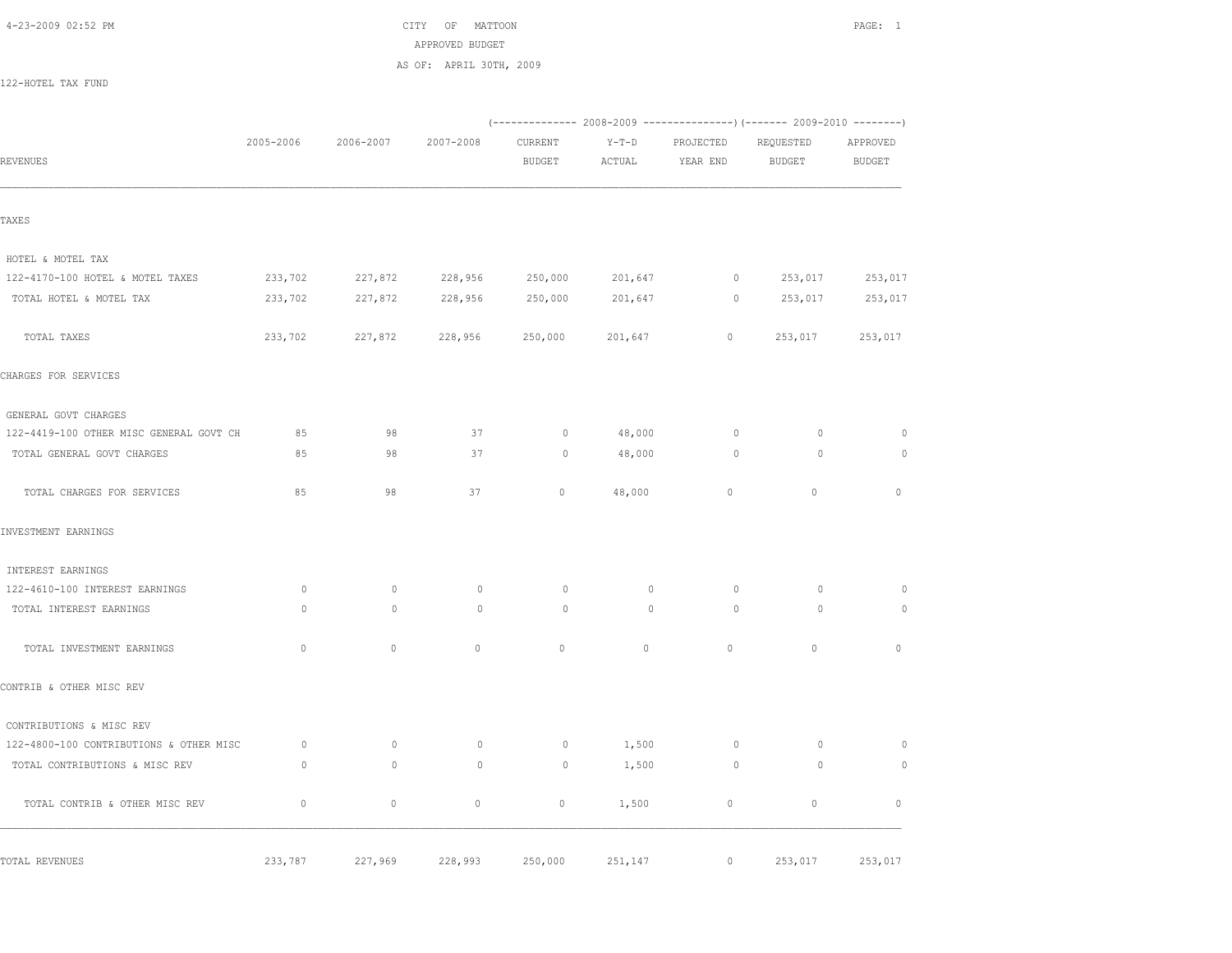| 4-23-2009 02:52 PM                      |                 |           | CITY<br>MATTOON<br>OF   |                          |                   |                       |                                                                       | PAGE: 2            |
|-----------------------------------------|-----------------|-----------|-------------------------|--------------------------|-------------------|-----------------------|-----------------------------------------------------------------------|--------------------|
|                                         | APPROVED BUDGET |           |                         |                          |                   |                       |                                                                       |                    |
|                                         |                 |           | AS OF: APRIL 30TH, 2009 |                          |                   |                       |                                                                       |                    |
| 122-HOTEL TAX FUND                      |                 |           |                         |                          |                   |                       |                                                                       |                    |
| HOTEL TAX ADMINISTRATION                |                 |           |                         |                          |                   |                       |                                                                       |                    |
|                                         |                 |           |                         |                          |                   |                       | (------------- 2008-2009 ---------------) (------- 2009-2010 -------) |                    |
| EXPENDITURES                            | 2005-2006       | 2006-2007 | 2007-2008               | CURRENT<br><b>BUDGET</b> | $Y-T-D$<br>ACTUAL | PROJECTED<br>YEAR END | REQUESTED<br><b>BUDGET</b>                                            | APPROVED<br>BUDGET |
|                                         |                 |           |                         |                          |                   |                       |                                                                       |                    |
|                                         |                 |           |                         |                          |                   |                       |                                                                       |                    |
|                                         |                 |           |                         |                          |                   |                       |                                                                       |                    |
| PERSONNEL SERVICES                      |                 |           |                         |                          |                   |                       |                                                                       |                    |
|                                         |                 |           |                         |                          |                   |                       |                                                                       |                    |
| SALARIES & WAGES                        |                 |           |                         |                          |                   |                       |                                                                       |                    |
| 122-5653-111 SALARIES OF REG EMPLOYEES  | 27,923          | 43,206    | 43,981                  | 42,070                   | 37,438            | 0                     | 44,199                                                                | 44,199             |
| 122-5653-112 SALARIES OF TEMP EMPLOYEES | 5,124           | 4,460     | 5,075                   | 19,000                   | 6,109             | $\mathbf{0}$          | 19,000                                                                | 19,000             |
| 122-5653-113 OVERTIME                   | 204             | $\circ$   | $\overline{0}$          | 270                      | $\circ$           | $\mathbf{0}$          | 270                                                                   | 270                |
| 122-5653-114 COMPENSATED ABSENCES       | 2,048           | 277       | 2,229                   | 0                        | 2,447             | $\circ$               | $\overline{0}$                                                        | $\overline{0}$     |
| TOTAL SALARIES & WAGES                  | 35,299          | 47,943    | 51,285                  | 61,340                   | 45,994            | 0                     | 63,469                                                                | 63,469             |
| TOTAL PERSONNEL SERVICES                | 35,299          | 47,943    | 51,285                  | 61,340                   | 45,994            | $\mathbf{0}$          | 63,469                                                                | 63,469             |
| EMPOLOYEE BENEFITS                      |                 |           |                         |                          |                   |                       |                                                                       |                    |
| GROUP INSURANCE                         |                 |           |                         |                          |                   |                       |                                                                       |                    |
| 122-5653-211 GROUP HEALTH INSURANCE     | 1,917           | 6,529     | 5,927                   | 6,704                    | 6,704             | 0                     | 7,828                                                                 | 7,828              |
| 122-5653-212 GROUP LIFE INSURANCE       | $\circ$         | 110       | 144                     | 144                      | 144               | $\circ$               | 144                                                                   | 144                |
| TOTAL GROUP INSURANCE                   | 1,917           | 6,639     | 6,071                   | 6,848                    | 6,848             | $\mathbf{0}$          | 7,972                                                                 | 7,972              |
| SOCIAL SECURITY CONTRIB                 |                 |           |                         |                          |                   |                       |                                                                       |                    |
| 122-5653-221 FICA CONTRIBUTIONS         | 2,176           | 2,845     | 3,088                   | 3,803                    | 2,928             | $\mathbf{0}$          | 3,918                                                                 | 3,918              |
| 122-5653-222 MEDICARE CONTRIBUTIONS     | 509             | 665       | 722                     | 889                      | 685               | 0                     | 916                                                                   | 916                |
| TOTAL SOCIAL SECURITY CONTRIB           | 2,685           | 3,511     | 3,811                   | 4,692                    | 3,612             | $\mathbf{0}$          | 4,834                                                                 | 4,834              |
| RETIREMENT CONTRIBTUIONS                |                 |           |                         |                          |                   |                       |                                                                       |                    |
| 122-5653-231 IMRF CONTRIBUTIONS         | 2,556           | 4,043     | 4,230                   | 4,270                    | 4,080             | 0                     | 4,788                                                                 | 4,788              |
| TOTAL RETIREMENT CONTRIBTUIONS          | 2,556           | 4,043     | 4,230                   | 4,270                    | 4,080             | $\circ$               | 4,788                                                                 | 4,788              |
| UNEMPLOYMNT COMPENSATION                |                 |           |                         |                          |                   |                       |                                                                       |                    |
| 122-5653-240 UNEMPLOYMENT COMP.         | 483             | 458       | 450                     | 344                      | 344               | $\circ$               | 219                                                                   | 219                |
| TOTAL UNEMPLOYMNT COMPENSATION          | 483             | 458       | 450                     | 344                      | 344               | 0                     | 219                                                                   | 219                |
| WORKER'S COMPENSATION                   |                 |           |                         |                          |                   |                       |                                                                       |                    |
| 122-5653-250 WORKERS' COMPENSATION      | 1,484           | 304       | 174                     | 178                      | 178               | $\circ$               | 171                                                                   | 171                |
| TOTAL WORKER'S COMPENSATION             | 1,484           | 304       | 174                     | 178                      | 178               | $\mathbb O$           | 171                                                                   | 171                |
| TOTAL EMPOLOYEE BENEFITS                | 9,126           | 14,954    | 14,736                  | 16,332                   | 15,062            | 0                     | 17,984                                                                | 17,984             |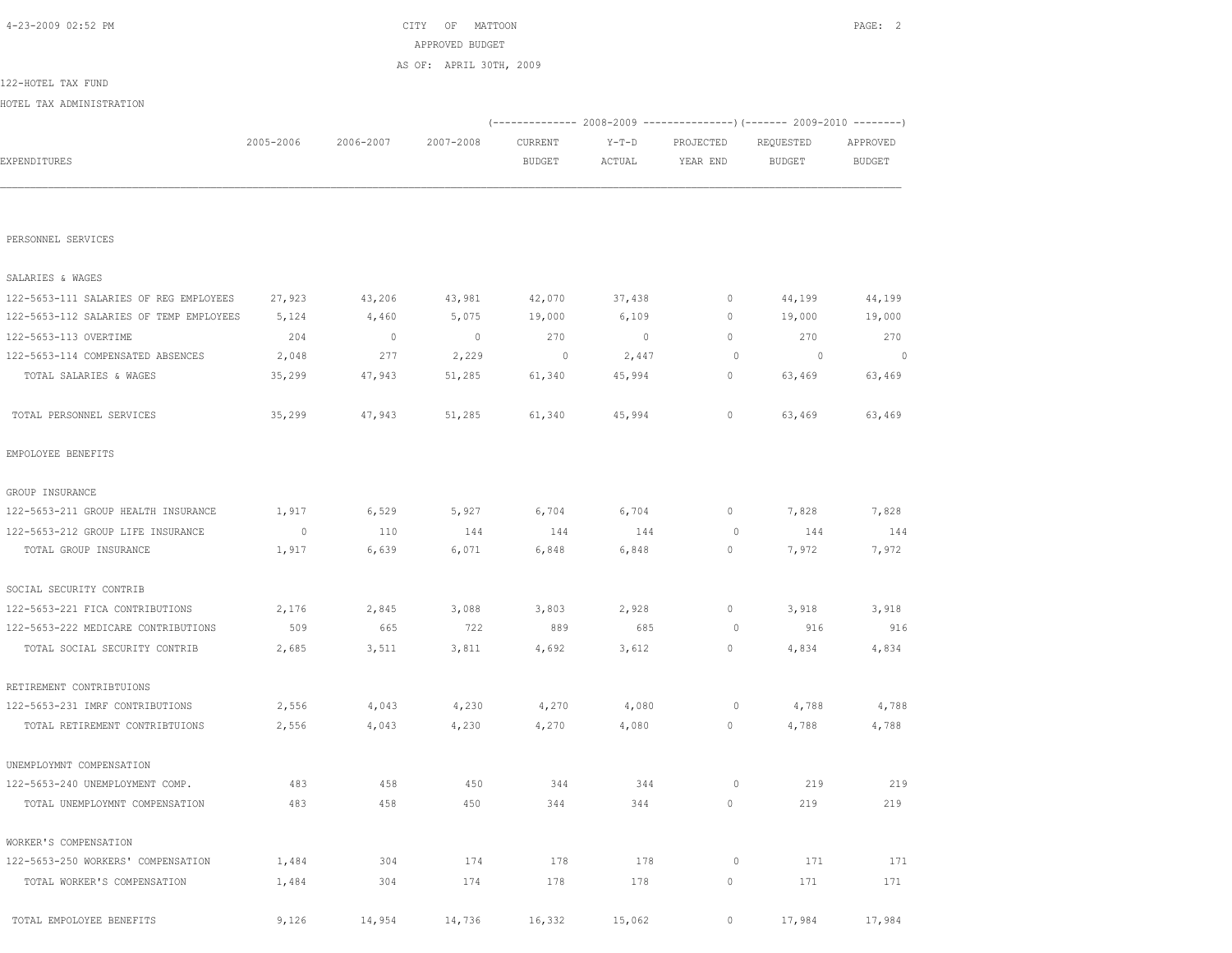4-23-2009 02:52 PM CITY OF MATTOON PAGE: 3 APPROVED BUDGET AS OF: APRIL 30TH, 2009

122-HOTEL TAX FUND

HOTEL TAX ADMINISTRATION

|                                         |                          |              |                |                          |                   |                       | (-------------- 2008-2009 ----------------) (------- 2009-2010 --------) |                           |
|-----------------------------------------|--------------------------|--------------|----------------|--------------------------|-------------------|-----------------------|--------------------------------------------------------------------------|---------------------------|
| EXPENDITURES                            | 2005-2006                | 2006-2007    | 2007-2008      | CURRENT<br><b>BUDGET</b> | $Y-T-D$<br>ACTUAL | PROJECTED<br>YEAR END | REQUESTED<br><b>BUDGET</b>                                               | APPROVED<br><b>BUDGET</b> |
|                                         |                          |              |                |                          |                   |                       |                                                                          |                           |
|                                         |                          |              |                |                          |                   |                       |                                                                          |                           |
| ENERGY                                  |                          |              |                |                          |                   |                       |                                                                          |                           |
| 122-5653-321 NATURAL GAS & ELECTRIC (CI | 1,768                    | 1,806        | 1,272          | 850                      | 1,126             | $\circ$               | 850                                                                      | 850                       |
| 122-5653-322 ELECTRICITY (COLES MOULTRI | 530                      | 310          | 256            | 500                      | 139               | $\circ$               | 500                                                                      | 500                       |
| TOTAL ENERGY                            | 2,298                    | 2,116        | 1,528          | 1,350                    | 1,264             | $\circ$               | 1,350                                                                    | 1,350                     |
| TOTAL SUPPLIES                          | 10,621                   | 8,744        | 3,302          | 4,050                    | 3,893             | $\circ$               | 4,050                                                                    | 4,050                     |
| PURCHASED PROP MAINT SRV                |                          |              |                |                          |                   |                       |                                                                          |                           |
| REPAIR & MAINT SERVICES                 |                          |              |                |                          |                   |                       |                                                                          |                           |
| 122-5653-432 REPAIR OF STRUCTURES       | 1,343                    | $\circ$      | $\mathbf{0}$   | $\mathbf{0}$             | $\circ$           | $\mathbf{0}$          | $\circ$                                                                  | $\Omega$                  |
| 122-5653-436 PEST CONTROL SERVICES      | $\overline{\phantom{0}}$ | $\mathbf{0}$ | $\circ$        | 0                        | $\mathbf{0}$      | 0                     | $\circ$                                                                  | $\circ$                   |
| TOTAL REPAIR & MAINT SERVICES           | 1,343                    | $\circ$      | $\circ$        | $\circ$                  | 0                 | $\mathbf{0}$          | $\circ$                                                                  | $\mathbf{0}$              |
| TOTAL PURCHASED PROP MAINT SRV          | 1,343                    | $\circ$      | $\mathbb O$    | $\mathbf{0}$             | $\circ$           | $\mathbf{0}$          | $\circ$                                                                  | $\mathbf{0}$              |
| OTHER PURCHASED SERVICES                |                          |              |                |                          |                   |                       |                                                                          |                           |
| PROFESSIONAL SERVICES                   |                          |              |                |                          |                   |                       |                                                                          |                           |
| 122-5653-513 AUDITING SERVICES          | 1,000                    | 1,000        | 1,000          | 1,100                    | 1,100             | 0                     | 1,100                                                                    | 1,100                     |
| 122-5653-516 TECHNOLOGY SERVICES        | 1,835                    | 2,518        | $\overline{0}$ | $\overline{0}$           | $\overline{0}$    | $\circ$               | 2,964                                                                    | 2,964                     |
| TOTAL PROFESSIONAL SERVICES             | 2,835                    | 3,518        | 1,000          | 1,100                    | 1,100             | $\circ$               | 4,064                                                                    | 4,064                     |
| COMMUNICATION                           |                          |              |                |                          |                   |                       |                                                                          |                           |
| 122-5653-531 POSTAGE                    | 1,297                    | 305          | 441            | 700                      | 121               | $\circ$               | 700                                                                      | 700                       |
| 122-5653-532 TELEPHONE                  | 2,888                    | 2,859        | 2,677          | 2,500                    | 2,535             | $\circ$               | 2,500                                                                    | 2,500                     |
| 122-5653-533 CELLULAR PHONE             | 986                      | 545          | 519            | 750                      | 766               | $\circ$               | 750                                                                      | 750                       |
| TOTAL COMMUNICATION                     | 5,171                    | 3,709        | 3,638          | 3,950                    | 3,421             | $\circ$               | 3,950                                                                    | 3,950                     |
| ADVERTISING                             |                          |              |                |                          |                   |                       |                                                                          |                           |
| 122-5653-540 ADVERTISING                | 18,753                   | 19,093       | 25,339         | 13,500                   | 7,289             | $\circ$               | 15,000                                                                   | 15,000                    |
| TOTAL ADVERTISING                       | 18,753                   | 19,093       | 25,339         | 13,500                   | 7,289             | $\circ$               | 15,000                                                                   | 15,000                    |
| PRINTING & BUILDING                     |                          |              |                |                          |                   |                       |                                                                          |                           |
| 122-5653-550 PRINTING & BINDING         | 2,563                    | 1,675        | 1,438          | 2,500                    | 2,206             | 0                     | 3,000                                                                    | 3,000                     |
| TOTAL PRINTING & BUILDING               | 2,563                    | 1,675        | 1,438          | 2,500                    | 2,206             | $\circ$               | 3,000                                                                    | 3,000                     |

EMPLOYEE BUSINESS EXP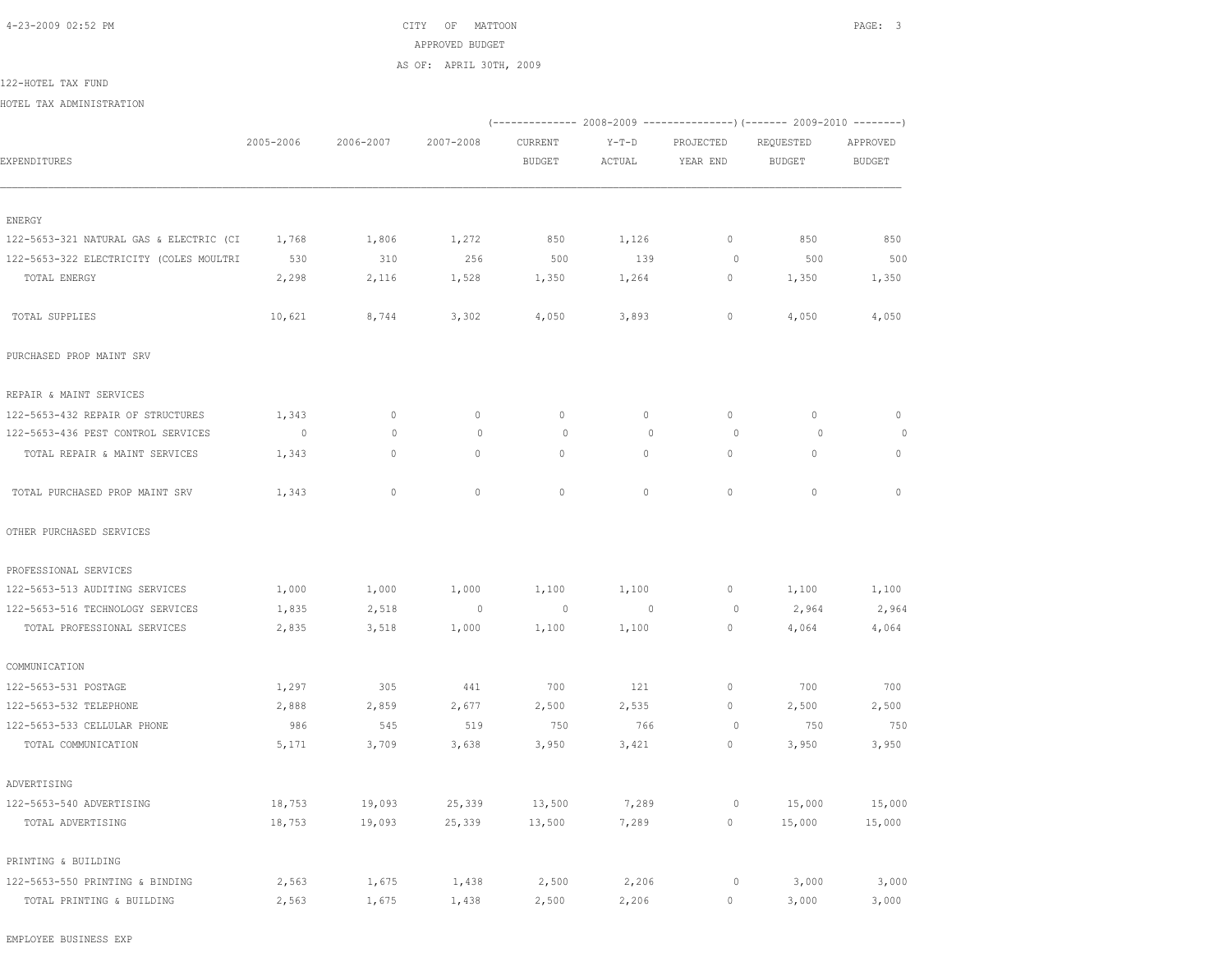4-23-2009 02:52 PM CITY OF MATTOON PAGE: 4 APPROVED BUDGET AS OF: APRIL 30TH, 2009

122-HOTEL TAX FUND

HOTEL TAX ADMINISTRATION

|                                         |              |              |              |               |             |              | (-------------- 2008-2009 ----------------) (------- 2009-2010 --------) |               |
|-----------------------------------------|--------------|--------------|--------------|---------------|-------------|--------------|--------------------------------------------------------------------------|---------------|
|                                         | 2005-2006    | 2006-2007    | 2007-2008    | CURRENT       | $Y-T-D$     | PROJECTED    | REQUESTED                                                                | APPROVED      |
| EXPENDITURES                            |              |              |              | <b>BUDGET</b> | ACTUAL      | YEAR END     | <b>BUDGET</b>                                                            | <b>BUDGET</b> |
| OTHER PURCHASED SERVICES                |              |              |              |               |             |              |                                                                          |               |
| 122-5653-571 DUES & MEMBERSHIPS         | 311          | 485          | 1,725        | 1,750         | 1,550       | $\circ$      | 1,750                                                                    | 1,750         |
| 122-5653-572 COMMUNITY PROMOTION & RELA | 837          | 722          | 5,654        | 1,000         | 28,079      | $\circ$      | 3,000                                                                    | 3,000         |
| TOTAL OTHER PURCHASED SERVICES          | 1,149        | 1,207        | 7,378        | 2,750         | 29,629      | 0            | 4,750                                                                    | 4,750         |
| TOTAL OTHER PURCHASED SERVICES          | 35,890       | 33,857       | 44,826       | 28,300        | 47,615      | $\mathbf{0}$ | 38,764                                                                   | 38,764        |
| PROPERTY                                |              |              |              |               |             |              |                                                                          |               |
| IMPROVEMENTS-NOT BLDNGS                 |              |              |              |               |             |              |                                                                          |               |
| 122-5653-730 IMPROVEMENTS OTHER THAN BL | $\circ$      | $\circ$      | $\circ$      | $\circ$       | $\mathbb O$ | $\circ$      | $\circ$                                                                  | $\circ$       |
| TOTAL IMPROVEMENTS-NOT BLDNGS           | $\Omega$     | $\Omega$     | $\Omega$     | $\Omega$      | $\Omega$    | $\Omega$     | $\Omega$                                                                 | $\Omega$      |
| MACHINERY & EQUIPMENT                   |              |              |              |               |             |              |                                                                          |               |
| 122-5653-743 FURNITURE & FIXTURES       | $\circ$      | $\circ$      | $\circ$      | $\circ$       | $\circ$     | $\circ$      | $\circ$                                                                  | $\circ$       |
| TOTAL MACHINERY & EQUIPMENT             | $\mathbf{0}$ | $\circ$      | $\mathbf{0}$ | $\circ$       | $\circ$     | $\circ$      | $\mathbf{0}$                                                             | $\circ$       |
| TOTAL PROPERTY                          | $\mathbf{0}$ | $\circ$      | $\circ$      | $\circ$       | $\circ$     | $\circ$      | $\circ$                                                                  | $\mathbf{0}$  |
| OTHER OBJECTS                           |              |              |              |               |             |              |                                                                          |               |
| FINANCIAL TRANS OBJECTS                 |              |              |              |               |             |              |                                                                          |               |
| 122-5653-814 PRINTING & COPY MACHINE MA | $\circ$      | 10           | $\circ$      | $\circ$       | $\mathbf 0$ | $\circ$      | $\circ$                                                                  | $\circ$       |
| TOTAL FINANCIAL TRANS OBJECTS           | $\mathbf{0}$ | 10           | $\mathbf{0}$ | $\circ$       | $\circ$     | $\circ$      | $\mathbf{0}$                                                             | $\circ$       |
| FINANCIAL TRANS OBJECTS                 |              |              |              |               |             |              |                                                                          |               |
| 122-5653-825 TOURISM GRANTS             | 94,775       | 71,350       | 83,922       | 80,000        | 74,050      | $\circ$      | 80,000                                                                   | 80,000        |
| TOTAL FINANCIAL TRANS OBJECTS           | 94,775       | 71,350       | 83,922       | 80,000        | 74,050      | $\circ$      | 80,000                                                                   | 80,000        |
| COMPUTER INFO SYS OBJECT                |              |              |              |               |             |              |                                                                          |               |
| 122-5653-863 COMPUTERS                  | $\circ$      | $\mathbf{0}$ | $\circ$      | $\mathbb O$   | 19          | $\circ$      | $\circ$                                                                  | $\circ$       |
| TOTAL COMPUTER INFO SYS OBJECT          | $\mathbf{0}$ | $\circ$      | $\mathbf{0}$ | $\mathbb O$   | 19          | $\circ$      | $\mathbf{0}$                                                             | $\circ$       |
| TOTAL OTHER OBJECTS                     | 94,775       | 71,360       | 83,922       | 80,000        | 74,069      | $\circ$      | 80,000                                                                   | 80,000        |
| TOTAL HOTEL TAX ADMINISTRATION          | 187,053      | 176,858      | 198,071      | 190,022       | 186,634     | $\circ$      | 204,267                                                                  | 204,267       |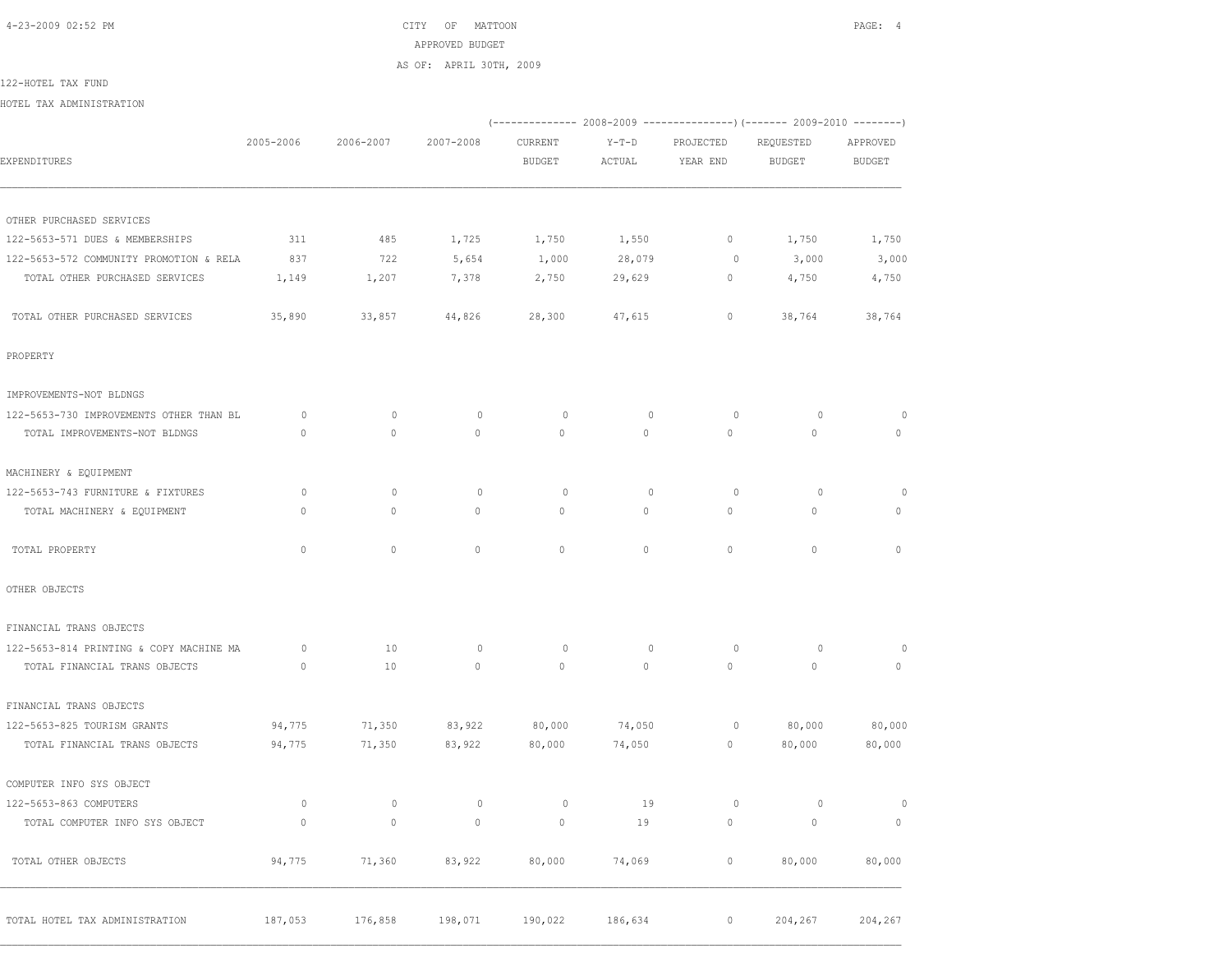4-23-2009 02:52 PM CITY OF MATTOON PAGE: 5 APPROVED BUDGET AS OF: APRIL 30TH, 2009

122-HOTEL TAX FUND

HOTEL TAX ADMINISTRATION

|                                         |             |             |              | -------------- |              |           | $2008 - 2009$ ----------------) (------- 2009-2010 --------) |          |
|-----------------------------------------|-------------|-------------|--------------|----------------|--------------|-----------|--------------------------------------------------------------|----------|
|                                         | 2005-2006   | 2006-2007   | 2007-2008    | CURRENT        | $Y-T-D$      | PROJECTED | REQUESTED                                                    | APPROVED |
| EXPENDITURES                            |             |             |              | <b>BUDGET</b>  | ACTUAL       | YEAR END  | <b>BUDGET</b>                                                | BUDGET   |
|                                         |             |             |              |                |              |           |                                                              |          |
| OTHER FINANCING (USES)                  |             |             |              |                |              |           |                                                              |          |
| 122-5904-822 TRFR TO FESTIVAL MANAGEMEN | 60,000      | 60,000      | 60,000       | 60,000         | 60,000       | 0         | 48,750                                                       | 48,750   |
| 122-5909-822 TRFR TO CAPITAL PROJECT FU | $\circ$     | $\circ$     | $\mathbf{0}$ | 0              | $\mathbf{0}$ | 0         | 0                                                            | 0        |
| TOTAL OTHER FINANCING (USES)            | 60,000      | 60,000      | 60,000       | 60,000         | 60,000       | 0         | 48,750                                                       | 48,750   |
| TOTAL OTHER FINANCING SOURCES (USES)    | $60,000)$ ( | $60,000)$ ( | $60,000)$ (  | $60,000)$ (    | 60,000       | 0(        | 48,750) (                                                    | 48,750)  |
| REVENUES & OTHER SOURCES OVER/          |             |             |              |                |              |           |                                                              |          |
| (UNDER) EXPENDITURES & OTHER (USES)     | 13,266)     | $8,889$ (   | $29,078$ (   | 22)            | 4,513        | 0         | 0                                                            | 0        |

\*\*\* END OF REPORT \*\*\*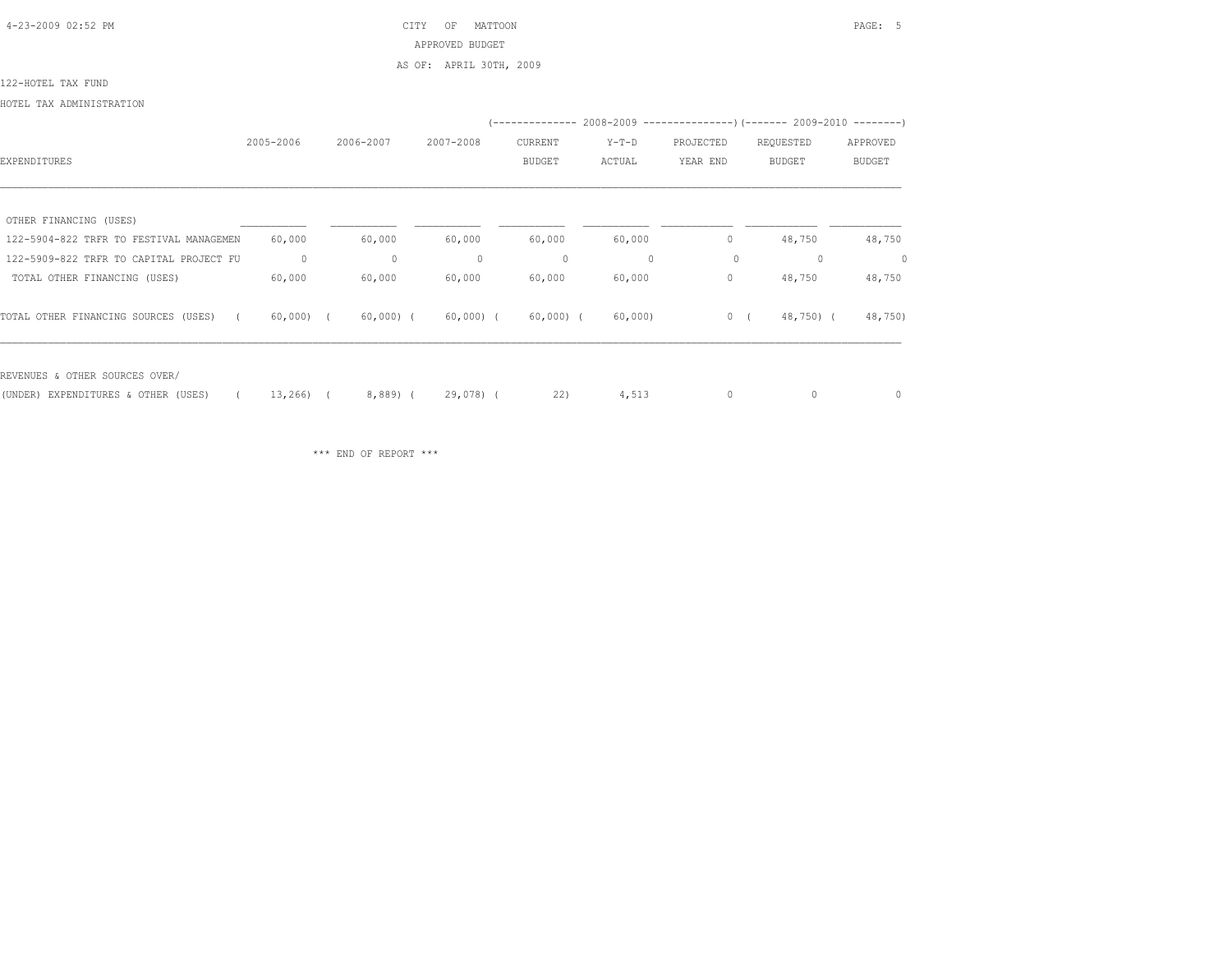|                                         |           |                                              | APPROVED BUDGET         |                          |                                                                          |                       |                            |                    |
|-----------------------------------------|-----------|----------------------------------------------|-------------------------|--------------------------|--------------------------------------------------------------------------|-----------------------|----------------------------|--------------------|
|                                         |           |                                              | AS OF: APRIL 30TH, 2009 |                          |                                                                          |                       |                            |                    |
| 123-FESTIVAL MGMT FUND                  |           |                                              |                         |                          |                                                                          |                       |                            |                    |
|                                         |           |                                              |                         |                          | (-------------- 2008-2009 ----------------) (------- 2009-2010 --------) |                       |                            |                    |
| REVENUES                                | 2005-2006 | 2006-2007 2007-2008                          |                         | CURRENT<br><b>BUDGET</b> | $Y-T-D$<br>ACTUAL                                                        | PROJECTED<br>YEAR END | REQUESTED<br><b>BUDGET</b> | APPROVED<br>BUDGET |
|                                         |           |                                              |                         |                          |                                                                          |                       |                            |                    |
| CHARGES FOR SERVICES                    |           |                                              |                         |                          |                                                                          |                       |                            |                    |
| FESTIVAL MGMT REVENUES                  |           |                                              |                         |                          |                                                                          |                       |                            |                    |
| 123-4491-010 CONTRIBUTIONS FOR FIREWORK |           | $14,305$ $13,167$ $13,544$ $13,500$ $13,250$ |                         |                          |                                                                          | 0                     | 13,500                     | 13,500             |
| 123-4492-010 CONTRIBUTIONS F OR LIGHTWO | 32,456    | 32,770                                       | 31,989                  | 32,250                   | 31,203                                                                   | $\circ$               | 32,250                     | 32,250             |
| 123-4493-010 CONTRIBS FOR WATER SPORTS  | $\sim$ 0  | $\sim$ 0                                     | $\sim$ 0                | $\circ$                  | $\sim$ 0                                                                 | 0                     | $\sim$ 0                   | $\overline{0}$     |
| 123-4494-010 CONTRIBUTIONS FOR BAGELFES | 79,057    | 64,204                                       | 73,096                  | 60,000                   | 61,803                                                                   | 0                     | 60,000                     | 60,000             |
| 123-4495-010 CONTRIBUTION FOR FALL FEST | 150       | $\overline{0}$                               | $\circ$                 | $\circ$                  | $\circ$                                                                  | $\circ$               | $\mathbf{0}$               | $\overline{0}$     |
| 123-4496-010 CONTRIBUTIONS FOR SESOUICE | 27,214    | 63                                           | $\sim$ 0                | $\overline{0}$           | $\circ$                                                                  | 0                     | $\mathbf{0}$               | $\circ$            |
| 123-4499-010 OTHER UNDESIGNATD CONTRIBU | $\sim$ 0  | $\sim$ 0                                     | $\circ$                 | $\circ$                  | $\overline{0}$                                                           | $\circ$               | $\overline{0}$             | $\overline{0}$     |
| TOTAL FESTIVAL MGMT REVENUES            |           | 153,182 110,204 118,630                      |                         | 105,750                  | 106,256                                                                  | $\circ$               | 105,750                    | 105,750            |
| TOTAL CHARGES FOR SERVICES              | 153,182   | 110,204 118,630 105,750 106,256              |                         |                          |                                                                          | $\overline{0}$        |                            | 105,750 105,750    |
| CONTRIB & OTHER MISC REV                |           |                                              |                         |                          |                                                                          |                       |                            |                    |
| CONTRIBUTIONS & MISC REV                |           |                                              |                         |                          |                                                                          |                       |                            |                    |

 123-4800-010 CONTRIBUTIONS & OTHER MISC 280 0 0 0 0 0 0 0 TOTAL CONTRIBUTIONS & MISC REV 280 0 0 0 0 0 0 0

 $\begin{matrix} \text{TOTAL COHTR IB $\&$ OTHER MISC REV} \end{matrix} \qquad \qquad \begin{matrix} \text{280} & \hspace{1.5cm} 0 & \hspace{1.5cm} 0 & \hspace{1.5cm} 0 & \hspace{1.5cm} 0 & \hspace{1.5cm} 0 & \hspace{1.5cm} 0 & \hspace{1.5cm} 0 & \hspace{1.5cm} 0 & \hspace{1.5cm} 0 & \hspace{1.5cm} 0 & \hspace{1.5cm} 0 & \hspace{1.5cm} 0 & \hspace{1.5cm} 0 & \hspace{1.5cm} 0 & \hspace{$ 

TOTAL REVENUES 153,462 110,204 118,630 105,750 106,256 0 105,750 105,750

4-23-2009 02:52 PM CITY OF MATTOON PAGE: 1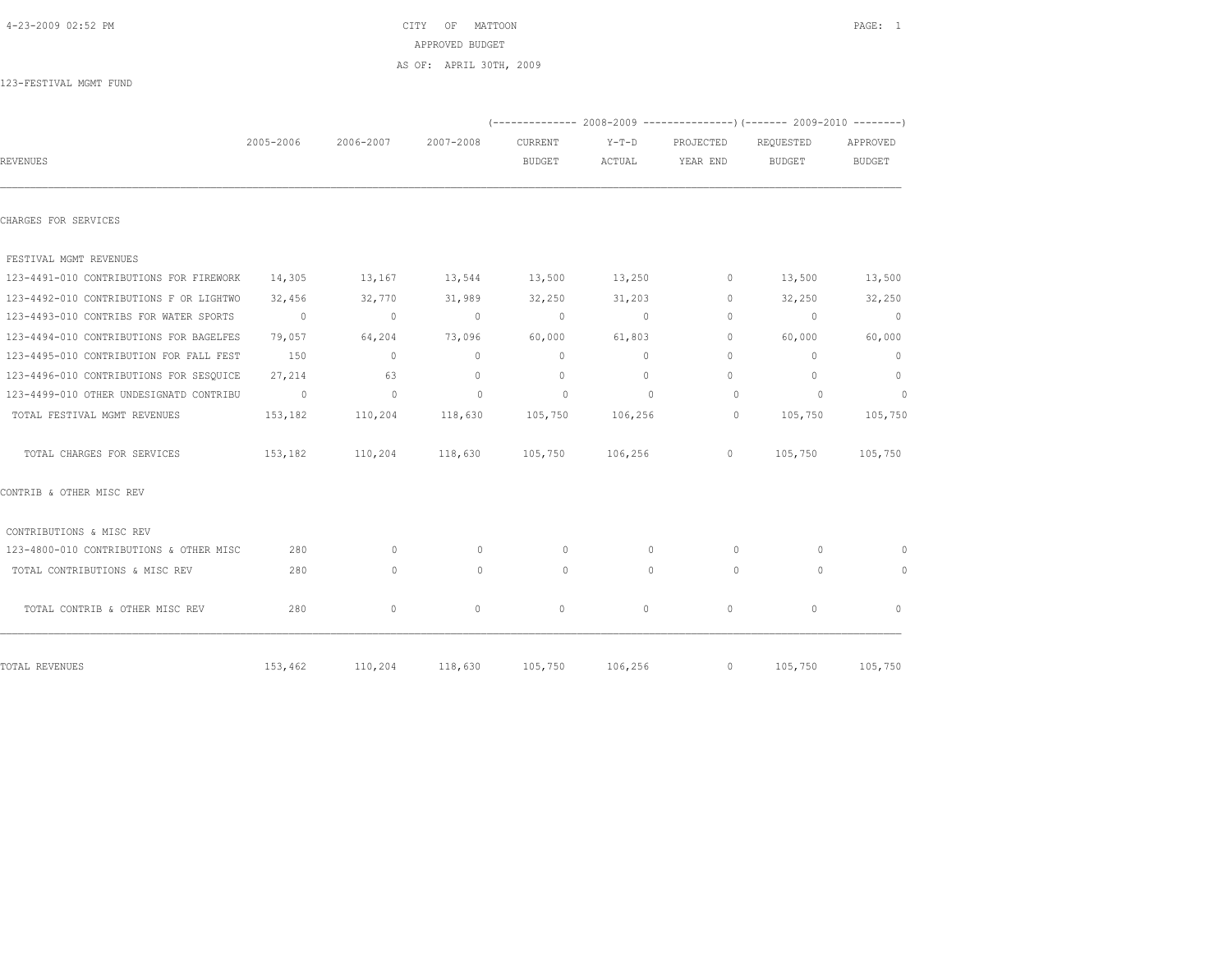| 4-23-2009 02:52 PM                      |              | CITY OF MATTOON<br>APPROVED BUDGET |                         |               |             |             |                                                                          |             |  |
|-----------------------------------------|--------------|------------------------------------|-------------------------|---------------|-------------|-------------|--------------------------------------------------------------------------|-------------|--|
|                                         |              |                                    | AS OF: APRIL 30TH, 2009 |               |             |             |                                                                          |             |  |
| 123-FESTIVAL MGMT FUND                  |              |                                    |                         |               |             |             |                                                                          |             |  |
| FESTIVAL ADMINISTRATION                 |              |                                    |                         |               |             |             |                                                                          |             |  |
|                                         |              |                                    |                         |               |             |             | (-------------- 2008-2009 ----------------) (------- 2009-2010 --------) |             |  |
|                                         | 2005-2006    | 2006-2007                          | 2007-2008               | CURRENT       | $Y-T-D$     | PROJECTED   | REQUESTED                                                                | APPROVED    |  |
| EXPENDITURES                            |              |                                    |                         | <b>BUDGET</b> | ACTUAL      | YEAR END    | BUDGET                                                                   | BUDGET      |  |
|                                         |              |                                    |                         |               |             |             |                                                                          |             |  |
| SUPPLIES                                |              |                                    |                         |               |             |             |                                                                          |             |  |
| GENERAL SUPPLIES                        |              |                                    |                         |               |             |             |                                                                          |             |  |
| 123-5581-311 OFFICE SUPPLIES            | 23           | 122                                | 3                       | $\circ$       | $\circ$     | 0           | $\mathbb O$                                                              | $\mathbb O$ |  |
| 123-5581-319 MISCELLANEOUS SUPPLIES     | 757          | 15                                 | $\circ$                 | 500           | $\mathbf 0$ | $\circ$     | 500                                                                      | 500         |  |
| TOTAL GENERAL SUPPLIES                  | 780          | 137                                | 3                       | 500           | $\circ$     | 0           | 500                                                                      | 500         |  |
| TOTAL SUPPLIES                          | 780          | 137                                | 3                       | 500           | $\circ$     | 0           | 500                                                                      | 500         |  |
| OTHER PURCHASED SERVICES                |              |                                    |                         |               |             |             |                                                                          |             |  |
| PROFESSIONAL SERVICES                   |              |                                    |                         |               |             |             |                                                                          |             |  |
| 123-5581-519 OTHER PROFESSIONAL SERVICE | 0            | $\circ$                            | $\circ$                 | $\circ$       | $\circ$     | $\circ$     | $\circ$                                                                  | 0           |  |
| TOTAL PROFESSIONAL SERVICES             | $\mathbf{0}$ | $\mathbf{0}$                       | $\mathbf{0}$            | 0             | $\circ$     | 0           | $\circ$                                                                  | 0           |  |
| COMMUNICATION                           |              |                                    |                         |               |             |             |                                                                          |             |  |
| 123-5581-531 POSTAGE                    | 0            | $\circ$                            | $\circ$                 | 0             | $\circ$     | $\circ$     | 0                                                                        | 0           |  |
| TOTAL COMMUNICATION                     | $\circ$      | $\mathbb O$                        | $\circ$                 | 0             | $\circ$     | $\mathbb O$ | $\circ$                                                                  | $\circ$     |  |
| EMPLOYEE BUSINESS EXP                   |              |                                    |                         |               |             |             |                                                                          |             |  |
| 123-5581-561 BUSINESS MEETING EXPENSE   | 34           | 45                                 | 124                     | 500           | 107         | 0           | 500                                                                      | 500         |  |
| TOTAL EMPLOYEE BUSINESS EXP             | 34           | 45                                 | 124                     | 500           | 107         | $\circ$     | 500                                                                      | 500         |  |
| OTHER PURCHASED SERVICES                |              |                                    |                         |               |             |             |                                                                          |             |  |
| 123-5581-579 MISC. OTHER PURCHASED SERV | 0            | $\circ$                            | $\circ$                 | $\circ$       | $\circ$     | 0           | $\circ$                                                                  | $\circ$     |  |
| TOTAL OTHER PURCHASED SERVICES          | $\mathbb O$  | $\mathbb O$                        | $\mathbb O$             | $\mathbb O$   | $\circ$     | $\mathbb O$ | $\mathbb O$                                                              | $\circ$     |  |
| TOTAL OTHER PURCHASED SERVICES          | 34           | 45                                 | 124                     | 500           | 107         | $\mathbb O$ | 500                                                                      | 500         |  |
| OTHER OBJECTS                           |              |                                    |                         |               |             |             |                                                                          |             |  |
| SPECIAL EVENT OBJECTS                   |              |                                    |                         |               |             |             |                                                                          |             |  |
| 123-5581-831 PARADES                    | 200          | $\circ$                            | $\circ$                 | $\circ$       | $\circ$     | $\circ$     | 0                                                                        | $\circ$     |  |
| TOTAL SPECIAL EVENT OBJECTS             | 200          | $\mathbb O$                        | $\mathbb O$             | $\circ$       | $\circ$     | $\mathbb O$ | $\mathbb O$                                                              | $\circ$     |  |
| TOTAL OTHER OBJECTS                     | 200          | $\mathbb O$                        | 0                       | 0             | 0           | 0           | $\circ$                                                                  | $\circ$     |  |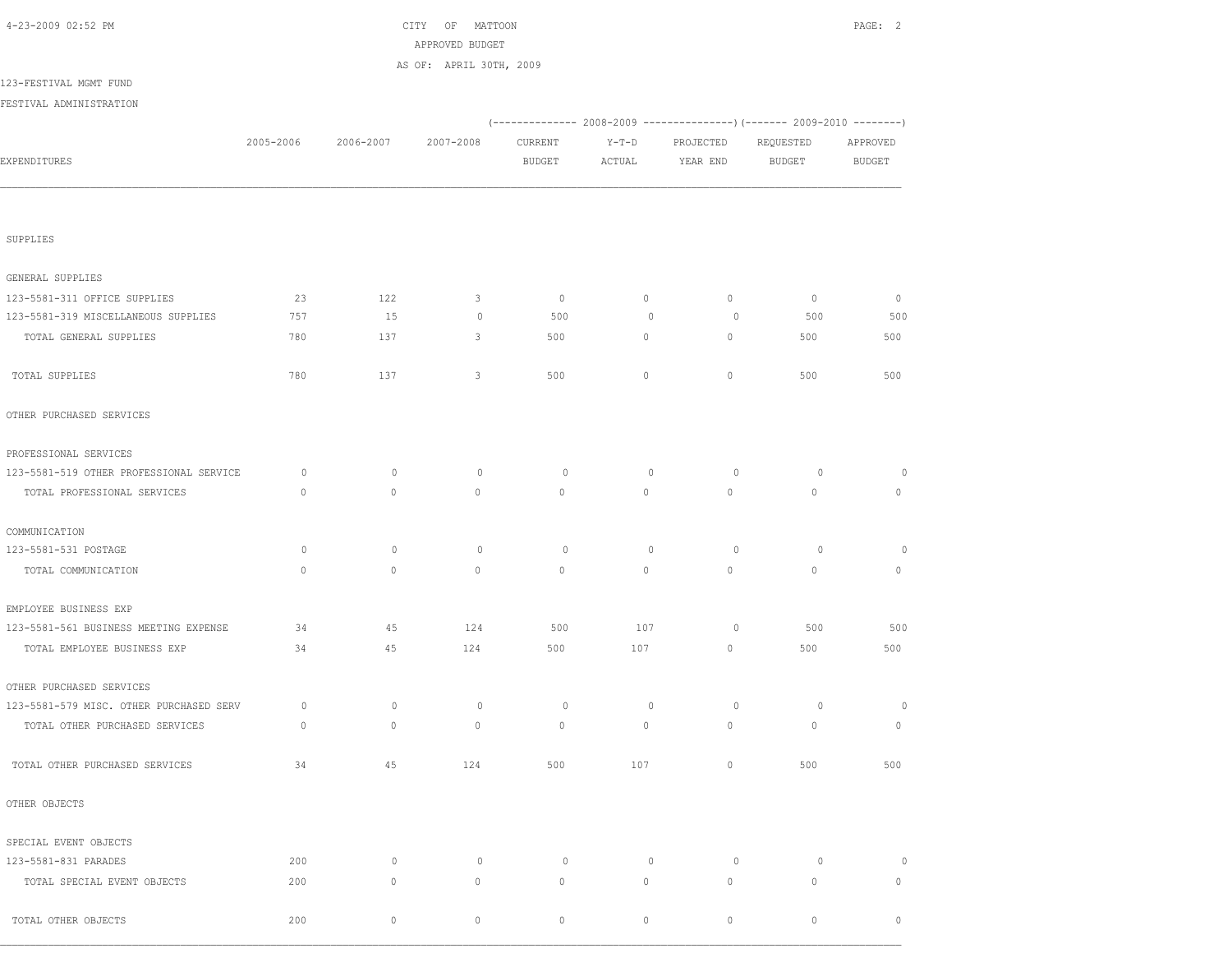| 4-23-2009 02:52 PM                      |           |             | CITY OF MATTOON         |               |         |                     |                                                                          | PAGE: 3                   |
|-----------------------------------------|-----------|-------------|-------------------------|---------------|---------|---------------------|--------------------------------------------------------------------------|---------------------------|
|                                         |           |             | APPROVED BUDGET         |               |         |                     |                                                                          |                           |
|                                         |           |             | AS OF: APRIL 30TH, 2009 |               |         |                     |                                                                          |                           |
| 123-FESTIVAL MGMT FUND                  |           |             |                         |               |         |                     |                                                                          |                           |
| JULY 4TH FIREWORKS                      |           |             |                         |               |         |                     |                                                                          |                           |
|                                         |           |             |                         |               |         |                     | (-------------- 2008-2009 ----------------) (------- 2009-2010 --------) |                           |
|                                         | 2005-2006 | 2006-2007   | 2007-2008               | CURRENT       | $Y-T-D$ | PROJECTED           | REQUESTED                                                                | APPROVED<br><b>BUDGET</b> |
| EXPENDITURES                            |           |             |                         | <b>BUDGET</b> | ACTUAL  | YEAR END            | BUDGET                                                                   |                           |
| SUPPLIES                                |           |             |                         |               |         |                     |                                                                          |                           |
|                                         |           |             |                         |               |         |                     |                                                                          |                           |
| GENERAL SUPPLIES                        |           |             |                         |               |         |                     |                                                                          |                           |
| 123-5582-319 MISCELLANEOUS SUPPLIES     | 1,021     | 68          | 633                     | 1,000         | 63      | $\circ$             | 1,000                                                                    | 1,000                     |
| TOTAL GENERAL SUPPLIES                  | 1,021     | 68          | 633                     | 1,000         | 63      | $\overline{0}$      | 1,000                                                                    | 1,000                     |
| ENERGY                                  |           |             |                         |               |         |                     |                                                                          |                           |
| 123-5582-321 NATURAL GAS & ELECTRIC     | 0         | $\circ$     | $\circ$                 | $\circ$       | $\circ$ | $\circ$             | $\circ$                                                                  | $\circ$                   |
| TOTAL ENERGY                            | $\circ$   | $\mathbb O$ | $\circ$                 | $\circ$       | $\circ$ | $\circ$             | $\mathbb O$                                                              | $\mathbb O$               |
| FOOD                                    |           |             |                         |               |         |                     |                                                                          |                           |
| 123-5582-330 FOOD                       | 642       | 216         | 70                      | 700           | $\circ$ | $\circ$             | 700                                                                      | 700                       |
| TOTAL FOOD                              | 642       | 216         | 70                      | 700           | $\circ$ | 0                   | 700                                                                      | 700                       |
| TOTAL SUPPLIES                          | 1,663     | 284         | 703                     | 1,700         | 63      | 0                   | 1,700                                                                    | 1,700                     |
| PURCHASED PROP MAINT SRV                |           |             |                         |               |         |                     |                                                                          |                           |
| RENTALS                                 |           |             |                         |               |         |                     |                                                                          |                           |
| 123-5582-440 RENTALS                    | 2,580     | 1,700       | $\circ$                 | 2,000         | 2,265   | $\circ$             | 2,000                                                                    | 2,000                     |
| TOTAL RENTALS                           | 2,580     | 1,700       | $\circ$                 | 2,000         | 2,265   | 0                   | 2,000                                                                    | 2,000                     |
| TOTAL PURCHASED PROP MAINT SRV          | 2,580     | 1,700       | $\circ$                 | 2,000         | 2,265   | $\circ$             | 2,000                                                                    | 2,000                     |
| OTHER PURCHASED SERVICES                |           |             |                         |               |         |                     |                                                                          |                           |
| PROFESSIONAL SERVICES                   |           |             |                         |               |         |                     |                                                                          |                           |
| 123-5582-519 OTHER PROFESSIONAL SERVICE | 2,958     | 3,655       | 4,415                   | 3,500         | 5,168   | 0                   | 3,500                                                                    | 3,500                     |
| TOTAL PROFESSIONAL SERVICES             | 2,958     | 3,655       | 4,415                   | 3,500         | 5,168   | $\mathsf{O}\xspace$ | 3,500                                                                    | 3,500                     |
| COMMUNICATION                           |           |             |                         |               |         |                     |                                                                          |                           |
| 123-5582-531 POSTAGE                    | $\circ$   | $\mathbb O$ | $\mathbb O$             | $\circ$       | $\circ$ | $\circ$             | $\circ$                                                                  | $\circ$                   |
| TOTAL COMMUNICATION                     | $\circ$   | $\mathbb O$ | $\mathbb O$             | $\mathbb O$   | $\circ$ | $\mathbb O$         | $\mathbb O$                                                              | $\mathbb O$               |
| ADVERTISING                             |           |             |                         |               |         |                     |                                                                          |                           |
| 123-5582-540 ADVERTISING                | 3,260     | 2,295       | 1,555                   | 3,500         | 1,825   | $\circ$             | 3,500                                                                    | 3,500                     |
| TOTAL ADVERTISING                       | 3,260     | 2,295       | 1,555                   | 3,500         | 1,825   | 0                   | 3,500                                                                    | 3,500                     |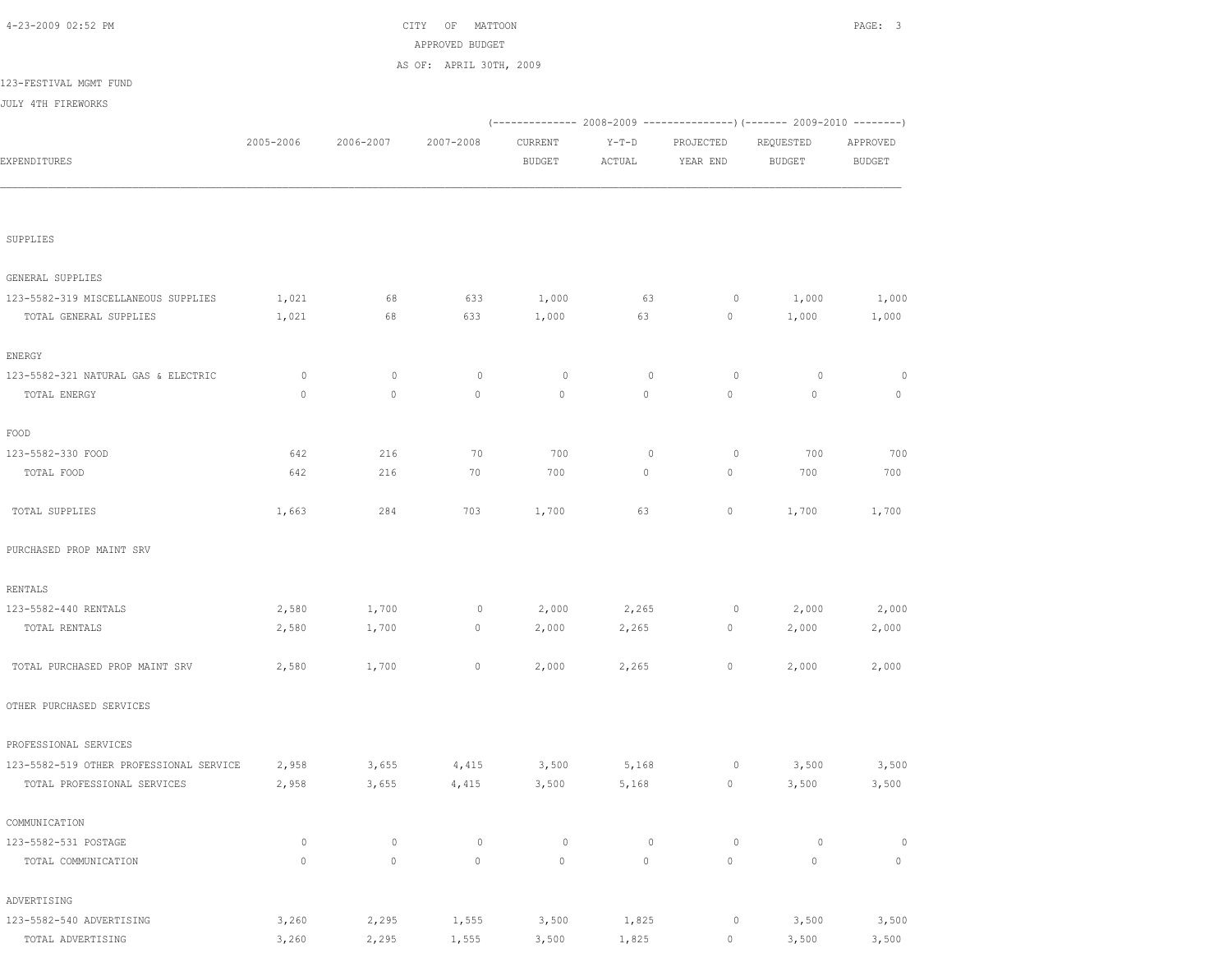| 4-23-2009 02:52 PM          |                |                | MATTOON<br>CITY<br>OF   |                |          |                |                                                                          | PAGE: 4       |
|-----------------------------|----------------|----------------|-------------------------|----------------|----------|----------------|--------------------------------------------------------------------------|---------------|
|                             |                |                | APPROVED BUDGET         |                |          |                |                                                                          |               |
|                             |                |                | AS OF: APRIL 30TH, 2009 |                |          |                |                                                                          |               |
| 123-FESTIVAL MGMT FUND      |                |                |                         |                |          |                |                                                                          |               |
| JULY 4TH FIREWORKS          |                |                |                         |                |          |                |                                                                          |               |
|                             |                |                |                         |                |          |                | (-------------- 2008-2009 ----------------) (------- 2009-2010 --------) |               |
|                             | 2005-2006      | 2006-2007      | 2007-2008               | CURRENT        | $Y-T-D$  | PROJECTED      | REQUESTED                                                                | APPROVED      |
| EXPENDITURES                |                |                |                         | <b>BUDGET</b>  | ACTUAL   | YEAR END       | <b>BUDGET</b>                                                            | <b>BUDGET</b> |
|                             |                |                |                         |                |          |                |                                                                          |               |
|                             |                |                |                         |                |          |                |                                                                          |               |
| OTHER OBJECTS               |                |                |                         |                |          |                |                                                                          |               |
| SPECIAL EVENT OBJECTS       |                |                |                         |                |          |                |                                                                          |               |
| 123-5582-831 PARADES        | 1,800          | 1,397          | 610                     | 3,000          | 610      | $\circ$        | 3,000                                                                    | 3,000         |
| 123-5582-834 ENTERTAINMENT  | $\overline{0}$ | $\overline{0}$ | $\sim$ 0                | $\overline{0}$ | $\sim$ 0 | $\circ$        | $\mathbf{0}$                                                             | $\sim$ 0      |
| 123-5582-835 FIREWORKS      | 14,990         | 10,000         | 11,700                  | 10,500         | 10,000   | $\circ$        | 10,500                                                                   | 10,500        |
|                             | 16,790         | 11,397         | 12,310                  | 13,500         | 10,610   | $\circ$        | 13,500                                                                   | 13,500        |
| TOTAL SPECIAL EVENT OBJECTS |                |                |                         |                |          |                |                                                                          |               |
| TOTAL OTHER OBJECTS         | 16,790         | 11,397         | 12,310                  | 13,500         | 10,610   | $\overline{0}$ | 13,500                                                                   | 13,500        |
|                             |                |                |                         |                |          |                |                                                                          |               |
|                             |                |                |                         |                |          |                |                                                                          |               |
| TOTAL JULY 4TH FIREWORKS    | 28,705         |                | 20,510 19,433           | 25,200         | 20,199   | $\overline{0}$ | 25,200                                                                   | 25,200        |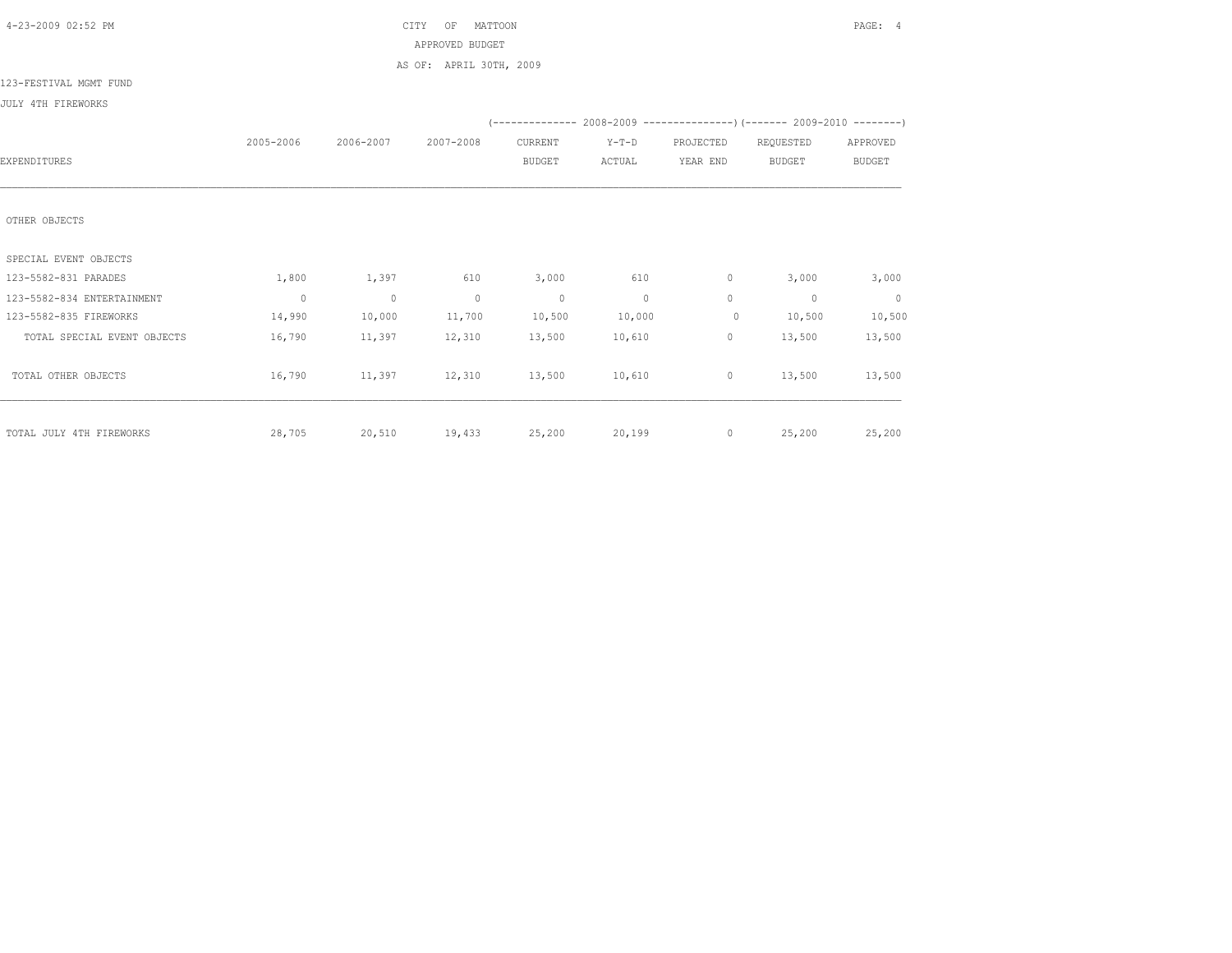| 123-FESTIVAL MGMT FUND                  |           |           |                |                |         |             |                                                                        |               |
|-----------------------------------------|-----------|-----------|----------------|----------------|---------|-------------|------------------------------------------------------------------------|---------------|
| BAGELFEST                               |           |           |                |                |         |             |                                                                        |               |
|                                         |           |           |                |                |         |             | (-------------- 2008-2009 ---------------) (------ 2009-2010 --------) |               |
|                                         | 2005-2006 | 2006-2007 | 2007-2008      | CURRENT        | $Y-T-D$ | PROJECTED   | REQUESTED                                                              | APPROVED      |
| EXPENDITURES                            |           |           |                | <b>BUDGET</b>  | ACTUAL  | YEAR END    | <b>BUDGET</b>                                                          | <b>BUDGET</b> |
|                                         |           |           |                |                |         |             |                                                                        |               |
| SUPPLIES                                |           |           |                |                |         |             |                                                                        |               |
| GENERAL SUPPLIES                        |           |           |                |                |         |             |                                                                        |               |
| 123-5584-311 OFFICE SUPPLIES            | 96        | 31        | 33             | 100            | 11      | $\circ$     | 100                                                                    | 100           |
| 123-5584-312 CLEANING SUPPLIES          | $\circ$   | $\circ$   | $\overline{0}$ | $\overline{0}$ | $\circ$ | $\circ$     | $\circ$                                                                | $\sim$ 0      |
| 123-5584-317 CONCESSION & SOUVENIR SUPP | 3,655     | 2,949     | 1,736          | 3,500          | 46      | $\circ$     | 3,500                                                                  | 3,500         |
| 123-5584-319 MISCELLANEOUS SUPPLIES     | 813       | 122       | 170            | 1,000          | 1,572   | 0           | 1,000                                                                  | 1,000         |
| TOTAL GENERAL SUPPLIES                  | 4,564     | 3,102     | 1,938          | 4,600          | 1,628   | $\circ$     | 4,600                                                                  | 4,600         |
| ENERGY                                  |           |           |                |                |         |             |                                                                        |               |
| 123-5584-321 NATURAL GAS & ELECTRIC     | $\circ$   | 0         | $\circ$        | $\circ$        | 124     | $\circ$     | $\circ$                                                                | 0             |
| TOTAL ENERGY                            | $\circ$   | $\circ$   | $\circ$        | $\mathbf 0$    | 124     | $\circ$     | $\circ$                                                                | $\circ$       |
| FOOD                                    |           |           |                |                |         |             |                                                                        |               |
| 123-5584-330 FOOD                       | 245       | 209       | 409            | 200            | 90      | $\circ$     | 200                                                                    | 200           |
| TOTAL FOOD                              | 245       | 209       | 409            | 200            | 90      | $\circ$     | 200                                                                    | 200           |
| TOTAL SUPPLIES                          | 4,809     | 3,312     | 2,347          | 4,800          | 1,841   | $\circ$     | 4,800                                                                  | 4,800         |
| PURCHASED PROP MAINT SRV                |           |           |                |                |         |             |                                                                        |               |
| RENTALS                                 |           |           |                |                |         |             |                                                                        |               |
| 123-5584-440 RENTALS                    | 23,073    | 17,467    | 13,150         | 19,000         | 15,800  | $\circ$     | 19,000                                                                 | 19,000        |
| TOTAL RENTALS                           | 23,073    | 17,467    | 13,150         | 19,000         | 15,800  | $\circ$     | 19,000                                                                 | 19,000        |
| TOTAL PURCHASED PROP MAINT SRV          | 23,073    | 17,467    | 13,150         | 19,000         | 15,800  | $\circ$     | 19,000                                                                 | 19,000        |
| OTHER PURCHASED SERVICES                |           |           |                |                |         |             |                                                                        |               |
| INSURANCE                               |           |           |                |                |         |             |                                                                        |               |
| 123-5584-525 SPECIAL EVENT INSURANCE    | 6,350     | 5,760     | 4,880          | 6,500          | 3,200   | 0           | 6,500                                                                  | 6,500         |
| TOTAL INSURANCE                         | 6,350     | 5,760     | 4,880          | 6,500          | 3,200   | $\mathbb O$ | 6,500                                                                  | 6,500         |
| COMMUNICATION                           |           |           |                |                |         |             |                                                                        |               |
| 123-5584-531 POSTAGE                    | 338       | 368       | 320            | 1,000          | 310     | 0           | 1,000                                                                  | 1,000         |
| TOTAL COMMUNICATION                     | 338       | 368       | 320            | 1,000          | 310     | $\circ$     | 1,000                                                                  | 1,000         |

 4-23-2009 02:52 PM CITY OF MATTOON PAGE: 5 APPROVED BUDGET AS OF: APRIL 30TH, 2009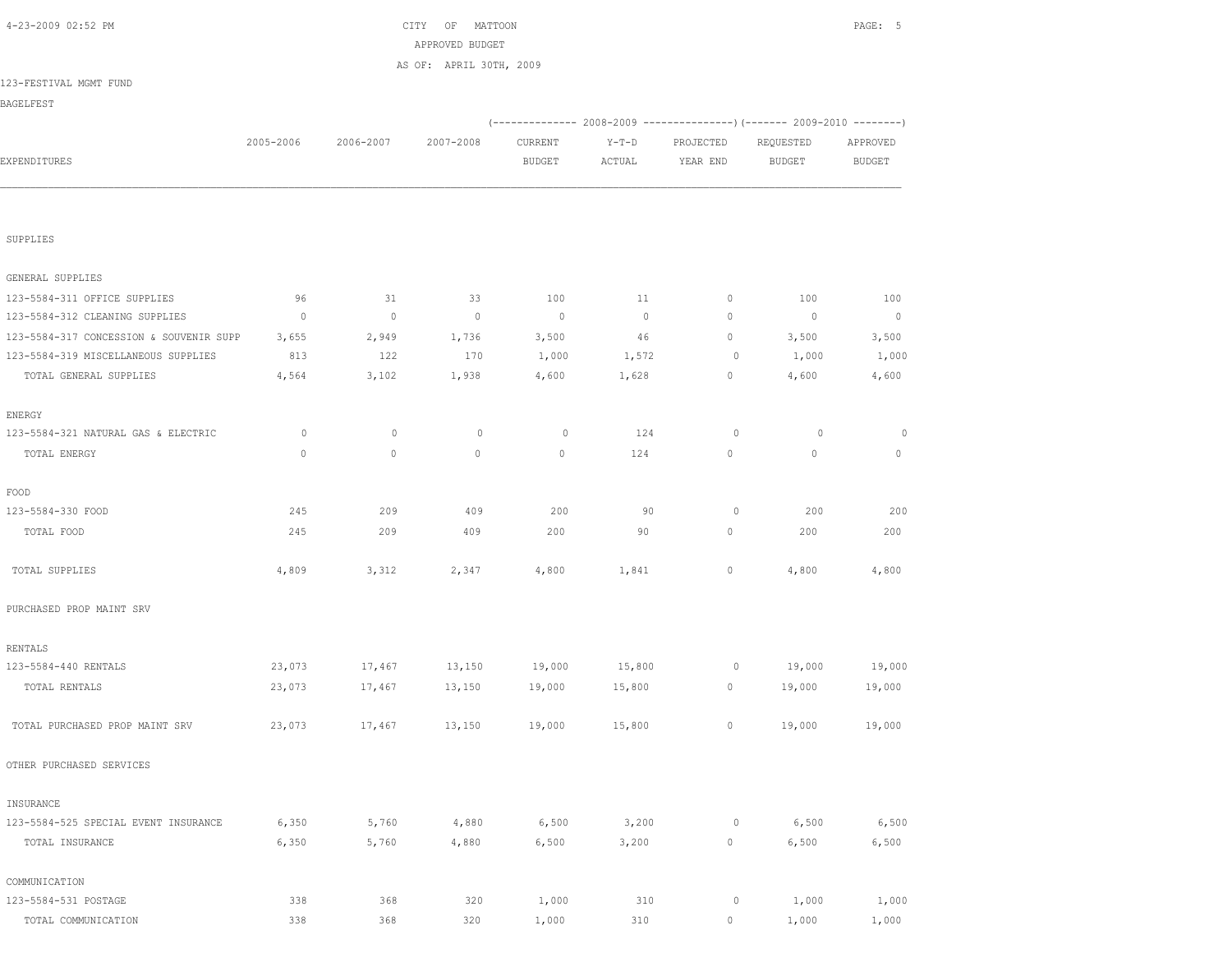4-23-2009 02:52 PM CITY OF MATTOON PAGE: 6 APPROVED BUDGET AS OF: APRIL 30TH, 2009

123-FESTIVAL MGMT FUND

BAGELFEST

|                                         |              |           |           |               |        |                | (-------------- 2008-2009 ----------------) (------- 2009-2010 --------) |               |
|-----------------------------------------|--------------|-----------|-----------|---------------|--------|----------------|--------------------------------------------------------------------------|---------------|
|                                         | 2005-2006    | 2006-2007 | 2007-2008 | CURRENT       | Y-T-D  | PROJECTED      | REQUESTED                                                                | APPROVED      |
| EXPENDITURES                            |              |           |           | <b>BUDGET</b> | ACTUAL | YEAR END       | BUDGET                                                                   | <b>BUDGET</b> |
| PRINTING & BUILDING                     |              |           |           |               |        |                |                                                                          |               |
| 123-5584-550 PRINTING & BINDING         | 1,665        | $\circ$   | 1,355     | 2,000         | 2,538  | $\overline{0}$ | 2,000                                                                    | 2,000         |
| TOTAL PRINTING & BUILDING               | 1,665        | $\circ$   | 1,355     | 2,000         | 2,538  | $\circ$        | 2,000                                                                    | 2,000         |
| EMPLOYEE BUSINESS EXP                   |              |           |           |               |        |                |                                                                          |               |
| 123-5584-561 BUSINESS MEETING EXPENSE   | $\circ$      | 135       | 354       | 300           | 1,809  | $\circ$        | 300                                                                      | 300           |
| TOTAL EMPLOYEE BUSINESS EXP             | $\mathbf{0}$ | 135       | 354       | 300           | 1,809  | $\circ$        | 300                                                                      | 300           |
| OTHER PURCHASED SERVICES                |              |           |           |               |        |                |                                                                          |               |
| 123-5584-574 SPECIAL EVENT SERVICES     | 1,100        | 1,010     | 180       | 1,000         | 230    | $\circ$        | 1,000                                                                    | 1,000         |
| 123-5584-579 MISC OTHER PURCHASED SERVI | 9,097        | 13,319    | 8,500     | 15,000        | 12,474 | $\circ$        | 15,000                                                                   | 15,000        |
| TOTAL OTHER PURCHASED SERVICES          | 10,197       | 14,329    | 8,680     | 16,000        | 12,704 | $\circ$        | 16,000                                                                   | 16,000        |
| TOTAL OTHER PURCHASED SERVICES          | 29,621       | 31,084    | 28,443    | 35,800        | 30,540 | $\circ$        | 35,800                                                                   | 35,800        |
| OTHER OBJECTS                           |              |           |           |               |        |                |                                                                          |               |
| FINANCIAL TRANS OBJECTS                 |              |           |           |               |        |                |                                                                          |               |
| 123-5584-813 OTHER REFUND               | 225          | 655       | $\circ$   | 500           | 750    | $\Omega$       | 500                                                                      | 500           |
| TOTAL FINANCIAL TRANS OBJECTS           | 225          | 655       | $\circ$   | 500           | 750    | $\circ$        | 500                                                                      | 500           |
| SPECIAL EVENT OBJECTS                   |              |           |           |               |        |                |                                                                          |               |
| 123-5584-831 PARADES                    | 1,800        | 1,250     | 750       | 1,200         | 400    | $\circ$        | 1,200                                                                    | 1,200         |
| 123-5584-832 BEER TENT                  | 12,292       | 11,580    | 15,462    | 12,000        | 13,608 | $\Omega$       | 12,000                                                                   | 12,000        |
| 123-5584-833 OUEEN PAGEANT              | 746          | 1,080     | 257       | 1,000         | 445    | $\Omega$       | 1,000                                                                    | 1,000         |
| 123-5584-834 ENTERTAINMENT              | 55,575       | 40,737    | 41,295    | 40,000        | 29,259 | $\overline{0}$ | 30,000                                                                   | 30,000        |
| TOTAL SPECIAL EVENT OBJECTS             | 70,413       | 54,646    | 57,763    | 54,200        | 43,712 | $\circ$        | 44,200                                                                   | 44,200        |
| TOTAL OTHER OBJECTS                     | 70,638       | 55,301    | 57,763    | 54,700        | 44,462 | $\circ$        | 44,700                                                                   | 44,700        |
| TOTAL BAGELFEST                         | 128,141      | 107,164   | 101,703   | 114,300       | 92,643 | $\circ$        | 104,300                                                                  | 104,300       |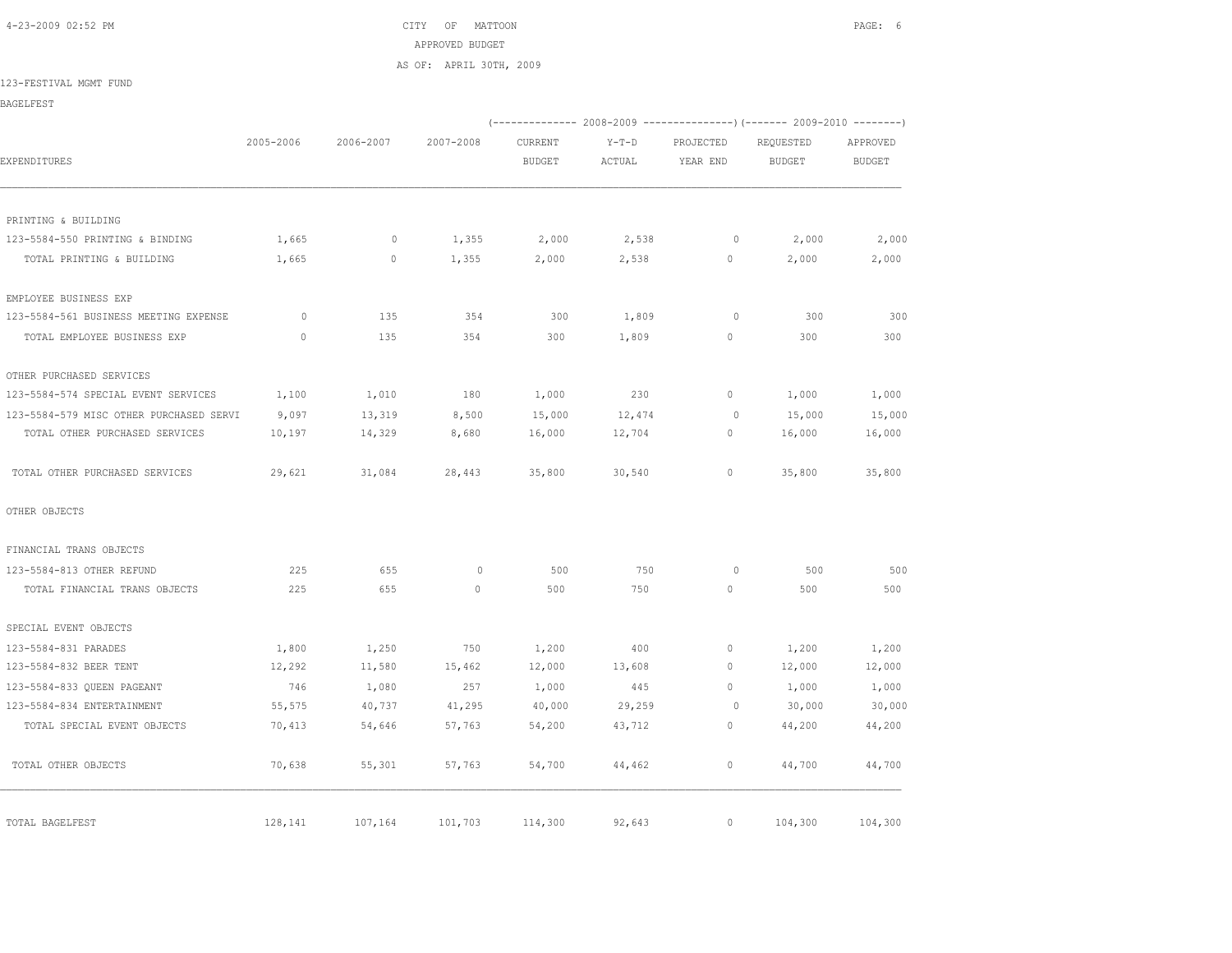|                                         |                |             | APPROVED BUDGET         |                |                |             |                                                                          |                |
|-----------------------------------------|----------------|-------------|-------------------------|----------------|----------------|-------------|--------------------------------------------------------------------------|----------------|
|                                         |                |             | AS OF: APRIL 30TH, 2009 |                |                |             |                                                                          |                |
| 123-FESTIVAL MGMT FUND                  |                |             |                         |                |                |             |                                                                          |                |
| LIGHTWORKS                              |                |             |                         |                |                |             |                                                                          |                |
|                                         |                |             |                         |                |                |             | (-------------- 2008-2009 ----------------) (------- 2009-2010 --------) |                |
|                                         | 2005-2006      | 2006-2007   | 2007-2008               | CURRENT        | $Y-T-D$        | PROJECTED   | REQUESTED                                                                | APPROVED       |
| EXPENDITURES                            |                |             |                         | <b>BUDGET</b>  | ACTUAL         | YEAR END    | <b>BUDGET</b>                                                            | <b>BUDGET</b>  |
|                                         |                |             |                         |                |                |             |                                                                          |                |
| SUPPLIES                                |                |             |                         |                |                |             |                                                                          |                |
| GENERAL SUPPLIES                        |                |             |                         |                |                |             |                                                                          |                |
| 123-5586-316 TOOLS & EQUIPMENT          | 5,501          | 707         | 1,018                   | 4,000          | 215            | 0           | 3,375                                                                    | 3,375          |
| 123-5586-317 CONCESSION & SOUVENIR SUPP | $\overline{0}$ | 13          | $\sim$ 0                | $\overline{0}$ | $\overline{0}$ | $\circ$     | $\overline{\phantom{0}}$                                                 | $\overline{0}$ |
| 123-5586-319 MISCELLANEOUS SUPPLIES     | 763            | 1,325       | 1,719                   | 3,400          | 1,144          | 0           | 3,400                                                                    | 3,400          |
| TOTAL GENERAL SUPPLIES                  | 6,264          | 2,046       | 2,736                   | 7,400          | 1,359          | $\circ$     | 6,775                                                                    | 6,775          |
|                                         |                |             |                         |                |                |             |                                                                          |                |
| ENERGY                                  |                |             |                         |                |                |             |                                                                          |                |
| 123-5586-321 NATURAL GAS & ELECTRIC     | 2,238          | 1,158       | 608                     | 2,750          | 708            | 0           | 2,750                                                                    | 2,750          |
| TOTAL ENERGY                            | 2,238          | 1,158       | 608                     | 2,750          | 708            | $\circ$     | 2,750                                                                    | 2,750          |
| FOOD                                    |                |             |                         |                |                |             |                                                                          |                |
| 123-5586-330 FOOD                       | 1,874          | 2,098       | 1,803                   | 2,000          | 2,041          | 0           | 2,000                                                                    | 2,000          |
| TOTAL FOOD                              | 1,874          | 2,098       | 1,803                   | 2,000          | 2,041          | 0           | 2,000                                                                    | 2,000          |
| TOTAL SUPPLIES                          | 10,377         | 5,301       | 5,147                   | 12,150         | 4,108          | $\circ$     | 11,525                                                                   | 11,525         |
| PURCHASED PROP MAINT SRV                |                |             |                         |                |                |             |                                                                          |                |
| REPAIR & MAINT SERVICES                 |                |             |                         |                |                |             |                                                                          |                |
| 123-5586-432 REPAIR OF STRUCTURES       | 3,005          | 14,230      | 9,657                   | 4,000          | 4,255          | 0           | 3,375                                                                    | 3,375          |
| TOTAL REPAIR & MAINT SERVICES           | 3,005          | 14,230      | 9,657                   | 4,000          | 4,255          | $\circ$     | 3,375                                                                    | 3,375          |
| TOTAL PURCHASED PROP MAINT SRV          | 3,005          | 14,230      | 9,657                   | 4,000          | 4,255          | $\circ$     | 3,375                                                                    | 3,375          |
| OTHER PURCHASED SERVICES                |                |             |                         |                |                |             |                                                                          |                |
| PROFESSIONAL SERVICES                   |                |             |                         |                |                |             |                                                                          |                |
| 123-5586-519 OTHER PROFESSIONAL FEES    | 1,000          | 10,197      | 4,956                   | 1,000          | 25             | $\circ$     | 1,000                                                                    | 1,000          |
| TOTAL PROFESSIONAL SERVICES             | 1,000          | 10,197      | 4,956                   | 1,000          | 25             | 0           | 1,000                                                                    | 1,000          |
| COMMUNICATION                           |                |             |                         |                |                |             |                                                                          |                |
| 123-5586-531 POSTAGE                    | $\circ$        | $\circ$     | $\circ$                 | 100            | 26             | $\circ$     | $\circ$                                                                  | $\circ$        |
|                                         |                | $\mathbb O$ |                         |                |                | $\mathbb O$ | $\mathsf{O}\xspace$                                                      | $\mathbb O$    |
| TOTAL COMMUNICATION                     | $\mathbb O$    |             | $\mathbb O$             | 100            | 26             |             |                                                                          |                |

4-23-2009 02:52 PM CITY OF MATTOON PAGE: 7

ADVERTISING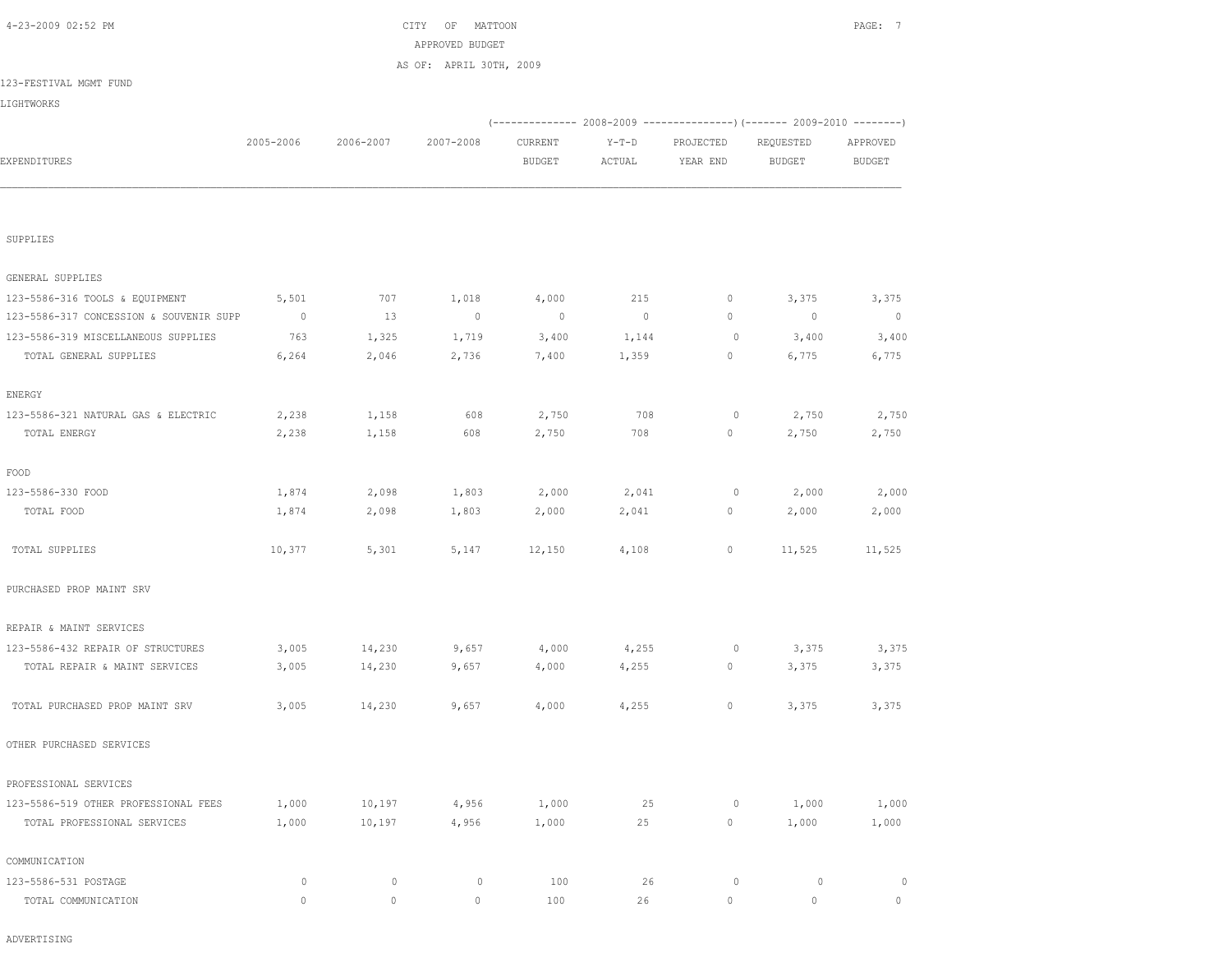4-23-2009 02:52 PM CITY OF MATTOON PAGE: 8 APPROVED BUDGET AS OF: APRIL 30TH, 2009

123-FESTIVAL MGMT FUND

LIGHTWORKS

|                                         |                |                |                                    |                          |                   | (-------------- 2008-2009 ---------------) (------- 2009-2010 --------) |                            |                           |
|-----------------------------------------|----------------|----------------|------------------------------------|--------------------------|-------------------|-------------------------------------------------------------------------|----------------------------|---------------------------|
| EXPENDITURES                            | 2005-2006      | 2006-2007      | 2007-2008                          | CURRENT<br><b>BUDGET</b> | $Y-T-D$<br>ACTUAL | PROJECTED<br>YEAR END                                                   | REQUESTED<br><b>BUDGET</b> | APPROVED<br><b>BUDGET</b> |
|                                         |                |                |                                    |                          |                   |                                                                         |                            |                           |
| OTHER PURCHASED SERVICES                |                |                |                                    |                          |                   |                                                                         |                            |                           |
| 123-5586-571 DUES & MEMBERSHIPS         | $\circ$        | $\circ$        | $\circ$                            | $\mathbb O$              | $\circ$           | $\circ$                                                                 | $\circ$                    | $\circ$                   |
| 123-5586-574 SPECIAL EVENT SERVICES     | $\circ$        | $\mathbf{0}$   | $\circ$                            | $\circ$                  | $\mathbf{0}$      | $\circ$                                                                 | $\circ$                    | $\circ$                   |
| TOTAL OTHER PURCHASED SERVICES          | $\circ$        | $\circ$        | $\circ$                            | $\mathbf{0}$             | $\circ$           | $\mathbf{0}$                                                            | $\mathbf{0}$               | $\mathbb O$               |
| TOTAL OTHER PURCHASED SERVICES          | 13,798         | 16,097 14,081  |                                    | 7,100                    | 8,730             | 0                                                                       | 7,000                      | 7,000                     |
| OTHER OBJECTS                           |                |                |                                    |                          |                   |                                                                         |                            |                           |
| SPECIAL EVENT OBJECTS                   |                |                |                                    |                          |                   |                                                                         |                            |                           |
| 123-5586-831 PARADES                    | 535            | 842            | 400                                | 2,000                    | 442               | 0                                                                       | 2,000                      | 2,000                     |
| TOTAL SPECIAL EVENT OBJECTS             | 535            | 842            | 400                                | 2,000                    | 442               | 0                                                                       | 2,000                      | 2,000                     |
| TOTAL OTHER OBJECTS                     | 535            | 842            | 400                                | 2,000                    | 442               | 0                                                                       | 2,000                      | 2,000                     |
| TOTAL LIGHTWORKS                        | 27,714         | 36,470         | 29,285                             | 25,250                   | 17,536            | $\circ$                                                                 | 23,900                     | 23,900                    |
| TOTAL EXPENDITURES                      | 185,574        | 164,326        | 150,548                            | 165,750                  | 130,485           | $\circ$                                                                 | 154,400                    | 154,400                   |
| REVENUE OVER/(UNDER) EXPENDITURES       |                |                | $(32,112)$ $(54,122)$ $(31,918)$ ( | 60,000) (                | 24,229)           | 0(                                                                      | 48,650) (                  | 48,650)                   |
| OTHER FINANCING SOURCES                 |                |                |                                    |                          |                   |                                                                         |                            |                           |
| 123-4901-016 TRFR FRM GEN. FUND - SESQU | 25,000         | $\sim$ 0       | $\sim$ 0                           | $\circ$                  | $\circ$           | 0                                                                       | $\sim$ 0                   | $\overline{0}$            |
| 123-4903-011 TRFR FRM H&M TAX-FIREWORKS | 10,500         | 15,000         | 15,000                             | 15,000                   | 15,000            | $\circ$                                                                 | 15,000                     | 15,000                    |
| 123-4903-012 TRFR FRM H&M TAX-LIGHTWORK | 7,000          | 5,000          | 5,000                              | 5,000                    | 5,000             | $\circ$                                                                 | 3,750                      | 3,750                     |
| 123-4903-013 TRFR FRM H&M TAX-WATER SPO | $\overline{0}$ | $\overline{0}$ | $\overline{0}$                     | $\sim$ 0                 | $\overline{0}$    | $\circ$                                                                 | $\sim$ 0                   | $\overline{0}$            |
| 123-4903-014 TRFR FRM H&M TAX-BAGELFEST | 27,500         | 40,000         | 40,000                             | 40,000                   | 40,000            | $\circ$                                                                 | 30,000                     | 30,000                    |
| 123-4903-015 TRFR FRM H&M FALL FESTIVAL | 15,000         | $\circ$        | $\overline{0}$                     | $\circ$                  | $\circ$           | $\circ$                                                                 | $\overline{0}$             | $\overline{0}$            |
| 123-4903-016 TRFR FRM H&M UNDESIGNATD G | $\sim$ 0       | $\circ$        | $\circ$                            | $\circ$                  | $\circ$           | $\circ$                                                                 | $\circ$                    | $\circ$                   |
| TOTAL OTHER FINANCING SOURCES           | 85,000         | 60,000         | 60,000                             | 60,000                   | 60,000            | $\mathbb O$                                                             | 48,750                     | 48,750                    |
| TOTAL OTHER FINANCING SOURCES (USES)    | 85,000         | 60,000         | 60,000                             | 60,000                   | 60,000            | $\circ$                                                                 | 48,750                     | 48,750                    |

(UNDER) EXPENDITURES & OTHER (USES) 52,888 5,878 28,082 0 35,771 0 100 100 100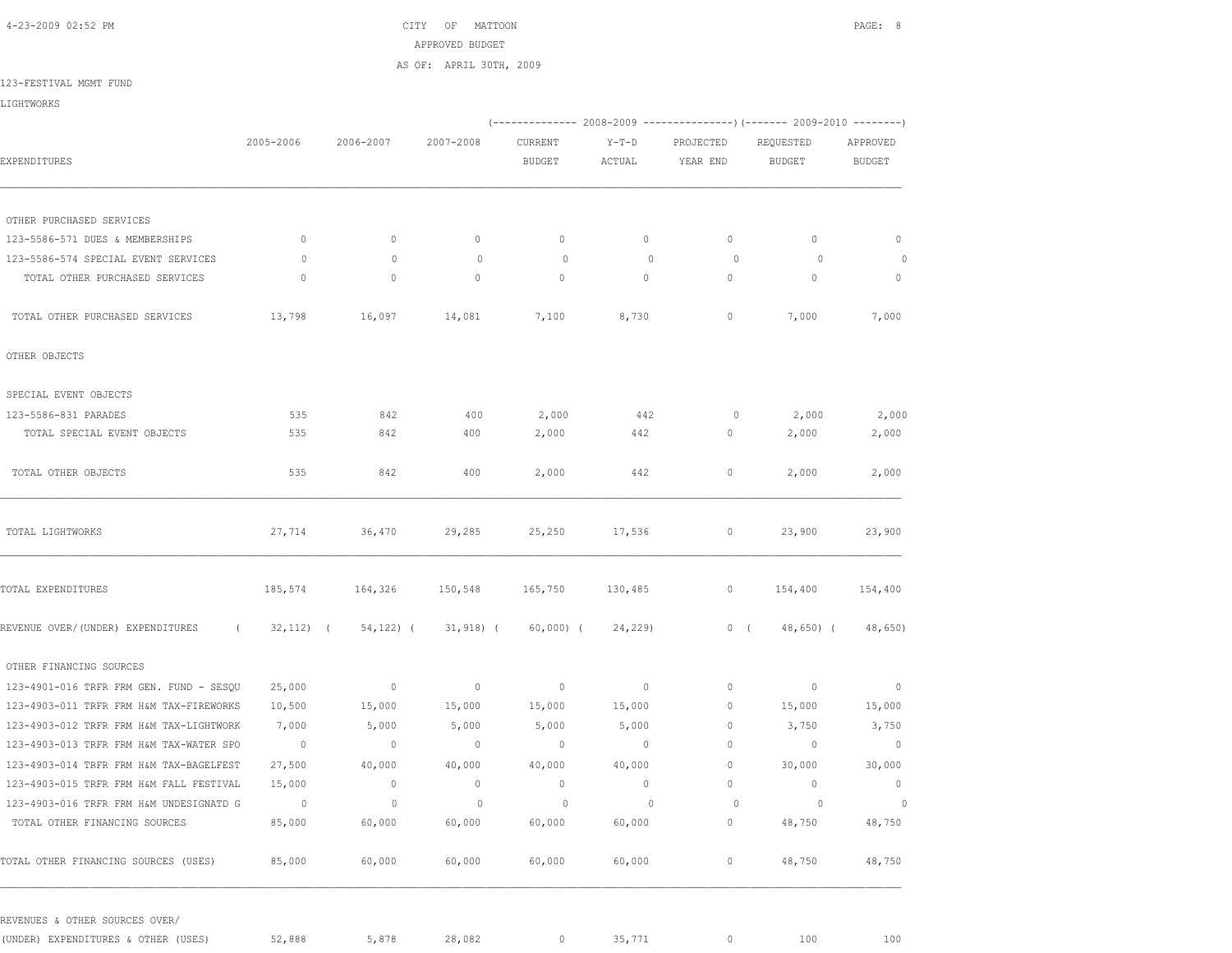4-23-2009 02:52 PM CITY OF MATTOON PAGE: 1 APPROVED BUDGET AS OF: APRIL 30TH, 2009

125-INSURANCE & TORT JDGMNT

|                                         |           |              |           |               |          |              | (-------------- 2008-2009 -------------------- 2009-2010 ----------- |               |
|-----------------------------------------|-----------|--------------|-----------|---------------|----------|--------------|----------------------------------------------------------------------|---------------|
|                                         | 2005-2006 | 2006-2007    | 2007-2008 | CURRENT       | $Y-T-D$  | PROJECTED    | REQUESTED                                                            | APPROVED      |
| <b>REVENUES</b>                         |           |              |           | <b>BUDGET</b> | ACTUAL   | YEAR END     | <b>BUDGET</b>                                                        | <b>BUDGET</b> |
| TAXES                                   |           |              |           |               |          |              |                                                                      |               |
|                                         |           |              |           |               |          |              |                                                                      |               |
| UNLIMITED RATE PROP TAX                 |           |              |           |               |          |              |                                                                      |               |
| 125-4123-010 PROPERTY TAXES             | 30,720    | $\circ$      | $\circ$   | $\circ$       | $\circ$  | $\circ$      | $\circ$                                                              | $\circ$       |
| TOTAL UNLIMITED RATE PROP TAX           | 30,720    | $\mathbf{0}$ | $\Omega$  | $\Omega$      | $\Omega$ | $\Omega$     | $\Omega$                                                             | $\circ$       |
| TOTAL TAXES                             | 30,720    | $\circ$      | $\circ$   | $\mathbf{0}$  | $\circ$  | $\mathbb O$  | $\mathbb O$                                                          | $\circ$       |
| INVESTMENT EARNINGS                     |           |              |           |               |          |              |                                                                      |               |
| INTEREST EARNINGS                       |           |              |           |               |          |              |                                                                      |               |
| 125-4610-010 INTEREST EARNINGS          | 78        | $\Omega$     | $\circ$   | $\Omega$      | $\circ$  | $\Omega$     | $\circ$                                                              | $\circ$       |
| TOTAL INTEREST EARNINGS                 | 78        | $\Omega$     | $\Omega$  | $\Omega$      | $\Omega$ | $\Omega$     | $\Omega$                                                             | $\circ$       |
| TOTAL INVESTMENT EARNINGS               | 78        | $\circ$      | $\circ$   | $\circ$       | $\circ$  | $\mathbf{0}$ | $\mathbf{0}$                                                         | $\Omega$      |
| CONTRIB & OTHER MISC REV                |           |              |           |               |          |              |                                                                      |               |
| CONTRIBUTIONS & MISC REV                |           |              |           |               |          |              |                                                                      |               |
| 125-4807-010 MISC. FINANCE DEPT REVENUE | 53,684    | 19,870       | 2,677     | 25,000        | 13,714   | $\circ$      | 25,000                                                               | 25,000        |
| TOTAL CONTRIBUTIONS & MISC REV          | 53,684    | 19,870       | 2,677     | 25,000        | 13,714   | $\circ$      | 25,000                                                               | 25,000        |
| TOTAL CONTRIB & OTHER MISC REV          | 53,684    | 19,870       | 2,677     | 25,000        | 13,714   | $\circ$      | 25,000                                                               | 25,000        |
| TOTAL REVENUES                          | 84,482    | 19,870       | 2,677     | 25,000        | 13,714   | $\circ$      | 25,000                                                               | 25,000        |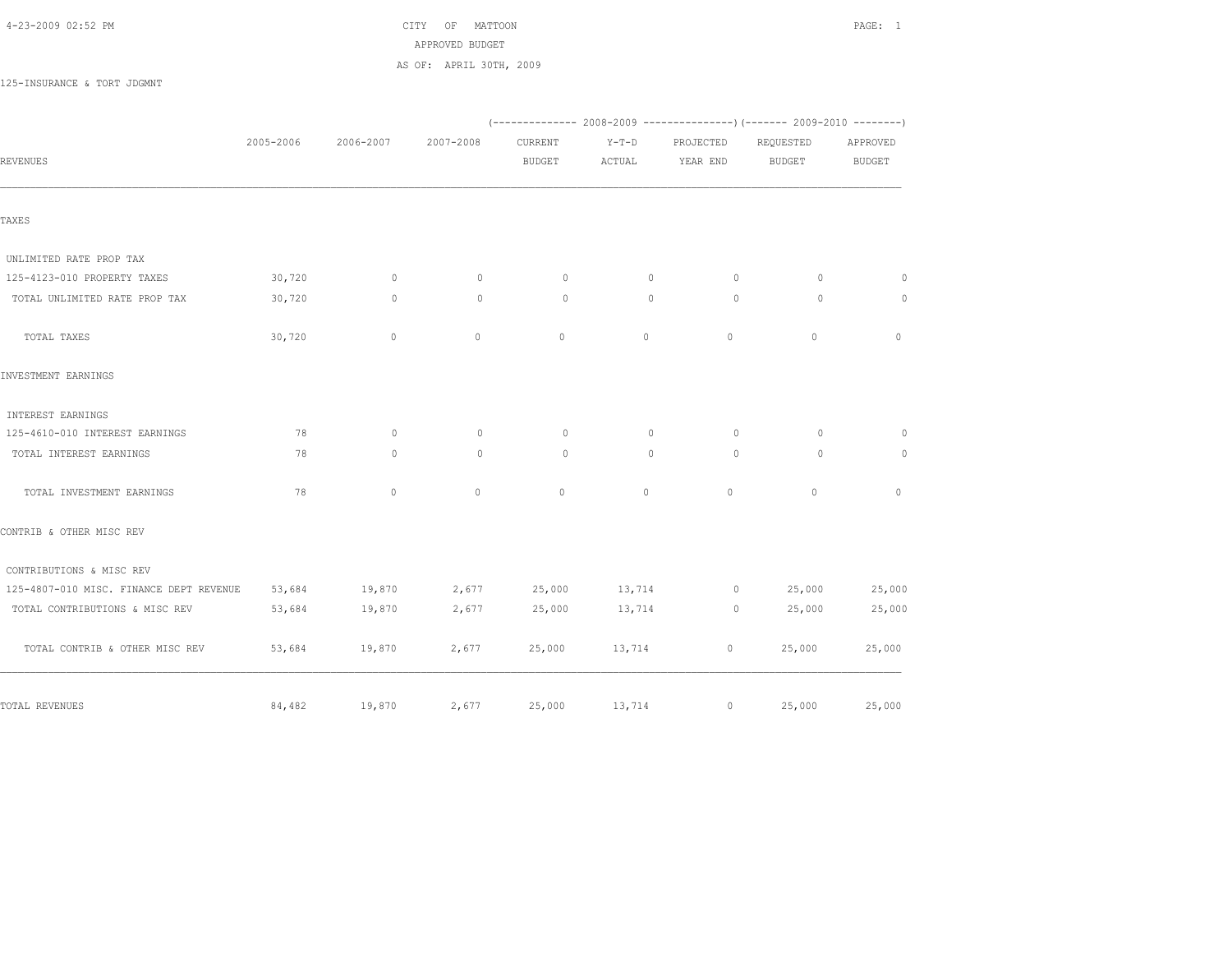| 4-23-2009 02:52 PM                      |                |           | CITY<br>OF<br>MATTOON<br>APPROVED BUDGET |               |         |           |                                                                      | PAGE: 2        |
|-----------------------------------------|----------------|-----------|------------------------------------------|---------------|---------|-----------|----------------------------------------------------------------------|----------------|
|                                         |                |           | AS OF: APRIL 30TH, 2009                  |               |         |           |                                                                      |                |
| 125-INSURANCE & TORT JDGMNT             |                |           |                                          |               |         |           |                                                                      |                |
| FINANCIAL ADMINISTRATION                |                |           |                                          |               |         |           |                                                                      |                |
|                                         |                |           |                                          |               |         |           | (-------------- 2008-2009 -------------------- 2009-2010 ----------- |                |
|                                         | 2005-2006      | 2006-2007 | 2007-2008                                | CURRENT       | $Y-T-D$ | PROJECTED | REQUESTED                                                            | APPROVED       |
| EXPENDITURES                            |                |           |                                          | <b>BUDGET</b> | ACTUAL  | YEAR END  | <b>BUDGET</b>                                                        | <b>BUDGET</b>  |
| EMPOLOYEE BENEFITS                      |                |           |                                          |               |         |           |                                                                      |                |
| UNEMPLOYMNT COMPENSATION                |                |           |                                          |               |         |           |                                                                      |                |
| 125-5150-240 UNEMPLOYMENT COMP.         | 35,910         | 33,720    | 26,110                                   | 24,000        | 16,387  | 0         | 14,297                                                               | 14,297         |
| TOTAL UNEMPLOYMNT COMPENSATION          | 35,910         | 33,720    | 26,110                                   | 24,000        | 16,387  | 0         | 14,297                                                               | 14,297         |
| WORKER'S COMPENSATION                   |                |           |                                          |               |         |           |                                                                      |                |
| 125-5150-250 WORKERS' COMPENSATION      | 366,425        | 555,264   | 587,681                                  | 520,187       | 452,000 | 0         | 509,037                                                              | 509,037        |
| TOTAL WORKER'S COMPENSATION             | 366,425        | 555,264   | 587,681                                  | 520,187       | 452,000 | 0         | 509,037                                                              | 509,037        |
| TOTAL EMPOLOYEE BENEFITS                | 402,335        | 588,984   | 613,791                                  | 544,187       | 468,387 | 0         | 523,334                                                              | 523,334        |
| OTHER PURCHASED SERVICES                |                |           |                                          |               |         |           |                                                                      |                |
| PROFESSIONAL SERVICES                   |                |           |                                          |               |         |           |                                                                      |                |
| 125-5150-519 OTHER PROFESSIONAL SERVICE | 26,245         | 1,914     | 6,942                                    | 11,000        | 19,383  | 0         | 5,000                                                                | 5,000          |
| TOTAL PROFESSIONAL SERVICES             | 26,245         | 1,914     | 6,942                                    | 11,000        | 19,383  | $\circ$   | 5,000                                                                | 5,000          |
| INSURANCE                               |                |           |                                          |               |         |           |                                                                      |                |
| 125-5150-523 PROPERTY & CASUALTY INSURA | 313,123        | 283,263   | 263,421                                  | 238,461       | 191,821 | 0         | 240,713                                                              | 240,713        |
| 125-5150-526 BOILER & MACHINERY INSURAN | $\overline{0}$ | $\circ$   | $\overline{0}$                           | $\mathbf 0$   | $\circ$ | $\circ$   | $\mathbf{0}$                                                         | $\overline{0}$ |
| 125-5150-527 SELF INSURED RETENTION/DED | 165,407        | 42,999    | 16,433                                   | 25,000        | 22,417  | 0         | 20,000                                                               | 20,000         |
| 125-5150-528 UNINSURED JUDGEMENTS       | 68,059         | 235       | $\circ$                                  | 0             | $\circ$ | 0         | 0                                                                    | $\circ$        |
| TOTAL INSURANCE                         | 546,589        | 326,497   | 279,853                                  | 263,461       | 214,238 | $\circ$   | 260,713                                                              | 260,713        |
| COMMUNICATION                           |                |           |                                          |               |         |           |                                                                      |                |
| 125-5150-531 POSTAGE                    | 165            | 58        | 23                                       | $\circ$       | $\circ$ | $\circ$   | $\circ$                                                              | $\mathbb O$    |
| TOTAL COMMUNICATION                     | 165            | 58        | 23                                       | $\mathbb O$   | $\circ$ | $\circ$   | $\circ$                                                              | $\mathbb O$    |
| TOTAL OTHER PURCHASED SERVICES          | 572,999        | 328,470   | 286,818                                  | 274,461       | 233,622 | $\circ$   | 265,713                                                              | 265,713        |
| TOTAL FINANCIAL ADMINISTRATION          | 975,334        | 917,453   | 900,609                                  | 818,648       | 702,008 | $\circ$   | 789,047                                                              | 789,047        |
|                                         |                |           |                                          |               |         | $\circ$   |                                                                      |                |
| TOTAL EXPENDITURES                      | 975,334        | 917,453   | 900,609                                  | 818,648       | 702,008 |           | 789,047                                                              | 789,047        |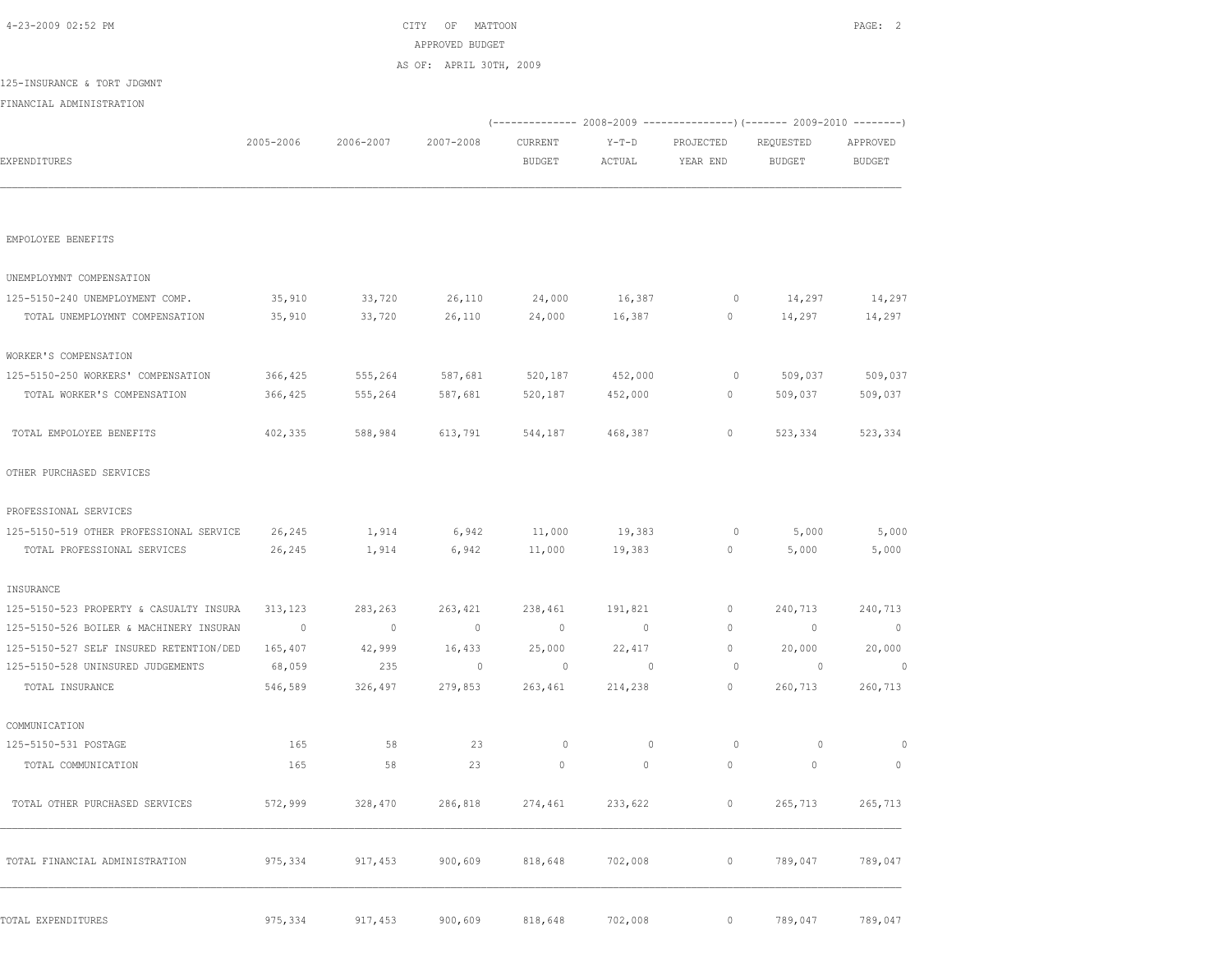4-23-2009 02:52 PM CITY OF MATTOON PAGE: 3 APPROVED BUDGET AS OF: APRIL 30TH, 2009

125-INSURANCE & TORT JDGMNT

FINANCIAL ADMINISTRATION

|                                         |              |              |              |               |         |           | '-------------- 2008-2009 --------------------- (------- 2009-2010 ----------) |               |
|-----------------------------------------|--------------|--------------|--------------|---------------|---------|-----------|--------------------------------------------------------------------------------|---------------|
|                                         | 2005-2006    | 2006-2007    | 2007-2008    | CURRENT       | $Y-T-D$ | PROJECTED | REOUESTED                                                                      | APPROVED      |
| EXPENDITURES                            |              |              |              | <b>BUDGET</b> | ACTUAL  | YEAR END  | <b>BUDGET</b>                                                                  | <b>BUDGET</b> |
| 125-4912-010 INTERFUND XFRS FROM SEWER  | $\circ$      | $\mathbf{0}$ | $\mathbf{0}$ | $\mathbf 0$   | 0       | 0         | 0                                                                              | 0             |
| 125-4912-021 INTERFUND CHG - SEWER FUND | 148,423      | 137,663      | 135,655      | 110,857       | 110,856 | 0         | 96,511                                                                         | 96,511        |
| 125-4913-010 INTERFUND XFRS - CEMETERY  | $\mathbf{0}$ | $\mathbf{0}$ | $\mathbf{0}$ | $\mathbf 0$   | 0       | 0         | 0                                                                              | $\mathbb O$   |
| 125-4913-021 INTERFUND CHG - CEMETERY F | 5,602        | 6,367        | 8,067        | 7,211         | 7,211   | 0         | 6,925                                                                          | 6,925         |
| 125-4917-010 INTERFUND XFRS - LIBRARY F | $\mathbf{0}$ | $\mathbf{0}$ | $\mathbf{0}$ | $\circ$       | $\circ$ | 0         | $\begin{array}{c} \n\end{array}$                                               | $\circ$       |
| 125-4917-021 INTERFUND CHG - LIBRARY FU | 13,127       | 8,118        | 13,213       | 10,000        | 10,887  | 0         | 9,629                                                                          | 9,629         |
| TOTAL OTHER FINANCING SOURCES           | 740,991      | 712,281      | 897,932      | 793,648       | 794,589 | 0         | 763,354                                                                        | 763,354       |
| OTHER FINANCING (USES)                  |              |              |              |               |         |           |                                                                                |               |
| 125-5944-822 INTRFD TRNFRS - CAPITAL PR | $\Omega$     | $\mathbf{0}$ | $\bigcap$    | $\Omega$      |         | $\bigcap$ | $\cap$                                                                         |               |
| TOTAL OTHER FINANCING (USES)            | 0            | $\circ$      | $\circ$      | $\mathbf{0}$  | $\circ$ | $\circ$   | $\Omega$                                                                       | $\Omega$      |
| TOTAL OTHER FINANCING SOURCES (USES)    | 740,991      | 712,281      | 897,932      | 793,648       | 794,589 | $\circ$   | 763,354                                                                        | 763,354       |
|                                         |              |              |              |               |         |           |                                                                                |               |

REVENUES & OTHER SOURCES OVER/

(UNDER) EXPENDITURES & OTHER (USES) ( 149,861) ( 185,303) 0 0 106,295 0 ( 693) ( 693)

\*\*\* END OF REPORT \*\*\*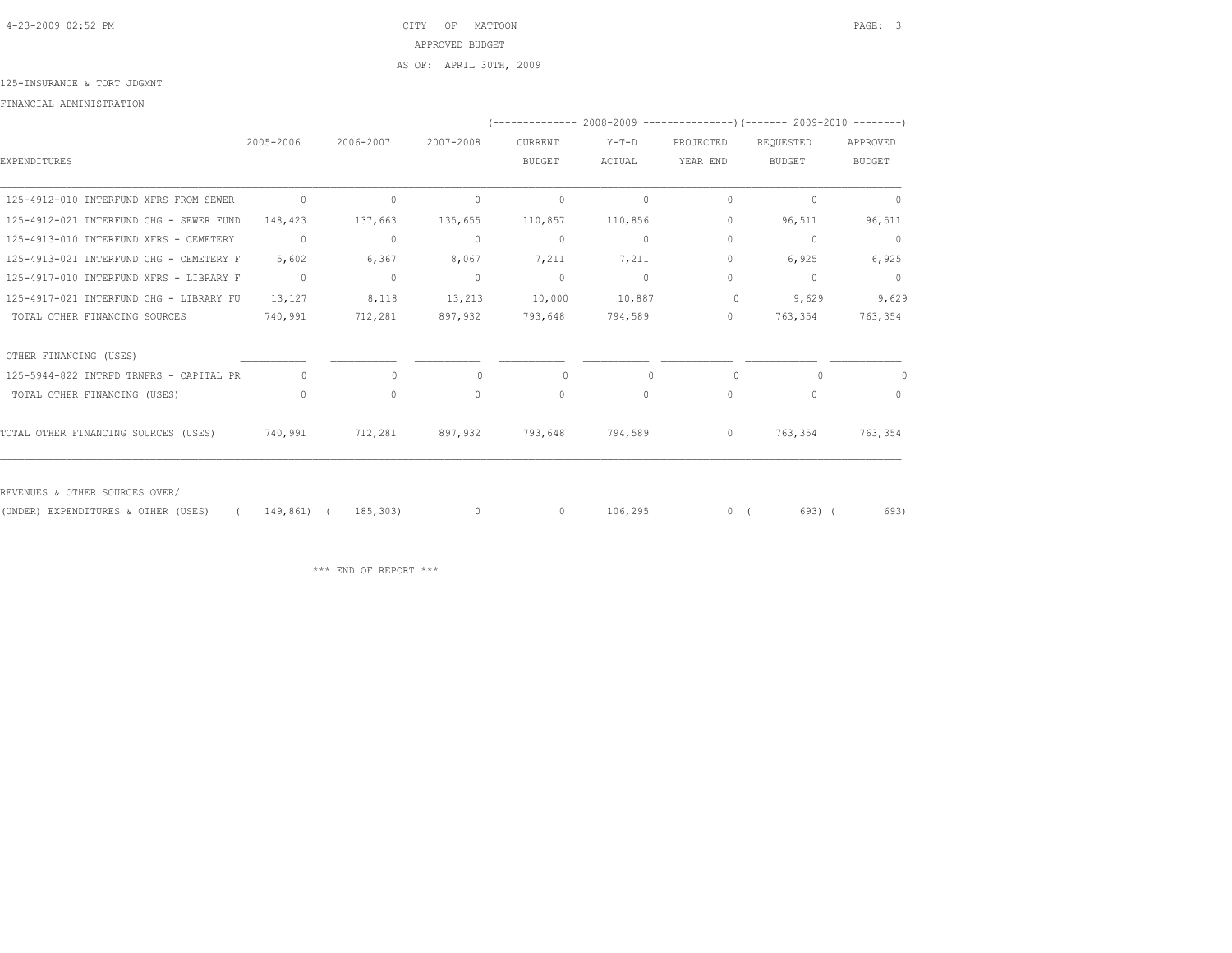$\text{CITY}$  OF MATTOON **PAGE:** 1 APPROVED BUDGET AS OF: APRIL 30TH, 2009

126-HOME REHAB GRANT FUND

|                                                                                     |           |           |                                 |               |          |                                                                                                                                                                                                                                                                                                                                    | $(---------- 2008-2009 ----------)$ $(---- 2009-2010 -------)$ |                |
|-------------------------------------------------------------------------------------|-----------|-----------|---------------------------------|---------------|----------|------------------------------------------------------------------------------------------------------------------------------------------------------------------------------------------------------------------------------------------------------------------------------------------------------------------------------------|----------------------------------------------------------------|----------------|
|                                                                                     | 2005-2006 | 2006-2007 | 2007-2008                       | CURRENT       | $Y-T-D$  | PROJECTED                                                                                                                                                                                                                                                                                                                          | REQUESTED                                                      | APPROVED       |
| <b>REVENUES</b>                                                                     |           |           |                                 | <b>BUDGET</b> |          | ACTUAL YEAR END BUDGET                                                                                                                                                                                                                                                                                                             |                                                                | <b>BUDGET</b>  |
| INTERGOVERNMENTAL REV                                                               |           |           |                                 |               |          |                                                                                                                                                                                                                                                                                                                                    |                                                                |                |
| FEDERAL GOVT GRANTS                                                                 |           |           |                                 |               |          |                                                                                                                                                                                                                                                                                                                                    |                                                                |                |
| 126-4311-023 FED'L OPER. CATEGORICAL GR  277,141  209,144  197,013  210,000  56,631 |           |           |                                 |               |          |                                                                                                                                                                                                                                                                                                                                    | $0 \t 210,000 \t 210,000$                                      |                |
| 126-4313-023 FEDERAL CAPITAL GRANTS ( 70,705) 0                                     |           |           | $\sim$ 0                        | $\sim$ 0      | $\sim$ 0 | $\bigcirc$                                                                                                                                                                                                                                                                                                                         | $\sim$ 0                                                       | $\sim$ 0       |
| TOTAL FEDERAL GOVT GRANTS                                                           |           |           | 206,436 209,144 197,013 210,000 |               |          | 56,631                                                                                                                                                                                                                                                                                                                             | $\overline{0}$ and $\overline{0}$<br>210,000                   | 210,000        |
| STATE GOVT GRANTS                                                                   |           |           |                                 |               |          |                                                                                                                                                                                                                                                                                                                                    |                                                                |                |
| 126-4323-023 STATE CAPITAL GRANTS                                                   | $\sim$ 0  | $\circ$   | $\sim$ 0                        | $\circ$       | $\circ$  | $\circ$                                                                                                                                                                                                                                                                                                                            | $\Omega$                                                       | $\overline{0}$ |
| TOTAL STATE GOVT GRANTS                                                             | $\Omega$  | $\Omega$  | $\Omega$                        | $\Omega$      | $\Omega$ | $\Omega$                                                                                                                                                                                                                                                                                                                           | $\Omega$                                                       | $\overline{0}$ |
|                                                                                     |           |           |                                 |               |          | $\overline{0}$ and $\overline{0}$ and $\overline{0}$ and $\overline{0}$ and $\overline{0}$ and $\overline{0}$ and $\overline{0}$ and $\overline{0}$ and $\overline{0}$ and $\overline{0}$ and $\overline{0}$ and $\overline{0}$ and $\overline{0}$ and $\overline{0}$ and $\overline{0}$ and $\overline{0}$ and $\overline{0}$ and | 210,000                                                        | 210,000        |
| CONTRIB & OTHER MISC REV                                                            |           |           |                                 |               |          |                                                                                                                                                                                                                                                                                                                                    |                                                                |                |
| CONTRIBUTIONS & MISC REV                                                            |           |           |                                 |               |          |                                                                                                                                                                                                                                                                                                                                    |                                                                |                |
| 126-4800-023 CONTRIBUTIONS & OTHER MISC                                             | $\sim$ 0  | $\Omega$  | $\circ$                         | $\Omega$      | $\circ$  | $\Omega$                                                                                                                                                                                                                                                                                                                           | $\Omega$                                                       | $\circ$        |
| TOTAL CONTRIBUTIONS & MISC REV                                                      | $\Omega$  | $\Omega$  | $\Omega$                        | $\Omega$      | $\Omega$ | $\Omega$                                                                                                                                                                                                                                                                                                                           | $\Omega$                                                       | $\Omega$       |
| TOTAL CONTRIB & OTHER MISC REV                                                      | $\circ$   | $\circ$   | $\circ$                         | $\circ$       | $\circ$  | $\circ$                                                                                                                                                                                                                                                                                                                            | $\circ$                                                        | $\circ$        |
| TOTAL REVENUES                                                                      | 206,436   | 209,144   | 197,013                         | 210,000       | 56,631   | $\overline{0}$                                                                                                                                                                                                                                                                                                                     | 210,000                                                        | 210,000        |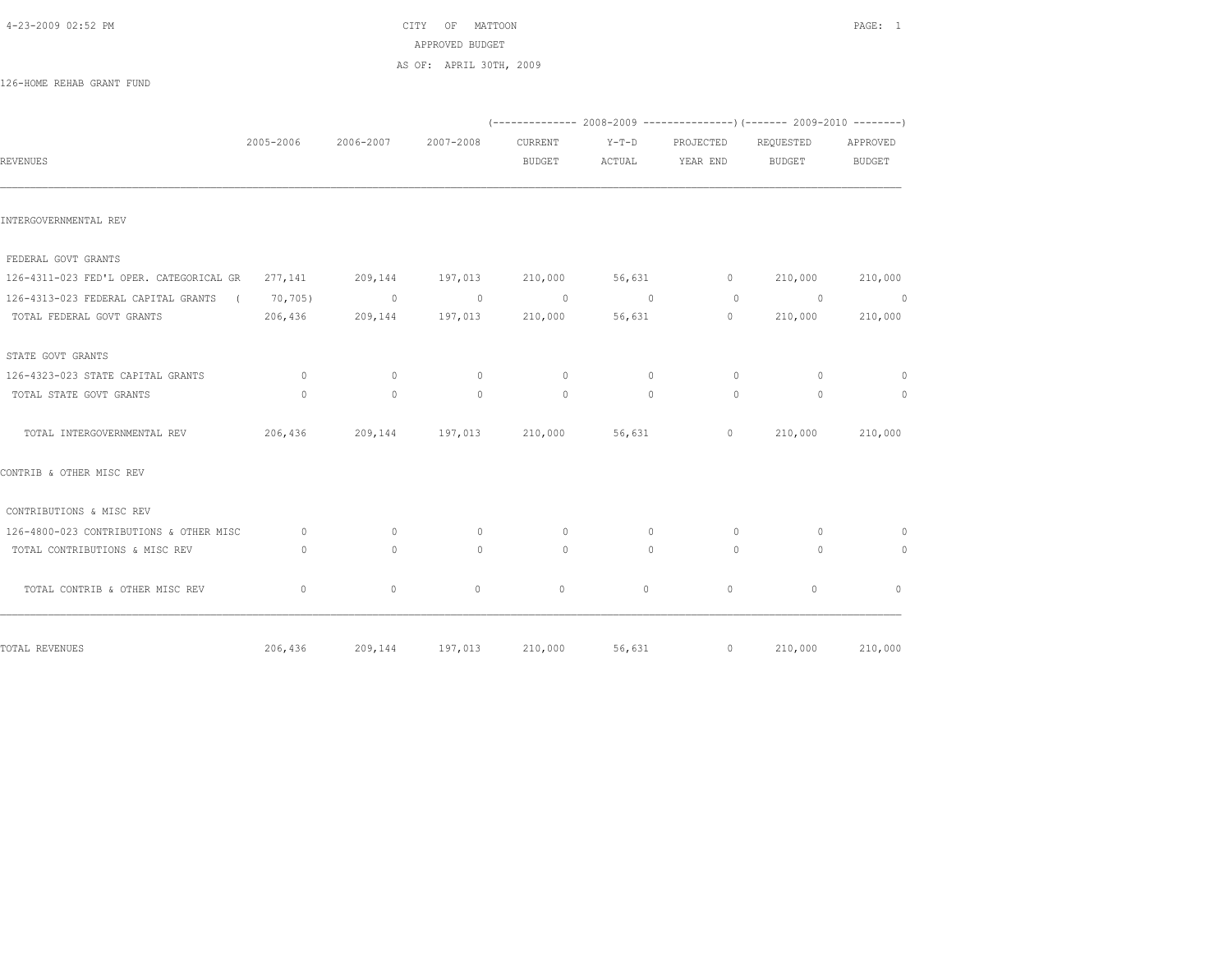| 4-23-2009 02:52 PM                      |             |             | OF<br>CITY<br>MATTOON<br>APPROVED BUDGET |               |             |           |                                                                        | PAGE: 2     |
|-----------------------------------------|-------------|-------------|------------------------------------------|---------------|-------------|-----------|------------------------------------------------------------------------|-------------|
|                                         |             |             | AS OF: APRIL 30TH, 2009                  |               |             |           |                                                                        |             |
| 126-HOME REHAB GRANT FUND               |             |             |                                          |               |             |           |                                                                        |             |
| CDAP HOME REHABILITATION                |             |             |                                          |               |             |           |                                                                        |             |
|                                         |             |             |                                          |               |             |           | (------------- 2008-2009 ---------------) (------- 2009-2010 --------) |             |
|                                         | 2005-2006   | 2006-2007   | 2007-2008                                | CURRENT       | $Y-T-D$     | PROJECTED | REQUESTED                                                              | APPROVED    |
| EXPENDITURES                            |             |             |                                          | <b>BUDGET</b> | ACTUAL      | YEAR END  | BUDGET                                                                 | BUDGET      |
|                                         |             |             |                                          |               |             |           |                                                                        |             |
| PURCHASED PROP MAINT SRV                |             |             |                                          |               |             |           |                                                                        |             |
| CONSTRUCTION SERVICES                   |             |             |                                          |               |             |           |                                                                        |             |
| 126-5601-459 OTHER CONSTRUCTION SVCS    | 170,323     | 178,573     | 166,060                                  | 180,000       | $\mathbb O$ | $\circ$   | 180,000                                                                | 180,000     |
| TOTAL CONSTRUCTION SERVICES             | 170,323     | 178,573     | 166,060                                  | 180,000       | $\circ$     | $\circ$   | 180,000                                                                | 180,000     |
| TOTAL PURCHASED PROP MAINT SRV          | 170,323     | 178,573     | 166,060                                  | 180,000       | $\circ$     | $\circ$   | 180,000                                                                | 180,000     |
| OTHER PURCHASED SERVICES                |             |             |                                          |               |             |           |                                                                        |             |
| PROFESSIONAL SERVICES                   |             |             |                                          |               |             |           |                                                                        |             |
| 126-5601-519 OTHER PROFESSIONAL SERVICE | 36,113      | 30,571      | 30,953                                   | 30,000        | 5           | $\circ$   | 30,000                                                                 | 30,000      |
| TOTAL PROFESSIONAL SERVICES             | 36,113      | 30,571      | 30,953                                   | 30,000        | 5           | $\circ$   | 30,000                                                                 | 30,000      |
| TOTAL OTHER PURCHASED SERVICES          | 36,113      | 30,571      | 30,953                                   | 30,000        | 5           | $\circ$   | 30,000                                                                 | 30,000      |
| TOTAL CDAP HOME REHABILITATION          | 206,436     | 209,144     | 197,013                                  | 210,000       | 5           | $\circ$   | 210,000                                                                | 210,000     |
| TOTAL EXPENDITURES                      | 206,436     | 209,144     | 197,013                                  | 210,000       | 5           | $\circ$   | 210,000                                                                | 210,000     |
| REVENUE OVER/ (UNDER) EXPENDITURES      | $\mathbb O$ | $\mathbb O$ | $\circ$                                  | $\circ$       | 56,626      | $\circ$   | $\mathbf{0}$                                                           | $\mathbb O$ |

\*\*\* END OF REPORT \*\*\*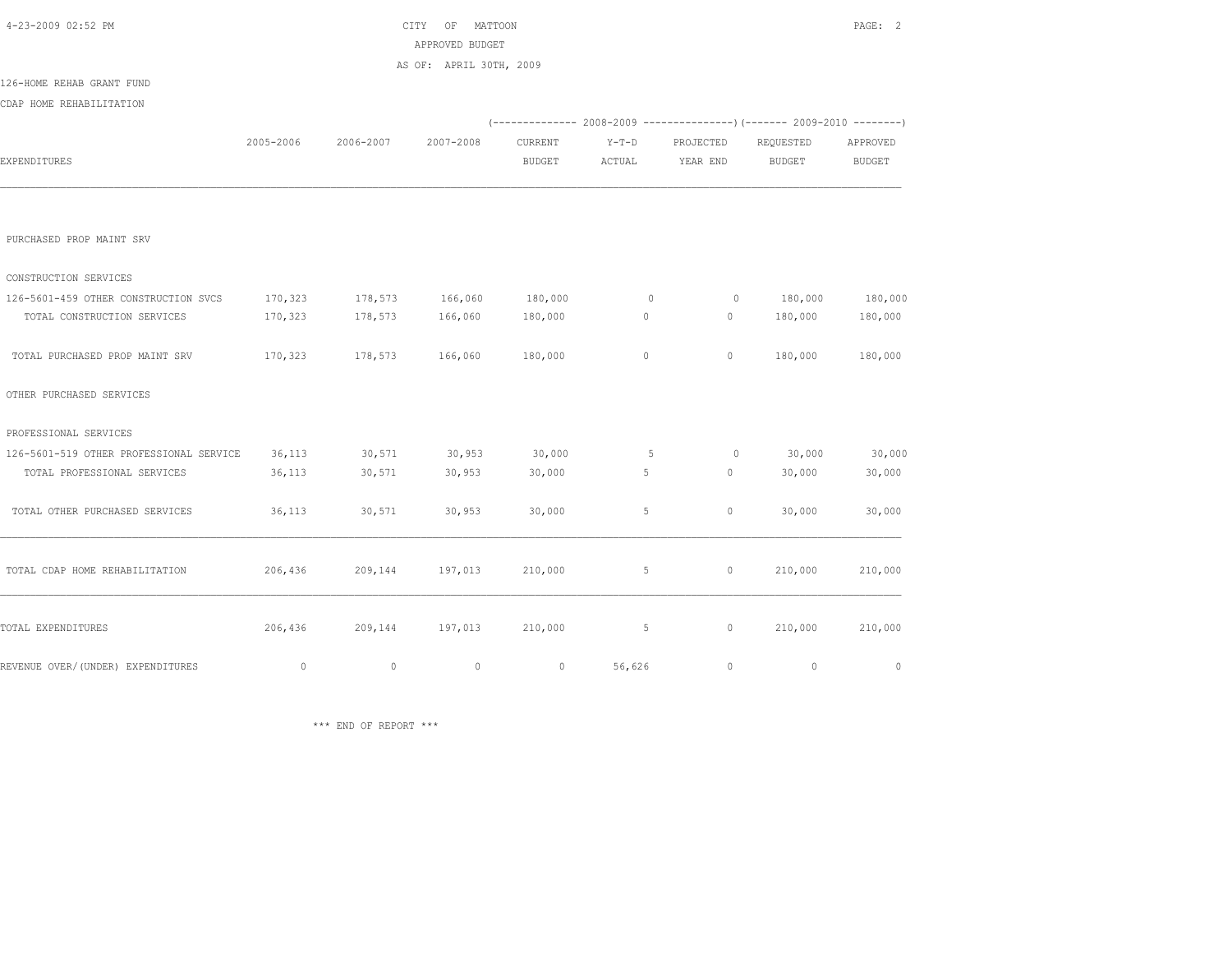|--|

CITY OF MATTOON **PAGE: 1**  APPROVED BUDGET AS OF: APRIL 30TH, 2009

127-REVOLVING LOAN FUND

|                                             |              |              |              |                          |                   |                       | $(---------- 2008-2009 ---------- 2009-2010 ---- 2009-2010 ---- 2009-2010 ---- 2009-2010 ---- 2009-2010 ---- 2009-2010 ---- 2009-2010 ---- 2009-2010 ---- 2009-2010 ---- 2009-2010 ---- 2009-2010 ---- 2009-2010 ---- 2009-2010 ---- 2009-2010 ---- 2009-2010 ---- 2009-2010 ---- 2009-2010$ |                           |
|---------------------------------------------|--------------|--------------|--------------|--------------------------|-------------------|-----------------------|----------------------------------------------------------------------------------------------------------------------------------------------------------------------------------------------------------------------------------------------------------------------------------------------|---------------------------|
| REVENUES                                    | 2005-2006    | 2006-2007    | 2007-2008    | CURRENT<br><b>BUDGET</b> | $Y-T-D$<br>ACTUAL | PROJECTED<br>YEAR END | REQUESTED<br><b>BUDGET</b>                                                                                                                                                                                                                                                                   | APPROVED<br><b>BUDGET</b> |
| INVESTMENT EARNINGS                         |              |              |              |                          |                   |                       |                                                                                                                                                                                                                                                                                              |                           |
| INTEREST EARNINGS                           |              |              |              |                          |                   |                       |                                                                                                                                                                                                                                                                                              |                           |
| 127-4610-022 INTEREST EARNINGS              | 22,089       | 24,668       | 24,545       | 2,000                    | 641               | $\circ$               | 500                                                                                                                                                                                                                                                                                          | 500                       |
| TOTAL INTEREST EARNINGS                     | 22,089       | 24,668       | 24,545       | 2,000                    | 641               | $\circ$               | 500                                                                                                                                                                                                                                                                                          | 500                       |
| REVOLVING LOAN FUND                         |              |              |              |                          |                   |                       |                                                                                                                                                                                                                                                                                              |                           |
| 127-4630-022 REVOLVING LOAN FUND REPAYM     | $\circ$      | $\mathbf{0}$ | $\circ$      | 120,000                  | 130,218           | $\overline{0}$        | 135,000                                                                                                                                                                                                                                                                                      | 135,000                   |
| TOTAL REVOLVING LOAN FUND                   | $\mathbf{0}$ | $\circ$      | $\circ$      | 120,000                  | 130,218           | $\overline{0}$        | 135,000                                                                                                                                                                                                                                                                                      | 135,000                   |
| NET INCREASE (DECREASE)                     |              |              |              |                          |                   |                       |                                                                                                                                                                                                                                                                                              |                           |
| 127-4640-022 NET INCREASE (DECREASE) I(     | 339)         | $\mathbf{1}$ | $\circ$      | $\circ$                  | $\circ$           | $\circ$               | $\circ$                                                                                                                                                                                                                                                                                      | $\circ$                   |
| TOTAL NET INCREASE (DECREASE)<br>$\sqrt{2}$ | 339)         | $\mathbf{1}$ | $\circ$      | $\circ$                  | $\circ$           | $\circ$               | $\circ$                                                                                                                                                                                                                                                                                      | $\circ$                   |
| RENTS & ROYALTIES                           |              |              |              |                          |                   |                       |                                                                                                                                                                                                                                                                                              |                           |
| 127-4650-022 GAIN(LOSS) ON SALE OF INVE     | $\circ$      | $\mathbf{0}$ | $\circ$      | $\circ$                  | $\circ$           | $\circ$               | $\Omega$                                                                                                                                                                                                                                                                                     | $\circ$                   |
| TOTAL RENTS & ROYALTIES                     | $\circ$      | $\mathbf{0}$ | $\mathbf{0}$ | $\circ$                  | $\mathbf{0}$      | $\circ$               | $\circ$                                                                                                                                                                                                                                                                                      | $\circ$                   |
| TOTAL INVESTMENT EARNINGS                   | 21,750       | 24,669       | 24,545       | 122,000                  | 130,859           | $\overline{0}$        | 135,500                                                                                                                                                                                                                                                                                      | 135,500                   |
| TOTAL REVENUES                              | 21,750       | 24,669       | 24,545       | 122,000                  | 130,859           |                       | $0 \qquad \qquad$<br>135,500                                                                                                                                                                                                                                                                 | 135,500                   |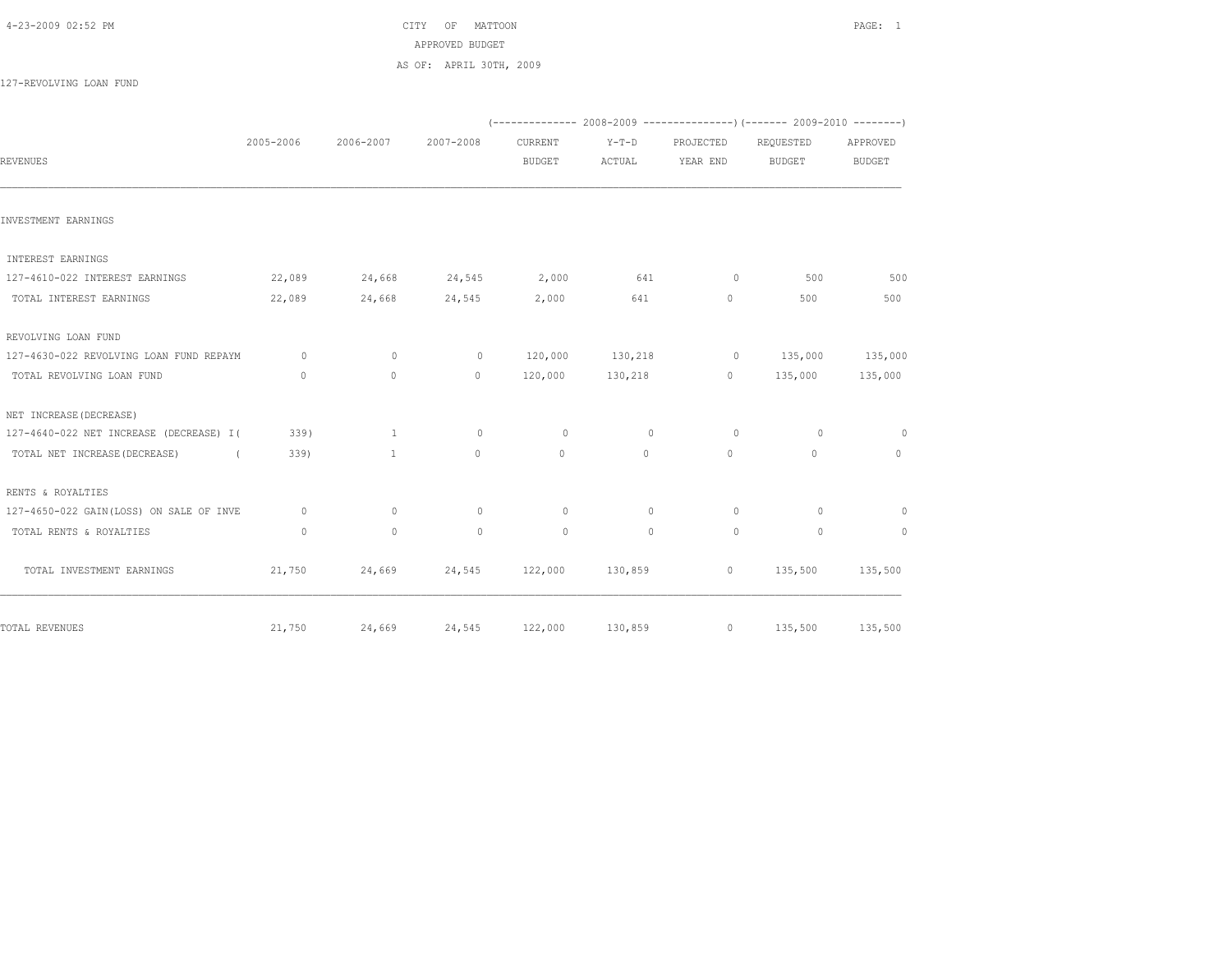| 4-23-2009 02:52 PM                      |              |              | CITY OF MATTOON         |                           |              |                |                                                                          | PAGE: 2        |
|-----------------------------------------|--------------|--------------|-------------------------|---------------------------|--------------|----------------|--------------------------------------------------------------------------|----------------|
|                                         |              |              | APPROVED BUDGET         |                           |              |                |                                                                          |                |
| 127-REVOLVING LOAN FUND                 |              |              | AS OF: APRIL 30TH, 2009 |                           |              |                |                                                                          |                |
| REVOLVING LOANS                         |              |              |                         |                           |              |                |                                                                          |                |
|                                         |              |              |                         |                           |              |                | (-------------- 2008-2009 ----------------) (------- 2009-2010 --------) |                |
|                                         | 2005-2006    | 2006-2007    | 2007-2008               | CURRENT                   | $Y-T-D$      | PROJECTED      | REQUESTED                                                                | APPROVED       |
| EXPENDITURES                            |              |              |                         | BUDGET                    | ACTUAL       | YEAR END       | BUDGET                                                                   | <b>BUDGET</b>  |
| OTHER PURCHASED SERVICES                |              |              |                         |                           |              |                |                                                                          |                |
| PROFESSIONAL SERVICES                   |              |              |                         |                           |              |                |                                                                          |                |
| 127-5652-513 AUDITING SERVICES          | 1,000        | 1,000        | 1,000                   | 1,100                     | 1,100        | $\overline{0}$ | 1,100                                                                    | 1,100          |
| 127-5652-519 OTHER PROFESSIONAL SERVICE | 2,609        | 2,432        | 676                     | 4,500                     | 1,627        | $\overline{0}$ | 4,400                                                                    | 4,400          |
| TOTAL PROFESSIONAL SERVICES             | 3,609        | 3,432        | 1,676                   | 5,600                     | 2,727        | 0              | 5,500                                                                    | 5,500          |
| TOTAL OTHER PURCHASED SERVICES          | 3,609        | 3,432        | 1,676                   | 5,600                     | 2,727        | 0              | 5,500                                                                    | 5,500          |
| OTHER OBJECTS                           |              |              |                         |                           |              |                |                                                                          |                |
| FINANCIAL TRANS OBJECTS                 |              |              |                         |                           |              |                |                                                                          |                |
| 127-5652-826 SPECIAL ITEMS              | 0            | $\circ$      | $\circ$                 | 150,000                   | 235,000      | $\overline{0}$ | 130,000                                                                  | 130,000        |
| TOTAL FINANCIAL TRANS OBJECTS           | $\mathbf{0}$ | $\mathbf{0}$ | $\circ$                 | 150,000                   | 235,000      | $\circ$        | 130,000                                                                  | 130,000        |
| SPECIAL EVENT OBJECTS                   |              |              |                         |                           |              |                |                                                                          |                |
| 127-5652-830 BAD DEBT EXPENSE           | 0            | 13,728       | $\overline{0}$          | $\circ$                   | $\mathbf{0}$ | $\circ$        | $\circ$                                                                  | $\overline{0}$ |
| TOTAL SPECIAL EVENT OBJECTS             | 0            | 13,728       | $\circ$                 | $\circ$                   | $\circ$      | $\circ$        | $\circ$                                                                  | $\circ$        |
| TOTAL OTHER OBJECTS                     | $\circ$      | 13,728       | $\circ$                 | 150,000                   | 235,000      | $\circ$        | 130,000                                                                  | 130,000        |
| TOTAL REVOLVING LOANS                   | 3,609        | 17,160       | 1,676                   | 155,600                   | 237,727      | $\circ$        | 135,500                                                                  | 135,500        |
| TOTAL EXPENDITURES                      | 3,609        | 17,160       | 1,676                   | 155,600                   | 237,727      | 0              | 135,500                                                                  | 135,500        |
| REVENUE OVER/(UNDER) EXPENDITURES       | 18,141       | 7,509        |                         | 22,869 (33,600) (106,868) |              | 0              | $\mathbf 0$                                                              | $\mathbb O$    |
| OTHER FINANCING SOURCES                 |              |              |                         |                           |              |                |                                                                          |                |
| 127-4901-022 INTERFUND XFRS FROM GEN. F | $\circ$      | $\circ$      | $\circ$                 | $\circ$                   | 15,467       | $\circ$        | $\circ$                                                                  | $\circ$        |
| TOTAL OTHER FINANCING SOURCES           | $\circ$      | $\circ$      | $\circ$                 | $\circ$                   | 15,467       | $\circ$        | $\circ$                                                                  | $\circ$        |
| OTHER FINANCING (USES)                  |              |              |                         |                           |              |                |                                                                          |                |
| 127-5935-822 TRANSFER TO GENERAL FUND   | 0            | $\mathbb O$  | $\circ$                 | $\circ$                   | $\circ$      | $\circ$        | $\circ$                                                                  | 0              |
| TOTAL OTHER FINANCING (USES)            | $\circ$      | $\mathbb O$  | $\mathbb O$             | $\circ$                   | 0            | $\mathbb O$    | $\circ$                                                                  | $\circ$        |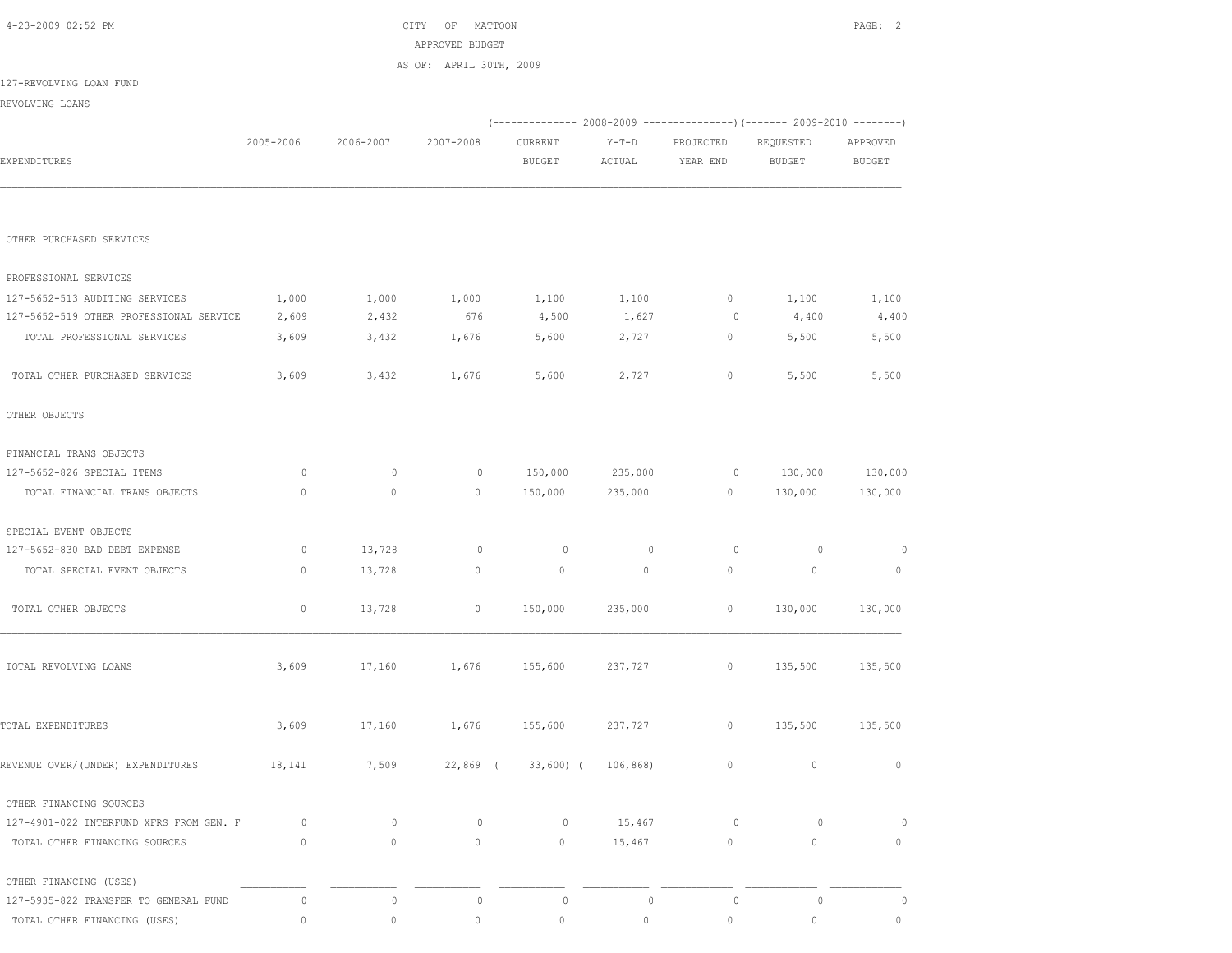$\text{CITY}$  OF MATTOON **PAGE:** 1 APPROVED BUDGET AS OF: APRIL 30TH, 2009

128-MIDTOWN TIF FUND

|                                         |             |              |             |                          |                   |                       | (-------------- 2008-2009 -------------------- 2009-2010 ----------- |                           |
|-----------------------------------------|-------------|--------------|-------------|--------------------------|-------------------|-----------------------|----------------------------------------------------------------------|---------------------------|
| REVENUES                                | 2005-2006   | 2006-2007    | 2007-2008   | CURRENT<br><b>BUDGET</b> | $Y-T-D$<br>ACTUAL | PROJECTED<br>YEAR END | REQUESTED<br><b>BUDGET</b>                                           | APPROVED<br><b>BUDGET</b> |
|                                         |             |              |             |                          |                   |                       |                                                                      |                           |
| TAXES                                   |             |              |             |                          |                   |                       |                                                                      |                           |
| TIF/BD TAX RECEIPTS                     |             |              |             |                          |                   |                       |                                                                      |                           |
| 128-4192-023 PROPERTY TAX RECEIPTS      | 85,955      | 150,208      | 127,077     | 170,000                  | 147,144           | $\circ$               | 150,000                                                              | 150,000                   |
| TOTAL TIF/BD TAX RECEIPTS               | 85,955      | 150,208      | 127,077     | 170,000                  | 147,144           | $\circ$               | 150,000                                                              | 150,000                   |
| TOTAL TAXES                             | 85,955      | 150,208      | 127,077     |                          | 170,000 147,144   | $\circ$               | 150,000                                                              | 150,000                   |
| INVESTMENT EARNINGS                     |             |              |             |                          |                   |                       |                                                                      |                           |
| INTEREST EARNINGS                       |             |              |             |                          |                   |                       |                                                                      |                           |
| 128-4610-023 INTEREST EARNINGS          | 1,970       | 3,982        | 2,714       | 4,000                    | 2,343             | $\circ$               | 2,500                                                                | 2,500                     |
| TOTAL INTEREST EARNINGS                 | 1,970       | 3,982        | 2,714       | 4,000                    | 2,343             | $\circ$               | 2,500                                                                | 2,500                     |
| TOTAL INVESTMENT EARNINGS               | 1,970       | 3,982        | 2,714       | 4,000                    | 2,343             | $\circ$               | 2,500                                                                | 2,500                     |
| CONTRIB & OTHER MISC REV                |             |              |             |                          |                   |                       |                                                                      |                           |
| CONTRIBUTIONS & MISC REV                |             |              |             |                          |                   |                       |                                                                      |                           |
| 128-4805-023 CONTRIBUTIONS & OTHER MISC | $\circ$     | $\mathbf{0}$ | $\mathbf 0$ | $\circ$                  | $\mathbf 0$       | $\circ$               | 0                                                                    | $\circ$                   |
| TOTAL CONTRIBUTIONS & MISC REV          | $\circ$     | $\mathbf{0}$ | $\circ$     | $\circ$                  | $\mathbf{0}$      | $\circ$               | $\circ$                                                              | $\circ$                   |
| TOTAL CONTRIB & OTHER MISC REV          | $\mathbf 0$ | $\circ$      | $\circ$     | $\circ$                  | $\circ$           | $\circ$               | $\circ$                                                              | $\mathbf{0}$              |
| TOTAL REVENUES                          | 87,925      | 154,191      | 129,792     | 174,000                  | 149,487           | $\circ$               | 152,500                                                              | 152,500                   |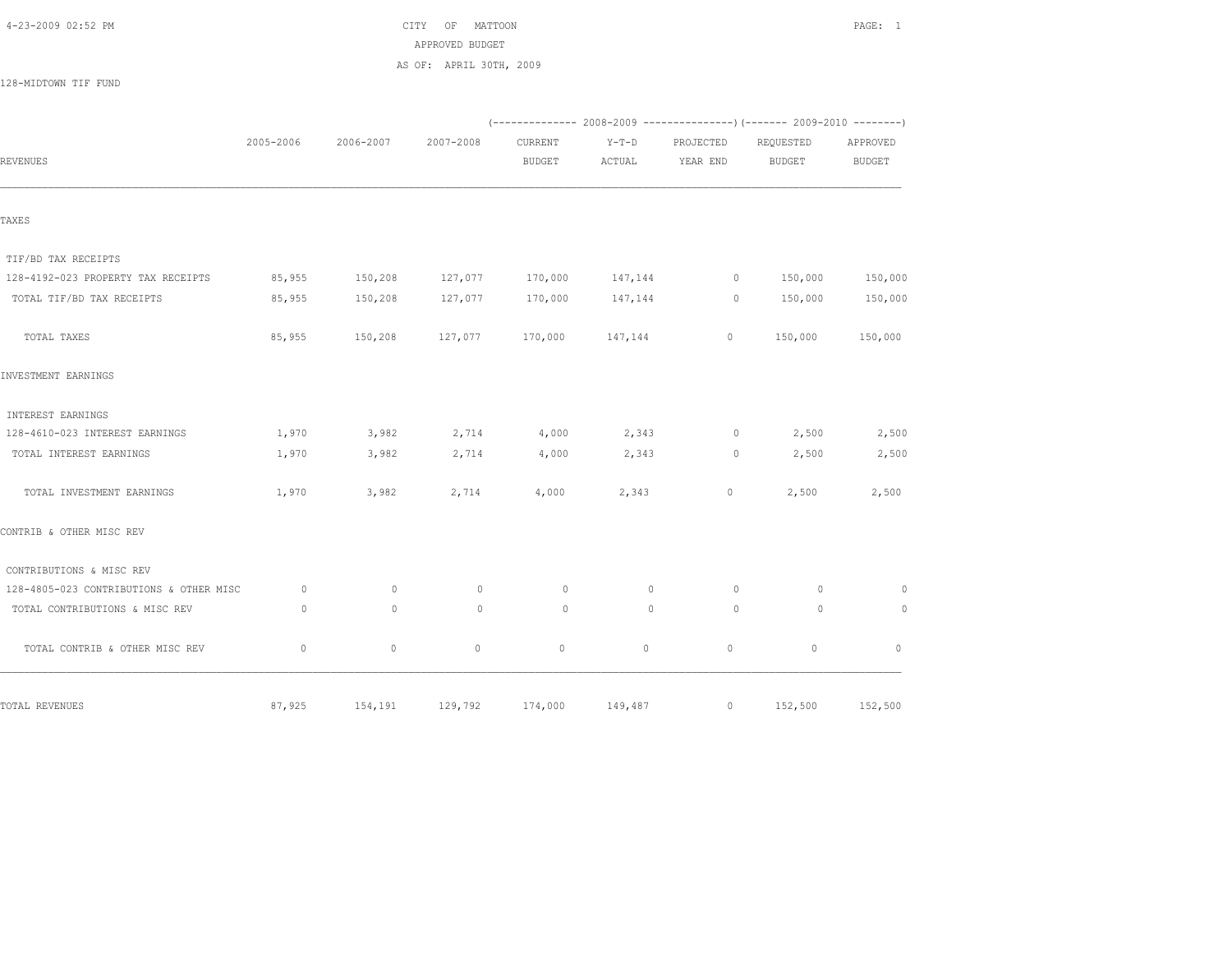| 4-23-2009 02:52 PM            |              |                | OF<br>MATTOON<br>CITY<br>APPROVED BUDGET |               |         |           |                                                                          | PAGE: 2       |
|-------------------------------|--------------|----------------|------------------------------------------|---------------|---------|-----------|--------------------------------------------------------------------------|---------------|
|                               |              |                | AS OF: APRIL 30TH, 2009                  |               |         |           |                                                                          |               |
| 128-MIDTOWN TIF FUND          |              |                |                                          |               |         |           |                                                                          |               |
| STREETS                       |              |                |                                          |               |         |           |                                                                          |               |
|                               |              |                |                                          |               |         |           | (-------------- 2008-2009 ----------------) (------- 2009-2010 --------) |               |
|                               | 2005-2006    | 2006-2007      | 2007-2008                                | CURRENT       | $Y-T-D$ | PROJECTED | REQUESTED                                                                | APPROVED      |
| EXPENDITURES                  |              |                |                                          | <b>BUDGET</b> | ACTUAL  | YEAR END  | <b>BUDGET</b>                                                            | <b>BUDGET</b> |
|                               |              |                |                                          |               |         |           |                                                                          |               |
|                               |              |                |                                          |               |         |           |                                                                          |               |
| PROPERTY                      |              |                |                                          |               |         |           |                                                                          |               |
| IMPROVEMENTS-NOT BLDNGS       |              |                |                                          |               |         |           |                                                                          |               |
| 128-5321-730 STREETS          | $\circ$      | $\overline{0}$ | $\circ$                                  | $\circ$       | $\circ$ | $\circ$   | $\circ$                                                                  | $\circ$       |
| TOTAL IMPROVEMENTS-NOT BLDNGS | $\Omega$     | $\circ$        | $\circ$                                  | $\circ$       | $\circ$ | $\Omega$  | $\circ$                                                                  | $\circ$       |
| TOTAL PROPERTY                | $\mathbf{0}$ | $\circ$        | $\circ$                                  | $\circ$       | $\circ$ | $\circ$   | $\mathbf{0}$                                                             | $\mathbf{0}$  |
|                               |              |                |                                          |               |         |           |                                                                          |               |
| TOTAL STREETS                 | 0            | $\circ$        | $\circ$                                  | $\circ$       | $\circ$ | $\circ$   | $\circ$                                                                  | $\mathbf 0$   |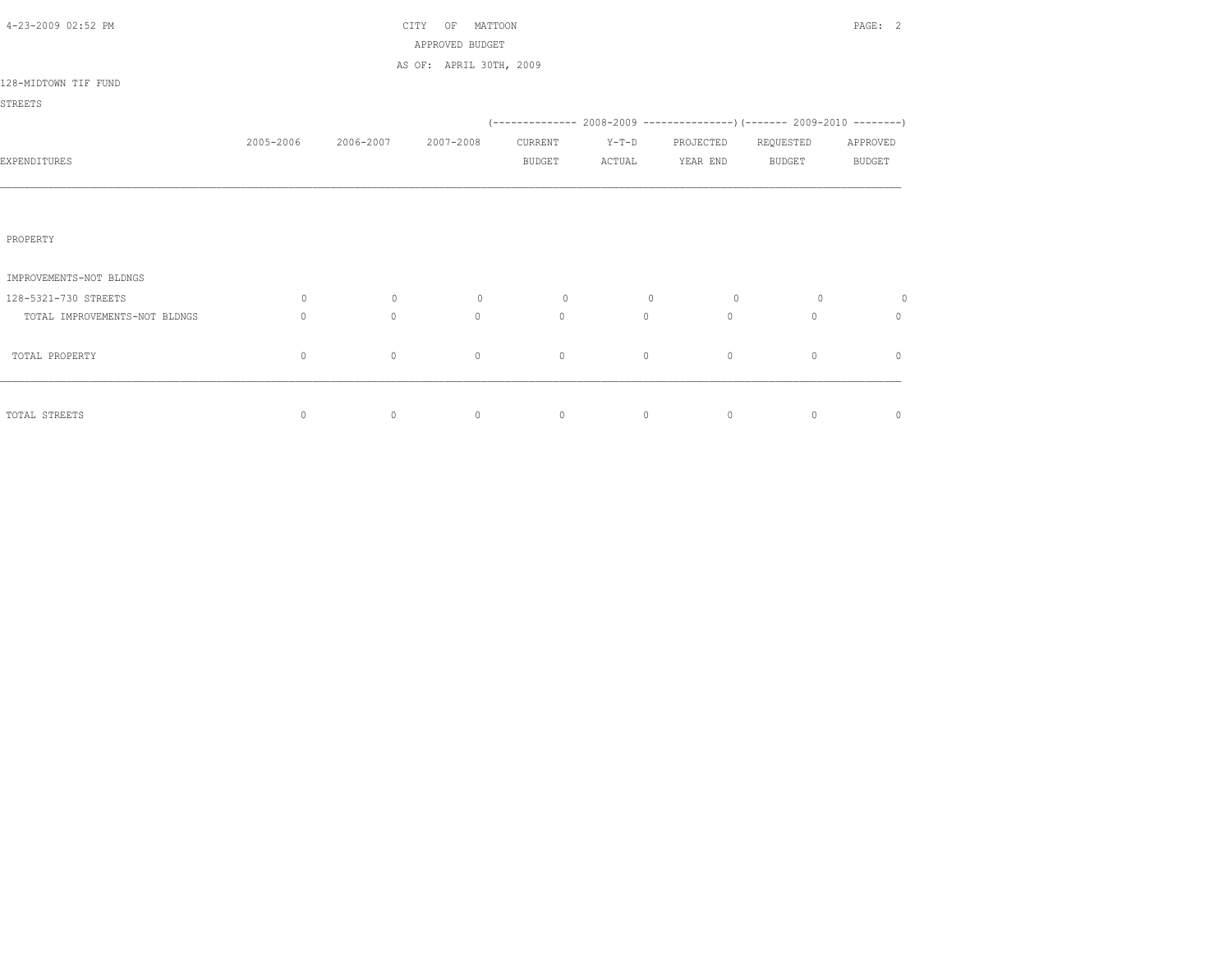| 4-23-2009 02:52 PM                  |           |           | MATTOON<br>CITY<br>OF                      |               |                |                 |              | PAGE: 3        |
|-------------------------------------|-----------|-----------|--------------------------------------------|---------------|----------------|-----------------|--------------|----------------|
|                                     |           |           | APPROVED BUDGET<br>AS OF: APRIL 30TH, 2009 |               |                |                 |              |                |
| 128-MIDTOWN TIF FUND                |           |           |                                            |               |                |                 |              |                |
| SIDEWALKS AND CROSSWALKS            |           |           |                                            |               |                |                 |              |                |
|                                     |           |           |                                            |               |                |                 |              |                |
|                                     | 2005-2006 | 2006-2007 | 2007-2008                                  | CURRENT       | $Y-T-D$        | PROJECTED       | REQUESTED    | APPROVED       |
| EXPENDITURES                        |           |           |                                            | <b>BUDGET</b> | ACTUAL         | YEAR END BUDGET |              | <b>BUDGET</b>  |
|                                     |           |           |                                            |               |                |                 |              |                |
|                                     |           |           |                                            |               |                |                 |              |                |
|                                     |           |           |                                            |               |                |                 |              |                |
| PROPERTY                            |           |           |                                            |               |                |                 |              |                |
| IMPROVEMENTS-NOT BLDNGS             |           |           |                                            |               |                |                 |              |                |
| 128-5323-730 SIDEWALKS & CROSSWALKS | $\circ$   | $\circ$   | $\circ$                                    | $\circ$       | $\overline{0}$ | $\circ$         | $\circ$      | $\circ$        |
| TOTAL IMPROVEMENTS-NOT BLDNGS       | $\circ$   | $\circ$   | $\Omega$                                   | $\Omega$      | $\circ$        | $\Omega$        | $\Omega$     | $\Omega$       |
|                                     |           |           |                                            |               |                |                 |              |                |
| TOTAL PROPERTY                      | 0         | $\circ$   | $\mathbf{0}$                               | $\circ$       | $\circ$        | $\circ$         | $\mathbf{0}$ | $\mathbf{0}$   |
|                                     |           |           |                                            |               |                |                 |              |                |
| TOTAL SIDEWALKS AND CROSSWALKS      | $\circ$   | $\circ$   | $\circ$                                    | $\circ$       | $\overline{0}$ | $\circ$         | $\circ$      | $\overline{0}$ |
|                                     |           |           |                                            |               |                |                 |              |                |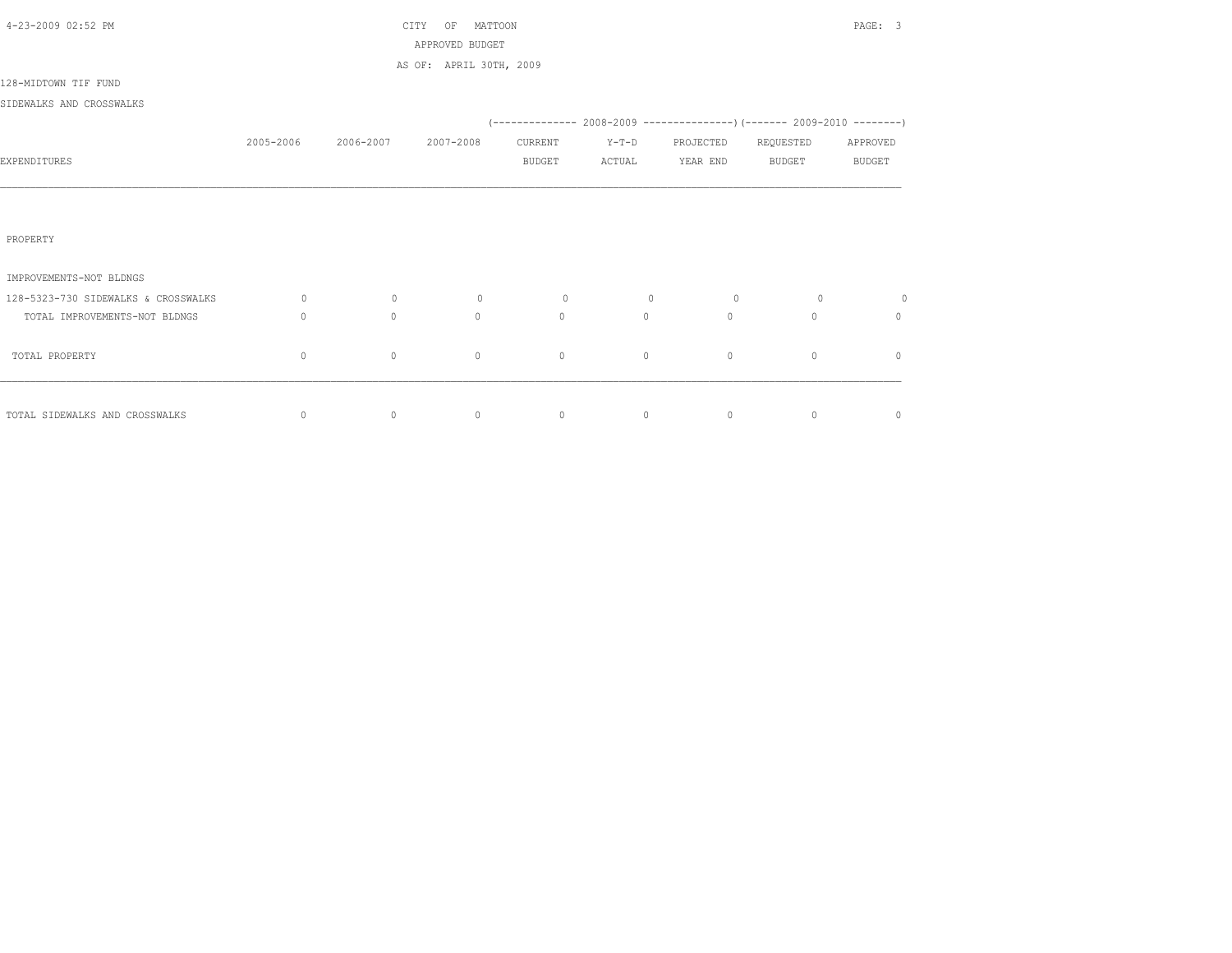| 4-23-2009 02:52 PM            |              |           | MATTOON<br>CITY<br>OF<br>APPROVED BUDGET |               |         |                                                                            |               | PAGE: 4       |
|-------------------------------|--------------|-----------|------------------------------------------|---------------|---------|----------------------------------------------------------------------------|---------------|---------------|
|                               |              |           | AS OF: APRIL 30TH, 2009                  |               |         |                                                                            |               |               |
| 128-MIDTOWN TIF FUND          |              |           |                                          |               |         |                                                                            |               |               |
| STREET LIGHTING               |              |           |                                          |               |         |                                                                            |               |               |
|                               |              |           |                                          |               |         | (-------------- 2008-2009 -----------------) (------- 2009-2010 ---------) |               |               |
|                               | 2005-2006    | 2006-2007 | 2007-2008                                | CURRENT       | $Y-T-D$ | PROJECTED                                                                  | REQUESTED     | APPROVED      |
| EXPENDITURES                  |              |           |                                          | <b>BUDGET</b> | ACTUAL  | YEAR END                                                                   | <b>BUDGET</b> | <b>BUDGET</b> |
|                               |              |           |                                          |               |         |                                                                            |               |               |
|                               |              |           |                                          |               |         |                                                                            |               |               |
| PROPERTY                      |              |           |                                          |               |         |                                                                            |               |               |
| IMPROVEMENTS-NOT BLDNGS       |              |           |                                          |               |         |                                                                            |               |               |
| 128-5326-730 STREET LIGHTING  | 0            | $\circ$   | $\circ$                                  | $\circ$       | $\circ$ | $\circ$                                                                    | $\circ$       | 0             |
| TOTAL IMPROVEMENTS-NOT BLDNGS | $\mathbf{0}$ | $\circ$   | $\circ$                                  | $\mathbf{0}$  | $\circ$ | $\Omega$                                                                   | $\Omega$      | 0             |
| TOTAL PROPERTY                | $\mathbf{0}$ | $\circ$   | $\mathbf{0}$                             | $\mathbf{0}$  | $\circ$ | $\circ$                                                                    | $\circ$       | $\mathbf{0}$  |
|                               |              |           |                                          |               |         |                                                                            |               |               |
| TOTAL STREET LIGHTING         | $\circ$      | $\circ$   | $\circ$                                  | $\circ$       | $\circ$ | $\circ$                                                                    | $\circ$       | $\circ$       |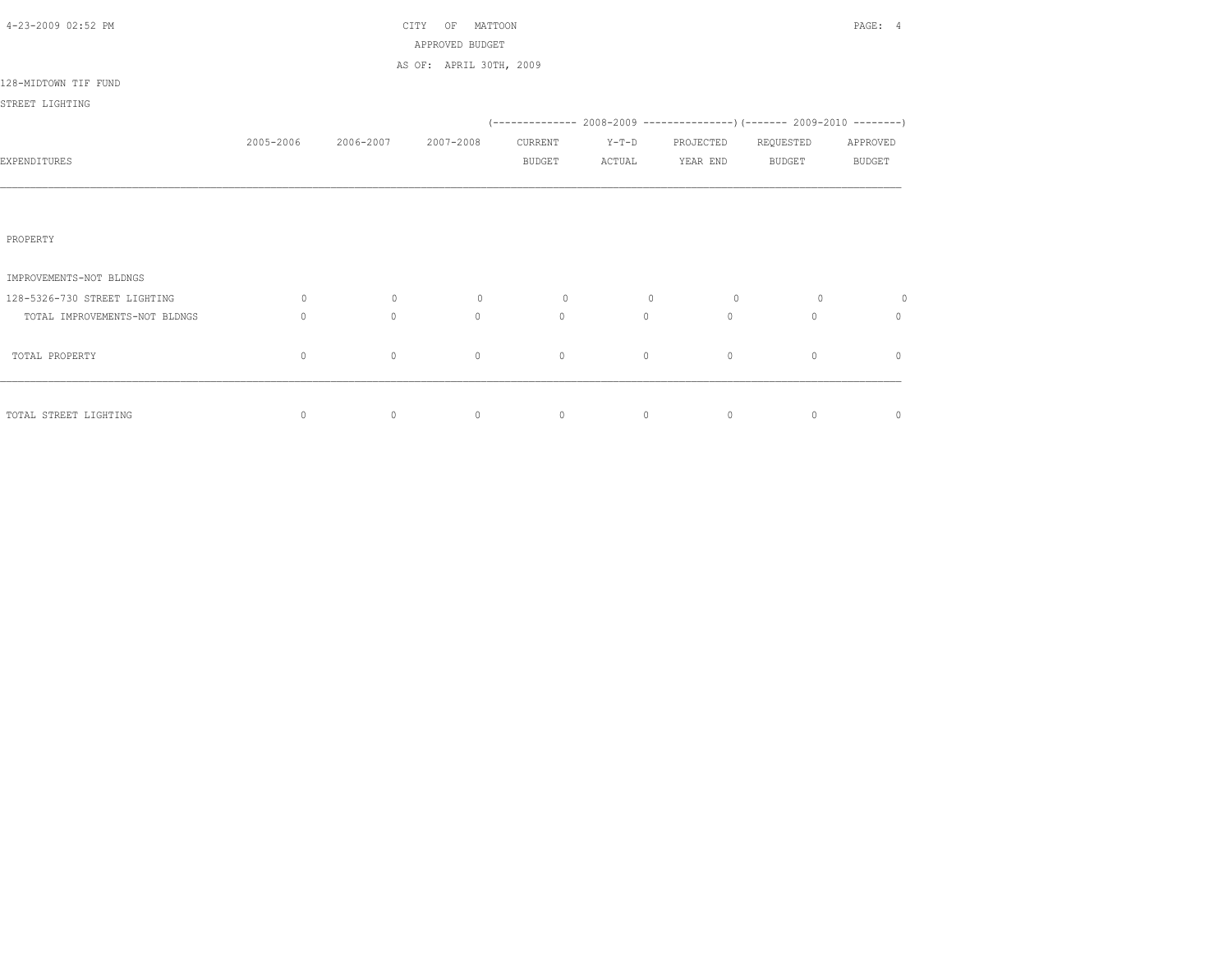| 4-23-2009 02:52 PM                   |              |                | MATTOON<br>CITY<br>OF   |               |                |           |                                                                          | PAGE: 5       |
|--------------------------------------|--------------|----------------|-------------------------|---------------|----------------|-----------|--------------------------------------------------------------------------|---------------|
|                                      |              |                | APPROVED BUDGET         |               |                |           |                                                                          |               |
| 128-MIDTOWN TIF FUND                 |              |                | AS OF: APRIL 30TH, 2009 |               |                |           |                                                                          |               |
|                                      |              |                |                         |               |                |           |                                                                          |               |
| TRAFFIC CONTROL DEVICES              |              |                |                         |               |                |           | (-------------- 2008-2009 ----------------) (------- 2009-2010 --------) |               |
|                                      | 2005-2006    | 2006-2007      | 2007-2008               | CURRENT       | $Y-T-D$        | PROJECTED |                                                                          | APPROVED      |
| EXPENDITURES                         |              |                |                         | <b>BUDGET</b> | ACTUAL         | YEAR END  | REQUESTED<br><b>BUDGET</b>                                               | <b>BUDGET</b> |
|                                      |              |                |                         |               |                |           |                                                                          |               |
|                                      |              |                |                         |               |                |           |                                                                          |               |
|                                      |              |                |                         |               |                |           |                                                                          |               |
| PROPERTY                             |              |                |                         |               |                |           |                                                                          |               |
|                                      |              |                |                         |               |                |           |                                                                          |               |
| IMPROVEMENTS-NOT BLDNGS              |              |                |                         |               |                |           |                                                                          |               |
| 128-5327-730 TRAFFIC CONTROL DEVICES | $\circ$      | $\overline{0}$ | $\circ$                 | $\circ$       | $\overline{0}$ | $\circ$   | $\circ$                                                                  | 0             |
| TOTAL IMPROVEMENTS-NOT BLDNGS        | $\Omega$     | $\circ$        | $\Omega$                | $\circ$       | $\circ$        | $\circ$   | $\Omega$                                                                 | $\circ$       |
|                                      |              |                |                         |               |                |           |                                                                          |               |
| TOTAL PROPERTY                       | $\mathbf{0}$ | $\circ$        | $\circ$                 | $\circ$       | $\circ$        | $\circ$   | $\circ$                                                                  | $\mathbf{0}$  |
|                                      |              |                |                         |               |                |           |                                                                          |               |
|                                      |              |                |                         |               |                |           |                                                                          |               |
| TOTAL TRAFFIC CONTROL DEVICES        | $\circ$      | $\circ$        | $\circ$                 | $\circ$       | $\overline{0}$ | $\circ$   | $\overline{0}$                                                           | $\circ$       |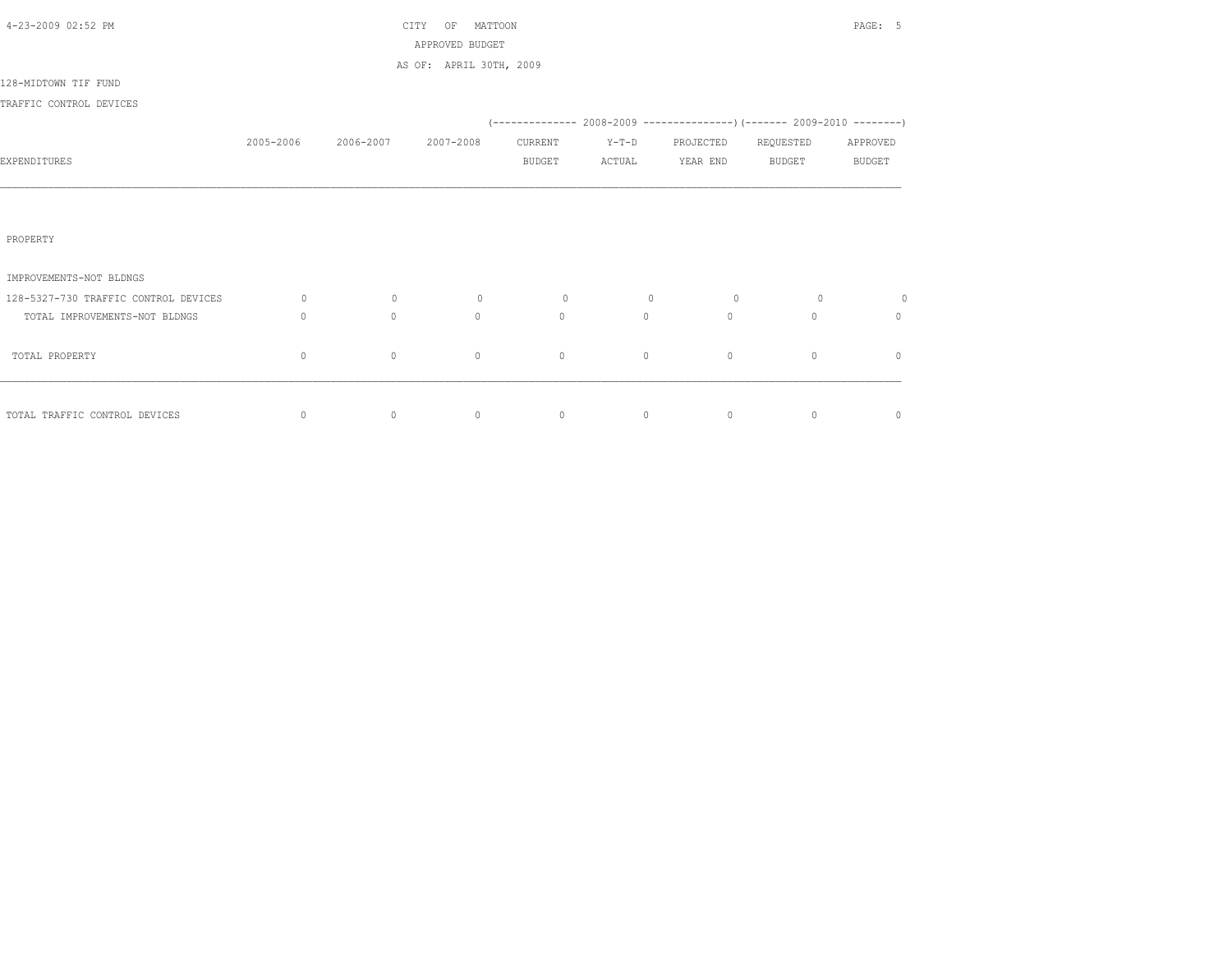| 4-23-2009 02:52 PM            |                                  |             | MATTOON<br>CITY<br>OF<br>APPROVED BUDGET |               |                |                                                                            |               | PAGE: 6       |
|-------------------------------|----------------------------------|-------------|------------------------------------------|---------------|----------------|----------------------------------------------------------------------------|---------------|---------------|
|                               |                                  |             | AS OF: APRIL 30TH, 2009                  |               |                |                                                                            |               |               |
| 128-MIDTOWN TIF FUND          |                                  |             |                                          |               |                |                                                                            |               |               |
| STORM DRAINAGE                |                                  |             |                                          |               |                |                                                                            |               |               |
|                               |                                  |             |                                          |               |                | (-------------- 2008-2009 -----------------) (------- 2009-2010 ---------) |               |               |
|                               | 2005-2006                        | 2006-2007   | 2007-2008                                | CURRENT       | $Y-T-D$        | PROJECTED                                                                  | REQUESTED     | APPROVED      |
| EXPENDITURES                  |                                  |             |                                          | <b>BUDGET</b> | ACTUAL         | YEAR END                                                                   | <b>BUDGET</b> | <b>BUDGET</b> |
|                               |                                  |             |                                          |               |                |                                                                            |               |               |
|                               |                                  |             |                                          |               |                |                                                                            |               |               |
| PROPERTY                      |                                  |             |                                          |               |                |                                                                            |               |               |
|                               |                                  |             |                                          |               |                |                                                                            |               |               |
| IMPROVEMENTS-NOT BLDNGS       |                                  |             |                                          |               |                |                                                                            |               |               |
| 128-5328-730 STORM DRAINAGE   | 0                                | $\circ$     | $\circ$                                  | $\circ$       | $\overline{0}$ | $\circ$                                                                    | $\circ$       | 0             |
| TOTAL IMPROVEMENTS-NOT BLDNGS | $\begin{array}{c} \n\end{array}$ | $\circ$     | $\circ$                                  | $\mathbf{0}$  | $\circ$        | $\Omega$                                                                   | $\Omega$      | $\circ$       |
|                               |                                  |             |                                          |               |                |                                                                            |               |               |
| TOTAL PROPERTY                | $\mathbf 0$                      | $\mathbb O$ | $\mathbb O$                              | $\mathbb O$   | $\circ$        | $\mathbb O$                                                                | $\circ$       | $\mathbf{0}$  |
|                               |                                  |             |                                          |               |                |                                                                            |               |               |
| TOTAL STORM DRAINAGE          | $\circ$                          | $\circ$     | $\circ$                                  | $\circ$       | $\circ$        | $\circ$                                                                    | $\circ$       | $\mathbf 0$   |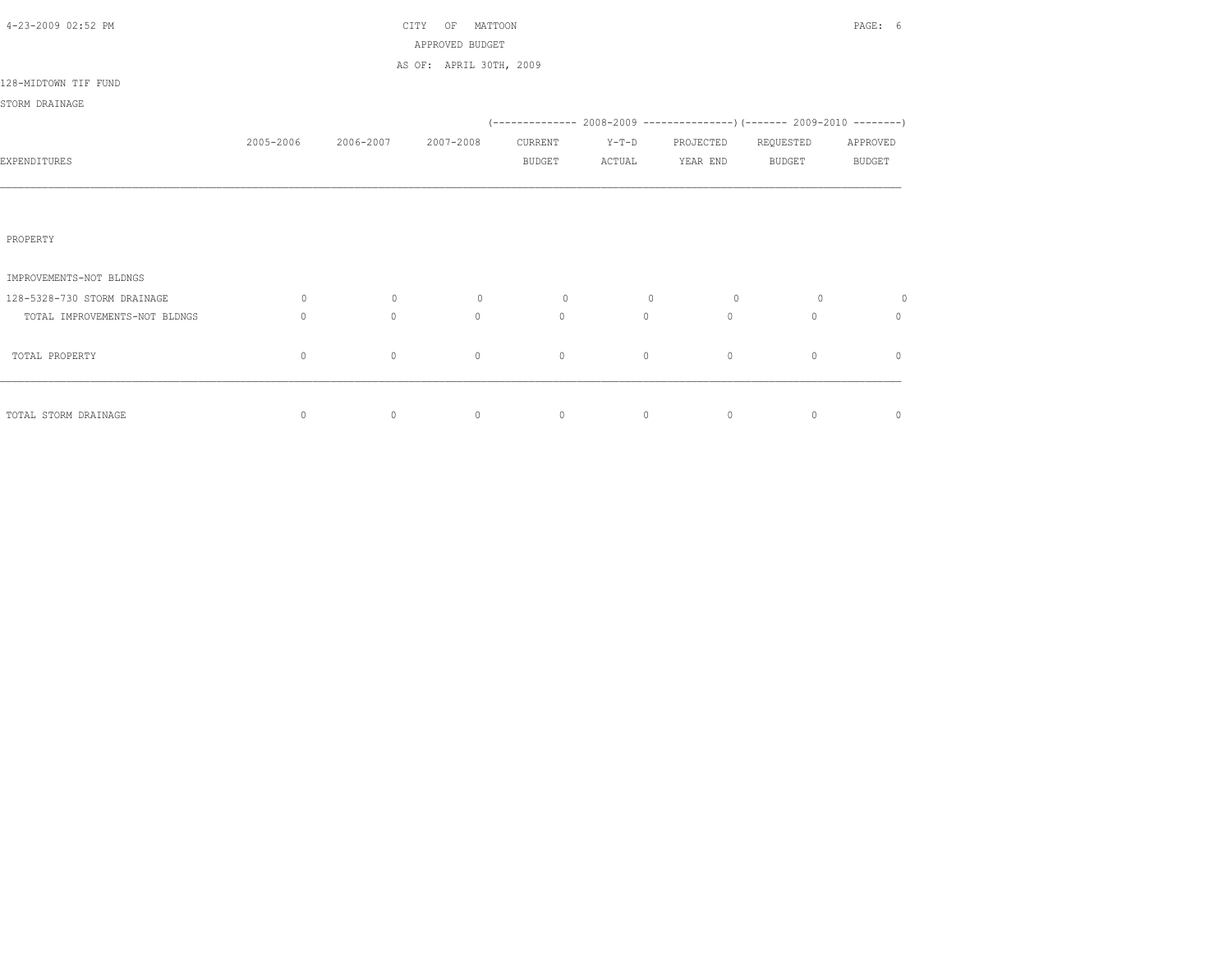| 4-23-2009 02:52 PM            |              |           | MATTOON<br>CITY<br>OF<br>APPROVED BUDGET |               |         |              |               | PAGE: 7       |
|-------------------------------|--------------|-----------|------------------------------------------|---------------|---------|--------------|---------------|---------------|
|                               |              |           | AS OF: APRIL 30TH, 2009                  |               |         |              |               |               |
| 128-MIDTOWN TIF FUND          |              |           |                                          |               |         |              |               |               |
| SANITARY SEWER                |              |           |                                          |               |         |              |               |               |
|                               |              |           |                                          |               |         |              |               |               |
|                               | 2005-2006    | 2006-2007 | 2007-2008                                | CURRENT       | $Y-T-D$ | PROJECTED    | REQUESTED     | APPROVED      |
| EXPENDITURES                  |              |           |                                          | <b>BUDGET</b> | ACTUAL  | YEAR END     | <b>BUDGET</b> | <b>BUDGET</b> |
|                               |              |           |                                          |               |         |              |               |               |
|                               |              |           |                                          |               |         |              |               |               |
| PROPERTY                      |              |           |                                          |               |         |              |               |               |
|                               |              |           |                                          |               |         |              |               |               |
| IMPROVEMENTS-NOT BLDNGS       |              |           |                                          |               |         |              |               |               |
| 128-5341-730 SANITARY SEWER   | $\circ$      | $\circ$   | $\circ$                                  | $\circ$       | $\circ$ | $\circ$      | $\circ$       | $\circ$       |
| TOTAL IMPROVEMENTS-NOT BLDNGS | 0            | $\circ$   | $\mathbf{0}$                             | $\mathbf{0}$  | $\circ$ | $\mathbf{0}$ | $\Omega$      | $\Omega$      |
| TOTAL PROPERTY                | $\mathbf{0}$ | $\circ$   | $\mathbf{0}$                             | $\circ$       | $\circ$ | $\circ$      | $\circ$       | $\mathbf{0}$  |
|                               |              |           |                                          |               |         |              |               |               |
|                               |              |           |                                          |               |         |              |               |               |
| TOTAL SANITARY SEWER          | $\circ$      | $\circ$   | $\circ$                                  | $\circ$       | $\circ$ | $\circ$      | $\circ$       | $\circ$       |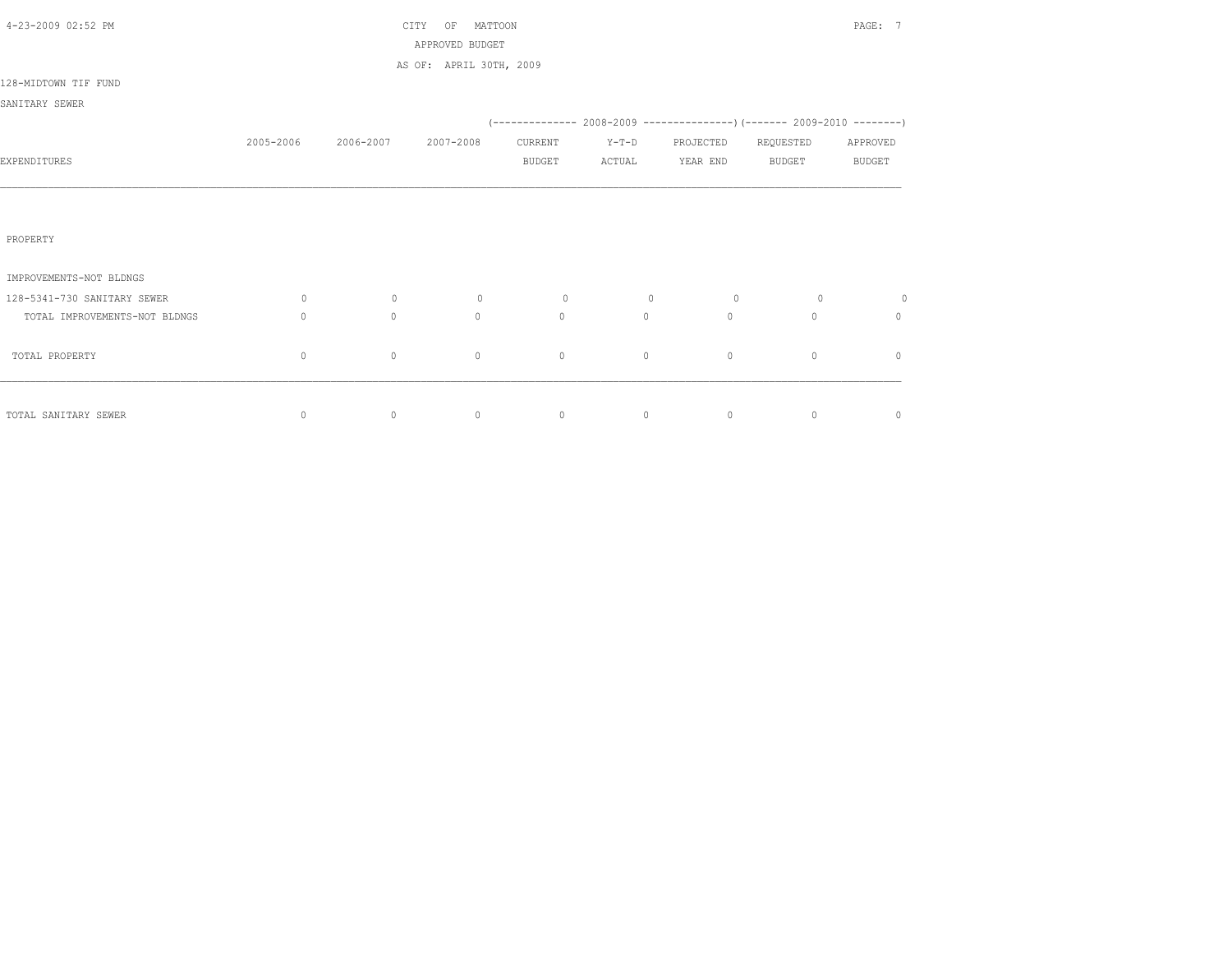| 4-23-2009 02:52 PM              |                                  |           | MATTOON<br>CITY<br>OF<br>APPROVED BUDGET |               |         |              |                                                                          | PAGE: 8       |
|---------------------------------|----------------------------------|-----------|------------------------------------------|---------------|---------|--------------|--------------------------------------------------------------------------|---------------|
|                                 |                                  |           | AS OF: APRIL 30TH, 2009                  |               |         |              |                                                                          |               |
| 128-MIDTOWN TIF FUND            |                                  |           |                                          |               |         |              |                                                                          |               |
| WATER DISTRIBUTION              |                                  |           |                                          |               |         |              |                                                                          |               |
|                                 |                                  |           |                                          |               |         |              | (-------------- 2008-2009 ----------------) (------- 2009-2010 --------) |               |
|                                 | 2005-2006                        | 2006-2007 | 2007-2008                                | CURRENT       | $Y-T-D$ | PROJECTED    | REQUESTED                                                                | APPROVED      |
| EXPENDITURES                    |                                  |           |                                          | <b>BUDGET</b> | ACTUAL  | YEAR END     | <b>BUDGET</b>                                                            | <b>BUDGET</b> |
|                                 |                                  |           |                                          |               |         |              |                                                                          |               |
|                                 |                                  |           |                                          |               |         |              |                                                                          |               |
| PROPERTY                        |                                  |           |                                          |               |         |              |                                                                          |               |
|                                 |                                  |           |                                          |               |         |              |                                                                          |               |
| IMPROVEMENTS-NOT BLDNGS         |                                  |           |                                          |               |         |              |                                                                          |               |
| 128-5354-730 WATER DISTRIBUTION | $\circ$                          | $\circ$   | $\circ$                                  | $\circ$       | $\circ$ | $\circ$      | $\circ$                                                                  | 0             |
| TOTAL IMPROVEMENTS-NOT BLDNGS   | $\begin{array}{c} \n\end{array}$ | $\circ$   | $\Omega$                                 | $\circ$       | $\circ$ | $\mathbf{0}$ | $\cap$                                                                   | $\mathbf{0}$  |
| TOTAL PROPERTY                  | $\mathbf{0}$                     | $\circ$   | $\mathbf{0}$                             | $\circ$       | $\circ$ | $\mathbf{0}$ | $\circ$                                                                  | $\mathbf{0}$  |
|                                 |                                  |           |                                          |               |         |              |                                                                          |               |
|                                 |                                  |           |                                          |               |         |              |                                                                          |               |
| TOTAL WATER DISTRIBUTION        | $\circ$                          | $\circ$   | $\circ$                                  | $\circ$       | $\circ$ | $\circ$      | $\overline{0}$                                                           | $\circ$       |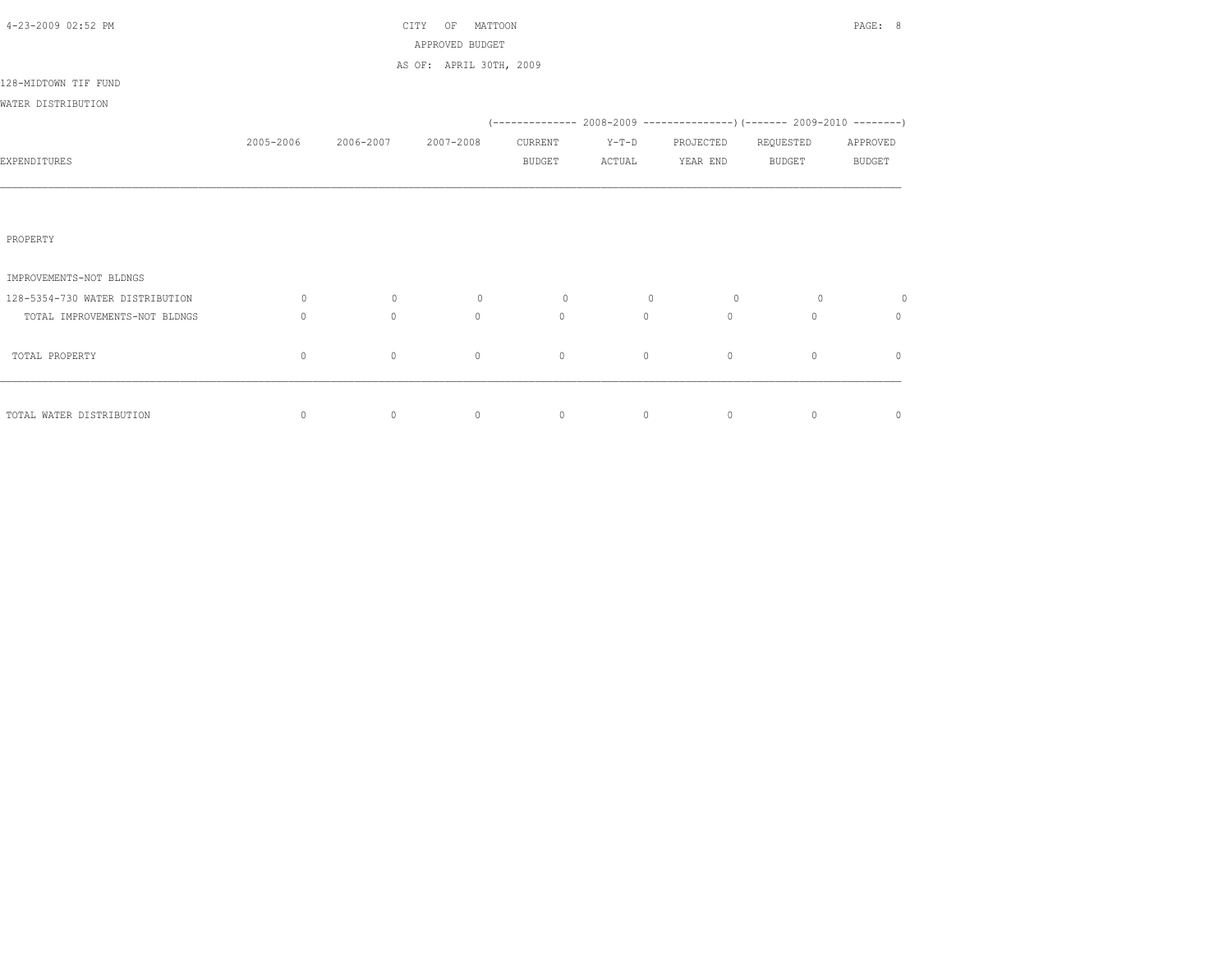|           |             | OF          |               |                                                       |              |               | PAGE: 9                                                                   |
|-----------|-------------|-------------|---------------|-------------------------------------------------------|--------------|---------------|---------------------------------------------------------------------------|
|           |             |             |               |                                                       |              |               |                                                                           |
|           |             |             |               |                                                       |              |               |                                                                           |
|           |             |             |               |                                                       |              |               |                                                                           |
|           |             |             |               |                                                       |              |               |                                                                           |
|           |             |             |               |                                                       |              |               |                                                                           |
| 2005-2006 | 2006-2007   | 2007-2008   | CURRENT       | $Y-T-D$                                               | PROJECTED    | REQUESTED     | APPROVED                                                                  |
|           |             |             | <b>BUDGET</b> | ACTUAL                                                | YEAR END     | <b>BUDGET</b> | <b>BUDGET</b>                                                             |
|           |             |             |               |                                                       |              |               |                                                                           |
|           |             |             |               |                                                       |              |               |                                                                           |
|           |             |             |               |                                                       |              |               |                                                                           |
|           |             |             |               |                                                       |              |               |                                                                           |
|           |             |             |               |                                                       |              |               |                                                                           |
|           |             |             |               |                                                       |              |               |                                                                           |
| 9,760     | $\circ$     | $\mathbb O$ | $\circ$       | 7,704                                                 | $\circ$      | $\circ$       | 0                                                                         |
| 9,760     | $\circ$     | $\circ$     | $\mathbf{0}$  | 7,704                                                 | $\mathbf{0}$ | $\mathbf{0}$  | $\circ$                                                                   |
|           |             |             |               |                                                       |              |               |                                                                           |
| 9,760     | $\mathbb O$ | $\circ$     | $\circ$       | 7,704                                                 | $\circ$      | $\circ$       | $\circ$                                                                   |
|           |             |             |               |                                                       |              |               |                                                                           |
|           |             |             |               |                                                       |              |               |                                                                           |
| 9,760     | $\circ$     | $\circ$     | $\circ$       | 7,704                                                 | $\circ$      | $\circ$       | $\circ$                                                                   |
|           |             |             | CITY          | MATTOON<br>APPROVED BUDGET<br>AS OF: APRIL 30TH, 2009 |              |               | (-------------- 2008-2009 -----------------) (------- 2009-2010 --------) |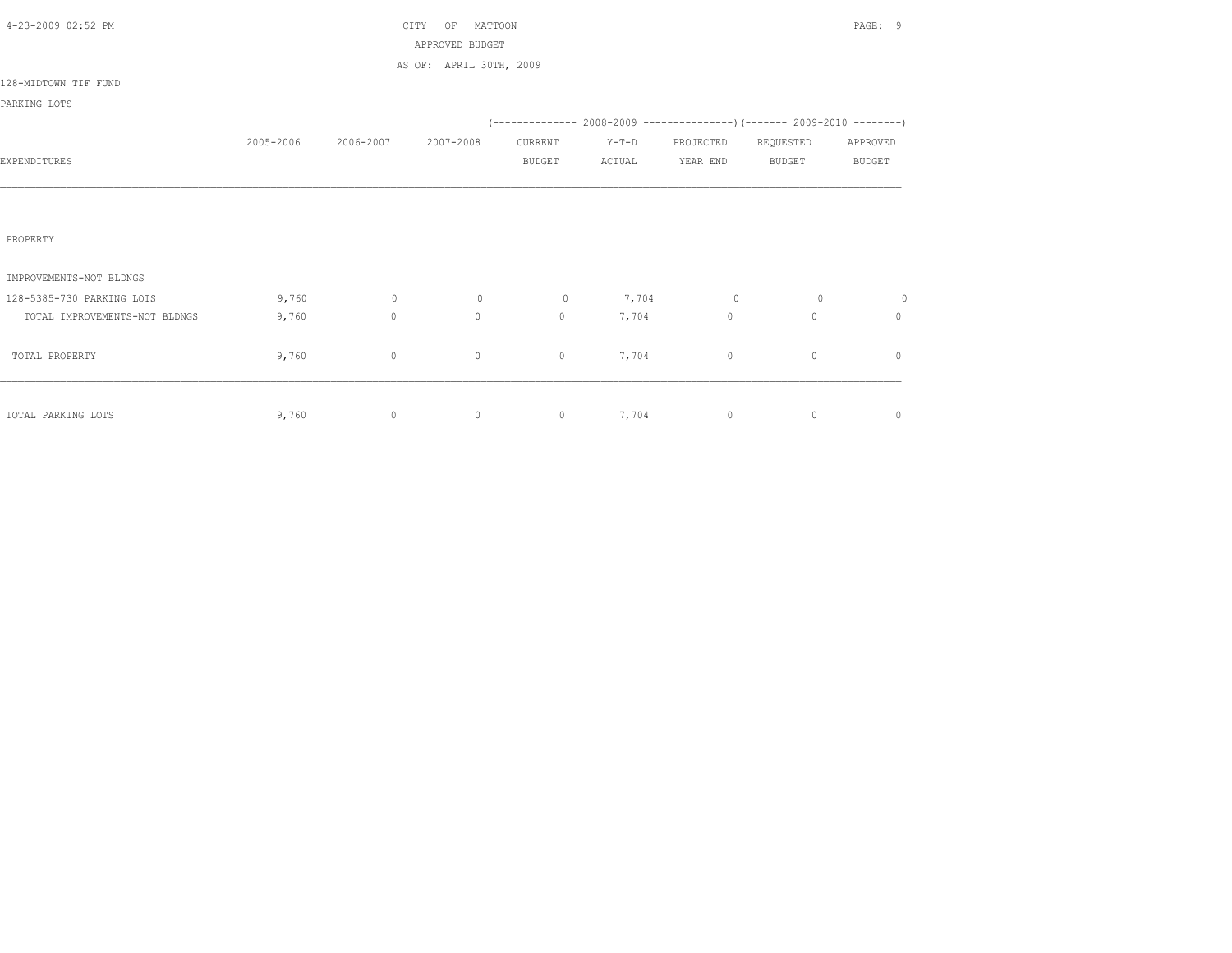| 4-23-2009 02:52 PM            |           |           | MATTOON<br>CITY<br>OF   |               |         |             |                                                                          | PAGE: 10      |
|-------------------------------|-----------|-----------|-------------------------|---------------|---------|-------------|--------------------------------------------------------------------------|---------------|
|                               |           |           | APPROVED BUDGET         |               |         |             |                                                                          |               |
|                               |           |           | AS OF: APRIL 30TH, 2009 |               |         |             |                                                                          |               |
| 128-MIDTOWN TIF FUND          |           |           |                         |               |         |             |                                                                          |               |
| PUBLIC BUILDINGS              |           |           |                         |               |         |             |                                                                          |               |
|                               |           |           |                         |               |         |             | (-------------- 2008-2009 ----------------) (------- 2009-2010 --------) |               |
|                               | 2005-2006 | 2006-2007 | 2007-2008               | CURRENT       | $Y-T-D$ | PROJECTED   | REQUESTED                                                                | APPROVED      |
| EXPENDITURES                  |           |           |                         | <b>BUDGET</b> | ACTUAL  | YEAR END    | <b>BUDGET</b>                                                            | <b>BUDGET</b> |
|                               |           |           |                         |               |         |             |                                                                          |               |
|                               |           |           |                         |               |         |             |                                                                          |               |
|                               |           |           |                         |               |         |             |                                                                          |               |
| PROPERTY                      |           |           |                         |               |         |             |                                                                          |               |
|                               |           |           |                         |               |         |             |                                                                          |               |
| <b>BUILDINGS</b>              |           |           |                         |               |         |             |                                                                          |               |
| 128-5389-720 PUBLIC BUILDINGS | $\circ$   | $\circ$   | $\circ$                 | $\circ$       | 26,732  | $\circ$     | $\circ$                                                                  | 0             |
| TOTAL BUILDINGS               | $\circ$   | $\circ$   | $\circ$                 | $\circ$       | 26,732  | $\mathbb O$ | $\mathbf{0}$                                                             | $\mathbf{0}$  |
|                               |           |           |                         |               |         |             |                                                                          |               |
| TOTAL PROPERTY                | $\circ$   | $\circ$   | $\circ$                 | $\circ$       | 26,732  | $\circ$     | $\circ$                                                                  | $\circ$       |
|                               |           |           |                         |               |         |             |                                                                          |               |
|                               |           |           |                         |               |         |             |                                                                          |               |
| TOTAL PUBLIC BUILDINGS        | $\circ$   | $\circ$   | $\circ$                 | $\circ$       | 26,732  | $\circ$     | $\circ$                                                                  | $\circ$       |
|                               |           |           |                         |               |         |             |                                                                          |               |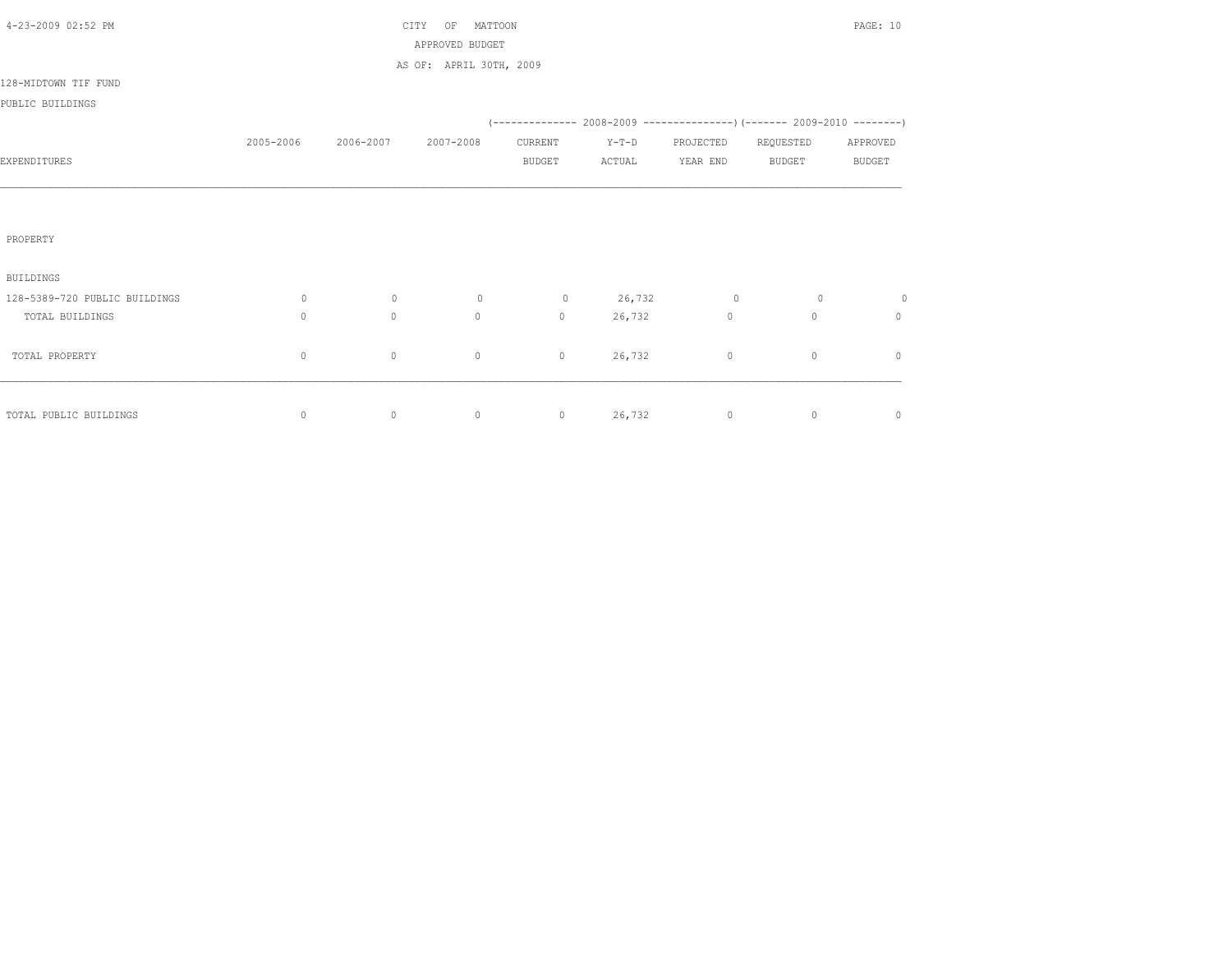| 4-23-2009 02:52 PM            |              |              | CITY<br>MATTOON<br>OF                      |               |                |             |           | PAGE: 11      |
|-------------------------------|--------------|--------------|--------------------------------------------|---------------|----------------|-------------|-----------|---------------|
|                               |              |              | APPROVED BUDGET<br>AS OF: APRIL 30TH, 2009 |               |                |             |           |               |
| 128-MIDTOWN TIF FUND          |              |              |                                            |               |                |             |           |               |
| PARKS                         |              |              |                                            |               |                |             |           |               |
|                               |              |              |                                            |               |                |             |           |               |
|                               | 2005-2006    | 2006-2007    | 2007-2008                                  | CURRENT       | $Y-T-D$        | PROJECTED   | REQUESTED | APPROVED      |
| EXPENDITURES                  |              |              |                                            | <b>BUDGET</b> | ACTUAL         | YEAR END    | BUDGET    | <b>BUDGET</b> |
|                               |              |              |                                            |               |                |             |           |               |
|                               |              |              |                                            |               |                |             |           |               |
| PROPERTY                      |              |              |                                            |               |                |             |           |               |
|                               |              |              |                                            |               |                |             |           |               |
| IMPROVEMENTS-NOT BLDNGS       |              |              |                                            |               |                |             |           |               |
| 128-5511-730 PARKS            | $\circ$      | $\circ$      | $\circ$                                    | $\circ$       | $\overline{0}$ | $\circ$     | $\circ$   | 0             |
| TOTAL IMPROVEMENTS-NOT BLDNGS | $\mathbf{0}$ | $\mathbf{0}$ | $\mathbf{0}$                               | $\circ$       | $\circ$        | $\circ$     | $\Omega$  | $\mathbf{0}$  |
|                               |              |              |                                            |               |                |             |           |               |
| TOTAL PROPERTY                | $\circ$      | $\circ$      | 0                                          | $\circ$       | $\circ$        | $\mathbb O$ | $\circ$   | $\mathbf{0}$  |
|                               |              |              |                                            |               |                |             |           |               |
| TOTAL PARKS                   | 0            | $\circ$      | $\circ$                                    | $\circ$       | $\circ$        | $\circ$     | $\circ$   | 0             |
|                               |              |              |                                            |               |                |             |           |               |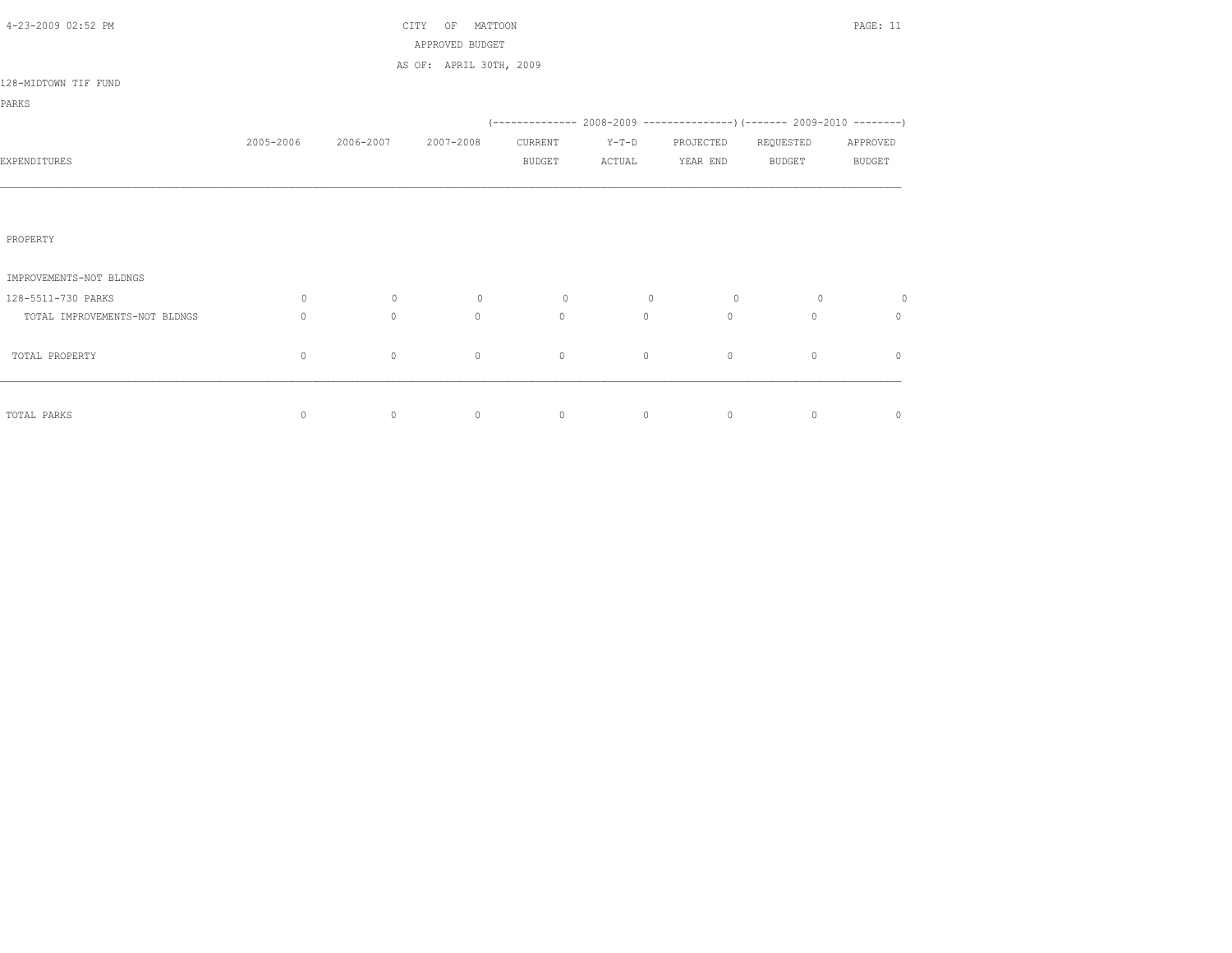| 4-23-2009 02:52 PM                      |           |                | CITY<br>ΟF<br>MATTOON<br>APPROVED BUDGET |                          |                   |                       |                                                                        | PAGE: 12                  |
|-----------------------------------------|-----------|----------------|------------------------------------------|--------------------------|-------------------|-----------------------|------------------------------------------------------------------------|---------------------------|
|                                         |           |                | AS OF: APRIL 30TH, 2009                  |                          |                   |                       |                                                                        |                           |
| 128-MIDTOWN TIF FUND                    |           |                |                                          |                          |                   |                       |                                                                        |                           |
| PURCHASED SERVICES                      |           |                |                                          |                          |                   |                       |                                                                        |                           |
|                                         |           |                |                                          |                          |                   |                       | (------------- 2008-2009 ---------------) (------- 2009-2010 --------) |                           |
| EXPENDITURES                            | 2005-2006 | 2006-2007      | 2007-2008                                | CURRENT<br><b>BUDGET</b> | $Y-T-D$<br>ACTUAL | PROJECTED<br>YEAR END | REQUESTED<br><b>BUDGET</b>                                             | APPROVED<br><b>BUDGET</b> |
|                                         |           |                |                                          |                          |                   |                       |                                                                        |                           |
| SUPPLIES                                |           |                |                                          |                          |                   |                       |                                                                        |                           |
| GENERAL SUPPLIES                        |           |                |                                          |                          |                   |                       |                                                                        |                           |
| 128-5604-311 OFFICE SUPPLIES            | 10        | $\overline{0}$ | $\circ$                                  | $\circ$                  | $\circ$           | $\circ$               | $\circ$                                                                | $\mathbf{0}$              |
| 128-5604-319 MISCELLANEOUS SUPPLIES     | $\circ$   | 10,612         | $\circ$                                  | $\circ$                  | $\mathbf{0}$      | $\circ$               | $\circ$                                                                | $\circ$                   |
| TOTAL GENERAL SUPPLIES                  | 10        | 10,612         | $\circ$                                  | $\circ$                  | $\circ$           | $\circ$               | $\mathbf{0}$                                                           | $\mathbf{0}$              |
| TOTAL SUPPLIES                          | 10        | 10,612         | $\mathbf{0}$                             | $\mathbf{0}$             | $\circ$           | $\mathbf{0}$          | $\mathbf{0}$                                                           | $\mathbf{0}$              |
| OTHER PURCHASED SERVICES                |           |                |                                          |                          |                   |                       |                                                                        |                           |
| PROFESSIONAL SERVICES                   |           |                |                                          |                          |                   |                       |                                                                        |                           |
| 128-5604-511 PLANNING & DESIGN SERVICES | 25,949    | $\overline{0}$ | 140                                      | 30,000                   | $\circ$           | 0                     | 20,000                                                                 | 20,000                    |
| 128-5604-513 AUDITING SERVICES          | 1,000     | 1,000          | 1,000                                    | 1,100                    | 1,100             | 0                     | 1,100                                                                  | 1,100                     |
| 128-5604-519 OTHER PROFESSIONAL SERVICE | 294       | 1,200          | 375                                      | 2,000                    | $\overline{0}$    | 0                     | 2,000                                                                  | 2,000                     |
| TOTAL PROFESSIONAL SERVICES             | 27,243    | 2,200          | 1,515                                    | 33,100                   | 1,100             | $\circ$               | 23,100                                                                 | 23,100                    |
| COMMUNICATION                           |           |                |                                          |                          |                   |                       |                                                                        |                           |
| 128-5604-531 POSTAGE                    | 27        | 117            | 28                                       | $\circ$                  | $\mathbf{0}$      | $\circ$               | $\circ$                                                                | 0                         |
| TOTAL COMMUNICATION                     | 27        | 117            | 28                                       | $\mathbf{0}$             | $\circ$           | $\mathbb O$           | $\mathbf{0}$                                                           | $\mathbf{0}$              |
| ADVERTISING                             |           |                |                                          |                          |                   |                       |                                                                        |                           |
| 128-5604-540 ADVERTISING                | $\circ$   | $\circ$        | 95                                       | $\circ$                  | $\mathbf{0}$      | $\circ$               | $\circ$                                                                | $\circ$                   |
| TOTAL ADVERTISING                       | $\circ$   | $\circ$        | 95                                       | $\circ$                  | $\circ$           | $\circ$               | $\circ$                                                                | $\mathbf{0}$              |
| PRINTING & BUILDING                     |           |                |                                          |                          |                   |                       |                                                                        |                           |
| 128-5604-550 PRINTING AND BINDING       | 21        | 20             | $\circ$                                  | 1,000                    | 138               | $\circ$               | 500                                                                    | 500                       |
| TOTAL PRINTING & BUILDING               | 21        | 20             | 0                                        | 1,000                    | 138               | $\mathbb O$           | 500                                                                    | 500                       |
| EMPLOYEE BUSINESS EXP                   |           |                |                                          |                          |                   |                       |                                                                        |                           |
| 128-5604-561 BUSINESS MEETING EXPENSE   | 485       | 295            | 768                                      | 1,000                    | 1,036             | $\circ$               | 750                                                                    | 750                       |
| TOTAL EMPLOYEE BUSINESS EXP             | 485       | 295            | 768                                      | 1,000                    | 1,036             | $\circ$               | 750                                                                    | 750                       |
| OTHER PURCHASED SERVICES                |           |                |                                          |                          |                   |                       |                                                                        |                           |
| 128-5604-571 DUES & MEMBERSHIPS         | 375       | 375            | 375                                      | 375                      | 375               | $\circ$               | 375                                                                    | 375                       |
| 128-5604-577 DEMOLITION SERVICES        | $\circ$   | $\mathbb O$    | $\circ$                                  | $\circ$                  | $\mathbf 0$       | $\circ$               | 0                                                                      | $\overline{0}$            |
| TOTAL OTHER PURCHASED SERVICES          | 375       | 375            | 375                                      | 375                      | 375               | $\circ$               | 375                                                                    | 375                       |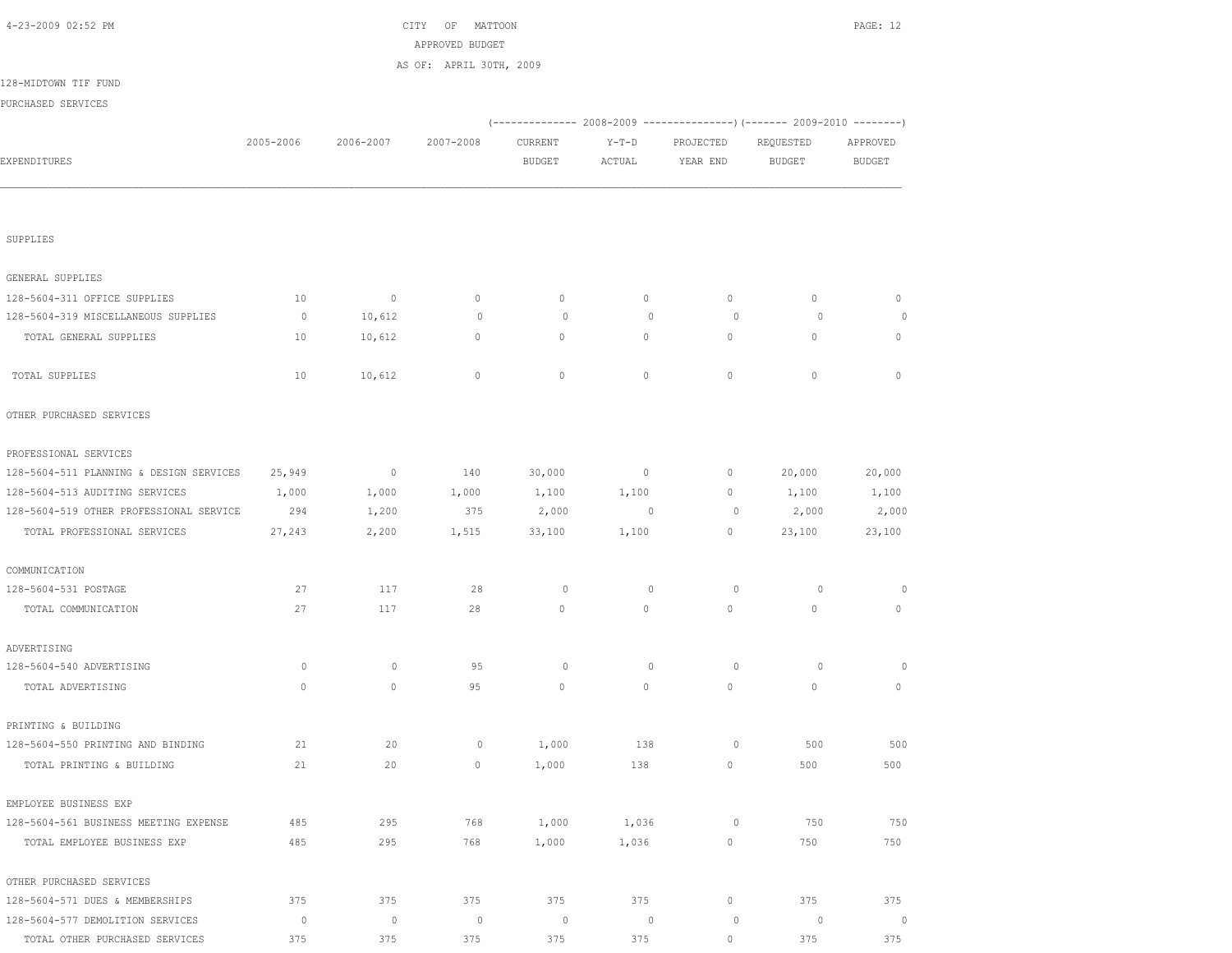| 4-23-2009 02:52 PM            |           |               | MATTOON<br>CITY<br>OF                               |               |                        |           | PAGE: 13<br>(-------------- 2008-2009 ----------------) (------- 2009-2010 --------)<br>REQUESTED<br>APPROVED |               |  |  |
|-------------------------------|-----------|---------------|-----------------------------------------------------|---------------|------------------------|-----------|---------------------------------------------------------------------------------------------------------------|---------------|--|--|
|                               |           |               | APPROVED BUDGET                                     |               |                        |           |                                                                                                               |               |  |  |
|                               |           |               | AS OF: APRIL 30TH, 2009                             |               |                        |           |                                                                                                               |               |  |  |
| 128-MIDTOWN TIF FUND          |           |               |                                                     |               |                        |           |                                                                                                               |               |  |  |
| TIF GRANTS                    |           |               |                                                     |               |                        |           |                                                                                                               |               |  |  |
|                               |           |               |                                                     |               |                        |           |                                                                                                               |               |  |  |
|                               | 2005-2006 | 2006-2007     | 2007-2008                                           | CURRENT       | $Y-T-D$                | PROJECTED |                                                                                                               |               |  |  |
| EXPENDITURES                  |           |               |                                                     | <b>BUDGET</b> | ACTUAL                 | YEAR END  | BUDGET                                                                                                        | <b>BUDGET</b> |  |  |
|                               |           |               |                                                     |               |                        |           |                                                                                                               |               |  |  |
|                               |           |               |                                                     |               |                        |           |                                                                                                               |               |  |  |
| OTHER OBJECTS                 |           |               |                                                     |               |                        |           |                                                                                                               |               |  |  |
| FINANCIAL TRANS OBJECTS       |           |               |                                                     |               |                        |           |                                                                                                               |               |  |  |
| 128-5654-825 TIF GRANTS       | 53,709    | 14,298        | 49,786                                              |               | 65,000 69,054 0 97,687 |           |                                                                                                               | 97,687        |  |  |
| TOTAL FINANCIAL TRANS OBJECTS | 53,709    | 14,298        | 49,786                                              | 65,000        | 69,054                 | 0         | 97,687                                                                                                        | 97,687        |  |  |
| TOTAL OTHER OBJECTS           | 53,709    | 14,298 49,786 |                                                     | 65,000        | 69,054                 | $\circ$   | 97,687                                                                                                        | 97,687        |  |  |
|                               |           |               |                                                     |               |                        |           |                                                                                                               |               |  |  |
|                               |           |               |                                                     |               |                        |           |                                                                                                               |               |  |  |
| TOTAL TIF GRANTS              | 53,709    |               | $14,298$ $49,786$ $65,000$ $69,054$ 0 97,687 97,687 |               |                        |           |                                                                                                               |               |  |  |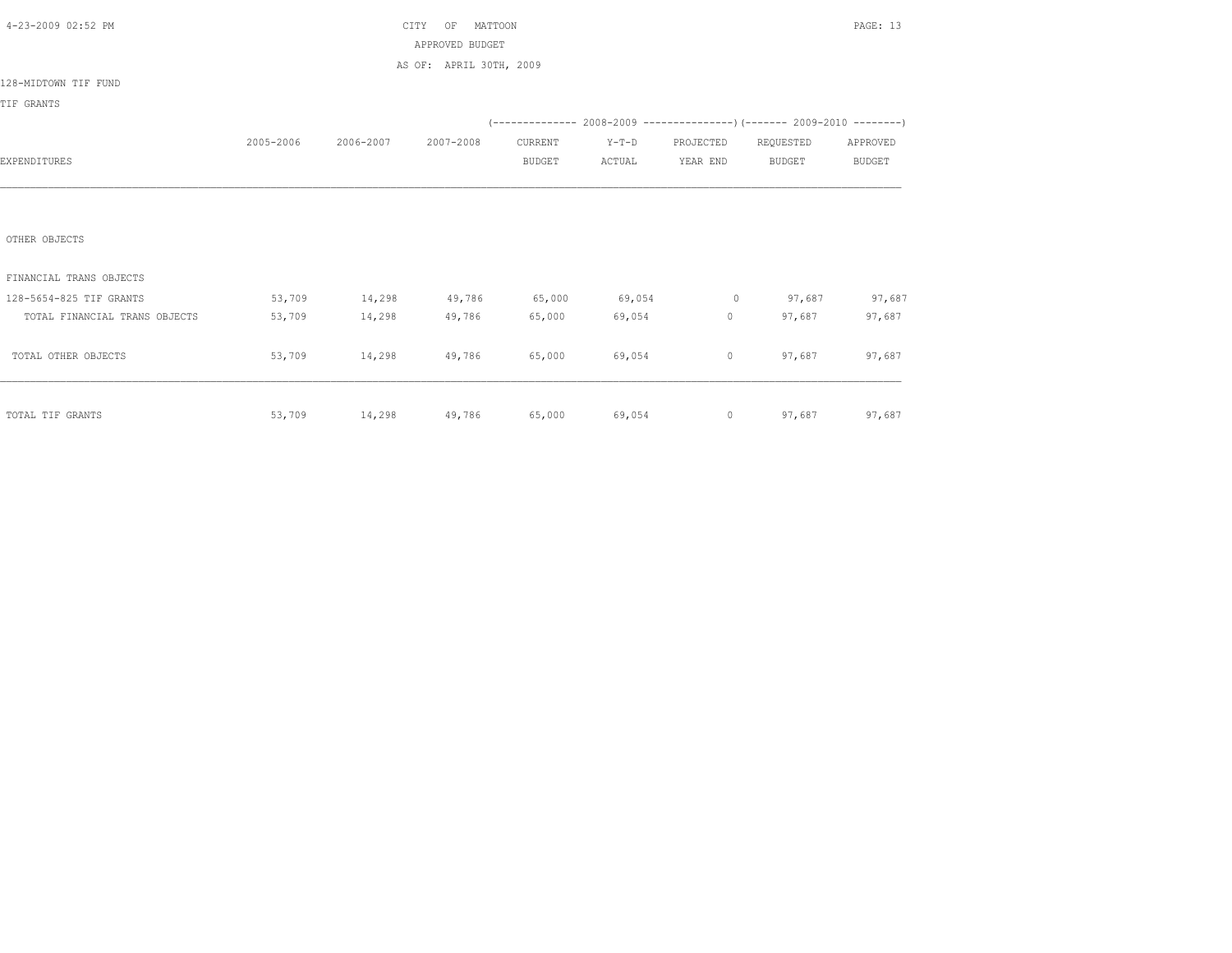| 4-23-2009 02:52 PM            |           |           | CITY<br>MATTOON<br>OF<br>APPROVED BUDGET |                |                |             |                                                                              | PAGE: 14      |
|-------------------------------|-----------|-----------|------------------------------------------|----------------|----------------|-------------|------------------------------------------------------------------------------|---------------|
|                               |           |           | AS OF: APRIL 30TH, 2009                  |                |                |             |                                                                              |               |
| 128-MIDTOWN TIF FUND          |           |           |                                          |                |                |             |                                                                              |               |
| TIF LOANS                     |           |           |                                          |                |                |             |                                                                              |               |
|                               |           |           |                                          |                |                |             | (-------------- 2008-2009 -------------------) (------- 2009-2010 ---------) |               |
|                               | 2005-2006 | 2006-2007 | 2007-2008                                | CURRENT        | $Y-T-D$        | PROJECTED   | REQUESTED                                                                    | APPROVED      |
| EXPENDITURES                  |           |           |                                          | <b>BUDGET</b>  | ACTUAL         | YEAR END    | <b>BUDGET</b>                                                                | <b>BUDGET</b> |
|                               |           |           |                                          |                |                |             |                                                                              |               |
|                               |           |           |                                          |                |                |             |                                                                              |               |
| OTHER OBJECTS                 |           |           |                                          |                |                |             |                                                                              |               |
| FINANCIAL TRANS OBJECTS       |           |           |                                          |                |                |             |                                                                              |               |
| 128-5655-826 TIF LOANS        | $\circ$   | $\circ$   | $\circ$                                  | $\overline{0}$ | $\overline{0}$ | $\circ$     | $\circ$                                                                      | $\circ$       |
| TOTAL FINANCIAL TRANS OBJECTS | $\Omega$  | $\Omega$  | $\Omega$                                 | $\Omega$       | $\circ$        | $\Omega$    | $\Omega$                                                                     | $\mathbf{0}$  |
| TOTAL OTHER OBJECTS           | 0         | $\circ$   | $\circ$                                  | $\circ$        | $\circ$        | $\mathbb O$ | $\mathbb O$                                                                  | $\mathbf{0}$  |
|                               |           |           |                                          |                |                |             |                                                                              |               |
| TOTAL TIF LOANS               | $\circ$   | $\circ$   | $\circ$                                  | $\circ$        | $\circ$        | $\circ$     | $\circ$                                                                      | $\circ$       |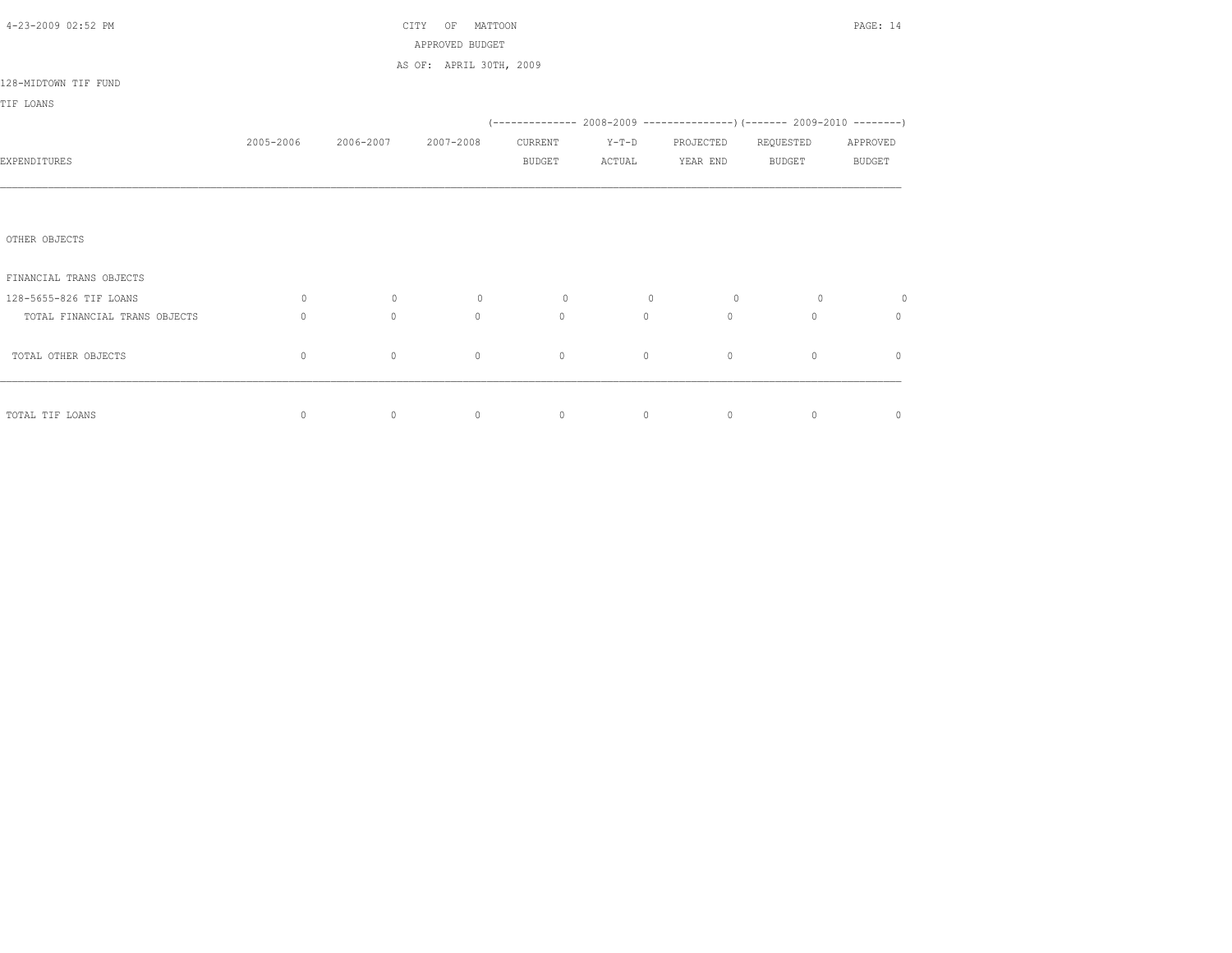| 4-23-2009 02:52 PM                      |              |                     | MATTOON<br>CITY<br>OF   |         | PAGE: 15 |                |                                                                          |               |
|-----------------------------------------|--------------|---------------------|-------------------------|---------|----------|----------------|--------------------------------------------------------------------------|---------------|
|                                         |              |                     | APPROVED BUDGET         |         |          |                |                                                                          |               |
|                                         |              |                     | AS OF: APRIL 30TH, 2009 |         |          |                |                                                                          |               |
| 128-MIDTOWN TIF FUND                    |              |                     |                         |         |          |                |                                                                          |               |
| TIF ALT REV GO BONDS                    |              |                     |                         |         |          |                |                                                                          |               |
|                                         |              |                     |                         |         |          |                | (-------------- 2008-2009 ----------------) (------- 2009-2010 --------) |               |
|                                         | 2005-2006    | 2006-2007 2007-2008 |                         | CURRENT | $Y-T-D$  | PROJECTED      | REQUESTED                                                                | APPROVED      |
| EXPENDITURES                            |              |                     |                         | BUDGET  | ACTUAL   | YEAR END       | BUDGET                                                                   | <b>BUDGET</b> |
|                                         |              |                     |                         |         |          |                |                                                                          |               |
|                                         |              |                     |                         |         |          |                |                                                                          |               |
|                                         |              |                     |                         |         |          |                |                                                                          |               |
| OTHER OBJECTS                           |              |                     |                         |         |          |                |                                                                          |               |
|                                         |              |                     |                         |         |          |                |                                                                          |               |
| FINANCIAL TRANS OBJECTS                 |              |                     |                         |         |          |                |                                                                          |               |
| 128-5719-817 TIF ALTERNATE SOURCE GO BO | $\circ$      | $\circ$             | $\circ$                 | $\circ$ | $\circ$  | $\overline{0}$ | $\circ$                                                                  | $\circ$       |
| TOTAL FINANCIAL TRANS OBJECTS           | $\mathbf{0}$ | $\circ$             | $\mathbf{0}$            | $\circ$ | $\circ$  | $\circ$        | $\Omega$                                                                 | $\mathbf{0}$  |
|                                         |              |                     |                         |         |          |                |                                                                          |               |
| TOTAL OTHER OBJECTS                     | $\mathbf{0}$ | $\circ$             | $\mathbf{0}$            | $\circ$ | $\circ$  | $\circ$        | $\mathbf{0}$                                                             | $\mathbf{0}$  |
|                                         |              |                     |                         |         |          |                |                                                                          |               |
|                                         |              |                     |                         |         |          |                |                                                                          |               |
| TOTAL TIF ALT REV GO BONDS              | $\mathbb O$  | $\circ$             | $\circ$                 | $\circ$ | $\circ$  | $\circ$        | $\mathbf{0}$                                                             | $\circ$       |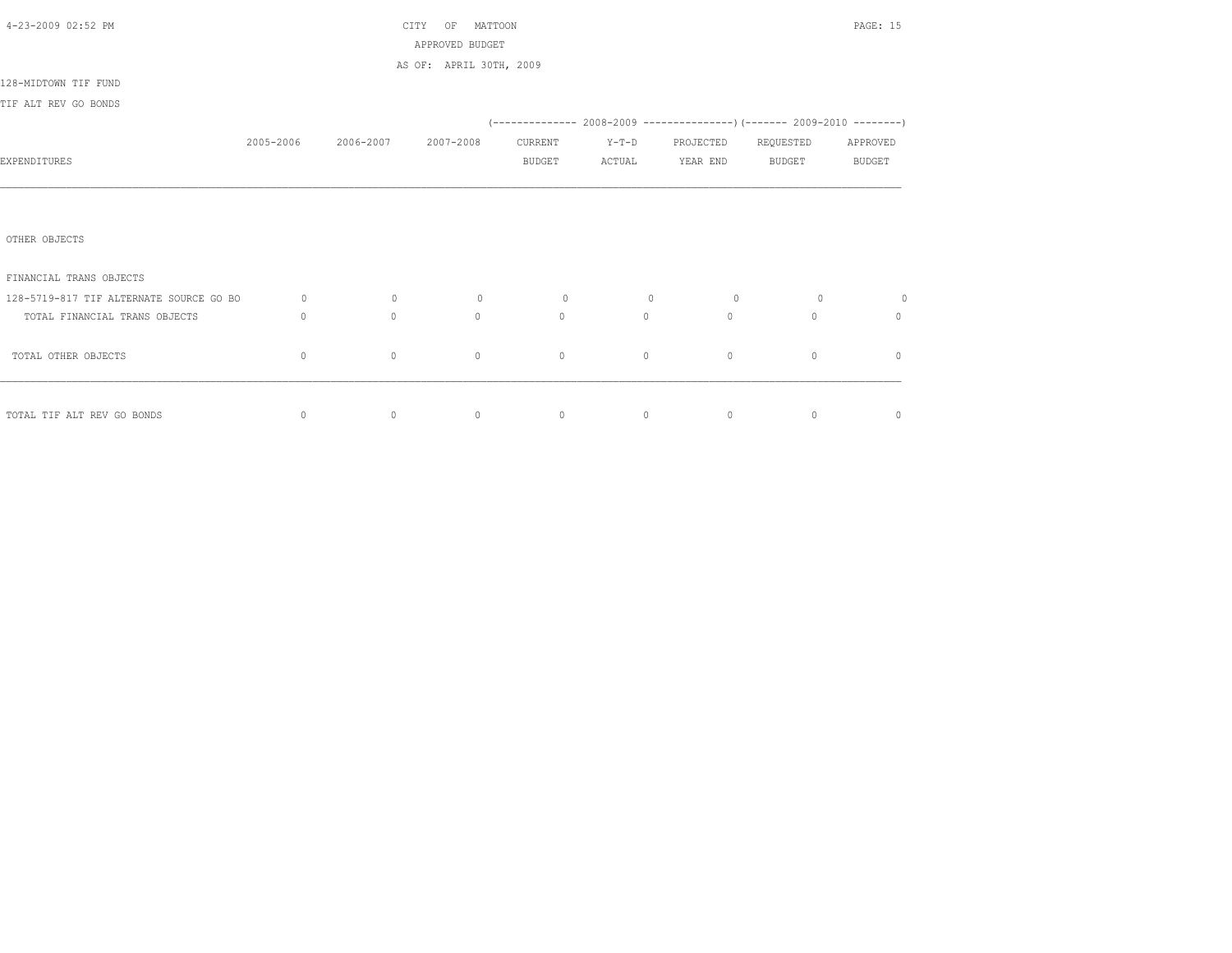| 4-23-2009 02:52 PM                      | MATTOON<br>CITY<br>OF |                |                         |                |                                                          |                 | PAGE: 16       |                |  |  |
|-----------------------------------------|-----------------------|----------------|-------------------------|----------------|----------------------------------------------------------|-----------------|----------------|----------------|--|--|
|                                         |                       |                | APPROVED BUDGET         |                |                                                          |                 |                |                |  |  |
|                                         |                       |                | AS OF: APRIL 30TH, 2009 |                |                                                          |                 |                |                |  |  |
| 128-MIDTOWN TIF FUND                    |                       |                |                         |                |                                                          |                 |                |                |  |  |
| OTHER DEBT SERVICES                     |                       |                |                         |                |                                                          |                 |                |                |  |  |
|                                         |                       |                |                         |                |                                                          |                 |                |                |  |  |
|                                         | 2005-2006             | 2006-2007      | 2007-2008               | CURRENT        | $Y-T-D$                                                  | PROJECTED       | REQUESTED      | APPROVED       |  |  |
| EXPENDITURES                            |                       |                |                         | <b>BUDGET</b>  | ACTUAL                                                   | YEAR END BUDGET |                | <b>BUDGET</b>  |  |  |
|                                         |                       |                |                         |                |                                                          |                 |                |                |  |  |
|                                         |                       |                |                         |                |                                                          |                 |                |                |  |  |
|                                         |                       |                |                         |                |                                                          |                 |                |                |  |  |
| OTHER OBJECTS                           |                       |                |                         |                |                                                          |                 |                |                |  |  |
|                                         |                       |                |                         |                |                                                          |                 |                |                |  |  |
| FINANCIAL TRANS OBJECTS                 |                       |                |                         |                |                                                          |                 |                |                |  |  |
| 128-5756-817 OTHER TIF DEBT INSTRUMENTS | $\circ$               | $\overline{0}$ | $\circ$                 | $\overline{0}$ | $\overline{0}$                                           | $\circ$         | $\overline{0}$ | $\circ$        |  |  |
| TOTAL FINANCIAL TRANS OBJECTS           | $\Omega$              | $\Omega$       | $\Omega$                | $\Omega$       | $\Omega$                                                 | $\Omega$        | $\Omega$       | $\Omega$       |  |  |
|                                         |                       |                |                         |                |                                                          |                 |                |                |  |  |
| TOTAL OTHER OBJECTS                     | $\mathbf 0$           | $\circ$        | $\mathbf{0}$            | $\circ$        | $\circ$                                                  | $\circ$         | $\circ$        | $\mathbf{0}$   |  |  |
|                                         |                       |                |                         |                |                                                          |                 |                |                |  |  |
|                                         |                       |                |                         |                |                                                          |                 |                |                |  |  |
| TOTAL OTHER DEBT SERVICES               | $\circ$               | $\overline{0}$ | $\sim$ 0                |                | $\begin{array}{ccccccc}\n0 & & & 0 & & & 0\n\end{array}$ |                 | $\overline{0}$ | $\overline{0}$ |  |  |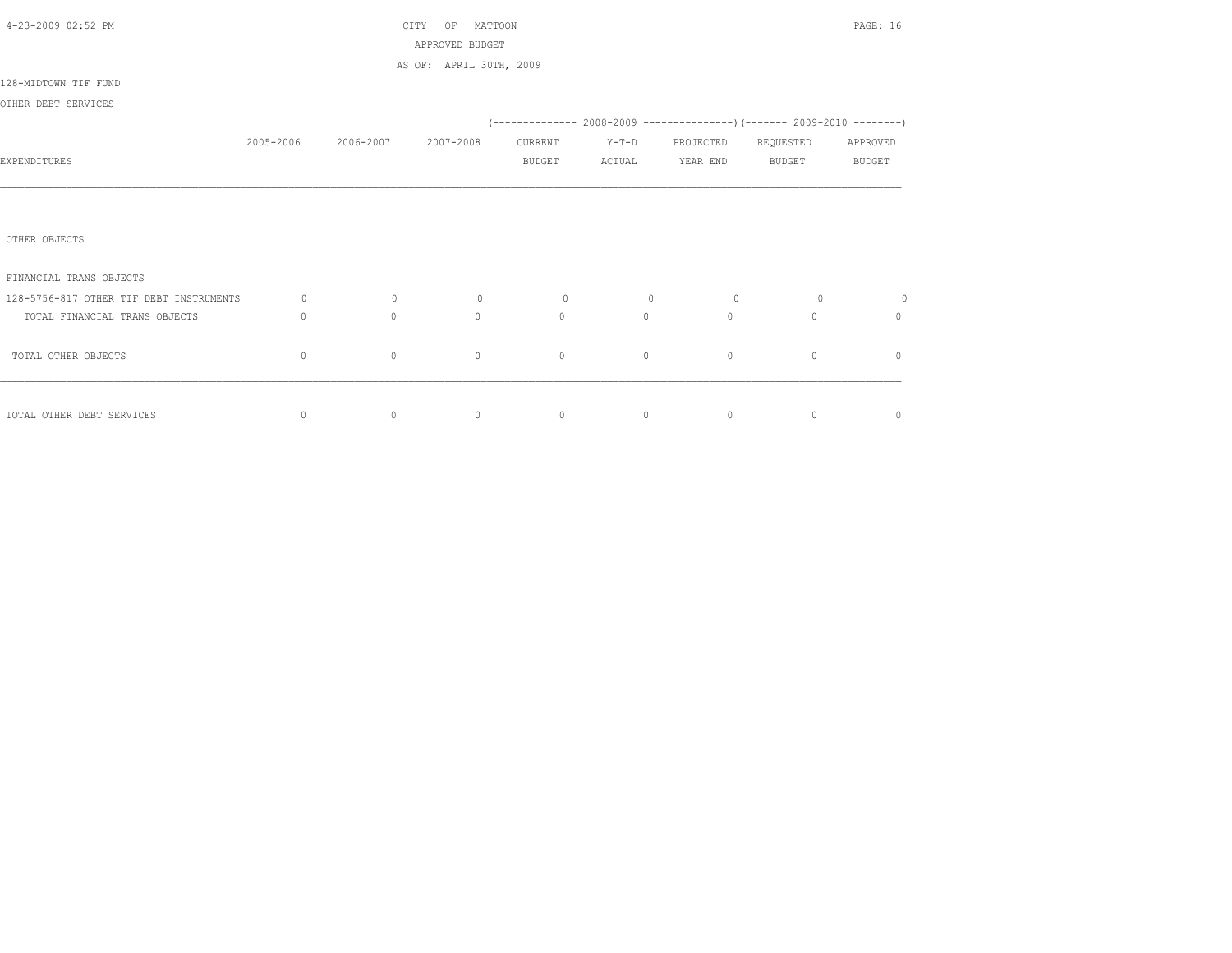## \*\*\* END OF REPORT \*\*\*

| EXPENDITURES                                                              |              |          |              | <b>BUDGET</b>        | ACTUAL   | YEAR END       | <b>BUDGET</b> | <b>BUDGET</b> |
|---------------------------------------------------------------------------|--------------|----------|--------------|----------------------|----------|----------------|---------------|---------------|
|                                                                           |              |          |              |                      |          |                |               |               |
| OTHER OBJECTS                                                             |              |          |              |                      |          |                |               |               |
| FINANCIAL TRANS OBJECTS                                                   |              |          |              |                      |          |                |               |               |
| 128-5800-821 SHARED INCREMENT (20%)                                       | 17,191       | 31,642   | 25,414       | 34,000               | 29,497   | $\circ$        | 30,000        | 30,000        |
| 128-5800-826 JOB TRAINING                                                 | $\sim$ 0     | $\sim$ 0 | $\sim$ 0     | $\sim$ 0             | $\sim$ 0 | $\overline{0}$ | $\sim$ 0      | $\sim$ 0      |
| TOTAL FINANCIAL TRANS OBJECTS                                             | 17,191       | 31,642   | 25,414       | 34,000               | 29,497   | 0              | 30,000        | 30,000        |
| TOTAL OTHER OBJECTS                                                       | 17,191       | 31,642   | 25,414       | 34,000               | 29,497   | $\circ$        | 30,000        | 30,000        |
| TOTAL INTERGOVERNMENTAL EXP                                               | 17,191       | 31,642   | 25,414       | 34,000               | 29,497   | $\circ$        | 30,000        | 30,000        |
| TOTAL EXPENDITURES                                                        | 108,819      | 59,558   | 77,979       | 134,475 135,635      |          | $\circ$        | 152,412       | 152,412       |
| REVENUE OVER/(UNDER) EXPENDITURES                                         | (20, 894)    | 94,633   |              | 51,812 39,525 13,852 |          | $\mathbb O$    | 88            | 88            |
| OTHER FINANCING SOURCES                                                   |              |          |              |                      |          |                |               |               |
| 128-4909-023 TRANS FROM CAPITAL IMPROV                                    | $\mathbf{0}$ | $\circ$  | $\circ$      | $\mathbf{0}$         | $\circ$  | $\circ$        | $\mathbf{0}$  | $\mathbf{0}$  |
| 128-4931-023 LAND / BUILDING SALE PROCE                                   | $\mathbf{0}$ | $\Omega$ | $\mathbf{0}$ | $\mathbf{0}$         | $\circ$  | $\Omega$       | $\Omega$      | $\circ$       |
| 128-4949-023 LONG TERM DEBT PROCEEDS                                      | $\Omega$     | $\Omega$ | $\mathbf{0}$ | $\Omega$             | $\Omega$ | $\Omega$       | $\Omega$      | $\circ$       |
| TOTAL OTHER FINANCING SOURCES                                             | $\mathbf{0}$ | $\circ$  | $\mathbf{0}$ | $\mathbf{0}$         | $\circ$  | $\circ$        | $\mathbf{0}$  | $\circ$       |
| TOTAL OTHER FINANCING SOURCES (USES)                                      | $\mathbf{0}$ | $\circ$  | $\mathbf{0}$ | $\mathbf{0}$         | $\circ$  | $\circ$        | $\circ$       | $\mathbf{0}$  |
| REVENUES & OTHER SOURCES OVER/                                            |              |          |              |                      |          |                |               |               |
| (UNDER) EXPENDITURES & OTHER (USES) ( 20,894) 94,633 51,812 39,525 13,852 |              |          |              |                      |          | $\circ$        | 88            | 88            |

128-MIDTOWN TIF FUND INTERGOVERNMENTAL EXP

2005-2006 2006-2007 2007-2008 CURRENT Y-T-D PROJECTED REQUESTED APPROVED

(-------------- 2008-2009 ---------------)(------- 2009-2010 --------)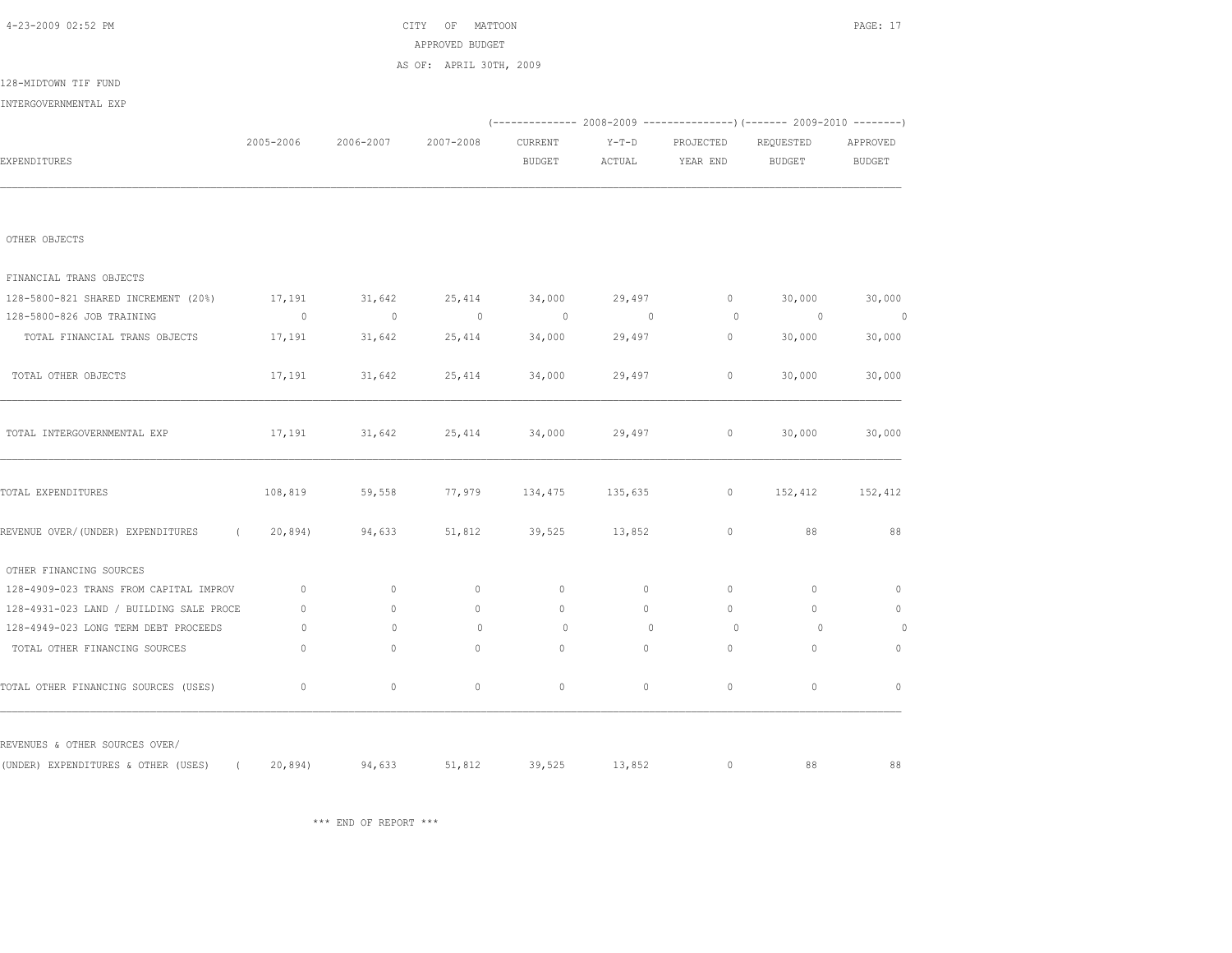|                                         |           |              |              | (------------- 2008-2009 ---------------) (------- 2009-2010 --------) |                   |                       |                            |                           |
|-----------------------------------------|-----------|--------------|--------------|------------------------------------------------------------------------|-------------------|-----------------------|----------------------------|---------------------------|
| REVENUES                                | 2005-2006 | 2006-2007    | 2007-2008    | CURRENT<br><b>BUDGET</b>                                               | $Y-T-D$<br>ACTUAL | PROJECTED<br>YEAR END | REQUESTED<br><b>BUDGET</b> | APPROVED<br><b>BUDGET</b> |
|                                         |           |              |              |                                                                        |                   |                       |                            |                           |
| TAXES                                   |           |              |              |                                                                        |                   |                       |                            |                           |
| TIF/BD TAX RECEIPTS                     |           |              |              |                                                                        |                   |                       |                            |                           |
| 130-4191-010 I-57 EAST TIF DISTRICT     | $\circ$   | $\circ$      | $\circ$      | $\circ$                                                                | $\circ$           | 0                     | $\circ$                    | $\circ$                   |
| 130-4192-010 MIDTOWN TIF DISTRICT       | $\circ$   | $\circ$      | $\circ$      | 0                                                                      | $\circ$           | 0                     | 0                          | 0                         |
| TOTAL TIF/BD TAX RECEIPTS               | $\circ$   | $\mathbf{0}$ | 0            | $\circ$                                                                | $\mathbf 0$       | $\circ$               | $\circ$                    | $\circ$                   |
| TOTAL TAXES                             | $\circ$   | $\mathbf{0}$ | $\mathbf{0}$ | $\mathbf{0}$                                                           | $\circ$           | $\circ$               | $\mathbf{0}$               | $\circ$                   |
| INTERGOVERNMENTAL REV                   |           |              |              |                                                                        |                   |                       |                            |                           |
| FEDERAL GOVT GRANTS                     |           |              |              |                                                                        |                   |                       |                            |                           |
| 130-4313-023 FEDERAL CAPITAL GRANTS     | $\circ$   | $\mathbf 0$  | $\circ$      | 1,000,000                                                              | $\circ$           | $\circ$               | 2,537,600                  | 2,537,600                 |
| 130-4319-022 FED CAPITAL GRANT - ECON D | 0         | $\mathbb O$  | 43,500       | 0                                                                      | $\mathbf 0$       | $\circ$               | $\circ$                    | $\overline{0}$            |
| TOTAL FEDERAL GOVT GRANTS               | $\circ$   | $\circ$      | 43,500       | 1,000,000                                                              | $\mathbb O$       | $\circ$               | 2,537,600                  | 2,537,600                 |
| STATE GOVT GRANTS                       |           |              |              |                                                                        |                   |                       |                            |                           |
| 130-4323-023 STATE CAPITAL GRANTS       | $\circ$   | 469,400      | $\circ$      | 0                                                                      | 0                 | 0                     | 450,000                    | 450,000                   |
| TOTAL STATE GOVT GRANTS                 | $\circ$   | 469,400      | $\circ$      | $\mathbb O$                                                            | $\circ$           | 0                     | 450,000                    | 450,000                   |
| SCHOOL DISTRICT GRANTS                  |           |              |              |                                                                        |                   |                       |                            |                           |
| 130-4360-023 SCHOOL DISTRICT GRANTS     | 0         | $\circ$      | $\circ$      | $\circ$                                                                | $\circ$           | $\circ$               | 0                          | 0                         |
| TOTAL SCHOOL DISTRICT GRANTS            | $\Omega$  | $\mathbf 0$  | $\circ$      | 0                                                                      | $\mathbf{0}$      | $\circ$               | $\circ$                    | 0                         |
| TOTAL INTERGOVERNMENTAL REV             | $\circ$   | 469,400      | 43,500       | 1,000,000                                                              | 0                 | $\circ$               | 2,987,600                  | 2,987,600                 |
| CHARGES FOR SERVICES                    |           |              |              |                                                                        |                   |                       |                            |                           |
| GENERAL GOVT CHARGES                    |           |              |              |                                                                        |                   |                       |                            |                           |
| 130-4416-021 DEVELOPMENT IMPACT FEES    | $\circ$   | $\circ$      | $\circ$      | 0                                                                      | $\circ$           | $\circ$               | 0                          | 0                         |
| TOTAL GENERAL GOVT CHARGES              | $\circ$   | $\circ$      | $\circ$      | $\circ$                                                                | $\circ$           | $\circ$               | $\circ$                    | $\circ$                   |
| PUBLIC WORKS DEPT CHRGS                 |           |              |              |                                                                        |                   |                       |                            |                           |
| 130-4441-021 PLAN REVIEW FEES           | 0         | $\circ$      | 0            | 0                                                                      | $\circ$           | 0                     | $\circ$                    | $\circ$                   |
| TOTAL PUBLIC WORKS DEPT CHRGS           | $\circ$   | $\circ$      | $\circ$      | 0                                                                      | $\circ$           | $\circ$               | $\circ$                    | $\circ$                   |
| TOTAL CHARGES FOR SERVICES              | 0         | 0            | $\circ$      | 0                                                                      | 0                 | 0                     | 0                          | $\circ$                   |

 APPROVED BUDGET AS OF: APRIL 30TH, 2009

## 130-CAPITAL PROJECT FUND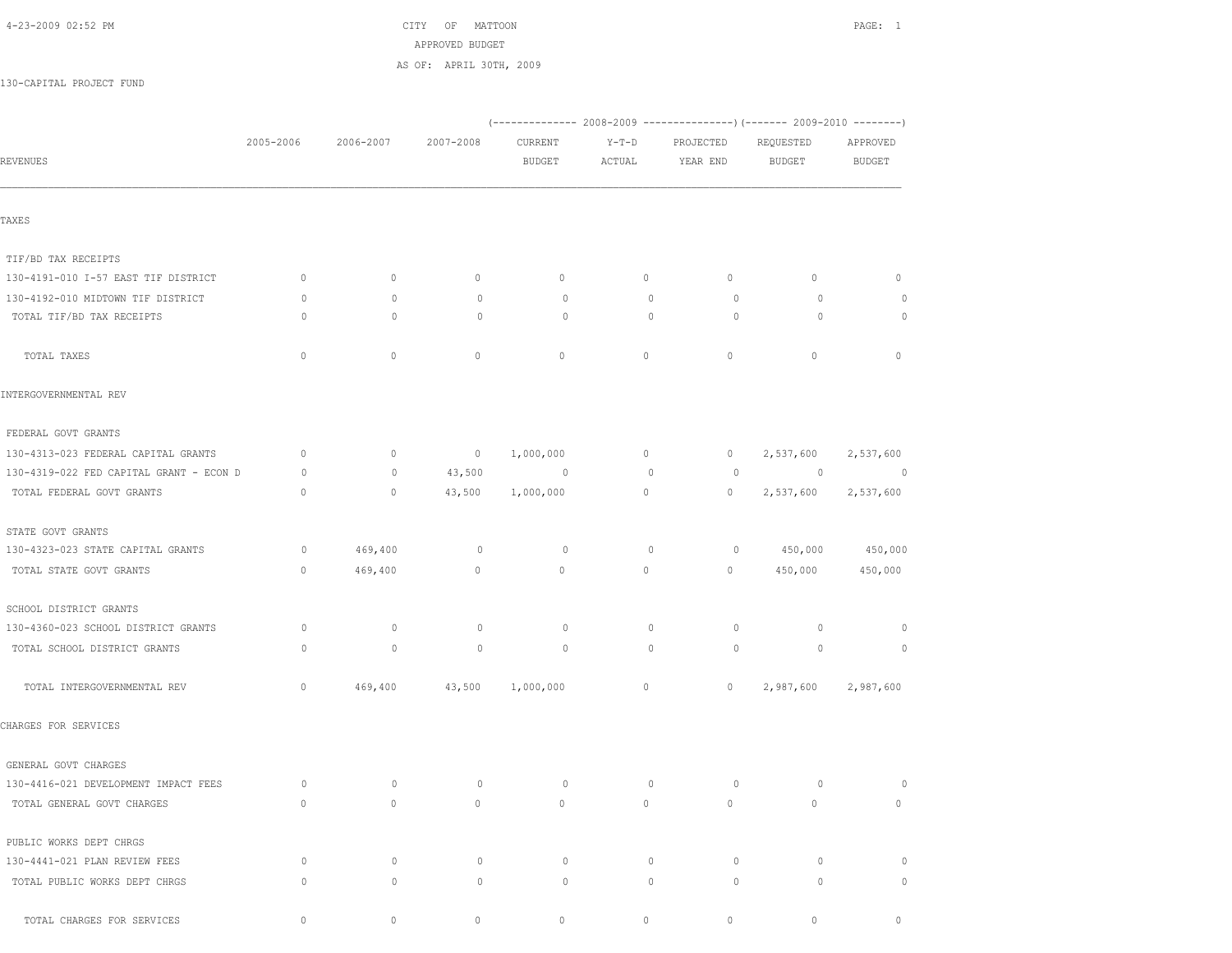4-23-2009 02:52 PM CITY OF MATTOON PAGE: 2 APPROVED BUDGET AS OF: APRIL 30TH, 2009

130-CAPITAL PROJECT FUND

|                                         |              |                          |           |               |              |           | (-------------- 2008-2009 ----------------) (------- 2009-2010 --------) |               |
|-----------------------------------------|--------------|--------------------------|-----------|---------------|--------------|-----------|--------------------------------------------------------------------------|---------------|
|                                         | 2005-2006    | 2006-2007                | 2007-2008 | CURRENT       | $Y-T-D$      | PROJECTED | REQUESTED                                                                | APPROVED      |
| <b>REVENUES</b>                         |              |                          |           | <b>BUDGET</b> | ACTUAL       | YEAR END  | <b>BUDGET</b>                                                            | <b>BUDGET</b> |
|                                         |              |                          |           |               |              |           |                                                                          |               |
| DIVIDEND EARNINGS                       |              |                          |           |               |              |           |                                                                          |               |
| 130-4620-010 DIVIDEND EARNINGS          | $\circ$      | $\circ$                  | $\circ$   | $\circ$       | $\circ$      | $\circ$   | $\circ$                                                                  | $\Omega$      |
| TOTAL DIVIDEND EARNINGS                 | $\Omega$     | $\circ$                  | $\circ$   | $\circ$       | $\circ$      | $\circ$   | $\circ$                                                                  | $\circ$       |
| RENTS & ROYALTIES                       |              |                          |           |               |              |           |                                                                          |               |
| 130-4650-010 FARM INCOME                | $\circ$      | $\mathbf{0}$             | $\circ$   | $\circ$       | 9,307        | $\circ$   | $\circ$                                                                  | $\mathbb O$   |
| TOTAL RENTS & ROYALTIES                 | $\circ$      | $\mathbf{0}$             | $\circ$   | $\circ$       | 9,307        | $\circ$   | $\circ$                                                                  | $\circ$       |
| TOTAL INVESTMENT EARNINGS               |              | 29,343 28,851            | 23,732    | 22,000        | 14,745       | $\circ$   | 5,000                                                                    | 5,000         |
| CONTRIB & OTHER MISC REV                |              |                          |           |               |              |           |                                                                          |               |
| CONTRIBUTIONS & MISC REV                |              |                          |           |               |              |           |                                                                          |               |
| 130-4805-023 CONTRIBUTIONS & OTHER MISC | $\sim$ 0     | 126,474                  | $\circ$   | $\circ$       | $\circ$      | $\circ$   | $\circ$                                                                  | $\circ$       |
| 130-4808-023 GRT. AMER. STATION GRANT   | $\mathbf{0}$ | $\circ$                  | $\circ$   | $\circ$       | $\circ$      | $\circ$   | $\Omega$                                                                 | $\mathbb O$   |
| 130-4809-023 TOURISM GRANT-DEPOT RESTOR | $\circ$      | $\overline{0}$           | $\circ$   | $\circ$       | $\mathbf{0}$ | $\circ$   | $\circ$                                                                  | $\circ$       |
| TOTAL CONTRIBUTIONS & MISC REV          | $\circ$      | 126,474                  | $\circ$   | $\circ$       | $\circ$      | $\circ$   | $\Omega$                                                                 | $\circ$       |
| CONTRIBUTIONS & MISC REV                |              |                          |           |               |              |           |                                                                          |               |
| 130-4810-023 HIST. SOCIETY GRANT-DEPOT  | $\circ$      | $\overline{\phantom{0}}$ | $\sim$ 0  | $\sim$ 0      | $\circ$      | $\circ$   | $\sim$ 0                                                                 | $\sim$ 0      |
| 130-4811-023 HIST, SOC, GRANT-DEPOT RES | $\circ$      | 84,001                   | 52,819    | 250,000       | $\circ$      | $\circ$   | 170,000                                                                  | 170,000       |
| TOTAL CONTRIBUTIONS & MISC REV          | $\circ$      | 84,001                   | 52,819    | 250,000       | $\mathbb O$  | $\circ$   | 170,000                                                                  | 170,000       |
| TOTAL CONTRIB & OTHER MISC REV          | $\circ$      | 210,475                  | 52,819    | 250,000       | 0            | 0         | 170,000                                                                  | 170,000       |
| TOTAL REVENUES                          | 29,343       | 708,727                  | 120,051   | 1,272,000     | 14,745       |           | $0 \qquad 3,162,600$                                                     | 3,162,600     |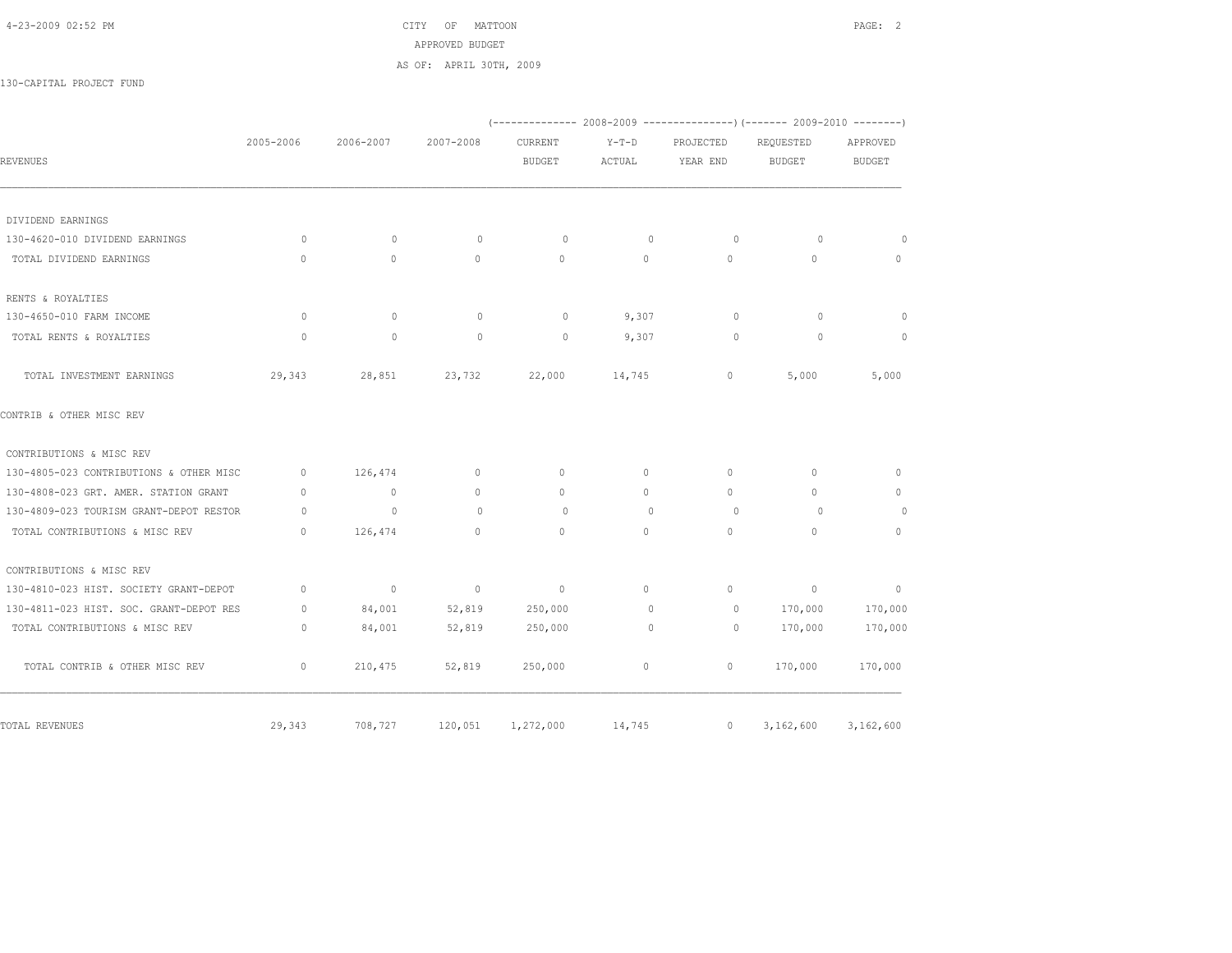| 4-23-2009 02:52 PM                |              |              | MATTOON<br>CITY<br>OF   |               |              |                |                                                                              | PAGE: 3        |
|-----------------------------------|--------------|--------------|-------------------------|---------------|--------------|----------------|------------------------------------------------------------------------------|----------------|
|                                   |              |              | APPROVED BUDGET         |               |              |                |                                                                              |                |
|                                   |              |              | AS OF: APRIL 30TH, 2009 |               |              |                |                                                                              |                |
| 130-CAPITAL PROJECT FUND          |              |              |                         |               |              |                |                                                                              |                |
| FINANCIAL ADMINISTRATION          |              |              |                         |               |              |                |                                                                              |                |
|                                   |              |              |                         |               |              |                | $(-$ ------------- 2008-2009 -----------------) (------- 2009-2010 --------) |                |
|                                   | 2005-2006    | 2006-2007    | 2007-2008               | CURRENT       | $Y-T-D$      | PROJECTED      | REQUESTED                                                                    | APPROVED       |
| EXPENDITURES                      |              |              |                         | <b>BUDGET</b> | ACTUAL       | YEAR END       | <b>BUDGET</b>                                                                | <b>BUDGET</b>  |
|                                   |              |              |                         |               |              |                |                                                                              |                |
| OTHER PURCHASED SERVICES          |              |              |                         |               |              |                |                                                                              |                |
| PROFESSIONAL SERVICES             |              |              |                         |               |              |                |                                                                              |                |
| 130-5150-513 AUDITING SERVICES    | 1,000        | 1,000        | 1,000                   | 1,100         | 1,100        | $\overline{0}$ | 1,100                                                                        | 1,100          |
| TOTAL PROFESSIONAL SERVICES       | 1,000        | 1,000        | 1,000                   | 1,100         | 1,100        | 0              | 1,100                                                                        | 1,100          |
| TOTAL OTHER PURCHASED SERVICES    | 1,000        | 1,000        | 1,000                   | 1,100         | 1,100        | $\circ$        | 1,100                                                                        | 1,100          |
| OTHER OBJECTS                     |              |              |                         |               |              |                |                                                                              |                |
| FINANCIAL TRANS OBJECTS           |              |              |                         |               |              |                |                                                                              |                |
| 130-5150-811 BANK SERVICE CHARGES | $\mathbf{0}$ | $\circ$      | $\circ$                 | $\circ$       | $\circ$      | $\circ$        | $\circ$                                                                      | $\mathbf{0}$   |
| 130-5150-816 FARM EXPENSES        | $\circ$      | $\Omega$     | $\circ$                 | $\circ$       | $\mathbf{0}$ | $\circ$        | $\circ$                                                                      | $\overline{0}$ |
| TOTAL FINANCIAL TRANS OBJECTS     | $\mathbf{0}$ | $\mathbf{0}$ | $\mathbf{0}$            | $\mathbf{0}$  | $\circ$      | $\circ$        | $\circ$                                                                      | $\mathbf{0}$   |
| TOTAL OTHER OBJECTS               | $\circ$      | $\circ$      | $\mathbb O$             | $\mathbb O$   | $\circ$      | $\circ$        | $\circ$                                                                      | $\mathbf{0}$   |
| TOTAL FINANCIAL ADMINISTRATION    | 1,000        | 1,000        | 1,000                   | 1,100         | 1,100        |                | $0 \t 1, 100$                                                                | 1,100          |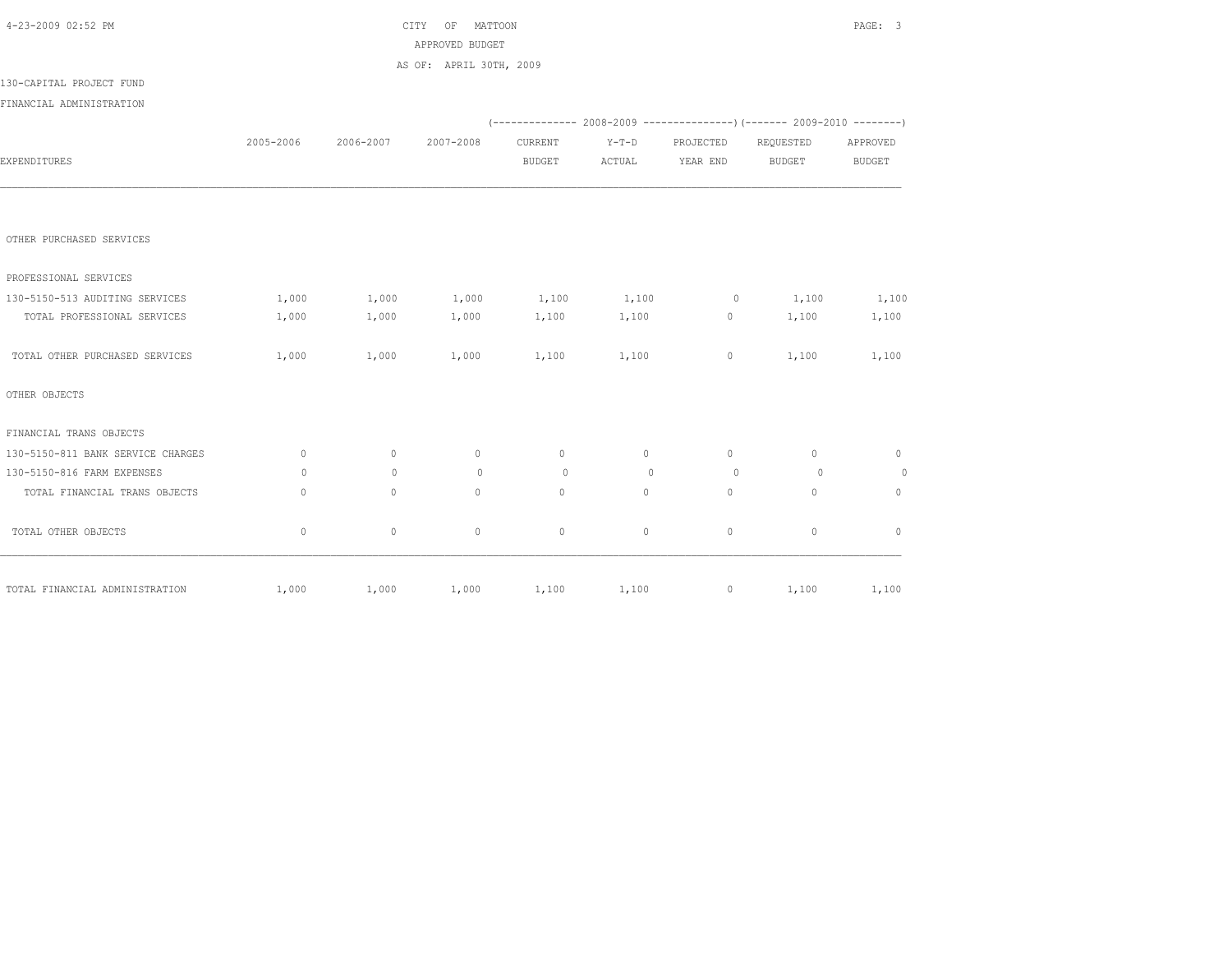|                                         |              |                                  | APPROVED BUDGET         |               |              |           |                                                                        |               |
|-----------------------------------------|--------------|----------------------------------|-------------------------|---------------|--------------|-----------|------------------------------------------------------------------------|---------------|
|                                         |              |                                  | AS OF: APRIL 30TH, 2009 |               |              |           |                                                                        |               |
| 130-CAPITAL PROJECT FUND                |              |                                  |                         |               |              |           |                                                                        |               |
| COMPUTER INFO SYSTEMS                   |              |                                  |                         |               |              |           |                                                                        |               |
|                                         |              |                                  |                         |               |              |           | (------------- 2008-2009 ---------------) (------- 2009-2010 --------) |               |
|                                         | 2005-2006    | 2006-2007                        | 2007-2008               | CURRENT       | $Y-T-D$      | PROJECTED | REQUESTED                                                              | APPROVED      |
| EXPENDITURES                            |              |                                  |                         | <b>BUDGET</b> | ACTUAL       | YEAR END  | <b>BUDGET</b>                                                          | <b>BUDGET</b> |
|                                         |              |                                  |                         |               |              |           |                                                                        |               |
|                                         |              |                                  |                         |               |              |           |                                                                        |               |
| OTHER PURCHASED SERVICES                |              |                                  |                         |               |              |           |                                                                        |               |
|                                         |              |                                  |                         |               |              |           |                                                                        |               |
| PROFESSIONAL SERVICES                   |              |                                  |                         |               |              |           |                                                                        |               |
| 130-5170-516 TECHNOLOGY SUPPORT SERVICE | 5,000        | $\mathbf{0}$                     | $\mathbf{0}$            | 0             | $\mathbf{0}$ | $\circ$   | $\circ$                                                                | 0             |
| TOTAL PROFESSIONAL SERVICES             | 5,000        | $\mathbf{0}$                     | $\circ$                 | $\circ$       | $\circ$      | 0         | $\mathbf{0}$                                                           | $\mathbf{0}$  |
| TOTAL OTHER PURCHASED SERVICES          | 5,000        | $\mathbf{0}$                     | $\circ$                 | $\circ$       | $\circ$      | 0         | $\mathbf{0}$                                                           | $\mathbf{0}$  |
|                                         |              |                                  |                         |               |              |           |                                                                        |               |
| OTHER OBJECTS                           |              |                                  |                         |               |              |           |                                                                        |               |
| COMPUTER INFO SYS OBJECT                |              |                                  |                         |               |              |           |                                                                        |               |
| 130-5170-841 W.A.N. SFTWRE, LIC., SVC A | $\mathbf 0$  | $\mathbf{0}$                     | $\circ$                 | $\mathbf{0}$  | $\circ$      | 0         | $\mathbf{0}$                                                           | $\mathbf{0}$  |
| 130-5170-842 G/L SOFTWARE, LIC., SVC AG | $\mathbf{0}$ | $\mathbf{0}$                     | $\mathbf{0}$            | $\mathbf{0}$  | 0            | 0         | 0                                                                      | $\mathbf{0}$  |
| 130-5170-843 UTILITY SFTWR, LIC, SVC AG | 6,258        | $\circ$                          | $\circ$                 | $\circ$       | $\circ$      | 0         | $\mathbf{0}$                                                           | $\mathbf{0}$  |
| 130-5170-844 POLICE SFTWR, LIC, SVC AGR | $\mathbf 0$  | $\circ$                          | $\mathbf{0}$            | $\circ$       | $\circ$      | 0         | $\mathbf{0}$                                                           | $\mathbf{0}$  |
| 130-5170-845 FIRE SFTWARE, LIC & SVC AG | $\mathbf{0}$ | $\circ$                          | $\mathbf{0}$            | $\circ$       | $\circ$      | 0         | $\circ$                                                                | $\mathbf{0}$  |
| 130-5170-846 STREET SFTWRE, LIC & SVC A | $\circ$      | $\begin{array}{c} \n\end{array}$ | $\Omega$                | $\circ$       | $\mathbf{0}$ | $\circ$   | $\circ$                                                                | $\circ$       |
| TOTAL COMPUTER INFO SYS OBJECT          | 6,258        | $\mathbf{0}$                     | $\circ$                 | $\mathbf{0}$  | $\circ$      | 0         | $\circ$                                                                | $\mathbf{0}$  |
| COMPUTER INFO SYS OBJECT                |              |                                  |                         |               |              |           |                                                                        |               |
| 130-5170-851 W.A.N. SERVERS/INFRASTRUCT | 25,303       | $\circ$                          | $\mathbf{0}$            | $\mathbf{0}$  | 0            | 0         | $\mathbf{0}$                                                           | $\mathbf{0}$  |
| 130-5170-852 INTERNET FILTERS/ANTI-VIRU | $\mathbf{0}$ | $\mathbf{0}$                     | $\mathbf{0}$            | $\circ$       | $\circ$      | 0         | $\mathbf{0}$                                                           | $\mathbf{0}$  |
| 130-5170-853 L.A.N. SERVERS/INFRASTRUCT | $\circ$      | $\circ$                          | $\circ$                 | $\circ$       | $\circ$      | $\circ$   | $\mathbf{0}$                                                           | $\mathbf{0}$  |
| 130-5170-854 WIDE AREA NETWORK WIRING   | 879          | $\mathbf{0}$                     | $\circ$                 | $\circ$       | $\mathbf{0}$ | $\circ$   | $\circ$                                                                | 0             |
| TOTAL COMPUTER INFO SYS OBJECT          | 26,182       | $\mathbf{0}$                     | $\mathbf{0}$            | $\mathbf{0}$  | $\circ$      | 0         | $\mathbf{0}$                                                           | $\mathbf{0}$  |
| COMPUTER INFO SYS OBJECT                |              |                                  |                         |               |              |           |                                                                        |               |
| 130-5170-861 PC WORK STATION UPGRADES   | 467          | $\circ$                          | $\circ$                 | $\circ$       | $\circ$      | 0         | $\mathbf{0}$                                                           | $\mathbf{0}$  |
| 130-5170-862 PC WORK STATION UPGRADES-F | $\mathbf{0}$ | $\circ$                          | $\mathbf{0}$            | $\mathbf{0}$  | $\circ$      | 0         | $\mathbf{0}$                                                           | $\mathbf{0}$  |
| 130-5170-863 NEW DESKTOP PC WORK STATIO | 8,682        | $\circ$                          | $\circ$                 | $\circ$       | $\circ$      | 0         | $\mathbf{0}$                                                           | $\mathbf{0}$  |
| 130-5170-864 LAPTOP, NOTEBOOK, DOCK STA | 3,452        | $\mathbf{0}$                     | $\mathbf{0}$            | $\circ$       | $\circ$      | 0         | $\circ$                                                                | $\mathbf{0}$  |
| 130-5170-865 PRINTERS                   | 3,175        | $\Omega$                         | $\circ$                 | $\circ$       | $\mathbf{0}$ | $\circ$   | $\circ$                                                                | 0             |
| TOTAL COMPUTER INFO SYS OBJECT          | 15,776       | $\circ$                          | $\mathbf{0}$            | $\mathbf{0}$  | $\circ$      | 0         | $\circ$                                                                | $\mathbf{0}$  |
| TOTAL OTHER OBJECTS                     | 48,216       | $\circ$                          | $\mathbb O$             | $\mathbb O$   | $\circ$      | 0         | $\circ$                                                                | $\mathbf{0}$  |

4-23-2009 02:52 PM CITY OF MATTOON PAGE: 4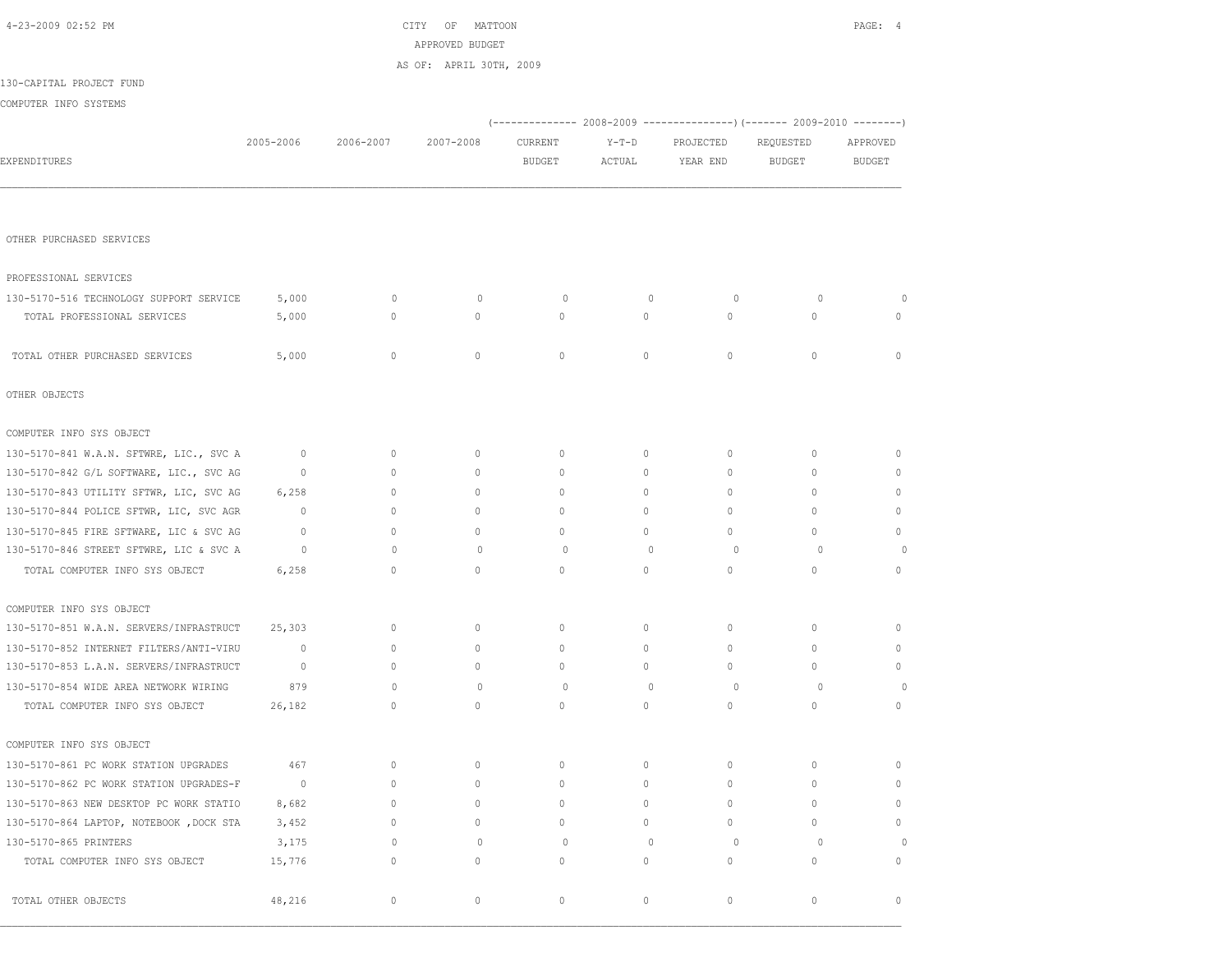| 4-23-2009 02:52 PM             |             |           | OF<br>MATTOON<br>CITY<br>APPROVED BUDGET |               |                |           |                                                                     | PAGE: 5       |
|--------------------------------|-------------|-----------|------------------------------------------|---------------|----------------|-----------|---------------------------------------------------------------------|---------------|
|                                |             |           | AS OF: APRIL 30TH, 2009                  |               |                |           |                                                                     |               |
| 130-CAPITAL PROJECT FUND       |             |           |                                          |               |                |           |                                                                     |               |
| PATROL                         |             |           |                                          |               |                |           |                                                                     |               |
|                                |             |           |                                          |               |                |           | (-------------- 2008-2009 --------------------- 2009-2010 --------- |               |
|                                | 2005-2006   | 2006-2007 | 2007-2008                                | CURRENT       | $Y-T-D$        | PROJECTED | REQUESTED                                                           | APPROVED      |
| EXPENDITURES                   |             |           |                                          | <b>BUDGET</b> | ACTUAL         | YEAR END  | <b>BUDGET</b>                                                       | <b>BUDGET</b> |
|                                |             |           |                                          |               |                |           |                                                                     |               |
|                                |             |           |                                          |               |                |           |                                                                     |               |
| SUPPLIES                       |             |           |                                          |               |                |           |                                                                     |               |
| GENERAL SUPPLIES               |             |           |                                          |               |                |           |                                                                     |               |
| 130-5213-316 TOOLS & EQUIPMENT | $\circ$     | $\circ$   | $\circ$                                  | $\circ$       | $\overline{0}$ | $\circ$   | $\circ$                                                             | $\circ$       |
| TOTAL GENERAL SUPPLIES         | $\Omega$    | $\circ$   | $\Omega$                                 | $\mathbf{0}$  | $\circ$        | $\Omega$  | $\Omega$                                                            | $\circ$       |
| TOTAL SUPPLIES                 | $\mathbf 0$ | $\circ$   | $\mathbb O$                              | $\mathbb O$   | $\circ$        | $\circ$   | $\circ$                                                             | $\circ$       |
|                                |             |           |                                          |               |                |           |                                                                     |               |
| TOTAL PATROL                   | $\circ$     | $\circ$   | $\circ$                                  | $\circ$       | $\circ$        | $\circ$   | $\circ$                                                             | $\circ$       |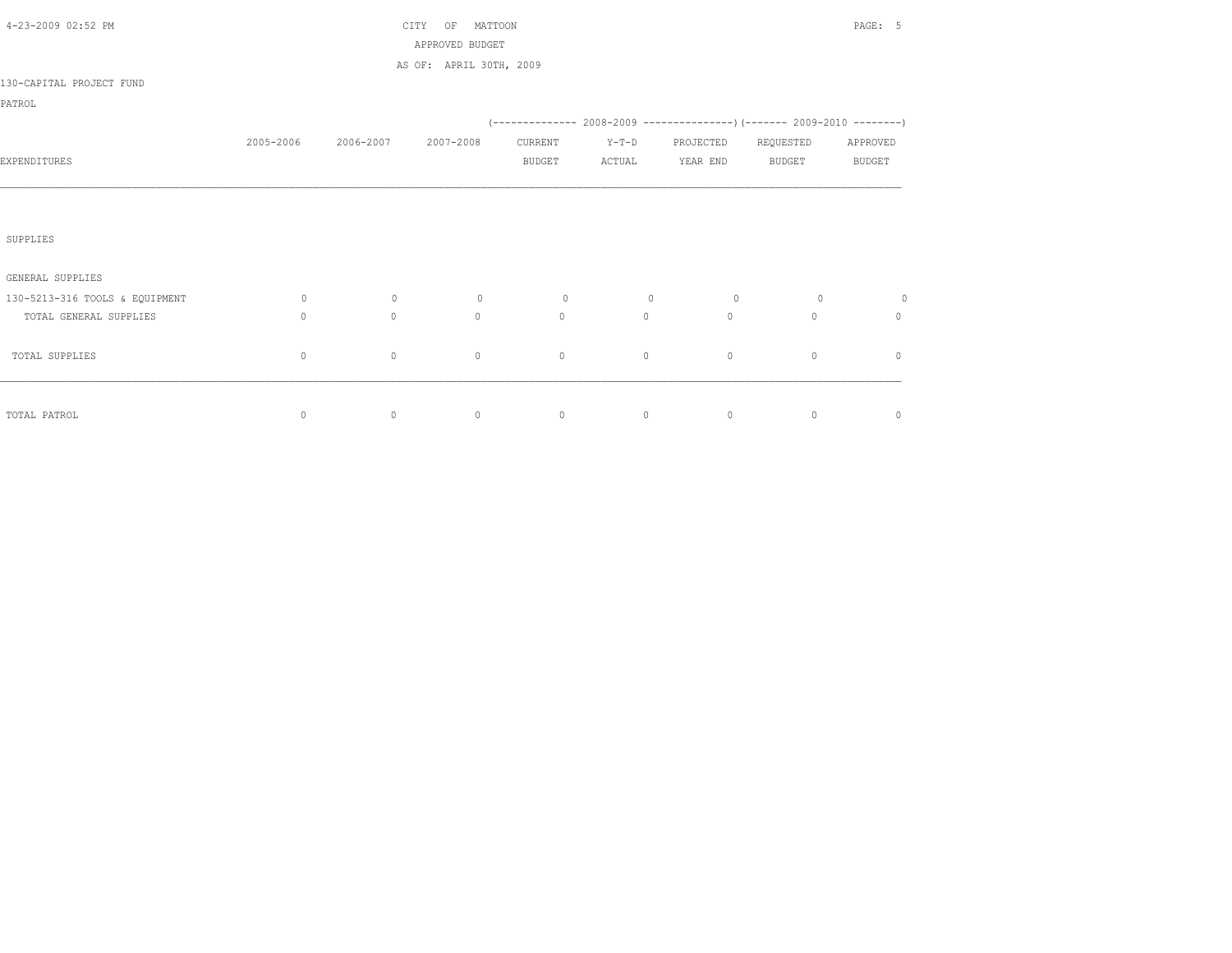| 4-23-2009 02:52 PM          |           |           | MATTOON<br>CITY<br>OF   |               |         |                |                                                                          | PAGE: 6       |
|-----------------------------|-----------|-----------|-------------------------|---------------|---------|----------------|--------------------------------------------------------------------------|---------------|
|                             |           |           | APPROVED BUDGET         |               |         |                |                                                                          |               |
|                             |           |           | AS OF: APRIL 30TH, 2009 |               |         |                |                                                                          |               |
| 130-CAPITAL PROJECT FUND    |           |           |                         |               |         |                |                                                                          |               |
| AUTOMOTIVE SERVICES         |           |           |                         |               |         |                |                                                                          |               |
|                             |           |           |                         |               |         |                | (-------------- 2008-2009 ----------------) (------- 2009-2010 --------) |               |
|                             | 2005-2006 | 2006-2007 | 2007-2008               | CURRENT       | $Y-T-D$ | PROJECTED      | REQUESTED                                                                | APPROVED      |
| EXPENDITURES                |           |           |                         | <b>BUDGET</b> | ACTUAL  | YEAR END       | BUDGET                                                                   | <b>BUDGET</b> |
|                             |           |           |                         |               |         |                |                                                                          |               |
|                             |           |           |                         |               |         |                |                                                                          |               |
|                             |           |           |                         |               |         |                |                                                                          |               |
| PROPERTY                    |           |           |                         |               |         |                |                                                                          |               |
|                             |           |           |                         |               |         |                |                                                                          |               |
| MACHINERY & EQUIPMENT       |           |           |                         |               |         |                |                                                                          |               |
| 130-5223-742 VEHICLES       | 108,364   | $\sim$ 0  | $\circ$                 | $\circ$       | $\circ$ | $\overline{0}$ | $\circ$                                                                  | $\circ$       |
| TOTAL MACHINERY & EQUIPMENT | 108,364   | $\circ$   | $\circ$                 | $\circ$       | $\circ$ | $\circ$        | $\Omega$                                                                 | $\mathbf{0}$  |
|                             |           |           |                         |               |         |                |                                                                          |               |
| TOTAL PROPERTY              | 108,364   | $\circ$   | $\circ$                 | $\circ$       | $\circ$ | $\circ$        | $\mathbf{0}$                                                             | $\mathbf{0}$  |
|                             |           |           |                         |               |         |                |                                                                          |               |
|                             |           |           |                         |               |         |                |                                                                          |               |
| TOTAL AUTOMOTIVE SERVICES   | 108,364   | $\circ$   | $\circ$                 | $\circ$       | 0       | $\circ$        | $\circ$                                                                  | $\circ$       |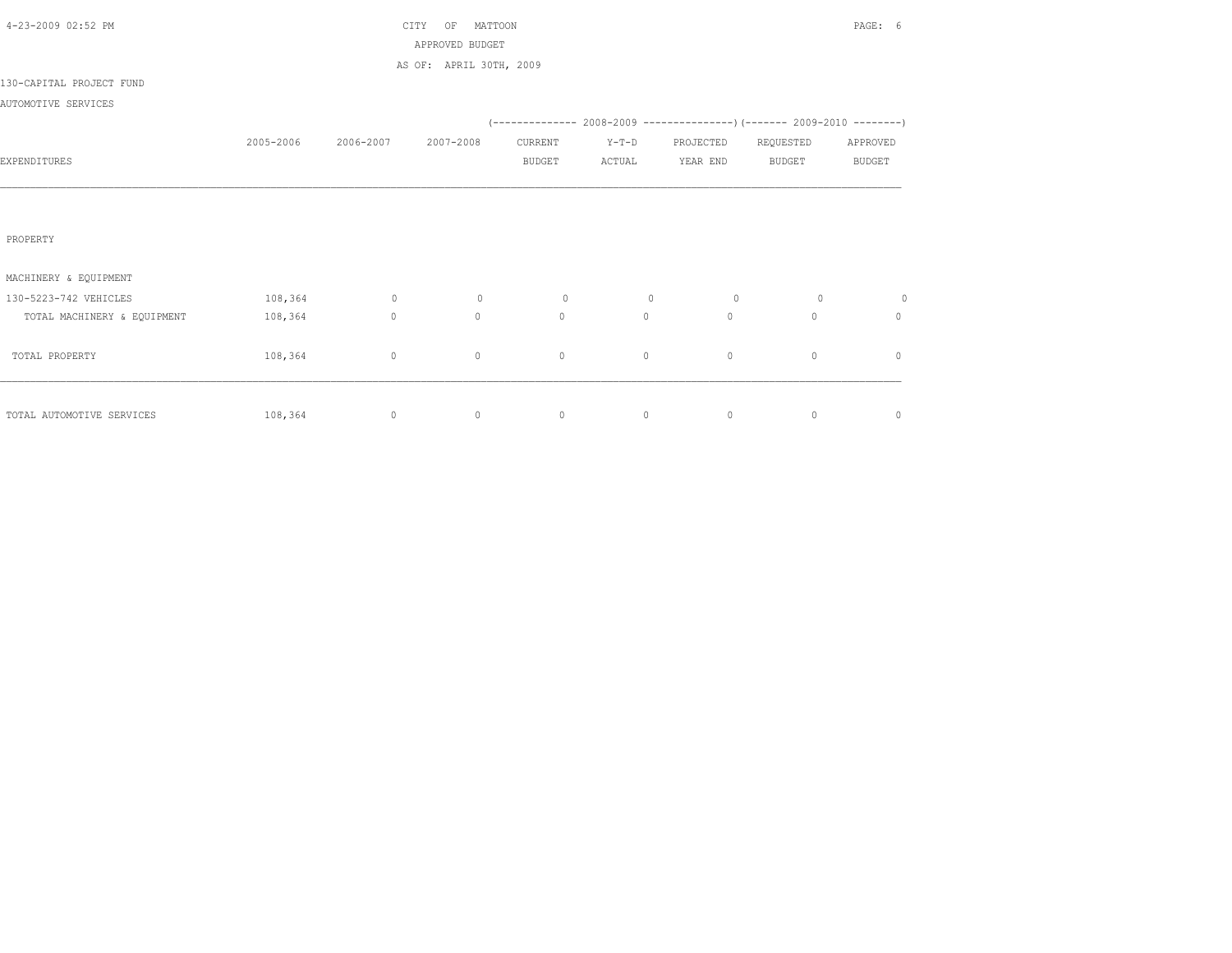|           |                | ΟF        |               |                                                       |           |               | PAGE: 7                                                                  |
|-----------|----------------|-----------|---------------|-------------------------------------------------------|-----------|---------------|--------------------------------------------------------------------------|
|           |                |           |               |                                                       |           |               |                                                                          |
|           |                |           |               |                                                       |           |               |                                                                          |
|           |                |           |               |                                                       |           |               |                                                                          |
|           |                |           |               |                                                       |           |               |                                                                          |
|           |                |           |               |                                                       |           |               |                                                                          |
| 2005-2006 | 2006-2007      | 2007-2008 | CURRENT       | $Y-T-D$                                               | PROJECTED | REQUESTED     | APPROVED                                                                 |
|           |                |           | <b>BUDGET</b> | ACTUAL                                                | YEAR END  | <b>BUDGET</b> | <b>BUDGET</b>                                                            |
|           |                |           |               |                                                       |           |               |                                                                          |
|           |                |           |               |                                                       |           |               |                                                                          |
|           |                |           |               |                                                       |           |               |                                                                          |
|           |                |           |               |                                                       |           |               |                                                                          |
|           |                |           |               |                                                       |           |               |                                                                          |
|           |                |           |               |                                                       |           |               |                                                                          |
| 11,072    | $\overline{0}$ | $\circ$   | 600,000       | $\overline{0}$                                        | 0         | $\circ$       | 0                                                                        |
| 11,072    | $\circ$        | $\circ$   | 600,000       | $\circ$                                               | $\circ$   | $\mathbf{0}$  | $\circ$                                                                  |
|           |                |           |               |                                                       |           |               |                                                                          |
| 11,072    | $\circ$        | $\circ$   | 600,000       | $\circ$                                               | $\circ$   | $\circ$       | $\circ$                                                                  |
|           |                |           |               |                                                       |           |               |                                                                          |
|           |                |           |               |                                                       |           |               |                                                                          |
| 11,072    | $\circ$        | $\circ$   | 600,000       | $\circ$                                               | $\circ$   | $\circ$       | $\mathbf 0$                                                              |
|           |                |           | CITY          | MATTOON<br>APPROVED BUDGET<br>AS OF: APRIL 30TH, 2009 |           |               | (-------------- 2008-2009 ----------------) (------- 2009-2010 --------) |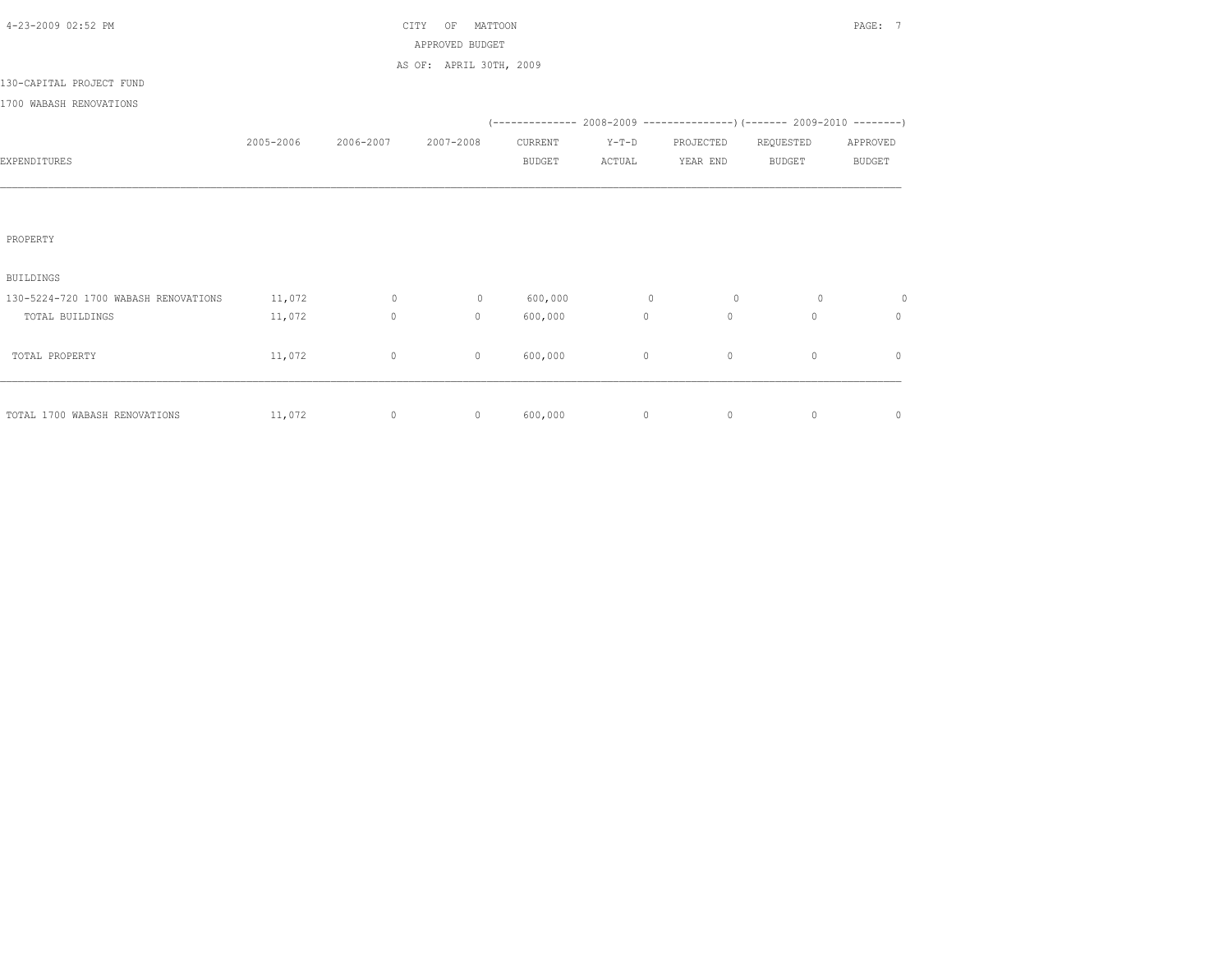| 4-23-2009 02:52 PM                      |              |                               | PAGE: 8                 |                           |                   |                                                                |                     |               |
|-----------------------------------------|--------------|-------------------------------|-------------------------|---------------------------|-------------------|----------------------------------------------------------------|---------------------|---------------|
|                                         |              |                               | APPROVED BUDGET         |                           |                   |                                                                |                     |               |
|                                         |              |                               | AS OF: APRIL 30TH, 2009 |                           |                   |                                                                |                     |               |
| 130-CAPITAL PROJECT FUND                |              |                               |                         |                           |                   |                                                                |                     |               |
| FIRE ADMINISTRATION                     |              |                               |                         |                           |                   |                                                                |                     |               |
|                                         |              |                               |                         |                           |                   | $(---------- 2008-2009 ----------)$ $(---- 2009-2010 -------)$ |                     |               |
|                                         |              | 2005-2006 2006-2007 2007-2008 |                         | CURRENT                   | $Y-T-D$           |                                                                | PROJECTED REQUESTED | APPROVED      |
| <b>EXPENDITURES</b>                     |              |                               |                         | BUDGET                    |                   | ACTUAL YEAR END                                                | BUDGET              | <b>BUDGET</b> |
|                                         |              |                               |                         |                           |                   |                                                                |                     |               |
| PROPERTY                                |              |                               |                         |                           |                   |                                                                |                     |               |
| IMPROVEMENTS-NOT BLDNGS                 |              |                               |                         |                           |                   |                                                                |                     |               |
| 130-5241-730 IMPROVEMENTS OTHER THAN BL | $\circ$      | $\sim$ 0                      | $\circ$                 | $\sim$ 0                  | $\sim$ 0          | $\sim$ 0                                                       | $\sim$ 0            | $\circ$       |
| TOTAL IMPROVEMENTS-NOT BLDNGS           | $\mathbf{0}$ | $\circ$                       | $\Omega$                | $\Omega$                  | $0 \qquad \qquad$ | $\overline{0}$                                                 | $\Omega$            | $\mathbf{0}$  |
| MACHINERY & EQUIPMENT                   |              |                               |                         |                           |                   |                                                                |                     |               |
| 130-5241-740 MACHINERY & EQUIPMENT      | $\circ$      | $\sim$ 0                      | $\circ$                 | $\overline{0}$            | $\circ$           | $\circ$                                                        | $\circ$             | $\mathbf{0}$  |
| 130-5241-741 MACHINERY                  | $\circ$      | $\sim$ 0                      | $\Omega$                | $\overline{0}$            | $\Omega$          | $\Omega$                                                       | $\circ$             | $\mathbf{0}$  |
| 130-5241-742 VEHICLES                   | $\Omega$     | 748,078                       |                         | $\overline{0}$<br>$\circ$ | $\Omega$          | $\bigcirc$                                                     | $\Omega$            | $\circ$       |
| TOTAL MACHINERY & EQUIPMENT             | $\circ$      | 748,078                       | $\circ$                 | $\overline{0}$            | $\circ$           | $\circ$                                                        | $\circ$             | $\circ$       |
| TOTAL PROPERTY                          | $\circ$      | 748,078                       | $\circ$                 | $\circ$                   | $\circ$           | $\circ$                                                        | $\circ$             | $\mathbf{0}$  |
| TOTAL FIRE ADMINISTRATION               | $\circ$      | 748,078                       | $\circ$                 | $\sim$ 0                  |                   | $\overline{0}$<br>$\circ$                                      | $\circ$             | $\circ$       |
|                                         |              |                               |                         |                           |                   |                                                                |                     |               |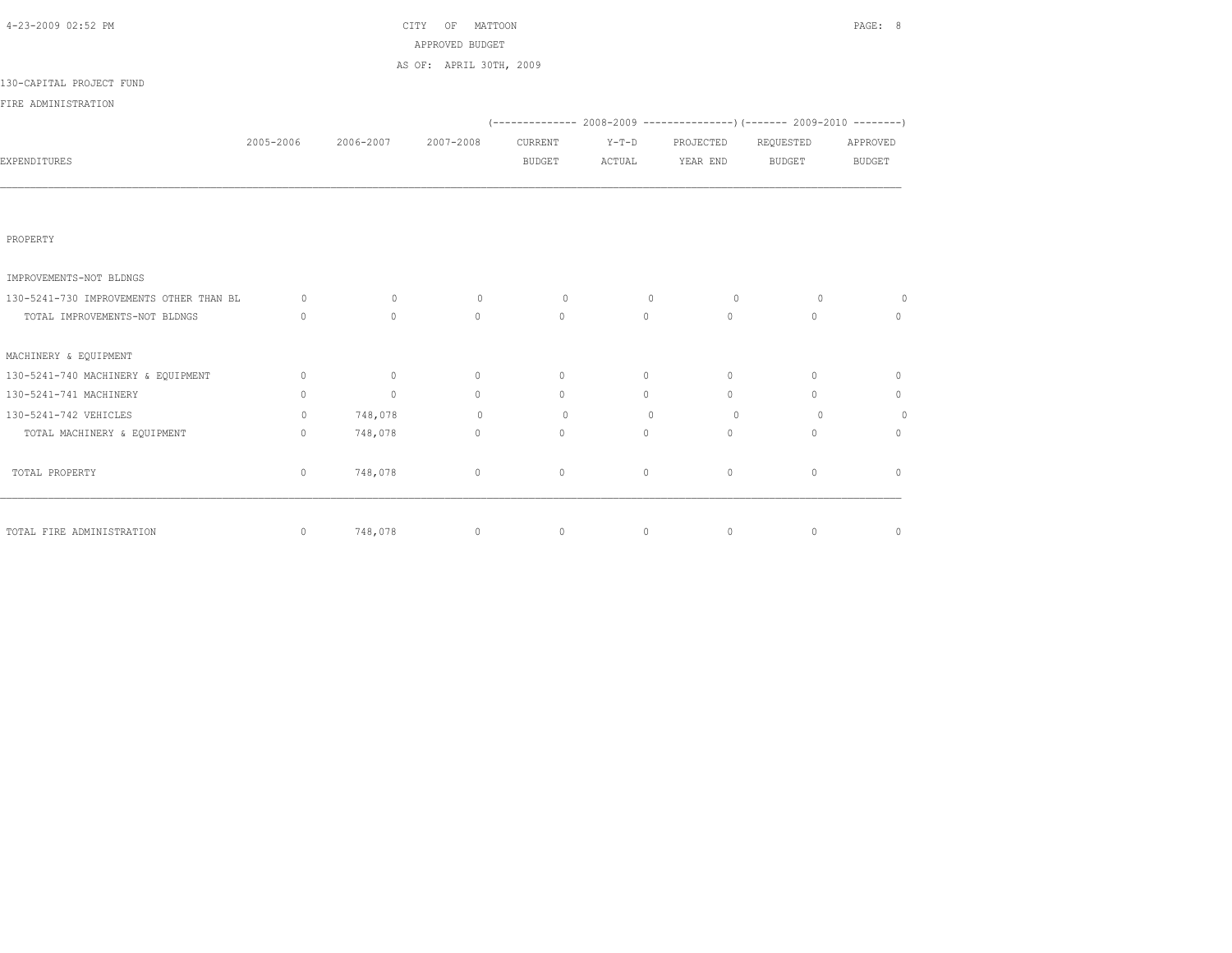| 2005-2006 | 2006-2007                                                     | 2007-2008  | CURRENT                          | $Y-T-D$                                                                                    | PROJECTED        | REQUESTED     | APPROVED                                                                                                                                             |
|-----------|---------------------------------------------------------------|------------|----------------------------------|--------------------------------------------------------------------------------------------|------------------|---------------|------------------------------------------------------------------------------------------------------------------------------------------------------|
|           |                                                               |            | <b>BUDGET</b>                    | ACTUAL                                                                                     | YEAR END         | <b>BUDGET</b> | <b>BUDGET</b>                                                                                                                                        |
|           |                                                               |            |                                  |                                                                                            |                  |               |                                                                                                                                                      |
|           |                                                               |            |                                  |                                                                                            |                  |               |                                                                                                                                                      |
|           |                                                               |            |                                  |                                                                                            |                  |               |                                                                                                                                                      |
|           |                                                               |            |                                  |                                                                                            |                  |               |                                                                                                                                                      |
|           |                                                               |            |                                  |                                                                                            |                  |               |                                                                                                                                                      |
|           |                                                               |            |                                  |                                                                                            |                  |               |                                                                                                                                                      |
| $\circ$   | $\Omega$                                                      | $\circ$    | 3,500,000                        | $\circ$                                                                                    | $\overline{0}$   |               | 3,000,000                                                                                                                                            |
| $\circ$   | $\circ$                                                       | $\circ$    | 3,500,000                        | $\circ$                                                                                    | $\circ$          | 3,000,000     | 3,000,000                                                                                                                                            |
|           |                                                               |            |                                  |                                                                                            |                  |               |                                                                                                                                                      |
|           |                                                               |            |                                  |                                                                                            |                  |               |                                                                                                                                                      |
| 133,362   | 600                                                           | 241,185    |                                  | 57,178                                                                                     | $\circ$          | 500,000       | 500,000                                                                                                                                              |
| 133,362   | 600                                                           | 241,185    | 500,000                          | 57,178                                                                                     |                  | 500,000       | 500,000                                                                                                                                              |
|           |                                                               |            |                                  |                                                                                            |                  |               |                                                                                                                                                      |
|           |                                                               |            |                                  |                                                                                            |                  |               | 3,500,000                                                                                                                                            |
|           |                                                               |            |                                  |                                                                                            |                  |               |                                                                                                                                                      |
|           |                                                               |            |                                  |                                                                                            |                  |               |                                                                                                                                                      |
|           |                                                               |            |                                  |                                                                                            |                  |               | 3,500,000                                                                                                                                            |
|           | 130-5321-730 IMPROVEMENTS OTHER THAN BL<br>133,362<br>133,362 | 600<br>600 | CITY<br>OF<br>241,185<br>241,185 | MATTOON<br>APPROVED BUDGET<br>AS OF: APRIL 30TH, 2009<br>500,000<br>4,000,000<br>4,000,000 | 57,178<br>57,178 | $\circ$       | $(-$ -------------- 2008-2009 -----------------) (------- 2009-2010 --------)<br>3,000,000<br>$0 \qquad \qquad$<br>3,500,000<br>$0 \qquad 3,500,000$ |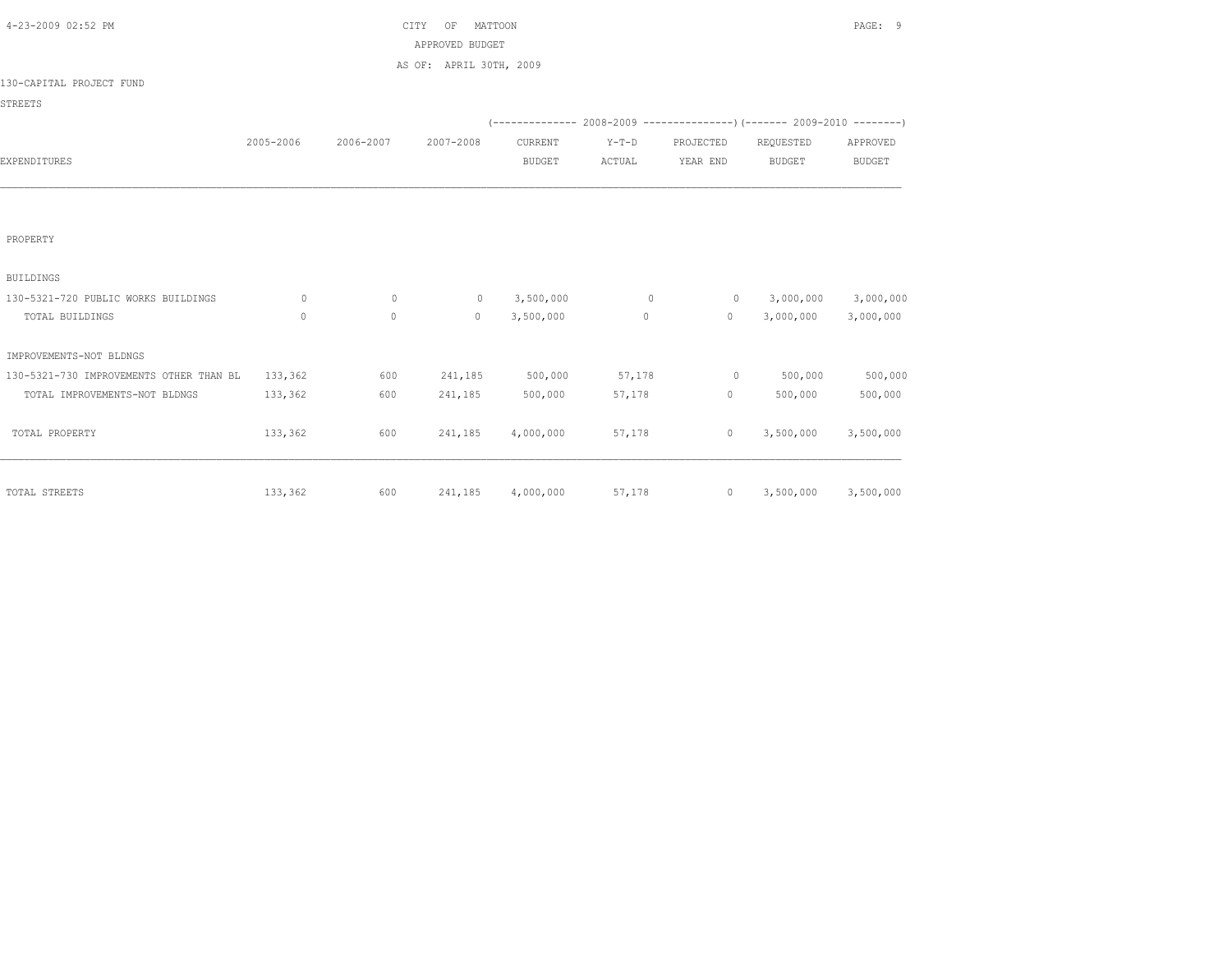| 4-23-2009 02:52 PM                      |           |                                        | CITY<br>MATTOON<br>OF   |                     |           |                |                                                                               | PAGE: 10      |
|-----------------------------------------|-----------|----------------------------------------|-------------------------|---------------------|-----------|----------------|-------------------------------------------------------------------------------|---------------|
|                                         |           |                                        | APPROVED BUDGET         |                     |           |                |                                                                               |               |
|                                         |           |                                        | AS OF: APRIL 30TH, 2009 |                     |           |                |                                                                               |               |
| 130-CAPITAL PROJECT FUND                |           |                                        |                         |                     |           |                |                                                                               |               |
| STORM DRAINAGE                          |           |                                        |                         |                     |           |                |                                                                               |               |
|                                         |           |                                        |                         |                     |           |                | $(-$ -------------- 2008-2009 -----------------) (------- 2009-2010 --------) |               |
|                                         | 2005-2006 | 2006-2007                              | 2007-2008               | CURRENT             | $Y-T-D$   | PROJECTED      | REQUESTED                                                                     | APPROVED      |
| EXPENDITURES                            |           |                                        |                         | <b>BUDGET</b>       | ACTUAL    | YEAR END       | <b>BUDGET</b>                                                                 | <b>BUDGET</b> |
|                                         |           |                                        |                         |                     |           |                |                                                                               |               |
|                                         |           |                                        |                         |                     |           |                |                                                                               |               |
|                                         |           |                                        |                         |                     |           |                |                                                                               |               |
| PROPERTY                                |           |                                        |                         |                     |           |                |                                                                               |               |
|                                         |           |                                        |                         |                     |           |                |                                                                               |               |
| IMPROVEMENTS-NOT BLDNGS                 |           |                                        |                         |                     |           |                |                                                                               |               |
| 130-5328-730 IMPROVEMENTS OTHER THAN BL | 33,637    | 1,516                                  | 6, 234                  | 3,000,000 1,138,290 |           |                | $0 \t 2, 250, 000$                                                            | 2,250,000     |
| TOTAL IMPROVEMENTS-NOT BLDNGS           | 33,637    | 1,516                                  | 6,234                   | 3,000,000           | 1,138,290 | $\overline{0}$ | 2,250,000                                                                     | 2,250,000     |
|                                         |           |                                        |                         |                     |           |                |                                                                               |               |
| TOTAL PROPERTY                          | 33,637    | 1,516                                  | 6,234                   | 3,000,000 1,138,290 |           |                | $0 \qquad 2,250,000$                                                          | 2,250,000     |
|                                         |           |                                        |                         |                     |           |                |                                                                               |               |
|                                         |           |                                        |                         |                     |           |                |                                                                               |               |
| TOTAL STORM DRAINAGE                    |           | 33,637 1,516 6,234 3,000,000 1,138,290 |                         |                     |           |                | $0 \qquad 2,250,000$                                                          | 2,250,000     |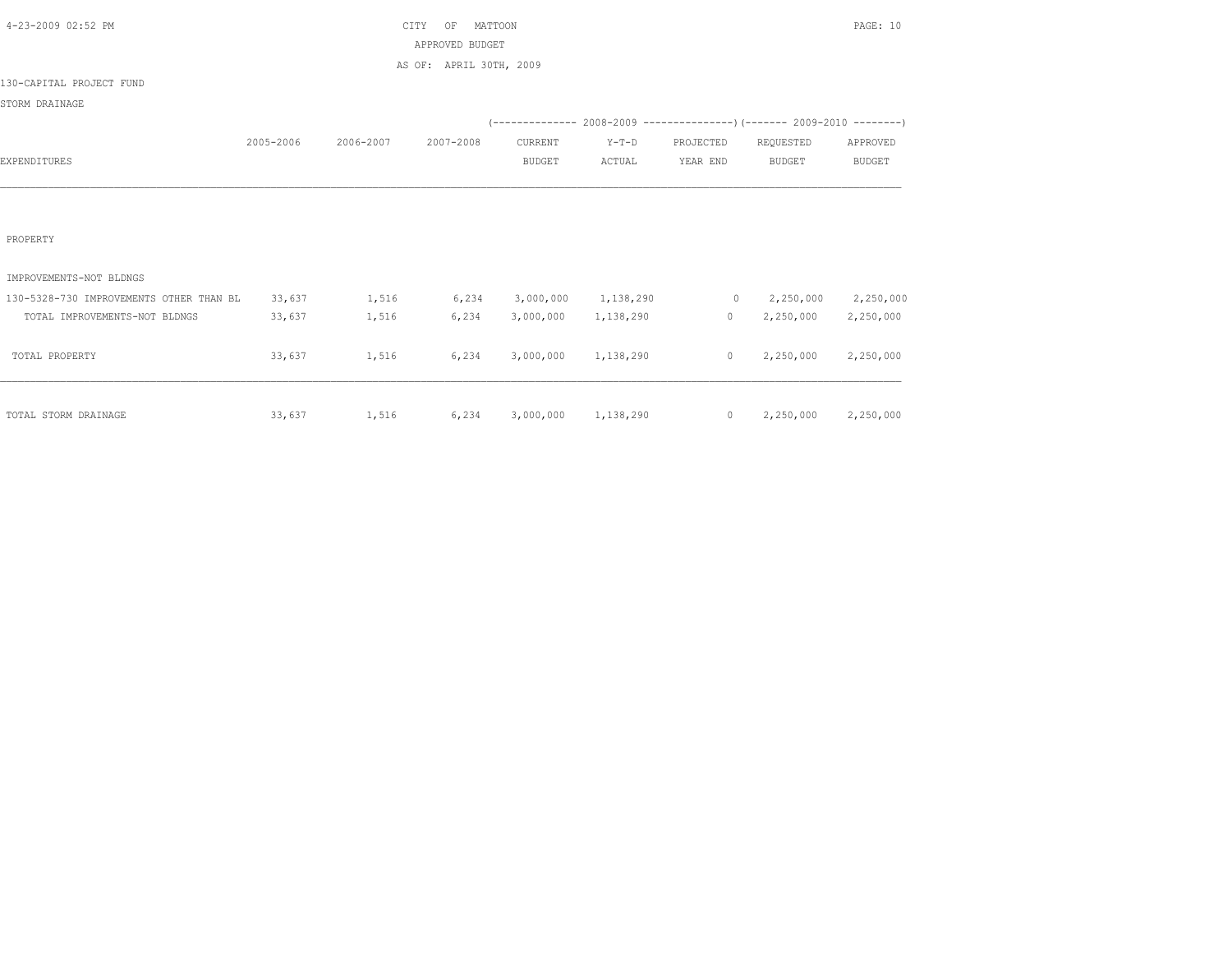|           |                | OF           |               |                                                       |                |              | PAGE: 11                                                                |
|-----------|----------------|--------------|---------------|-------------------------------------------------------|----------------|--------------|-------------------------------------------------------------------------|
|           |                |              |               |                                                       |                |              |                                                                         |
|           |                |              |               |                                                       |                |              |                                                                         |
|           |                |              |               |                                                       |                |              |                                                                         |
|           |                |              |               |                                                       |                |              |                                                                         |
|           |                |              |               |                                                       |                |              |                                                                         |
| 2005-2006 | 2006-2007      | 2007-2008    | CURRENT       | $Y-T-D$                                               | PROJECTED      | REQUESTED    | APPROVED                                                                |
|           |                |              | <b>BUDGET</b> | ACTUAL                                                | YEAR END       | BUDGET       | <b>BUDGET</b>                                                           |
|           |                |              |               |                                                       |                |              |                                                                         |
|           |                |              |               |                                                       |                |              |                                                                         |
|           |                |              |               |                                                       |                |              |                                                                         |
|           |                |              |               |                                                       |                |              |                                                                         |
|           |                |              |               |                                                       |                |              |                                                                         |
|           |                |              |               |                                                       |                |              |                                                                         |
| 151,679   | $\overline{0}$ | $\circ$      | $\circ$       | $\circ$                                               | $\overline{0}$ | $\circ$      | $\circ$                                                                 |
| 151,679   | $\circ$        | $\mathbf{0}$ | $\Omega$      | $\circ$                                               | $\circ$        | $\Omega$     | $\circ$                                                                 |
|           |                |              |               |                                                       |                |              |                                                                         |
| 151,679   | $\circ$        | 0            | $\circ$       | $\circ$                                               | $\circ$        | $\mathbf{0}$ | $\mathbf{0}$                                                            |
|           |                |              |               |                                                       |                |              |                                                                         |
|           |                |              |               |                                                       |                |              |                                                                         |
|           | $\circ$        | $\circ$      | $\circ$       | 0                                                     | $\circ$        | $\circ$      | $\mathbb O$                                                             |
|           | 151,679        |              | CITY          | MATTOON<br>APPROVED BUDGET<br>AS OF: APRIL 30TH, 2009 |                |              | (-------------- 2008-2009 ----------------)(------- 2009-2010 --------) |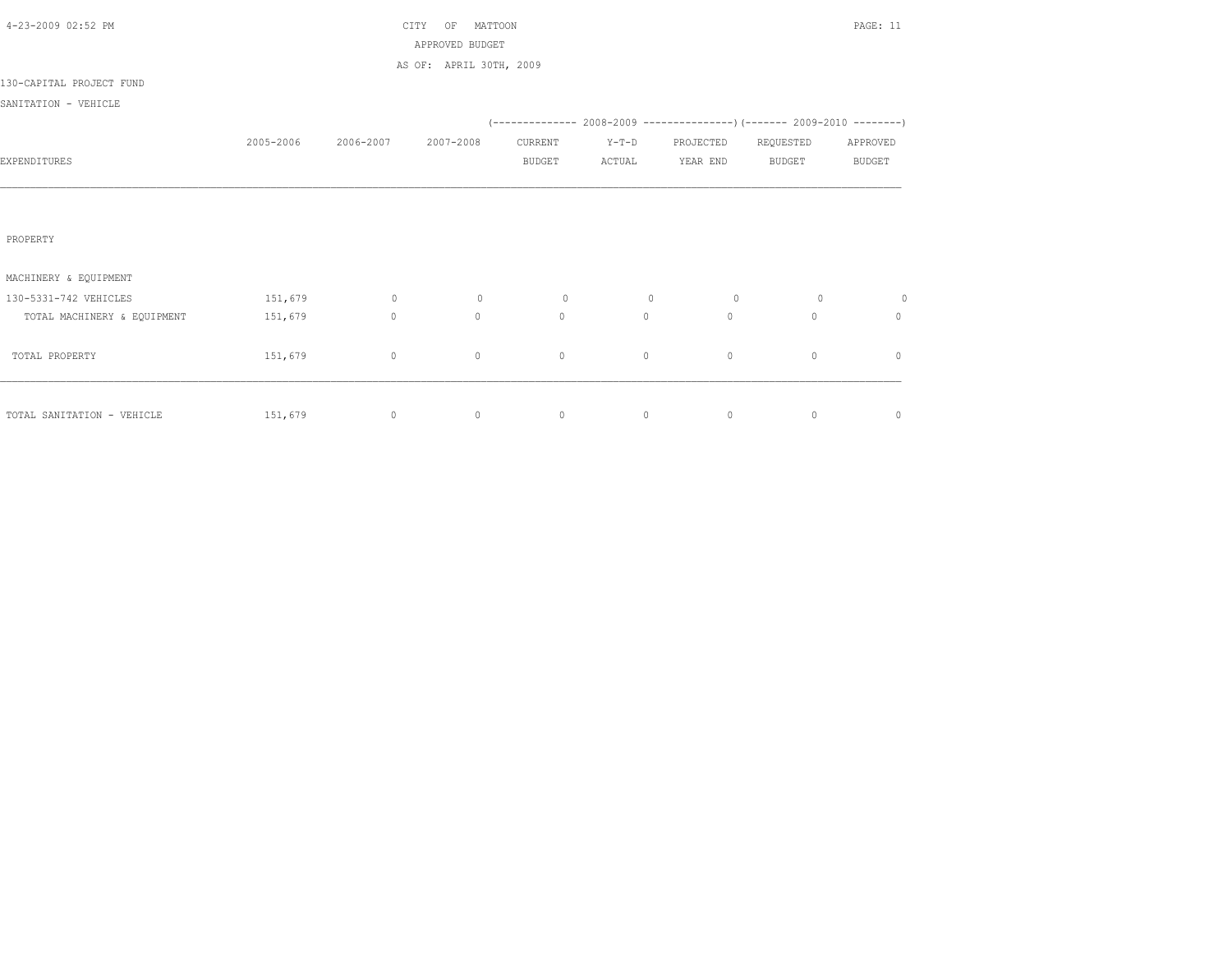| 4-23-2009 02:52 PM            |           |           | MATTOON<br>CITY<br>OF   |               |         |              |                                                                          | PAGE: 12      |
|-------------------------------|-----------|-----------|-------------------------|---------------|---------|--------------|--------------------------------------------------------------------------|---------------|
|                               |           |           | APPROVED BUDGET         |               |         |              |                                                                          |               |
|                               |           |           | AS OF: APRIL 30TH, 2009 |               |         |              |                                                                          |               |
| 130-CAPITAL PROJECT FUND      |           |           |                         |               |         |              |                                                                          |               |
| SANITATION - CONTAINERS       |           |           |                         |               |         |              |                                                                          |               |
|                               |           |           |                         |               |         |              | (-------------- 2008-2009 ----------------) (------- 2009-2010 --------) |               |
|                               | 2005-2006 | 2006-2007 | 2007-2008               | CURRENT       | $Y-T-D$ | PROJECTED    | REQUESTED                                                                | APPROVED      |
| EXPENDITURES                  |           |           |                         | <b>BUDGET</b> | ACTUAL  | YEAR END     | <b>BUDGET</b>                                                            | <b>BUDGET</b> |
|                               |           |           |                         |               |         |              |                                                                          |               |
|                               |           |           |                         |               |         |              |                                                                          |               |
|                               |           |           |                         |               |         |              |                                                                          |               |
| PROPERTY                      |           |           |                         |               |         |              |                                                                          |               |
|                               |           |           |                         |               |         |              |                                                                          |               |
| MACHINERY & EQUIPMENT         |           |           |                         |               |         |              |                                                                          |               |
| 130-5333-743 FIXTURES         | 54,549    | $\circ$   | $\circ$                 | $\circ$       | $\circ$ | $\circ$      | $\circ$                                                                  | $\circ$       |
| TOTAL MACHINERY & EQUIPMENT   | 54,549    | $\circ$   | $\circ$                 | $\Omega$      | $\circ$ | $\mathbf{0}$ | 0                                                                        | $\mathbf{0}$  |
|                               |           |           |                         |               |         |              |                                                                          |               |
| TOTAL PROPERTY                | 54,549    | $\circ$   | $\circ$                 | $\circ$       | $\circ$ | $\mathbb O$  | $\mathbf{0}$                                                             | $\mathbf{0}$  |
|                               |           |           |                         |               |         |              |                                                                          |               |
|                               |           |           |                         |               |         |              |                                                                          |               |
| TOTAL SANITATION - CONTAINERS | 54,549    | $\circ$   | $\circ$                 | $\circ$       | 0       | $\circ$      | $\mathbf 0$                                                              | $\mathbb O$   |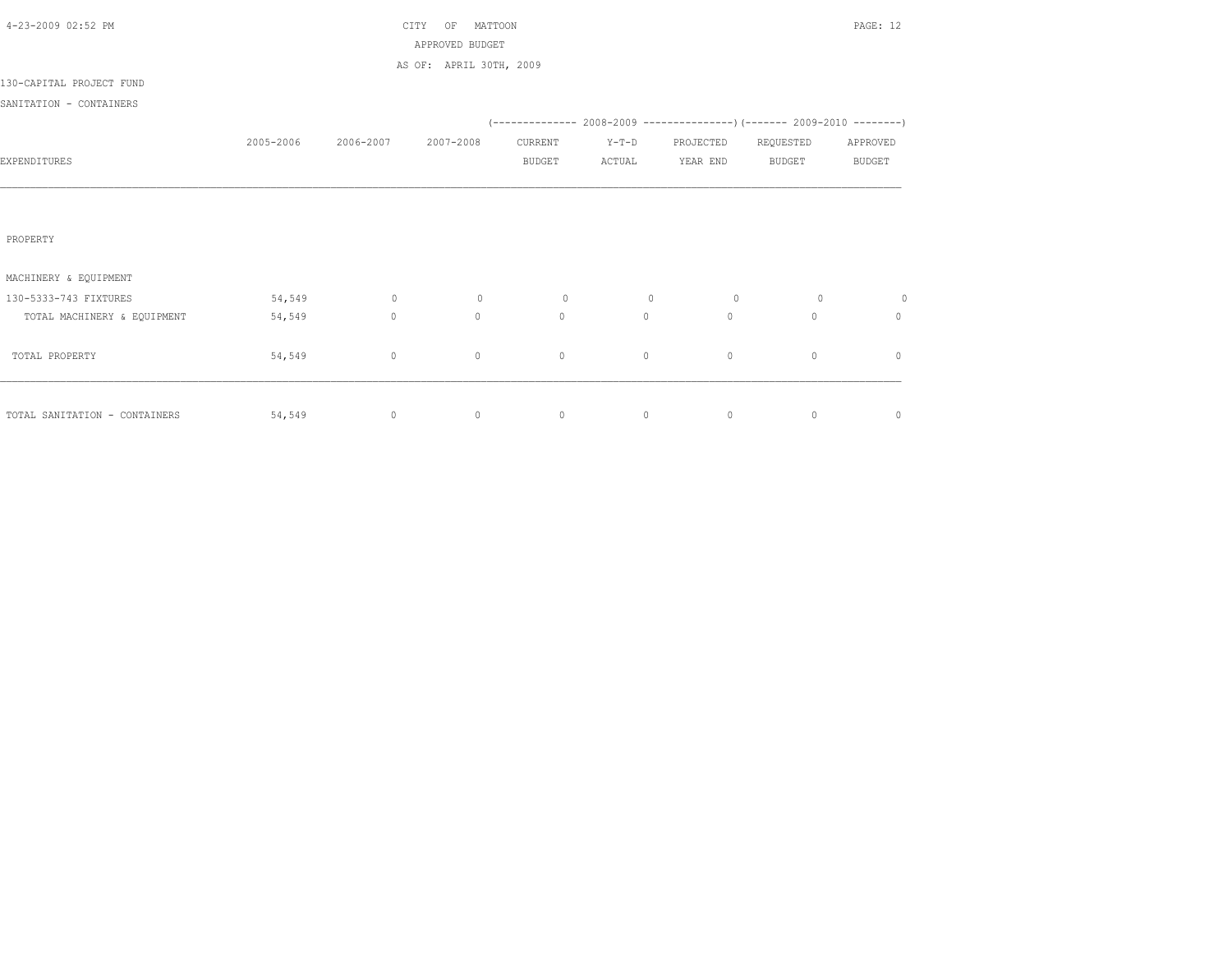| 4-23-2009 02:52 PM            |           |             | MATTOON<br>CITY<br>OF   |               |         |             |                                                                     | PAGE: 13      |
|-------------------------------|-----------|-------------|-------------------------|---------------|---------|-------------|---------------------------------------------------------------------|---------------|
|                               |           |             | APPROVED BUDGET         |               |         |             |                                                                     |               |
|                               |           |             | AS OF: APRIL 30TH, 2009 |               |         |             |                                                                     |               |
| 130-CAPITAL PROJECT FUND      |           |             |                         |               |         |             |                                                                     |               |
| CONSTRUCTION INSPECTION       |           |             |                         |               |         |             |                                                                     |               |
|                               |           |             |                         |               |         |             | (-------------- 2008-2009 --------------------- 2009-2010 --------- |               |
|                               | 2005-2006 | 2006-2007   | 2007-2008               | CURRENT       | $Y-T-D$ | PROJECTED   | REQUESTED                                                           | APPROVED      |
| EXPENDITURES                  |           |             |                         | <b>BUDGET</b> | ACTUAL  | YEAR END    | <b>BUDGET</b>                                                       | <b>BUDGET</b> |
|                               |           |             |                         |               |         |             |                                                                     |               |
|                               |           |             |                         |               |         |             |                                                                     |               |
|                               |           |             |                         |               |         |             |                                                                     |               |
| PROPERTY                      |           |             |                         |               |         |             |                                                                     |               |
|                               |           |             |                         |               |         |             |                                                                     |               |
| MACHINERY & EQUIPMENT         |           |             |                         |               |         |             |                                                                     |               |
| 130-5370-742 VEHICLES         | 19,009    | $\circ$     | $\circ$                 | $\circ$       | $\circ$ | $\circ$     | $\circ$                                                             | $\circ$       |
| TOTAL MACHINERY & EQUIPMENT   | 19,009    | $\circ$     | $\circ$                 | $\circ$       | $\circ$ | $\circ$     | $\Omega$                                                            | $\circ$       |
|                               |           |             |                         |               |         |             |                                                                     |               |
| TOTAL PROPERTY                | 19,009    | $\mathbb O$ | $\circ$                 | $\mathbb O$   | 0       | $\mathbb O$ | $\mathbf{0}$                                                        | $\mathbf{0}$  |
|                               |           |             |                         |               |         |             |                                                                     |               |
|                               |           |             |                         |               |         |             |                                                                     |               |
| TOTAL CONSTRUCTION INSPECTION | 19,009    | $\circ$     | $\circ$                 | $\circ$       | $\circ$ | $\circ$     | 0                                                                   | $\mathbb O$   |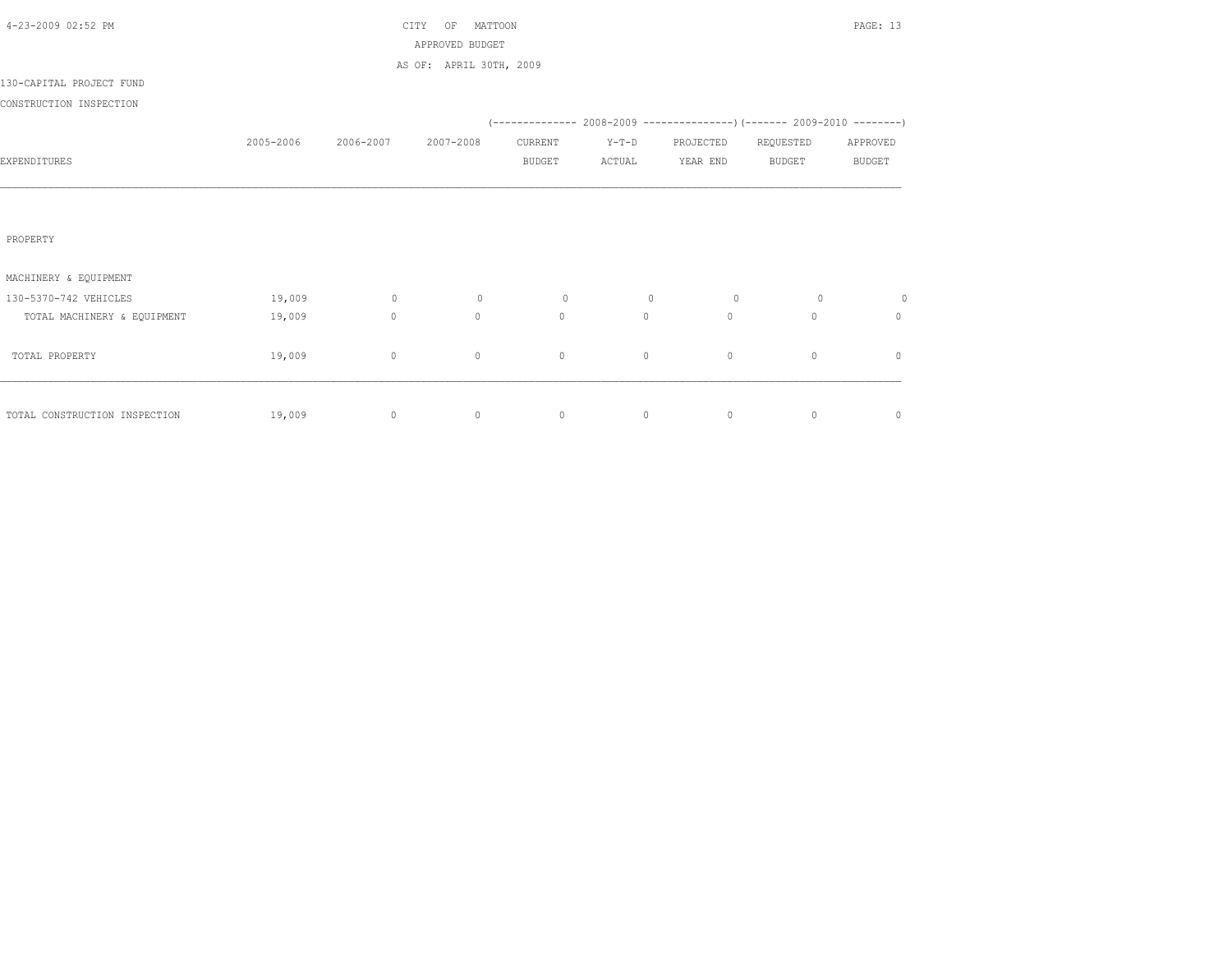| $(-$ ------------- 2008-2009 -----------------) (------- 2009-2010 --------) |
|------------------------------------------------------------------------------|
|                                                                              |
| APPROVED                                                                     |
| <b>BUDGET</b>                                                                |
|                                                                              |
|                                                                              |
|                                                                              |
|                                                                              |
|                                                                              |
| $\mathbf{0}$                                                                 |
| $\circ$                                                                      |
| $\begin{array}{c} \n\end{array}$                                             |
|                                                                              |
| $\begin{array}{c} \n\end{array}$                                             |
|                                                                              |
|                                                                              |
| $\mathbf{0}$                                                                 |
|                                                                              |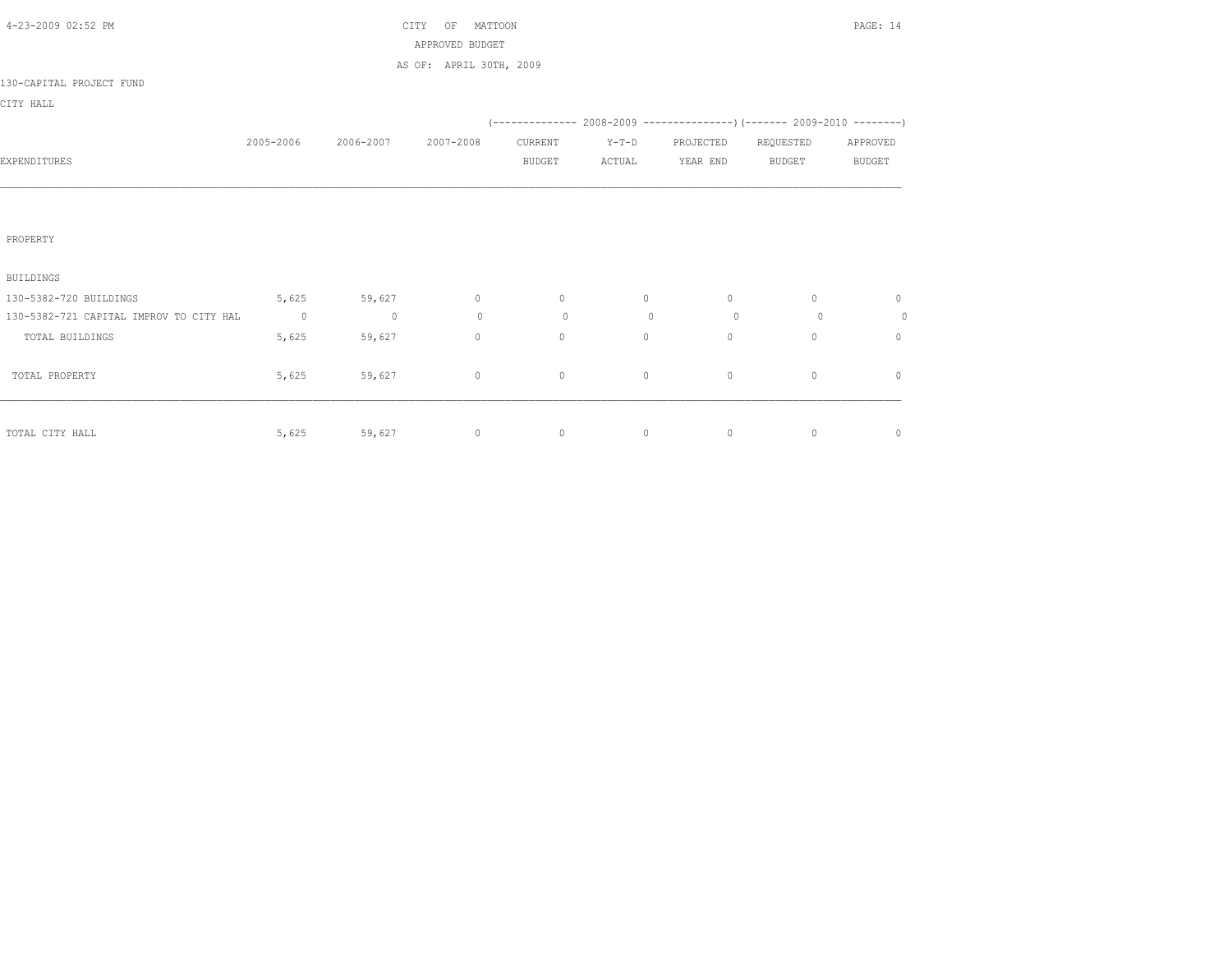| 4-23-2009 02:52 PM              |           |           | MATTOON<br>CITY<br>OF   |               |         |                |                                                                          | PAGE: 15      |
|---------------------------------|-----------|-----------|-------------------------|---------------|---------|----------------|--------------------------------------------------------------------------|---------------|
|                                 |           |           | APPROVED BUDGET         |               |         |                |                                                                          |               |
|                                 |           |           | AS OF: APRIL 30TH, 2009 |               |         |                |                                                                          |               |
| 130-CAPITAL PROJECT FUND        |           |           |                         |               |         |                |                                                                          |               |
| BURGESS AUDITORIUM              |           |           |                         |               |         |                |                                                                          |               |
|                                 |           |           |                         |               |         |                | (-------------- 2008-2009 ----------------) (------- 2009-2010 --------) |               |
|                                 | 2005-2006 | 2006-2007 | 2007-2008               | CURRENT       | $Y-T-D$ | PROJECTED      | REQUESTED                                                                | APPROVED      |
| EXPENDITURES                    |           |           |                         | <b>BUDGET</b> | ACTUAL  | YEAR END       | <b>BUDGET</b>                                                            | <b>BUDGET</b> |
|                                 |           |           |                         |               |         |                |                                                                          |               |
|                                 |           |           |                         |               |         |                |                                                                          |               |
|                                 |           |           |                         |               |         |                |                                                                          |               |
| PROPERTY                        |           |           |                         |               |         |                |                                                                          |               |
|                                 |           |           |                         |               |         |                |                                                                          |               |
| <b>BUILDINGS</b>                |           |           |                         |               |         |                |                                                                          |               |
| 130-5383-720 BURGESS AUDITORIUM | 42,740    | $\sim$ 0  | $\circ$                 | $\circ$       | $\circ$ | $\overline{0}$ | $\circ$                                                                  | $\circ$       |
| TOTAL BUILDINGS                 | 42,740    | $\circ$   | $\mathbf{0}$            | $\circ$       | $\circ$ | $\circ$        | $\Omega$                                                                 | $\mathbf{0}$  |
|                                 |           |           |                         |               |         |                |                                                                          |               |
| TOTAL PROPERTY                  | 42,740    | $\circ$   | $\circ$                 | $\circ$       | $\circ$ | $\circ$        | $\mathbf{0}$                                                             | $\mathbf{0}$  |
|                                 |           |           |                         |               |         |                |                                                                          |               |
|                                 |           |           |                         |               |         |                |                                                                          |               |
| TOTAL BURGESS AUDITORIUM        | 42,740    | $\circ$   | $\circ$                 | $\circ$       | 0       | $\circ$        | $\circ$                                                                  | $\mathbb O$   |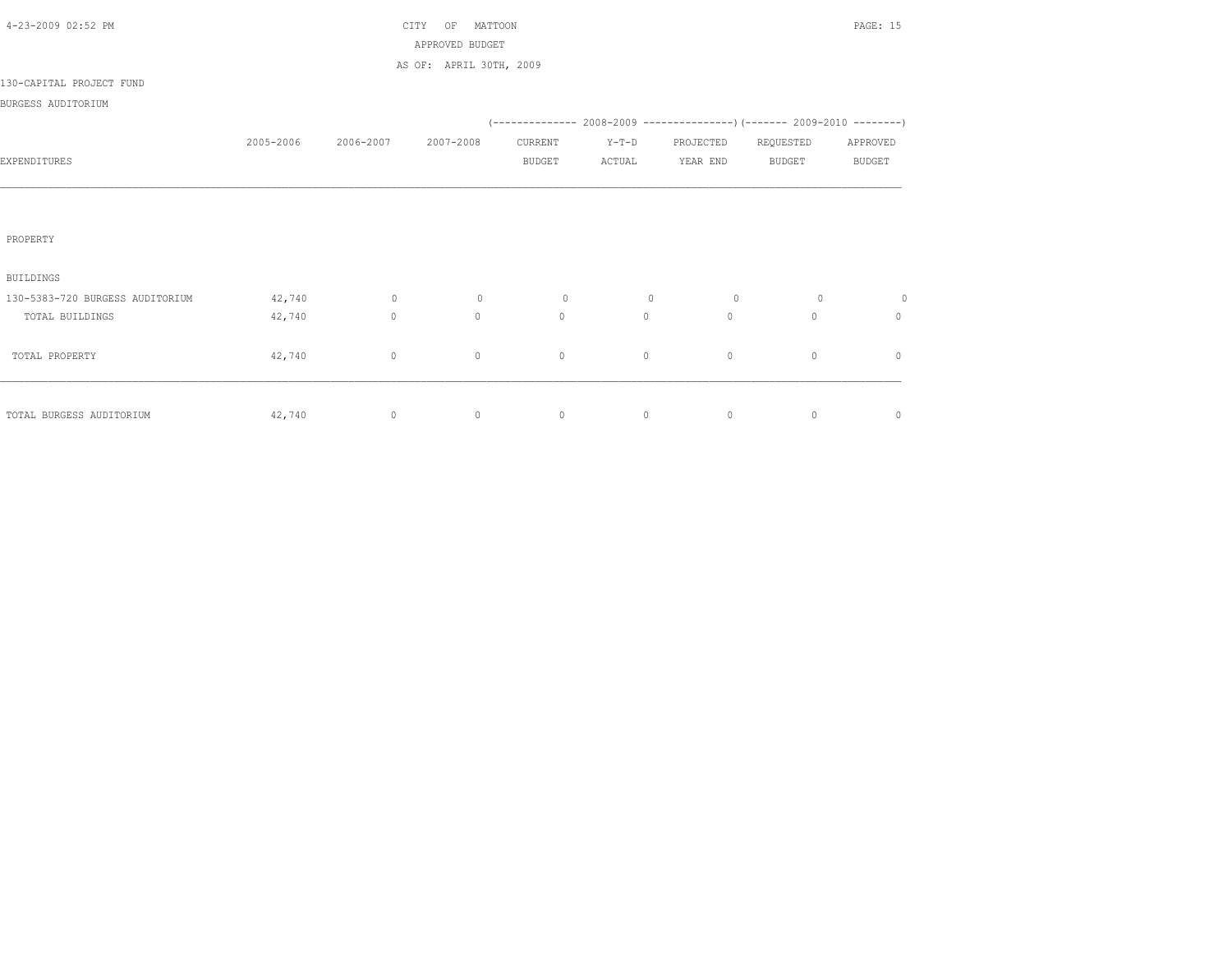| 4-23-2009 02:52 PM                |           |                          | CITY<br>MATTOON<br>OF   |               |         |                |                                                                          | PAGE: 16      |
|-----------------------------------|-----------|--------------------------|-------------------------|---------------|---------|----------------|--------------------------------------------------------------------------|---------------|
|                                   |           |                          | APPROVED BUDGET         |               |         |                |                                                                          |               |
|                                   |           |                          | AS OF: APRIL 30TH, 2009 |               |         |                |                                                                          |               |
| 130-CAPITAL PROJECT FUND          |           |                          |                         |               |         |                |                                                                          |               |
| RAILROAD                          |           |                          |                         |               |         |                |                                                                          |               |
|                                   |           |                          |                         |               |         |                | (-------------- 2008-2009 ----------------) (------- 2009-2010 --------) |               |
|                                   | 2005-2006 | 2006-2007                | 2007-2008               | CURRENT       | $Y-T-D$ | PROJECTED      | REQUESTED                                                                | APPROVED      |
| EXPENDITURES                      |           |                          |                         | <b>BUDGET</b> | ACTUAL  | YEAR END       | <b>BUDGET</b>                                                            | <b>BUDGET</b> |
|                                   |           |                          |                         |               |         |                |                                                                          |               |
|                                   |           |                          |                         |               |         |                |                                                                          |               |
|                                   |           |                          |                         |               |         |                |                                                                          |               |
| PROPERTY                          |           |                          |                         |               |         |                |                                                                          |               |
|                                   |           |                          |                         |               |         |                |                                                                          |               |
| <b>BUILDINGS</b>                  |           |                          |                         |               |         |                |                                                                          |               |
| 130-5384-720 IC DEPOT RESTORATION | 10, 135   | 158,086                  | 52,819 1,250,000        |               | $\circ$ |                | $0 \qquad 2,730,000 \qquad 2,730,000$                                    |               |
| TOTAL BUILDINGS                   | 10,135    | 158,086                  | 52,819                  | 1,250,000     | $\circ$ | $\overline{0}$ | 2,730,000                                                                | 2,730,000     |
|                                   |           |                          |                         |               |         |                |                                                                          |               |
| TOTAL PROPERTY                    | 10,135    | 158,086                  | 52,819                  | 1,250,000     | $\circ$ | $\overline{0}$ | 2,730,000                                                                | 2,730,000     |
|                                   |           |                          |                         |               |         |                |                                                                          |               |
|                                   |           |                          |                         |               |         |                |                                                                          |               |
| TOTAL RAILROAD                    | 10, 135   | 158,086 52,819 1,250,000 |                         |               | $\circ$ |                | $0 \qquad 2,730,000$                                                     | 2,730,000     |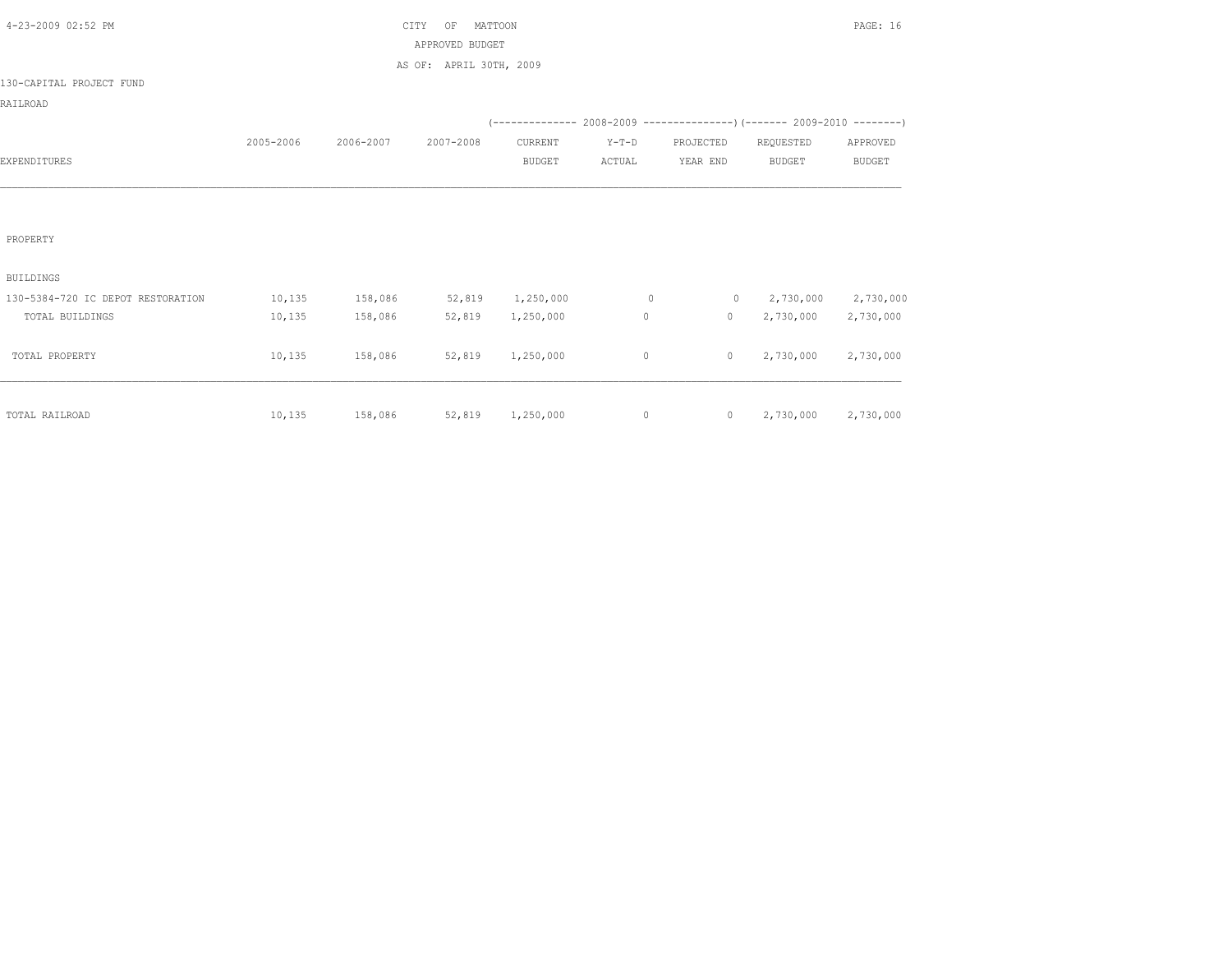| 4-23-2009 02:52 PM                  |              |           | CITY<br>MATTOON<br>OF   |               |         |                |               | PAGE: 17      |
|-------------------------------------|--------------|-----------|-------------------------|---------------|---------|----------------|---------------|---------------|
|                                     |              |           | APPROVED BUDGET         |               |         |                |               |               |
|                                     |              |           | AS OF: APRIL 30TH, 2009 |               |         |                |               |               |
| 130-CAPITAL PROJECT FUND            |              |           |                         |               |         |                |               |               |
| CULTURE AND RECREATION              |              |           |                         |               |         |                |               |               |
|                                     |              |           |                         |               |         |                |               |               |
|                                     | 2005-2006    | 2006-2007 | 2007-2008               | CURRENT       | $Y-T-D$ | PROJECTED      | REQUESTED     | APPROVED      |
| EXPENDITURES                        |              |           |                         | <b>BUDGET</b> | ACTUAL  | YEAR END       | <b>BUDGET</b> | <b>BUDGET</b> |
|                                     |              |           |                         |               |         |                |               |               |
|                                     |              |           |                         |               |         |                |               |               |
|                                     |              |           |                         |               |         |                |               |               |
| PROPERTY                            |              |           |                         |               |         |                |               |               |
|                                     |              |           |                         |               |         |                |               |               |
| <b>BUILDINGS</b>                    |              |           |                         |               |         |                |               |               |
| 130-5385-720 CULTURE AND RECREATION | $\circ$      | 179,977   | 31,153                  | $\circ$       | 3,669   | $\overline{0}$ | 800,000       | 800,000       |
| TOTAL BUILDINGS                     | $\mathbf{0}$ | 179,977   | 31,153                  | $\circ$       | 3,669   | $\circ$        | 800,000       | 800,000       |
|                                     |              |           |                         |               |         |                |               |               |
| TOTAL PROPERTY                      | $\circ$      | 179,977   | 31,153                  | $\circ$       | 3,669   | $\circ$        | 800,000       | 800,000       |
|                                     |              |           |                         |               |         |                |               |               |
|                                     |              |           |                         |               |         |                |               |               |
| TOTAL CULTURE AND RECREATION        | $\circ$      | 179,977   | 31,153                  | $\circ$       | 3,669   | $\circ$        | 800,000       | 800,000       |
|                                     |              |           |                         |               |         |                |               |               |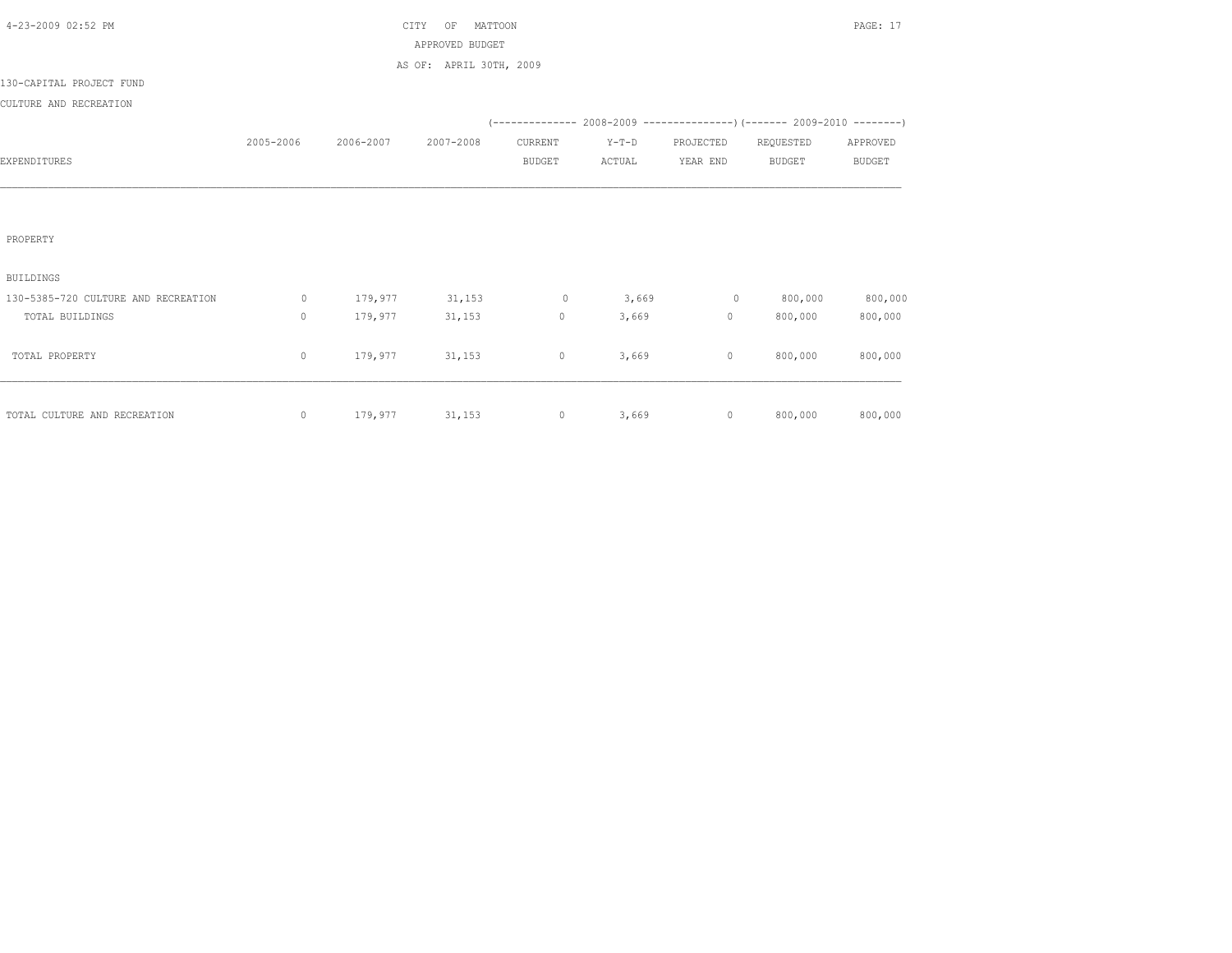| 4-23-2009 02:52 PM                      |           |           | MATTOON<br>CITY<br>OF   |                |         |              |                                                                          | PAGE: 18      |
|-----------------------------------------|-----------|-----------|-------------------------|----------------|---------|--------------|--------------------------------------------------------------------------|---------------|
|                                         |           |           | APPROVED BUDGET         |                |         |              |                                                                          |               |
|                                         |           |           | AS OF: APRIL 30TH, 2009 |                |         |              |                                                                          |               |
| 130-CAPITAL PROJECT FUND                |           |           |                         |                |         |              |                                                                          |               |
| I-57 EAST TIF DISTRICT                  |           |           |                         |                |         |              |                                                                          |               |
|                                         |           |           |                         |                |         |              | (-------------- 2008-2009 ----------------) (------- 2009-2010 --------) |               |
|                                         | 2005-2006 | 2006-2007 | 2007-2008               | CURRENT        | $Y-T-D$ | PROJECTED    | REQUESTED                                                                | APPROVED      |
| EXPENDITURES                            |           |           |                         | <b>BUDGET</b>  | ACTUAL  | YEAR END     | BUDGET                                                                   | <b>BUDGET</b> |
|                                         |           |           |                         |                |         |              |                                                                          |               |
|                                         |           |           |                         |                |         |              |                                                                          |               |
|                                         |           |           |                         |                |         |              |                                                                          |               |
| OTHER PURCHASED SERVICES                |           |           |                         |                |         |              |                                                                          |               |
|                                         |           |           |                         |                |         |              |                                                                          |               |
| PROFESSIONAL SERVICES                   |           |           |                         |                |         |              |                                                                          |               |
| 130-5603-511 PLANNING & DESIGN SERVICES | 68,510    | 71,220    | 729                     | $\overline{0}$ | 87      | $\circ$      | $\circ$                                                                  | $\circ$       |
| TOTAL PROFESSIONAL SERVICES             | 68,510    | 71,220    | 729                     | $\mathbf{0}$   | 87      | $\mathbf{0}$ | $\circ$                                                                  | $\mathbf{0}$  |
|                                         |           |           |                         |                |         |              |                                                                          |               |
| TOTAL OTHER PURCHASED SERVICES          | 68,510    | 71,220    | 729                     | $\mathbf{0}$   | 87      | $\circ$      | $\mathbf{0}$                                                             | $\mathbf{0}$  |
|                                         |           |           |                         |                |         |              |                                                                          |               |
|                                         |           |           |                         |                |         |              |                                                                          |               |
| TOTAL I-57 EAST TIF DISTRICT            | 68,510    | 71,220    | 729                     | $\circ$        | 87      | $\circ$      | $\circ$                                                                  | $\circ$       |
|                                         |           |           |                         |                |         |              |                                                                          |               |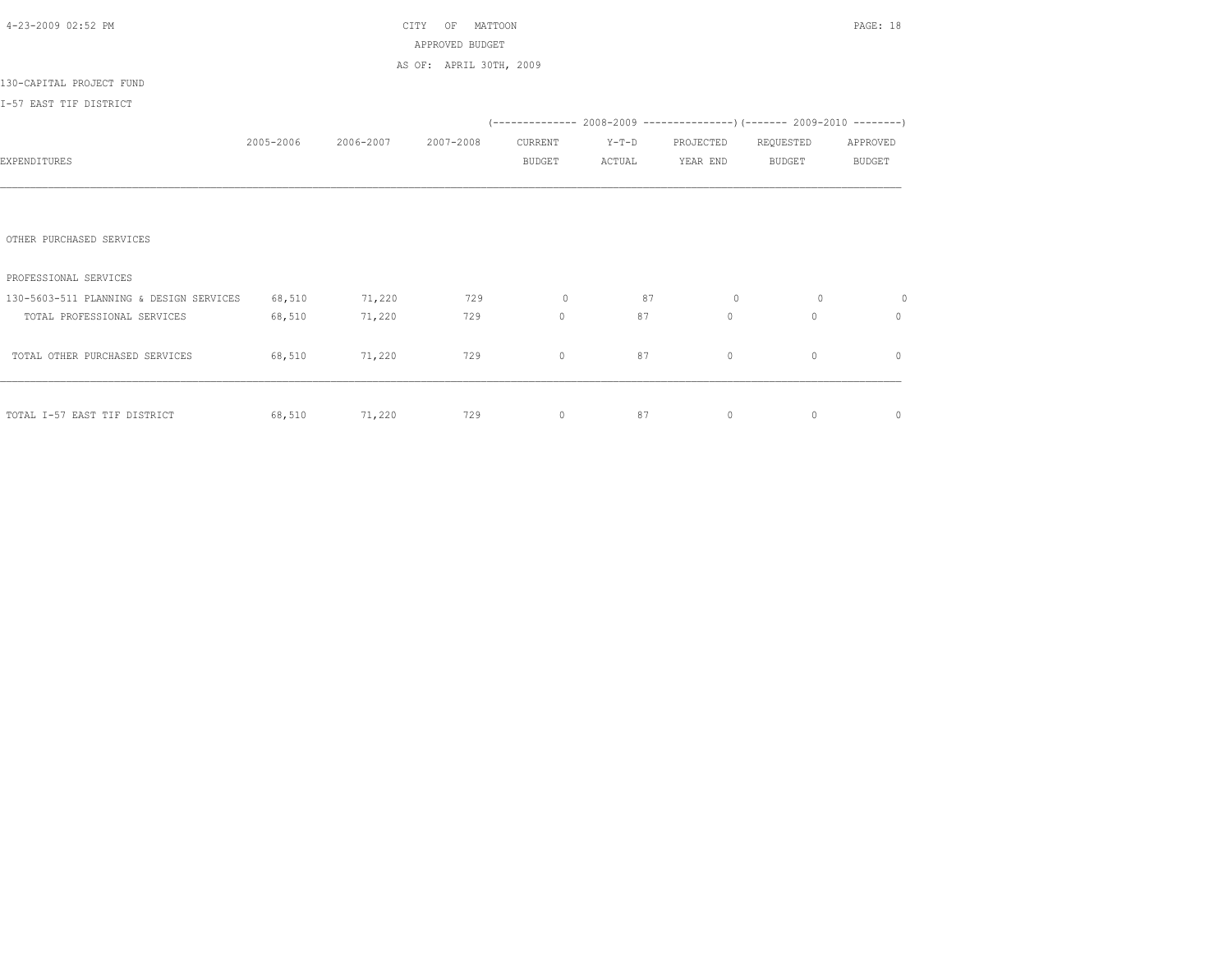| 4-23-2009 02:52 PM                     |           |           | MATTOON<br>CITY OF      |               |         |                                                                          |           | PAGE: 19      |
|----------------------------------------|-----------|-----------|-------------------------|---------------|---------|--------------------------------------------------------------------------|-----------|---------------|
|                                        |           |           | APPROVED BUDGET         |               |         |                                                                          |           |               |
|                                        |           |           | AS OF: APRIL 30TH, 2009 |               |         |                                                                          |           |               |
| 130-CAPITAL PROJECT FUND               |           |           |                         |               |         |                                                                          |           |               |
| MIDTOWN TIF DISTRICT                   |           |           |                         |               |         |                                                                          |           |               |
|                                        |           |           |                         |               |         | (-------------- 2008-2009 ----------------) (------- 2009-2010 --------) |           |               |
|                                        | 2005-2006 | 2006-2007 | 2007-2008               | CURRENT       | $Y-T-D$ | PROJECTED                                                                | REQUESTED | APPROVED      |
| EXPENDITURES                           |           |           |                         | <b>BUDGET</b> | ACTUAL  | YEAR END                                                                 | BUDGET    | <b>BUDGET</b> |
|                                        |           |           |                         |               |         |                                                                          |           |               |
|                                        |           |           |                         |               |         |                                                                          |           |               |
|                                        |           |           |                         |               |         |                                                                          |           |               |
| OTHER PURCHASED SERVICES               |           |           |                         |               |         |                                                                          |           |               |
|                                        |           |           |                         |               |         |                                                                          |           |               |
| PROFESSIONAL SERVICES                  |           |           |                         |               |         |                                                                          |           |               |
| 130-5604-511 PLANING & DESIGN SERVICES | 383       | $\circ$   | $\circ$                 | $\circ$       | $\circ$ | $\circ$                                                                  | $\circ$   | $\circ$       |
| TOTAL PROFESSIONAL SERVICES            | 383       | $\circ$   | $\circ$                 | $\circ$       | $\circ$ | $\circ$                                                                  | $\circ$   | $\mathbf{0}$  |
|                                        |           |           |                         |               |         |                                                                          |           |               |
| TOTAL OTHER PURCHASED SERVICES         | 383       | $\circ$   | $\circ$                 | $\circ$       | $\circ$ | $\circ$                                                                  | $\circ$   | $\mathbf{0}$  |
|                                        |           |           |                         |               |         |                                                                          |           |               |
|                                        |           |           |                         |               |         |                                                                          |           |               |
| TOTAL MIDTOWN TIF DISTRICT             | 383       | $\circ$   | $\circ$                 | $\circ$       | $\circ$ | $\overline{0}$                                                           | $\circ$   | $\mathbb O$   |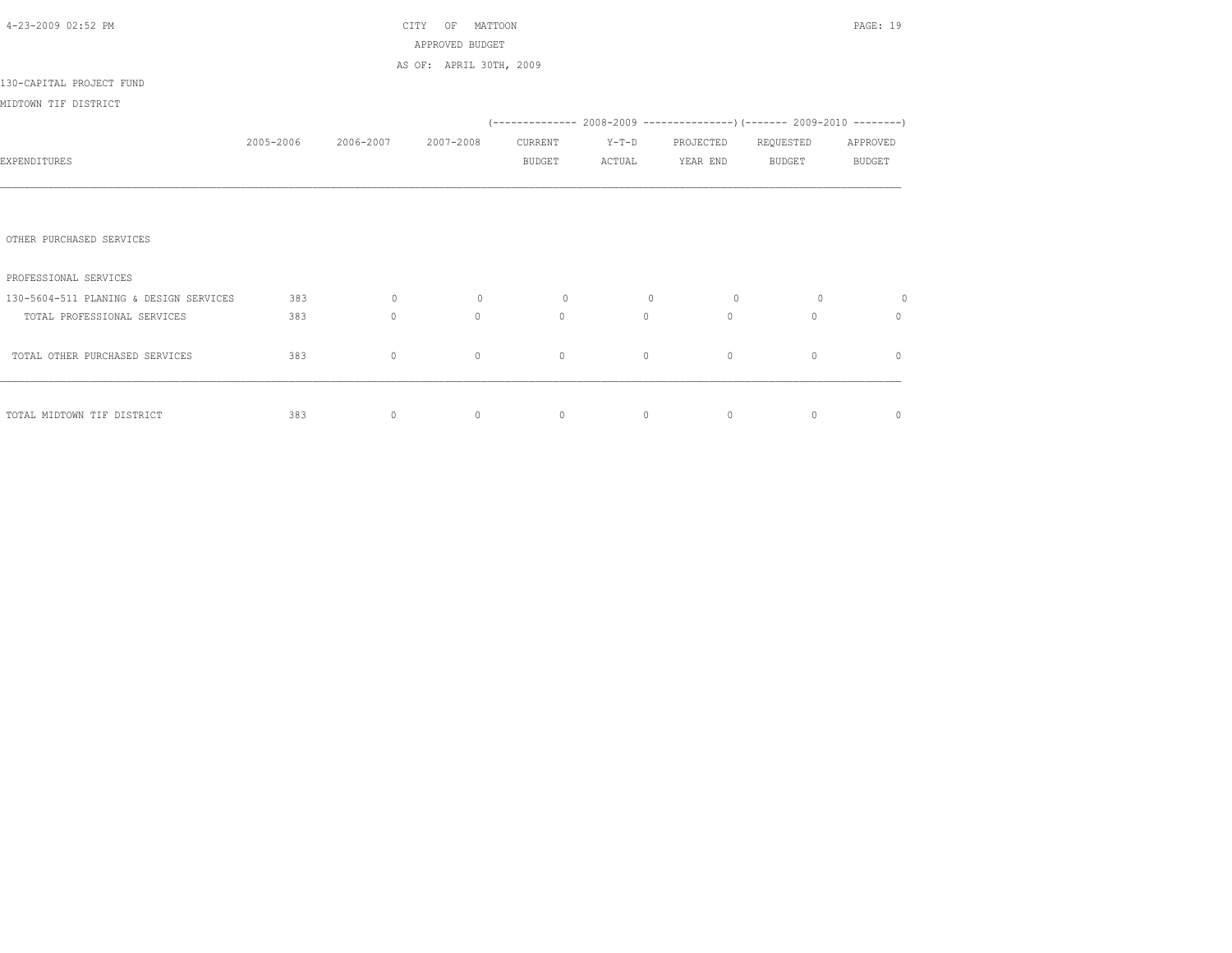| 4-23-2009 02:52 PM               |           |           | MATTOON<br>CITY<br>ΟF   |               |           |                |                                                                          | PAGE: 20      |
|----------------------------------|-----------|-----------|-------------------------|---------------|-----------|----------------|--------------------------------------------------------------------------|---------------|
|                                  |           |           | APPROVED BUDGET         |               |           |                |                                                                          |               |
|                                  |           |           | AS OF: APRIL 30TH, 2009 |               |           |                |                                                                          |               |
| 130-CAPITAL PROJECT FUND         |           |           |                         |               |           |                |                                                                          |               |
| CONDEMNATIONS/DEMOLITIONS        |           |           |                         |               |           |                |                                                                          |               |
|                                  |           |           |                         |               |           |                | (-------------- 2008-2009 ----------------) (------- 2009-2010 --------) |               |
|                                  | 2005-2006 | 2006-2007 | 2007-2008               | CURRENT       | $Y-T-D$   | PROJECTED      | REQUESTED                                                                | APPROVED      |
| EXPENDITURES                     |           |           |                         | <b>BUDGET</b> | ACTUAL    | YEAR END       | <b>BUDGET</b>                                                            | <b>BUDGET</b> |
|                                  |           |           |                         |               |           |                |                                                                          |               |
|                                  |           |           |                         |               |           |                |                                                                          |               |
|                                  |           |           |                         |               |           |                |                                                                          |               |
| OTHER PURCHASED SERVICES         |           |           |                         |               |           |                |                                                                          |               |
|                                  |           |           |                         |               |           |                |                                                                          |               |
| OTHER PURCHASED SERVICES         |           |           |                         |               |           |                |                                                                          |               |
| 130-5606-577 DEMOLITION SERVICES | 9,605     | $\circ$   | $\circ$                 | $\circ$       | 1,541     | $\overline{0}$ | $\circ$                                                                  | $\circ$       |
| TOTAL OTHER PURCHASED SERVICES   | 9,605     | $\circ$   | $\mathbf{0}$            | $\circ$       | 1,541     | $\circ$        | $\Omega$                                                                 | $\mathbf{0}$  |
|                                  |           |           |                         |               |           |                |                                                                          |               |
| TOTAL OTHER PURCHASED SERVICES   | 9,605     | $\circ$   | $\circ$                 | $\circ$       | 1,541     | $\circ$        | $\mathbf{0}$                                                             | $\mathbf{0}$  |
|                                  |           |           |                         |               |           |                |                                                                          |               |
|                                  |           |           |                         |               |           |                |                                                                          |               |
| TOTAL CONDEMNATIONS/DEMOLITIONS  | 9,605     | $\circ$   | $\circ$                 |               | 0 $1,541$ | $\circ$        | $\circ$                                                                  | $\mathbb O$   |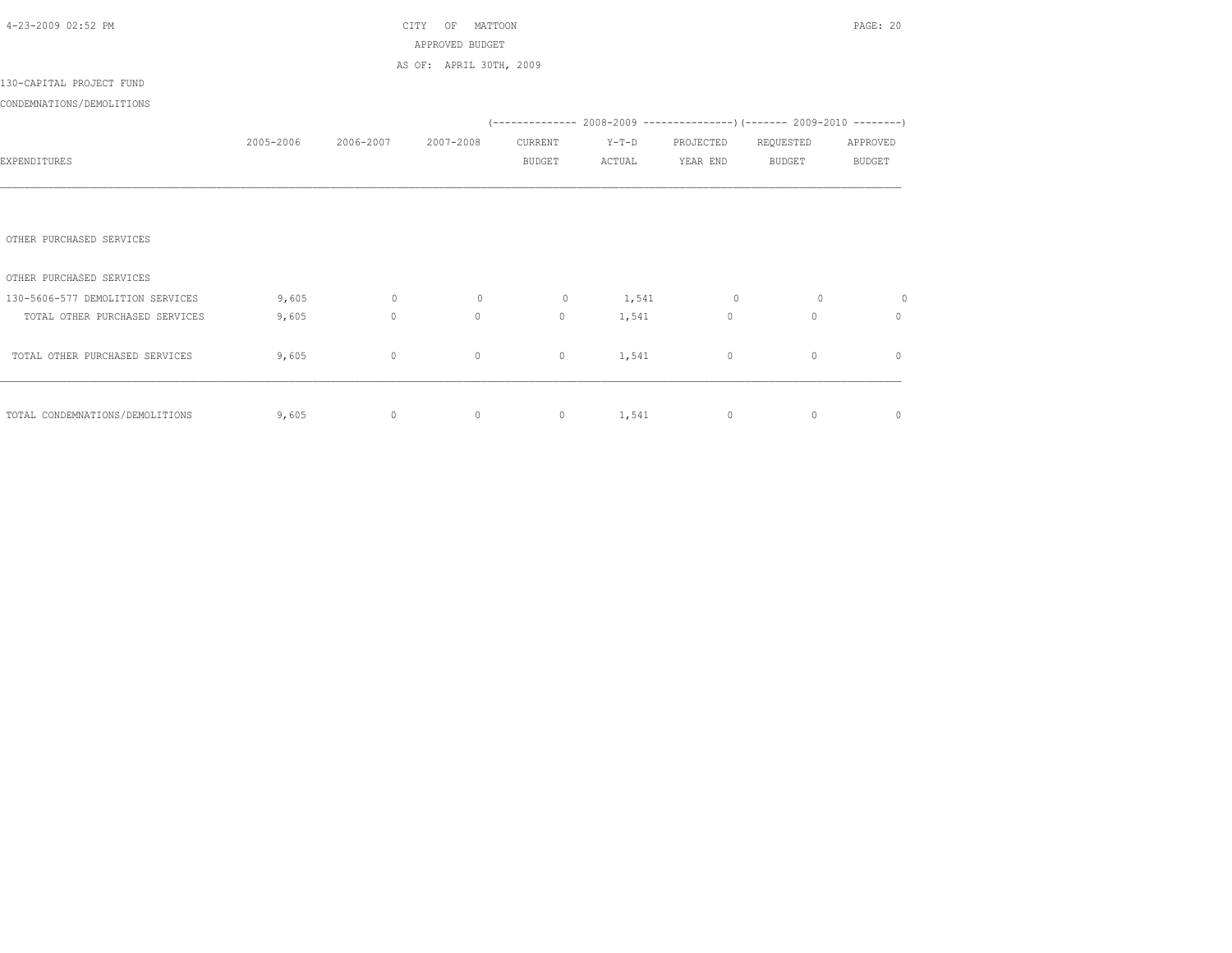| 4-23-2009 02:52 PM                      |                   |                               | CITY OF MATTOON         |                   |                                          |                           |                                                                                                                                                                                                                                                                                                                                               | PAGE: 21       |
|-----------------------------------------|-------------------|-------------------------------|-------------------------|-------------------|------------------------------------------|---------------------------|-----------------------------------------------------------------------------------------------------------------------------------------------------------------------------------------------------------------------------------------------------------------------------------------------------------------------------------------------|----------------|
|                                         |                   |                               | APPROVED BUDGET         |                   |                                          |                           |                                                                                                                                                                                                                                                                                                                                               |                |
|                                         |                   |                               | AS OF: APRIL 30TH, 2009 |                   |                                          |                           |                                                                                                                                                                                                                                                                                                                                               |                |
| 130-CAPITAL PROJECT FUND                |                   |                               |                         |                   |                                          |                           |                                                                                                                                                                                                                                                                                                                                               |                |
| SOUTH 45 TIF DISTRICT                   |                   |                               |                         |                   |                                          |                           |                                                                                                                                                                                                                                                                                                                                               |                |
|                                         |                   |                               |                         |                   |                                          |                           | (-------------- 2008-2009 ----------------) (------- 2009-2010 --------)                                                                                                                                                                                                                                                                      |                |
|                                         |                   | 2005-2006 2006-2007 2007-2008 |                         | CURRENT           |                                          | Y-T-D PROJECTED REQUESTED |                                                                                                                                                                                                                                                                                                                                               | APPROVED       |
| EXPENDITURES                            |                   |                               |                         | BUDGET            | ACTUAL                                   | YEAR END                  | BUDGET                                                                                                                                                                                                                                                                                                                                        | <b>BUDGET</b>  |
|                                         |                   |                               |                         |                   |                                          |                           |                                                                                                                                                                                                                                                                                                                                               |                |
|                                         |                   |                               |                         |                   |                                          |                           |                                                                                                                                                                                                                                                                                                                                               |                |
|                                         |                   |                               |                         |                   |                                          |                           |                                                                                                                                                                                                                                                                                                                                               |                |
| OTHER PURCHASED SERVICES                |                   |                               |                         |                   |                                          |                           |                                                                                                                                                                                                                                                                                                                                               |                |
|                                         |                   |                               |                         |                   |                                          |                           |                                                                                                                                                                                                                                                                                                                                               |                |
| PROFESSIONAL SERVICES                   |                   |                               |                         |                   |                                          |                           |                                                                                                                                                                                                                                                                                                                                               |                |
| 130-5607-511 SOUTH 45 TIF DISCTIRCT     |                   | 0 $44,403$ 350                |                         | $\sim$ 0          | $\circ$                                  | $\overline{0}$            | $\Omega$                                                                                                                                                                                                                                                                                                                                      | $\overline{0}$ |
| TOTAL PROFESSIONAL SERVICES             | $0 \qquad \qquad$ | 44,403                        | 350                     | $0 \qquad \qquad$ | $\overline{0}$                           | $\overline{0}$            | $\circ$                                                                                                                                                                                                                                                                                                                                       | $\mathbf{0}$   |
| OTHER PURCHASED SERVICES                |                   |                               |                         |                   |                                          |                           |                                                                                                                                                                                                                                                                                                                                               |                |
| 130-5607-577 CLUB ILLINI/TONY EATON REN | 50,000            | 50,000                        | $\sim$ 0                | $\circ$           | $\circ$                                  | $\circ$                   | $\Omega$                                                                                                                                                                                                                                                                                                                                      | $\overline{0}$ |
| TOTAL OTHER PURCHASED SERVICES          | 50,000            | 50,000                        | 0                       | $\circ$           | $\circ$                                  | $\overline{0}$            | $\mathbf{0}$                                                                                                                                                                                                                                                                                                                                  | $\mathbf{0}$   |
|                                         |                   |                               |                         |                   |                                          |                           |                                                                                                                                                                                                                                                                                                                                               |                |
| TOTAL OTHER PURCHASED SERVICES          | 50,000            | 94,403                        | 350                     | $\mathbf{0}$      | $\circ$                                  | $\circ$                   | $\mathbf{0}$                                                                                                                                                                                                                                                                                                                                  | $\mathbf{0}$   |
|                                         |                   |                               |                         |                   |                                          |                           |                                                                                                                                                                                                                                                                                                                                               |                |
|                                         |                   |                               |                         |                   |                                          |                           |                                                                                                                                                                                                                                                                                                                                               |                |
| TOTAL SOUTH 45 TIF DISTRICT             | 50,000            | 94,403 350                    |                         |                   | $\begin{array}{ccc} 0 & & 0 \end{array}$ |                           | $\overline{0}$ and $\overline{0}$ and $\overline{0}$ and $\overline{0}$ and $\overline{0}$ and $\overline{0}$ and $\overline{0}$ and $\overline{0}$ and $\overline{0}$ and $\overline{0}$ and $\overline{0}$ and $\overline{0}$ and $\overline{0}$ and $\overline{0}$ and $\overline{0}$ and $\overline{0}$ and $\overline{0}$ and<br>$\circ$ | $\circ$        |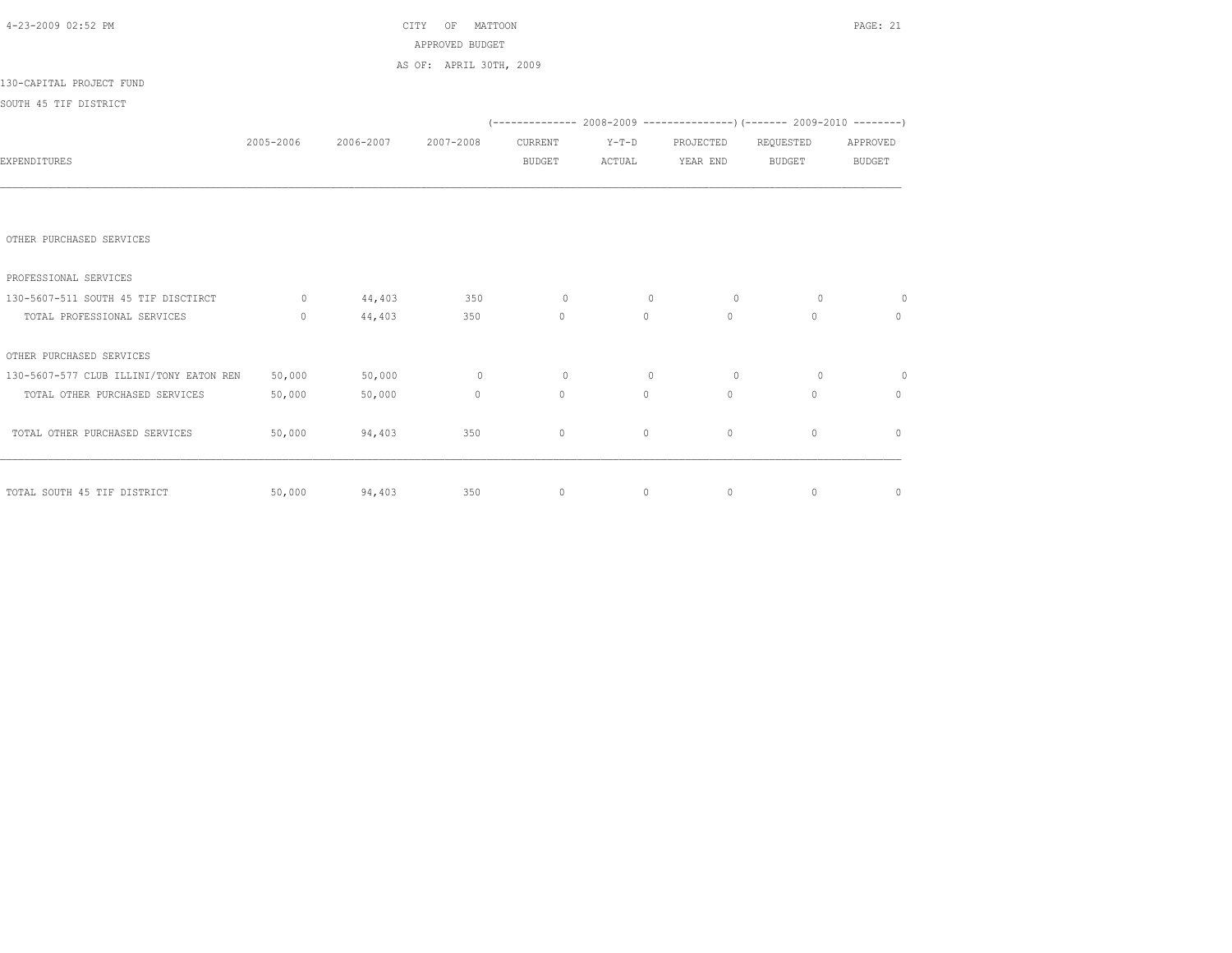| 4-23-2009 02:52 PM                 |           |               | CITY<br>MATTOON<br>OF   |               |                 |                          |                                                                          | PAGE: 22      |
|------------------------------------|-----------|---------------|-------------------------|---------------|-----------------|--------------------------|--------------------------------------------------------------------------|---------------|
|                                    |           |               | APPROVED BUDGET         |               |                 |                          |                                                                          |               |
|                                    |           |               | AS OF: APRIL 30TH, 2009 |               |                 |                          |                                                                          |               |
| 130-CAPITAL PROJECT FUND           |           |               |                         |               |                 |                          |                                                                          |               |
| YMCA LAND ACQUISITION              |           |               |                         |               |                 |                          |                                                                          |               |
|                                    |           |               |                         |               |                 |                          | (-------------- 2008-2009 ----------------) (------- 2009-2010 --------) |               |
|                                    | 2005-2006 | 2006-2007     | 2007-2008               | CURRENT       | $Y-T-D$         | PROJECTED                | REQUESTED                                                                | APPROVED      |
| EXPENDITURES                       |           |               |                         | <b>BUDGET</b> | ACTUAL          | YEAR END                 | <b>BUDGET</b>                                                            | <b>BUDGET</b> |
|                                    |           |               |                         |               |                 |                          |                                                                          |               |
|                                    |           |               |                         |               |                 |                          |                                                                          |               |
|                                    |           |               |                         |               |                 |                          |                                                                          |               |
| OTHER PURCHASED SERVICES           |           |               |                         |               |                 |                          |                                                                          |               |
|                                    |           |               |                         |               |                 |                          |                                                                          |               |
| OTHER PURCHASED SERVICES           |           |               |                         |               |                 |                          |                                                                          |               |
| 130-5608-577 YMCA LAND ACQUISITION | 67,594    | 93,804        | 84,295                  | 660,000       | 167,508         | $\sim$ 0 $\sim$ 0 $\sim$ | 500,000                                                                  | 500,000       |
| TOTAL OTHER PURCHASED SERVICES     | 67,594    | 93,804        | 84,295                  | 660,000       | 167,508         | $0 \qquad \qquad$        | 500,000                                                                  | 500,000       |
|                                    |           |               |                         |               |                 |                          |                                                                          |               |
| TOTAL OTHER PURCHASED SERVICES     | 67,594    | 93,804        | 84,295                  | 660,000       | 167,508         | $\circ$                  | 500,000                                                                  | 500,000       |
|                                    |           |               |                         |               |                 |                          |                                                                          |               |
|                                    |           |               |                         |               |                 |                          |                                                                          |               |
| TOTAL YMCA LAND ACQUISITION        | 67,594    | 93,804 84,295 |                         |               | 660,000 167,508 |                          | 500,000<br>$\overline{0}$                                                | 500,000       |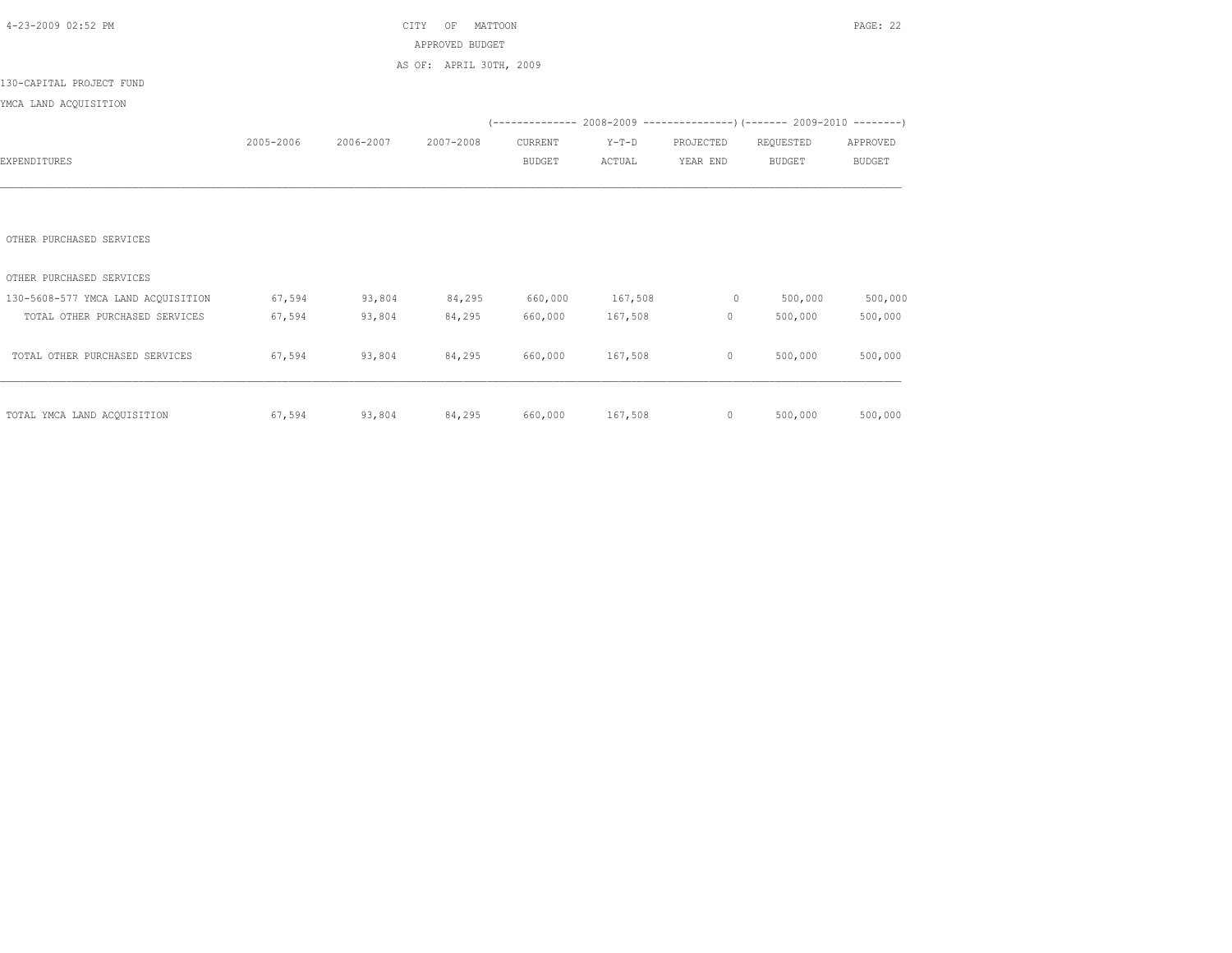| 4-23-2009 02:52 PM                  |           |                  | MATTOON<br>CITY<br>OF   |               |          |           |                | PAGE: 23      |
|-------------------------------------|-----------|------------------|-------------------------|---------------|----------|-----------|----------------|---------------|
|                                     |           |                  | APPROVED BUDGET         |               |          |           |                |               |
|                                     |           |                  | AS OF: APRIL 30TH, 2009 |               |          |           |                |               |
| 130-CAPITAL PROJECT FUND            |           |                  |                         |               |          |           |                |               |
| JUSTRITE CDAP EXPENSES              |           |                  |                         |               |          |           |                |               |
|                                     |           |                  |                         |               |          |           |                |               |
|                                     | 2005-2006 | 2006-2007        | 2007-2008               | CURRENT       | $Y-T-D$  | PROJECTED | REQUESTED      | APPROVED      |
| EXPENDITURES                        |           |                  |                         | <b>BUDGET</b> | ACTUAL   | YEAR END  | BUDGET         | <b>BUDGET</b> |
|                                     |           |                  |                         |               |          |           |                |               |
|                                     |           |                  |                         |               |          |           |                |               |
|                                     |           |                  |                         |               |          |           |                |               |
| OTHER PURCHASED SERVICES            |           |                  |                         |               |          |           |                |               |
|                                     |           |                  |                         |               |          |           |                |               |
| OTHER PURCHASED SERVICES            |           |                  |                         |               |          |           |                |               |
| 130-5609-577 JUSTRITE CDAP EXPENSES | 1,240     | 465, 313 43, 500 |                         | $\sim$ 0      | $\circ$  | $\circ$   | $\circ$        | $\circ$       |
| TOTAL OTHER PURCHASED SERVICES      | 1,240     | 465,313          | 43,500                  | $\circ$       | $\Omega$ | $\circ$   | $\mathbf{0}$   | 0             |
|                                     |           |                  |                         |               |          |           |                |               |
| TOTAL OTHER PURCHASED SERVICES      | 1,240     | 465,313 43,500   |                         | $\circ$       | $\circ$  | $\circ$   | $\mathbf{0}$   | $\mathbf{0}$  |
|                                     |           |                  |                         |               |          |           |                |               |
|                                     |           |                  |                         |               |          |           |                |               |
| TOTAL JUSTRITE CDAP EXPENSES        | 1,240     | 465,313 43,500 0 |                         |               | $\circ$  | $\circ$   | $\overline{0}$ | $\circ$       |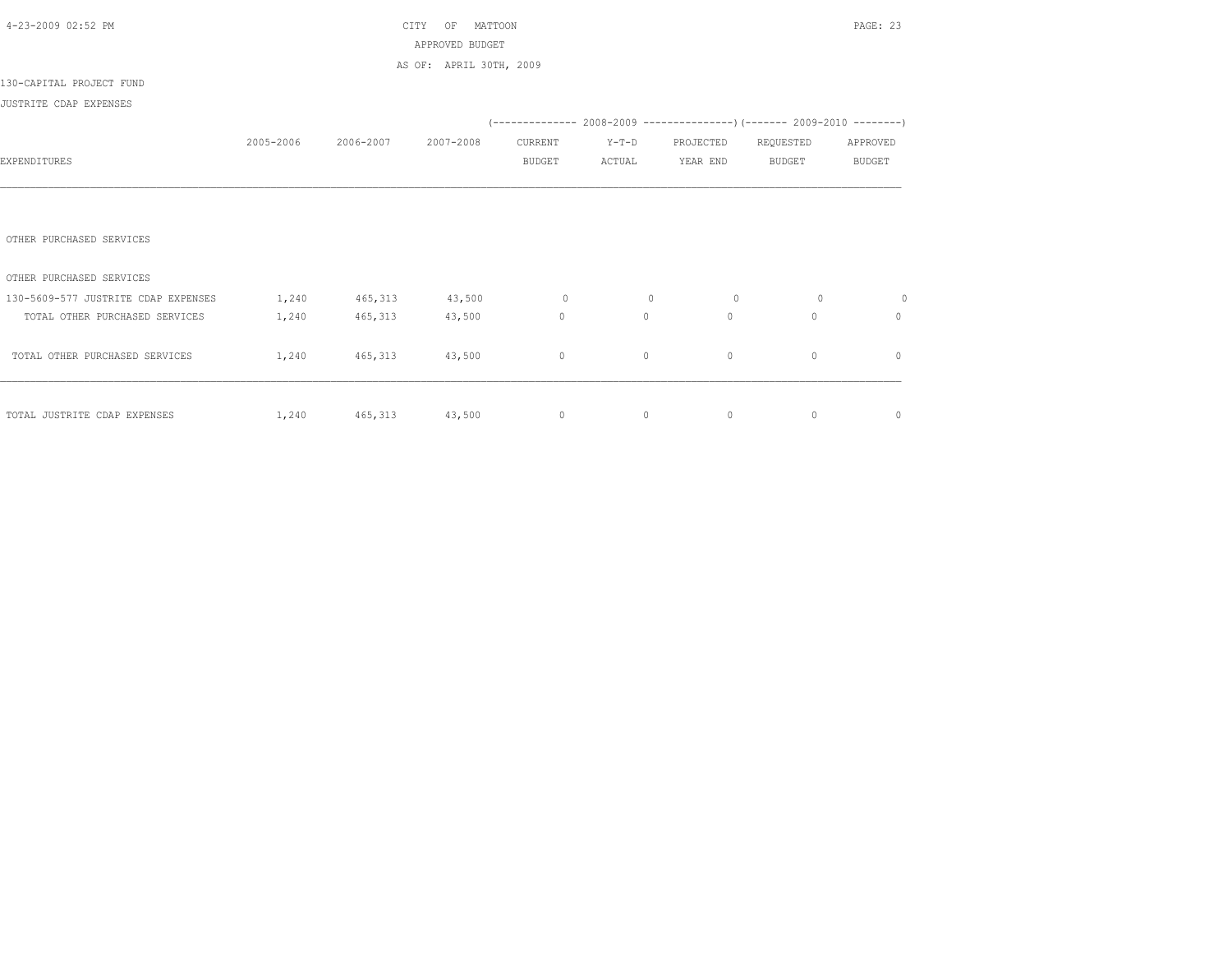| 4-23-2009 02:52 PM                              |                |                                                            | OF<br>CITY<br>MATTOON   |                                                                        |          |              |                                         | PAGE: 24      |
|-------------------------------------------------|----------------|------------------------------------------------------------|-------------------------|------------------------------------------------------------------------|----------|--------------|-----------------------------------------|---------------|
|                                                 |                |                                                            | APPROVED BUDGET         |                                                                        |          |              |                                         |               |
| 130-CAPITAL PROJECT FUND                        |                |                                                            | AS OF: APRIL 30TH, 2009 |                                                                        |          |              |                                         |               |
| RETAIL DEVELOPMENT MRTNG                        |                |                                                            |                         |                                                                        |          |              |                                         |               |
|                                                 |                |                                                            |                         | (------------- 2008-2009 ---------------) (------- 2009-2010 --------) |          |              |                                         |               |
|                                                 | 2005-2006      | 2006-2007                                                  | 2007-2008               | CURRENT                                                                | Y-T-D    | PROJECTED    | REQUESTED                               | APPROVED      |
| EXPENDITURES                                    |                |                                                            |                         | <b>BUDGET</b>                                                          | ACTUAL   | YEAR END     | <b>BUDGET</b>                           | <b>BUDGET</b> |
|                                                 |                |                                                            |                         |                                                                        |          |              |                                         |               |
|                                                 |                |                                                            |                         |                                                                        |          |              |                                         |               |
| OTHER PURCHASED SERVICES                        |                |                                                            |                         |                                                                        |          |              |                                         |               |
|                                                 |                |                                                            |                         |                                                                        |          |              |                                         |               |
| PROFESSIONAL SERVICES                           |                |                                                            |                         |                                                                        |          |              |                                         |               |
| 130-5651-519 RETAIL DEVELOPMENT MARKETI         | 150            | 12,192                                                     | $\circ$                 | 0                                                                      | $\circ$  | $\circ$      | $\circ$                                 | $\circ$       |
| TOTAL PROFESSIONAL SERVICES                     | 150            | 12,192                                                     | $\circ$                 | $\mathbf{0}$                                                           | $\circ$  | $\circ$      | $\mathbf{0}$                            | $\circ$       |
| OTHER PURCHASED SERVICES                        |                |                                                            |                         |                                                                        |          |              |                                         |               |
| 130-5651-571 DUES & MEMBERSHIPS                 | $\circ$        | $\mathbb O$                                                | $\circ$                 | $\circ$                                                                | $\circ$  | 0            | $\circ$                                 | $\circ$       |
| TOTAL OTHER PURCHASED SERVICES                  | $\mathbf{0}$   | $\circ$                                                    | $\circ$                 | $\circ$                                                                | 0        | $\mathbf{0}$ | $\circ$                                 | $\circ$       |
|                                                 |                |                                                            |                         |                                                                        |          |              |                                         |               |
| TOTAL OTHER PURCHASED SERVICES                  | 150            | 12,192                                                     | 0                       | $\circ$                                                                | 0        | $\circ$      | $\circ$                                 | $\mathbf 0$   |
|                                                 |                |                                                            |                         |                                                                        |          |              |                                         |               |
|                                                 |                |                                                            |                         |                                                                        |          |              |                                         |               |
| TOTAL RETAIL DEVELOPMENT MRTNG                  | 150            | 12,192                                                     | $\circ$                 | $\mathbf 0$                                                            | $\circ$  | $\circ$      | $\mathbf 0$                             | $\mathbb{O}$  |
| TOTAL EXPENDITURES                              | 821,869        | 1,885,814                                                  | 461,266                 | 9,511,100 1,369,373                                                    |          | $\circ$      | 9,781,100                               | 9,781,100     |
|                                                 |                |                                                            |                         |                                                                        |          |              |                                         |               |
| REVENUE OVER/(UNDER) EXPENDITURES<br>$\sqrt{2}$ |                | 792,526) ( 1,177,088) ( 341,214) ( 8,239,100) ( 1,354,628) |                         |                                                                        |          |              | $0 \quad (6,618,500) \quad (6,618,500)$ |               |
| OTHER FINANCING SOURCES                         |                |                                                            |                         |                                                                        |          |              |                                         |               |
| 130-4901-010 INTERFUND XFRS FROM GEN. F 677,892 |                | 616,857                                                    | 693,089                 | 680,000                                                                | 621,985  | $\circ$      | 720,000                                 | 720,000       |
| 130-4906-010 INTRFD TRNFRS IN - INS & T         | $\overline{0}$ | $\circ$                                                    | $\circ$                 | $\circ$                                                                | $\circ$  | $\circ$      | $\circ$                                 | $\mathbf 0$   |
| 130-4911-010 INTERFUND XFRS FROM WATER          | $\mathbf{0}$   | $\mathbf 0$                                                | $\circ$                 | $\mathbf 0$                                                            | $\circ$  | $\circ$      | 0                                       | $\circ$       |
| 130-4912-010 INTERFUND XFRS FROM SEWER          | $\overline{0}$ | $\mathbf 0$                                                | $\mathbf{0}$            | $\mathbf{0}$                                                           | $\circ$  | $\mathbf{0}$ | $\circ$                                 | $\mathbb{O}$  |
| 130-4931-010 SALE OF GENERAL CAPITAL AS         | 1,500          | 0                                                          |                         | 0                                                                      | 0        | 0            | 0                                       | $\mathbf{0}$  |
| 130-4941-023 PROCEEDS - GEN. OBLIGATION         | $\sim$ 0       | $\mathbf{0}$                                               | 0                       | $\mathbf{0}$                                                           | $\Omega$ | $\mathbf{0}$ | 0                                       | $\mathbf{0}$  |
| 130-4944-023 PROCEEDS - OTHER BONDS ISS         | $\sim$ 0       | $\circ$                                                    | $\mathbf{0}$            | 6,000,000                                                              | $\circ$  | $\mathbf{0}$ | $\Omega$                                | $\mathbf{0}$  |
| 130-4947-023 PROCEEDS - CAPITAL LEASES          | 136,442        | 661,203                                                    | $\circ$                 | $\circ$                                                                | $\circ$  | $\mathbf{0}$ | $\Omega$                                | $\circ$       |
| 130-4948-023 PROCEEDS - REVOLVING LOAN          | $\overline{0}$ | $\circ$                                                    | $\mathbf{0}$            | $\mathbf 0$                                                            | $\circ$  | $\circ$      | $\Omega$                                | $\circ$       |
| 130-4949-023 OTHER LONG TERM DEBT ISSUE         | $\overline{0}$ | $\circ$                                                    | $\circ$                 | 0                                                                      | $\circ$  | 0            | $\circ$                                 | $\circ$       |
| TOTAL OTHER FINANCING SOURCES                   | 815,834        | 1,278,060                                                  | 693,089                 | 6,680,000                                                              | 621,985  | 0            | 720,000                                 | 720,000       |
| OTHER FINANCING (USES)                          |                |                                                            |                         |                                                                        |          |              |                                         |               |
| 130-5937-822 TRANSFER TO MIDTOWN TIF FU         | $\overline{0}$ | $\mathbb O$                                                | $\circ$                 | $\mathbb O$                                                            | $\circ$  | $\circ$      | $\mathbf{0}$                            | $\mathbf{0}$  |
| 130-5948-822 TRANSFERS TO CEMETERY FUND         | 62,000         | 0                                                          | 0                       | 0                                                                      | 0        | 0            | $\circ$                                 | $\circ$       |
| TOTAL OTHER FINANCING (USES)                    | 62,000         | 0                                                          | $\mathbf{0}$            | 0                                                                      | 0        | 0            | 0                                       | $\circ$       |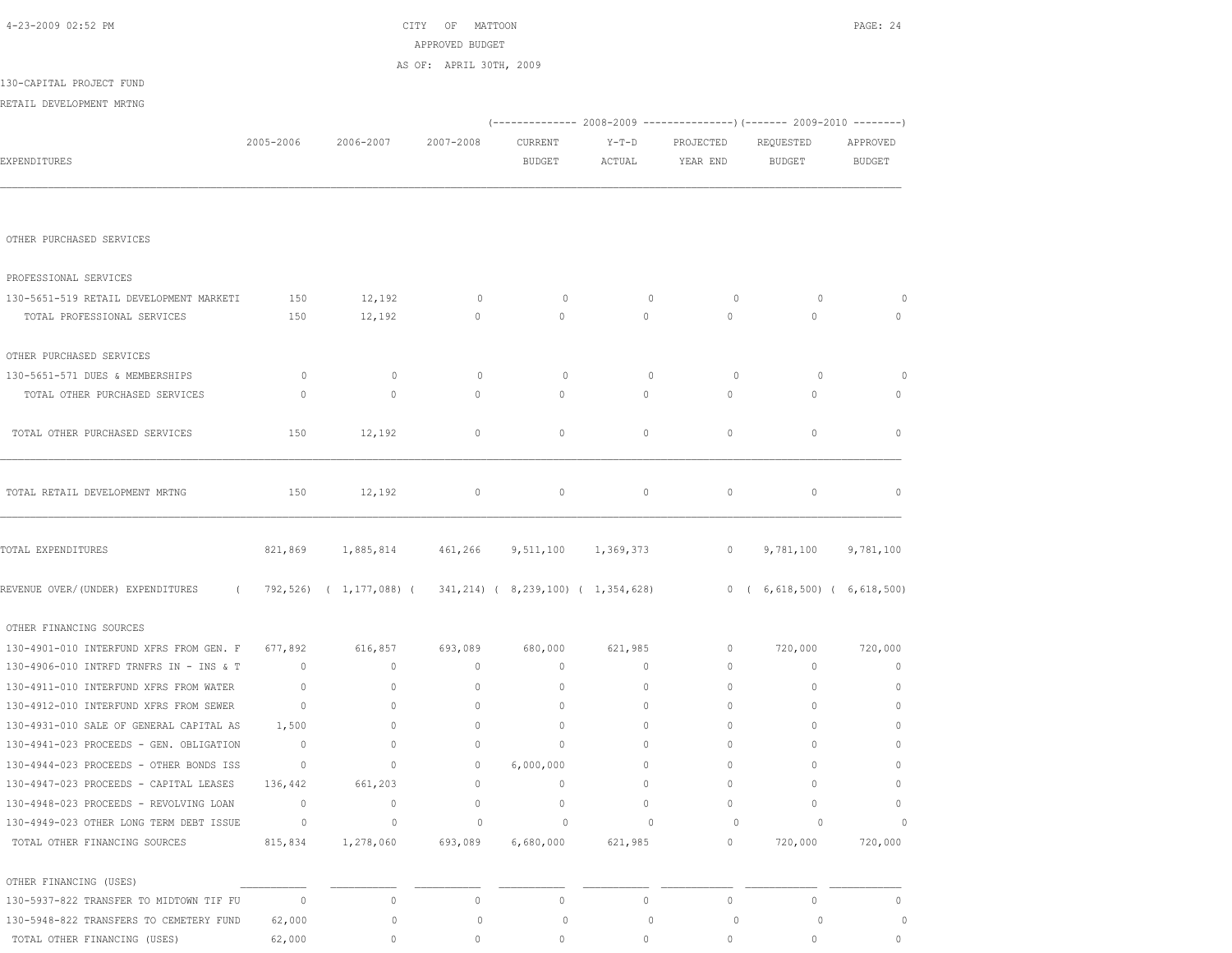## 4-23-2009 02:52 PM CITY OF MATTOON PAGE: 1

 APPROVED BUDGET AS OF: APRIL 30TH, 2009

150-I-57 EAST TIF DISTRICT

|                                         | 2005-2006   | 2006-2007    | 2007-2008     | CURRENT       | $Y-T-D$      | PROJECTED   | REQUESTED     | APPROVED      |
|-----------------------------------------|-------------|--------------|---------------|---------------|--------------|-------------|---------------|---------------|
| REVENUES                                |             |              |               | <b>BUDGET</b> | ACTUAL       | YEAR END    | <b>BUDGET</b> | <b>BUDGET</b> |
|                                         |             |              |               |               |              |             |               |               |
| TAXES                                   |             |              |               |               |              |             |               |               |
| TIF/BD TAX RECEIPTS                     |             |              |               |               |              |             |               |               |
| 150-4192-023 PROPERTY TAX RECEIPTS      | $\circ$     | $\mathbf{0}$ | 887           | 1,000         | 959          | $\circ$     | 1,000         | 1,000         |
| TOTAL TIF/BD TAX RECEIPTS               | $\circ$     | $\mathbf{0}$ | 887           | 1,000         | 959          | $\circ$     | 1,000         | 1,000         |
| TOTAL TAXES                             | $\mathbb O$ | $\circ$      | 887           | 1,000         | 959          | $\circ$     | 1,000         | 1,000         |
| INVESTMENT EARNINGS                     |             |              |               |               |              |             |               |               |
| INTEREST EARNINGS                       |             |              |               |               |              |             |               |               |
| 150-4610-023 INTEREST EARNINGS          | $\circ$     | $\mathbf{0}$ | $\mathcal{S}$ | $\circ$       | $\mathbf{3}$ | $\circ$     | $\circ$       | $\circ$       |
| TOTAL INTEREST EARNINGS                 | $\circ$     | $\circ$      | 3             | $\circ$       | 3            | $\circ$     | $\circ$       | $\circ$       |
| TOTAL INVESTMENT EARNINGS               | $\mathbf 0$ | $\circ$      | 3             | $\mathbf{0}$  | 3            | $\circ$     | $\circ$       | $\mathbf{0}$  |
| CONTRIB & OTHER MISC REV                |             |              |               |               |              |             |               |               |
| CONTRIBUTIONS & MISC REV                |             |              |               |               |              |             |               |               |
| 150-4805-023 CONTRIBUTIONS & OTHER MISC | $\circ$     | $\mathbf{0}$ | $\circ$       | $\circ$       | $\mathbf{0}$ | $\circ$     | $\circ$       | $\circ$       |
| TOTAL CONTRIBUTIONS & MISC REV          | $\circ$     | $\mathbf{0}$ | $\circ$       | $\circ$       | $\circ$      | $\Omega$    | $\circ$       | $\circ$       |
| TOTAL CONTRIB & OTHER MISC REV          | $\mathbf 0$ | $\circ$      | $\circ$       | $\mathbb O$   | $\circ$      | $\mathbb O$ | $\circ$       | $\mathbf{0}$  |
| TOTAL REVENUES                          | $\mathbb O$ | $\circ$      | 890           | 1,000         | 962          | $\circ$     | 1,000         | 1,000         |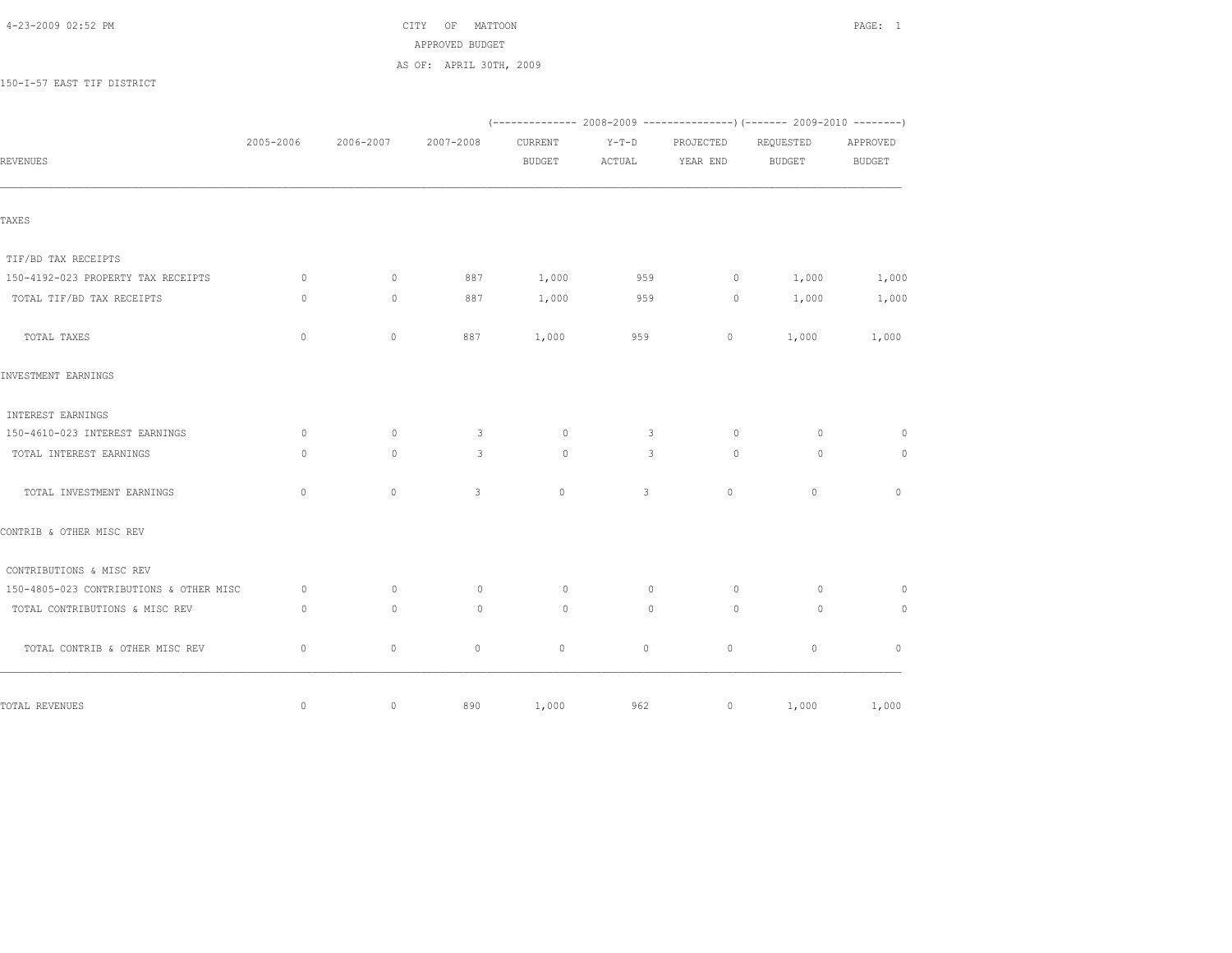| 4-23-2009 02:52 PM            |                                  |           | MATTOON<br>CITY<br>OF<br>APPROVED BUDGET |               |         |           |               | PAGE: 2       |
|-------------------------------|----------------------------------|-----------|------------------------------------------|---------------|---------|-----------|---------------|---------------|
|                               |                                  |           | AS OF: APRIL 30TH, 2009                  |               |         |           |               |               |
| 150-I-57 EAST TIF DISTRICT    |                                  |           |                                          |               |         |           |               |               |
| <b>STREETS</b>                |                                  |           |                                          |               |         |           |               |               |
|                               |                                  |           |                                          |               |         |           |               |               |
|                               | 2005-2006                        | 2006-2007 | 2007-2008                                | CURRENT       | $Y-T-D$ | PROJECTED | REQUESTED     | APPROVED      |
| EXPENDITURES                  |                                  |           |                                          | <b>BUDGET</b> | ACTUAL  | YEAR END  | <b>BUDGET</b> | <b>BUDGET</b> |
|                               |                                  |           |                                          |               |         |           |               |               |
|                               |                                  |           |                                          |               |         |           |               |               |
| PROPERTY                      |                                  |           |                                          |               |         |           |               |               |
|                               |                                  |           |                                          |               |         |           |               |               |
| IMPROVEMENTS-NOT BLDNGS       |                                  |           |                                          |               |         |           |               |               |
| 150-5321-730 STREETS          | 0                                | $\circ$   | $\circ$                                  | $\circ$       | $\circ$ | $\circ$   | $\circ$       | $\circ$       |
| TOTAL IMPROVEMENTS-NOT BLDNGS | $\begin{array}{c} \n\end{array}$ | $\circ$   | $\circ$                                  | $\circ$       | $\circ$ | $\Omega$  | $\Omega$      | 0             |
| TOTAL PROPERTY                | $\mathbf{0}$                     | $\circ$   | $\mathbf{0}$                             | $\mathbf{0}$  | $\circ$ | $\circ$   | $\circ$       | $\mathbf{0}$  |
|                               |                                  |           |                                          |               |         |           |               |               |
|                               |                                  |           |                                          |               |         |           |               |               |
| TOTAL STREETS                 | $\circ$                          | $\circ$   | $\circ$                                  | $\circ$       | $\circ$ | $\circ$   | $\circ$       | $\circ$       |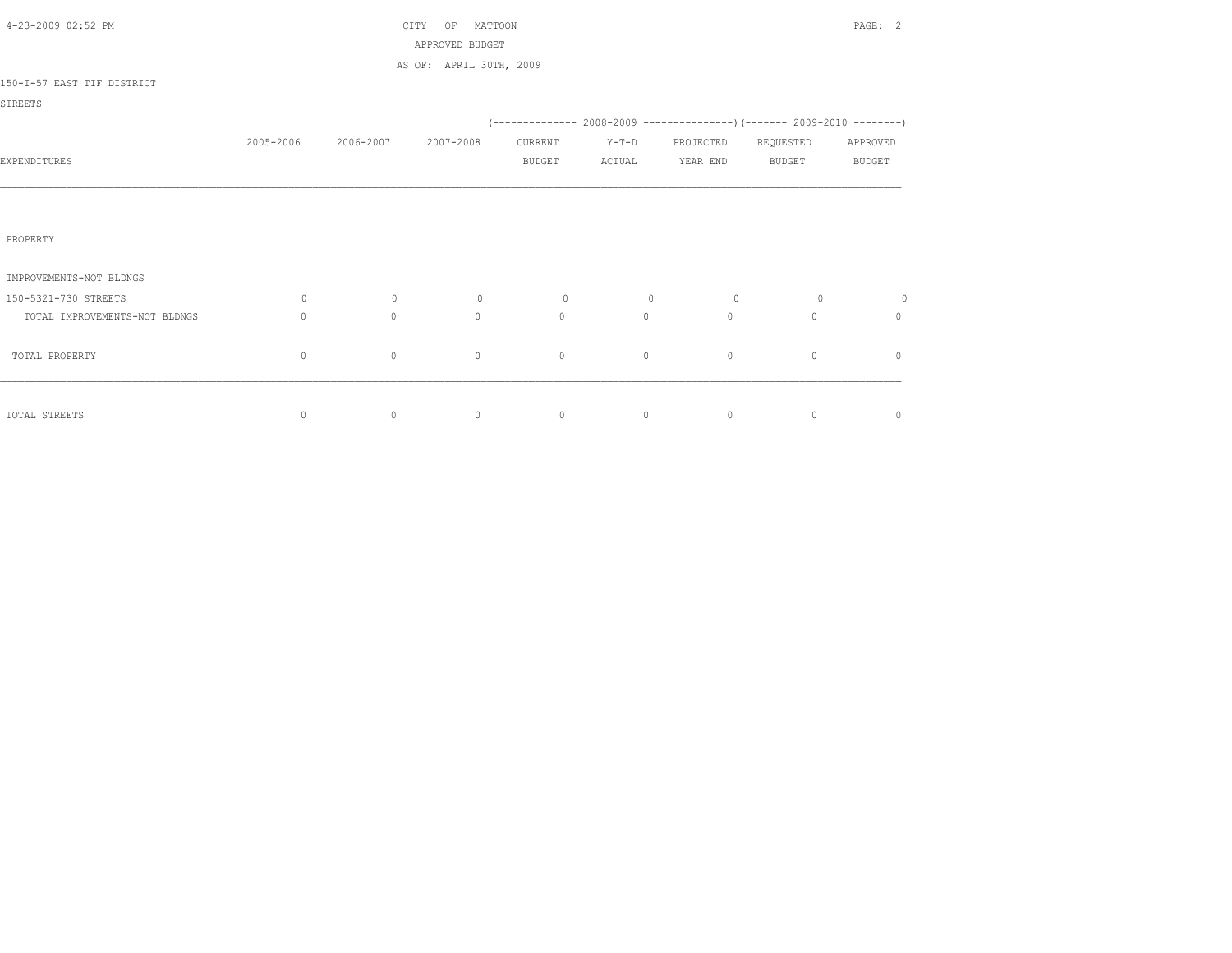| 4-23-2009 02:52 PM                  |             |              | MATTOON<br>CITY<br>ΟF   |               |         |              |                                                                         | PAGE: 3       |
|-------------------------------------|-------------|--------------|-------------------------|---------------|---------|--------------|-------------------------------------------------------------------------|---------------|
|                                     |             |              | APPROVED BUDGET         |               |         |              |                                                                         |               |
|                                     |             |              | AS OF: APRIL 30TH, 2009 |               |         |              |                                                                         |               |
| 150-I-57 EAST TIF DISTRICT          |             |              |                         |               |         |              |                                                                         |               |
| SIDEWALKS AND CROSSWALKS            |             |              |                         |               |         |              |                                                                         |               |
|                                     |             |              |                         |               |         |              | (-------------- 2008-2009 ----------------)(------- 2009-2010 --------) |               |
|                                     | 2005-2006   | 2006-2007    | 2007-2008               | CURRENT       | $Y-T-D$ | PROJECTED    | REQUESTED                                                               | APPROVED      |
| EXPENDITURES                        |             |              |                         | <b>BUDGET</b> | ACTUAL  | YEAR END     | BUDGET                                                                  | <b>BUDGET</b> |
|                                     |             |              |                         |               |         |              |                                                                         |               |
|                                     |             |              |                         |               |         |              |                                                                         |               |
|                                     |             |              |                         |               |         |              |                                                                         |               |
| PROPERTY                            |             |              |                         |               |         |              |                                                                         |               |
|                                     |             |              |                         |               |         |              |                                                                         |               |
| IMPROVEMENTS-NOT BLDNGS             |             |              |                         |               |         |              |                                                                         |               |
| 150-5323-730 SIDEWALKS & CROSSWALKS | 0           | $\circ$      | $\circ$                 | $\circ$       | $\circ$ | $\circ$      | $\circ$                                                                 | $\circ$       |
| TOTAL IMPROVEMENTS-NOT BLDNGS       | $\Omega$    | $\mathbf{0}$ | $\mathbf{0}$            | $\circ$       | $\circ$ | $\mathbf{0}$ | $\Omega$                                                                | $\mathbf{0}$  |
|                                     |             |              |                         |               |         |              |                                                                         |               |
| TOTAL PROPERTY                      | $\mathbf 0$ | $\circ$      | $\circ$                 | $\circ$       | $\circ$ | $\circ$      | $\mathbf{0}$                                                            | $\mathbf{0}$  |
|                                     |             |              |                         |               |         |              |                                                                         |               |
|                                     |             |              |                         |               |         |              |                                                                         |               |
| TOTAL SIDEWALKS AND CROSSWALKS      | $\circ$     | $\circ$      | $\circ$                 | $\circ$       | $\circ$ | $\circ$      | $\mathbf{0}$                                                            | $\circ$       |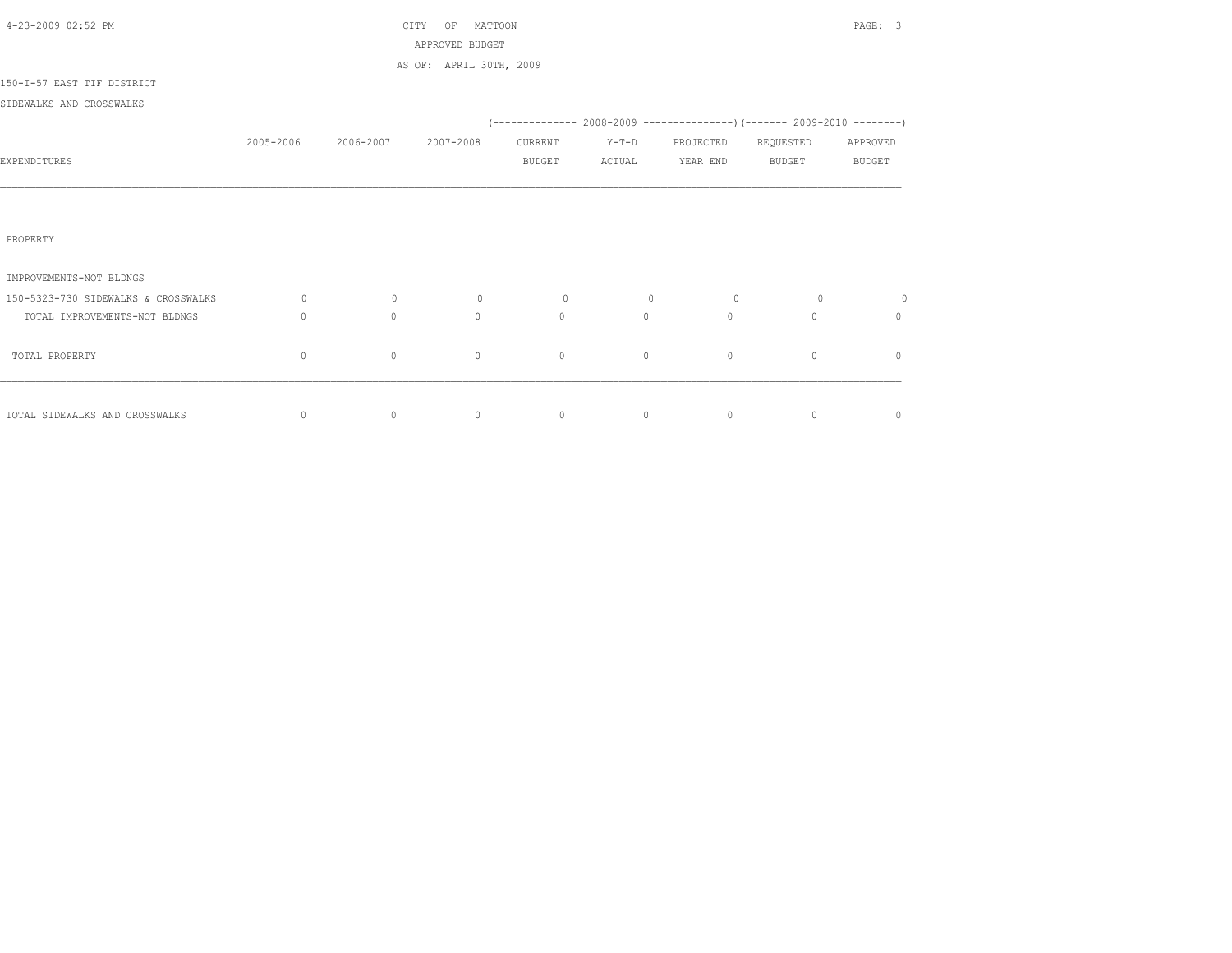| 4-23-2009 02:52 PM            |                                  |           | MATTOON<br>CITY<br>OF<br>APPROVED BUDGET |               |         |                                                                            |               | PAGE: 4       |
|-------------------------------|----------------------------------|-----------|------------------------------------------|---------------|---------|----------------------------------------------------------------------------|---------------|---------------|
|                               |                                  |           | AS OF: APRIL 30TH, 2009                  |               |         |                                                                            |               |               |
| 150-I-57 EAST TIF DISTRICT    |                                  |           |                                          |               |         |                                                                            |               |               |
| STREET LIGHTING               |                                  |           |                                          |               |         |                                                                            |               |               |
|                               |                                  |           |                                          |               |         | (-------------- 2008-2009 -----------------) (------- 2009-2010 ---------) |               |               |
|                               | 2005-2006                        | 2006-2007 | 2007-2008                                | CURRENT       | $Y-T-D$ | PROJECTED                                                                  | REQUESTED     | APPROVED      |
| EXPENDITURES                  |                                  |           |                                          | <b>BUDGET</b> | ACTUAL  | YEAR END                                                                   | <b>BUDGET</b> | <b>BUDGET</b> |
|                               |                                  |           |                                          |               |         |                                                                            |               |               |
|                               |                                  |           |                                          |               |         |                                                                            |               |               |
| PROPERTY                      |                                  |           |                                          |               |         |                                                                            |               |               |
|                               |                                  |           |                                          |               |         |                                                                            |               |               |
| IMPROVEMENTS-NOT BLDNGS       |                                  |           |                                          |               |         |                                                                            |               |               |
| 150-5326-730 STREET LIGHTING  | 0                                | $\circ$   | $\circ$                                  | $\circ$       | $\circ$ | $\circ$                                                                    | $\circ$       | 0             |
| TOTAL IMPROVEMENTS-NOT BLDNGS | $\begin{array}{c} \n\end{array}$ | $\circ$   | $\circ$                                  | $\circ$       | $\circ$ | $\Omega$                                                                   | $\Omega$      | 0             |
|                               |                                  |           |                                          |               |         |                                                                            |               |               |
| TOTAL PROPERTY                | $\mathbf{0}$                     | $\circ$   | $\mathbf{0}$                             | $\mathbf{0}$  | $\circ$ | $\circ$                                                                    | $\circ$       | $\mathbf{0}$  |
|                               |                                  |           |                                          |               |         |                                                                            |               |               |
| TOTAL STREET LIGHTING         | 0                                | $\circ$   | $\circ$                                  | $\circ$       | $\circ$ | $\circ$                                                                    | $\circ$       | $\circ$       |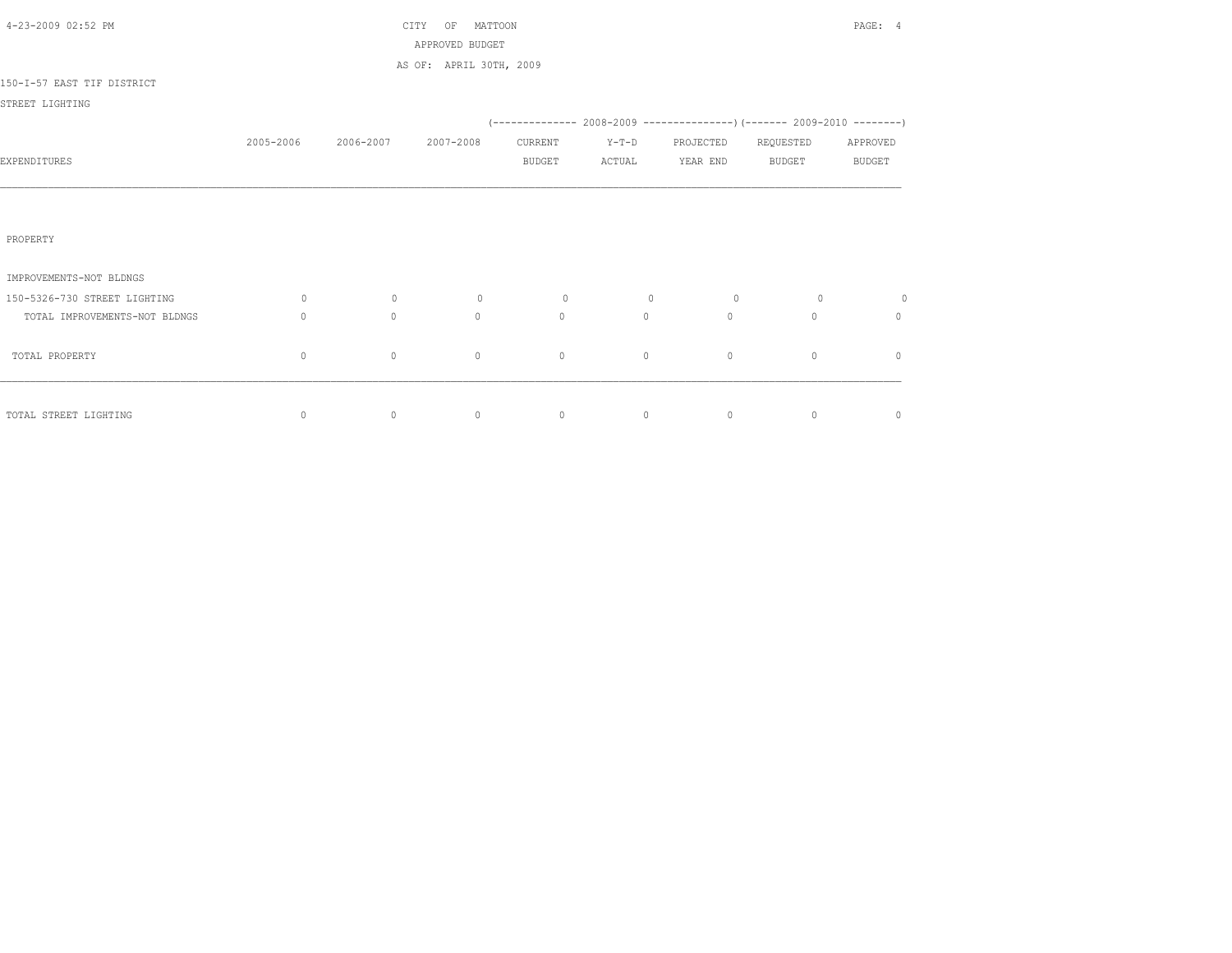| 4-23-2009 02:52 PM                   |           |                | MATTOON<br>CITY<br>OF   |               |                                 |                 |                | PAGE: 5        |
|--------------------------------------|-----------|----------------|-------------------------|---------------|---------------------------------|-----------------|----------------|----------------|
|                                      |           |                | APPROVED BUDGET         |               |                                 |                 |                |                |
| 150-I-57 EAST TIF DISTRICT           |           |                | AS OF: APRIL 30TH, 2009 |               |                                 |                 |                |                |
| TRAFFIC CONTROL DEVICES              |           |                |                         |               |                                 |                 |                |                |
|                                      |           |                |                         |               |                                 |                 |                |                |
|                                      | 2005-2006 | 2006-2007      | 2007-2008               | CURRENT       | $Y-T-D$                         | PROJECTED       | REQUESTED      | APPROVED       |
| EXPENDITURES                         |           |                |                         | <b>BUDGET</b> | ACTUAL                          | YEAR END BUDGET |                | <b>BUDGET</b>  |
|                                      |           |                |                         |               |                                 |                 |                |                |
|                                      |           |                |                         |               |                                 |                 |                |                |
|                                      |           |                |                         |               |                                 |                 |                |                |
| PROPERTY                             |           |                |                         |               |                                 |                 |                |                |
| IMPROVEMENTS-NOT BLDNGS              |           |                |                         |               |                                 |                 |                |                |
| 150-5327-730 TRAFFIC CONTROL DEVICES | $\circ$   | $\overline{0}$ | $\circ$                 | $\circ$       | $\overline{0}$                  | $\circ$         | $\overline{0}$ | $\circ$        |
| TOTAL IMPROVEMENTS-NOT BLDNGS        | $\circ$   | $\Omega$       | $\Omega$                | $\Omega$      | $\circ$                         | $\Omega$        | $\Omega$       | $\Omega$       |
|                                      |           |                |                         |               |                                 |                 |                |                |
| TOTAL PROPERTY                       | 0         | $\circ$        | $\mathbf{0}$            | $\circ$       | $\circ$                         | $\circ$         | $\mathbf{0}$   | $\mathbf{0}$   |
|                                      |           |                |                         |               |                                 |                 |                |                |
| TOTAL TRAFFIC CONTROL DEVICES        | $\circ$   | $\circ$        | $\circ$                 |               | $\begin{matrix}0&0\end{matrix}$ | $\sim$ 0        | $\circ$        | $\overline{0}$ |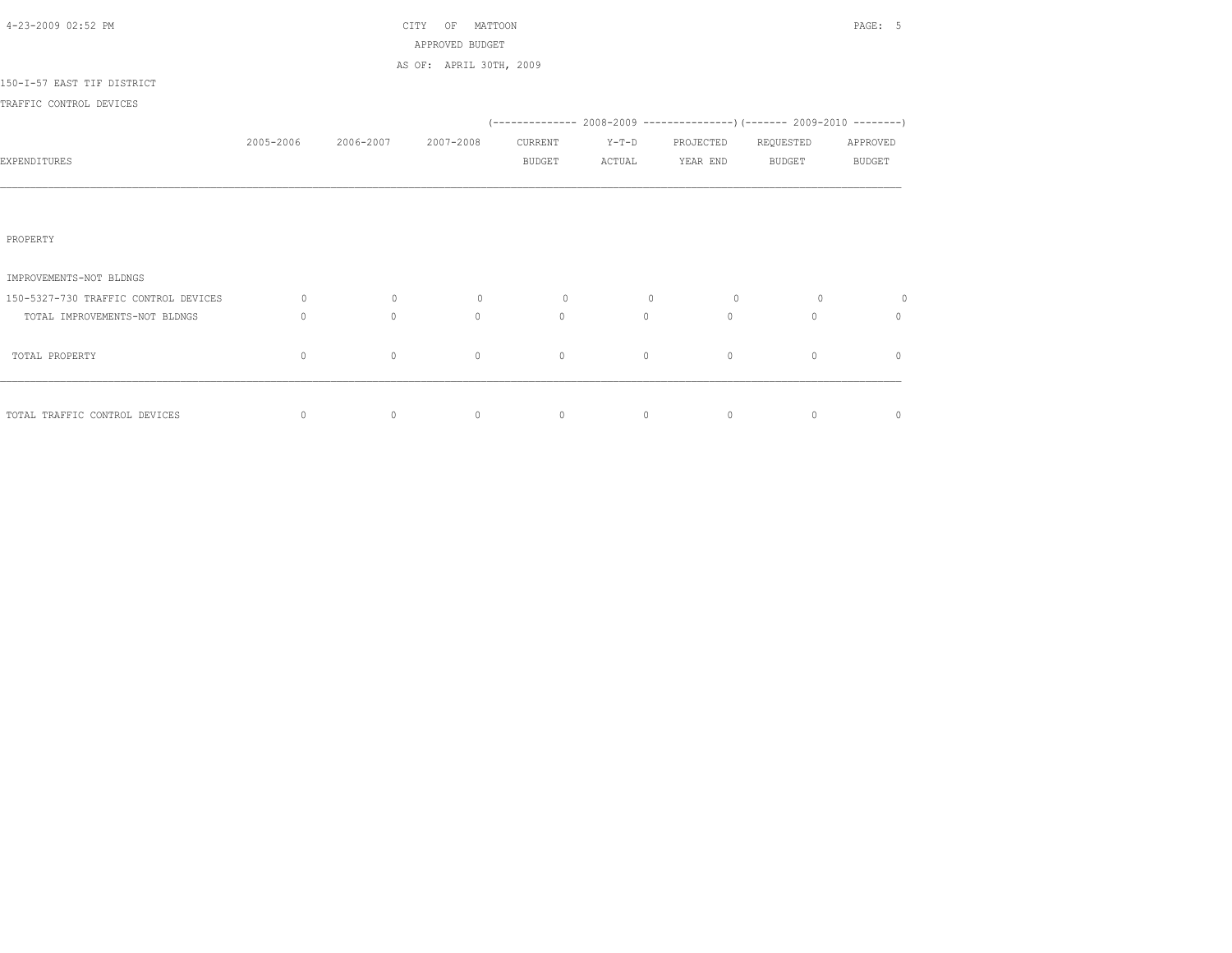| 4-23-2009 02:52 PM            |                                  |           | MATTOON<br>CITY<br>OF<br>APPROVED BUDGET |               |         |                                                                            |               | PAGE: 6       |
|-------------------------------|----------------------------------|-----------|------------------------------------------|---------------|---------|----------------------------------------------------------------------------|---------------|---------------|
|                               |                                  |           | AS OF: APRIL 30TH, 2009                  |               |         |                                                                            |               |               |
| 150-I-57 EAST TIF DISTRICT    |                                  |           |                                          |               |         |                                                                            |               |               |
| STORM DRAINAGE                |                                  |           |                                          |               |         |                                                                            |               |               |
|                               |                                  |           |                                          |               |         | (-------------- 2008-2009 -----------------) (------- 2009-2010 ---------) |               |               |
|                               | 2005-2006                        | 2006-2007 | 2007-2008                                | CURRENT       | $Y-T-D$ | PROJECTED                                                                  | REQUESTED     | APPROVED      |
| EXPENDITURES                  |                                  |           |                                          | <b>BUDGET</b> | ACTUAL  | YEAR END                                                                   | <b>BUDGET</b> | <b>BUDGET</b> |
|                               |                                  |           |                                          |               |         |                                                                            |               |               |
|                               |                                  |           |                                          |               |         |                                                                            |               |               |
| PROPERTY                      |                                  |           |                                          |               |         |                                                                            |               |               |
|                               |                                  |           |                                          |               |         |                                                                            |               |               |
| IMPROVEMENTS-NOT BLDNGS       |                                  |           |                                          |               |         |                                                                            |               |               |
| 150-5328-730 STORM DRAINAGE   | 0                                | $\circ$   | $\circ$                                  | $\circ$       | $\circ$ | $\circ$                                                                    | $\circ$       | 0             |
| TOTAL IMPROVEMENTS-NOT BLDNGS | $\begin{array}{c} \n\end{array}$ | $\circ$   | $\circ$                                  | $\mathbf{0}$  | $\circ$ | $\Omega$                                                                   | $\Omega$      | 0             |
| TOTAL PROPERTY                | $\mathbf{0}$                     | $\circ$   | $\mathbf{0}$                             | $\mathbf{0}$  | $\circ$ | $\circ$                                                                    | $\circ$       | $\mathbf{0}$  |
|                               |                                  |           |                                          |               |         |                                                                            |               |               |
|                               |                                  |           |                                          |               |         |                                                                            |               |               |
| TOTAL STORM DRAINAGE          | $\circ$                          | $\circ$   | $\circ$                                  | $\circ$       | $\circ$ | $\circ$                                                                    | $\circ$       | $\circ$       |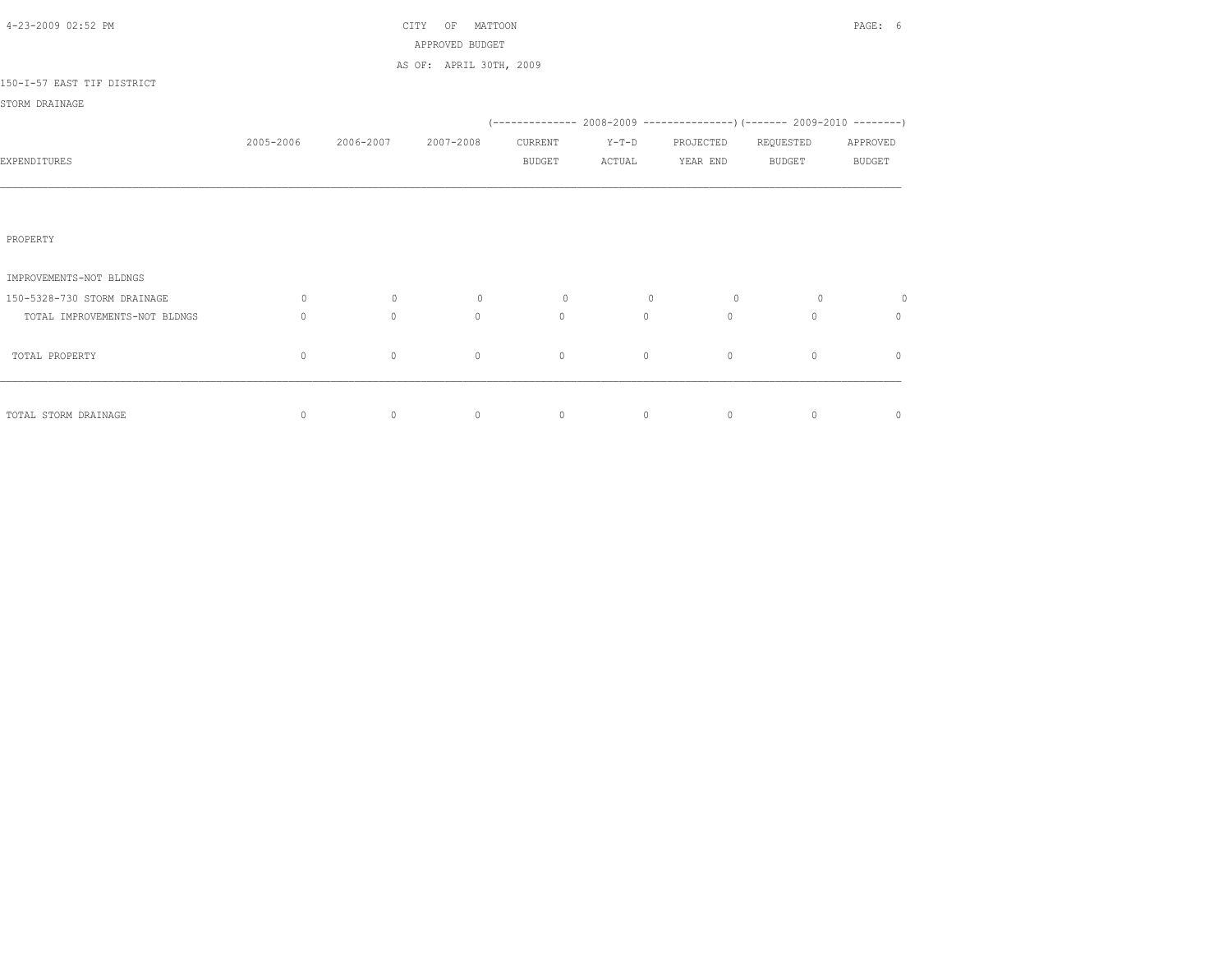| 4-23-2009 02:52 PM            |              |           | MATTOON<br>CITY<br>OF<br>APPROVED BUDGET |               |         |           |               | PAGE: 7       |
|-------------------------------|--------------|-----------|------------------------------------------|---------------|---------|-----------|---------------|---------------|
|                               |              |           | AS OF: APRIL 30TH, 2009                  |               |         |           |               |               |
| 150-I-57 EAST TIF DISTRICT    |              |           |                                          |               |         |           |               |               |
| SANITARY SEWER                |              |           |                                          |               |         |           |               |               |
|                               |              |           |                                          |               |         |           |               |               |
|                               | 2005-2006    | 2006-2007 | 2007-2008                                | CURRENT       | $Y-T-D$ | PROJECTED | REQUESTED     | APPROVED      |
| EXPENDITURES                  |              |           |                                          | <b>BUDGET</b> | ACTUAL  | YEAR END  | <b>BUDGET</b> | <b>BUDGET</b> |
|                               |              |           |                                          |               |         |           |               |               |
|                               |              |           |                                          |               |         |           |               |               |
| PROPERTY                      |              |           |                                          |               |         |           |               |               |
| IMPROVEMENTS-NOT BLDNGS       |              |           |                                          |               |         |           |               |               |
| 150-5341-730 SANITARY SEWER   | 0            | $\circ$   | $\circ$                                  | $\circ$       | $\circ$ | $\circ$   | $\circ$       | $\circ$       |
| TOTAL IMPROVEMENTS-NOT BLDNGS | $\Omega$     | $\Omega$  | $\Omega$                                 | $\Omega$      | $\circ$ | $\Omega$  | $\Omega$      | $\circ$       |
| TOTAL PROPERTY                | $\mathbf{0}$ | $\circ$   | $\circ$                                  | $\circ$       | $\circ$ | $\circ$   | $\circ$       | $\mathbf{0}$  |
|                               |              |           |                                          |               |         |           |               |               |
| TOTAL SANITARY SEWER          | $\circ$      | $\circ$   | $\circ$                                  | $\circ$       | $\circ$ | $\circ$   | $\circ$       | $\mathbf 0$   |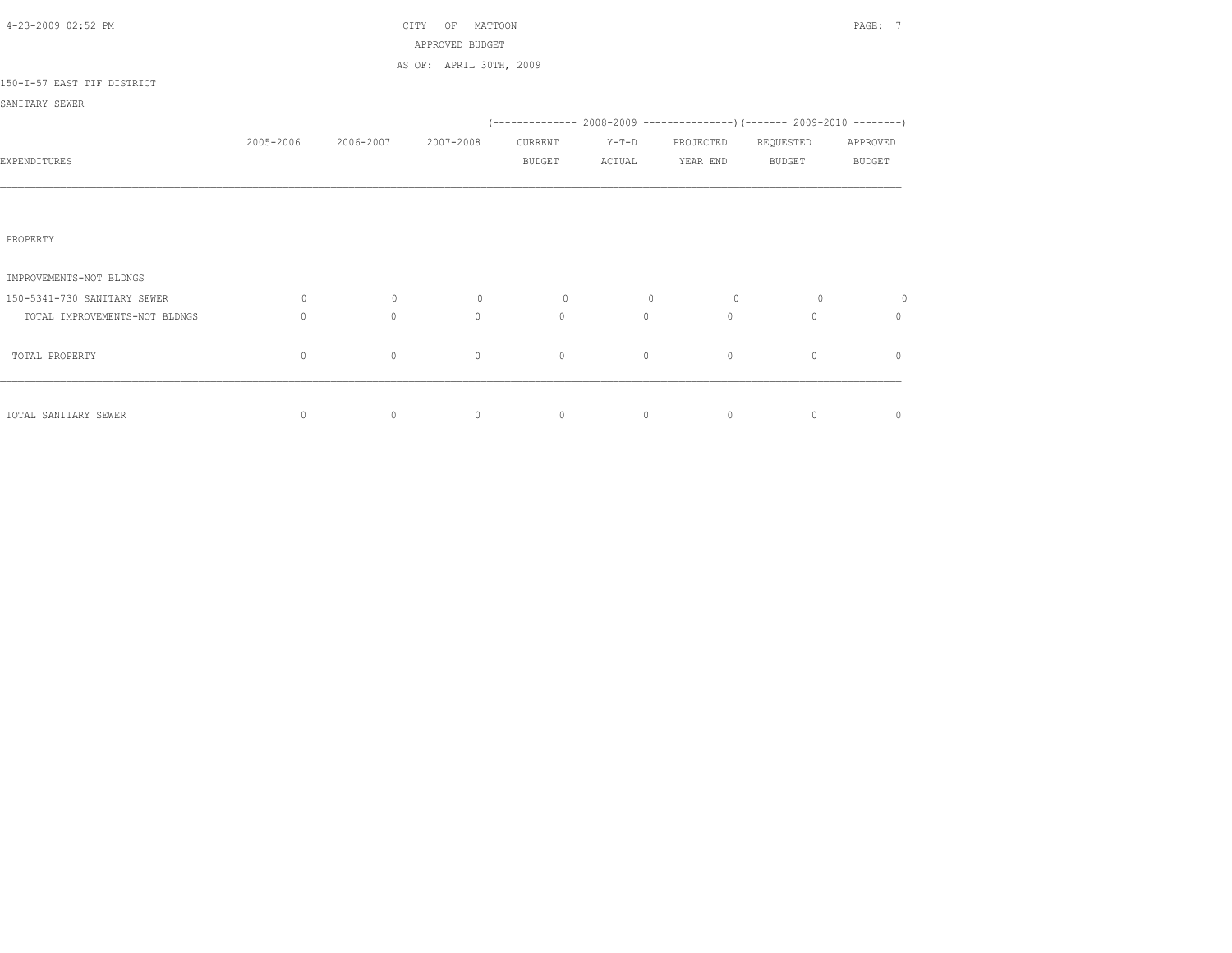| 4-23-2009 02:52 PM              |                                  |           | MATTOON<br>CITY<br>OF<br>APPROVED BUDGET |               |         |                                                                            |               | PAGE: 8       |
|---------------------------------|----------------------------------|-----------|------------------------------------------|---------------|---------|----------------------------------------------------------------------------|---------------|---------------|
|                                 |                                  |           | AS OF: APRIL 30TH, 2009                  |               |         |                                                                            |               |               |
| 150-I-57 EAST TIF DISTRICT      |                                  |           |                                          |               |         |                                                                            |               |               |
| WATER DISTRIBUTION              |                                  |           |                                          |               |         |                                                                            |               |               |
|                                 |                                  |           |                                          |               |         | (-------------- 2008-2009 -----------------) (------- 2009-2010 ---------) |               |               |
|                                 | 2005-2006                        | 2006-2007 | 2007-2008                                | CURRENT       | $Y-T-D$ | PROJECTED                                                                  | REQUESTED     | APPROVED      |
| EXPENDITURES                    |                                  |           |                                          | <b>BUDGET</b> | ACTUAL  | YEAR END                                                                   | <b>BUDGET</b> | <b>BUDGET</b> |
|                                 |                                  |           |                                          |               |         |                                                                            |               |               |
|                                 |                                  |           |                                          |               |         |                                                                            |               |               |
| PROPERTY                        |                                  |           |                                          |               |         |                                                                            |               |               |
| IMPROVEMENTS-NOT BLDNGS         |                                  |           |                                          |               |         |                                                                            |               |               |
| 150-5354-730 WATER DISTRIBUTION | 0                                | $\circ$   | $\circ$                                  | $\circ$       | $\circ$ | $\circ$                                                                    | $\circ$       | $\circ$       |
| TOTAL IMPROVEMENTS-NOT BLDNGS   | $\begin{array}{c} \n\end{array}$ | $\circ$   | $\circ$                                  | $\mathbf{0}$  | $\circ$ | $\Omega$                                                                   | $\Omega$      | 0             |
| TOTAL PROPERTY                  | $\mathbf{0}$                     | $\circ$   | $\mathbf{0}$                             | $\mathbf{0}$  | $\circ$ | $\circ$                                                                    | $\circ$       | $\mathbf{0}$  |
|                                 |                                  |           |                                          |               |         |                                                                            |               |               |
| TOTAL WATER DISTRIBUTION        | 0                                | $\circ$   | $\circ$                                  | $\circ$       | $\circ$ | $\circ$                                                                    | $\circ$       | $\circ$       |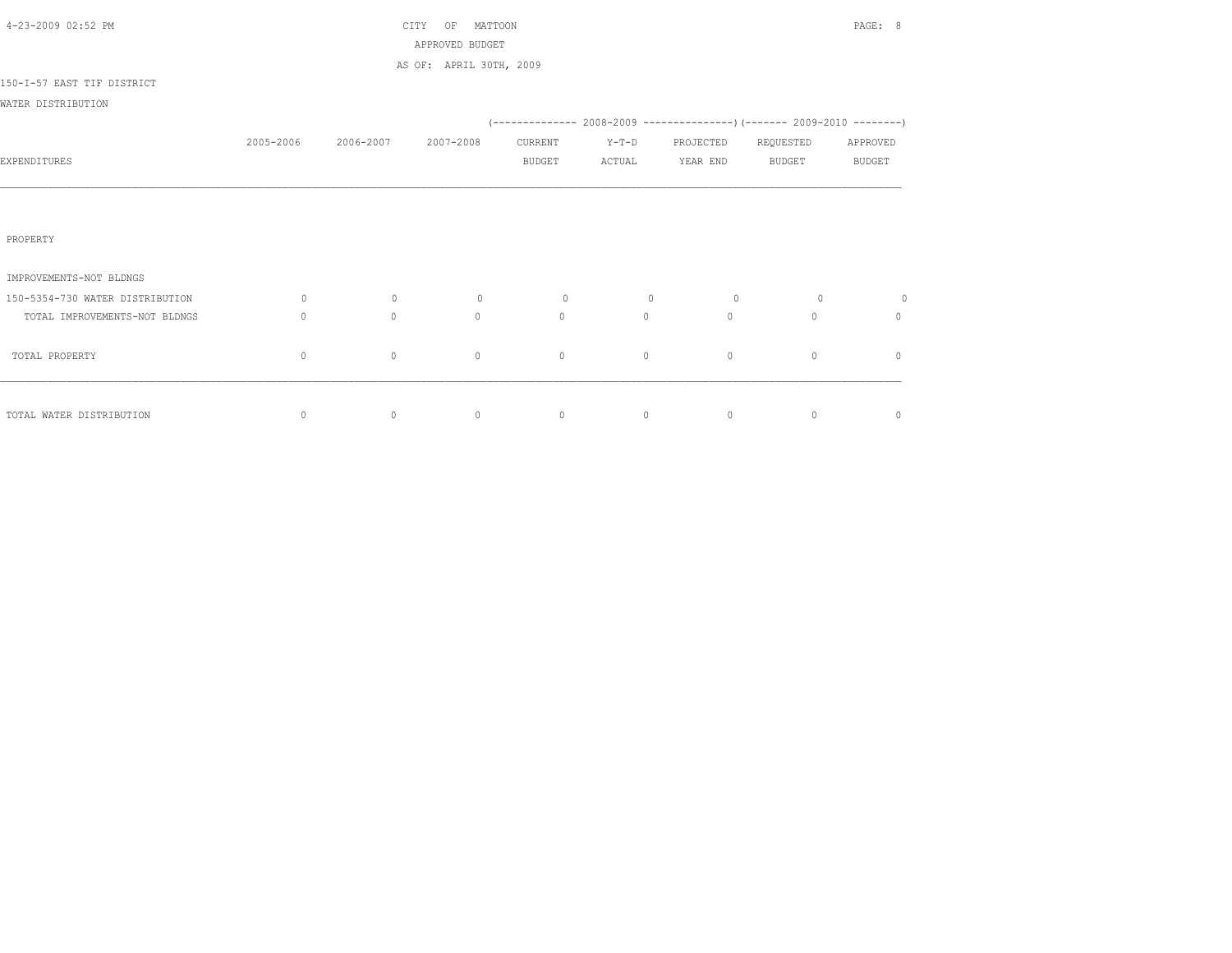| 4-23-2009 02:52 PM            |                                  |           | MATTOON<br>CITY<br>OF<br>APPROVED BUDGET |               |         |                                                                            |               | PAGE: 9       |
|-------------------------------|----------------------------------|-----------|------------------------------------------|---------------|---------|----------------------------------------------------------------------------|---------------|---------------|
|                               |                                  |           | AS OF: APRIL 30TH, 2009                  |               |         |                                                                            |               |               |
| 150-I-57 EAST TIF DISTRICT    |                                  |           |                                          |               |         |                                                                            |               |               |
| PARKING LOTS                  |                                  |           |                                          |               |         |                                                                            |               |               |
|                               |                                  |           |                                          |               |         | (-------------- 2008-2009 -----------------) (------- 2009-2010 ---------) |               |               |
|                               | 2005-2006                        | 2006-2007 | 2007-2008                                | CURRENT       | $Y-T-D$ | PROJECTED                                                                  | REQUESTED     | APPROVED      |
| EXPENDITURES                  |                                  |           |                                          | <b>BUDGET</b> | ACTUAL  | YEAR END                                                                   | <b>BUDGET</b> | <b>BUDGET</b> |
|                               |                                  |           |                                          |               |         |                                                                            |               |               |
|                               |                                  |           |                                          |               |         |                                                                            |               |               |
| PROPERTY                      |                                  |           |                                          |               |         |                                                                            |               |               |
|                               |                                  |           |                                          |               |         |                                                                            |               |               |
| IMPROVEMENTS-NOT BLDNGS       |                                  |           |                                          |               |         |                                                                            |               |               |
| 150-5385-730 PARKING LOTS     | 0                                | $\circ$   | $\circ$                                  | $\circ$       | $\circ$ | $\circ$                                                                    | $\circ$       | $\circ$       |
| TOTAL IMPROVEMENTS-NOT BLDNGS | $\begin{array}{c} \n\end{array}$ | $\circ$   | $\circ$                                  | $\mathbf{0}$  | $\circ$ | $\Omega$                                                                   | $\Omega$      | 0             |
| TOTAL PROPERTY                | $\mathbf 0$                      | $\circ$   | $\mathbf{0}$                             | $\mathbf{0}$  | $\circ$ | $\circ$                                                                    | $\circ$       | $\mathbf{0}$  |
|                               |                                  |           |                                          |               |         |                                                                            |               |               |
|                               |                                  |           |                                          |               |         |                                                                            |               |               |
| TOTAL PARKING LOTS            | 0                                | $\circ$   | $\circ$                                  | $\circ$       | $\circ$ | $\circ$                                                                    | $\circ$       | $\circ$       |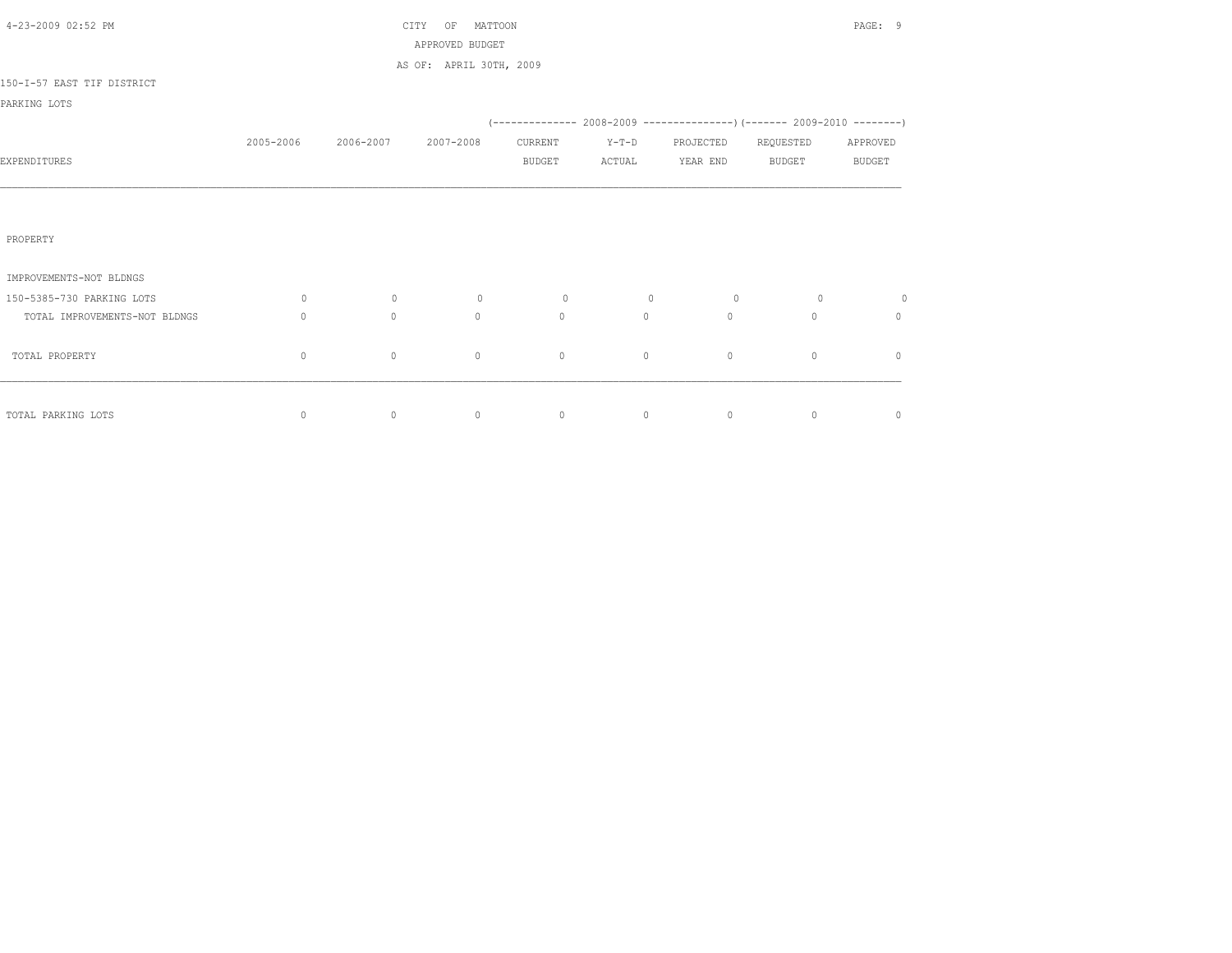| 4-23-2009 02:52 PM            |              |           | CITY<br>OF<br>MATTOON<br>APPROVED BUDGET |               |                | PAGE: 10  |                                                                           |               |  |  |  |
|-------------------------------|--------------|-----------|------------------------------------------|---------------|----------------|-----------|---------------------------------------------------------------------------|---------------|--|--|--|
|                               |              |           | AS OF: APRIL 30TH, 2009                  |               |                |           |                                                                           |               |  |  |  |
| 150-I-57 EAST TIF DISTRICT    |              |           |                                          |               |                |           |                                                                           |               |  |  |  |
| PUBLIC BUILDINGS              |              |           |                                          |               |                |           |                                                                           |               |  |  |  |
|                               |              |           |                                          |               |                |           | (-------------- 2008-2009 -----------------) (------- 2009-2010 --------) |               |  |  |  |
|                               | 2005-2006    | 2006-2007 | 2007-2008                                | CURRENT       | $Y-T-D$        | PROJECTED | REQUESTED                                                                 | APPROVED      |  |  |  |
| EXPENDITURES                  |              |           |                                          | <b>BUDGET</b> | ACTUAL         | YEAR END  | <b>BUDGET</b>                                                             | <b>BUDGET</b> |  |  |  |
|                               |              |           |                                          |               |                |           |                                                                           |               |  |  |  |
|                               |              |           |                                          |               |                |           |                                                                           |               |  |  |  |
| PROPERTY                      |              |           |                                          |               |                |           |                                                                           |               |  |  |  |
|                               |              |           |                                          |               |                |           |                                                                           |               |  |  |  |
| <b>BUILDINGS</b>              |              |           |                                          |               |                |           |                                                                           |               |  |  |  |
| 150-5389-720 PUBLIC BUILDINGS | $\circ$      | $\circ$   | $\circ$                                  | $\circ$       | $\overline{0}$ | $\circ$   | $\circ$                                                                   | 0             |  |  |  |
| TOTAL BUILDINGS               | $\mathbf{0}$ | $\circ$   | $\Omega$                                 | $\circ$       | $\circ$        | $\circ$   | $\Omega$                                                                  | $\mathbf{0}$  |  |  |  |
|                               |              |           |                                          |               |                |           |                                                                           |               |  |  |  |
| TOTAL PROPERTY                | $\circ$      | $\circ$   | $\mathbf 0$                              | $\circ$       | $\circ$        | $\circ$   | $\circ$                                                                   | $\mathbf{0}$  |  |  |  |
|                               |              |           |                                          |               |                |           |                                                                           |               |  |  |  |
| TOTAL PUBLIC BUILDINGS        | 0            | $\circ$   | $\circ$                                  | $\circ$       | $\circ$        | $\circ$   | $\circ$                                                                   | $\circ$       |  |  |  |
|                               |              |           |                                          |               |                |           |                                                                           |               |  |  |  |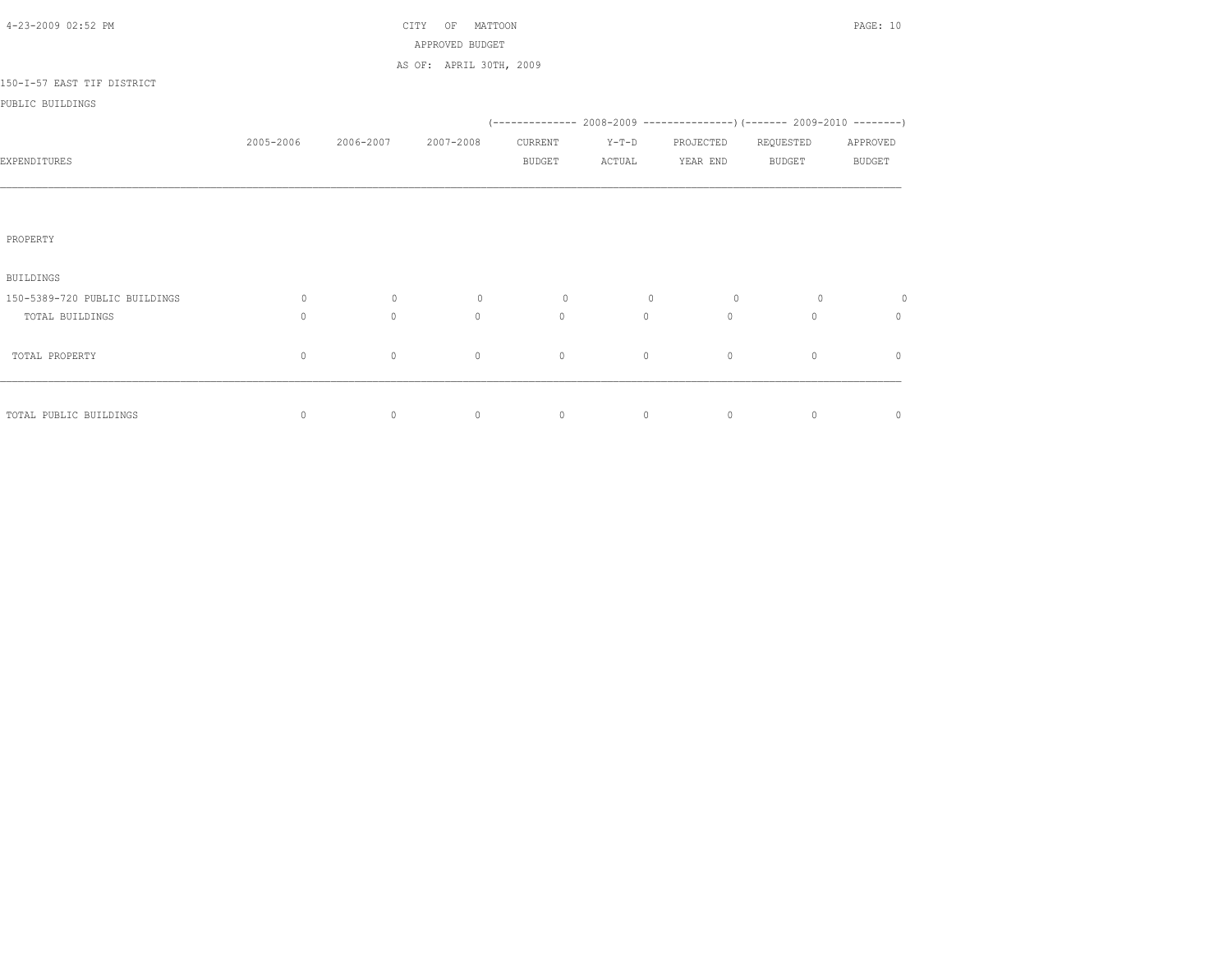| 4-23-2009 02:52 PM            |              |           | CITY<br>MATTOON<br>OF<br>APPROVED BUDGET |               |         |             |                                                                          | PAGE: 11      |
|-------------------------------|--------------|-----------|------------------------------------------|---------------|---------|-------------|--------------------------------------------------------------------------|---------------|
|                               |              |           | AS OF: APRIL 30TH, 2009                  |               |         |             |                                                                          |               |
| 150-I-57 EAST TIF DISTRICT    |              |           |                                          |               |         |             |                                                                          |               |
| PARKS                         |              |           |                                          |               |         |             |                                                                          |               |
|                               |              |           |                                          |               |         |             | (-------------- 2008-2009 ----------------) (------- 2009-2010 --------) |               |
|                               | 2005-2006    | 2006-2007 | 2007-2008                                | CURRENT       | $Y-T-D$ | PROJECTED   | REQUESTED                                                                | APPROVED      |
| EXPENDITURES                  |              |           |                                          | <b>BUDGET</b> | ACTUAL  | YEAR END    | <b>BUDGET</b>                                                            | <b>BUDGET</b> |
|                               |              |           |                                          |               |         |             |                                                                          |               |
|                               |              |           |                                          |               |         |             |                                                                          |               |
| PROPERTY                      |              |           |                                          |               |         |             |                                                                          |               |
|                               |              |           |                                          |               |         |             |                                                                          |               |
| IMPROVEMENTS-NOT BLDNGS       |              |           |                                          |               |         |             |                                                                          |               |
| 150-5511-730 PARKS            | $\circ$      | $\circ$   | $\circ$                                  | $\circ$       | $\circ$ | $\circ$     | $\circ$                                                                  | $\circ$       |
| TOTAL IMPROVEMENTS-NOT BLDNGS | $\mathbf{0}$ | $\Omega$  | $\Omega$                                 | $\Omega$      | $\circ$ | $\circ$     | $\Omega$                                                                 | $\Omega$      |
| TOTAL PROPERTY                | 0            | $\circ$   | $\circ$                                  | $\circ$       | $\circ$ | $\mathbb O$ | $\circ$                                                                  | $\mathbf{0}$  |
|                               |              |           |                                          |               |         |             |                                                                          |               |
|                               |              |           |                                          |               |         |             |                                                                          |               |
| TOTAL PARKS                   | $\circ$      | $\circ$   | $\circ$                                  | $\circ$       | $\circ$ | $\circ$     | $\circ$                                                                  | 0             |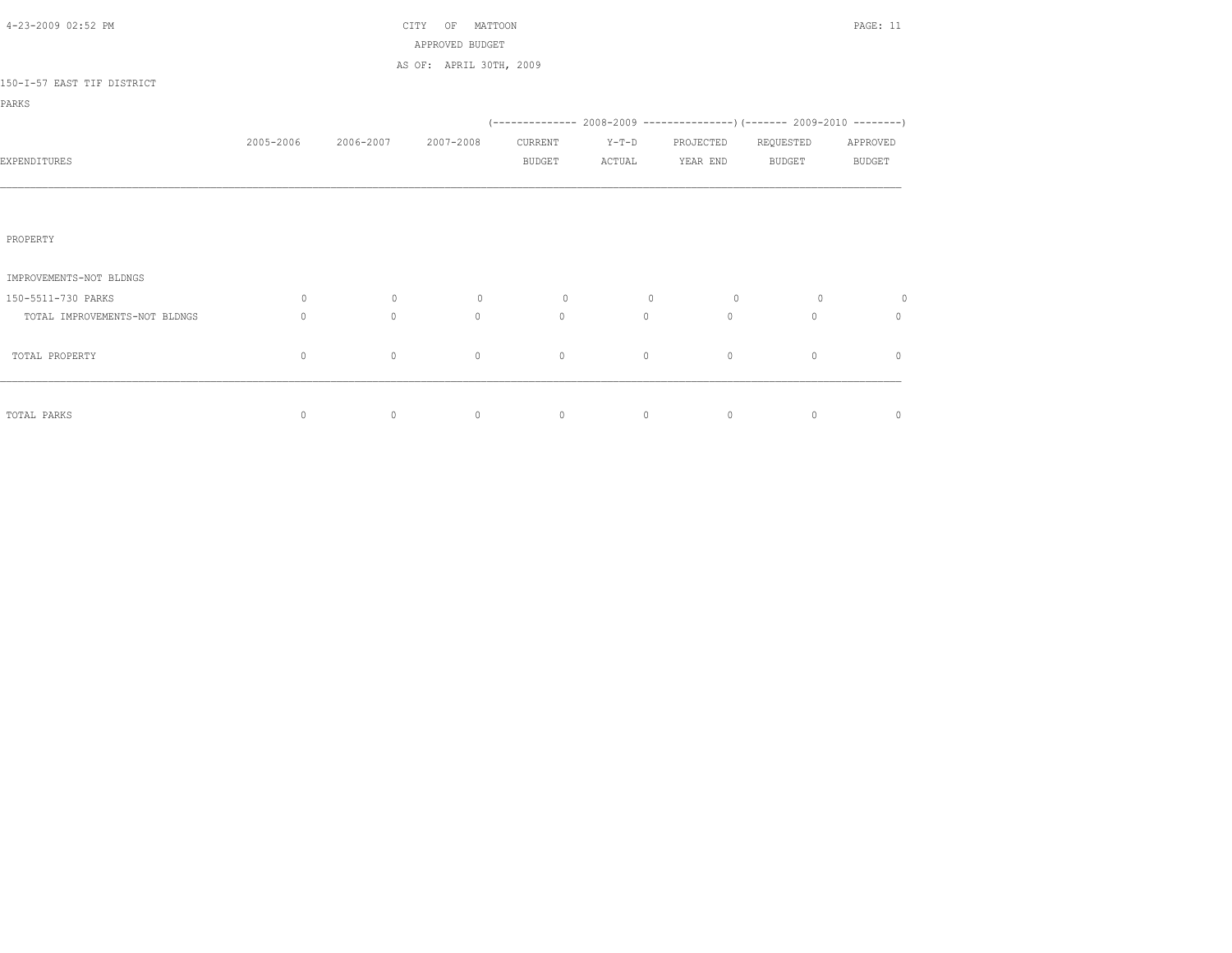| 4-23-2009 02:52 PM                      |              |              | OF MATTOON<br>CITY<br>APPROVED BUDGET |               |              |              |                                                                        | PAGE: 12      |
|-----------------------------------------|--------------|--------------|---------------------------------------|---------------|--------------|--------------|------------------------------------------------------------------------|---------------|
|                                         |              |              | AS OF: APRIL 30TH, 2009               |               |              |              |                                                                        |               |
| 150-I-57 EAST TIF DISTRICT              |              |              |                                       |               |              |              |                                                                        |               |
| PURCHASED SERVICES                      |              |              |                                       |               |              |              |                                                                        |               |
|                                         |              |              |                                       |               |              |              | (------------- 2008-2009 ---------------) (------- 2009-2010 --------) |               |
|                                         | 2005-2006    | 2006-2007    | 2007-2008                             | CURRENT       | $Y-T-D$      | PROJECTED    | REQUESTED                                                              | APPROVED      |
| EXPENDITURES                            |              |              |                                       | <b>BUDGET</b> | ACTUAL       | YEAR END     | <b>BUDGET</b>                                                          | <b>BUDGET</b> |
|                                         |              |              |                                       |               |              |              |                                                                        |               |
| SUPPLIES                                |              |              |                                       |               |              |              |                                                                        |               |
| GENERAL SUPPLIES                        |              |              |                                       |               |              |              |                                                                        |               |
| 150-5604-311 OFFICE SUPPLIES            | $\mathbf{0}$ | $\circ$      | $\mathbf{0}$                          | $\mathbf{0}$  | $\circ$      | $\circ$      | $\circ$                                                                | $\circ$       |
| 150-5604-319 MISCELLANEOUS SUPPLIES     | $\circ$      | $\mathbf{0}$ | $\mathbf{0}$                          | $\circ$       | $\Omega$     | $\circ$      | $\circ$                                                                | $\circ$       |
| TOTAL GENERAL SUPPLIES                  | $\mathbf{0}$ | $\circ$      | $\circ$                               | $\mathbf{0}$  | $\circ$      | $\circ$      | $\circ$                                                                | $\mathbf{0}$  |
| TOTAL SUPPLIES                          | $\circ$      | $\mathbb O$  | $\circ$                               | $\mathbb O$   | $\circ$      | $\circ$      | $\circ$                                                                | $\circ$       |
| OTHER PURCHASED SERVICES                |              |              |                                       |               |              |              |                                                                        |               |
| PROFESSIONAL SERVICES                   |              |              |                                       |               |              |              |                                                                        |               |
| 150-5604-511 PLANNING & DESIGN SERVICES | $\mathbf{0}$ | $\circ$      | $\mathbf{0}$                          | $\mathbf{0}$  | 542          | $\mathbf{0}$ | $\mathbf{0}$                                                           | $\mathbf{0}$  |
| 150-5604-513 AUDITING SERVICES          | $\mathbf{0}$ | $\circ$      | $\circ$                               | $\mathbf 0$   | $\circ$      | $\circ$      | $\circ$                                                                | $\circ$       |
| 150-5604-519 OTHER PROFESSIONAL SERVICE | $\circ$      | $\circ$      | $\mathbf{0}$                          | $\circ$       | 909          | $\circ$      | $\circ$                                                                | $\circ$       |
| TOTAL PROFESSIONAL SERVICES             | $\mathbf{0}$ | $\circ$      | $\mathbf{0}$                          | $\mathbf{0}$  | 1,450        | $\mathbf{0}$ | $\mathbf{0}$                                                           | $\circ$       |
| COMMUNICATION                           |              |              |                                       |               |              |              |                                                                        |               |
| 150-5604-531 POSTAGE                    | $\circ$      | $\mathbf{0}$ | $\mathbf 0$                           | $\circ$       | $\circ$      | $\circ$      | $\circ$                                                                | 0             |
| TOTAL COMMUNICATION                     | $\circ$      | $\mathbb O$  | $\circ$                               | $\mathbb O$   | $\circ$      | $\circ$      | $\circ$                                                                | 0             |
| ADVERTISING                             |              |              |                                       |               |              |              |                                                                        |               |
| 150-5604-540 ADVERTISING                | $\circ$      | $\mathbf 0$  | $\circ$                               | $\circ$       | $\mathbf{0}$ | $\circ$      | $\circ$                                                                | $\circ$       |
| TOTAL ADVERTISING                       | 0            | $\circ$      | $\mathbf{0}$                          | $\mathbf 0$   | $\circ$      | $\circ$      | $\circ$                                                                | 0             |
| PRINTING & BUILDING                     |              |              |                                       |               |              |              |                                                                        |               |
| 150-5604-550 PRINTING AND BINDING       | $\circ$      | $\circ$      | $\circ$                               | $\circ$       | 83           | $\circ$      | $\circ$                                                                | $\circ$       |
| TOTAL PRINTING & BUILDING               | $\circ$      | $\circ$      | $\mathbf{0}$                          | $\circ$       | 83           | $\circ$      | $\mathbf{0}$                                                           | $\circ$       |
| EMPLOYEE BUSINESS EXP                   |              |              |                                       |               |              |              |                                                                        |               |
| 150-5604-561 BUSINESS MEETING EXPENSE   | $\circ$      | $\mathbf 0$  | $\circ$                               | $\circ$       | $\circ$      | $\circ$      | $\circ$                                                                | $\circ$       |
| TOTAL EMPLOYEE BUSINESS EXP             | $\mathbb O$  | $\mathbb O$  | $\mathbb O$                           | $\mathbb O$   | $\circ$      | $\circ$      | $\circ$                                                                | $\circ$       |
| OTHER PURCHASED SERVICES                |              |              |                                       |               |              |              |                                                                        |               |
| 150-5604-571 DUE & MEMBERSHIP           | $\circ$      | $\circ$      | $\circ$                               | $\mathbf 0$   | $\circ$      | $\circ$      | $\circ$                                                                | $\circ$       |
| 150-5604-577 DEMOLITION SERVICES        | 0            | $\circ$      | $\circ$                               | 0             | $\mathbf{0}$ | 0            | 0                                                                      | 0             |
| TOTAL OTHER PURCHASED SERVICES          | $\mathbf{0}$ | $\circ$      | 0                                     | $\mathbf 0$   | $\circ$      | $\circ$      | $\circ$                                                                | $\circ$       |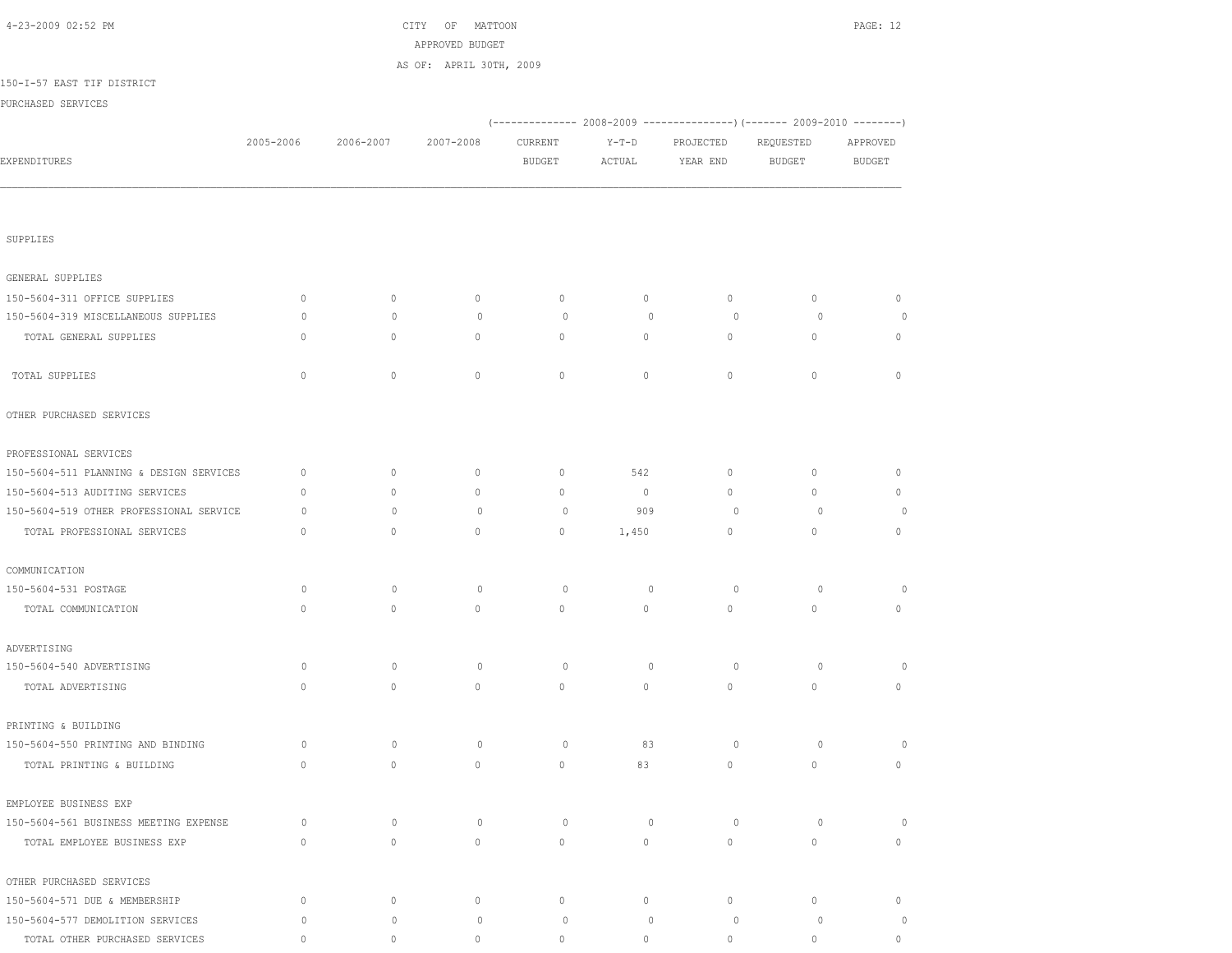| 4-23-2009 02:52 PM            |              |           | MATTOON<br>CITY<br>OF<br>APPROVED BUDGET |                |                |           |                                                                          | PAGE: 13      |
|-------------------------------|--------------|-----------|------------------------------------------|----------------|----------------|-----------|--------------------------------------------------------------------------|---------------|
|                               |              |           | AS OF: APRIL 30TH, 2009                  |                |                |           |                                                                          |               |
| 150-I-57 EAST TIF DISTRICT    |              |           |                                          |                |                |           |                                                                          |               |
| TIF GRANTS                    |              |           |                                          |                |                |           |                                                                          |               |
|                               |              |           |                                          |                |                |           | (-------------- 2008-2009 ----------------) (------- 2009-2010 --------) |               |
|                               | 2005-2006    | 2006-2007 | 2007-2008                                | CURRENT        | $Y-T-D$        | PROJECTED | REQUESTED                                                                | APPROVED      |
| EXPENDITURES                  |              |           |                                          | <b>BUDGET</b>  | ACTUAL         | YEAR END  | BUDGET                                                                   | <b>BUDGET</b> |
|                               |              |           |                                          |                |                |           |                                                                          |               |
|                               |              |           |                                          |                |                |           |                                                                          |               |
| OTHER OBJECTS                 |              |           |                                          |                |                |           |                                                                          |               |
| FINANCIAL TRANS OBJECTS       |              |           |                                          |                |                |           |                                                                          |               |
| 150-5654-825 TIF GRANTS       | $\circ$      | $\circ$   | $\circ$                                  | $\overline{0}$ | $\overline{0}$ | $\circ$   | $\overline{0}$                                                           | $\circ$       |
| TOTAL FINANCIAL TRANS OBJECTS | $\Omega$     | $\circ$   | $\Omega$                                 | $\circ$        | $\circ$        | $\Omega$  | $\Omega$                                                                 | $\circ$       |
| TOTAL OTHER OBJECTS           | $\mathbf{0}$ | $\circ$   | $\circ$                                  | $\circ$        | $\circ$        | $\circ$   | $\mathbf{0}$                                                             | $\mathbf{0}$  |
|                               |              |           |                                          |                |                |           |                                                                          |               |
| TOTAL TIF GRANTS              | 0            | $\circ$   | $\circ$                                  | $\circ$        | $\circ$        | $\circ$   | $\circ$                                                                  | $\mathbf 0$   |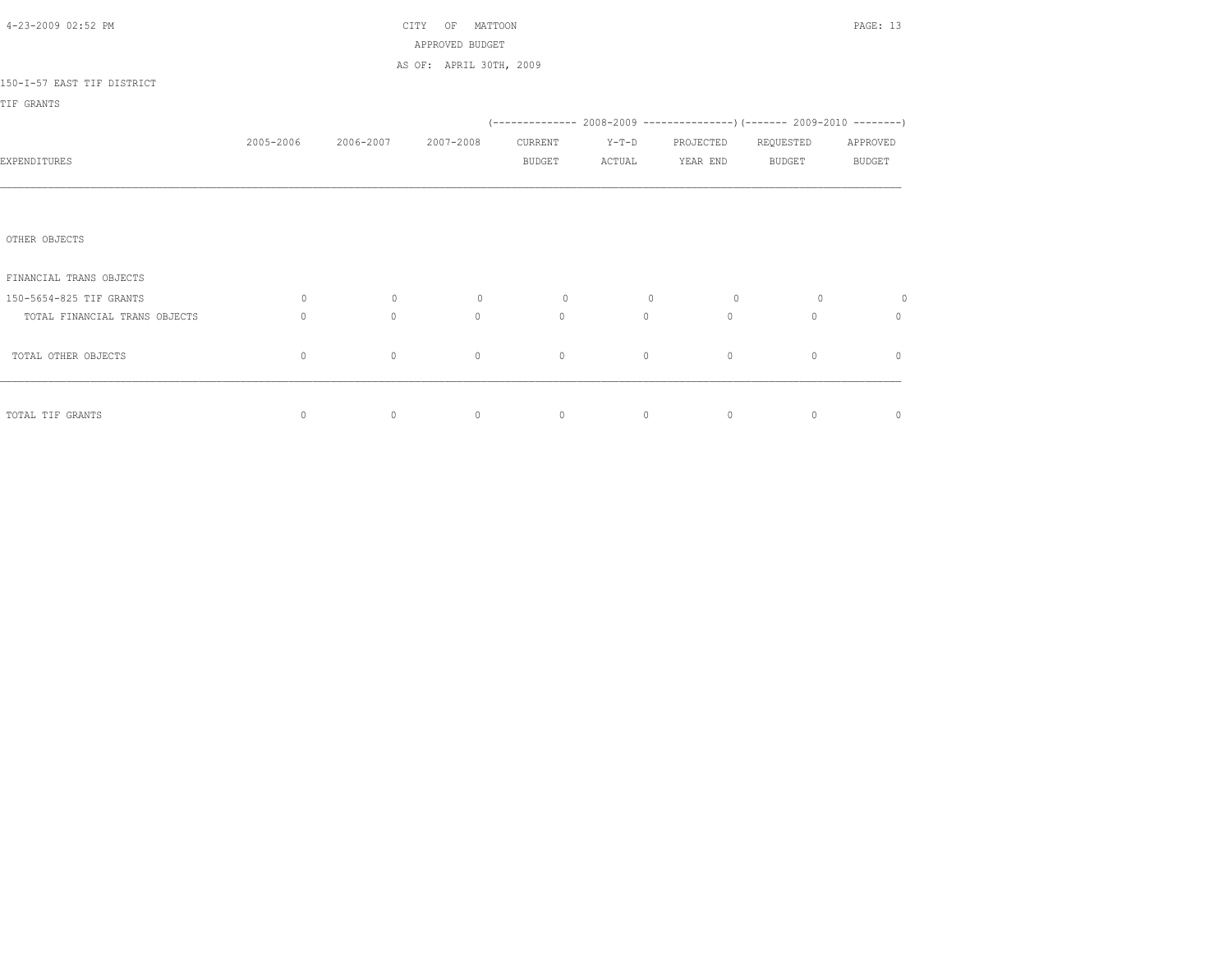| 4-23-2009 02:52 PM            |              | MATTOON<br>CITY<br>OF<br>APPROVED BUDGET |                         |               |                |                |                                                                            | PAGE: 14      |
|-------------------------------|--------------|------------------------------------------|-------------------------|---------------|----------------|----------------|----------------------------------------------------------------------------|---------------|
|                               |              |                                          | AS OF: APRIL 30TH, 2009 |               |                |                |                                                                            |               |
| 150-I-57 EAST TIF DISTRICT    |              |                                          |                         |               |                |                |                                                                            |               |
| TIF LOANS                     |              |                                          |                         |               |                |                |                                                                            |               |
|                               |              |                                          |                         |               |                |                | (-------------- 2008-2009 -----------------) (------- 2009-2010 ---------) |               |
|                               | 2005-2006    | 2006-2007                                | 2007-2008               | CURRENT       | $Y-T-D$        | PROJECTED      | REQUESTED                                                                  | APPROVED      |
| EXPENDITURES                  |              |                                          |                         | <b>BUDGET</b> | ACTUAL         | YEAR END       | BUDGET                                                                     | <b>BUDGET</b> |
|                               |              |                                          |                         |               |                |                |                                                                            |               |
|                               |              |                                          |                         |               |                |                |                                                                            |               |
| OTHER OBJECTS                 |              |                                          |                         |               |                |                |                                                                            |               |
| FINANCIAL TRANS OBJECTS       |              |                                          |                         |               |                |                |                                                                            |               |
| 150-5655-826 TIF LOANS        | $\circ$      | $\circ$                                  | $\circ$                 | $\circ$       | $\overline{0}$ | $\overline{0}$ | $\overline{0}$                                                             | $\circ$       |
| TOTAL FINANCIAL TRANS OBJECTS | $\mathbf{0}$ | $\circ$                                  | $\Omega$                | $\circ$       | $\circ$        | $\circ$        | $\Omega$                                                                   | $\circ$       |
| TOTAL OTHER OBJECTS           | $\circ$      | $\circ$                                  | $\mathbf{0}$            | $\circ$       | $\circ$        | $\circ$        | $\circ$                                                                    | $\mathbf{0}$  |
|                               |              |                                          |                         |               |                |                |                                                                            |               |
| TOTAL TIF LOANS               | 0            | $\circ$                                  | $\circ$                 | $\circ$       | $\circ$        | $\circ$        | $\circ$                                                                    | $\mathbf 0$   |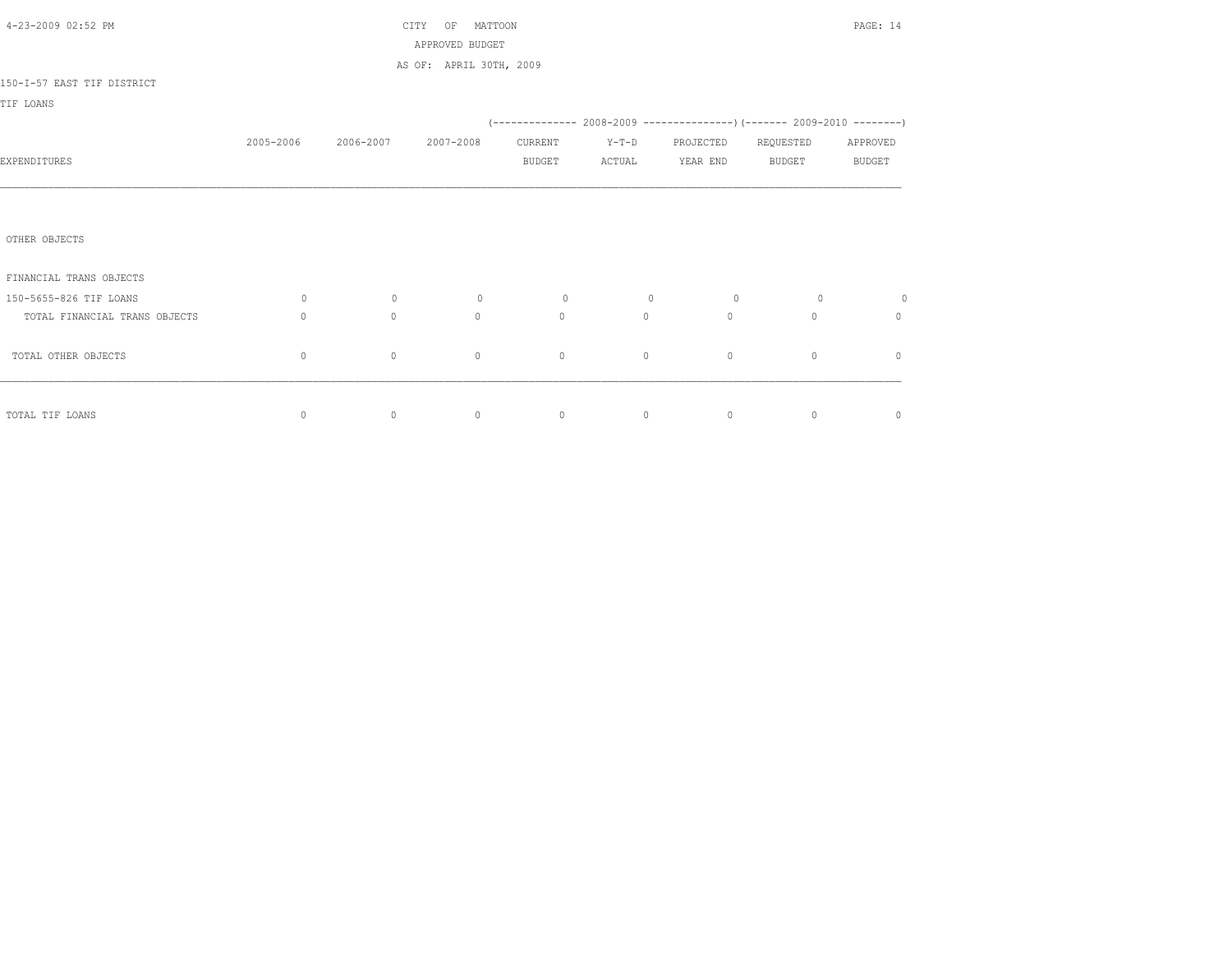| 4-23-2009 02:52 PM                      |              | CITY OF      |                         | PAGE: 15      |         |           |               |               |
|-----------------------------------------|--------------|--------------|-------------------------|---------------|---------|-----------|---------------|---------------|
|                                         |              |              | APPROVED BUDGET         |               |         |           |               |               |
|                                         |              |              | AS OF: APRIL 30TH, 2009 |               |         |           |               |               |
| 150-I-57 EAST TIF DISTRICT              |              |              |                         |               |         |           |               |               |
| TIF ALT REV GO BONDS                    |              |              |                         |               |         |           |               |               |
|                                         |              |              |                         |               |         |           |               |               |
|                                         | 2005-2006    | 2006-2007    | 2007-2008               | CURRENT       | $Y-T-D$ | PROJECTED | REQUESTED     | APPROVED      |
| EXPENDITURES                            |              |              |                         | <b>BUDGET</b> | ACTUAL  | YEAR END  | <b>BUDGET</b> | <b>BUDGET</b> |
|                                         |              |              |                         |               |         |           |               |               |
|                                         |              |              |                         |               |         |           |               |               |
|                                         |              |              |                         |               |         |           |               |               |
| OTHER OBJECTS                           |              |              |                         |               |         |           |               |               |
|                                         |              |              |                         |               |         |           |               |               |
| FINANCIAL TRANS OBJECTS                 |              |              |                         |               |         |           |               |               |
| 150-5719-817 TIF ALTERNATE SOURCE GO BO | $\circ$      | $\circ$      | $\circ$                 | $\circ$       | $\circ$ | $\circ$   | $\circ$       | $\circ$       |
| TOTAL FINANCIAL TRANS OBJECTS           | $\mathbf{0}$ | $\mathbf{0}$ | $\circ$                 | $\circ$       | $\circ$ | $\circ$   | $\circ$       | $\circ$       |
|                                         |              |              |                         |               |         |           |               |               |
| TOTAL OTHER OBJECTS                     | $\mathbf{0}$ | $\circ$      | $\circ$                 | $\circ$       | $\circ$ | $\circ$   | $\circ$       | $\mathbb O$   |
|                                         |              |              |                         |               |         |           |               |               |
|                                         |              |              |                         |               |         |           |               |               |
| TOTAL TIF ALT REV GO BONDS              | $\mathbb O$  | $\circ$      | $\circ$                 | $\circ$       | $\circ$ | $\circ$   | $\circ$       | $\mathbb O$   |
|                                         |              |              |                         |               |         |           |               |               |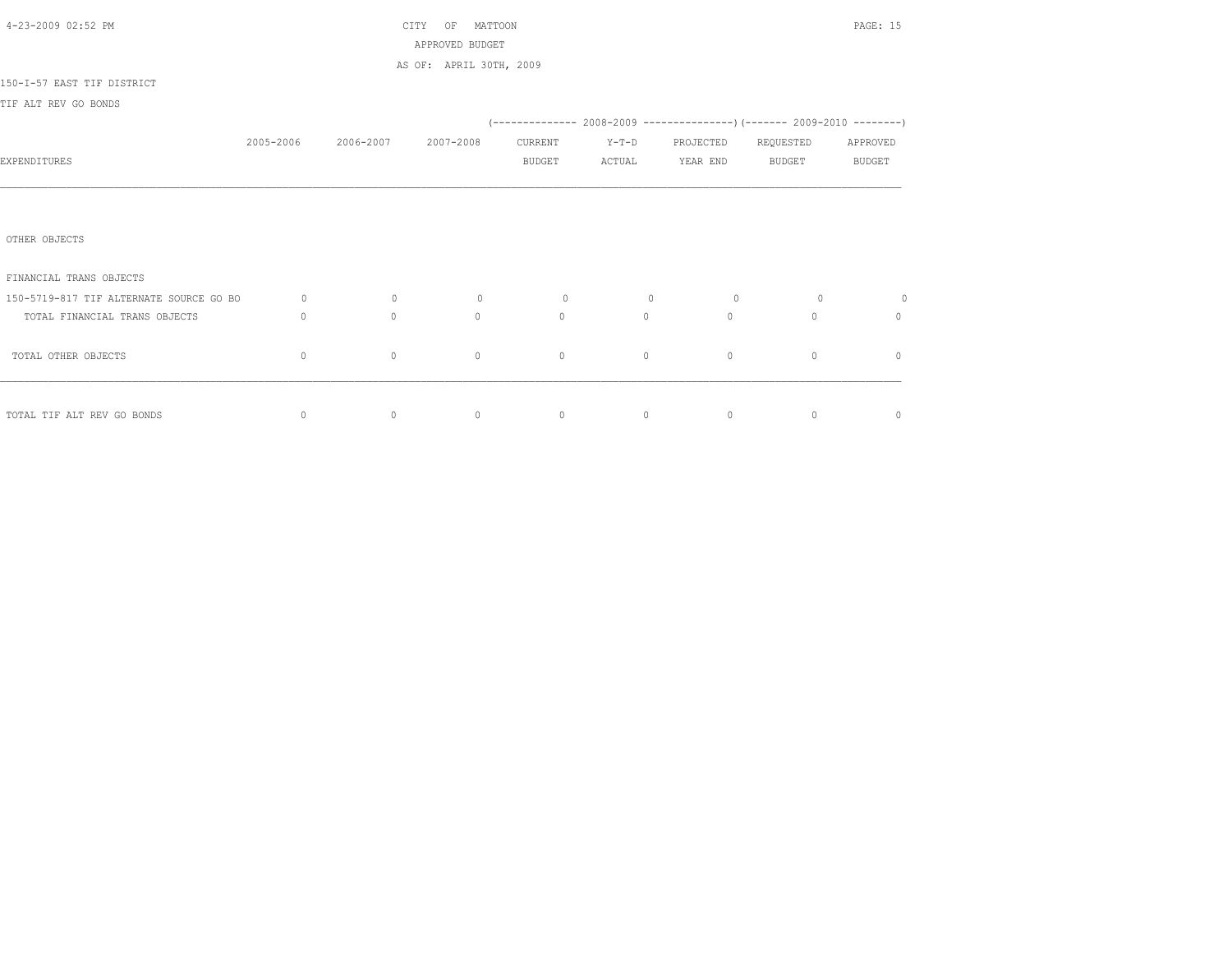| 4-23-2009 02:52 PM                      |           | MATTOON<br>CITY<br>OF |                         |                |                                                          |                 |                | PAGE: 16       |
|-----------------------------------------|-----------|-----------------------|-------------------------|----------------|----------------------------------------------------------|-----------------|----------------|----------------|
|                                         |           |                       | APPROVED BUDGET         |                |                                                          |                 |                |                |
|                                         |           |                       | AS OF: APRIL 30TH, 2009 |                |                                                          |                 |                |                |
| 150-I-57 EAST TIF DISTRICT              |           |                       |                         |                |                                                          |                 |                |                |
| OTHER DEBT SERVICES                     |           |                       |                         |                |                                                          |                 |                |                |
|                                         |           |                       |                         |                |                                                          |                 |                |                |
|                                         | 2005-2006 | 2006-2007             | 2007-2008               | CURRENT        | $Y-T-D$                                                  | PROJECTED       | REQUESTED      | APPROVED       |
| EXPENDITURES                            |           |                       |                         | <b>BUDGET</b>  | ACTUAL                                                   | YEAR END BUDGET |                | <b>BUDGET</b>  |
|                                         |           |                       |                         |                |                                                          |                 |                |                |
|                                         |           |                       |                         |                |                                                          |                 |                |                |
|                                         |           |                       |                         |                |                                                          |                 |                |                |
| OTHER OBJECTS                           |           |                       |                         |                |                                                          |                 |                |                |
|                                         |           |                       |                         |                |                                                          |                 |                |                |
| FINANCIAL TRANS OBJECTS                 |           |                       |                         |                |                                                          |                 |                |                |
| 150-5756-817 OTHER TIF DEBT INSTRUMENTS | $\circ$   | $\overline{0}$        | $\circ$                 | $\overline{0}$ | $\overline{0}$                                           | $\overline{0}$  | $\overline{0}$ | $\circ$        |
| TOTAL FINANCIAL TRANS OBJECTS           | $\Omega$  | $\Omega$              | $\Omega$                | $\Omega$       | $\Omega$                                                 | $\Omega$        | $\Omega$       | $\Omega$       |
|                                         |           |                       |                         |                |                                                          |                 |                |                |
| TOTAL OTHER OBJECTS                     | $\circ$   | $\circ$               | $\mathbf{0}$            | $\circ$        | $\circ$                                                  | $\circ$         | $\circ$        | $\mathbf{0}$   |
|                                         |           |                       |                         |                |                                                          |                 |                |                |
|                                         |           |                       |                         |                |                                                          |                 |                |                |
| TOTAL OTHER DEBT SERVICES               | $\circ$   | $\sim$ 0              | $\sim$ 0                |                | $\begin{array}{ccccccc}\n0 & & & 0 & & & 0\n\end{array}$ |                 | $\overline{0}$ | $\overline{0}$ |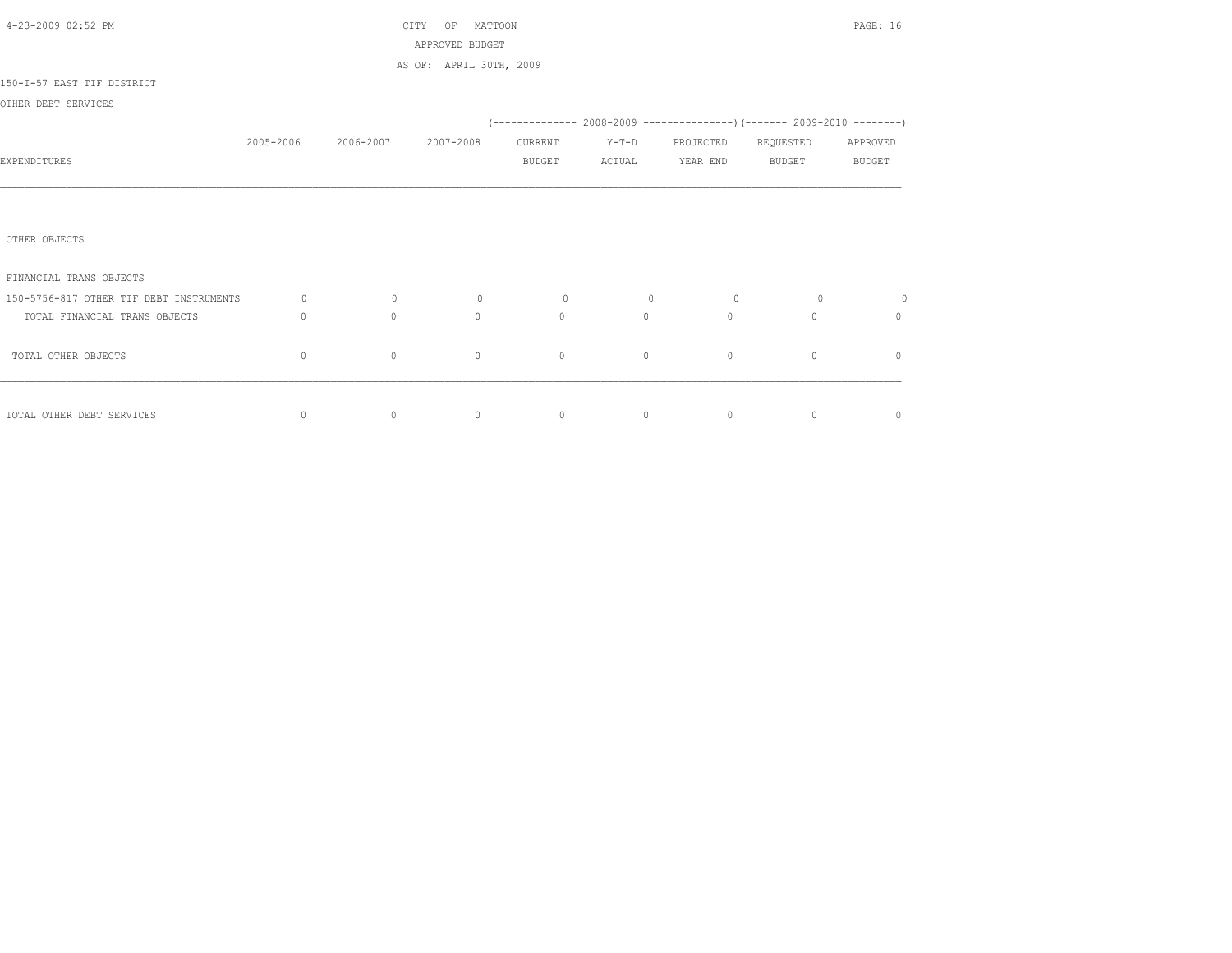\*\*\* END OF REPORT \*\*\*

| OTHER OBJECTS                           |              |              |              |                |                |             |                          |                |
|-----------------------------------------|--------------|--------------|--------------|----------------|----------------|-------------|--------------------------|----------------|
| FINANCIAL TRANS OBJECTS                 |              |              |              |                |                |             |                          |                |
| 150-5800-821 SHARED INCREMENT (20%)     | $\mathbf{0}$ | $\circ$      | 178          | 200            | $\circ$        | $\circ$     | 200                      | 200            |
| 150-5800-822 PROPERTY TAX REIMBURSEMENT | $\Omega$     | $\circ$      | 97           | 200            | 577            | $\circ$     | 200                      | 200            |
| 150-5800-826 JOB TRAINING               | $\circ$      | $\mathbf{0}$ | $\circ$      | $\overline{0}$ | $\overline{0}$ | $\circ$     | $\overline{\phantom{0}}$ | $\overline{0}$ |
| TOTAL FINANCIAL TRANS OBJECTS           | $\mathbf 0$  | $\circ$      | 275          | 400            | 577            | $\mathbb O$ | 400                      | 400            |
| TOTAL OTHER OBJECTS                     | $\circ$      | $\circ$      | 275          | 400            | 577            | $\circ$     | 400                      | 400            |
| TOTAL INTERGOVERNMENTAL EXP             | $\mathbb O$  | $\circ$      | 275          | 400            | 577            | $\circ$     | 400                      | 400            |
| TOTAL EXPENDITURES                      | $\mathbf 0$  | $\circ$      | 275          | 400            | 2,109          | $\circ$     | 400                      | 400            |
| REVENUE OVER/ (UNDER) EXPENDITURES      | $\mathbb O$  | $\circ$      | 614          | 600 (          | 1,147)         | $\circ$     | 600                      | 600            |
| OTHER FINANCING SOURCES                 |              |              |              |                |                |             |                          |                |
| 150-4909-023 TRANS FROM CAPITAL IMPROV  | $\mathbf{0}$ | $\circ$      | $\circ$      | $\mathbf{0}$   | $\circ$        | $\circ$     | $\circ$                  | $\circ$        |
| 150-4949-023 LONG TERM DEBT PROCEEDS    | $\circ$      | $\Omega$     | $\circ$      | $\Omega$       | $\mathbf{0}$   | $\Omega$    | $\overline{0}$           | $\circ$        |
| TOTAL OTHER FINANCING SOURCES           | $\mathbf{0}$ | $\circ$      | $\mathbf{0}$ | $\mathbf{0}$   | $\circ$        | $\circ$     | $\circ$                  | $\circ$        |
| TOTAL OTHER FINANCING SOURCES (USES)    | $\mathbb O$  | $\mathbb O$  | $\mathbb O$  | $\circ$        | $\mathbb O$    | $\mathbb O$ | $\mathbb O$              | $\circ$        |
| REVENUES & OTHER SOURCES OVER/          |              |              |              |                |                |             |                          |                |
| (UNDER) EXPENDITURES & OTHER (USES)     | $\mathbf 0$  | $\circ$      | 614          | 600 (          | 1,147)         | $\circ$     | 600                      | 600            |

| 4-23-2009 02:52 PM                       |              |                               | CITY OF MATTOON<br>APPROVED BUDGET<br>AS OF: APRIL 30TH, 2009 |                |                                                                          |                 |                | PAGE: 17 |
|------------------------------------------|--------------|-------------------------------|---------------------------------------------------------------|----------------|--------------------------------------------------------------------------|-----------------|----------------|----------|
| 150-I-57 EAST TIF DISTRICT               |              |                               |                                                               |                |                                                                          |                 |                |          |
| INTERGOVERNMENTAL EXP                    |              |                               |                                                               |                |                                                                          |                 |                |          |
|                                          |              |                               |                                                               |                | (-------------- 2008-2009 -----------------) (------- 2009-2010 -------- |                 |                |          |
|                                          |              | 2005-2006 2006-2007 2007-2008 |                                                               | CURRENT        | $Y-T-D$                                                                  | PROJECTED       | REQUESTED      | APPROVED |
| EXPENDITURES                             |              |                               |                                                               | BUDGET         |                                                                          | ACTUAL YEAR END | BUDGET         | BUDGET   |
| OTHER OBJECTS<br>FINANCIAL TRANS OBJECTS |              |                               |                                                               |                |                                                                          |                 |                |          |
| 150-5800-821 SHARED INCREMENT (20%)      | $\circ$      | $\Omega$                      | 178                                                           | 200            | $\sim$ 0                                                                 | $\circ$         | 200            | 200      |
| 150-5800-822 PROPERTY TAX REIMBURSEMENT  | $\Omega$     | $\Omega$                      | 97                                                            | 200            | 577                                                                      | $\Omega$        | 200            | 200      |
| 150-5800-826 JOB TRAINING                | $\circ$      | $\Omega$                      | $\overline{0}$                                                | $\overline{0}$ | $\overline{0}$                                                           | $\Omega$        | $\overline{0}$ | $\circ$  |
| TOTAL FINANCIAL TRANS OBJECTS            | $\circ$      | $\circ$                       | 275                                                           | 400            | 577                                                                      | $\circ$         | 400            | 400      |
| TOTAL OTHER OBJECTS                      | $\circ$      | $\circ$                       | 275                                                           | 400            | 577                                                                      | $\circ$         | 400            | 400      |
| TOTAL INTERGOVERNMENTAL EXP              | $\mathbf{0}$ | $\circ$                       | 275                                                           | 400            | 577                                                                      | $\circ$         | 400            | 400      |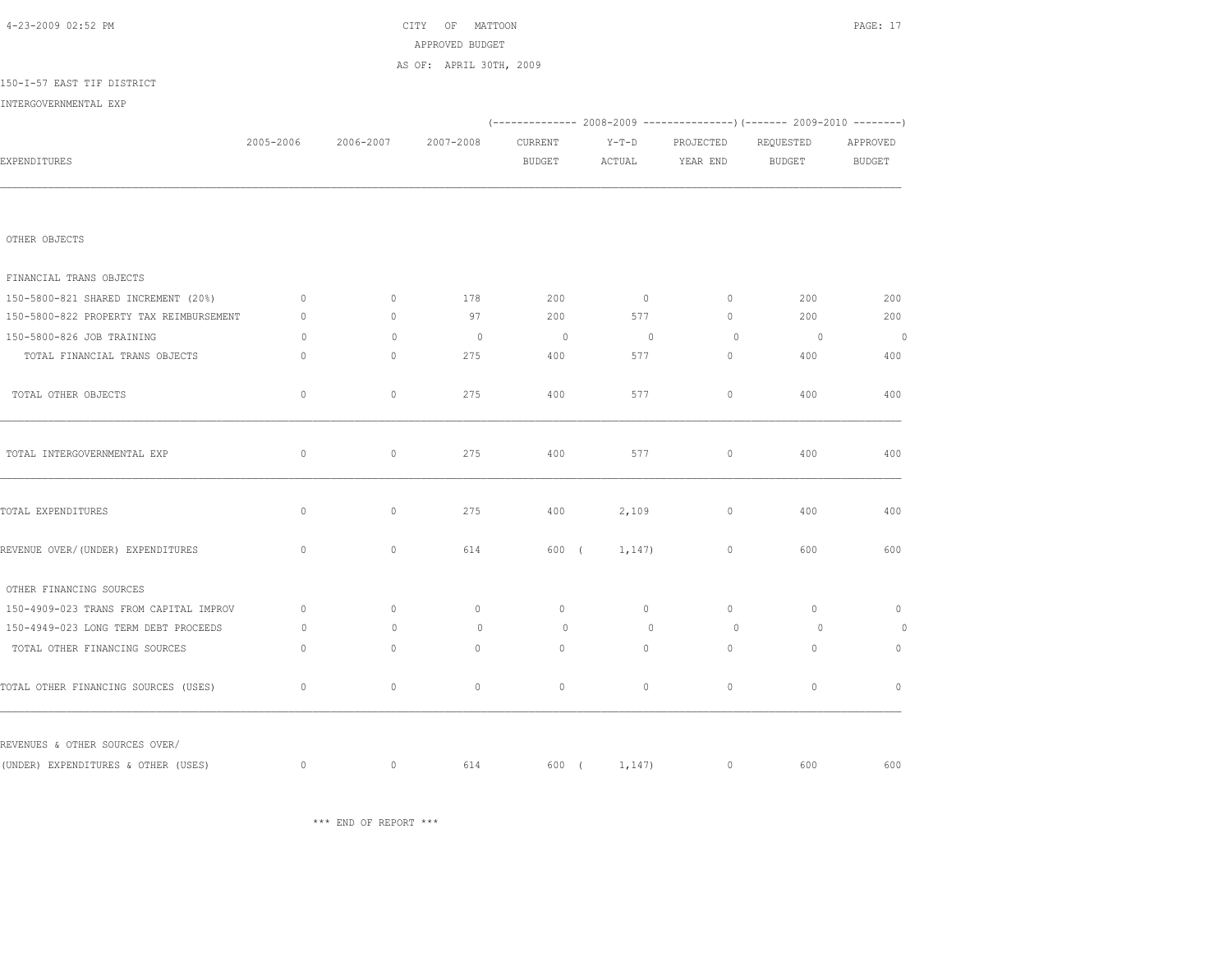| 4-23-2009 02:52 PM |  |  |
|--------------------|--|--|
|--------------------|--|--|

 $\text{CITY}$  OF MATTOON **PAGE:** 1 APPROVED BUDGET AS OF: APRIL 30TH, 2009

151-SOUTH RT 45 TIF DISTRICT

|                                         |              |              |              |              |                | $(-$ ------------- 2008-2009 ----------------) (------- 2009-2010 --------) |           |               |
|-----------------------------------------|--------------|--------------|--------------|--------------|----------------|-----------------------------------------------------------------------------|-----------|---------------|
|                                         | 2005-2006    | 2006-2007    | 2007-2008    | CURRENT      | $Y-T-D$        | PROJECTED                                                                   | REQUESTED | APPROVED      |
| <b>REVENUES</b>                         |              |              |              | BUDGET       |                | ACTUAL YEAR END                                                             | BUDGET    | <b>BUDGET</b> |
|                                         |              |              |              |              |                |                                                                             |           |               |
| TAXES                                   |              |              |              |              |                |                                                                             |           |               |
| TIF/BD TAX RECEIPTS                     |              |              |              |              |                |                                                                             |           |               |
| 151-4192-023 PROPERTY TAX RECEIPTS      | $\circ$      | $\circ$      | $\circ$      | $\circ$      | $\overline{0}$ | $\circ$                                                                     | $\circ$   | $\circ$       |
| TOTAL TIF/BD TAX RECEIPTS               | $\Omega$     | $\circ$      | $\circ$      | $\circ$      | $\circ$        | $\Omega$                                                                    | $\Omega$  | $\circ$       |
| TOTAL TAXES                             | $\mathbf{0}$ | $\mathbf{0}$ | $\circ$      | $\circ$      | $\circ$        | $\circ$                                                                     | $\circ$   | $\mathbb O$   |
| INVESTMENT EARNINGS                     |              |              |              |              |                |                                                                             |           |               |
| INTEREST EARNINGS                       |              |              |              |              |                |                                                                             |           |               |
| 151-4610-023 INVESTMENT EARNINGS        | $\circ$      | $\circ$      | $\circ$      | $\circ$      | $\circ$        | $\Omega$                                                                    | $\circ$   | $\Omega$      |
| TOTAL INTEREST EARNINGS                 | $\Omega$     | $\Omega$     | $\circ$      | $\Omega$     | $\circ$        | $\Omega$                                                                    | $\Omega$  | $\circ$       |
| TOTAL INVESTMENT EARNINGS               | $\mathbf{0}$ | $\circ$      | $\circ$      | $\circ$      | $\circ$        | $\circ$                                                                     | $\circ$   | $\circ$       |
| CONTRIB & OTHER MISC REV                |              |              |              |              |                |                                                                             |           |               |
| CONTRIBUTIONS & MISC REV                |              |              |              |              |                |                                                                             |           |               |
| 151-4805-023 CONTRIBUTIONS & OTHER REVE | $\circ$      | $\circ$      | $\circ$      | $\circ$      | $\circ$        | $\circ$                                                                     | $\circ$   | $\circ$       |
| TOTAL CONTRIBUTIONS & MISC REV          | $\circ$      | $\circ$      | $\circ$      | $\circ$      | $\circ$        | $\circ$                                                                     | $\circ$   | $\circ$       |
| TOTAL CONTRIB & OTHER MISC REV          | $\mathbf 0$  | $\circ$      | $\mathbf{0}$ | $\mathbf{0}$ | $\circ$        | $\circ$                                                                     | $\circ$   | $\mathbf{0}$  |
|                                         |              |              |              |              |                |                                                                             |           | $\mathbb O$   |
| TOTAL REVENUES                          | $\mathbb O$  | $\circ$      | $\mathbb O$  | $\circ$      | $\circ$        | $\mathbb O$                                                                 | $\circ$   |               |

\*\*\* END OF REPORT \*\*\*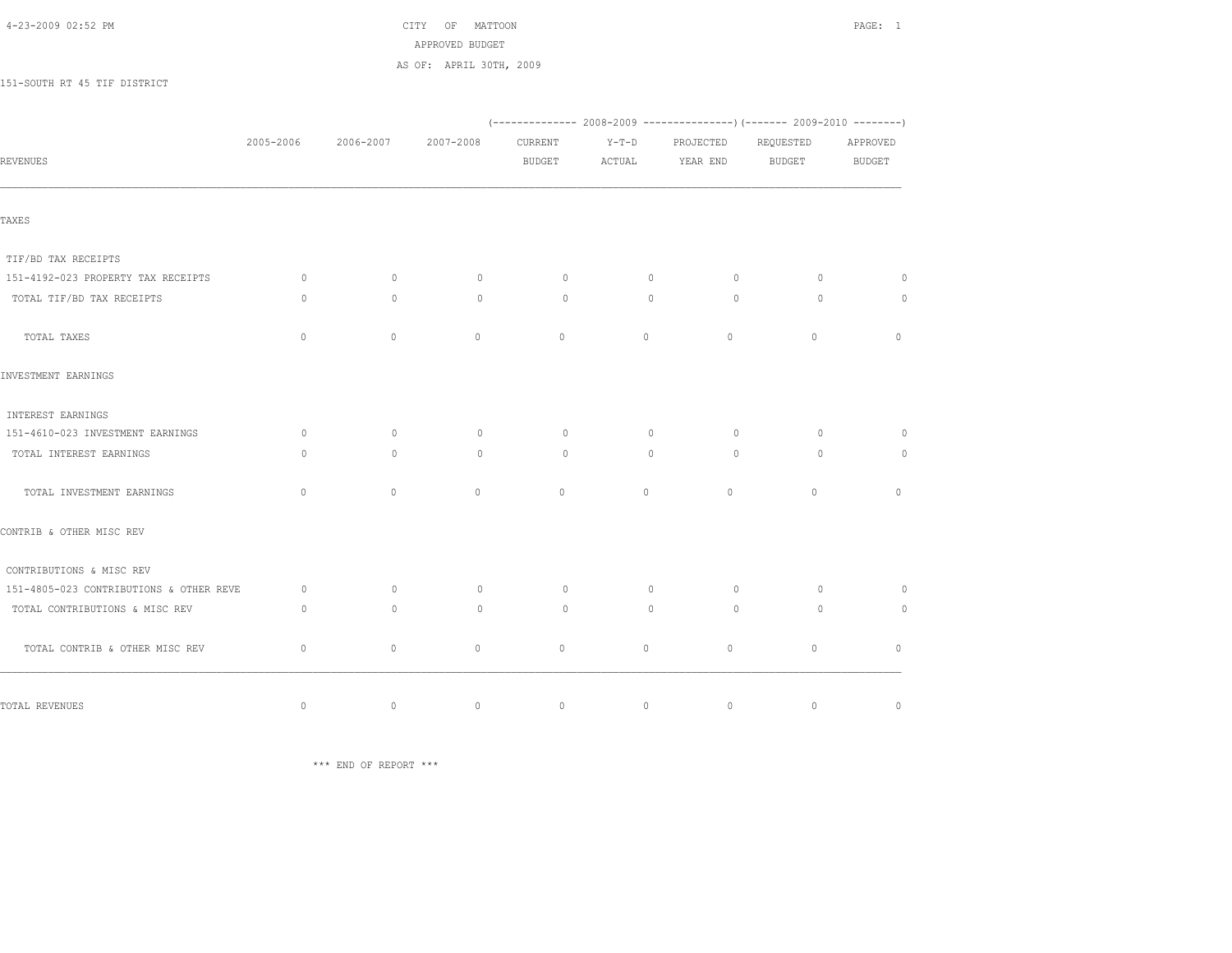$\text{CITY}$  OF MATTOON PAGE: 1 APPROVED BUDGET

AS OF: APRIL 30TH, 2009

152-SOUTH RT 45 BUSINESS DIST

| <b>REVENUES</b>                         | 2005-2006    | 2006-2007   | 2007-2008      | CURRENT<br>BUDGET | $Y-T-D$<br>ACTUAL | PROJECTED<br>YEAR END | REQUESTED<br>BUDGET | APPROVED<br>BUDGET |
|-----------------------------------------|--------------|-------------|----------------|-------------------|-------------------|-----------------------|---------------------|--------------------|
|                                         |              |             |                |                   |                   |                       |                     |                    |
| TAXES                                   |              |             |                |                   |                   |                       |                     |                    |
| TIF/BD TAX RECEIPTS                     |              |             |                |                   |                   |                       |                     |                    |
| 152-4193-023 SALES TAX RECEIPTS         | $\mathbb O$  | $\circ$     | 8,492          | $\circ$           | 32,983            | $\circ$               | 35,000              | 35,000             |
| 152-4194-023 HOTEL/MOTEL TAX RECEIPTS   | $\circ$      | $\circ$     | $\overline{0}$ | $\circ$           | $\sim$ 0          | $\circ$               | $\sim$ 0            | $\overline{0}$     |
| TOTAL TIF/BD TAX RECEIPTS               | $\circ$      | $\circ$     | 8,492          | $\circ$           | 32,983            | $\circ$               | 35,000              | 35,000             |
| TOTAL TAXES                             | $\mathbf{0}$ | $\circ$     | 8,492          | $\overline{0}$    | 32,983            | $\circ$               | 35,000              | 35,000             |
| INVESTMENT EARNINGS                     |              |             |                |                   |                   |                       |                     |                    |
| INTEREST EARNINGS                       |              |             |                |                   |                   |                       |                     |                    |
| 152-4610-023 INVESTMENT INCOME          | $\circ$      | $\circ$     | $\mathbb O$    | $\circ$           | $\mathbb O$       | $\circ$               | $\circ$             | 0                  |
| TOTAL INTEREST EARNINGS                 | $\circ$      | $\mathbb O$ | $\mathbb O$    | $\circ$           | $\mathbb O$       | $\circ$               | $\circ$             | $\circ$            |
| TOTAL INVESTMENT EARNINGS               | $\mathbb O$  | $\mathbb O$ | $\mathbb O$    | $\mathbb O$       | $\circ$           | $\mathbb O$           | $\mathbb O$         | $\mathbb O$        |
| CONTRIB & OTHER MISC REV                |              |             |                |                   |                   |                       |                     |                    |
| CONTRIBUTIONS & MISC REV                |              |             |                |                   |                   |                       |                     |                    |
| 152-4805-023 CONTRIBUTIONS & OTHER INCO | 0            | $\circ$     | $\circ$        | $\circ$           | $\circ$           | $\circ$               | $\circ$             | 0                  |
| TOTAL CONTRIBUTIONS & MISC REV          | $\circ$      | $\circ$     | $\mathbb O$    | $\circ$           | $\circ$           | $\circ$               | $\circ$             | $\circ$            |
| TOTAL CONTRIB & OTHER MISC REV          | $\circ$      | $\circ$     | $\circ$        | $\circ$           | $\circ$           | $\circ$               | $\mathbb O$         | $\circ$            |
| TOTAL REVENUES                          | $\mathbb O$  | $\circ$     | 8,492          | $0 \qquad \qquad$ | 32,983            | $\circ$               | 35,000              | 35,000             |
| TOTAL EXPENDITURES                      | $\mathbb O$  | $\circ$     | $\mathbb O$    | $\mathbb O$       | $\circ$           | $\circ$               | $\mathbb O$         | $\overline{0}$     |
| REVENUE OVER/ (UNDER) EXPENDITURES      | $\mathbb O$  | $\mathbb O$ | 8,492          | $\overline{0}$    | 32,983            | $\overline{0}$        | 35,000              | 35,000             |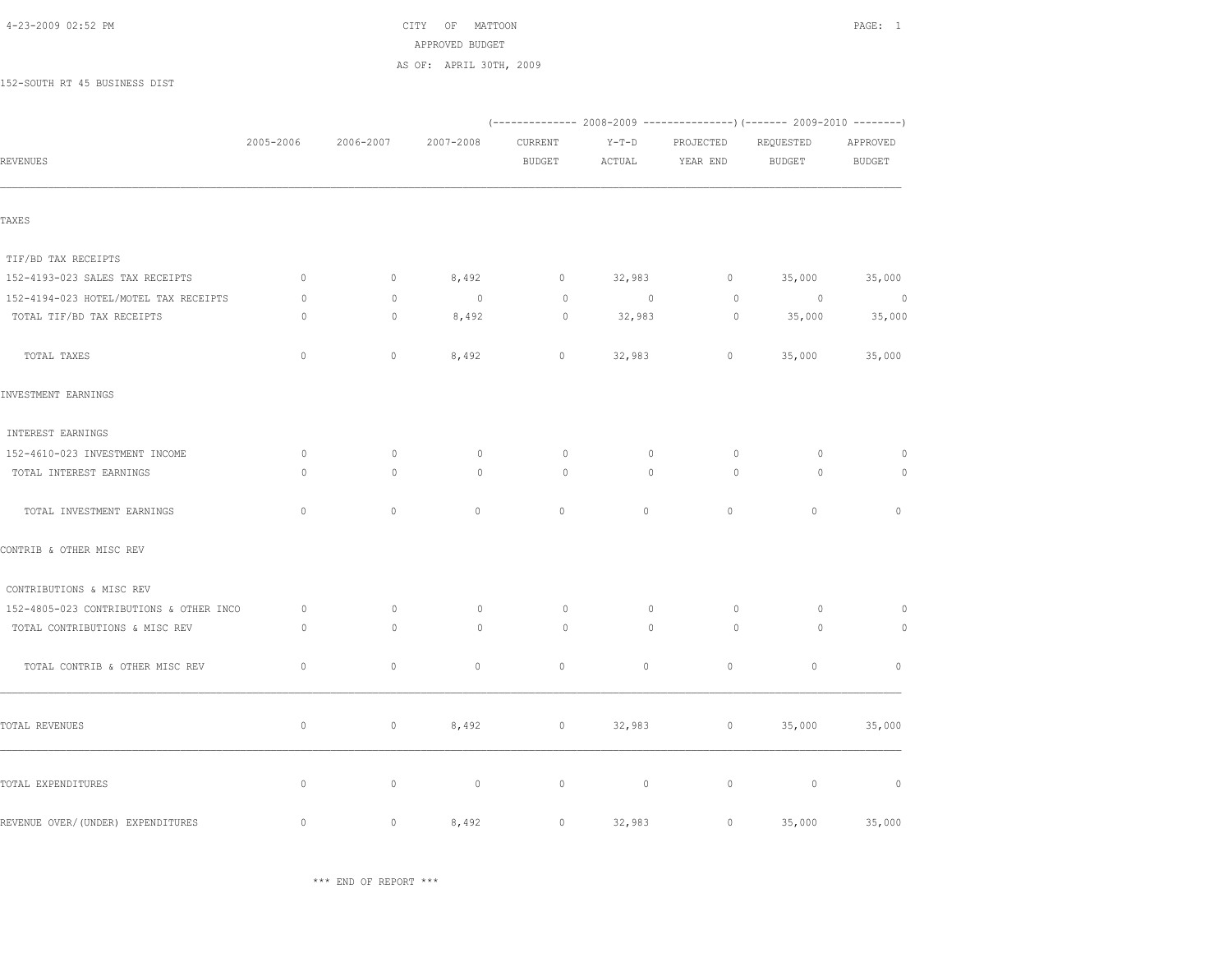| 4-23-2009 02:52 PM |  |  |
|--------------------|--|--|
|--------------------|--|--|

CITY OF MATTOON **PAGE: 1**  APPROVED BUDGET AS OF: APRIL 30TH, 2009

153-MALL TIF DISTRICT

|                                         | 2005-2006    | 2006-2007    | 2007-2008    | <b>CURRENT</b> | $Y-T-D$      | PROJECTED   | REQUESTED     | APPROVED      |
|-----------------------------------------|--------------|--------------|--------------|----------------|--------------|-------------|---------------|---------------|
| <b>REVENUES</b>                         |              |              |              | <b>BUDGET</b>  | ACTUAL       | YEAR END    | <b>BUDGET</b> | <b>BUDGET</b> |
| TAXES                                   |              |              |              |                |              |             |               |               |
| TIF/BD TAX RECEIPTS                     |              |              |              |                |              |             |               |               |
| 153-4192-023 PROPERTY TAX RECEIPTS      | $\circ$      | $\mathbf{0}$ | $\circ$      | $\circ$        | 1            | $\circ$     | $\circ$       | $\circ$       |
| TOTAL TIF/BD TAX RECEIPTS               | $\circ$      | $\mathbf{0}$ | $\mathbf{0}$ | $\circ$        | $\mathbf{1}$ | $\circ$     | $\circ$       | $\circ$       |
| TOTAL TAXES                             | $\circ$      | $\Omega$     | $\mathbf{0}$ | $\Omega$       | $\mathbf{1}$ | $\circ$     | $\circ$       | $\mathbf{0}$  |
| INVESTMENT EARNINGS                     |              |              |              |                |              |             |               |               |
| INTEREST EARNINGS                       |              |              |              |                |              |             |               |               |
| 153-4610-023 INVESTMENT INCOME          | $\Omega$     | $\Omega$     | $\circ$      | $\Omega$       | $\circ$      | $\Omega$    | $\Omega$      | $\Omega$      |
| TOTAL INTEREST EARNINGS                 | $\Omega$     | $\Omega$     | $\Omega$     | $\Omega$       | $\Omega$     | $\Omega$    | $\Omega$      | $\circ$       |
| TOTAL INVESTMENT EARNINGS               | $\mathbf{0}$ | $\mathbf{0}$ | $\mathbf{0}$ | $\circ$        | $\circ$      | $\circ$     | $\circ$       | $\circ$       |
| CONTRIB & OTHER MISC REV                |              |              |              |                |              |             |               |               |
| CONTRIBUTIONS & MISC REV                |              |              |              |                |              |             |               |               |
| 153-4805-023 CONTRIBUTIONS & OTHER INCO | $\circ$      | $\mathbf{0}$ | $\circ$      | $\circ$        | $\circ$      | $\circ$     | $\circ$       | $\circ$       |
| TOTAL CONTRIBUTIONS & MISC REV          | $\circ$      | $\circ$      | $\mathbf{0}$ | $\circ$        | $\circ$      | $\circ$     | $\circ$       | $\circ$       |
| TOTAL CONTRIB & OTHER MISC REV          | $\mathbf{0}$ | $\mathbf{0}$ | $\circ$      | $\circ$        | $\circ$      | $\circ$     | $\circ$       | $\mathbf{0}$  |
| TOTAL REVENUES                          | $\mathbb O$  | $\mathbb O$  | $\circ$      | $\circ$        | $\mathbf{1}$ | $\mathbb O$ | $\mathbb O$   | $\mathbb O$   |

\*\*\* END OF REPORT \*\*\*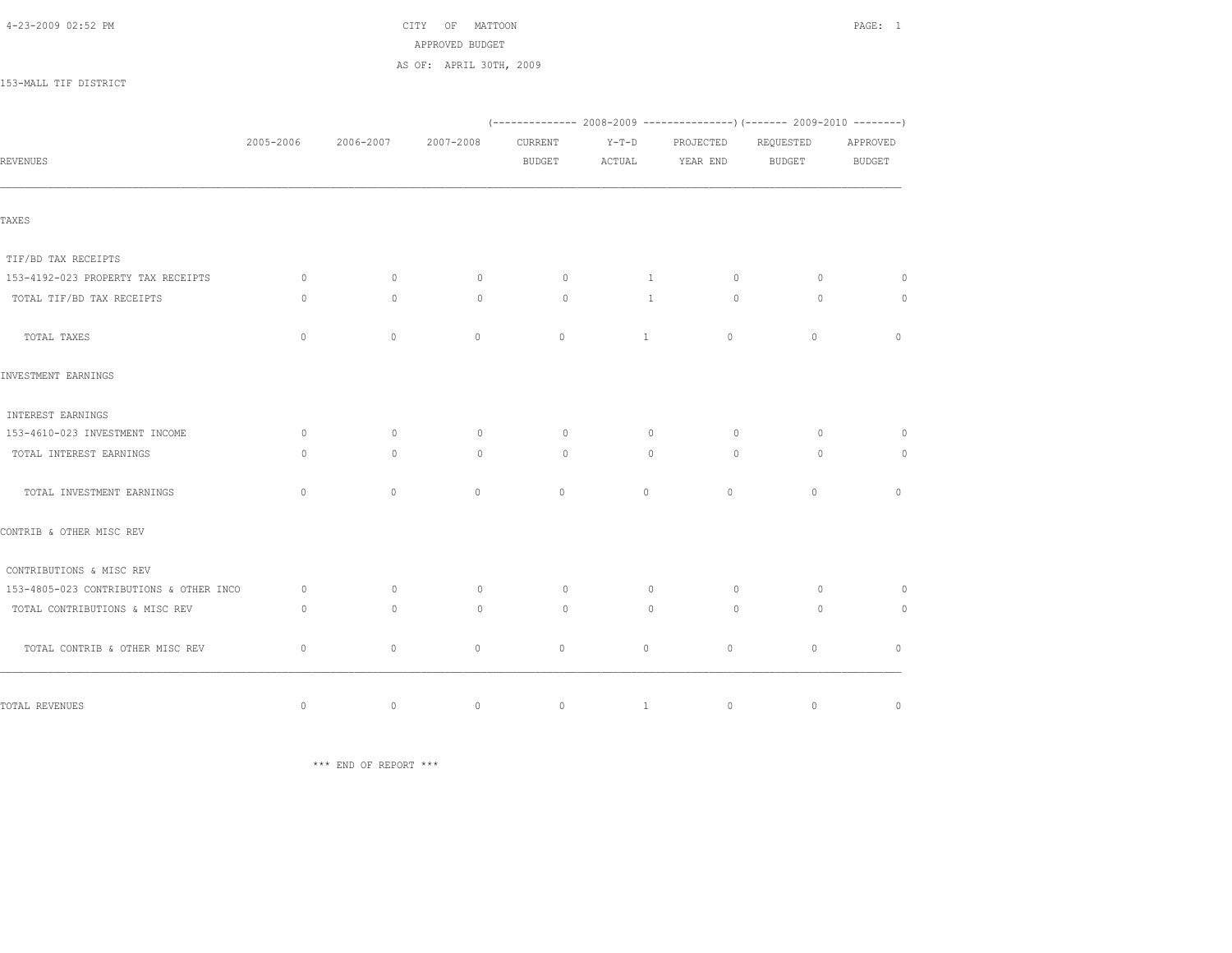|                                         |              |              | AS OF: APRIL 30TH, 2009 |               |                                                                        |             |               |                |
|-----------------------------------------|--------------|--------------|-------------------------|---------------|------------------------------------------------------------------------|-------------|---------------|----------------|
| 154-MALL BUSINESS DISTRICT              |              |              |                         |               |                                                                        |             |               |                |
|                                         |              |              |                         |               | (------------- 2008-2009 ---------------) (------- 2009-2010 --------) |             |               |                |
|                                         | 2005-2006    | 2006-2007    | 2007-2008               | CURRENT       | $Y-T-D$                                                                | PROJECTED   | REQUESTED     | APPROVED       |
| REVENUES                                |              |              |                         | <b>BUDGET</b> | ACTUAL                                                                 | YEAR END    | <b>BUDGET</b> | <b>BUDGET</b>  |
| TAXES                                   |              |              |                         |               |                                                                        |             |               |                |
|                                         |              |              |                         |               |                                                                        |             |               |                |
| TIF/BD TAX RECEIPTS                     |              |              |                         |               |                                                                        |             |               |                |
| 154-4193-023 SALES TAX RECEIPTS         | $\mathbb O$  | $\mathbb O$  | $\circ$                 | $\circ$       | 220,461                                                                | $\circ$     | 360,000       | 360,000        |
| 154-4194-023 HOTEL/MOTEL TAX RECEIPTS   | $\circ$      | $\mathbb O$  | $\circ$                 | $\circ$       | $\overline{0}$                                                         | $\circ$     | $\circ$       | $\overline{0}$ |
| TOTAL TIF/BD TAX RECEIPTS               | $\circ$      | $\mathbf{0}$ | $\circ$                 | $\circ$       | 220,461                                                                | $\circ$     | 360,000       | 360,000        |
| TOTAL TAXES                             | $\mathbb O$  | $\mathbb O$  | $\mathbb O$             | $\mathbb O$   | 220,461                                                                | $\mathbb O$ | 360,000       | 360,000        |
| INVESTMENT EARNINGS                     |              |              |                         |               |                                                                        |             |               |                |
| INTEREST EARNINGS                       |              |              |                         |               |                                                                        |             |               |                |
| 154-4610-023 INVESTMENT INCOME          | $\circ$      | $\circ$      | $\circ$                 | 0             | $\mathbb O$                                                            | $\circ$     | 1,000         | 1,000          |
| TOTAL INTEREST EARNINGS                 | $\circ$      | $\mathbf{0}$ | $\circ$                 | 0             | $\mathbf{0}$                                                           | $\circ$     | 1,000         | 1,000          |
| TOTAL INVESTMENT EARNINGS               | $\mathbf{0}$ | $\circ$      | $\circ$                 | $\circ$       | $\circ$                                                                | $\circ$     | 1,000         | 1,000          |
| CONTRIB & OTHER MISC REV                |              |              |                         |               |                                                                        |             |               |                |
| CONTRIBUTIONS & MISC REV                |              |              |                         |               |                                                                        |             |               |                |
| 154-4805-023 CONTRIBUTIONS & OTHER INCO | $\circ$      | $\circ$      | $\circ$                 | $\circ$       | $\circ$                                                                | $\circ$     | $\circ$       | $\circ$        |
| TOTAL CONTRIBUTIONS & MISC REV          | $\circ$      | $\mathbf{0}$ | $\mathbb O$             | $\circ$       | $\circ$                                                                | $\circ$     | $\circ$       | $\circ$        |
| TOTAL CONTRIB & OTHER MISC REV          | $\mathbb O$  | $\mathbb O$  | $\circ$                 | $\circ$       | $\circ$                                                                | $\circ$     | $\circ$       | $\mathbb O$    |
| TOTAL REVENUES                          | $\mathbb O$  | $\mathbb O$  | $\mathbb O$             | $\mathbb O$   | 220,461                                                                | $\mathbb O$ | 361,000       | 361,000        |
| TOTAL EXPENDITURES                      | $\mathbb O$  | $\mathbb O$  | $\mathbb O$             | $\mathbb O$   | $\circ$                                                                | $\mathbb O$ | $\mathbb O$   | $\mathbb O$    |
|                                         |              |              |                         |               |                                                                        |             |               |                |
| REVENUE OVER/ (UNDER) EXPENDITURES      | $\mathbf{0}$ | $\circ$      | $\mathbf{0}$            | $\circ$       | 220,461                                                                | $\circ$     | 361,000       | 361,000        |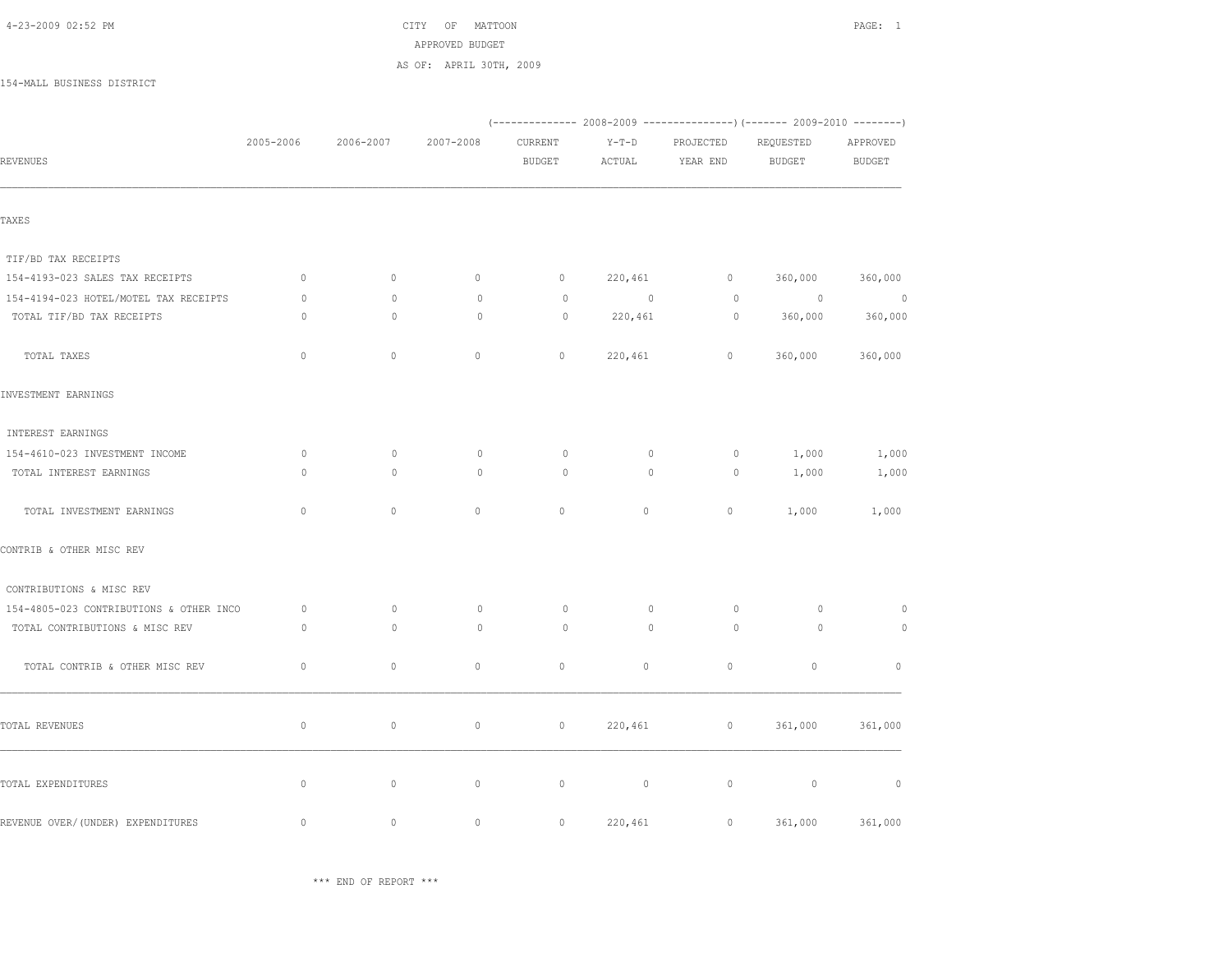|                                         |              |              | THE LIVE OF BUDDEL      |                          |                   |                       |                                                                        |                           |
|-----------------------------------------|--------------|--------------|-------------------------|--------------------------|-------------------|-----------------------|------------------------------------------------------------------------|---------------------------|
|                                         |              |              | AS OF: APRIL 30TH, 2009 |                          |                   |                       |                                                                        |                           |
| 155-I-57 EAST BUSINESS DIST             |              |              |                         |                          |                   |                       |                                                                        |                           |
|                                         |              |              |                         |                          |                   |                       | (------------- 2008-2009 ---------------) (------- 2009-2010 --------) |                           |
| REVENUES                                | 2005-2006    | 2006-2007    | 2007-2008               | CURRENT<br><b>BUDGET</b> | $Y-T-D$<br>ACTUAL | PROJECTED<br>YEAR END | REQUESTED<br><b>BUDGET</b>                                             | APPROVED<br><b>BUDGET</b> |
|                                         |              |              |                         |                          |                   |                       |                                                                        |                           |
| TAXES                                   |              |              |                         |                          |                   |                       |                                                                        |                           |
| TIF/BD TAX RECEIPTS                     |              |              |                         |                          |                   |                       |                                                                        |                           |
| 155-4193-023 SALES TAX RECEIPTS         | $\circ$      | 0            | $\circ$                 | $\circ$                  | $\circ$           | 0                     | $\circ$                                                                | $\circ$                   |
| 155-4194-023 HOTEL/MOTEL TAX RECEIPTS   | $\circ$      | $\mathbb O$  | $\mathbf 0$             | $\circ$                  | $\circ$           | $\circ$               | $\circ$                                                                | $\circ$                   |
| TOTAL TIF/BD TAX RECEIPTS               | $\circ$      | $\circ$      | $\mathbf{0}$            | $\circ$                  | $\circ$           | $\circ$               | $\circ$                                                                | $\circ$                   |
| TOTAL TAXES                             | $\mathbb O$  | $\mathbb O$  | $\mathbb O$             | $\mathbb O$              | $\circ$           | $\mathbb O$           | $\mathbb O$                                                            | $\mathbb O$               |
| INVESTMENT EARNINGS                     |              |              |                         |                          |                   |                       |                                                                        |                           |
| INTEREST EARNINGS                       |              |              |                         |                          |                   |                       |                                                                        |                           |
| 155-4610-023 INVESTMENT INCOME          | $\circ$      | $\mathbb O$  | $\circ$                 | $\circ$                  | $\circ$           | $\circ$               | $\circ$                                                                | $\circ$                   |
| TOTAL INTEREST EARNINGS                 | $\circ$      | $\mathbf{0}$ | $\circ$                 | $\circ$                  | $\mathbf{0}$      | $\circ$               | $\circ$                                                                | $\circ$                   |
| TOTAL INVESTMENT EARNINGS               | $\mathbf{0}$ | $\circ$      | $\mathbf{0}$            | $\circ$                  | $\circ$           | $\circ$               | $\circ$                                                                | $\mathbf{0}$              |
| CONTRIB & OTHER MISC REV                |              |              |                         |                          |                   |                       |                                                                        |                           |
| CONTRIBUTIONS & MISC REV                |              |              |                         |                          |                   |                       |                                                                        |                           |
| 155-4805-023 CONTRIBUTIONS & OTHER INCO | $\circ$      | $\mathbb O$  | $\circ$                 | $\circ$                  | 20,000            | $\circ$               | $\circ$                                                                | $\circ$                   |
| TOTAL CONTRIBUTIONS & MISC REV          | $\circ$      | $\mathbb O$  | $\circ$                 | $\circ$                  | 20,000            | $\circ$               | $\circ$                                                                | $\circ$                   |
| TOTAL CONTRIB & OTHER MISC REV          | $\mathbb O$  | $\mathbb O$  | $\mathbb O$             | $\mathbb O$              | 20,000            | $\mathbb O$           | $\mathbb O$                                                            | $\mathbb O$               |
| TOTAL REVENUES                          | $\mathbb O$  | $\mathbb O$  | $\circ$                 | $\circ$                  | 20,000            | $\circ$               | $\circ$                                                                | $\mathbb O$               |
| TOTAL EXPENDITURES                      | $\mathbb O$  | $\circ$      | $\mathbb O$             | $\mathbb O$              | $\circ$           | $\mathbb O$           | $\mathbb O$                                                            | $\mathbb O$               |
|                                         |              |              |                         |                          |                   |                       |                                                                        |                           |
| REVENUE OVER/ (UNDER) EXPENDITURES      | $\mathbb O$  | $\circ$      | $\circ$                 | $\circ$                  | 20,000            | $\mathbb O$           | $\mathbb O$                                                            | $\mathbf{0}$              |

\*\*\* END OF REPORT \*\*\*

 4-23-2009 02:52 PM CITY OF MATTOON PAGE: 1 APPROVED BUDGET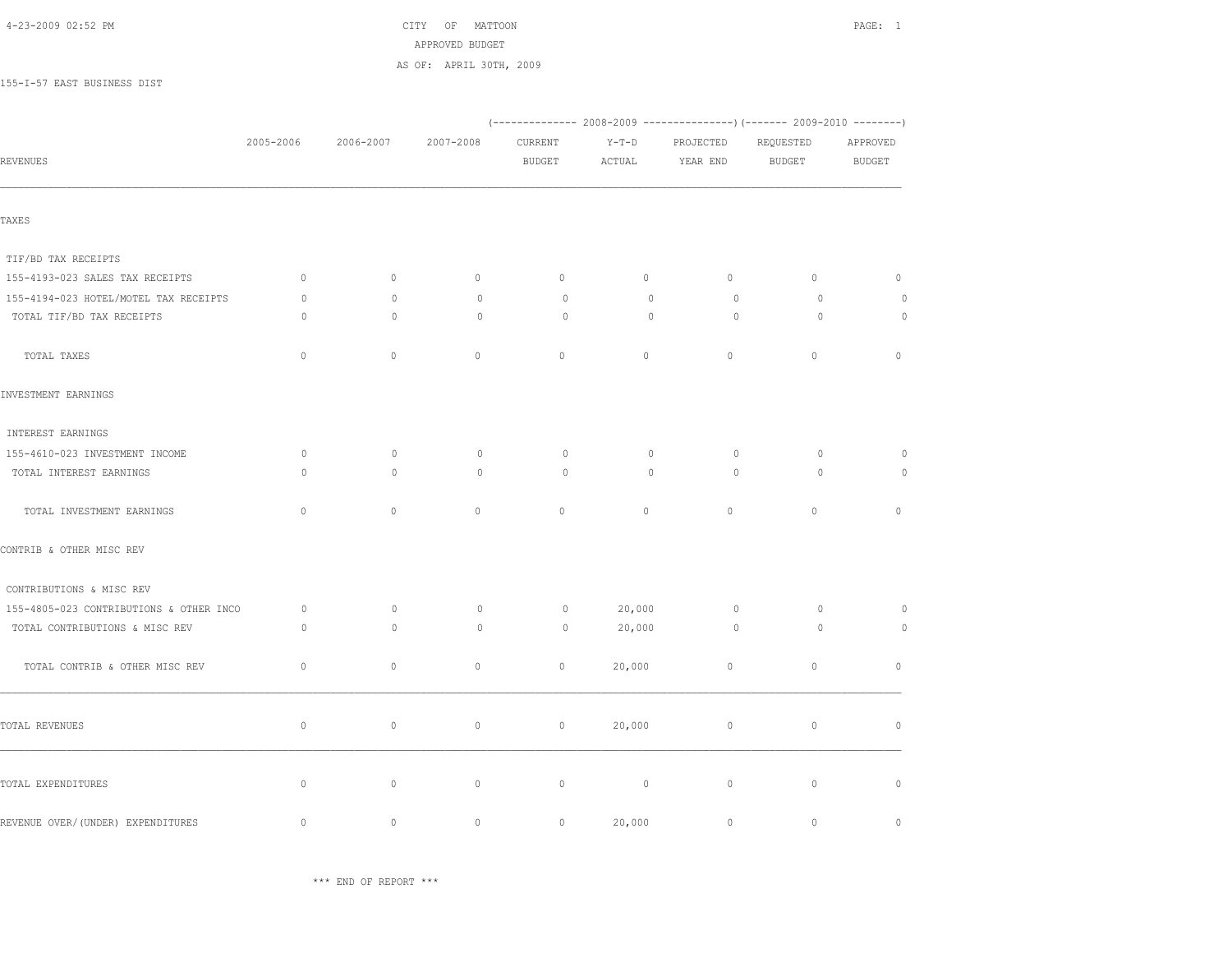#### 4-23-2009 02:52 PM CITY OF MATTOON PAGE: 1

# APPROVED BUDGET

AS OF: APRIL 30TH, 2009

171-MATTOON PUBLIC LIBRARY

| REVENUES                                | 2005-2006      | 2006-2007      | 2007-2008          | CURRENT<br><b>BUDGET</b> | $Y-T-D$<br>ACTUAL | PROJECTED<br>YEAR END                        | REQUESTED<br><b>BUDGET</b> | APPROVED<br>BUDGET       |
|-----------------------------------------|----------------|----------------|--------------------|--------------------------|-------------------|----------------------------------------------|----------------------------|--------------------------|
| TAXES                                   |                |                |                    |                          |                   |                                              |                            |                          |
| LIMITED RATE PROP TAXES                 |                |                |                    |                          |                   |                                              |                            |                          |
| 171-4118-010 PROPERTY TAXES             | $\circ$        | $\circ$        | $\circ$            | 402,000                  | $\circ$           | 0                                            | 402,000                    | 402,000                  |
| TOTAL LIMITED RATE PROP TAXES           | $\circ$        | $\circ$        | $\circ$            | 402,000                  | $\circ$           | 0                                            | 402,000                    | 402,000                  |
| TOTAL TAXES                             | $\circ$        | 0              | $\circ$            | 402,000                  | $\circ$           | $\circ$                                      | 402,000                    | 402,000                  |
| INTERGOVERNMENTAL REV                   |                |                |                    |                          |                   |                                              |                            |                          |
| STATE GOVT GRANTS                       |                |                |                    |                          |                   |                                              |                            |                          |
| 171-4321-022 STATE OPERATING (LSTA) GRA | 0              | 0              | $\circ$            | $\sim$ 0                 | $\circ$           | $\circ$                                      | $\overline{0}$             | $\overline{\phantom{0}}$ |
| 171-4322-022 STATE OPERATING (PER CAPIT | $\mathbf{0}$   | 0              | $\circ$            | 22,500                   | $\circ$           | 0                                            | 22,000                     | 22,000                   |
| 171-4323-023 STATE CAPITAL (LSCA) GRANT | $\circ$        | $\mathbf{0}$   | $\circ$            | $\circ$                  | $\circ$           | $\circ$                                      | $\overline{0}$             | $\overline{0}$           |
| TOTAL STATE GOVT GRANTS                 | $\circ$        | $\circ$        | $\circ$            | 22,500                   | $\circ$           | $\circ$                                      | 22,000                     | 22,000                   |
| TOTAL INTERGOVERNMENTAL REV             | $\mathbb O$    | $\circ$        | $\mathbb O$        | 22,500                   | $\circ$           | $\circ$                                      | 22,000                     | 22,000                   |
| CHARGES FOR SERVICES                    |                |                |                    |                          |                   |                                              |                            |                          |
| GENERAL GOVT CHARGES                    |                |                |                    |                          |                   |                                              |                            |                          |
| 171-4419-010 MISC. CHARGES              | $\circ$        | $\circ$        | $\circ$            | 2,000                    | $\circ$           | 0                                            | 4,000                      | 4,000                    |
| TOTAL GENERAL GOVT CHARGES              | $\circ$        | $\circ$        | $\circ$            | 2,000                    | $\circ$           | $\circ$                                      | 4,000                      | 4,000                    |
| TOTAL CHARGES FOR SERVICES              | $\mathbb O$    | $\mathbb O$    | 0                  | 2,000                    | 0                 | $\circ$                                      | 4,000                      | 4,000                    |
| FINES & FORFEITURES                     |                |                |                    |                          |                   |                                              |                            |                          |
| OTHER FINES                             |                |                |                    |                          |                   |                                              |                            |                          |
| 171-4520-010 FINES & FORFEITS           | $\circ$        | $\circ$        | $\circ$            | 12,000                   | $\circ$           | $\circ$                                      | 11,000                     | 11,000                   |
| TOTAL OTHER FINES                       | $\circ$        | $\overline{0}$ | $\overline{0}$     | 12,000                   |                   | $\begin{matrix} 0 & 0 \\ 0 & 0 \end{matrix}$ | 11,000                     | 11,000                   |
| TOTAL FINES & FORFEITURES               | $\overline{0}$ |                | 0 0 $12,000$ 0 0 0 |                          |                   |                                              |                            | 11,000 11,000            |
| INVESTMENT EARNINGS                     |                |                |                    |                          |                   |                                              |                            |                          |
| INTEREST EARNINGS                       |                |                |                    |                          |                   |                                              |                            |                          |

171-4610-010 INTEREST EARNINGS 0 0 0 0 0 0 0 0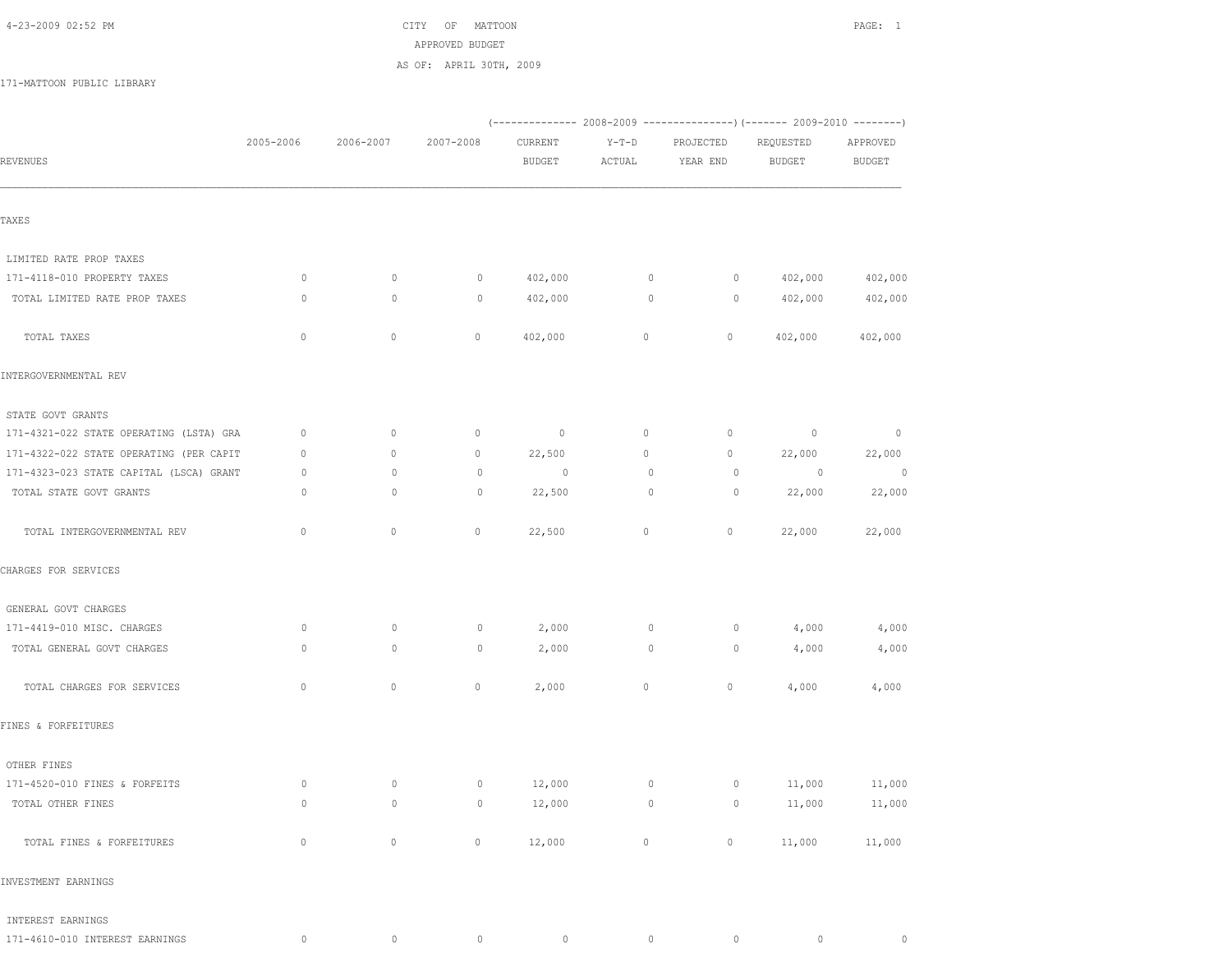# 4-23-2009 02:52 PM CITY OF MATTOON PAGE: 2 APPROVED BUDGET AS OF: APRIL 30TH, 2009

## 171-MATTOON PUBLIC LIBRARY

|                                         |             |              |              |               |              |           | (-------------- 2008-2009 ----------------) (------- 2009-2010 --------) |          |
|-----------------------------------------|-------------|--------------|--------------|---------------|--------------|-----------|--------------------------------------------------------------------------|----------|
|                                         | 2005-2006   | 2006-2007    | 2007-2008    | CURRENT       | $Y-T-D$      | PROJECTED | REQUESTED                                                                | APPROVED |
| REVENUES                                |             |              |              | <b>BUDGET</b> | ACTUAL       | YEAR END  | <b>BUDGET</b>                                                            | BUDGET   |
|                                         |             |              |              |               |              |           |                                                                          |          |
| CONTRIB & OTHER MISC REV                |             |              |              |               |              |           |                                                                          |          |
| CONTRIBUTIONS & MISC REV                |             |              |              |               |              |           |                                                                          |          |
| 171-4805-010 CONTRIBUTIONS & OTHER MISC | $\circ$     | $\mathbf{0}$ | $\mathbf{0}$ | 16,000        | $\mathbf{0}$ | $\circ$   | 11,500                                                                   | 11,500   |
| TOTAL CONTRIBUTIONS & MISC REV          | $\circ$     | $\mathbf{0}$ | $\mathbf{0}$ | 16,000        | $\mathbf{0}$ | $\circ$   | 11,500                                                                   | 11,500   |
| TOTAL CONTRIB & OTHER MISC REV          | $\circ$     | $\circ$      | $\circ$      | 16,000        | $\circ$      | $\circ$   | 11,500                                                                   | 11,500   |
| TOTAL REVENUES                          | $\mathbf 0$ | $\mathbb O$  | $\mathbf 0$  | 454,500       | $\circ$      | $\circ$   | 450,500                                                                  | 450,500  |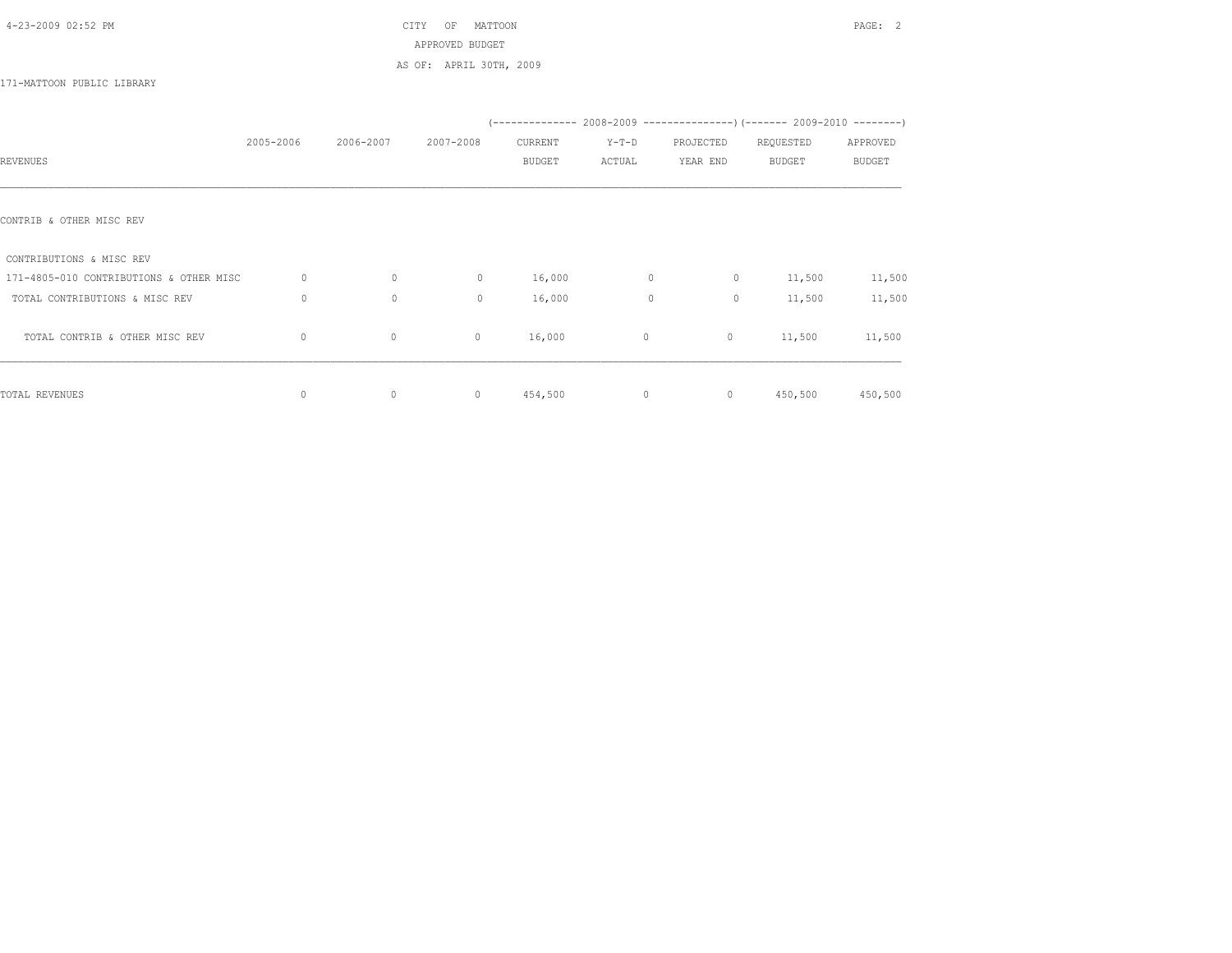| 4-23-2009 02:52 PM                      |              |              | CITY<br>OF<br>MATTOON<br>APPROVED BUDGET<br>AS OF: APRIL 30TH, 2009 |               |             |                |                                                                         | PAGE: 3       |
|-----------------------------------------|--------------|--------------|---------------------------------------------------------------------|---------------|-------------|----------------|-------------------------------------------------------------------------|---------------|
| 171-MATTOON PUBLIC LIBRARY              |              |              |                                                                     |               |             |                |                                                                         |               |
| MATTOON PUBLIC LIBRARY                  |              |              |                                                                     |               |             |                |                                                                         |               |
|                                         |              |              |                                                                     |               |             |                | (-------------- 2008-2009 ---------------) (------- 2009-2010 --------) |               |
|                                         | 2005-2006    | 2006-2007    | 2007-2008                                                           | CURRENT       | $Y-T-D$     | PROJECTED      | REQUESTED                                                               | APPROVED      |
| EXPENDITURES                            |              |              |                                                                     | <b>BUDGET</b> | ACTUAL      | YEAR END       | <b>BUDGET</b>                                                           | <b>BUDGET</b> |
|                                         |              |              |                                                                     |               |             |                |                                                                         |               |
| PERSONNEL SERVICES                      |              |              |                                                                     |               |             |                |                                                                         |               |
| SALARIES & WAGES                        |              |              |                                                                     |               |             |                |                                                                         |               |
| 171-5507-111 SALARIES OF REGULAR EMPLOY | $\mathbf{0}$ | 0            | $\mathbf 0$                                                         | 233,347       | $\circ$     | 0              | 218,870                                                                 | 218,870       |
| 171-5507-112 SALARIES OF TEMP EMPLOYEES | $\mathbf{0}$ | $\circ$      | $\circ$                                                             | $\mathbf 0$   | 0           | 0              | 0                                                                       | 0             |
| 171-5507-113 OVERTIME                   | $\circ$      | $\circ$      | $\circ$                                                             | $\circ$       | 0           | $\circ$        | $\circ$                                                                 | $\circ$       |
| 171-5507-114 COMPENSATED ABSENCES       | 0            | $\mathbf 0$  | $\circ$                                                             | $\circ$       | $\circ$     | $\circ$        | $\circ$                                                                 | $\circ$       |
| TOTAL SALARIES & WAGES                  | $\mathbf{0}$ | $\circ$      | $\circ$                                                             | 233,347       | 0           | $\circ$        | 218,870                                                                 | 218,870       |
| TOTAL PERSONNEL SERVICES                | $\mathbf{0}$ | $\circ$      | $\circ$                                                             | 233,347       | 0           | $\circ$        | 218,870                                                                 | 218,870       |
| EMPOLOYEE BENEFITS                      |              |              |                                                                     |               |             |                |                                                                         |               |
| GROUP INSURANCE                         |              |              |                                                                     |               |             |                |                                                                         |               |
| 171-5507-211 GROUP HEALTH INSURANCE     | $\circ$      | 0            | $\mathbb O$                                                         | 36,451        | 0           | $\circ$        | 45,000                                                                  | 45,000        |
| 171-5507-212 GROUP LIFE INSURANCE       | 0            | $\circ$      | $\circ$                                                             | 300           | 0           | 0              | 1,045                                                                   | 1,045         |
| TOTAL GROUP INSURANCE                   | $\mathbf{0}$ | $\circ$      | $\mathbf{0}$                                                        | 36,751        | $\circ$     | 0              | 46,045                                                                  | 46,045        |
| SOCIAL SECURITY CONTRIB                 |              |              |                                                                     |               |             |                |                                                                         |               |
| 171-5507-221 FICA                       | $\mathbf{0}$ | $\circ$      | $\circ$                                                             | 14,000        | 0           | $\circ$        | 14,117                                                                  | 14,117        |
| 171-5507-222 MEDICARE                   | 0            | $\mathbf{0}$ | $\mathbf 0$                                                         | 3,778         | 0           | $\overline{0}$ | 2,626                                                                   | 2,626         |
| TOTAL SOCIAL SECURITY CONTRIB           | $\mathbf{0}$ | $\circ$      | $\circ$                                                             | 17,778        | $\circ$     | 0              | 16,743                                                                  | 16,743        |
| RETIREMENT CONTRIBTUIONS                |              |              |                                                                     |               |             |                |                                                                         |               |
| 171-5507-231 IMRF CONTRIBUTIONS         | 0            | $\circ$      | $\circ$                                                             | 22,444        | $\mathbf 0$ | $\circ$        | 25,120                                                                  | 25,120        |
| TOTAL RETIREMENT CONTRIBTUIONS          | $\circ$      | $\mathbb O$  | $\circ$                                                             | 22,444        | $\circ$     | $\mathbb O$    | 25,120                                                                  | 25,120        |
| UNEMPLOYMNT COMPENSATION                |              |              |                                                                     |               |             |                |                                                                         |               |
| 171-5507-240 UNEMPLOYMENT CONTRIBUTIONS | $\circ$      | $\mathbb O$  | $\circ$                                                             | 1,400         | $\circ$     | $\circ$        | 1,400                                                                   | 1,400         |
| TOTAL UNEMPLOYMNT COMPENSATION          | 0            | $\mathbb O$  | $\circ$                                                             | 1,400         | $\circ$     | $\circ$        | 1,400                                                                   | 1,400         |
| WORKER'S COMPENSATION                   |              |              |                                                                     |               |             |                |                                                                         |               |
| 171-5507-250 WORKER'S COMPENSATION      | $\circ$      | $\circ$      | $\circ$                                                             | 1,000         | $\circ$     | 0              | 1,000                                                                   | 1,000         |
| TOTAL WORKER'S COMPENSATION             | $\circ$      | $\mathbb O$  | $\mathbb O$                                                         | 1,000         | 0           | 0              | 1,000                                                                   | 1,000         |
| TOTAL EMPOLOYEE BENEFITS                | $\mathbb O$  | $\circ$      | $\circ$                                                             | 79,373        | $\circ$     | $\circ$        | 90,308                                                                  | 90,308        |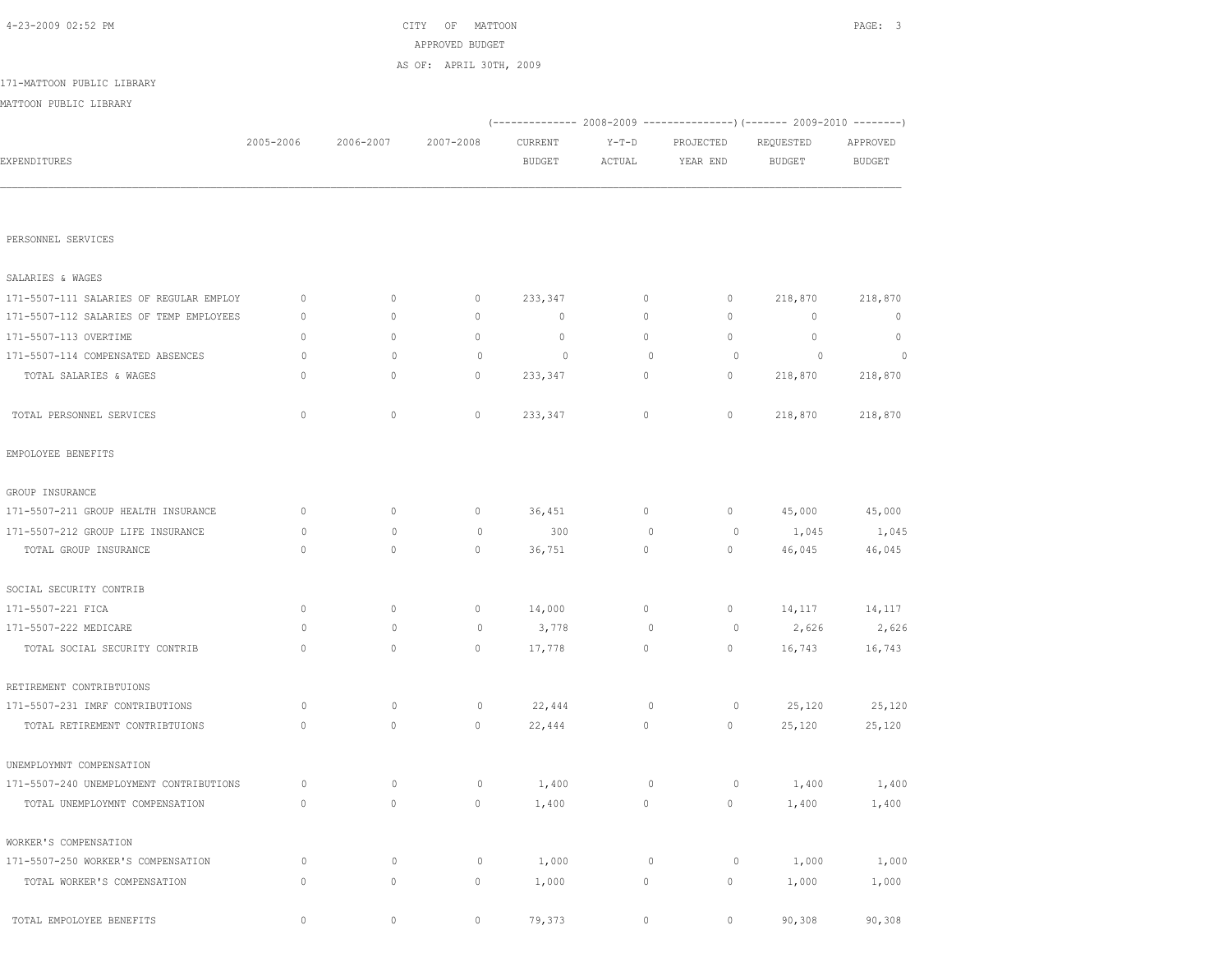4-23-2009 02:52 PM CITY OF MATTOON PAGE: 4 APPROVED BUDGET

AS OF: APRIL 30TH, 2009

171-MATTOON PUBLIC LIBRARY

MATTOON PUBLIC LIBRARY

|                                         |              |             |              |               |              |              | (------------- 2008-2009 ---------------) (------- 2009-2010 --------) |               |
|-----------------------------------------|--------------|-------------|--------------|---------------|--------------|--------------|------------------------------------------------------------------------|---------------|
|                                         | 2005-2006    | 2006-2007   | 2007-2008    | CURRENT       | $Y-T-D$      | PROJECTED    | REQUESTED                                                              | APPROVED      |
| EXPENDITURES                            |              |             |              | <b>BUDGET</b> | ACTUAL       | YEAR END     | <b>BUDGET</b>                                                          | <b>BUDGET</b> |
|                                         |              |             |              |               |              |              |                                                                        |               |
| ENERGY                                  |              |             |              |               |              |              |                                                                        |               |
| 171-5507-321 NATURAL GAS & ELECTRICITY  | 0            | $\circ$     | 0            | 57,000        | $\circ$      | $\circ$      | 44,000                                                                 | 44,000        |
| TOTAL ENERGY                            | $\circ$      | 0           | $\mathbb O$  | 57,000        | $\circ$      | $\circ$      | 44,000                                                                 | 44,000        |
| BOOKS & PERIODICALS                     |              |             |              |               |              |              |                                                                        |               |
| 171-5507-340 BOOKS                      | $\circ$      | $\circ$     | $\circ$      | 35,250        | $\mathbf 0$  | $\circ$      | 35,000                                                                 | 35,000        |
| TOTAL BOOKS & PERIODICALS               | $\mathbf{0}$ | 0           | 0            | 35,250        | $\circ$      | 0            | 35,000                                                                 | 35,000        |
| TOTAL SUPPLIES                          | $\mathbb O$  | $\circ$     | 0            | 100,166       | $\circ$      | $\circ$      | 86,500                                                                 | 86,500        |
| PURCHASED PROP MAINT SRV                |              |             |              |               |              |              |                                                                        |               |
| UTILITY SERVICES                        |              |             |              |               |              |              |                                                                        |               |
| 171-5507-410 WATER & SEWER              | $\circ$      | $\circ$     | $\circ$      | 2,000         | $\mathbf 0$  | $\circ$      | 2,000                                                                  | 2,000         |
| TOTAL UTILITY SERVICES                  | $\circ$      | 0           | 0            | 2,000         | $\circ$      | $\circ$      | 2,000                                                                  | 2,000         |
| CLEANING SERVICES                       |              |             |              |               |              |              |                                                                        |               |
| 171-5507-424 LAWN CARE                  | $\circ$      | $\circ$     | $\circ$      | 0             | $\mathbf 0$  | $\circ$      | $\circ$                                                                | $\circ$       |
| TOTAL CLEANING SERVICES                 | $\mathbf{0}$ | $\mathbb O$ | $\circ$      | $\mathbf{0}$  | $\circ$      | $\circ$      | $\mathbf{0}$                                                           | $\mathbf{0}$  |
| REPAIR & MAINT SERVICES                 |              |             |              |               |              |              |                                                                        |               |
| 171-5507-432 REPAIR OF STRUCTURES       | $\mathbf{0}$ | $\mathbb O$ | 0            | $\circ$       | $\circ$      | $\circ$      | 8,000                                                                  | 8,000         |
| 171-5507-435 ELEVATOR SERVICE AGREEMENT | $\mathbf{0}$ | $\circ$     | $\circ$      | $\mathbf{0}$  | $\circ$      | $\circ$      | $\mathbf{0}$                                                           | $\circ$       |
| 171-5507-436 PEST CONTROL SERVICES      | $\mathbf{0}$ | $\circ$     | $\circ$      | $\mathbf{0}$  | $\circ$      | $\mathbf{0}$ | $\mathbf{0}$                                                           | $\circ$       |
| 171-5507-437 SECURITY MONITORING SERVIC | 0            | $\circ$     | $\circ$      | $\circ$       | $\mathbf{0}$ | $\circ$      | 0                                                                      | $\circ$       |
| TOTAL REPAIR & MAINT SERVICES           | $\circ$      | 0           | $\mathbf{0}$ | 0             | $\circ$      | $\circ$      | 8,000                                                                  | 8,000         |
| RENTALS                                 |              |             |              |               |              |              |                                                                        |               |
| 171-5507-440 EQUIPMENT RENTAL           | $\circ$      | $\mathbb O$ | $\circ$      | 0             | $\mathbb O$  | 0            | 4,500                                                                  | 4,500         |
| TOTAL RENTALS                           | $\mathbf{0}$ | $\circ$     | 0            | $\circ$       | $\circ$      | $\circ$      | 4,500                                                                  | 4,500         |
| TOTAL PURCHASED PROP MAINT SRV          | $\mathbf 0$  | 0           | $\mathbb O$  | 2,000         | 0            | $\circ$      | 14,500                                                                 | 14,500        |
| OTHER PURCHASED SERVICES                |              |             |              |               |              |              |                                                                        |               |
| PROFESSIONAL SERVICES                   |              |             |              |               |              |              |                                                                        |               |
| 171-5507-513 AUDITING                   | $\circ$      | $\circ$     | $\circ$      | 1,250         | 0            | $\circ$      | 1,250                                                                  | 1,250         |
| 171-5507-516 TECHNOLOGY SUPPORT SERVICE | $\mathbb O$  | $\mathbb O$ | $\circ$      | 12,900        | $\mathbb O$  | $\circ$      | 8,000                                                                  | 8,000         |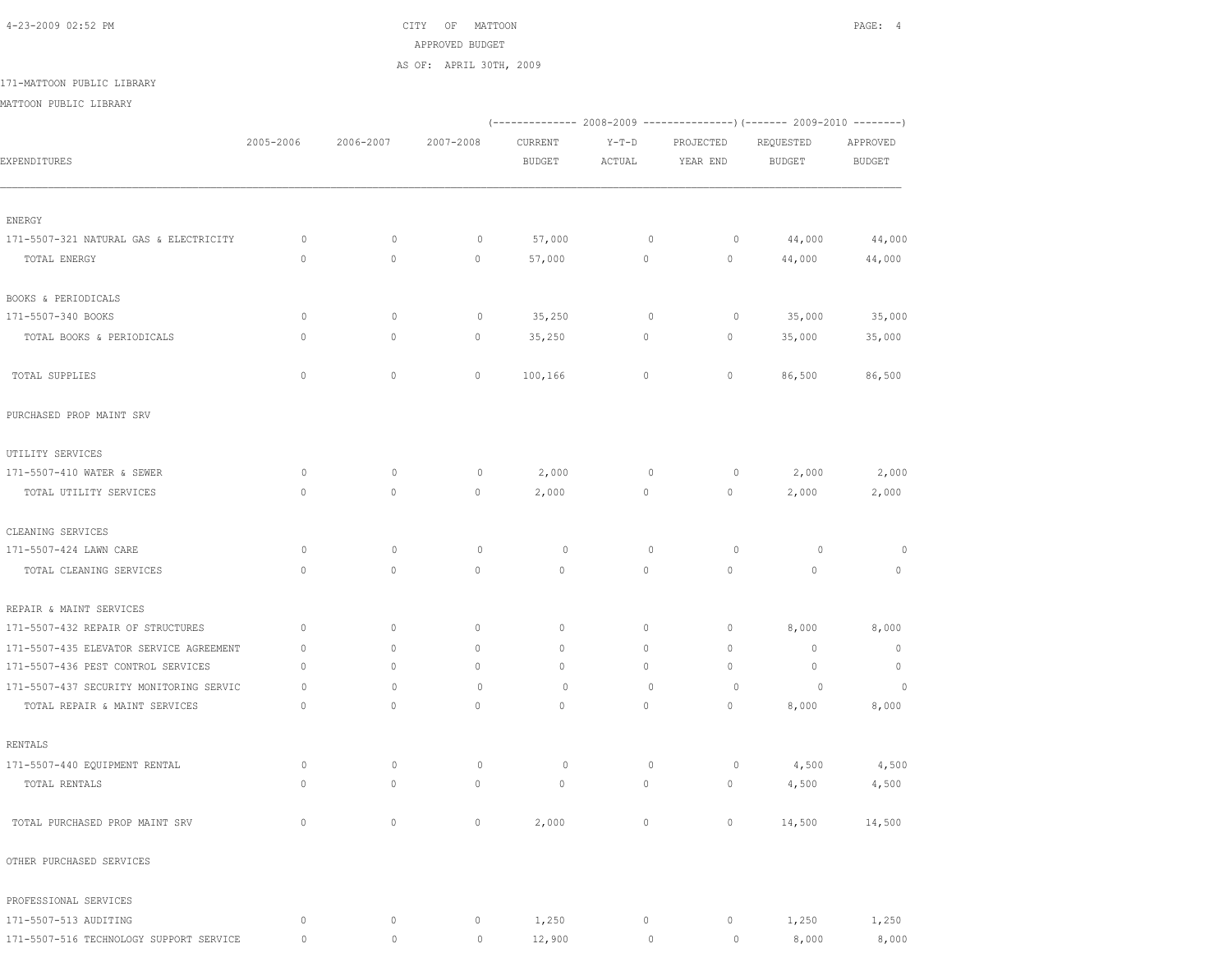4-23-2009 02:52 PM CITY OF MATTOON PAGE: 5 APPROVED BUDGET AS OF: APRIL 30TH, 2009

171-MATTOON PUBLIC LIBRARY

MATTOON PUBLIC LIBRARY

|                                         |              |              |              |               |                     |             | (-------------- 2008-2009 ----------------) (------- 2009-2010 --------) |                |
|-----------------------------------------|--------------|--------------|--------------|---------------|---------------------|-------------|--------------------------------------------------------------------------|----------------|
|                                         | 2005-2006    | 2006-2007    | 2007-2008    | CURRENT       | $Y-T-D$             | PROJECTED   | REQUESTED                                                                | APPROVED       |
| EXPENDITURES                            |              |              |              | <b>BUDGET</b> | $\verb ACTUAL $     | YEAR END    | BUDGET                                                                   | <b>BUDGET</b>  |
|                                         |              |              |              |               |                     |             |                                                                          |                |
| COMMUNICATION                           |              |              |              |               |                     |             |                                                                          |                |
| 171-5507-531 POSTAGE                    | $\mathbb O$  | $\mathbb O$  | $\mathbb O$  | $\mathbb O$   | $\circ$             | $\circ$     | $\mathbb O$                                                              | $\circ$        |
| 171-5507-532 TELEPHONE                  | $\circ$      | $\circ$      | $\mathbb O$  | 12,500        | $\mathbb O$         | $\circ$     | 12,000                                                                   | 12,000         |
| TOTAL COMMUNICATION                     | $\mathbf{0}$ | $\mathbf{0}$ | $\mathbf{0}$ | 12,500        | $\circ$             | $\circ$     | 12,000                                                                   | 12,000         |
| EMPLOYEE BUSINESS EXP                   |              |              |              |               |                     |             |                                                                          |                |
| 171-5507-562 TRAVEL & TRAINING          | $\circ$      | $\mathbb O$  | $\mathbb O$  | $\mathbb O$   | 0                   | $\circ$     | 2,150                                                                    | 2,150          |
| 171-5507-563 TUITION REIMBURSEMENT      | $\circ$      | $\circ$      | $\mathbb O$  | 2,000         | $\circ$             | $\circ$     | $\circ$                                                                  | $\circ$        |
| TOTAL EMPLOYEE BUSINESS EXP             | $\circ$      | $\mathbb O$  | $\mathbb O$  | 2,000         | $\circ$             | $\mathbb O$ | 2,150                                                                    | 2,150          |
| OTHER PURCHASED SERVICES                |              |              |              |               |                     |             |                                                                          |                |
| 171-5507-571 DUES & MEMBERSHIPS         | $\mathbb O$  | $\mathbb O$  | $\mathbb O$  | $\mathbb O$   | $\circ$             | $\mathbb O$ | $\mathbb O$                                                              | $\overline{0}$ |
| 171-5507-572 COMMUNITY PROMOTIONS       | $\Omega$     | $\mathbb O$  | $\mathbf 0$  | $\circ$       | 0                   | $\circ$     | 2,500                                                                    | 2,500          |
| 171-5507-579 MISCELLANEOUS PURCHASED SE | $\circ$      | $\mathbf{0}$ | $\circ$      | 18,500        | $\circ$             | $\circ$     | 24,646                                                                   | 24,646         |
| TOTAL OTHER PURCHASED SERVICES          | $\Omega$     | $\circ$      | $\mathbb O$  | 18,500        | $\circ$             | $\circ$     | 27,146                                                                   | 27,146         |
| TOTAL OTHER PURCHASED SERVICES          | $\mathbf{0}$ | $\circ$      | $\mathbb O$  | 58,175        | $\circ$             | $\mathbb O$ | 61,200                                                                   | 61,200         |
| PROPERTY                                |              |              |              |               |                     |             |                                                                          |                |
| LAND                                    |              |              |              |               |                     |             |                                                                          |                |
| 171-5507-710 LAND                       | $\circ$      | $\circ$      | $\circ$      | $\circ$       | $\mathbf 0$         | $\circ$     | $\circ$                                                                  |                |
| TOTAL LAND                              | $\Omega$     | 0            | $\mathbb O$  | $\mathbb O$   | $\mathsf{O}\xspace$ | $\mathbb O$ | $\mathbb O$                                                              | 0              |
| <b>BUILDINGS</b>                        |              |              |              |               |                     |             |                                                                          |                |
| 171-5507-720 BUILDINGS                  | $\circ$      | $\mathbb O$  | $\mathbb O$  | $\circ$       | $\mathbb O$         | $\mathbb O$ | $\mathbb O$                                                              | 0              |
| TOTAL BUILDINGS                         | $\Omega$     | $\circ$      | $\circ$      | $\mathbf 0$   | $\circ$             | $\circ$     | $\mathbf{0}$                                                             | $\mathbf 0$    |
| IMPROVEMENTS-NOT BLDNGS                 |              |              |              |               |                     |             |                                                                          |                |
| 171-5507-730 IMPROVEMENTS OTHER THAN BU | $\circ$      | $\mathbb O$  | $\mathbb O$  | $\circ$       | $\mathbb O$         | $\circ$     | $\circ$                                                                  | $\Omega$       |
| TOTAL IMPROVEMENTS-NOT BLDNGS           | $\circ$      | $\circ$      | $\mathbb O$  | $\mathbb O$   | $\circ$             | $\circ$     | $\circ$                                                                  | 0              |
| MACHINERY & EQUIPMENT                   |              |              |              |               |                     |             |                                                                          |                |
| 171-5507-740 MACHINERY & EQUIPMENT      | $\circ$      | $\circ$      | $\circ$      | 4,000         | $\mathbb O$         | $\circ$     | $\circ$                                                                  |                |
| TOTAL MACHINERY & EQUIPMENT             | $\circ$      | $\mathbb O$  | $\mathbb O$  | 4,000         | $\circ$             | $\mathbb O$ | $\mathbb O$                                                              | 0              |
| TOTAL PROPERTY                          | $\circ$      | 0            | $\mathbb O$  | 4,000         | $\mathbf 0$         | 0           | $\mathbf{0}$                                                             | $\mathbf{0}$   |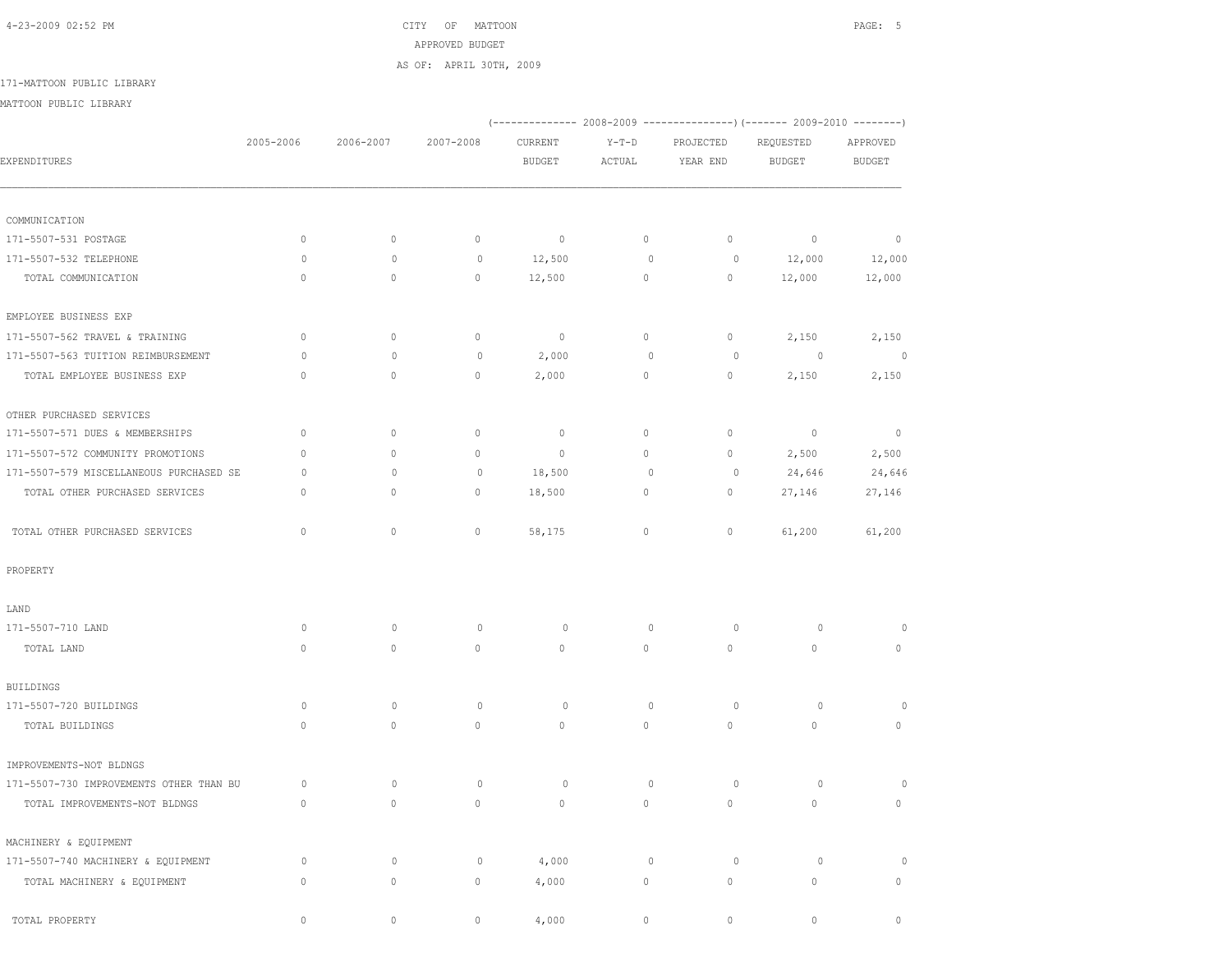# 4-23-2009 02:52 PM CITY OF MATTOON PAGE: 6 APPROVED BUDGET

AS OF: APRIL 30TH, 2009

### 171-MATTOON PUBLIC LIBRARY

MATTOON PUBLIC LIBRARY

|                                         |              |              |              |               |              |                | (-------------- 2008-2009 -------------------- 2009-2010 ----------- |               |
|-----------------------------------------|--------------|--------------|--------------|---------------|--------------|----------------|----------------------------------------------------------------------|---------------|
|                                         | 2005-2006    | 2006-2007    | 2007-2008    | CURRENT       | $Y-T-D$      | PROJECTED      | REQUESTED                                                            | APPROVED      |
| EXPENDITURES                            |              |              |              | <b>BUDGET</b> | ACTUAL       | YEAR END       | <b>BUDGET</b>                                                        | <b>BUDGET</b> |
|                                         |              |              |              |               |              |                |                                                                      |               |
|                                         |              |              |              |               |              |                |                                                                      |               |
| COMPUTER INFO SYS OBJECT                |              |              |              |               |              |                |                                                                      |               |
| 171-5507-841 WIDE AREA NETWORK SOFTWARE | $\Omega$     | $\mathbf{0}$ | $\circ$      | $\circ$       | $\mathbf{0}$ | $\circ$        | $\Omega$                                                             | 0             |
| TOTAL COMPUTER INFO SYS OBJECT          | $\Omega$     | $\Omega$     | $\Omega$     | $\Omega$      | $\Omega$     | $\Omega$       | $\cap$                                                               | $\Omega$      |
| COMPUTER INFO SYS OBJECT                |              |              |              |               |              |                |                                                                      |               |
| 171-5507-863 COMPUTERS                  | $\mathbf{0}$ | 0            | $\mathbf{0}$ | 6,000         | 0            | $\circ$        | 3,000                                                                | 3,000         |
| 171-5507-865 PRINTERS                   | $\circ$      | $\mathbf{0}$ | $\circ$      | $\circ$       | $\mathbf{0}$ | $\circ$        | $\circ$                                                              | $\circ$       |
|                                         | $\circ$      | $\circ$      | $\circ$      |               | $\circ$      |                |                                                                      |               |
| TOTAL COMPUTER INFO SYS OBJECT          |              |              |              | 6,000         |              | $\circ$        | 3,000                                                                | 3,000         |
| TOTAL OTHER OBJECTS                     | $\mathbf{0}$ | $\circ$      | $\mathbf{0}$ | 18,000        | $\circ$      | $\circ$        | 3,000                                                                | 3,000         |
|                                         |              |              |              |               |              |                |                                                                      |               |
| TOTAL MATTOON PUBLIC LIBRARY            | $\mathbf{0}$ | $\circ$      | $\circ$      | 495,061       | $\circ$      | $\overline{0}$ | 474,378                                                              | 474,378       |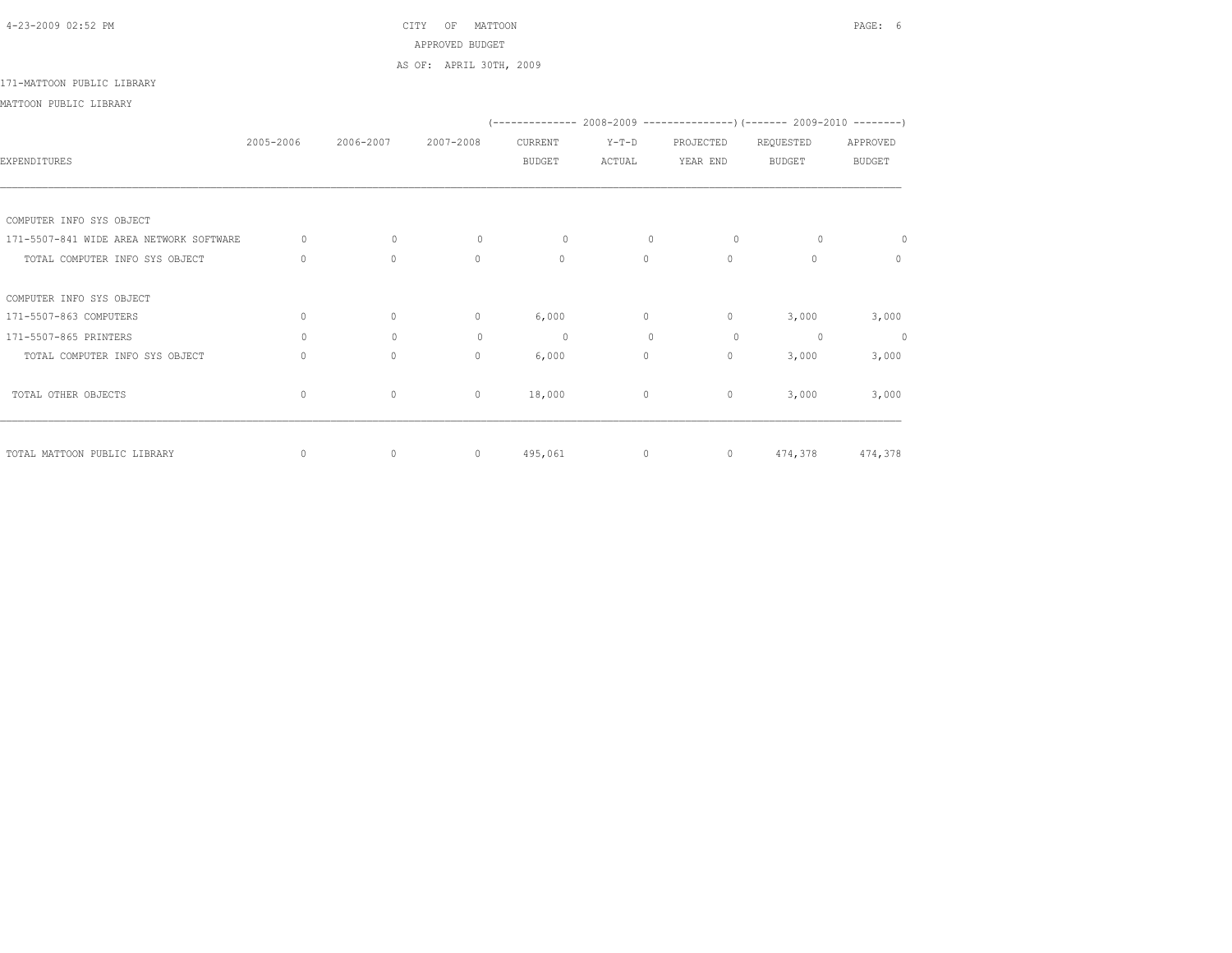| 4-23-2009 02:52 PM                      |                                  |                               | MATTOON<br>CITY<br>OF   |               |                   |                     |                                                                          | PAGE: 7       |
|-----------------------------------------|----------------------------------|-------------------------------|-------------------------|---------------|-------------------|---------------------|--------------------------------------------------------------------------|---------------|
|                                         |                                  |                               | APPROVED BUDGET         |               |                   |                     |                                                                          |               |
|                                         |                                  |                               | AS OF: APRIL 30TH, 2009 |               |                   |                     |                                                                          |               |
| 171-MATTOON PUBLIC LIBRARY              |                                  |                               |                         |               |                   |                     |                                                                          |               |
| DEBT SERVICE                            |                                  |                               |                         |               |                   |                     |                                                                          |               |
|                                         |                                  |                               |                         |               |                   |                     | (-------------- 2008-2009 ----------------) (------- 2009-2010 --------) |               |
|                                         |                                  | 2005-2006 2006-2007 2007-2008 |                         | CURRENT       | $Y-T-D$           | PROJECTED REQUESTED |                                                                          | APPROVED      |
| EXPENDITURES                            |                                  |                               |                         | <b>BUDGET</b> | ACTUAL            | YEAR END BUDGET     |                                                                          | <b>BUDGET</b> |
|                                         |                                  |                               |                         |               |                   |                     |                                                                          |               |
|                                         |                                  |                               |                         |               |                   |                     |                                                                          |               |
|                                         |                                  |                               |                         |               |                   |                     |                                                                          |               |
| OTHER OBJECTS                           |                                  |                               |                         |               |                   |                     |                                                                          |               |
|                                         |                                  |                               |                         |               |                   |                     |                                                                          |               |
| FINANCIAL TRANS OBJECTS                 |                                  |                               |                         |               |                   |                     |                                                                          |               |
| 171-5717-817 TRANS TO GENERAL FD PENSIO | $\circ$                          | $\overline{0}$                | $\circ$                 |               |                   |                     | $14,037$ 0 0 13,927 13,927                                               |               |
| TOTAL FINANCIAL TRANS OBJECTS           | $\begin{array}{c} \n\end{array}$ | $\circ$                       | $\Omega$                | 14,037        | $0 \qquad \qquad$ | $\overline{0}$      |                                                                          | 13,927 13,927 |
|                                         |                                  |                               |                         |               |                   |                     |                                                                          |               |
| TOTAL OTHER OBJECTS                     | 0                                | $\circ$                       | $\circ$                 | 14,037        | $\circ$           | $\circ$             |                                                                          | 13,927 13,927 |
|                                         |                                  |                               |                         |               |                   |                     |                                                                          |               |
|                                         |                                  |                               |                         |               |                   |                     |                                                                          |               |
| TOTAL DEBT SERVICE                      | $\circ$                          | $\circ$                       |                         |               |                   |                     | 0 14,037 0 0 13,927 13,927                                               |               |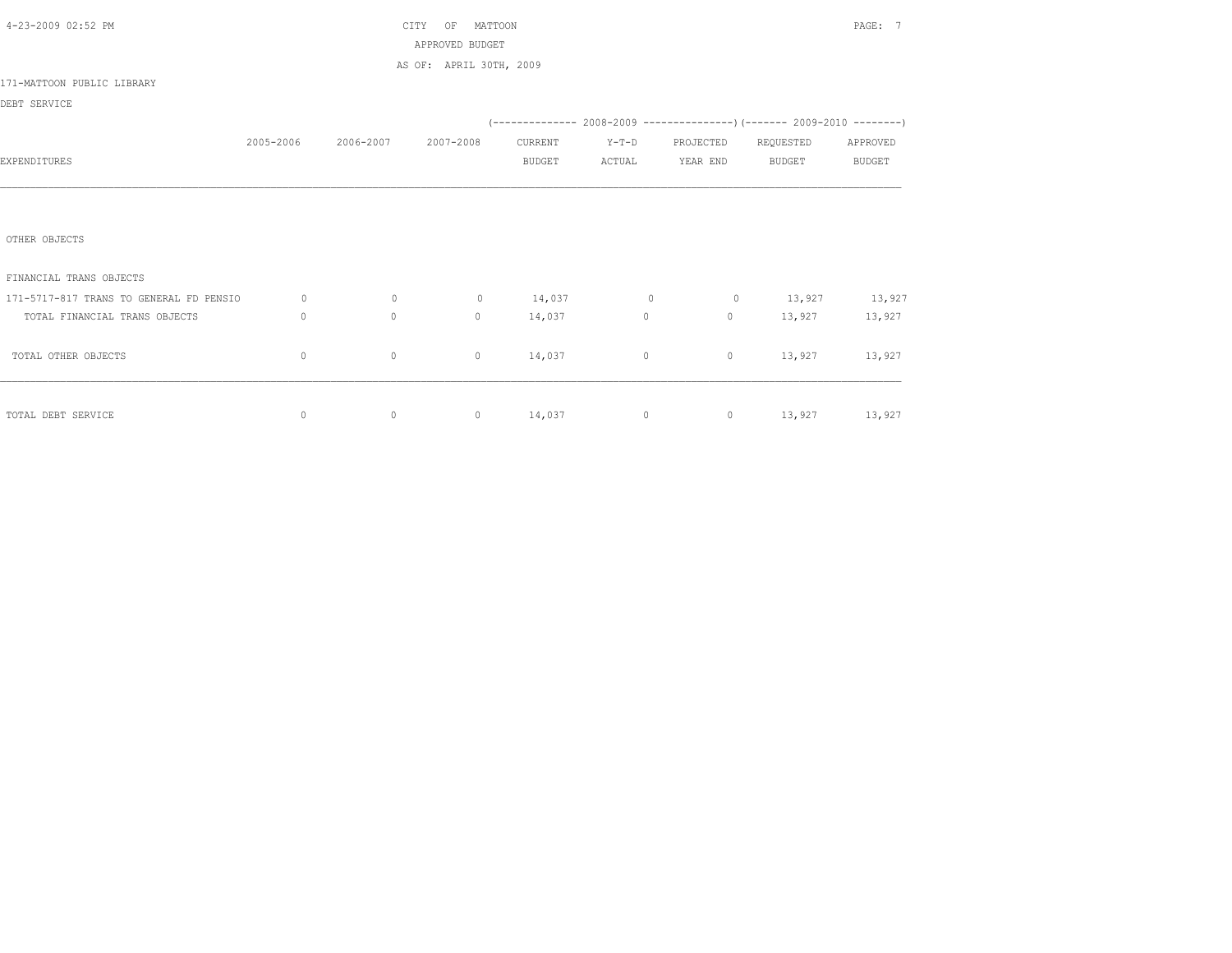| 4-23-2009 02:52 PM                      |              |           | CITY OF MATTOON<br>APPROVED BUDGET |                          |                   |                       |                                                                                 | PAGE: 8            |
|-----------------------------------------|--------------|-----------|------------------------------------|--------------------------|-------------------|-----------------------|---------------------------------------------------------------------------------|--------------------|
|                                         |              |           | AS OF: APRIL 30TH, 2009            |                          |                   |                       |                                                                                 |                    |
| 171-MATTOON PUBLIC LIBRARY              |              |           |                                    |                          |                   |                       |                                                                                 |                    |
| INTEREST EXPENSE                        |              |           |                                    |                          |                   |                       |                                                                                 |                    |
|                                         |              |           |                                    |                          |                   |                       | $(-$ ------------- 2008-2009 -------------------) (------- 2009-2010 ---------) |                    |
| EXPENDITURES                            | 2005-2006    | 2006-2007 | 2007-2008                          | CURRENT<br><b>BUDGET</b> | $Y-T-D$<br>ACTUAL | PROJECTED<br>YEAR END | REQUESTED<br>BUDGET                                                             | APPROVED<br>BUDGET |
|                                         |              |           |                                    |                          |                   |                       |                                                                                 |                    |
| OTHER OBJECTS                           |              |           |                                    |                          |                   |                       |                                                                                 |                    |
| FINANCIAL TRANS OBJECTS                 |              |           |                                    |                          |                   |                       |                                                                                 |                    |
| 171-5790-817 INTEREST EXPENSE           | $\circ$      | $\circ$   | $\Omega$                           | $\circ$                  | $\circ$           | $\circ$               | $\circ$                                                                         | $\overline{0}$     |
| TOTAL FINANCIAL TRANS OBJECTS           | $\Omega$     | $\circ$   | $\Omega$                           | $\circ$                  | $\Omega$          | $\circ$               | $\circ$                                                                         | $\circ$            |
| TOTAL OTHER OBJECTS                     | $\circ$      | $\circ$   | $\circ$                            | $\mathbb O$              | $\circ$           | $\mathbb O$           | $\mathbf{0}$                                                                    | $\mathbf{0}$       |
| TOTAL INTEREST EXPENSE                  | $\mathbb O$  | $\circ$   | $\circ$                            | $\circ$                  | $\circ$           | $\circ$               | $\circ$                                                                         | $\circ$            |
| TOTAL EXPENDITURES                      | $\circ$      | $\circ$   | $\circ$                            | 509,098                  | $\circ$           | $\circ$               | 488,305                                                                         | 488,305            |
| REVENUE OVER/(UNDER) EXPENDITURES       | $\circ$      | $\circ$   | 0(                                 | 54,598)                  | $\circ$           | 0(                    | $37,805$ (                                                                      | 37,805             |
| OTHER FINANCING SOURCES                 |              |           |                                    |                          |                   |                       |                                                                                 |                    |
| 171-4901-010 TRANSFER OF REPLACEMENT TA | $\circ$      | $\circ$   | $\circ$                            | 37,650                   | $\circ$           | $\circ$               | 38,000                                                                          | 38,000             |
| TOTAL OTHER FINANCING SOURCES           | $\mathbf{0}$ | $\circ$   | $\circ$                            | 37,650                   | $\circ$           | $\circ$               | 38,000                                                                          | 38,000             |
| TOTAL OTHER FINANCING SOURCES (USES)    | $\mathbf 0$  | $\circ$   | $\circ$                            | 37,650                   | $\circ$           | $\circ$               | 38,000                                                                          | 38,000             |
| REVENUES & OTHER SOURCES OVER/          |              |           |                                    |                          |                   |                       |                                                                                 |                    |
| (UNDER) EXPENDITURES & OTHER (USES)     | $\circ$      | $\circ$   |                                    |                          | $0(16,948)$ 0     |                       | $0$ 195                                                                         | 195                |

\*\*\* END OF REPORT \*\*\*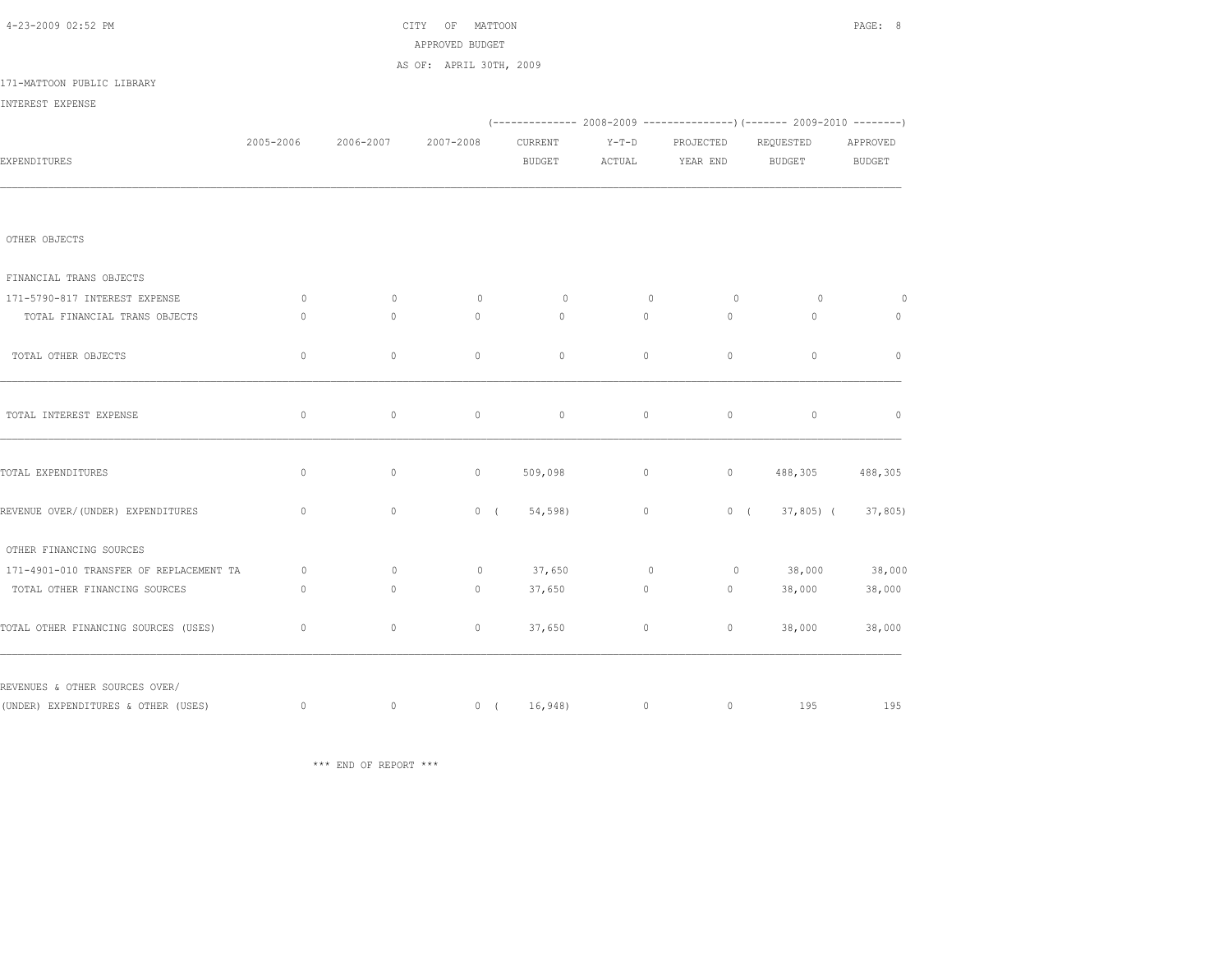4-23-2009 02:52 PM CITY OF MATTOON PAGE: 1 APPROVED BUDGET AS OF: APRIL 30TH, 2009

211-WATER FUND

|                                                  |           |              |               |               |              |                | (-------------- 2008-2009 -------------------- 2009-2010 ----------- |               |
|--------------------------------------------------|-----------|--------------|---------------|---------------|--------------|----------------|----------------------------------------------------------------------|---------------|
|                                                  | 2005-2006 | 2006-2007    | 2007-2008     | CURRENT       | $Y-T-D$      | PROJECTED      | REQUESTED                                                            | APPROVED      |
| REVENUES                                         |           |              |               | <b>BUDGET</b> | ACTUAL       | YEAR END       | <b>BUDGET</b>                                                        | <b>BUDGET</b> |
| INTERGOVERNMENTAL REV                            |           |              |               |               |              |                |                                                                      |               |
| FEDERAL GOVT GRANTS                              |           |              |               |               |              |                |                                                                      |               |
| 211-4313-023 FEDERAL CAPITAL GRANT               | 0         | 47,810       | 195,115       | $\circ$       | $\mathbf{0}$ | $\circ$        | $\circ$                                                              | 0             |
| TOTAL FEDERAL GOVT GRANTS                        | 0         | 47,810       | 195,115       | $\mathbf 0$   | 0            | 0              | $\mathbf{0}$                                                         | $\mathbf{0}$  |
| STATE GOVT GRANTS                                |           |              |               |               |              |                |                                                                      |               |
| 211-4323-023 STATE CAPITAL GRANTS                | $\circ$   | 228,223      | 4,610         | 68,000        | $\circ$      | $\circ$        | 18,000                                                               | 18,000        |
| TOTAL STATE GOVT GRANTS                          | $\circ$   | 228,223      | 4,610         | 68,000        | $\mathbf{0}$ | $\circ$        | 18,000                                                               | 18,000        |
| TOTAL INTERGOVERNMENTAL REV                      | $\circ$   | 276,033      | 199,725       | 68,000        | $\circ$      | 0              | 18,000                                                               | 18,000        |
| CHARGES FOR SERVICES                             |           |              |               |               |              |                |                                                                      |               |
| WTR FD REVENUES & OTHER                          |           |              |               |               |              |                |                                                                      |               |
| 211-4461-021 WATER SALES                         | 2,967,455 | 2,861,362    | 2,873,951     | 3,000,000     | 2,729,891    | $\circ$        | 3,000,000                                                            | 3,000,000     |
| 211-4462-021 UTILITY TAX                         | (10,000)  | 97,897       | $\sim$ 0      | 100,000       | 93,718       | $\circ$        | 100,000                                                              | 100,000       |
| 211-4463-021 RELIANT ENERGY SALES                | 65,573    | 63,341       | 76,807        | 75,000        | 76,368       | $\circ$        | 75,000                                                               | 75,000        |
| 211-4464-021 FARM INCOME                         | 17,480    | 17,600       | 22,043        | 25,000        | $\sim$ 0     | $\circ$        | 5,000                                                                | 5,000         |
| 211-4465-021 LEASES & RENTALS                    | 30,247    | 25,136       | 18,672        | 20,000        | 18,980       | $\circ$        | 17,500                                                               | 17,500        |
| 211-4466-021 PERMITS & TAPPING FEES              | 4,140     | 9,010        | 11,208        | 7,500         | 3,883        | $\circ$        | 7,500                                                                | 7,500         |
| 211-4469-021 MISC. & SUNDRY SEWER CHARG 16,656   |           | 18,324       | 33,984        | 20,000        | 56,291       | $\circ$        | 20,000                                                               | 20,000        |
| TOTAL WTR FD REVENUES & OTHER                    | 3,091,551 | 3,092,670    | 3,036,666     | 3,247,500     | 2,979,132    | $\circ$        | 3,225,000                                                            | 3,225,000     |
| TOTAL CHARGES FOR SERVICES                       | 3,091,551 | 3,092,670    | 3,036,666     | 3,247,500     | 2,979,132    | $\circ$        | 3,225,000                                                            | 3,225,000     |
| INVESTMENT EARNINGS                              |           |              |               |               |              |                |                                                                      |               |
| INTEREST EARNINGS                                |           |              |               |               |              |                |                                                                      |               |
| 211-4610-021 INTEREST EARNINGS                   | 50,103    | 51,153       | 48,222 42,500 |               | 34,998       | $\overline{0}$ | 27,500                                                               | 27,500        |
| TOTAL INTEREST EARNINGS                          | 50,103    | 51,153       | 48,222        | 42,500        | 34,998       | $\circ$        | 27,500                                                               | 27,500        |
| NET INCREASE (DECREASE)                          |           |              |               |               |              |                |                                                                      |               |
| 211-4640-021 NET INCREASE/DECREASE<br>$\sqrt{2}$ | 12)       | $\mathbf{0}$ | $\circ$       | $\circ$       | $\circ$      | $\overline{0}$ | $\circ$                                                              | $\circ$       |
| TOTAL NET INCREASE (DECREASE)<br>$\sqrt{2}$      | 12)       | $\circ$      | $\circ$       | $\circ$       | $\circ$      | $\circ$        | $\mathbf{0}$                                                         | $\circ$       |
| RENTS & ROYALTIES                                |           |              |               |               |              |                |                                                                      |               |

211-4650-021 GAIN/LOSS ON SALE OF INVES 0 0 0 0 0 0 0 0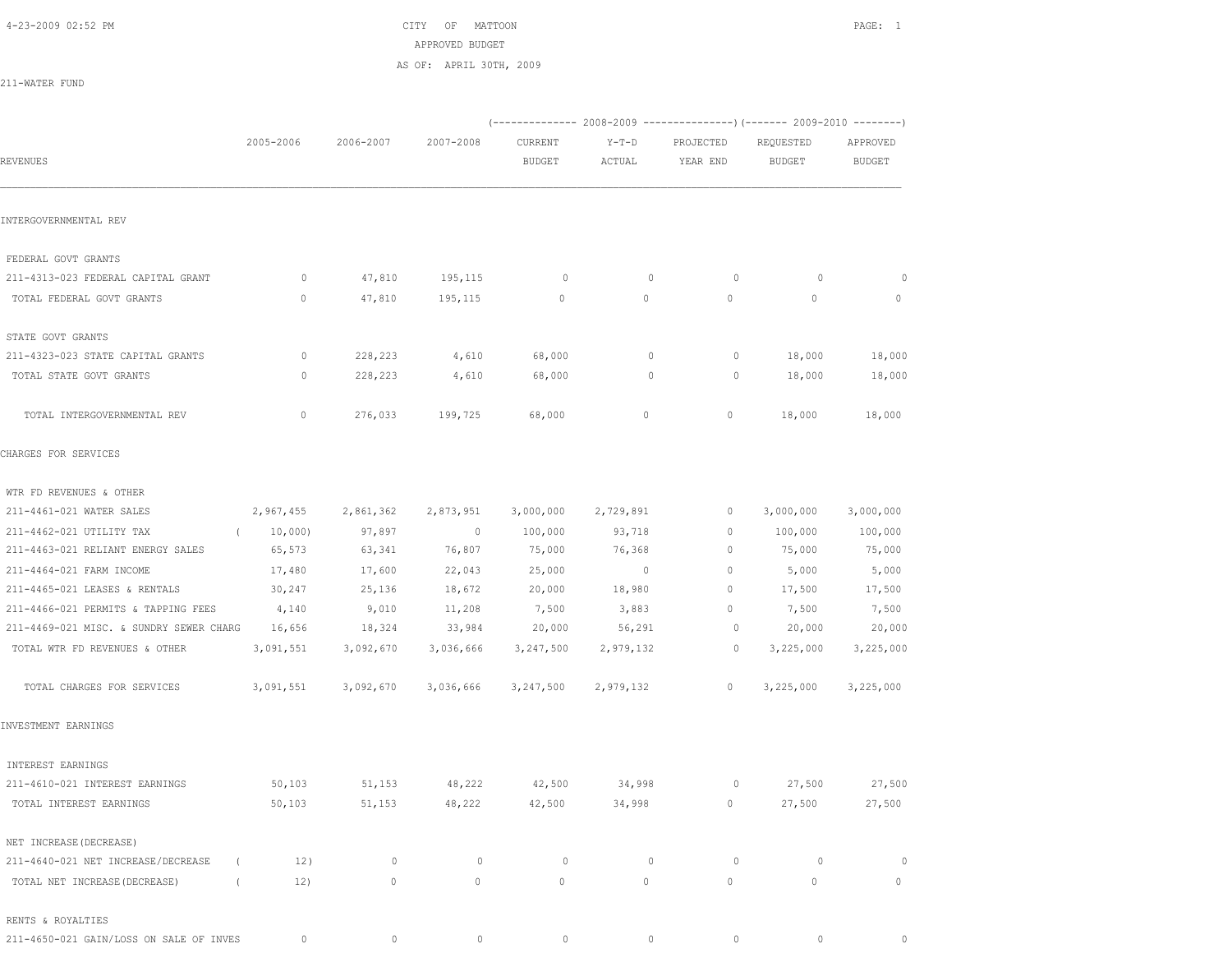| 4-23-2009 02:52 PM                      |                |                      | CITY OF<br>MATTOON      |                          |                   |                       |                                                                        | PAGE: 2                   |
|-----------------------------------------|----------------|----------------------|-------------------------|--------------------------|-------------------|-----------------------|------------------------------------------------------------------------|---------------------------|
|                                         |                |                      | APPROVED BUDGET         |                          |                   |                       |                                                                        |                           |
|                                         |                |                      | AS OF: APRIL 30TH, 2009 |                          |                   |                       |                                                                        |                           |
| 211-WATER FUND                          |                |                      |                         |                          |                   |                       |                                                                        |                           |
| RESERVOIRS & WTR SOURCES                |                |                      |                         |                          |                   |                       |                                                                        |                           |
|                                         |                |                      |                         |                          |                   |                       | (------------- 2008-2009 ---------------) (------- 2009-2010 --------) |                           |
| EXPENDITURES                            | 2005-2006      | 2006-2007            | 2007-2008               | CURRENT<br><b>BUDGET</b> | $Y-T-D$<br>ACTUAL | PROJECTED<br>YEAR END | REQUESTED<br>BUDGET                                                    | APPROVED<br><b>BUDGET</b> |
|                                         |                |                      |                         |                          |                   |                       |                                                                        |                           |
|                                         |                |                      |                         |                          |                   |                       |                                                                        |                           |
|                                         |                |                      |                         |                          |                   |                       |                                                                        |                           |
| PERSONNEL SERVICES                      |                |                      |                         |                          |                   |                       |                                                                        |                           |
|                                         |                |                      |                         |                          |                   |                       |                                                                        |                           |
| SALARIES & WAGES                        |                |                      |                         |                          |                   |                       |                                                                        |                           |
| 211-5351-111 SALARIES OF REG EMPLOYEES  | 18,994         | 6,807                | 8,615                   | 16,321                   | 19,947            | 0                     | $\mathbf 0$                                                            | $\circ$                   |
| 211-5351-112 SALARIES OF TEMP EMPLOYEES | 428            | 186                  | $\mathbf 0$             | 349                      | 373               | 0                     | 0                                                                      | 0                         |
| 211-5351-113 OVERTIME                   | $\overline{0}$ | 32                   | 38                      | $\circ$                  | 99                | 0                     | $\circ$                                                                | 0                         |
| 211-5351-114 COMPENSATED ABSENCES       | 9,946          | 4,914)<br>$\sqrt{2}$ | $\overline{0}$          | $\circ$                  | 40                | $\circ$               | $\circ$                                                                | $\circ$                   |
| TOTAL SALARIES & WAGES                  | 29,368         | 2,111                | 8,653                   | 16,670                   | 20,459            | $\circ$               | $\circ$                                                                | 0                         |
|                                         |                |                      |                         |                          |                   |                       |                                                                        |                           |
| TOTAL PERSONNEL SERVICES                | 29,368         | 2,111                | 8,653                   | 16,670                   | 20,459            | $\circ$               | $\mathbf{0}$                                                           | $\circ$                   |
|                                         |                |                      |                         |                          |                   |                       |                                                                        |                           |
| EMPOLOYEE BENEFITS                      |                |                      |                         |                          |                   |                       |                                                                        |                           |
| GROUP INSURANCE                         |                |                      |                         |                          |                   |                       |                                                                        |                           |
| 211-5351-211 GROUP HEALTH INSURANCE     | 4,504          | 749                  | 976                     | 2,011                    | 2,501             | $\circ$               | $\circ$                                                                | $\circ$                   |
| 211-5351-212 GROUP LIFE INSURANCE       | $\circ$        | 33                   | 43                      | 43                       | 43                | 0                     | $\circ$                                                                | 0                         |
| TOTAL GROUP INSURANCE                   | 4,504          | 782                  | 1,019                   | 2,054                    | 2,544             | $\circ$               | $\circ$                                                                | $\circ$                   |
|                                         |                |                      |                         |                          |                   |                       |                                                                        |                           |
| SOCIAL SECURITY CONTRIB                 |                |                      |                         |                          |                   |                       |                                                                        |                           |
| 211-5351-221 FICA CONTRIBUTIONS         | 1,831          | 383                  | 603                     | 1,034                    | 1,250             | 0                     | $\circ$                                                                | $\circ$                   |
| 211-5351-222 MEDICARE CONTRIBUTIONS     | 428            | 90                   | 141                     | 242                      | 292               | $\circ$               | $\circ$                                                                | $\circ$                   |
| TOTAL SOCIAL SECURITY CONTRIB           | 2,259          | 472                  | 744                     | 1,276                    | 1,543             | 0                     | $\circ$                                                                | $\circ$                   |
|                                         |                |                      |                         |                          |                   |                       |                                                                        |                           |
| RETIREMENT CONTRIBTUIONS                |                |                      |                         |                          |                   |                       |                                                                        |                           |
| 211-5351-231 IMRF CONTRIBUTIONS         | 3,285          | 722                  | 1,061                   | 1,692                    | 2,005             | $\circ$               | $\circ$                                                                | 0                         |
| TOTAL RETIREMENT CONTRIBTUIONS          | 3,285          | 722                  | 1,061                   | 1,692                    | 2,005             | $\circ$               | $\mathbb O$                                                            | $\circ$                   |
| UNEMPLOYMNT COMPENSATION                |                |                      |                         |                          |                   |                       |                                                                        |                           |
|                                         |                |                      |                         |                          |                   | $\circ$               | $\circ$                                                                |                           |
| 211-5351-240 UNEMPLOYMENT COMP.         | 69<br>69       | 56<br>56             | 53<br>53                | 40<br>40                 | 370<br>370        | $\circ$               | $\mathbb O$                                                            | $\circ$<br>0              |
| TOTAL UNEMPLOYMNT COMPENSATION          |                |                      |                         |                          |                   |                       |                                                                        |                           |
| WORKER'S COMPENSATION                   |                |                      |                         |                          |                   |                       |                                                                        |                           |
| 211-5351-250 WORKERS' COMPENSATION      | 1,355          | 1,696                | 1,795                   | 1,916                    | 1,916             | 0                     | $\circ$                                                                | $\circ$                   |
| TOTAL WORKER'S COMPENSATION             | 1,355          | 1,696                | 1,795                   | 1,916                    | 1,916             | 0                     | $\mathbb O$                                                            | $\circ$                   |
|                                         |                |                      |                         |                          |                   |                       |                                                                        |                           |
| TOTAL EMPOLOYEE BENEFITS                | 11,472         | 3,729                | 4,673                   | 6,978                    | 8,377             | $\circ$               | $\mathbb O$                                                            | $\mathbb O$               |
|                                         |                |                      |                         |                          |                   |                       |                                                                        |                           |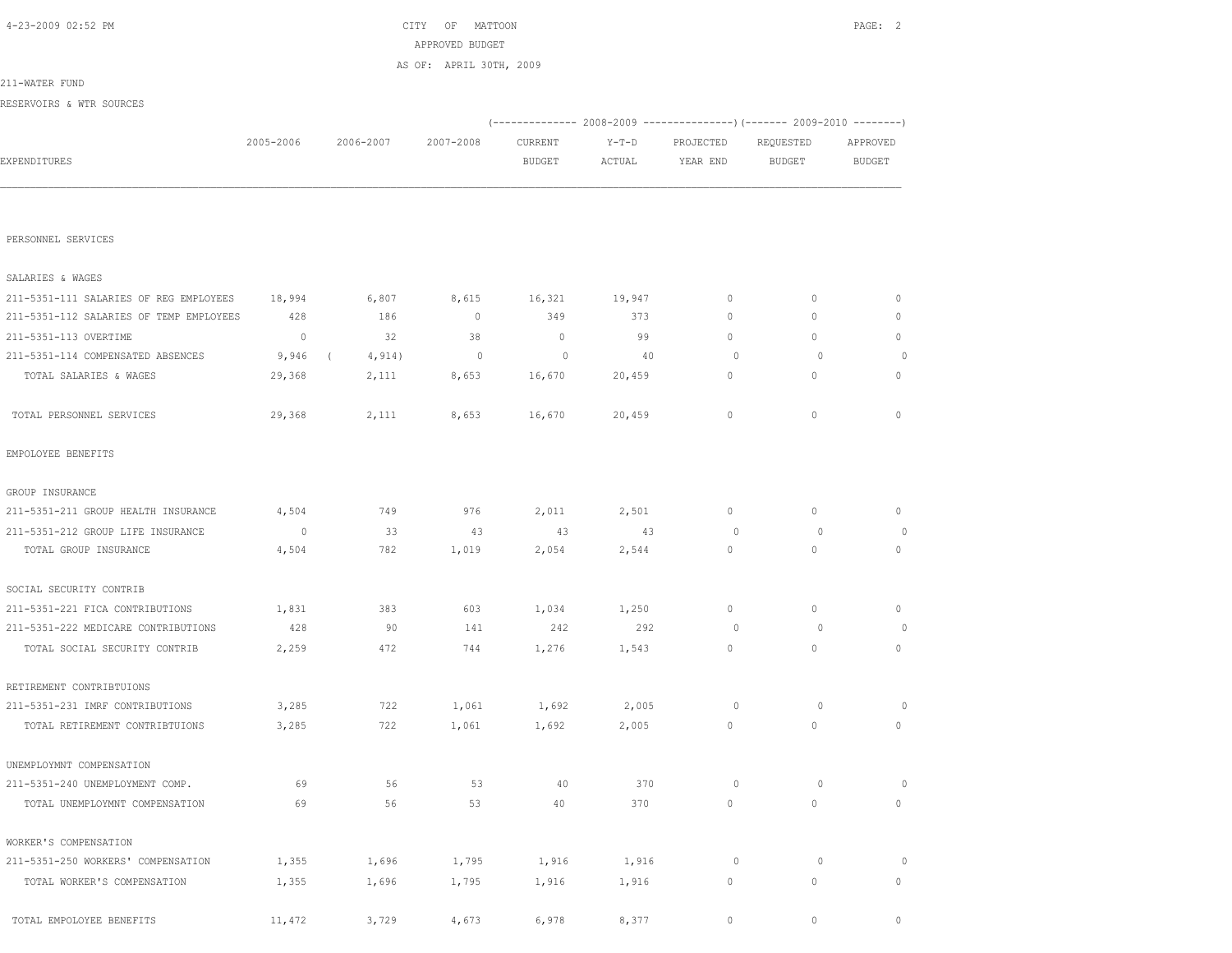4-23-2009 02:52 PM CITY OF MATTOON PAGE: 3 APPROVED BUDGET AS OF: APRIL 30TH, 2009

211-WATER FUND

RESERVOIRS & WTR SOURCES

|                                         |           |                |                          |               |                |           | (-------------- 2008-2009 ----------------) (------- 2009-2010 --------) |                |
|-----------------------------------------|-----------|----------------|--------------------------|---------------|----------------|-----------|--------------------------------------------------------------------------|----------------|
|                                         | 2005-2006 | 2006-2007      | 2007-2008                | CURRENT       | $Y-T-D$        | PROJECTED | REQUESTED                                                                | APPROVED       |
| EXPENDITURES                            |           |                |                          | <b>BUDGET</b> | ACTUAL         | YEAR END  | <b>BUDGET</b>                                                            | <b>BUDGET</b>  |
| ENERGY                                  |           |                |                          |               |                |           |                                                                          |                |
| 211-5351-321 NATURAL GAS & ELECTRIC     | 999       | 2,641          | 30, 153                  | 28,000        | 15,934         | $\circ$   | 3,500                                                                    | 3,500          |
| 211-5351-322 ELECTRICITY                | 54        | 54             | 46                       | 150           | 27             | $\circ$   | 100                                                                      | 100            |
| 211-5351-326 FUEL                       | 4,782     | $\overline{0}$ | $\overline{\phantom{0}}$ | $\circ$       | $\overline{0}$ | $\circ$   | $\circ$                                                                  | $\circ$        |
| TOTAL ENERGY                            | 5,835     | 2,695          | 30,199                   | 28,150        | 15,961         | $\circ$   | 3,600                                                                    | 3,600          |
| TOTAL SUPPLIES                          | 6,495     | 3,232          | 30,763                   | 28,850        | 16,483         | 0         | 3,800                                                                    | 3,800          |
| PURCHASED PROP MAINT SRV                |           |                |                          |               |                |           |                                                                          |                |
| REPAIR & MAINT SERVICES                 |           |                |                          |               |                |           |                                                                          |                |
| 211-5351-432 REPAIR OF STRUCTURES       | 36,243    | 1,640          | 754                      | 5,000         | 1,214          | 0         | 2,000                                                                    | 2,000          |
| 211-5351-433 REPAIR OF MACHINERY        | 344       | $\overline{0}$ | 1,342                    | 1,500         | $\circ$        | 0         | 500                                                                      | 500            |
| 211-5351-434 REPAIR OF VEHICLES         | 183       | 18             | $\overline{0}$           | 500           | $\circ$        | $\circ$   | $\overline{0}$                                                           | $\overline{0}$ |
| 211-5351-439 OTHER REPAIR & MAINTENANCE | 18        | $\mathbb O$    | $\circ$                  | 100           | $\mathbf{0}$   | $\circ$   | 100                                                                      | 100            |
| TOTAL REPAIR & MAINT SERVICES           | 36,788    | 1,657          | 2,095                    | 7,100         | 1,214          | $\circ$   | 2,600                                                                    | 2,600          |
| OTHER PROP MAINT SERVICE                |           |                |                          |               |                |           |                                                                          |                |
| 211-5351-460 OTHER PROPERTY MAINT, SVCS | 3,253     | 261            | 2,250                    | 500           | 25,178         | 0         | 44,000                                                                   | 44,000         |
| TOTAL OTHER PROP MAINT SERVICE          | 3,253     | 261            | 2,250                    | 500           | 25,178         | $\circ$   | 44,000                                                                   | 44,000         |
| TOTAL PURCHASED PROP MAINT SRV          | 40,041    | 1,918          | 4,345                    | 7,600         | 26,392         | 0         | 46,600                                                                   | 46,600         |
| OTHER PURCHASED SERVICES                |           |                |                          |               |                |           |                                                                          |                |
| PROFESSIONAL SERVICES                   |           |                |                          |               |                |           |                                                                          |                |
| 211-5351-519 OTHER PROFESSIONAL SVCS    | 30,468    | 4,167          | $\circ$                  | 0             | 2,525          | $\circ$   | 3,000                                                                    | 3,000          |
| TOTAL PROFESSIONAL SERVICES             | 30,468    | 4,167          | $\circ$                  | $\circ$       | 2,525          | $\circ$   | 3,000                                                                    | 3,000          |
| INSURANCE                               |           |                |                          |               |                |           |                                                                          |                |
| 211-5351-524 WATER RESERVOIR DAM INSURA | 3,420     | 3,568          | 3,425                    | 3,500         | 3,425          | $\circ$   | 3,500                                                                    | 3,500          |
| TOTAL INSURANCE                         | 3,420     | 3,568          | 3,425                    | 3,500         | 3,425          | $\circ$   | 3,500                                                                    | 3,500          |
| COMMUNICATION                           |           |                |                          |               |                |           |                                                                          |                |
| 211-5351-532 TELEPHONE                  | $\circ$   | $\mathbf{0}$   | $\circ$                  | $\circ$       | $\mathbf 0$    | $\circ$   | $\circ$                                                                  | $\circ$        |
| TOTAL COMMUNICATION                     | $\cap$    | $\Omega$       | $\circ$                  | $\Omega$      | $\Omega$       | $\Omega$  | $\Omega$                                                                 | $\circ$        |

OTHER PURCHASED SERVICES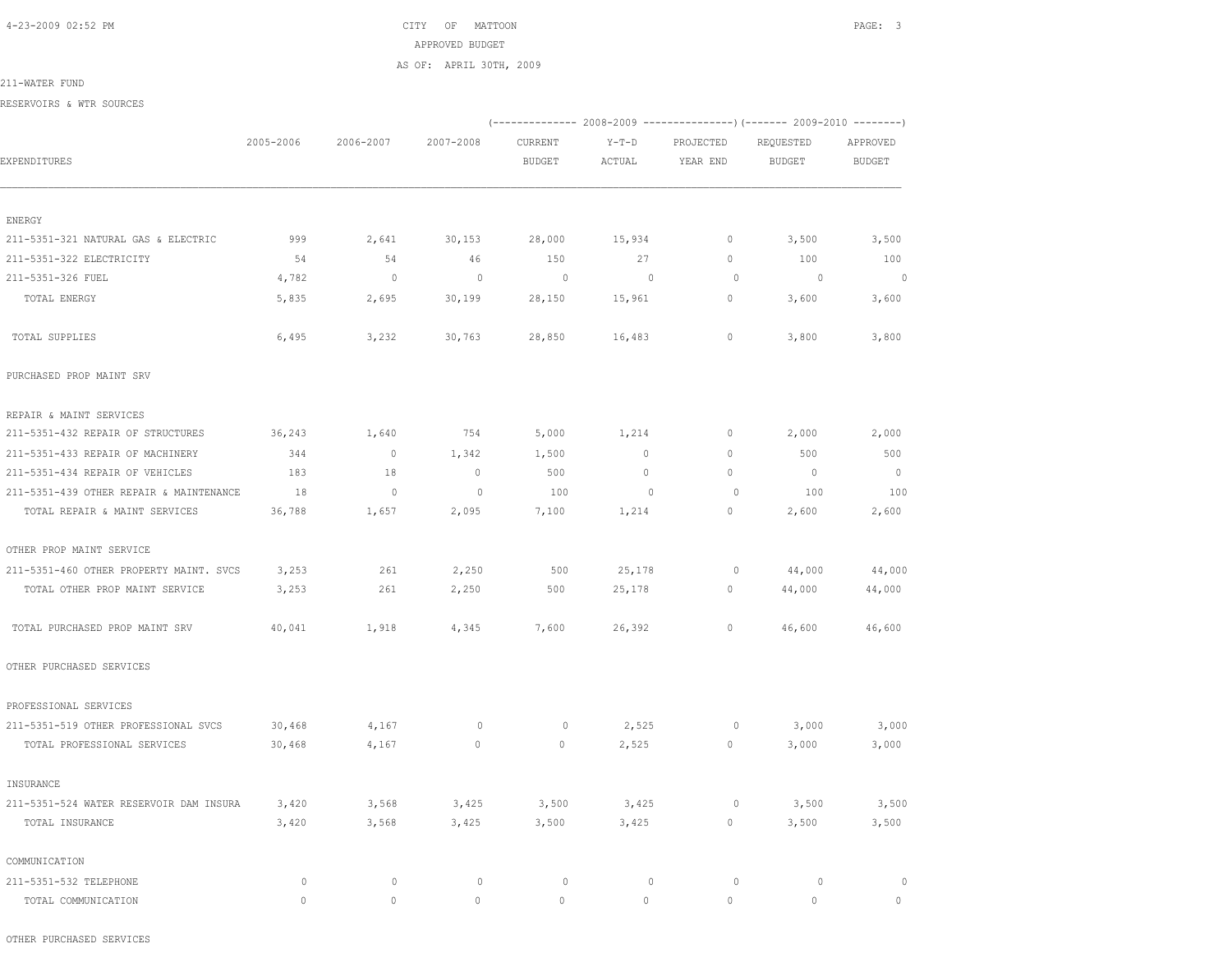| 4-23-2009 02:52 PM |  |  |  |
|--------------------|--|--|--|
|--------------------|--|--|--|

# $CITY$  OF MATTOON PAGE: 4 APPROVED BUDGET

AS OF: APRIL 30TH, 2009

211-WATER FUND

RESERVOIRS & WTR SOURCES

| IWOLING CHING & WIIN DOOINGLO           |                      |           |              |               |         |             |                                                                         |               |
|-----------------------------------------|----------------------|-----------|--------------|---------------|---------|-------------|-------------------------------------------------------------------------|---------------|
|                                         |                      |           |              |               |         |             | (-------------- 2008-2009 ----------------)(------- 2009-2010 --------) |               |
|                                         | 2005-2006            | 2006-2007 | 2007-2008    | CURRENT       | $Y-T-D$ | PROJECTED   | REQUESTED                                                               | APPROVED      |
| EXPENDITURES                            |                      |           |              | <b>BUDGET</b> | ACTUAL  | YEAR END    | <b>BUDGET</b>                                                           | <b>BUDGET</b> |
|                                         |                      |           |              |               |         |             |                                                                         |               |
| PROPERTY                                |                      |           |              |               |         |             |                                                                         |               |
| LAND                                    |                      |           |              |               |         |             |                                                                         |               |
| 211-5351-710 LAND                       | 0                    | $\circ$   | $\circ$      | $\circ$       | $\circ$ | $\circ$     | $\circ$                                                                 | $\circ$       |
| TOTAL LAND                              | $\circ$              | $\circ$   | $\circ$      | $\circ$       | $\circ$ | $\circ$     | $\circ$                                                                 | $\mathbf{0}$  |
| <b>BUILDINGS</b>                        |                      |           |              |               |         |             |                                                                         |               |
| 211-5351-720 BUILDINGS                  | 0                    | $\circ$   | $\circ$      | $\circ$       | $\circ$ | $\circ$     | $\circ$                                                                 | $\circ$       |
| TOTAL BUILDINGS                         | $\circ$              | $\circ$   | $\mathbf{0}$ | $\circ$       | $\circ$ | $\circ$     | $\mathbf{0}$                                                            | $\mathbf{0}$  |
| IMPROVEMENTS-NOT BLDNGS                 |                      |           |              |               |         |             |                                                                         |               |
| 211-5351-730 IMPROVEMENTS OTHER THAN B( | 1,797)               | 330,336   | 891          | $\circ$       | $\circ$ | $\circ$     | 50,000                                                                  | 50,000        |
| TOTAL IMPROVEMENTS-NOT BLDNGS           | 1,797)<br>$\sqrt{2}$ | 330,336   | 891          | $\mathbb O$   | $\circ$ | $\circ$     | 50,000                                                                  | 50,000        |
| MACHINERY & EQUIPMENT                   |                      |           |              |               |         |             |                                                                         |               |
| 211-5351-740 MACHINNERY & EQUIPMENT     | $\circ$              | $\circ$   | 5,683        | $\circ$       | $\circ$ | $\circ$     | $\circ$                                                                 | $\circ$       |
| TOTAL MACHINERY & EQUIPMENT             | $\circ$              | $\circ$   | 5,683        | $\mathbb O$   | $\circ$ | $\mathbb O$ | $\mathbf{0}$                                                            | $\mathbf{0}$  |
| TOTAL PROPERTY                          | 1,797)<br>$\sqrt{2}$ | 330,336   | 6,574        | $\mathbf 0$   | $\circ$ | $\circ$     | 50,000                                                                  | 50,000        |
| TOTAL RESERVOIRS & WTR SOURCES          | 119,466              | 349,061   | 58,546       | 64,098        | 77,661  | $\circ$     | 106,900                                                                 | 106,900       |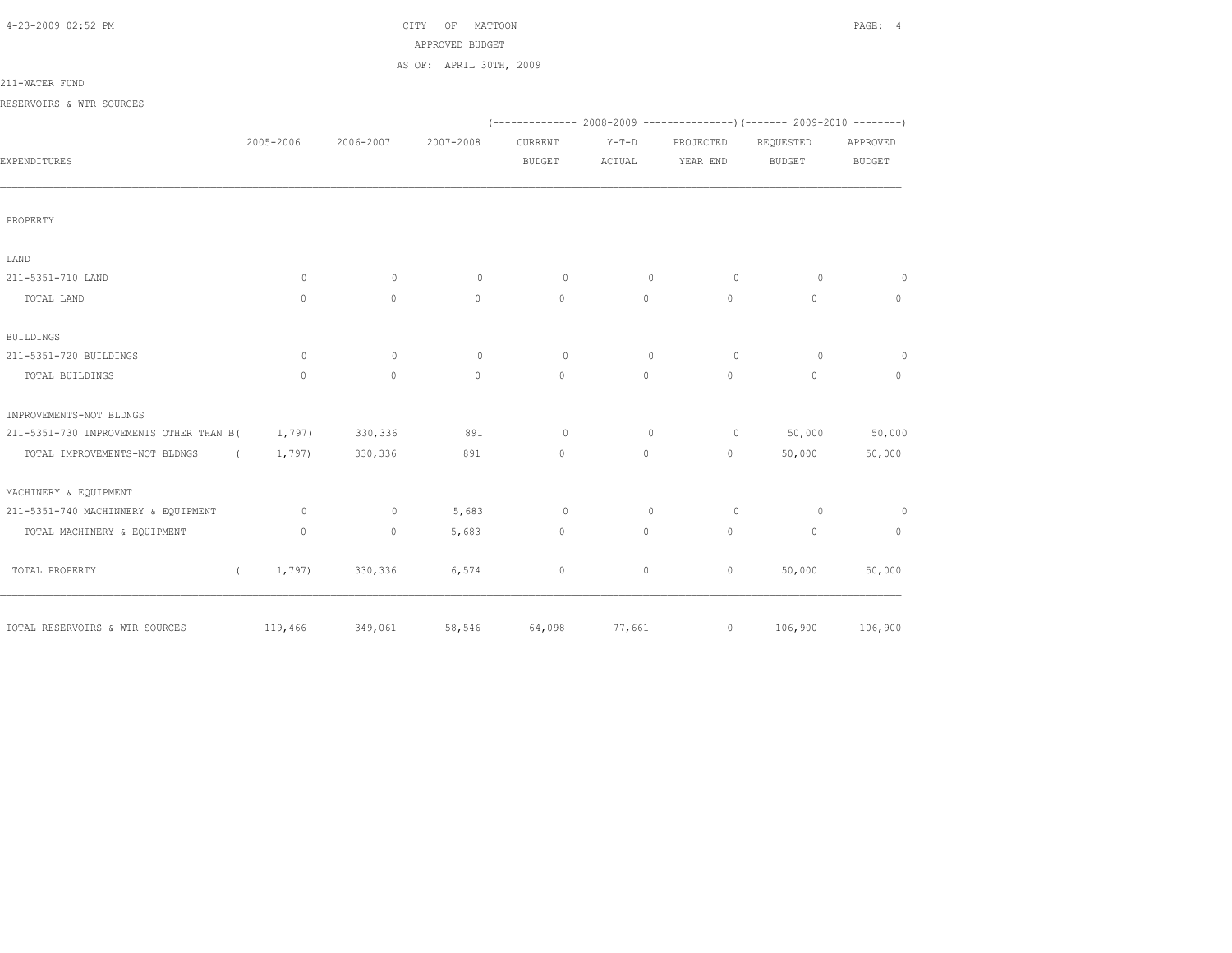| 4-23-2009 02:52 PM                      |              |              | CITY OF MATTOON         |                |                |                | PAGE: 5                  |                |
|-----------------------------------------|--------------|--------------|-------------------------|----------------|----------------|----------------|--------------------------|----------------|
|                                         |              |              | APPROVED BUDGET         |                |                |                |                          |                |
|                                         |              |              | AS OF: APRIL 30TH, 2009 |                |                |                |                          |                |
| 211-WATER FUND                          |              |              |                         |                |                |                |                          |                |
| RESTRICTED RELIANT EXPS                 |              |              |                         |                |                |                |                          |                |
|                                         |              |              |                         |                |                |                |                          |                |
|                                         | 2005-2006    | 2006-2007    | 2007-2008               | CURRENT        | $Y-T-D$        | PROJECTED      | REQUESTED                | APPROVED       |
| EXPENDITURES                            |              |              |                         | <b>BUDGET</b>  | ACTUAL         | YEAR END       | <b>BUDGET</b>            | <b>BUDGET</b>  |
|                                         |              |              |                         |                |                |                |                          |                |
| PROPERTY                                |              |              |                         |                |                |                |                          |                |
| LAND                                    |              |              |                         |                |                |                |                          |                |
| 211-5352-710 LAND                       | 0            | $\circ$      | $\circ$                 | $\circ$        | $\circ$        | $\circ$        | $\circ$                  | $\circ$        |
| TOTAL LAND                              | $\mathbf{0}$ | $\circ$      | $\circ$                 | $\circ$        | $\circ$        | $\circ$        | $\mathbf{0}$             | $\circ$        |
| <b>BUILDINGS</b>                        |              |              |                         |                |                |                |                          |                |
| 211-5352-720 BUILDINGS                  | $\circ$      | $\circ$      | $\circ$                 | $\circ$        | $\mathbf{0}$   | $\circ$        | $\circ$                  | $\circ$        |
| TOTAL BUILDINGS                         | $\mathbf{0}$ | $\mathbf{0}$ | $\circ$                 | $\mathbf{0}$   | $\circ$        | $\circ$        | $\mathbf{0}$             | $\circ$        |
| IMPROVEMENTS-NOT BLDNGS                 |              |              |                         |                |                |                |                          |                |
| 211-5352-730 IMPROVEMNTS OTHER THAN BUI | $\circ$      |              | 3,266 82,820            | 215,000 45,321 |                |                | $0 \t 77,800$            | 77,800         |
| TOTAL IMPROVEMENTS-NOT BLDNGS           | $\circ$      | 3,266        | 82,820                  | 215,000        | 45,321         |                | 77,800<br>$\overline{0}$ | 77,800         |
| MACHINERY & EQUIPMENT                   |              |              |                         |                |                |                |                          |                |
| 211-5352-740 MACHINERY & EQUIPMENT      | 0            | $\circ$      | $\mathbb O$             | $\circ$        | $\circ$        | $\overline{0}$ | $\circ$                  | $\overline{0}$ |
| TOTAL MACHINERY & EQUIPMENT             | $\mathbf{0}$ | $\circ$      | $\circ$                 | $\circ$        | $\circ$        | $\circ$        | $\mathbf{0}$             | $\circ$        |
| TOTAL PROPERTY                          | $\circ$      |              | 3,266 82,820            |                | 215,000 45,321 |                | 77,800                   | 77,800         |
|                                         |              |              |                         |                |                |                |                          |                |
| TOTAL RESTRICTED RELIANT EXPS           | $\mathbf{0}$ | 3,266        | 82,820                  | 215,000        | 45,321         | $\circ$        | 77,800                   | 77,800         |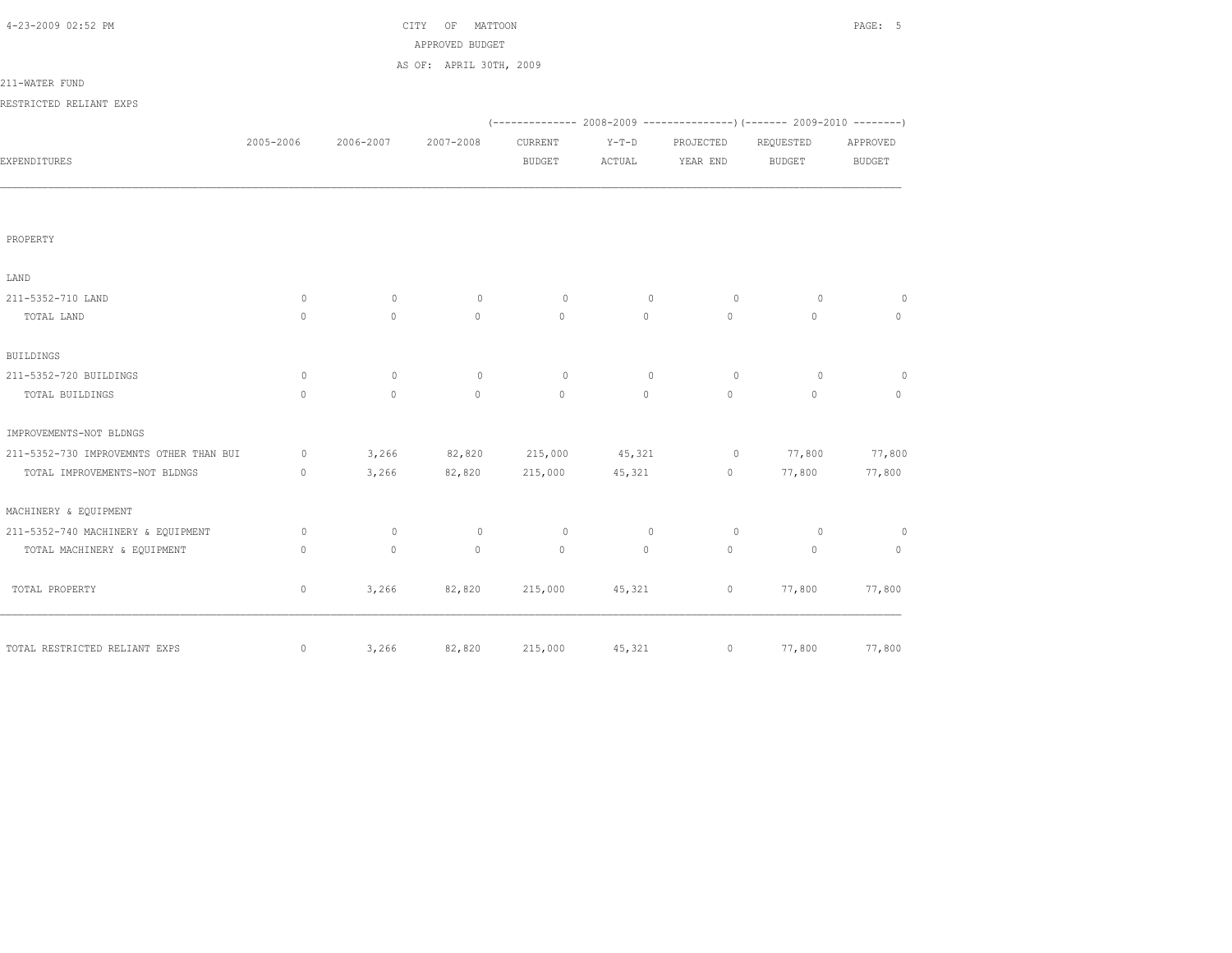|                                         |                |           | APPROVED BUDGET         |               |                                                                           |                |           |               |
|-----------------------------------------|----------------|-----------|-------------------------|---------------|---------------------------------------------------------------------------|----------------|-----------|---------------|
| 211-WATER FUND                          |                |           | AS OF: APRIL 30TH, 2009 |               |                                                                           |                |           |               |
| WATER TREATMENT PLANT                   |                |           |                         |               |                                                                           |                |           |               |
|                                         |                |           |                         |               | (-------------- 2008-2009 ----------------) (------- 2009-2010 ---------) |                |           |               |
|                                         | 2005-2006      | 2006-2007 | 2007-2008               | CURRENT       | $Y-T-D$                                                                   | PROJECTED      | REQUESTED | APPROVED      |
| EXPENDITURES                            |                |           |                         | <b>BUDGET</b> | ACTUAL                                                                    | YEAR END       | BUDGET    | <b>BUDGET</b> |
|                                         |                |           |                         |               |                                                                           |                |           |               |
|                                         |                |           |                         |               |                                                                           |                |           |               |
| PERSONNEL SERVICES                      |                |           |                         |               |                                                                           |                |           |               |
| SALARIES & WAGES                        |                |           |                         |               |                                                                           |                |           |               |
| 211-5353-111 SALARIES OF REG EMPLOYEES  | 250,052        | 269,936   | 269,253                 | 313,100       | 270,472                                                                   | $\circ$        | 319,640   | 319,640       |
| 211-5353-112 SALARIES OF TEMP EMPLOYEES | $\overline{0}$ | $\sim$ 0  | 10,610                  | $\sim$ 0      | $\sim$ 0                                                                  | $\circ$        | $\sim$ 0  | $\circ$       |
| 211-5353-113 OVERTIME                   | 19,740         | 27,288    | 27,469                  | 54,846        | 18,290                                                                    | $\circ$        | 22,500    | 22,500        |
| 211-5353-114 COMPENSATED ABSENCES       | 41,181         | 47,865    | 47,652                  |               | $0 \quad (51, 366)$                                                       | $\overline{0}$ | $\sim$ 0  | $\sim$ 0      |
| TOTAL SALARIES & WAGES                  | 310,974        | 345,089   | 354,984                 | 367,946       | 237,396                                                                   | $\circ$        | 342,140   | 342,140       |
| TOTAL PERSONNEL SERVICES                | 310,974        | 345,089   | 354,984                 | 367,946       | 237,396                                                                   | $\circ$        | 342,140   | 342,140       |
| EMPOLOYEE BENEFITS                      |                |           |                         |               |                                                                           |                |           |               |
| GROUP INSURANCE                         |                |           |                         |               |                                                                           |                |           |               |
| 211-5353-211 GROUP HEALTH INSURANCE     | 32,861         | 31,852    | 30,626                  | 33,520        | 33,415                                                                    | $\circ$        | 35,838    | 35,838        |
| 211-5353-212 GROUP LIFE INSURANCE       | $\overline{0}$ | 663       | 864                     | 864           | 864                                                                       | $\circ$        | 864       | 864           |
| TOTAL GROUP INSURANCE                   | 32,861         | 32,515    | 31,490                  | 34,384        | 34,279                                                                    | $\circ$        | 36,702    | 36,702        |
| SOCIAL SECURITY CONTRIB                 |                |           |                         |               |                                                                           |                |           |               |
| 211-5353-221 FICA CONTRIBUTIONS         | 18,670         | 20,149    | 21,500                  | 22,812        | 20,893                                                                    | 0              | 21,213    | 21,213        |
| 211-5353-222 MEDICARE CONTRIBUTIONS     | 4,366          | 4,712     | 5,028                   | 5,335         | 4,886                                                                     |                | 0 $4,961$ | 4,961         |
| TOTAL SOCIAL SECURITY CONTRIB           | 23,036         | 24,861    | 26,528                  | 28,147        | 25,780                                                                    | $\overline{0}$ | 26,174    | 26,174        |
| RETIREMENT CONTRIBTUIONS                |                |           |                         |               |                                                                           |                |           |               |
| 211-5353-231 IMRF CONTRIBUTIONS         | 33,889         | 38,306    | 35,922                  |               | 37,346 33,743                                                             | $\overline{0}$ | 37,065    | 37,065        |
| TOTAL RETIREMENT CONTRIBTUIONS          | 33,889         | 38,306    | 35,922                  | 37,346        | 33,743                                                                    | $\sim$ 0       | 37,065    | 37,065        |
| UNEMPLOYMNT COMPENSATION                |                |           |                         |               |                                                                           |                |           |               |
| 211-5353-240 UNEMPLOYMENT COMP.         | 1,386          | 1,309     | 1,061                   | 792           | 792                                                                       | $\circ$        | 516       | 516           |
| TOTAL UNEMPLOYMNT COMPENSATION          | 1,386          | 1,309     | 1,061                   | 792           | 792                                                                       | $\circ$        | 516       | 516           |
| WORKER'S COMPENSATION                   |                |           |                         |               |                                                                           |                |           |               |
| 211-5353-250 WORKERS' COMPENSATION      | 22,508         | 28,709    | 25,347                  | 24,583        | 24,583                                                                    | 0              | 20,494    | 20,494        |
| TOTAL WORKER'S COMPENSATION             | 22,508         | 28,709    | 25,347                  | 24,583        | 24,583                                                                    | 0              | 20,494    | 20,494        |
| TOTAL EMPOLOYEE BENEFITS                | 113,681        | 125,699   | 120,349                 | 125,252       | 119,177                                                                   | 0              | 120,951   | 120,951       |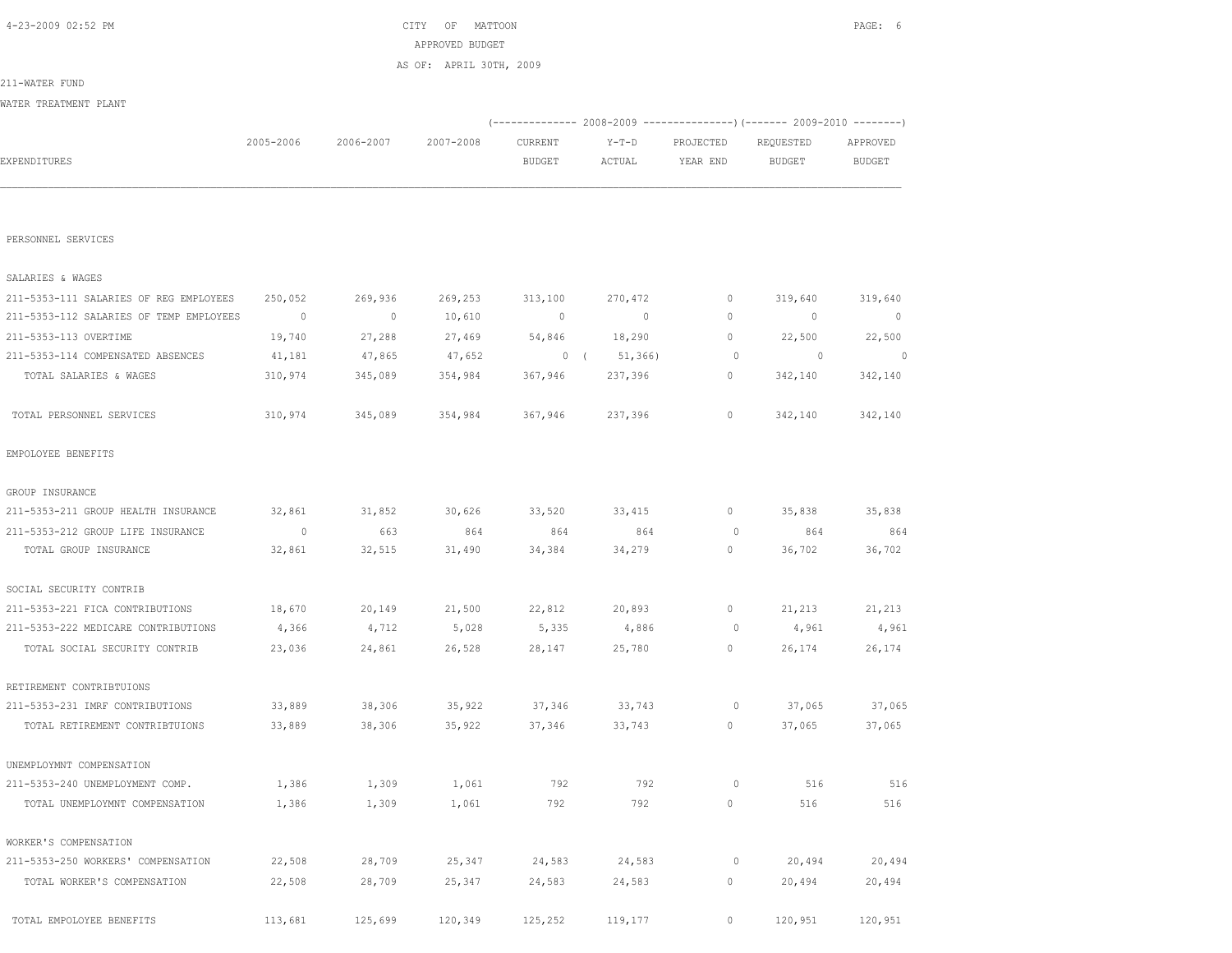4-23-2009 02:52 PM CITY OF MATTOON PAGE: 7 APPROVED BUDGET AS OF: APRIL 30TH, 2009

211-WATER FUND

WATER TREATMENT PLANT

|                                         |                |                          |                |             |                          |              | (-------------- 2008-2009 ----------------) (------- 2009-2010 --------) |                |
|-----------------------------------------|----------------|--------------------------|----------------|-------------|--------------------------|--------------|--------------------------------------------------------------------------|----------------|
|                                         | 2005-2006      | 2006-2007                | 2007-2008      | CURRENT     | $Y-T-D$                  | PROJECTED    | REQUESTED                                                                | APPROVED       |
| EXPENDITURES                            |                |                          |                | BUDGET      | ACTUAL                   | YEAR END     | <b>BUDGET</b>                                                            | <b>BUDGET</b>  |
| 211-5353-319 MISCELLANEOUS SUPPLIES     | 9,036          | 12,020                   | 16,565         | 14,000      | 13,278                   | $\circ$      | 15,000                                                                   | 15,000         |
| TOTAL GENERAL SUPPLIES                  | 170,527        | 158,329                  | 239,509        | 278,500     | 253,688                  | $\circ$      | 318,100                                                                  | 318,100        |
| ENERGY                                  |                |                          |                |             |                          |              |                                                                          |                |
| 211-5353-321 NATURAL GAS & ELECTRIC     | 24,952         | 19,777                   | 17,242         | 12,000      | 13,570                   | $\mathbf{0}$ | 56,000                                                                   | 56,000         |
| 211-5353-322 ELECTRICITY                | 46,870         | 48,931                   | 48,610         | 50,000      | 51,044                   | $\circ$      | 60,000                                                                   | 60,000         |
| 211-5353-326 FUEL                       | $\overline{0}$ | 1,409                    | 998            | 2,000       | 3,206                    | 0            | 2,500                                                                    | 2,500          |
| TOTAL ENERGY                            | 71,821         | 70,117                   | 66,850         | 64,000      | 67,821                   | $\circ$      | 118,500                                                                  | 118,500        |
| BOOKS & PERIODICALS                     |                |                          |                |             |                          |              |                                                                          |                |
| 211-5353-340 BOOKS & PERIODICALS        | $\circ$        | $\mathbf{0}$             | $\circ$        | $\circ$     | $\mathbf{0}$             | 0            | $\circ$                                                                  | $\circ$        |
| TOTAL BOOKS & PERIODICALS               | $\circ$        | 0                        | $\mathbf{0}$   | $\mathbf 0$ | 0                        | $\circ$      | $\circ$                                                                  | 0              |
| WTR SYSTM MAINT SUPPLIES                |                |                          |                |             |                          |              |                                                                          |                |
| 211-5353-377 PLANT EQUIPMENT            | 4,277          | 5,277                    | 7,429          | 14,000      | 6,225                    | 0            | 9,000                                                                    | 9,000          |
| 211-5353-378 PLANT MTCE & REPAIR        | 951            | 3,476                    | 2,262          | 2,500       | 1,833                    | $\circ$      | 2,500                                                                    | 2,500          |
| 211-5353-379 OTHER WATER MNTCE MATERIAL | 53             | 171                      | 668            | 500         | 405                      | $\circ$      | 500                                                                      | 500            |
| TOTAL WTR SYSTM MAINT SUPPLIES          | 5,281          | 8,924                    | 10,358         | 17,000      | 8,464                    | $\circ$      | 12,000                                                                   | 12,000         |
| TOTAL SUPPLIES                          | 247,629        | 237,370                  | 316,717        | 359,500     | 329,972                  | $\circ$      | 448,600                                                                  | 448,600        |
| PURCHASED PROP MAINT SRV                |                |                          |                |             |                          |              |                                                                          |                |
| REPAIR & MAINT SERVICES                 |                |                          |                |             |                          |              |                                                                          |                |
| 211-5353-431 REPAIR OF OFFICE EQUIPMENT | $\sim$ 0       | $\overline{\phantom{0}}$ | $\overline{0}$ | $\circ$     | $\overline{\phantom{0}}$ | 0            | $\overline{\phantom{0}}$                                                 | $\overline{0}$ |
| 211-5353-432 REPAIR OF STRUCTURES       | 21,110         | 18,573                   | 42,367         | 36,000      | 35,486                   | $\circ$      | 43,000                                                                   | 43,000         |
| 211-5353-433 REPAIR OF MACHINERY        | 899            | 4,784                    | 22,074         | 5,000       | 4,920                    | $\mathbf{0}$ | 6,000                                                                    | 6,000          |
| 211-5353-434 REPAIR OF VEHICLES         | 98             | 384                      | 846            | 250         | 194                      | $\mathbf{0}$ | 250                                                                      | 250            |
| 211-5353-435 ELEVATOR SERVICE AGREEMENT | 2,029          | 2,169                    | 2,283          | 2,500       | 2,612                    | $\circ$      | 3,100                                                                    | 3,100          |
| 211-5353-439 OTHER REPAIR & MAINT. SERV | 1,932          | 3,874                    | 3,204          | 3,500       | 3,477                    | 0            | 9,000                                                                    | 9,000          |
| TOTAL REPAIR & MAINT SERVICES           | 26,068         | 29,783                   | 70,774         | 47,250      | 46,689                   | 0            | 61,350                                                                   | 61,350         |
| <b>RENTALS</b>                          |                |                          |                |             |                          |              |                                                                          |                |
| 211-5353-440 RENTALS                    | 1,200          | $\circ$                  | $\circ$        | 0           | $\mathbf 0$              | $\circ$      | $\circ$                                                                  | 0              |
| TOTAL RENTALS                           | 1,200          | $\circ$                  | $\mathbf{0}$   | $\circ$     | $\circ$                  | $\circ$      | $\mathbf{0}$                                                             | $\mathbb O$    |
| CONSTRUCTION SERVICES                   |                |                          |                |             |                          |              |                                                                          |                |
| 211-5353-459 OTHER CONSTRUCTION SERVICE | $\circ$        | $\circ$                  | $\circ$        | 4,000       | $\mathbb O$              | $\circ$      | 5,000                                                                    | 5,000          |
| TOTAL CONSTRUCTION SERVICES             | $\circ$        | $\mathbb O$              | $\circ$        | 4,000       | $\circ$                  | $\circ$      | 5,000                                                                    | 5,000          |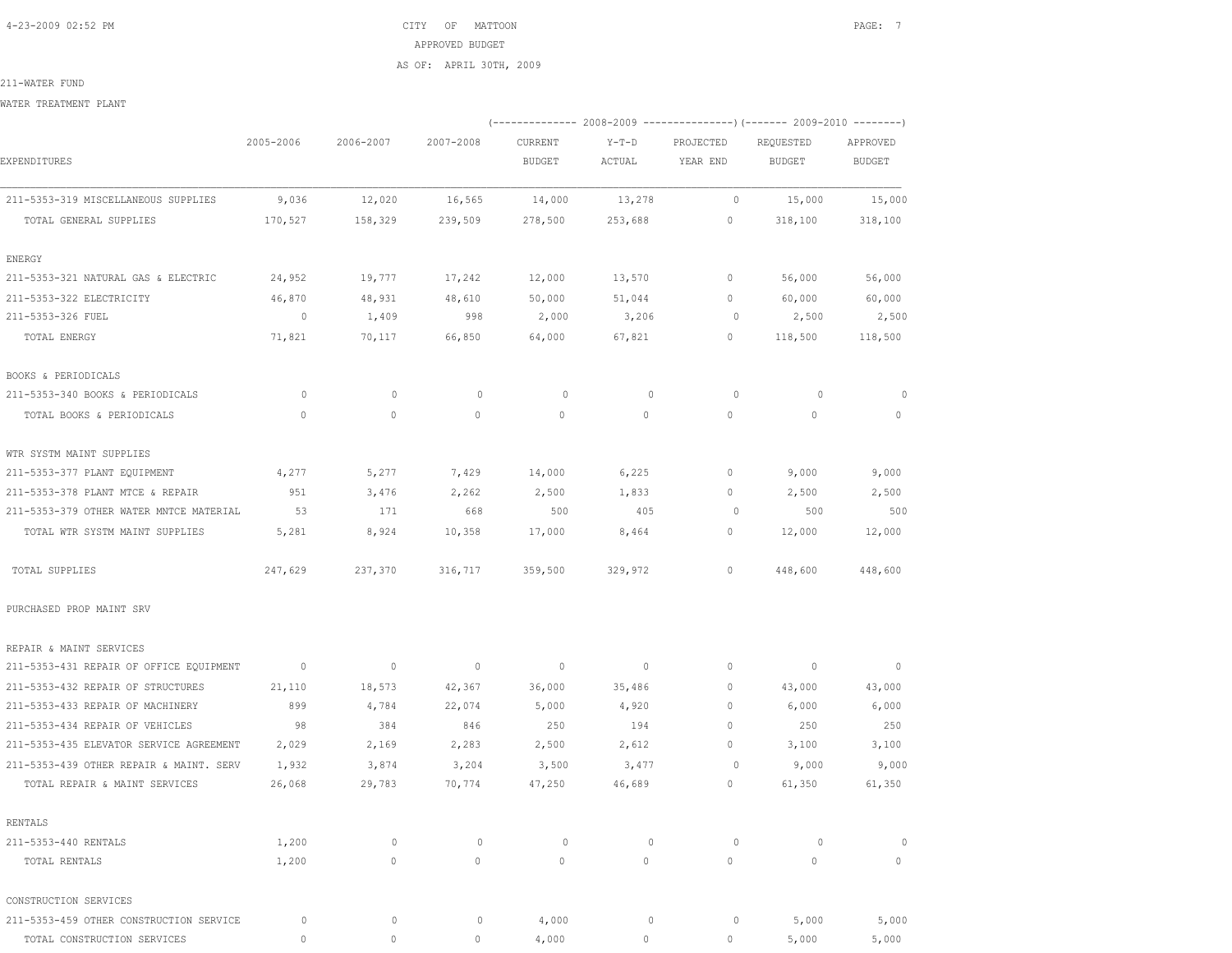|--|

 $\begin{array}{ccc} \text{CITY} & \text{OF} & \text{MATTOON} \end{array}$  APPROVED BUDGET AS OF: APRIL 30TH, 2009

211-WATER FUND

| WATER TREATMENT PLANT                   |                          |             |                |                          |                   |                       |                                                                                                        |                           |
|-----------------------------------------|--------------------------|-------------|----------------|--------------------------|-------------------|-----------------------|--------------------------------------------------------------------------------------------------------|---------------------------|
| EXPENDITURES                            | 2005-2006                | 2006-2007   | 2007-2008      | CURRENT<br><b>BUDGET</b> | $Y-T-D$<br>ACTUAL | PROJECTED<br>YEAR END | (-------------- 2008-2009 ----------------) (------- 2009-2010 --------)<br>REQUESTED<br><b>BUDGET</b> | APPROVED<br><b>BUDGET</b> |
|                                         |                          |             |                |                          |                   |                       |                                                                                                        |                           |
| OTHER PURCHASED SERVICES                |                          |             |                |                          |                   |                       |                                                                                                        |                           |
| PROFESSIONAL SERVICES                   |                          |             |                |                          |                   |                       |                                                                                                        |                           |
| 211-5353-516 TECHNOLOGY SUPPORT SERVICE | $\overline{\phantom{0}}$ | $\circ$     | $\overline{0}$ | $\circ$                  | $\circ$           | 0                     | $\circ$                                                                                                | $\circ$                   |
| 211-5353-519 OTHER PROFESSIONAL SERVICE | 6,866                    | 4,457       | 3,904          | 22,000                   | 15,051            | 0                     | 18,000                                                                                                 | 18,000                    |
| TOTAL PROFESSIONAL SERVICES             | 6,866                    | 4,457       | 3,904          | 22,000                   | 15,051            | 0                     | 18,000                                                                                                 | 18,000                    |
| COMMUNICATION                           |                          |             |                |                          |                   |                       |                                                                                                        |                           |
| 211-5353-531 POSTAGE                    | 355                      | 471         | 499            | 600                      | 567               | 0                     | 600                                                                                                    | 600                       |
| 211-5353-532 TELEPHONE                  | 2,843                    | 2,721       | 2,487          | 2,500                    | 2,535             | 0                     | 2,500                                                                                                  | 2,500                     |
| 211-5353-533 CELLULAR PHONE             | $\mathbb O$              | $\circ$     | 100            | 1,100                    | 1,050             | 0                     | 1,100                                                                                                  | 1,100                     |
| 211-5353-538 INTERNET ACCESS CHARGE     | 0                        | $\mathbf 0$ | $\circ$        | $\circ$                  | $\overline{0}$    | 0                     | $\circ$                                                                                                | 0                         |
| TOTAL COMMUNICATION                     | 3,198                    | 3,191       | 3,086          | 4,200                    | 4,152             | 0                     | 4,200                                                                                                  | 4,200                     |
| OTHER PURCHASED SERVICES                |                          |             |                |                          |                   |                       |                                                                                                        |                           |
| 211-5353-579 MISC OTHER PURCHASED SERVI | 835                      | 923         | 1,030          | 1,250                    | 633               | 0                     | 1,200                                                                                                  | 1,200                     |
| TOTAL OTHER PURCHASED SERVICES          | 835                      | 923         | 1,030          | 1,250                    | 633               | 0                     | 1,200                                                                                                  | 1,200                     |
| TOTAL OTHER PURCHASED SERVICES          | 10,898                   | 8,572       | 8,021          | 27,450                   | 19,836            | 0                     | 23,400                                                                                                 | 23,400                    |
| PROPERTY                                |                          |             |                |                          |                   |                       |                                                                                                        |                           |
| LAND                                    |                          |             |                |                          |                   |                       |                                                                                                        |                           |
| 211-5353-710 LAND                       | 0                        | $\mathbf 0$ | 0              | 0                        | $\mathbf 0$       | 0                     | $\circ$                                                                                                | $\Omega$                  |
| TOTAL LAND                              | $\circ$                  | $\circ$     | $\mathbb O$    | 0                        | $\circ$           | $\circ$               | $\circ$                                                                                                | 0                         |
| BUILDINGS                               |                          |             |                |                          |                   |                       |                                                                                                        |                           |
| 211-5353-720 BUILDINGS                  | 0                        | $\mathbf 0$ | 0              | $\circ$                  | $\mathbf 0$       | 0                     | 0                                                                                                      | $\Omega$                  |
| TOTAL BUILDINGS                         | $\circ$                  | $\circ$     | $\circ$        | 0                        | 0                 | $\circ$               | $\circ$                                                                                                | 0                         |
| IMPROVEMENTS-NOT BLDNGS                 |                          |             |                |                          |                   |                       |                                                                                                        |                           |
| 211-5353-730 IMPROVEMENTS OTHER THAN BL | 234,270                  | 11,969      | 0              | 0                        | 4,546             | 0                     | 400,000                                                                                                | 400,000                   |
| TOTAL IMPROVEMENTS-NOT BLDNGS           | 234,270                  | 11,969      | $\circ$        | 0                        | 4,546             | $\circ$               | 400,000                                                                                                | 400,000                   |
| MACHINERY & EQUIPMENT                   |                          |             |                |                          |                   |                       |                                                                                                        |                           |
| 211-5353-740 MACHINERY & EQUIPMENT      | $\circ$                  | $\circ$     | $\circ$        | $\circ$                  | $\circ$           | $\circ$               | $\mathbb O$                                                                                            | $\circ$                   |
| 211-5353-742 VEHICLES                   | $\circ$                  | $\mathbb O$ | $\mathbb O$    | $\mathbb O$              | $\mathbb O$       | $\mathbb O$           | $\circ$                                                                                                | $\circ$                   |

TOTAL MACHINERY & EQUIPMENT 0 0 0 0 0 0 0 0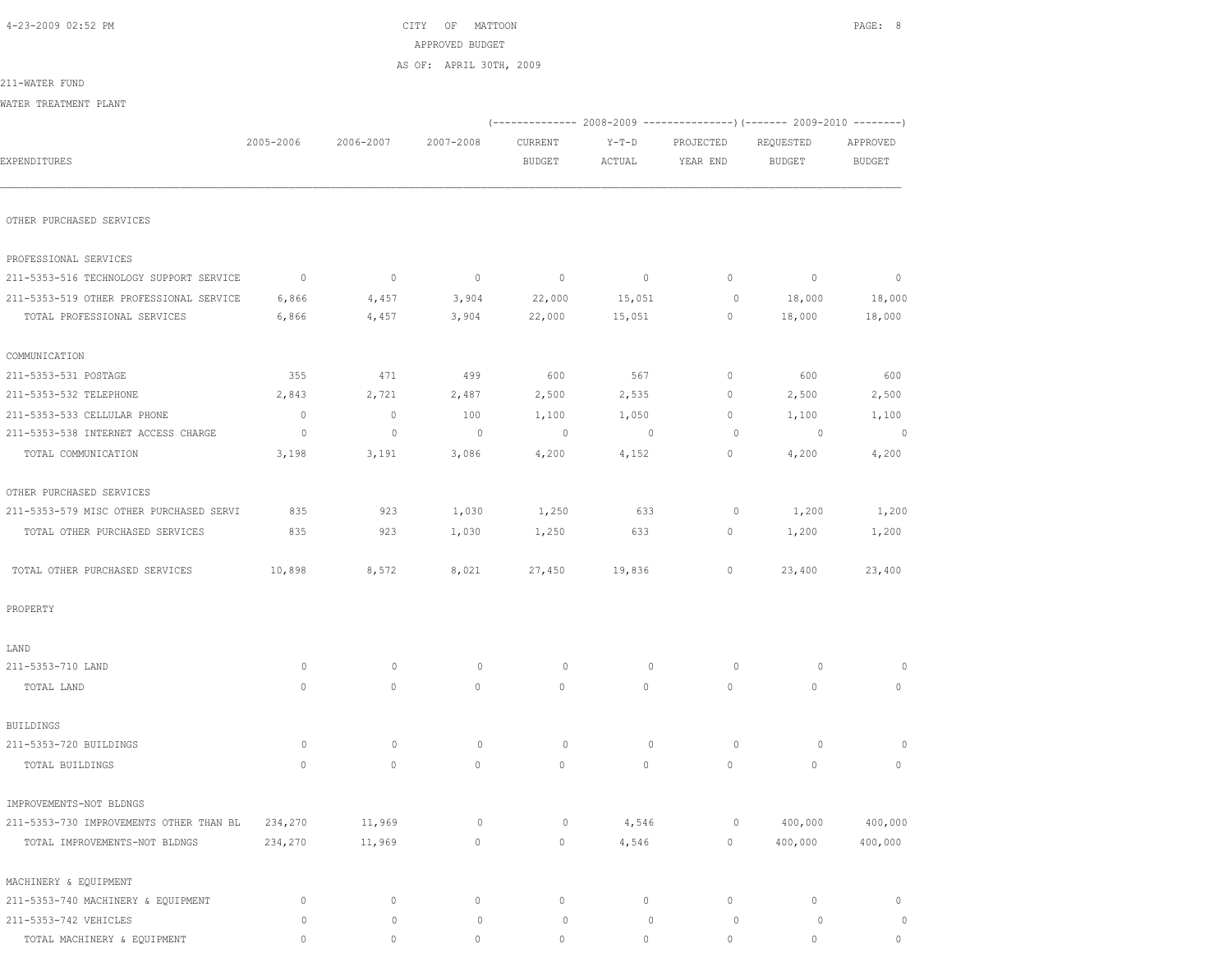4-23-2009 02:52 PM CITY OF MATTOON PAGE: 9 APPROVED BUDGET AS OF: APRIL 30TH, 2009

### 211-WATER FUND

WATER TREATMENT PLANT

|                                         |           |              |           |               |          |              | $(-----1008-2008-2009)$ $[-----1008-2009]$ |               |
|-----------------------------------------|-----------|--------------|-----------|---------------|----------|--------------|--------------------------------------------|---------------|
|                                         | 2005-2006 | 2006-2007    | 2007-2008 | CURRENT       | $Y-T-D$  | PROJECTED    | REQUESTED                                  | APPROVED      |
| <b>EXPENDITURES</b>                     |           |              |           | <b>BUDGET</b> | ACTUAL   | YEAR END     | <b>BUDGET</b>                              | <b>BUDGET</b> |
|                                         |           |              |           |               |          |              |                                            |               |
|                                         |           |              |           |               |          |              |                                            |               |
| FINANCIAL TRANS OBJECTS                 |           |              |           |               |          |              |                                            |               |
| 211-5353-814 PRINTING & COPY MACHINE LE | 517       | 527          | 752       | 500           | 315      | $\circ$      | 500                                        | 500           |
| TOTAL FINANCIAL TRANS OBJECTS           | 517       | 527          | 752       | 500           | 315      | $\circ$      | 500                                        | 500           |
| COMPUTER INFO SYS OBJECT                |           |              |           |               |          |              |                                            |               |
| 211-5353-847 WATER DEPT SOFTWARE        | $\circ$   | 0            | $\circ$   | $\circ$       | $\circ$  | 0            | $\circ$                                    | $\circ$       |
| TOTAL COMPUTER INFO SYS OBJECT          | $\Omega$  | $\Omega$     | $\Omega$  | $\Omega$      | $\Omega$ | $\Omega$     | $\Omega$                                   | $\Omega$      |
| COMPUTER INFO SYS OBJECT                |           |              |           |               |          |              |                                            |               |
| 211-5353-863 COMPUTERS                  | $\circ$   | $\mathbf{0}$ | 8,126     | 14,000        | 16,474   | $\circ$      | $\circ$                                    | $\circ$       |
| TOTAL COMPUTER INFO SYS OBJECT          | $\circ$   | 0            | 8,126     | 14,000        | 16,474   | $\circ$      | $\mathbb O$                                | $\circ$       |
| TOTAL OTHER OBJECTS                     | 517       | 527          | 8,878     | 14,500        | 16,789   | $\mathbf{0}$ | 500                                        | 500           |
| TOTAL WATER TREATMENT PLANT             | 947,734   | 761,532      | 881,194   | 945,898       | 776,417  |              | 0 $1,404,941$ $1,404,941$                  |               |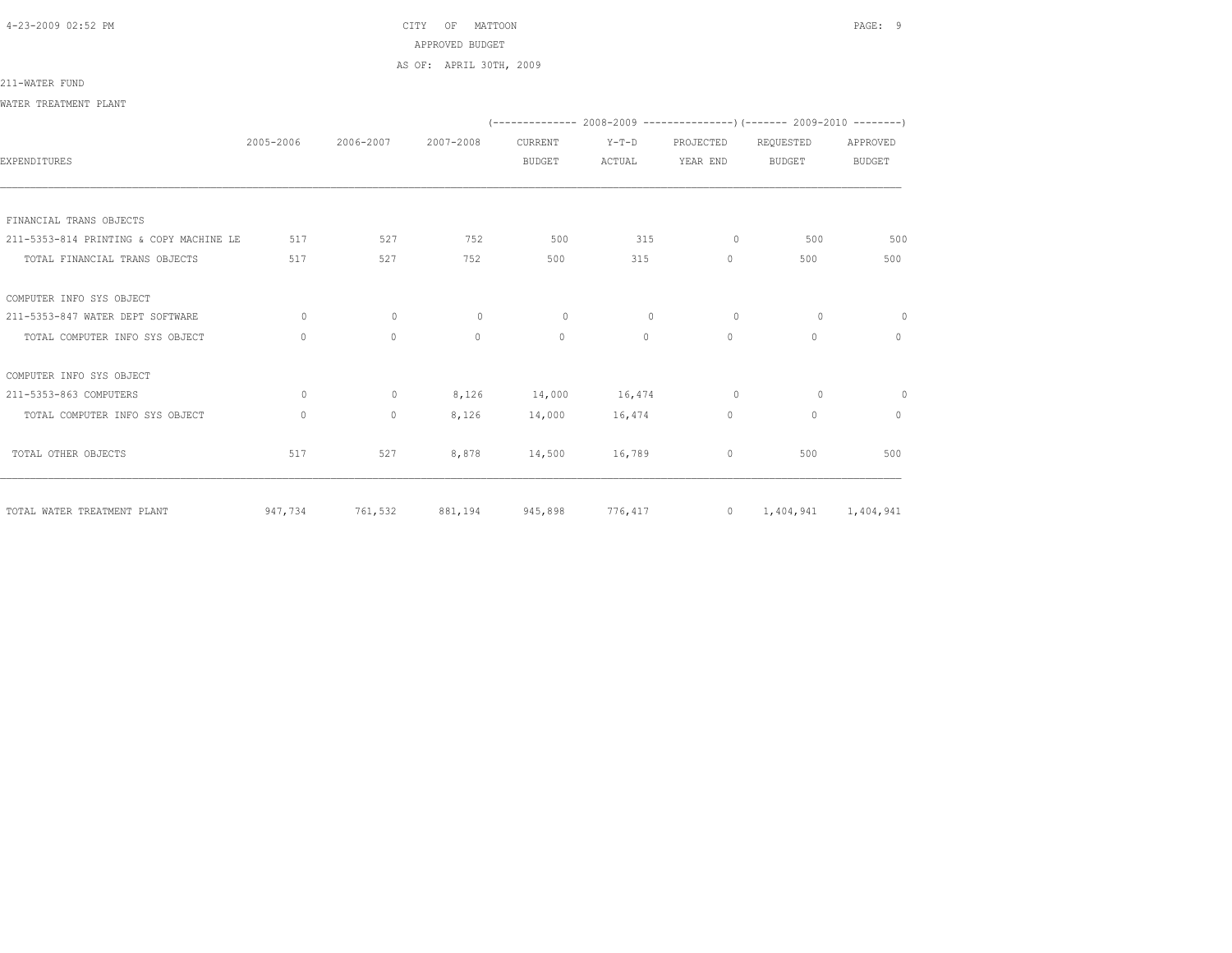|                                         |           |           |           |               |         |                | (------------- 2008-2009 ---------------) (------- 2009-2010 -------) |                |
|-----------------------------------------|-----------|-----------|-----------|---------------|---------|----------------|-----------------------------------------------------------------------|----------------|
|                                         | 2005-2006 | 2006-2007 | 2007-2008 | CURRENT       | $Y-T-D$ | PROJECTED      | REQUESTED                                                             | APPROVED       |
| EXPENDITURES                            |           |           |           | <b>BUDGET</b> | ACTUAL  | YEAR END       | <b>BUDGET</b>                                                         | <b>BUDGET</b>  |
|                                         |           |           |           |               |         |                |                                                                       |                |
| PERSONNEL SERVICES                      |           |           |           |               |         |                |                                                                       |                |
| SALARIES & WAGES                        |           |           |           |               |         |                |                                                                       |                |
| 211-5354-111 SALARIES OF REG EMPLOYEES  | 189,439   | 147,034   | 163,306   | 272,311       | 186,178 | 0              | 270,577                                                               | 270,577        |
| 211-5354-112 SALARIES OF TEMP EMPLOYEES | 1,423     | $\sim$ 0  | 213       | $\sim$ 0      | 430     | 0              | $\overline{\phantom{0}}$                                              | $\overline{0}$ |
| 211-5354-113 OVERTIME                   | 16,498    | 10,453    | 7,339     | 9,832         | 8,592   | 0              | 10,500                                                                | 10,500         |
| 211-5354-114 COMPENSATED ABSENCES       | 38,855    | 21,744    | 75,107    | $\circ$       | 7,892   | 0              | $\sim$ 0                                                              | $\sim$ 0       |
| TOTAL SALARIES & WAGES                  | 246,215   | 179,231   | 245,965   | 282,143       | 203,092 | $\circ$        | 281,077                                                               | 281,077        |
| TOTAL PERSONNEL SERVICES                | 246,215   | 179,231   | 245,965   | 282,143       | 203,092 | 0              | 281,077                                                               | 281,077        |
| EMPOLOYEE BENEFITS                      |           |           |           |               |         |                |                                                                       |                |
| GROUP INSURANCE                         |           |           |           |               |         |                |                                                                       |                |
| 211-5354-211 GROUP HEALTH INSURANCE     | 39,364    | 22,141    | 20,100    | 34,217        | 30,019  | $\circ$        | 36,788                                                                | 36,788         |
| 211-5354-212 GROUP LIFE INSURANCE       | $\sim$ 0  | 581       | 739       | 825           | 825     | $\circ$        | 793                                                                   | 793            |
| TOTAL GROUP INSURANCE                   | 39,364    | 22,722    | 20,839    | 35,042        | 30,844  | $\circ$        | 37,581                                                                | 37,581         |
| SOCIAL SECURITY CONTRIB                 |           |           |           |               |         |                |                                                                       |                |
| 211-5354-221 FICA CONTRIBUTIONS         | 15,537    | 10,618    | 10,824    | 17,493        | 15,973  | $\circ$        | 17,427                                                                | 17,427         |
| 211-5354-222 MEDICARE CONTRIBUTIONS     | 3,634     | 2,483     | 2,531     | 4,091         | 3,736   | $\circ$        | 4,076                                                                 | 4,076          |
| TOTAL SOCIAL SECURITY CONTRIB           | 19,171    | 13,102    | 13,355    | 21,584        | 19,709  | $\circ$        | 21,503                                                                | 21,503         |
| RETIREMENT CONTRIBTUIONS                |           |           |           |               |         |                |                                                                       |                |
| 211-5354-231 IMRF CONTRIBUTIONS         | 27,905    | 20,227    | 18,537    | 28,638        | 25,759  | 0              | 30,450                                                                | 30,450         |
| TOTAL RETIREMENT CONTRIBTUIONS          | 27,905    | 20,227    | 18,537    | 28,638        | 25,759  | $\overline{0}$ | 30,450                                                                | 30,450         |
| UNEMPLOYMNT COMPENSATION                |           |           |           |               |         |                |                                                                       |                |
| 211-5354-240 UNEMPLOYMENT COMP.         | 1,247     | 985       | 909       | 756           | 756     | 0              | 466                                                                   | 466            |
| TOTAL UNEMPLOYMNT COMPENSATION          | 1,247     | 985       | 909       | 756           | 756     | $\circ$        | 466                                                                   | 466            |
| WORKER'S COMPENSATION                   |           |           |           |               |         |                |                                                                       |                |
| 211-5354-250 WORKERS' COMPENSATION      | 21,577    | 26,722    | 26,849    | 32,419        | 32,419  | 0              | 16,502                                                                | 16,502         |
| TOTAL WORKER'S COMPENSATION             | 21,577    | 26,722    | 26,849    | 32,419        | 32,419  | $\circ$        | 16,502                                                                | 16,502         |
| TOTAL EMPOLOYEE BENEFITS                | 109,263   | 83,758    | 80,489    | 118,439       | 109,486 | $\circ$        | 106,502                                                               | 106,502        |

 APPROVED BUDGET AS OF: APRIL 30TH, 2009

211-WATER FUND WATER DISTRIBUTION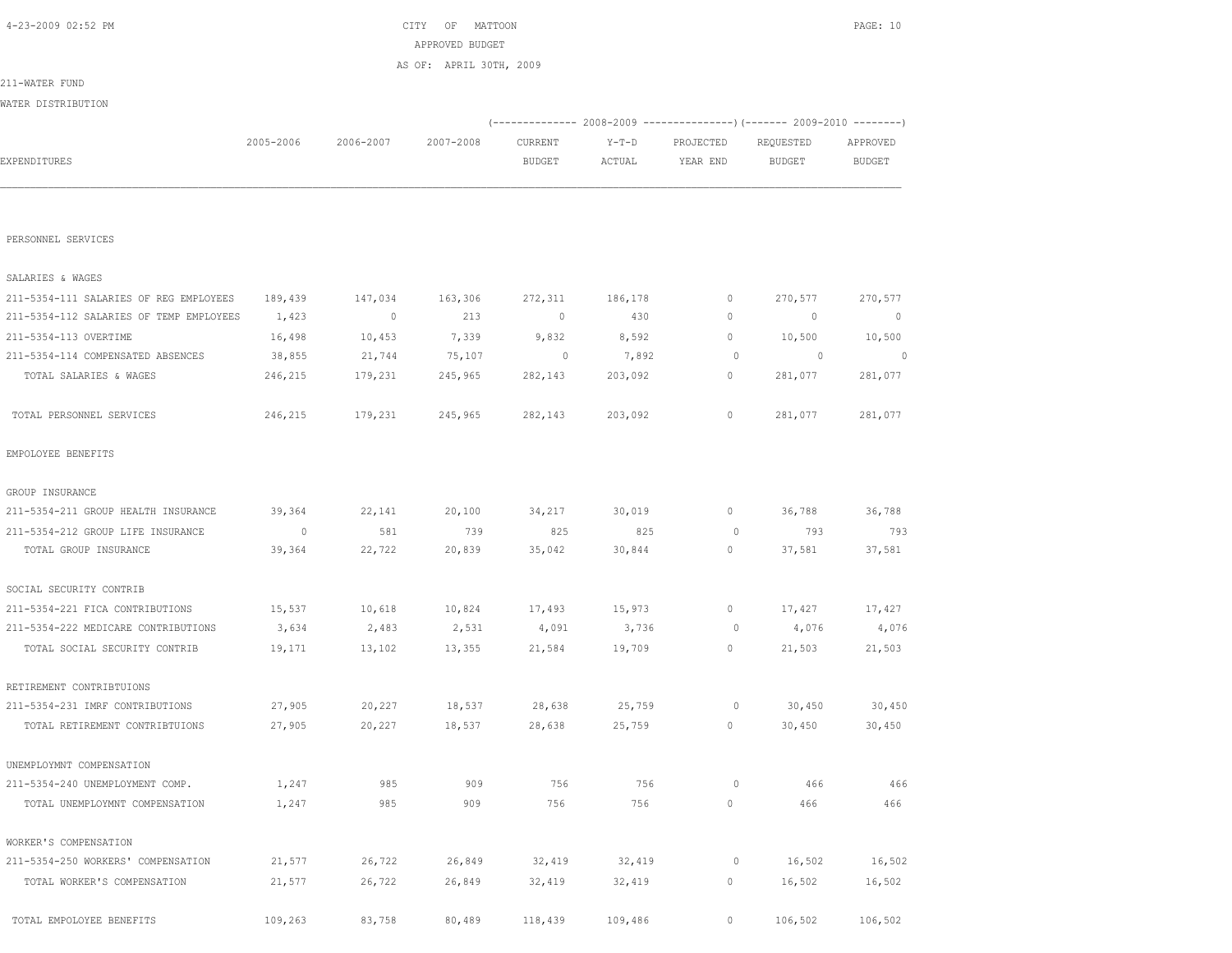4-23-2009 02:52 PM CITY OF MATTOON PAGE: 11 APPROVED BUDGET AS OF: APRIL 30TH, 2009

211-WATER FUND

WATER DISTRIBUTION

|                                         |                |              |           |                |                |           | (-------------- 2008-2009 ---------------) (------ 2009-2010 --------) |                |
|-----------------------------------------|----------------|--------------|-----------|----------------|----------------|-----------|------------------------------------------------------------------------|----------------|
|                                         | 2005-2006      | 2006-2007    | 2007-2008 | CURRENT        | $Y-T-D$        | PROJECTED | REQUESTED                                                              | APPROVED       |
| EXPENDITURES                            |                |              |           | <b>BUDGET</b>  | ACTUAL         | YEAR END  | <b>BUDGET</b>                                                          | <b>BUDGET</b>  |
|                                         |                |              |           |                |                |           |                                                                        |                |
| ENERGY                                  |                |              |           |                |                |           |                                                                        |                |
| 211-5354-321 NATURAL GAS & ELECTRIC     | 51,879         | 41,421       | 45,706    | 55,000         | 35,227         | $\circ$   | 30,000                                                                 | 30,000         |
| 211-5354-322 ELECTRICITY                | 1,887          | 1,662        | 214       | 2,000          | 768            | $\circ$   | 2,000                                                                  | 2,000          |
| 211-5354-323 BOTTLED GAS                | 958            | 2,049        | 2,860     | 1,000          | 3,519          | 0         | 1,000                                                                  | 1,000          |
| 211-5354-326 FUEL                       | $\overline{0}$ | 3,321        | $\circ$   | $\circ$        | $\mathbf{0}$   | $\circ$   | $\circ$                                                                | $\Omega$       |
| TOTAL ENERGY                            | 54,725         | 48,452       | 48,779    | 58,000         | 39,515         | $\circ$   | 33,000                                                                 | 33,000         |
| SWR SYSTM MAINT SUPPLIES                |                |              |           |                |                |           |                                                                        |                |
| 211-5354-363 BACKFILL & SURFACE MATERIA | $\circ$        | $\mathbf{0}$ | 8,765     | 15,000         | 6,933          | 0         | 10,000                                                                 | 10,000         |
| TOTAL SWR SYSTM MAINT SUPPLIES          | $\Omega$       | $\circ$      | 8,765     | 15,000         | 6,933          | 0         | 10,000                                                                 | 10,000         |
| WTR SYSTM MAINT SUPPLIES                |                |              |           |                |                |           |                                                                        |                |
| 211-5354-371 WATER PIPE                 | $\circ$        | 5,310        | 2,182     | 5,000          | 16,091         | 0         | 5,000                                                                  | 5,000          |
| 211-5354-374 SERVICE LINE MATERIALS     | 7,131          | 12,480       | 9,377     | 12,000         | 8,825          | 0         | 12,000                                                                 | 12,000         |
| 211-5354-375 LEAK REPAIR MATERIALS      | 3,187          | 8,722        | 1,802     | 6,500          | 4,253          | 0         | 6,000                                                                  | 6,000          |
| 211-5354-376 BACKFILL & SURFACE MATERIA | 7,853          | 10,282       | 785       | $\overline{0}$ | $\overline{0}$ | 0         | $\circ$                                                                | $\overline{0}$ |
| 211-5354-379 OTHER WATER MAINT. MATERIA | 11,749         | 11,844       | 17,175    | 10,000         | 25,463         | $\circ$   | 15,000                                                                 | 15,000         |
| TOTAL WTR SYSTM MAINT SUPPLIES          | 29,919         | 48,638       | 31,321    | 33,500         | 54,633         | 0         | 38,000                                                                 | 38,000         |
| TOTAL SUPPLIES                          | 92,816         | 109,233      | 100,504   | 114,500        | 112,218        | 0         | 93,500                                                                 | 93,500         |
| PURCHASED PROP MAINT SRV                |                |              |           |                |                |           |                                                                        |                |
| REPAIR & MAINT SERVICES                 |                |              |           |                |                |           |                                                                        |                |
| 211-5354-432 REPAIR OF STRUCTURES       | 41             | 3,261        | 2,610     | 1,500          | 858            | 0         | 1,500                                                                  | 1,500          |
| 211-5354-433 REPAIR OF MACHINERY        | 938            | 12,006       | 990       | 5,000          | 11,343         | 0         | 10,000                                                                 | 10,000         |
| 211-5354-434 REPAIR OF VEHICLES         | 2,812          | 3,385        | 7,127     | 3,000          | 1,102          | 0         | 3,000                                                                  | 3,000          |
| 211-5354-439 OTHER REPAIR & MAINT. SERV | 3,283          | 9,347        | 13,274    | 6,000          | 4,505          | $\circ$   | 6,000                                                                  | 6,000          |
| TOTAL REPAIR & MAINT SERVICES           | 7,074          | 27,999       | 24,001    | 15,500         | 17,808         | 0         | 20,500                                                                 | 20,500         |
| RENTALS                                 |                |              |           |                |                |           |                                                                        |                |
| 211-5354-440 RENTALS                    | 1,074          | 281          | 3,185     | 2,000          | 1,382          | $\circ$   | 2,000                                                                  | 2,000          |
| TOTAL RENTALS                           | 1,074          | 281          | 3,185     | 2,000          | 1,382          | 0         | 2,000                                                                  | 2,000          |
| OTHER PROP MAINT SERVICE                |                |              |           |                |                |           |                                                                        |                |
| 211-5354-460 OTHER PROPERTY MAINT. SERV | 777            | 3,325        | 1,617     | 4,000          | 1,290          | $\circ$   | 3,000                                                                  | 3,000          |

TOTAL OTHER PROP MAINT SERVICE 777 3,325 1,617 4,000 1,290 0 3,000 3,000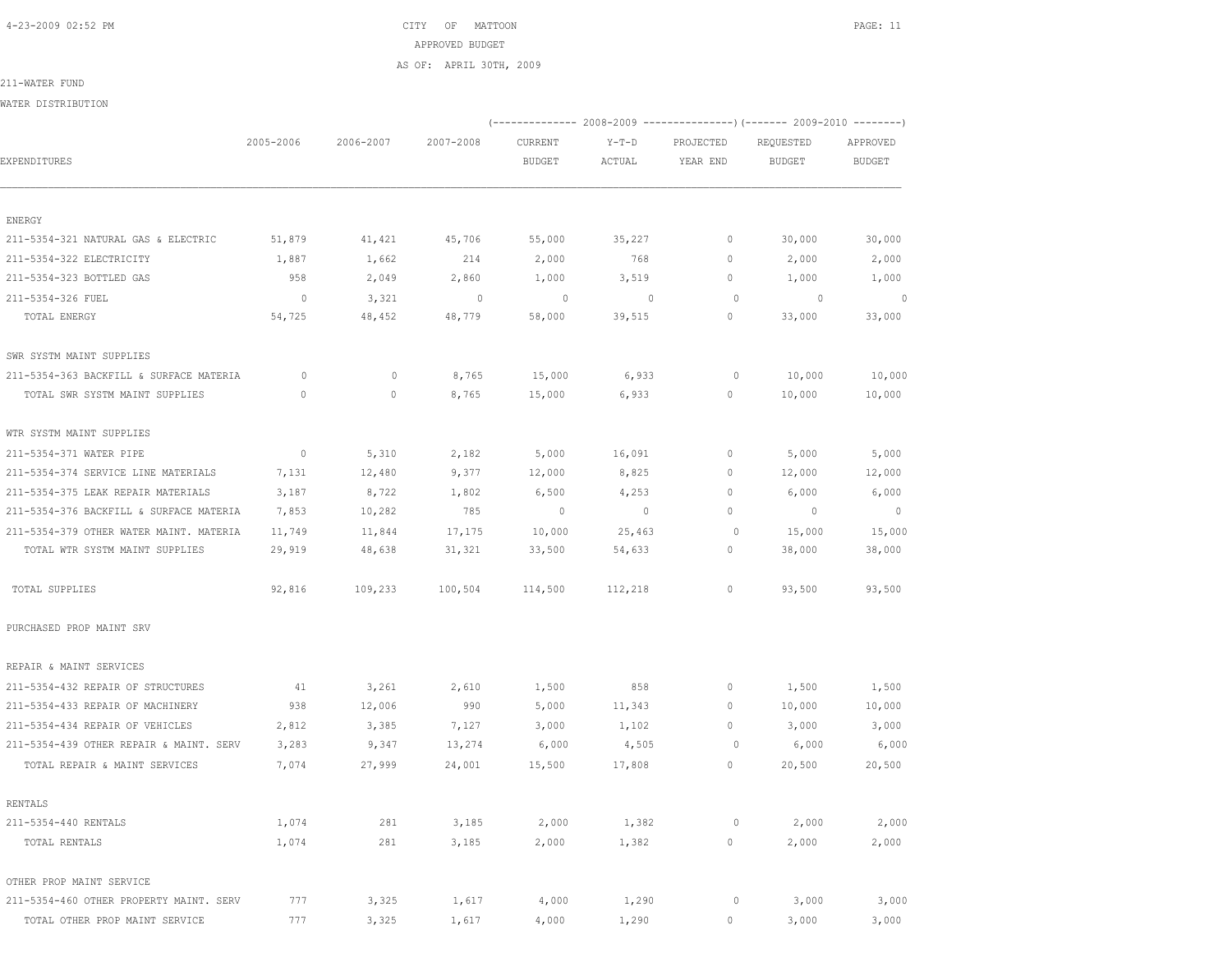4-23-2009 02:52 PM CITY OF MATTOON PAGE: 12 APPROVED BUDGET AS OF: APRIL 30TH, 2009

211-WATER FUND

WATER DISTRIBUTION

|                                         |                          |              |             |                |              | (-------------- 2008-2009 ----------------) (------- 2009-2010 --------) |                |                          |
|-----------------------------------------|--------------------------|--------------|-------------|----------------|--------------|--------------------------------------------------------------------------|----------------|--------------------------|
|                                         | 2005-2006                | 2006-2007    | 2007-2008   | CURRENT        | $Y-T-D$      | PROJECTED                                                                | REQUESTED      | APPROVED                 |
| EXPENDITURES                            |                          |              |             | <b>BUDGET</b>  | ACTUAL       | YEAR END                                                                 | <b>BUDGET</b>  | <b>BUDGET</b>            |
| LAND                                    |                          |              |             |                |              |                                                                          |                |                          |
| 211-5354-710 LAND                       | $\circ$                  | $\circ$      | $\circ$     | $\circ$        | $\mathbf{0}$ | $\circ$                                                                  | $\circ$        | $\circ$                  |
| TOTAL LAND                              | $\mathbb O$              | $\circ$      | $\circ$     | $\circ$        | $\circ$      | $\circ$                                                                  | $\circ$        | $\circ$                  |
| <b>BUILDINGS</b>                        |                          |              |             |                |              |                                                                          |                |                          |
| 211-5354-720 BUILDINGS                  | $\Omega$                 | $\Omega$     | $\circ$     | $\Omega$       | $\Omega$     | $\Omega$                                                                 | $\Omega$       | $\Omega$                 |
| TOTAL BUILDINGS                         | $\mathbf{0}$             | $\Omega$     | $\circ$     | $\circ$        | $\circ$      | $\circ$                                                                  | $\circ$        | $\circ$                  |
| IMPROVEMENTS-NOT BLDNGS                 |                          |              |             |                |              |                                                                          |                |                          |
| 211-5354-730 IMPROVEMENTS OTHER THAN BL | 8,944                    | 1,650        | 27,260      | 187,140        | 17,644       | $\circ$                                                                  | 125,000        | 125,000                  |
| TOTAL IMPROVEMENTS-NOT BLDNGS           | 8,944                    | 1,650        | 27,260      | 187,140        | 17,644       | $\circ$                                                                  | 125,000        | 125,000                  |
| MACHINERY & EQUIPMENT                   |                          |              |             |                |              |                                                                          |                |                          |
| 211-5354-740 MACHINERY & EQUIPMENT      | 3,765                    | 4,391        | $\circ$     | $\overline{0}$ | $\sim$ 0     | $\circ$                                                                  | $\overline{0}$ | $\overline{\phantom{0}}$ |
| 211-5354-742 VEHICLES                   | $\overline{\phantom{0}}$ | $\circ$      | $\mathbb O$ | 66,064         | 15,982       | $\circ$                                                                  | 15,982         | 15,982                   |
| TOTAL MACHINERY & EQUIPMENT             | 3,765                    | 4,391        | $\circ$     | 66,064         | 15,982       | $\circ$                                                                  | 15,982         | 15,982                   |
| TOTAL PROPERTY                          | 12,709                   | 6,041        | 27,260      | 253,204        | 33,626       | $\circ$                                                                  | 140,982        | 140,982                  |
| OTHER OBJECTS                           |                          |              |             |                |              |                                                                          |                |                          |
| FINANCIAL TRANS OBJECTS                 |                          |              |             |                |              |                                                                          |                |                          |
| 211-5354-828 REAL ESTATE TAXES          | 17                       | 17           | 17          | 25             | 17           | 0                                                                        | 30             | 30                       |
| TOTAL FINANCIAL TRANS OBJECTS           | 17                       | 17           | 17          | 25             | 17           | $\mathbf{0}$                                                             | 30             | 30                       |
| COMPUTER INFO SYS OBJECT                |                          |              |             |                |              |                                                                          |                |                          |
| 211-5354-863 DESKTOP PC WORK STATIONS   | $\circ$                  | $\mathbf{0}$ | $\circ$     | $\circ$        | $\mathbf{0}$ | $\circ$                                                                  | $\circ$        | $\circ$                  |
| TOTAL COMPUTER INFO SYS OBJECT          | $\mathbf{0}$             | $\mathbf{0}$ | $\circ$     | $\mathbf{0}$   | 0            | $\mathbf{0}$                                                             | $\mathbf{0}$   | $\mathbf{0}$             |
| TOTAL OTHER OBJECTS                     | 17                       | 17           | 17          | 25             | 17           | $\circ$                                                                  | 30             | 30                       |
| TOTAL WATER DISTRIBUTION                | 469,944                  | 409,885      | 483,036     | 789,811        | 478,919      | $\circ$                                                                  | 647,591        | 647,591                  |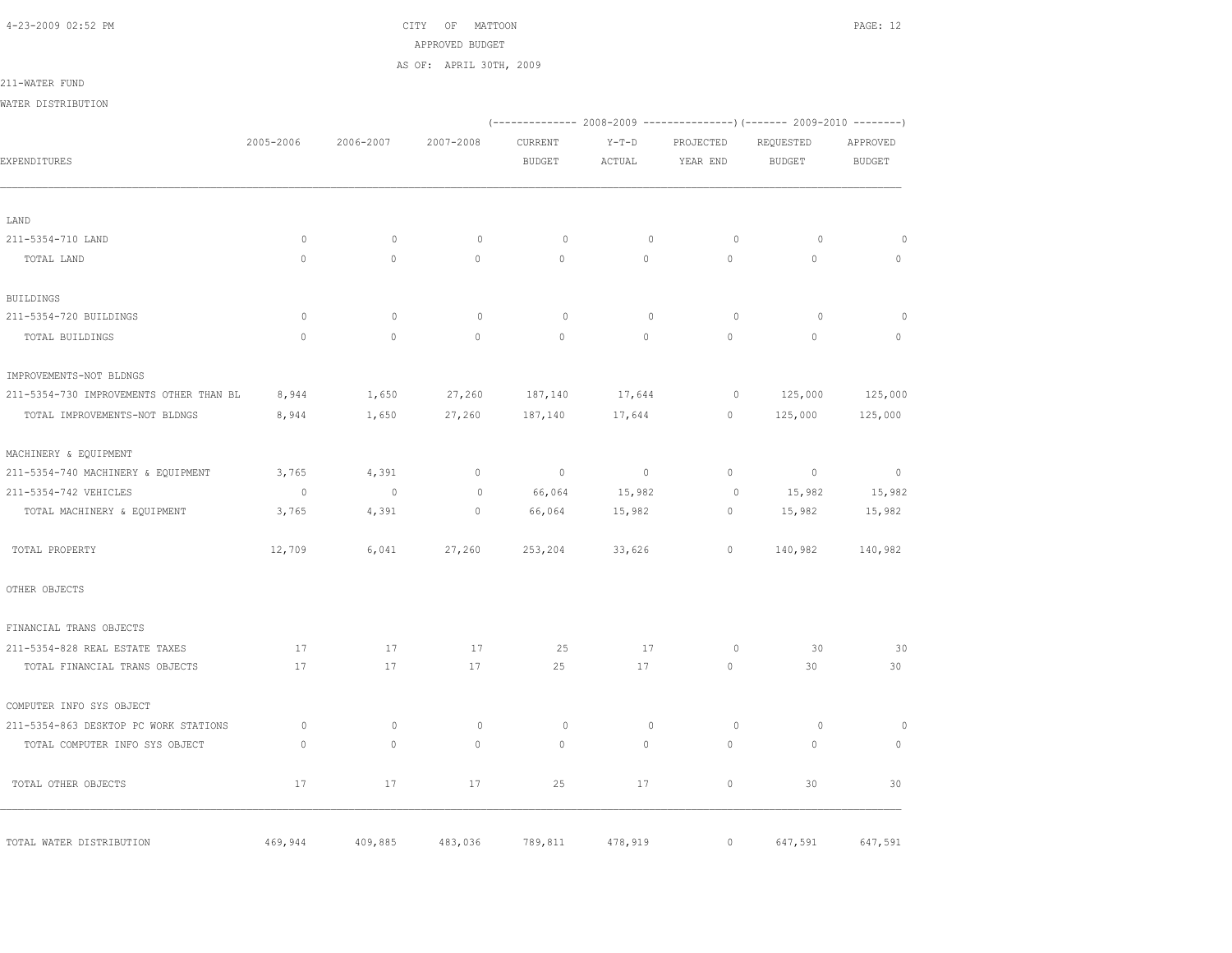|                                         |                |           |           | (------------- 2008-2009 ---------------) (------- 2009-2010 --------) |                |              |                          |                |  |  |
|-----------------------------------------|----------------|-----------|-----------|------------------------------------------------------------------------|----------------|--------------|--------------------------|----------------|--|--|
|                                         | 2005-2006      | 2006-2007 | 2007-2008 | CURRENT                                                                | $Y-T-D$        | PROJECTED    | REQUESTED                | APPROVED       |  |  |
| EXPENDITURES                            |                |           |           | <b>BUDGET</b>                                                          | ACTUAL         | YEAR END     | <b>BUDGET</b>            | <b>BUDGET</b>  |  |  |
|                                         |                |           |           |                                                                        |                |              |                          |                |  |  |
| PERSONNEL SERVICES                      |                |           |           |                                                                        |                |              |                          |                |  |  |
| SALARIES & WAGES                        |                |           |           |                                                                        |                |              |                          |                |  |  |
| 211-5355-111 SALARIES OF REG EMPLOYEES  | 60,146         | 102,925   | 94,539    | 104,526                                                                | 91,345         | $\mathbf{0}$ | 108,152                  | 108,152        |  |  |
| 211-5355-112 SALARIES OF TEMP EMPLOYEES | 8,331          | 2,091     | 2,111     | $\mathbf 0$                                                            | $\overline{0}$ | $\circ$      | $\circ$                  | $\circ$        |  |  |
| 211-5355-113 OVERTIME                   | $\overline{0}$ | 471       | 298       | 937                                                                    | 137            | $\circ$      | 192                      | 192            |  |  |
| 211-5355-114 COMPENSATED ABSENCES       | 5,814          | 8,185     | 8,263     | $\circ$                                                                | 4,368          | $\circ$      | $\overline{\phantom{0}}$ | $\overline{0}$ |  |  |
| TOTAL SALARIES & WAGES                  | 74,291         | 113,672   | 105,211   | 105,463                                                                | 95,850         | $\circ$      | 108,344                  | 108,344        |  |  |
| TOTAL PERSONNEL SERVICES                | 74,291         | 113,672   | 105,211   | 105,463                                                                | 95,850         | $\circ$      | 108,344                  | 108,344        |  |  |
| EMPOLOYEE BENEFITS                      |                |           |           |                                                                        |                |              |                          |                |  |  |
| GROUP INSURANCE                         |                |           |           |                                                                        |                |              |                          |                |  |  |
| 211-5355-211 GROUP HEALTH INSURANCE     | 13,920         | 17,653    | 14,388    | 17,832                                                                 | 15,365         | $\circ$      | 19,223                   | 19,223         |  |  |
| 211-5355-212 GROUP LIFE INSURANCE       | $\overline{0}$ | 294       | 383       | 383                                                                    | 383            | $\circ$      | 383                      | 383            |  |  |
| TOTAL GROUP INSURANCE                   | 13,920         | 17,947    | 14,771    | 18,215                                                                 | 15,748         | $\circ$      | 19,606                   | 19,606         |  |  |
| SOCIAL SECURITY CONTRIB                 |                |           |           |                                                                        |                |              |                          |                |  |  |
| 211-5355-221 FICA CONTRIBUTIONS         | 4,221          | 6,615     | 6,458     | 6,539                                                                  | 6,242          | $\circ$      | 6,717                    | 6,717          |  |  |
| 211-5355-222 MEDICARE CONTRIBUTIONS     | 987            | 1,547     | 1,510     | 1,529                                                                  | 1,460          | 0            | 1,571                    | 1,571          |  |  |
| TOTAL SOCIAL SECURITY CONTRIB           | 5,208          | 8,162     | 7,968     | 8,068                                                                  | 7,702          | 0            | 8,288                    | 8,288          |  |  |
| RETIREMENT CONTRIBTUIONS                |                |           |           |                                                                        |                |              |                          |                |  |  |
| 211-5355-231 IMRF CONTRIBUTIONS         | 7,151          | 11,977    | 10,696    | 10,704                                                                 | 10,087         | 0            | 11,737                   | 11,737         |  |  |
| TOTAL RETIREMENT CONTRIBTUIONS          | 7,151          | 11,977    | 10,696    | 10,704                                                                 | 10,087         | 0            | 11,737                   | 11,737         |  |  |
| UNEMPLOYMNT COMPENSATION                |                |           |           |                                                                        |                |              |                          |                |  |  |
| 211-5355-240 UNEMPLOYMENT COMP.         | 876            | 559       | 470       | 351                                                                    | 351            | 0            | 230                      | 230            |  |  |
| TOTAL UNEMPLOYMNT COMPENSATION          | 876            | 559       | 470       | 351                                                                    | 351            | $\circ$      | 230                      | 230            |  |  |
| WORKER'S COMPENSATION                   |                |           |           |                                                                        |                |              |                          |                |  |  |
| 211-5355-250 WORKERS' COMPENSATION      | 3,010          | 2,642     | 2,913     | 1,068                                                                  | 1,068          | 0            | 1,708                    | 1,708          |  |  |
| TOTAL WORKER'S COMPENSATION             | 3,010          | 2,642     | 2,913     | 1,068                                                                  | 1,068          | 0            | 1,708                    | 1,708          |  |  |
| TOTAL EMPOLOYEE BENEFITS                | 30,164         | 41,287    | 36,818    | 38,406                                                                 | 34,956         | $\circ$      | 41,569                   | 41,569         |  |  |

ACCOUNTING & COLLECTION

211-WATER FUND

 4-23-2009 02:52 PM CITY OF MATTOON PAGE: 13 APPROVED BUDGET

AS OF: APRIL 30TH, 2009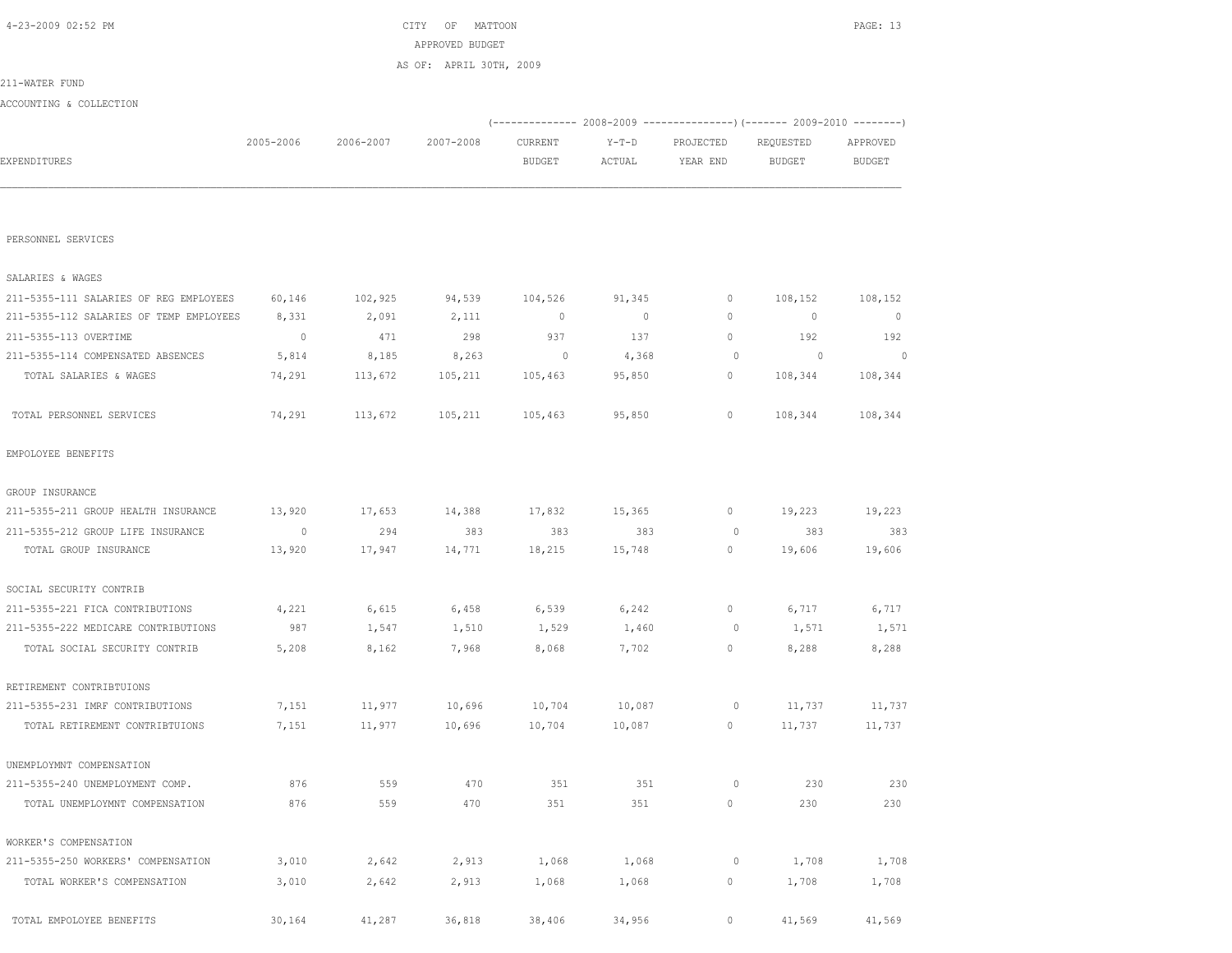4-23-2009 02:52 PM CITY OF MATTOON PAGE: 14 APPROVED BUDGET AS OF: APRIL 30TH, 2009

211-WATER FUND

ACCOUNTING & COLLECTION

|                                         |                |                |                |                |                |              | (------------- 2008-2009 ---------------) (------- 2009-2010 --------) |                |
|-----------------------------------------|----------------|----------------|----------------|----------------|----------------|--------------|------------------------------------------------------------------------|----------------|
|                                         | 2005-2006      | 2006-2007      | 2007-2008      | CURRENT        | $Y-T-D$        | PROJECTED    | REQUESTED                                                              | APPROVED       |
| EXPENDITURES                            |                |                |                | <b>BUDGET</b>  | ACTUAL         | YEAR END     | BUDGET                                                                 | BUDGET         |
|                                         |                |                |                |                |                |              |                                                                        |                |
| ENERGY                                  |                |                |                |                |                |              |                                                                        |                |
| 211-5355-326 FUEL                       | 20,432         | 30,902         | 40,757         | 30,000         | 42,382         | $\circ$      | 48,000                                                                 | 48,000         |
| TOTAL ENERGY                            | 20,432         | 30,902         | 40,757         | 30,000         | 42,382         | $\circ$      | 48,000                                                                 | 48,000         |
| WTR SYSTM MAINT SUPPLIES                |                |                |                |                |                |              |                                                                        |                |
| 211-5355-372 METER TILES, RIMS & LIDS   | 2,789          | 2,957          | 5,556          | 4,000          | 3,000          | 0            | 3,000                                                                  | 3,000          |
| 211-5355-373 WATER METERS               | 1,019          | $\circ$        | $\sim$ 0       | 4,500          | 9,000          | $\circ$      | $\sim$ 0                                                               | $\circ$        |
| TOTAL WTR SYSTM MAINT SUPPLIES          | 3,807          | 2,957          | 5,556          | 8,500          | 12,000         | 0            | 3,000                                                                  | 3,000          |
| TOTAL SUPPLIES                          | 35,848         | 41,236         | 53,980         | 46,600         | 60,843         | 0            | 56,900                                                                 | 56,900         |
| PURCHASED PROP MAINT SRV                |                |                |                |                |                |              |                                                                        |                |
| REPAIR & MAINT SERVICES                 |                |                |                |                |                |              |                                                                        |                |
| 211-5355-431 REPAIR OF OFFICE EQUIPMENT | $\circ$        | 0              | 0              | $\mathbf{0}$   | $\circ$        | $\mathbf{0}$ | $\mathbf{0}$                                                           | $\mathbf{0}$   |
| 211-5355-434 REPAIR OF VEHICLES         | 61             | $\mathbf{0}$   | $\mathbf{0}$   | $\circ$        | $\circ$        | 0            | $\mathbf{0}$                                                           | $\mathbf 0$    |
| 211-5355-439 OTHER REPAIR & MAINT. SERV | $\circ$        | $\mathbf{0}$   | 0              | $\circ$        | $\mathbf{0}$   | $\circ$      | $\circ$                                                                | $\circ$        |
| TOTAL REPAIR & MAINT SERVICES           | 61             | $\circ$        | $\mathbf{0}$   | $\mathbf{0}$   | $\circ$        | $\circ$      | $\mathbf{0}$                                                           | $\mathbf{0}$   |
| TOTAL PURCHASED PROP MAINT SRV          | 61             | $\circ$        | $\circ$        | $\mathbf{0}$   | $\circ$        | $\circ$      | $\mathbf{0}$                                                           | $\circ$        |
| OTHER PURCHASED SERVICES                |                |                |                |                |                |              |                                                                        |                |
| PROFESSIONAL SERVICES                   |                |                |                |                |                |              |                                                                        |                |
| 211-5355-516 TECHNOLOGY SUPPORT SERVICE | 8,577          | 11,437         | 4,879          | 8,078          | 12,452         | $\circ$      | 11,300                                                                 | 11,300         |
| 211-5355-518 ACCOUNTING SERVICES        | $\overline{0}$ | $\overline{0}$ | $\overline{0}$ | $\overline{0}$ | $\circ$        | $\mathbf{0}$ | $\overline{0}$                                                         | $\overline{0}$ |
| 211-5355-519 OTHER PROFESSIONAL SERVICE | 844            | 434            | $\mathbf 0$    | 500            | $\overline{0}$ | $\circ$      | $\circ$                                                                | $\circ$        |
| TOTAL PROFESSIONAL SERVICES             | 9,421          | 11,872         | 4,879          | 8,578          | 12,452         | $\circ$      | 11,300                                                                 | 11,300         |
| COMMUNICATION                           |                |                |                |                |                |              |                                                                        |                |
| 211-5355-531 POSTAGE                    | 11,866         | 11,926         | 15,318         | 14,000         | 13,019         | $\circ$      | 15,000                                                                 | 15,000         |
| 211-5355-532 TELEPHONE                  | 1,517          | 980            | 1,676          | 1,400          | 1,181          | 0            | 1,400                                                                  | 1,400          |
| TOTAL COMMUNICATION                     | 13,383         | 12,907         | 16,994         | 15,400         | 14,200         | 0            | 16,400                                                                 | 16,400         |
| EMPLOYEE BUSINESS EXP                   |                |                |                |                |                |              |                                                                        |                |
| 211-5355-562 TRAVEL & TRAINING          | 55             | 1,862          | $\circ$        | 1,500          | $\circ$        | 0            | 1,000                                                                  | 1,000          |
| 211-5355-569 MISC. EMPLOYEE BUSINESS EX | $\circ$        | $\circ$        | $\mathbb O$    | $\circ$        | $\mathbb O$    | $\circ$      | $\circ$                                                                | $\circ$        |
| TOTAL EMPLOYEE BUSINESS EXP             | 55             | 1,862          | $\mathbf{0}$   | 1,500          | $\circ$        | $\circ$      | 1,000                                                                  | 1,000          |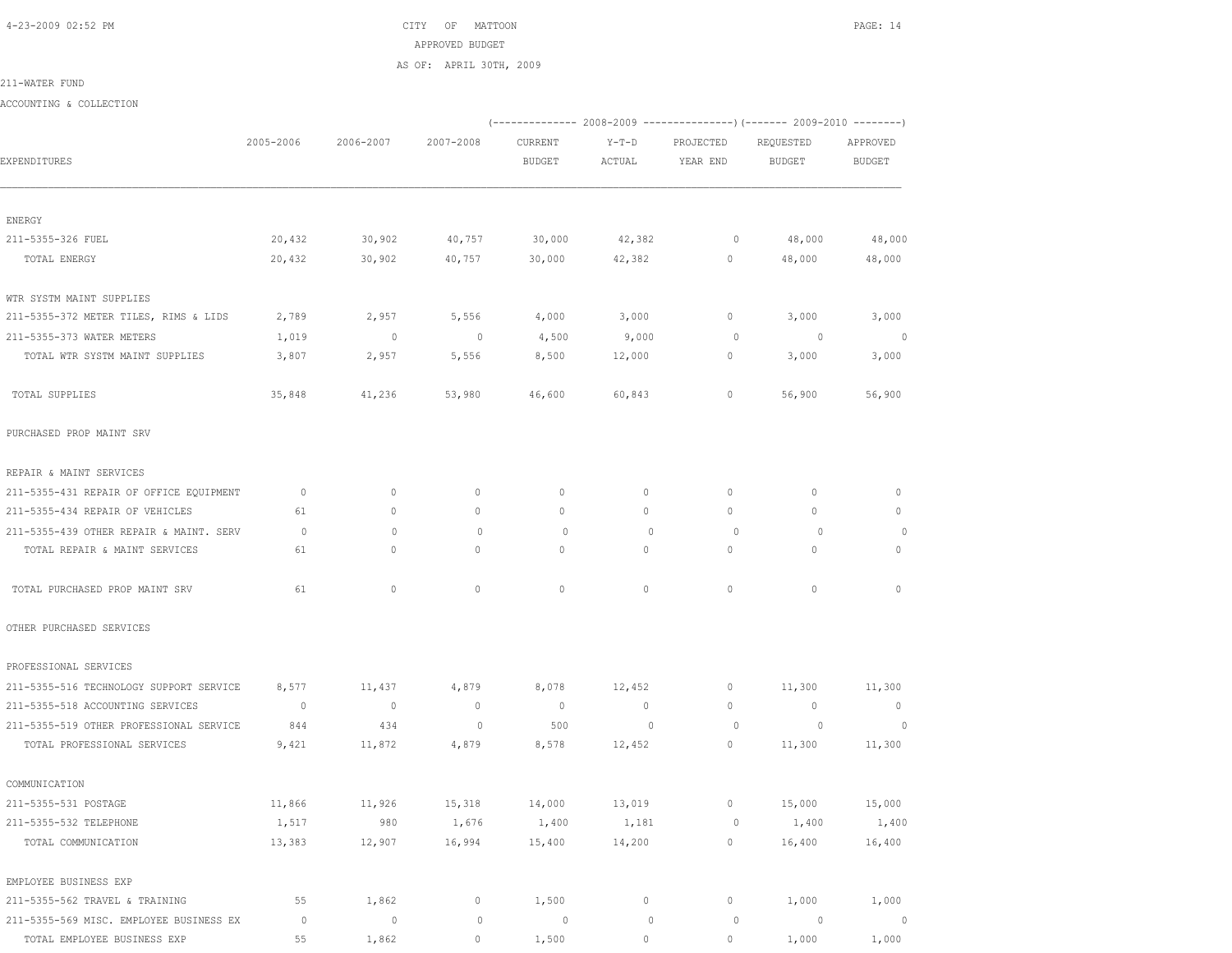$\text{CITY}$  of MATTOON  $\text{PAGE: } 15$  APPROVED BUDGET AS OF: APRIL 30TH, 2009

211-WATER FUND

|                                         | 2005-2006    | 2006-2007    | 2007-2008    | CURRENT       | $Y-T-D$     | PROJECTED   | REQUESTED     | APPROVED      |
|-----------------------------------------|--------------|--------------|--------------|---------------|-------------|-------------|---------------|---------------|
| EXPENDITURES                            |              |              |              | <b>BUDGET</b> | ACTUAL      | YEAR END    | <b>BUDGET</b> | <b>BUDGET</b> |
| PROPERTY                                |              |              |              |               |             |             |               |               |
| BUILDINGS                               |              |              |              |               |             |             |               |               |
| 211-5355-720 BUILDINGS                  | $\circ$      | $\circ$      | $\circ$      | $\circ$       | $\circ$     | $\circ$     | 0             | 0             |
| TOTAL BUILDINGS                         | $\mathbf{0}$ | $\circ$      | $\mathbf{0}$ | $\mathbf{0}$  | $\circ$     | $\circ$     | 0             | 0             |
| IMPROVEMENTS-NOT BLDNGS                 |              |              |              |               |             |             |               |               |
| 211-5355-730 IMPROVEMENTS OTHER THAN BL | 684          | 3,399        | 19,764       | 0             | 1,083       | $\circ$     | 75,000        | 75,000        |
| TOTAL IMPROVEMENTS-NOT BLDNGS           | 684          | 3,399        | 19,764       | 0             | 1,083       | 0           | 75,000        | 75,000        |
| MACHINERY & EQUIPMENT                   |              |              |              |               |             |             |               |               |
| 211-5355-740 MACHINERY & EQUIPMENT      | $\circ$      | $\mathbf 0$  | $\circ$      | $\circ$       | $\mathbf 0$ | $\circ$     | 0             | 0             |
| TOTAL MACHINERY & EQUIPMENT             | $\mathbf 0$  | $\circ$      | 0            | $\circ$       | $\circ$     | $\circ$     | 0             | $\mathbf 0$   |
| TOTAL PROPERTY                          | 684          | 3,399        | 19,764       | 0             | 1,083       | 0           | 75,000        | 75,000        |
| OTHER OBJECTS                           |              |              |              |               |             |             |               |               |
| CITY CLERK DEPT OBJECTS                 |              |              |              |               |             |             |               |               |
| 211-5355-804 UTILITY TAX REMITTANCE     | 0            | 97,897       | 0            | 100,000       | 0           | 0           | 100,000       | 100,000       |
| TOTAL CITY CLERK DEPT OBJECTS           | $\circ$      | 97,897       | 0            | 100,000       | $\circ$     | $\circ$     | 100,000       | 100,000       |
| FINANCIAL TRANS OBJECTS                 |              |              |              |               |             |             |               |               |
| 211-5355-811 BANK SERVICE CHARGES       | $\mathbf 0$  | 0            | $\circ$      | 0             | 0           | 0           | $\mathbf 0$   | 0             |
| 211-5355-812 METER DEPOSIT REFUNDS      | 20)          | 0            | 0            | 0             | 0           | 0           | $\circ$       | 0             |
| 211-5355-813 OTHER REFUNDS              | $\mathbf{0}$ | $\mathbf{0}$ | $\circ$      | 0             | 0           | 0           | $\circ$       | $\mathbf{0}$  |
| 211-5355-814 PRINTING/COPY MACH LEASE/M | 1,702        | 1,295        | 2,065        | 0             | 1,213       | 0           | 1,500         | 1,500         |
| 211-5355-815 POSTAGE METER LEASE & MAIN | 796          | 1,090        | 1,280        | 0             | 1,203       | $\circ$     | 1,500         | 1,500         |
| TOTAL FINANCIAL TRANS OBJECTS           | 2,477        | 2,385        | 3,346        | 0             | 2,416       | 0           | 3,000         | 3,000         |
| SPECIAL EVENT OBJECTS                   |              |              |              |               |             |             |               |               |
| 211-5355-830 BAD DEBT EXPENSE           | $\circ$      | 4,639        | 2,027        | 0             | 84          | 0           | 0             | $\circ$       |
| TOTAL SPECIAL EVENT OBJECTS             | $\circ$      | 4,639        | 2,027        | $\circ$       | 84          | $\mathbb O$ | $\mathbb O$   | $\mathbb O$   |
| TOTAL OTHER OBJECTS                     | 2,477        | 104,921      | 5,372        | 100,000       | 2,501       | $\circ$     | 103,000       | 103,000       |

TOTAL ACCOUNTING & COLLECTION 166,385 331,154 243,018 315,947 221,884 0 413,513 413,513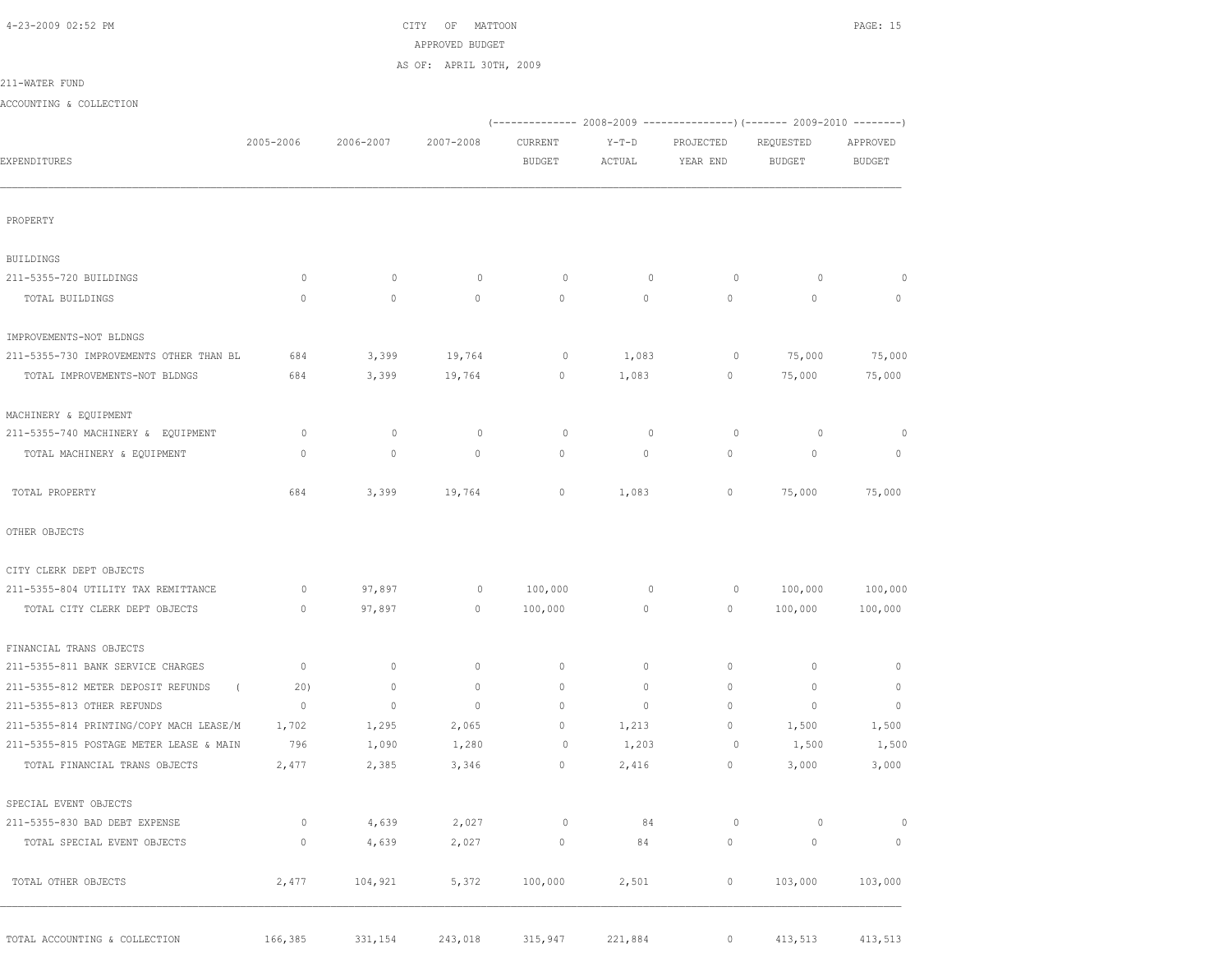| EXPENDITURES                            |             |         |                | <b>BUDGET</b>  | ACTUAL         | YEAR END    | <b>BUDGET</b>  | <b>BUDGET</b> |
|-----------------------------------------|-------------|---------|----------------|----------------|----------------|-------------|----------------|---------------|
|                                         |             |         |                |                |                |             |                |               |
| PERSONNEL SERVICES                      |             |         |                |                |                |             |                |               |
| SALARIES & WAGES                        |             |         |                |                |                |             |                |               |
| 211-5356-111 SALARIES OF REG EMPLOYEES  | 102,715     | 94,140  | 96,266         | 101,966        | 87,010         | 0           | 108,739        | 108,739       |
| 211-5356-112 SALARIES OF TEMP EMPLOYEES | $\mathbb O$ | 1,790   | $\overline{0}$ | $\overline{0}$ | $\overline{0}$ | $\mathbf 0$ | $\circ$        | $\circ$       |
| 211-5356-113 OVERTIME                   | 4,922       | 915     | 914            | 966            | 196            | $\circ$     | 191            | 191           |
| 211-5356-114 COMPENSATED ABSENCES       | 11,993      | 10,978  | 11,936         | 0(             | 12,831)        | $\circ$     | $\overline{0}$ | $\circ$       |
| TOTAL SALARIES & WAGES                  | 119,630     | 107,823 | 109,115        | 102,932        | 74,375         | $\circ$     | 108,930        | 108,930       |
| TOTAL PERSONNEL SERVICES                | 119,630     | 107,823 | 109,115        | 102,932        | 74,375         | $\circ$     | 108,930        | 108,930       |
| EMPOLOYEE BENEFITS                      |             |         |                |                |                |             |                |               |
| GROUP INSURANCE                         |             |         |                |                |                |             |                |               |
| 211-5356-211 GROUP HEALTH INSURANCE     | 14,214      | 8,683   | 7,883          | 9,988          | 8,926          | $\mathbb O$ | 11,741         | 11,741        |
| 211-5356-212 GROUP LIFE INSURANCE       | $\circ$     | 164     | 262            | 262            | 262            | $\circ$     | 262            | 262           |
| TOTAL GROUP INSURANCE                   | 14,214      | 8,847   | 8,145          | 10,250         | 9,188          | $\circ$     | 12,003         | 12,003        |
| SOCIAL SECURITY CONTRIB                 |             |         |                |                |                |             |                |               |
| 211-5356-221 FICA CONTRIBUTIONS         | 7,423       | 6,320   | 6,436          | 6,382          | 6,556          | $\circ$     | 6,754          | 6,754         |
| 211-5356-222 MEDICARE CONTRIBUTIONS     | 1,736       | 1,478   | 1,505          | 1,493          | 1,533          | $\circ$     | 1,579          | 1,579         |
| TOTAL SOCIAL SECURITY CONTRIB           | 9,159       | 7,798   | 7,941          | 7,875          | 8,089          | $\circ$     | 8,333          | 8,333         |
| RETIREMENT CONTRIBTUIONS                |             |         |                |                |                |             |                |               |
| 211-5356-231 IMRF CONTRIBUTIONS         | 13,379      | 11,818  | 11,090         | 10,448         | 10,604         | 0           | 11,801         | 11,801        |
| TOTAL RETIREMENT CONTRIBTUIONS          | 13,379      | 11,818  | 11,090         | 10,448         | 10,604         | $\circ$     | 11,801         | 11,801        |
| UNEMPLOYMNT COMPENSATION                |             |         |                |                |                |             |                |               |
| 211-5356-240 UNEMPLOYMENT COMP.         | 691         | 279     | 322            | 240            | 240            | $\circ$     | 159            | 159           |
| TOTAL UNEMPLOYMNT COMPENSATION          | 691         | 279     | 322            | 240            | 240            | $\mathbb O$ | 159            | 159           |
| WORKER'S COMPENSATION                   |             |         |                |                |                |             |                |               |
| 211-5356-250 WORKERS' COMPENSATION      | 11,707      | 5,728   | 6,067          | 2,220          | 2,220          | $\circ$     | 2,298          | 2,298         |
| TOTAL WORKER'S COMPENSATION             | 11,707      | 5,728   | 6,067          | 2,220          | 2,220          | 0           | 2,298          | 2,298         |
| TOTAL EMPOLOYEE BENEFITS                | 49,150      | 34,471  | 33,565         | 31,033         | 30,342         | 0           | 34,594         | 34,594        |

| 2005-2006 |           | CURRENT   | Y-T-D                   | PROJECTED | REQUESTED | APPROVED                                                        |
|-----------|-----------|-----------|-------------------------|-----------|-----------|-----------------------------------------------------------------|
|           |           | BUDGET    | ACTUAL                  | YEAR END  | BUDGET    | BUDGET                                                          |
|           |           |           |                         |           |           |                                                                 |
|           | 2006-2007 | 2007-2008 | AS OF: APRIL 30TH, 2009 |           |           | $(---------- 2008-2009 ------------)$ $(---- 2009-2010 ------)$ |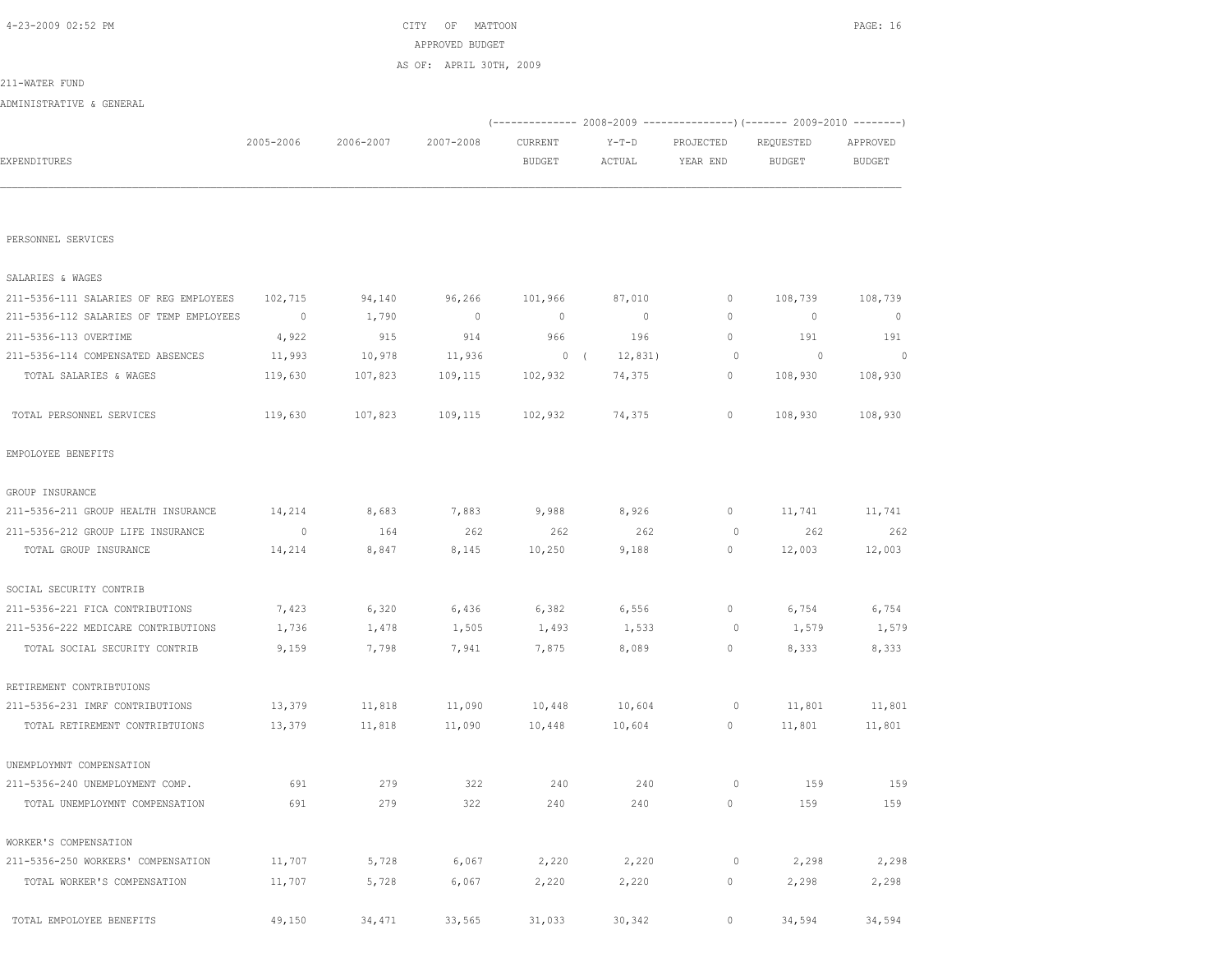4-23-2009 02:52 PM CITY OF MATTOON PAGE: 17 APPROVED BUDGET AS OF: APRIL 30TH, 2009

211-WATER FUND

ADMINISTRATIVE & GENERAL

|                                         |                          |              |                     |               |             | (-------------- 2008-2009 ----------------) (------- 2009-2010 --------) |               |                |  |
|-----------------------------------------|--------------------------|--------------|---------------------|---------------|-------------|--------------------------------------------------------------------------|---------------|----------------|--|
|                                         | 2005-2006                | 2006-2007    | 2007-2008           | CURRENT       | $Y-T-D$     | PROJECTED                                                                | REQUESTED     | APPROVED       |  |
| EXPENDITURES                            |                          |              |                     | <b>BUDGET</b> | ACTUAL      | YEAR END                                                                 | <b>BUDGET</b> | <b>BUDGET</b>  |  |
|                                         |                          |              |                     |               |             |                                                                          |               |                |  |
| ENERGY                                  |                          |              |                     |               |             |                                                                          |               |                |  |
| 211-5356-321 NATURAL GAS & ELECTRIC     | 11,139                   | 21,646       | 13,726              | 20,000        | 13,680      | $\mathbb O$                                                              | 20,000        | 20,000         |  |
| 211-5356-326 FUEL                       | $\overline{\phantom{0}}$ | $\circ$      | $\sim$ 0            | $\circ$       | $\sim$ 0    | $\circ$                                                                  | $\sim$ 0      | $\overline{0}$ |  |
| TOTAL ENERGY                            | 11,139                   | 21,646       | 13,726              | 20,000        | 13,680      | $\circ$                                                                  | 20,000        | 20,000         |  |
| BOOKS & PERIODICALS                     |                          |              |                     |               |             |                                                                          |               |                |  |
| 211-5356-340 BOOKS & PERIODICALS        | 203                      | 75           | $\circ$             | 0             | $\mathbb O$ | 0                                                                        | $\circ$       | $\circ$        |  |
| TOTAL BOOKS & PERIODICALS               | 203                      | 75           | $\circ$             | $\circ$       | $\circ$     | 0                                                                        | $\circ$       | $\circ$        |  |
| TOTAL SUPPLIES                          | 11,595                   | 21,862       | 13,761              | 20,100        | 13,680      | $\mathbb O$                                                              | 20,000        | 20,000         |  |
| PURCHASED PROP MAINT SRV                |                          |              |                     |               |             |                                                                          |               |                |  |
| REPAIR & MAINT SERVICES                 |                          |              |                     |               |             |                                                                          |               |                |  |
| 211-5356-431 REPAIR OF OFFICE EQUIPMENT | $\mathbf 0$              | $\mathbf{0}$ | $\circ$             | $\mathbf{0}$  | $\circ$     | $\circ$                                                                  | $\mathbf{0}$  | 0              |  |
| 211-5356-439 OTHER REPAIR & MAINT. SERV | 0                        | $\mathbf{0}$ | $\circ$             | $\circ$       | $\circ$     | $\circ$                                                                  | $\circ$       | $\circ$        |  |
| TOTAL REPAIR & MAINT SERVICES           | $\mathbf{0}$             | $\circ$      | $\circ$             | $\mathbf{0}$  | 0           | $\circ$                                                                  | $\mathbf{0}$  | $\circ$        |  |
| TOTAL PURCHASED PROP MAINT SRV          | $\mathbf{0}$             | $\circ$      | $\circ$             | 0             | $\circ$     | $\mathbf{0}$                                                             | $\mathbf{0}$  | $\circ$        |  |
| OTHER PURCHASED SERVICES                |                          |              |                     |               |             |                                                                          |               |                |  |
| PROFESSIONAL SERVICES                   |                          |              |                     |               |             |                                                                          |               |                |  |
| 211-5356-511 PLANNING & DESIGN SERVICES | 4,085                    | 31,815       | 30,389              | 25,000        | 19,008      | $\mathbf 0$                                                              | 15,000        | 15,000         |  |
| 211-5356-513 AUDITING SERVICES          | 15,300                   | 15,300       | 14,300              | 14,500        | 14,500      | $\mathbf{0}$                                                             | 14,500        | 14,500         |  |
| 211-5356-519 OTHER PROFESSIONAL SERVICE | 991                      | 419          | $\sim$ 0            | 500           | 512         | 0                                                                        | 500           | 500            |  |
| TOTAL PROFESSIONAL SERVICES             | 20,376                   | 47,534       | 44,689              | 40,000        | 34,020      | $\circ$                                                                  | 30,000        | 30,000         |  |
| INSURANCE                               |                          |              |                     |               |             |                                                                          |               |                |  |
| 211-5356-523 PROPERTY & CASUALTY INSURA | 61,756                   | 49,591       | 49,954              | 42,500        | 42,700      | 0                                                                        | 40,921        | 40,921         |  |
| TOTAL INSURANCE                         | 61,756                   | 49,591       | 49,954              | 42,500        | 42,700      | $\circ$                                                                  | 40,921        | 40,921         |  |
| COMMUNICATION                           |                          |              |                     |               |             |                                                                          |               |                |  |
| 211-5356-531 POSTAGE                    | 183                      | $\circ$      | $\circ$             | 500           | $\circ$     | $\mathbf{0}$                                                             | 500           | 500            |  |
| 211-5356-532 TELEPHONE                  | 713                      | 78           | $\mathsf{O}\xspace$ | 600           | $\circ$     | $\mathbf{0}$                                                             | 600           | 600            |  |
| 211-5356-533 CELLULAR PHONE             | 2,451                    | 643          | 0                   | 1,100         | 940         | $\circ$                                                                  | 1,100         | 1,100          |  |
| 211-5356-534 PAGERS                     | $\circ$                  | $\circ$      | 0                   | 0             | 0           | $\circ$                                                                  | $\mathbf 0$   | $\circ$        |  |
| 211-5356-535 RADIOS                     | $\circ$                  | $\circ$      | $\mathbb O$         | $\circ$       | $\mathbb O$ | $\circ$                                                                  | $\circ$       | $\circ$        |  |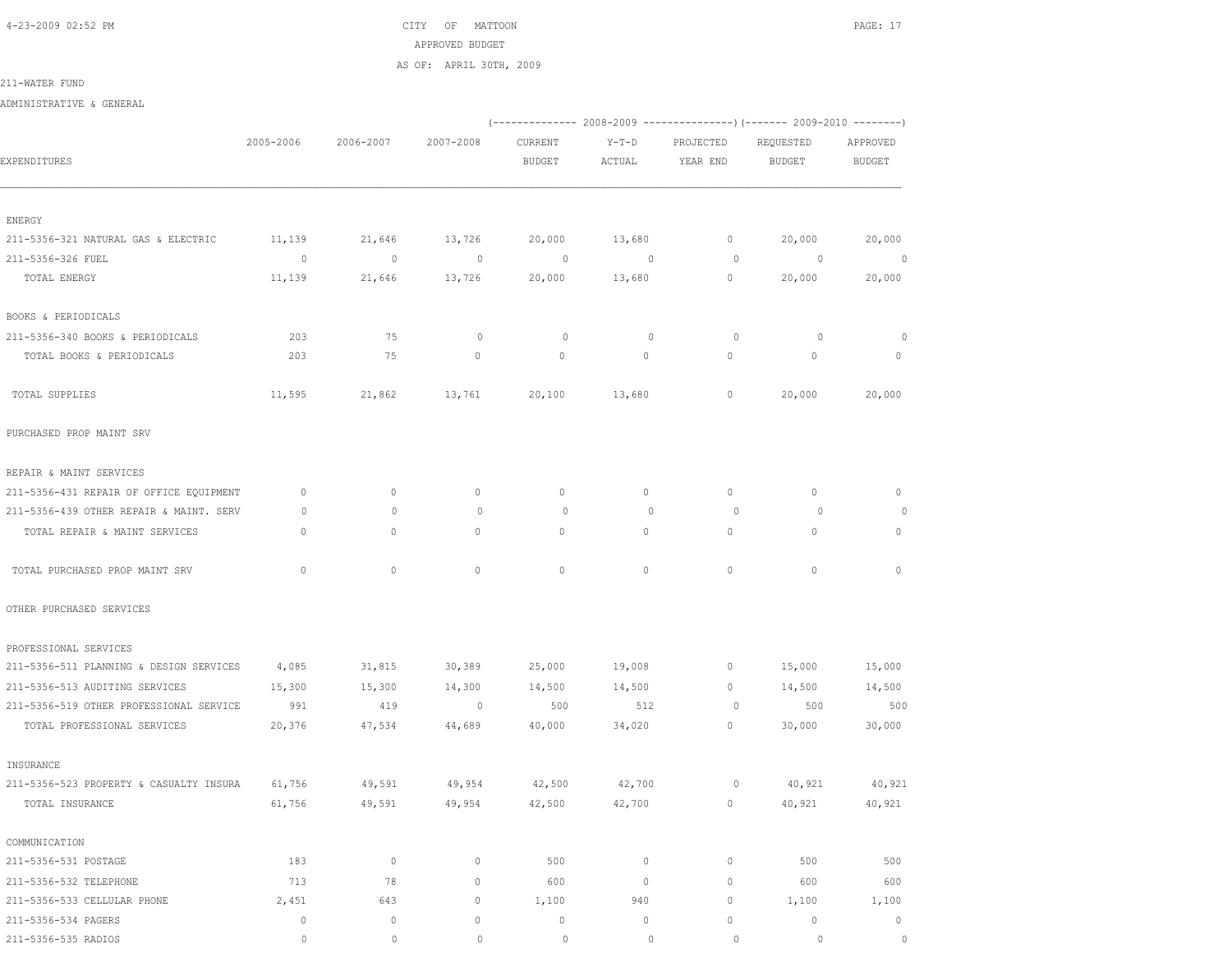# 4-23-2009 02:52 PM CITY OF MATTOON PAGE: 18 APPROVED BUDGET AS OF: APRIL 30TH, 2009

#### 211-WATER FUND

ADMINISTRATIVE & GENERAL

|                                           |                     |              |              |               |              |             | (-------------- 2008-2009 ----------------) (------- 2009-2010 --------) |               |
|-------------------------------------------|---------------------|--------------|--------------|---------------|--------------|-------------|--------------------------------------------------------------------------|---------------|
|                                           | 2005-2006           | 2006-2007    | 2007-2008    | CURRENT       | $Y-T-D$      | PROJECTED   | REQUESTED                                                                | APPROVED      |
| EXPENDITURES                              |                     |              |              | <b>BUDGET</b> | ACTUAL       | YEAR END    | <b>BUDGET</b>                                                            | <b>BUDGET</b> |
| EMPLOYEE BUSINESS EXP                     |                     |              |              |               |              |             |                                                                          |               |
| 211-5356-562 TRAVEL & TRAINING            | 1,481               | 2,185        | 1,582        | 3,000         | 873          | 0           | 1,000                                                                    | 1,000         |
| 211-5356-563 TUITION REIMBURSEMENT        | $\circ$             | $\circ$      | $\mathbb{O}$ | $\circ$       | $\circ$      | $\mathbb O$ | $\mathbf 0$                                                              | $\mathbf 0$   |
| 211-5356-564 PRIVATE VEHICLE EXP. REIMB   | $\mathbf{0}$        | 55           | $\mathbf{0}$ | 100           | $\circ$      | 0           | $\circ$                                                                  | $\mathbf{0}$  |
| 211-5356-565 CELLULAR PHONE EXPENSE REI   | 50                  | 148          | 600          | 600           | 600          | $\circ$     | 600                                                                      | 600           |
| TOTAL EMPLOYEE BUSINESS EXP               | 1,531               | 2,389        | 2,182        | 3,700         | 1,473        | 0           | 1,600                                                                    | 1,600         |
| OTHER PURCHASED SERVICES                  |                     |              |              |               |              |             |                                                                          |               |
| 211-5356-571 DUES & MEMBERSHIPS           | 1,486               | 2,656        | 1,700        | 2,000         | 1,840        | $\circ$     | 2,000                                                                    | 2,000         |
| 211-5356-572 COMMUNITY PROMOTION & RELA   | 1,079               | $\circ$      | 9,996        | 7,000         | 4,794        | 0           | 5,000                                                                    | 5,000         |
| 211-5356-579 MISC. OTHER PURCHASED SERV   | 628                 | 670          | 524          | 500           | 717          | $\circ$     | 500                                                                      | 500           |
| TOTAL OTHER PURCHASED SERVICES            | 3,193               | 3,326        | 12,220       | 9,500         | 7,351        | 0           | 7,500                                                                    | 7,500         |
| TOTAL OTHER PURCHASED SERVICES            | 90,261              | 103,560      | 109,045      | 97,900        | 86,484       | 0           | 82,221                                                                   | 82,221        |
| OTHER OBJECTS                             |                     |              |              |               |              |             |                                                                          |               |
| FINANCIAL TRANS OBJECTS                   |                     |              |              |               |              |             |                                                                          |               |
| 211-5356-816 FARM EXPENSES                | 2,674               | 2,794        | 2,752        | 3,000         | 457          | 0           | $\circ$                                                                  | $\Omega$      |
| TOTAL FINANCIAL TRANS OBJECTS             | 2,674               | 2,794        | 2,752        | 3,000         | 457          | $\circ$     | $\circ$                                                                  | $\mathbf{0}$  |
| FINANCIAL TRANS OBJECTS                   |                     |              |              |               |              |             |                                                                          |               |
| 211-5356-826 SPECIAL ITEMS                | $\mathbf{0}$        | $\mathbf{0}$ | $\mathbf{0}$ | $\mathbf{0}$  | 0            | $\circ$     | $\mathbf{0}$                                                             | $\mathbf{0}$  |
| 211-5356-827 EXTRAORDINARY ITEMS          | 177                 | $\mathbf{0}$ | $\mathbf{0}$ | $\mathbf{0}$  | 0            | $\circ$     | $\mathbf{0}$                                                             | $\mathbf{0}$  |
| 211-5356-828 REAL ESTATE TAXES            | 228                 | 229          | 83           | 500           | 63           | $\circ$     | 500                                                                      | 500           |
| TOTAL FINANCIAL TRANS OBJECTS             | 405                 | 229          | 83           | 500           | 63           | 0           | 500                                                                      | 500           |
| COMPUTER INFO SYS OBJECT                  |                     |              |              |               |              |             |                                                                          |               |
| 211-5356-841 W.A.N. SOFTWARE, LIC, SVC AG | $\mathbb O$         | $\circ$      | $\mathbf 0$  | 0             | 0            | $\circ$     | $\mathbf{0}$                                                             | $\mathbf{0}$  |
| 211-5356-842 GENERAL LEDGER SOFTWARE      | $\circ$             | $\circ$      | $\mathbf 0$  | 0             | 0            | $\circ$     | $\mathbf 0$                                                              | $\mathbf 0$   |
| 211-5356-843 UTILITY SOFTWARE, LIC, SVC A | 6,258               | $\circ$      | $\mathbf{0}$ | $\circ$       | $\mathbf{0}$ | $\circ$     | $\circ$                                                                  | $\circ$       |
| TOTAL COMPUTER INFO SYS OBJECT            | 6,258               | 0            | $\Omega$     | $\Omega$      | $\Omega$     | $\circ$     | $\Omega$                                                                 | $\mathbf{0}$  |
| COMPUTER INFO SYS OBJECT                  |                     |              |              |               |              |             |                                                                          |               |
| 211-5356-853 LOCAL AREA NETWORK           | 0                   | $\mathbf 0$  | $\circ$      | $\circ$       | $\mathbf 0$  | $\circ$     | $\circ$                                                                  | $\Omega$      |
| TOTAL COMPUTER INFO SYS OBJECT            | $\mathsf{O}\xspace$ | 0            | 0            | $\Omega$      | 0            | $\Omega$    | 0                                                                        | 0             |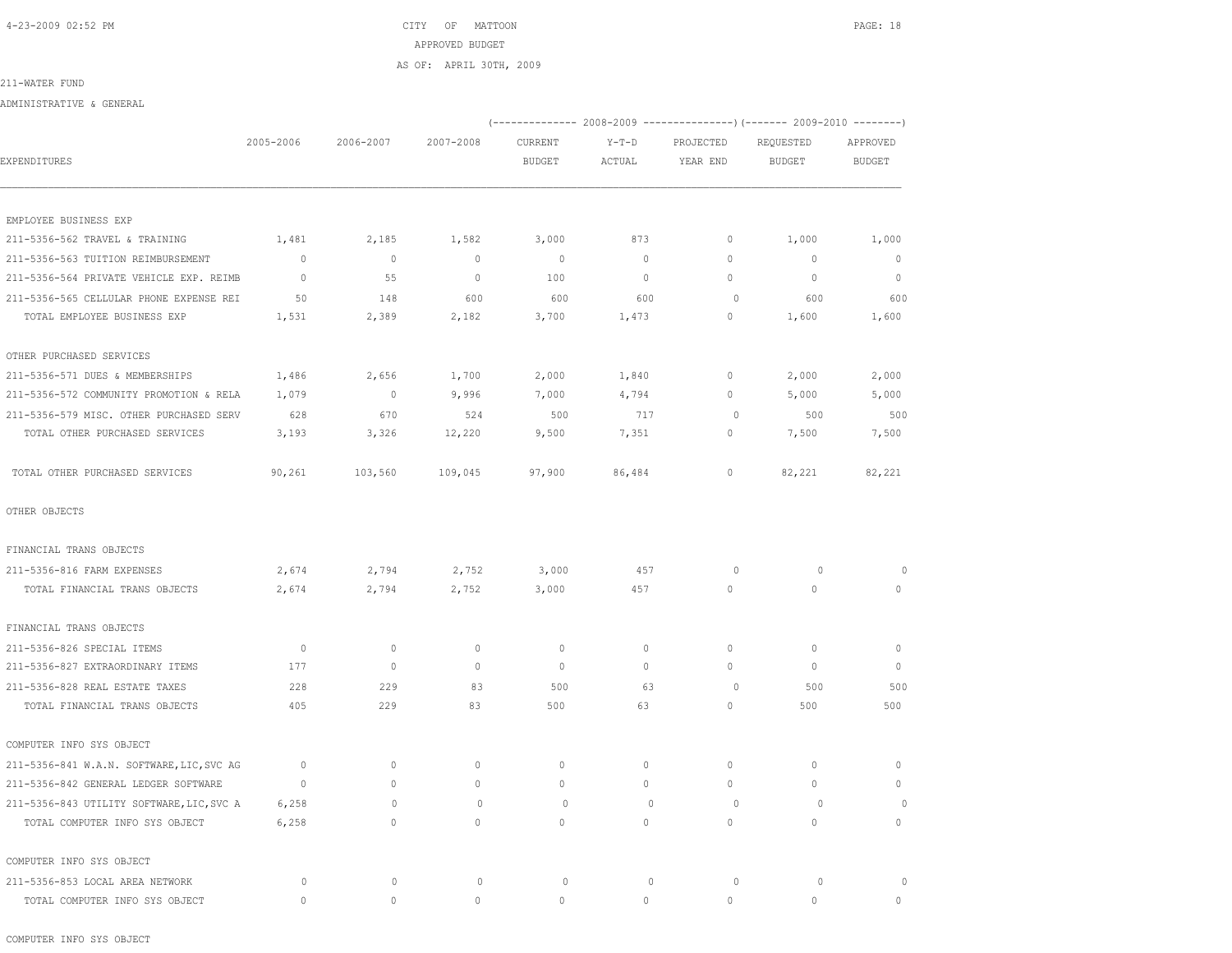| 4-23-2009 02:52 PM                 |             |                | CITY<br>MATTOON<br>OF<br>APPROVED BUDGET |               |         |              |                                                                         | PAGE: 19      |
|------------------------------------|-------------|----------------|------------------------------------------|---------------|---------|--------------|-------------------------------------------------------------------------|---------------|
|                                    |             |                | AS OF: APRIL 30TH, 2009                  |               |         |              |                                                                         |               |
| 211-WATER FUND                     |             |                |                                          |               |         |              |                                                                         |               |
| DEPRECIATION                       |             |                |                                          |               |         |              |                                                                         |               |
|                                    |             |                |                                          |               |         |              | (-------------- 2008-2009 ----------------)(------- 2009-2010 --------) |               |
|                                    | 2005-2006   | 2006-2007      | 2007-2008                                | CURRENT       | $Y-T-D$ | PROJECTED    | REQUESTED                                                               | APPROVED      |
| EXPENDITURES                       |             |                |                                          | <b>BUDGET</b> | ACTUAL  | YEAR END     | <b>BUDGET</b>                                                           | <b>BUDGET</b> |
|                                    |             |                |                                          |               |         |              |                                                                         |               |
|                                    |             |                |                                          |               |         |              |                                                                         |               |
| OTHER OBJECTS                      |             |                |                                          |               |         |              |                                                                         |               |
| FINANCIAL TRANS OBJECTS            |             |                |                                          |               |         |              |                                                                         |               |
| 211-5357-826 SPECIAL ITEMS         | $\mathbf 0$ | $\overline{0}$ | $\sim$ 0                                 | $\sim$ 0      | $\circ$ | $\circ$      | $\circ$                                                                 | $\circ$       |
| 211-5357-829 SUBTOTAL DEPRECIATION | 531,876     | 592,099        | 602,233                                  | 535,000       | $\circ$ | $\circ$      | 600,000                                                                 | 600,000       |
| TOTAL FINANCIAL TRANS OBJECTS      | 531,876     | 592,099        | 602,233                                  | 535,000       | $\circ$ | $\mathbf{0}$ | 600,000                                                                 | 600,000       |
| TOTAL OTHER OBJECTS                | 531,876     | 592,099        | 602,233                                  | 535,000       | 0       | $\circ$      | 600,000                                                                 | 600,000       |
| TOTAL DEPRECIATION                 | 531,876     | 592,099        | 602,233                                  | 535,000       | $\circ$ | $\circ$      | 600,000                                                                 | 600,000       |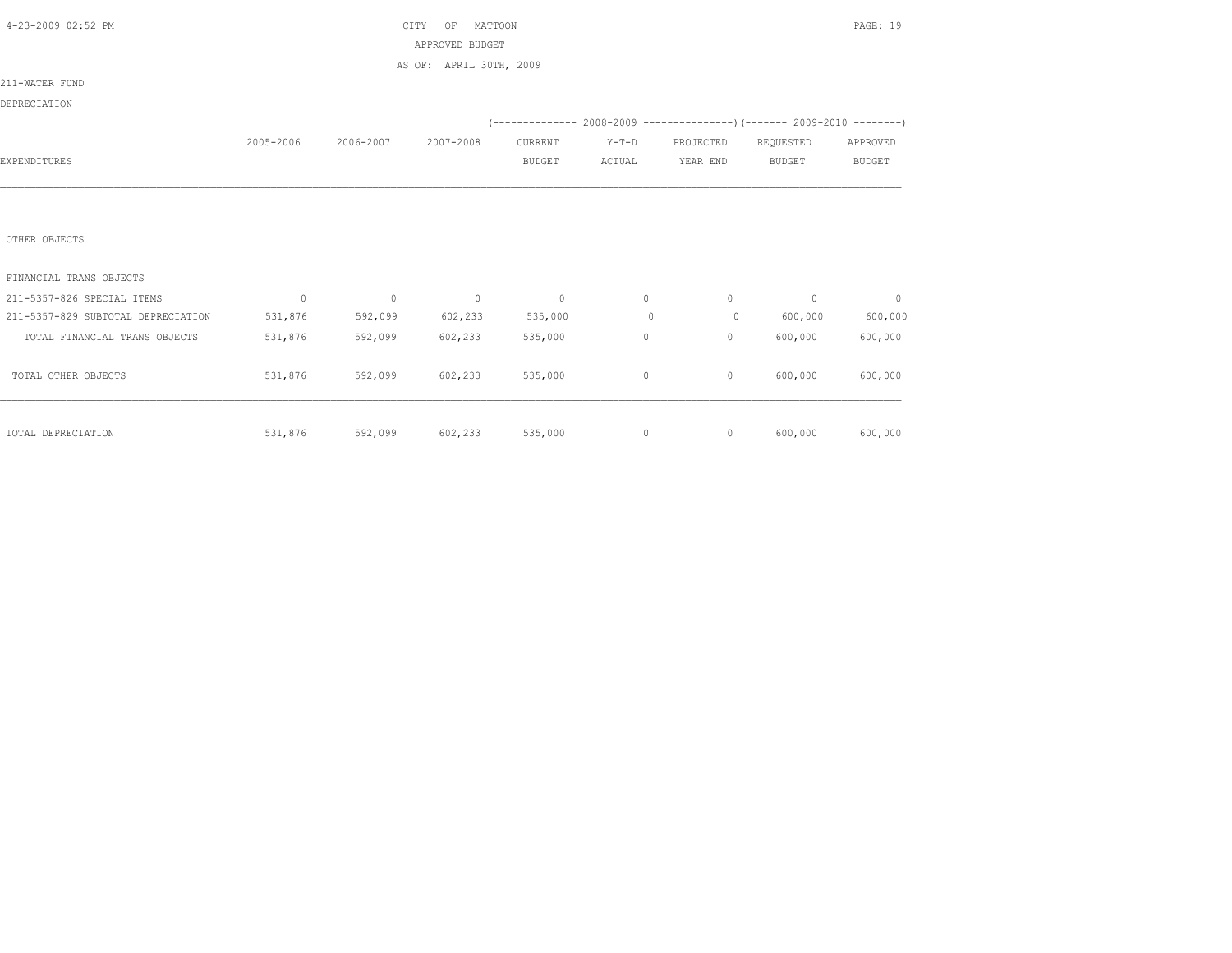| 4-23-2009 02:52 PM                     |              |                     | MATTOON<br>CITY<br>OF                                                                                                                                                                                                                                                                                                              |               |                   |                   |                                                                          | PAGE: 20        |
|----------------------------------------|--------------|---------------------|------------------------------------------------------------------------------------------------------------------------------------------------------------------------------------------------------------------------------------------------------------------------------------------------------------------------------------|---------------|-------------------|-------------------|--------------------------------------------------------------------------|-----------------|
|                                        |              |                     | APPROVED BUDGET                                                                                                                                                                                                                                                                                                                    |               |                   |                   |                                                                          |                 |
|                                        |              |                     | AS OF: APRIL 30TH, 2009                                                                                                                                                                                                                                                                                                            |               |                   |                   |                                                                          |                 |
| 211-WATER FUND                         |              |                     |                                                                                                                                                                                                                                                                                                                                    |               |                   |                   |                                                                          |                 |
| 2003 REFUNDING GO BONDS                |              |                     |                                                                                                                                                                                                                                                                                                                                    |               |                   |                   |                                                                          |                 |
|                                        |              |                     |                                                                                                                                                                                                                                                                                                                                    |               |                   |                   | (-------------- 2008-2009 ----------------) (------- 2009-2010 --------) |                 |
|                                        | 2005-2006    | 2006-2007 2007-2008 |                                                                                                                                                                                                                                                                                                                                    | CURRENT       | $Y-T-D$           | PROJECTED         | REQUESTED                                                                | APPROVED        |
| EXPENDITURES                           |              |                     |                                                                                                                                                                                                                                                                                                                                    | <b>BUDGET</b> | ACTUAL            | YEAR END          | <b>BUDGET</b>                                                            | <b>BUDGET</b>   |
|                                        |              |                     |                                                                                                                                                                                                                                                                                                                                    |               |                   |                   |                                                                          |                 |
|                                        |              |                     |                                                                                                                                                                                                                                                                                                                                    |               |                   |                   |                                                                          |                 |
|                                        |              |                     |                                                                                                                                                                                                                                                                                                                                    |               |                   |                   |                                                                          |                 |
| OTHER OBJECTS                          |              |                     |                                                                                                                                                                                                                                                                                                                                    |               |                   |                   |                                                                          |                 |
|                                        |              |                     |                                                                                                                                                                                                                                                                                                                                    |               |                   |                   |                                                                          |                 |
| FINANCIAL TRANS OBJECTS                |              |                     |                                                                                                                                                                                                                                                                                                                                    |               |                   |                   |                                                                          |                 |
| 211-5714-817 2003 WATERWORKS REFUNDING | $\circ$      | $\circ$             |                                                                                                                                                                                                                                                                                                                                    |               |                   |                   | 0 590,405 590,405 0 596,755 596,755                                      |                 |
| TOTAL FINANCIAL TRANS OBJECTS          | $\mathbf{0}$ | $\circ$             | $\circ$                                                                                                                                                                                                                                                                                                                            | 590,405       | 590,405           | $0 \qquad \qquad$ | 596,755                                                                  | 596,755         |
|                                        |              |                     |                                                                                                                                                                                                                                                                                                                                    |               |                   |                   |                                                                          |                 |
| TOTAL OTHER OBJECTS                    | 0            | $\circ$             | $\mathbf{0}$                                                                                                                                                                                                                                                                                                                       |               | 590,405 590,405   |                   | 596,755<br>$\overline{0}$ and $\overline{0}$                             | 596,755         |
|                                        |              |                     |                                                                                                                                                                                                                                                                                                                                    |               |                   |                   |                                                                          |                 |
|                                        |              |                     |                                                                                                                                                                                                                                                                                                                                    |               |                   |                   |                                                                          |                 |
| TOTAL 2003 REFUNDING GO BONDS          | 0            | $\circ$             | $\overline{0}$ and $\overline{0}$ and $\overline{0}$ and $\overline{0}$ and $\overline{0}$ and $\overline{0}$ and $\overline{0}$ and $\overline{0}$ and $\overline{0}$ and $\overline{0}$ and $\overline{0}$ and $\overline{0}$ and $\overline{0}$ and $\overline{0}$ and $\overline{0}$ and $\overline{0}$ and $\overline{0}$ and |               | 590,405 590,405 0 |                   |                                                                          | 596,755 596,755 |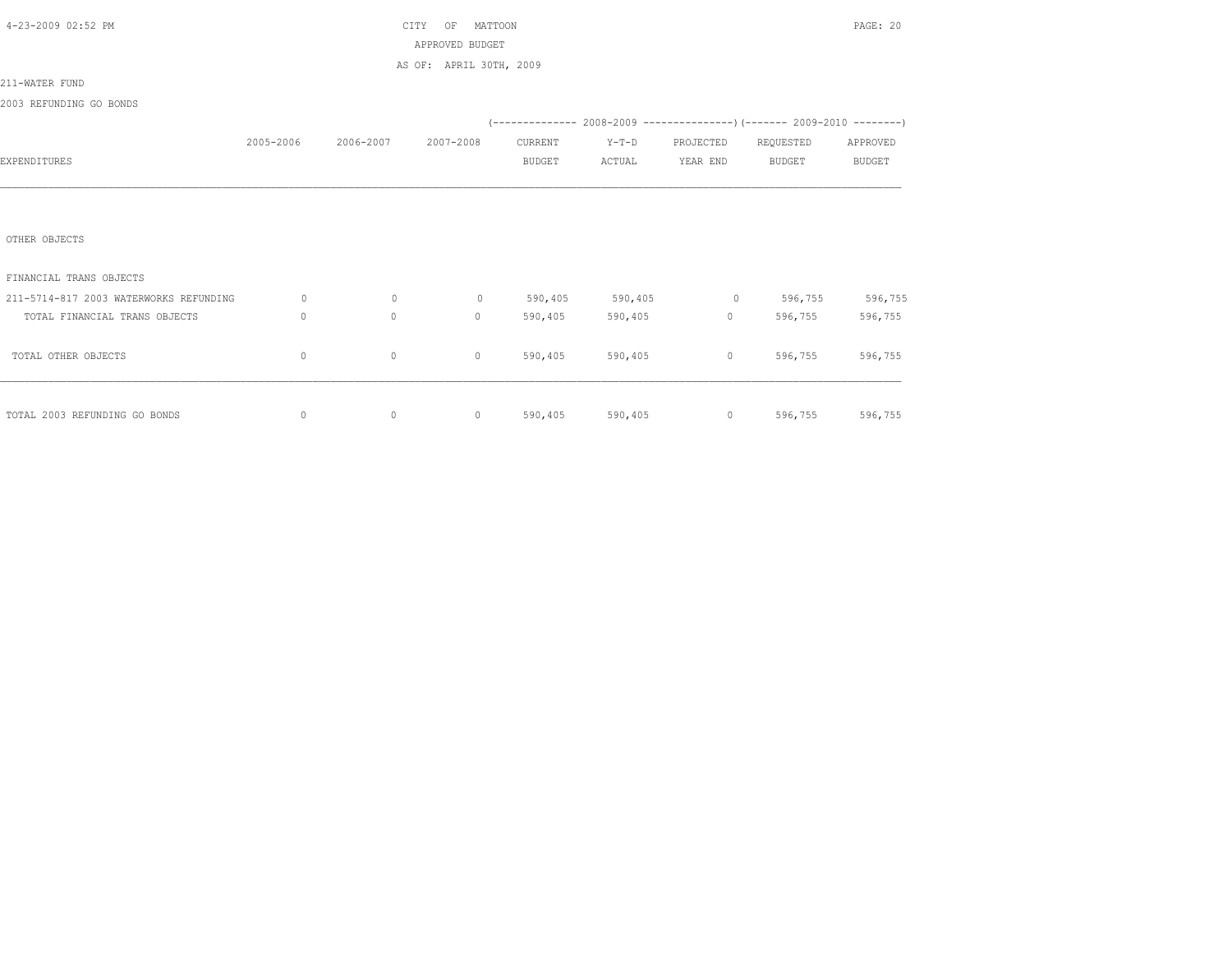| 4-23-2009 02:52 PM                      |             |                     | CITY<br>MATTOON<br>OF                     |               |                     |          |                                                                | PAGE: 21      |
|-----------------------------------------|-------------|---------------------|-------------------------------------------|---------------|---------------------|----------|----------------------------------------------------------------|---------------|
|                                         |             |                     | APPROVED BUDGET                           |               |                     |          |                                                                |               |
|                                         |             |                     | AS OF: APRIL 30TH, 2009                   |               |                     |          |                                                                |               |
| 211-WATER FUND                          |             |                     |                                           |               |                     |          |                                                                |               |
| 2003A ERI GO BONDS                      |             |                     |                                           |               |                     |          |                                                                |               |
|                                         |             |                     |                                           |               |                     |          | $(---------- 2008-2009 ----------)$ $(---- 2009-2010 -------)$ |               |
|                                         | 2005-2006   | 2006-2007 2007-2008 |                                           | CURRENT       | $Y-T-D$             |          | PROJECTED REQUESTED                                            | APPROVED      |
| EXPENDITURES                            |             |                     |                                           | <b>BUDGET</b> | ACTUAL              | YEAR END | BUDGET                                                         | <b>BUDGET</b> |
|                                         |             |                     |                                           |               |                     |          |                                                                |               |
|                                         |             |                     |                                           |               |                     |          |                                                                |               |
|                                         |             |                     |                                           |               |                     |          |                                                                |               |
| OTHER OBJECTS                           |             |                     |                                           |               |                     |          |                                                                |               |
|                                         |             |                     |                                           |               |                     |          |                                                                |               |
| FINANCIAL TRANS OBJECTS                 |             |                     |                                           |               |                     |          |                                                                |               |
| 211-5717-817 2003A PENSION BENEFIT GO B |             |                     | 0 $47,866$ 0 $47,282$ $47,282$ 0 $46,911$ |               |                     |          |                                                                | 46,911        |
| TOTAL FINANCIAL TRANS OBJECTS           | $\circ$     | 47,866              | $0 \qquad \qquad$                         |               | 47,282 47,282       |          | $0 \t 46,911$                                                  | 46,911        |
|                                         |             |                     |                                           |               |                     |          |                                                                |               |
| TOTAL OTHER OBJECTS                     | $\circ$     | 47,866              |                                           |               | 0 $47,282$ $47,282$ |          | 0 46,911 46,911                                                |               |
|                                         |             |                     |                                           |               |                     |          |                                                                |               |
|                                         |             |                     |                                           |               |                     |          |                                                                |               |
| TOTAL 2003A ERI GO BONDS                | $\mathbb O$ |                     |                                           |               |                     |          | $47,866$ 0 $47,282$ $47,282$ 0 $46,911$ $46,911$               |               |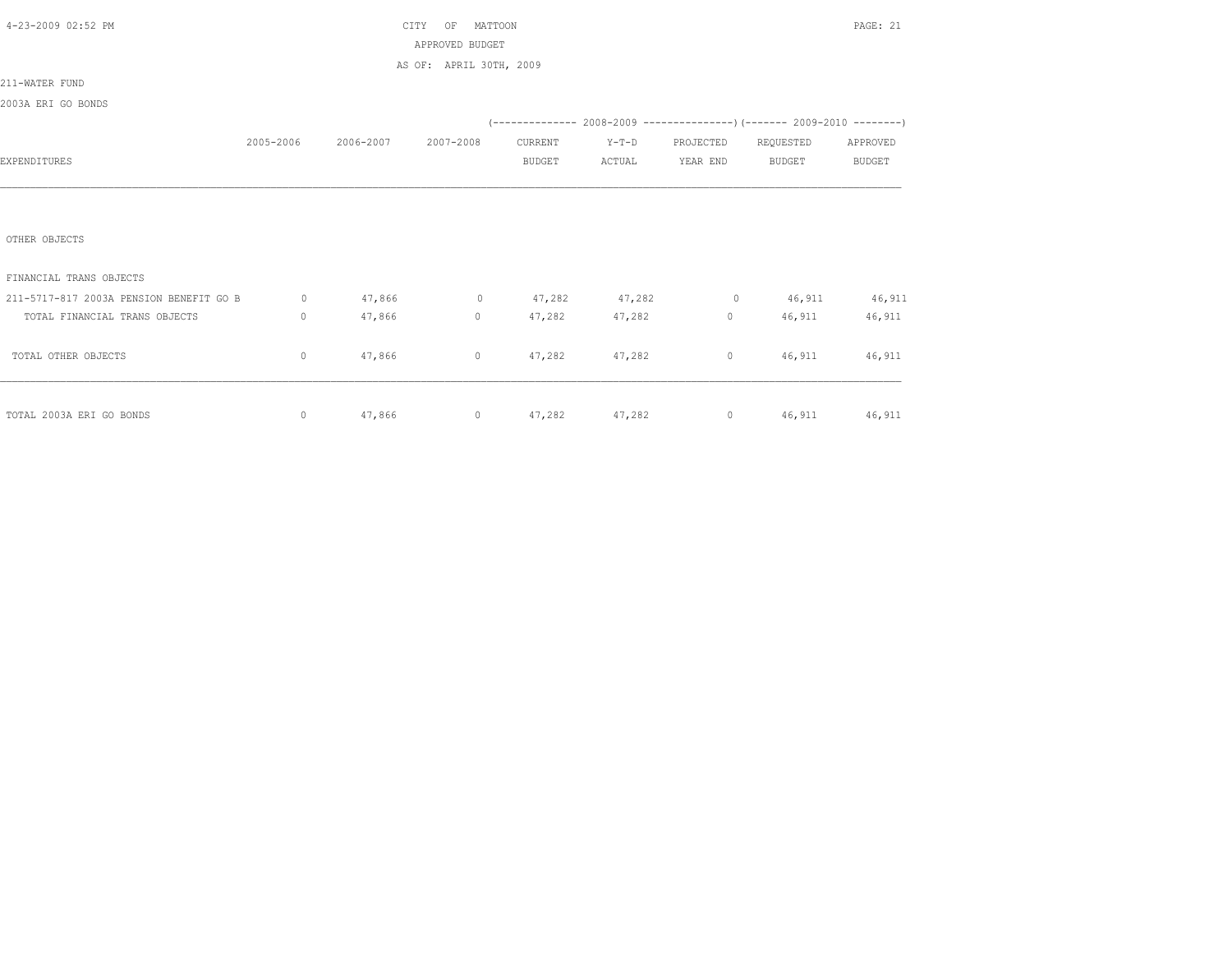| 4-23-2009 02:52 PM            |              |                               | MATTOON<br>CITY<br>OF   |               |                 |                     |                                                                          | PAGE: 22      |
|-------------------------------|--------------|-------------------------------|-------------------------|---------------|-----------------|---------------------|--------------------------------------------------------------------------|---------------|
|                               |              |                               | APPROVED BUDGET         |               |                 |                     |                                                                          |               |
|                               |              |                               | AS OF: APRIL 30TH, 2009 |               |                 |                     |                                                                          |               |
| 211-WATER FUND                |              |                               |                         |               |                 |                     |                                                                          |               |
| 1998 IEPA NOTE                |              |                               |                         |               |                 |                     |                                                                          |               |
|                               |              |                               |                         |               |                 |                     | (-------------- 2008-2009 ----------------) (------- 2009-2010 --------) |               |
|                               |              | 2005-2006 2006-2007 2007-2008 |                         | CURRENT       | $Y-T-D$         | PROJECTED REQUESTED |                                                                          | APPROVED      |
| EXPENDITURES                  |              |                               |                         | <b>BUDGET</b> | ACTUAL          | YEAR END            | BUDGET                                                                   | <b>BUDGET</b> |
|                               |              |                               |                         |               |                 |                     |                                                                          |               |
|                               |              |                               |                         |               |                 |                     |                                                                          |               |
|                               |              |                               |                         |               |                 |                     |                                                                          |               |
| OTHER OBJECTS                 |              |                               |                         |               |                 |                     |                                                                          |               |
|                               |              |                               |                         |               |                 |                     |                                                                          |               |
| FINANCIAL TRANS OBJECTS       |              |                               |                         |               |                 |                     |                                                                          |               |
| 211-5731-817 DEBT SERVICES    | $\circ$      | $\circ$                       |                         |               |                 |                     | 0 522,429 522,429 0 522,429 522,429                                      |               |
| TOTAL FINANCIAL TRANS OBJECTS | $\mathbf{0}$ | $\circ$                       | $\circ$                 |               | 522,429 522,429 | $\overline{0}$      | 522,429                                                                  | 522,429       |
|                               |              |                               |                         |               |                 |                     |                                                                          |               |
| TOTAL OTHER OBJECTS           | $\mathbf{0}$ | $\circ$                       | $\circ$                 |               |                 |                     | 522,429 522,429 0 522,429                                                | 522,429       |
|                               |              |                               |                         |               |                 |                     |                                                                          |               |
|                               |              |                               |                         |               |                 |                     |                                                                          |               |
| TOTAL 1998 IEPA NOTE          | $\mathbb O$  | $\circ$                       |                         |               |                 |                     | 0 $522,429$ $522,429$ 0 $522,429$ 522,429                                |               |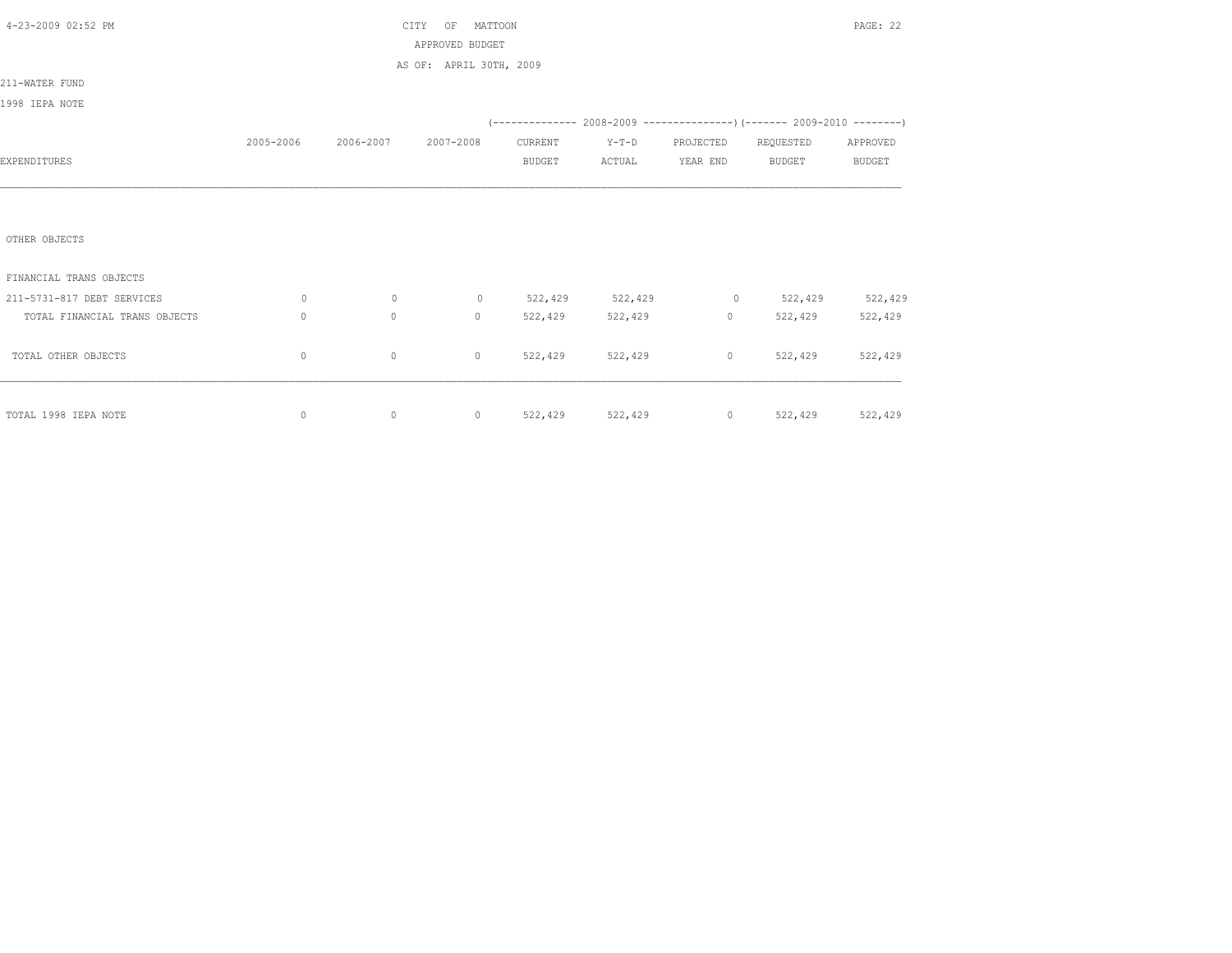| 4-23-2009 02:52 PM            |           |                           | MATTOON<br>CITY<br>OF   |               |         |                     |                                                                          | PAGE: 23      |
|-------------------------------|-----------|---------------------------|-------------------------|---------------|---------|---------------------|--------------------------------------------------------------------------|---------------|
|                               |           |                           | APPROVED BUDGET         |               |         |                     |                                                                          |               |
|                               |           |                           | AS OF: APRIL 30TH, 2009 |               |         |                     |                                                                          |               |
| 211-WATER FUND                |           |                           |                         |               |         |                     |                                                                          |               |
| FISCAL AGENT FEES             |           |                           |                         |               |         |                     |                                                                          |               |
|                               |           |                           |                         |               |         |                     | (-------------- 2008-2009 ----------------) (------- 2009-2010 --------) |               |
|                               | 2005-2006 | 2006-2007                 | 2007-2008               | CURRENT       | $Y-T-D$ | PROJECTED REQUESTED |                                                                          | APPROVED      |
| EXPENDITURES                  |           |                           |                         | <b>BUDGET</b> | ACTUAL  | YEAR END            | <b>BUDGET</b>                                                            | <b>BUDGET</b> |
|                               |           |                           |                         |               |         |                     |                                                                          |               |
|                               |           |                           |                         |               |         |                     |                                                                          |               |
|                               |           |                           |                         |               |         |                     |                                                                          |               |
| OTHER OBJECTS                 |           |                           |                         |               |         |                     |                                                                          |               |
|                               |           |                           |                         |               |         |                     |                                                                          |               |
| FINANCIAL TRANS OBJECTS       |           |                           |                         |               |         |                     |                                                                          |               |
| 211-5760-817 DEBT SERVICES    | 1,016     | 494                       | 1,137 1,500 614         |               |         | $0 \t 1,500$        |                                                                          | 1,500         |
| TOTAL FINANCIAL TRANS OBJECTS | 1,016     | 494                       |                         | 1,137 1,500   | 614 61  | $\overline{0}$      | 1,500                                                                    | 1,500         |
|                               |           |                           |                         |               |         |                     |                                                                          |               |
| TOTAL OTHER OBJECTS           | 1,016     | 494                       | 1,137                   | 1,500         | 614     | $\circ$             | 1,500                                                                    | 1,500         |
|                               |           |                           |                         |               |         |                     |                                                                          |               |
|                               |           |                           |                         |               |         |                     |                                                                          |               |
| TOTAL FISCAL AGENT FEES       |           | 1,016 494 1,137 1,500 614 |                         |               |         |                     | 0 $1,500$ $1,500$                                                        |               |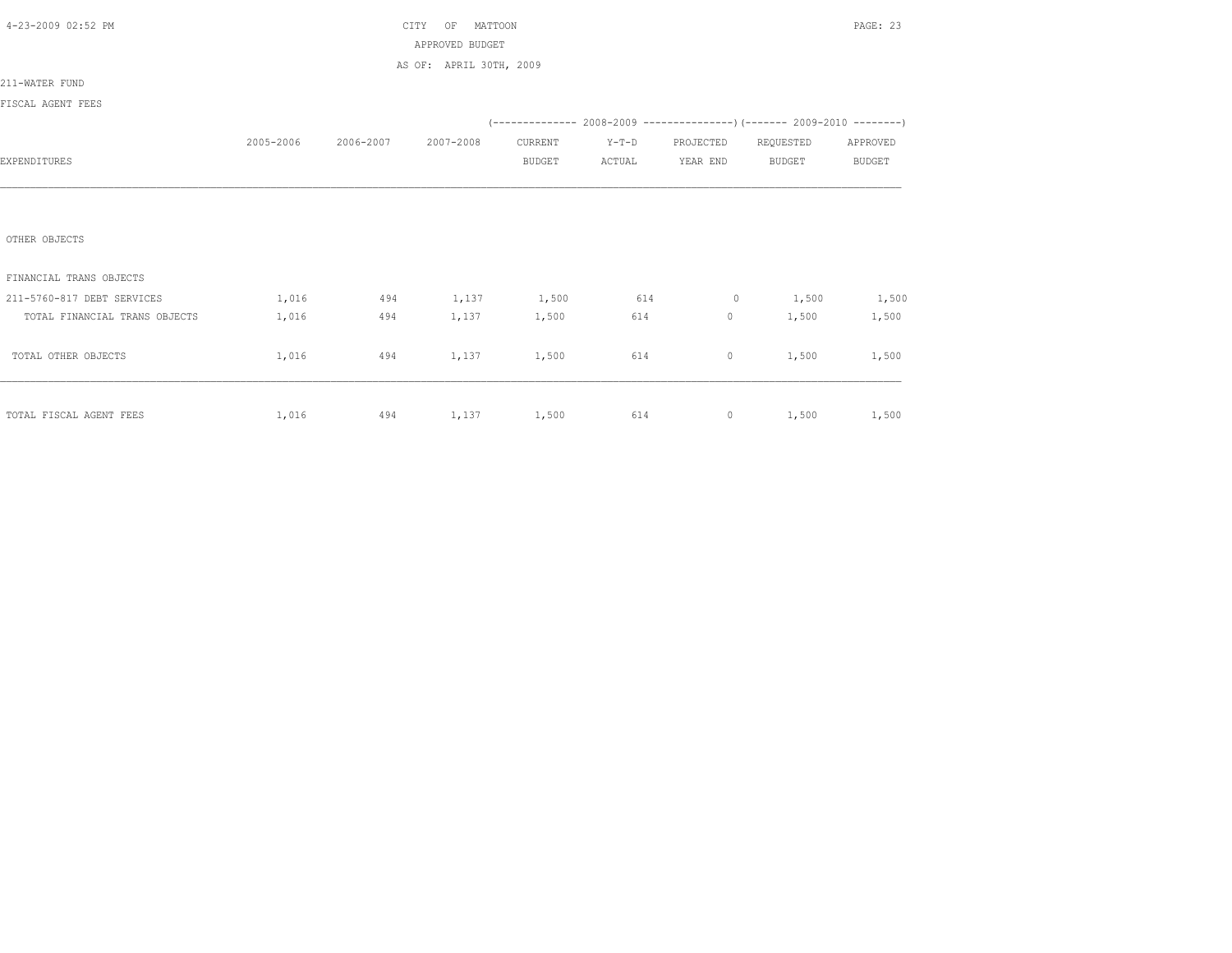| PAGE: 24                 |                                                                                                                                                                                                                                                                                                                                 |                                                                         |             |                 | CITY OF MATTOON                         |                 |                | 4-23-2009 02:52 PM                      |
|--------------------------|---------------------------------------------------------------------------------------------------------------------------------------------------------------------------------------------------------------------------------------------------------------------------------------------------------------------------------|-------------------------------------------------------------------------|-------------|-----------------|-----------------------------------------|-----------------|----------------|-----------------------------------------|
|                          |                                                                                                                                                                                                                                                                                                                                 |                                                                         |             |                 | APPROVED BUDGET                         |                 |                |                                         |
|                          |                                                                                                                                                                                                                                                                                                                                 |                                                                         |             |                 | AS OF: APRIL 30TH, 2009                 |                 |                | 211-WATER FUND                          |
|                          |                                                                                                                                                                                                                                                                                                                                 |                                                                         |             |                 |                                         |                 |                | INTEREST EXPENSE                        |
|                          |                                                                                                                                                                                                                                                                                                                                 | (-------------- 2008-2009 ---------------) (------- 2009-2010 --------) |             |                 |                                         |                 |                |                                         |
| APPROVED                 | REQUESTED                                                                                                                                                                                                                                                                                                                       | PROJECTED                                                               | Y-T-D       | CURRENT         | 2007-2008                               | 2006-2007       | 2005-2006      |                                         |
| BUDGET                   | <b>BUDGET</b>                                                                                                                                                                                                                                                                                                                   | YEAR END                                                                | ACTUAL      | <b>BUDGET</b>   |                                         |                 |                | EXPENDITURES                            |
|                          |                                                                                                                                                                                                                                                                                                                                 |                                                                         |             |                 |                                         |                 |                |                                         |
|                          |                                                                                                                                                                                                                                                                                                                                 |                                                                         |             |                 |                                         |                 |                | OTHER OBJECTS                           |
|                          |                                                                                                                                                                                                                                                                                                                                 |                                                                         |             |                 |                                         |                 |                | FINANCIAL TRANS OBJECTS                 |
| 0                        | $\circ$                                                                                                                                                                                                                                                                                                                         | $\circ$                                                                 | $\circ$     | $\circ$         |                                         | 333,236 320,486 | 292,345        | 211-5795-817 INTEREST EXPENSE           |
| 0                        | $\circ$                                                                                                                                                                                                                                                                                                                         | $\circ$                                                                 | $\circ$     | $\circ$         | 320,486                                 | 333,236         | 292,345        | TOTAL FINANCIAL TRANS OBJECTS           |
| $\circ$                  | $\mathbf 0$                                                                                                                                                                                                                                                                                                                     | 0                                                                       | $\circ$     | $\circ$         | 320,486                                 | 333,236         | 292,345        | TOTAL OTHER OBJECTS                     |
| 0                        | $\circ$                                                                                                                                                                                                                                                                                                                         | $\circ$                                                                 | $\circ$     | $\circ$         | 320,486                                 | 333,236         | 292,345        | TOTAL INTEREST EXPENSE                  |
|                          | 4,665,085 4,665,085                                                                                                                                                                                                                                                                                                             | $\circ$                                                                 | 2,966,332   |                 | 2,808,881 3,099,333 2,940,791 4,282,835 |                 |                | TOTAL EXPENDITURES                      |
|                          | $0 \quad (1,394,585) \quad (1,394,585)$                                                                                                                                                                                                                                                                                         |                                                                         | 47,798      |                 | 320,523 343,822 (924,835)               |                 | 332,761        | REVENUE OVER/(UNDER) EXPENDITURES       |
|                          |                                                                                                                                                                                                                                                                                                                                 |                                                                         |             |                 |                                         |                 |                | OTHER FINANCING SOURCES                 |
| $\circ$                  | $\mathbb O$                                                                                                                                                                                                                                                                                                                     | $\circ$                                                                 | $\circ$     | $\mathbb O$     | $\circ$                                 | $\circ$         | $\overline{0}$ | 211-4905-021 INTERFUND XFR-IMRF FUND    |
| $\mathbf 0$              | $\circ$                                                                                                                                                                                                                                                                                                                         | $\circ$                                                                 | $\circ$     | $\circ$         | $\circ$                                 | $\circ$         | $\circ$        | 211-4910-021 INTERFUND XFR-DEBT SVC FUN |
| 150,000                  | 150,000                                                                                                                                                                                                                                                                                                                         | $\circ$                                                                 | 430,350     | 450,000         | 93,133                                  | 518,491         | 77,512         | 211-4931-021 SALE OF CAPITAL ASSETS     |
| $\circ$                  | $\circ$                                                                                                                                                                                                                                                                                                                         | $\circ$                                                                 | $\circ$     | $\circ$         | $\circ$                                 | $\circ$         | $\circ$        | 211-4945-021 REFUNDING BONDS ISSUED     |
| $\mathbb O$              | 0                                                                                                                                                                                                                                                                                                                               | 0                                                                       | $\circ$     | $\mathbb O$     | $\circ$                                 | 0               | $\circ$        | 211-4946-021 PREMIUMS ON BONDS SOLD     |
| $\circ$                  | $\circ$                                                                                                                                                                                                                                                                                                                         | 0                                                                       | $\circ$     | $\mathbb O$     | $\circ$                                 | 0               | $\circ$        | 211-4947-021 VEHICLE LOAN PROCEEDS      |
| $\circ$                  | $\circ$                                                                                                                                                                                                                                                                                                                         | $\circ$                                                                 | $\circ$     | $\mathbf{0}$    | $\circ$                                 | $\circ$         | $\mathbf{0}$   | 211-4955-021 DEVELOPER CONTRIBUTION     |
| $\circ$                  | $\mathbf 0$                                                                                                                                                                                                                                                                                                                     | $\circ$                                                                 | 1,053       | $\circ$         | 38,015                                  | $\circ$         | $\overline{0}$ | 211-4956-021 OTHER CONTRIBUTION CAPITAL |
| $\circ$                  | $\begin{matrix} 0 & 0 & 0 \\ 0 & 0 & 0 \\ 0 & 0 & 0 \\ 0 & 0 & 0 \\ 0 & 0 & 0 \\ 0 & 0 & 0 \\ 0 & 0 & 0 \\ 0 & 0 & 0 \\ 0 & 0 & 0 & 0 \\ 0 & 0 & 0 & 0 \\ 0 & 0 & 0 & 0 \\ 0 & 0 & 0 & 0 \\ 0 & 0 & 0 & 0 & 0 \\ 0 & 0 & 0 & 0 & 0 \\ 0 & 0 & 0 & 0 & 0 \\ 0 & 0 & 0 & 0 & 0 & 0 \\ 0 & 0 & 0 & 0 & 0 & 0 \\ 0 & 0 & 0 & 0 & 0$ |                                                                         | $\circ$     | $\circ$         | $\sim$ 0 $\sim$ 0 $\sim$                | 0               | 0              | 211-4990-023 LAKE LEASE PROCEEDS        |
| 150,000                  | 150,000                                                                                                                                                                                                                                                                                                                         | $0 \qquad \qquad$                                                       | 431,402     | 131,149 450,000 |                                         | 518,491         | 77,512         | TOTAL OTHER FINANCING SOURCES           |
|                          |                                                                                                                                                                                                                                                                                                                                 |                                                                         |             |                 |                                         |                 |                | OTHER FINANCING (USES)                  |
| 0                        | $\circ$                                                                                                                                                                                                                                                                                                                         | $\circ$                                                                 | $\mathbf 0$ | $\circ$         | 47,600                                  | 0               | 48,078         | 211-5936-822 INTERFUND TRANSFERS        |
| $\overline{\phantom{0}}$ | $\mathbb O$                                                                                                                                                                                                                                                                                                                     | 0                                                                       | $\circ$     | $\mathbb O$     | 47,600                                  | $\circ$         | 48,078         | TOTAL OTHER FINANCING (USES)            |
| 150,000                  | 150,000                                                                                                                                                                                                                                                                                                                         | $\circ$                                                                 | 431,402     | 450,000         | 83,549                                  | 518,491         | 29,434         | TOTAL OTHER FINANCING SOURCES (USES)    |

(UNDER) EXPENDITURES & OTHER (USES) 362,195 839,014 427,371 ( 474,835) 479,200 0 ( 1,244,585) ( 1,244,585)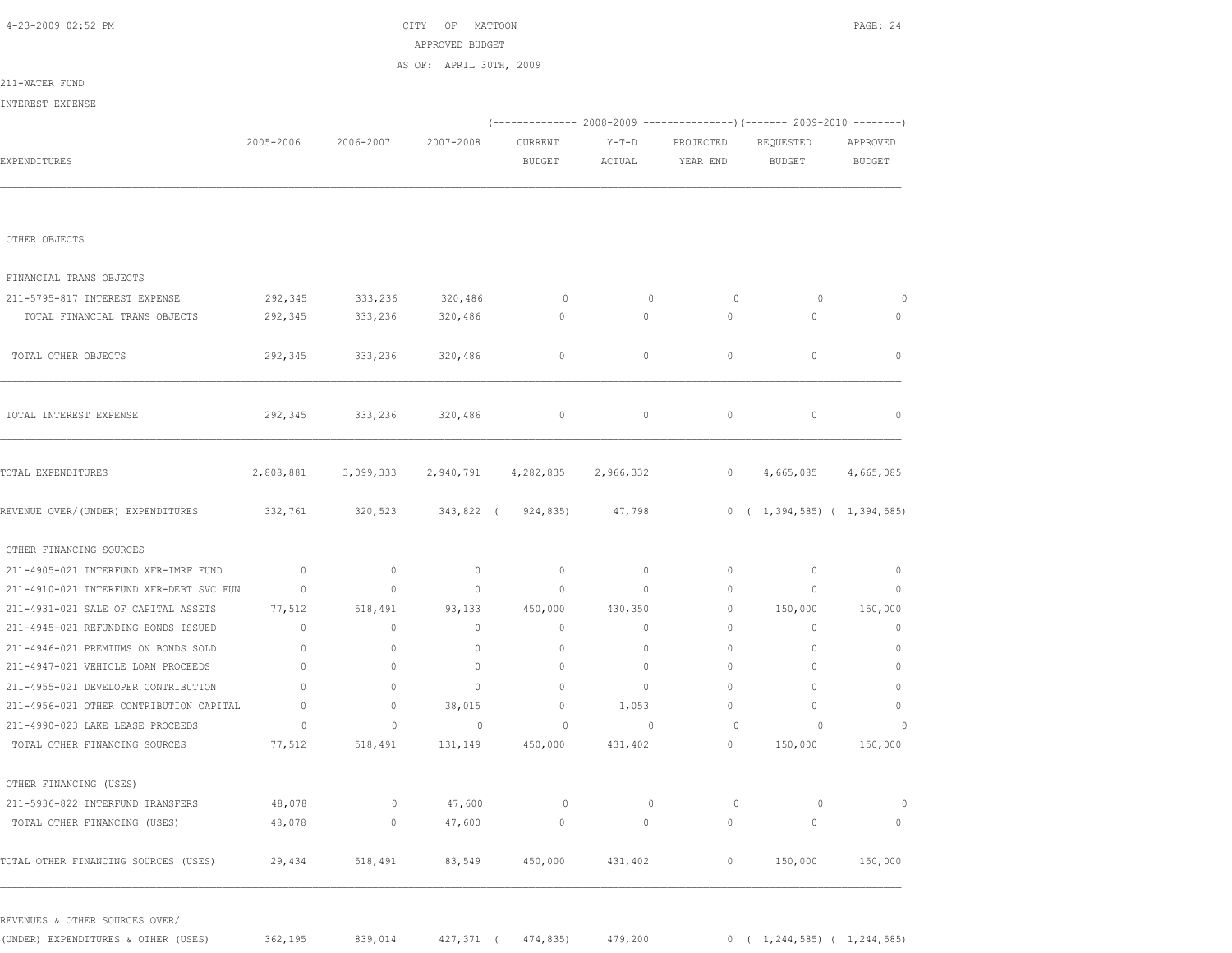|                                         |           |           | AS OF: APRIL 30TH, 2009 |                     |             |              |                                                                         |               |
|-----------------------------------------|-----------|-----------|-------------------------|---------------------|-------------|--------------|-------------------------------------------------------------------------|---------------|
| 212-SEWER FUND                          |           |           |                         |                     |             |              |                                                                         |               |
|                                         |           |           |                         |                     |             |              | (-------------- 2008-2009 ---------------) (------- 2009-2010 --------) |               |
|                                         | 2005-2006 | 2006-2007 | 2007-2008               | CURRENT             | $Y-T-D$     | PROJECTED    | REQUESTED                                                               | APPROVED      |
| <b>REVENUES</b>                         |           |           |                         | <b>BUDGET</b>       | ACTUAL      | YEAR END     | <b>BUDGET</b>                                                           | <b>BUDGET</b> |
| CHARGES FOR SERVICES                    |           |           |                         |                     |             |              |                                                                         |               |
| SWR FD REVENUES & OTHER                 |           |           |                         |                     |             |              |                                                                         |               |
| 212-4451-021 SEWER USE CHARGES          | 3,402,327 | 3,381,505 |                         | 3,310,850 3,500,000 | 3,190,068   | $\circ$      | 3,400,000                                                               | 3,400,000     |
| 212-4452-021 SEWER CHARGE PENALTIES     | 11,840    | 53,561    | 48,296                  | 53,000              | 50,830      | $\mathbf{0}$ | 53,000                                                                  | 53,000        |
| 212-4453-021 BOD SURCHARGES             | 22,844    | 37,026    | 33,293                  | 36,000              | 26,462      | $\mathbf{0}$ | 36,000                                                                  | 36,000        |
| 212-4454-021 SUSPENDED SOLIDS SURCHARGE | 74,581    | 12,392    | 10,129                  | 12,500              | 5,543       | $\Omega$     | 12,500                                                                  | 12,500        |
| 212-4455-021 PERMITS & TAPPING FEES     | 2,835     | 2,383     | 3,745                   | 4,500               | 2,120       | $\circ$      | 4,500                                                                   | 4,500         |
| 212-4456-021 ERC LECHATE CHARGES        | 20,418    | 22,852    | 19,720                  | 20,000              | 20,648      | $\circ$      | 20,000                                                                  | 20,000        |
| 212-4459-021 MISC & SUNDRY SEWER CHARGE | 10,088    | 11,888    | 21,422                  | 25,000              | 20,823      | $\circ$      | 25,000                                                                  | 25,000        |
| TOTAL SWR FD REVENUES & OTHER           | 3,544,932 | 3,521,608 | 3,447,455               | 3,651,000           | 3,316,494   | $\circ$      | 3,551,000                                                               | 3,551,000     |
| TOTAL CHARGES FOR SERVICES              | 3,544,932 | 3,521,608 | 3,447,455               | 3,651,000           | 3, 316, 494 | $\circ$      | 3,551,000                                                               | 3,551,000     |
| INVESTMENT EARNINGS                     |           |           |                         |                     |             |              |                                                                         |               |
| INTEREST EARNINGS                       |           |           |                         |                     |             |              |                                                                         |               |
| 212-4610-021 INTEREST EARNINGS          | 87,508    | 122,948   | 92,762                  | 75,000              | 48,070      | $\circ$      | 45,000                                                                  | 45,000        |
| TOTAL INTEREST EARNINGS                 | 87,508    | 122,948   | 92,762                  | 75,000              | 48,070      | $\mathbf{0}$ | 45,000                                                                  | 45,000        |
| NET INCREASE (DECREASE)                 |           |           |                         |                     |             |              |                                                                         |               |
| 212-4640-021 NET INCREASE IN VALUE OF I | $\circ$   | $\Omega$  | $\circ$                 | $\Omega$            | $\Omega$    | $\circ$      | $\circ$                                                                 | $\circ$       |
| TOTAL NET INCREASE (DECREASE)           | $\circ$   | $\Omega$  | $\Omega$                | $\circ$             | $\Omega$    | $\Omega$     | $\circ$                                                                 | $\Omega$      |
| TOTAL INVESTMENT EARNINGS               | 87,508    | 122,948   | 92,762                  | 75,000              | 48,070      | $\circ$      | 45,000                                                                  | 45,000        |
| TOTAL REVENUES                          | 3,632,440 | 3,644,556 | 3,540,217               | 3,726,000           | 3,364,565   | $\circ$      | 3,596,000                                                               | 3,596,000     |

## 4-23-2009 02:52 PM CITY OF MATTOON PAGE: 1

APPROVED BUDGET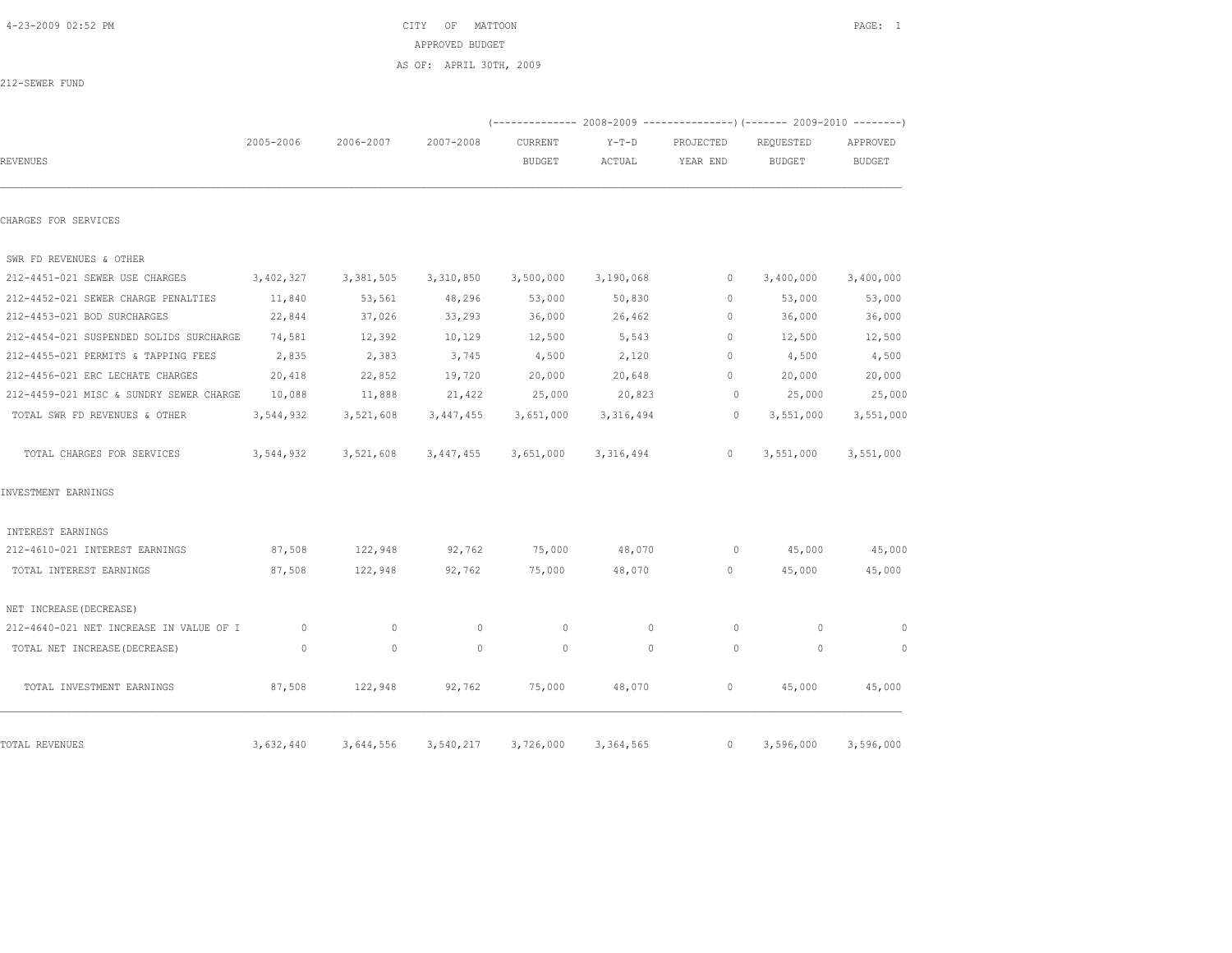|                                         |                |           | AS OF: APRIL 30TH, 2009 |                                                                         |         |              |                |                          |
|-----------------------------------------|----------------|-----------|-------------------------|-------------------------------------------------------------------------|---------|--------------|----------------|--------------------------|
| 212-SEWER FUND                          |                |           |                         |                                                                         |         |              |                |                          |
| SANITARY SWR MTCE & CLEAN               |                |           |                         |                                                                         |         |              |                |                          |
|                                         |                |           |                         | (-------------- 2008-2009 ----------------) (------ 2009-2010 --------) |         |              |                |                          |
|                                         | 2005-2006      | 2006-2007 | 2007-2008               | CURRENT                                                                 | $Y-T-D$ | PROJECTED    | REQUESTED      | APPROVED                 |
| EXPENDITURES                            |                |           |                         | BUDGET                                                                  | ACTUAL  | YEAR END     | <b>BUDGET</b>  | <b>BUDGET</b>            |
|                                         |                |           |                         |                                                                         |         |              |                |                          |
|                                         |                |           |                         |                                                                         |         |              |                |                          |
| PERSONNEL SERVICES                      |                |           |                         |                                                                         |         |              |                |                          |
|                                         |                |           |                         |                                                                         |         |              |                |                          |
| SALARIES & WAGES                        |                |           |                         |                                                                         |         |              |                |                          |
| 212-5342-111 SALARIES OF REG EMPLOYEES  | 182,629        | 136,296   | 173,514                 | 272,311                                                                 | 188,313 | 0            | 270,577        | 270,577                  |
| 212-5342-112 SALARIES OF TEMP EMPLOYEES | 1,292          | 2,091     | 2,106                   | $\circ$                                                                 | 817     | $\circ$      | $\circ$        | $\overline{\phantom{0}}$ |
| 212-5342-113 OVERTIME                   | 2,740          | 5,985     | 5,623                   | 9,832                                                                   | 5,767   | $\circ$      | 10,500         | 10,500                   |
| 212-5342-114 COMPENSATED ABSENCES       | 64,402         | 20,514    | 56,955                  | $\sim$ 0                                                                | 66,756  | 0            | $\overline{0}$ | $\sim$ 0                 |
| TOTAL SALARIES & WAGES                  | 251,063        | 164,885   | 238,198                 | 282,143                                                                 | 261,652 | 0            | 281,077        | 281,077                  |
| TOTAL PERSONNEL SERVICES                | 251,063        | 164,885   | 238,198                 | 282,143                                                                 | 261,652 | $\circ$      | 281,077        | 281,077                  |
| EMPOLOYEE BENEFITS                      |                |           |                         |                                                                         |         |              |                |                          |
| GROUP INSURANCE                         |                |           |                         |                                                                         |         |              |                |                          |
| 212-5342-211 GROUP HEALTH INSURANCE     | 39,890         | 22,206    | 23,080                  | 34,217                                                                  | 30,834  | $\mathbb O$  | 36,788         | 36,788                   |
| 212-5342-212 GROUP LIFE INSURANCE       | $\overline{0}$ | 835       | 1,084                   | 825                                                                     | 825     | 0            | 793            | 793                      |
| TOTAL GROUP INSURANCE                   | 39,890         | 23,041    | 24,164                  | 35,042                                                                  | 31,659  | 0            | 37,581         | 37,581                   |
|                                         |                |           |                         |                                                                         |         |              |                |                          |
| SOCIAL SECURITY CONTRIB                 |                |           |                         |                                                                         |         |              |                |                          |
| 212-5342-221 FICA CONTRIBUTIONS         | 15,473         | 10,166    | 11,639                  | 17,493                                                                  | 16,604  | $\circ$      | 17,427         | 17,427                   |
| 212-5342-222 MEDICARE CONTRIBUTIONS     | 3,619          | 2,377     | 2,722                   | 4,091                                                                   | 3,883   | 0            | 4,076          | 4,076                    |
| TOTAL SOCIAL SECURITY CONTRIB           | 19,092         | 12,544    | 14,361                  | 21,584                                                                  | 20,487  | $\mathbf{0}$ | 21,503         | 21,503                   |
|                                         |                |           |                         |                                                                         |         |              |                |                          |
| RETIREMENT CONTRIBTUIONS                |                |           |                         |                                                                         |         |              |                |                          |
| 212-5342-231 IMRF CONTRIBUTIONS         | 27,924         | 19,063    | 19,580                  | 28,638                                                                  | 26,779  | 0            | 30,450         | 30,450                   |
| TOTAL RETIREMENT CONTRIBTUIONS          | 27,924         | 19,063    | 19,580                  | 28,638                                                                  | 26,779  | $\circ$      | 30,450         | 30,450                   |
| UNEMPLOYMNT COMPENSATION                |                |           |                         |                                                                         |         |              |                |                          |
| 212-5342-240 UNEMPLOYMENT COMP.         | 1,755          | 1,415     | 1,333                   | 756                                                                     | 756     | $\circ$      | 466            | 466                      |
| TOTAL UNEMPLOYMNT COMPENSATION          | 1,755          | 1,415     | 1,333                   | 756                                                                     | 756     | $\circ$      | 466            | 466                      |
|                                         |                |           |                         |                                                                         |         |              |                |                          |
| WORKER'S COMPENSATION                   |                |           |                         |                                                                         |         |              |                |                          |
| 212-5342-250 WORKERS' COMPENSATION      | 30,380         | 38,424    | 39,347                  | 32,419                                                                  | 32,419  | $\circ$      | 20,738         | 20,738                   |
| TOTAL WORKER'S COMPENSATION             | 30,380         | 38,424    | 39,347                  | 32,419                                                                  | 32,419  | $\circ$      | 20,738         | 20,738                   |
| TOTAL EMPOLOYEE BENEFITS                | 119,041        | 94,486    | 98,786                  | 118,439                                                                 | 112,100 | $\circ$      | 110,738        | 110,738                  |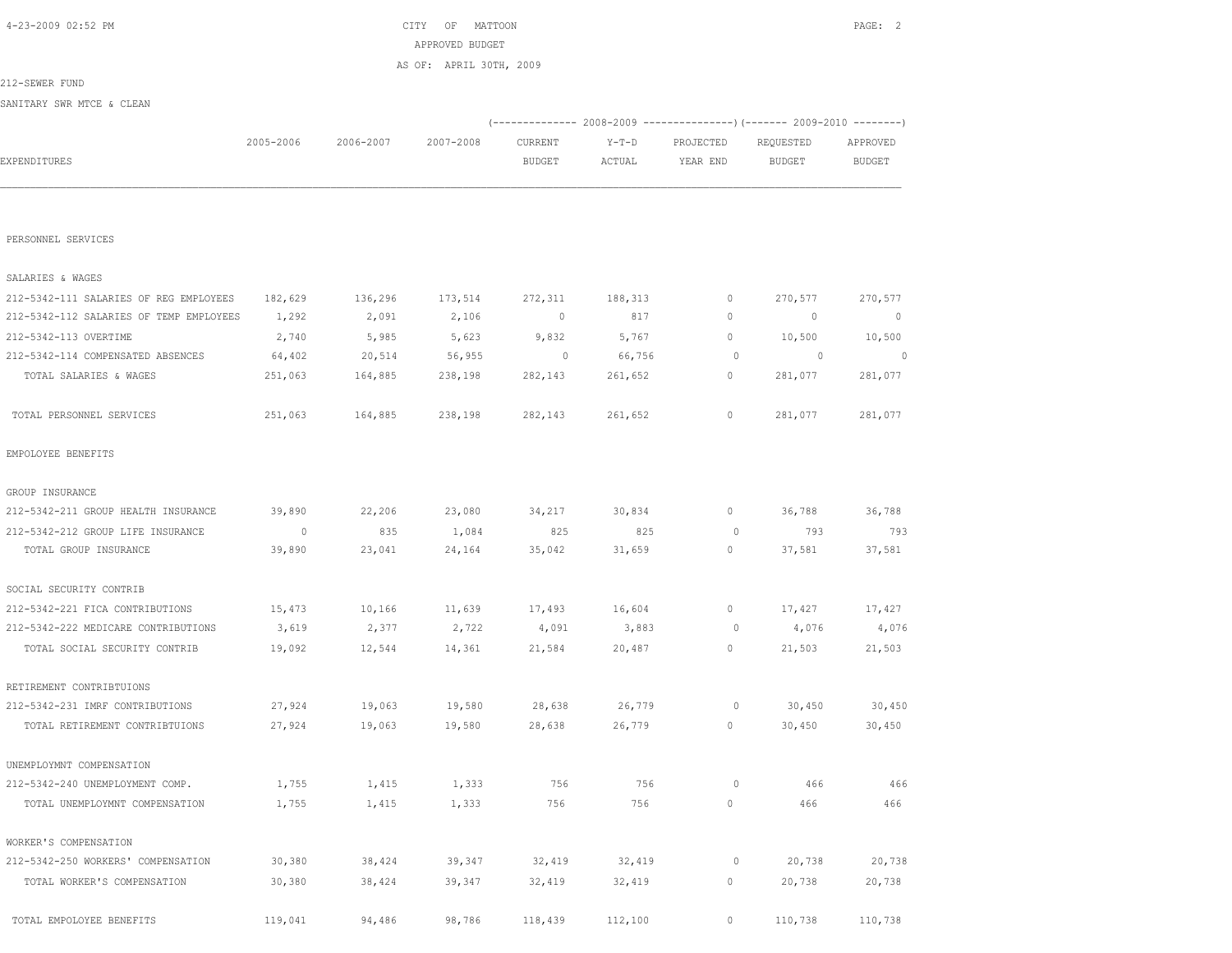4-23-2009 02:52 PM CITY OF MATTOON PAGE: 3 APPROVED BUDGET AS OF: APRIL 30TH, 2009

212-SEWER FUND

SANITARY SWR MTCE & CLEAN

|                                         |           |           |              |               |             |             | (-------------- 2008-2009 ----------------) (------- 2009-2010 --------) |               |
|-----------------------------------------|-----------|-----------|--------------|---------------|-------------|-------------|--------------------------------------------------------------------------|---------------|
|                                         | 2005-2006 | 2006-2007 | 2007-2008    | CURRENT       | $Y-T-D$     | PROJECTED   | REQUESTED                                                                | APPROVED      |
| EXPENDITURES                            |           |           |              | <b>BUDGET</b> | ACTUAL      | YEAR END    | <b>BUDGET</b>                                                            | <b>BUDGET</b> |
| ENERGY                                  |           |           |              |               |             |             |                                                                          |               |
| 212-5342-326 FUEL                       | 4,782     | 3,321     | $\circ$      | $\circ$       | 2,766       | $\circ$     | $\circ$                                                                  | $\circ$       |
| TOTAL ENERGY                            | 4,782     | 3,321     | $\mathbf{0}$ | $\circ$       | 2,766       | $\circ$     | $\circ$                                                                  | $\circ$       |
| SWR SYSTM MAINT SUPPLIES                |           |           |              |               |             |             |                                                                          |               |
| 212-5342-361 SEWER PIPE                 | 2,153     | 4,322     | 999          | 3,000         | 4,005       | 0           | 3,000                                                                    | 3,000         |
| 212-5342-362 MANHOLES CASINGS & LIDS    | 4,089     | 4,401     | 5,043        | 6,000         | 5,067       | $\mathbb O$ | 3,000                                                                    | 3,000         |
| 212-5342-363 BACKFILL & SURFACE MATERIA | 6,504     | 17,829    | 23,198       | 19,000        | 24,484      | 0           | 20,000                                                                   | 20,000        |
| 212-5342-364 SEWER LINE REPAIR MATERIAL | 6,294     | 2,840     | 3,832        | 6,000         | 350         | $\circ$     | 2,000                                                                    | 2,000         |
| 212-5342-369 OTHER SEWER MTCE SUPPLIES  | 6,553     | 3,054     | 8,711        | 10,000        | 7,946       | $\circ$     | 7,000                                                                    | 7,000         |
| TOTAL SWR SYSTM MAINT SUPPLIES          | 25,593    | 32,446    | 41,783       | 44,000        | 41,853      | 0           | 35,000                                                                   | 35,000        |
| TOTAL SUPPLIES                          | 41,398    | 51,068    | 55,562       | 53,700        | 61,928      | 0           | 47,500                                                                   | 47,500        |
| PURCHASED PROP MAINT SRV                |           |           |              |               |             |             |                                                                          |               |
| REPAIR & MAINT SERVICES                 |           |           |              |               |             |             |                                                                          |               |
| 212-5342-433 REPAIR OF MACHINERY        | 80        | 4,963     | 2,938        | 6,000         | 13,524      | 0           | 15,000                                                                   | 15,000        |
| 212-5342-434 REPAIR OF VEHICLES         | 3,765     | 2,632     | 1,334        | 2,000         | 596         | $\mathbb O$ | 2,000                                                                    | 2,000         |
| 212-5342-439 OTHER REPAIR & MTCE SERVIC | 3,336     | 15,577    | 3,055        | 3,000         | 17,048      | $\circ$     | 3,000                                                                    | 3,000         |
| TOTAL REPAIR & MAINT SERVICES           | 7,181     | 23,171    | 7,326        | 11,000        | 31,167      | $\circ$     | 20,000                                                                   | 20,000        |
| RENTALS                                 |           |           |              |               |             |             |                                                                          |               |
| 212-5342-440 RENTALS                    | 250       | 309       | 2,950        | 2,000         | 2,182       | $\circ$     | 2,000                                                                    | 2,000         |
| TOTAL RENTALS                           | 250       | 309       | 2,950        | 2,000         | 2,182       | $\circ$     | 2,000                                                                    | 2,000         |
| CONSTRUCTION SERVICES                   |           |           |              |               |             |             |                                                                          |               |
| 212-5342-454 ROTO-TILLING               | $\circ$   | 121       | $\circ$      | $\circ$       | $\mathbf 0$ | 0           | $\circ$                                                                  | $\circ$       |
| TOTAL CONSTRUCTION SERVICES             | $\circ$   | 121       | $\mathbb O$  | $\circ$       | $\circ$     | $\circ$     | $\mathbf{0}$                                                             | $\circ$       |
| OTHER PROP MAINT SERVICE                |           |           |              |               |             |             |                                                                          |               |
| 212-5342-460 OTHER PROPERTY MTCE SERVIC | 1,934     | 50        | 66,374       | 1,000         | 41,487      | $\circ$     | 1,000                                                                    | 1,000         |
| TOTAL OTHER PROP MAINT SERVICE          | 1,934     | 50        | 66,374       | 1,000         | 41,487      | 0           | 1,000                                                                    | 1,000         |
| TOTAL PURCHASED PROP MAINT SRV          | 9,365     | 23,650    | 76,650       | 14,000        | 74,836      | 0           | 23,000                                                                   | 23,000        |

PROPERTY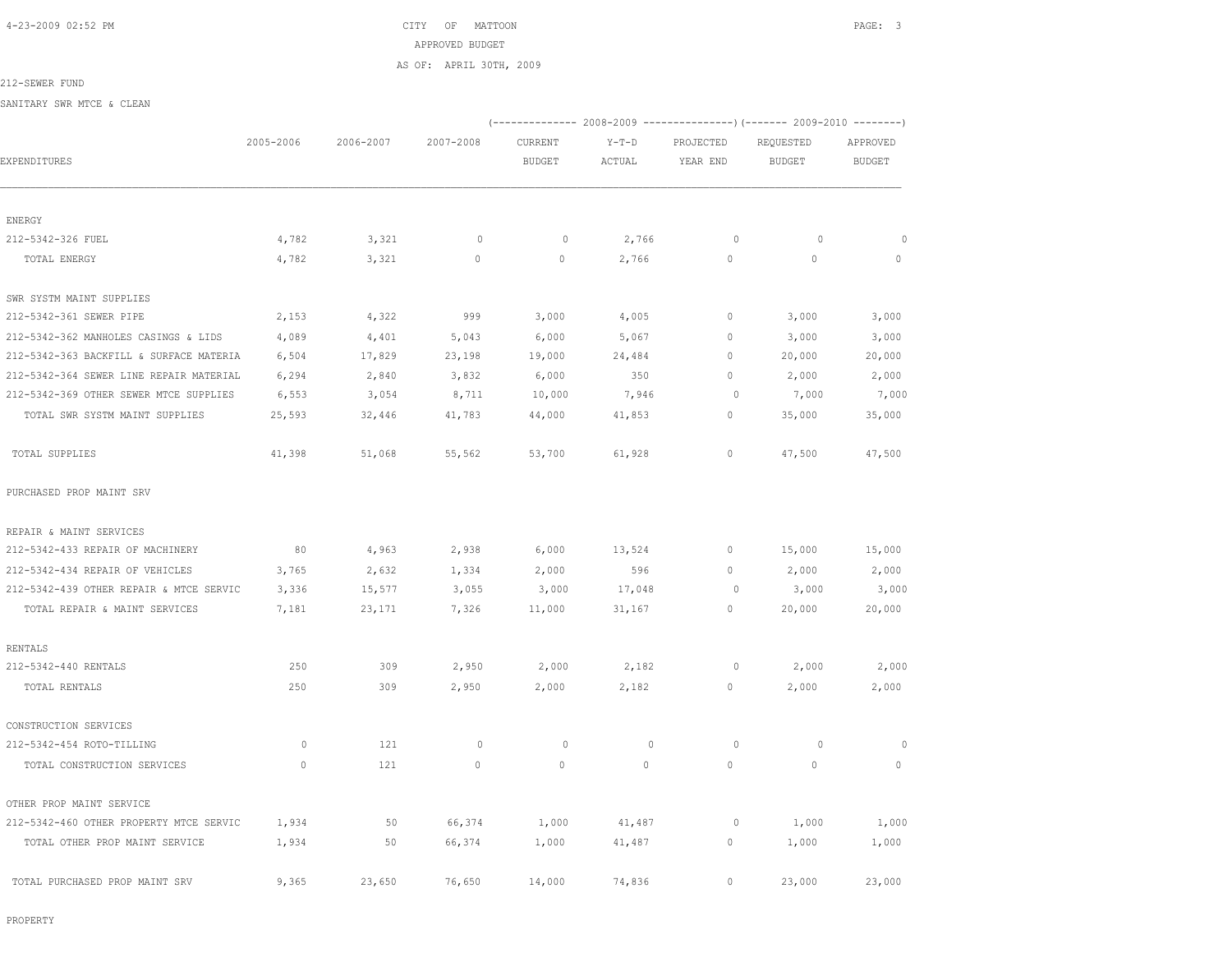4-23-2009 02:52 PM CITY OF MATTOON PAGE: 4 APPROVED BUDGET

AS OF: APRIL 30TH, 2009

212-SEWER FUND

SANITARY SWR MTCE & CLEAN

|                                       |                                                              |           |                                            |                           |          |                | $(---------- 2008-2009 ---------- 2009-2010 ---- 2009-2010 ---- 2009-2010 ---- 2009-2010 ---- 2009-2010 ---- 2009-2010 ---- 2009-2010 ---- 2009-2010 ---- 2009-2010 ---- 2009-2010 ---- 2009-2010 ---- 2009-2010 ---- 2009-2010 ---- 2009-2010 ---- 2009-2010 ---- 2009-2010 ---- 2009-2010$ |               |
|---------------------------------------|--------------------------------------------------------------|-----------|--------------------------------------------|---------------------------|----------|----------------|----------------------------------------------------------------------------------------------------------------------------------------------------------------------------------------------------------------------------------------------------------------------------------------------|---------------|
|                                       | 2005-2006                                                    | 2006-2007 | 2007-2008                                  | CURRENT                   | $Y-T-D$  | PROJECTED      | REQUESTED                                                                                                                                                                                                                                                                                    | APPROVED      |
| EXPENDITURES                          |                                                              |           |                                            | <b>BUDGET</b>             | ACTUAL   | YEAR END       | <b>BUDGET</b>                                                                                                                                                                                                                                                                                | <b>BUDGET</b> |
|                                       |                                                              |           |                                            |                           |          |                |                                                                                                                                                                                                                                                                                              |               |
| MACHINERY & EQUIPMENT                 |                                                              |           |                                            |                           |          |                |                                                                                                                                                                                                                                                                                              |               |
| 212-5342-740 MACHINERY & EQUIPMENT    | $\sim$ 0 $\sim$ 0 $\sim$                                     | 108       | 0 $262,774$ $212,458$ 0 $12,722$ $12,722$  |                           |          |                |                                                                                                                                                                                                                                                                                              |               |
| TOTAL MACHINERY & EQUIPMENT           | $\circ$                                                      | 108       |                                            | $0 \t 262,774 \t 212,458$ |          |                | $0 \t 12,722 \t 12,722$                                                                                                                                                                                                                                                                      |               |
| 5342-740<br>MACHINERY & EQUIPMENT     | CURRENT YEAR NOTES:                                          |           |                                            |                           |          |                |                                                                                                                                                                                                                                                                                              |               |
|                                       | The Vactor Truck cost was \$201,667 so the line item will be |           |                                            |                           |          |                |                                                                                                                                                                                                                                                                                              |               |
|                                       | \$42,000 under                                               |           |                                            |                           |          |                |                                                                                                                                                                                                                                                                                              |               |
| TOTAL PROPERTY                        | $\circ$                                                      |           | $12,950$ 0 372,774 261,233 0 12,722 12,722 |                           |          |                |                                                                                                                                                                                                                                                                                              |               |
| OTHER OBJECTS                         |                                                              |           |                                            |                           |          |                |                                                                                                                                                                                                                                                                                              |               |
| COMPUTER INFO SYS OBJECT              |                                                              |           |                                            |                           |          |                |                                                                                                                                                                                                                                                                                              |               |
| 212-5342-863 DESKTOP PC WORK STATIONS | $\sim$ 0                                                     | $\circ$   | $0 \qquad \qquad$                          | $\circ$                   | $\sim$ 0 | $\overline{0}$ | $\overline{0}$                                                                                                                                                                                                                                                                               | $\circ$       |
| TOTAL COMPUTER INFO SYS OBJECT        | $\mathbf{0}$                                                 | $\Omega$  | $\Omega$                                   | $\Omega$                  | $\Omega$ | $\circ$        | $\Omega$                                                                                                                                                                                                                                                                                     | $\circ$       |
| TOTAL OTHER OBJECTS                   | $\circ$                                                      | $\circ$   | $\mathbf{0}$                               | $\circ$                   | $\circ$  | $\mathbf{0}$   | $\mathbf{0}$                                                                                                                                                                                                                                                                                 | $\mathbf{0}$  |
| TOTAL SANITARY SWR MTCE & CLEAN       | 420,867                                                      | 347,039   | 469,196                                    | 841,056                   | 771,748  | $\overline{0}$ | 475,037                                                                                                                                                                                                                                                                                      | 475,037       |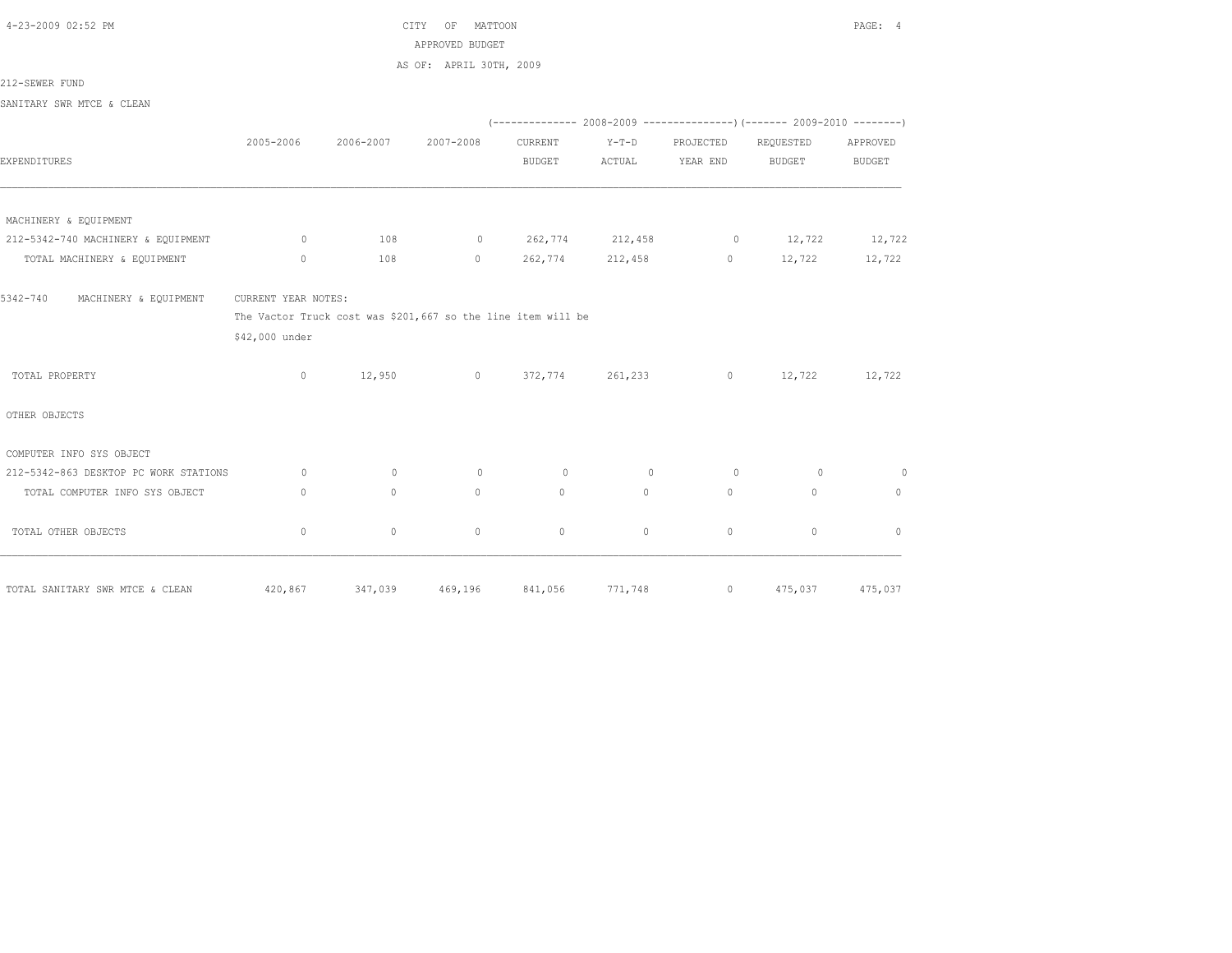| SUPPLIES                                |                |             |             |                |         |             |                |                |
|-----------------------------------------|----------------|-------------|-------------|----------------|---------|-------------|----------------|----------------|
| GENERAL SUPPLIES                        |                |             |             |                |         |             |                |                |
| 212-5343-316 TOOLS & EQUIPMENT          | 88             | 950         | 1,036       | 4,000          | 4,249   | $\circ$     | 4,000          | 4,000          |
| 212-5343-318 VEHICLE PARTS              | $\circ$        | 91          | $\mathbb O$ | $\overline{0}$ | 10      | $\mathbb O$ | $\mathbb O$    | $\circ$        |
| 212-5343-319 MISCELLANEOUS SUPPLIES     | 272            | 151         | 13          | 500            | 8       | $\circ$     | 500            | 500            |
| TOTAL GENERAL SUPPLIES                  | 360            | 1,193       | 1,049       | 4,500          | 4,266   | $\circ$     | 4,500          | 4,500          |
| ENERGY                                  |                |             |             |                |         |             |                |                |
| 212-5343-321 NATURAL GAS & ELECTRIC (AM | 12,777         | 19,748      | 22,130      | 23,000         | 27,297  | 0           | 23,000         | 23,000         |
| 212-5343-322 ELECTRICITY (COLES-MOULTRI | 4,706          | 4,742       | 5,770       | 6,000          | 6,489   | 0           | 6,000          | 6,000          |
| 212-5343-323 BOTTLED GAS                | $\circ$        | 331         | $\circ$     | 600            | 364     | $\circ$     | 600            | 600            |
| 212-5343-326 FUEL                       | $\circ$        | $\circ$     | 651         | $\circ$        | $\circ$ | $\circ$     | $\circ$        | $\Omega$       |
| TOTAL ENERGY                            | 17,483         | 24,820      | 28,550      | 29,600         | 34,149  | 0           | 29,600         | 29,600         |
| SWR SYSTM MAINT SUPPLIES                |                |             |             |                |         |             |                |                |
| 212-5343-365 LIFT STATION REPAIR MATERI | 11,993         | 14,345      | 7,085       | 20,000         | 8,002   | 0           | 20,000         | 20,000         |
| 212-5343-369 OTHER SEWER MTCE SUPPLIES  | $\overline{0}$ | $\circ$     | 70          | 500            | 13      | 0           | 500            | 500            |
| TOTAL SWR SYSTM MAINT SUPPLIES          | 11,993         | 14,345      | 7,155       | 20,500         | 8,016   | $\circ$     | 20,500         | 20,500         |
| TOTAL SUPPLIES                          | 29,836         | 40,357      | 36,754      | 54,600         | 46,431  | $\circ$     | 54,600         | 54,600         |
| PURCHASED PROP MAINT SRV                |                |             |             |                |         |             |                |                |
| REPAIR & MAINT SERVICES                 |                |             |             |                |         |             |                |                |
| 212-5343-432 REPAIR OF STRUCTURES       | 261            | 6,841       | $\circ$     | 1,000          | $\circ$ | $\mathbb O$ | 1,000          | 1,000          |
| 212-5343-433 REPAIR OF MACHINERY        | 2,721          | 8,232       | 1,740       | 7,000          | 4,141   | $\circ$     | 7,000          | 7,000          |
| 212-5343-434 REPAIR OF VEHICLES         | $\mathbb O$    | $\circ$     | $\mathbb O$ | $\overline{0}$ | 124     | $\circ$     | $\overline{0}$ | $\overline{0}$ |
| 212-5343-435 ELEVATOR SERVICE AGREEMENT | $\overline{0}$ | $\circ$     | $\circ$     | 2,000          | $\circ$ | $\circ$     | 2,000          | 2,000          |
| 212-5343-439 OTHER REPAIR & MTCE SERVIC | 148            | $\mathbf 0$ | 7,195       | 0              | 10,941  | $\circ$     | $\circ$        | $\circ$        |
| TOTAL REPAIR & MAINT SERVICES           | 3,130          | 15,073      | 8,935       | 10,000         | 15,207  | $\circ$     | 10,000         | 10,000         |
| CONSTRUCTION SERVICES                   |                |             |             |                |         |             |                |                |
| 212-5343-454 ROTO-TILLING               | $\circ$        | $\circ$     | $\circ$     | $\circ$        | $\circ$ | $\circ$     | $\circ$        |                |
| TOTAL CONSTRUCTION SERVICES             | $\circ$        | $\circ$     | $\mathbf 0$ | $\mathbf 0$    | 0       | $\circ$     | $\circ$        | 0              |
| TOTAL PURCHASED PROP MAINT SRV          | 3,130          | 15,073      | 8,935       | 10,000         | 15,207  | $\circ$     | 10,000         | 10,000         |

| 4-23-2009 02:52 PM             |              |           | CITY<br>OF<br>MATTOON   |               |         |           |                                                                          | PAGE: 5       |
|--------------------------------|--------------|-----------|-------------------------|---------------|---------|-----------|--------------------------------------------------------------------------|---------------|
|                                |              |           | APPROVED BUDGET         |               |         |           |                                                                          |               |
|                                |              |           | AS OF: APRIL 30TH, 2009 |               |         |           |                                                                          |               |
| 212-SEWER FUND                 |              |           |                         |               |         |           |                                                                          |               |
| SEWER LIFT STATIONS            |              |           |                         |               |         |           |                                                                          |               |
|                                |              |           |                         |               |         |           | (-------------- 2008-2009 ----------------) (------- 2009-2010 --------) |               |
|                                | 2005-2006    | 2006-2007 | 2007-2008               | CURRENT       | $Y-T-D$ | PROJECTED | REQUESTED                                                                | APPROVED      |
| <b>EXPENDITURES</b>            |              |           |                         | <b>BUDGET</b> | ACTUAL  | YEAR END  | <b>BUDGET</b>                                                            | <b>BUDGET</b> |
|                                |              |           |                         |               |         |           |                                                                          |               |
|                                |              |           |                         |               |         |           |                                                                          |               |
|                                |              |           |                         |               |         |           |                                                                          |               |
| SUPPLIES                       |              |           |                         |               |         |           |                                                                          |               |
|                                |              |           |                         |               |         |           |                                                                          |               |
| GENERAL SUPPLIES               |              |           |                         |               |         |           |                                                                          |               |
| 212-5343-316 TOOLS & EQUIPMENT | 88           | 950       | 1,036                   | 4,000         | 4,249   | $\circ$   | 4,000                                                                    | 4,000         |
| 212-5343-318 VEHICLE PARTS     | $\mathbf{0}$ | 91        | $\mathbf{0}$            | $\circ$       | 10      | $\circ$   | $\mathbf{0}$                                                             | $\mathbf{0}$  |
|                                |              |           |                         |               |         |           |                                                                          |               |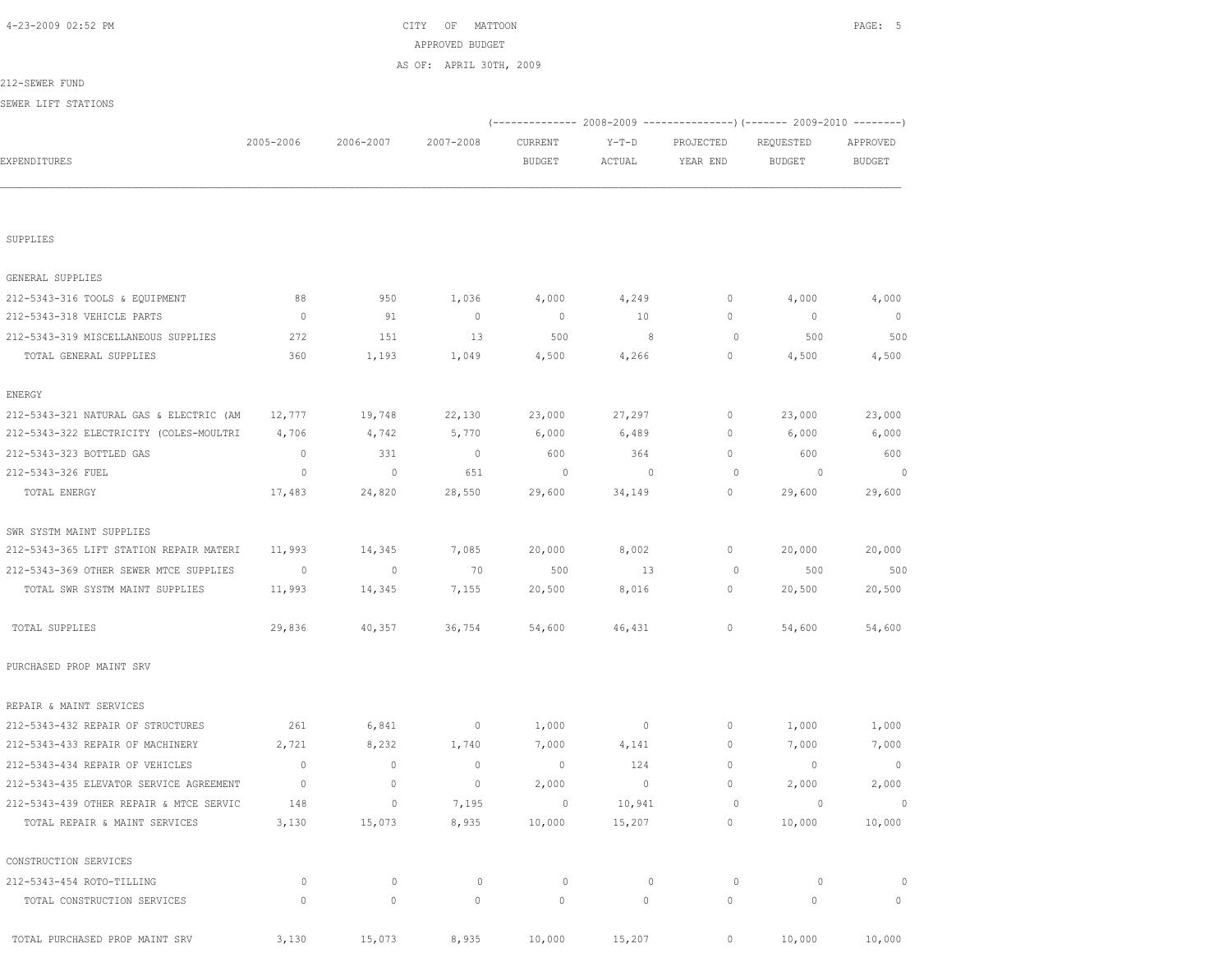4-23-2009 02:52 PM CITY OF MATTOON PAGE: 6 APPROVED BUDGET

AS OF: APRIL 30TH, 2009

212-SEWER FUND

SEWER LIFT STATIONS

|                                         |                 |                 |                 | (-------------- 2008-2009 -------------------- 2009-2010 ----------- |              |                   |                              |               |
|-----------------------------------------|-----------------|-----------------|-----------------|----------------------------------------------------------------------|--------------|-------------------|------------------------------|---------------|
|                                         | 2005-2006       | 2006-2007       | 2007-2008       | CURRENT                                                              | $Y-T-D$      | PROJECTED         | REQUESTED                    | APPROVED      |
| EXPENDITURES                            |                 |                 |                 | <b>BUDGET</b>                                                        | ACTUAL       | YEAR END          | <b>BUDGET</b>                | <b>BUDGET</b> |
|                                         |                 |                 |                 |                                                                      |              |                   |                              |               |
| COMMUNICATION                           |                 |                 |                 |                                                                      |              |                   |                              |               |
| 212-5343-533 CELLULAR PHONE             | $\circ$         | $\circ$         | $\circ$         | $\circ$                                                              | $\circ$      | $\circ$           | $\circ$                      | $\circ$       |
| TOTAL COMMUNICATION                     | $\mathbf{0}$    | $\circ$         | $\mathbf{0}$    | $\circ$                                                              | $\circ$      | $\mathbf{0}$      | $\mathbf{0}$                 | $\circ$       |
| EMPLOYEE BUSINESS EXP                   |                 |                 |                 |                                                                      |              |                   |                              |               |
| 212-5343-562 TRAVEL & TRAINING          | $\circ$         | $\circ$         | $\circ$         | $\circ$                                                              | $\mathbf{0}$ | $\circ$           | $\circ$                      | $\circ$       |
| TOTAL EMPLOYEE BUSINESS EXP             | $\Omega$        | $\circ$         | $\circ$         | $\mathbf{0}$                                                         | $\circ$      | $\circ$           | $\circ$                      | $\mathbf{0}$  |
| TOTAL OTHER PURCHASED SERVICES          | $\Omega$        | $\circ$         | $\Omega$        | $\circ$                                                              | $\circ$      | $\circ$           | $\Omega$                     | $\circ$       |
| PROPERTY                                |                 |                 |                 |                                                                      |              |                   |                              |               |
| IMPROVEMENTS-NOT BLDNGS                 |                 |                 |                 |                                                                      |              |                   |                              |               |
| 212-5343-730 IMPROVEMENTS OTHER THAN BL | $\circ$         | $\circ$         | $\circ$         | 300,000                                                              | $\circ$      |                   | $0 \qquad \qquad$<br>190,000 | 190,000       |
| TOTAL IMPROVEMENTS-NOT BLDNGS           | $\Omega$        | $\circ$         | $\mathbf{0}$    | 300,000                                                              | $\circ$      | $0 \qquad \qquad$ | 190,000                      | 190,000       |
| MACHINERY & EQUIPMENT                   |                 |                 |                 |                                                                      |              |                   |                              |               |
| 212-5343-741 MACHINERY                  | $\circ$         | $\mathbf{0}$    | $\circ$         | $\circ$                                                              | $\mathbf{0}$ | $\circ$           | $\circ$                      | $\circ$       |
| TOTAL MACHINERY & EQUIPMENT             | $\cap$          | $\Omega$        | $\Omega$        | $\circ$                                                              | $\Omega$     | $\Omega$          | $\Omega$                     | $\circ$       |
| TOTAL PROPERTY                          | $\mathbf{0}$    | $\mathbb O$     | $\mathbf{0}$    | 300,000                                                              | $\circ$      | $\circ$           | 190,000                      | 190,000       |
| OTHER OBJECTS                           |                 |                 |                 |                                                                      |              |                   |                              |               |
| FINANCIAL TRANS OBJECTS                 |                 |                 |                 |                                                                      |              |                   |                              |               |
| 212-5343-828 REAL ESTATE TAXES          | $7\phantom{.0}$ | $7\phantom{.0}$ | $7\phantom{.0}$ | $\circ$                                                              | 24           | $\circ$           | $\circ$                      | $\circ$       |
| TOTAL FINANCIAL TRANS OBJECTS           | $7\phantom{.0}$ | $7\overline{ }$ | $7\overline{ }$ | $\circ$                                                              | 24           | $\circ$           | $\circ$                      | $\circ$       |
| TOTAL OTHER OBJECTS                     | $7\phantom{.0}$ | $7\phantom{.0}$ | $7\phantom{.0}$ | $\mathbf{0}$                                                         | 24           | $\circ$           | $\mathbf{0}$                 | $\mathbb O$   |
| TOTAL SEWER LIFT STATIONS               | 32,973          | 55,437          | 45,695          | 364,600                                                              | 61,662       | $\circ$           | 254,600                      | 254,600       |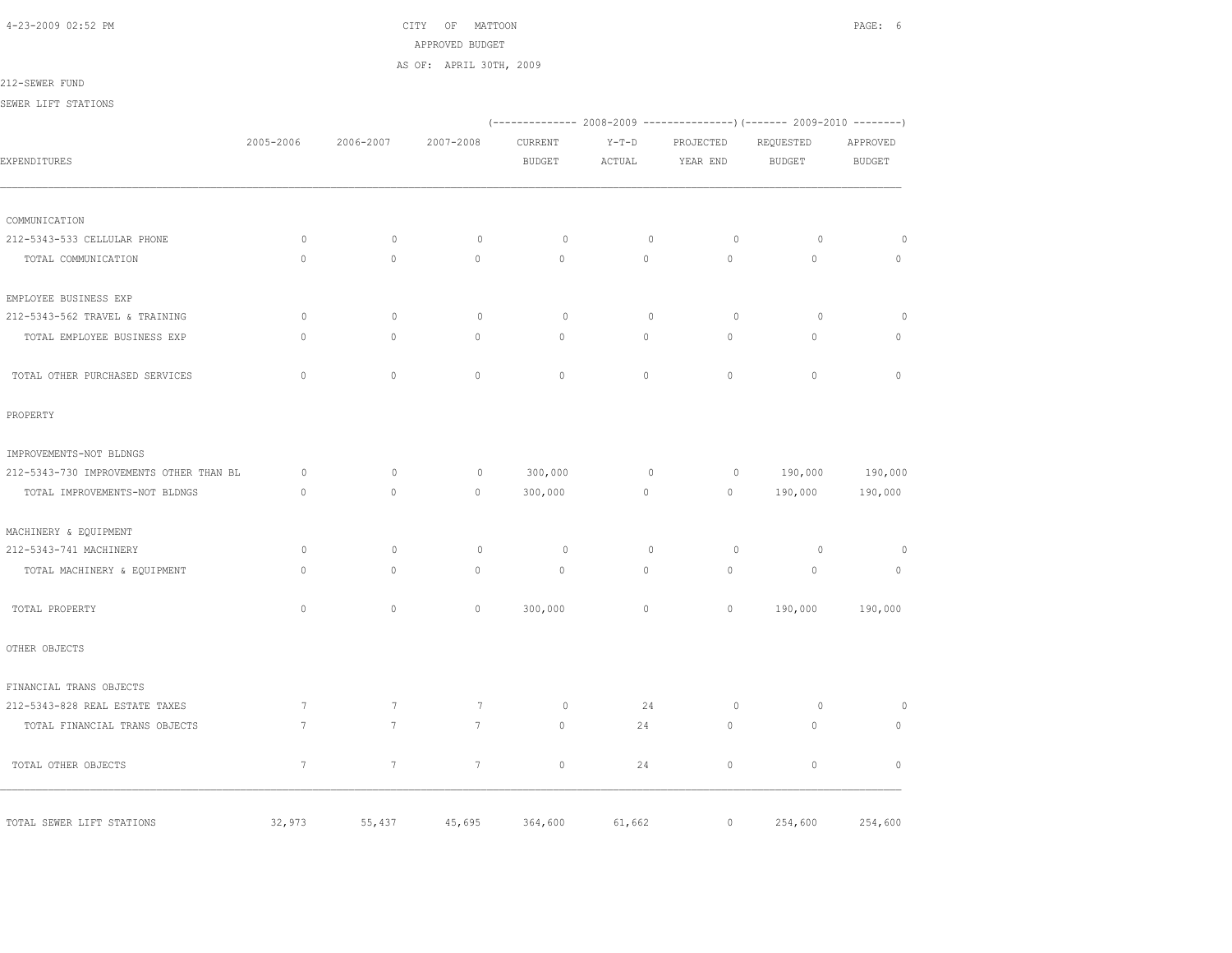|                                         |                          |           | AS OF: APRIL 30TH, 2009 |                                                                         |                |              |                          |                          |  |
|-----------------------------------------|--------------------------|-----------|-------------------------|-------------------------------------------------------------------------|----------------|--------------|--------------------------|--------------------------|--|
| 212-SEWER FUND                          |                          |           |                         |                                                                         |                |              |                          |                          |  |
| WASTEWATER TREATMNT PLANT               |                          |           |                         |                                                                         |                |              |                          |                          |  |
|                                         |                          |           |                         | (-------------- 2008-2009 ---------------) (------- 2009-2010 --------) |                |              |                          |                          |  |
|                                         | 2005-2006                | 2006-2007 | 2007-2008               | CURRENT                                                                 | $Y-T-D$        | PROJECTED    | REQUESTED                | APPROVED                 |  |
| EXPENDITURES                            |                          |           |                         | <b>BUDGET</b>                                                           | ACTUAL         | YEAR END     | <b>BUDGET</b>            | <b>BUDGET</b>            |  |
|                                         |                          |           |                         |                                                                         |                |              |                          |                          |  |
|                                         |                          |           |                         |                                                                         |                |              |                          |                          |  |
|                                         |                          |           |                         |                                                                         |                |              |                          |                          |  |
| PERSONNEL SERVICES                      |                          |           |                         |                                                                         |                |              |                          |                          |  |
| SALARIES & WAGES                        |                          |           |                         |                                                                         |                |              |                          |                          |  |
| 212-5344-111 SALARIES OF REG EMPLOYEES  | 278,387                  | 320,551   | 293,343                 | 324,323                                                                 | 283,282        | 0            | 332,906                  | 332,906                  |  |
| 212-5344-112 SALARIES OF TEMP EMPLOYEES | $\overline{\phantom{0}}$ | 44        | 2,566                   | $\overline{0}$                                                          | $\overline{0}$ | $\mathbf{0}$ | $\mathbf 0$              | $\overline{\phantom{0}}$ |  |
| 212-5344-113 OVERTIME                   | 9,381                    | 3,671     | 4,695                   | 5,833                                                                   | 4,872          | $\circ$      | 6,000                    | 6,000                    |  |
| 212-5344-114 COMPENSATED ABSENCES       | 27,609                   | 24,350    | 26,004                  | $\overline{0}$                                                          | 26,608         | $\circ$      | $\overline{\phantom{0}}$ | $\overline{0}$           |  |
| TOTAL SALARIES & WAGES                  | 315,377                  | 348,615   | 326,609                 | 330,156                                                                 | 314,762        | $\circ$      | 338,906                  | 338,906                  |  |
|                                         |                          |           |                         |                                                                         |                |              |                          |                          |  |
| TOTAL PERSONNEL SERVICES                | 315,377                  | 348,615   | 326,609                 | 330,156                                                                 | 314,762        | $\circ$      | 338,906                  | 338,906                  |  |
| EMPOLOYEE BENEFITS                      |                          |           |                         |                                                                         |                |              |                          |                          |  |
| GROUP INSURANCE                         |                          |           |                         |                                                                         |                |              |                          |                          |  |
| 212-5344-211 GROUP HEALTH INSURANCE     | 37,494                   | 39,001    | 31,125                  | 27,009                                                                  | 33,415         | 0            | 40,364                   | 40,364                   |  |
| 212-5344-212 GROUP LIFE INSURANCE       | $\overline{0}$           | 883       | 1,152                   | 1,008                                                                   | 1,008          | $\circ$      | 1,008                    | 1,008                    |  |
| TOTAL GROUP INSURANCE                   | 37,494                   | 39,884    | 32,277                  | 28,017                                                                  | 34,423         | 0            | 41,372                   | 41,372                   |  |
| SOCIAL SECURITY CONTRIB                 |                          |           |                         |                                                                         |                |              |                          |                          |  |
| 212-5344-221 FICA CONTRIBUTIONS         | 19,236                   | 21,082    | 20,318                  | 20,470                                                                  | 20,124         | 0            | 21,012                   | 21,012                   |  |
| 212-5344-222 MEDICARE CONTRIBUTIONS     | 4,499                    | 4,930     | 4,752                   | 4,788                                                                   | 4,707          | 0            | 4,914                    | 4,914                    |  |
| TOTAL SOCIAL SECURITY CONTRIB           | 23,735                   | 26,012    | 25,069                  | 25,258                                                                  | 24,831         | $\circ$      | 25,926                   | 25,926                   |  |
|                                         |                          |           |                         |                                                                         |                |              |                          |                          |  |
| RETIREMENT CONTRIBTUIONS                |                          |           |                         |                                                                         |                |              |                          |                          |  |
| 212-5344-231 IMRF CONTRIBUTIONS         | 34,972                   | 40,184    | 34,177                  | 33,511                                                                  | 32,074         | $\circ$      | 36,715                   | 36,715                   |  |
| TOTAL RETIREMENT CONTRIBTUIONS          | 34,972                   | 40,184    | 34,177                  | 33,511                                                                  | 32,074         | $\circ$      | 36,715                   | 36,715                   |  |
| UNEMPLOYMNT COMPENSATION                |                          |           |                         |                                                                         |                |              |                          |                          |  |
| 212-5344-240 UNEMPLOYMENT COMP.         | 1,617                    | 1,496     | 1,415                   | 924                                                                     | 924            | $\circ$      | 602                      | 602                      |  |
| TOTAL UNEMPLOYMNT COMPENSATION          | 1,617                    | 1,496     | 1,415                   | 924                                                                     | 924            | $\mathbb O$  | 602                      | 602                      |  |
| WORKER'S COMPENSATION                   |                          |           |                         |                                                                         |                |              |                          |                          |  |
| 212-5344-250 WORKERS' COMPENSATION      | 16,042                   | 21,240    | 18,030                  | 15,378                                                                  | 15,378         | $\circ$      | 14,946                   | 14,946                   |  |
| TOTAL WORKER'S COMPENSATION             | 16,042                   | 21,240    | 18,030                  | 15,378                                                                  | 15,378         | 0            | 14,946                   | 14,946                   |  |
| TOTAL EMPOLOYEE BENEFITS                | 113,860                  | 128,816   | 110,968                 | 103,088                                                                 | 107,629        | $\circ$      | 119,561                  | 119,561                  |  |
|                                         |                          |           |                         |                                                                         |                |              |                          |                          |  |

 4-23-2009 02:52 PM CITY OF MATTOON PAGE: 7 APPROVED BUDGET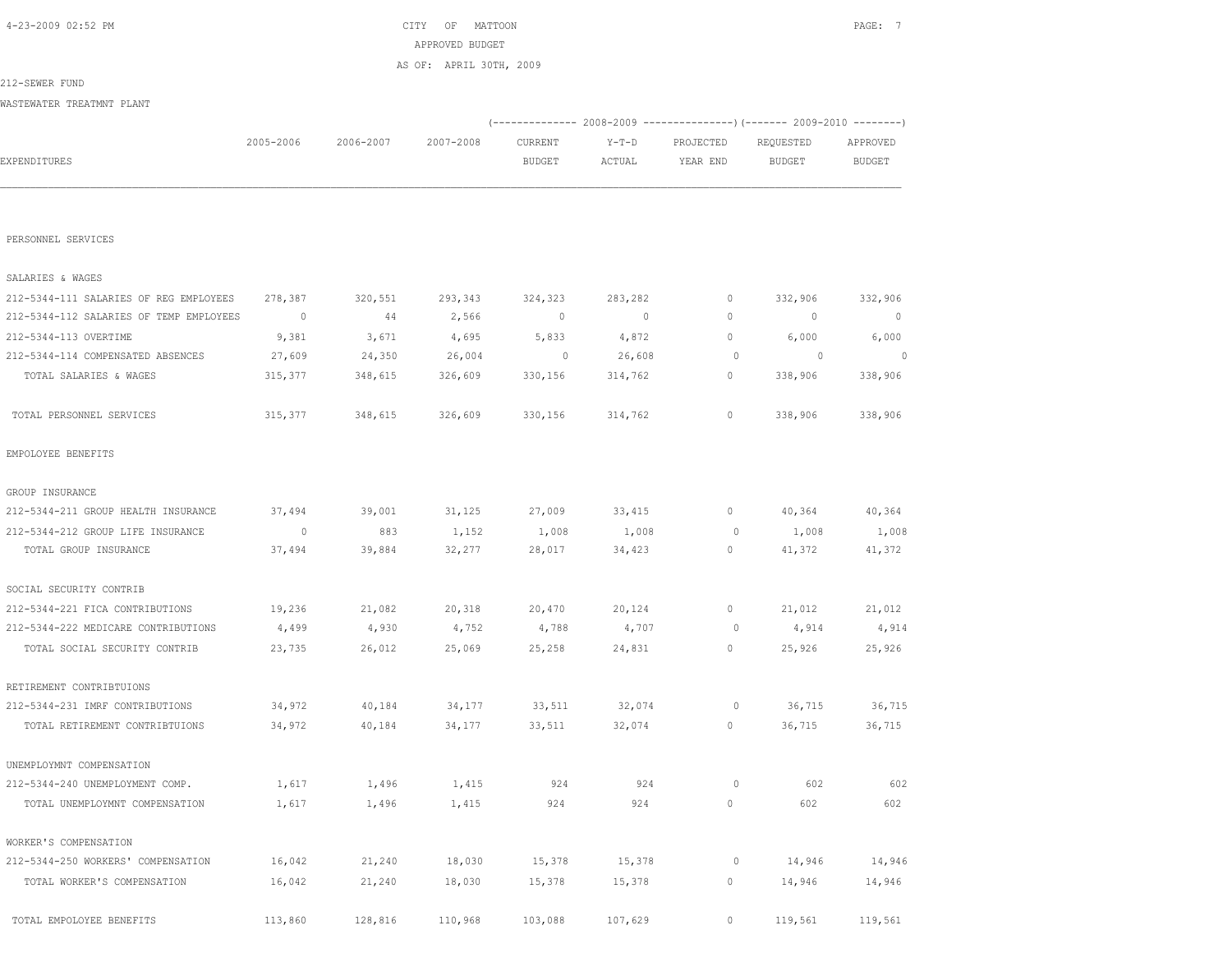4-23-2009 02:52 PM CITY OF MATTOON PAGE: 8 APPROVED BUDGET AS OF: APRIL 30TH, 2009

212-SEWER FUND

WASTEWATER TREATMNT PLANT

|                                         |                          |                          |                          | (-------------- 2008-2009 ----------------) (------- 2009-2010 --------) |                   |                       |                            |                           |  |
|-----------------------------------------|--------------------------|--------------------------|--------------------------|--------------------------------------------------------------------------|-------------------|-----------------------|----------------------------|---------------------------|--|
| EXPENDITURES                            | 2005-2006                | 2006-2007                | 2007-2008                | CURRENT<br><b>BUDGET</b>                                                 | $Y-T-D$<br>ACTUAL | PROJECTED<br>YEAR END | REQUESTED<br><b>BUDGET</b> | APPROVED<br><b>BUDGET</b> |  |
| 212-5344-319 MISCELLANEOUS SUPPLIES     | 11,954                   | 10,637                   | 17,482                   | 19,500                                                                   | 9,439             | $\circ$               | 19,500                     | 19,500                    |  |
| TOTAL GENERAL SUPPLIES                  | 57,826                   | 57,502                   | 40,133                   | 71,500                                                                   | 40,507            | 0                     | 72,000                     | 72,000                    |  |
| ENERGY                                  |                          |                          |                          |                                                                          |                   |                       |                            |                           |  |
| 212-5344-321 NATURAL GAS & ELECTRIC (AM | 334,090                  | 304,973                  | 379,739                  | 325,000                                                                  | 299,402           | $\circ$               | 275,000                    | 275,000                   |  |
| 212-5344-323 BOTTLED GAS                | 523                      | $\sim$ 0                 | $\circ$                  | $\circ$                                                                  | 71                | 0                     | $\circ$                    | $\overline{0}$            |  |
| 212-5344-326 FUEL                       | 3,133                    | 1,332                    | $\mathbb O$              | $\circ$                                                                  | $\sim$ 0          | $\circ$               | $\overline{0}$             | $\sim$ 0                  |  |
| TOTAL ENERGY                            | 337,745                  | 306,306                  | 379,739                  | 325,000                                                                  | 299,473           | 0                     | 275,000                    | 275,000                   |  |
| BOOKS & PERIODICALS                     |                          |                          |                          |                                                                          |                   |                       |                            |                           |  |
| 212-5344-340 BOOKS & PERIODICALS        | 373                      | 441                      | 512                      | 700                                                                      | 97                | $\circ$               | 700                        | 700                       |  |
| TOTAL BOOKS & PERIODICALS               | 373                      | 441                      | 512                      | 700                                                                      | 97                | $\mathbf{0}$          | 700                        | 700                       |  |
| SWR SYSTM MAINT SUPPLIES                |                          |                          |                          |                                                                          |                   |                       |                            |                           |  |
| 212-5344-366 PLANT MTCE & REPAIR MATERI | 33,320                   | 40,632                   | 42,252                   | 40,000                                                                   | 34,967            | 0                     | 53,500                     | 53,500                    |  |
| TOTAL SWR SYSTM MAINT SUPPLIES          | 33,320                   | 40,632                   | 42,252                   | 40,000                                                                   | 34,967            | $\circ$               | 53,500                     | 53,500                    |  |
| TOTAL SUPPLIES                          | 429,264                  | 404,881                  | 462,635                  | 437,200                                                                  | 375,045           | 0                     | 401,200                    | 401,200                   |  |
| PURCHASED PROP MAINT SRV                |                          |                          |                          |                                                                          |                   |                       |                            |                           |  |
| REPAIR & MAINT SERVICES                 |                          |                          |                          |                                                                          |                   |                       |                            |                           |  |
| 212-5344-431 REPAIR OF OFFICE EQUIPMENT | 181                      | $\circ$                  | $\sim$ 0                 | $\circ$                                                                  | $\overline{0}$    | 0                     | $\overline{\phantom{0}}$   | $\mathbf 0$               |  |
| 212-5344-432 REPAIR OF STRUCTURES       | 7,927                    | 21,379                   | 5,851                    | 15,000                                                                   | 216               | 0                     | 25,000                     | 25,000                    |  |
| 212-5344-433 REPAIR OF MACHINERY        | 53,298                   | 29,531                   | 16,747                   | 85,000                                                                   | 32,040            | 0                     | 85,000                     | 85,000                    |  |
| 212-5344-434 REPAIR OF VEHICLES         | 2,289                    | 5,565                    | 2,763                    | 5,000                                                                    | 6,321             | 0                     | 5,000                      | 5,000                     |  |
| 212-5344-436 PEST CONTROL SERVICES      | $\overline{\phantom{0}}$ | $\overline{\phantom{0}}$ | $\overline{\phantom{0}}$ | $\sim$ 0                                                                 | $\overline{0}$    | 0                     | $\overline{0}$             | $\overline{0}$            |  |
| 212-5344-439 OTHER REPAIR & MNTCE SERVI | 10,085                   | 19,569                   | 25,456                   | 12,500                                                                   | 24,753            | 0                     | 12,500                     | 12,500                    |  |
| TOTAL REPAIR & MAINT SERVICES           | 73,779                   | 76,044                   | 50,817                   | 117,500                                                                  | 63,330            | $\circ$               | 127,500                    | 127,500                   |  |
| RENTALS                                 |                          |                          |                          |                                                                          |                   |                       |                            |                           |  |
| 212-5344-440 RENTALS                    | 1,304                    | 801                      | 317                      | 2,000                                                                    | 1,228             | $\circ$               | 2,000                      | 2,000                     |  |
| TOTAL RENTALS                           | 1,304                    | 801                      | 317                      | 2,000                                                                    | 1,228             | 0                     | 2,000                      | 2,000                     |  |
| OTHER PROP MAINT SERVICE                |                          |                          |                          |                                                                          |                   |                       |                            |                           |  |
| 212-5344-460 OTHER PROPERTY MTCE SERVIC | 38,805                   | 21,265                   | 35,159                   | 25,000                                                                   | 32,007            | 0                     | 25,000                     | 25,000                    |  |
| TOTAL OTHER PROP MAINT SERVICE          | 38,805                   | 21,265                   | 35,159                   | 25,000                                                                   | 32,007            | 0                     | 25,000                     | 25,000                    |  |
| TOTAL PURCHASED PROP MAINT SRV          | 113,889                  | 98,109                   | 86,293                   | 144,500                                                                  | 96,565            | $\circ$               | 154,500                    | 154,500                   |  |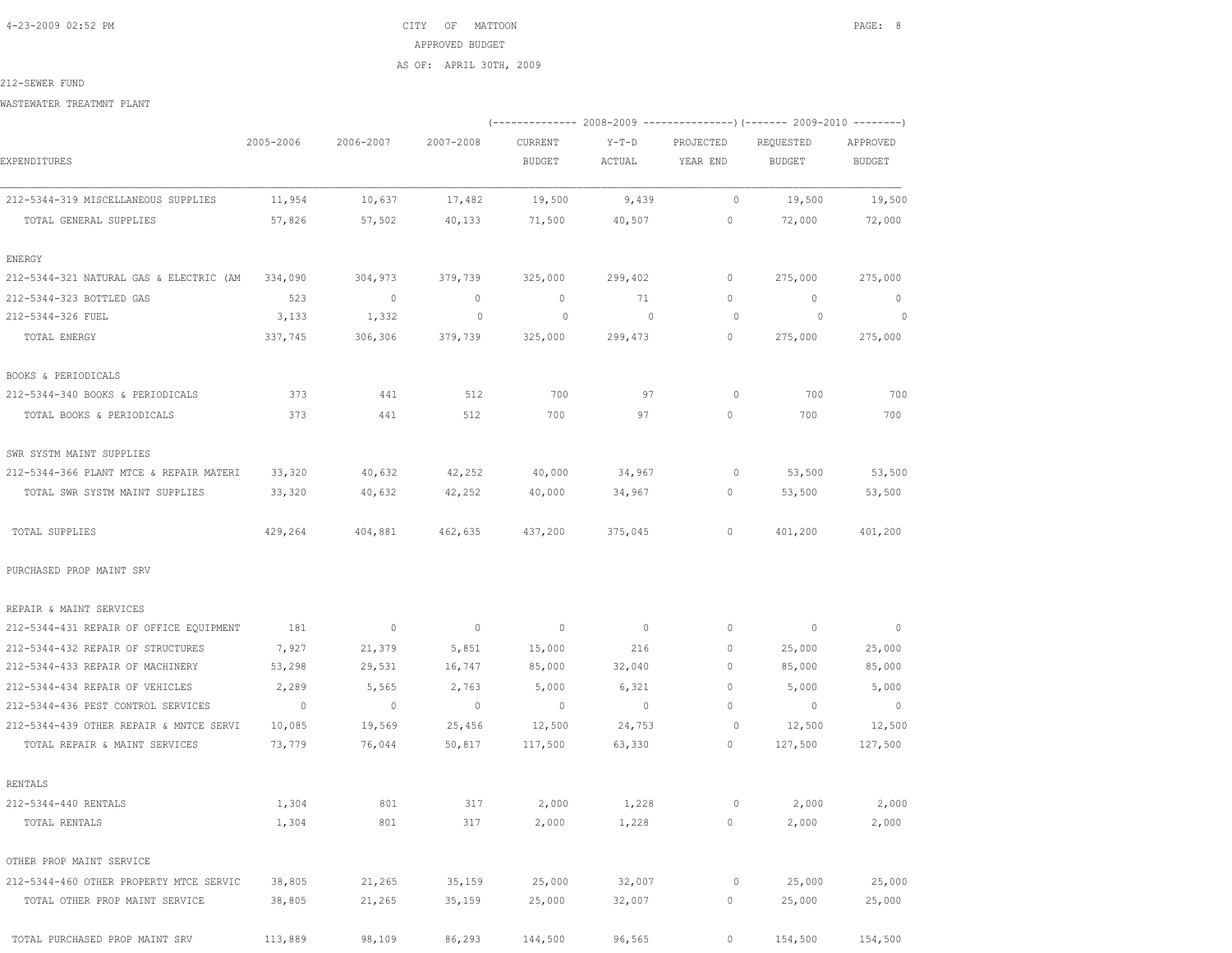4-23-2009 02:52 PM CITY OF MATTOON PAGE: 9 APPROVED BUDGET AS OF: APRIL 30TH, 2009

#### 212-SEWER FUND

WASTEWATER TREATMNT PLANT

|                                         |              |                   |              |                          |                   |                       | (-------------- 2008-2009 ---------------) (------- 2009-2010 --------) |                           |
|-----------------------------------------|--------------|-------------------|--------------|--------------------------|-------------------|-----------------------|-------------------------------------------------------------------------|---------------------------|
| EXPENDITURES                            | 2005-2006    | 2006-2007         | 2007-2008    | CURRENT<br><b>BUDGET</b> | $Y-T-D$<br>ACTUAL | PROJECTED<br>YEAR END | REQUESTED<br><b>BUDGET</b>                                              | APPROVED<br><b>BUDGET</b> |
|                                         |              |                   |              |                          |                   |                       |                                                                         |                           |
| COMMUNICATION                           |              |                   |              |                          |                   |                       |                                                                         |                           |
| 212-5344-532 TELEPHONE                  | 11,985       | 5,563             | 6,060        | 6,000                    | 5,500             | $\circ$               | 6,000                                                                   | 6,000                     |
| 212-5344-533 CELLULAR PHONE             | 108          | 56)<br>$\sqrt{ }$ | $\mathbb O$  | $\mathbb O$              | $\circ$           | $\circ$               | $\mathbf{0}$                                                            | $\overline{0}$            |
| 212-5344-538 INTERNET ACCESS CHARGE     | 616          | 176               | $\circ$      | 0                        | $\circ$           | $\circ$               | $\circ$                                                                 | $\circ$                   |
| TOTAL COMMUNICATION                     | 12,709       | 5,684             | 6,060        | 6,000                    | 5,500             | $\circ$               | 6,000                                                                   | 6,000                     |
| OTHER PURCHASED SERVICES                |              |                   |              |                          |                   |                       |                                                                         |                           |
| 212-5344-579 MISC OTHER PURCHASED SERVI | 38,012       | 50,954            | 38,000       | 40,000                   | 38,000            | $\circ$               | 40,000                                                                  | 40,000                    |
| TOTAL OTHER PURCHASED SERVICES          | 38,012       | 50,954            | 38,000       | 40,000                   | 38,000            | 0                     | 40,000                                                                  | 40,000                    |
| TOTAL OTHER PURCHASED SERVICES          | 50,721       | 57,177            | 88,702       | 48,000                   | 54,135            | $\circ$               | 48,000                                                                  | 48,000                    |
| PROPERTY                                |              |                   |              |                          |                   |                       |                                                                         |                           |
| IMPROVEMENTS-NOT BLDNGS                 |              |                   |              |                          |                   |                       |                                                                         |                           |
| 212-5344-730 IMPROVEMENTS OTHER THAN BL | $\circ$      | $\mathbf{0}$      | $\circ$      | 40,000                   | 447,732           | $\circ$               | 188,000                                                                 | 188,000                   |
| TOTAL IMPROVEMENTS-NOT BLDNGS           | $\circ$      | $\circ$           | $\mathbf{0}$ | 40,000                   | 447,732           | $\circ$               | 188,000                                                                 | 188,000                   |
| MACHINERY & EQUIPMENT                   |              |                   |              |                          |                   |                       |                                                                         |                           |
| 212-5344-740 MACHINERY & EQUIPMENT      | $\circ$      | $\circ$           | $\circ$      | 0                        | $\circ$           | $\circ$               | $\circ$                                                                 | $\circ$                   |
| TOTAL MACHINERY & EQUIPMENT             | $\mathbf{0}$ | $\circ$           | $\circ$      | $\mathbf{0}$             | $\circ$           | $\circ$               | $\mathbf{0}$                                                            | $\mathbf{0}$              |
| TOTAL PROPERTY                          | $\Omega$     | $\Omega$          | $\mathbb O$  | 40,000                   | 447,732           | $\circ$               | 188,000                                                                 | 188,000                   |
| OTHER OBJECTS                           |              |                   |              |                          |                   |                       |                                                                         |                           |
| FINANCIAL TRANS OBJECTS                 |              |                   |              |                          |                   |                       |                                                                         |                           |
| 212-5344-814 COPY MACHINE               | 627          | 729               | 948          | 1,000                    | 778               | $\circ$               | 1,000                                                                   | 1,000                     |
| TOTAL FINANCIAL TRANS OBJECTS           | 627          | 729               | 948          | 1,000                    | 778               | $\circ$               | 1,000                                                                   | 1,000                     |
| TOTAL OTHER OBJECTS                     | 627          | 729               | 948          | 1,000                    | 778               | $\circ$               | 1,000                                                                   | 1,000                     |
| TOTAL WASTEWATER TREATMNT PLANT         | 1,023,738    | 1,038,327         | 1,076,156    | 1,103,944                | 1,396,646         | $\circ$               | 1,251,167                                                               | 1,251,167                 |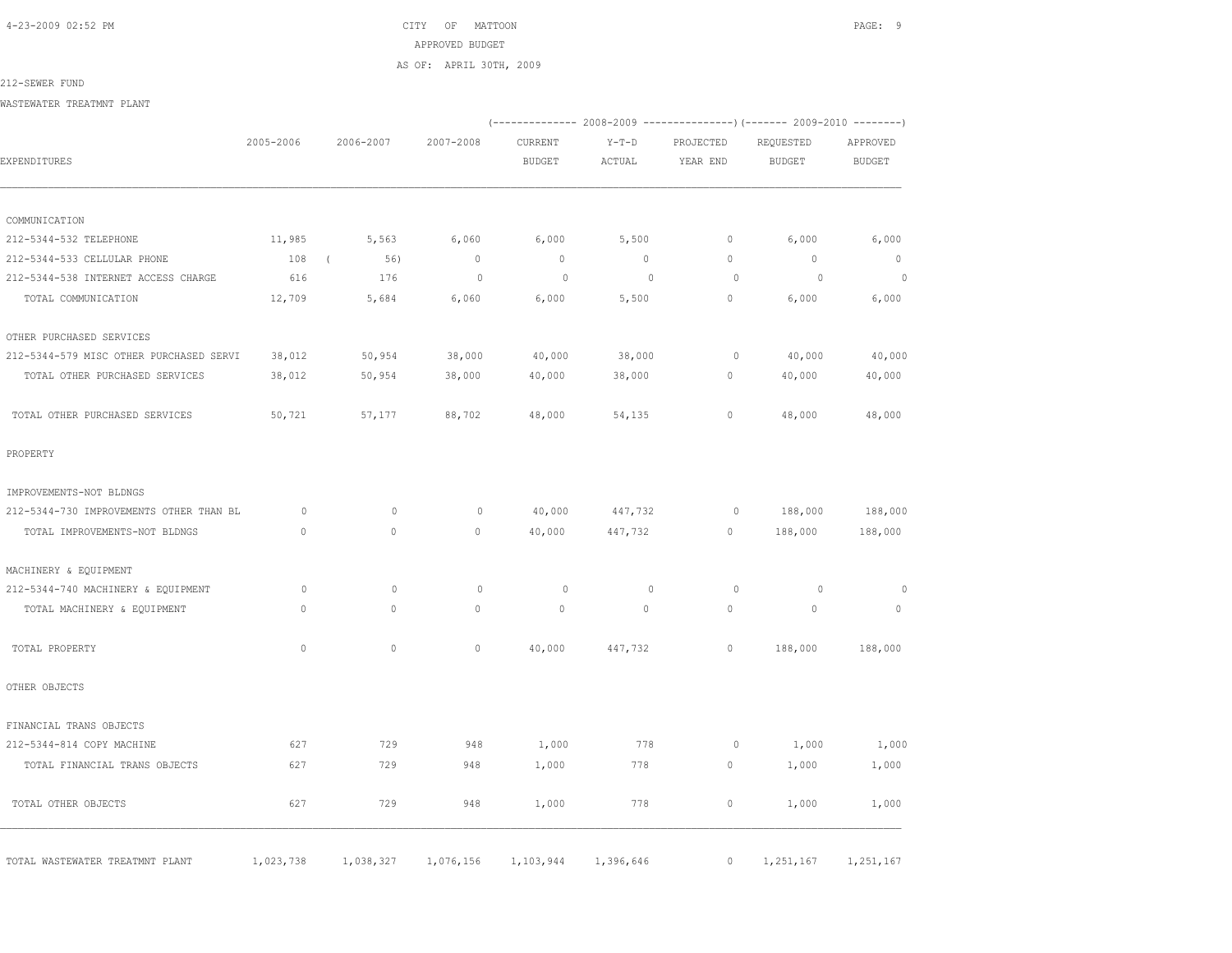| EXPENDITURES                            |         |              |         | <b>BUDGET</b> | ACTUAL         | YEAR END     | <b>BUDGET</b> | <b>BUDGET</b> |
|-----------------------------------------|---------|--------------|---------|---------------|----------------|--------------|---------------|---------------|
|                                         |         |              |         |               |                |              |               |               |
| PERSONNEL SERVICES                      |         |              |         |               |                |              |               |               |
| SALARIES & WAGES                        |         |              |         |               |                |              |               |               |
| 212-5345-111 SALARIES OF REG EMPLOYEES  | 60,146  | 85,360       | 91,638  | 104,526       | 90,474         | 0            | 108,152       | 108,152       |
| 212-5345-112 SALARIES OF TEMP EMPLOYEES | 6,605   | $\mathbf{0}$ | 5       | $\mathbf{0}$  | $\overline{0}$ | $\mathbf{0}$ | $\mathbf{0}$  | $\mathbf{0}$  |
| 212-5345-113 OVERTIME                   | $\circ$ | 407          | 295     | 937           | 153            | $\mathbb O$  | 192           | 192           |
| 212-5345-114 COMPENSATED ABSENCES       | 5,814   | 8,185        | 8,263   | $\circ$       | 8,270          | $\circ$      | $\circ$       | $\Omega$      |
| TOTAL SALARIES & WAGES                  | 72,566  | 93,952       | 100,201 | 105,463       | 98,896         | 0            | 108,344       | 108,344       |
| TOTAL PERSONNEL SERVICES                | 72,566  | 93,952       | 100,201 | 105,463       | 98,896         | 0            | 108,344       | 108,344       |
| EMPOLOYEE BENEFITS                      |         |              |         |               |                |              |               |               |
| GROUP INSURANCE                         |         |              |         |               |                |              |               |               |
| 212-5345-211 GROUP HEALTH INSURANCE     | 13,920  | 15,210       | 13,930  | 17,832        | 15,257         | 0            | 19,223        | 19,223        |
| 212-5345-212 GROUP LIFE INSURANCE       | $\circ$ | 294          | 383     | 383           | 383            | $\circ$      | 383           | 383           |
| TOTAL GROUP INSURANCE                   | 13,920  | 15,504       | 14,313  | 18,215        | 15,640         | 0            | 19,606        | 19,606        |
| SOCIAL SECURITY CONTRIB                 |         |              |         |               |                |              |               |               |
| 212-5345-221 FICA CONTRIBUTIONS         | 4,103   | 5,598        | 6,132   | 6,539         | 6,189          | 0            | 6,717         | 6,717         |
| 212-5345-222 MEDICARE CONTRIBUTIONS     | 959     | 1,309        | 1,434   | 1,529         | 1,447          | 0            | 1,571         | 1,571         |
| TOTAL SOCIAL SECURITY CONTRIB           | 5,062   | 6,907        | 7,566   | 8,068         | 7,636          | 0            | 8,288         | 8,288         |
| RETIREMENT CONTRIBTUIONS                |         |              |         |               |                |              |               |               |
| 212-5345-231 IMRF CONTRIBUTIONS         | 7,151   | 10,068       | 10,362  | 10,704        | 10,001         | 0            | 11,737        | 11,737        |
| TOTAL RETIREMENT CONTRIBTUIONS          | 7,151   | 10,068       | 10,362  | 10,704        | 10,001         | 0            | 11,737        | 11,737        |
| UNEMPLOYMNT COMPENSATION                |         |              |         |               |                |              |               |               |
| 212-5345-240 UNEMPLOYMENT COMP.         | 876     | 559          | 470     | 351           | 351            | $\circ$      | 230           | 230           |
| TOTAL UNEMPLOYMNT COMPENSATION          | 876     | 559          | 470     | 351           | 351            | 0            | 230           | 230           |
| WORKER'S COMPENSATION                   |         |              |         |               |                |              |               |               |
| 212-5345-250 WORKERS' COMPENSATION      | 3,010   | 2,642        | 2,921   | 1,068         | 1,068          | 0            | 1,708         | 1,708         |
| TOTAL WORKER'S COMPENSATION             | 3,010   | 2,642        | 2,921   | 1,068         | 1,068          | 0            | 1,708         | 1,708         |
| TOTAL EMPOLOYEE BENEFITS                | 30,019  | 35,681       | 35,632  | 38,406        | 34,697         | $\mathbb O$  | 41,569        | 41,569        |

|                         |           |           | AS OF: APRIL 30TH, 2009 |         |        |                                                             |           |          |
|-------------------------|-----------|-----------|-------------------------|---------|--------|-------------------------------------------------------------|-----------|----------|
| 212-SEWER FUND          |           |           |                         |         |        |                                                             |           |          |
| ACCOUNTING & COLLECTION |           |           |                         |         |        |                                                             |           |          |
|                         |           |           |                         |         |        | $(----------2008-2009------------)$ $(----2009-2010------)$ |           |          |
|                         | 2005-2006 | 2006-2007 | 2007-2008               | CURRENT | Y-T-D  | PROJECTED                                                   | REQUESTED | APPROVED |
| EXPENDITURES            |           |           |                         | BUDGET  | ACTUAL | YEAR END                                                    | BUDGET    | BUDGET   |
|                         |           |           |                         |         |        |                                                             |           |          |
|                         |           |           |                         |         |        |                                                             |           |          |

APPROVED BUDGET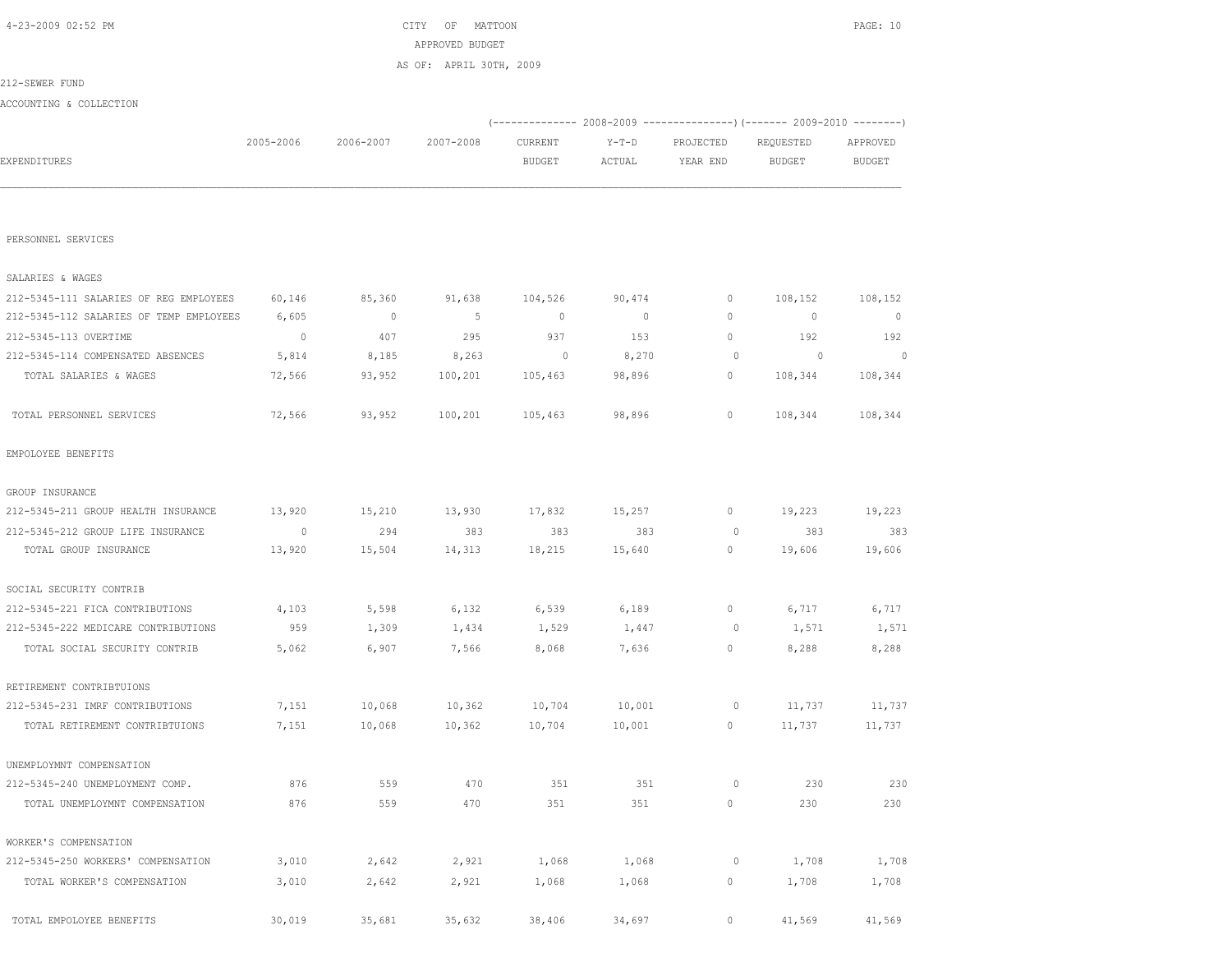4-23-2009 02:52 PM CITY OF MATTOON PAGE: 11 APPROVED BUDGET AS OF: APRIL 30TH, 2009

212-SEWER FUND

ACCOUNTING & COLLECTION

|                                         |                |                          |                          |                |                | (-------------- 2008-2009 -------------------) (------- 2009-2010 ---------) |                |                |
|-----------------------------------------|----------------|--------------------------|--------------------------|----------------|----------------|------------------------------------------------------------------------------|----------------|----------------|
|                                         | 2005-2006      | 2006-2007                | 2007-2008                | CURRENT        | Y-T-D          | PROJECTED                                                                    | REQUESTED      | APPROVED       |
| EXPENDITURES                            |                |                          |                          | <b>BUDGET</b>  | ACTUAL         | YEAR END                                                                     | <b>BUDGET</b>  | <b>BUDGET</b>  |
| ENERGY                                  |                |                          |                          |                |                |                                                                              |                |                |
| 212-5345-326 FUEL                       | 19,215         | 30,902                   | 40,757                   | 40,000         | 40,970         | $\circ$                                                                      | 40,000         | 40,000         |
| TOTAL ENERGY                            | 19,215         | 30,902                   | 40,757                   | 40,000         | 40,970         | $\circ$                                                                      | 40,000         | 40,000         |
| WTR SYSTM MAINT SUPPLIES                |                |                          |                          |                |                |                                                                              |                |                |
| 212-5345-372 METER TILES RIMS & LIDS    | 1,395          | 2,957                    | 5,150                    | 5,000          | 2,503          | $\circ$                                                                      | 4,000          | 4,000          |
| 212-5345-373 WATER METERS               | $\overline{0}$ | $\overline{\phantom{0}}$ | $\overline{\phantom{0}}$ | $\sim$ 0       | 9,000          | $\circ$                                                                      | $\overline{0}$ | $\circ$        |
| TOTAL WTR SYSTM MAINT SUPPLIES          | 1,395          | 2,957                    | 5,150                    | 5,000          | 11,503         | $\circ$                                                                      | 4,000          | 4,000          |
| TOTAL SUPPLIES                          | 27,787         | 41,252                   | 51,986                   | 52,150         | 56,824         | $\circ$                                                                      | 49,950         | 49,950         |
| PURCHASED PROP MAINT SRV                |                |                          |                          |                |                |                                                                              |                |                |
| REPAIR & MAINT SERVICES                 |                |                          |                          |                |                |                                                                              |                |                |
| 212-5345-431 REPAIR OF OFFICE EQUIPMENT | $\overline{0}$ | $\circ$                  | $\circ$                  | $\circ$        | $\circ$        | $\mathbf{0}$                                                                 | $\mathbf{0}$   | $\circ$        |
| 212-5345-434 REPAIR OF VEHICLES         | 698            | $\circ$                  | $\mathbf{0}$             | $\circ$        | $\circ$        | $\circ$                                                                      | $\mathbf{0}$   | $\circ$        |
| 212-5345-439 OTHER REPAIR & MTCE SERVIC | $\overline{0}$ | $\mathbf{0}$             | $\mathbf{0}$             | $\circ$        | $\mathbf{0}$   | $\circ$                                                                      | $\circ$        | $\circ$        |
| TOTAL REPAIR & MAINT SERVICES           | 698            | $\circ$                  | $\mathbf{0}$             | 0              | $\circ$        | $\circ$                                                                      | $\mathbf{0}$   | $\mathbf{0}$   |
| TOTAL PURCHASED PROP MAINT SRV          | 698            | $\circ$                  | $\mathbf{0}$             | $\circ$        | $\circ$        | $\circ$                                                                      | $\mathbf{0}$   | $\mathbf{0}$   |
| OTHER PURCHASED SERVICES                |                |                          |                          |                |                |                                                                              |                |                |
| PROFESSIONAL SERVICES                   |                |                          |                          |                |                |                                                                              |                |                |
| 212-5345-516 TECHNOLOGY SUPPORT SERVICE | 11,941         | 13,955                   | 3,296                    | 2,000          | 4,374          | $\circ$                                                                      | 14,300         | 14,300         |
| 212-5345-518 ACCOUNTING SERVICES        | $\overline{0}$ | $\overline{\phantom{0}}$ | $\overline{\phantom{0}}$ | $\overline{0}$ | $\overline{0}$ | $\mathbf{0}$                                                                 | $\overline{0}$ | $\overline{0}$ |
| 212-5345-519 OTHER PROFESSIONAL SERVICE | 666            | 434                      | $\circ$                  | 500            | $\mathbf 0$    | $\overline{0}$                                                               | $\overline{0}$ | $\circ$        |
| TOTAL PROFESSIONAL SERVICES             | 12,607         | 14,389                   | 3,296                    | 2,500          | 4,374          | $\circ$                                                                      | 14,300         | 14,300         |
| COMMUNICATION                           |                |                          |                          |                |                |                                                                              |                |                |
| 212-5345-531 POSTAGE                    | 11,949         | 14,999                   | 15,699                   | 13,000         | 13,545         | $\circ$                                                                      | 15,000         | 15,000         |
| 212-5345-532 TELEPHONE                  | 1,121          | 1,386                    | 1,108                    | 1,250          | 1,432          | 0                                                                            | 1,500          | 1,500          |
| TOTAL COMMUNICATION                     | 13,070         | 16,385                   | 16,807                   | 14,250         | 14,977         | $\mathbb O$                                                                  | 16,500         | 16,500         |
| EMPLOYEE BUSINESS EXP                   |                |                          |                          |                |                |                                                                              |                |                |
| 212-5345-562 TRAVEL & TRAINING          | 55             | 2,718                    | $\circ$                  | $\circ$        | 0              | $\circ$                                                                      | 1,000          | 1,000          |
| 212-5345-569 MISC. EMPLOYEE BUSINESS EX | 65             | $\mathbb O$              | $\mathbb O$              | 100            | $\mathbb O$    | $\circ$                                                                      | $\circ$        | $\circ$        |
| TOTAL EMPLOYEE BUSINESS EXP             | 120            | 2,718                    | $\circ$                  | 100            | $\circ$        | $\circ$                                                                      | 1,000          | 1,000          |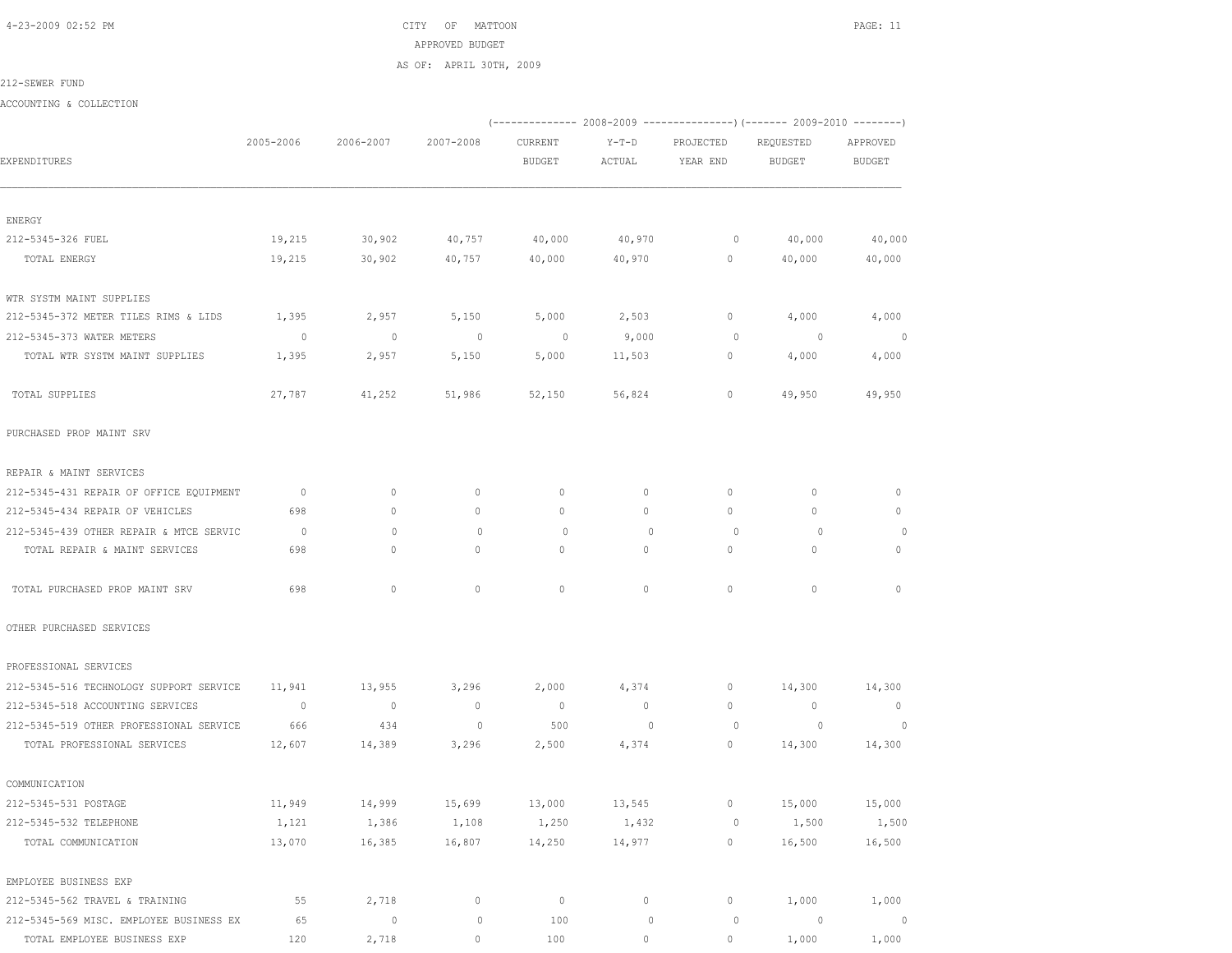CITY OF MATTOON **PAGE:** 12 APPROVED BUDGET

AS OF: APRIL 30TH, 2009

212-SEWER FUND

ACCOUNTING & COLLECTION

|                                         |                |                          |                |                |                |              | (-------------- 2008-2009 ----------------) (------- 2009-2010 --------) |                |
|-----------------------------------------|----------------|--------------------------|----------------|----------------|----------------|--------------|--------------------------------------------------------------------------|----------------|
|                                         | 2005-2006      | 2006-2007                | 2007-2008      | CURRENT        | $Y-T-D$        | PROJECTED    | REQUESTED                                                                | APPROVED       |
| EXPENDITURES                            |                |                          |                | <b>BUDGET</b>  | ACTUAL         | YEAR END     | <b>BUDGET</b>                                                            | <b>BUDGET</b>  |
|                                         |                |                          |                |                |                |              |                                                                          |                |
|                                         |                |                          |                |                |                |              |                                                                          |                |
| PROPERTY                                |                |                          |                |                |                |              |                                                                          |                |
| IMPROVEMENTS-NOT BLDNGS                 |                |                          |                |                |                |              |                                                                          |                |
| 212-5345-730 IMPROVEMENTS OTHER THAN BL | 609            | 5,499                    | 19,764         | $\circ$        | 1,083          | 0            | 75,000                                                                   | 75,000         |
| TOTAL IMPROVEMENTS-NOT BLDNGS           | 609            | 5,499                    | 19,764         | $\mathbf{0}$   | 1,083          | $\mathbf{0}$ | 75,000                                                                   | 75,000         |
| TOTAL PROPERTY                          | 609            | 5,499                    | 19,764         | $\mathbf 0$    | 1,083          | 0            | 75,000                                                                   | 75,000         |
| OTHER OBJECTS                           |                |                          |                |                |                |              |                                                                          |                |
| FINANCIAL TRANS OBJECTS                 |                |                          |                |                |                |              |                                                                          |                |
| 212-5345-811 BANK SERVICE CHARGES       | $\overline{0}$ | $\overline{\phantom{0}}$ | $\overline{0}$ | $\overline{0}$ | $\overline{0}$ | $\circ$      | $\overline{0}$                                                           | $\overline{0}$ |
| 212-5345-814 PRINT COPY MACHINE LEASE & | 2,337          | 1,537                    | 1,530          | 200            | 1,870          | $\mathbf{0}$ | 2,000                                                                    | 2,000          |
| 212-5345-815 POSTAGE METER LEASE & MTCE | 779            | 1,090                    | 1,280          | 1,000          | 1,242          | $\circ$      | 1,500                                                                    | 1,500          |
| TOTAL FINANCIAL TRANS OBJECTS           | 3,116          | 2,627                    | 2,811          | 1,200          | 3,112          | 0            | 3,500                                                                    | 3,500          |
| SPECIAL EVENT OBJECTS                   |                |                          |                |                |                |              |                                                                          |                |
| 212-5345-830 BAD DEBT EXPENSE           | $\circ$        | 6,850                    | 2,814          | $\circ$        | $\circ$        | $\circ$      | $\circ$                                                                  | $\circ$        |
| TOTAL SPECIAL EVENT OBJECTS             | $\mathbf{0}$   | 6,850                    | 2,814          | $\mathbf{0}$   | $\Omega$       | $\Omega$     | $\Omega$                                                                 | $\mathbf{0}$   |
| TOTAL OTHER OBJECTS                     | 3,116          | 9,477                    | 5,625          | 1,200          | 3,112          | 0            | 3,500                                                                    | 3,500          |
| TOTAL ACCOUNTING & COLLECTION           | 160,592        | 219,354                  | 233,311        | 214,069        | 213,962        | $\circ$      | 310,163                                                                  | 310,163        |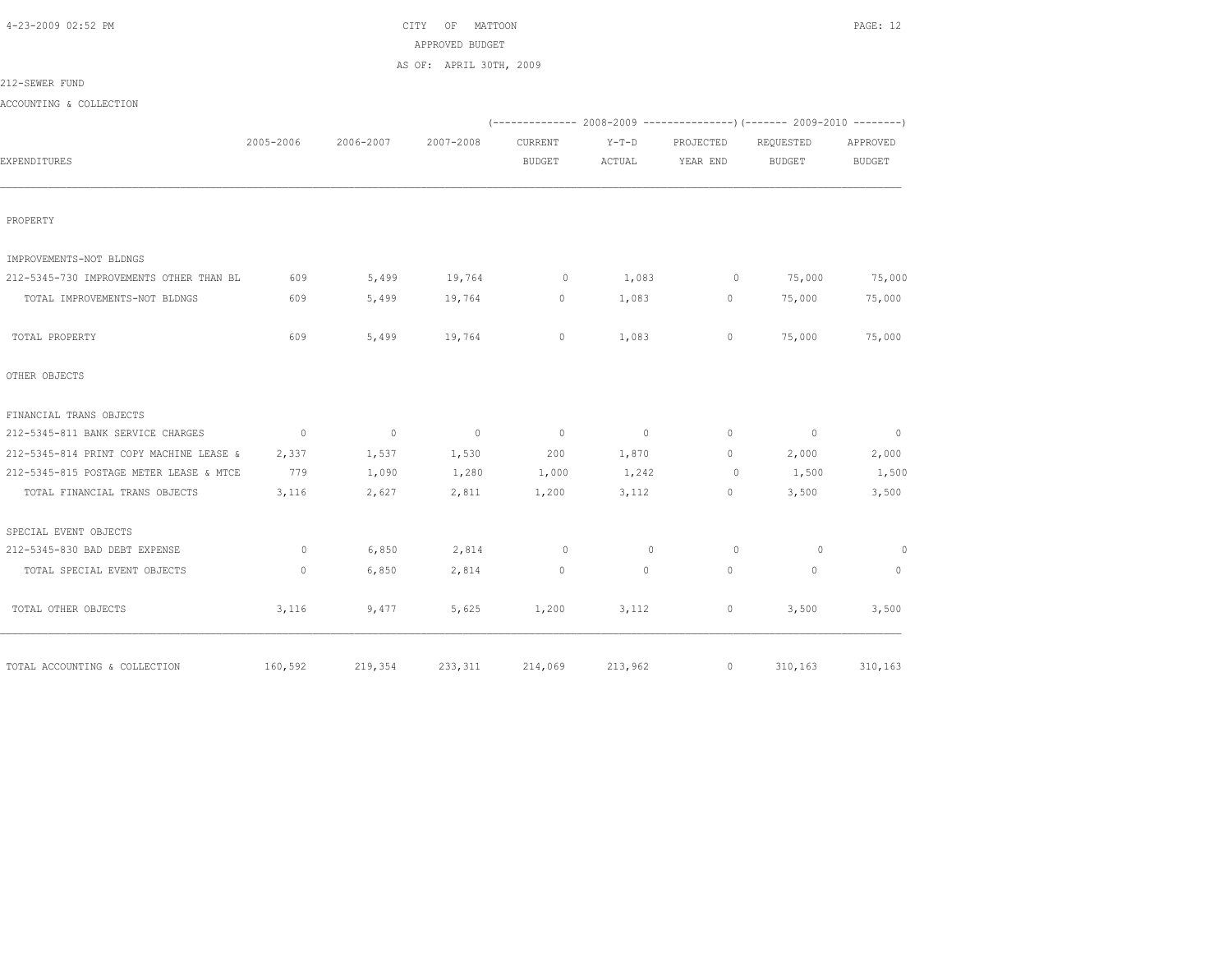| -------------                           |                |         |                | ------         |                |             |                |             |
|-----------------------------------------|----------------|---------|----------------|----------------|----------------|-------------|----------------|-------------|
|                                         |                |         |                |                |                |             |                |             |
| PERSONNEL SERVICES                      |                |         |                |                |                |             |                |             |
| SALARIES & WAGES                        |                |         |                |                |                |             |                |             |
| 212-5346-111 SALARIES OF REG EMPLOYEES  | 102,715        | 94,140  | 96,266         | 101,966        | 86,949         | $\mathbf 0$ | 108,739        | 108,739     |
| 212-5346-112 SALARIES OF TEMP EMPLOYEES | $\overline{0}$ | 1,790   | $\overline{0}$ | $\overline{0}$ | $\overline{0}$ | 0           | 0              | $\mathbf 0$ |
| 212-5346-113 OVERTIME                   | 4,922          | 915     | 914            | 966            | 188            | 0           | 191            | 191         |
| 212-5346-114 COMPENSATED ABSENCES       | 11,993         | 10,978  | 11,936         | $\circ$        | 14,271         | $\circ$     | $\overline{0}$ | $\circ$     |
| TOTAL SALARIES & WAGES                  | 119,631        | 107,823 | 109,115        | 102,932        | 101,408        | $\circ$     | 108,930        | 108,930     |
| TOTAL PERSONNEL SERVICES                | 119,631        | 107,823 | 109,115        | 102,932        | 101,408        | 0           | 108,930        | 108,930     |
| EMPOLOYEE BENEFITS                      |                |         |                |                |                |             |                |             |
| GROUP INSURANCE                         |                |         |                |                |                |             |                |             |
| 212-5346-211 GROUP HEALTH INSURANCE     | 14,215         | 8,683   | 7,884          | 9,988          | 8,916          | 0           | 11,741         | 11,741      |
| 212-5346-212 GROUP LIFE INSURANCE       | $\overline{0}$ | 164     | 262            | 262            | 262            | 0           | 262            | 262         |
| TOTAL GROUP INSURANCE                   | 14,215         | 8,847   | 8,146          | 10,250         | 9,178          | $\circ$     | 12,003         | 12,003      |
| SOCIAL SECURITY CONTRIB                 |                |         |                |                |                |             |                |             |
| 212-5346-221 FICA CONTRIBUTIONS         | 7,423          | 6,320   | 6,436          | 6,382          | 6,552          | $\circ$     | 6,754          | 6,754       |
| 212-5346-222 MEDICARE CONTRIBUTIONS     | 1,736          | 1,478   | 1,505          | 1,493          | 1,532          | 0           | 1,579          | 1,579       |
| TOTAL SOCIAL SECURITY CONTRIB           | 9,159          | 7,798   | 7,941          | 7,875          | 8,084          | 0           | 8,333          | 8,333       |
| RETIREMENT CONTRIBTUIONS                |                |         |                |                |                |             |                |             |
| 212-5346-231 IMRF CONTRIBUTIONS         | 13,379         | 11,818  | 11,090         | 10,448         | 10,597         | 0           | 11,801         | 11,801      |
| TOTAL RETIREMENT CONTRIBTUIONS          | 13,379         | 11,818  | 11,090         | 10,448         | 10,597         | $\circ$     | 11,801         | 11,801      |
| UNEMPLOYMNT COMPENSATION                |                |         |                |                |                |             |                |             |
| 212-5346-240 UNEMPLOYMENT COMP.         | 691            | 279     | 322            | 240            | 240            | 0           | 159            | 159         |
| TOTAL UNEMPLOYMNT COMPENSATION          | 691            | 279     | 322            | 240            | 240            | 0           | 159            | 159         |
| WORKER'S COMPENSATION                   |                |         |                |                |                |             |                |             |
| 212-5346-250 WORKERS' COMPENSATION      | 11,707         | 5,728   | 6,067          | 2,220          | 2,220          | $\circ$     | 2,298          | 2,298       |
| TOTAL WORKER'S COMPENSATION             | 11,707         | 5,728   | 6,067          | 2,220          | 2,220          | 0           | 2,298          | 2,298       |
| TOTAL EMPOLOYEE BENEFITS                | 49,151         | 34,470  | 33,565         | 31,033         | 30,320         | $\circ$     | 34,594         | 34,594      |

|                          |           |           | AS OF: APRIL 30TH, 2009 |         |        |           |           |          |
|--------------------------|-----------|-----------|-------------------------|---------|--------|-----------|-----------|----------|
| 212-SEWER FUND           |           |           |                         |         |        |           |           |          |
| ADMINISTRATIVE & GENERAL |           |           |                         |         |        |           |           |          |
|                          |           |           |                         |         |        |           |           |          |
|                          | 2005-2006 | 2006-2007 | 2007-2008               | CURRENT | Y-T-D  | PROJECTED | REQUESTED | APPROVED |
| EXPENDITURES             |           |           |                         | BUDGET  | ACTUAL | YEAR END  | BUDGET    | BUDGET   |
|                          |           |           |                         |         |        |           |           |          |
|                          |           |           |                         |         |        |           |           |          |

 4-23-2009 02:52 PM CITY OF MATTOON PAGE: 13 APPROVED BUDGET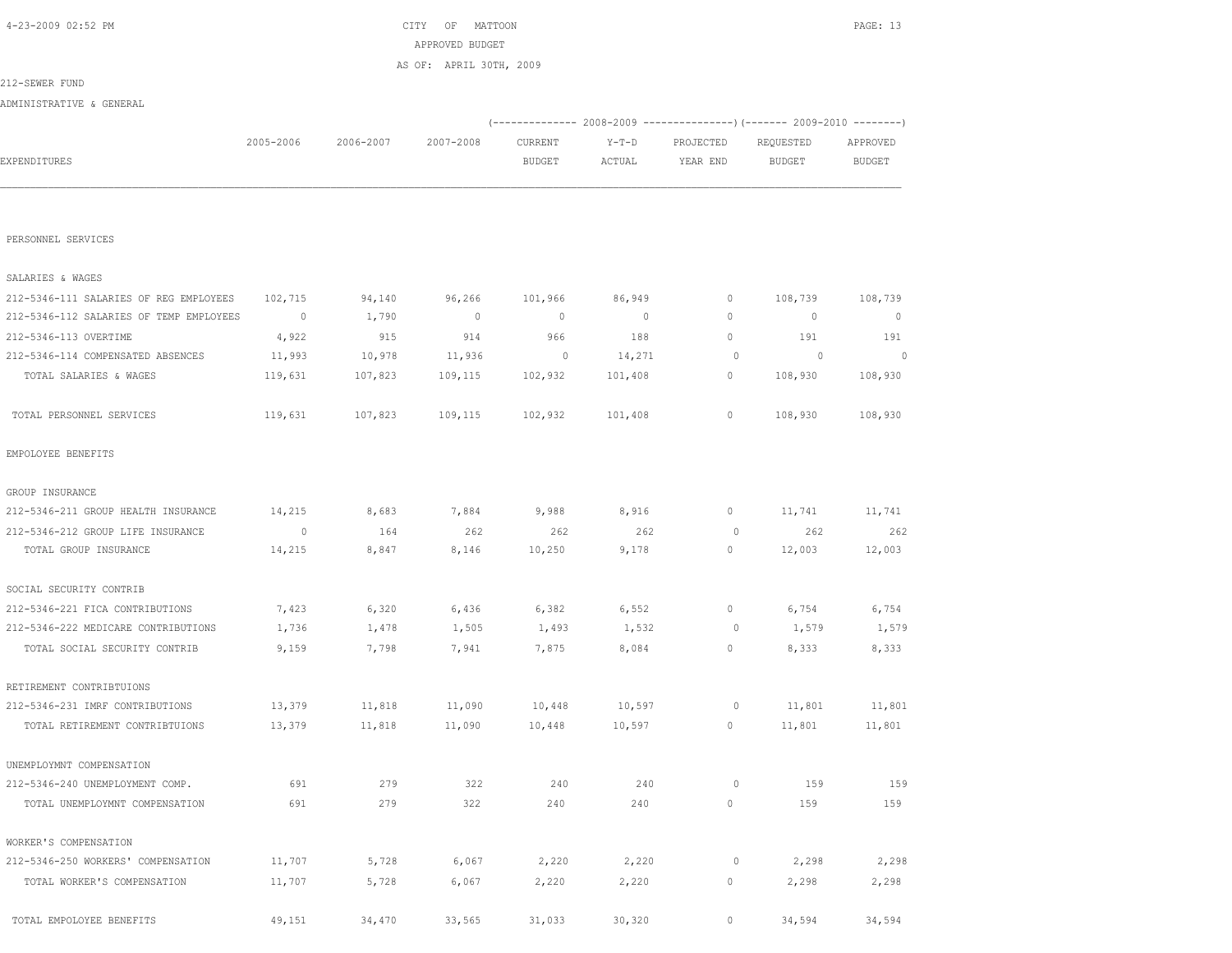$CITY$  OF MATTOON PAGE: 14 APPROVED BUDGET

AS OF: APRIL 30TH, 2009

212-SEWER FUND

ADMINISTRATIVE & GENERAL

|                                         |           |                |             | (------------- 2008-2009 ---------------) (------- 2009-2010 --------) |                |           |                |                |
|-----------------------------------------|-----------|----------------|-------------|------------------------------------------------------------------------|----------------|-----------|----------------|----------------|
|                                         | 2005-2006 | 2006-2007      | 2007-2008   | CURRENT                                                                | $Y-T-D$        | PROJECTED | REQUESTED      | APPROVED       |
| EXPENDITURES                            |           |                |             | <b>BUDGET</b>                                                          | ACTUAL         | YEAR END  | <b>BUDGET</b>  | <b>BUDGET</b>  |
| OTHER PURCHASED SERVICES                |           |                |             |                                                                        |                |           |                |                |
|                                         |           |                |             |                                                                        |                |           |                |                |
| PROFESSIONAL SERVICES                   |           |                |             |                                                                        |                |           |                |                |
| 212-5346-511 PLANNING & DESIGN SERVICES | 923       | 2,863          | 2,281       | 1,000                                                                  | 1,279          | $\circ$   | 10,000         | 10,000         |
| 212-5346-513 AUDITING SERVICES          | 15,300    | 15,300         | 14,300      | 14,500                                                                 | 14,500         | $\Omega$  | 14,500         | 14,500         |
| 212-5346-519 OTHER PROFESSIONAL SERVICE | $\circ$   | 394            | 7           | $\overline{0}$                                                         | $\overline{0}$ | $\circ$   | $\circ$        | $\overline{0}$ |
| TOTAL PROFESSIONAL SERVICES             | 16,223    | 18,557         | 16,588      | 15,500                                                                 | 15,779         | 0         | 24,500         | 24,500         |
| INSURANCE                               |           |                |             |                                                                        |                |           |                |                |
| 212-5346-523 PROPERTY & CASUALTY INSURA | 88,877    | 72,845         | 75,354      | 57,500                                                                 | 65,740         | $\circ$   | 63,604         | 63,604         |
| TOTAL INSURANCE                         | 88,877    | 72,845         | 75,354      | 57,500                                                                 | 65,740         | $\circ$   | 63,604         | 63,604         |
| COMMUNICATION                           |           |                |             |                                                                        |                |           |                |                |
| 212-5346-531 POSTAGE                    | 280       | $\mathbb O$    | $\mathbb O$ | 300                                                                    | 12             | $\circ$   | 300            | 300            |
| 212-5346-532 TELEPHONE                  | 156       | $\circ$        | $\mathbb O$ | $\circ$                                                                | $\circ$        | $\circ$   | $\overline{0}$ | $\circ$        |
| 212-5346-533 CELLULAR PHONE             | 2,451     | 1,949          | 2,837       | 3,300                                                                  | 2,961          | $\circ$   | 3,300          | 3,300          |
| 212-5346-535 RADIOS                     | $\circ$   | 0              | $\circ$     | $\circ$                                                                | $\mathbf 0$    | $\circ$   | 0              | $\circ$        |
| TOTAL COMMUNICATION                     | 2,887     | 1,949          | 2,837       | 3,600                                                                  | 2,973          | $\circ$   | 3,600          | 3,600          |
| ADVERTISING                             |           |                |             |                                                                        |                |           |                |                |
| 212-5346-540 ADVERTISING                | 137       | $\mathbb O$    | 414         | 200                                                                    | 199            | $\circ$   | 200            | 200            |
| TOTAL ADVERTISING                       | 137       | $\circ$        | 414         | 200                                                                    | 199            | $\circ$   | 200            | 200            |
| EMPLOYEE BUSINESS EXP                   |           |                |             |                                                                        |                |           |                |                |
| 212-5346-562 TRAVEL & TRAINING          | 2,192     | 50             | 582         | 2,000                                                                  | 1,233          | $\circ$   | 2,000          | 2,000          |
| 212-5346-563 TUITION REIMBURSEMENT      | $\circ$   | $\circ$        | $\circ$     | $\mathbf{0}$                                                           | $\circ$        | $\circ$   | $\mathbf{0}$   | $\mathbf{0}$   |
| 212-5346-564 PRIVATE VEHICLE REIMBURSEM | $\circ$   | 55             | $\circ$     | $\mathbb O$                                                            | $\circ$        | $\circ$   | $\circ$        | $\mathbf 0$    |
| 212-5346-565 CELL PHONE REIMBURSEMENT   | 149       | 148            | $\circ$     | $\circ$                                                                | $\circ$        | $\circ$   | $\circ$        | $\circ$        |
| TOTAL EMPLOYEE BUSINESS EXP             | 2,341     | 253            | 582         | 2,000                                                                  | 1,233          | $\circ$   | 2,000          | 2,000          |
| OTHER PURCHASED SERVICES                |           |                |             |                                                                        |                |           |                |                |
| 212-5346-571 DUES & MEMBERSHIPS         | 2,099     | 887            | 1,116       | 2,000                                                                  | 1,201          | $\circ$   | 2,000          | 2,000          |
| 212-5346-572 COMMUNITY PROMOTION & RELA | 1,442     | $\overline{0}$ | 949         | $\circ$                                                                | 0              | 0         | $\circ$        | $\mathbb O$    |
| 212-5346-579 MISC OTHER PURCHASED SERVI | 663       | 709            | 593         | 1,000                                                                  | 471            | $\circ$   | 1,000          | 1,000          |
| TOTAL OTHER PURCHASED SERVICES          | 4,204     | 1,596          | 2,658       | 3,000                                                                  | 1,671          | $\circ$   | 3,000          | 3,000          |
| TOTAL OTHER PURCHASED SERVICES          | 114,669   | 95,199         | 98,432      | 81,800                                                                 | 87,596         | $\circ$   | 96,904         | 96,904         |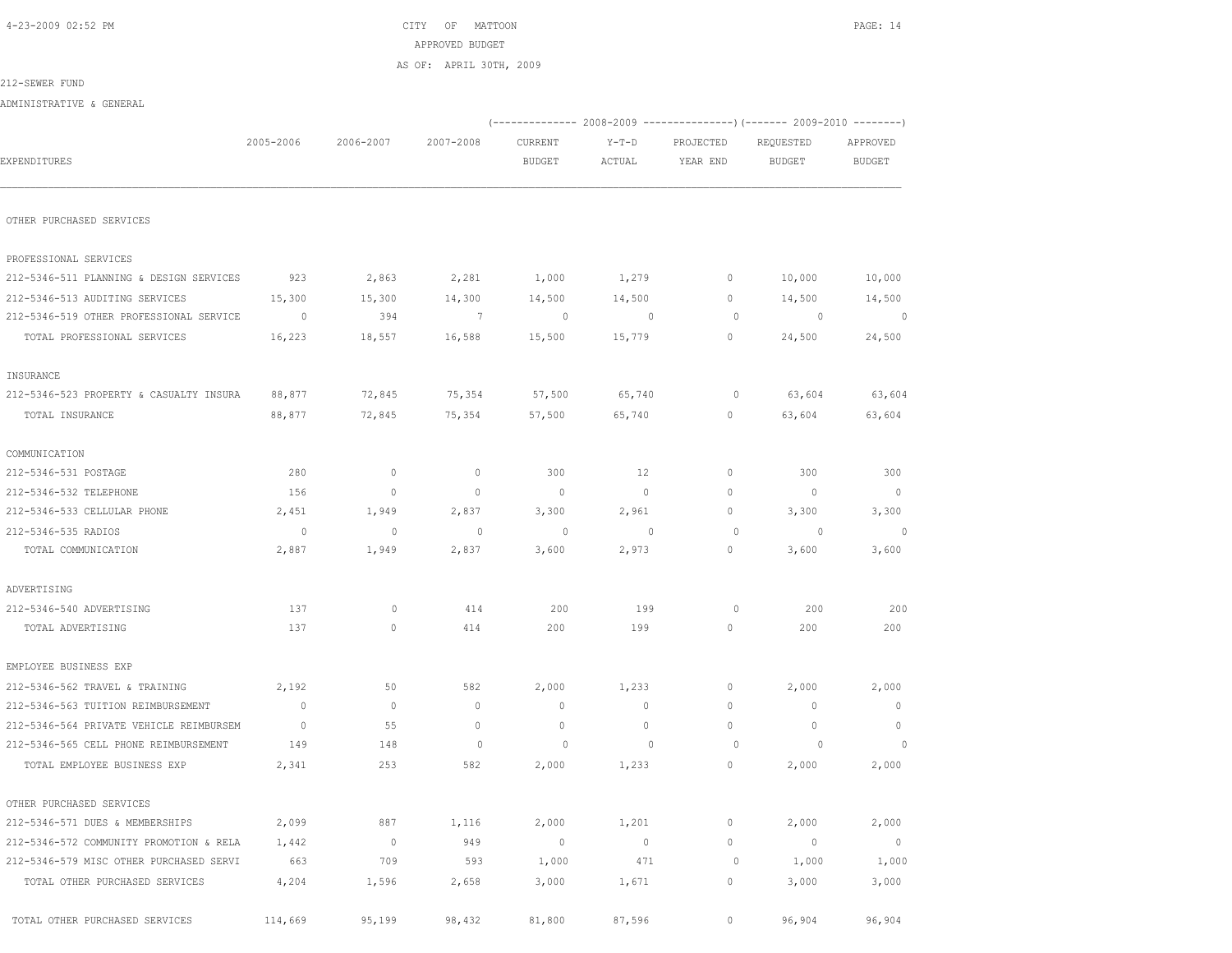# 4-23-2009 02:52 PM CITY OF MATTOON PAGE: 15 APPROVED BUDGET AS OF: APRIL 30TH, 2009

### 212-SEWER FUND

ADMINISTRATIVE & GENERAL

|                                         |                |              |                   |               |              |           | (-------------- 2008-2009 ---------------) (------- 2009-2010 --------) |               |
|-----------------------------------------|----------------|--------------|-------------------|---------------|--------------|-----------|-------------------------------------------------------------------------|---------------|
|                                         | 2005-2006      | 2006-2007    | 2007-2008         | CURRENT       | $Y-T-D$      | PROJECTED | REQUESTED                                                               | APPROVED      |
| EXPENDITURES                            |                |              |                   | <b>BUDGET</b> | ACTUAL       | YEAR END  | <b>BUDGET</b>                                                           | <b>BUDGET</b> |
|                                         |                |              |                   |               |              |           |                                                                         |               |
|                                         |                |              |                   |               |              |           |                                                                         |               |
| COMPUTER INFO SYS OBJECT                |                |              |                   |               |              |           |                                                                         |               |
| 212-5346-841 WIDE AREA NETWORK          | $\overline{0}$ | $\circ$      | $\mathbf{0}$      | $\Omega$      | $\Omega$     | $\Omega$  | $\Omega$                                                                | $\Omega$      |
| 212-5346-842 GENERAL LEDGER SOFTWARE    | 6,258          | $\circ$      | $\mathbf{0}$      | $\Omega$      | $\Omega$     | $\Omega$  | $\Omega$                                                                | $\mathbf{0}$  |
| 212-5346-843 UTILITY BILLING SOFTWARE   | $\circ$        | $\circ$      | $\circ$           | $\circ$       | $\mathbf{0}$ | $\circ$   | $\circ$                                                                 | $\circ$       |
| TOTAL COMPUTER INFO SYS OBJECT          | 6,258          | $\circ$      | $\mathbf{0}$      | $\Omega$      | $\Omega$     | $\Omega$  | $\bigcap$                                                               | $\mathbf{0}$  |
| COMPUTER INFO SYS OBJECT                |                |              |                   |               |              |           |                                                                         |               |
| 212-5346-863 NEW DESKTOP PC WORKSTATION | $\Omega$       | $\mathbf{0}$ | $\mathbf{0}$      | $\circ$       | $\mathbf{0}$ | $\circ$   | 500                                                                     | 500           |
| TOTAL COMPUTER INFO SYS OBJECT          | $\circ$        | $\circ$      | $\circ$           | $\circ$       | $\Omega$     | $\Omega$  | 500                                                                     | 500           |
| TOTAL OTHER OBJECTS                     | 6,258          | $\circ$      | $\circ$           | $\mathbf 0$   | $\circ$      | $\circ$   | 500                                                                     | 500           |
| TOTAL ADMINISTRATIVE & GENERAL          | 289,765        | 237,543      | 241, 147 215, 765 |               | 219,323      | $\circ$   | 240,928                                                                 | 240,928       |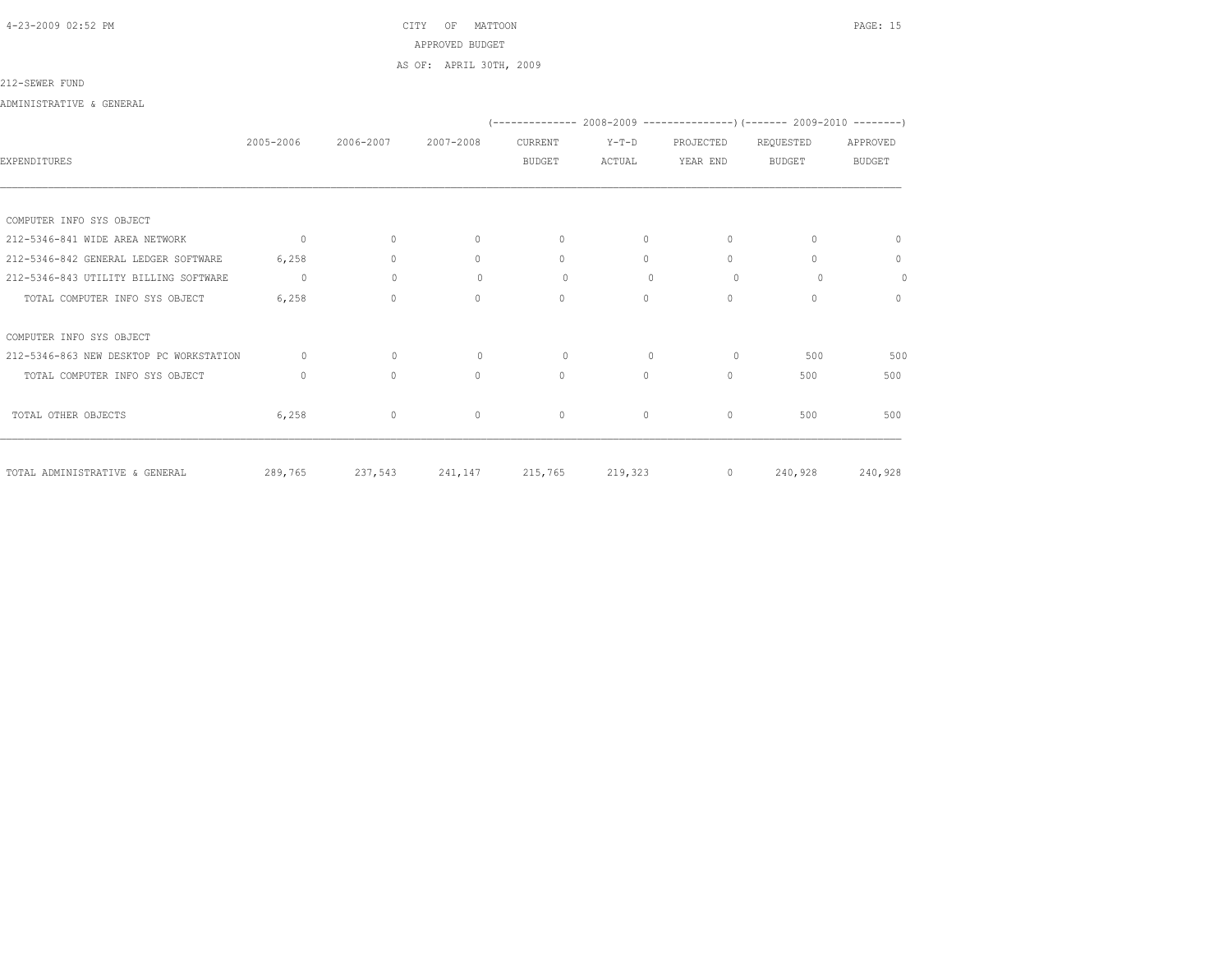| 4-23-2009 02:52 PM            |           |           | MATTOON<br>CITY<br>OF   |               |         |                |                                                                               | PAGE: 16      |
|-------------------------------|-----------|-----------|-------------------------|---------------|---------|----------------|-------------------------------------------------------------------------------|---------------|
|                               |           |           | APPROVED BUDGET         |               |         |                |                                                                               |               |
|                               |           |           | AS OF: APRIL 30TH, 2009 |               |         |                |                                                                               |               |
| 212-SEWER FUND                |           |           |                         |               |         |                |                                                                               |               |
| DEPRECIATION                  |           |           |                         |               |         |                |                                                                               |               |
|                               |           |           |                         |               |         |                | $(-$ -------------- 2008-2009 -----------------) (------- 2009-2010 --------) |               |
|                               | 2005-2006 | 2006-2007 | 2007-2008               | CURRENT       | $Y-T-D$ | PROJECTED      | REQUESTED                                                                     | APPROVED      |
| EXPENDITURES                  |           |           |                         | <b>BUDGET</b> | ACTUAL  | YEAR END       | <b>BUDGET</b>                                                                 | <b>BUDGET</b> |
|                               |           |           |                         |               |         |                |                                                                               |               |
|                               |           |           |                         |               |         |                |                                                                               |               |
|                               |           |           |                         |               |         |                |                                                                               |               |
| OTHER OBJECTS                 |           |           |                         |               |         |                |                                                                               |               |
|                               |           |           |                         |               |         |                |                                                                               |               |
| FINANCIAL TRANS OBJECTS       |           |           |                         |               |         |                |                                                                               |               |
| 212-5347-829 DEPRECIATION     | 890,816   | 891,511   | 915,876                 | 925,000       | $\circ$ | $\circ$        | 915,000                                                                       | 915,000       |
| TOTAL FINANCIAL TRANS OBJECTS | 890,816   | 891,511   | 915,876                 | 925,000       | $\circ$ | $\circ$        | 915,000                                                                       | 915,000       |
|                               |           |           |                         |               |         |                |                                                                               |               |
| TOTAL OTHER OBJECTS           | 890,816   | 891,511   | 915,876                 | 925,000       | $\circ$ | $\circ$        | 915,000                                                                       | 915,000       |
|                               |           |           |                         |               |         |                |                                                                               |               |
|                               |           |           |                         |               |         |                |                                                                               |               |
| TOTAL DEPRECIATION            | 890,816   |           | 891,511 915,876         | 925,000       | $\circ$ | $\overline{0}$ | 915,000                                                                       | 915,000       |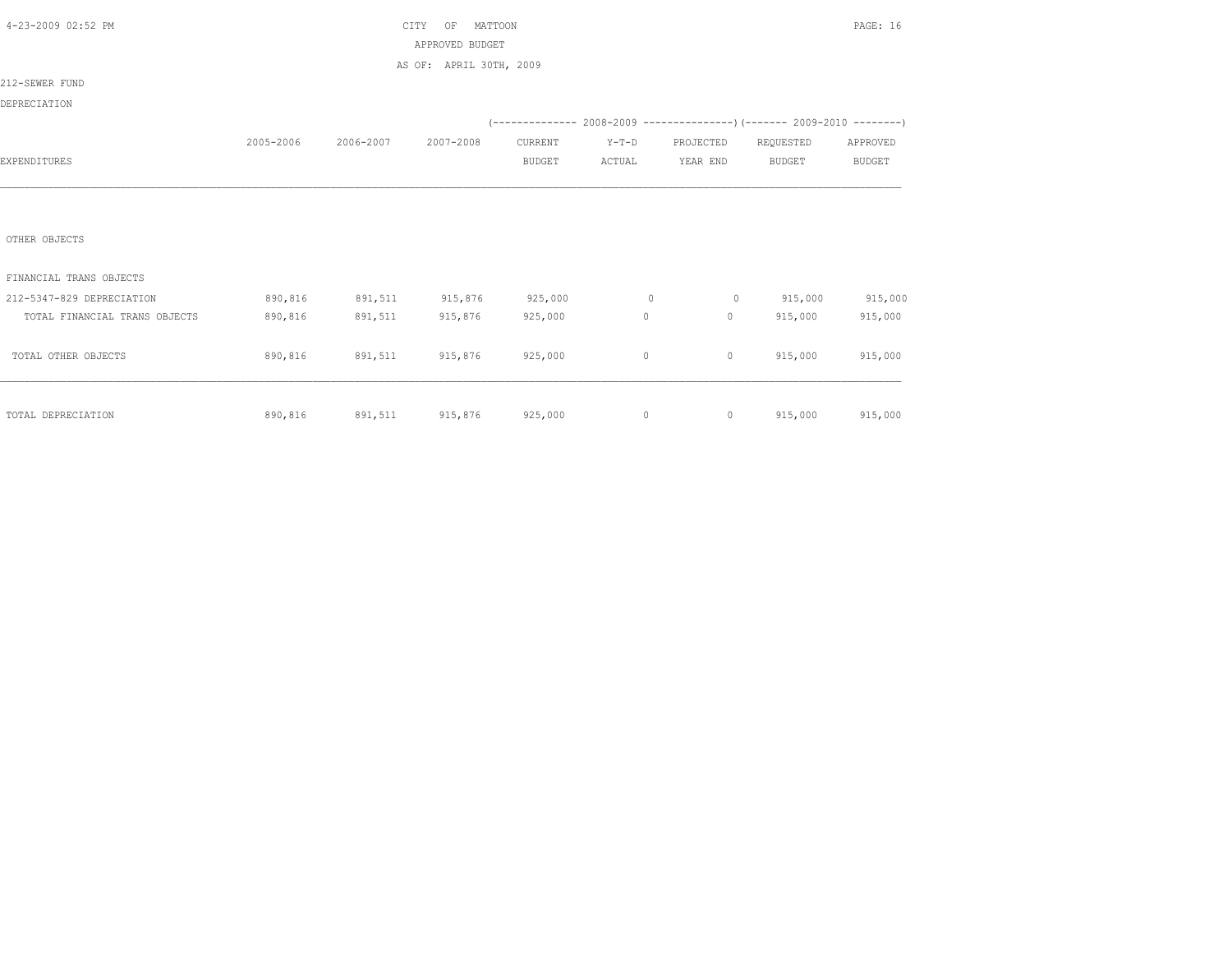| 4-23-2009 02:52 PM            |           |           | PAGE: 17                                   |                |                                                                       |           |               |               |
|-------------------------------|-----------|-----------|--------------------------------------------|----------------|-----------------------------------------------------------------------|-----------|---------------|---------------|
|                               |           |           | APPROVED BUDGET<br>AS OF: APRIL 30TH, 2009 |                |                                                                       |           |               |               |
| 212-SEWER FUND                |           |           |                                            |                |                                                                       |           |               |               |
| 1998 SEWER GO BONDS           |           |           |                                            |                |                                                                       |           |               |               |
|                               |           |           |                                            |                | (-------------- 2008-2009 --------------------- 2009-2010 ----------- |           |               |               |
|                               | 2005-2006 | 2006-2007 | 2007-2008                                  | CURRENT        | $Y-T-D$                                                               | PROJECTED | REQUESTED     | APPROVED      |
| EXPENDITURES                  |           |           |                                            | <b>BUDGET</b>  | ACTUAL                                                                | YEAR END  | <b>BUDGET</b> | <b>BUDGET</b> |
|                               |           |           |                                            |                |                                                                       |           |               |               |
|                               |           |           |                                            |                |                                                                       |           |               |               |
| OTHER OBJECTS                 |           |           |                                            |                |                                                                       |           |               |               |
| FINANCIAL TRANS OBJECTS       |           |           |                                            |                |                                                                       |           |               |               |
| 212-5715-817 DEBT SERVICE     | $\circ$   | $\circ$   | $\circ$                                    | $\overline{0}$ | $\circ$                                                               | $\circ$   | $\circ$       | $\circ$       |
| TOTAL FINANCIAL TRANS OBJECTS | $\circ$   | $\circ$   | $\mathbf{0}$                               | $\Omega$       | $\circ$                                                               | $\Omega$  | $\Omega$      | $\mathbf{0}$  |
| TOTAL OTHER OBJECTS           | $\circ$   | $\circ$   | $\circ$                                    | $\mathbf{0}$   | $\circ$                                                               | $\circ$   | $\circ$       | $\mathbf{0}$  |
|                               |           |           |                                            |                |                                                                       |           |               |               |
| TOTAL 1998 SEWER GO BONDS     | 0         | $\circ$   | $\overline{0}$                             | $\circ$        | $\circ$                                                               | $\circ$   | $\circ$       | $\mathbb O$   |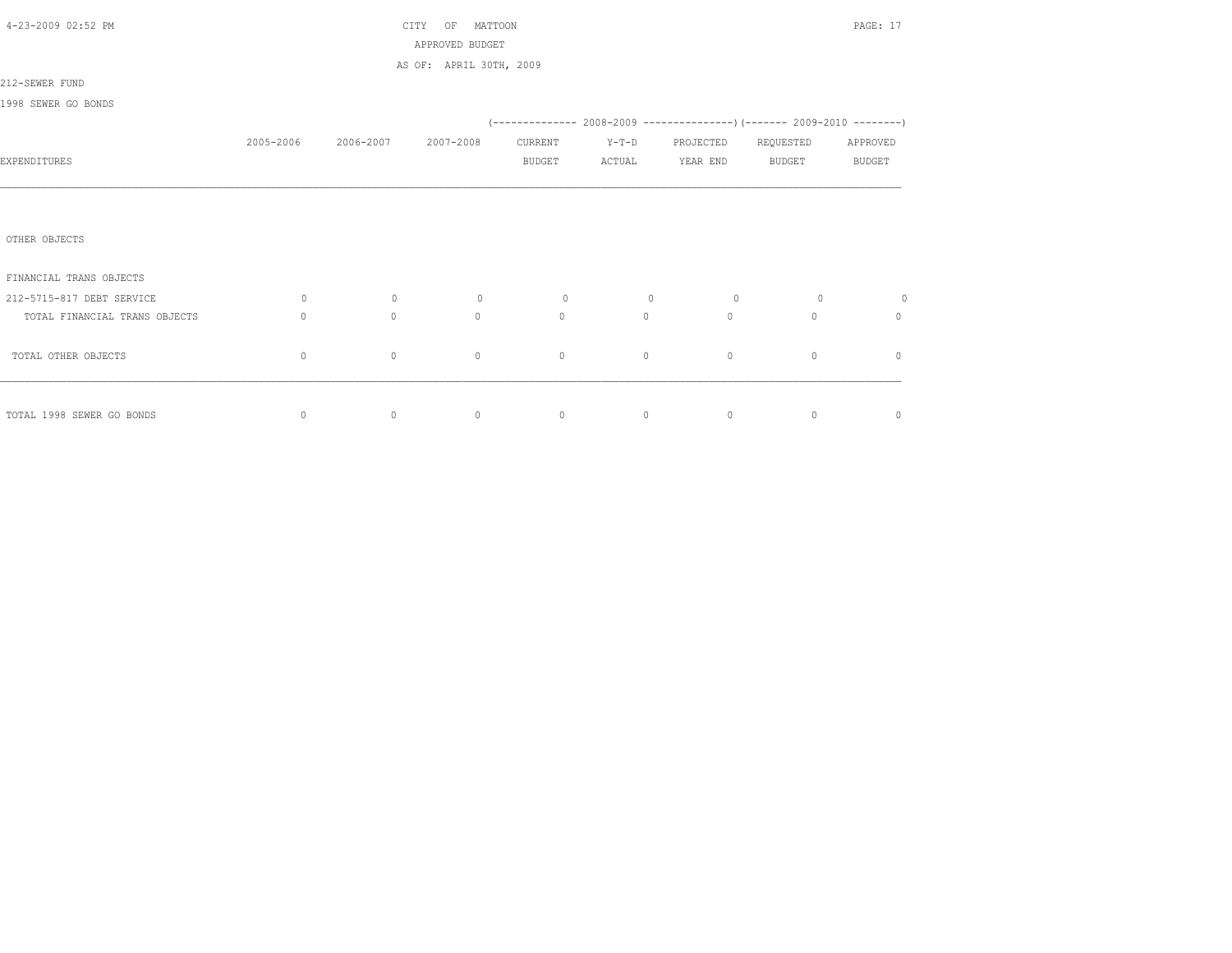| 4-23-2009 02:52 PM                      |             |                     | CITY<br>OF<br>MATTOON   |               |         |                   |                                                                          | PAGE: 18      |
|-----------------------------------------|-------------|---------------------|-------------------------|---------------|---------|-------------------|--------------------------------------------------------------------------|---------------|
|                                         |             |                     | APPROVED BUDGET         |               |         |                   |                                                                          |               |
|                                         |             |                     | AS OF: APRIL 30TH, 2009 |               |         |                   |                                                                          |               |
| 212-SEWER FUND                          |             |                     |                         |               |         |                   |                                                                          |               |
| 2003A ERI GO BONDS                      |             |                     |                         |               |         |                   |                                                                          |               |
|                                         |             |                     |                         |               |         |                   | (-------------- 2008-2009 ----------------) (------- 2009-2010 --------) |               |
|                                         | 2005-2006   | 2006-2007 2007-2008 |                         | CURRENT       | $Y-T-D$ | PROJECTED         | REQUESTED                                                                | APPROVED      |
| EXPENDITURES                            |             |                     |                         | <b>BUDGET</b> | ACTUAL  | YEAR END          | BUDGET                                                                   | <b>BUDGET</b> |
|                                         |             |                     |                         |               |         |                   |                                                                          |               |
|                                         |             |                     |                         |               |         |                   |                                                                          |               |
|                                         |             |                     |                         |               |         |                   |                                                                          |               |
| OTHER OBJECTS                           |             |                     |                         |               |         |                   |                                                                          |               |
|                                         |             |                     |                         |               |         |                   |                                                                          |               |
| FINANCIAL TRANS OBJECTS                 |             |                     |                         |               |         |                   |                                                                          |               |
| 212-5717-817 2003A PENSION BENEFIT GO B | $\circ$     | 90,124              | $\sim$ 0                | 89,025        | 89,025  |                   | $0 \t 88,326$                                                            | 88,326        |
| TOTAL FINANCIAL TRANS OBJECTS           | $\mathbf 0$ | 90,124              | $\circ$                 | 89,025        | 89,025  | $0 \qquad \qquad$ | 88,326                                                                   | 88,326        |
|                                         |             |                     |                         |               |         |                   |                                                                          |               |
| TOTAL OTHER OBJECTS                     | $\mathbb O$ | 90,124              | $\circ$                 | 89,025        | 89,025  |                   | $0 \t 88,326$                                                            | 88,326        |
|                                         |             |                     |                         |               |         |                   |                                                                          |               |
|                                         |             |                     |                         |               |         |                   |                                                                          |               |
| TOTAL 2003A ERI GO BONDS                | $\circ$     |                     | 90,124                  | $0 \t 89,025$ |         | 89,025            | $0$ 88,326 88,326                                                        |               |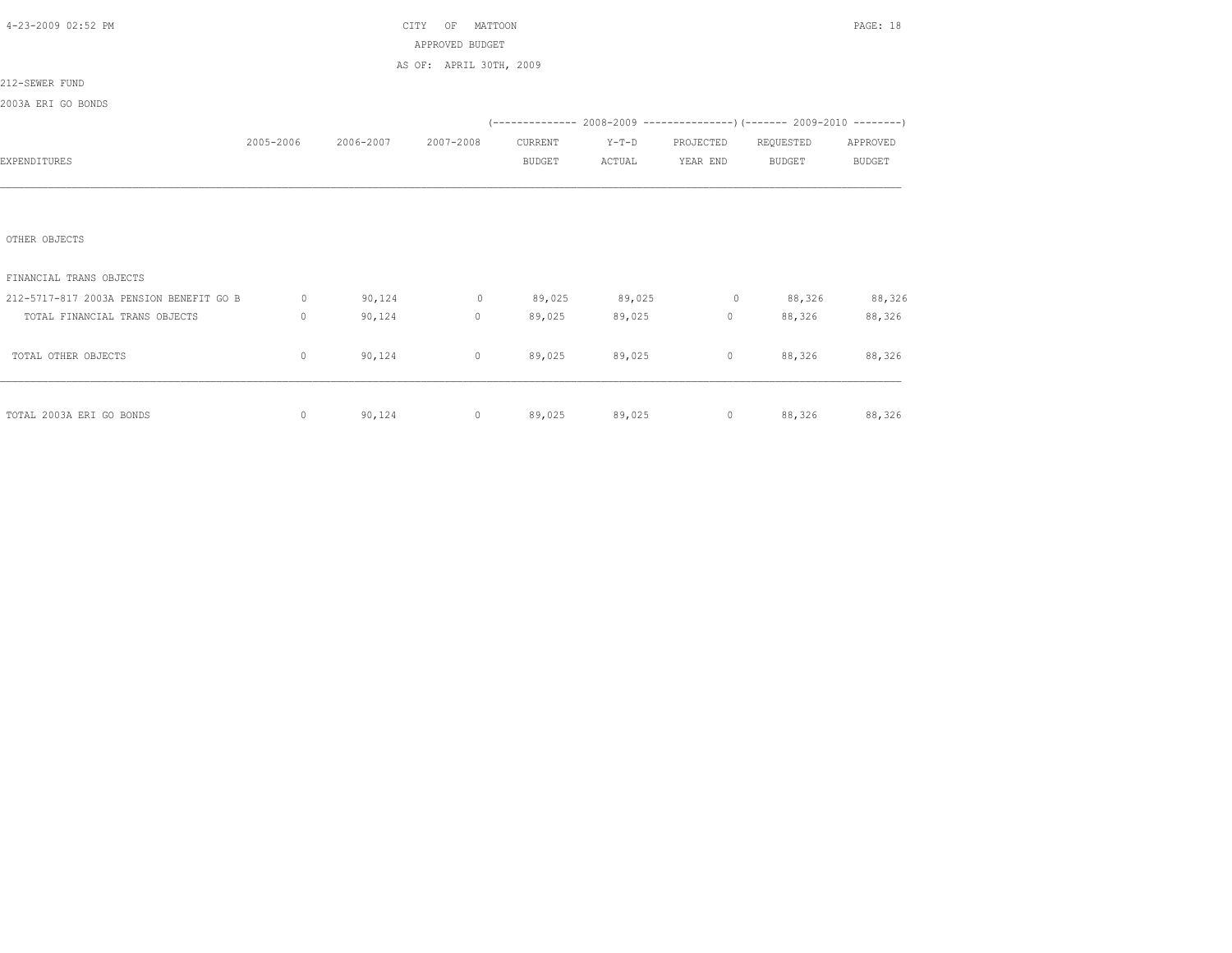| 4-23-2009 02:52 PM                      |              |                     | MATTOON<br>CITY<br>OF   |               |                   |                     |                                                                          | PAGE: 19      |
|-----------------------------------------|--------------|---------------------|-------------------------|---------------|-------------------|---------------------|--------------------------------------------------------------------------|---------------|
|                                         |              |                     | APPROVED BUDGET         |               |                   |                     |                                                                          |               |
|                                         |              |                     | AS OF: APRIL 30TH, 2009 |               |                   |                     |                                                                          |               |
| 212-SEWER FUND                          |              |                     |                         |               |                   |                     |                                                                          |               |
| 2004 REFUNDING GO BONDS                 |              |                     |                         |               |                   |                     |                                                                          |               |
|                                         |              |                     |                         |               |                   |                     | (-------------- 2008-2009 ----------------) (------- 2009-2010 --------) |               |
|                                         | 2005-2006    | 2006-2007 2007-2008 |                         | CURRENT       | $Y-T-D$           | PROJECTED REQUESTED |                                                                          | APPROVED      |
| EXPENDITURES                            |              |                     |                         | <b>BUDGET</b> | ACTUAL            | YEAR END            | <b>BUDGET</b>                                                            | <b>BUDGET</b> |
|                                         |              |                     |                         |               |                   |                     |                                                                          |               |
|                                         |              |                     |                         |               |                   |                     |                                                                          |               |
|                                         |              |                     |                         |               |                   |                     |                                                                          |               |
| OTHER OBJECTS                           |              |                     |                         |               |                   |                     |                                                                          |               |
|                                         |              |                     |                         |               |                   |                     |                                                                          |               |
| FINANCIAL TRANS OBJECTS                 |              |                     |                         |               |                   |                     |                                                                          |               |
| 212-5719-817 2005A REFUNDING G.O. BONDS | $\circ$      | $\circ$             |                         |               | 0 407,369 409,119 |                     | $0 \t 409,119 \t 409,119$                                                |               |
| TOTAL FINANCIAL TRANS OBJECTS           | $\mathbf{0}$ | $\circ$             | $\Omega$                | 407,369       | 409,119           | $\overline{0}$      | 409,119                                                                  | 409,119       |
|                                         |              |                     |                         |               |                   |                     |                                                                          |               |
| TOTAL OTHER OBJECTS                     | 0            | $\circ$             | $\circ$                 |               | 407,369 409,119   |                     | 0 409,119 409,119                                                        |               |
|                                         |              |                     |                         |               |                   |                     |                                                                          |               |
|                                         |              |                     |                         |               |                   |                     |                                                                          |               |
| TOTAL 2004 REFUNDING GO BONDS           | 0            | $\circ$             |                         |               |                   |                     | 0 407,369 409,119 0 409,119 409,119                                      |               |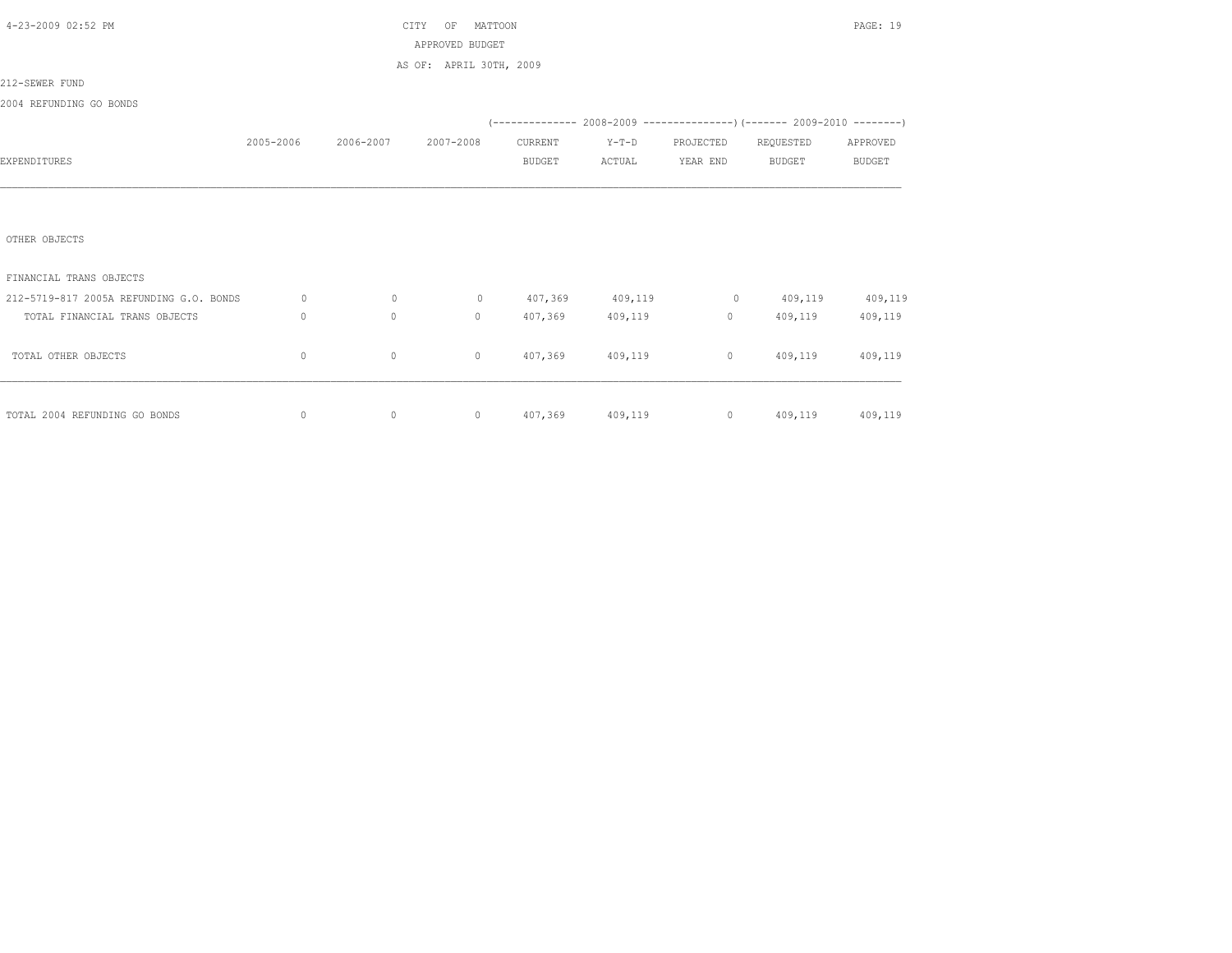| 4-23-2009 02:52 PM            |              |                               | MATTOON<br>CITY<br>OF                                                                                                                                                                                                                                                                                                              |         |               |                 |                                                                          | PAGE: 20      |
|-------------------------------|--------------|-------------------------------|------------------------------------------------------------------------------------------------------------------------------------------------------------------------------------------------------------------------------------------------------------------------------------------------------------------------------------|---------|---------------|-----------------|--------------------------------------------------------------------------|---------------|
|                               |              |                               | APPROVED BUDGET                                                                                                                                                                                                                                                                                                                    |         |               |                 |                                                                          |               |
|                               |              |                               | AS OF: APRIL 30TH, 2009                                                                                                                                                                                                                                                                                                            |         |               |                 |                                                                          |               |
| 212-SEWER FUND                |              |                               |                                                                                                                                                                                                                                                                                                                                    |         |               |                 |                                                                          |               |
| 1997 IEPA NOTE                |              |                               |                                                                                                                                                                                                                                                                                                                                    |         |               |                 |                                                                          |               |
|                               |              |                               |                                                                                                                                                                                                                                                                                                                                    |         |               |                 | (-------------- 2008-2009 ----------------) (------- 2009-2010 --------) |               |
|                               |              | 2005-2006 2006-2007 2007-2008 |                                                                                                                                                                                                                                                                                                                                    | CURRENT | $Y-T-D$       |                 | PROJECTED REQUESTED                                                      | APPROVED      |
| EXPENDITURES                  |              |                               |                                                                                                                                                                                                                                                                                                                                    | BUDGET  | ACTUAL        | YEAR END BUDGET |                                                                          | <b>BUDGET</b> |
|                               |              |                               |                                                                                                                                                                                                                                                                                                                                    |         |               |                 |                                                                          |               |
|                               |              |                               |                                                                                                                                                                                                                                                                                                                                    |         |               |                 |                                                                          |               |
|                               |              |                               |                                                                                                                                                                                                                                                                                                                                    |         |               |                 |                                                                          |               |
| OTHER OBJECTS                 |              |                               |                                                                                                                                                                                                                                                                                                                                    |         |               |                 |                                                                          |               |
|                               |              |                               |                                                                                                                                                                                                                                                                                                                                    |         |               |                 |                                                                          |               |
| FINANCIAL TRANS OBJECTS       |              |                               |                                                                                                                                                                                                                                                                                                                                    |         |               |                 |                                                                          |               |
| 212-5732-817 DEBT SERVICE     | $\circ$      |                               | $35,243$ 0 $35,243$ $35,243$ 0 $35,243$ $35,243$                                                                                                                                                                                                                                                                                   |         |               |                 |                                                                          |               |
| TOTAL FINANCIAL TRANS OBJECTS | $\circ$      | 35,243                        | $\overline{0}$ and $\overline{0}$ and $\overline{0}$ and $\overline{0}$ and $\overline{0}$ and $\overline{0}$ and $\overline{0}$ and $\overline{0}$ and $\overline{0}$ and $\overline{0}$ and $\overline{0}$ and $\overline{0}$ and $\overline{0}$ and $\overline{0}$ and $\overline{0}$ and $\overline{0}$ and $\overline{0}$ and |         | 35,243 35,243 |                 | $0 \t 35,243$                                                            | 35,243        |
|                               |              |                               |                                                                                                                                                                                                                                                                                                                                    |         |               |                 |                                                                          |               |
| TOTAL OTHER OBJECTS           | $\mathbf{0}$ |                               | 35,243 0 35,243 35,243 0 35,243 35,243                                                                                                                                                                                                                                                                                             |         |               |                 |                                                                          |               |
|                               |              |                               |                                                                                                                                                                                                                                                                                                                                    |         |               |                 |                                                                          |               |
|                               |              |                               |                                                                                                                                                                                                                                                                                                                                    |         |               |                 |                                                                          |               |
| TOTAL 1997 IEPA NOTE          | $\circ$      |                               | 35,243 0 35,243 35,243 0 35,243 35,243                                                                                                                                                                                                                                                                                             |         |               |                 |                                                                          |               |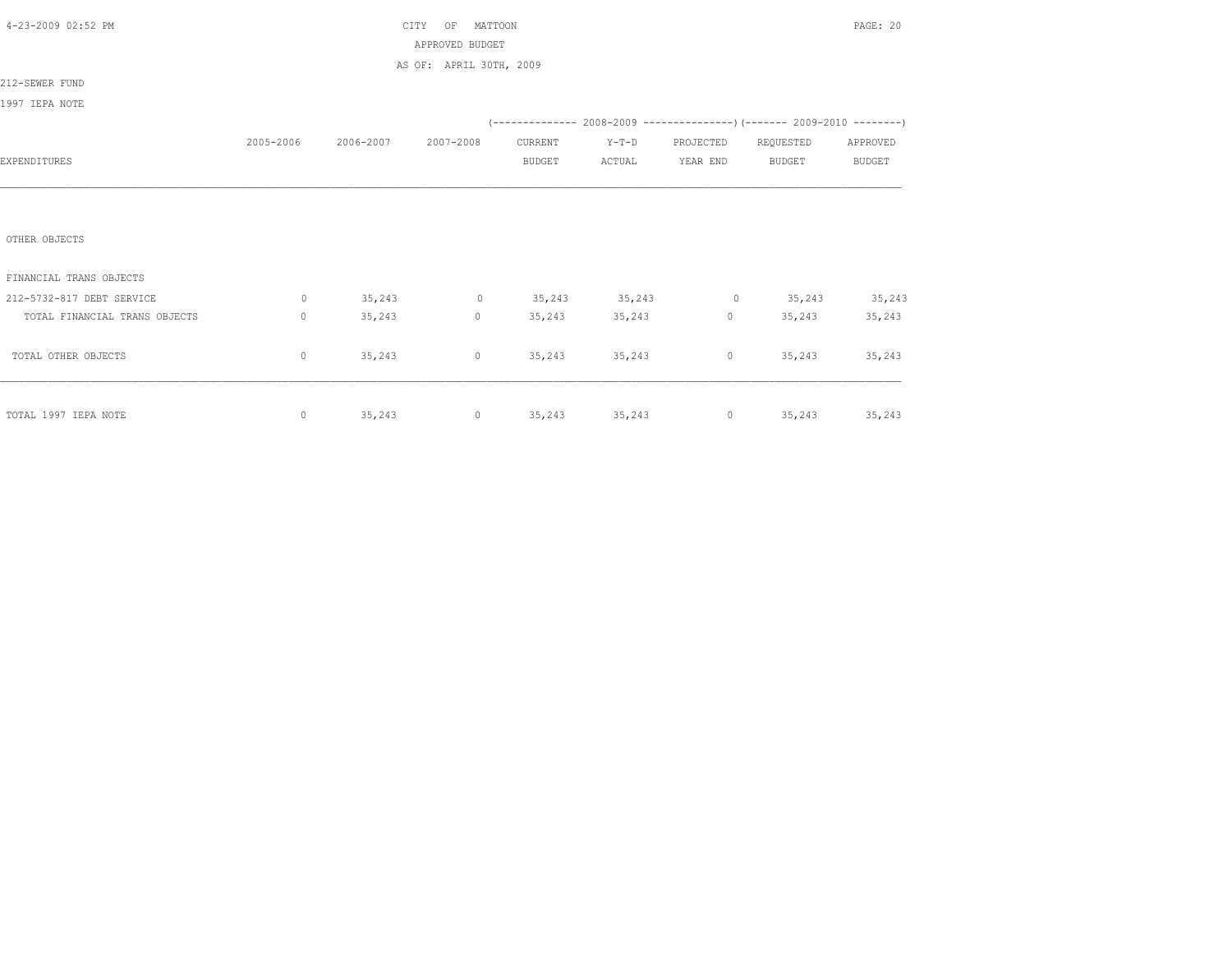| 4-23-2009 02:52 PM               |           |                |         | CITY<br>MATTOON<br>OF   |                |                 |                |                                                                      | PAGE: 21 |
|----------------------------------|-----------|----------------|---------|-------------------------|----------------|-----------------|----------------|----------------------------------------------------------------------|----------|
|                                  |           |                |         | APPROVED BUDGET         |                |                 |                |                                                                      |          |
|                                  |           |                |         | AS OF: APRIL 30TH, 2009 |                |                 |                |                                                                      |          |
| 212-SEWER FUND                   |           |                |         |                         |                |                 |                |                                                                      |          |
| 2004 IEPA NOTE                   |           |                |         |                         |                |                 |                |                                                                      |          |
|                                  |           |                |         |                         |                |                 |                | (-------------- 2008-2009 --------------------- 2009-2010 ---------) |          |
|                                  | 2005-2006 | 2006-2007      |         | 2007-2008               | CURRENT        | $Y-T-D$         | PROJECTED      | REQUESTED                                                            | APPROVED |
| EXPENDITURES                     |           |                |         |                         | <b>BUDGET</b>  | ACTUAL          | YEAR END       | <b>BUDGET</b>                                                        | BUDGET   |
|                                  |           |                |         |                         |                |                 |                |                                                                      |          |
|                                  |           |                |         |                         |                |                 |                |                                                                      |          |
|                                  |           |                |         |                         |                |                 |                |                                                                      |          |
| OTHER OBJECTS                    |           |                |         |                         |                |                 |                |                                                                      |          |
|                                  |           |                |         |                         |                |                 |                |                                                                      |          |
| FINANCIAL TRANS OBJECTS          |           |                |         |                         |                |                 |                |                                                                      |          |
| 212-5733-817 DEBT SERVICE        |           | 0 ( $35,243$ ) |         | $\sim$ 0                |                | 603,456 603,456 | $\overline{0}$ | 603,456                                                              | 603,456  |
| 212-5733-819 DEBT ISSUANCE COSTS | 5,792     | 5,792          |         | 5,792                   | $\overline{0}$ | $\sim$ 0        | $\Omega$       | $\overline{0}$                                                       | $\sim$ 0 |
| TOTAL FINANCIAL TRANS OBJECTS    | 5,792 (   |                | 29,451) | 5,792                   | 603,456        | 603,456         | $\circ$        | 603,456                                                              | 603,456  |
|                                  |           |                |         |                         |                |                 |                |                                                                      |          |
| TOTAL OTHER OBJECTS              | 5,792 (   |                | 29,451) | 5,792                   |                | 603,456 603,456 | $\circ$        | 603,456                                                              | 603,456  |
|                                  |           |                |         |                         |                |                 |                |                                                                      |          |
|                                  |           |                |         |                         |                |                 |                |                                                                      |          |
| TOTAL 2004 IEPA NOTE             | 5,792 (   |                | 29,451) | 5,792                   |                | 603,456 603,456 |                | 0 603,456 603,456                                                    |          |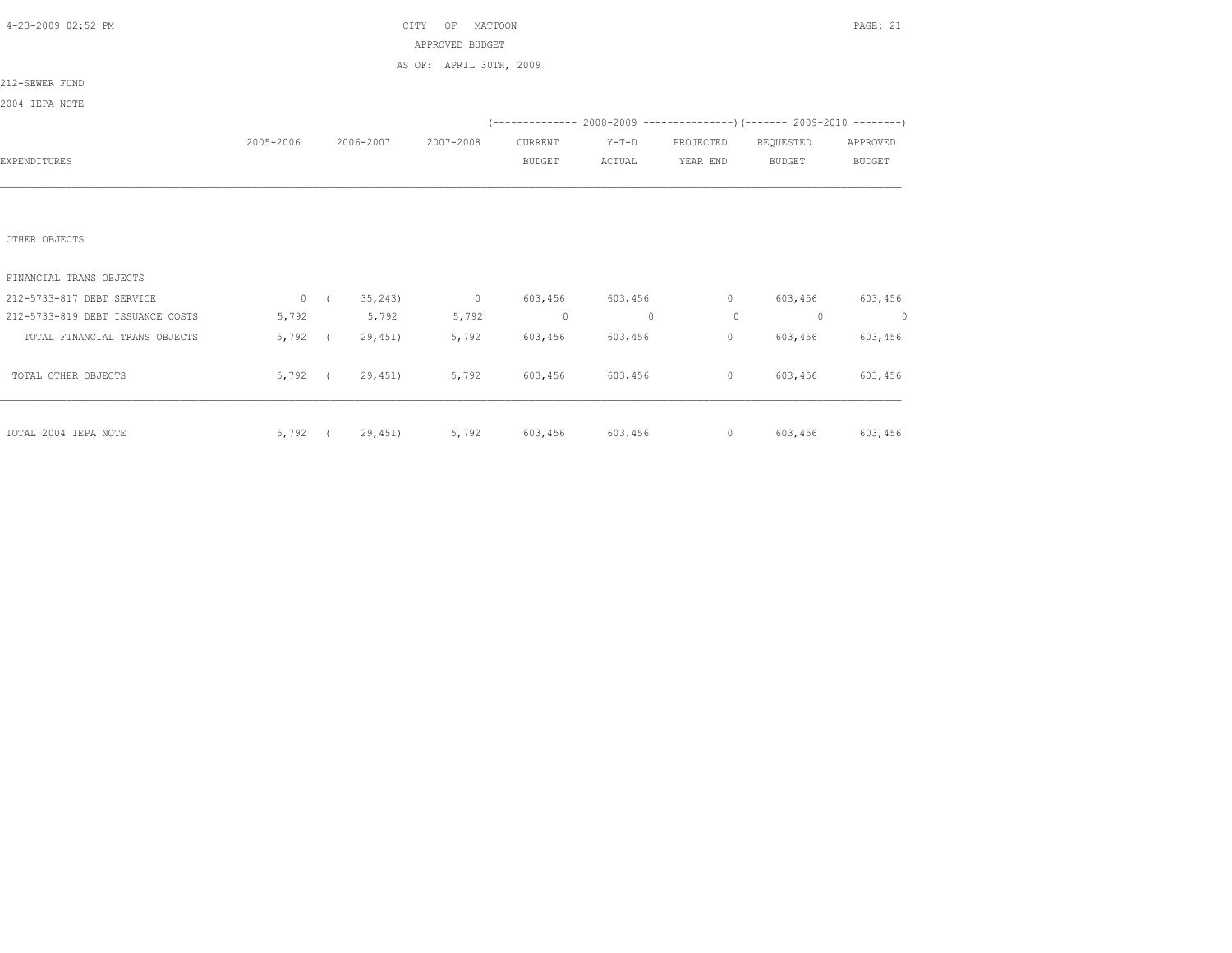| 4-23-2009 02:52 PM            |           |           | MATTOON<br>CITY<br>OF   |               |         |                     |                   | PAGE: 22      |
|-------------------------------|-----------|-----------|-------------------------|---------------|---------|---------------------|-------------------|---------------|
|                               |           |           | APPROVED BUDGET         |               |         |                     |                   |               |
|                               |           |           | AS OF: APRIL 30TH, 2009 |               |         |                     |                   |               |
| 212-SEWER FUND                |           |           |                         |               |         |                     |                   |               |
| FISCAL AGENT FEES             |           |           |                         |               |         |                     |                   |               |
|                               |           |           |                         |               |         |                     |                   |               |
|                               | 2005-2006 | 2006-2007 | 2007-2008               | CURRENT       | $Y-T-D$ | PROJECTED REQUESTED |                   | APPROVED      |
| EXPENDITURES                  |           |           |                         | <b>BUDGET</b> | ACTUAL  | YEAR END            | <b>BUDGET</b>     | <b>BUDGET</b> |
|                               |           |           |                         |               |         |                     |                   |               |
|                               |           |           |                         |               |         |                     |                   |               |
|                               |           |           |                         |               |         |                     |                   |               |
| OTHER OBJECTS                 |           |           |                         |               |         |                     |                   |               |
|                               |           |           |                         |               |         |                     |                   |               |
| FINANCIAL TRANS OBJECTS       |           |           |                         |               |         |                     |                   |               |
| 212-5760-817 DEBT SERVICES    | 162       | 579       | 352                     | 1,500 349     |         |                     | $0 \t 1,500$      | 1,500         |
| TOTAL FINANCIAL TRANS OBJECTS | 162       | 579       | 352                     | 1,500         | 349     |                     | $0 \t 1,500$      | 1,500         |
|                               |           |           |                         |               |         |                     |                   |               |
| TOTAL OTHER OBJECTS           | 162       | 579       | 352                     | 1,500         | 349     | $\circ$             | 1,500             | 1,500         |
|                               |           |           |                         |               |         |                     |                   |               |
|                               |           |           |                         |               |         |                     |                   |               |
| TOTAL FISCAL AGENT FEES       | 162       | 579       | 352 1,500 349           |               |         |                     | 0 $1,500$ $1,500$ |               |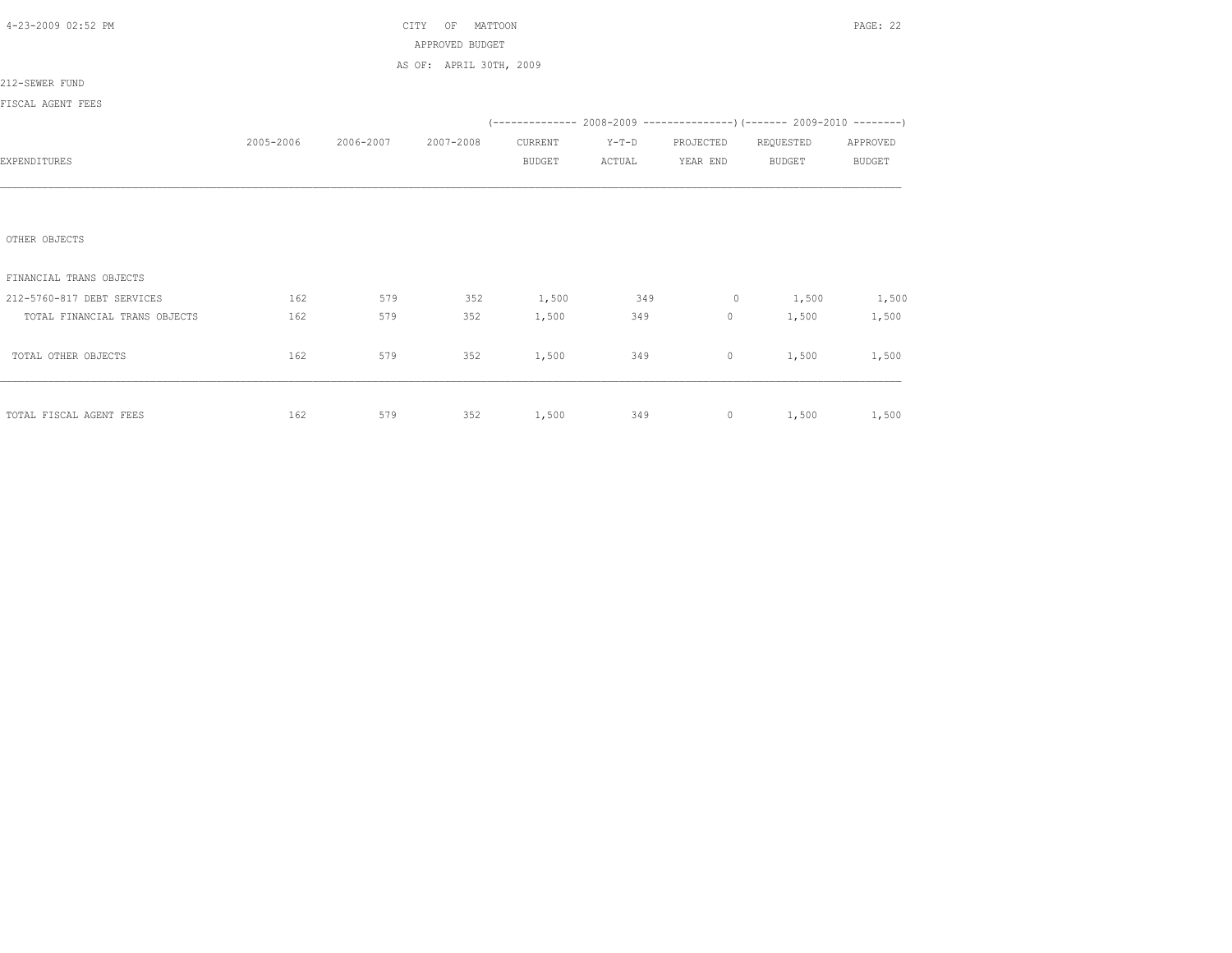| 4-23-2009 02:52 PM            | MATTOON<br>CITY<br>OF<br>APPROVED BUDGET |           |                         |                |                                                                       |           |               |               |
|-------------------------------|------------------------------------------|-----------|-------------------------|----------------|-----------------------------------------------------------------------|-----------|---------------|---------------|
|                               |                                          |           | AS OF: APRIL 30TH, 2009 |                |                                                                       |           |               |               |
| 212-SEWER FUND                |                                          |           |                         |                |                                                                       |           |               |               |
| DEBT ISSUANCE COSTS           |                                          |           |                         |                |                                                                       |           |               |               |
|                               |                                          |           |                         |                | (-------------- 2008-2009 --------------------- 2009-2010 ----------- |           |               |               |
|                               | 2005-2006                                | 2006-2007 | 2007-2008               | CURRENT        | $Y-T-D$                                                               | PROJECTED | REQUESTED     | APPROVED      |
| EXPENDITURES                  |                                          |           |                         | <b>BUDGET</b>  | ACTUAL                                                                | YEAR END  | <b>BUDGET</b> | <b>BUDGET</b> |
|                               |                                          |           |                         |                |                                                                       |           |               |               |
|                               |                                          |           |                         |                |                                                                       |           |               |               |
|                               |                                          |           |                         |                |                                                                       |           |               |               |
| OTHER OBJECTS                 |                                          |           |                         |                |                                                                       |           |               |               |
| FINANCIAL TRANS OBJECTS       |                                          |           |                         |                |                                                                       |           |               |               |
| 212-5770-817 DEBT SERVICE     | $\circ$                                  | $\circ$   | $\circ$                 | $\overline{0}$ | $\circ$                                                               | $\circ$   | $\circ$       | $\circ$       |
| TOTAL FINANCIAL TRANS OBJECTS | $\circ$                                  | $\circ$   | $\mathbf{0}$            | $\Omega$       | $\circ$                                                               | $\Omega$  | $\Omega$      | $\mathbf{0}$  |
|                               |                                          |           |                         |                |                                                                       |           |               |               |
| TOTAL OTHER OBJECTS           | $\circ$                                  | $\circ$   | $\circ$                 | $\mathbf{0}$   | $\circ$                                                               | $\circ$   | $\circ$       | $\mathbf{0}$  |
|                               |                                          |           |                         |                |                                                                       |           |               |               |
|                               |                                          |           | $\overline{0}$          |                | $\overline{0}$                                                        |           |               |               |
| TOTAL DEBT ISSUANCE COSTS     | 0                                        | $\circ$   |                         | $\circ$        |                                                                       | $\circ$   | $\circ$       | $\mathbb O$   |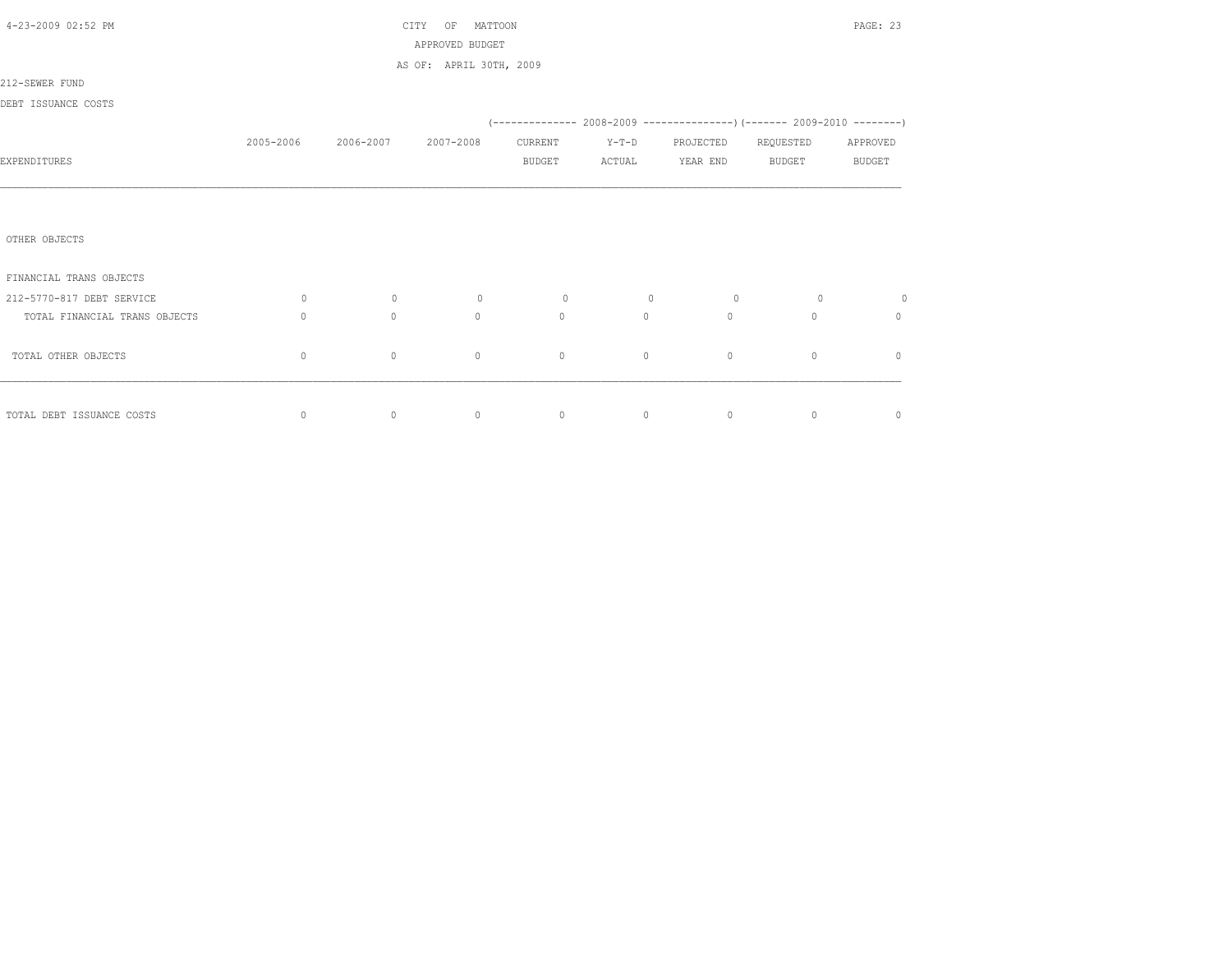| 4-23-2009 02:52 PM                    |             |           | PAGE: 24                |                |         |                |                                                                               |               |
|---------------------------------------|-------------|-----------|-------------------------|----------------|---------|----------------|-------------------------------------------------------------------------------|---------------|
|                                       |             |           | APPROVED BUDGET         |                |         |                |                                                                               |               |
|                                       |             |           | AS OF: APRIL 30TH, 2009 |                |         |                |                                                                               |               |
| 212-SEWER FUND                        |             |           |                         |                |         |                |                                                                               |               |
| ADVANCED REFUNDING ESCR               |             |           |                         |                |         |                |                                                                               |               |
|                                       |             |           |                         |                |         |                | $(-$ -------------- 2008-2009 -----------------) (------- 2009-2010 --------) |               |
|                                       | 2005-2006   | 2006-2007 | 2007-2008               | CURRENT        | $Y-T-D$ | PROJECTED      | REQUESTED                                                                     | APPROVED      |
| EXPENDITURES                          |             |           |                         | BUDGET         | ACTUAL  | YEAR END       | BUDGET                                                                        | <b>BUDGET</b> |
|                                       |             |           |                         |                |         |                |                                                                               |               |
|                                       |             |           |                         |                |         |                |                                                                               |               |
|                                       |             |           |                         |                |         |                |                                                                               |               |
| OTHER OBJECTS                         |             |           |                         |                |         |                |                                                                               |               |
|                                       |             |           |                         |                |         |                |                                                                               |               |
| FINANCIAL TRANS OBJECTS               |             |           |                         |                |         |                |                                                                               |               |
| 212-5780-817 ADVANCE REFUNDING ESCROW | $\circ$     | $\circ$   | $\circ$                 | $\circ$        | $\circ$ | $\overline{0}$ | $\circ$                                                                       | $\circ$       |
| TOTAL FINANCIAL TRANS OBJECTS         | $\Omega$    | $\Omega$  | $\Omega$                | $\Omega$       | $\circ$ | $\circ$        | $\Omega$                                                                      | $\Omega$      |
|                                       |             |           |                         |                |         |                |                                                                               |               |
| TOTAL OTHER OBJECTS                   | $\mathbf 0$ | $\circ$   | $\mathbf{0}$            | $\circ$        | $\circ$ | $\circ$        | $\mathbf{0}$                                                                  | $\circ$       |
|                                       |             |           |                         |                |         |                |                                                                               |               |
|                                       |             |           |                         |                |         |                |                                                                               |               |
| TOTAL ADVANCED REFUNDING ESCR         | $\mathbf 0$ | $\circ$   | $\circ$                 | $\overline{0}$ | $\circ$ | $\circ$        | $\circ$                                                                       | $\circ$       |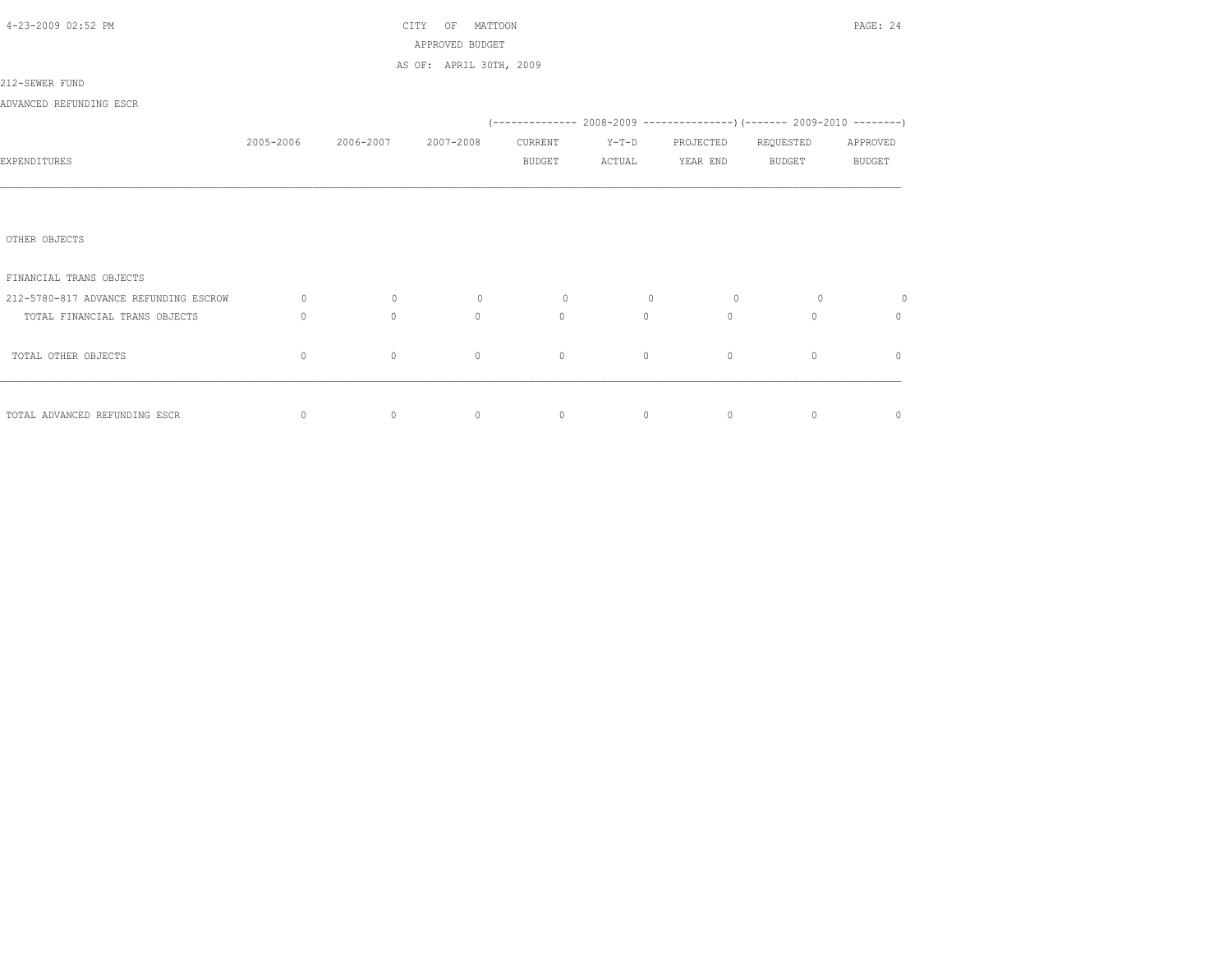| 4-23-2009 02:52 PM                                 |              |             | CITY<br>ΟF<br>MATTOON   |                                 |                   |                                                                        |                            | PAGE: 25                  |
|----------------------------------------------------|--------------|-------------|-------------------------|---------------------------------|-------------------|------------------------------------------------------------------------|----------------------------|---------------------------|
|                                                    |              |             | APPROVED BUDGET         |                                 |                   |                                                                        |                            |                           |
|                                                    |              |             | AS OF: APRIL 30TH, 2009 |                                 |                   |                                                                        |                            |                           |
| 212-SEWER FUND                                     |              |             |                         |                                 |                   |                                                                        |                            |                           |
| INTEREST EXPENSE                                   |              |             |                         |                                 |                   |                                                                        |                            |                           |
|                                                    |              | 2006-2007   |                         |                                 |                   | (------------- 2008-2009 ---------------) (------- 2009-2010 --------) |                            |                           |
| EXPENDITURES                                       | 2005-2006    |             | 2007-2008               | CURRENT<br><b>BUDGET</b>        | $Y-T-D$<br>ACTUAL | PROJECTED<br>YEAR END                                                  | REQUESTED<br><b>BUDGET</b> | APPROVED<br><b>BUDGET</b> |
|                                                    |              |             |                         |                                 |                   |                                                                        |                            |                           |
|                                                    |              |             |                         |                                 |                   |                                                                        |                            |                           |
| OTHER OBJECTS                                      |              |             |                         |                                 |                   |                                                                        |                            |                           |
| FINANCIAL TRANS OBJECTS                            |              |             |                         |                                 |                   |                                                                        |                            |                           |
| 212-5795-817 INTEREST EXPENSE                      | 393,883      | 375,844     | 358,204                 | $\circ$                         | $\circ$           | 0                                                                      | 0                          | 0                         |
| TOTAL FINANCIAL TRANS OBJECTS                      | 393,883      | 375,844     | 358,204                 | $\circ$                         | $\circ$           | $\circ$                                                                | $\circ$                    | $\circ$                   |
|                                                    |              |             |                         |                                 |                   |                                                                        |                            |                           |
| TOTAL OTHER OBJECTS                                | 393,883      | 375,844     | 358,204                 | $\mathbf 0$                     | $\circ$           | $\circ$                                                                | $\circ$                    | $\mathbf{0}$              |
|                                                    |              |             |                         |                                 |                   |                                                                        |                            |                           |
| TOTAL INTEREST EXPENSE                             | 393,883      | 375,844     | 358,204                 | $\circ$                         | $\circ$           | $\circ$                                                                | $\circ$                    | $\mathbf{0}$              |
|                                                    |              |             |                         |                                 |                   |                                                                        |                            |                           |
| TOTAL EXPENDITURES                                 | 3,218,588    | 3,261,550   | 3,345,730               | 4,801,027                       | 3,800,533         | 0                                                                      | 4,584,539                  | 4,584,539                 |
| REVENUE OVER/(UNDER) EXPENDITURES                  | 413,852      | 383,006     |                         | 194,487 ( 1,075,027) ( 435,968) |                   | 0(                                                                     | 988,539) (                 | 988,539)                  |
| OTHER FINANCING SOURCES                            |              |             |                         |                                 |                   |                                                                        |                            |                           |
| 212-4905-021 INTERFUND TRFR FROM IMRF F            | $\mathbf{0}$ | $\circ$     | $\mathbf{0}$            | $\circ$                         | $\circ$           | 0                                                                      | 0                          | 0                         |
| 212-4909-021 INTERFUND TRFR-CAPITAL PRO            | $\mathbf{0}$ | $\circ$     | $\mathbf{0}$            | $\mathbf{0}$                    | $\circ$           | $\mathbf{0}$                                                           | 0                          | $\mathbf{0}$              |
| 212-4910-021 INTERFUND TRFR-DEBT SERVIC            | $\mathbf{0}$ | $\circ$     | $\mathbf{0}$            | $\mathbf{0}$                    | $\circ$           | $\circ$                                                                | $\circ$                    | $\mathbf{0}$              |
| 212-4931-021 SALE OF GENERAL CAPITAL AS            | $\mathbf{0}$ | $\circ$     | $\mathbf{0}$            | $\mathbf{0}$                    | $\circ$           | $\mathbf{0}$                                                           | 0                          | $\mathbf{0}$              |
| 212-4932-021 COMP FOR LOSS OF GEN CAP A            | $\mathbf{0}$ | $\circ$     | $\mathbf{0}$            | $\mathbf{0}$                    | $\circ$           | $\mathbf{0}$                                                           | 0                          | 0                         |
| 212-4945-010 REFUNDING BONDS ISSUED                | $\mathbf{0}$ | $\circ$     | $\mathbf{0}$            | $\mathbf{0}$                    | $\circ$           | $\mathbf{0}$                                                           | 0                          | 0                         |
| 212-4947-021 VEHICLE LOAN PROCEEDS                 | 0            | 0           | $\circ$                 | 225,000                         | $\circ$           | $\mathbf{0}$                                                           | 0                          | $\Omega$                  |
| 212-4949-021 OTHER LONG TERM DEBT ISSUE            | 0            | $\Omega$    | $\mathbf{0}$            | $\mathbf{0}$                    | $\circ$           | $\mathbf{0}$                                                           | $\circ$                    | $\Omega$                  |
| 212-4955-021 DEVELOPER CONTRIBUTIONS               | $\circ$      | $\mathbb O$ | $\mathbb O$             | $\mathbb O$                     | $\mathbb O$       | $\mathbb O$                                                            | $\mathbb O$                | $\mathbb O$               |
| 212-4956-021 OTHER CONTRIBUTED CAPITAL             | 0            | $\mathbb O$ | $\circ$                 | $\circ$                         | $\circ$           | $\circ$                                                                | 0                          | 0                         |
| TOTAL OTHER FINANCING SOURCES                      | $\circ$      | 0           | $\mathbb O$             | 225,000                         | 0                 | $\circ$                                                                | 0                          | $\circ$                   |
| OTHER FINANCING (USES)                             |              |             |                         |                                 |                   |                                                                        |                            |                           |
| 212-5936-822 INTERFUND TRANSFER                    | 90,524       | $\circ$     | 89,624                  | $\circ$                         | $\mathbf{0}$      | $\circ$                                                                | $\circ$                    | $\circ$                   |
| TOTAL OTHER FINANCING (USES)                       | 90,524       | 0           | 89,624                  | $\mathbb O$                     | $\mathbb O$       | $\mathbb O$                                                            | 0                          | 0                         |
| TOTAL OTHER FINANCING SOURCES (USES)<br>$\sqrt{2}$ | 90, 524)     | $0$ (       | 89,624)                 | 225,000                         | 0                 | $\circ$                                                                | 0                          | $\circ$                   |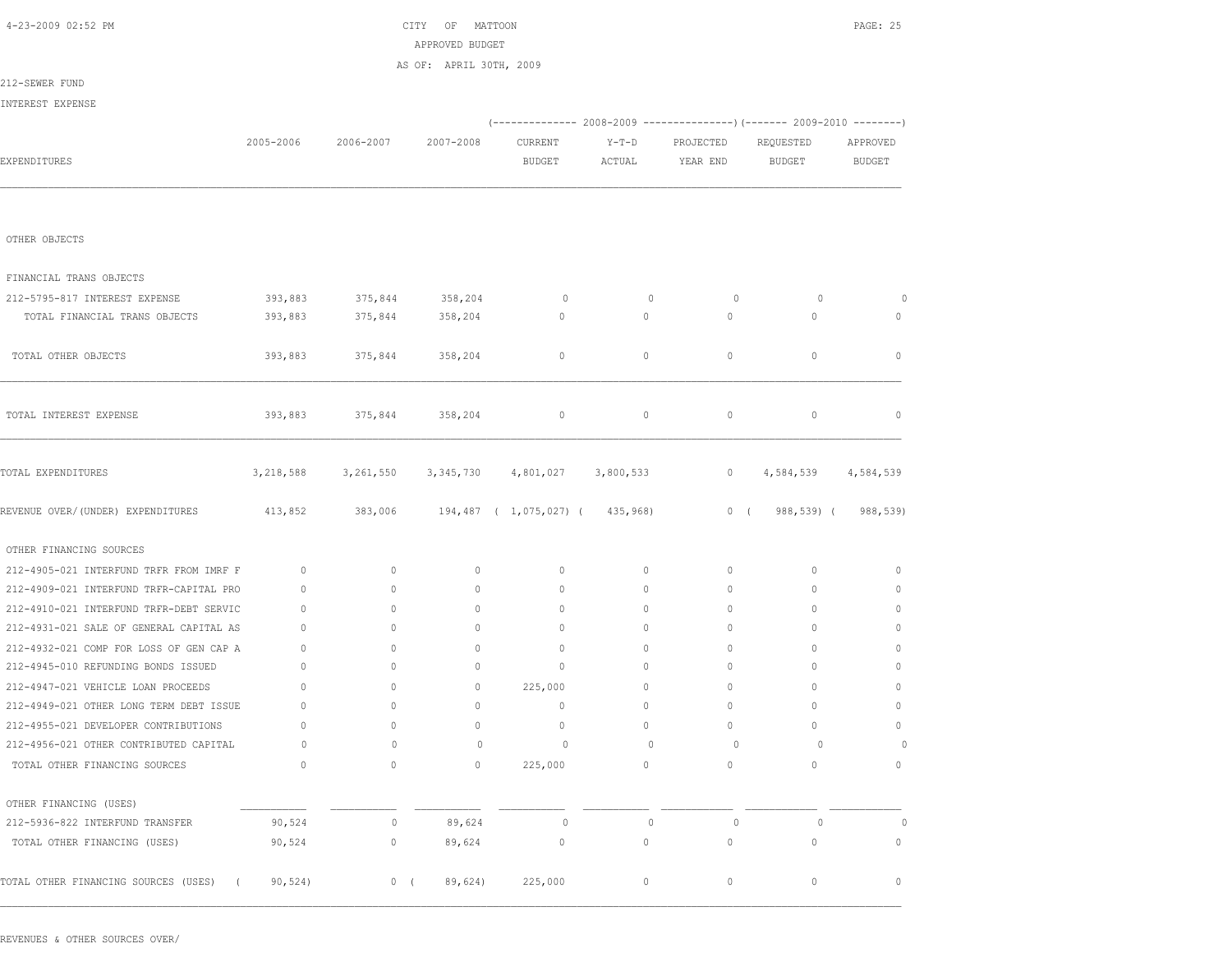4-23-2009 02:52 PM CITY OF MATTOON PAGE: 1 APPROVED BUDGET AS OF: APRIL 30TH, 2009

213-CEMETERY FUND

|                                         |                |                |              |                          |                   |                       | (-------------- 2008-2009 -------------------- 2009-2010 ---------) |                           |
|-----------------------------------------|----------------|----------------|--------------|--------------------------|-------------------|-----------------------|---------------------------------------------------------------------|---------------------------|
| REVENUES                                | 2005-2006      | 2006-2007      | 2007-2008    | CURRENT<br><b>BUDGET</b> | $Y-T-D$<br>ACTUAL | PROJECTED<br>YEAR END | REQUESTED<br><b>BUDGET</b>                                          | APPROVED<br><b>BUDGET</b> |
| CHARGES FOR SERVICES                    |                |                |              |                          |                   |                       |                                                                     |                           |
| CEMETERY FD REV & OTHER                 |                |                |              |                          |                   |                       |                                                                     |                           |
| 213-4471-021 SALE OF LOTS               | 37,345         | 29,241         | 24,444       | 27,500                   | 27,716            | $\mathbf 0$           | 27,500                                                              | 27,500                    |
| 213-4472-021 OPENING GRAVES             | 80,218         | 65,924         | 76,523       | 70,000                   | 68,726            | $\mathbf 0$           | 70,000                                                              | 70,000                    |
| 213-4473-021 MONUMNT FOUNDATION PREPARA | 8,624          | 7,962          | 9,161        | 9,500                    | 6,095             | $\mathbf 0$           | 9,500                                                               | 9,500                     |
| 213-4474-021 CEMETERY FARM INCOME       | 1,430          | 1,436          | 1,019        | 1,750                    | $\overline{0}$    | $\Omega$              | 1,750                                                               | 1,750                     |
| 213-4475-021 PERPETUAL CARE REVENUE     | $\overline{0}$ | $\overline{0}$ | 2,716        | $\overline{0}$           | $\overline{0}$    | $\Omega$              | $\overline{0}$                                                      | $\overline{0}$            |
| 213-4479-021 MISC & SUNDRY CEMETERY CHA | 309            | 1,317          | 800          | 1,000                    | 1,438             | $\circ$               | 1,000                                                               | 1,000                     |
| TOTAL CEMETERY FD REV & OTHER           | 127,925        | 105,880        | 114,662      | 109,750                  | 103,974           | $\circ$               | 109,750                                                             | 109,750                   |
| TOTAL CHARGES FOR SERVICES              | 127,925        | 105,880        | 114,662      | 109,750                  | 103,974           | $\circ$               | 109,750                                                             | 109,750                   |
| INVESTMENT EARNINGS                     |                |                |              |                          |                   |                       |                                                                     |                           |
| INTEREST EARNINGS                       |                |                |              |                          |                   |                       |                                                                     |                           |
| 213-4610-021 INTEREST EARNINGS          | 4,001          | 13,007         | 7,245        | 11,000                   | 6,282             | $\circ$               | 7,500                                                               | 7,500                     |
| TOTAL INTEREST EARNINGS                 | 4,001          | 13,007         | 7,245        | 11,000                   | 6,282             | $\circ$               | 7,500                                                               | 7,500                     |
| OTHER INVESTMENT INCOME                 |                |                |              |                          |                   |                       |                                                                     |                           |
| 213-4690-021 OTHER INVESTMENT INCOME    | $\mathbf{0}$   | $\circ$        | $\mathbf{0}$ | $\mathbf{0}$             | $\circ$           | $\mathbf{0}$          | $\mathbf{0}$                                                        | $\mathbf{0}$              |
| 213-4690-022 GAIN/LOSS ON INVESTMENTS   | $\circ$        | $\circ$        | $\circ$      | $\circ$                  | $\circ$           | $\circ$               | 0                                                                   | $\circ$                   |
| TOTAL OTHER INVESTMENT INCOME           | $\circ$        | $\mathbf{0}$   | $\circ$      | $\circ$                  | $\Omega$          | $\Omega$              | $\Omega$                                                            | $\circ$                   |
| TOTAL INVESTMENT EARNINGS               | 4,001          | 13,007         | 7,245        | 11,000                   | 6,282             | $\circ$               | 7,500                                                               | 7,500                     |
| TOTAL REVENUES                          | 131,926        | 118,887        | 121,907      | 120,750                  | 110,256           | $\circ$               | 117,250                                                             | 117,250                   |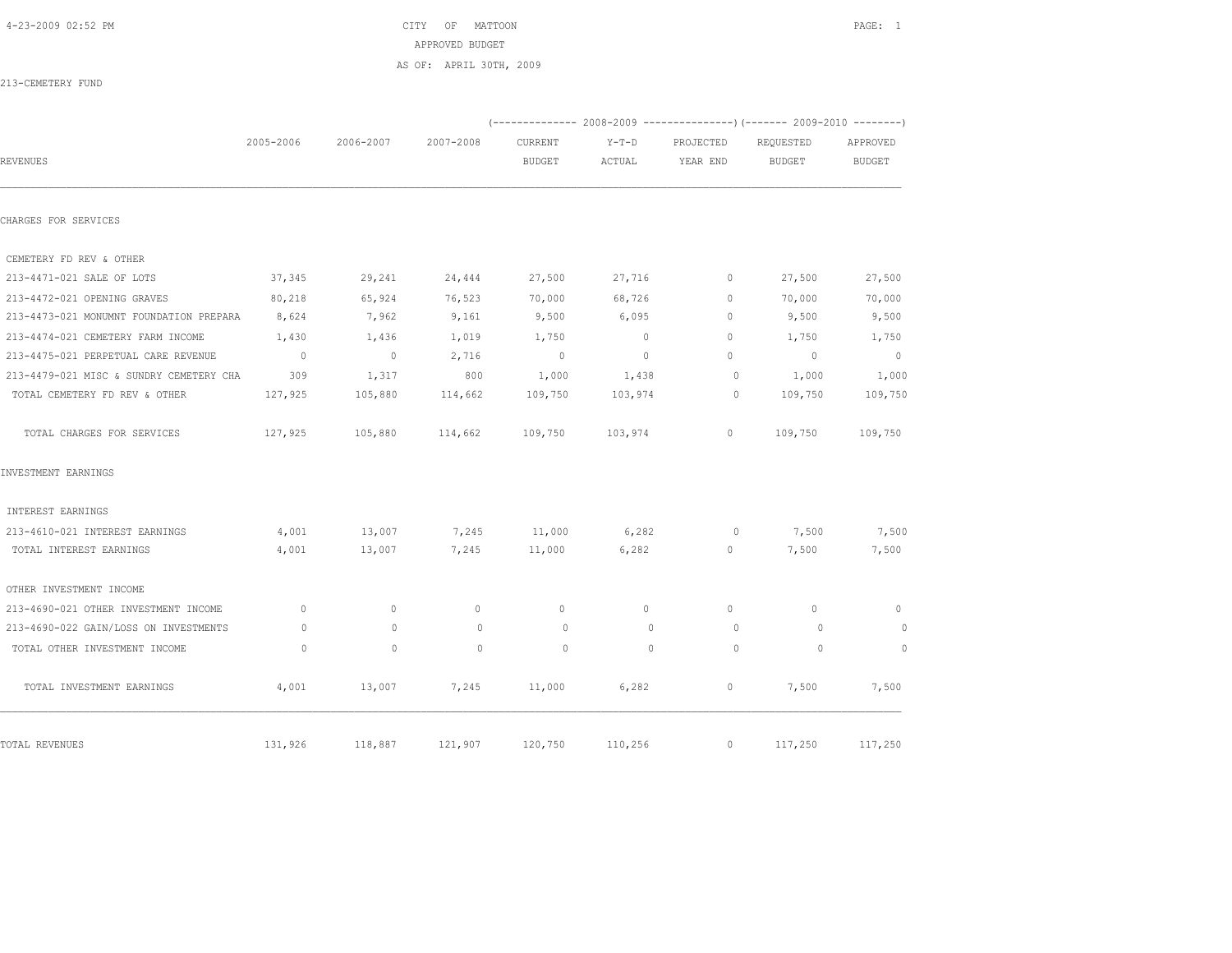| PERSONNEL SERVICES                      |         |         |         |         |         |              |                          |         |
|-----------------------------------------|---------|---------|---------|---------|---------|--------------|--------------------------|---------|
| SALARIES & WAGES                        |         |         |         |         |         |              |                          |         |
| 213-5361-111 SALARIES OF REG EMPLOYEES  | 68,621  | 77,670  | 65,768  | 70,673  | 65,343  | 0            | 72,322                   | 72,322  |
| 213-5361-112 SALARIES OF TEMP EMPLOYEES | 5,003   | 28,313  | 37,300  | 30,000  | 36,498  | $\mathbf 0$  | 30,000                   | 30,000  |
| 213-5361-113 OVERTIME                   | 1,127   | 257     | 1,421   | 556     | 782     | $\circ$      | 1,388                    | 1,388   |
| 213-5361-114 COMPENSATED ABSENCES       | 2,158   | 2,684   | 7,475   | 0(      | 21,497) | $\circ$      | $\overline{\phantom{0}}$ | 0       |
| TOTAL SALARIES & WAGES                  | 76,908  | 108,924 | 111,963 | 101,229 | 81,127  | $\mathbf{0}$ | 103,710                  | 103,710 |
| TOTAL PERSONNEL SERVICES                | 76,908  | 108,924 | 111,963 | 101,229 | 81,127  | $\mathbb O$  | 103,710                  | 103,710 |
| EMPOLOYEE BENEFITS                      |         |         |         |         |         |              |                          |         |
| GROUP INSURANCE                         |         |         |         |         |         |              |                          |         |
| 213-5361-211 GROUP HEALTH INSURANCE     | 11,999  | 10,495  | 9,637   | 11,120  | 10,783  | 0            | 12,525                   | 12,525  |
| 213-5361-212 GROUP LIFE INSURANCE       | $\circ$ | 177     | 230     | 230     | 230     | $\circ$      | 230                      | 230     |
| TOTAL GROUP INSURANCE                   | 11,999  | 10,672  | 9,867   | 11,350  | 11,013  | 0            | 12,755                   | 12,755  |
| SOCIAL SECURITY CONTRIB                 |         |         |         |         |         |              |                          |         |
| 213-5361-221 FICA CONTRIBUTIONS         | 4,476   | 6,590   | 6,608   | 6,286   | 6,824   | 0            | 6,430                    | 6,430   |
| 213-5361-222 MEDICARE CONTRIBUTIONS     | 1,047   | 1,541   | 1,545   | 1,470   | 1,596   | $\circ$      | 1,504                    | 1,504   |
| TOTAL SOCIAL SECURITY CONTRIB           | 5,522   | 8,131   | 8,154   | 7,756   | 8,419   | $\circ$      | 7,934                    | 7,934   |
| RETIREMENT CONTRIBTUIONS                |         |         |         |         |         |              |                          |         |
| 213-5361-231 IMRF CONTRIBUTIONS         | 6,695   | 7,454   | 7,282   | 7,245   | 7,118   | $\circ$      | 7,897                    | 7,897   |
| TOTAL RETIREMENT CONTRIBTUIONS          | 6,695   | 7,454   | 7,282   | 7,245   | 7,118   | $\circ$      | 7,897                    | 7,897   |
| UNEMPLOYMNT COMPENSATION                |         |         |         |         |         |              |                          |         |
| 213-5361-240 UNEMPLOYMENT COMP.         | 454     | 486     | 460     | 541     | 541     | $\circ$      | 348                      | 348     |
| TOTAL UNEMPLOYMNT COMPENSATION          | 454     | 486     | 460     | 541     | 541     | $\circ$      | 348                      | 348     |
| WORKER'S COMPENSATION                   |         |         |         |         |         |              |                          |         |
| 213-5361-250 WORKERS' COMPENSATION      | 2,579   | 3,895   | 4,837   | 4,170   | 4,170   | $\circ$      | 4,863                    | 4,863   |
| TOTAL WORKER'S COMPENSATION             | 2,579   | 3,895   | 4,837   | 4,170   | 4,170   | 0            | 4,863                    | 4,863   |
| TOTAL EMPOLOYEE BENEFITS                | 27,250  | 30,639  | 30,600  | 31,062  | 31,261  | $\circ$      | 33,797                   | 33,797  |

|                          |           |           | AS OF: APRIL 30TH, 2009 |         |         |                                                                 |           |               |
|--------------------------|-----------|-----------|-------------------------|---------|---------|-----------------------------------------------------------------|-----------|---------------|
| 213-CEMETERY FUND        |           |           |                         |         |         |                                                                 |           |               |
| MAINTENANCE & OPERATIONS |           |           |                         |         |         |                                                                 |           |               |
|                          |           |           |                         |         |         | $(---------- 2008-2009 ------------ 2009-2010 ------ 2009-2010$ |           |               |
|                          | 2005-2006 | 2006-2007 | 2007-2008               | CURRENT | $Y-T-D$ | PROJECTED                                                       | REQUESTED | APPROVED      |
| <b>EXPENDITURES</b>      |           |           |                         | BUDGET  | ACTUAL  | YEAR END                                                        | BUDGET    | <b>BUDGET</b> |
|                          |           |           |                         |         |         |                                                                 |           |               |
|                          |           |           |                         |         |         |                                                                 |           |               |
|                          |           |           |                         |         |         |                                                                 |           |               |

APPROVED BUDGET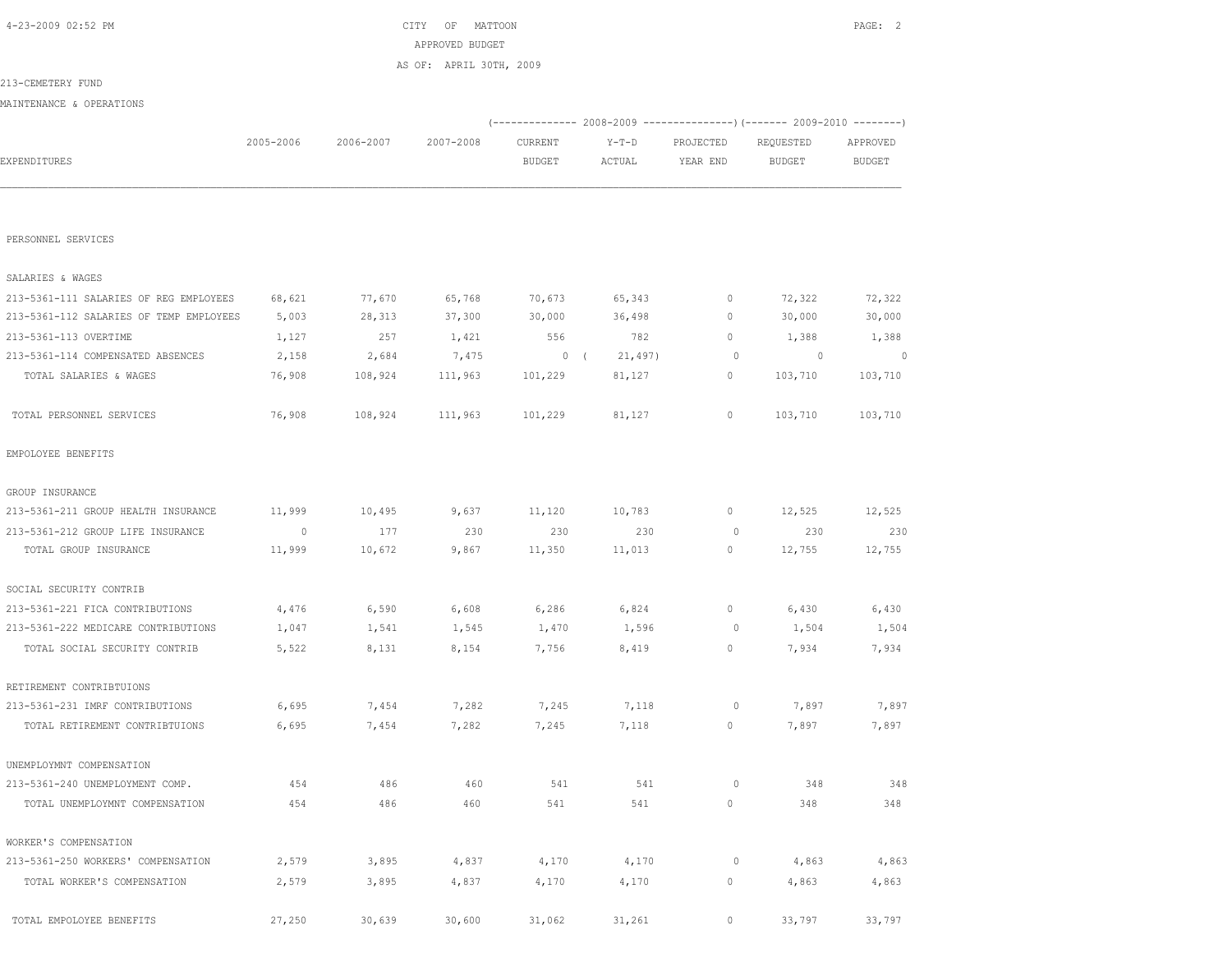4-23-2009 02:52 PM CITY OF MATTOON PAGE: 3 APPROVED BUDGET AS OF: APRIL 30TH, 2009

213-CEMETERY FUND

MAINTENANCE & OPERATIONS

|                                         |           |             |             | (-------------- 2008-2009 ----------------) (------- 2009-2010 --------) |                   |                       |                            |                           |  |
|-----------------------------------------|-----------|-------------|-------------|--------------------------------------------------------------------------|-------------------|-----------------------|----------------------------|---------------------------|--|
| EXPENDITURES                            | 2005-2006 | 2006-2007   | 2007-2008   | CURRENT<br><b>BUDGET</b>                                                 | $Y-T-D$<br>ACTUAL | PROJECTED<br>YEAR END | REQUESTED<br><b>BUDGET</b> | APPROVED<br><b>BUDGET</b> |  |
|                                         |           |             |             |                                                                          |                   |                       |                            |                           |  |
| ENERGY                                  |           |             |             |                                                                          |                   |                       |                            |                           |  |
| 213-5361-321 NATURAL GAS & ELECTRIC     | 2,202     | 2,113       | 2,429       | 2,000                                                                    | 2,648             | $\circ$               | 2,750                      | 2,750                     |  |
| 213-5361-326 FUEL                       | 2,587     | 3,002       | 3,069       | 2,500                                                                    | 3,983             | 0                     | 4,500                      | 4,500                     |  |
| TOTAL ENERGY                            | 4,789     | 5,115       | 5,498       | 4,500                                                                    | 6,631             | 0                     | 7,250                      | 7,250                     |  |
| STREET MAINT SUPPLIES                   |           |             |             |                                                                          |                   |                       |                            |                           |  |
| 213-5361-352 AGGREGATE SURFACE COURSE   | $\circ$   | $\circ$     | $\mathbb O$ | $\circ$                                                                  | $\mathbb O$       | $\circ$               | $\circ$                    | $\circ$                   |  |
| TOTAL STREET MAINT SUPPLIES             | $\Omega$  | $\mathbb O$ | $\circ$     | $\circ$                                                                  | $\circ$           | $\circ$               | $\mathbf 0$                | $\circ$                   |  |
| TOTAL SUPPLIES                          | 9,248     | 30,040      | 10,136      | 10,000                                                                   | 10,133            | 0                     | 10,250                     | 10,250                    |  |
| PURCHASED PROP MAINT SRV                |           |             |             |                                                                          |                   |                       |                            |                           |  |
| UTILITY SERVICES                        |           |             |             |                                                                          |                   |                       |                            |                           |  |
| 213-5361-410 UTILITY SERVICES           | 968       | 1,215       | 846         | 1,000                                                                    | 782               | $\circ$               | 1,000                      | 1,000                     |  |
| TOTAL UTILITY SERVICES                  | 968       | 1,215       | 846         | 1,000                                                                    | 782               | $\circ$               | 1,000                      | 1,000                     |  |
| REPAIR & MAINT SERVICES                 |           |             |             |                                                                          |                   |                       |                            |                           |  |
| 213-5361-432 REPAIR OF STRUCTURES       | 76        | 405         | 72          | 500                                                                      | 25                | $\mathbf{0}$          | 500                        | 500                       |  |
| 213-5361-433 REPAIR OF MACHINERY        | 1,536     | 4,064       | 3,752       | 2,000                                                                    | 2,811             | 0                     | 2,000                      | 2,000                     |  |
| TOTAL REPAIR & MAINT SERVICES           | 1,612     | 4,468       | 3,824       | 2,500                                                                    | 2,836             | $\circ$               | 2,500                      | 2,500                     |  |
| CONSTRUCTION SERVICES                   |           |             |             |                                                                          |                   |                       |                            |                           |  |
| 213-5361-452 AGGREGATE SURFACE COURSE   | $\circ$   | 20,936      | $\mathbb O$ | $\circ$                                                                  | $\mathbf{0}$      | $\circ$               | $\circ$                    | $\circ$                   |  |
| TOTAL CONSTRUCTION SERVICES             | $\circ$   | 20,936      | $\mathbb O$ | $\circ$                                                                  | $\circ$           | $\circ$               | $\mathbf{0}$               | $\mathbb O$               |  |
| TOTAL PURCHASED PROP MAINT SRV          | 2,580     | 26,619      | 4,670       | 3,500                                                                    | 3,618             | $\circ$               | 3,500                      | 3,500                     |  |
| OTHER PURCHASED SERVICES                |           |             |             |                                                                          |                   |                       |                            |                           |  |
| PROFESSIONAL SERVICES                   |           |             |             |                                                                          |                   |                       |                            |                           |  |
| 213-5361-516 TECHNOLOGY SUPPORT SERVICE | 306       | 559         | $\circ$     | 1,454                                                                    | 1,454             | $\mathbb O$           | 1,482                      | 1,482                     |  |
| TOTAL PROFESSIONAL SERVICES             | 306       | 559         | $\circ$     | 1,454                                                                    | 1,454             | $\circ$               | 1,482                      | 1,482                     |  |
| INSURANCE                               |           |             |             |                                                                          |                   |                       |                            |                           |  |
| 213-5361-523 PROPERTY & CASUALTY INSURA | 2,569     | 1,986       | 2,939       | 2,500                                                                    | 2,500             | $\circ$               | 2,407                      | 2,407                     |  |
| TOTAL INSURANCE                         | 2,569     | 1,986       | 2,939       | 2,500                                                                    | 2,500             | 0                     | 2,407                      | 2,407                     |  |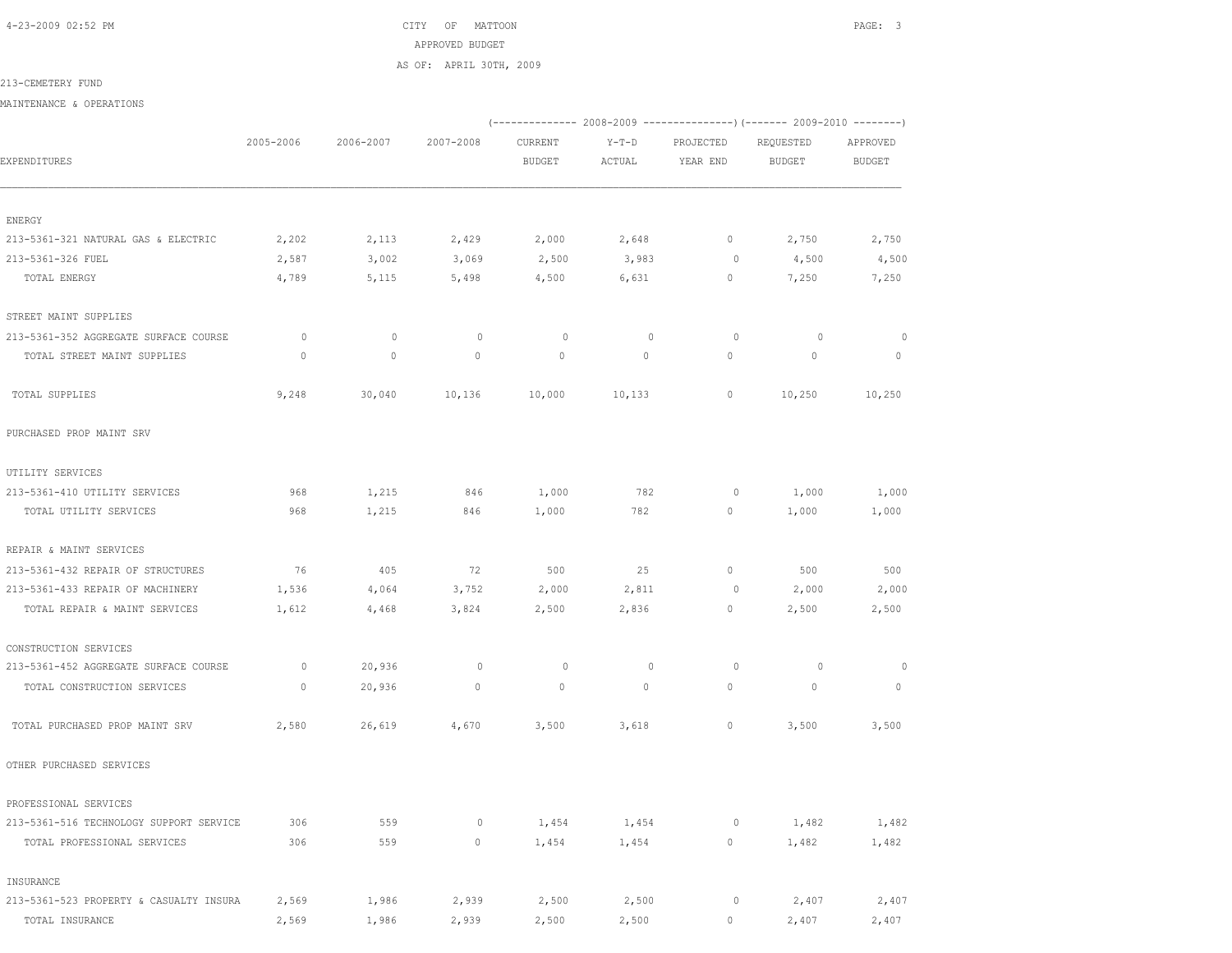4-23-2009 02:52 PM CITY OF MATTOON PAGE: 4 APPROVED BUDGET AS OF: APRIL 30TH, 2009

### 213-CEMETERY FUND

MAINTENANCE & OPERATIONS

|                                         |                |             |                |                | (-------------- 2008-2009 ---------------) (------- 2009-2010 --------) |             |               |                |
|-----------------------------------------|----------------|-------------|----------------|----------------|-------------------------------------------------------------------------|-------------|---------------|----------------|
|                                         | 2005-2006      | 2006-2007   | 2007-2008      | CURRENT        | $Y-T-D$                                                                 | PROJECTED   | REQUESTED     | APPROVED       |
| EXPENDITURES                            |                |             |                | <b>BUDGET</b>  | ACTUAL                                                                  | YEAR END    | <b>BUDGET</b> | <b>BUDGET</b>  |
| OTHER PURCHASED SERVICES                |                |             |                |                |                                                                         |             |               |                |
| 213-5361-579 MISC OTHER PURCHASED SERVI | 27,893         | $\mathbb O$ | 220            | 1,000          | $\mathbb O$                                                             | $\circ$     | 1,000         | 1,000          |
| TOTAL OTHER PURCHASED SERVICES          | 27,893         | $\circ$     | 220            | 1,000          | $\circ$                                                                 | $\circ$     | 1,000         | 1,000          |
| TOTAL OTHER PURCHASED SERVICES          | 31,644         | 4,710       | 5,581          | 7,554          | 5,597                                                                   | $\circ$     | 7,489         | 7,489          |
| PROPERTY                                |                |             |                |                |                                                                         |             |               |                |
| <b>BUILDINGS</b>                        |                |             |                |                |                                                                         |             |               |                |
| 213-5361-720 BUILDINGS                  | $\circ$        | 5,584       | $\circ$        | $\circ$        | $\circ$                                                                 | $\circ$     | $\circ$       | $\circ$        |
| TOTAL BUILDINGS                         | $\circ$        | 5,584       | $\mathbb O$    | $\Omega$       | $\circ$                                                                 | $\circ$     | $\circ$       | $\Omega$       |
| IMPROVEMENTS-NOT BLDNGS                 |                |             |                |                |                                                                         |             |               |                |
| 213-5361-730 IMPROVEMENTRS OTHER THAN B | $\circ$        | $\mathbb O$ | 20,446         | $\circ$        | $\mathbb O$                                                             | $\circ$     | $\circ$       | $\circ$        |
| TOTAL IMPROVEMENTS-NOT BLDNGS           | $\mathbf{0}$   | $\circ$     | 20,446         | $\circ$        | $\circ$                                                                 | $\circ$     | $\circ$       | $\circ$        |
| MACHINERY & EQUIPMENT                   |                |             |                |                |                                                                         |             |               |                |
| 213-5361-740 MACHINERY                  | $\circ$        | $\circ$     | 7,250          | $\circ$        | $\circ$                                                                 | $\circ$     | $\circ$       | $\circ$        |
| TOTAL MACHINERY & EQUIPMENT             | $\circ$        | $\circ$     | 7,250          | $\mathbf{0}$   | $\circ$                                                                 | $\circ$     | $\circ$       | $\circ$        |
| TOTAL PROPERTY                          | $\Omega$       | 5,584       | 27,696         | $\Omega$       | $\Omega$                                                                | $\Omega$    | $\Omega$      | $\Omega$       |
| OTHER OBJECTS                           |                |             |                |                |                                                                         |             |               |                |
| FINANCIAL TRANS OBJECTS                 |                |             |                |                |                                                                         |             |               |                |
| 213-5361-816 FARM EXPENSES              | 89             | 88          | 178            | 200            | $\circ$                                                                 | 0           | 200           | 200            |
| TOTAL FINANCIAL TRANS OBJECTS           | 89             | 88          | 178            | 200            | $\circ$                                                                 | $\circ$     | 200           | 200            |
| FINANCIAL TRANS OBJECTS                 |                |             |                |                |                                                                         |             |               |                |
| 213-5361-827 EXTRAORDINARY ITEMS        | $\overline{0}$ | $\circ$     | $\overline{0}$ | $\overline{0}$ | $\circ$                                                                 | $\mathbb O$ | $\circ$       | $\overline{0}$ |
| 213-5361-828 REAL ESTATE TAXES          | 334            | 303         | 2,168          | 500            | 2,412                                                                   | $\circ$     | 500           | 500            |
| TOTAL FINANCIAL TRANS OBJECTS           | 334            | 303         | 2,168          | 500            | 2,412                                                                   | $\circ$     | 500           | 500            |
| TOTAL OTHER OBJECTS                     | 423            | 391         | 2,346          | 700            | 2,412                                                                   | $\circ$     | 700           | 700            |

TOTAL MAINTENANCE & OPERATIONS 148,053 206,907 192,992 154,045 134,148 0 159,446 159,446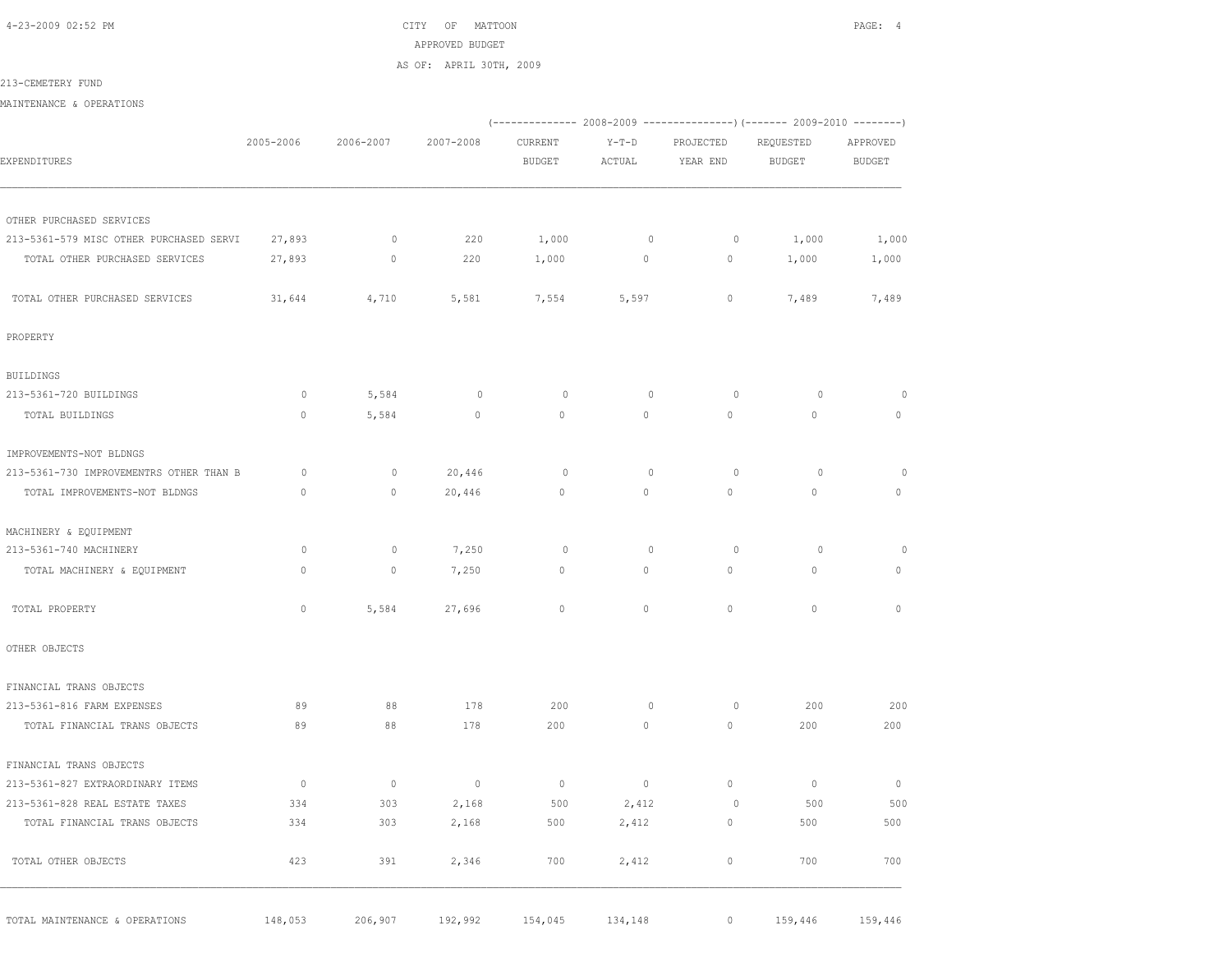| 4-23-2009 02:52 PM            |           |                       | CITY<br>MATTOON<br>OF   |               |         |                |                                                                          | PAGE: 5       |
|-------------------------------|-----------|-----------------------|-------------------------|---------------|---------|----------------|--------------------------------------------------------------------------|---------------|
|                               |           |                       | APPROVED BUDGET         |               |         |                |                                                                          |               |
|                               |           |                       | AS OF: APRIL 30TH, 2009 |               |         |                |                                                                          |               |
| 213-CEMETERY FUND             |           |                       |                         |               |         |                |                                                                          |               |
| DEPRECIATION                  |           |                       |                         |               |         |                |                                                                          |               |
|                               |           |                       |                         |               |         |                | (-------------- 2008-2009 ----------------) (------- 2009-2010 --------) |               |
|                               | 2005-2006 | 2006-2007             | 2007-2008               | CURRENT       | $Y-T-D$ | PROJECTED      | REQUESTED                                                                | APPROVED      |
| EXPENDITURES                  |           |                       |                         | <b>BUDGET</b> | ACTUAL  | YEAR END       | <b>BUDGET</b>                                                            | <b>BUDGET</b> |
|                               |           |                       |                         |               |         |                |                                                                          |               |
|                               |           |                       |                         |               |         |                |                                                                          |               |
|                               |           |                       |                         |               |         |                |                                                                          |               |
| OTHER OBJECTS                 |           |                       |                         |               |         |                |                                                                          |               |
|                               |           |                       |                         |               |         |                |                                                                          |               |
| FINANCIAL TRANS OBJECTS       |           |                       |                         |               |         |                |                                                                          |               |
| 213-5362-829 DEPRECIATION     | 5,755     | 9,925                 | 10, 301                 | 10,000        | $\circ$ | $\overline{0}$ | 10,000                                                                   | 10,000        |
| TOTAL FINANCIAL TRANS OBJECTS | 5,755     | 9,925                 | 10,301                  | 10,000        | 0       | $\circ$        | 10,000                                                                   | 10,000        |
|                               |           |                       |                         |               |         |                |                                                                          |               |
| TOTAL OTHER OBJECTS           | 5,755     | 9,925                 | 10,301                  | 10,000        | $\circ$ | $\circ$        | 10,000                                                                   | 10,000        |
|                               |           |                       |                         |               |         |                |                                                                          |               |
|                               |           |                       |                         |               |         |                |                                                                          |               |
| TOTAL DEPRECIATION            | 5,755     | $9,925$ 10,301 10,000 |                         |               | $\circ$ | $0 \t 10,000$  |                                                                          | 10,000        |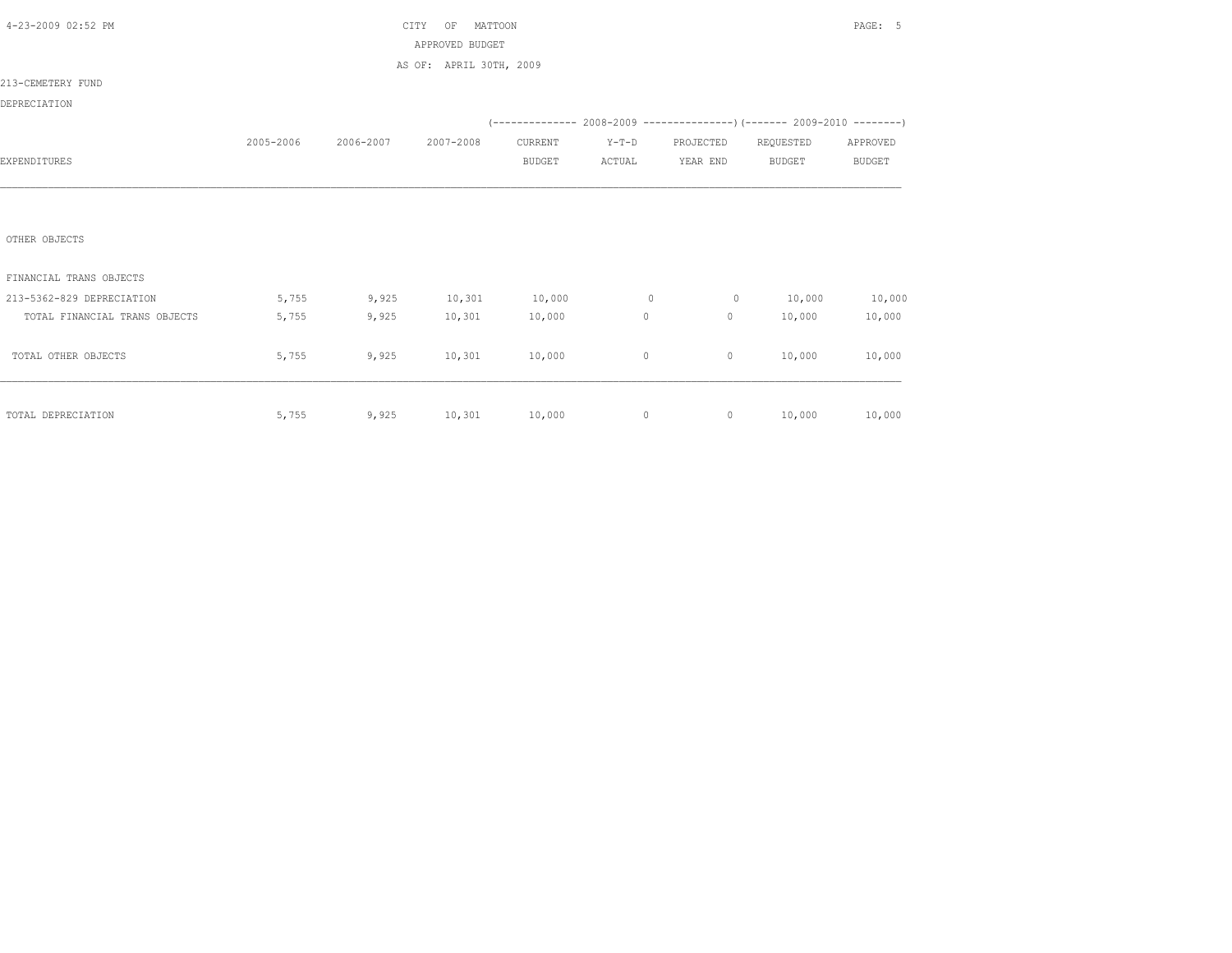| 4-23-2009 02:52 PM                              |                |               | CITY<br>OF<br>MATTOON<br>APPROVED BUDGET |               |              |                                                                                  |               | PAGE: 6      |
|-------------------------------------------------|----------------|---------------|------------------------------------------|---------------|--------------|----------------------------------------------------------------------------------|---------------|--------------|
|                                                 |                |               | AS OF: APRIL 30TH, 2009                  |               |              |                                                                                  |               |              |
| 213-CEMETERY FUND                               |                |               |                                          |               |              |                                                                                  |               |              |
| DEBT SERVICE ON CAP LEAS                        |                |               |                                          |               |              |                                                                                  |               |              |
|                                                 |                |               |                                          |               |              | $(-$ -------------- 2008-2009 -------------------) (------- 2009-2010 ---------) |               |              |
|                                                 | 2005-2006      | 2006-2007     | 2007-2008                                | CURRENT       | $Y-T-D$      | PROJECTED                                                                        | REQUESTED     | APPROVED     |
| <b>EXPENDITURES</b>                             |                |               |                                          | BUDGET        | ACTUAL       | YEAR END                                                                         | BUDGET        | BUDGET       |
|                                                 |                |               |                                          |               |              |                                                                                  |               |              |
| OTHER OBJECTS                                   |                |               |                                          |               |              |                                                                                  |               |              |
| FINANCIAL TRANS OBJECTS                         |                |               |                                          |               |              |                                                                                  |               |              |
| 213-5746-817 DEBT SERVICES                      | $\circ$        | $\mathbf{0}$  | $\circ$                                  | 0             | $\mathbf{0}$ | $\circ$                                                                          | $\circ$       | $\circ$      |
| TOTAL FINANCIAL TRANS OBJECTS                   | $\mathbf{0}$   | $\circ$       | $\circ$                                  | $\circ$       | $\circ$      | $\circ$                                                                          | $\circ$       | $\mathbf{0}$ |
| TOTAL OTHER OBJECTS                             | $\mathbf{0}$   | $\Omega$      | $\circ$                                  | $\Omega$      | $\Omega$     | $\Omega$                                                                         | $\Omega$      | $\mathbf{0}$ |
| TOTAL DEBT SERVICE ON CAP LEAS                  | $\circ$        | $\mathbb O$   | $\mathbb O$                              | $\circ$       | $\circ$      | $\mathbb O$                                                                      | $\mathbb O$   | $\mathbf{0}$ |
| TOTAL EXPENDITURES                              | 153,809        | 216,831       | 203,293                                  | 164,045       | 134,148      | $\circ$                                                                          | 169,446       | 169,446      |
| REVENUE OVER/(UNDER) EXPENDITURES<br>$\sqrt{2}$ | $21,882$ (     | $97, 944$ ) ( | $81,386$ (                               | $43, 295$ ) ( | 23,892)      | $0$ (                                                                            | $52, 196$ ) ( | 52, 196)     |
| OTHER FINANCING SOURCES                         |                |               |                                          |               |              |                                                                                  |               |              |
| 213-4901-021 TRANSFER FROM GENERAL FUND         | 35,000         | 51,938        | 47,000                                   | 43,295        | 43,295       | $\mathbf{0}$                                                                     | 52,196        | 52,196       |
| 213-4903-021 TRANSFER FROM HOTEL TAX FD         | $\overline{0}$ | $\circ$       | $\mathbf{0}$                             | $\mathbf{0}$  | $\circ$      | $\circ$                                                                          | $\mathbf{0}$  | $\circ$      |
| 213-4909-021 TRANSFERS FROM CAP PROJ FU         | 62,000         | $\circ$       | $\mathbb O$                              | $\circ$       | $\circ$      | $\circ$                                                                          | $\mathbb O$   | $\circ$      |
| 213-4931-021 SALE OF CAPITAL ASSETS             | $\overline{0}$ | $\circ$       | 5,750                                    | $\mathbf{0}$  | $\circ$      | $\circ$                                                                          | $\Omega$      | $\mathbf{0}$ |
| 213-4951-021 CONTRIBUTIONS FOR PET. CAR         | 149            | $\circ$       | $\mathbf{0}$                             | $\mathbf{0}$  | $\Omega$     | $\Omega$                                                                         | $\Omega$      | $\mathbf{0}$ |
| 213-4956-021 OTHER CONTRIBUTED CAPITAL          | $\overline{0}$ | $\mathbb O$   | $\circ$                                  | $\circ$       | $\mathbf{0}$ | $\circ$                                                                          | $\circ$       | $\circ$      |
| TOTAL OTHER FINANCING SOURCES                   | 97,149         | 51,938        | 52,750                                   | 43,295        | 43,295       | $\mathbf{0}$                                                                     | 52,196        | 52,196       |
| TOTAL OTHER FINANCING SOURCES (USES)            | 97,149         | 51,938        | 52,750                                   | 43,295        | 43,295       | $\circ$                                                                          | 52,196        | 52,196       |
| REVENUES & OTHER SOURCES OVER/                  |                |               |                                          |               |              |                                                                                  |               |              |
| (UNDER) EXPENDITURES & OTHER (USES)             | 75,266 (       | 46,006) (     | 28,636                                   | $\circ$       | 19,403       | $\circ$                                                                          | $\circ$       | $\mathbf{0}$ |

\*\*\* END OF REPORT \*\*\*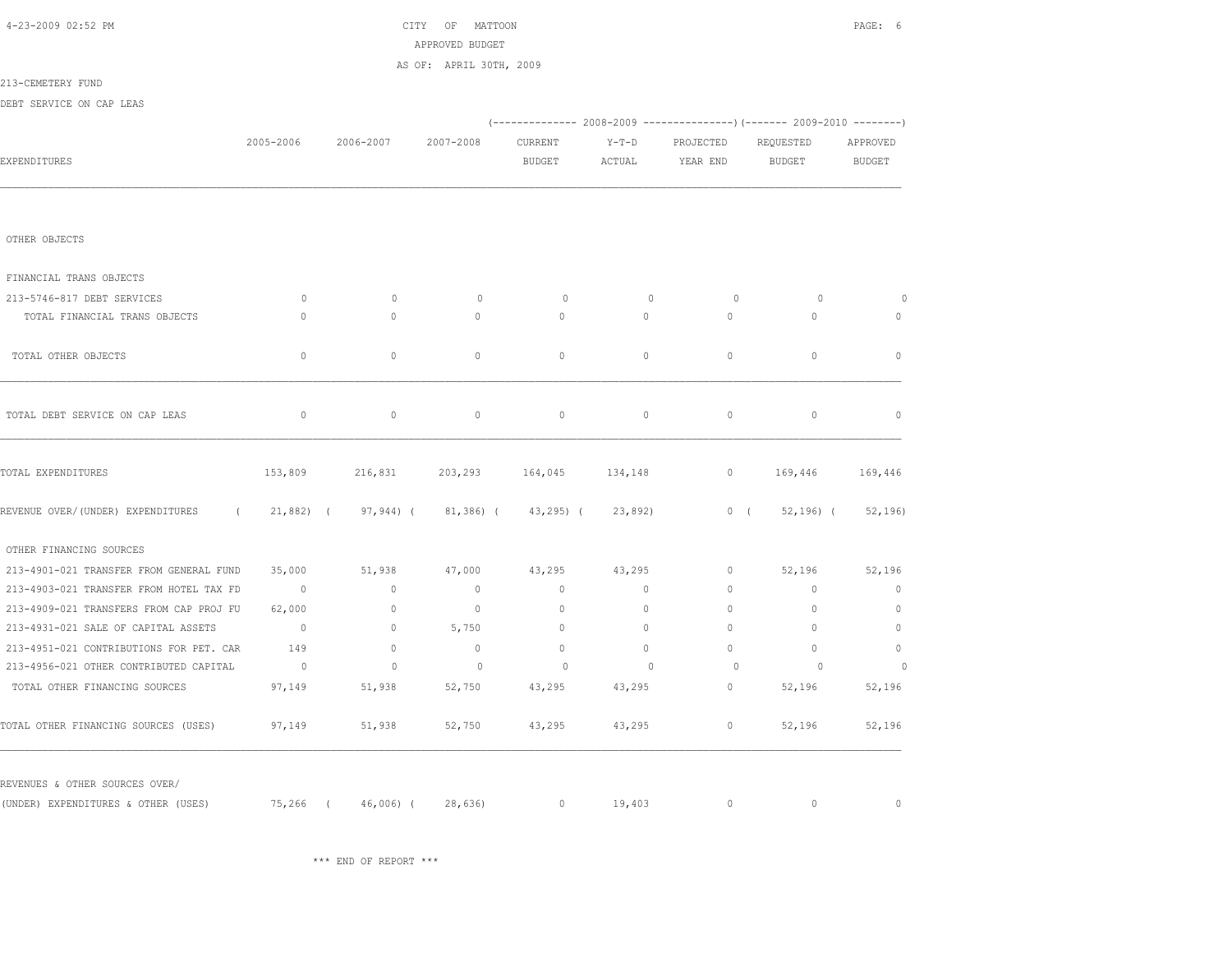4-23-2009 02:52 PM CITY OF MATTOON PAGE: 1 APPROVED BUDGET AS OF: APRIL 30TH, 2009

221-HEALTH INSURANCE FUND

|                                                               |                             |           |           |                          |                   |                       | (------------- 2008-2009 ---------------) (------- 2009-2010 --------) |                           |
|---------------------------------------------------------------|-----------------------------|-----------|-----------|--------------------------|-------------------|-----------------------|------------------------------------------------------------------------|---------------------------|
| <b>REVENUES</b>                                               | 2005-2006                   | 2006-2007 | 2007-2008 | CURRENT<br><b>BUDGET</b> | $Y-T-D$<br>ACTUAL | PROJECTED<br>YEAR END | REQUESTED<br><b>BUDGET</b>                                             | APPROVED<br><b>BUDGET</b> |
| INVESTMENT EARNINGS                                           |                             |           |           |                          |                   |                       |                                                                        |                           |
| INTEREST EARNINGS                                             |                             |           |           |                          |                   |                       |                                                                        |                           |
| 221-4610-021 INTEREST EARNINGS                                | 79                          | 60        | 62        | 50                       | 44                | $\circ$               | 50                                                                     | 50                        |
| TOTAL INTEREST EARNINGS                                       | 79                          | 60        | 62        | 50                       | 44                | $\circ$               | 50                                                                     | 50                        |
| TOTAL INVESTMENT EARNINGS                                     | 79                          | 60        | 62        | 50                       | 44                | 0                     | 50                                                                     | 50                        |
| EMP CONTRIB FOR BENEFITS                                      |                             |           |           |                          |                   |                       |                                                                        |                           |
| EMPLOYEE CONTRIBUTIONS                                        |                             |           |           |                          |                   |                       |                                                                        |                           |
| 221-4701-021 EMPLOYEE CONTRIB TO HEALTH                       | 168,205                     | 153,646   | 158,999   | 170,000                  | 157,737           | $\circ$               | 189,298                                                                | 189,298                   |
| TOTAL EMPLOYEE CONTRIBUTIONS                                  | 168,205                     | 153,646   | 158,999   | 170,000                  | 157,737           | 0                     | 189,298                                                                | 189,298                   |
| $4701 - 021$<br>EMPLOYEE CONTRIB TO HEALTHCURRENT YEAR NOTES: | From Employee Spreadsheet   |           |           |                          |                   |                       |                                                                        |                           |
| LIBRARY EMPLOYEE CONTRIB                                      |                             |           |           |                          |                   |                       |                                                                        |                           |
| 221-4711-021 LIBRARY EMPLOYEE CONTRIBS                        | 6,071                       | 5,540     | 6,333     | 7,500                    | 4,850             | $\circ$               | 7,339                                                                  | 7,339                     |
| TOTAL LIBRARY EMPLOYEE CONTRIB                                | 6,071                       | 5,540     | 6,333     | 7,500                    | 4,850             | 0                     | 7,339                                                                  | 7,339                     |
| 4711-021<br>LIBRARY EMPLOYEE CONTRIBS CURRENT YEAR NOTES:     |                             |           |           |                          |                   |                       |                                                                        |                           |
|                                                               | Based on 3 Family, 4 Single |           |           |                          |                   |                       |                                                                        |                           |
| RETIREE CONTRIBUTIONS                                         |                             |           |           |                          |                   |                       |                                                                        |                           |
| 221-4721-021 RETIREE CONTRIBS TO HEALTH                       | 144,380                     | 144,636   | 168,933   | 220,000                  | 189,922           | 0                     | 233,276                                                                | 233,276                   |
| TOTAL RETIREE CONTRIBUTIONS                                   | 144,380                     | 144,636   | 168,933   | 220,000                  | 189,922           | 0                     | 233,276                                                                | 233,276                   |
| 4721-021<br>RETIREE CONTRIBS TO HEALTHCURRENT YEAR NOTES:     |                             |           |           |                          |                   |                       |                                                                        |                           |
|                                                               | From Susan O'Brien          |           |           |                          |                   |                       |                                                                        |                           |
| TOTAL EMP CONTRIB FOR BENEFITS                                | 318,656                     | 303,821   | 334,265   | 397,500                  | 352,508           | $\circ$               | 429,913                                                                | 429,913                   |
| CONTRIB & OTHER MISC REV                                      |                             |           |           |                          |                   |                       |                                                                        |                           |
| CONTRIBUTIONS & MISC REV                                      |                             |           |           |                          |                   |                       |                                                                        |                           |
| 221-4804-021 MISCELLANEOUS REVENUE                            | 32,139                      | 630,921   | 21,572    | 600,000                  | 1,132,279         | 0                     | 1,000,000                                                              | 1,000,000                 |

221-4807-021 INS RELATED RECOVERY REVEN 306 8,422 12,083 11,750 8,758 0 9,000 9,000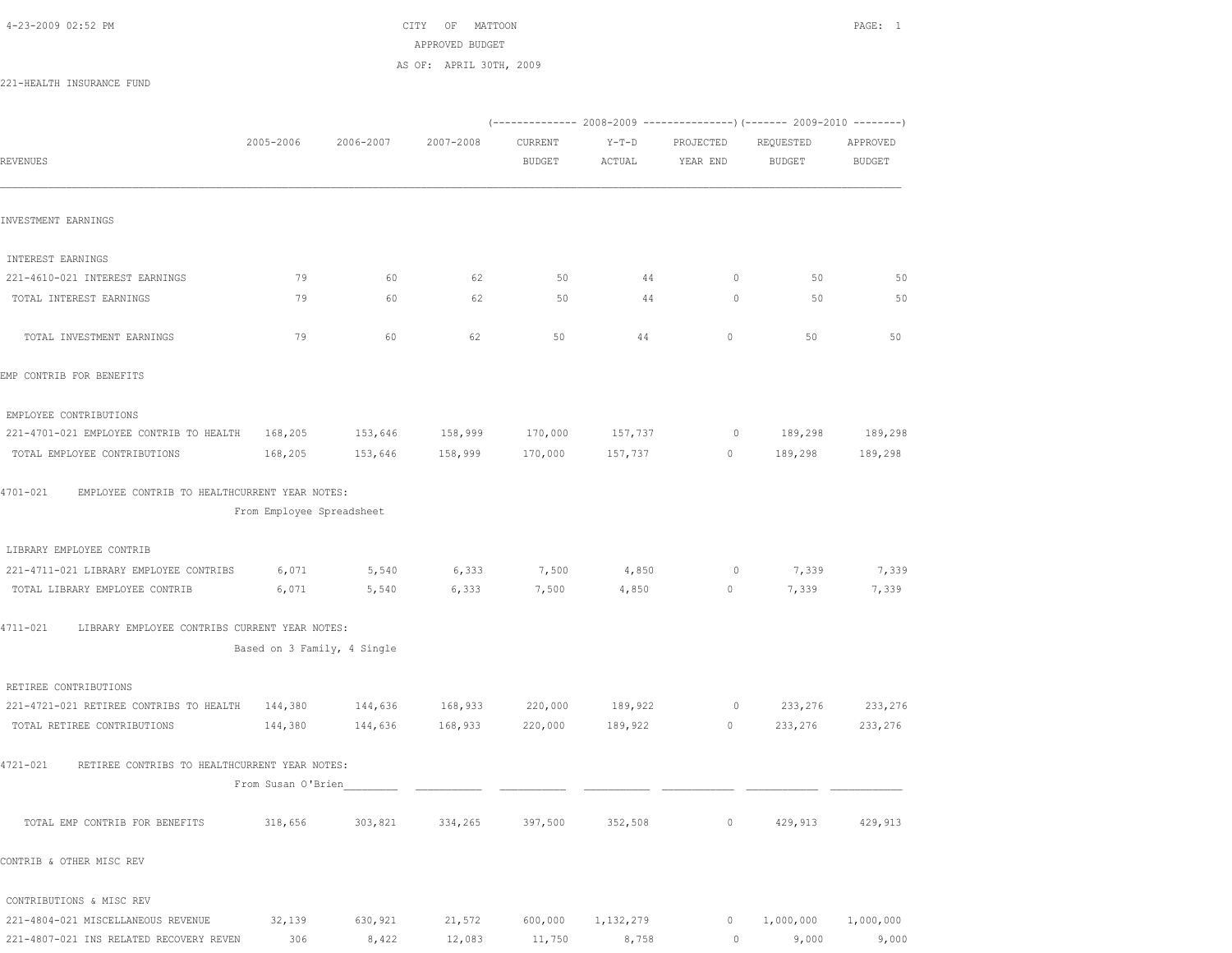| 4-23-2009 02:52 PM               |           | CITY                | PAGE: 2                                           |               |                 |                |                                                                         |               |
|----------------------------------|-----------|---------------------|---------------------------------------------------|---------------|-----------------|----------------|-------------------------------------------------------------------------|---------------|
|                                  |           |                     | APPROVED BUDGET                                   |               |                 |                |                                                                         |               |
|                                  |           |                     | AS OF: APRIL 30TH, 2009                           |               |                 |                |                                                                         |               |
| 221-HEALTH INSURANCE FUND        |           |                     |                                                   |               |                 |                |                                                                         |               |
| STOP LOSS INS COVERAGE           |           |                     |                                                   |               |                 |                |                                                                         |               |
|                                  |           |                     |                                                   |               |                 |                |                                                                         |               |
|                                  | 2005-2006 | 2006-2007 2007-2008 |                                                   | CURRENT       | $Y-T-D$         | PROJECTED      | REQUESTED                                                               | APPROVED      |
| EXPENDITURES                     |           |                     |                                                   | <b>BUDGET</b> | ACTUAL          | YEAR END       | BUDGET                                                                  | <b>BUDGET</b> |
|                                  |           |                     |                                                   |               |                 |                |                                                                         |               |
|                                  |           |                     |                                                   |               |                 |                |                                                                         |               |
| EMPOLOYEE BENEFITS               |           |                     |                                                   |               |                 |                |                                                                         |               |
| GROUP INSURANCE                  |           |                     |                                                   |               |                 |                |                                                                         |               |
| 221-5411-211 STOP LOSS INSURANCE |           |                     |                                                   |               |                 |                | $136,345$ $137,751$ $117,948$ $137,500$ $131,996$ 0 $127,500$ $127,500$ |               |
| TOTAL GROUP INSURANCE            | 136,345   | 137,751 117,948     |                                                   |               | 137,500 131,996 | $\overline{0}$ | 127,500                                                                 | 127,500       |
|                                  |           |                     |                                                   |               |                 |                |                                                                         |               |
| TOTAL EMPOLOYEE BENEFITS         |           |                     | $136,345$ $137,751$ $117,948$ $137,500$ $131,996$ |               |                 |                | $0 \t 127,500$                                                          | 127,500       |
|                                  |           |                     |                                                   |               |                 |                |                                                                         |               |
| TOTAL STOP LOSS INS COVERAGE     |           |                     |                                                   |               |                 |                | $136,345$ $137,751$ $117,948$ $137,500$ $131,996$ 0 $127,500$ $127,500$ |               |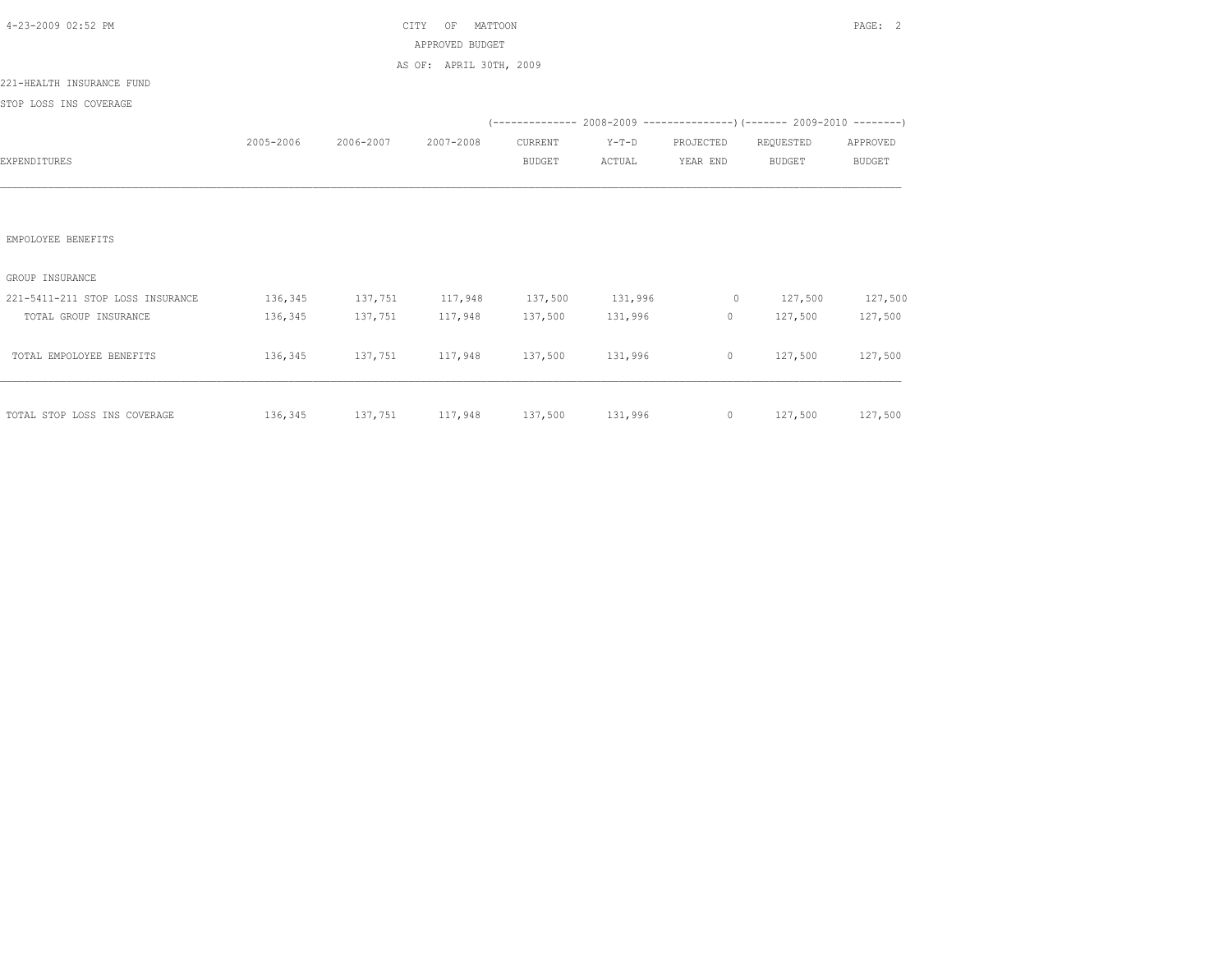| 4-23-2009 02:52 PM                      |           |                                 | CITY<br>MATTOON<br>OF   | PAGE: 3       |          |                |                                                                                                                                                                                                                                                                                              |               |
|-----------------------------------------|-----------|---------------------------------|-------------------------|---------------|----------|----------------|----------------------------------------------------------------------------------------------------------------------------------------------------------------------------------------------------------------------------------------------------------------------------------------------|---------------|
|                                         |           |                                 | APPROVED BUDGET         |               |          |                |                                                                                                                                                                                                                                                                                              |               |
|                                         |           |                                 | AS OF: APRIL 30TH, 2009 |               |          |                |                                                                                                                                                                                                                                                                                              |               |
| 221-HEALTH INSURANCE FUND               |           |                                 |                         |               |          |                |                                                                                                                                                                                                                                                                                              |               |
| HEALTH PLAN ADMIN                       |           |                                 |                         |               |          |                |                                                                                                                                                                                                                                                                                              |               |
|                                         |           |                                 |                         |               |          |                | $(---------- 2008-2009 ---------- 2009-2010 ---- 2009-2010 ---- 2009-2010 ---- 2009-2010 ---- 2009-2010 ---- 2009-2010 ---- 2009-2010 ---- 2009-2010 ---- 2009-2010 ---- 2009-2010 ---- 2009-2010 ---- 2009-2010 ---- 2009-2010 ---- 2009-2010 ---- 2009-2010 ---- 2009-2010 ---- 2009-2010$ |               |
|                                         | 2005-2006 | 2006-2007                       | 2007-2008               | CURRENT       | $Y-T-D$  | PROJECTED      | REQUESTED                                                                                                                                                                                                                                                                                    | APPROVED      |
| EXPENDITURES                            |           |                                 |                         | <b>BUDGET</b> | ACTUAL   | YEAR END       | <b>BUDGET</b>                                                                                                                                                                                                                                                                                | <b>BUDGET</b> |
|                                         |           |                                 |                         |               |          |                |                                                                                                                                                                                                                                                                                              |               |
|                                         |           |                                 |                         |               |          |                |                                                                                                                                                                                                                                                                                              |               |
|                                         |           |                                 |                         |               |          |                |                                                                                                                                                                                                                                                                                              |               |
| EMPOLOYEE BENEFITS                      |           |                                 |                         |               |          |                |                                                                                                                                                                                                                                                                                              |               |
|                                         |           |                                 |                         |               |          |                |                                                                                                                                                                                                                                                                                              |               |
| GROUP INSURANCE                         |           |                                 |                         |               |          |                |                                                                                                                                                                                                                                                                                              |               |
| 221-5412-211 HEALTH PLAN ADMINISTRATION | 155,688   | 159,134 138,951 162,500 135,136 |                         |               |          | $\sim$ 0       | 145,000                                                                                                                                                                                                                                                                                      | 145,000       |
| TOTAL GROUP INSURANCE                   | 155,688   |                                 | 159, 134 138, 951       | 162,500       | 135, 136 | $\overline{0}$ | 145,000                                                                                                                                                                                                                                                                                      | 145,000       |
|                                         |           |                                 |                         |               |          |                |                                                                                                                                                                                                                                                                                              |               |
| TOTAL EMPOLOYEE BENEFITS                | 155,688   | 159,134 138,951 162,500 135,136 |                         |               |          | $\circ$        | 145,000                                                                                                                                                                                                                                                                                      | 145,000       |
|                                         |           |                                 |                         |               |          |                |                                                                                                                                                                                                                                                                                              |               |
|                                         |           |                                 |                         |               |          |                |                                                                                                                                                                                                                                                                                              |               |
| TOTAL HEALTH PLAN ADMIN                 | 155,688   | 159,134 138,951 162,500 135,136 |                         |               |          |                | $0 \t 145,000$                                                                                                                                                                                                                                                                               | 145,000       |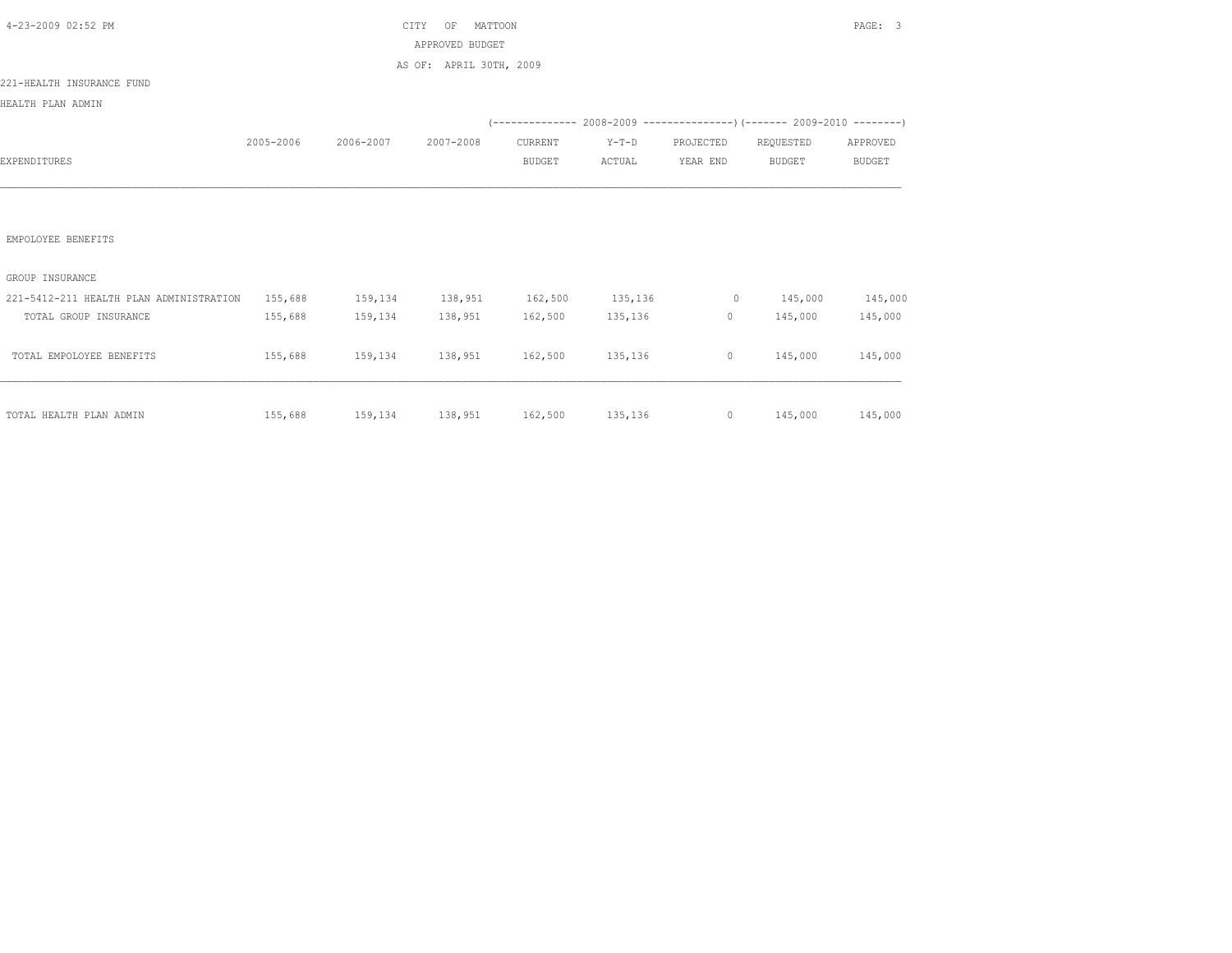| 4-23-2009 02:52 PM          |           | CITY                                            |                         | PAGE: 4       |           |                |                                                                          |               |
|-----------------------------|-----------|-------------------------------------------------|-------------------------|---------------|-----------|----------------|--------------------------------------------------------------------------|---------------|
|                             |           |                                                 | APPROVED BUDGET         |               |           |                |                                                                          |               |
|                             |           |                                                 | AS OF: APRIL 30TH, 2009 |               |           |                |                                                                          |               |
| 221-HEALTH INSURANCE FUND   |           |                                                 |                         |               |           |                |                                                                          |               |
| MEDICAL CLAIMS              |           |                                                 |                         |               |           |                |                                                                          |               |
|                             |           |                                                 |                         |               |           |                | (-------------- 2008-2009 ----------------) (------- 2009-2010 --------) |               |
|                             | 2005-2006 | 2006-2007                                       | 2007-2008               | CURRENT       | $Y-T-D$   | PROJECTED      | REQUESTED                                                                | APPROVED      |
| EXPENDITURES                |           |                                                 |                         | <b>BUDGET</b> | ACTUAL    | YEAR END       | <b>BUDGET</b>                                                            | <b>BUDGET</b> |
|                             |           |                                                 |                         |               |           |                |                                                                          |               |
|                             |           |                                                 |                         |               |           |                |                                                                          |               |
|                             |           |                                                 |                         |               |           |                |                                                                          |               |
| EMPOLOYEE BENEFITS          |           |                                                 |                         |               |           |                |                                                                          |               |
|                             |           |                                                 |                         |               |           |                |                                                                          |               |
| GROUP INSURANCE             |           |                                                 |                         |               |           |                |                                                                          |               |
| 221-5413-211 MEDICAL CLAIMS | 914,299   | 1,098,419                                       | 1,110,183               | 1,150,000     | 1,477,035 |                | $0 \qquad 1,632,605$                                                     | 1,632,605     |
| TOTAL GROUP INSURANCE       | 914,299   | 1,098,419                                       | 1,110,183               | 1,150,000     | 1,477,035 | $\overline{0}$ | 1,632,605                                                                | 1,632,605     |
|                             |           |                                                 |                         |               |           |                |                                                                          |               |
| TOTAL EMPOLOYEE BENEFITS    | 914,299   | 1,098,419 1,110,183                             |                         | 1,150,000     | 1,477,035 | $\circ$        | 1,632,605                                                                | 1,632,605     |
|                             |           |                                                 |                         |               |           |                |                                                                          |               |
|                             |           |                                                 |                         |               |           |                |                                                                          |               |
| TOTAL MEDICAL CLAIMS        |           | 914,299 1,098,419 1,110,183 1,150,000 1,477,035 |                         |               |           |                | $0 \qquad 1,632,605$                                                     | 1,632,605     |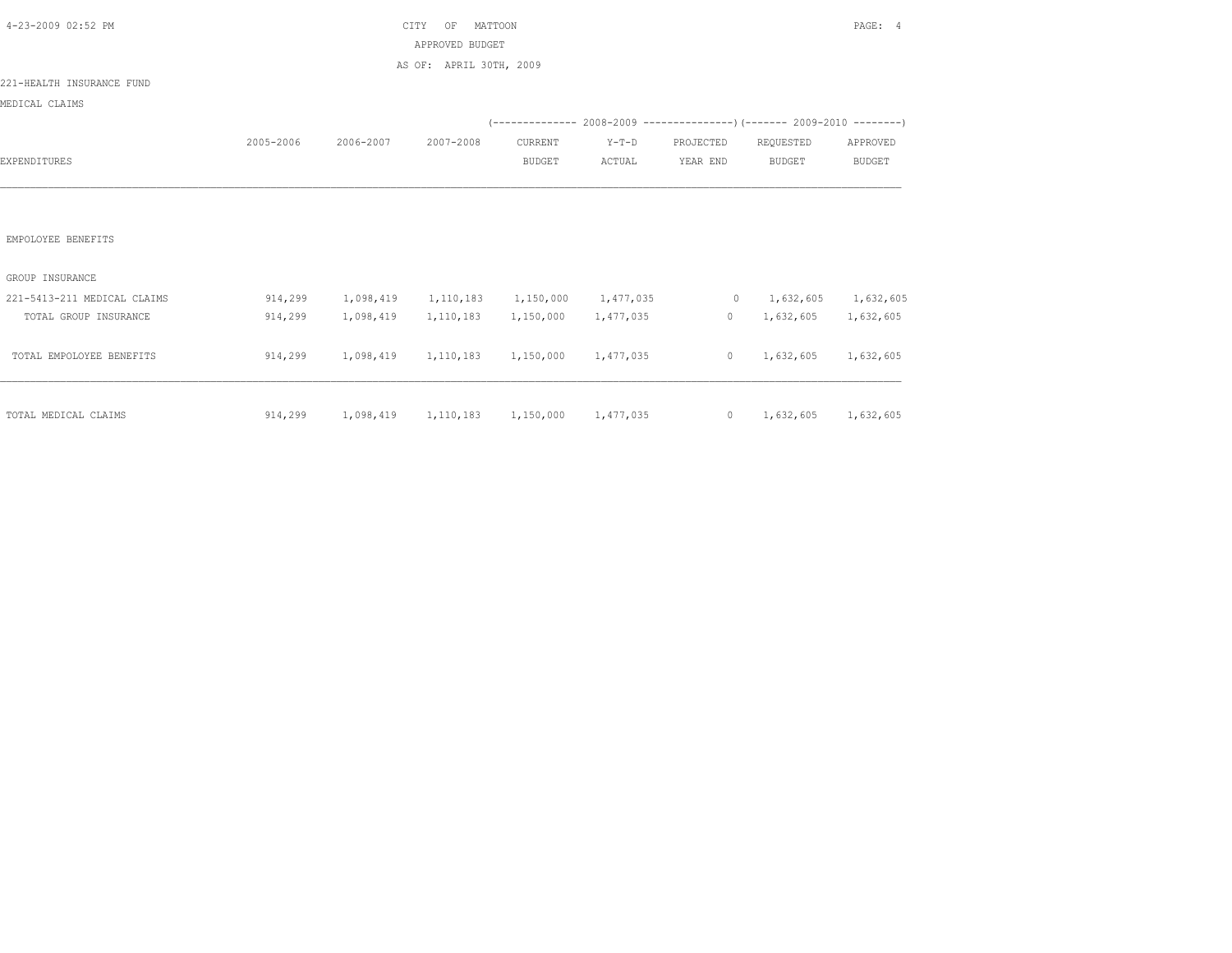| 4-23-2009 02:52 PM        |           | <b>CTTY</b>                     | PAGE: 5                 |                 |         |           |                                                                          |               |
|---------------------------|-----------|---------------------------------|-------------------------|-----------------|---------|-----------|--------------------------------------------------------------------------|---------------|
|                           |           |                                 | APPROVED BUDGET         |                 |         |           |                                                                          |               |
|                           |           |                                 | AS OF: APRIL 30TH, 2009 |                 |         |           |                                                                          |               |
| 221-HEALTH INSURANCE FUND |           |                                 |                         |                 |         |           |                                                                          |               |
| RX CLAIMS                 |           |                                 |                         |                 |         |           |                                                                          |               |
|                           |           |                                 |                         |                 |         |           | (-------------- 2008-2009 ----------------) (------- 2009-2010 --------) |               |
|                           | 2005-2006 | 2006-2007                       | 2007-2008               | CURRENT         | $Y-T-D$ | PROJECTED | REQUESTED                                                                | APPROVED      |
| EXPENDITURES              |           |                                 |                         | <b>BUDGET</b>   | ACTUAL  | YEAR END  | <b>BUDGET</b>                                                            | <b>BUDGET</b> |
|                           |           |                                 |                         |                 |         |           |                                                                          |               |
|                           |           |                                 |                         |                 |         |           |                                                                          |               |
|                           |           |                                 |                         |                 |         |           |                                                                          |               |
| EMPOLOYEE BENEFITS        |           |                                 |                         |                 |         |           |                                                                          |               |
|                           |           |                                 |                         |                 |         |           |                                                                          |               |
| GROUP INSURANCE           |           |                                 |                         |                 |         |           |                                                                          |               |
| 221-5414-211 RX CLAIMS    | 451,911   | 445,199 461,241 464,500 409,229 |                         |                 |         |           | $0 \t 497,000$                                                           | 497,000       |
| TOTAL GROUP INSURANCE     | 451,911   | 445,199                         | 461,241                 | 464,500         | 409,229 | $\circ$   | 497,000                                                                  | 497,000       |
|                           |           |                                 |                         |                 |         |           |                                                                          |               |
| TOTAL EMPOLOYEE BENEFITS  | 451,911   | 445,199 461,241                 |                         | 464,500 409,229 |         | $\circ$   | 497,000                                                                  | 497,000       |
|                           |           |                                 |                         |                 |         |           |                                                                          |               |
|                           |           |                                 |                         |                 |         |           |                                                                          |               |
| TOTAL RX CLAIMS           |           |                                 |                         |                 |         |           | $451,911$ $445,199$ $461,241$ $464,500$ $409,229$ 0 $497,000$ $497,000$  |               |
|                           |           |                                 |                         |                 |         |           |                                                                          |               |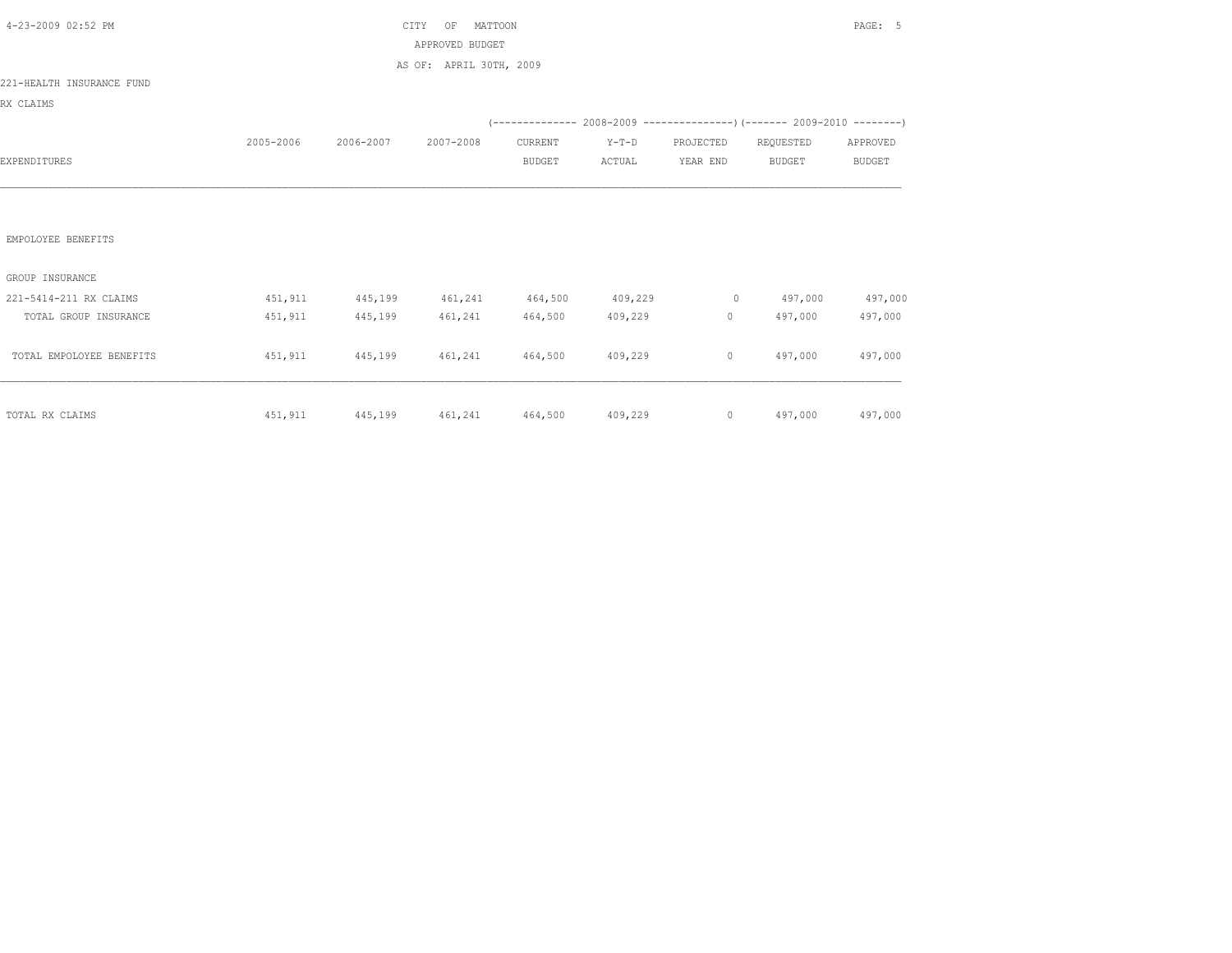| 4-23-2009 02:52 PM         |           | CITY          | PAGE: 6                     |         |         |                                                                                                                                                                                                                                                                                                                                              |                                                                          |               |
|----------------------------|-----------|---------------|-----------------------------|---------|---------|----------------------------------------------------------------------------------------------------------------------------------------------------------------------------------------------------------------------------------------------------------------------------------------------------------------------------------------------|--------------------------------------------------------------------------|---------------|
|                            |           |               | APPROVED BUDGET             |         |         |                                                                                                                                                                                                                                                                                                                                              |                                                                          |               |
|                            |           |               | AS OF: APRIL 30TH, 2009     |         |         |                                                                                                                                                                                                                                                                                                                                              |                                                                          |               |
| 221-HEALTH INSURANCE FUND  |           |               |                             |         |         |                                                                                                                                                                                                                                                                                                                                              |                                                                          |               |
| DENTAL CLAIMS              |           |               |                             |         |         |                                                                                                                                                                                                                                                                                                                                              |                                                                          |               |
|                            |           |               |                             |         |         |                                                                                                                                                                                                                                                                                                                                              | (-------------- 2008-2009 ----------------) (------- 2009-2010 --------) |               |
|                            | 2005-2006 | 2006-2007     | 2007-2008                   | CURRENT | $Y-T-D$ | PROJECTED                                                                                                                                                                                                                                                                                                                                    | REQUESTED                                                                | APPROVED      |
| EXPENDITURES               |           |               |                             | BUDGET  | ACTUAL  | YEAR END                                                                                                                                                                                                                                                                                                                                     | <b>BUDGET</b>                                                            | <b>BUDGET</b> |
|                            |           |               |                             |         |         |                                                                                                                                                                                                                                                                                                                                              |                                                                          |               |
|                            |           |               |                             |         |         |                                                                                                                                                                                                                                                                                                                                              |                                                                          |               |
|                            |           |               |                             |         |         |                                                                                                                                                                                                                                                                                                                                              |                                                                          |               |
| EMPOLOYEE BENEFITS         |           |               |                             |         |         |                                                                                                                                                                                                                                                                                                                                              |                                                                          |               |
|                            |           |               |                             |         |         |                                                                                                                                                                                                                                                                                                                                              |                                                                          |               |
| GROUP INSURANCE            |           |               |                             |         |         |                                                                                                                                                                                                                                                                                                                                              |                                                                          |               |
| 221-5415-211 DENTAL CLAIMS |           | 76,646 81,104 | 85,539                      | 82,500  | 85,096  | $\sim$ 0                                                                                                                                                                                                                                                                                                                                     | 100,000                                                                  | 100,000       |
| TOTAL GROUP INSURANCE      | 76,646    | 81,104        | 85,539                      | 82,500  | 85,096  | $\circ$                                                                                                                                                                                                                                                                                                                                      | 100,000                                                                  | 100,000       |
|                            |           |               |                             |         |         |                                                                                                                                                                                                                                                                                                                                              |                                                                          |               |
| TOTAL EMPOLOYEE BENEFITS   | 76,646    | 81,104        | 85,539                      | 82,500  | 85,096  | $\circ$                                                                                                                                                                                                                                                                                                                                      | 100,000                                                                  | 100,000       |
|                            |           |               |                             |         |         |                                                                                                                                                                                                                                                                                                                                              |                                                                          |               |
|                            |           |               |                             |         |         |                                                                                                                                                                                                                                                                                                                                              |                                                                          |               |
| TOTAL DENTAL CLAIMS        |           |               | 76,646 81,104 85,539 82,500 |         |         | 85,096<br>$\overline{0}$ and $\overline{0}$ and $\overline{0}$ and $\overline{0}$ and $\overline{0}$ and $\overline{0}$ and $\overline{0}$ and $\overline{0}$ and $\overline{0}$ and $\overline{0}$ and $\overline{0}$ and $\overline{0}$ and $\overline{0}$ and $\overline{0}$ and $\overline{0}$ and $\overline{0}$ and $\overline{0}$ and | 100,000                                                                  | 100,000       |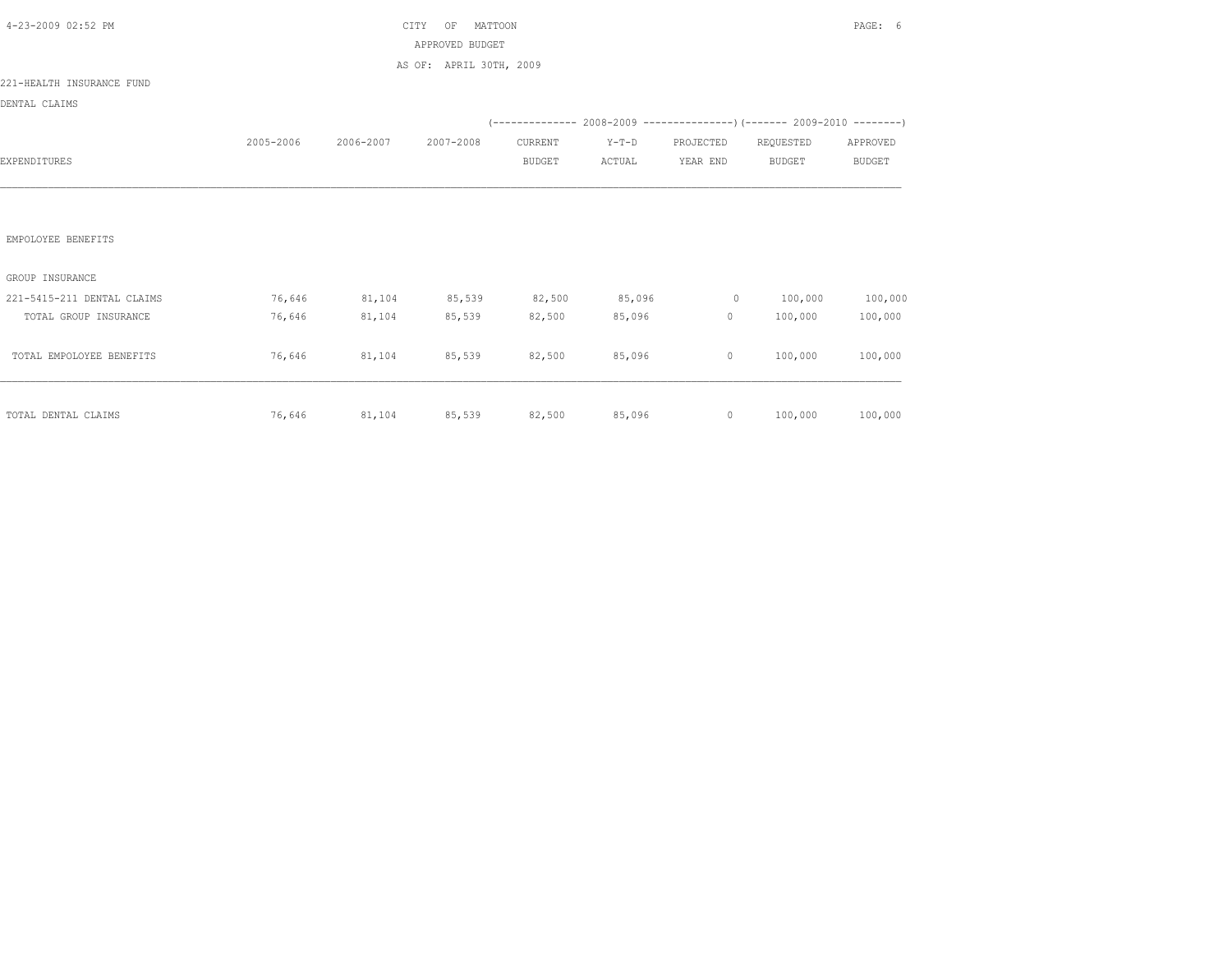| 4-23-2009 02:52 PM                      |           |                | MATTOON<br>CITY<br>OF   | PAGE: 7       |                |                 |                |               |
|-----------------------------------------|-----------|----------------|-------------------------|---------------|----------------|-----------------|----------------|---------------|
|                                         |           |                | APPROVED BUDGET         |               |                |                 |                |               |
|                                         |           |                | AS OF: APRIL 30TH, 2009 |               |                |                 |                |               |
| 221-HEALTH INSURANCE FUND               |           |                |                         |               |                |                 |                |               |
| REFUNDS REIMB & MISC EXPS               |           |                |                         |               |                |                 |                |               |
|                                         |           |                |                         |               |                |                 |                |               |
|                                         | 2005-2006 | 2006-2007      | 2007-2008               | CURRENT       | $Y-T-D$        | PROJECTED       | REQUESTED      | APPROVED      |
| EXPENDITURES                            |           |                |                         | <b>BUDGET</b> | ACTUAL         | YEAR END BUDGET |                | <b>BUDGET</b> |
|                                         |           |                |                         |               |                |                 |                |               |
|                                         |           |                |                         |               |                |                 |                |               |
|                                         |           |                |                         |               |                |                 |                |               |
| EMPOLOYEE BENEFITS                      |           |                |                         |               |                |                 |                |               |
|                                         |           |                |                         |               |                |                 |                |               |
| GROUP INSURANCE                         |           |                |                         |               |                |                 |                |               |
| 221-5416-211 REFUNDS REIMBURSEMENTS & M | $\circ$   | $\overline{0}$ | $\circ$                 | 4,000         | $\overline{0}$ | $\circ$         | $\overline{0}$ | $\circ$       |
| TOTAL GROUP INSURANCE                   | $\circ$   | $\circ$        | $\Omega$                | 4,000         | $\circ$        | $\circ$         | $\Omega$       | $\mathbf{0}$  |
|                                         |           |                |                         |               |                |                 |                |               |
| TOTAL EMPOLOYEE BENEFITS                | 0         | $\circ$        | $\circ$                 | 4,000         | $\circ$        | $\circ$         | $\mathbf{0}$   | $\mathbf{0}$  |
|                                         |           |                |                         |               |                |                 |                |               |
|                                         |           |                |                         |               |                |                 |                |               |
| TOTAL REFUNDS REIMB & MISC EXPS         | $\circ$   | $\circ$        | $\circ$                 | 4,000         | $\circ$        | $\sim$ 0        | $\overline{0}$ | $\mathbf{0}$  |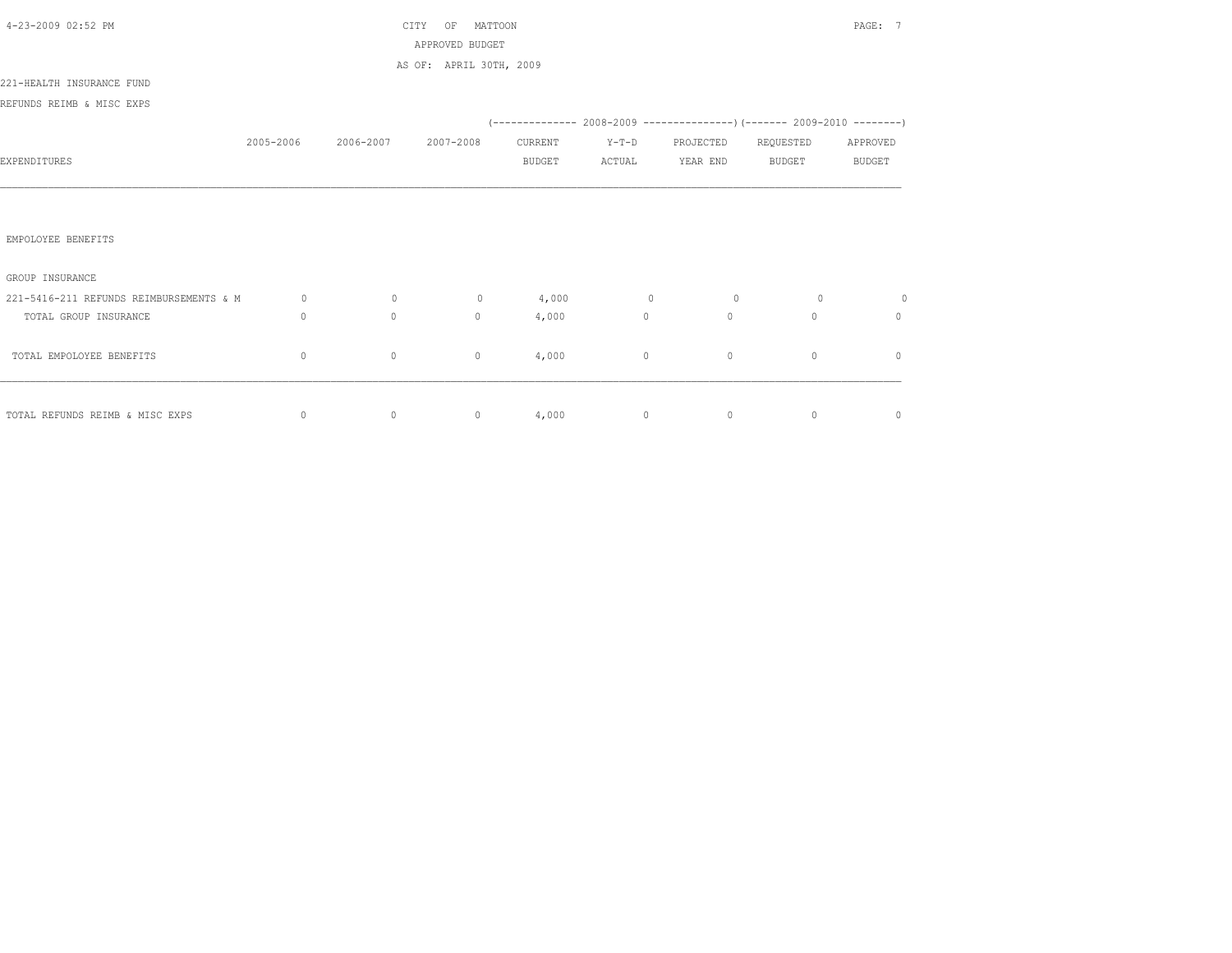| 4-23-2009 02:52 PM          |           | CITY      | PAGE: 8                                            |                          |                   |                                        |                                                                          |                           |
|-----------------------------|-----------|-----------|----------------------------------------------------|--------------------------|-------------------|----------------------------------------|--------------------------------------------------------------------------|---------------------------|
|                             |           |           | APPROVED BUDGET                                    |                          |                   |                                        |                                                                          |                           |
| 221-HEALTH INSURANCE FUND   |           |           | AS OF: APRIL 30TH, 2009                            |                          |                   |                                        |                                                                          |                           |
| LIFE INSURANCE              |           |           |                                                    |                          |                   |                                        |                                                                          |                           |
|                             |           |           |                                                    |                          |                   |                                        | (-------------- 2008-2009 ----------------) (------- 2009-2010 --------) |                           |
| EXPENDITURES                | 2005-2006 | 2006-2007 | 2007-2008                                          | CURRENT<br><b>BUDGET</b> | $Y-T-D$<br>ACTUAL | PROJECTED<br>YEAR END                  | REQUESTED<br><b>BUDGET</b>                                               | APPROVED<br><b>BUDGET</b> |
|                             |           |           |                                                    |                          |                   |                                        |                                                                          |                           |
| EMPOLOYEE BENEFITS          |           |           |                                                    |                          |                   |                                        |                                                                          |                           |
| GROUP INSURANCE             |           |           |                                                    |                          |                   |                                        |                                                                          |                           |
| 221-5417-212 LIFE INSURANCE | 25,220    | 30,474    | 30,602                                             |                          | 32,500 26,895     |                                        | $0 \t 32,500$                                                            | 32,500                    |
| TOTAL GROUP INSURANCE       | 25,220    | 30,474    | 30,602                                             | 32,500                   | 26,895            | $\begin{array}{ccc} 0 & & \end{array}$ | 32,500                                                                   | 32,500                    |
| TOTAL EMPOLOYEE BENEFITS    | 25,220    | 30,474    | 30,602                                             | 32,500                   | 26,895            | $\circ$                                | 32,500                                                                   | 32,500                    |
| TOTAL LIFE INSURANCE        |           |           | 25,220 30,474 30,602 32,500 26,895 0 32,500 32,500 |                          |                   |                                        |                                                                          |                           |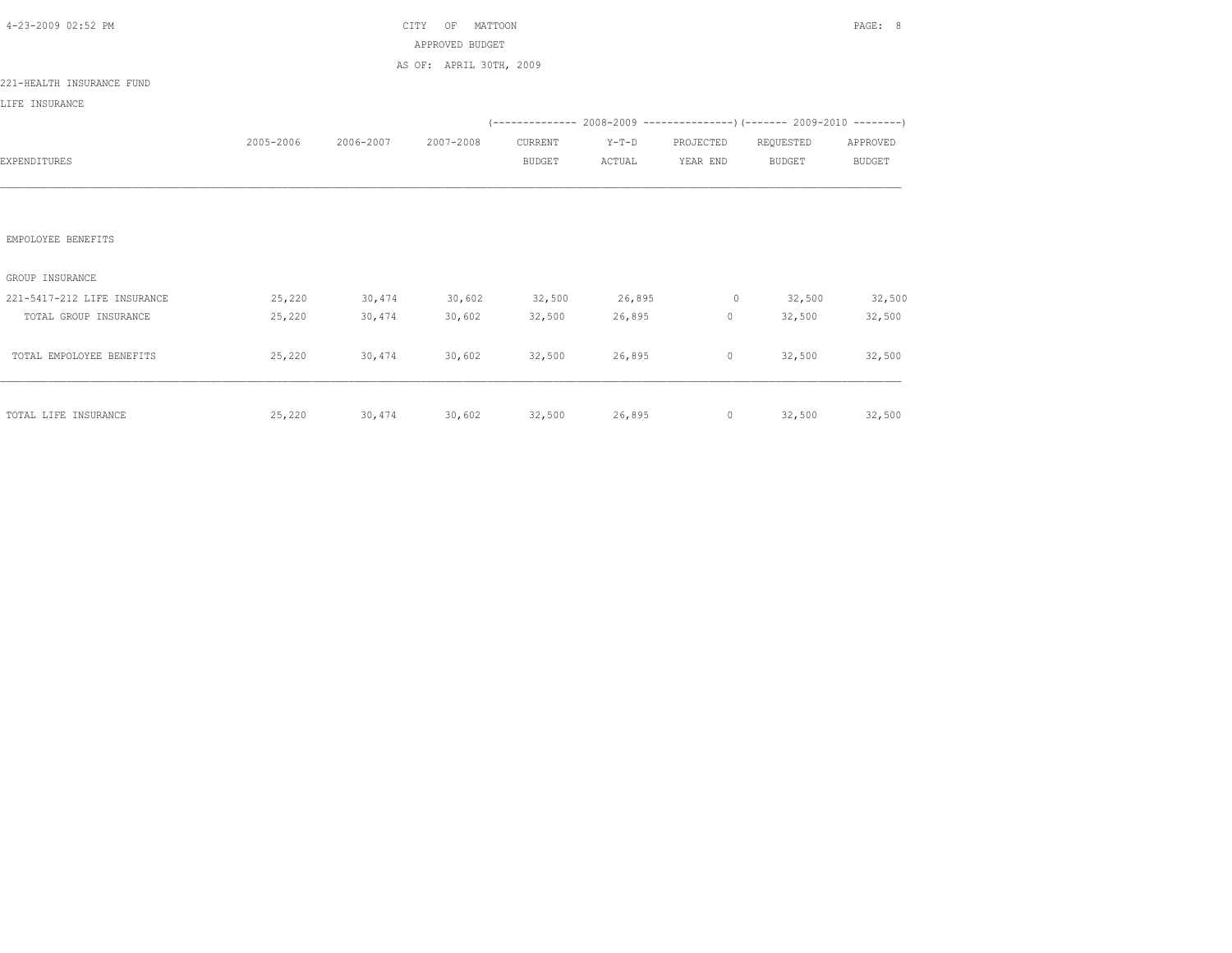| 4-23-2009 02:52 PM                      |           |                     | CITY<br>MATTOON<br>OF   | PAGE: 9 |                 |                     |                                                                          |          |
|-----------------------------------------|-----------|---------------------|-------------------------|---------|-----------------|---------------------|--------------------------------------------------------------------------|----------|
|                                         |           |                     | APPROVED BUDGET         |         |                 |                     |                                                                          |          |
|                                         |           |                     | AS OF: APRIL 30TH, 2009 |         |                 |                     |                                                                          |          |
| 221-HEALTH INSURANCE FUND               |           |                     |                         |         |                 |                     |                                                                          |          |
| SECTION 125 PLAN                        |           |                     |                         |         |                 |                     |                                                                          |          |
|                                         |           |                     |                         |         |                 |                     | (-------------- 2008-2009 ----------------) (------- 2009-2010 --------) |          |
|                                         | 2005-2006 | 2006-2007 2007-2008 |                         | CURRENT | $Y-T-D$         | PROJECTED REQUESTED |                                                                          | APPROVED |
| EXPENDITURES                            |           |                     |                         | BUDGET  | ACTUAL          | YEAR END            | BUDGET                                                                   | BUDGET   |
|                                         |           |                     |                         |         |                 |                     |                                                                          |          |
|                                         |           |                     |                         |         |                 |                     |                                                                          |          |
|                                         |           |                     |                         |         |                 |                     |                                                                          |          |
| EMPOLOYEE BENEFITS                      |           |                     |                         |         |                 |                     |                                                                          |          |
|                                         |           |                     |                         |         |                 |                     |                                                                          |          |
| GROUP INSURANCE                         |           |                     |                         |         |                 |                     |                                                                          |          |
| 221-5418-212 SECTION 125 BENEFIT PLAN A | 600       | 694                 | 271                     |         |                 |                     | $1,000$ $1,056$ 0 $1,200$                                                | 1,200    |
| TOTAL GROUP INSURANCE                   | 600       | 694                 | 271                     | 1,000   | 1,056           | $0 \qquad \qquad$   | 1,200                                                                    | 1,200    |
|                                         |           |                     |                         |         |                 |                     |                                                                          |          |
| TOTAL EMPOLOYEE BENEFITS                | 600       | 694                 | 271                     | 1,000   | 1,056           | $\circ$             | 1,200                                                                    | 1,200    |
|                                         |           |                     |                         |         |                 |                     |                                                                          |          |
|                                         |           |                     |                         |         |                 |                     |                                                                          |          |
| TOTAL SECTION 125 PLAN                  | 600       | 694                 |                         |         | 271 1,000 1,056 |                     | $0 \t 1,200$                                                             | 1,200    |